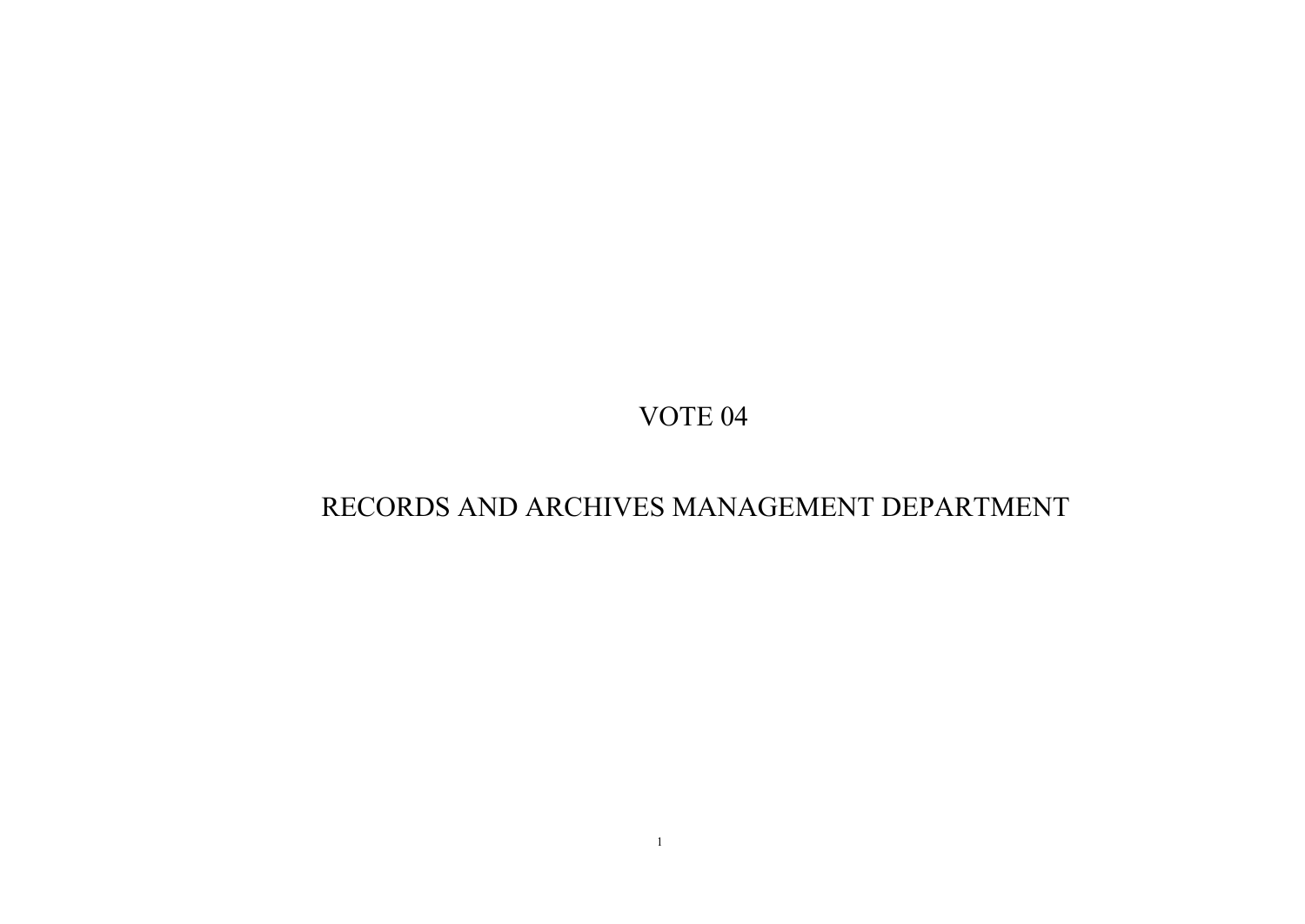### **Vote 04 Records and Archives Management Department**

A. ESTIMATE of the amount required in the year ending 30th June, 2016, for the development projects in the Records and Archives Management Department

### **Two hundred fifty million**

#### **(Shs.250,000,000)**

B. Projects under which this Vote will be accounted for by the Director General , are set out in the details below.

| Item            | Description                           |                                  | 2013/2014<br>Actual Expenditure<br>Local | Forex    | 2014/2015<br><b>Approved Estimates</b><br>Local | Forex        | 2015/2016<br>Estimates<br>Local | Forex    | Loan/<br>Grant | C/R/D | Donor | Total       |
|-----------------|---------------------------------------|----------------------------------|------------------------------------------|----------|-------------------------------------------------|--------------|---------------------------------|----------|----------------|-------|-------|-------------|
|                 |                                       |                                  | Shs                                      |          | Shs                                             |              | Shs                             |          |                |       |       | Shs         |
| <b>Sub Vote</b> | 1001                                  | ADMINISTRATION AND HR MANAGEMENT |                                          |          |                                                 |              |                                 |          |                |       |       |             |
| 6284            | Public Service Reform<br>Programme II |                                  | $\bf{0}$                                 | $\theta$ | $\overline{0}$                                  | $\mathbf{0}$ | 250,000,000                     | $\bf{0}$ |                |       |       | 250,000,000 |

| <b>Total</b> of<br>' Subvote |  |  | 250,000,000<br>-- |  | -000 |
|------------------------------|--|--|-------------------|--|------|
| <b>Total of Vote</b>         |  |  | ኅደበ በበበ በበበ       |  |      |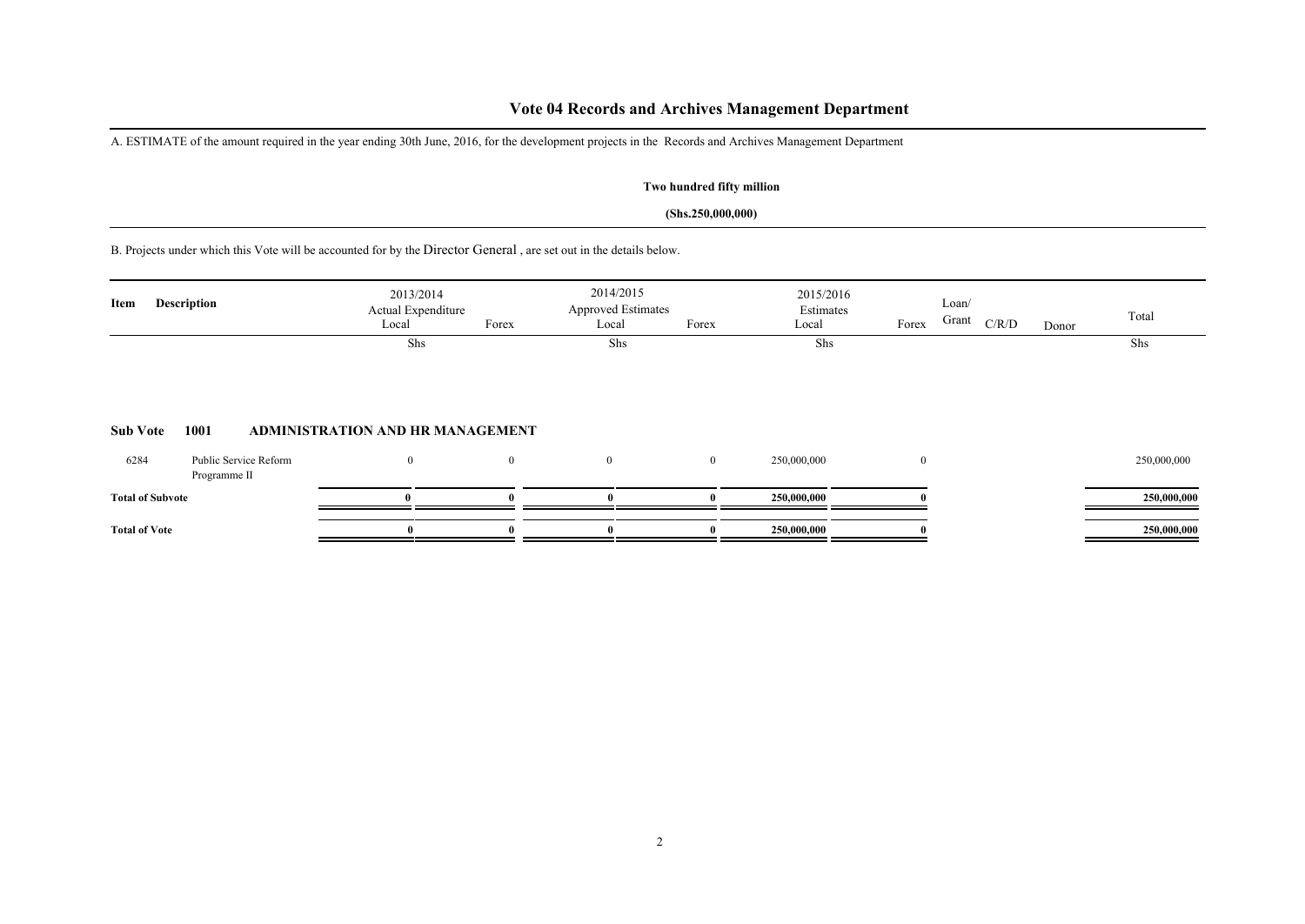# NATIONAL IRRIGATION COMM BOARD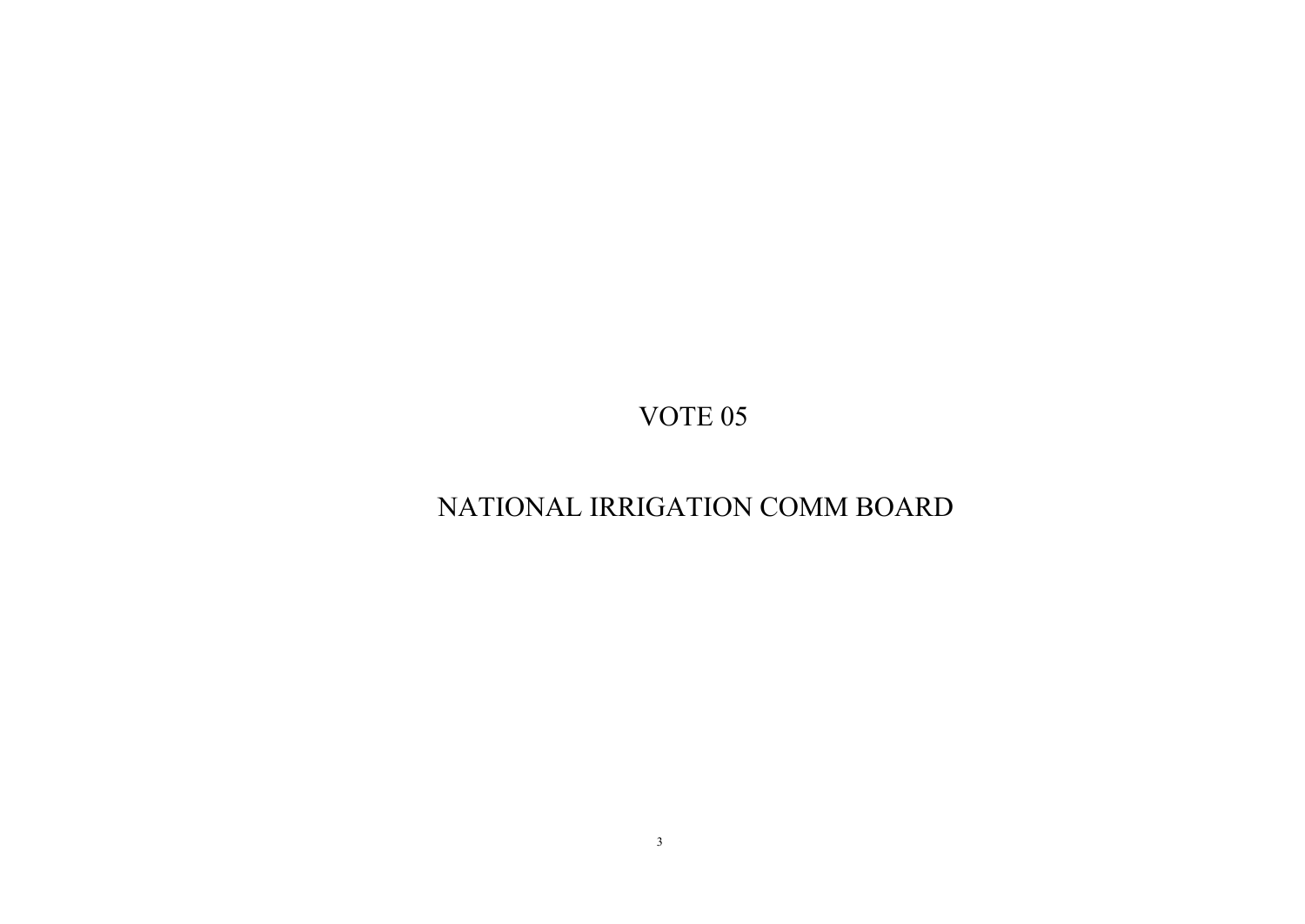### **Vote 05 National Irrigation Comm Board**

A. ESTIMATE of the amount required in the year ending 30th June, 2016, for the development projects in the National Irrigation Comm Board

#### **Fifty-three billion three hundred ninety-four million five hundred seventy-four thousand**

#### **(Shs.53,394,574,000)**

B. Projects under which this Vote will be accounted for by the Chairperson, National Irrigation Comm Board , are set out in the details below.

| Item                    | Description                                | 2013/2014<br>Actual Expenditure<br>Local | Forex            | 2014/2015<br><b>Approved Estimates</b><br>Local | Forex            | 2015/2016<br>Estimates<br>Local | Forex          | Loan/<br>Grant | $\rm C/R/D$ | Donor              | Total         |
|-------------------------|--------------------------------------------|------------------------------------------|------------------|-------------------------------------------------|------------------|---------------------------------|----------------|----------------|-------------|--------------------|---------------|
|                         |                                            | Shs                                      |                  | Shs                                             |                  | Shs                             |                |                |             |                    | Shs           |
| <b>Sub Vote</b>         | 1002                                       | <b>FINANCE AND ACCOUNTS</b>              |                  |                                                 |                  |                                 |                |                |             |                    |               |
| 4486                    | Agricultural<br>Development<br>Programme   | $\bf{0}$                                 | $\boldsymbol{0}$ | 100,990,000                                     | $\boldsymbol{0}$ | $\mathbf{0}$                    | $\bf{0}$       |                |             |                    | $\bf{0}$      |
| 4496                    | <b>Expanded Rice</b><br>Production Project | $\boldsymbol{0}$                         | $\mathbf{0}$     | $\overline{0}$                                  | 292,872,000      | $\mathbf{0}$                    | $\overline{0}$ | ${\bf G}$      | D           | World Bank         | $\bf{0}$      |
| <b>Total of Subvote</b> |                                            | $\mathbf{0}$                             | 0                | 100,990,000                                     | 292,872,000      | $\mathbf{0}$                    |                |                |             |                    |               |
| <b>Sub Vote</b>         | 1003                                       | PLANNING MONITORING AND EVALUATION       |                  |                                                 |                  |                                 |                |                |             |                    |               |
| 4486                    | ASDP                                       | $\bf{0}$                                 | $\boldsymbol{0}$ | $\bf{0}$                                        | $\bf{0}$         | 181,000,000                     | 954,454,000    | G              | D           | <b>Basket Fund</b> | 1,135,454,000 |
| 4496                    | <b>Expanded Rice</b><br>Production Project | $\boldsymbol{0}$                         | $\mathbf{0}$     | $\mathbf{0}$                                    | $\mathbf{0}$     | $\boldsymbol{0}$                | 100,500,000    | G              | D           | World Bank         | 100,500,000   |
| <b>Total of Subvote</b> |                                            | $\bf{0}$                                 | 0                | $\bf{0}$                                        | $\bf{0}$         | 181,000,000                     | 1,054,954,000  |                |             |                    | 1,235,954,000 |
| <b>Sub Vote</b>         | 1004                                       | <b>GOVERNMENT COMMUNICATION UNIT</b>     |                  |                                                 |                  |                                 |                |                |             |                    |               |

| 4486 | Agricultural |  | 74,410,000 |  |  |  |
|------|--------------|--|------------|--|--|--|
|      | Development  |  |            |  |  |  |
|      | Programme    |  |            |  |  |  |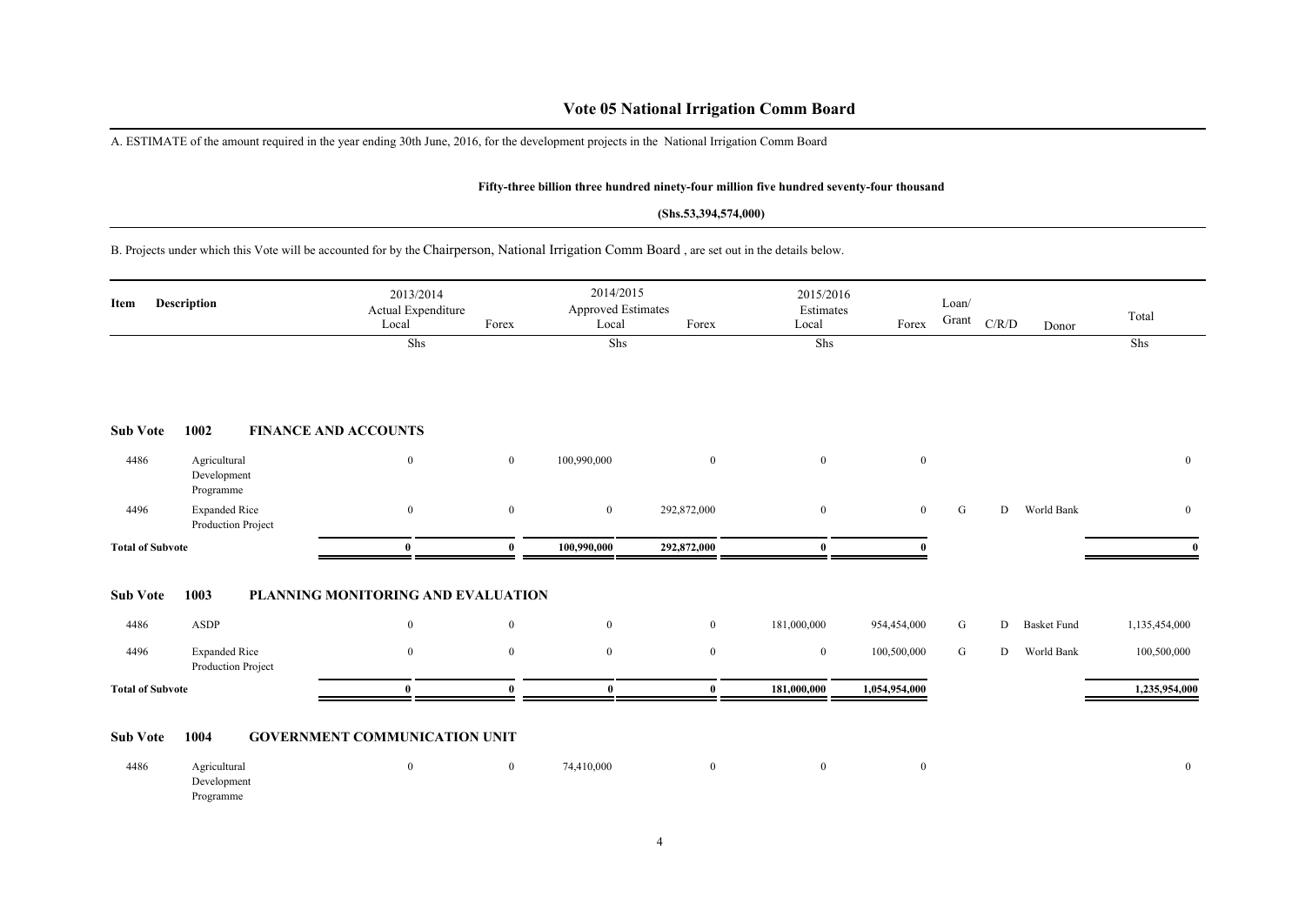| 2013/2014<br>2014/2015<br>2015/2016<br>Description<br>Item<br>Actual Expenditure<br><b>Approved Estimates</b><br>Estimates<br>Total<br>Loan/<br>C/R/D<br>Donor<br>Local<br>Forex<br>Local<br>Forex<br>Local<br>Forex<br>Grant<br>${\rm Shs}$<br>${\rm Shs}$<br>Shs<br>Shs<br>$\bf{0}$<br>74,410,000<br>$\bf{0}$<br>$\bf{0}$<br><b>Total of Subvote</b><br>$\bf{0}$<br>$\mathbf{0}$<br><b>Sub Vote</b><br>1007<br>INFORMATION COMMUNICATION TECHNOLOGY<br><b>ASDP</b><br>$\mathbf{0}$<br>4486<br>$\overline{0}$<br>130,000,000<br>$\bf{0}$<br>130,000,000<br>$\mathbf{0}$<br>130,000,000<br>$\bf{0}$<br>$\bf{0}$<br>130,000,000<br>$\bf{0}$<br>130,000,000<br>130,000,000<br><b>Total of Subvote</b><br>$\mathbf{0}$<br>1008<br><b>Sub Vote</b><br><b>LEGAL SERVICES UNIT</b><br>$\mathbf{0}$<br>4486<br>Agricultural<br>$\mathbf{0}$<br>307,400,000<br>$\mathbf{0}$<br>$\mathbf{0}$<br>$\mathbf{0}$<br>$\mathbf{0}$<br>Development<br>Programme<br><b>Total of Subvote</b><br>$\bf{0}$<br>$\bf{0}$<br>307,400,000<br>$\bf{0}$<br>$\bf{0}$<br>$\mathbf{0}$<br>$\mathbf{0}$<br><b>Sub Vote</b><br>1009<br>ENVIRONMENTAL AND SOCIAL MANAGEMENT<br>4486<br><b>ASDP</b><br>$\mathbf{0}$<br>$\boldsymbol{0}$<br>$\boldsymbol{0}$<br>$\mathbf{0}$<br>200,000,000<br>$\mathbf{0}$<br>200,000,000<br>$\mathbf{0}$<br>$\bf{0}$<br>$\bf{0}$<br>200,000,000<br>200,000,000<br><b>Total of Subvote</b><br>$\mathbf{0}$<br>2001<br><b>IRRIGATION PLANNING DESIGN AND PRIVATE</b><br><b>Sub Vote</b><br>4486<br>Agricultural<br>$\mathbf{0}$<br>$\mathbf{0}$<br>2,522,800,000<br>6,173,858,150<br>935,000,000<br>18,898,989,000<br><b>Basket Fund</b><br>19,833,989,000<br>L<br>D<br>Development<br>Programme<br><b>Expanded Rice</b><br>$\boldsymbol{0}$<br>4496<br>$\bf{0}$<br>$\bf{0}$<br>424,553,850<br>$\bf{0}$<br>635,000,000<br>G<br>D<br>World Bank<br>635,000,000<br>Production Project<br>$\bf{0}$<br>2,522,800,000<br>6,598,412,000<br>935,000,000<br>19,533,989,000<br>20,468,989,000<br><b>Total of Subvote</b><br>$\mathbf{0}$ |  | Vote 05 National Irrigation Comm Board |  |  |  |  |
|-------------------------------------------------------------------------------------------------------------------------------------------------------------------------------------------------------------------------------------------------------------------------------------------------------------------------------------------------------------------------------------------------------------------------------------------------------------------------------------------------------------------------------------------------------------------------------------------------------------------------------------------------------------------------------------------------------------------------------------------------------------------------------------------------------------------------------------------------------------------------------------------------------------------------------------------------------------------------------------------------------------------------------------------------------------------------------------------------------------------------------------------------------------------------------------------------------------------------------------------------------------------------------------------------------------------------------------------------------------------------------------------------------------------------------------------------------------------------------------------------------------------------------------------------------------------------------------------------------------------------------------------------------------------------------------------------------------------------------------------------------------------------------------------------------------------------------------------------------------------------------------------------------------------------------------------------------------------------------------------------------------------------------|--|----------------------------------------|--|--|--|--|
|                                                                                                                                                                                                                                                                                                                                                                                                                                                                                                                                                                                                                                                                                                                                                                                                                                                                                                                                                                                                                                                                                                                                                                                                                                                                                                                                                                                                                                                                                                                                                                                                                                                                                                                                                                                                                                                                                                                                                                                                                               |  |                                        |  |  |  |  |
|                                                                                                                                                                                                                                                                                                                                                                                                                                                                                                                                                                                                                                                                                                                                                                                                                                                                                                                                                                                                                                                                                                                                                                                                                                                                                                                                                                                                                                                                                                                                                                                                                                                                                                                                                                                                                                                                                                                                                                                                                               |  |                                        |  |  |  |  |
|                                                                                                                                                                                                                                                                                                                                                                                                                                                                                                                                                                                                                                                                                                                                                                                                                                                                                                                                                                                                                                                                                                                                                                                                                                                                                                                                                                                                                                                                                                                                                                                                                                                                                                                                                                                                                                                                                                                                                                                                                               |  |                                        |  |  |  |  |
|                                                                                                                                                                                                                                                                                                                                                                                                                                                                                                                                                                                                                                                                                                                                                                                                                                                                                                                                                                                                                                                                                                                                                                                                                                                                                                                                                                                                                                                                                                                                                                                                                                                                                                                                                                                                                                                                                                                                                                                                                               |  |                                        |  |  |  |  |
|                                                                                                                                                                                                                                                                                                                                                                                                                                                                                                                                                                                                                                                                                                                                                                                                                                                                                                                                                                                                                                                                                                                                                                                                                                                                                                                                                                                                                                                                                                                                                                                                                                                                                                                                                                                                                                                                                                                                                                                                                               |  |                                        |  |  |  |  |
|                                                                                                                                                                                                                                                                                                                                                                                                                                                                                                                                                                                                                                                                                                                                                                                                                                                                                                                                                                                                                                                                                                                                                                                                                                                                                                                                                                                                                                                                                                                                                                                                                                                                                                                                                                                                                                                                                                                                                                                                                               |  |                                        |  |  |  |  |
|                                                                                                                                                                                                                                                                                                                                                                                                                                                                                                                                                                                                                                                                                                                                                                                                                                                                                                                                                                                                                                                                                                                                                                                                                                                                                                                                                                                                                                                                                                                                                                                                                                                                                                                                                                                                                                                                                                                                                                                                                               |  |                                        |  |  |  |  |
|                                                                                                                                                                                                                                                                                                                                                                                                                                                                                                                                                                                                                                                                                                                                                                                                                                                                                                                                                                                                                                                                                                                                                                                                                                                                                                                                                                                                                                                                                                                                                                                                                                                                                                                                                                                                                                                                                                                                                                                                                               |  |                                        |  |  |  |  |
|                                                                                                                                                                                                                                                                                                                                                                                                                                                                                                                                                                                                                                                                                                                                                                                                                                                                                                                                                                                                                                                                                                                                                                                                                                                                                                                                                                                                                                                                                                                                                                                                                                                                                                                                                                                                                                                                                                                                                                                                                               |  |                                        |  |  |  |  |
|                                                                                                                                                                                                                                                                                                                                                                                                                                                                                                                                                                                                                                                                                                                                                                                                                                                                                                                                                                                                                                                                                                                                                                                                                                                                                                                                                                                                                                                                                                                                                                                                                                                                                                                                                                                                                                                                                                                                                                                                                               |  |                                        |  |  |  |  |
|                                                                                                                                                                                                                                                                                                                                                                                                                                                                                                                                                                                                                                                                                                                                                                                                                                                                                                                                                                                                                                                                                                                                                                                                                                                                                                                                                                                                                                                                                                                                                                                                                                                                                                                                                                                                                                                                                                                                                                                                                               |  |                                        |  |  |  |  |
|                                                                                                                                                                                                                                                                                                                                                                                                                                                                                                                                                                                                                                                                                                                                                                                                                                                                                                                                                                                                                                                                                                                                                                                                                                                                                                                                                                                                                                                                                                                                                                                                                                                                                                                                                                                                                                                                                                                                                                                                                               |  |                                        |  |  |  |  |
|                                                                                                                                                                                                                                                                                                                                                                                                                                                                                                                                                                                                                                                                                                                                                                                                                                                                                                                                                                                                                                                                                                                                                                                                                                                                                                                                                                                                                                                                                                                                                                                                                                                                                                                                                                                                                                                                                                                                                                                                                               |  |                                        |  |  |  |  |
|                                                                                                                                                                                                                                                                                                                                                                                                                                                                                                                                                                                                                                                                                                                                                                                                                                                                                                                                                                                                                                                                                                                                                                                                                                                                                                                                                                                                                                                                                                                                                                                                                                                                                                                                                                                                                                                                                                                                                                                                                               |  |                                        |  |  |  |  |
|                                                                                                                                                                                                                                                                                                                                                                                                                                                                                                                                                                                                                                                                                                                                                                                                                                                                                                                                                                                                                                                                                                                                                                                                                                                                                                                                                                                                                                                                                                                                                                                                                                                                                                                                                                                                                                                                                                                                                                                                                               |  |                                        |  |  |  |  |

**Sub Vote 2002 IRRIGATION INFRASTRUCTURE DEVELOPMENT**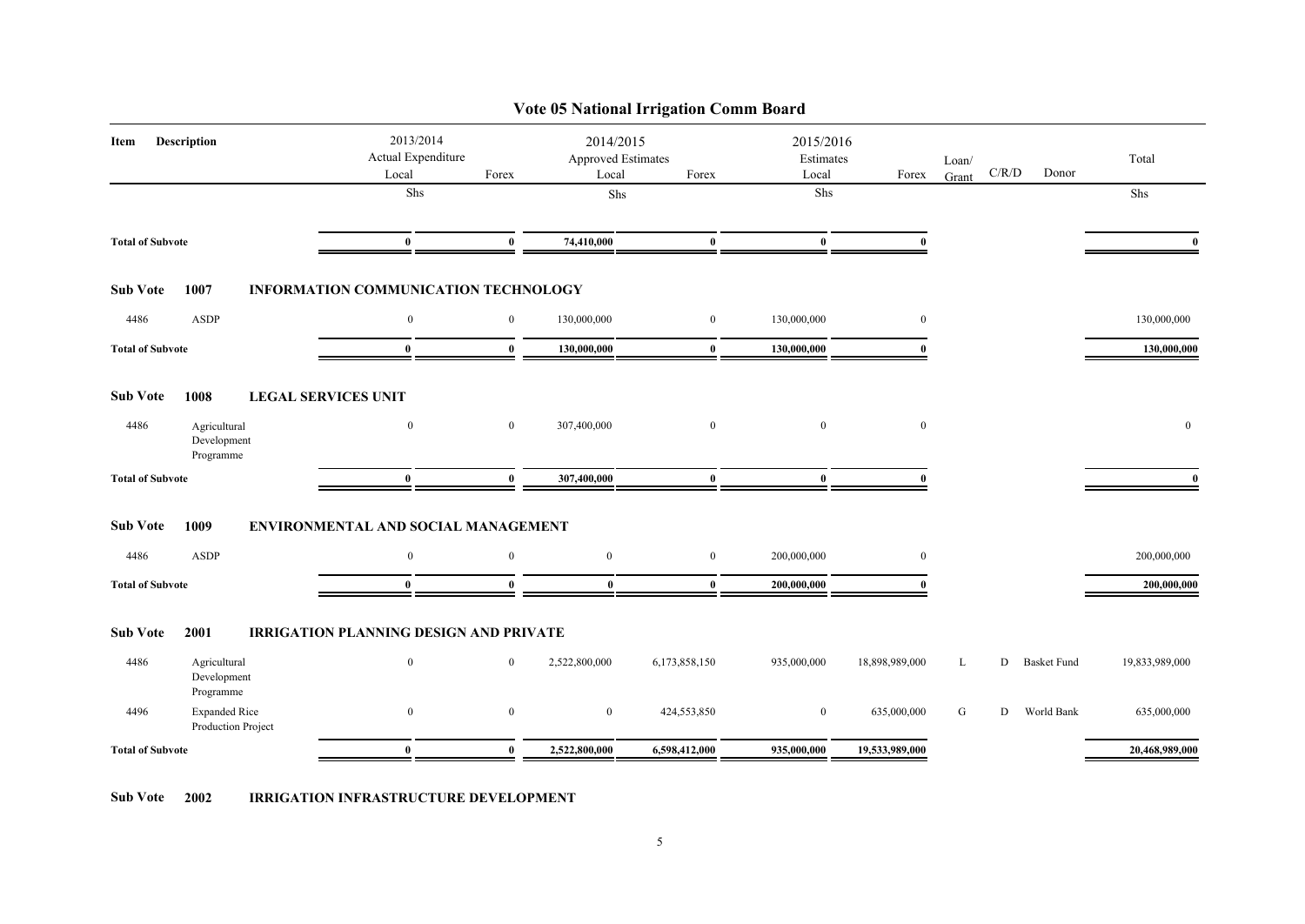| Item                                               | <b>Description</b>                         | 2013/2014<br>Actual Expenditure                                                     |                      | 2014/2015<br>Approved Estimates |                              | 2015/2016<br>Estimates     |                | Loan/ |       |                    | Total                      |
|----------------------------------------------------|--------------------------------------------|-------------------------------------------------------------------------------------|----------------------|---------------------------------|------------------------------|----------------------------|----------------|-------|-------|--------------------|----------------------------|
|                                                    |                                            | Local                                                                               | Forex                | Local                           | Forex                        | Local                      | Forex          | Grant | C/R/D | Donor              |                            |
|                                                    |                                            | Shs                                                                                 |                      | Shs                             |                              | Shs                        |                |       |       |                    | Shs                        |
| 4486                                               | Agricultural<br>Development<br>Programme   | $\mathbf{0}$                                                                        | $\overline{0}$       | 10,586,910,000                  | 3,175,900,000                | 4,107,000,000              | 21,501,143,000 |       |       |                    | 25,608,143,000             |
| 4496                                               | <b>Expanded Rice</b><br>Production Project | $\boldsymbol{0}$                                                                    | $\mathbf{0}$         | $\mathbf{0}$                    | 7,260,872,000                | $\mathbf{0}$               | 4,260,000,000  | L     | D     | <b>Basket Fund</b> | 4,260,000,000              |
| <b>Total of Subvote</b>                            |                                            | $\bf{0}$                                                                            | $\theta$             | 10,586,910,000                  | 10,436,772,000               | 4,107,000,000              | 25,761,143,000 |       |       |                    | 29,868,143,000             |
| <b>Sub Vote</b><br>4486<br><b>Total of Subvote</b> | 2003<br><b>ASDP</b>                        | <b>IRRIGATION RESEARCH AND TECHNOLOGY PROMO</b><br>$\boldsymbol{0}$<br>$\mathbf{0}$ | $\bf{0}$<br>$\Omega$ | $\mathbf{0}$<br>$\mathbf{0}$    | $\mathbf{0}$<br>$\mathbf{0}$ | 200,000,000<br>200,000,000 | $\mathbf{0}$   |       |       |                    | 200,000,000<br>200,000,000 |
| <b>Sub Vote</b>                                    | 2004                                       | <b>IRRIGATION OPERATIONS AND SUPPORT SERVIC</b>                                     |                      |                                 |                              |                            |                |       |       |                    |                            |
| 4486                                               | Agricultural<br>Development<br>Programme   | $\boldsymbol{0}$                                                                    | $\overline{0}$       | 1,277,490,000                   | 906,396,000                  | 247,000,000                | 345,920,000    |       |       |                    | 592,920,000                |
| 4496                                               | <b>Expanded Rice</b><br>Production Project | $\mathbf{0}$                                                                        | $\overline{0}$       | $\overline{0}$                  | 698,568,000                  | $\mathbf{0}$               | 698,568,000    | L     | D     | <b>Basket Fund</b> | 698,568,000                |
| <b>Total of Subvote</b>                            |                                            | $\mathbf{0}$                                                                        | $\Omega$             | 1,277,490,000                   | 1,604,964,000                | 247,000,000                | 1,044,488,000  |       |       |                    | 1,291,488,000              |
| <b>Total of Vote</b>                               |                                            | $\bf{0}$                                                                            | $\mathbf{0}$         | 15,000,000,000                  | 18,933,020,000               | 6.000.000.000              | 47,394,574,000 |       |       |                    | 53,394,574,000             |

### **Vote 05 National Irrigation Comm Board**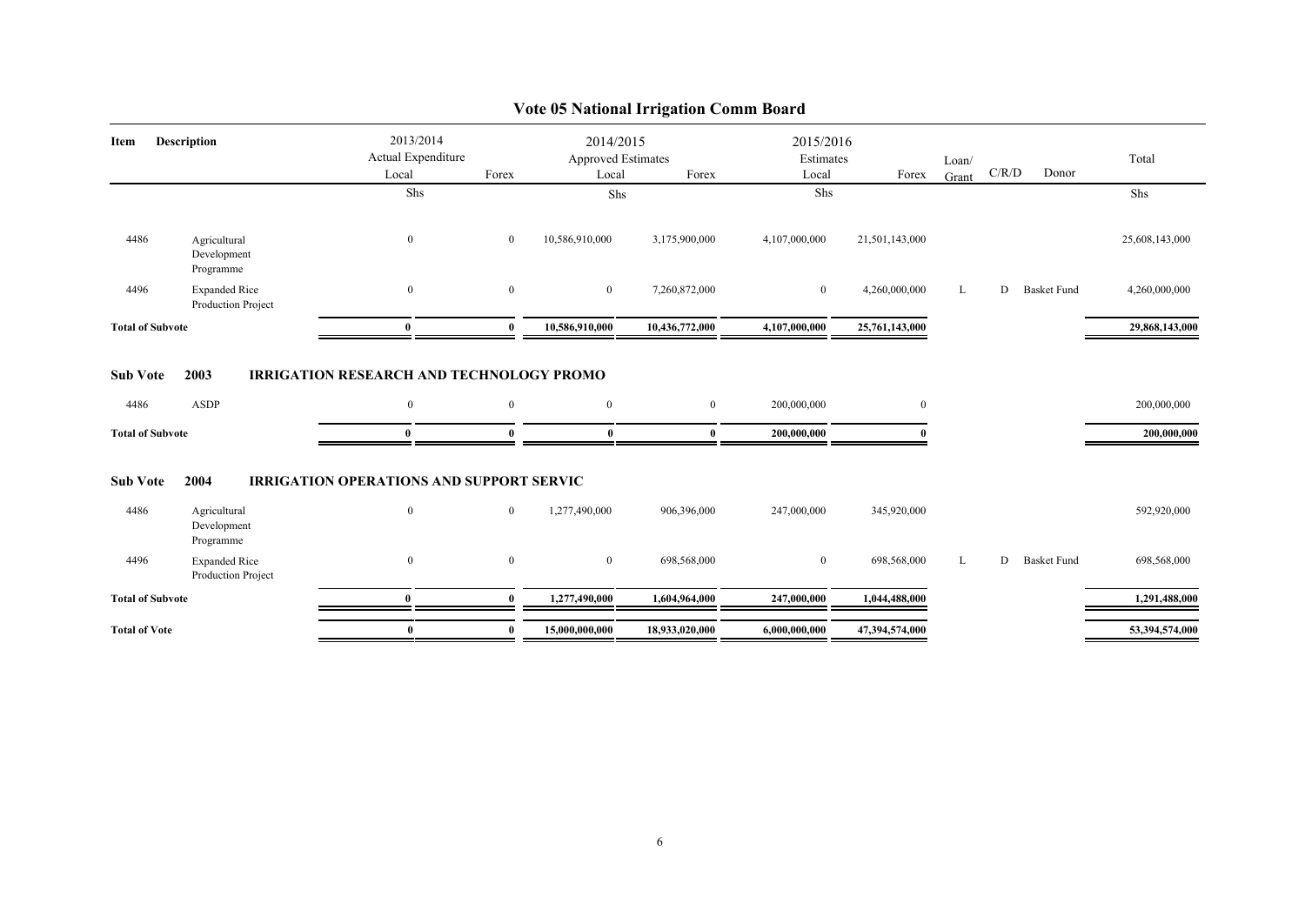# PRESIDENT'S DELIVERY BUREAU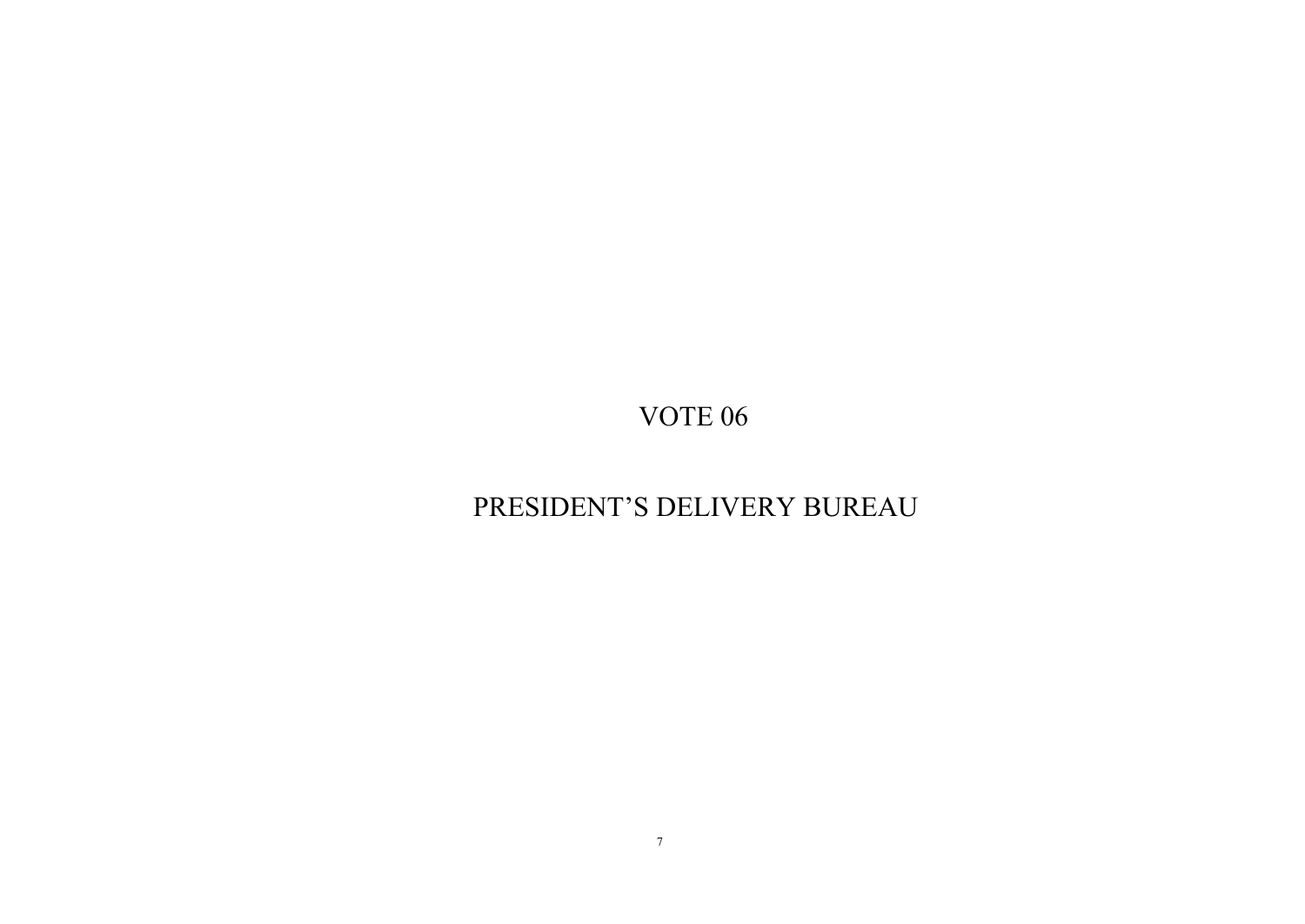### **Vote 06 President's Delivery Bureau**

A. ESTIMATE of the amount required in the year ending 30th June, 2016, for the development projects in the President's Delivery Bureau

#### **Fourteen billion two hundred seventy-six million nine hundred thirty-four thousand**

#### **(Shs.14,276,934,000)**

B. Projects under which this Vote will be accounted for by the Commissioner, Presidents Delivery Bureau , are set out in the details below.

| Description<br>Item                                   | 2013/2014<br>Actual Expenditure<br>Local    | Forex          | 2014/2015<br><b>Approved Estimates</b><br>Local | Forex            | 2015/2016<br>Estimates<br>Local | Forex         | Loan/<br>Grant | C/R/D | Donor       | Total         |
|-------------------------------------------------------|---------------------------------------------|----------------|-------------------------------------------------|------------------|---------------------------------|---------------|----------------|-------|-------------|---------------|
|                                                       | Shs                                         |                | Shs                                             |                  | Shs                             |               |                |       |             | Shs           |
| 1001<br><b>Sub Vote</b>                               | ADMINISTRATION AND HUMAN RESOURCES MGT      |                |                                                 |                  |                                 |               |                |       |             |               |
| <b>Big Result Now</b><br>6294                         | $\mathbf{0}$                                | 8,252,933,785  | $\overline{0}$                                  | 28,161,615,000   | $\mathbf{0}$                    | 7,681,848,000 | G              | D     | <b>DFID</b> | 7,681,848,000 |
| <b>Total of Subvote</b>                               | $\bf{0}$                                    | 8,252,933,785  | $\bf{0}$                                        | 28,161,615,000   | $\bf{0}$                        | 7,681,848,000 |                |       |             | 7,681,848,000 |
| <b>Sub Vote</b><br>1002                               | <b>COMMUNICATION AND ADVOCANCY DIVISION</b> |                |                                                 |                  |                                 |               |                |       |             |               |
| <b>Big Result Now</b><br>6294                         | $\mathbf{0}$                                | $\overline{0}$ | $\mathbf{0}$                                    | $\bf{0}$         | $\mathbf{0}$                    | 435,859,000   | G              | D     | <b>DFID</b> | 435,859,000   |
| <b>Total of Subvote</b>                               | $\mathbf{0}$                                | 0              | $\bf{0}$                                        | $\mathbf{0}$     | $\bf{0}$                        | 435,859,000   |                |       |             | 435,859,000   |
| <b>Sub Vote</b><br>1003<br><b>INTERNAL AUDIT UNIT</b> |                                             |                |                                                 |                  |                                 |               |                |       |             |               |
| <b>Big Result Now</b><br>6294                         | $\mathbf{0}$                                | $\overline{0}$ | $\mathbf{0}$                                    | $\boldsymbol{0}$ | $\overline{0}$                  | 130,758,000   | G              | D     | <b>DFID</b> | 130,758,000   |
| <b>Total of Subvote</b>                               | $\mathbf{0}$                                | Λ              | $\mathbf{0}$                                    | $\mathbf{0}$     | $\mathbf{0}$                    | 130,758,000   |                |       |             | 130,758,000   |
| 1004<br><b>Sub Vote</b>                               | PROCUMENT MANAGEMENT UNIT                   |                |                                                 |                  |                                 |               |                |       |             |               |
| 6294<br><b>Big Result Now</b>                         | $\mathbf{0}$                                | $\overline{0}$ | $\mathbf{0}$                                    | $\boldsymbol{0}$ | $\mathbf{0}$                    | 190,838,000   | G              | D     | <b>DFID</b> | 190,838,000   |
| <b>Total of Subvote</b>                               | $\bf{0}$                                    | $\Omega$       | $\bf{0}$                                        | $\mathbf{0}$     | $\bf{0}$                        | 190,838,000   |                |       |             | 190,838,000   |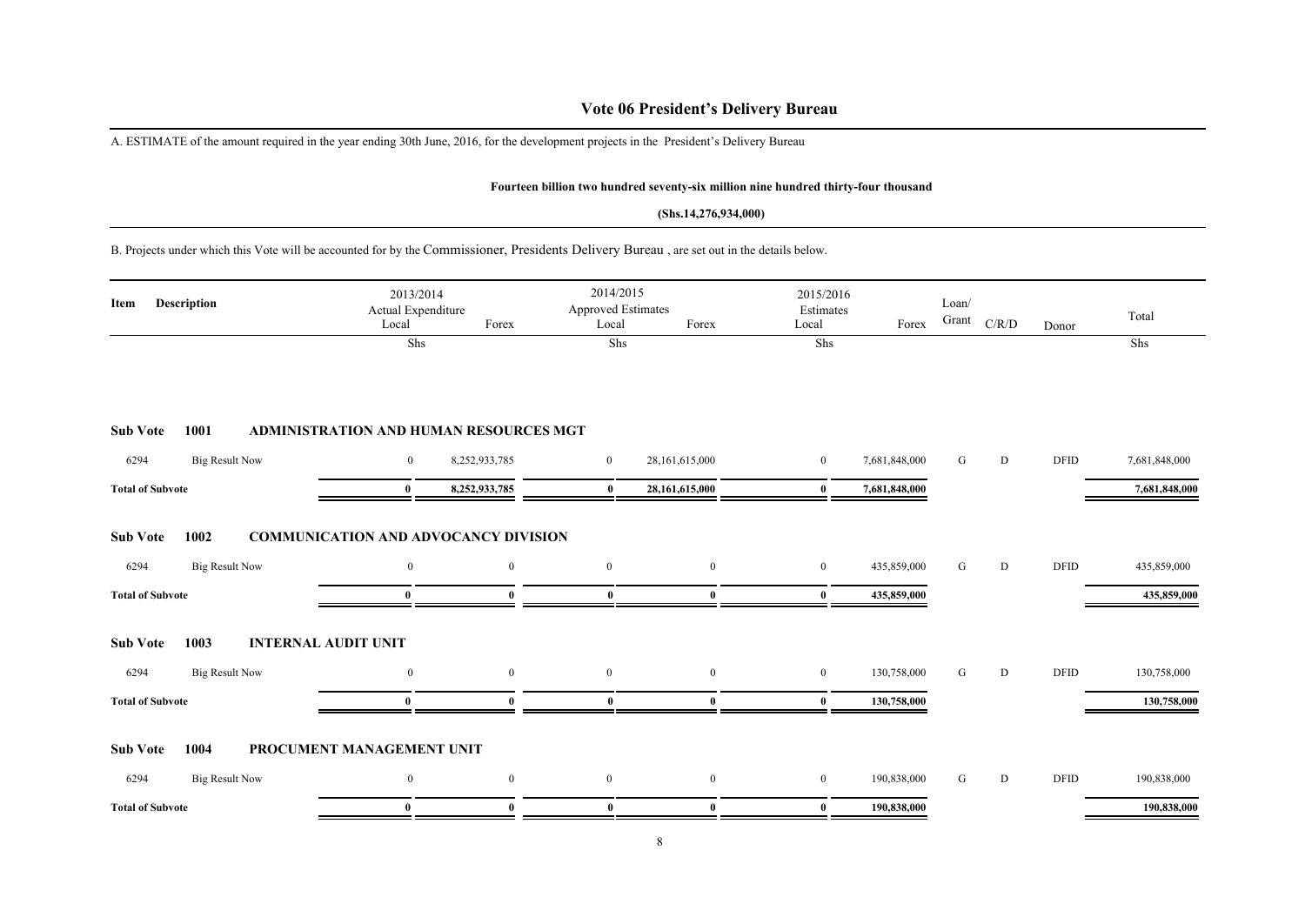|                               |                                                     |                  | Vote 06 President's Delivery Bureau             |                  |                                 |               |                |           |             |               |
|-------------------------------|-----------------------------------------------------|------------------|-------------------------------------------------|------------------|---------------------------------|---------------|----------------|-----------|-------------|---------------|
| Description<br>Item           | 2013/2014<br>Actual Expenditure<br>Local            | Forex            | 2014/2015<br><b>Approved Estimates</b><br>Local | Forex            | 2015/2016<br>Estimates<br>Local | Forex         | Loan/<br>Grant | C/R/D     | Donor       | Total         |
|                               | ${\rm Shs}$                                         |                  | Shs                                             |                  | ${\rm Shs}$                     |               |                |           |             | ${\rm Shs}$   |
| <b>Sub Vote</b><br>2001       | PLANNING, RESEARCH AND DEVELOPMENT DIVIS            |                  |                                                 |                  |                                 |               |                |           |             |               |
| 6294<br><b>Big Result Now</b> | $\mathbf{0}$                                        | $\boldsymbol{0}$ | $\mathbf{0}$                                    | $\boldsymbol{0}$ | $\mathbf{0}$                    | 1,861,544,000 | G              | D         | <b>DFID</b> | 1,861,544,000 |
| <b>Total of Subvote</b>       | $\bf{0}$                                            | $\bf{0}$         | $\bf{0}$                                        | $\bf{0}$         | $\bf{0}$                        | 1,861,544,000 |                |           |             | 1,861,544,000 |
| <b>Sub Vote</b><br>2002       | <b>INFRUSTRUCTURE DIVISION</b>                      |                  |                                                 |                  |                                 |               |                |           |             |               |
| 6294<br><b>Big Result Now</b> | $\overline{0}$                                      | $\boldsymbol{0}$ | $\bf{0}$                                        | $\mathbf{0}$     | $\mathbf{0}$                    | 427,276,000   | G              | D         | <b>DFID</b> | 427,276,000   |
| <b>Total of Subvote</b>       | $\bf{0}$                                            | $\bf{0}$         | $\bf{0}$                                        | $\bf{0}$         | $\bf{0}$                        | 427,276,000   |                |           |             | 427,276,000   |
| <b>Sub Vote</b><br>2003       | <b>RESOURCE MOBILISATION &amp; ECONOMIC SECTORS</b> |                  |                                                 |                  |                                 |               |                |           |             |               |
| <b>Big Result Now</b><br>6294 | $\bf{0}$                                            | $\mathbf{0}$     | $\bf{0}$                                        | $\mathbf{0}$     | $\boldsymbol{0}$                | 1,280,520,000 | G              | D         | <b>DFID</b> | 1,280,520,000 |
| <b>Total of Subvote</b>       | $\mathbf{0}$                                        | $\theta$         | $\bf{0}$                                        | $\bf{0}$         | $\bf{0}$                        | 1,280,520,000 |                |           |             | 1,280,520,000 |
| <b>Sub Vote</b><br>2004       | <b>SOCIAL SECTORS DIVISION</b>                      |                  |                                                 |                  |                                 |               |                |           |             |               |
| 6294<br><b>Big Result Now</b> | $\boldsymbol{0}$                                    | $\boldsymbol{0}$ | $\boldsymbol{0}$                                | $\mathbf{0}$     | $\boldsymbol{0}$                | 631,089,000   | ${\bf G}$      | ${\bf D}$ | <b>DFID</b> | 631,089,000   |
| <b>Total of Subvote</b>       | $\mathbf{0}$                                        | $\bf{0}$         | $\bf{0}$                                        | $\bf{0}$         | $\bf{0}$                        | 631,089,000   |                |           |             | 631,089,000   |
| <b>Sub Vote</b><br>2005       | AGRICULTURAL PRODUCTIVITY DIVISION                  |                  |                                                 |                  |                                 |               |                |           |             |               |
| 6294<br><b>Big Result Now</b> | $\overline{0}$                                      | $\boldsymbol{0}$ | $\boldsymbol{0}$                                | $\mathbf{0}$     | $\boldsymbol{0}$                | 549,187,000   | G              | D         | <b>UNDP</b> | 549,187,000   |
| <b>Total of Subvote</b>       | $\bf{0}$                                            | $\theta$         | $\bf{0}$                                        | $\bf{0}$         | $\bf{0}$                        | 549,187,000   |                |           |             | 549,187,000   |
| <b>Sub Vote</b><br>2006       | <b>AGRICULTURE MARKETING DIVISION SYSTEMS</b>       |                  |                                                 |                  |                                 |               |                |           |             |               |
| 6294<br><b>Big Result Now</b> | $\bf{0}$                                            | $\boldsymbol{0}$ | $\bf{0}$                                        | $\boldsymbol{0}$ | $\bf{0}$                        | 870,427,000   | G              | D         | <b>UNDP</b> | 870,427,000   |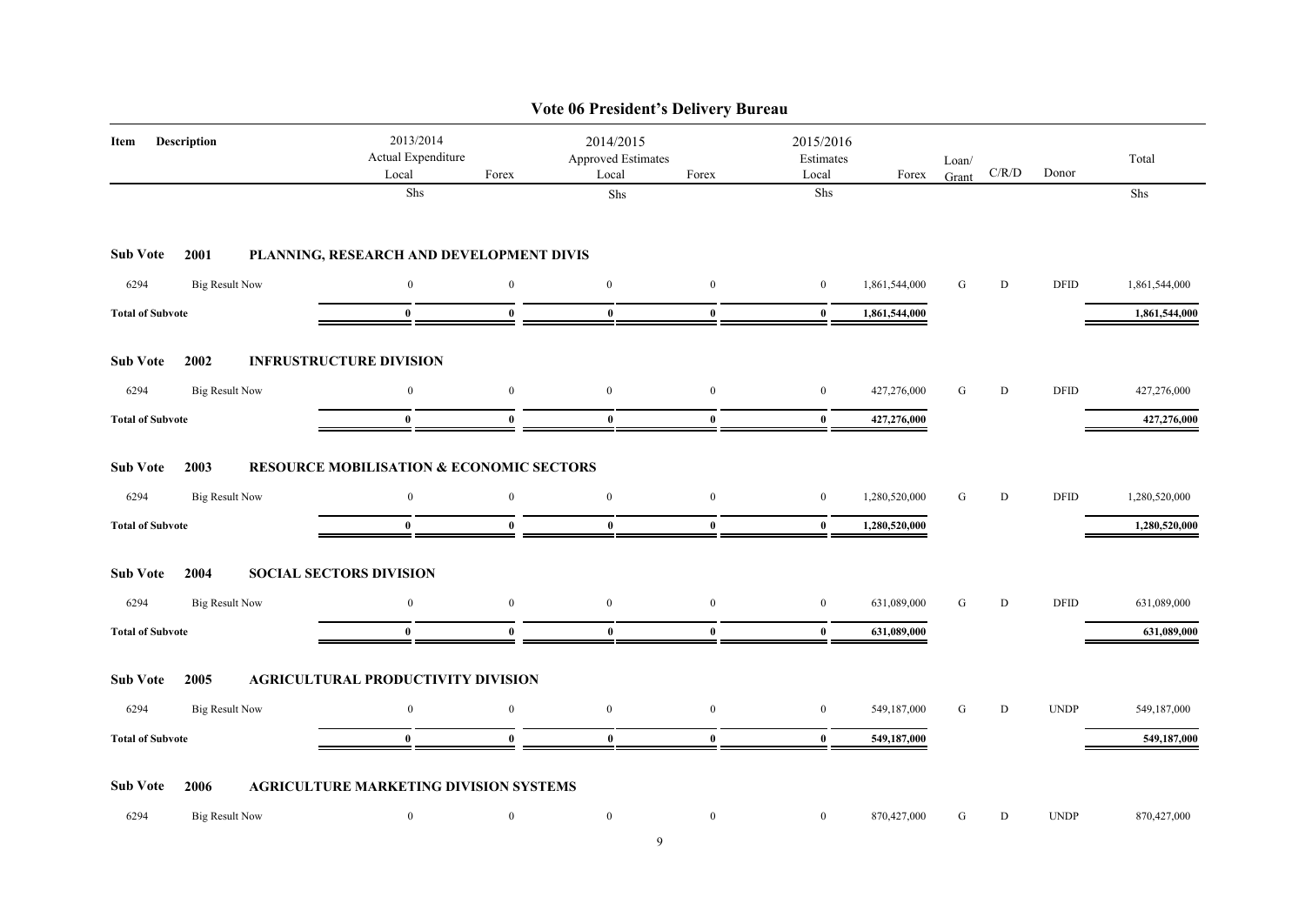|                               |                                                    |                |                                                 | Vote 06 President's Delivery Bureau |                                 |                |                |       |             |                |
|-------------------------------|----------------------------------------------------|----------------|-------------------------------------------------|-------------------------------------|---------------------------------|----------------|----------------|-------|-------------|----------------|
| <b>Description</b><br>Item    | 2013/2014<br>Actual Expenditure<br>Local           | Forex          | 2014/2015<br><b>Approved Estimates</b><br>Local | Forex                               | 2015/2016<br>Estimates<br>Local | Forex          | Loan/<br>Grant | C/R/D | Donor       | Total          |
|                               | Shs                                                |                | Shs                                             |                                     | Shs                             |                |                |       |             | Shs            |
| <b>Total of Subvote</b>       |                                                    |                |                                                 |                                     |                                 | 870,427,000    |                |       |             | 870,427,000    |
| <b>Sub Vote</b><br>2007       | <b>AGRICULTURAL PARTNERSHIP &amp; COORDINATION</b> |                |                                                 |                                     |                                 |                |                |       |             |                |
| <b>Big Result Now</b><br>6294 | $\overline{0}$                                     | $\overline{0}$ | $\overline{0}$                                  | $\overline{0}$                      | $\mathbf{0}$                    | 217,588,000    | G              | D     | <b>UNDP</b> | 217,588,000    |
| <b>Total of Subvote</b>       |                                                    |                |                                                 |                                     |                                 | 217,588,000    |                |       |             | 217,588,000    |
| <b>Total of Vote</b>          | $\bf{0}$                                           | 8,252,933,785  |                                                 | 28,161,615,000                      |                                 | 14,276,934,000 |                |       |             | 14,276,934,000 |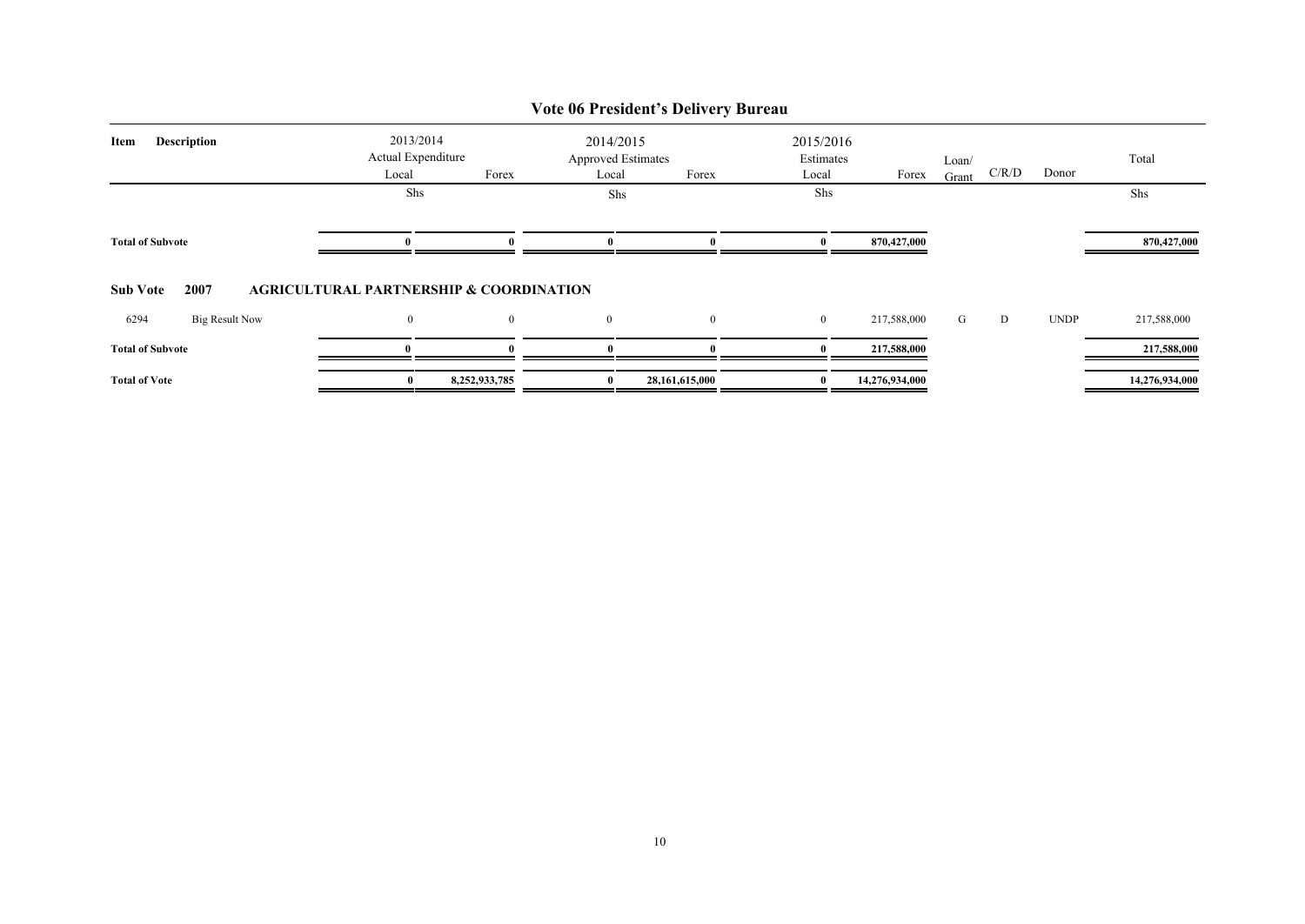# TREASURY REGISTRAR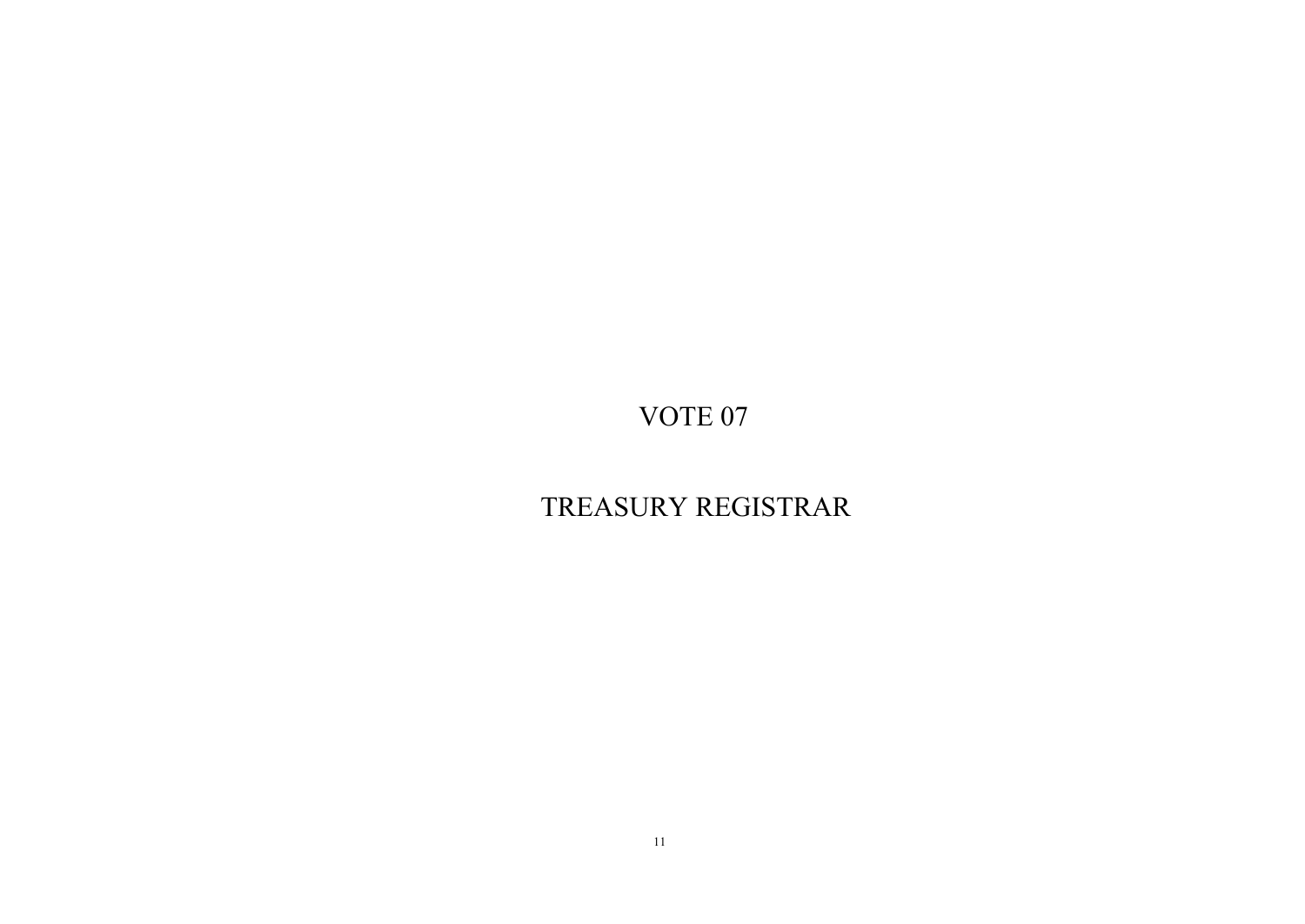### **Vote 07 Treasury Registrar**

A. ESTIMATE of the amount required in the year ending 30th June, 2016, for the development projects in the Treasury Registrar

Reform Programme

#### **Nine hundred ninety-nine million eight hundred eighty-five thousand**

#### **(Shs.999,885,000)**

B. Projects under which this Vote will be accounted for by the Treasury Registrar, Treasury Registrar`s Office , are set out in the details below.

| Item                    | Description                                                            | 2013/2014<br>Actual Expenditure<br>Local<br>Shs | Forex          | 2014/2015<br><b>Approved Estimates</b><br>Local<br>Shs | Forex       | 2015/2016<br>Estimates<br>Local<br>Shs | Forex            | Loan/<br>Grant | C/R/D | Donor              | Total<br>Shs   |
|-------------------------|------------------------------------------------------------------------|-------------------------------------------------|----------------|--------------------------------------------------------|-------------|----------------------------------------|------------------|----------------|-------|--------------------|----------------|
|                         |                                                                        |                                                 |                |                                                        |             |                                        |                  |                |       |                    |                |
| <b>Sub Vote</b>         | 1001                                                                   | <b>ADMINISTRATION AND HUMAN RESOURCES MGT</b>   |                |                                                        |             |                                        |                  |                |       |                    |                |
| 6251                    | Public Finance Mgt<br>Reform Programme                                 | 70,000,000                                      | 728,800,000    | 64,440,000                                             | 43,250,000  | $\boldsymbol{0}$                       | $\mathbf{0}$     | G              | D     | <b>Basket Fund</b> | $\overline{0}$ |
| <b>Total of Subvote</b> |                                                                        | 70,000,000                                      | 728,800,000    | 64,440,000                                             | 43,250,000  | $\mathbf{0}$                           |                  |                |       |                    |                |
| <b>Sub Vote</b><br>6251 | 1003<br><b>PLANNING UNIT</b><br>Public Finance Mgt<br>Reform Programme | $\boldsymbol{0}$                                | $\mathbf{0}$   | 29,300,000                                             | 241,000,000 | 200,000,000                            | $\boldsymbol{0}$ |                |       |                    | 200,000,000    |
| <b>Total of Subvote</b> |                                                                        | $\mathbf{0}$                                    | $\mathbf{0}$   | 29,300,000                                             | 241,000,000 | 200,000,000                            |                  |                |       |                    | 200,000,000    |
| <b>Sub Vote</b><br>6251 | 1004<br>Public Finance Mgt<br>Reform Programme                         | <b>LEGAL SERVICES UNIT</b><br>$\boldsymbol{0}$  | $\mathbf{0}$   | $\boldsymbol{0}$                                       | 190,000,000 | $\overline{0}$                         | 100,000,000      | G              | D     | <b>Basket Fund</b> | 100,000,000    |
| <b>Total of Subvote</b> |                                                                        | $\mathbf{0}$                                    | $\theta$       | $\bf{0}$                                               | 190,000,000 | $\bf{0}$                               | 100,000,000      |                |       |                    | 100,000,000    |
| <b>Sub Vote</b><br>6251 | 1006                                                                   | <b>INFORMATION AND COMM. TECHNOLOGY</b>         |                | 138,800,000                                            | 105,150,000 | 200,000,000                            | 67,492,500       |                |       |                    | 267,492,500    |
|                         | Public Finance Mgt                                                     | $\boldsymbol{0}$                                | $\overline{0}$ |                                                        |             |                                        |                  |                |       |                    |                |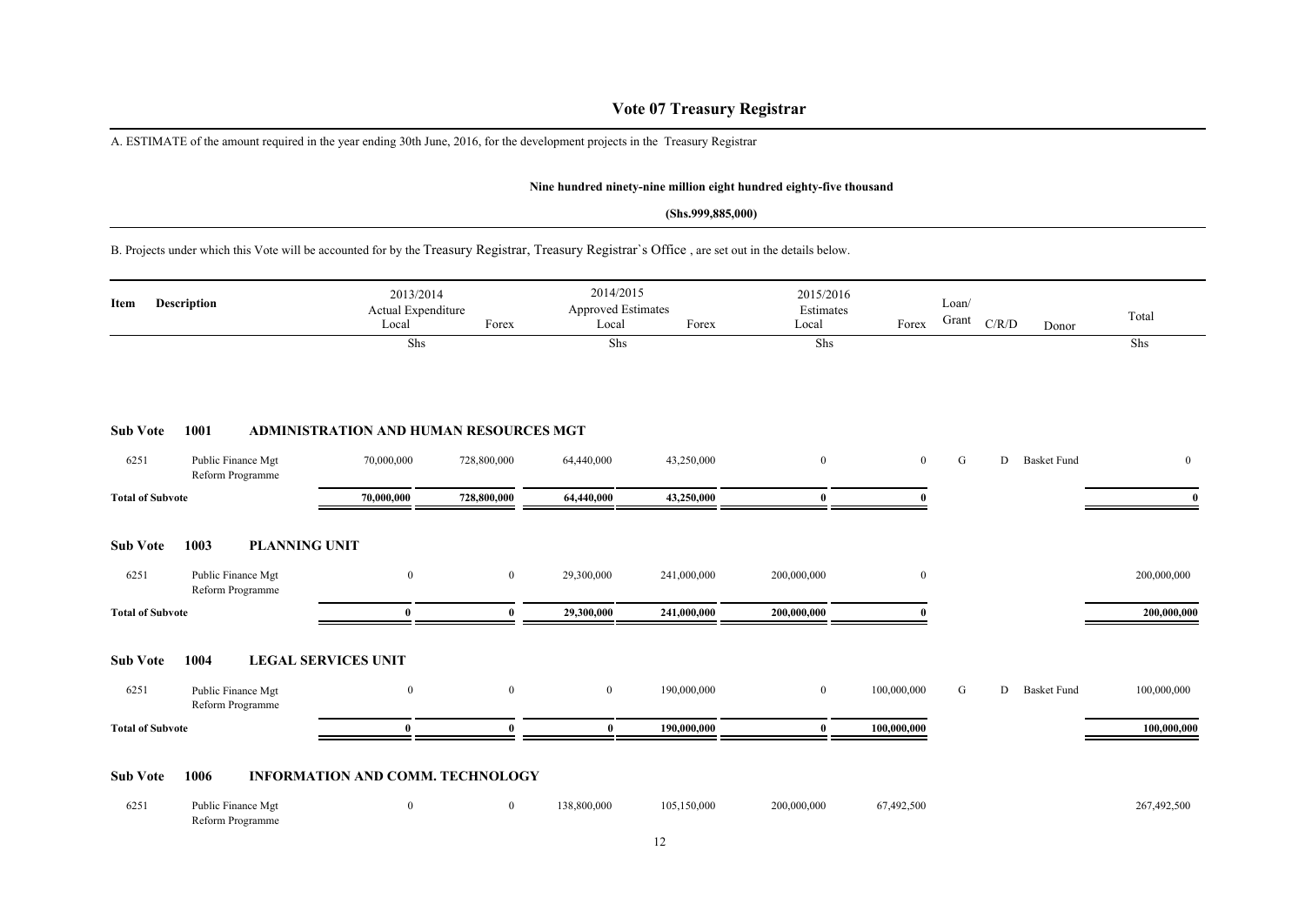|                                                |                                          |                |                                          | Vote 07 Treasury Registrar |                                 |                |                |       |                    |              |
|------------------------------------------------|------------------------------------------|----------------|------------------------------------------|----------------------------|---------------------------------|----------------|----------------|-------|--------------------|--------------|
| <b>Description</b><br>Item                     | 2013/2014<br>Actual Expenditure<br>Local | Forex          | 2014/2015<br>Approved Estimates<br>Local | Forex                      | 2015/2016<br>Estimates<br>Local | Forex          | Loan/<br>Grant | C/R/D | Donor              | Total        |
|                                                | Shs                                      |                | Shs                                      |                            | Shs                             |                |                |       |                    | Shs          |
| <b>Total of Subvote</b>                        | $\bf{0}$                                 | $\bf{0}$       | 138,800,000                              | 105,150,000                | 200,000,000                     | 67,492,500     |                |       |                    | 267,492,500  |
| <b>Sub Vote</b><br>1007                        | INFORMATION, EDUCATION AND COMM. UNIT    |                |                                          |                            |                                 |                |                |       |                    |              |
| 6251<br>Public Finance Mgt<br>Reform Programme | $\mathbf{0}$                             | $\bf{0}$       | 174,900,000                              | 63,000,000                 | $\mathbf{0}$                    | $\mathbf{0}$   |                |       |                    | $\mathbf{0}$ |
| <b>Total of Subvote</b>                        | $\mathbf{0}$                             | $\bf{0}$       | 174,900,000                              | 63,000,000                 | $\bf{0}$                        | $\theta$       |                |       |                    | $\mathbf{0}$ |
| <b>Sub Vote</b><br>2001                        | PUBLIC INVESTMENT MGT DIVISION           |                |                                          |                            |                                 |                |                |       |                    |              |
| 6251<br>Public Finance Mgt<br>Reform Programme | $\overline{0}$                           | $\overline{0}$ | $\boldsymbol{0}$                         | 118,800,000                | 250,000,000                     | 80,992,500     | G              | D     | <b>Basket Fund</b> | 330,992,500  |
| <b>Total of Subvote</b>                        | $\mathbf{0}$                             | $\theta$       | $\bf{0}$                                 | 118,800,000                | 250,000,000                     | 80,992,500     |                |       |                    | 330,992,500  |
| <b>Sub Vote</b><br>3001                        | PRIVATIZATION AND MONITORING             |                |                                          |                            |                                 |                |                |       |                    |              |
| 6251<br>Public Finance Mgt<br>Reform Programme | $\mathbf{0}$                             | $\overline{0}$ | 220,060,000                              | 178,000,000                | $\bf{0}$                        | 101,400,000    | G              | D     | <b>Basket Fund</b> | 101,400,000  |
| <b>Total of Subvote</b>                        | $\mathbf{0}$                             | $\mathbf{0}$   | 220,060,000                              | 178,000,000                | $\bf{0}$                        | 101,400,000    |                |       |                    | 101,400,000  |
| <b>Sub Vote</b><br>4001                        | <b>MANAGEMENT SERVICE DIVISION</b>       |                |                                          |                            |                                 |                |                |       |                    |              |
| Public Finance Mgt<br>6251<br>Reform Programme | $\mathbf{0}$                             | $\overline{0}$ | 22,500,000                               | 353,800,000                | $\mathbf{0}$                    | $\overline{0}$ | G              | D     | <b>Basket Fund</b> | $\mathbf{0}$ |
| <b>Total of Subvote</b>                        | $\mathbf{0}$                             | $\mathbf{0}$   | 22,500,000                               | 353,800,000                | $\bf{0}$                        |                |                |       |                    | $\mathbf{0}$ |
| <b>Total of Vote</b>                           | 70,000,000                               | 728,800,000    | 650,000,000                              | 1,293,000,000              | 650,000,000                     | 349,885,000    |                |       |                    | 999,885,000  |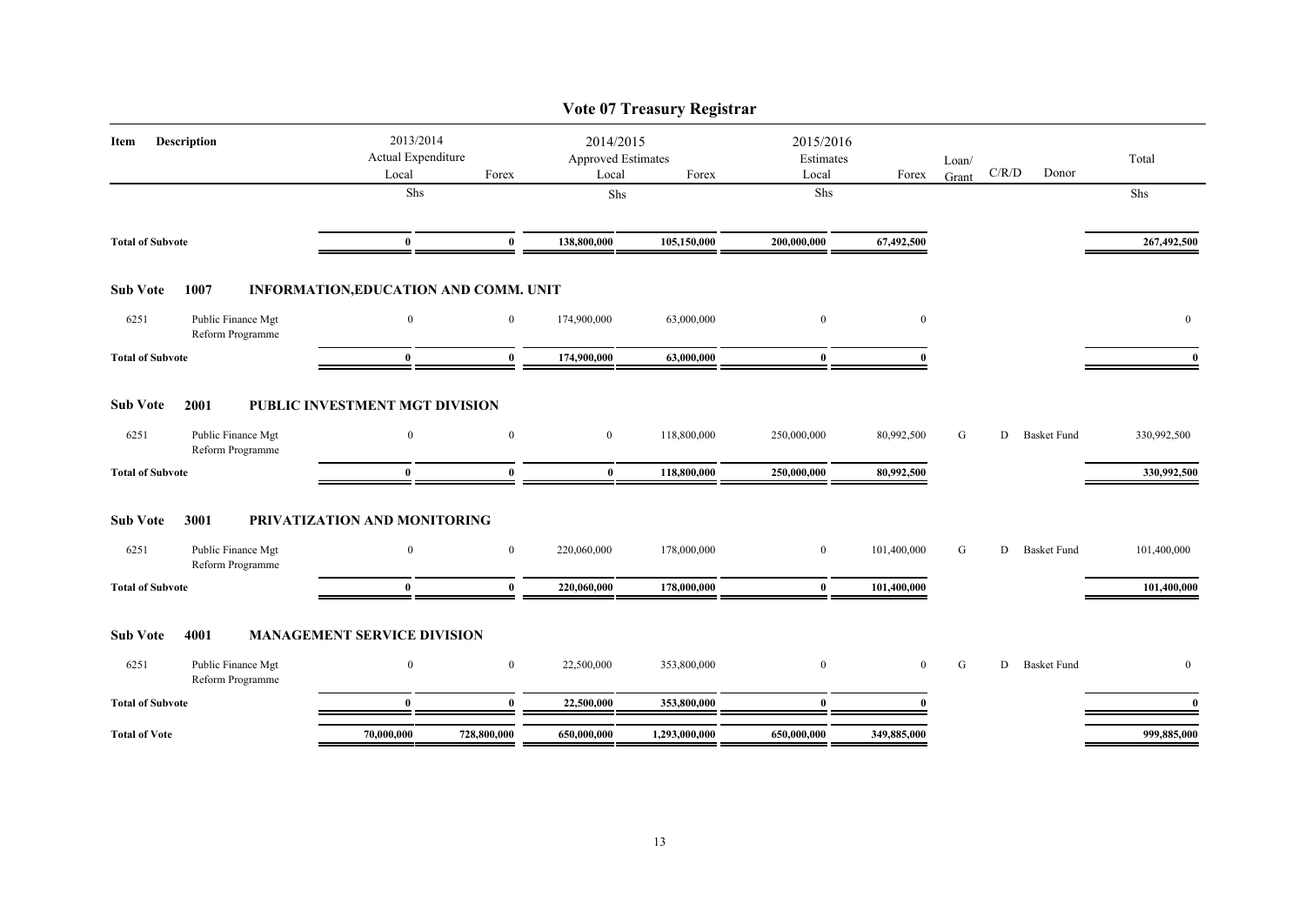# FINANCIAL INTELLIGENCE UNIT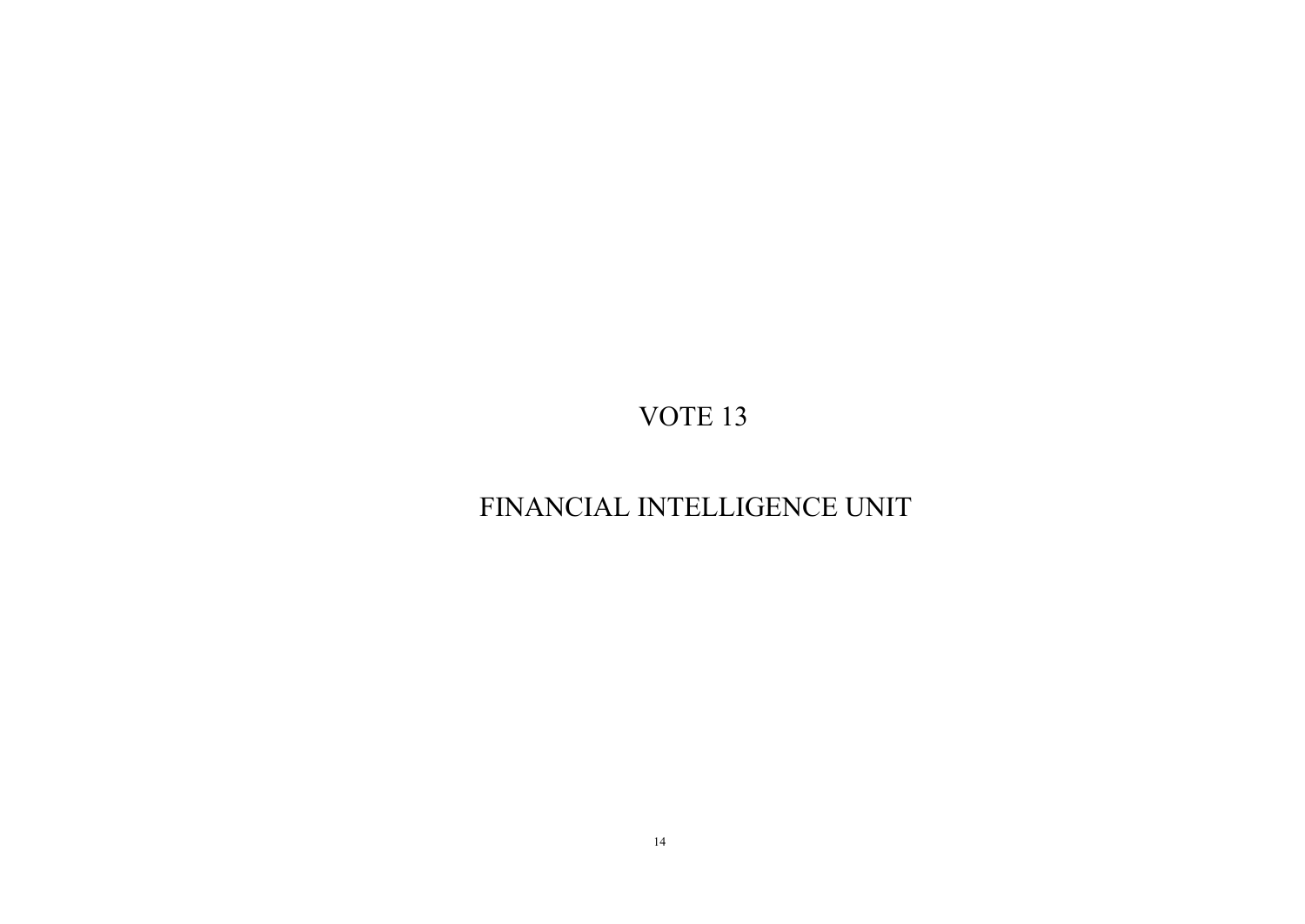### **Vote 13 Financial Intelligence Unit**

A. ESTIMATE of the amount required in the year ending 30th June, 2016, for the development projects in the Financial Intelligence Unit

### **Thirty-five million seven hundred sixty-eight thousand**

#### **(Shs.35,768,000)**

B. Projects under which this Vote will be accounted for by the Commissioner, Financial Intelligence Unit , are set out in the details below.

| Item                 | <b>Description</b>      |                                       | 2013/2014<br>Actual Expenditure |            | 2014/2015<br><b>Approved Estimates</b> |             | 2015/2016<br>Estimates |            | Loan/<br>Grant |       |       | Total      |
|----------------------|-------------------------|---------------------------------------|---------------------------------|------------|----------------------------------------|-------------|------------------------|------------|----------------|-------|-------|------------|
|                      |                         |                                       | Local                           | Forex      | Local                                  | Forex       | Local                  | Forex      |                | C/R/D | Donor |            |
| <b>Sub Vote</b>      | 1001                    | ADMINISTRATION AND HR MANAGEMENT UNIT | Shs                             |            | Shs                                    |             | <b>Shs</b>             |            |                |       |       | Shs        |
| 6310                 | <b>STACA</b>            |                                       | $\mathbf{0}$                    | 92,994,000 | $\overline{0}$                         | 195,000,000 | $\overline{0}$         | 35,768,000 | G              | D     | DFID  | 35,768,000 |
|                      |                         |                                       |                                 |            |                                        |             |                        |            |                |       |       |            |
|                      | <b>Total of Subvote</b> |                                       |                                 | 92,994,000 |                                        | 195,000,000 |                        | 35,768,000 |                |       |       | 35,768,000 |
| <b>Total of Vote</b> |                         |                                       | $\bf{0}$                        | 92,994,000 | $\bf{0}$                               | 195,000,000 |                        | 35,768,000 |                |       |       | 35,768,000 |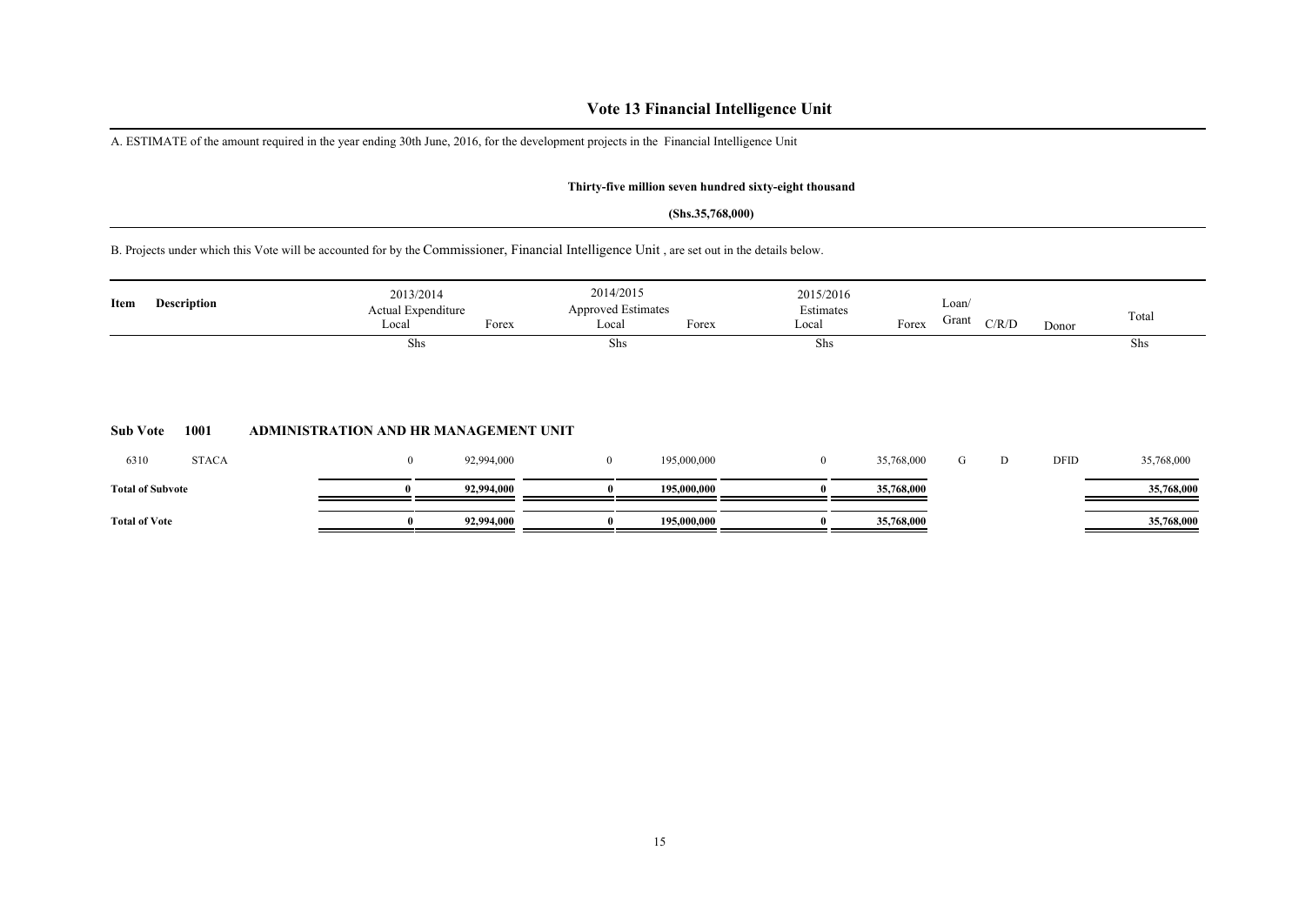# FIRE AND RESCUE FORCE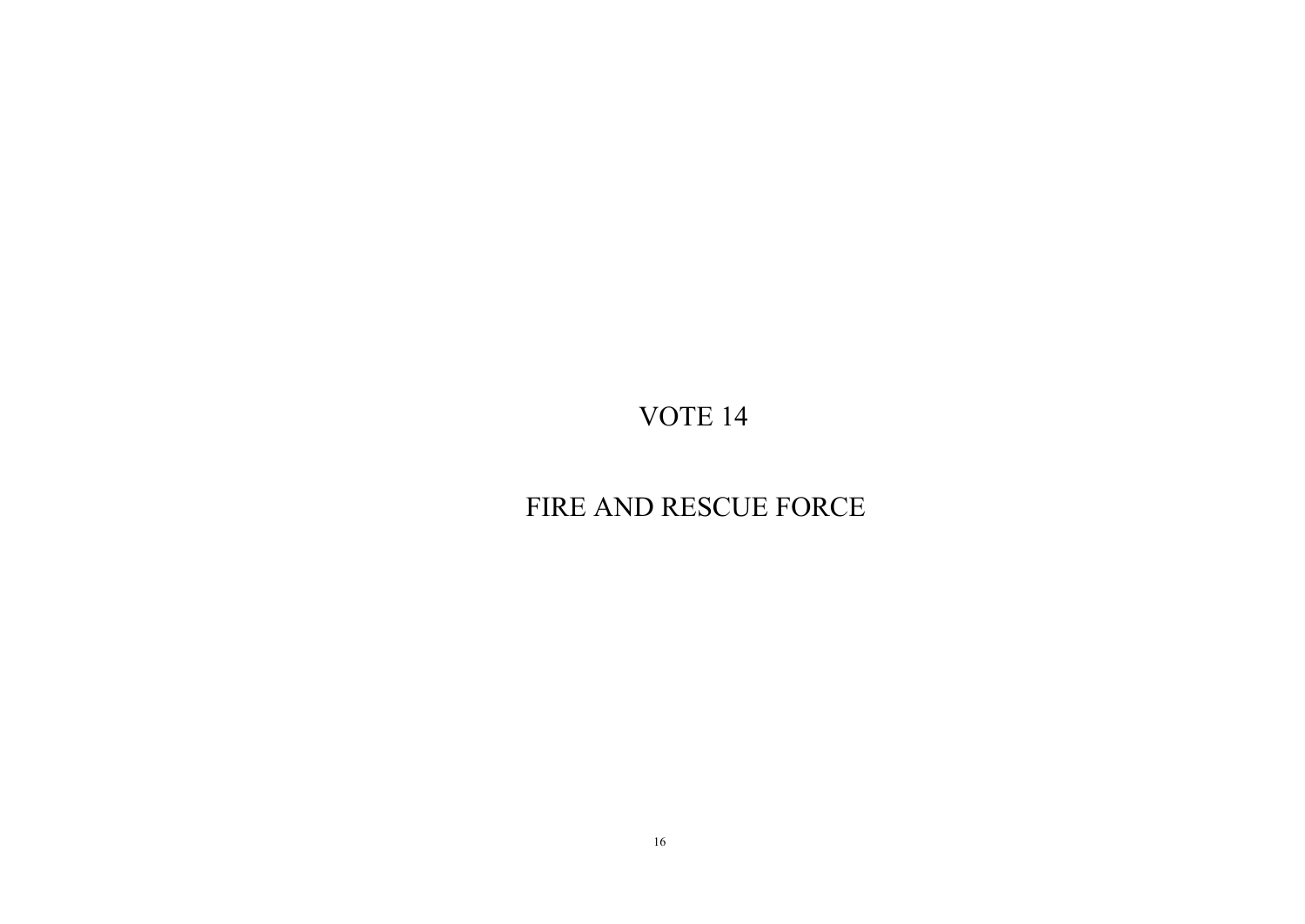### **Vote 14 Fire and Rescue Force**

A. ESTIMATE of the amount required in the year ending 30th June, 2016, for the development projects in the Fire and Rescue Force

#### **One billion five hundred million**

#### **(Shs.1,500,000,000)**

B. Projects under which this Vote will be accounted for by the Permanent Secretary, Ministry of Home Affairs , are set out in the details below.

| Item                    | <b>Description</b>                                  | 2013/2014<br>Actual Expenditure<br>Local | Forex        | 2014/2015<br><b>Approved Estimates</b><br>Local | Forex          | 2015/2016<br>Estimates<br>Local | Forex        | Loan/<br>Grant | C/R/D | Donor | Total         |
|-------------------------|-----------------------------------------------------|------------------------------------------|--------------|-------------------------------------------------|----------------|---------------------------------|--------------|----------------|-------|-------|---------------|
|                         |                                                     | Shs                                      |              | Shs                                             |                | Shs                             |              |                |       |       | Shs           |
| <b>Sub Vote</b>         | 3001                                                | <b>FIRE AND RESCUE SERVICES</b>          |              |                                                 |                |                                 |              |                |       |       |               |
| 6311                    | Acquisition<br>&Renovation Fire<br><b>Buildings</b> | $\bf{0}$                                 | $\mathbf{0}$ | $\boldsymbol{0}$                                | $\bf{0}$       | 500,000,000                     | $\mathbf{0}$ |                |       |       | 500,000,000   |
| 6580                    | Rehabilitation<br>&Expansion Fire<br>Services       | $\boldsymbol{0}$                         | $\mathbf{0}$ | $\mathbf{0}$                                    | $\overline{0}$ | 1,000,000,000                   | $\mathbf{0}$ |                |       |       | 1,000,000,000 |
| <b>Total of Subvote</b> |                                                     |                                          |              |                                                 |                | 1,500,000,000                   |              |                |       |       | 1,500,000,000 |
| <b>Total of Vote</b>    |                                                     | $\bf{0}$                                 |              |                                                 |                | 1,500,000,000                   |              |                |       |       | 1,500,000,000 |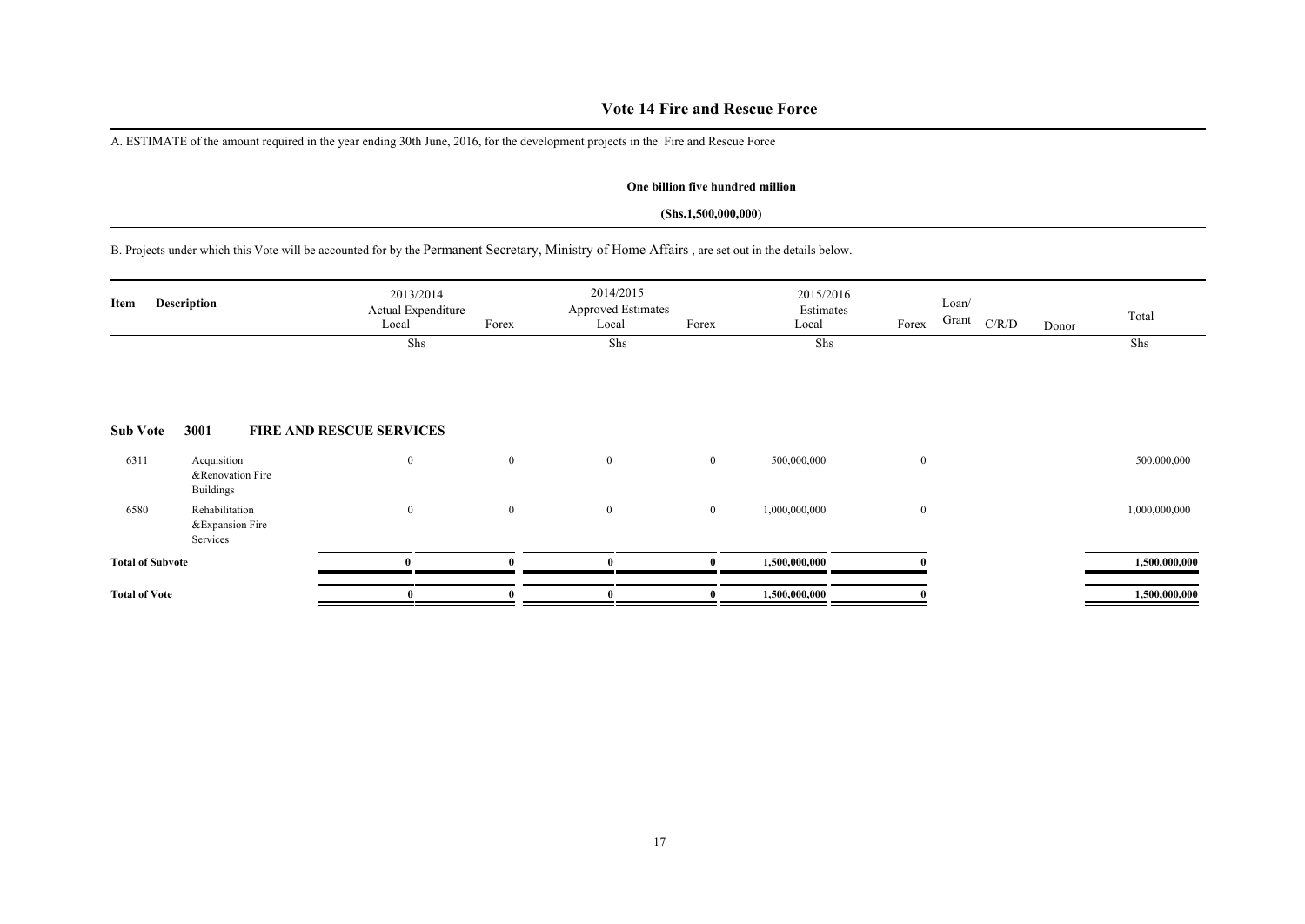# ATTORNEY GENERAL'S OFFICE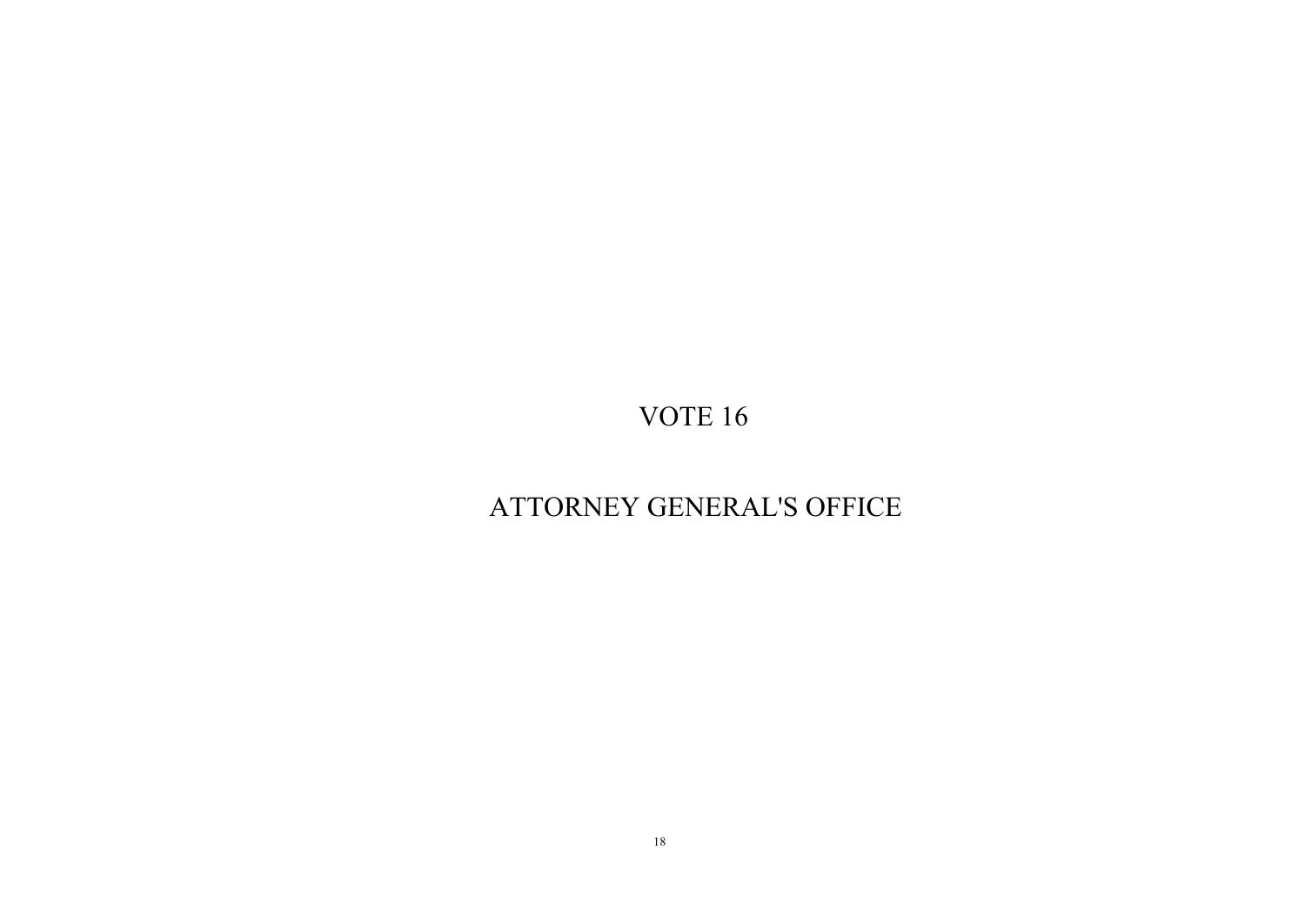### **Vote 16 Attorney General's Office**

A. ESTIMATE of the amount required in the year ending 30th June, 2016, for the development projects in the Attorney General's Office

#### **Three hundred million**

#### **(Shs.300,000,000)**

B. Projects under which this Vote will be accounted for by the Deputy Attorney General, Attorney General's Chambers , are set out in the details below.

| Item                    | Description                        | 2013/2014<br>Actual Expenditure<br>Local | Forex          | 2014/2015<br><b>Approved Estimates</b><br>Local | Forex        | 2015/2016<br>Estimates<br>Local | Forex          | Loan/<br>Grant | C/R/D     | Donor       | Total          |
|-------------------------|------------------------------------|------------------------------------------|----------------|-------------------------------------------------|--------------|---------------------------------|----------------|----------------|-----------|-------------|----------------|
|                         |                                    | Shs                                      |                | Shs                                             |              | Shs                             |                |                |           |             | Shs            |
| <b>Sub Vote</b>         | 1003<br><b>PLANNING DIVISION</b>   |                                          |                |                                                 |              |                                 |                |                |           |             |                |
| 6389                    | Construction of Office<br>Building | $\mathbf{0}$                             | $\overline{0}$ | 5,000,000,000                                   | $\mathbf{0}$ | $\overline{0}$                  | $\mathbf{0}$   |                |           |             | $\overline{0}$ |
| 6550                    | <b>UNDP</b> Support<br>Programme   | $\bf{0}$                                 | $\overline{0}$ | $\bf{0}$                                        | $\mathbf{0}$ | $\bf{0}$                        | 300,000,000    | G              | ${\rm D}$ | <b>UNDP</b> | 300,000,000    |
| <b>Total of Subvote</b> |                                    | $\mathbf 0$                              |                | 5,000,000,000                                   |              |                                 | 300,000,000    |                |           |             | 300,000,000    |
| <b>Sub Vote</b>         | 3002                               | <b>TREATIES AND CONTRACTS DIVISION</b>   |                |                                                 |              |                                 |                |                |           |             |                |
| 6550                    | <b>UNDP</b> Support<br>Programme   | $\bf{0}$                                 | $\overline{0}$ | $\overline{0}$                                  | 457,149,000  | $\overline{0}$                  | $\overline{0}$ | G              | D         | <b>UNDP</b> | $\bf{0}$       |
| <b>Total of Subvote</b> |                                    | $\theta$                                 |                | $\bf{0}$                                        | 457,149,000  | $\mathbf{0}$                    |                |                |           |             |                |
| <b>Total of Vote</b>    |                                    | $\bf{0}$                                 |                | 5,000,000,000                                   | 457,149,000  |                                 | 300,000,000    |                |           |             | 300,000,000    |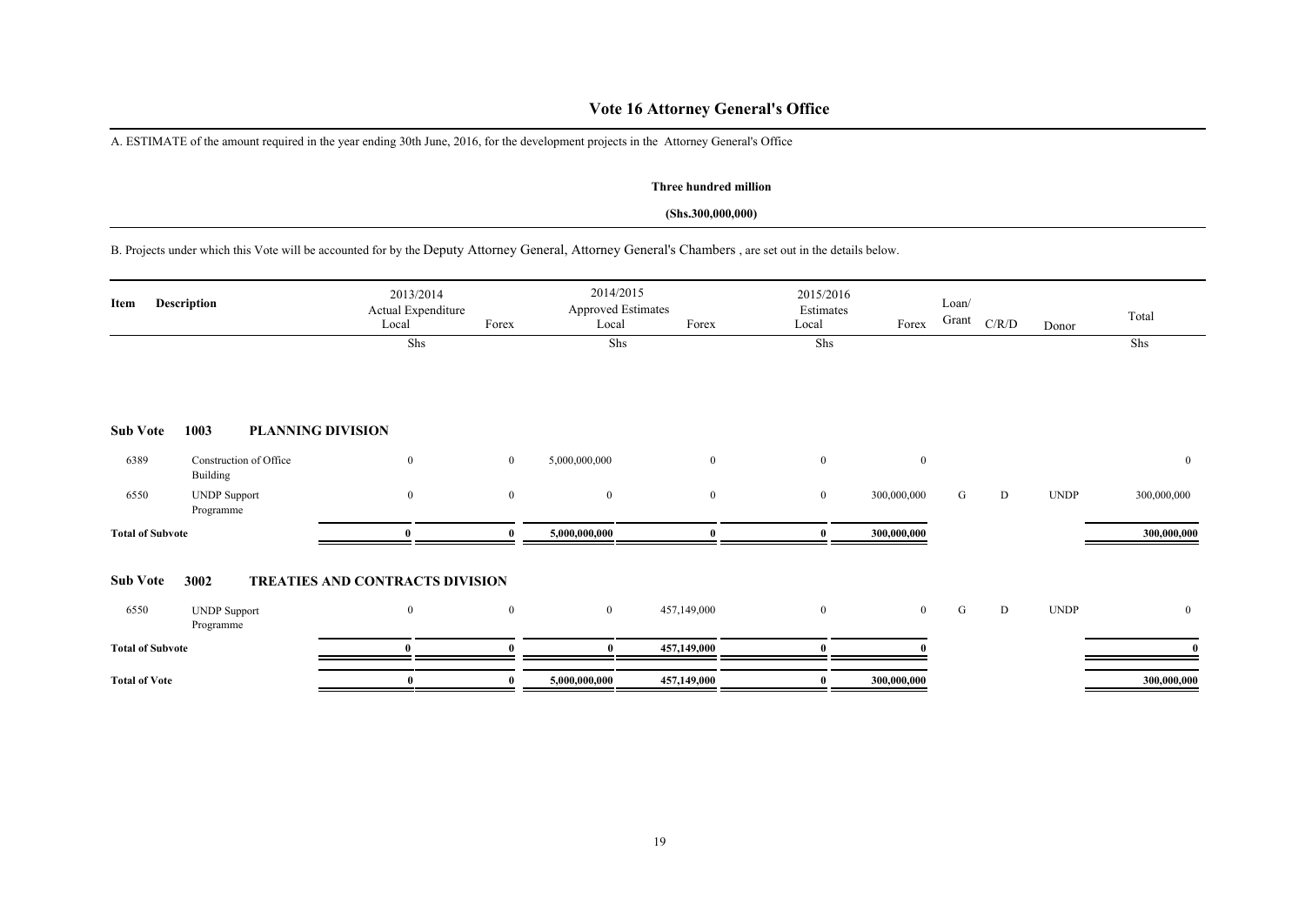THE TREASURY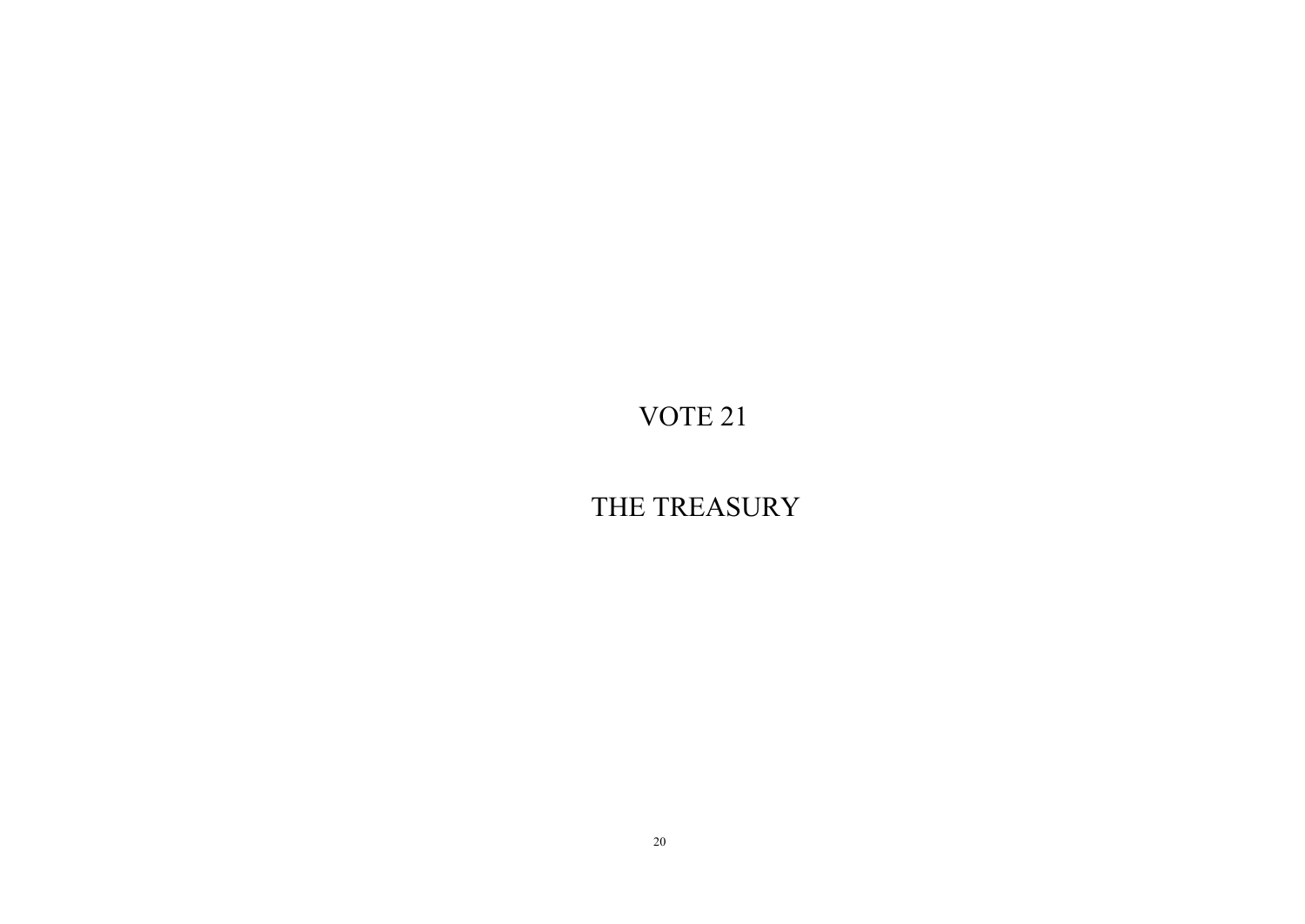### **Vote 21 The Treasury**

A. ESTIMATE of the amount required in the year ending 30th June, 2016, for the development projects in the The Treasury

#### **Six hundred forty-seven billion seven hundred sixty-six million two hundred sixty-six thousand**

#### **(Shs.647,766,266,000)**

B. Projects under which this Vote will be accounted for by the Deputy Permanent Secretary, Ministry of Finance , are set out in the details below.

| Item                    | <b>Description</b>                                                     | 2013/2014<br>Actual Expenditure<br>Local         | Forex          | 2014/2015<br><b>Approved Estimates</b><br>Local | Forex         | 2015/2016<br>Estimates<br>Local | Forex         | Loan/<br>Grant | C/R/D | Donor              | Total           |
|-------------------------|------------------------------------------------------------------------|--------------------------------------------------|----------------|-------------------------------------------------|---------------|---------------------------------|---------------|----------------|-------|--------------------|-----------------|
|                         |                                                                        | Shs                                              |                | Shs                                             |               | Shs                             |               |                |       |                    | Shs             |
| <b>Sub Vote</b>         | 1009                                                                   | PUBLIC PROCUREMENT POLICY UNIT (PPU)             |                |                                                 |               |                                 |               |                |       |                    |                 |
| 6251                    | Public Finance Mgt<br>Reform Program                                   | 1,227,000                                        | 753, 231, 728  | 400,000,000                                     | 1,298,200,000 | 300,000,000                     | 1,257,440,000 | G              | D     | <b>Basket Fund</b> | 1,557,440,000   |
| <b>Total of Subvote</b> |                                                                        | 1,227,000                                        | 753,231,728    | 400,000,000                                     | 1,298,200,000 | 300,000,000                     | 1,257,440,000 |                |       |                    | 1,557,440,000   |
| <b>Sub Vote</b><br>6251 | 2001<br>Public Finance Mgt                                             | <b>GOVERNMENT BUDGET DIVISION</b><br>163,314,752 | 470,400,000    | 968,320,000                                     | 465,750,000   | 470,800,000                     | 659,652,000   | G              | D     | <b>Basket Fund</b> | 1,130,452,000   |
| 6294                    | Reform Program<br>MDAs Performance<br><b>Budget Support and</b><br>Mgt | $\bf{0}$                                         | $\overline{0}$ | 300,000,000                                     | $\mathbf{0}$  | 628,506,900,000                 | 540,000,000   |                |       |                    | 629,046,900,000 |
| 6296                    | Regional Support on<br><b>Budget Process</b>                           | 15,172,500                                       | 211,050,000    | 369,163,000                                     | 314,450,000   | 200,000,000                     | 162,000,000   |                |       |                    | 362,000,000     |
| 6550                    | <b>UNDP</b> Support<br>Programme                                       | $\boldsymbol{0}$                                 | $\overline{0}$ | 200,000,000                                     | 296,600,000   | $\boldsymbol{0}$                | $\mathbf{0}$  |                |       |                    | $\overline{0}$  |
| <b>Total of Subvote</b> |                                                                        | 178,487,252                                      | 681,450,000    | 1,837,483,000                                   | 1,076,800,000 | 629,177,700,000                 | 1,361,652,000 |                |       |                    | 630,539,352,000 |
|                         |                                                                        |                                                  |                |                                                 |               |                                 |               |                |       |                    |                 |

### **Sub Vote 2002 POLICY ANALYSIS DIVISION**

| 6206 | <b>IRDP</b> Expansion | ,145,000,000 | .500,000,000 |  |  |  |
|------|-----------------------|--------------|--------------|--|--|--|
|      |                       |              |              |  |  |  |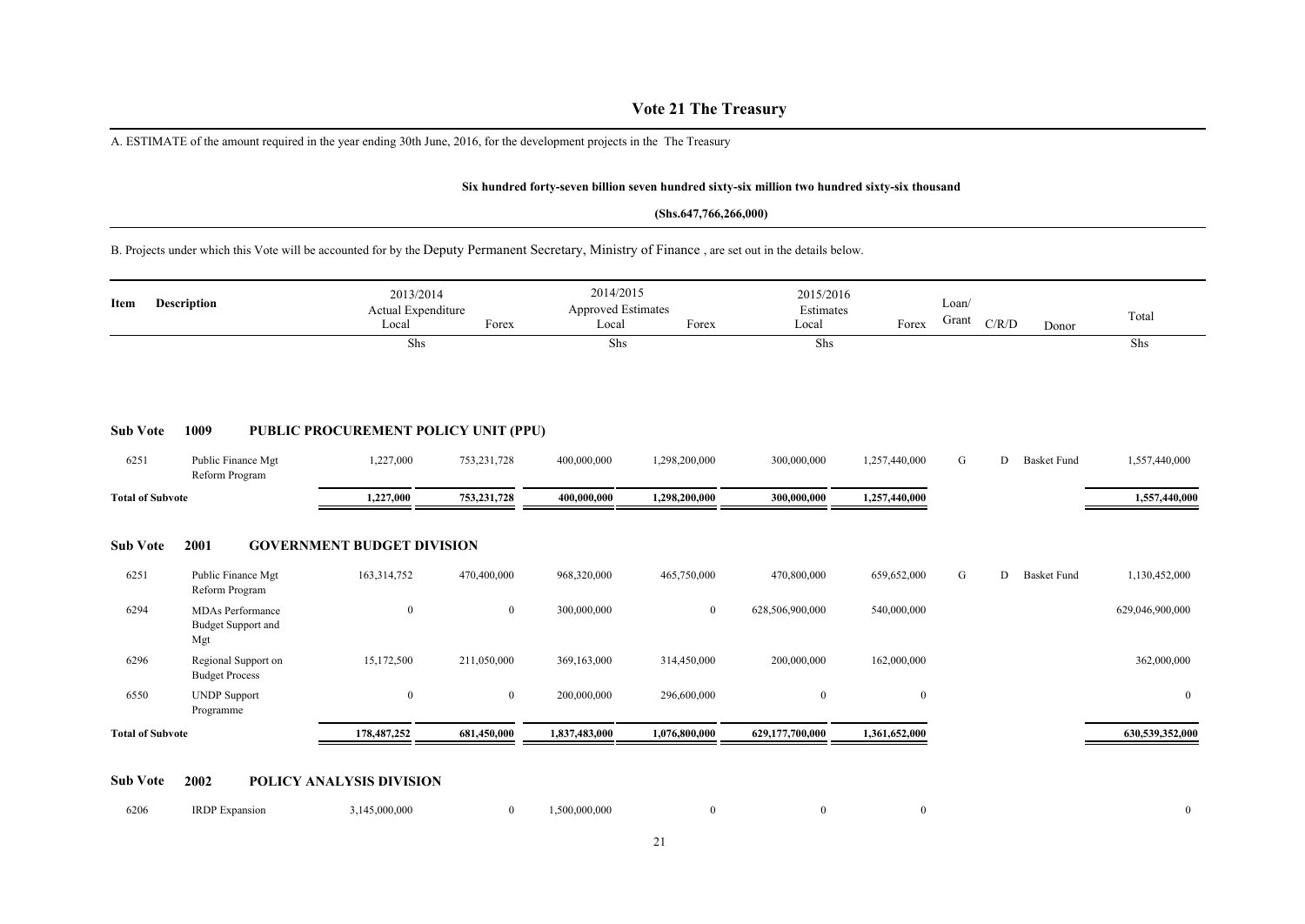|                                         |                                                                                                                |                                                                              |                                                  |                                                 | $\sqrt{ac}$ 21 The Treasury                 |                                             |                                              |                     |                       |                                                  |                                              |
|-----------------------------------------|----------------------------------------------------------------------------------------------------------------|------------------------------------------------------------------------------|--------------------------------------------------|-------------------------------------------------|---------------------------------------------|---------------------------------------------|----------------------------------------------|---------------------|-----------------------|--------------------------------------------------|----------------------------------------------|
| Item                                    | <b>Description</b>                                                                                             | 2013/2014<br>Actual Expenditure<br>Local                                     | Forex                                            | 2014/2015<br><b>Approved Estimates</b><br>Local | Forex                                       | 2015/2016<br>Estimates<br>Local             | Forex                                        | Loan/<br>Grant      | C/R/D                 | Donor                                            | Total                                        |
|                                         |                                                                                                                | Shs                                                                          |                                                  | Shs                                             |                                             | Shs                                         |                                              |                     |                       |                                                  | Shs                                          |
| 6251                                    | Public Finance Mgt<br>Reform Program                                                                           | 52,700,000                                                                   | 228,000,000                                      | 200,000,000                                     | 294,800,000                                 | 265,000,000                                 | 164,300,000                                  | G                   | D                     | <b>Basket Fund</b>                               | 429,300,000                                  |
| 6255                                    | <b>TRA Tax</b><br>Modernization Project                                                                        | 193,000,000                                                                  | 6,011,541,000                                    | 193,000,000                                     | 17,325,000,000                              | 100,000,000                                 | $\mathbf{0}$                                 | G                   | D                     | <b>Basket Fund</b>                               | 100,000,000                                  |
| 6390                                    | <b>EASTC</b> Rehabilitation                                                                                    | $\overline{0}$                                                               | $\mathbf{0}$                                     | 69,517,000                                      | $\mathbf{0}$                                | $\overline{0}$                              | $\mathbf{0}$                                 |                     |                       |                                                  | $\bf{0}$                                     |
| 6575                                    | Tanzania Statistical<br>Master Plan Project                                                                    | $\mathbf{0}$                                                                 | 12,209,134,830                                   | $\overline{0}$                                  | 16,917,267,000                              | $\mathbf{0}$                                | 3,830,514,000                                | G                   | D                     | <b>CANADA</b>                                    | 3,830,514,000                                |
| <b>Total of Subvote</b>                 |                                                                                                                | 3,390,700,000                                                                | 18,448,675,830                                   | 1,962,517,000                                   | 34,537,067,000                              | 365,000,000                                 | 3,994,814,000                                |                     |                       |                                                  | 4,359,814,000                                |
| <b>Sub Vote</b><br>5301<br>5491<br>6251 | 4001<br>Climate Change<br><b>Adaptation Program</b><br>Global Fund<br>Management Project<br>Public Finance Mgt | <b>EXTERNAL FINANCE DIVISION</b><br>$\bf{0}$<br>$\boldsymbol{0}$<br>$\bf{0}$ | $\boldsymbol{0}$<br>1,343,110,353<br>360,693,248 | $\overline{0}$<br>$\overline{0}$<br>450,000,000 | 566,148,000<br>1,862,735,000<br>235,250,000 | $\mathbf{0}$<br>$\mathbf{0}$<br>180,000,000 | $\mathbf{0}$<br>1,155,920,000<br>164,340,000 | ${\bf G}$<br>G<br>G | $\mathbf D$<br>D<br>D | <b>UNDP</b><br>Global Fund<br><b>Basket Fund</b> | $\mathbf{0}$<br>1,155,920,000<br>344,340,000 |
| 6550                                    | Reform Program<br><b>UNDP</b> Support<br>Programme                                                             | $\bf{0}$                                                                     | 450,399,623                                      | $\overline{0}$                                  | 790,815,000                                 | $\bf{0}$                                    | $\overline{0}$                               | G                   | $\mathbf D$           | <b>UNDP</b>                                      | $\mathbf{0}$                                 |
| <b>Total of Subvote</b>                 |                                                                                                                | $\bf{0}$                                                                     | 2,154,203,224                                    | 450,000,000                                     | 3,454,948,000                               | 180,000,000                                 | 1,320,260,000                                |                     |                       |                                                  | 1,500,260,000                                |
| <b>Sub Vote</b>                         | 4002                                                                                                           | PUBLIC PRIVATE PARTNERSHIP UNIT                                              |                                                  |                                                 |                                             |                                             |                                              |                     |                       |                                                  |                                              |
| 4945                                    | PPP Faciltation Fund                                                                                           | $\bf{0}$                                                                     | $\mathbf{0}$                                     | 10,000,000,000                                  | $\overline{0}$                              | 7,000,000,000                               | 1,100,200,000                                |                     |                       |                                                  | 8,100,200,000                                |
| <b>Total of Subvote</b>                 |                                                                                                                | $\mathbf{0}$                                                                 | $\mathbf{0}$                                     | 10.000.000.000                                  | $\mathbf{0}$                                | 7.000.000.000                               | 1,100,200,000                                |                     |                       |                                                  | 8,100,200,000                                |
| <b>Sub Vote</b>                         | 7001                                                                                                           | POVERTY ERADICATION AND EMPOWERMENT                                          |                                                  |                                                 |                                             |                                             |                                              |                     |                       |                                                  |                                              |
| 4916                                    | Small Enterpreneurs<br>Loan Facilities                                                                         | 400,000,000                                                                  | $\overline{0}$                                   | 1,500,000,000                                   | $\overline{0}$                              | 1,159,200,000                               | $\mathbf{0}$                                 |                     |                       |                                                  | 1,159,200,000                                |

#### **Vote 21 The Treasury**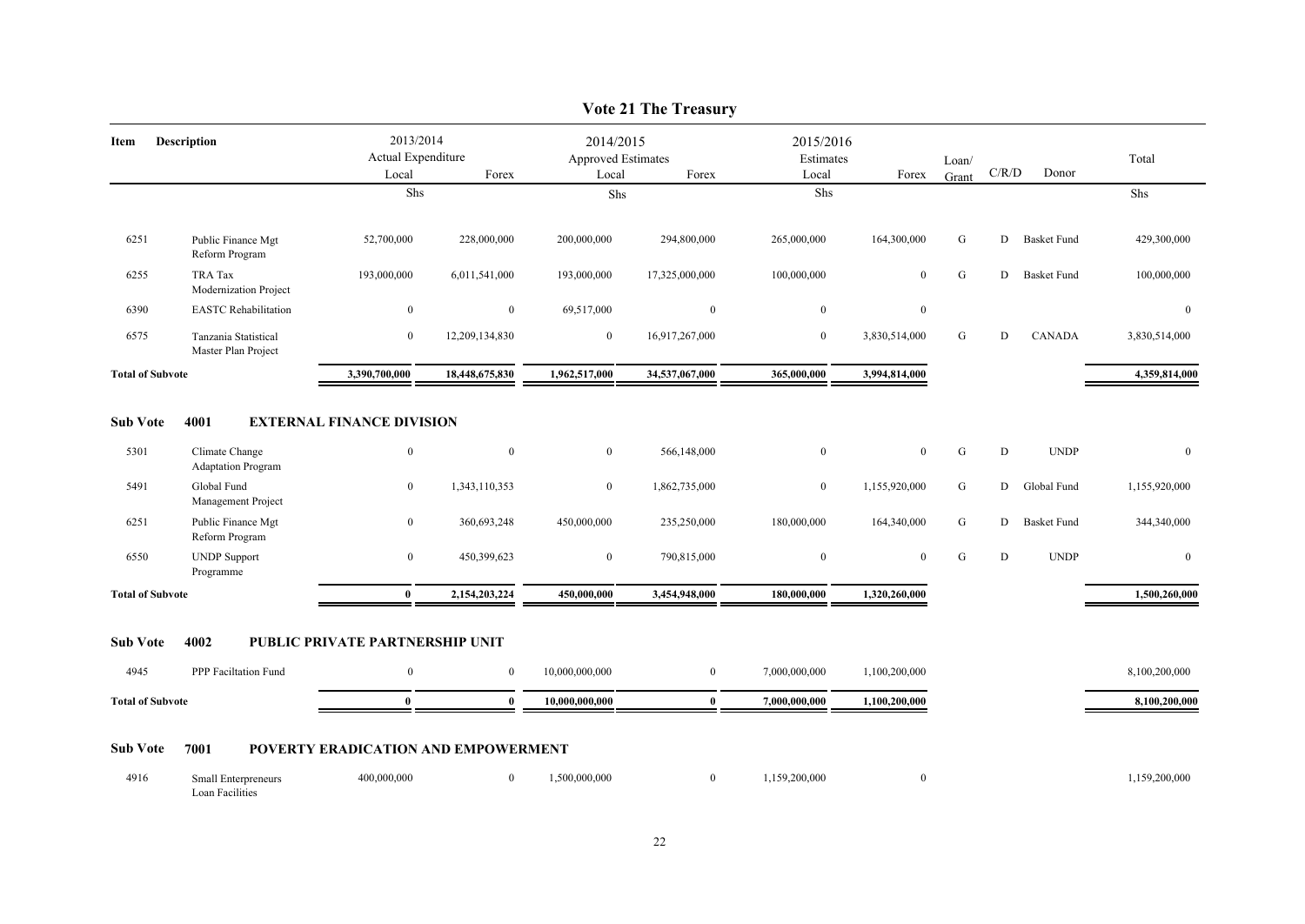|                         |                                          |                                 |                |                                        | ________       |                        |                |       |       |       |                 |
|-------------------------|------------------------------------------|---------------------------------|----------------|----------------------------------------|----------------|------------------------|----------------|-------|-------|-------|-----------------|
| Item                    | <b>Description</b>                       | 2013/2014<br>Actual Expenditure |                | 2014/2015<br><b>Approved Estimates</b> |                | 2015/2016<br>Estimates |                | Loan/ |       |       | Total           |
|                         |                                          | Local                           | Forex          | Local                                  | Forex          | Local                  | Forex          | Grant | C/R/D | Donor |                 |
|                         |                                          | Shs                             |                | Shs                                    |                | Shs                    |                |       |       |       | Shs             |
| 4918                    | National Income<br>Generation Programme  | 150,000,000                     | $\overline{0}$ | 300,000,000                            | $\overline{0}$ | 350,000,000            | $\overline{0}$ |       |       |       | 350,000,000     |
| 6508                    | Poverty Monitoring<br>Master Plan (PMMP) | $\bf{0}$                        | $\bf{0}$       | 550,000,000                            | $\mathbf{0}$   | 200,000,000            | $\overline{0}$ |       |       |       | 200,000,000     |
| <b>Total of Subvote</b> |                                          | 550,000,000                     |                | 2,350,000,000                          |                | 1,709,200,000          |                |       |       |       | 1,709,200,000   |
| <b>Total of Vote</b>    |                                          | 4,120,414,252                   | 22,037,560,782 | 17,000,000,000                         | 40,367,015,000 | 638,731,900,000        | 9,034,366,000  |       |       |       | 647,766,266,000 |

### **Vote 21 The Treasury**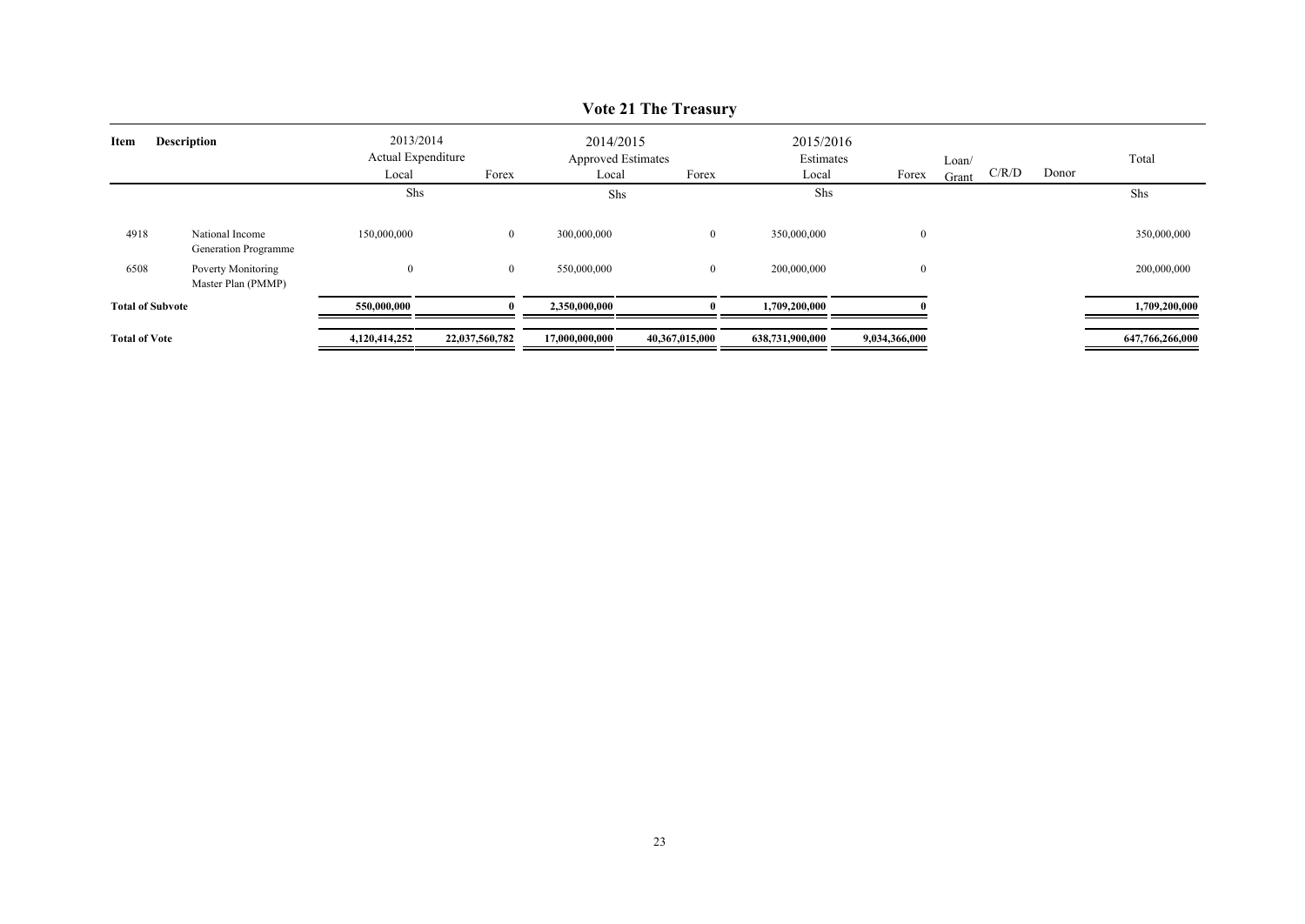# ACCOUNTANT GENERAL'S DEPARTMENT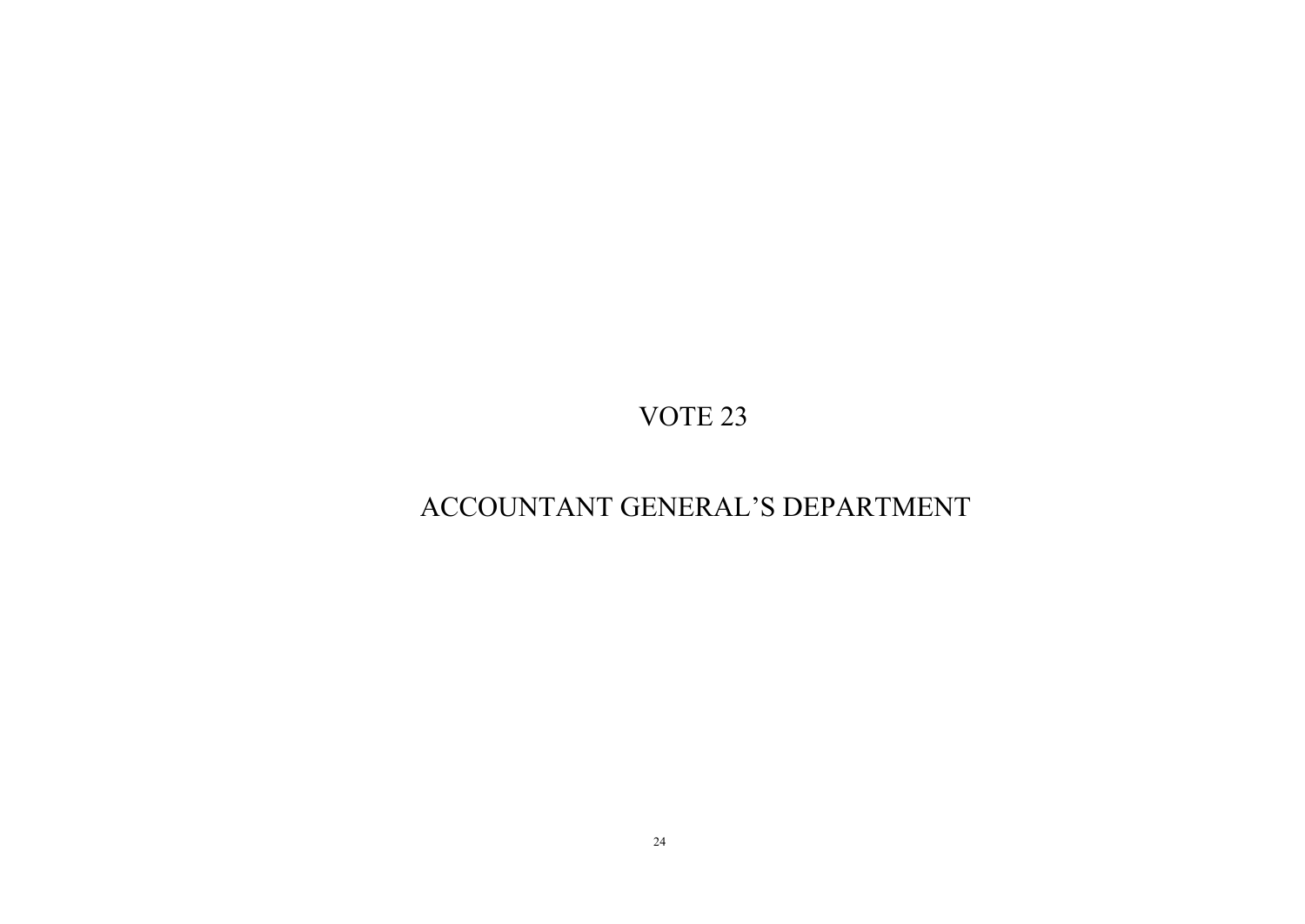### **Vote 23 Accountant General's Department**

A. ESTIMATE of the amount required in the year ending 30th June, 2016, for the development projects in the Accountant General's Department

#### **Three billion six hundred seventy-three million eight hundred forty-five thousand**

#### **(Shs.3,673,845,000)**

B. Projects under which this Vote will be accounted for by the Accountant General, Accountant General's Department , are set out in the details below.

| Item                    | <b>Description</b>                     | 2013/2014<br>Actual Expenditure<br>Local | Forex         | 2014/2015<br><b>Approved Estimates</b><br>Local | Forex         | 2015/2016<br>Estimates<br>Local | Forex         | Loan/<br>Grant | C/R/D | Donor              | Total         |
|-------------------------|----------------------------------------|------------------------------------------|---------------|-------------------------------------------------|---------------|---------------------------------|---------------|----------------|-------|--------------------|---------------|
|                         |                                        | Shs                                      |               | Shs                                             |               | Shs                             |               |                |       |                    | Shs           |
| <b>Sub Vote</b>         | 3003                                   | <b>FINANCIAL MANAGEMENT</b>              |               |                                                 |               |                                 |               |                |       |                    |               |
| 6251                    | Public Finance Mgt<br>Reform Programme | 2,481,523,000                            | 1,734,703,549 | 4,800,000,000                                   | 1,797,000,000 | 2,000,000,000                   | 801,910,000   | G              | D     | <b>Basket Fund</b> | 2,801,910,000 |
| <b>Total of Subvote</b> |                                        | 2,481,523,000                            | 1,734,703,549 | 4,800,000,000                                   | 1,797,000,000 | 2,000,000,000                   | 801,910,000   |                |       |                    | 2,801,910,000 |
| <b>Sub Vote</b>         | 3004                                   | <b>FINANCIAL SYSTEMS</b>                 |               |                                                 |               |                                 |               |                |       |                    |               |
| 6251                    | Public Finance Mgt<br>Reform Programme | $\overline{0}$                           | 1,439,545,357 | $\overline{0}$                                  | 923,000,000   | $\overline{0}$                  | 575,640,000   | G              | D     | <b>Basket Fund</b> | 575,640,000   |
| <b>Total of Subvote</b> |                                        | $\mathbf{0}$                             | 1,439,545,357 | $\mathbf{0}$                                    | 923,000,000   | $\theta$                        | 575,640,000   |                |       |                    | 575,640,000   |
| <b>Sub Vote</b>         | 4001                                   | <b>LOCAL GOVERNMENT FINANCES</b>         |               |                                                 |               |                                 |               |                |       |                    |               |
| 6251                    | Public Finance Mgt<br>Reform Programme | $\overline{0}$                           | 219,629,050   | $\mathbf{0}$                                    | 430,000,000   | $\overline{0}$                  | 296,295,000   | G              | D     | <b>Basket Fund</b> | 296,295,000   |
| <b>Total of Subvote</b> |                                        | $\mathbf{0}$                             | 219,629,050   | $\mathbf{0}$                                    | 430,000,000   |                                 | 296,295,000   |                |       |                    | 296,295,000   |
| <b>Total of Vote</b>    |                                        | 2,481,523,000                            | 3,393,877,956 | 4,800,000,000                                   | 3,150,000,000 | 2,000,000,000                   | 1,673,845,000 |                |       |                    | 3,673,845,000 |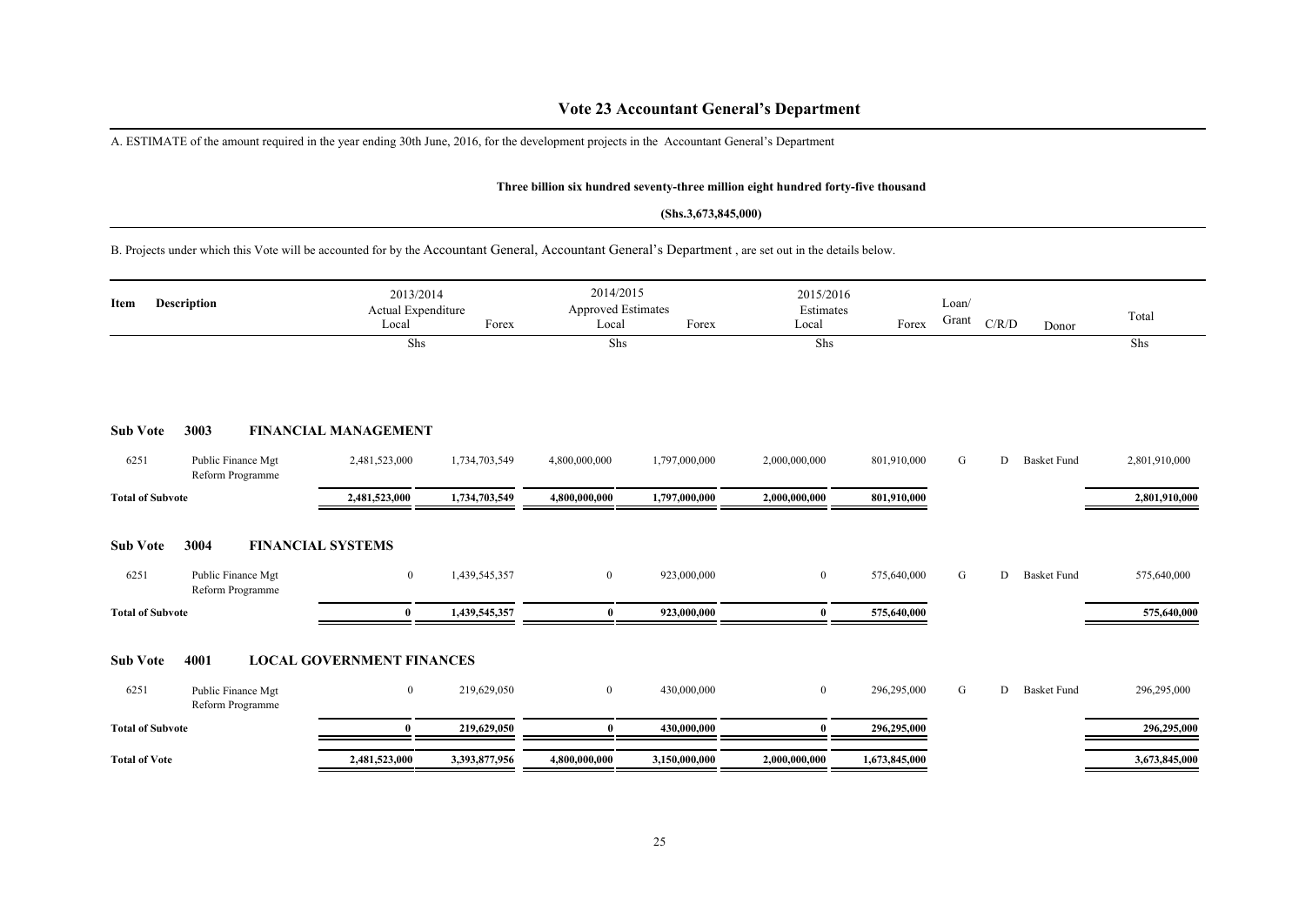# MINISTRY OF HOME AFFAIRS - POLICE FORCE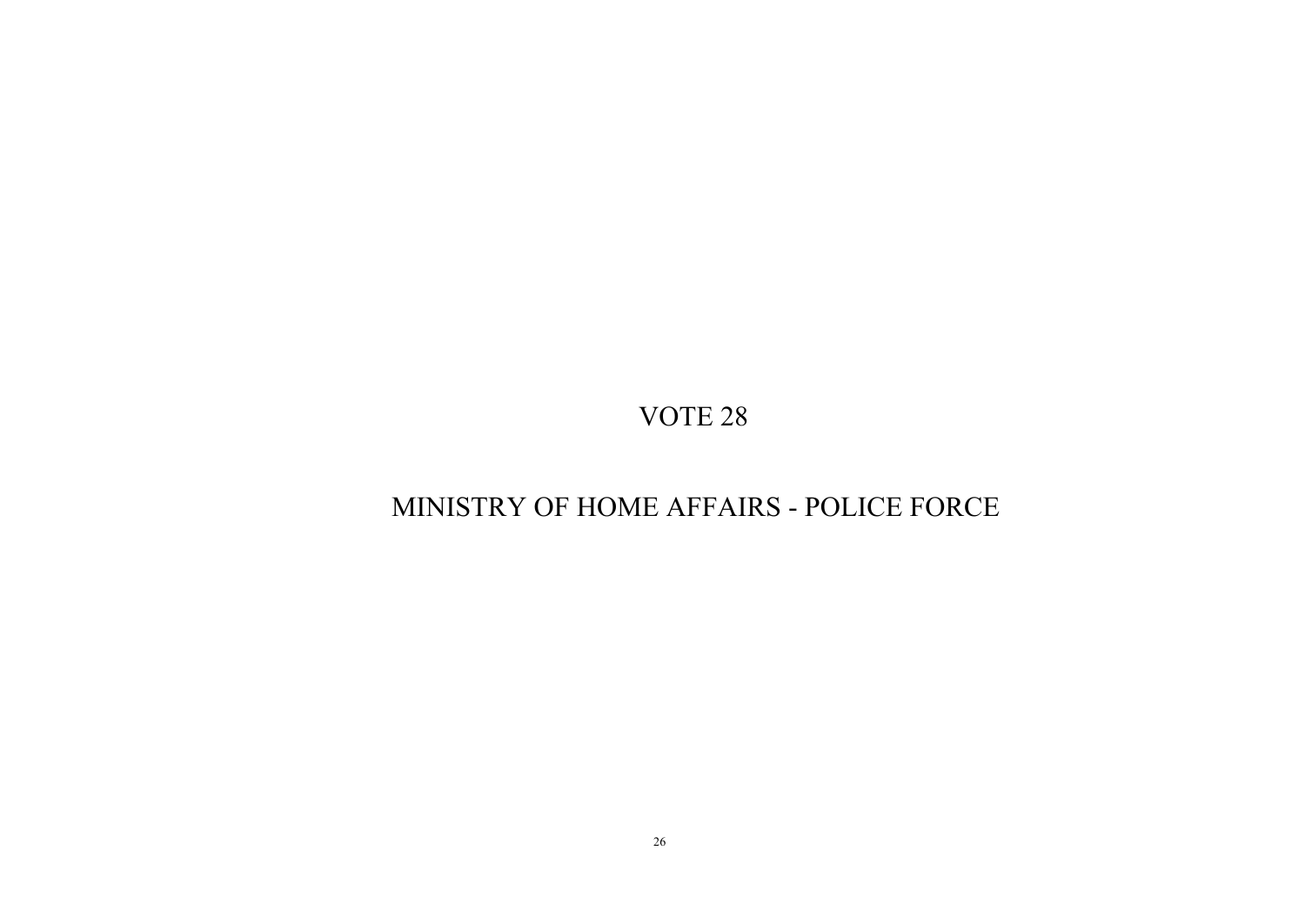### **Vote 28 Ministry of Home Affairs - Police Force**

A. ESTIMATE of the amount required in the year ending 30th June, 2016, for the development projects in the Ministry of Home Affairs - Police Force

#### **Five billion ten million nine hundred sixty-eight thousand**

#### **(Shs.5,010,968,000)**

B. Projects under which this Vote will be accounted for by the Permanent Secretary, Ministry of Home Affairs , are set out in the details below.

| Item                    | Description                                   | 2013/2014<br>Actual Expenditure<br>Local | Forex        | 2014/2015<br><b>Approved Estimates</b><br>Local | Forex          | 2015/2016<br>Estimates<br>Local | Forex          | Loan/<br>Grant | C/R/D | Donor       | Total         |
|-------------------------|-----------------------------------------------|------------------------------------------|--------------|-------------------------------------------------|----------------|---------------------------------|----------------|----------------|-------|-------------|---------------|
|                         |                                               | Shs                                      |              | Shs                                             |                | Shs                             |                |                |       |             | Shs           |
| <b>Sub Vote</b>         | 2001                                          | <b>POLICE MAINFORCE</b>                  |              |                                                 |                |                                 |                |                |       |             |               |
| 6102                    | Strengthening of Public<br>Security           | 2,125,000,000                            | $\mathbf{0}$ | 500,000,000                                     | $\mathbf{0}$   | $\overline{0}$                  | $\mathbf{0}$   |                |       |             | $\mathbf{0}$  |
| 6107                    | Technical<br>Equipments (Radio and<br>Access) | 298,791,033                              | $\bf{0}$     | 807,500,000                                     | $\mathbf{0}$   | 407,500,000                     | $\mathbf{0}$   |                |       |             | 407,500,000   |
| 6210                    | Strengthening Tanzania<br>Anti-Corruption A   | $\mathbf{0}$                             | $\bf{0}$     | $\boldsymbol{0}$                                | 800,000,000    | $\overline{0}$                  | 510,968,000    | G              | D     | <b>DFID</b> | 510,968,000   |
| 6302                    | Construction of Office<br>&Quarters TZ        | 100,000,000                              | $\bf{0}$     | 300,000,000                                     | $\overline{0}$ | 300,000,000                     | $\mathbf{0}$   |                |       |             | 300,000,000   |
| 6389                    | Construction of Office<br>Building            | 265,000,000                              | $\bf{0}$     | 1,500,000,000                                   | $\overline{0}$ | 1,500,000,000                   | $\overline{0}$ |                |       |             | 1,500,000,000 |
| <b>Total of Subvote</b> |                                               | 2,788,791,033                            | $\mathbf{0}$ | 3,107,500,000                                   | 800,000,000    | 2,207,500,000                   | 510,968,000    |                |       |             | 2,718,468,000 |
| <b>Sub Vote</b>         | 2005<br>POLICE ZANZIBAR                       |                                          |              |                                                 |                |                                 |                |                |       |             |               |
| 6303                    | Construction of Offices<br>& Quarters ZNZ     | 200,000,000                              | $\bf{0}$     | 300,000,000                                     | $\mathbf{0}$   | 200,000,000                     | $\mathbf{0}$   |                |       |             | 200,000,000   |
| <b>Total of Subvote</b> |                                               | 200,000,000                              | $\mathbf{0}$ | 300,000,000                                     | $\bf{0}$       | 200,000,000                     | $\theta$       |                |       |             | 200,000,000   |

**Sub Vote 2020 POLICE KAGERA**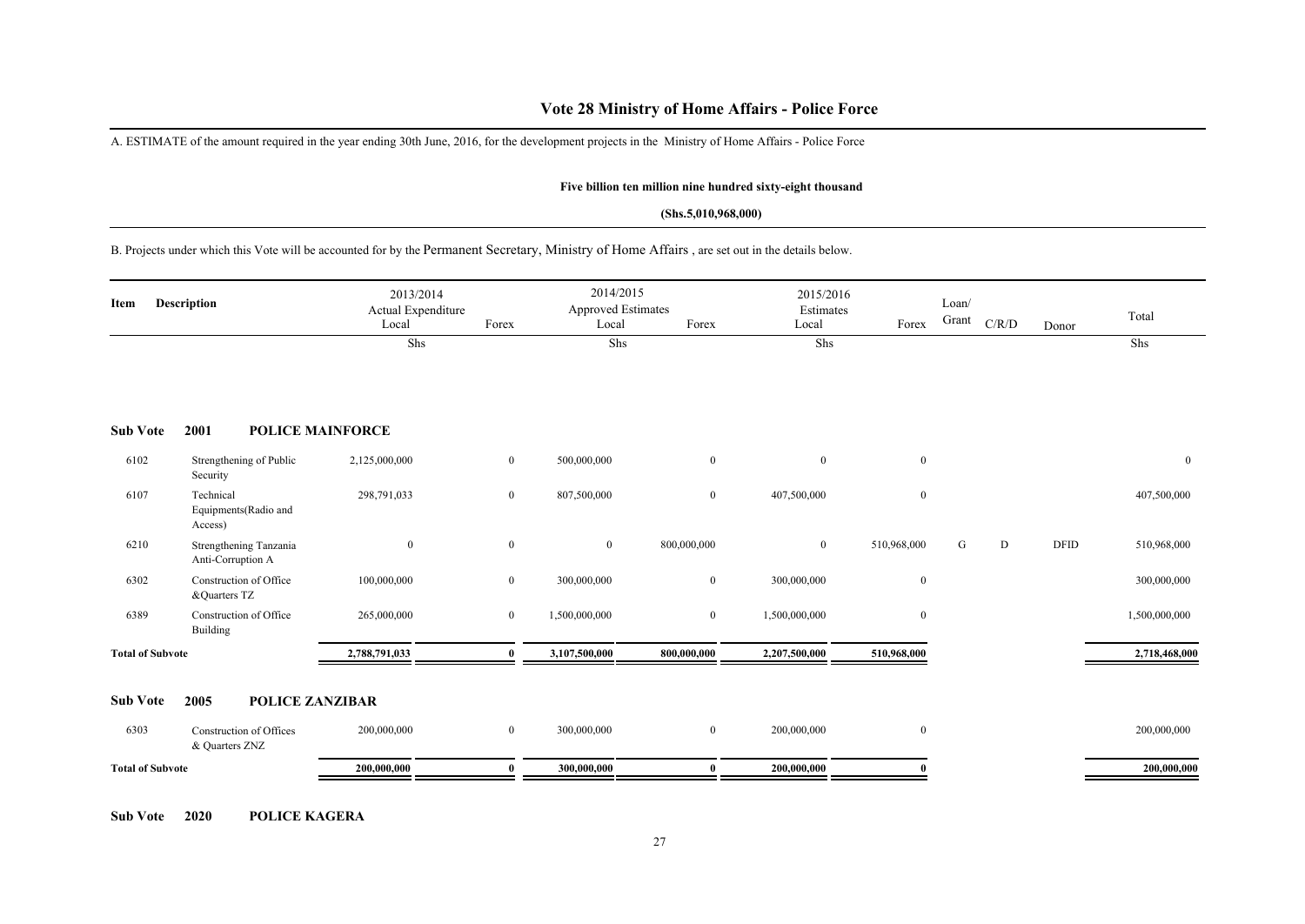| <b>Description</b><br>Item                                                                        | 2013/2014<br>Actual Expenditure<br>Local<br>${\rm Shs}$ | Forex        | 2014/2015<br>Approved Estimates<br>Local | Forex          | 2015/2016<br>Estimates<br>Local<br>Shs | Forex        | Loan/<br>Grant | C/R/D | Donor | Total<br>Shs  |
|---------------------------------------------------------------------------------------------------|---------------------------------------------------------|--------------|------------------------------------------|----------------|----------------------------------------|--------------|----------------|-------|-------|---------------|
|                                                                                                   |                                                         |              | Shs                                      |                |                                        |              |                |       |       |               |
| 6302<br>Construction of Offices<br>& Quarters TZ                                                  | $\bf{0}$                                                | $\bf{0}$     | 450,000,000                              | $\overline{0}$ | 450,000,000                            | $\mathbf{0}$ |                |       |       | 450,000,000   |
| <b>Total of Subvote</b>                                                                           | $\bf{0}$                                                | $\bf{0}$     | 450,000,000                              | $\bf{0}$       | 450,000,000                            | $\bf{0}$     |                |       |       | 450,000,000   |
| 2022<br><b>Sub Vote</b>                                                                           | <b>POLICE MWANZA</b>                                    |              |                                          |                |                                        |              |                |       |       |               |
| 6302<br>Construction of Offices<br>& Quarters TZ                                                  | 1,600,000,000                                           | $\bf{0}$     | 565,000,000                              | $\bf{0}$       | 565,000,000                            | $\mathbf{0}$ |                |       |       | 565,000,000   |
| <b>Total of Subvote</b>                                                                           | 1,600,000,000                                           | $\mathbf{0}$ | 565,000,000                              | $\bf{0}$       | 565,000,000                            | $\mathbf{0}$ |                |       |       | 565,000,000   |
| <b>POLICE MARA</b><br><b>Sub Vote</b><br>2023<br>6302<br>Construction of Offices<br>& Quarters TZ | 2,400,000,000                                           | $\bf{0}$     | 535,000,000                              | $\bf{0}$       | 535,000,000                            | $\mathbf{0}$ |                |       |       | 535,000,000   |
| <b>Total of Subvote</b>                                                                           | 2,400,000,000                                           | $\bf{0}$     | 535,000,000                              | $\bf{0}$       | 535,000,000                            | $\mathbf{0}$ |                |       |       | 535,000,000   |
| <b>Sub Vote</b><br>2026<br>6302<br>Police Mtwara                                                  | <b>POLICE MTWARA</b><br>1,500,000,000                   | $\bf{0}$     | 12,500,000                               | $\bf{0}$       | 12,500,000                             | $\bf{0}$     |                |       |       | 12,500,000    |
| <b>Total of Subvote</b>                                                                           | 1,500,000,000                                           | $\mathbf{0}$ | 12,500,000                               | $\mathbf{0}$   | 12,500,000                             |              |                |       |       | 12,500,000    |
| <b>Sub Vote</b><br>POLICE NJOMBE<br>2044                                                          |                                                         |              |                                          |                |                                        |              |                |       |       |               |
| 6302<br>Police Njombe                                                                             | $\boldsymbol{0}$                                        | $\bf{0}$     | 530,000,000                              | $\bf{0}$       | 530,000,000                            | $\bf{0}$     |                |       |       | 530,000,000   |
| <b>Total of Subvote</b>                                                                           | $\mathbf{0}$                                            | $\mathbf{0}$ | 530,000,000                              | $\mathbf{0}$   | 530,000,000                            |              |                |       |       | 530,000,000   |
| <b>Total of Vote</b>                                                                              | 8,488,791,033                                           | $\mathbf{0}$ | 5,500,000,000                            | 800,000,000    | 4,500,000,000                          | 510,968,000  |                |       |       | 5,010,968,000 |

### **Vote 28 Ministry of Home Affairs - Police Force**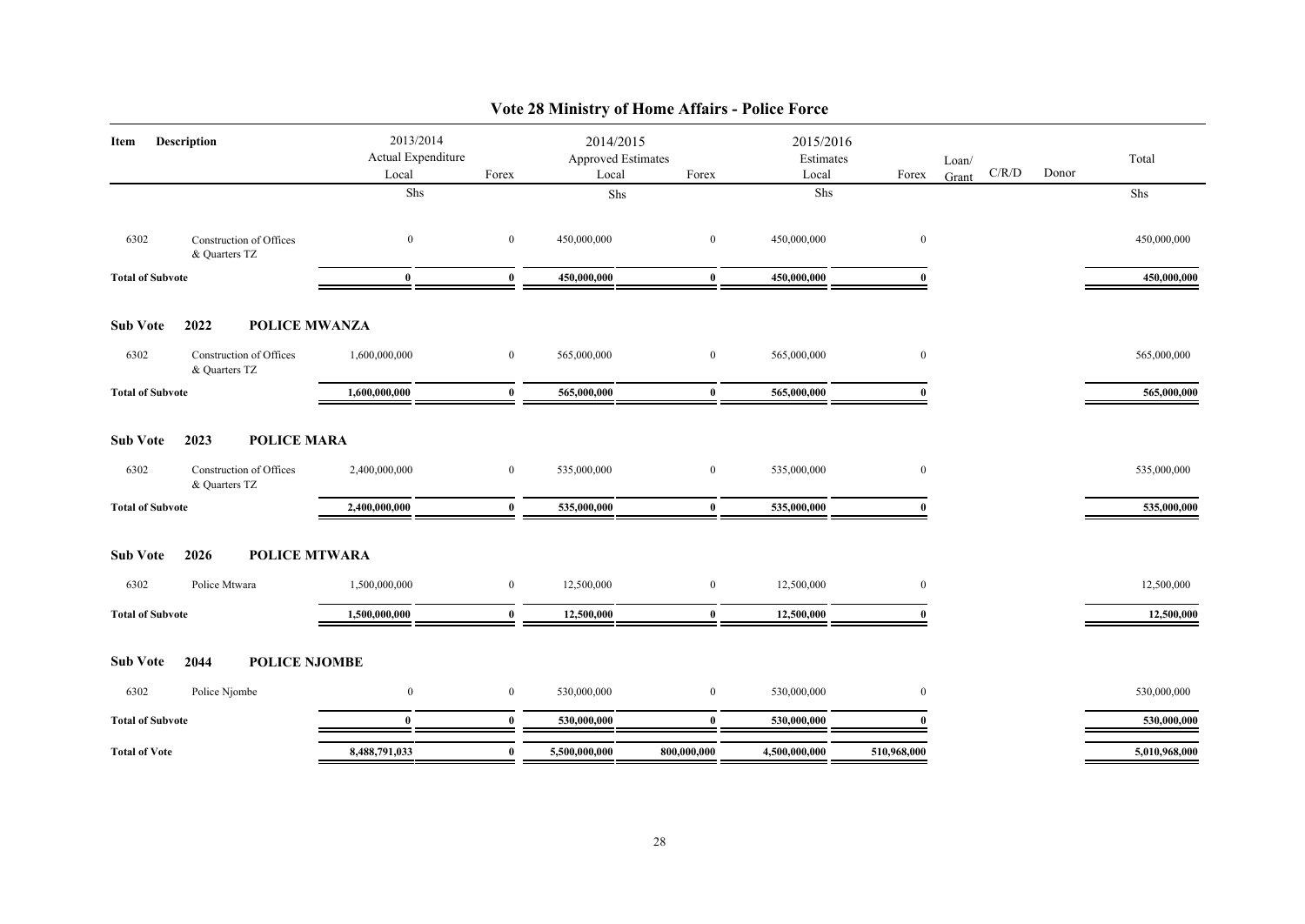### MINISTRY OF HOME AFFAIRS - PRISON SERVICES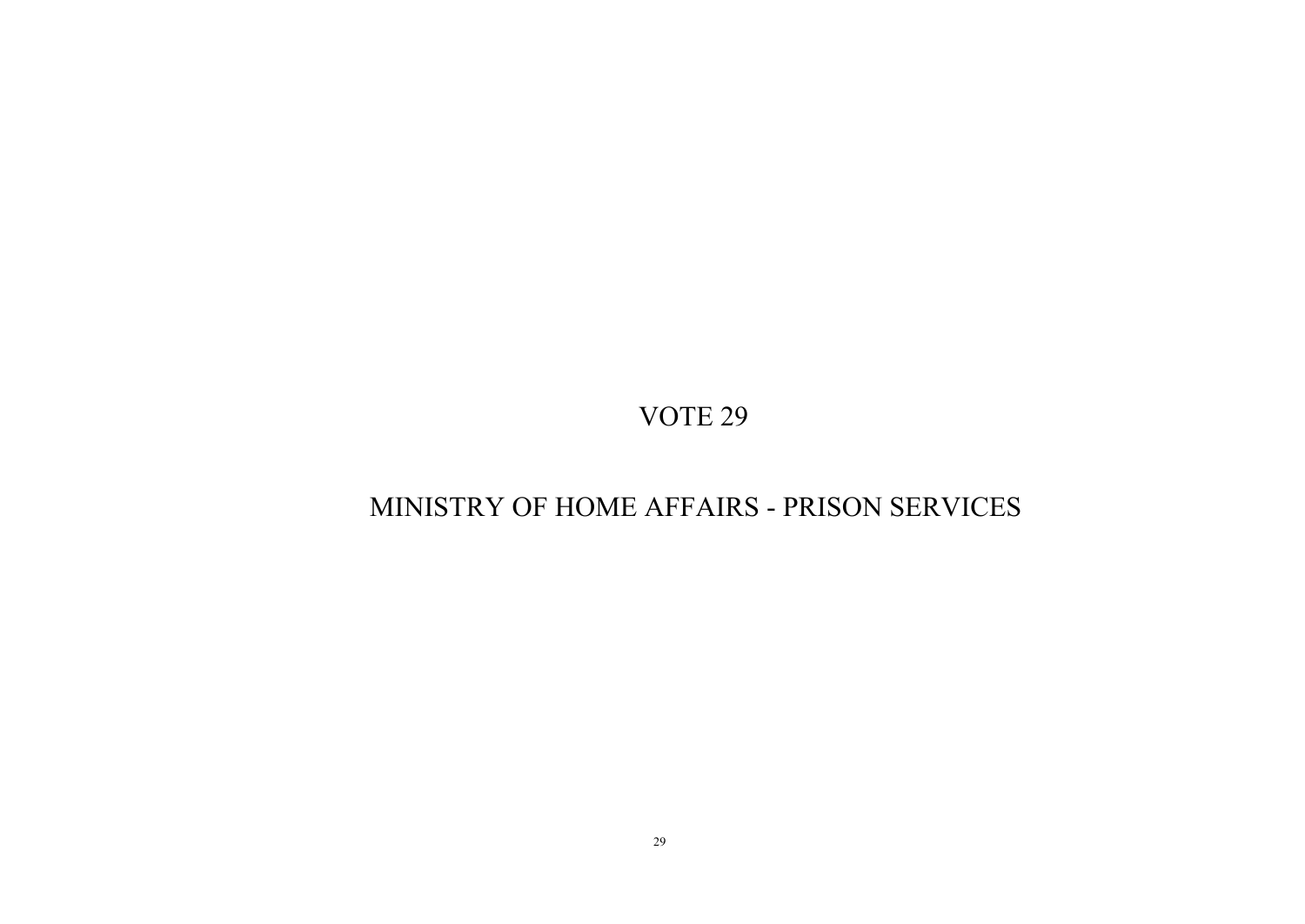### **Vote 29 Ministry of Home Affairs - Prison Services**

A. ESTIMATE of the amount required in the year ending 30th June, 2016, for the development projects in the Ministry of Home Affairs - Prison Services

#### **One billion six hundred twenty-one million seven hundred sixteen thousand**

#### **(Shs.1,621,716,000)**

B. Projects under which this Vote will be accounted for by the Permanent Secretary, Ministry of Home Affairs , are set out in the details below.

|                         |                                           | Local                              | Actual Expenditure<br>Forex | <b>Approved Estimates</b><br>Local | Forex            | Estimates<br>Local | Forex            | Loan/<br>Grant | C/R/D | Donor         | Total          |
|-------------------------|-------------------------------------------|------------------------------------|-----------------------------|------------------------------------|------------------|--------------------|------------------|----------------|-------|---------------|----------------|
|                         |                                           | Shs                                |                             | Shs                                |                  | Shs                |                  |                |       |               | Shs            |
| <b>Sub Vote</b>         | 2002                                      | PRISONS WELFARE AND REHABILITATION |                             |                                    |                  |                    |                  |                |       |               |                |
| 6204                    | Legal Sector Reform<br>Programme          | $\bf{0}$                           | 761,582,932                 | $\overline{0}$                     | 12,748,800       | $\mathbf{0}$       | $\overline{0}$   | G              | D     | Basket        | $\overline{0}$ |
| 6517                    | <b>UNICEF</b> Support to<br>Multisectoral | $\mathbf{0}$                       | $\mathbf{0}$                | $\mathbf{0}$                       | $\mathbf{0}$     | $\bf{0}$           | 21,716,000       | G              | D     | <b>UNICEF</b> | 21,716,000     |
| <b>Total of Subvote</b> |                                           | $\bf{0}$                           | 761,582,932                 | $\bf{0}$                           | 12,748,800       | $\bf{0}$           | 21,716,000       |                |       |               | 21,716,000     |
| <b>Sub Vote</b>         | 4001                                      | PRISON BUILDING BRIGADE            |                             |                                    |                  |                    |                  |                |       |               |                |
| 6306                    | Completion of Prison<br>Wards             | $\mathbf{0}$                       | $\boldsymbol{0}$            | 550,000,000                        | $\boldsymbol{0}$ | 550,000,000        | $\boldsymbol{0}$ |                |       |               | 550,000,000    |
| 6307                    | Completion of Staff<br>Houses             | $\mathbf{0}$                       | $\boldsymbol{0}$            | 575,000,000                        | $\mathbf{0}$     | 575,000,000        | $\mathbf{0}$     |                |       |               | 575,000,000    |
| 6308                    | Rehabilitation of<br>Central Prisons      | $\mathbf{0}$                       | $\overline{0}$              | 422,500,000                        | $\mathbf{0}$     | 422,500,000        | $\overline{0}$   |                |       |               | 422,500,000    |
| <b>Total of Subvote</b> |                                           | $\bf{0}$                           | $\theta$                    | 1,547,500,000                      | $\mathbf{0}$     | 1,547,500,000      |                  |                |       |               | 1,547,500,000  |

#### **Sub Vote 4003 PRISON FARMS**

| 4428 | inhancement of Prison<br>- | 112,985,725 | 52,500,000 | 52,500,000 | 32,500,000 |
|------|----------------------------|-------------|------------|------------|------------|
|      | Farms                      |             |            |            |            |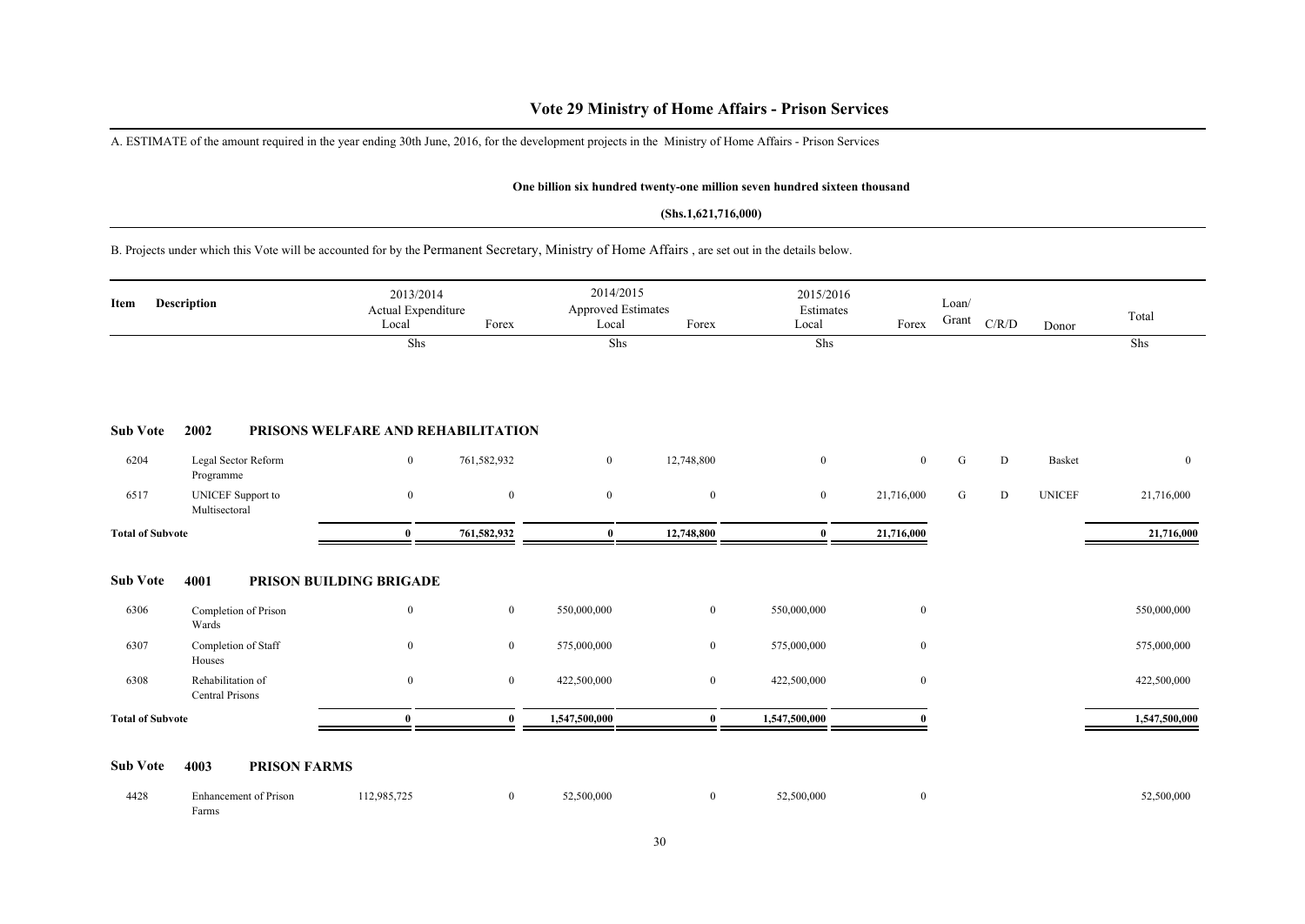| <b>Description</b><br>Item | 2013/2014<br>Actual Expenditure |             | 2014/2015<br><b>Approved Estimates</b> |            | 2015/2016<br>Estimates |            | Loan/ |       |       | Total         |
|----------------------------|---------------------------------|-------------|----------------------------------------|------------|------------------------|------------|-------|-------|-------|---------------|
|                            | Local                           | Forex       | Local                                  | Forex      | Local                  | Forex      | Grant | C/R/D | Donor |               |
|                            | Shs                             |             | Shs                                    |            | Shs                    |            |       |       |       | Shs           |
| <b>Total of Subvote</b>    | 112,985,725                     |             | 52,500,000                             |            | 52,500,000             |            |       |       |       | 52,500,000    |
| <b>Total of Vote</b>       | 112,985,725                     | 761,582,932 | 1,600,000,000                          | 12,748,800 | 1,600,000,000          | 21,716,000 |       |       |       | 1,621,716,000 |

### **Vote 29 Ministry of Home Affairs - Prison Services**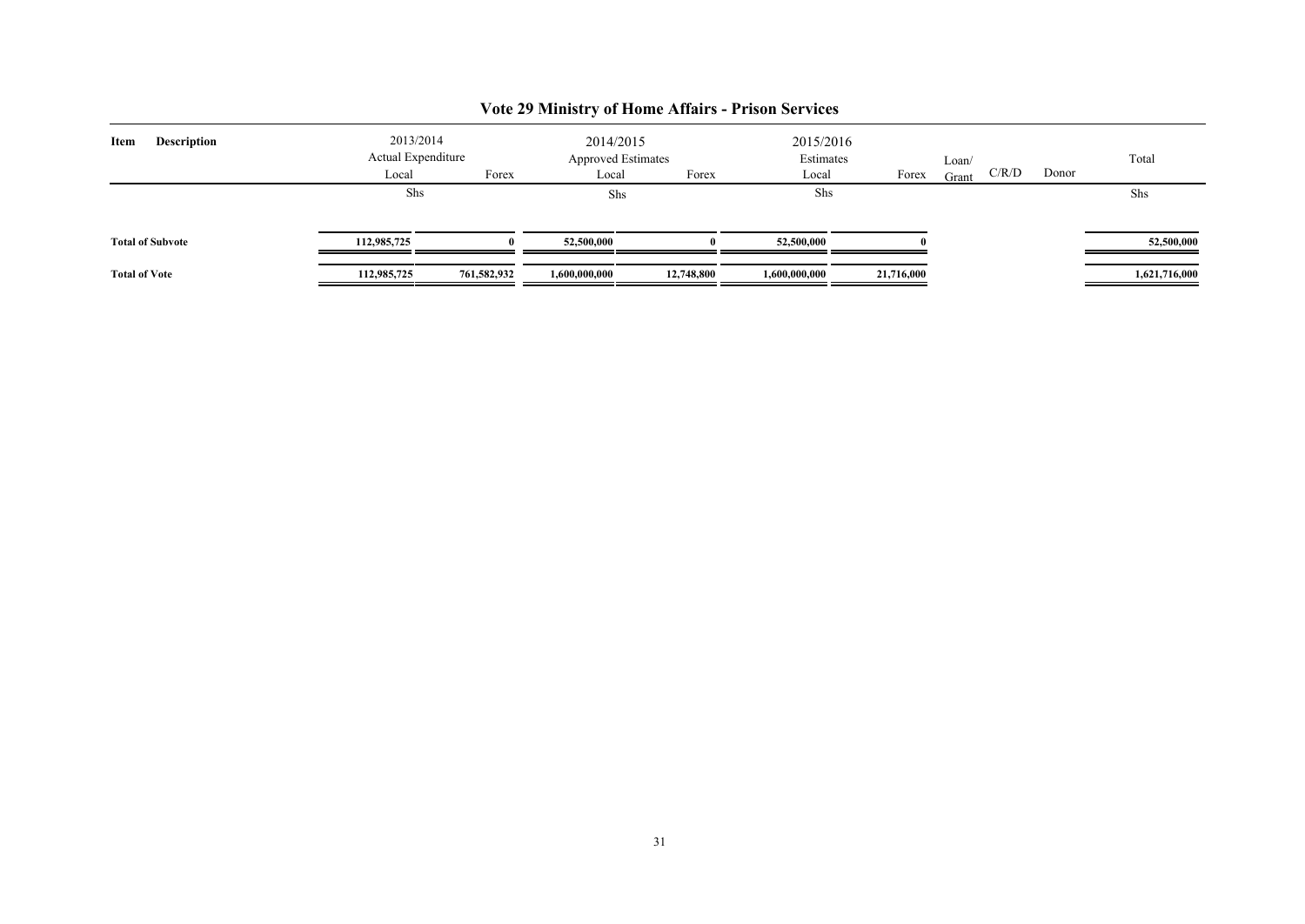# PRESIDENT'S OFFICE AND CABINET SECRETARIAT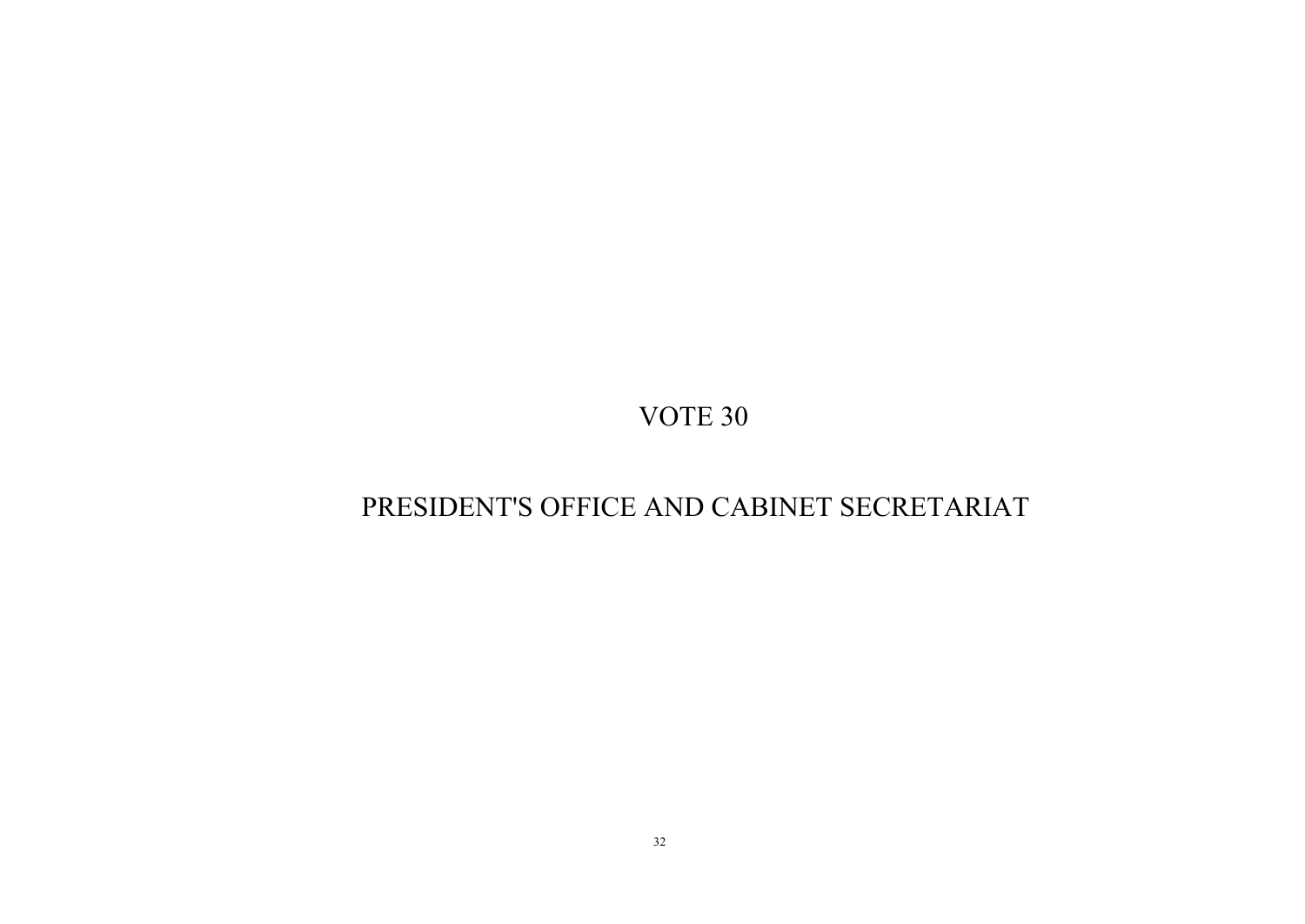### **Vote 30 President's Office and Cabinet Secretariat**

A. ESTIMATE of the amount required in the year ending 30th June, 2016, for the development projects in the President's Office and Cabinet Secretariat

#### **One hundred thirty-five billion five hundred three million two hundred sixty-five thousand**

#### **(Shs.135,503,265,000)**

B. Projects under which this Vote will be accounted for by the Permanent Secretary, President's Office and Cabinet Secretariat , are set out in the details below.

| <b>Description</b><br>Item |                                                    | Local               | 2013/2014<br>Actual Expenditure<br>Forex |                | 2014/2015<br><b>Approved Estimates</b><br>Local<br>Forex |                  | 2015/2016<br>Estimates<br>Local<br>Forex |   | C/R/D | Donor       | Total           |
|----------------------------|----------------------------------------------------|---------------------|------------------------------------------|----------------|----------------------------------------------------------|------------------|------------------------------------------|---|-------|-------------|-----------------|
|                            |                                                    | Shs                 |                                          | Shs            |                                                          | Shs              |                                          |   |       |             | Shs             |
| <b>Sub Vote</b>            | 1003                                               | POLICY AND PLANNING |                                          |                |                                                          |                  |                                          |   |       |             |                 |
| 4921                       | Property and<br>Formalization Program              | 1,000,000,000       | $\overline{0}$                           | 3,000,000,000  | $\mathbf{0}$                                             | 3,000,000,000    | $\boldsymbol{0}$                         |   |       |             | 3,000,000,000   |
| 6203                       | Supp. to Prevention of<br>Corruption Bureau        | $\boldsymbol{0}$    | $\bf{0}$                                 | $\mathbf{0}$   | 480,000,000                                              | $\boldsymbol{0}$ | $\overline{0}$                           | G | D     | <b>UNDP</b> | $\bf{0}$        |
| 6208                       | Strengthening Tanzania<br>Ant- Corr. Action        | $\boldsymbol{0}$    | 1,266,427,000                            | $\overline{0}$ | 1,455,051,000                                            | $\bf{0}$         | 1,278,831,000                            | G | D     | <b>DFID</b> | 1,278,831,000   |
| 6211                       | Policy Coherence                                   | $\boldsymbol{0}$    | $\bf{0}$                                 | $\bf{0}$       | 808,000,000                                              | $\mathbf{0}$     | 808,000,000                              | G | D     | <b>UNDP</b> | 808,000,000     |
| 6220                       | Support to Tanzania<br>Social Action Fund          | 3,000,000,000       | 41,722,112,500                           | 18,500,000,000 | 121,103,413,000                                          | 14,000,000,000   | 103,416,434,000                          | L | D     | OPEC        | 117,416,434,000 |
| 6339                       | Rehabilitation of State<br>House                   | 14,495,795,738      | $\overline{0}$                           | 10,000,000,000 | $\boldsymbol{0}$                                         | 10,000,000,000   | $\mathbf{0}$                             |   |       |             | 10,000,000,000  |
| 6391                       | Uongozi Institute                                  | 932,681,150         | $\bf{0}$                                 | 1,000,000,000  | $\boldsymbol{0}$                                         | 1,000,000,000    | $\mathbf{0}$                             |   |       |             | 1,000,000,000   |
| 6405                       | African Union<br><b>Advisory Board</b><br>Building | $\boldsymbol{0}$    | $\overline{0}$                           | 2,278,500,000  | $\mathbf{0}$                                             | 1,500,000,000    | $\overline{0}$                           |   |       |             | 1,500,000,000   |
| 6576                       | Presidential Trust Fund                            | $\bf{0}$            | $\overline{0}$                           | 500,000,000    | $\overline{0}$                                           | 500,000,000      | $\mathbf{0}$                             |   |       |             | 500,000,000     |
| <b>Total of Subvote</b>    |                                                    | 19,428,476,888      | 42,988,539,500                           | 35,278,500,000 | 123,846,464,000                                          | 30,000,000,000   | 105,503,265,000                          |   |       |             | 135,503,265,000 |
| <b>Total of Vote</b>       |                                                    | 19,428,476,888      | 42,988,539,500                           | 35,278,500,000 | 123,846,464,000                                          | 30,000,000,000   | 105,503,265,000                          |   |       |             | 135,503,265,000 |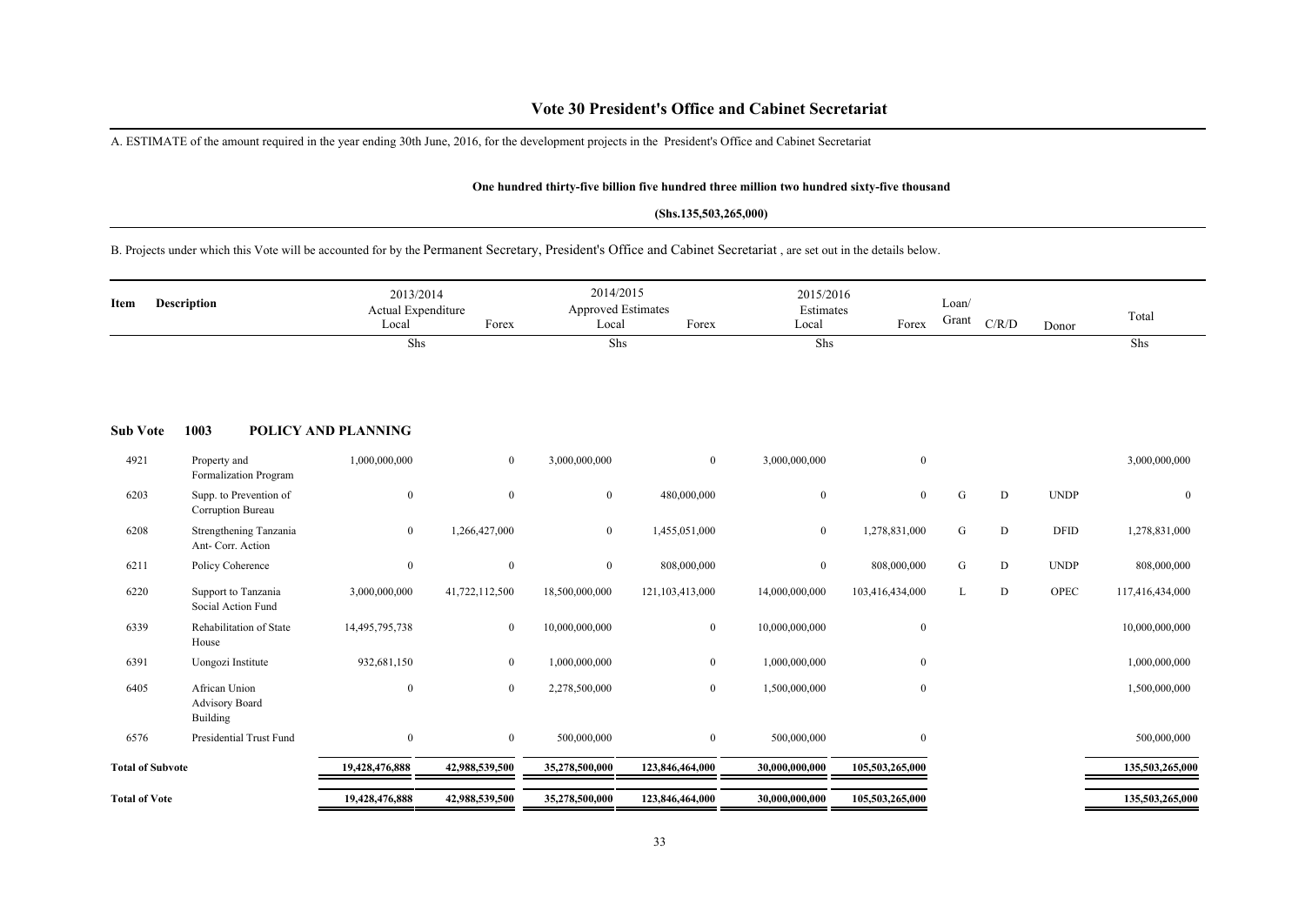# VICE PRESIDENT'S OFFICE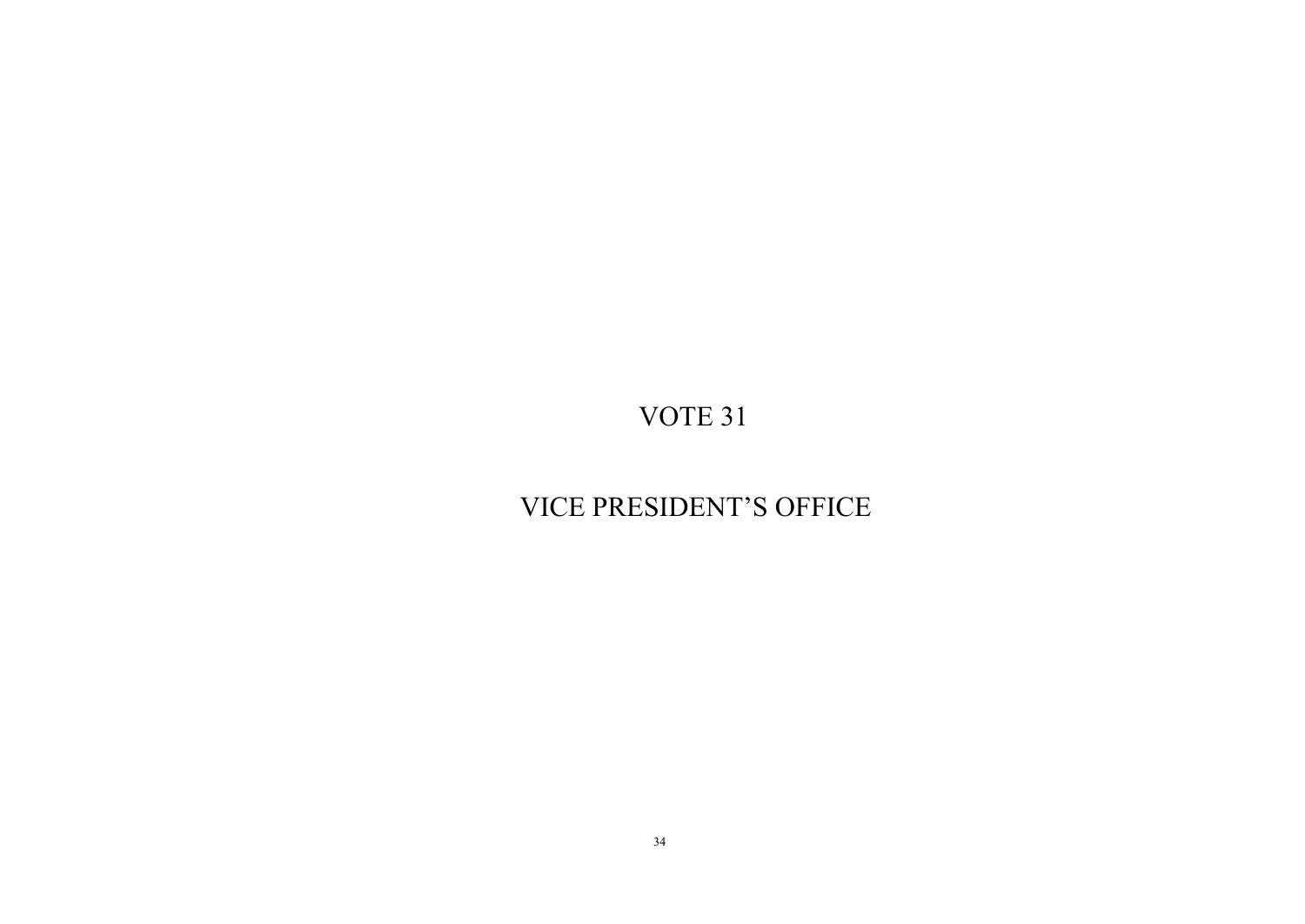### **Vote 31 Vice President's Office**

A. ESTIMATE of the amount required in the year ending 30th June, 2016, for the development projects in the Vice President's Office

#### **Three billion eight hundred sixty-eight million eight hundred forty-seven thousand**

#### **(Shs.3,868,847,000)**

B. Projects under which this Vote will be accounted for by the Permanent Secretary, Vice President's Office , are set out in the details below.

| Description<br>Item     |                                                        | 2013/2014<br>Actual Expenditure<br>Local<br>Forex |                | 2014/2015<br><b>Approved Estimates</b><br>Forex<br>Local |                | 2015/2016<br>Estimates<br>Local | Forex        | Loan/<br>Grant | C/R/D        | Donor       | Total          |
|-------------------------|--------------------------------------------------------|---------------------------------------------------|----------------|----------------------------------------------------------|----------------|---------------------------------|--------------|----------------|--------------|-------------|----------------|
|                         |                                                        | $\overline{\text{Shs}}$                           |                | Shs                                                      |                | Shs                             |              |                |              |             | Shs            |
| <b>Sub Vote</b>         | 1001                                                   | <b>ADMINISTRATION AND HRM DIVISION</b>            |                |                                                          |                |                                 |              |                |              |             |                |
| 6309                    | Const of V/P office<br>&residence in Znz               | 211,124,487                                       | $\overline{0}$ | 400,000,000                                              | $\overline{0}$ | 300,000,000                     | $\mathbf{0}$ |                |              |             | 300,000,000    |
| 6389                    | Const and Rehab of<br>V/P offices and S/lod            | 226, 533, 257                                     | $\overline{0}$ | 1,130,000,000                                            | $\mathbf{0}$   | 800,000,000                     | $\mathbf{0}$ |                |              |             | 800,000,000    |
| <b>Total of Subvote</b> |                                                        | 437, 657, 744                                     | $\mathbf{0}$   | 1,530,000,000                                            | $\bf{0}$       | 1,100,000,000                   |              |                |              |             | 1,100,000,000  |
| <b>Sub Vote</b><br>5307 | 1003<br>Strengthening<br>N.Capacity for<br>Env.Protect | POLICY AND PLANNING DIVISION<br>$\bf{0}$          | $\mathbf{0}$   | 600,000,000                                              | $\overline{0}$ | 550,000,000                     | 230,000,000  |                |              |             | 780,000,000    |
| <b>Total of Subvote</b> |                                                        | $\mathbf{0}$                                      | $\bf{0}$       | 600,000,000                                              | $\bf{0}$       | 550,000,000                     | 230,000,000  |                |              |             | 780,000,000    |
| <b>Sub Vote</b>         | 5001<br><b>ENVIRONMENT</b>                             |                                                   |                |                                                          |                |                                 |              |                |              |             |                |
| 5301                    | Climate Change<br><b>Adaptation Programme</b>          | 15,000,000                                        | $\overline{0}$ | 353,000,000                                              | 1,040,755,000  | 453,600,000                     | 500,400,000  | G              | $\mathbf{D}$ | <b>GEF</b>  | 954,000,000    |
| 5302                    | Montreal Protocal<br><b>Implementation Project</b>     | 11,745,435                                        | $\mathbf{0}$   | $\bf{0}$                                                 | $\mathbf{0}$   | $\overline{0}$                  | $\bf{0}$     |                |              |             | $\overline{0}$ |
| 5304                    | O-Zone Depleting<br>Substance Project                  | $\bf{0}$                                          | $\overline{0}$ | 53,500,000                                               | 158,261,000    | 53,500,000                      | 88,250,000   | G              | D            | <b>UNDP</b> | 141,750,000    |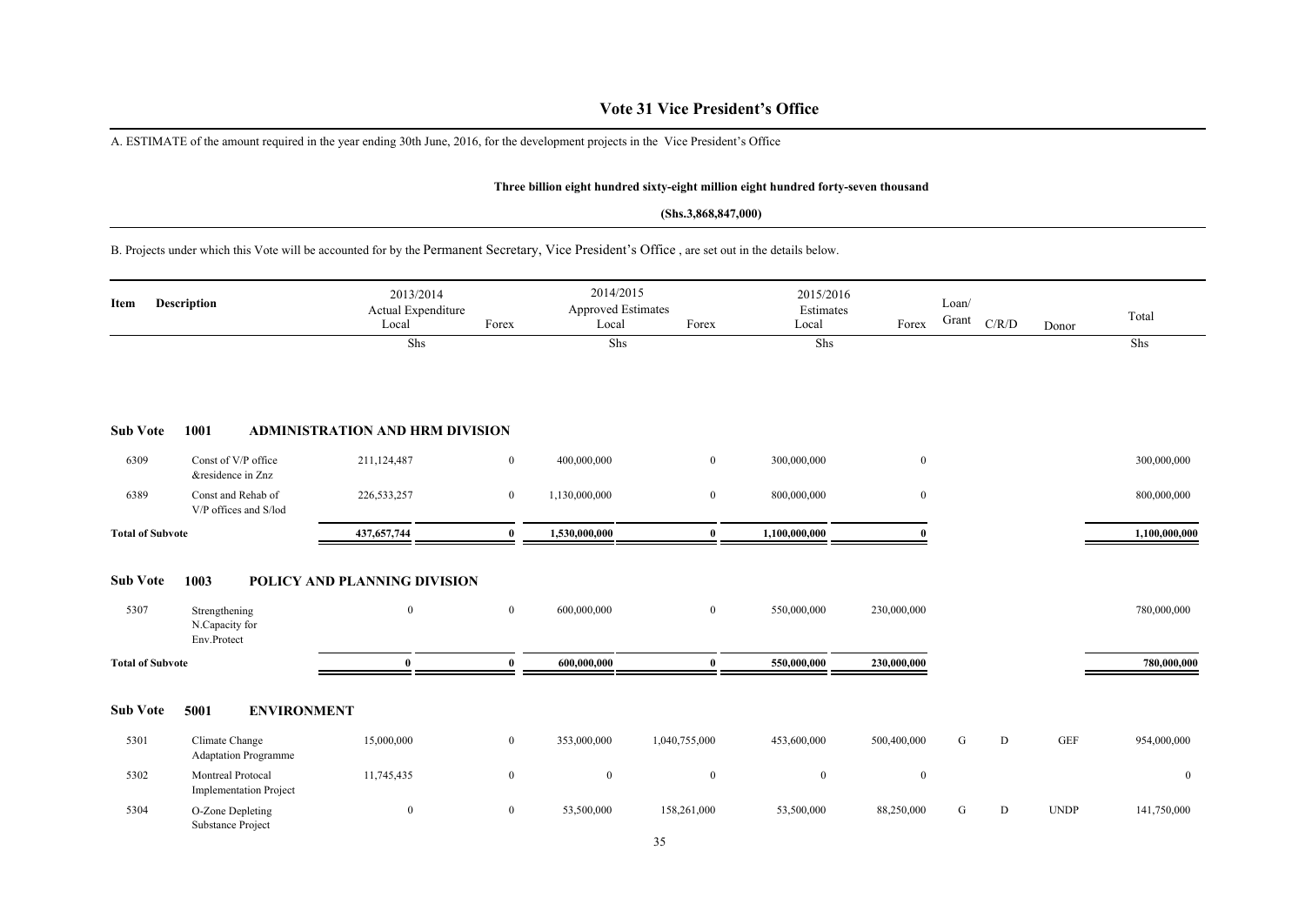| <b>Description</b><br>Item |                                               | 2013/2014<br>Actual Expenditure<br>Forex<br>Local |               | 2014/2015<br>Approved Estimates<br>Forex<br>Local |                  | 2015/2016<br>Estimates<br>Forex<br>Local |                  | Loan/<br>Grant | C/R/D | Donor       | Total         |
|----------------------------|-----------------------------------------------|---------------------------------------------------|---------------|---------------------------------------------------|------------------|------------------------------------------|------------------|----------------|-------|-------------|---------------|
|                            |                                               | Shs                                               |               | Shs                                               |                  | Shs                                      |                  |                |       |             | Shs           |
| 5305                       | Stockhome Conversion<br>Implementation Proj   | 5,000,000                                         | $\bf{0}$      | 44,000,000                                        | 131,730,000      | 44,000,000                               | $\mathbf{0}$     | G              | D     | QSP         | 44,000,000    |
| 5306                       | Main Streaming env.<br>and climate change     | 19,997,500                                        | $\bf{0}$      | 80,000,000                                        | 732,000,000      | 135,000,000                              | 200,197,000      | G              | D     | <b>UNDP</b> | 335,197,000   |
| 6506                       | Lower Kihansi<br>Environment Mgt<br>Project   | $\boldsymbol{0}$                                  | $\bf{0}$      | 50,000,000                                        | $\mathbf{0}$     | $\overline{0}$                           | $\boldsymbol{0}$ |                |       |             | $\bf{0}$      |
| 6507                       | <b>NEMC</b>                                   | 100,000,000                                       | $\bf{0}$      | 600,000,000                                       | $\mathbf{0}$     | $\overline{0}$                           | $\boldsymbol{0}$ |                |       |             | $\mathbf{0}$  |
| 6569                       | Lake Tanganyika<br>Enviroment<br>Mgmt.Project | 18,202,026                                        | $\mathbf{0}$  | 689,500,000                                       | $\boldsymbol{0}$ | 362,900,000                              | $\bf{0}$         |                |       |             | 362,900,000   |
| 6571                       | <b>EMA</b> Implementation<br>Support          | $\boldsymbol{0}$                                  | 612, 141, 752 | 500,000,000                                       | $\bf{0}$         | 151,000,000                              | $\mathbf{0}$     | G              | D     | <b>SIDA</b> | 151,000,000   |
| <b>Total of Subvote</b>    |                                               | 169,944,961                                       | 612, 141, 752 | 2,370,000,000                                     | 2,062,746,000    | 1,200,000,000                            | 788,847,000      |                |       |             | 1,988,847,000 |
| <b>Total of Vote</b>       |                                               | 607,602,705                                       | 612, 141, 752 | 4,500,000,000                                     | 2,062,746,000    | 2,850,000,000                            | 1,018,847,000    |                |       |             | 3,868,847,000 |

### **Vote 31 Vice President's Office**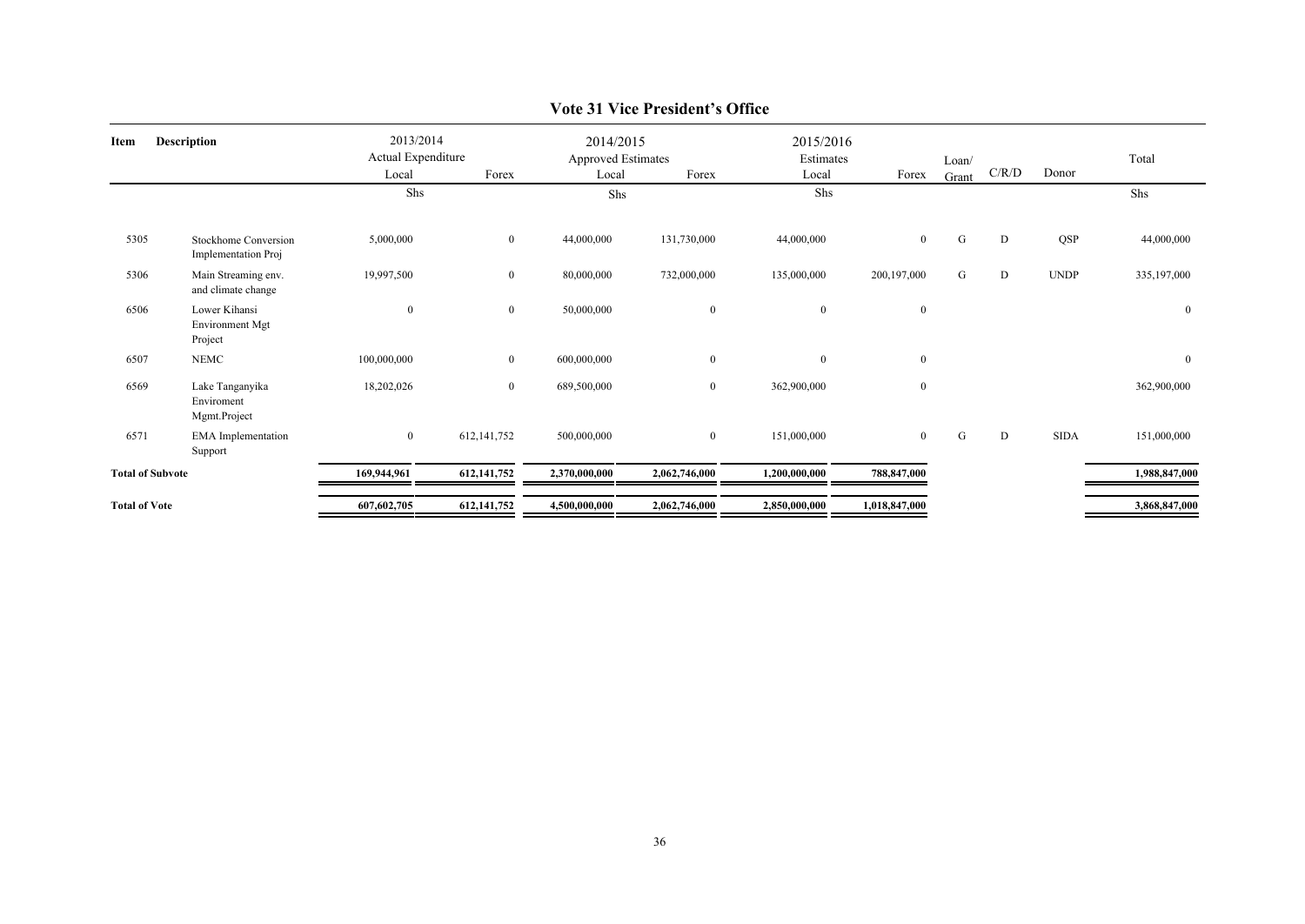# PRESIDENT'S OFFICE - PUBLIC SERVICE MANAGEMENT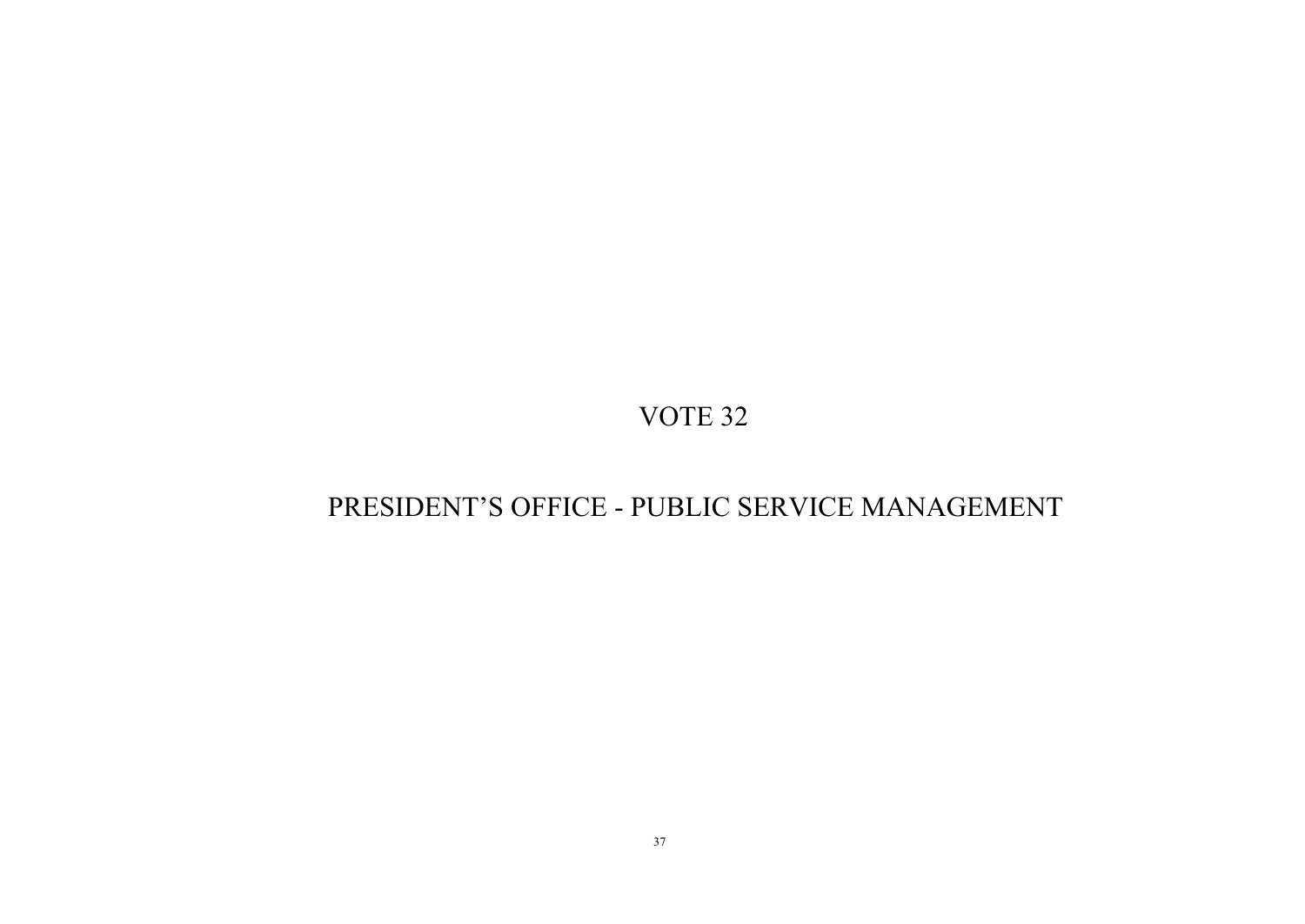A. ESTIMATE of the amount required in the year ending 30th June, 2016, for the development projects in the President's Office - Public Service Management

#### **Six billion two hundred fifty-nine million nine hundred forty-four thousand**

#### **(Shs.6,259,944,000)**

B. Projects under which this Vote will be accounted for by the Permanent Secretary, Presidents Office Public Service Management , are set out in the details below.

| <b>Description</b><br>Item |                                     | 2013/2014<br>Actual Expenditure<br>Local | Forex         | 2014/2015<br><b>Approved Estimates</b><br>Local<br>Forex |                | 2015/2016<br>Estimates<br>Local | Forex          | Loan/<br>Grant | C/R/D<br>Donor         | Total         |
|----------------------------|-------------------------------------|------------------------------------------|---------------|----------------------------------------------------------|----------------|---------------------------------|----------------|----------------|------------------------|---------------|
|                            |                                     | Shs                                      |               | Shs                                                      |                | Shs                             |                |                |                        | Shs           |
|                            |                                     |                                          |               |                                                          |                |                                 |                |                |                        |               |
| <b>Sub Vote</b>            | 1001                                | ADMINISTRATION AND HR MANAGEMENT         |               |                                                          |                |                                 |                |                |                        |               |
| 6284                       | Public Service Reform<br>Program II | 481,875,000                              | 1,548,057,105 | 1,872,500,000                                            | $\overline{0}$ | 2,000,000,000                   | $\overline{0}$ | G              | D<br>BasketFund        | 2,000,000,000 |
| <b>Total of Subvote</b>    |                                     | 481,875,000                              | 1,548,057,105 | 1,872,500,000                                            | $\bf{0}$       | 2,000,000,000                   | $\mathbf{0}$   |                |                        | 2,000,000,000 |
| <b>Sub Vote</b>            | 1002                                | <b>FINANCE AND ACCOUNTS UNIT</b>         |               |                                                          |                |                                 |                |                |                        |               |
| 6284                       | Public Service Reform<br>Program II | $\mathbf{0}$                             | 100,000,000   | 79,600,000                                               | $\overline{0}$ | $\overline{0}$                  | $\overline{0}$ | G              | D<br>BasketFund        | $\bf{0}$      |
| <b>Total of Subvote</b>    |                                     | $\mathbf{0}$                             | 100,000,000   | 79,600,000                                               | $\bf{0}$       | $\mathbf{0}$                    | $\Omega$       |                |                        | $\mathbf{0}$  |
| <b>Sub Vote</b>            | 1003                                | <b>GOVERNMENT COMMUNICATION UNIT</b>     |               |                                                          |                |                                 |                |                |                        |               |
| 6284                       | Public Service Reform<br>Program II | $\overline{0}$                           | 96,360,200    | $\overline{0}$                                           | $\overline{0}$ | 50,000,000                      | $\overline{0}$ |                |                        | 50,000,000    |
| <b>Total of Subvote</b>    |                                     | $\mathbf{0}$                             | 96,360,200    | $\bf{0}$                                                 | $\mathbf{0}$   | 50,000,000                      | 0              |                |                        | 50,000,000    |
| <b>Sub Vote</b>            | 1004                                | PROCUREMENT MANAGEMENT UNIT              |               |                                                          |                |                                 |                |                |                        |               |
| 6284                       | Public Service Reform<br>Program II | $\overline{0}$                           | 84,800,000    | $\overline{0}$                                           | $\overline{0}$ | $\mathbf{0}$                    | $\overline{0}$ | G              | <b>BasketFund</b><br>D | $\mathbf{0}$  |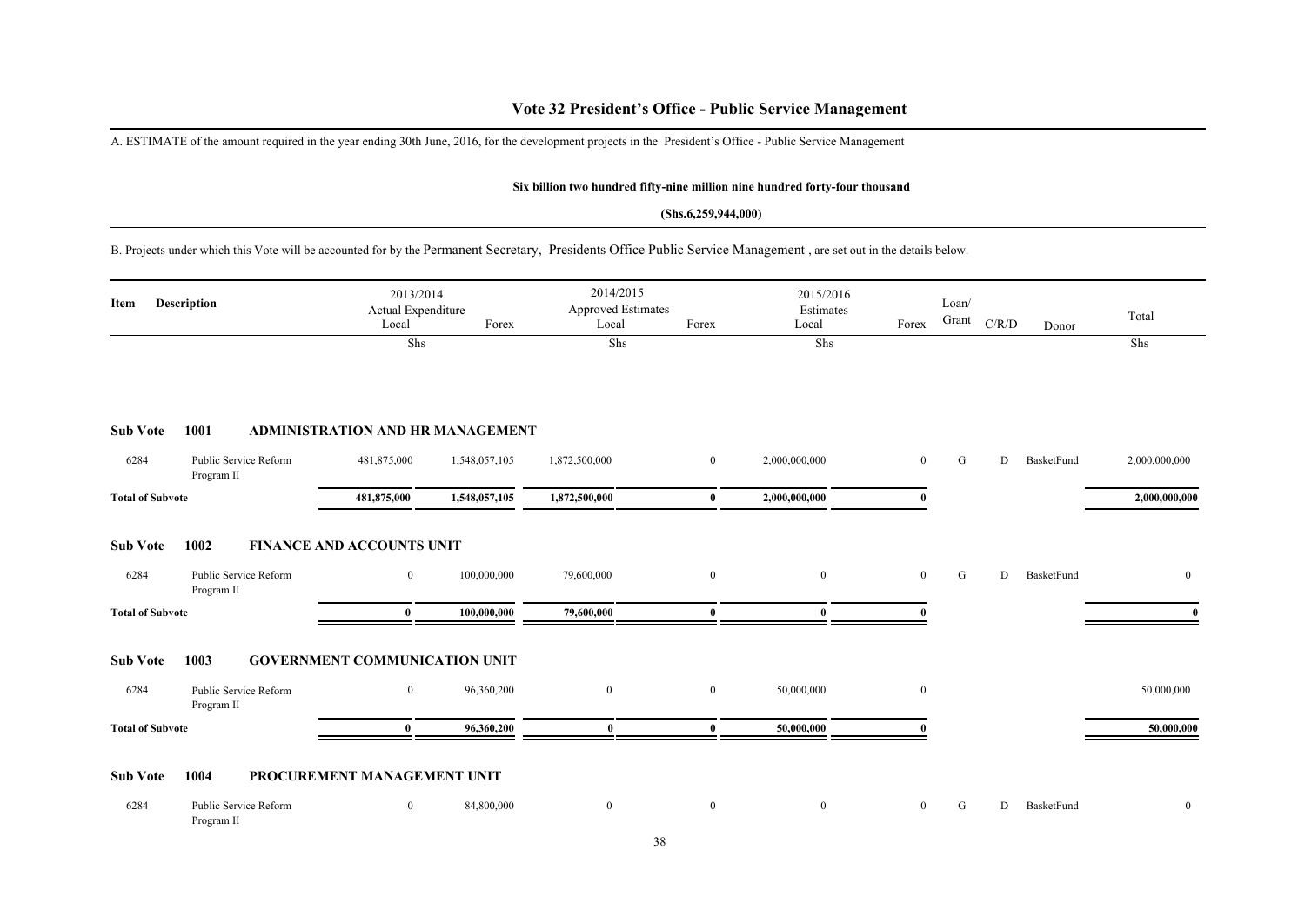| Item                    | <b>Description</b>                  | 2013/2014<br>Actual Expenditure<br>Local | Forex         | 2014/2015<br>Approved Estimates<br>Local | Forex        | 2015/2016<br>Estimates<br>Local | Forex            | Loan/<br>Grant | C/R/D | Donor      | Total        |
|-------------------------|-------------------------------------|------------------------------------------|---------------|------------------------------------------|--------------|---------------------------------|------------------|----------------|-------|------------|--------------|
|                         |                                     | ${\rm Shs}$                              |               | Shs                                      |              | ${\rm Shs}$                     |                  |                |       |            | Shs          |
| <b>Total of Subvote</b> |                                     | $\mathbf{0}$                             | 84,800,000    | $\bf{0}$                                 | $\mathbf{0}$ | $\mathbf{0}$                    | $\theta$         |                |       |            | $\mathbf{0}$ |
| <b>Sub Vote</b>         | <b>PLANNING DIVISION</b><br>1006    |                                          |               |                                          |              |                                 |                  |                |       |            |              |
| 6284                    | Public Service Reform<br>Program II | $\bf{0}$                                 | 1,233,593,559 | 413,000,000                              | $\bf{0}$     | 50,000,000                      | $\bf{0}$         |                |       |            | 50,000,000   |
| <b>Total of Subvote</b> |                                     | $\bf{0}$                                 | 1,233,593,559 | 413,000,000                              | $\bf{0}$     | 50,000,000                      | $\mathbf{0}$     |                |       |            | 50,000,000   |
| <b>Sub Vote</b>         | 1007                                | INFORMATION AND COMMUNICATION TECH UNIT  |               |                                          |              |                                 |                  |                |       |            |              |
| 6284                    | Public Service Reform<br>Program II | $\mathbf{0}$                             | 31,128,933    | 100,000,000                              | $\bf{0}$     | 50,000,000                      | $\boldsymbol{0}$ |                |       |            | 50,000,000   |
| <b>Total of Subvote</b> |                                     | $\mathbf{0}$                             | 31,128,933    | 100,000,000                              | $\mathbf{0}$ | 50,000,000                      | $\mathbf{0}$     |                |       |            | 50,000,000   |
| <b>Sub Vote</b>         | 2001                                | POLICY DEVELOPMENT DIVISION              |               |                                          |              |                                 |                  |                |       |            |              |
| 6284                    | Public Service Reform<br>Program II | $\mathbf{0}$                             | 455, 125, 717 | $\mathbf{0}$                             | $\mathbf{0}$ | $\mathbf{0}$                    | $\mathbf{0}$     | G              | D     | BasketFund | $\mathbf{0}$ |
| <b>Total of Subvote</b> |                                     | $\bf{0}$                                 | 455, 125, 717 | $\bf{0}$                                 | $\bf{0}$     | $\bf{0}$                        | $\mathbf{0}$     |                |       |            | $\mathbf{0}$ |
| <b>Sub Vote</b>         | 2002                                | <b>MANAGEMENT SERVICES DIVISION</b>      |               |                                          |              |                                 |                  |                |       |            |              |
| 6284                    | Public Service Reform<br>Program II | $\mathbf{0}$                             | 313,445,890   | 100,000,000                              | $\mathbf{0}$ | 100,000,000                     | $\mathbf{0}$     |                |       |            | 100,000,000  |
| <b>Total of Subvote</b> |                                     | $\bf{0}$                                 | 313,445,890   | 100,000,000                              | $\bf{0}$     | 100,000,000                     |                  |                |       |            | 100,000,000  |
| <b>Sub Vote</b>         | 2003                                | <b>ESTABLISHMENT DIVISION</b>            |               |                                          |              |                                 |                  |                |       |            |              |
| 6284                    | Public Service Reform<br>Program II | $\mathbf{0}$                             | 417,400,000   | $\bf{0}$                                 | $\bf{0}$     | $\bf{0}$                        | $\mathbf{0}$     | G              | D     | BasketFund | $\mathbf{0}$ |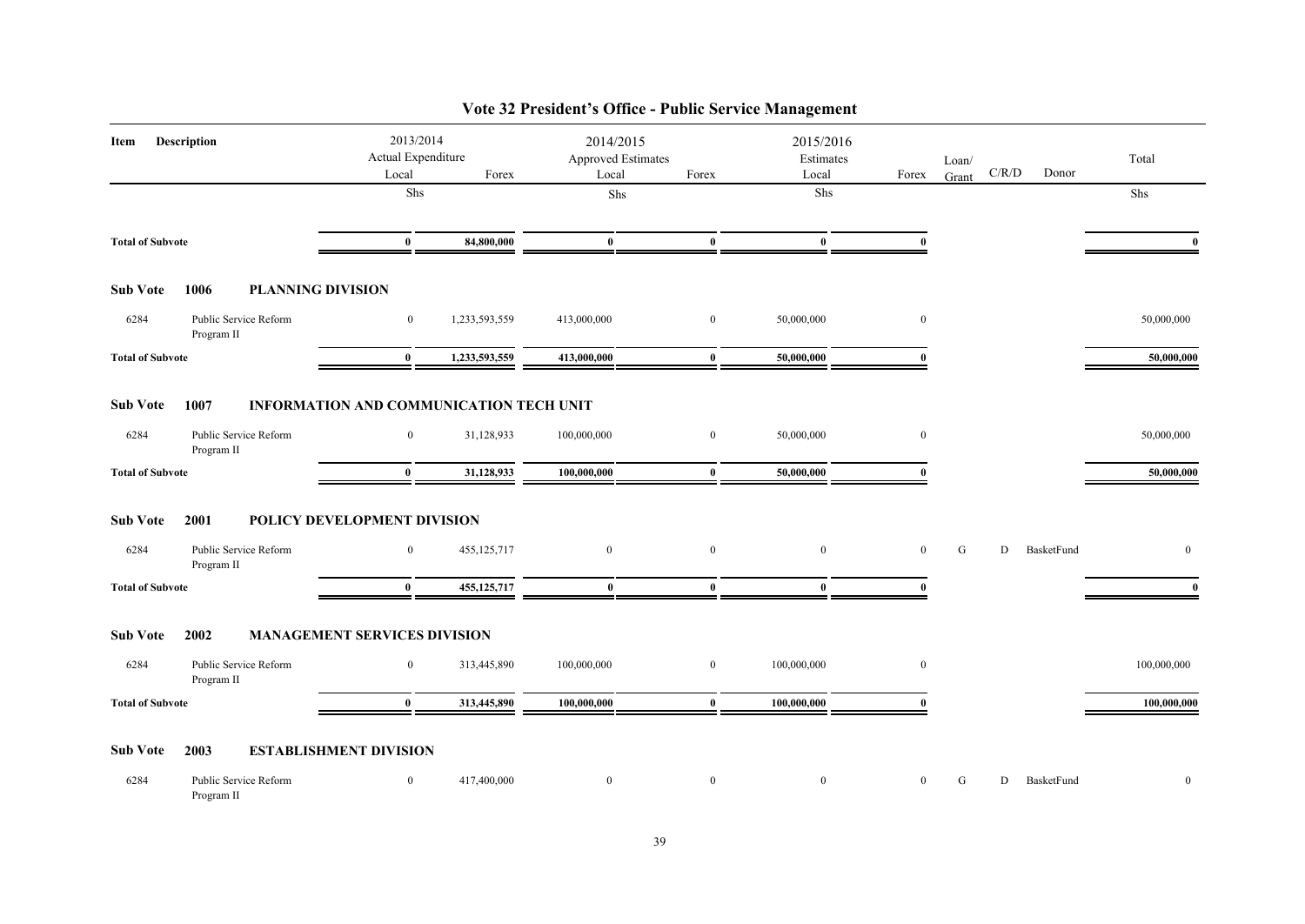| Item                    | <b>Description</b>                  | 2013/2014<br>Actual Expenditure        |                  | 2014/2015<br>Approved Estimates |                  | 2015/2016<br>Estimates |                  | Loan/ |       |            | Total       |
|-------------------------|-------------------------------------|----------------------------------------|------------------|---------------------------------|------------------|------------------------|------------------|-------|-------|------------|-------------|
|                         |                                     | Local<br>Shs                           | Forex            | Local<br>Shs                    | Forex            | Local<br>Shs           | Forex            | Grant | C/R/D | Donor      | Shs         |
|                         |                                     |                                        |                  |                                 |                  |                        |                  |       |       |            |             |
| <b>Total of Subvote</b> |                                     | $\bf{0}$                               | 417,400,000      | $\bf{0}$                        | $\bf{0}$         | $\bf{0}$               | $\mathbf{0}$     |       |       |            |             |
| <b>Sub Vote</b>         | 2004                                | <b>ETHIC PROMOTION DIVISION</b>        |                  |                                 |                  |                        |                  |       |       |            |             |
| 6284                    | Public Service Reform<br>Program II | $\bf{0}$                               | 372,744,000      | $\bf{0}$                        | $\boldsymbol{0}$ | 200,000,000            | $\boldsymbol{0}$ | G     | D     | BasketFund | 200,000,000 |
| <b>Total of Subvote</b> |                                     | $\bf{0}$                               | 372,744,000      | $\bf{0}$                        | $\mathbf{0}$     | 200,000,000            | $\mathbf{0}$     |       |       |            | 200,000,000 |
| <b>Sub Vote</b>         | 2005                                | HUMAN CAPITAL MANAGEMENT DIVISION      |                  |                                 |                  |                        |                  |       |       |            |             |
| 6251                    | <b>PFMRP</b>                        | $\mathbf{0}$                           | $\boldsymbol{0}$ | $\bf{0}$                        | 220,000,000      | $\bf{0}$               | 40,772,000       | G     | D     | BasketFund | 40,772,000  |
| 6284                    | Public Service Reform<br>Program II | $\bf{0}$                               | 926,975,911      | $\mathbf{0}$                    | $\bf{0}$         | 100,000,000            | $\mathbf{0}$     | G     | D     | BasketFund | 100,000,000 |
| <b>Total of Subvote</b> |                                     | $\bf{0}$                               | 926,975,911      | $\bf{0}$                        | 220,000,000      | 100,000,000            | 40,772,000       |       |       |            | 140,772,000 |
| <b>Sub Vote</b>         | 3001                                | HUMAN RESOURCES DEVELOPMENT DIVISION   |                  |                                 |                  |                        |                  |       |       |            |             |
| 6284                    | Public Service Reform<br>Program II | $\bf{0}$                               | 853,498,263      | 200,000,000                     | $\boldsymbol{0}$ | 200,000,000            | $\bf{0}$         |       |       |            | 200,000,000 |
| <b>Total of Subvote</b> |                                     | $\mathbf{0}$                           | 853,498,263      | 200,000,000                     | $\mathbf{0}$     | 200,000,000            |                  |       |       |            | 200,000,000 |
| <b>Sub Vote</b>         | 3004                                | DIVERSITY MANAGEMENT UNIT              |                  |                                 |                  |                        |                  |       |       |            |             |
| 6284                    | Public Service Reform<br>Program II | $\bf{0}$                               | 158,871,000      | $\bf{0}$                        | $\bf{0}$         | 100,000,000            | $\mathbf{0}$     |       |       |            | 100,000,000 |
| <b>Total of Subvote</b> |                                     | $\bf{0}$                               | 158,871,000      | $\bf{0}$                        | $\bf{0}$         | 100,000,000            | $\mathbf{0}$     |       |       |            | 100,000,000 |
| <b>Sub Vote</b>         | 4002                                | MANAGEMENT INFORMATION SYSTEM DIVISION |                  |                                 |                  |                        |                  |       |       |            |             |
| 6251                    | Public Service Reform               | $\boldsymbol{0}$                       | $\boldsymbol{0}$ | $\boldsymbol{0}$                | 58,750,000       | $\boldsymbol{0}$       | 169,172,000      | G     | D     | BasketFund | 169,172,000 |

Program II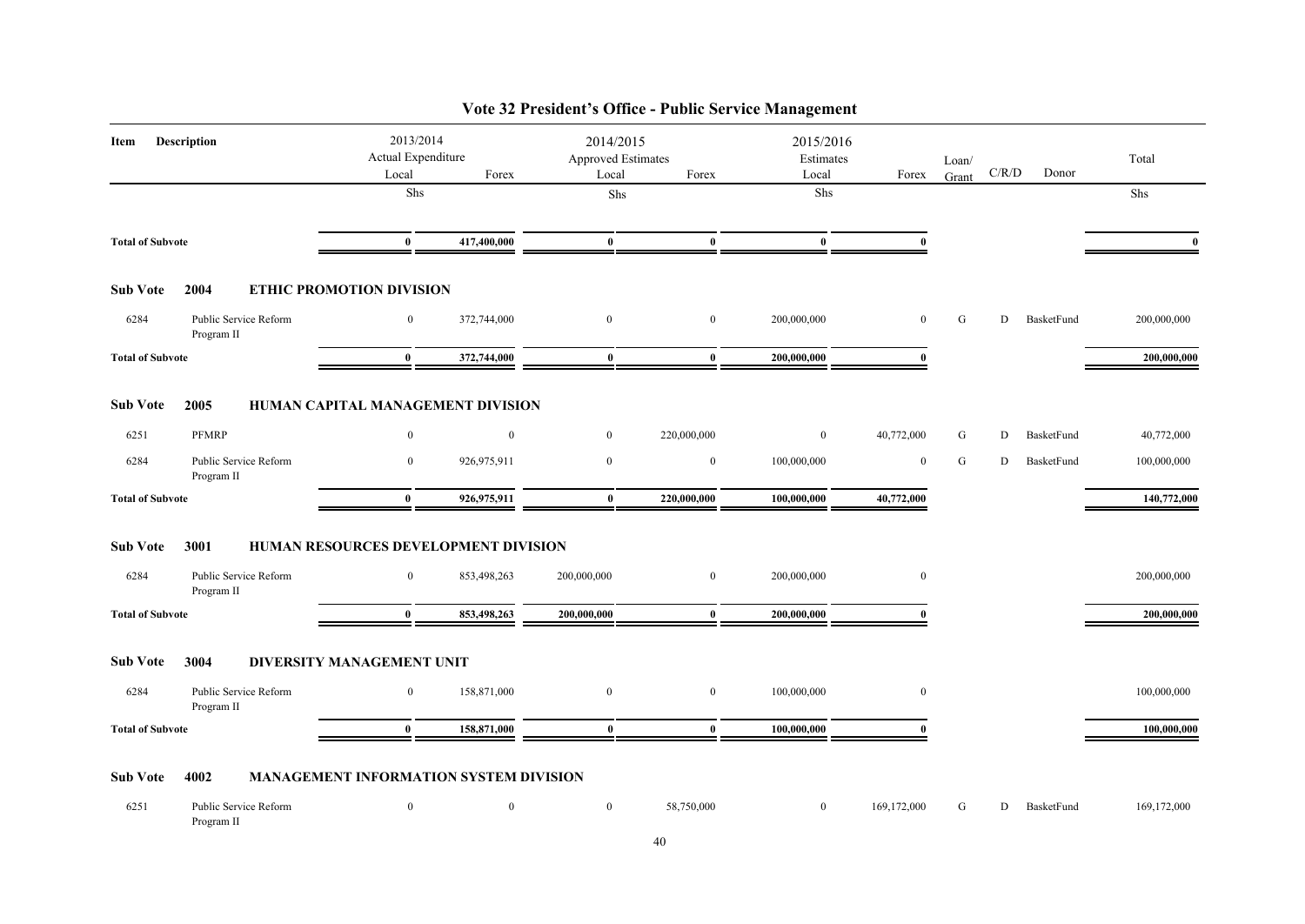| <b>Description</b>                  |                                                                                               |               |                                                                                  |              | 2015/2016<br>Estimates                          |                | Loan/ |       |            | Total          |
|-------------------------------------|-----------------------------------------------------------------------------------------------|---------------|----------------------------------------------------------------------------------|--------------|-------------------------------------------------|----------------|-------|-------|------------|----------------|
|                                     |                                                                                               |               |                                                                                  |              |                                                 |                |       |       |            |                |
|                                     |                                                                                               |               |                                                                                  |              |                                                 |                |       |       |            | Shs            |
| Public Service Reform<br>Program II | 5,300,000,000                                                                                 | 746,894,794   | 2,900,000,000                                                                    | $\mathbf{0}$ | 3,200,000,000                                   | $\bf{0}$       |       |       |            | 3,200,000,000  |
|                                     | 5,300,000,000                                                                                 | 746,894,794   | 2,900,000,000                                                                    | 58,750,000   | 3,200,000,000                                   | 169,172,000    |       |       |            | 3,369,172,000  |
| 4003                                |                                                                                               |               |                                                                                  |              |                                                 |                |       |       |            |                |
| Public Service Reform<br>Program II | 482,575,290                                                                                   | 1,743,059,761 | 1,052,400,000                                                                    | $\mathbf{0}$ | $\mathbf{0}$                                    | $\overline{0}$ | G     | D     | BasketFund | $\theta$       |
|                                     | 482,575,290                                                                                   | 1,743,059,761 | 1,052,400,000                                                                    |              |                                                 |                |       |       |            |                |
|                                     | 6,264,450,290                                                                                 | 9,081,955,133 | 6,717,500,000                                                                    | 278,750,000  | 6,050,000,000                                   | 209,944,000    |       |       |            | 6,259,944,000  |
|                                     | <b>Total of Subvote</b><br><b>Sub Vote</b><br><b>Total of Subvote</b><br><b>Total of Vote</b> | Local<br>Shs  | 2013/2014<br>Actual Expenditure<br>Forex<br><b>RECORDS AND ARCHIVES DIVISION</b> | Local<br>Shs | 2014/2015<br><b>Approved Estimates</b><br>Forex | Local<br>Shs   | Forex | Grant |            | C/R/D<br>Donor |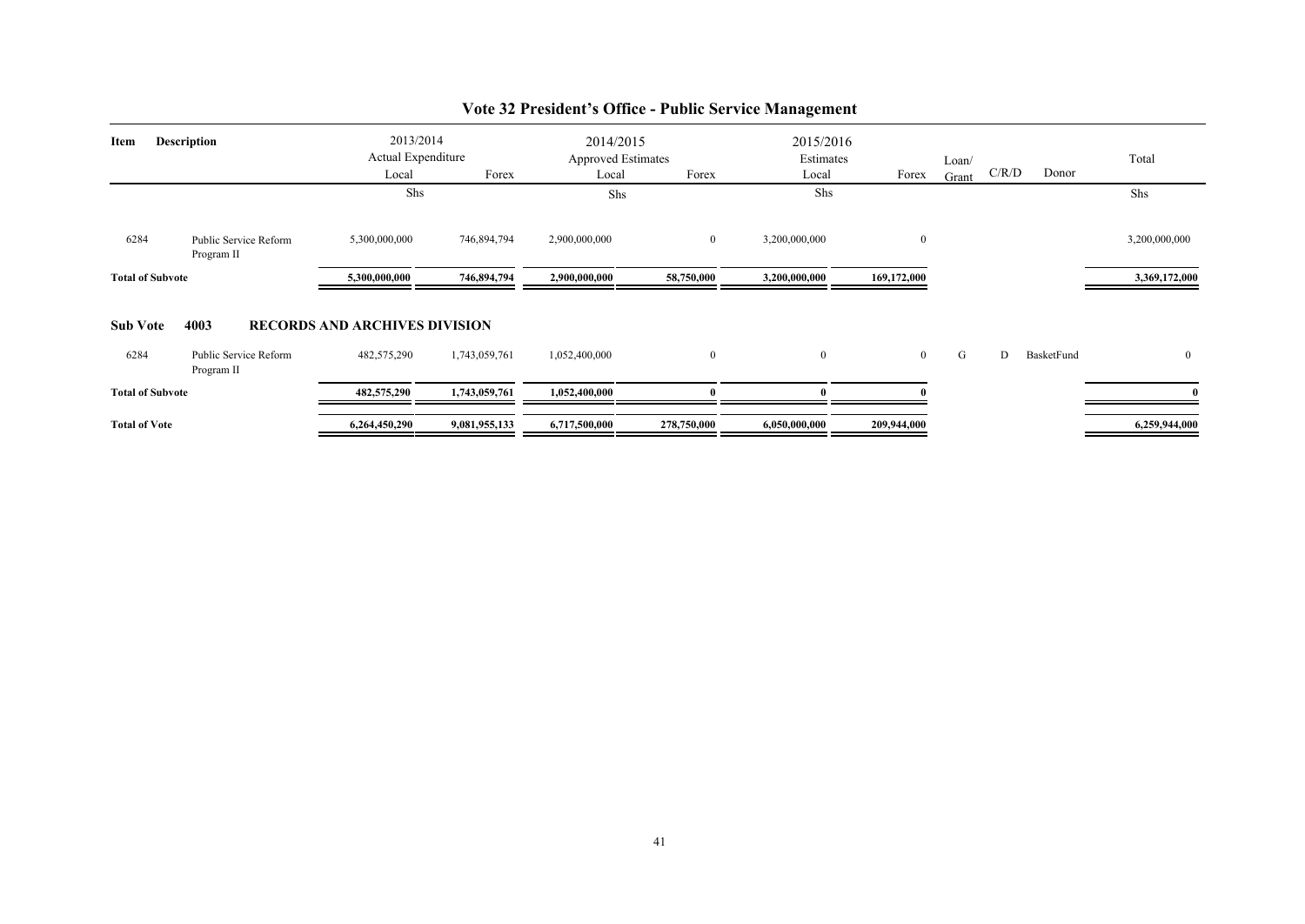# ETHICS SECRETARIAT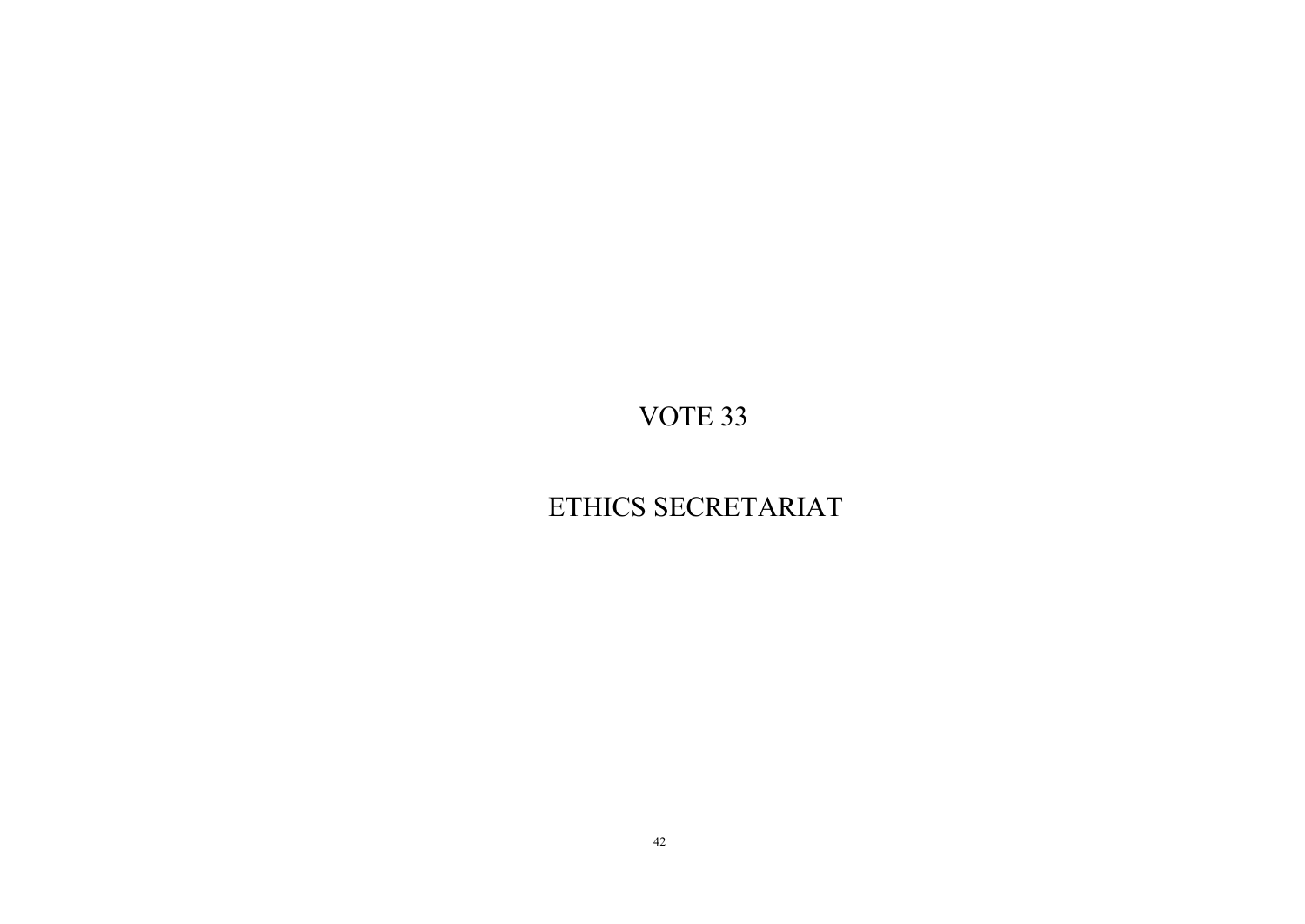### **Vote 33 Ethics Secretariat**

A. ESTIMATE of the amount required in the year ending 30th June, 2016, for the development projects in the Ethics Secretariat

#### **One billion four hundred eighty-five million eight hundred sixty-seven thousand**

#### **(Shs.1,485,867,000)**

B. Projects under which this Vote will be accounted for by the Secretary, Ethics Secretariat , are set out in the details below.

| Item                    | <b>Description</b>                       | 2013/2014<br>Actual Expenditure<br>Local | Forex          | 2014/2015<br><b>Approved Estimates</b><br>Local | Forex          | 2015/2016<br>Estimates<br>Local | Forex        | Loan/<br>Grant | C/R/D<br>Donor        | Total         |
|-------------------------|------------------------------------------|------------------------------------------|----------------|-------------------------------------------------|----------------|---------------------------------|--------------|----------------|-----------------------|---------------|
|                         |                                          | Shs                                      |                | Shs                                             |                | Shs                             |              |                |                       | Shs           |
| <b>Sub Vote</b>         | 1001                                     | <b>ADMINISTRATION AND HR MANAGEMENT</b>  |                |                                                 |                |                                 |              |                |                       |               |
| 6389                    | Construction of Office<br>Building       | 774,960,999                              | $\overline{0}$ | 1,500,000,000                                   | $\overline{0}$ | 1,000,000,000                   | $\mathbf{0}$ |                |                       | 1,000,000,000 |
| <b>Total of Subvote</b> |                                          | 774,960,999                              | $\mathbf{0}$   | 1,500,000,000                                   | $\mathbf{0}$   | 1,000,000,000                   |              |                |                       | 1,000,000,000 |
| <b>Sub Vote</b>         | 1003                                     | PLANNING, MONITORING AND EVALUTION UNIT  |                |                                                 |                |                                 |              |                |                       |               |
| 6212                    | Strenghening Public<br>Awareness on PLCE | $\mathbf{0}$                             | 215,300,200    | $\overline{0}$                                  | 93,230,000     | $\overline{0}$                  | 150,000,000  | G              | D<br><b>USAIDFund</b> | 150,000,000   |
| 6234                    | Support to Ethics<br>Project             | $\overline{0}$                           | 470,907,767    | $\mathbf{0}$                                    | $\overline{0}$ | $\overline{0}$                  | $\mathbf{0}$ | G              | BusketFund<br>D       | $\mathbf{0}$  |
| <b>Total of Subvote</b> |                                          | 0                                        | 686,207,967    | $\bf{0}$                                        | 93,230,000     | $\bf{0}$                        | 150,000,000  |                |                       | 150,000,000   |
| <b>Sub Vote</b>         | 1004                                     | <b>GOVERNMENT COMMUNICATION UNIT</b>     |                |                                                 |                |                                 |              |                |                       |               |
| 6212                    | Strenghening Public<br>Awareness on PLCE | $\overline{0}$                           | 240,100,000    | $\overline{0}$                                  | 207,190,000    | $\overline{0}$                  | 53,667,000   | G              | D<br><b>USAIDFund</b> | 53,667,000    |
| <b>Total of Subvote</b> |                                          | $\bf{0}$                                 | 240,100,000    | $\bf{0}$                                        | 207,190,000    | $\mathbf{0}$                    | 53,667,000   |                |                       | 53,667,000    |

**Sub Vote 1007 INFORMATION AND COMMUNICATION TECH UNIT**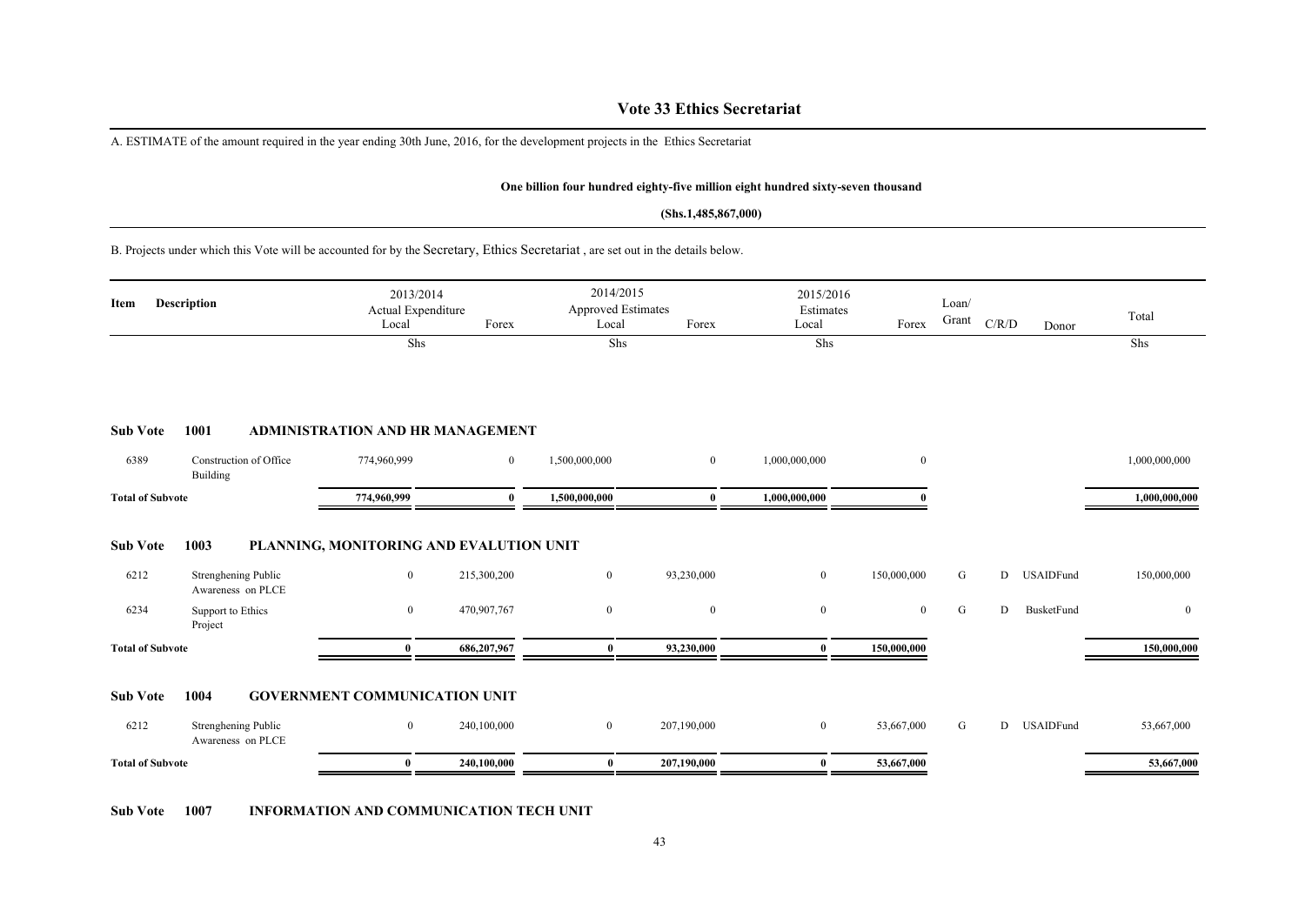|                         |                                          |                                          |                |                                          | VUU JJ EMINS SUU UMHAL |                                 |                |                |             |              |                |
|-------------------------|------------------------------------------|------------------------------------------|----------------|------------------------------------------|------------------------|---------------------------------|----------------|----------------|-------------|--------------|----------------|
| Item                    | Description                              | 2013/2014<br>Actual Expenditure<br>Local | Forex          | 2014/2015<br>Approved Estimates<br>Local | Forex                  | 2015/2016<br>Estimates<br>Local | Forex          | Loan/<br>Grant | $\rm C/R/D$ | Donor        | Total          |
|                         |                                          | Shs                                      |                | Shs                                      |                        | Shs                             |                |                |             |              | Shs            |
|                         |                                          |                                          |                |                                          |                        |                                 |                |                |             |              |                |
| 6234                    | Support to Ethics<br>Project             | $\mathbf{0}$                             | $\overline{0}$ | $\overline{0}$                           | 181,720,000            | $\mathbf{0}$                    | $\overline{0}$ | G              | D           | CanadaFund   | $\overline{0}$ |
| <b>Total of Subvote</b> |                                          | $\bf{0}$                                 | $\mathbf{0}$   | $\bf{0}$                                 | 181,720,000            | $\bf{0}$                        | $\theta$       |                |             |              | $\mathbf{0}$   |
| <b>Sub Vote</b>         | 1008                                     | <b>LEGAL SERVICES UNIT</b>               |                |                                          |                        |                                 |                |                |             |              |                |
| 6212                    | Strenghening Public<br>Awareness on PLCE | $\bf{0}$                                 | $\mathbf{0}$   | $\overline{0}$                           | 20,300,000             | $\mathbf{0}$                    | $\overline{0}$ | G              |             | D USAIDFund  | $\mathbf{0}$   |
| <b>Total of Subvote</b> |                                          | $\mathbf{0}$                             | $\mathbf{0}$   | $\bf{0}$                                 | 20,300,000             | $\bf{0}$                        | $\mathbf{0}$   |                |             |              | $\mathbf{0}$   |
| <b>Sub Vote</b>         | 2001                                     | <b>PUBLIC SERVICE LEADERS DIVISION</b>   |                |                                          |                        |                                 |                |                |             |              |                |
| 6212                    | Strenghening Public<br>Awareness on PLCE | $\overline{0}$                           | 256,734,000    | $\overline{0}$                           | 213,360,000            | $\overline{0}$                  | 151,200,000    | G              |             | D USAIDFund  | 151,200,000    |
| 6234                    | Support to Ethics<br>Project             | $\boldsymbol{0}$                         | $\mathbf{0}$   | $\overline{0}$                           | 28,520,000             | $\boldsymbol{0}$                | $\bf{0}$       | G              |             | D CanadaFund | $\mathbf{0}$   |
| <b>Total of Subvote</b> |                                          | $\mathbf{0}$                             | 256,734,000    | $\bf{0}$                                 | 241,880,000            | $\bf{0}$                        | 151,200,000    |                |             |              | 151,200,000    |
| <b>Sub Vote</b>         | 2002                                     | POLITICAL LEADERS DIVISION               |                |                                          |                        |                                 |                |                |             |              |                |
| 6212                    | Strenghening Public<br>Awareness on PLCE | $\bf{0}$                                 | 5,639,445      | $\overline{0}$                           | 211,538,000            | $\boldsymbol{0}$                | 131,000,000    | G              |             | D USAIDFund  | 131,000,000    |
| <b>Total of Subvote</b> |                                          | $\bf{0}$                                 | 5,639,445      | $\bf{0}$                                 | 211,538,000            | $\bf{0}$                        | 131,000,000    |                |             |              | 131,000,000    |
| <b>Total of Vote</b>    |                                          | 774,960,999                              | 1,188,681,412  | 1,500,000,000                            | 955,858,000            | 1,000,000,000                   | 485,867,000    |                |             |              | 1,485,867,000  |
|                         |                                          |                                          |                |                                          |                        |                                 |                |                |             |              |                |

### **Vote 33 Ethics Secretariat**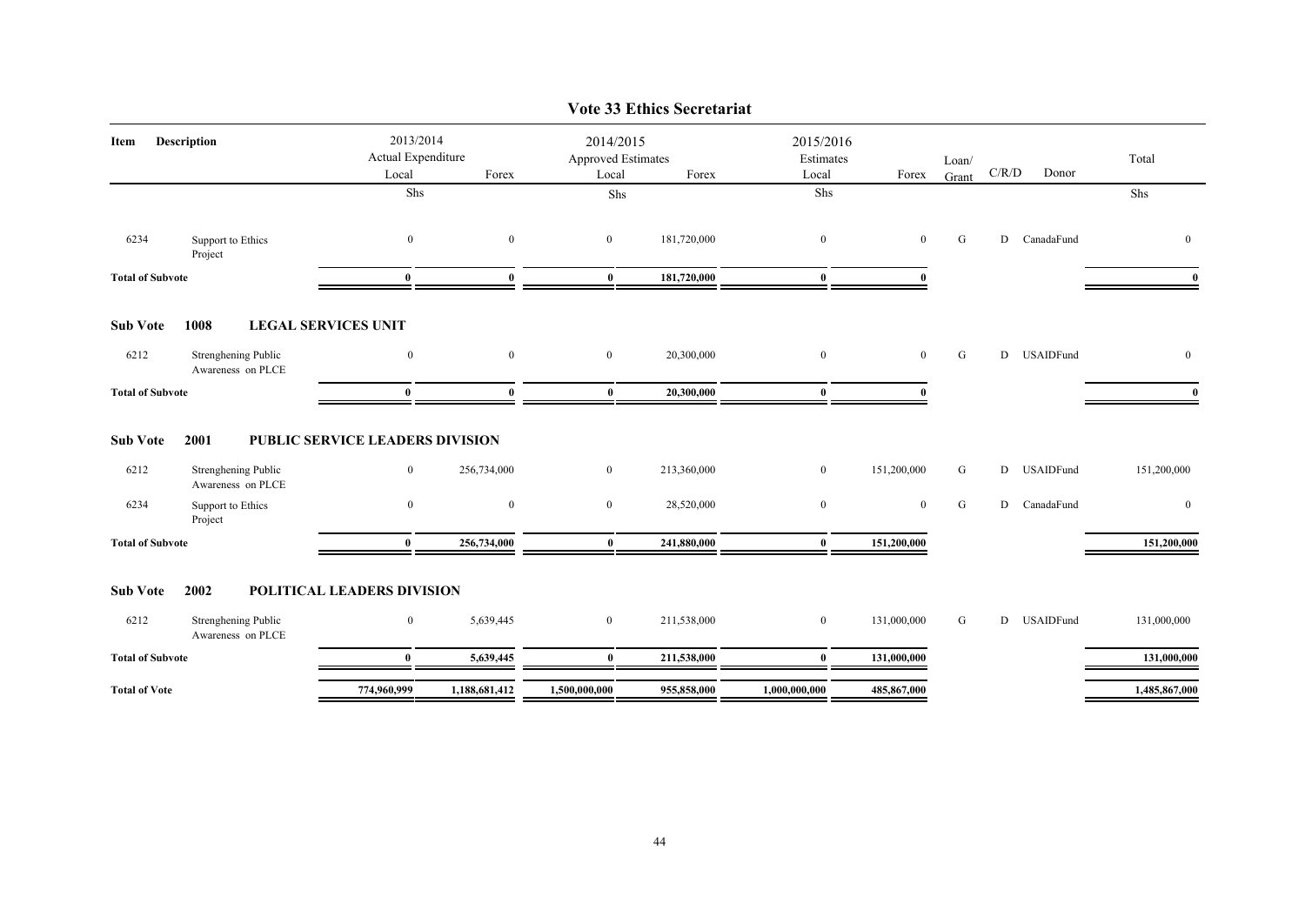# MINISTRY OF FOREIGN AFFAIRS AND INTERNATIONAL CO-OPERATION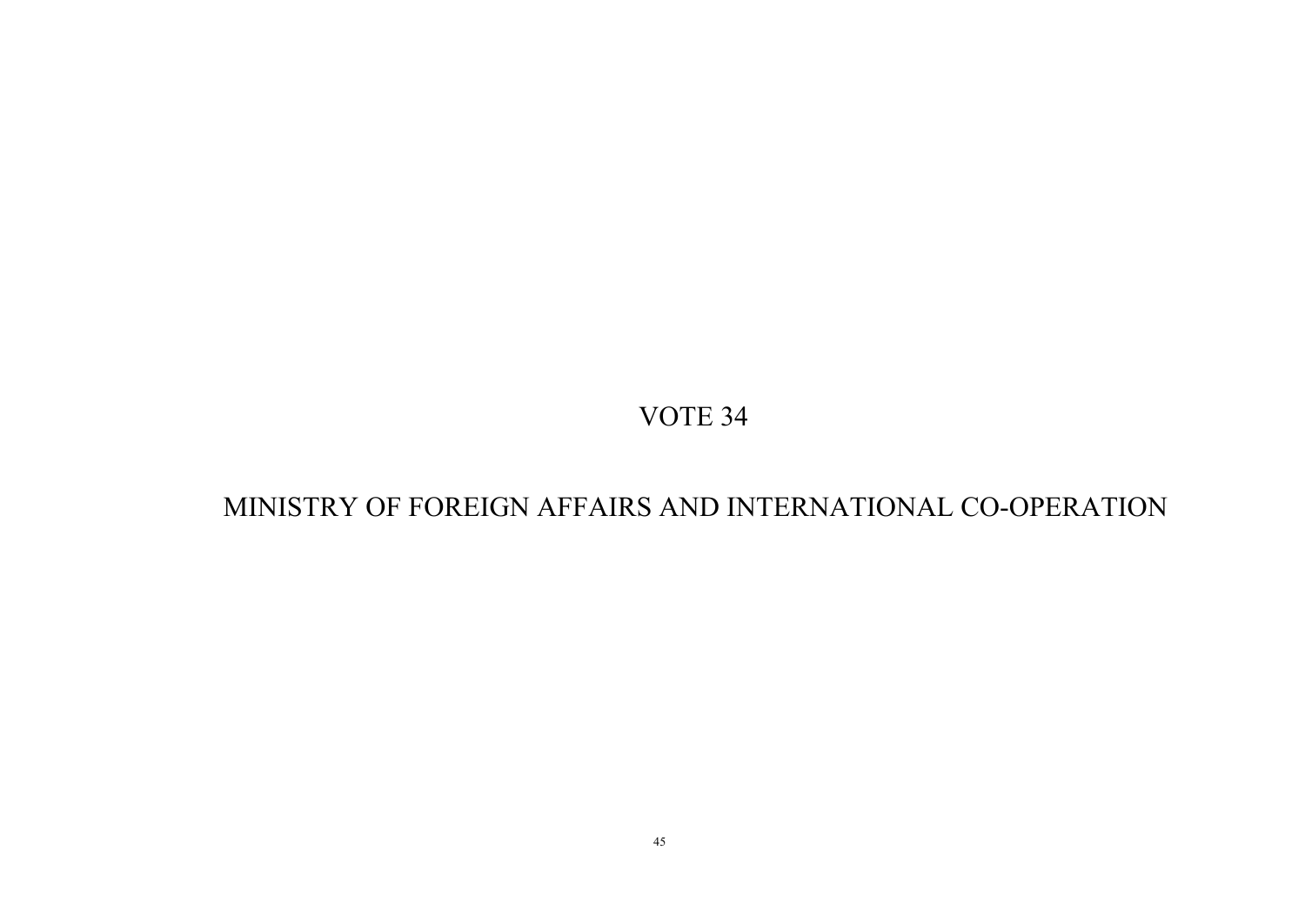# **Vote 34 Ministry of Foreign Affairs and International Co-operation**

A. ESTIMATE of the amount required in the year ending 30th June, 2016, for the development projects in the Ministry of Foreign Affairs and International Co-operation

### **Eight billion**

### **(Shs.8,000,000,000)**

B. Projects under which this Vote will be accounted for by the Permanent Secretary, Ministry of Foreign Affairs and International Co-operation , are set out in the details below.

| <b>Description</b><br>Item |                                             | 2013/2014<br>Actual Expenditure<br>Local | Forex        | 2014/2015<br><b>Approved Estimates</b><br>Local | Forex        | 2015/2016<br>Estimates<br>Local | Forex        | Loan/<br>Grant | C/R/D | Donor | Total         |
|----------------------------|---------------------------------------------|------------------------------------------|--------------|-------------------------------------------------|--------------|---------------------------------|--------------|----------------|-------|-------|---------------|
| <b>Sub Vote</b>            | 1004                                        | Shs<br>POLICY AND PLANNING               |              | Shs                                             |              | Shs                             |              |                |       |       | Shs           |
| 6391                       | Acquisition, Expan and<br>Rehab. of Mission | 25,465,800,000                           | $\bf{0}$     | 30,000,000,000                                  | $\mathbf{0}$ | 8,000,000,000                   | $\mathbf{0}$ |                |       |       | 8,000,000,000 |
| <b>Total of Subvote</b>    |                                             | 25,465,800,000                           | $\mathbf{0}$ | 30,000,000,000                                  |              | 8,000,000,000                   |              |                |       |       | 8,000,000,000 |
| <b>Total of Vote</b>       |                                             | 25,465,800,000                           | O            | 30,000,000,000                                  |              | 8,000,000,000                   |              |                |       |       | 8,000,000,000 |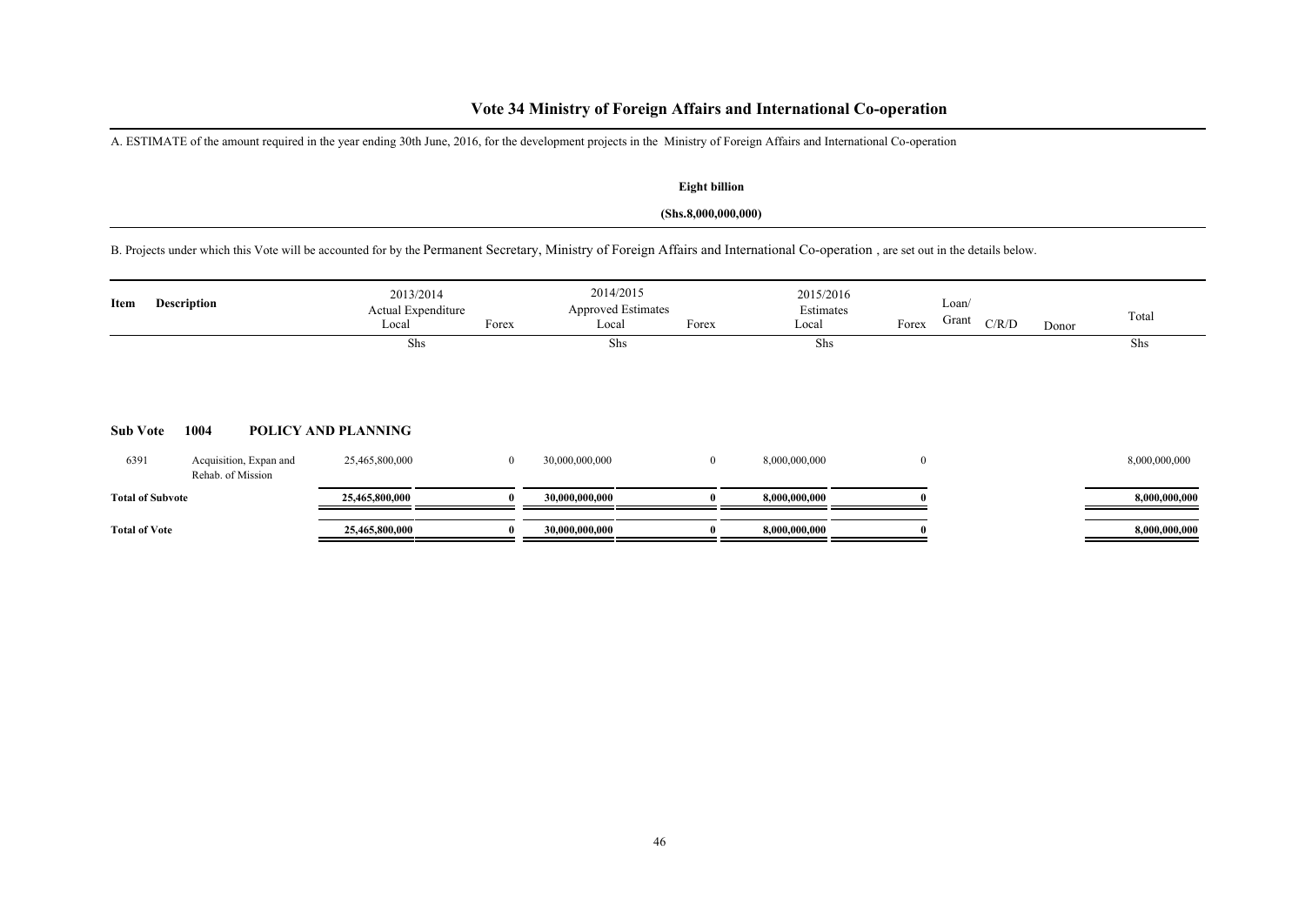# PUBLIC PROSECUTIONS DIVISION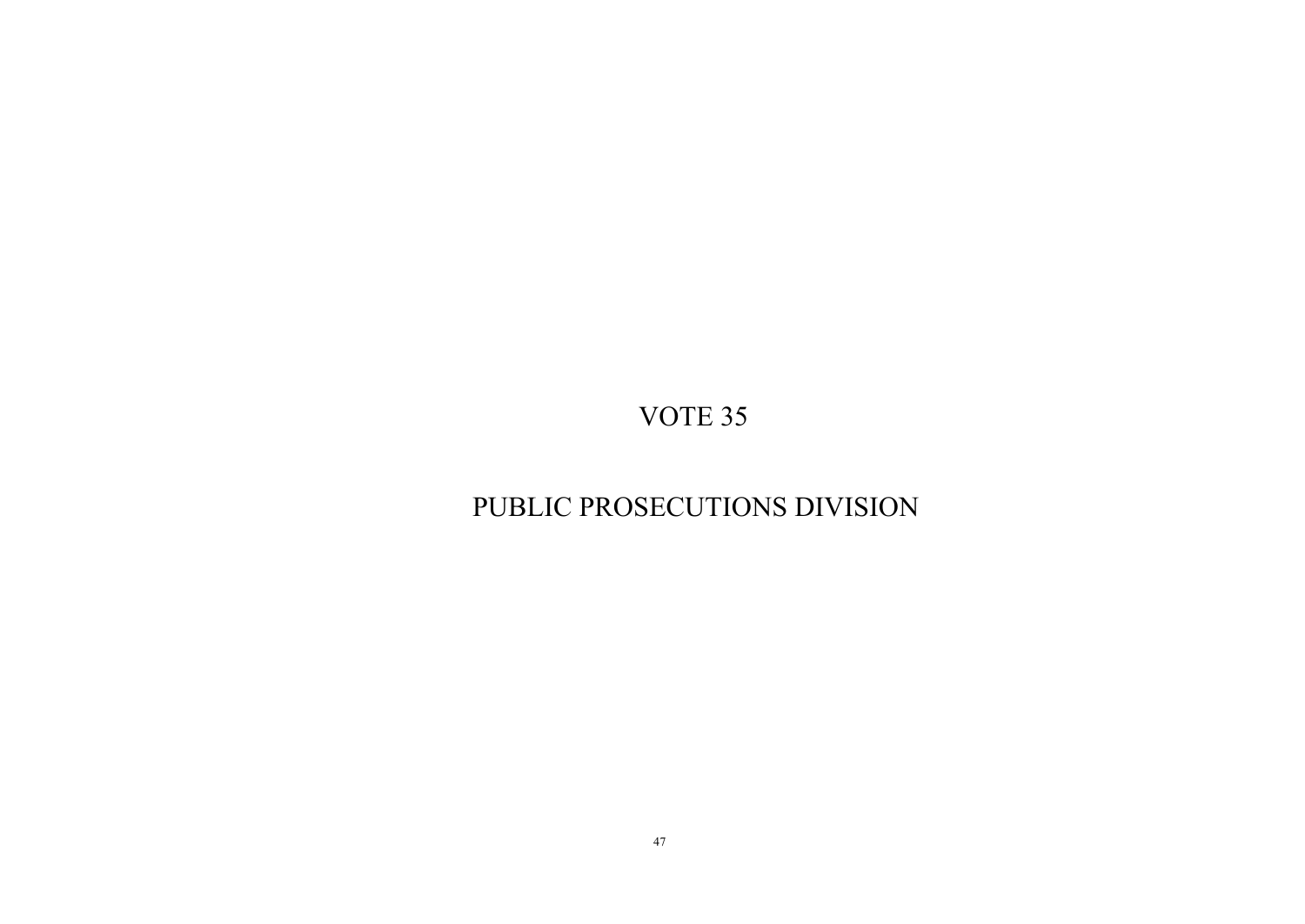### **Vote 35 Public Prosecutions Division**

A. ESTIMATE of the amount required in the year ending 30th June, 2016, for the development projects in the Public Prosecutions Division

#### **Three hundred forty-two million eight hundred eighty-four thousand**

#### **(Shs.342,884,000)**

B. Projects under which this Vote will be accounted for by the Deputy Attorney General ,Public Prosecutions Division , are set out in the details below.

| <b>Description</b><br>Item |                                             | 2013/2014<br>Actual Expenditure<br>Forex<br>Local |               | Local        | 2014/2015<br><b>Approved Estimates</b><br>Forex |              | 2015/2016<br>Estimates<br>Forex | Loan/<br>Grant | C/R/D | Donor  | Total          |
|----------------------------|---------------------------------------------|---------------------------------------------------|---------------|--------------|-------------------------------------------------|--------------|---------------------------------|----------------|-------|--------|----------------|
|                            |                                             | Shs                                               |               | Shs          |                                                 | Shs          |                                 |                |       |        | Shs            |
| <b>Sub Vote</b>            | 2002                                        | <b>PUBLIC PROSECUTIONS DIVISION</b>               |               |              |                                                 |              |                                 |                |       |        |                |
| 6204                       | Legal Sector Reform<br>Programme            | $\mathbf{0}$                                      | 803,710,000   | $\mathbf{0}$ | $\overline{0}$                                  | $\mathbf{0}$ | $\overline{0}$                  | G              | D     | Basket | $\overline{0}$ |
| 6208                       | Strengthening Tanzania<br>Ant- Corr. Action | $\mathbf{0}$                                      | 1,050,843,680 | $\mathbf{0}$ | 468,299,000                                     | $\bf{0}$     | 342,884,000                     | G              | D     | DFID   | 342,884,000    |
| <b>Total of Subvote</b>    |                                             |                                                   | 1,854,553,680 |              | 468,299,000                                     |              | 342,884,000                     |                |       |        | 342,884,000    |
| <b>Total of Vote</b>       |                                             | $\bf{0}$                                          | 1,854,553,680 |              | 468,299,000                                     |              | 342,884,000                     |                |       |        | 342,884,000    |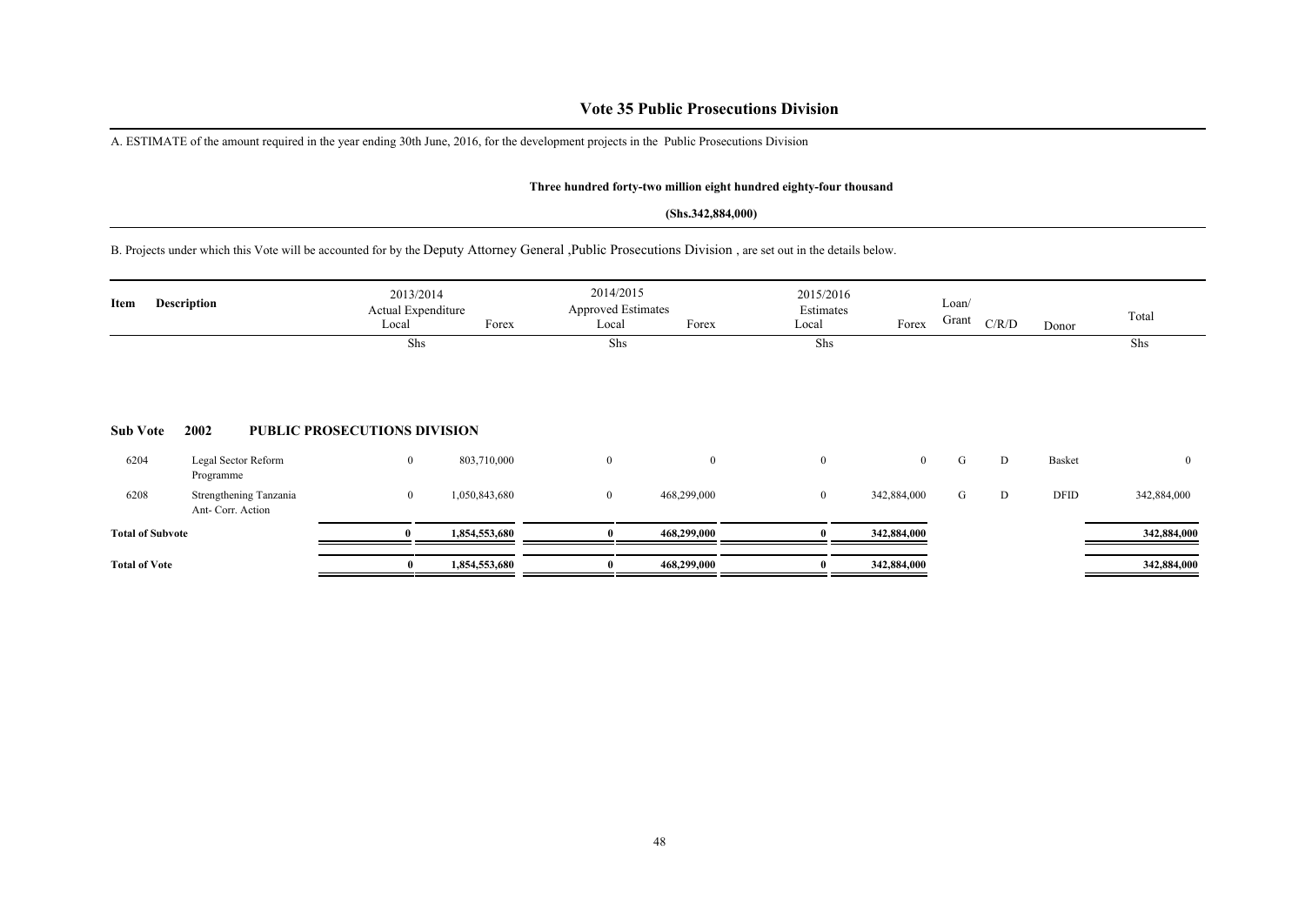KATAVI REGION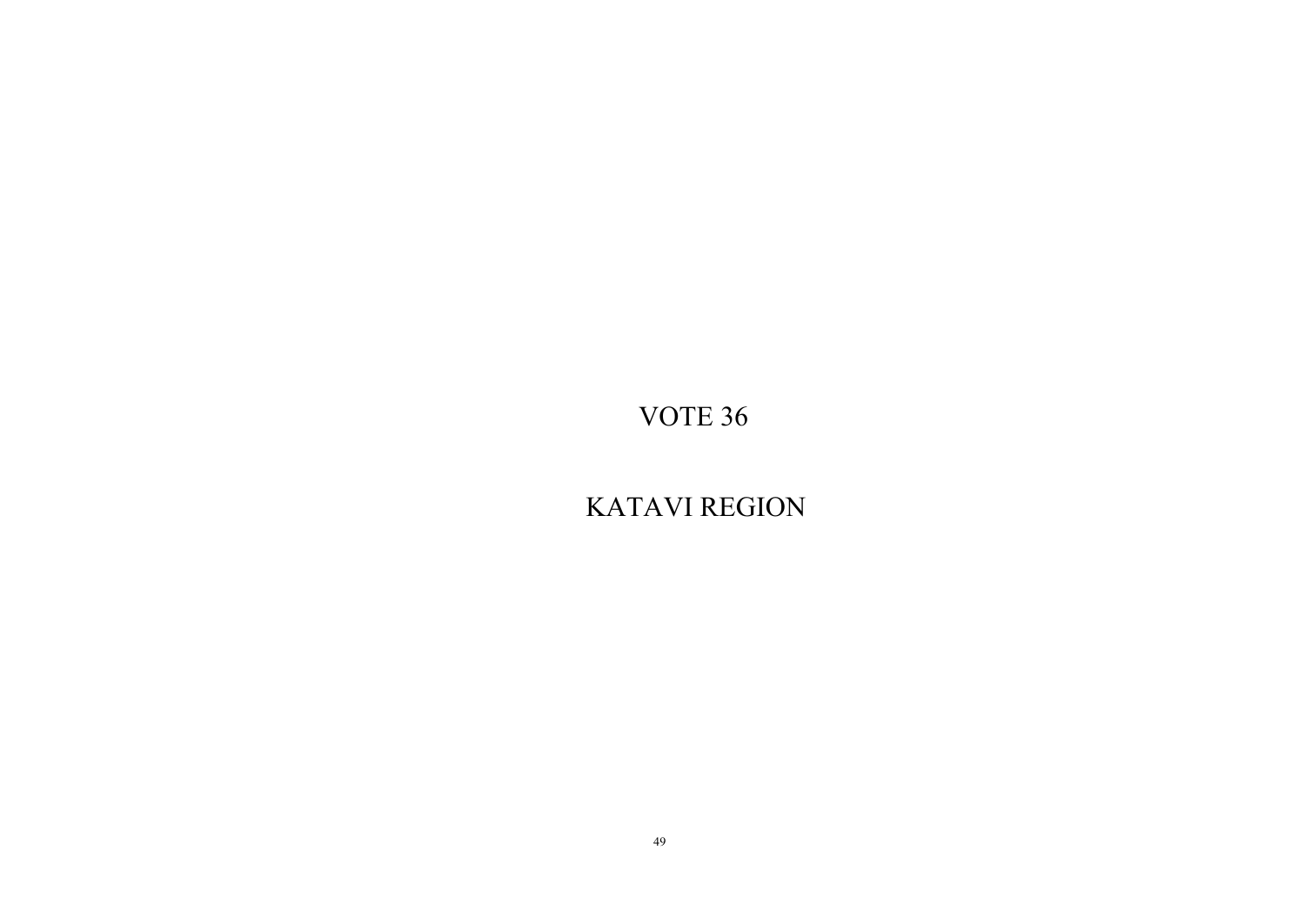### **Vote 36 Katavi Region**

A. ESTIMATE of the amount required in the year ending 30th June, 2016, for the development projects in the Katavi Region

#### **Fifteen billion one hundred seventy-one million two hundred twenty-six thousand**

#### **(Shs.15,171,226,000)**

B. Projects under which this Vote will be accounted for by the Regional Administrative Secretary, Katavi Region , are set out in the details below.

| Item                    | <b>Description</b>                     | 2013/2014<br>Actual Expenditure<br>Local | Forex          | 2014/2015<br>Approved Estimates<br>Local | Forex            | 2015/2016<br>Estimates<br>Local | Forex            | Loan/<br>Grant<br>C/R/D | Donor | Total          |
|-------------------------|----------------------------------------|------------------------------------------|----------------|------------------------------------------|------------------|---------------------------------|------------------|-------------------------|-------|----------------|
|                         |                                        | Shs                                      |                | Shs                                      |                  | Shs                             |                  |                         |       | Shs            |
| <b>Sub Vote</b>         | 1001                                   | ADMINISTRATION AND HR MANAGEMENT         |                |                                          |                  |                                 |                  |                         |       |                |
| 6331                    | Construction of DC'S<br>Block          | 250,000,000                              | $\overline{0}$ | $\mathbf{0}$                             | $\mathbf{0}$     | $\mathbf{0}$                    | $\bf{0}$         |                         |       | $\overline{0}$ |
| 6338                    | Construction of<br>Regional Blocks     | 89,000,000                               | $\overline{0}$ | 40,000,000                               | $\overline{0}$   | 845,537,000                     | $\boldsymbol{0}$ |                         |       | 845,537,000    |
| 6384                    | Construction of<br>Government Quarters | 473,601,519                              | $\overline{0}$ | 463,000,000                              | $\boldsymbol{0}$ | $\bf{0}$                        | $\boldsymbol{0}$ |                         |       | $\overline{0}$ |
| 6532                    | Self Help Project                      | 30,000,000                               | $\overline{0}$ | 30,000,000                               | $\mathbf{0}$     | 30,000,000                      | $\mathbf{0}$     |                         |       | 30,000,000     |
| <b>Total of Subvote</b> |                                        | 842,601,519                              | $\mathbf{0}$   | 533,000,000                              | $\bf{0}$         | 875,537,000                     |                  |                         |       | 875,537,000    |
| <b>Sub Vote</b>         | 1005<br><b>DAS - MPANDA</b>            |                                          |                |                                          |                  |                                 |                  |                         |       |                |
| 6384                    | Rehabilitation of Rest<br>Houses       | $\bf{0}$                                 | $\overline{0}$ | 119,000,000                              | $\overline{0}$   | $\bf{0}$                        | $\boldsymbol{0}$ |                         |       | $\overline{0}$ |
| <b>Total of Subvote</b> |                                        | $\theta$                                 | $\Omega$       | 119,000,000                              | $\mathbf{0}$     | $\mathbf{0}$                    |                  |                         |       |                |
| <b>Sub Vote</b>         | 1006<br><b>DAS - MLELE</b>             |                                          |                |                                          |                  |                                 |                  |                         |       |                |
| 6338                    | Contructsion of DC's<br>House          | $\bf{0}$                                 | $\overline{0}$ | 1,088,000,000                            | $\boldsymbol{0}$ | $\bf{0}$                        | $\boldsymbol{0}$ |                         |       | $\overline{0}$ |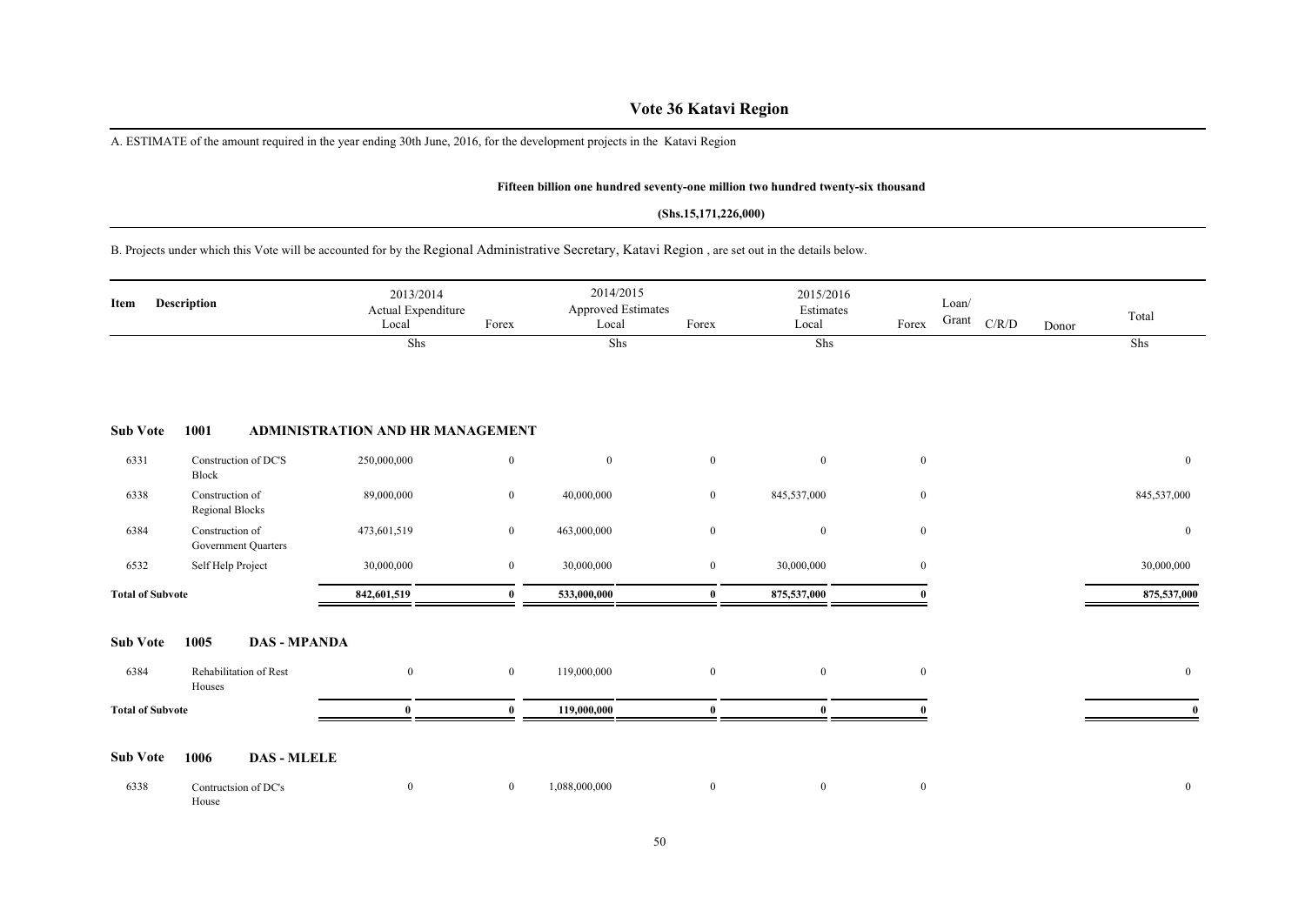|                         |                                             |                                          |                  |                                          | Vote 36 Katavi Region |                                 |              |                |                                        |               |                |
|-------------------------|---------------------------------------------|------------------------------------------|------------------|------------------------------------------|-----------------------|---------------------------------|--------------|----------------|----------------------------------------|---------------|----------------|
| Item                    | Description                                 | 2013/2014<br>Actual Expenditure<br>Local | Forex            | 2014/2015<br>Approved Estimates<br>Local | Forex                 | 2015/2016<br>Estimates<br>Local | Forex        | Loan/<br>Grant | $\mathbf{C} / \mathbf{R} / \mathbf{D}$ | Donor         | Total          |
|                         |                                             | ${\rm Shs}$                              |                  | Shs                                      |                       | Shs                             |              |                |                                        |               | Shs            |
| 6384                    | Contructsion of<br>Government Buildings     | $\boldsymbol{0}$                         | $\mathbf{0}$     | 260,000,000                              | $\mathbf{0}$          | $\mathbf{0}$                    | $\mathbf{0}$ |                |                                        |               | $\overline{0}$ |
| <b>Total of Subvote</b> |                                             | $\bf{0}$                                 | $\bf{0}$         | 1,348,000,000                            | $\mathbf{0}$          | $\bf{0}$                        | $\mathbf{0}$ |                |                                        |               | $\mathbf{0}$   |
| <b>Sub Vote</b>         | 2001                                        | PLANNING AND COORDINATION                |                  |                                          |                       |                                 |              |                |                                        |               |                |
| 5499                    | <b>HIV/AIDS</b>                             | $\boldsymbol{0}$                         | $\boldsymbol{0}$ | $\overline{0}$                           | 37,600,000            | $\boldsymbol{0}$                | 9,400,000    | ${\bf G}$      | $\mathbf D$                            | <b>Basket</b> | 9,400,000      |
| 6251                    | <b>PFMRP</b>                                | $\mathbf{0}$                             | $\overline{0}$   | $\overline{0}$                           | 152,000,000           | $\overline{0}$                  | 48,000,000   | G              | D                                      | <b>Basket</b> | 48,000,000     |
| 6531                    | Participatory Appraisal                     | $\bf{0}$                                 | $\mathbf{0}$     | 20,000,000                               | $\bf{0}$              | 20,000,000                      | $\mathbf{0}$ |                |                                        |               | 20,000,000     |
| <b>Total of Subvote</b> |                                             | $\bf{0}$                                 | $\bf{0}$         | 20,000,000                               | 189,600,000           | 20,000,000                      | 57,400,000   |                |                                        |               | 77,400,000     |
| <b>Sub Vote</b>         | 2002                                        | <b>ECONOMIC AND PRODUCTIVE SECTOR</b>    |                  |                                          |                       |                                 |              |                |                                        |               |                |
| 4486                    | Agriculture Sector<br>Development Program   | $\boldsymbol{0}$                         | $\mathbf{0}$     | $\overline{0}$                           | 10,000,000            | $\overline{0}$                  | 17,100,000   | G              | D                                      | <b>Basket</b> | 17,100,000     |
| <b>Total of Subvote</b> |                                             | $\bf{0}$                                 | $\mathbf{0}$     | $\bf{0}$                                 | 10,000,000            | $\bf{0}$                        | 17,100,000   |                |                                        |               | 17,100,000     |
| <b>Sub Vote</b>         | 2006                                        | <b>EDUCATION SECTOR</b>                  |                  |                                          |                       |                                 |              |                |                                        |               |                |
| 4390                    | <b>SEDEP</b>                                | 24,462,500                               | $\overline{0}$   | 24,463,000                               | 26,645,000            | 24,463,000                      | 6,661,000    | G              | D                                      | ADB           | 31,124,000     |
| <b>Total of Subvote</b> |                                             | 24,462,500                               | $\bf{0}$         | 24,463,000                               | 26,645,000            | 24,463,000                      | 6,661,000    |                |                                        |               | 31,124,000     |
| <b>Sub Vote</b>         | 2007<br><b>WATER SERVICES</b>               |                                          |                  |                                          |                       |                                 |              |                |                                        |               |                |
| 3280                    | Rural Water Supply<br>and Sanitation Progra | $\mathbf{0}$                             | 19,699,962       | $\overline{0}$                           | 80,866,000            | $\bf{0}$                        | 9,394,000    | G              | D                                      | World Bank    | 9,394,000      |
| <b>Total of Subvote</b> |                                             | $\bf{0}$                                 | 19,699,962       | $\bf{0}$                                 | 80,866,000            | $\bf{0}$                        | 9,394,000    |                |                                        |               | 9,394,000      |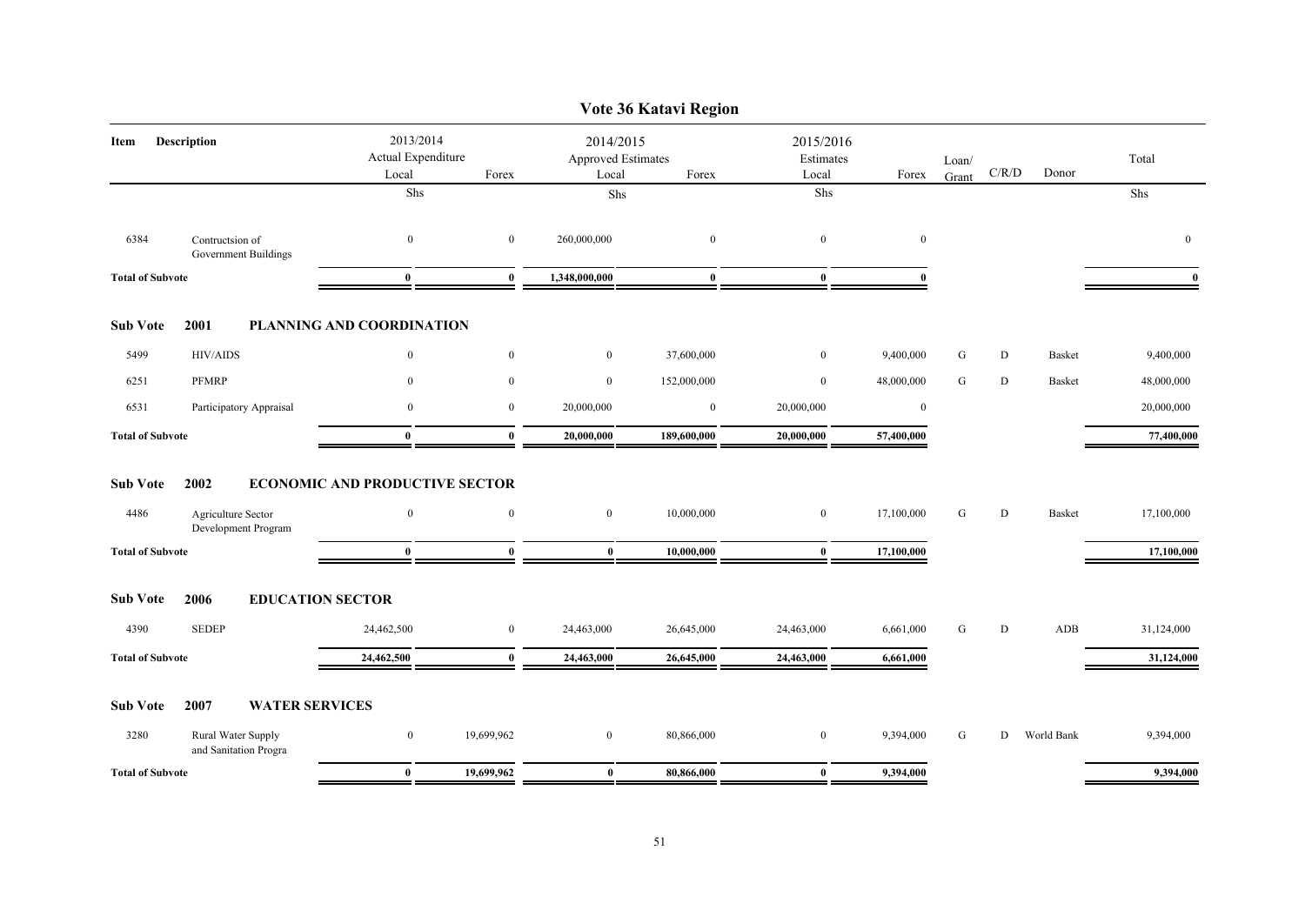|                         |                                                |                                          |                  |                                          | Vote 36 Katavi Region |                                 |                  |                |             |               |               |
|-------------------------|------------------------------------------------|------------------------------------------|------------------|------------------------------------------|-----------------------|---------------------------------|------------------|----------------|-------------|---------------|---------------|
| Item                    | <b>Description</b>                             | 2013/2014<br>Actual Expenditure<br>Local | Forex            | 2014/2015<br>Approved Estimates<br>Local | Forex                 | 2015/2016<br>Estimates<br>Local | Forex            | Loan/<br>Grant | C/R/D       | Donor         | Total         |
|                         |                                                | Shs                                      |                  | Shs                                      |                       | Shs                             |                  |                |             |               | Shs           |
| <b>Sub Vote</b>         | 3001<br><b>REGIONAL HOSPITAL</b>               |                                          |                  |                                          |                       |                                 |                  |                |             |               |               |
| 5402                    | Construction of<br>Regional Hospital           | $\mathbf{0}$                             | $\boldsymbol{0}$ | 1,000,000,000                            | $\bf{0}$              | 1,000,000,000                   | $\boldsymbol{0}$ |                |             |               | 1,000,000,000 |
| 5421                    | <b>Health Sector Basket</b><br>Fund            | $\boldsymbol{0}$                         | 114,657,946      | $\mathbf{0}$                             | 127,994,000           | $\boldsymbol{0}$                | 76,098,000       | ${\bf G}$      | ${\rm D}$   | World Bank    | 76,098,000    |
| <b>Total of Subvote</b> |                                                | $\bf{0}$                                 | 114,657,946      | 1,000,000,000                            | 127,994,000           | 1.000.000.000                   | 76,098,000       |                |             |               | 1,076,098,000 |
| <b>Sub Vote</b>         | 8091                                           | <b>LOCAL GOVERNMENT AUTHORITIES</b>      |                  |                                          |                       |                                 |                  |                |             |               |               |
| 3280                    | Rural Water<br>Supply&Sanitation<br>Prog-RWSSP | $\boldsymbol{0}$                         | 1,924,740,695    | $\mathbf{0}$                             | 1,411,194,000         | $\boldsymbol{0}$                | 314,596,000      | ${\bf G}$      | D           | World Bank    | 314,596,000   |
| 4203                    | Livestock Development<br>Fund                  | $\boldsymbol{0}$                         | $\boldsymbol{0}$ | 10,415,000                               | $\mathbf{0}$          | 10,415,000                      | $\boldsymbol{0}$ |                |             |               | 10,415,000    |
| 4390                    | Secondary Education<br>Development<br>Programm | $\mathbf{0}$                             | 657,691,000      | $\boldsymbol{0}$                         | 392,556,000           | $\boldsymbol{0}$                | 98,139,000       | ${\bf G}$      | D           | World Bank    | 98,139,000    |
| 4404                    | District Agricultural<br>Devt Program-DADPs    | $\bf{0}$                                 | 534,039,217      | $\overline{0}$                           | 843,938,000           | $\bf{0}$                        | $\bf{0}$         | G              | $\mathbf D$ | <b>Basket</b> | $\mathbf{0}$  |
| 4486                    | Agriculture Sector<br>Development Program      | $\mathbf{0}$                             | $\mathbf{0}$     | $\mathbf{0}$                             | $\mathbf{0}$          | $\boldsymbol{0}$                | 437,725,000      | G              | D           | <b>Basket</b> | 437,725,000   |
| 4946                    | <b>LGAs Own Source</b><br>Project              | $\mathbf{0}$                             | $\overline{0}$   | 3,259,525,000                            | $\overline{0}$        | 3,919,069,000                   | $\boldsymbol{0}$ |                |             |               | 3,919,069,000 |
| 5421                    | Health Sector Basket<br>Fund-HSBF              | $\boldsymbol{0}$                         | 1,022,254,226    | $\mathbf{0}$                             | 1,125,508,000         | $\boldsymbol{0}$                | 1,035,340,000    | ${\bf G}$      | ${\bf D}$   | <b>Basket</b> | 1,035,340,000 |
| 5493                    | Global Fund                                    | $\bf{0}$                                 | 128,114,093      | $\bf{0}$                                 | $\boldsymbol{0}$      | $\boldsymbol{0}$                | $\bf{0}$         | ${\bf G}$      | D           | World Bank    | $\mathbf{0}$  |
| 5499                    | <b>HIV/AIDS</b>                                | $\mathbf{0}$                             | 161,874,000      | $\overline{0}$                           | 149,733,000           | $\bf{0}$                        | 39,259,000       | G              | D           | <b>Basket</b> | 39,259,000    |
| 6209                    | Constituency<br>Development Fund               | $\bf{0}$                                 | $\bf{0}$         | 181,365,000                              | $\bf{0}$              | 181,365,000                     | $\boldsymbol{0}$ |                |             |               | 181,365,000   |
| 6277                    | LGCDG(CDG)                                     | $\mathbf{0}$                             | 509,490,000      | 2,569,693,000                            | 513,852,000           | 1,900,767,000                   | $\bf{0}$         |                |             |               | 1,900,767,000 |

52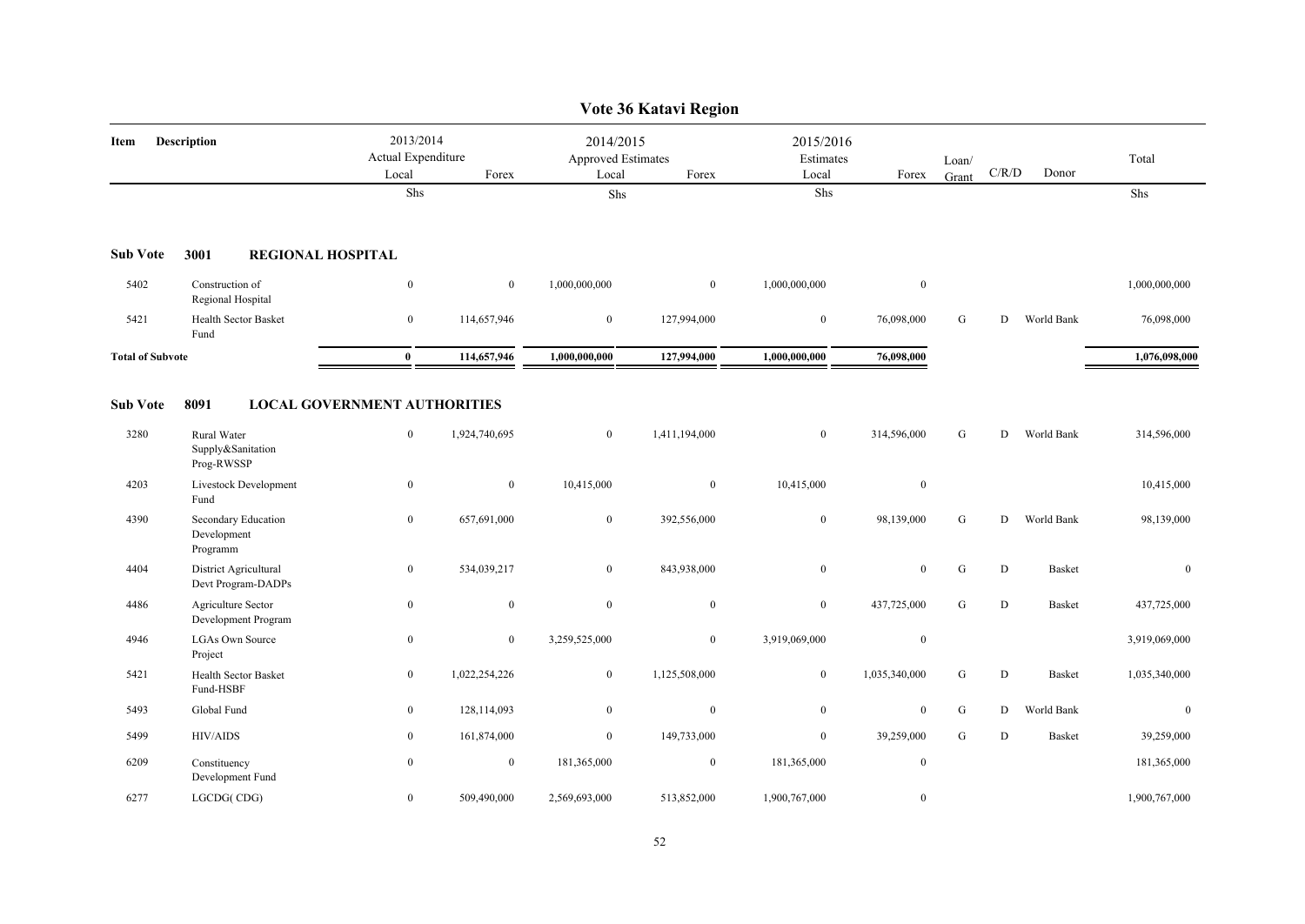|                            |                                                |                                          |                                |                                                 | $\sqrt{0}$ to the $\sqrt{1}$ respectively. |                                 |                              |                |       |            |                              |
|----------------------------|------------------------------------------------|------------------------------------------|--------------------------------|-------------------------------------------------|--------------------------------------------|---------------------------------|------------------------------|----------------|-------|------------|------------------------------|
| <b>Description</b><br>Item |                                                | 2013/2014<br>Actual Expenditure<br>Local | Forex                          | 2014/2015<br><b>Approved Estimates</b><br>Local | Forex                                      | 2015/2016<br>Estimates<br>Local | Forex                        | Loan/<br>Grant | C/R/D | Donor      | Total                        |
|                            |                                                | Shs                                      |                                | Shs                                             |                                            | Shs                             |                              |                |       |            | Shs                          |
| 6401<br>6402               | District Council<br>Urban Council              | 3,052,751,432<br>$\boldsymbol{0}$        | $\mathbf{0}$<br>$\overline{0}$ | 5,550,000,000<br>250,000,000                    | $\overline{0}$<br>$\mathbf{0}$             | 4,000,000,000<br>300,000,000    | $\boldsymbol{0}$<br>$\bf{0}$ |                |       |            | 4,000,000,000<br>300,000,000 |
| 6405                       | Urban local<br>Government<br>Strenthening Prog | $\bf{0}$                                 | 265,505,767                    | $\overline{0}$                                  | 1,251,927,000                              | $\bf{0}$                        | 847,898,000                  | L              | D     | World Bank | 847,898,000                  |
| <b>Total of Subvote</b>    |                                                | 3,052,751,432                            | 5,203,708,997                  | 11,820,998,000                                  | 5,688,708,000                              | 10,311,616,000                  | 2,772,957,000                |                |       |            | 13,084,573,000               |
| <b>Total of Vote</b>       |                                                | 3,919,815,451                            | 5,338,066,905                  | 14,865,461,000                                  | 6,123,813,000                              | 12,231,616,000                  | 2,939,610,000                |                |       |            | 15,171,226,000               |

### **Vote 36 Katavi Region**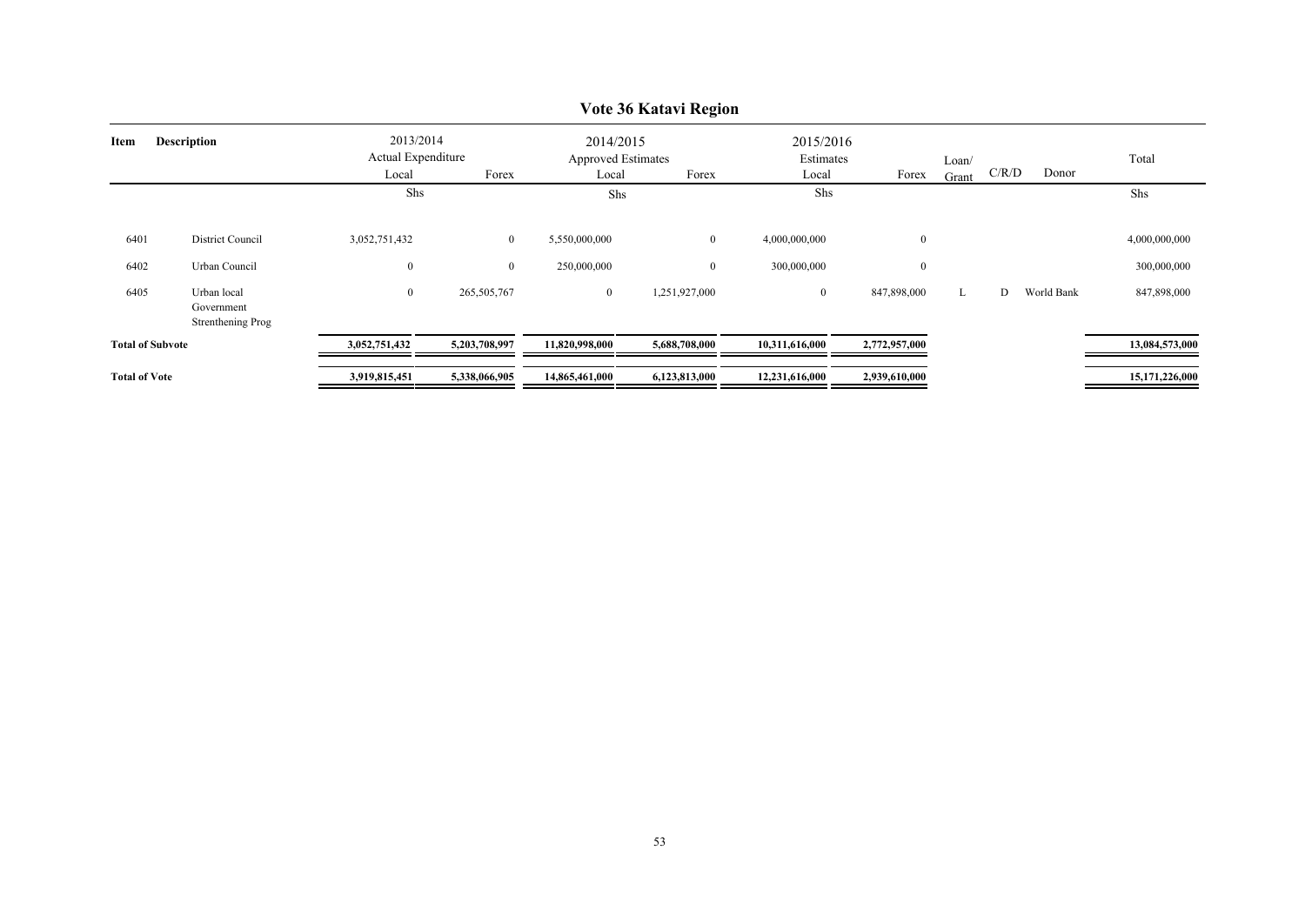# PRIME MINISTER'S OFFICE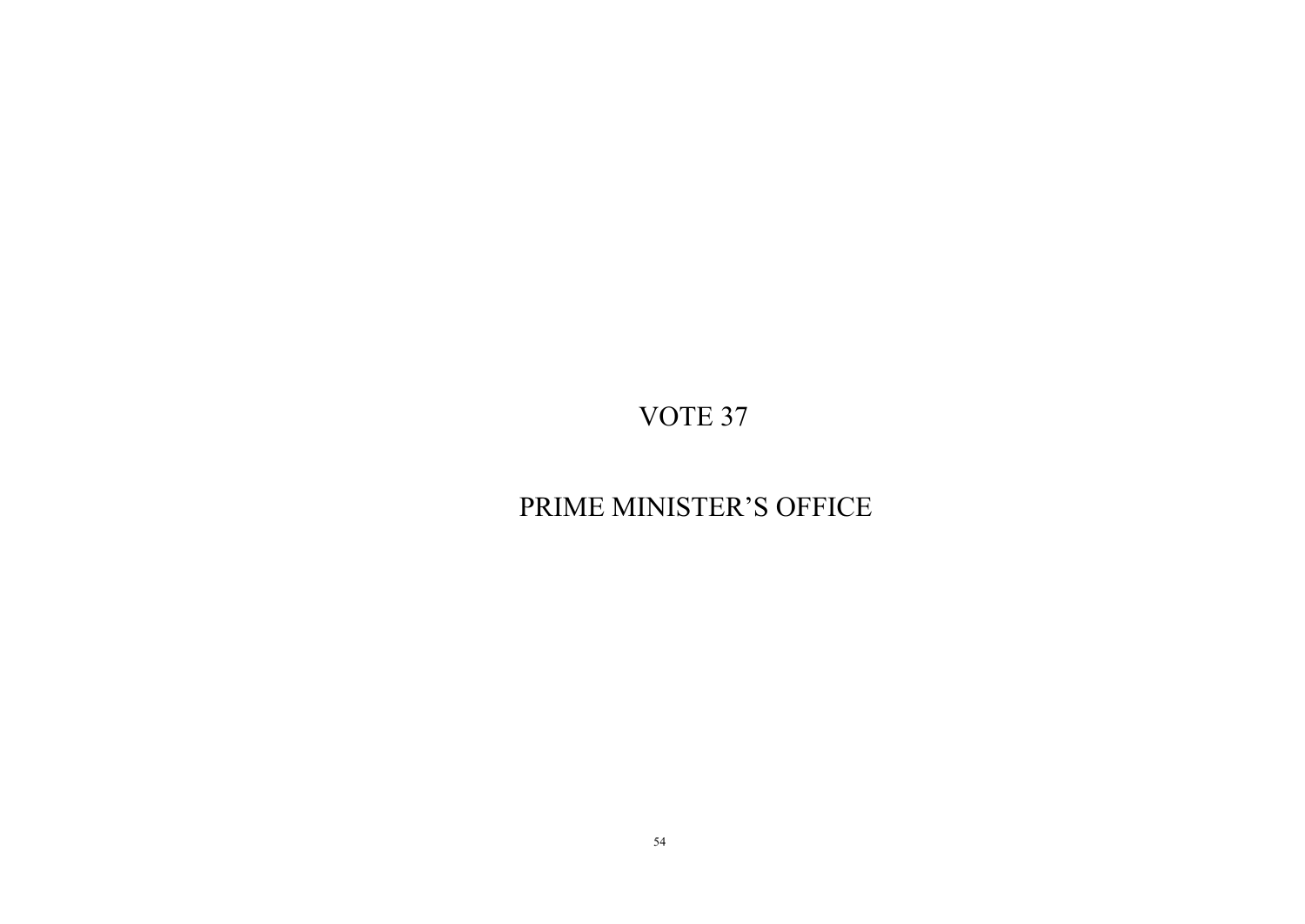### **Vote 37 Prime Minister's Office**

A. ESTIMATE of the amount required in the year ending 30th June, 2016, for the development projects in the Prime Minister's Office

### **Forty-two billion six hundred seventy-eight million fifty-five thousand**

#### **(Shs.42,678,055,000)**

B. Projects under which this Vote will be accounted for by the Permanent Secretary, Prime Minister's Office , are set out in the details below.

| Item                            | <b>Description</b>                                                           | 2013/2014<br>Actual Expenditure<br>Local<br>Shs           | Forex                            | 2014/2015<br><b>Approved Estimates</b><br>Local<br>Shs | Forex                        | 2015/2016<br>Estimates<br>Local<br>Shs | Forex                         | Loan/<br>Grant | C/R/D | Donor         | Total<br>Shs                 |
|---------------------------------|------------------------------------------------------------------------------|-----------------------------------------------------------|----------------------------------|--------------------------------------------------------|------------------------------|----------------------------------------|-------------------------------|----------------|-------|---------------|------------------------------|
| <b>Sub Vote</b>                 | 1001                                                                         | <b>ADMINISTRATION AND HR MANAGEMENT</b>                   |                                  |                                                        |                              |                                        |                               |                |       |               |                              |
| 6351                            | Construction of PMO<br>Building                                              | $\bf{0}$                                                  | $\mathbf{0}$                     | 3,100,000,000                                          | $\overline{0}$               | 3,000,000,000                          | $\overline{0}$                |                |       |               | 3,000,000,000                |
| <b>Total of Subvote</b>         |                                                                              | $\bf{0}$                                                  | $\mathbf{0}$                     | 3,100,000,000                                          | $\bf{0}$                     | 3,000,000,000                          |                               |                |       |               | 3,000,000,000                |
| <b>Sub Vote</b><br>6403<br>6510 | 1003<br>Tanzania Strategic<br><b>Cities Project</b><br>Devt of Capital City- | <b>POLICY AND PLANNING</b><br>$\mathbf{0}$<br>368,477,000 | $\overline{0}$<br>$\overline{0}$ | $\mathbf{0}$<br>500,000,000                            | $\mathbf{0}$<br>$\mathbf{0}$ | $\mathbf{0}$<br>200,000,000            | 5,615,418,000<br>$\mathbf{0}$ | G              | D     | <b>DANIDA</b> | 5,615,418,000<br>200,000,000 |
| <b>Total of Subvote</b>         | Dodoma                                                                       | 368,477,000                                               | 0                                | 500,000,000                                            | $\bf{0}$                     | 200,000,000                            | 5,615,418,000                 |                |       |               | 5,815,418,000                |
| <b>Sub Vote</b>                 | 2001                                                                         | <b>CIVIL AFFAIRS AND CONTINGENCIES</b>                    |                                  |                                                        |                              |                                        |                               |                |       |               |                              |
| 5306                            | <b>Strengthening Climate</b><br>Information                                  | $\mathbf{0}$                                              | $\mathbf{0}$                     | $\boldsymbol{0}$                                       | 1,520,000,000                | $\mathbf{0}$                           | 2,595,000,000                 | G              | D     | <b>UNDP</b>   | 2,595,000,000                |
| 6575                            | <b>Strengthening National</b><br>Disaster Prepared                           | $\mathbf{0}$                                              | 951,874,697                      | 1,000,000,000                                          | 440,000,000                  | 100,000,000                            | 583,010,000                   | G              | D     | <b>UNDP</b>   | 683,010,000                  |
| <b>Total of Subvote</b>         |                                                                              | $\bf{0}$                                                  | 951,874,697                      | 1,000,000,000                                          | 1,960,000,000                | 100,000,000                            | 3,178,010,000                 |                |       |               | 3,278,010,000                |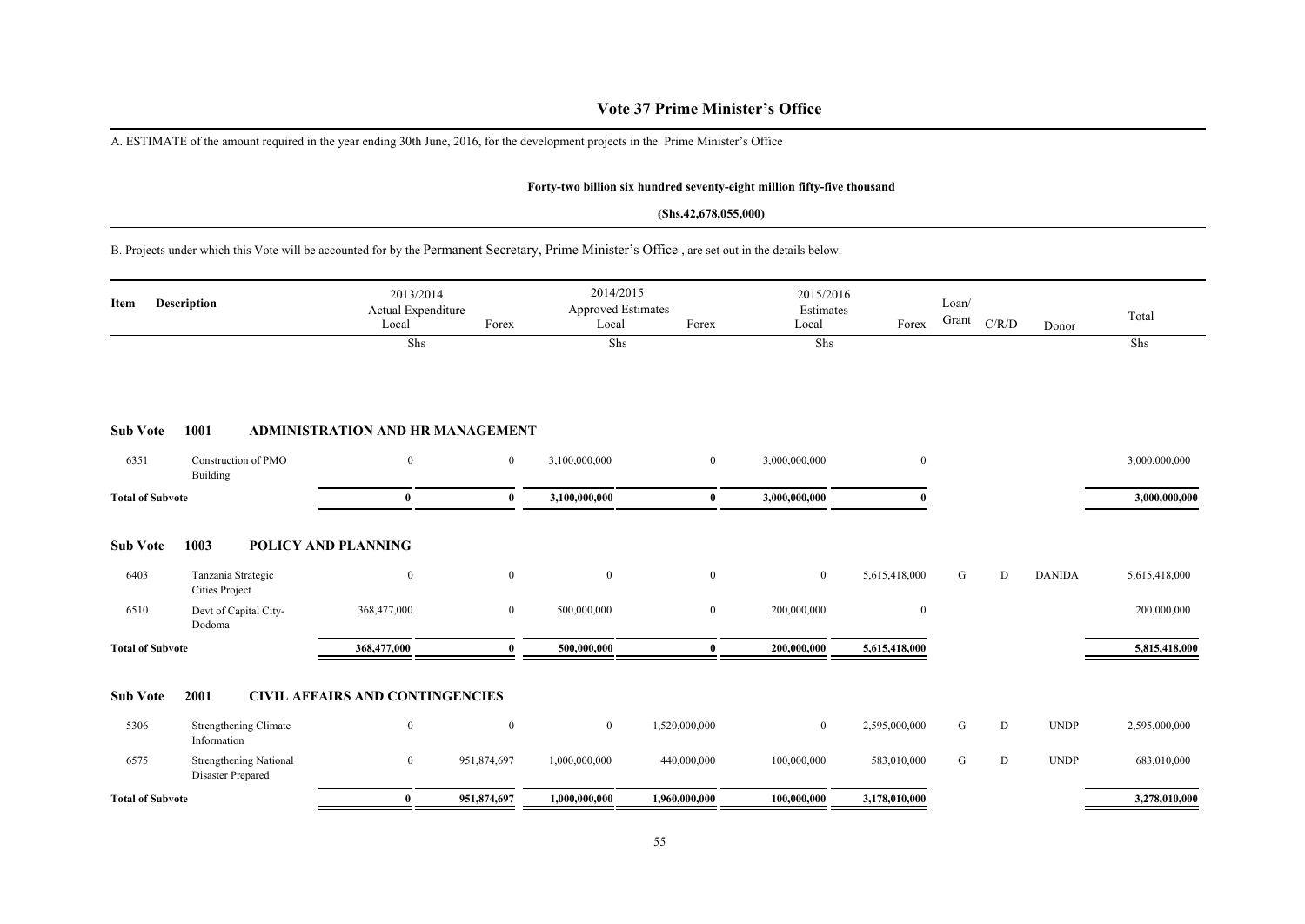|                         |                                                 |                                            |                  |                                                 | <b>Vote 37 Prime Minister's Office</b> |                                 |                  |                |       |             |                |
|-------------------------|-------------------------------------------------|--------------------------------------------|------------------|-------------------------------------------------|----------------------------------------|---------------------------------|------------------|----------------|-------|-------------|----------------|
| Item                    | <b>Description</b>                              | 2013/2014<br>Actual Expenditure<br>Local   | Forex            | 2014/2015<br><b>Approved Estimates</b><br>Local | Forex                                  | 2015/2016<br>Estimates<br>Local | Forex            | Loan/<br>Grant | C/R/D | Donor       | Total          |
|                         |                                                 | Shs                                        |                  | Shs                                             |                                        | Shs                             |                  |                |       |             | Shs            |
| <b>Sub Vote</b>         | 2002                                            | <b>NATIONAL FESTIVALS</b>                  |                  |                                                 |                                        |                                 |                  |                |       |             |                |
| 6385                    | National Leaders<br>Cemetery                    | $\boldsymbol{0}$                           | $\boldsymbol{0}$ | 1,000,000,000                                   | $\mathbf{0}$                           | $\mathbf{0}$                    | $\bf{0}$         |                |       |             | $\mathbf{0}$   |
| <b>Total of Subvote</b> |                                                 | $\bf{0}$                                   | $\bf{0}$         | 1,000,000,000                                   | $\bf{0}$                               | $\bf{0}$                        |                  |                |       |             | $\mathbf{0}$   |
| <b>Sub Vote</b>         | 4001                                            | <b>INVESTMENT AND PRIVATE SECTOR DEV'T</b> |                  |                                                 |                                        |                                 |                  |                |       |             |                |
| 4944                    | Private Sector<br>Competitive<br>Programme      | $\bf{0}$                                   | 3,515,288,811    | 200,000,000                                     | 840,000,000                            | 100,000,000                     | 8,891,685,000    |                |       |             | 8,991,685,000  |
| 6577                    | Mwananchi<br><b>Empowerment Fund</b><br>Project | 359,348,926                                | $\mathbf{0}$     | 1,000,000,000                                   | $\mathbf{0}$                           | 1,000,000,000                   | $\mathbf{0}$     |                |       |             | 1,000,000,000  |
| <b>Total of Subvote</b> |                                                 | 359,348,926                                | 3,515,288,811    | 1,200,000,000                                   | 840,000,000                            | 1,100,000,000                   | 8,891,685,000    |                |       |             | 9,991,685,000  |
| <b>Sub Vote</b>         | 5001                                            | <b>COORDINATION OF GOVERNMENT BUSINESS</b> |                  |                                                 |                                        |                                 |                  |                |       |             |                |
| 4494                    | <b>MIVARF</b>                                   | $\overline{0}$                             | 16,423,344,834   | 200,000,000                                     | 7,251,835,000                          | 100,000,000                     | 19,992,942,000   | G              | D     | <b>IFAD</b> | 20,092,942,000 |
| <b>Total of Subvote</b> |                                                 | $\bf{0}$                                   | 16,423,344,834   | 200,000,000                                     | 7,251,835,000                          | 100,000,000                     | 19,992,942,000   |                |       |             | 20,092,942,000 |
| <b>Sub Vote</b>         | 7001                                            | <b>GOVERNMENT PRINTER</b>                  |                  |                                                 |                                        |                                 |                  |                |       |             |                |
| 4937                    | Governments Press<br>Development<br>Programme   | $\boldsymbol{0}$                           | $\boldsymbol{0}$ | 1,000,000,000                                   | $\mathbf{0}$                           | 500,000,000                     | $\boldsymbol{0}$ |                |       |             | 500,000,000    |
| <b>Total of Subvote</b> |                                                 | $\bf{0}$                                   | $\mathbf{0}$     | 1,000,000,000                                   | $\mathbf{0}$                           | 500,000,000                     |                  |                |       |             | 500,000,000    |
| <b>Total of Vote</b>    |                                                 | 727,825,926                                | 20,890,508,342   | 8,000,000,000                                   | 10,051,835,000                         | 5,000,000,000                   | 37,678,055,000   |                |       |             | 42,678,055,000 |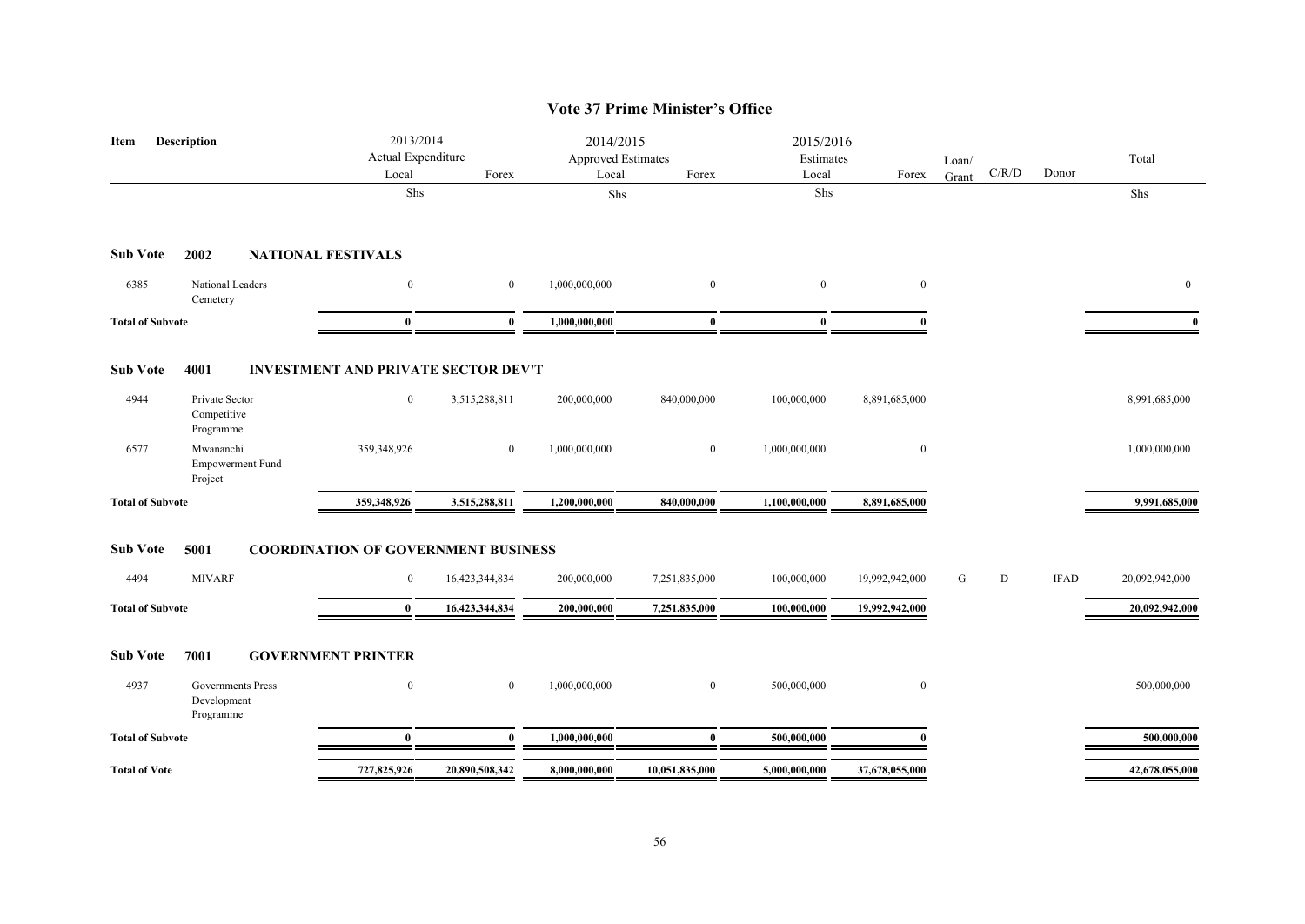**DEFENCE**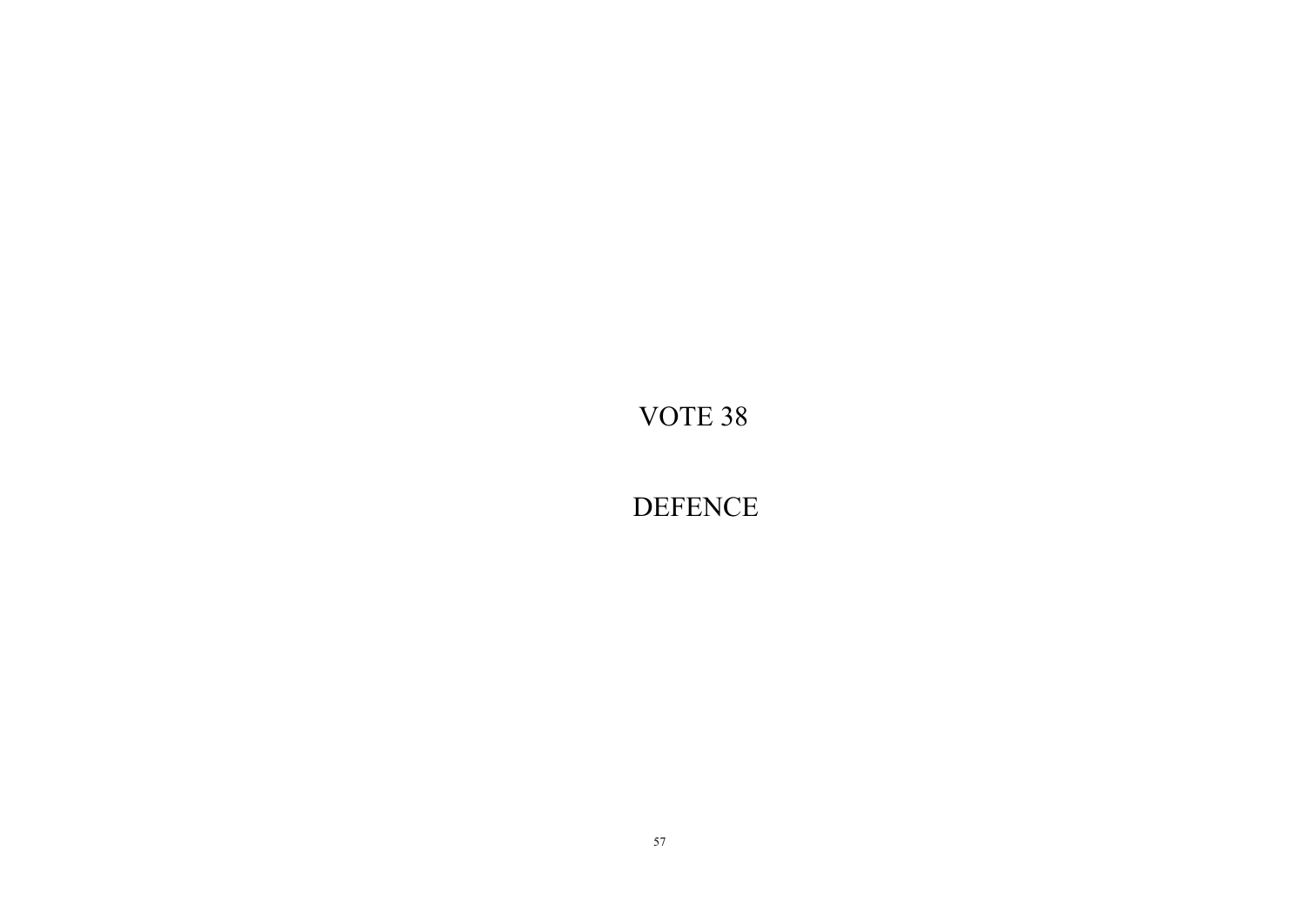# **Vote 38 Defence**

A. ESTIMATE of the amount required in the year ending 30th June, 2016, for the development projects in the Defence

### **Eight billion**

### **(Shs.8,000,000,000)**

B. Projects under which this Vote will be accounted for by the Permanent Secretary, Ministry of Defence and National Service , are set out in the details below.

| Item                    | <b>Description</b>                        | 2013/2014<br>Actual Expenditure<br>Local | Forex        | 2014/2015<br><b>Approved Estimates</b><br>Local | Forex        | 2015/2016<br>Estimates<br>Local | Forex            | Loan/<br>Grant | C/R/D | Donor | Total         |
|-------------------------|-------------------------------------------|------------------------------------------|--------------|-------------------------------------------------|--------------|---------------------------------|------------------|----------------|-------|-------|---------------|
|                         |                                           | Shs                                      |              | Shs                                             |              | Shs                             |                  |                |       |       | Shs           |
| <b>Sub Vote</b>         | 1001                                      | DEFENCE FORCES HEADQUARTERS' COMMAND     |              |                                                 |              |                                 |                  |                |       |       |               |
| 6103                    | Defence Schemes                           | 2,967,259,750                            | $\mathbf{0}$ | 7,000,000,000                                   | $\mathbf{0}$ | 3,500,000,000                   | $\bf{0}$         |                |       |       | 3,500,000,000 |
| 6327                    | Construction & Reh of<br><b>Buildings</b> | 5,000,000,000                            | $\mathbf{0}$ | 5,000,000,000                                   | $\mathbf{0}$ | 4,500,000,000                   | $\boldsymbol{0}$ |                |       |       | 4,500,000,000 |
| <b>Total of Subvote</b> |                                           | 7,967,259,750                            |              | 12,000,000,000                                  |              | 8,000,000,000                   |                  |                |       |       | 8,000,000,000 |
| <b>Total of Vote</b>    |                                           | 7,967,259,750                            |              | 12,000,000,000                                  |              | 8,000,000,000                   |                  |                |       |       | 8,000,000,000 |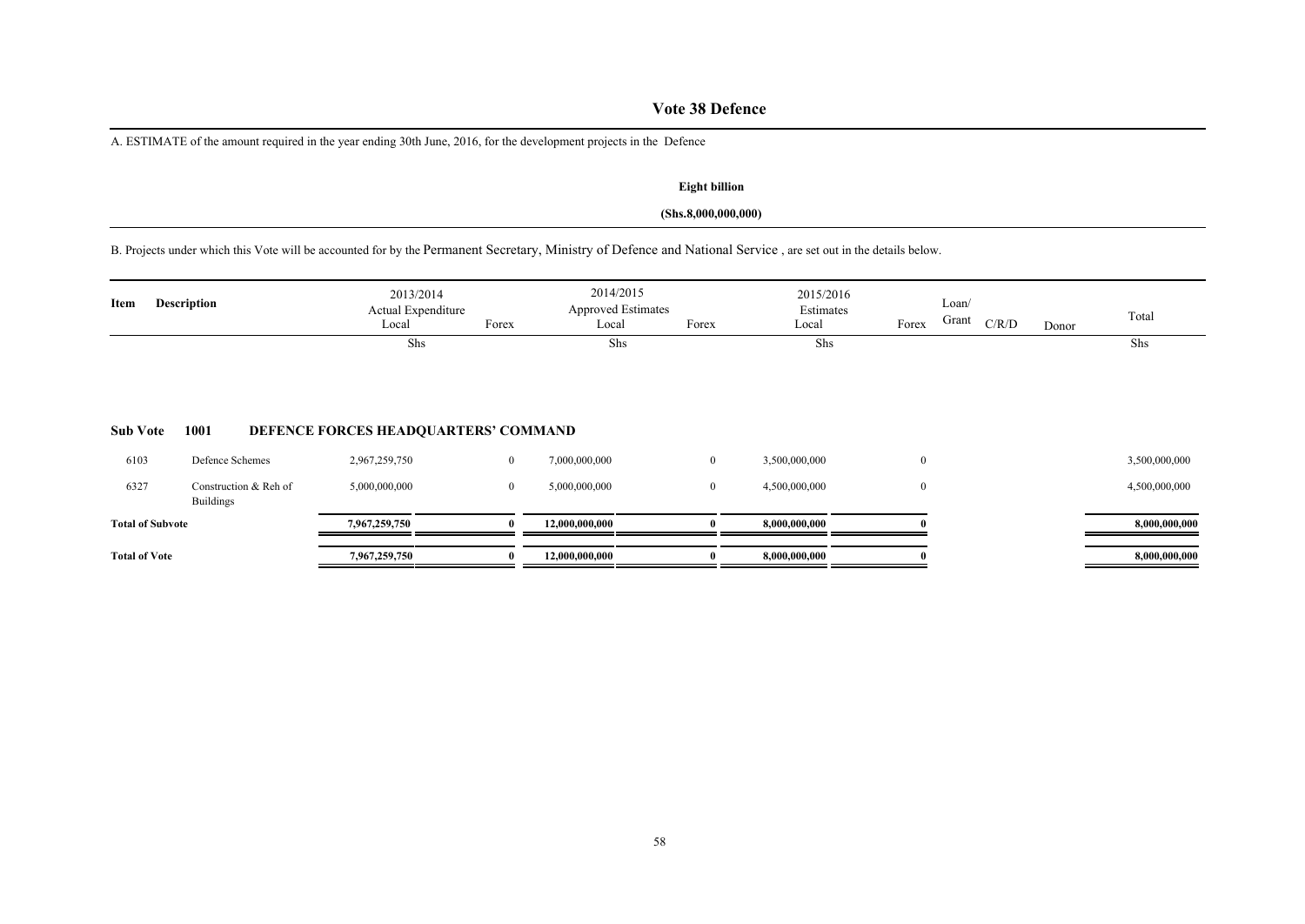# NATIONAL SERVICE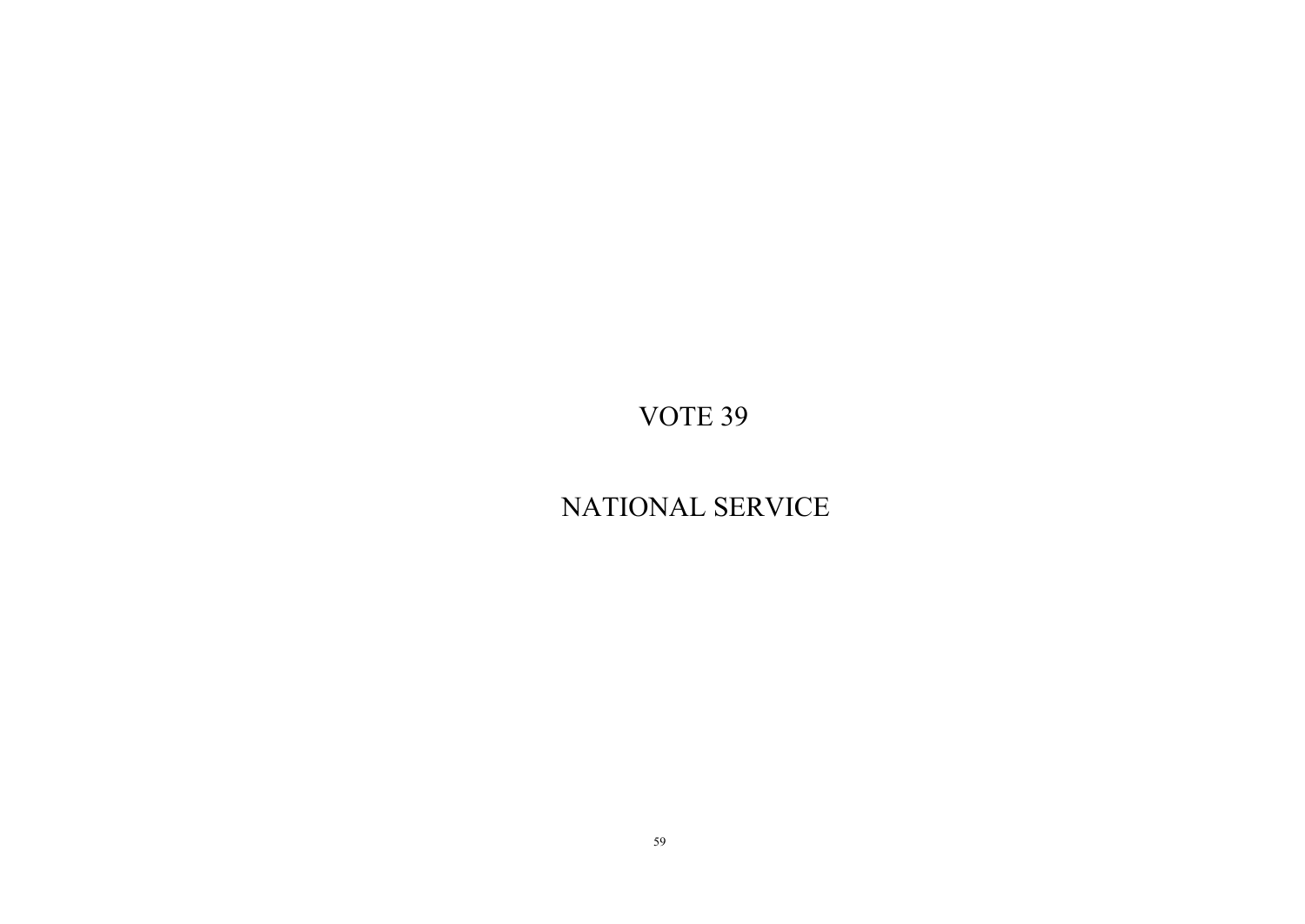### **Vote 39 National Service**

A. ESTIMATE of the amount required in the year ending 30th June, 2016, for the development projects in the National Service

### **Four billion**

### **(Shs.4,000,000,000)**

B. Projects under which this Vote will be accounted for by the Permanent Secretary, Ministry of Defence and National Service , are set out in the details below.

| Item                    | Description                                 | 2013/2014<br>Actual Expenditure<br>Local | Forex          | 2014/2015<br><b>Approved Estimates</b><br>Local | Forex          | 2015/2016<br>Estimates<br>Local | Forex          | Loan/<br>Grant<br>C/R/D | Donor | Total         |
|-------------------------|---------------------------------------------|------------------------------------------|----------------|-------------------------------------------------|----------------|---------------------------------|----------------|-------------------------|-------|---------------|
| <b>Sub Vote</b>         | 1001                                        | Shs<br>THE NATIONAL SERVICE FORCE        |                | Shs                                             |                | Shs                             |                |                         |       | Shs           |
| 6327                    | Conste and Rehab of<br>Nation Service build | 525,000,000                              | $\overline{0}$ | 7,000,000,000                                   | $\overline{0}$ | 4,000,000,000                   | $\overline{0}$ |                         |       | 4,000,000,000 |
| <b>Total of Subvote</b> |                                             | 525,000,000                              |                | 7,000,000,000                                   |                | 4,000,000,000                   |                |                         |       | 4,000,000,000 |
| <b>Total of Vote</b>    |                                             | 525,000,000                              |                | 7,000,000,000                                   |                | 4,000,000,000                   |                |                         |       | 4,000,000,000 |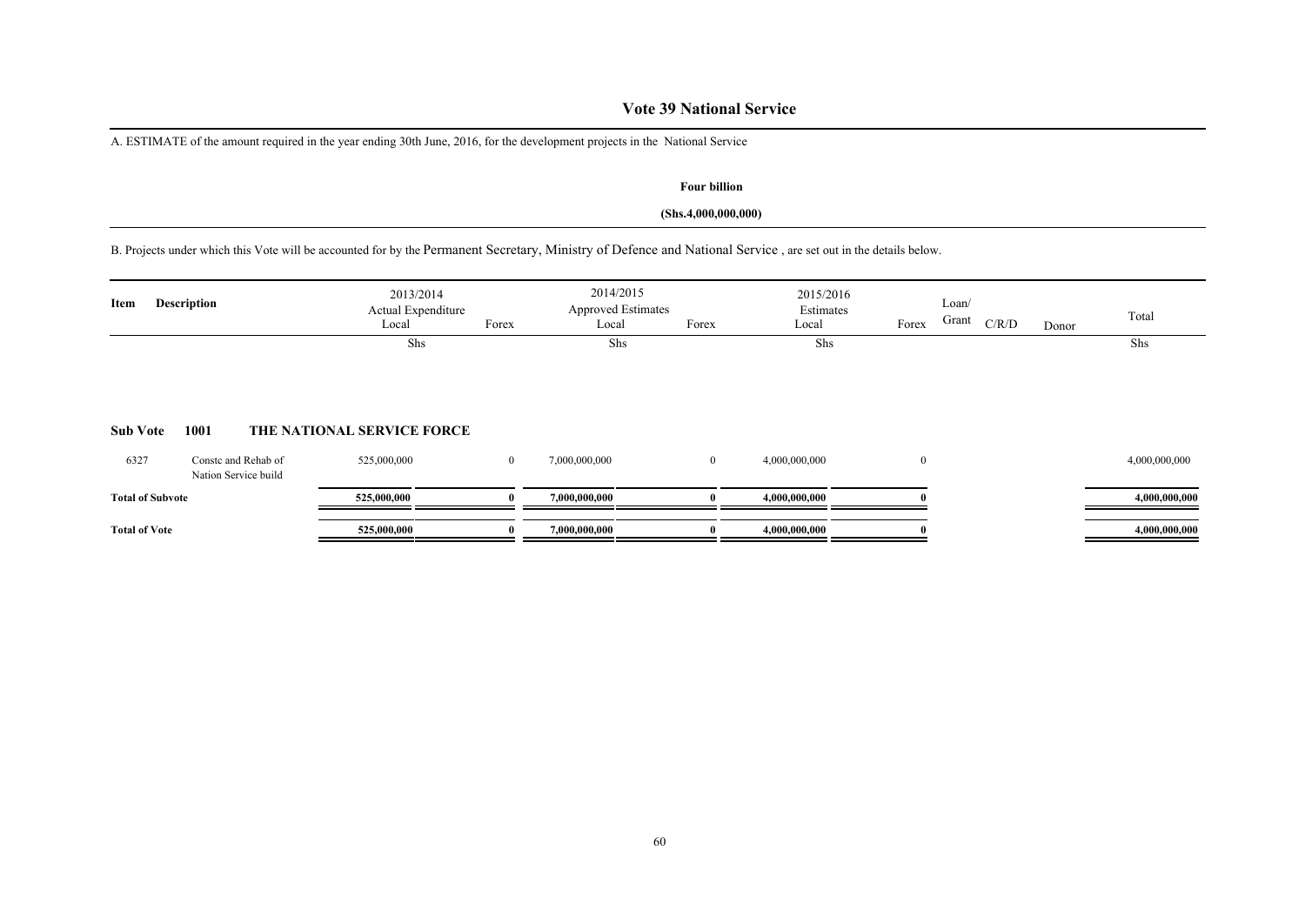**JUDICIARY**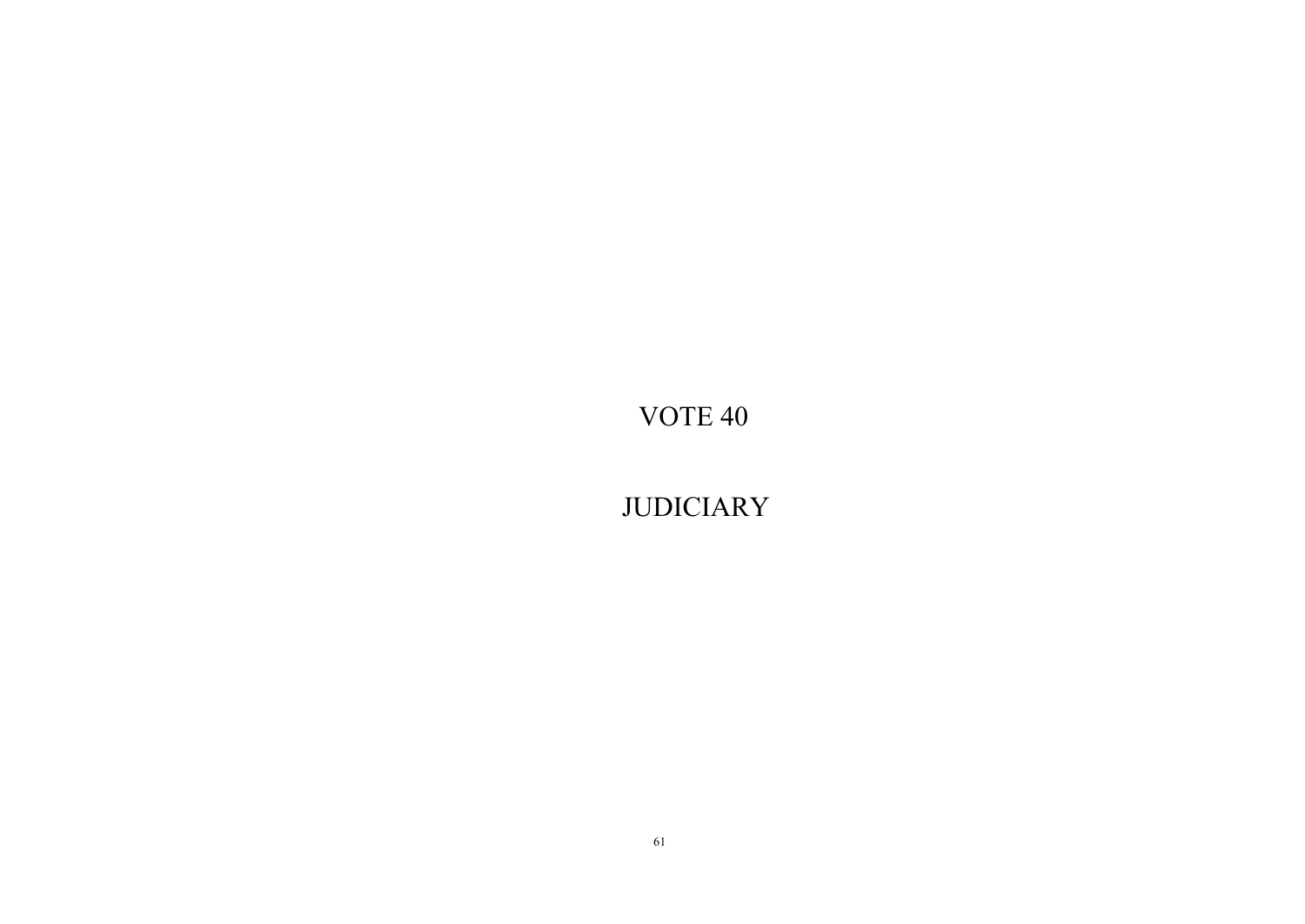# **Vote 40 Judiciary**

A. ESTIMATE of the amount required in the year ending 30th June, 2016, for the development projects in the Judiciary

#### **Twelve billion three hundred twenty million eight hundred fourteen thousand**

#### **(Shs.12,320,814,000)**

B. Projects under which this Vote will be accounted for by the Registrar, The Judiciary Fund , are set out in the details below.

| Item                    | Description                                   | 2013/2014<br>Actual Expenditure<br>Local<br>Shs | Forex            | 2014/2015<br><b>Approved Estimates</b><br>Local<br>Shs | Forex         | 2015/2016<br>Estimates<br>Local<br>Shs | Forex        | Loan/<br>Grant | C/R/D | Donor         | Total<br>Shs |
|-------------------------|-----------------------------------------------|-------------------------------------------------|------------------|--------------------------------------------------------|---------------|----------------------------------------|--------------|----------------|-------|---------------|--------------|
| <b>Sub Vote</b>         | 1001                                          | ADMINISTRATION AND HR MANAGEMENT                |                  |                                                        |               |                                        |              |                |       |               |              |
| 6204                    | Legal Sector Reform<br>Programme              | $\boldsymbol{0}$                                | 1,302,974,000    | $\overline{0}$                                         | 719,953,000   | $\overline{0}$                         | $\mathbf{0}$ | G              | D     | Basketfund    | $\mathbf{0}$ |
| 6210                    | Strengthening anti<br>corruption programme    | $\overline{0}$                                  | 1,050,843,680    | $\bf{0}$                                               | 810,000,000   | $\overline{0}$                         | $\mathbf{0}$ | ${\bf G}$      | D     | <b>DFID</b>   | $\mathbf{0}$ |
| 6296                    | Child Justice<br>Programme                    | $\mathbf{0}$                                    | $\boldsymbol{0}$ | $\bf{0}$                                               | 157,795,000   | $\overline{0}$                         | $\mathbf{0}$ | G              | D     | <b>UNICEF</b> | $\bf{0}$     |
| 6310                    | Contruction and Rehab<br>of DistriCourt Bld   | 500,000,000                                     | $\bf{0}$         | 2,970,000,000                                          | $\mathbf{0}$  | $\overline{0}$                         | $\mathbf{0}$ |                |       |               | $\mathbf{0}$ |
| 6311                    | Expansion of IJA<br>Building                  | 550,000,000                                     | $\overline{0}$   | 550,000,000                                            | $\mathbf{0}$  | $\mathbf{0}$                           | $\mathbf{0}$ |                |       |               | $\bf{0}$     |
| 6312                    | Contruction and Rehab<br>of Prim Court Bld    | 1,450,000,000                                   | $\mathbf{0}$     | 7,540,000,000                                          | $\mathbf{0}$  | $\overline{0}$                         | $\mathbf{0}$ |                |       |               | $\mathbf{0}$ |
| 6313                    | Rehabilitation of Court<br>of Appeal          | 500,000,000                                     | $\boldsymbol{0}$ | 10,000,000,000                                         | $\mathbf{0}$  | $\mathbf{0}$                           | $\mathbf{0}$ |                |       |               | $\bf{0}$     |
| 6314                    | Contruction and Rehab<br>of High Court Bld    | 1,500,000,000                                   | $\bf{0}$         | 15,940,000,000                                         | $\mathbf{0}$  | $\overline{0}$                         | $\mathbf{0}$ |                |       |               | $\theta$     |
| 6391                    | Construction and<br>Rehab of Judges<br>Houses | 500,000,000                                     | $\overline{0}$   | 3,000,000,000                                          | $\mathbf{0}$  | $\overline{0}$                         | $\mathbf{0}$ |                |       |               | $\mathbf{0}$ |
| <b>Total of Subvote</b> |                                               | 5,000,000,000                                   | 2,353,817,680    | 40,000,000,000                                         | 1,687,748,000 | $\bf{0}$                               |              |                |       |               | $\mathbf{0}$ |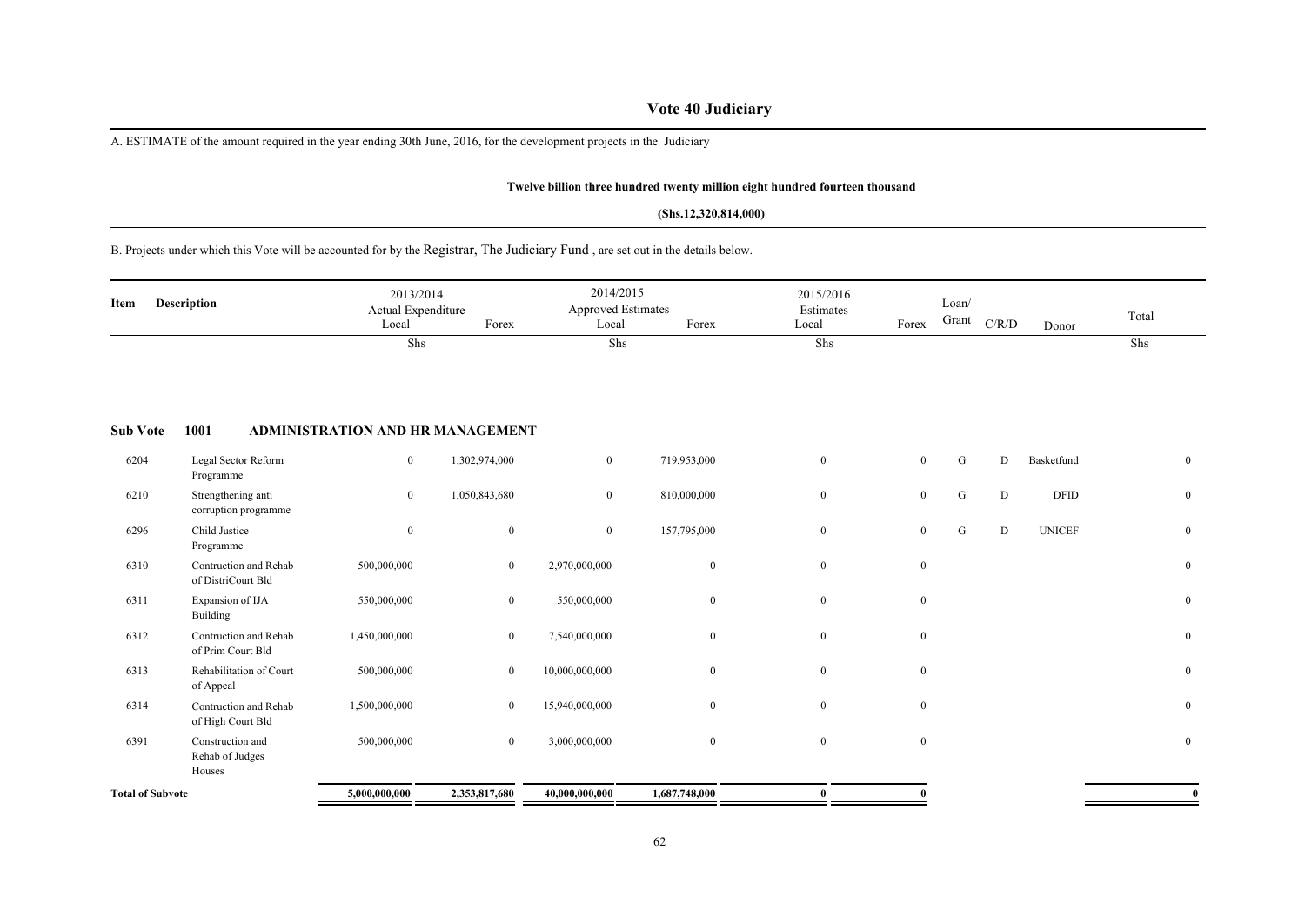| Description                                 | 2013/2014<br>Local | Forex        | Local                               | Forex                              | Local                                                | Forex        | Loan/<br>Grant         | C/R/D | Donor         | Total          |
|---------------------------------------------|--------------------|--------------|-------------------------------------|------------------------------------|------------------------------------------------------|--------------|------------------------|-------|---------------|----------------|
|                                             | Shs                |              | Shs                                 |                                    |                                                      |              |                        |       |               | Shs            |
| 1003                                        |                    |              |                                     |                                    |                                                      |              |                        |       |               |                |
| Strengthening anti<br>corruption programme  | $\boldsymbol{0}$   | $\mathbf{0}$ | $\mathbf{0}$                        | $\mathbf{0}$                       | $\mathbf{0}$                                         | 268,160,000  | G                      | D     | <b>DFID</b>   | 268,160,000    |
| Child Justice<br>Programme                  | $\boldsymbol{0}$   | $\mathbf{0}$ | $\mathbf{0}$                        | $\mathbf{0}$                       | $\mathbf{0}$                                         | 133,654,000  | G                      | D     | <b>UNICEF</b> | 133,654,000    |
| Contruction and Rehab<br>of DistriCourt Bld | $\boldsymbol{0}$   | $\mathbf{0}$ | $\mathbf{0}$                        | $\overline{0}$                     | 2,000,000,000                                        | $\bf{0}$     |                        |       |               | 2,000,000,000  |
| Expansion of IJA<br>Building                | $\boldsymbol{0}$   | $\mathbf{0}$ | $\boldsymbol{0}$                    | $\overline{0}$                     | 469,000,000                                          | $\mathbf{0}$ |                        |       |               | 469,000,000    |
| Contruction and Rehab<br>of Prim Court Bld  | $\boldsymbol{0}$   | $\mathbf{0}$ | $\bf{0}$                            | $\mathbf{0}$                       | 3,074,000,000                                        | $\mathbf{0}$ |                        |       |               | 3,074,000,000  |
| Rehabilitation of Court<br>of Appeal        | $\mathbf{0}$       | $\mathbf{0}$ | $\mathbf{0}$                        | $\overline{0}$                     | 3,000,000,000                                        | $\mathbf{0}$ |                        |       |               | 3,000,000,000  |
| Contruction and Rehab<br>of High Court Bld  | $\boldsymbol{0}$   | $\mathbf{0}$ | $\bf{0}$                            | $\overline{0}$                     | 2,081,000,000                                        | $\mathbf{0}$ |                        |       |               | 2,081,000,000  |
| Contruction and Rehab<br>of Judges Houses   | $\boldsymbol{0}$   | $\mathbf{0}$ | $\mathbf{0}$                        | $\overline{0}$                     | 1,295,000,000                                        | $\mathbf{0}$ |                        |       |               | 1,295,000,000  |
| <b>Total of Subvote</b>                     | $\mathbf{0}$       | $\theta$     | $\mathbf{0}$                        | $\mathbf{0}$                       | 11,919,000,000                                       | 401,814,000  |                        |       |               | 12,320,814,000 |
|                                             | 5,000,000,000      |              | 40,000,000,000                      | 1,687,748,000                      | 11,919,000,000                                       | 401,814,000  |                        |       |               | 12,320,814,000 |
|                                             |                    |              | Actual Expenditure<br>2,353,817,680 | PLANNING AND COORDINATION DIVISION | Vote 40 Judiciary<br>2014/2015<br>Approved Estimates | Shs          | 2015/2016<br>Estimates |       |               |                |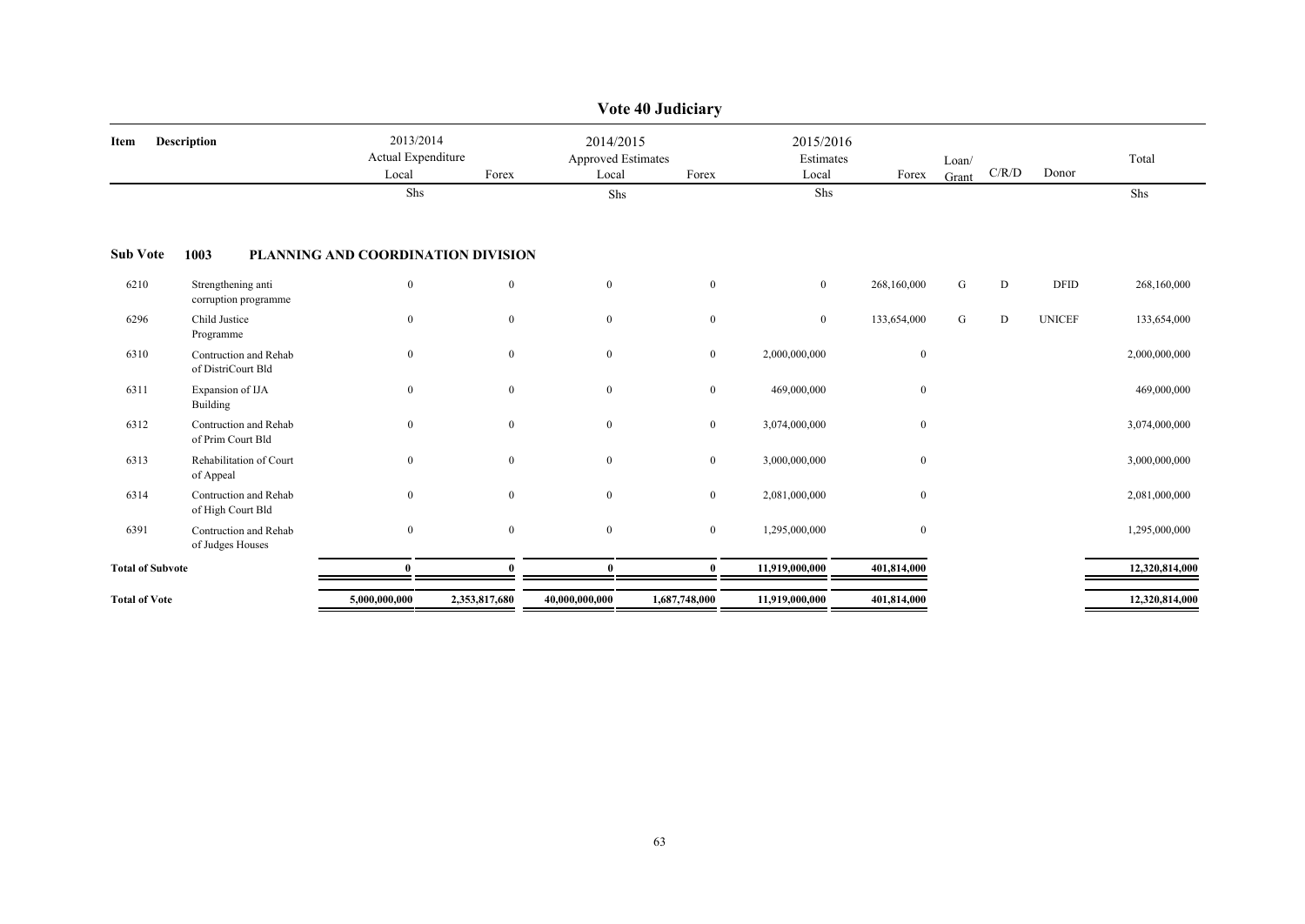# MINISTRY OF CONSTITUTIONAL AFFAIRS AND JUSTICE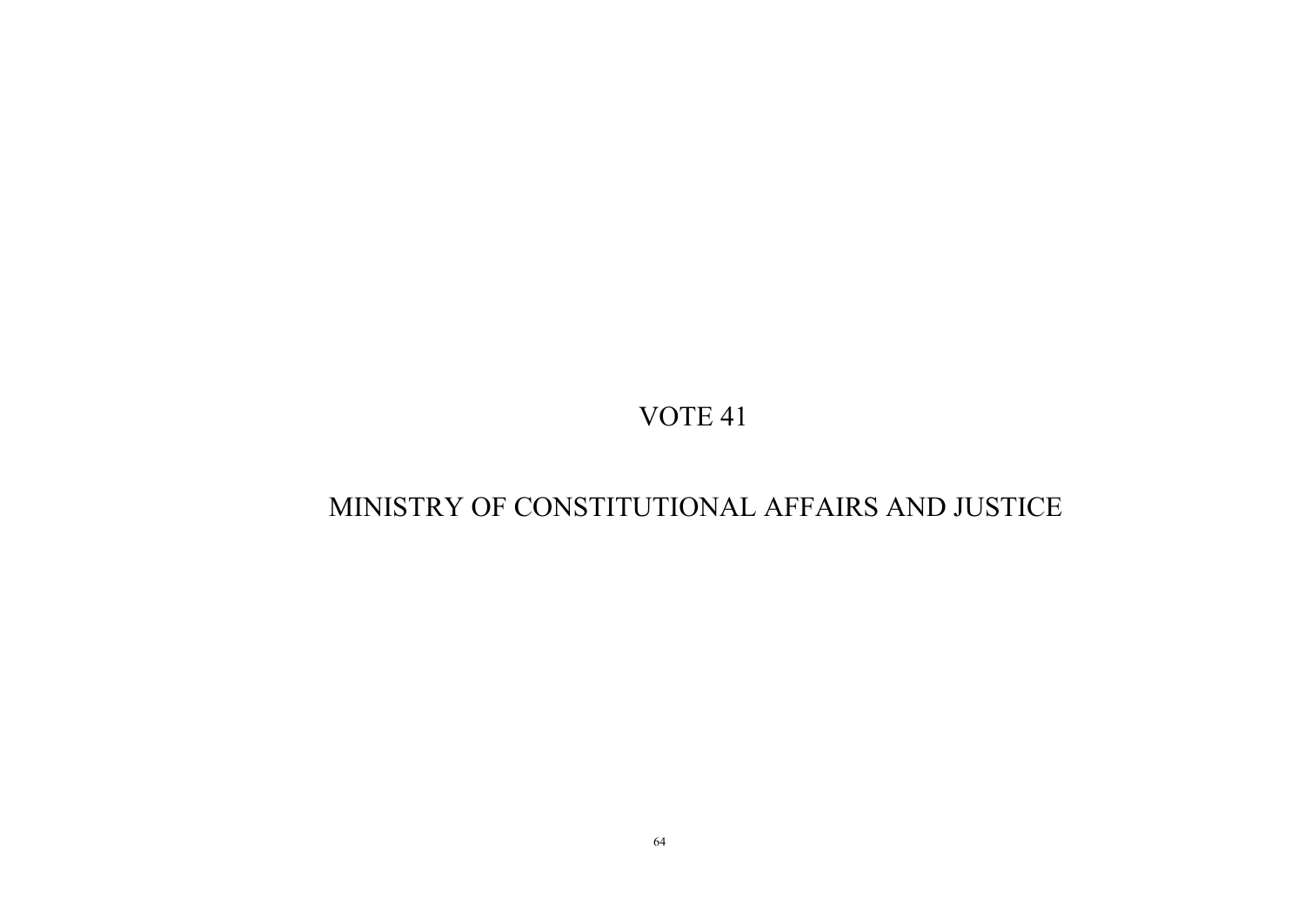### **Vote 41 Ministry of Constitutional Affairs And Justice**

A. ESTIMATE of the amount required in the year ending 30th June, 2016, for the development projects in the Ministry of Constitutional Affairs And Justice

#### **Two billion nine hundred fifty-nine million seven hundred nineteen thousand**

#### **(Shs.2,959,719,000)**

B. Projects under which this Vote will be accounted for by the Permanent Secretary, Ministry of Constitutional and Legal Affairs , are set out in the details below.

| Item                    | <b>Description</b>                        | 2013/2014<br>Actual Expenditure<br>Local | Forex          | 2014/2015<br><b>Approved Estimates</b><br>Local | Forex         | 2015/2016<br>Estimates<br>Local | Forex          | Loan/<br>Grant | C/R/D | Donor              | Total          |
|-------------------------|-------------------------------------------|------------------------------------------|----------------|-------------------------------------------------|---------------|---------------------------------|----------------|----------------|-------|--------------------|----------------|
|                         |                                           | Shs                                      |                | Shs                                             |               | Shs                             |                |                |       |                    | Shs            |
| <b>Sub Vote</b>         | 1001                                      | <b>ADMINISTRATION AND HR MANAGEMENT</b>  |                |                                                 |               |                                 |                |                |       |                    |                |
| 6204                    | Legal Sector Reform<br>Programme          | 117,903,400                              | $\overline{0}$ | $\boldsymbol{0}$                                | $\mathbf{0}$  | $\overline{0}$                  | $\bf{0}$       |                |       |                    | $\bf{0}$       |
| 6517                    | <b>UNICEF</b> Support to<br>Multisectoral | $\boldsymbol{0}$                         | 132,634,242    | $\bf{0}$                                        | $\mathbf{0}$  | $\overline{0}$                  | $\overline{0}$ | G              | D     | <b>Basket Fund</b> | $\overline{0}$ |
| <b>Total of Subvote</b> |                                           | 117,903,400                              | 132,634,242    | 0                                               | $\theta$      |                                 |                |                |       |                    |                |
| <b>Sub Vote</b>         | 1003                                      | POLICY AND INFORMATION SERVICES          |                |                                                 |               |                                 |                |                |       |                    |                |
| 6204                    | Legal Sector Reform<br>Programme          | 39,455,000                               | 1,800,915,007  | 3,500,000,000                                   | 109,143,000   | 1,400,000,000                   | $\overline{0}$ | ${\bf G}$      | D     | <b>Basket Fund</b> | 1,400,000,000  |
| 6517                    | Unicef Support to<br>Multisectoral        | $\mathbf{0}$                             | $\overline{0}$ | 500,000,000                                     | 939,478,000   | 600,000,000                     | 959,719,000    | G              | D     | <b>Basket Fund</b> | 1,559,719,000  |
| <b>Total of Subvote</b> |                                           | 39,455,000                               | 1,800,915,007  | 4,000,000,000                                   | 1,048,621,000 | 2,000,000,000                   | 959,719,000    |                |       |                    | 2,959,719,000  |
| <b>Total of Vote</b>    |                                           | 157,358,400                              | 1,933,549,249  | 4,000,000,000                                   | 1,048,621,000 | 2,000,000,000                   | 959,719,000    |                |       |                    | 2,959,719,000  |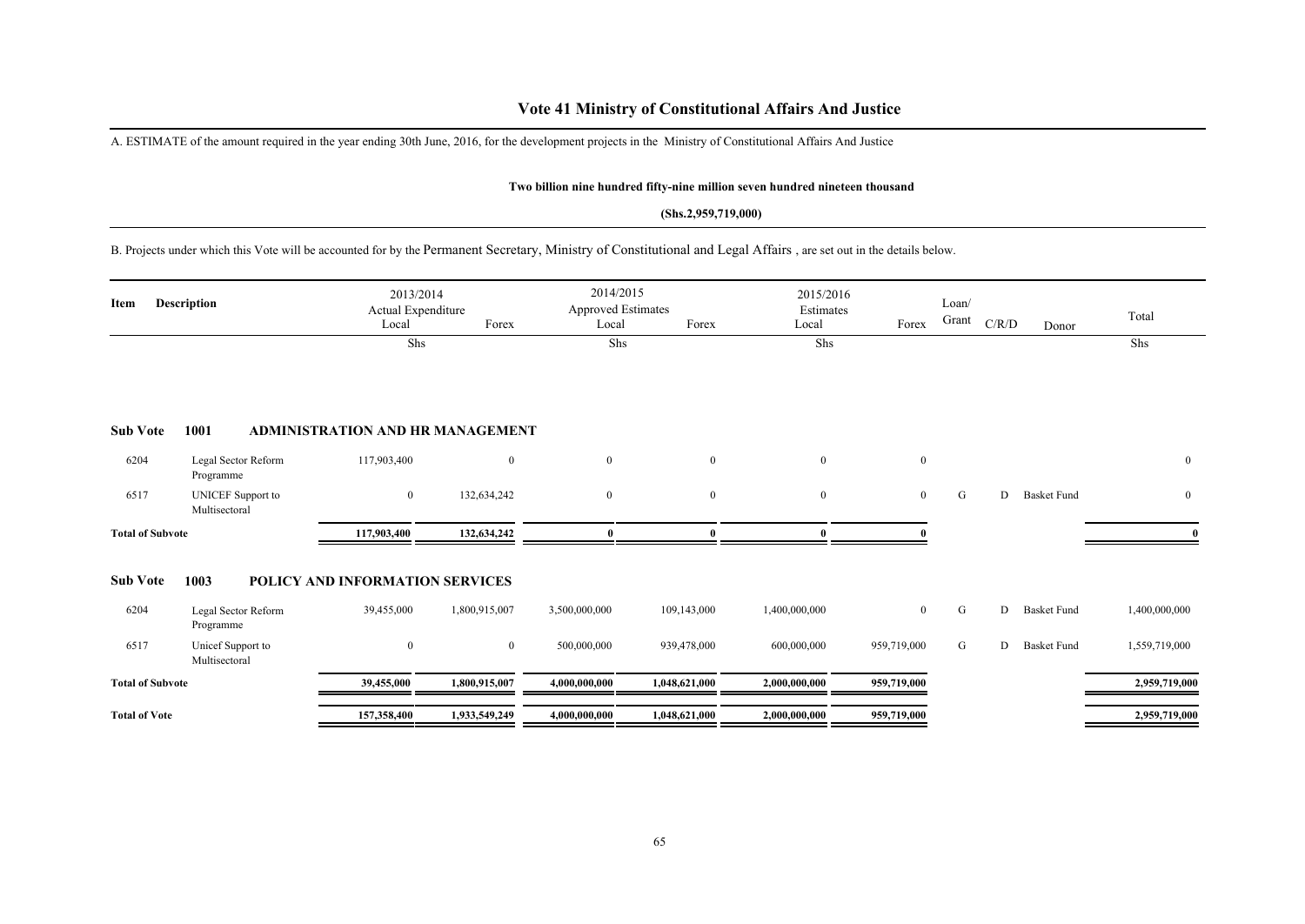# THE NATIONAL ASSEMBLY FUND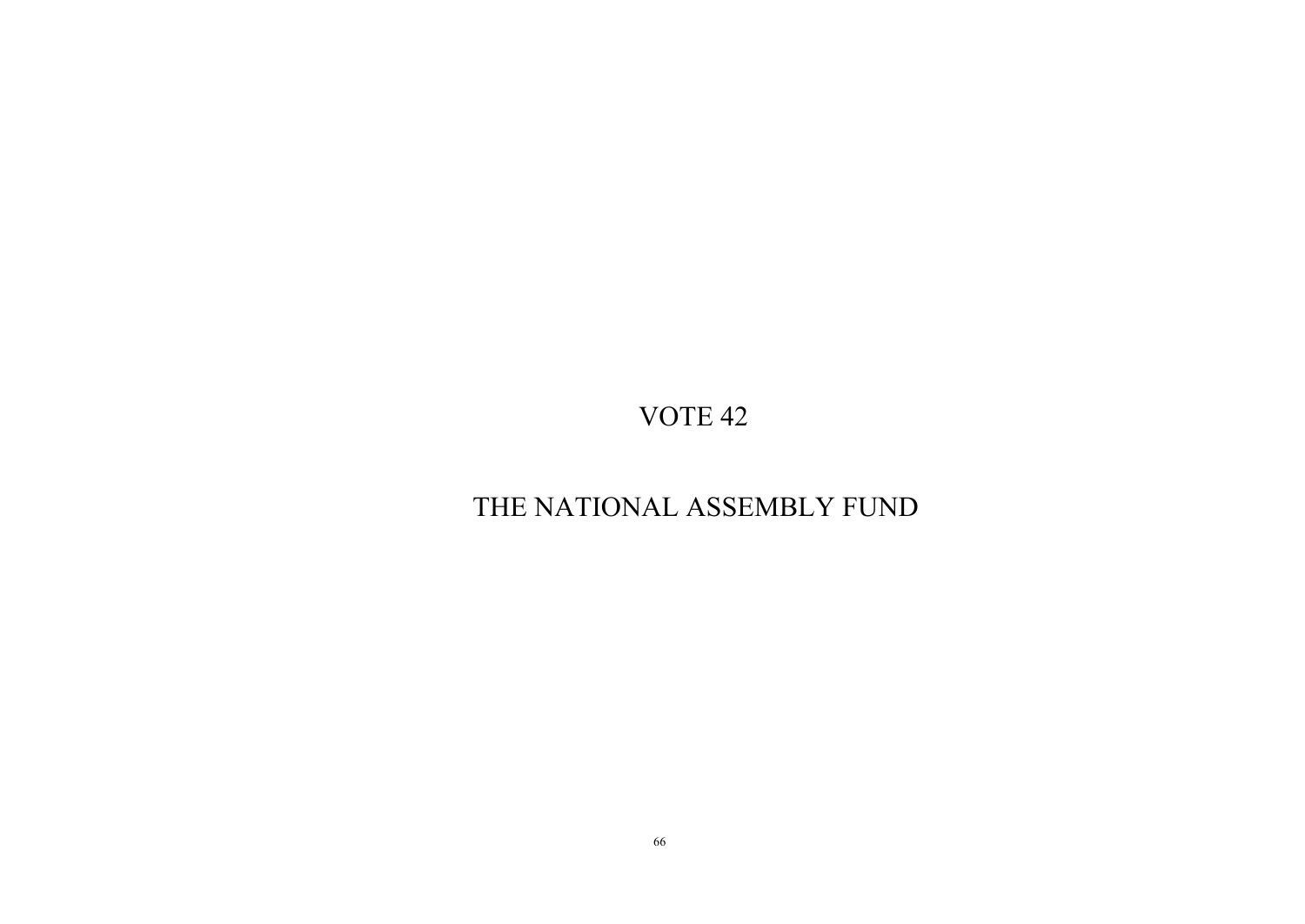# **Vote 42 The National Assembly Fund**

A. ESTIMATE of the amount required in the year ending 30th June, 2016, for the development projects in the The National Assembly Fund

### **Seven billion**

### **(Shs.7,000,000,000)**

B. Projects under which this Vote will be accounted for by the Clerk, National Assembly Fund , are set out in the details below.

| Item                    | <b>Description</b>                          | 2013/2014<br>Actual Expenditure<br>Local | Forex          | 2014/2015<br><b>Approved Estimates</b><br>Local | Forex          | 2015/2016<br>Estimates<br>Local | Forex          | Loan/<br>Grant | C/R/D | Donor       | Total         |
|-------------------------|---------------------------------------------|------------------------------------------|----------------|-------------------------------------------------|----------------|---------------------------------|----------------|----------------|-------|-------------|---------------|
|                         |                                             | Shs                                      |                | Shs                                             |                | Shs                             |                |                |       |             | Shs           |
| <b>Sub Vote</b>         | 1001                                        | <b>ADMINISTRATION AND HR MANAGEMENT</b>  |                |                                                 |                |                                 |                |                |       |             |               |
| 6208                    | Parliamentary Support<br>Programme          | $\mathbf{0}$                             | $\mathbf{0}$   | $\bf{0}$                                        | 755,439,000    | $\overline{0}$                  | $\mathbf{0}$   | G              | D     | <b>UNDP</b> | $\bf{0}$      |
| <b>Total of Subvote</b> |                                             | 0                                        |                | 0                                               | 755,439,000    |                                 |                |                |       |             | $\mathbf{0}$  |
| <b>Sub Vote</b>         | 2001                                        | <b>NATIONAL ASSEMBLY</b>                 |                |                                                 |                |                                 |                |                |       |             |               |
| 6318                    | Rehabilitation of<br>Parliamentary Building | 1,786,416,072                            | $\bf{0}$       | 2,900,000,000                                   | $\overline{0}$ | 1,500,000,000                   | $\bf{0}$       |                |       |             | 1,500,000,000 |
| 6360                    | Parliamentary<br>Infrastructure Project     | $\overline{0}$                           | $\overline{0}$ | 5,100,000,000                                   | $\overline{0}$ | 5,500,000,000                   | $\overline{0}$ |                |       |             | 5,500,000,000 |
| <b>Total of Subvote</b> |                                             | 1,786,416,072                            |                | 8,000,000,000                                   |                | 7,000,000,000                   |                |                |       |             | 7,000,000,000 |
| <b>Total of Vote</b>    |                                             | 1,786,416,072                            |                | 8,000,000,000                                   | 755,439,000    | 7,000,000,000                   |                |                |       |             | 7,000,000,000 |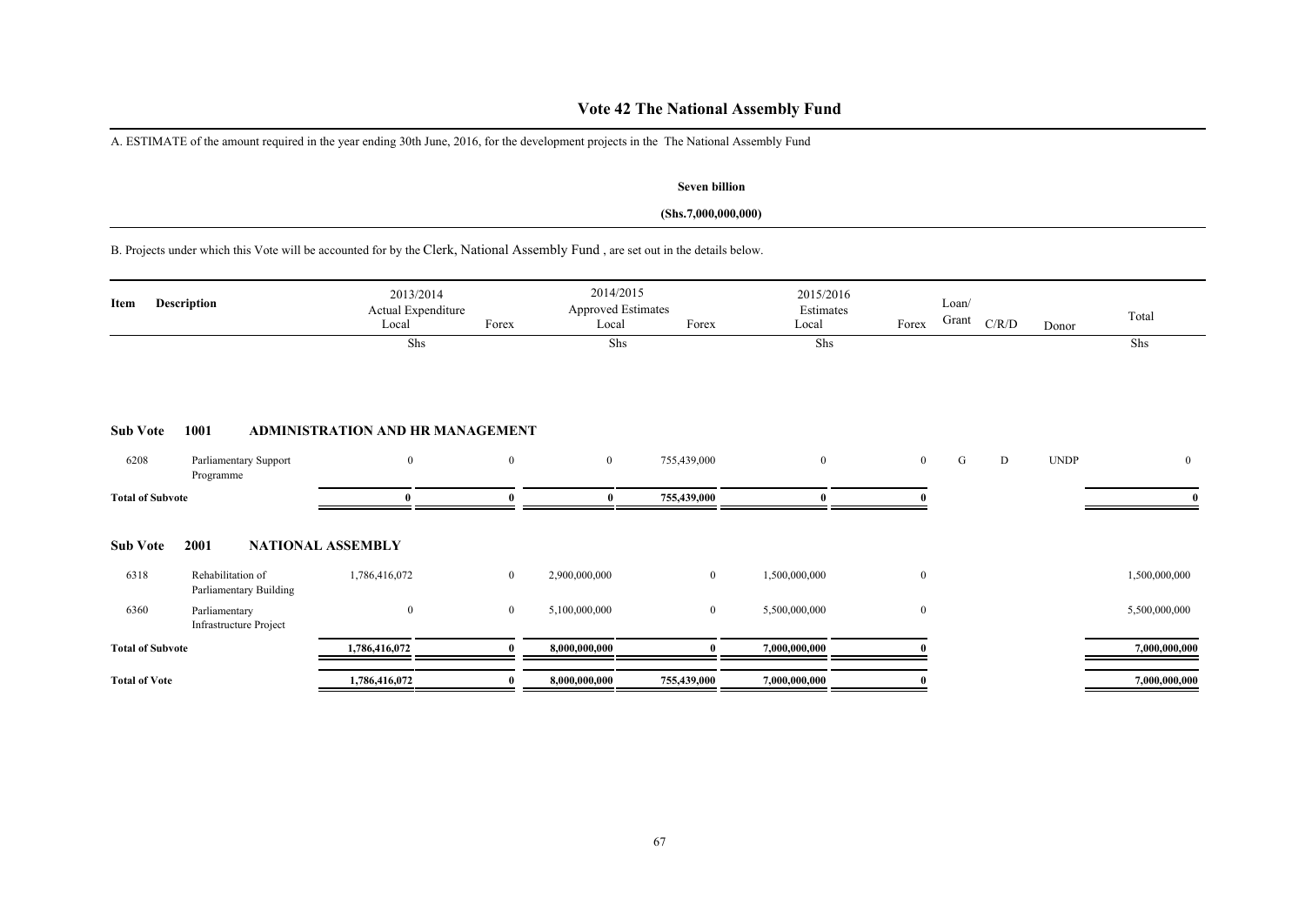# MINISTRY OF AGRICULTURE, FOOD SECURITY AND COOPERATIVES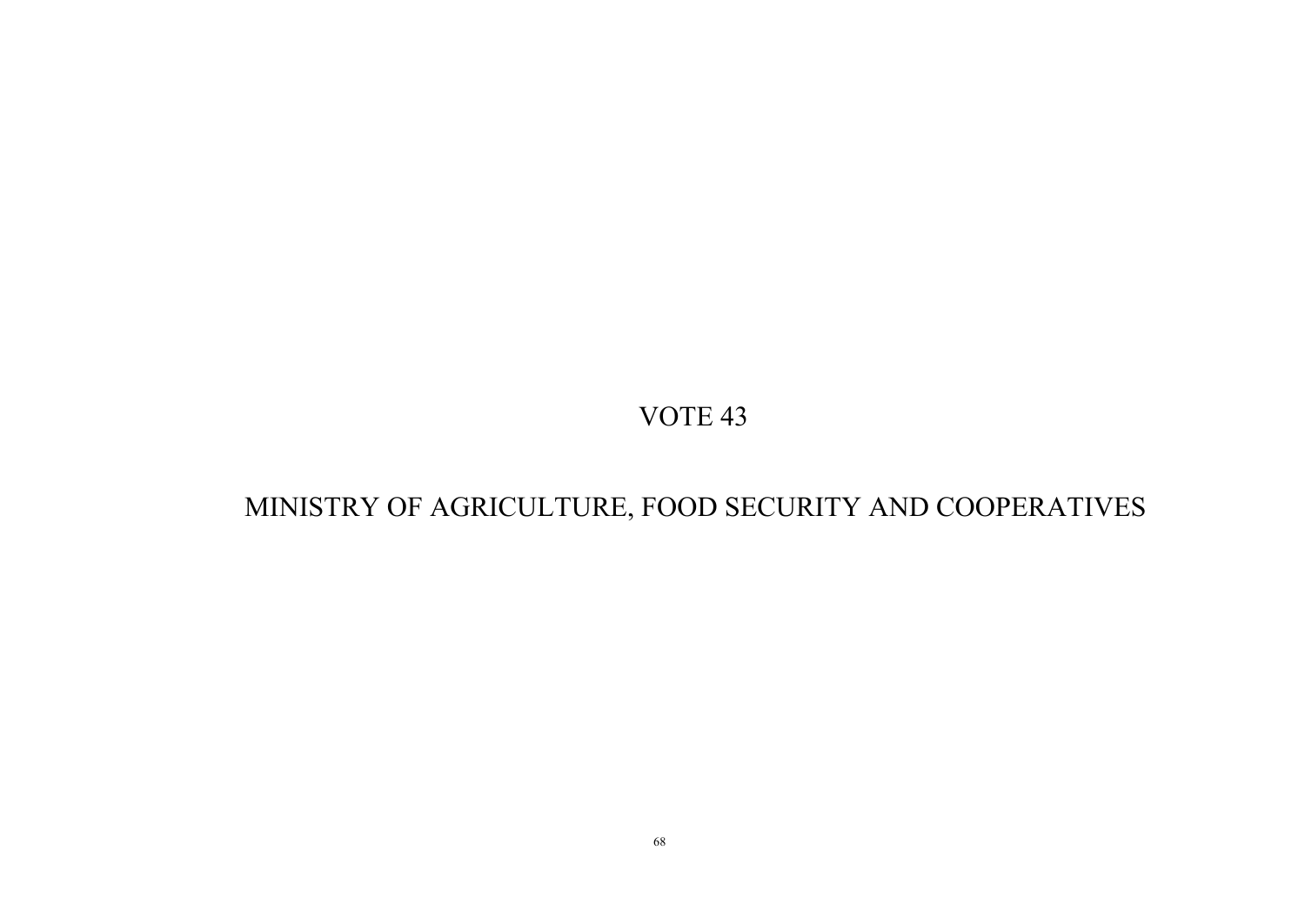A. ESTIMATE of the amount required in the year ending 30th June, 2016, for the development projects in the Ministry of Agriculture, Food Security and Cooperatives

#### **Thirty-two billion seven hundred thirteen million seventy-three thousand**

#### **(Shs.32,713,073,000)**

B. Projects under which this Vote will be accounted for by the Permanent Secretary, Ministry of Agriculture, Food Security and Cooperatives , are set out in the details below.

| Item                    | <b>Description</b>                           | 2013/2014<br>Actual Expenditure<br>Local | Forex         | 2014/2015<br><b>Approved Estimates</b><br>Local | Forex          | 2015/2016<br>Estimates<br>Local | Forex          | Loan/<br>Grant | C/R/D | Donor              | Total          |
|-------------------------|----------------------------------------------|------------------------------------------|---------------|-------------------------------------------------|----------------|---------------------------------|----------------|----------------|-------|--------------------|----------------|
|                         |                                              | Shs                                      |               | Shs                                             |                | Shs                             |                |                |       |                    | Shs            |
| <b>Sub Vote</b>         | 1003                                         | <b>POLICY AND PLANNING</b>               |               |                                                 |                |                                 |                |                |       |                    |                |
| 4486                    | Agriculture Sector Dev.<br>Prog. Support     | 20,178,800                               | 2,176,515,152 | 2,130,000,000                                   | 1,021,600,000  | 2,505,935,000                   | 600,000,000    |                |       |                    | 3,105,935,000  |
| 4488                    | <b>DASIP</b>                                 | 250,000,000                              | 685,766,361   | $\mathbf{0}$                                    | $\mathbf{0}$   | $\mathbf{0}$                    | $\overline{0}$ |                |       |                    | $\overline{0}$ |
| 4493                    |                                              | 2,509,015,993                            | $\mathbf{0}$  | 2,600,000,000                                   | $\mathbf{0}$   | 2,829,000,000                   | $\mathbf{0}$   |                |       |                    | 2,829,000,000  |
| 4495                    | EA Agricultural<br>Productivity<br>Programme | $\bf{0}$                                 | 205,061,471   | $\overline{0}$                                  | 246,000,000    | $\boldsymbol{0}$                | $\overline{0}$ | L              | D     | World Bank         | $\mathbf{0}$   |
| 4496                    | <b>Expanded Rice</b><br>Production Project   | $\bf{0}$                                 | $\mathbf{0}$  | 200,000,000                                     | 871,752,000    | 200,000,000                     | 871,752,000    |                |       |                    | 1,071,752,000  |
| <b>Total of Subvote</b> |                                              | 2,779,194,793                            | 3,067,342,984 | 4,930,000,000                                   | 2,139,352,000  | 5,534,935,000                   | 1,471,752,000  |                |       |                    | 7,006,687,000  |
| <b>Sub Vote</b>         | 1004                                         | <b>AGRICULTURE TRAINING INSTITUTE</b>    |               |                                                 |                |                                 |                |                |       |                    |                |
| 2221                    | <b>Agriculture Training</b><br>Institute     | 72,339,778                               | $\mathbf{0}$  | 100,000,000                                     | $\overline{0}$ | 460,000,000                     | $\overline{0}$ |                |       |                    | 460,000,000    |
| 4486                    | Agriculture Sector Dev.<br>Programme         | $\bf{0}$                                 | 266,297,930   | $\mathbf{0}$                                    | 2,307,913,500  | $\boldsymbol{0}$                | 609,691,500    | G              | D     | <b>Basket Fund</b> | 609,691,500    |
| <b>Total of Subvote</b> |                                              | 72,339,778                               | 266,297,930   | 100,000,000                                     | 2,307,913,500  | 460,000,000                     | 609,691,500    |                |       |                    | 1,069,691,500  |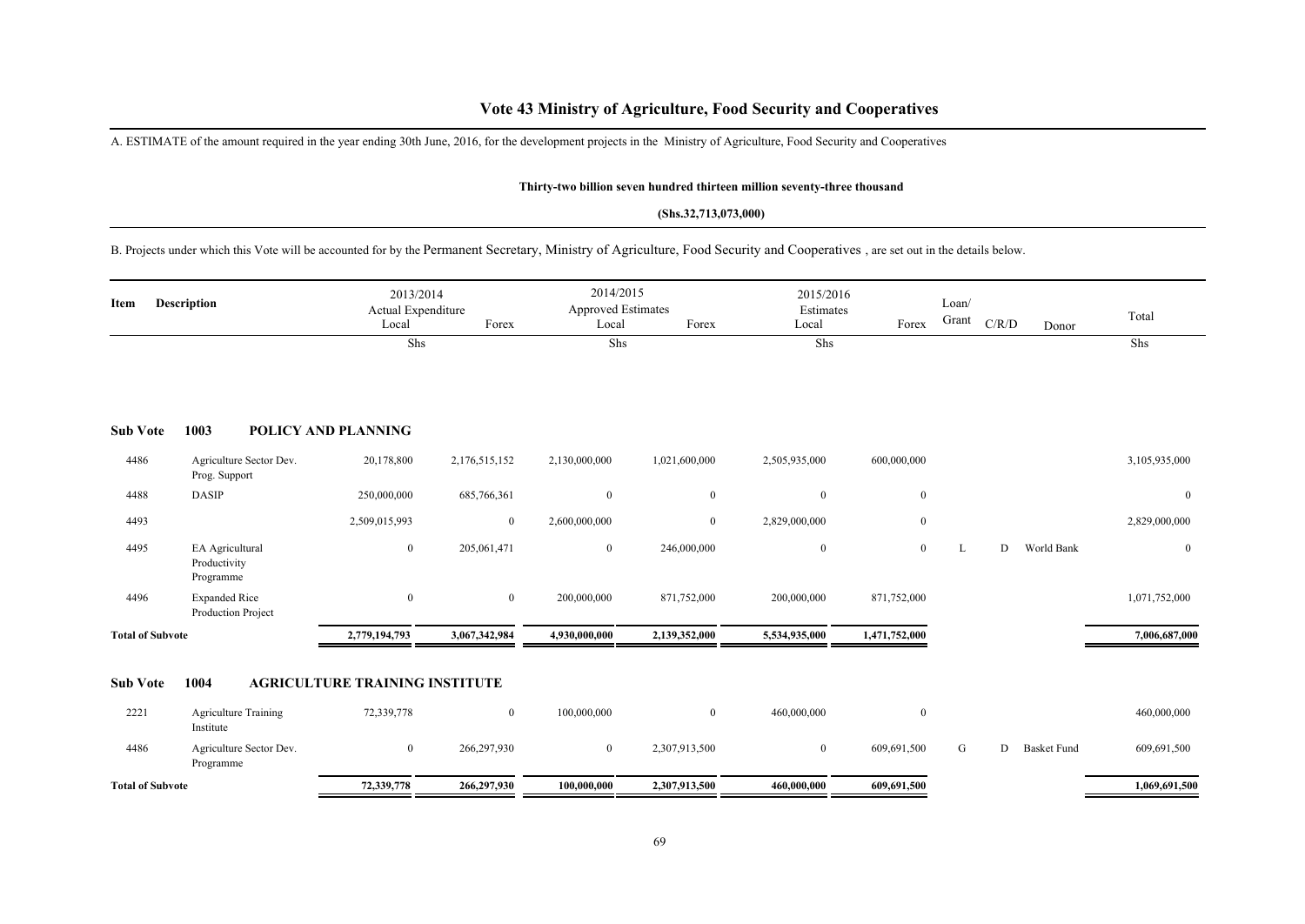| Item                    | <b>Description</b>                           | 2013/2014<br>Actual Expenditure<br>Local | Forex          | 2014/2015<br><b>Approved Estimates</b><br>Local | Forex          | 2015/2016<br>Estimates<br>Local | Forex            | Loan/<br>Grant | C/R/D | Donor              | Total          |
|-------------------------|----------------------------------------------|------------------------------------------|----------------|-------------------------------------------------|----------------|---------------------------------|------------------|----------------|-------|--------------------|----------------|
|                         |                                              | Shs                                      |                | Shs                                             |                | Shs                             |                  |                |       |                    | Shs            |
| <b>Sub Vote</b>         | 1009                                         | MANAGEMENT INFORMATION SYSTEMS UNIT      |                |                                                 |                |                                 |                  |                |       |                    |                |
| 4486                    | Agriculture Sector<br>Development Program    | $\mathbf{0}$                             | $\mathbf{0}$   | $\mathbf{0}$                                    | $\mathbf{0}$   | 100,000,000                     | $\mathbf{0}$     |                |       |                    | 100,000,000    |
| <b>Total of Subvote</b> |                                              | $\bf{0}$                                 | $\bf{0}$       | $\bf{0}$                                        | $\bf{0}$       | 100,000,000                     | $\mathbf{0}$     |                |       |                    | 100,000,000    |
| <b>Sub Vote</b>         | 1010                                         | ENVIRONMENTAL MANAGEMENT UNIT            |                |                                                 |                |                                 |                  |                |       |                    |                |
| 6571                    | EMA-SP                                       | $\mathbf{0}$                             | 117,396,240    | $\overline{0}$                                  | $\overline{0}$ | $\mathbf{0}$                    | $\overline{0}$   | G              | D     | <b>DANIDA</b>      | $\overline{0}$ |
| <b>Total of Subvote</b> |                                              | $\bf{0}$                                 | 117,396,240    | $\bf{0}$                                        | $\bf{0}$       | $\mathbf{0}$                    | $\theta$         |                |       |                    | $\bf{0}$       |
| <b>Sub Vote</b>         | 2001                                         | <b>CROP DEVELOPMENT</b>                  |                |                                                 |                |                                 |                  |                |       |                    |                |
| 4486                    | Agriculture Sector<br>Development Program    | 520,000,000                              | 126,987,500    | 1,020,000,000                                   | 743,100,000    | 1,260,000,000                   | 57,400,000       | G              | D     | <b>Basket Fund</b> | 1,317,400,000  |
| 4491                    | Accelerated Food<br>Security Project         | $\bf{0}$                                 | 28,728,908,642 | $\mathbf{0}$                                    | $\overline{0}$ | $\mathbf{0}$                    | $\mathbf{0}$     | $\mathbf L$    | D     | World Bank         | $\mathbf{0}$   |
| 4492                    | Compsive Agri.<br>Dev.Lower Rufiji           | 31,000,000                               | $\bf{0}$       | 345,000,000                                     | $\overline{0}$ | 250,000,000                     | $\boldsymbol{0}$ |                |       |                    | 250,000,000    |
| 4495                    | EA Agricultural<br>Productivity<br>Programme | $\mathbf{0}$                             | 7,149,399,169  | $\mathbf{0}$                                    | 2,589,960,000  | $\mathbf{0}$                    | 1,645,610,500    | L              | D     | World Bank         | 1,645,610,500  |
| 4496                    | <b>Expanded Rice</b><br>Production Project   | $\boldsymbol{0}$                         | $\mathbf{0}$   | $\boldsymbol{0}$                                | 652,317,500    | $\mathbf{0}$                    | 829,055,500      | L              | D     | World Bank         | 829,055,500    |
| <b>Total of Subvote</b> |                                              | 551,000,000                              | 36,005,295,311 | 1,365,000,000                                   | 3,985,377,500  | 1,510,000,000                   | 2,532,066,000    |                |       |                    | 4,042,066,000  |
| <b>Sub Vote</b>         | 2002                                         | <b>AGRICULTURAL MECHANIZATION</b>        |                |                                                 |                |                                 |                  |                |       |                    |                |
| 4486                    | Agriculture Sector<br>Development Program    | 115,385,000                              | 193,189,600    | 200,000,000                                     | 7,699,685,600  | 200,000,000                     | 1,955,827,800    | G              | D     | <b>Basket Fund</b> | 2,155,827,800  |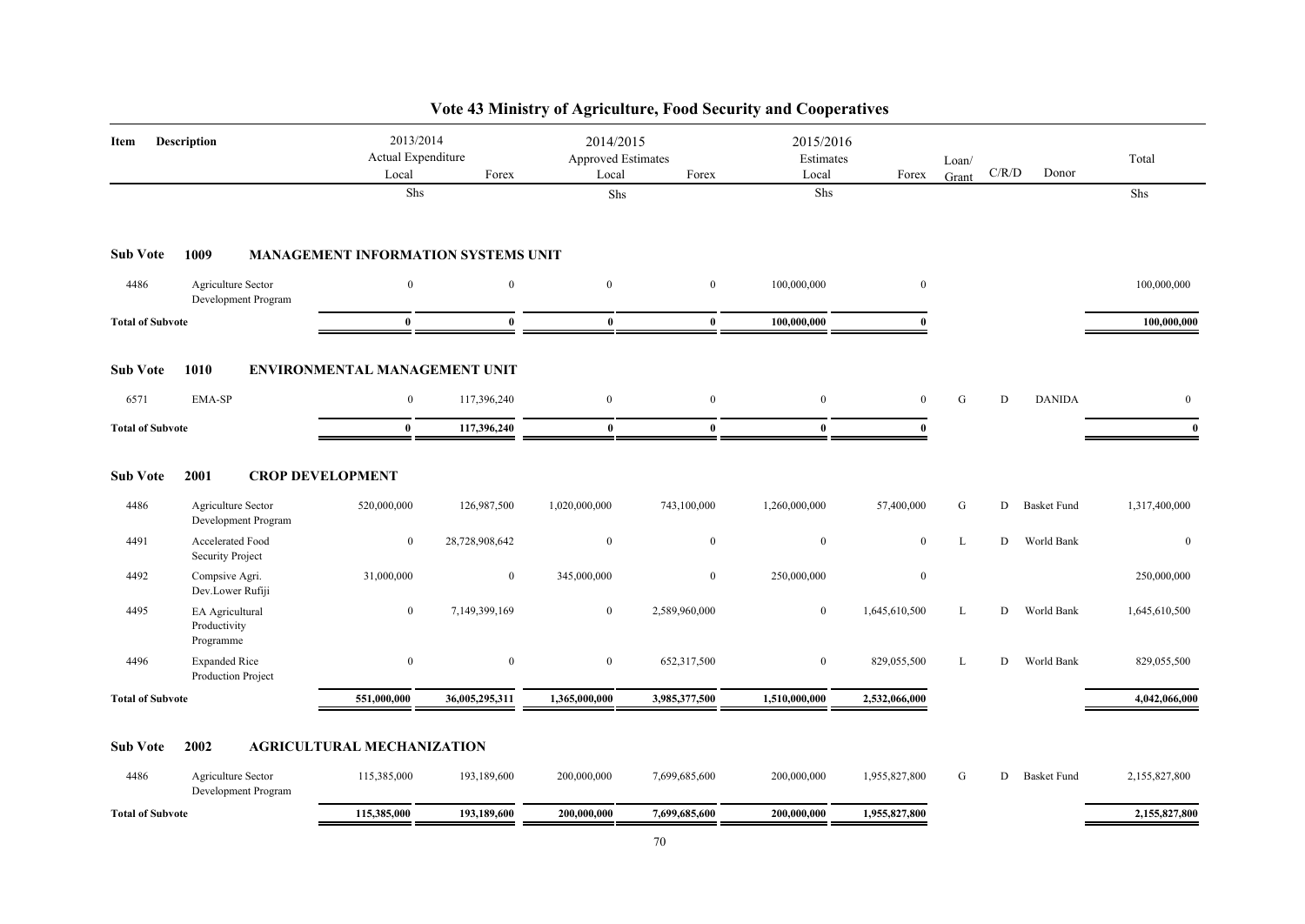| Item                    | <b>Description</b>                             | 2013/2014<br>Actual Expenditure<br>Local | Forex            | 2014/2015<br><b>Approved Estimates</b><br>Local | Forex            | 2015/2016<br>Estimates<br>Local | Forex         | Loan/<br>Grant | $\mathbf{C} / \mathbf{R} / \mathbf{D}$ | Donor              | Total          |
|-------------------------|------------------------------------------------|------------------------------------------|------------------|-------------------------------------------------|------------------|---------------------------------|---------------|----------------|----------------------------------------|--------------------|----------------|
|                         |                                                | Shs                                      |                  | Shs                                             |                  | Shs                             |               |                |                                        |                    | ${\rm Shs}$    |
| <b>Sub Vote</b>         | 2003                                           | AGRICULTURE LAND USE PLANNING AND MGT.   |                  |                                                 |                  |                                 |               |                |                                        |                    |                |
| 4486                    | Agriculture Sector<br>Development Program      | $\boldsymbol{0}$                         | $\mathbf{0}$     | 16,300,000,000                                  | $\boldsymbol{0}$ | 6,266,935,000                   | $\mathbf{0}$  |                |                                        |                    | 6,266,935,000  |
| 4493                    | <b>SAGCOT</b>                                  | 1,013,015,114                            | $\mathbf{0}$     | $\mathbf{0}$                                    | $\overline{0}$   | $\boldsymbol{0}$                | $\mathbf{0}$  |                |                                        |                    | $\overline{0}$ |
| <b>Total of Subvote</b> |                                                | 1,013,015,114                            | $\mathbf{0}$     | 16,300,000,000                                  | $\bf{0}$         | 6,266,935,000                   | $\theta$      |                |                                        |                    | 6,266,935,000  |
| <b>Sub Vote</b>         | 2005                                           | <b>IRRIGATION AND TECHNICAL SERVICES</b> |                  |                                                 |                  |                                 |               |                |                                        |                    |                |
| 4486                    | Agriculture Sector<br>Development<br>Programme | $\overline{0}$                           | 10,149,115,974   | $\overline{0}$                                  | $\mathbf{0}$     | $\mathbf{0}$                    | $\mathbf{0}$  | G              | D                                      | <b>Basket Fund</b> | $\mathbf{0}$   |
| 4493                    | <b>SAGCOT</b>                                  | 12,789,351,670                           | $\mathbf{0}$     | $\overline{0}$                                  | $\overline{0}$   | $\bf{0}$                        | $\mathbf{0}$  |                |                                        |                    | $\overline{0}$ |
| <b>Total of Subvote</b> |                                                | 12,789,351,670                           | 10,149,115,974   | $\mathbf{0}$                                    | $\mathbf{0}$     | $\bf{0}$                        | $\theta$      |                |                                        |                    | $\mathbf{0}$   |
| <b>Sub Vote</b>         | 3001                                           | <b>RESEARCH DEVELOPMENT</b>              |                  |                                                 |                  |                                 |               |                |                                        |                    |                |
| 4486                    | Agriculture Sector<br>Development Program      | 100,000,000                              | 690,868,431      | 450,000,000                                     | 1,854,000,000    | 200,000,000                     | 172,900,000   | G              | D                                      | <b>Basket Fund</b> | 372,900,000    |
| 4495                    | EA Agriculture<br>Productivity Program         | $\boldsymbol{0}$                         | 11,386,732,181   | $\bf{0}$                                        | 3,210,450,700    | $\boldsymbol{0}$                | 2,550,000,000 | L              | D                                      | World Bank         | 2,550,000,000  |
| 4496                    | <b>Expanded Rice</b><br>Production Project     | $\bf{0}$                                 | $\bf{0}$         | $\overline{0}$                                  | 475,135,000      | $\bf{0}$                        | 520,000,000   | L              | D                                      | World Bank         | 520,000,000    |
| <b>Total of Subvote</b> |                                                | 100,000,000                              | 12,077,600,612   | 450,000,000                                     | 5,539,585,700    | 200,000,000                     | 3,242,900,000 |                |                                        |                    | 3,442,900,000  |
| <b>Sub Vote</b>         | 5001                                           | <b>NATIONAL FOOD SECURITY</b>            |                  |                                                 |                  |                                 |               |                |                                        |                    |                |
| 4486                    | Agriculture Sector<br>Development Program      | 48,252,000                               | 99,032,000       | 8,600,000,000                                   | $\overline{0}$   | 7,448,130,000                   | 807,980,000   | L              | D                                      | <b>Basket Fund</b> | 8,256,110,000  |
| 4496                    | <b>Expanded Rice</b><br>Production Project     | $\boldsymbol{0}$                         | $\boldsymbol{0}$ | $\overline{0}$                                  | 372,855,700      | $\boldsymbol{0}$                | 372,855,700   | L              | D                                      | World Bank         | 372,855,700    |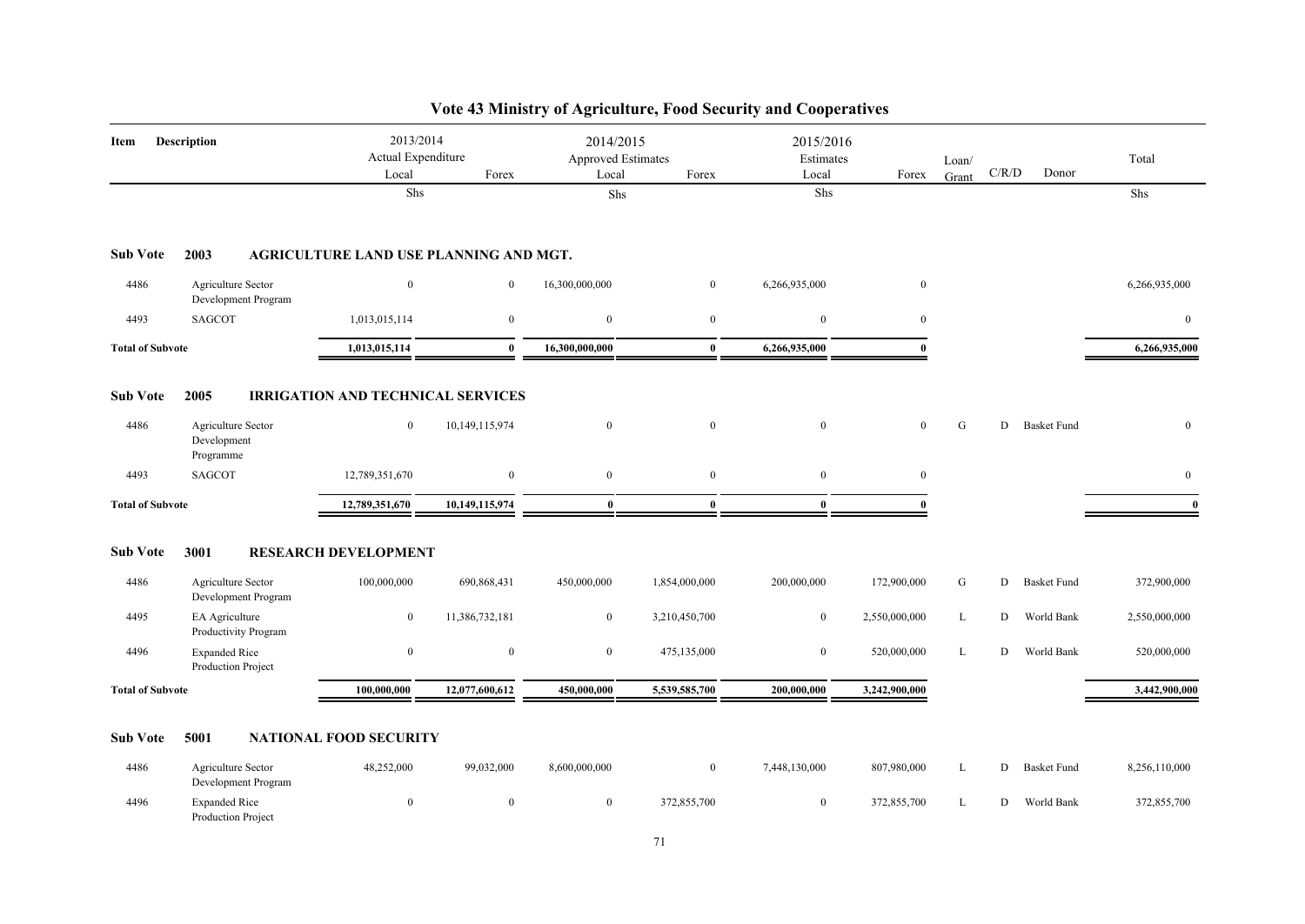| <b>Description</b><br>Item | 2013/2014          |                | 2014/2015                 |                | 2015/2016      |                |       |       |       |                |
|----------------------------|--------------------|----------------|---------------------------|----------------|----------------|----------------|-------|-------|-------|----------------|
|                            | Actual Expenditure |                | <b>Approved Estimates</b> |                | Estimates      |                | Loan/ |       |       | Total          |
|                            | Local              | Forex          | Local                     | Forex          | Local          | Forex          | Grant | C/R/D | Donor |                |
|                            | Shs                |                | Shs                       |                | Shs            |                |       |       |       | Shs            |
| <b>Total of Subvote</b>    | 48,252,000         | 99,032,000     | 8.600.000.000             | 372,855,700    | 7,448,130,000  | 1,180,835,700  |       |       |       | 8,628,965,700  |
| <b>Total of Vote</b>       | 17,468,538,355     | 61,975,270,651 | 31,945,000,000            | 22,044,770,000 | 21,720,000,000 | 10,993,073,000 |       |       |       | 32,713,073,000 |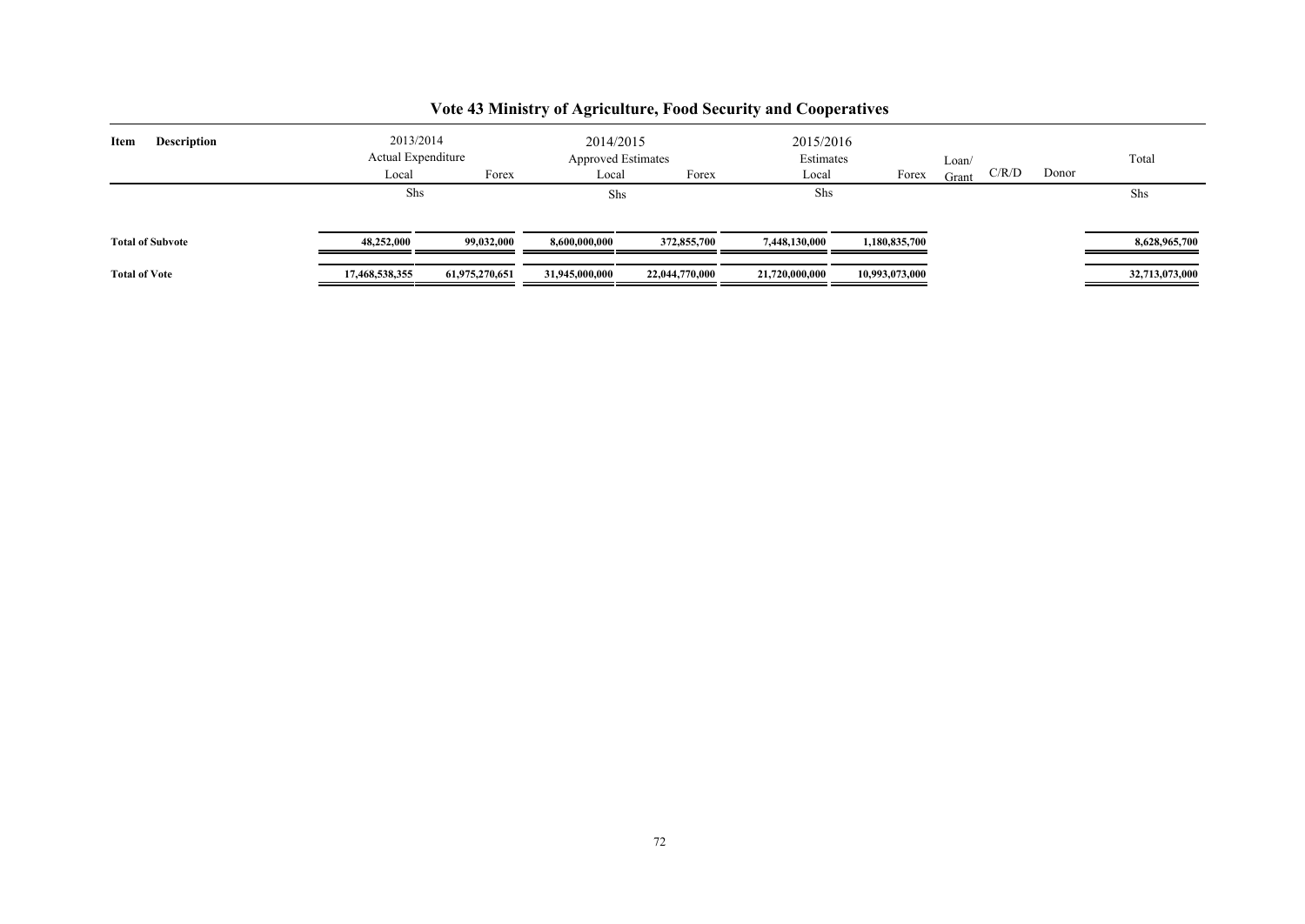# MINISTRY OF INDUSTRY AND TRADE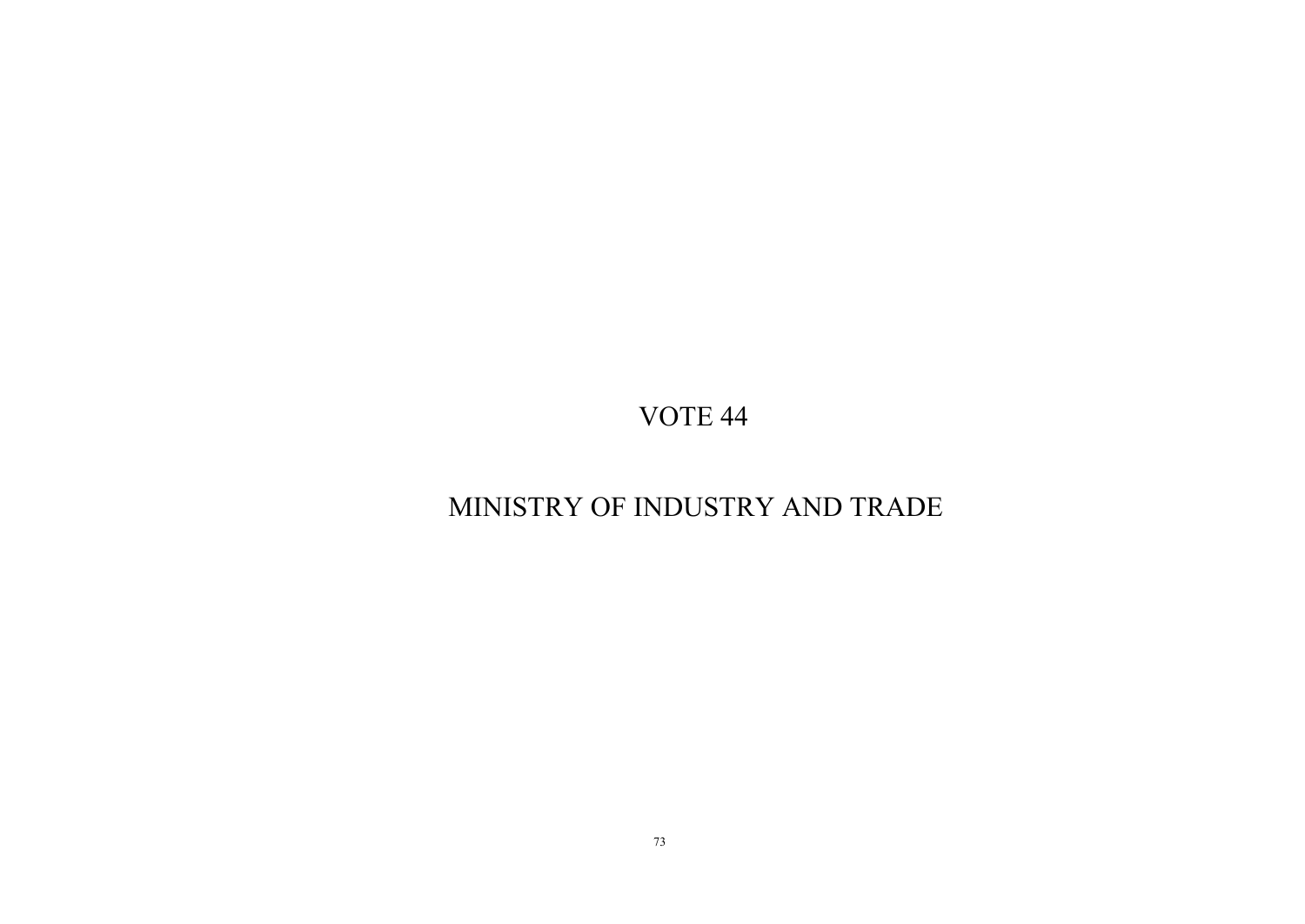## **Vote 44 Ministry of Industry and Trade**

A. ESTIMATE of the amount required in the year ending 30th June, 2016, for the development projects in the Ministry of Industry and Trade

### **Thirty-five billion three hundred eighty-seven million three hundred eighty-one thousand**

#### **(Shs.35,387,381,000)**

B. Projects under which this Vote will be accounted for by the Permanent Secretary, Ministry of Industry and Trade , are set out in the details below.

| Description<br>Item     |                                    | 2013/2014<br>Actual Expenditure<br>Local | Forex                      | 2014/2015<br>Approved Estimates<br>Local | Forex          | 2015/2016<br>Estimates<br>Local | Forex          | Loan/<br>Grant | C/R/D | Donor | Total       |                  |
|-------------------------|------------------------------------|------------------------------------------|----------------------------|------------------------------------------|----------------|---------------------------------|----------------|----------------|-------|-------|-------------|------------------|
|                         |                                    |                                          | Shs                        |                                          | Shs            |                                 | Shs            |                |       |       |             | Shs              |
| <b>Sub Vote</b>         | 1003                               |                                          | <b>POLICY AND PLANNING</b> |                                          |                |                                 |                |                |       |       |             |                  |
| 4920                    | Plan 2020                          | Tanzania Mini Tiger                      | $\mathbf{0}$               | $\mathbf{0}$                             | 7,000,000,000  | $\boldsymbol{0}$                | $\overline{0}$ | $\mathbf{0}$   |       |       |             | $\overline{0}$   |
| 4933                    | <b>EPZ</b> Development             |                                          | 23,000,000,000             | $\mathbf{0}$                             | 53,000,000,000 | $\overline{0}$                  | 3,796,400,000  | $\mathbf{0}$   |       |       |             | 3,796,400,000    |
| 4941                    | Support for Trade<br>Mainstreaming |                                          | 12,500,000                 | 791,362,392                              | 100,000,000    | 1,210,500,000                   | 100,000,000    | 1,384,000,000  | G     | D     | <b>UNDP</b> | 1,484,000,000    |
| 6260                    |                                    | <b>Institutional Support</b>             | 16,365,500,000             | $\bf{0}$                                 | 4,756,000,000  | $\mathbf{0}$                    | 5,500,000,000  | $\mathbf{0}$   |       |       |             | 5,500,000,000    |
| 6294                    |                                    |                                          | $\mathbf{0}$               | $\bf{0}$                                 | 10,000,000     | 624,107,000                     | $\mathbf{0}$   | $\mathbf{0}$   |       |       |             | $\boldsymbol{0}$ |
| <b>Total of Subvote</b> |                                    |                                          | 39,378,000,000             | 791,362,392                              | 64,866,000,000 | 1,834,607,000                   | 9,396,400,000  | 1,384,000,000  |       |       |             | 10,780,400,000   |
| <b>Sub Vote</b>         | 2001                               | <b>INDUSTRY</b>                          |                            |                                          |                |                                 |                |                |       |       |             |                  |
| 1122                    | Lake Natron                        |                                          | $\mathbf{0}$               | $\overline{0}$                           | $\bf{0}$       | $\overline{0}$                  | 200,000,000    | $\mathbf{0}$   |       |       |             | 200,000,000      |
| 1210                    | Revival of General                 | Tyre & Rubber Plantat                    | $\mathbf{0}$               | $\bf{0}$                                 | $\mathbf{0}$   | $\overline{0}$                  | 2,150,000,000  | $\mathbf{0}$   |       |       |             | 2,150,000,000    |
| 1214                    | Development Prog.                  | Integrated Industrial                    | $\mathbf{0}$               | $\mathbf{0}$                             | 10,000,000     | $\overline{0}$                  | 10,000,000     | $\mathbf{0}$   |       |       |             | 10,000,000       |
| 3160                    | Mchuchuma Coal                     |                                          | $\mathbf{0}$               | $\bf{0}$                                 | 2,000,000,000  | $\overline{0}$                  | 5,000,000,000  | $\mathbf{0}$   |       |       |             | 5,000,000,000    |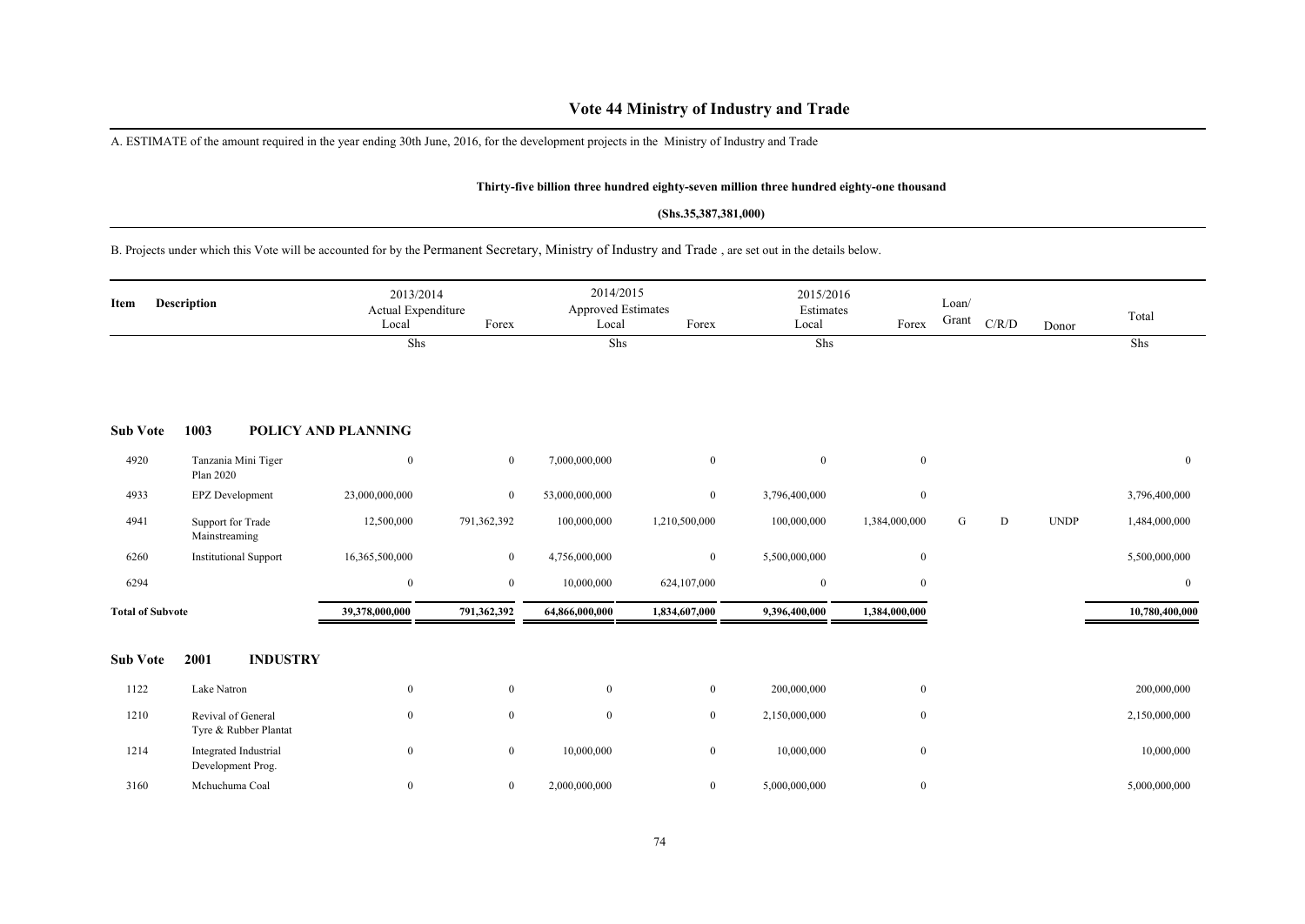| Item                    | <b>Description</b>                                    | 2013/2014                             |                | 2014/2015          |                | 2015/2016      |                  |       |           |             |                |
|-------------------------|-------------------------------------------------------|---------------------------------------|----------------|--------------------|----------------|----------------|------------------|-------|-----------|-------------|----------------|
|                         |                                                       | Actual Expenditure                    |                | Approved Estimates | Forex          | Estimates      |                  | Loan/ | C/R/D     | Donor       | Total          |
|                         |                                                       | Local                                 | Forex          | Local              |                | Local          | Forex            | Grant |           |             |                |
|                         |                                                       | Shs                                   |                | Shs                |                | Shs            |                  |       |           |             | Shs            |
| 3161                    | Liganga Vanadium<br>Titanium                          | $\bf{0}$                              | $\overline{0}$ | 3,000,000,000      | $\overline{0}$ | 5,000,000,000  | $\boldsymbol{0}$ |       |           |             | 5,000,000,000  |
| 3162                    | Harnessing Renewable<br>Sustainable Energy            | $\mathbf{0}$                          | $\overline{0}$ | 990,000,000        | $\overline{0}$ | 200,000,000    | $\mathbf{0}$     |       |           |             | 200,000,000    |
| 4944                    | <b>KAIZEN</b>                                         | $\mathbf{0}$                          | $\overline{0}$ | 80,000,000         | $\overline{0}$ | 100,000,000    | $\boldsymbol{0}$ |       |           |             | 100,000,000    |
| <b>Total of Subvote</b> |                                                       | $\mathbf{0}$                          | $\mathbf{0}$   | 6,080,000,000      | $\bf{0}$       | 12,660,000,000 | $\Omega$         |       |           |             | 12,660,000,000 |
| <b>Sub Vote</b>         | 2002                                                  | SMALL AND MEDIUM ENTERPRISES DIVISION |                |                    |                |                |                  |       |           |             |                |
| 1208                    | <b>SMEs</b> Industrial<br>Infrastructure Exp &<br>Cap | 500,000,000                           | $\overline{0}$ | 804,000,000        | $\overline{0}$ | 900,000,000    | $\boldsymbol{0}$ |       |           |             | 900,000,000    |
| 4486                    | Agriculture Sector Dev.<br>Programme                  | $\overline{0}$                        | 200,000,000    | 50,000,000         | $\overline{0}$ | 150,000,000    | $\bf{0}$         |       |           |             | 150,000,000    |
| 4938                    | Rural Micro, Small &<br>Medium Enterprises            | $\mathbf{0}$                          | 2,962,132,897  | 100,000,000        | 1,615,237,000  | 100,000,000    | 6,172,639,000    | G     | ${\rm D}$ | <b>IFAD</b> | 6,272,639,000  |
| <b>Total of Subvote</b> |                                                       | 500,000,000                           | 3,162,132,897  | 954,000,000        | 1,615,237,000  | 1,150,000,000  | 6,172,639,000    |       |           |             | 7,322,639,000  |
|                         |                                                       |                                       |                |                    |                |                |                  |       |           |             |                |
| <b>Sub Vote</b>         | 4002                                                  | <b>COMMODITY MARKET DEVELOPMENT</b>   |                |                    |                |                |                  |       |           |             |                |
| 1209                    | Strenghening TWLB<br>Capacity for efficienc           | $\overline{0}$                        | 330,255,384    | 120,000,000        | 203,967,000    | 100,000,000    | 192,542,000      | G     | ${\rm D}$ | <b>AGRA</b> | 292,542,000    |
| 4486                    | Agriculture Sector Dev.<br>Programme                  | 21,220,000                            | 347,124,274    | 1,740,000,000      | $\bf{0}$       | 2,781,800,000  | $\bf{0}$         |       |           |             | 2,781,800,000  |
| 4901                    |                                                       | $\bf{0}$                              | $\bf{0}$       | $\overline{0}$     | 1,187,900,000  | 500,000,000    | 1,050,000,000    |       |           |             | 1,550,000,000  |
| <b>Total of Subvote</b> |                                                       | 21,220,000                            | 677,379,658    | 1,860,000,000      | 1,391,867,000  | 3,381,800,000  | 1,242,542,000    |       |           |             | 4,624,342,000  |
| <b>Total of Vote</b>    |                                                       | 39,899,220,000                        | 4,630,874,947  | 73,760,000,000     | 4,841,711,000  | 26,588,200,000 | 8,799,181,000    |       |           |             | 35,387,381,000 |

## **Vote 44 Ministry of Industry and Trade**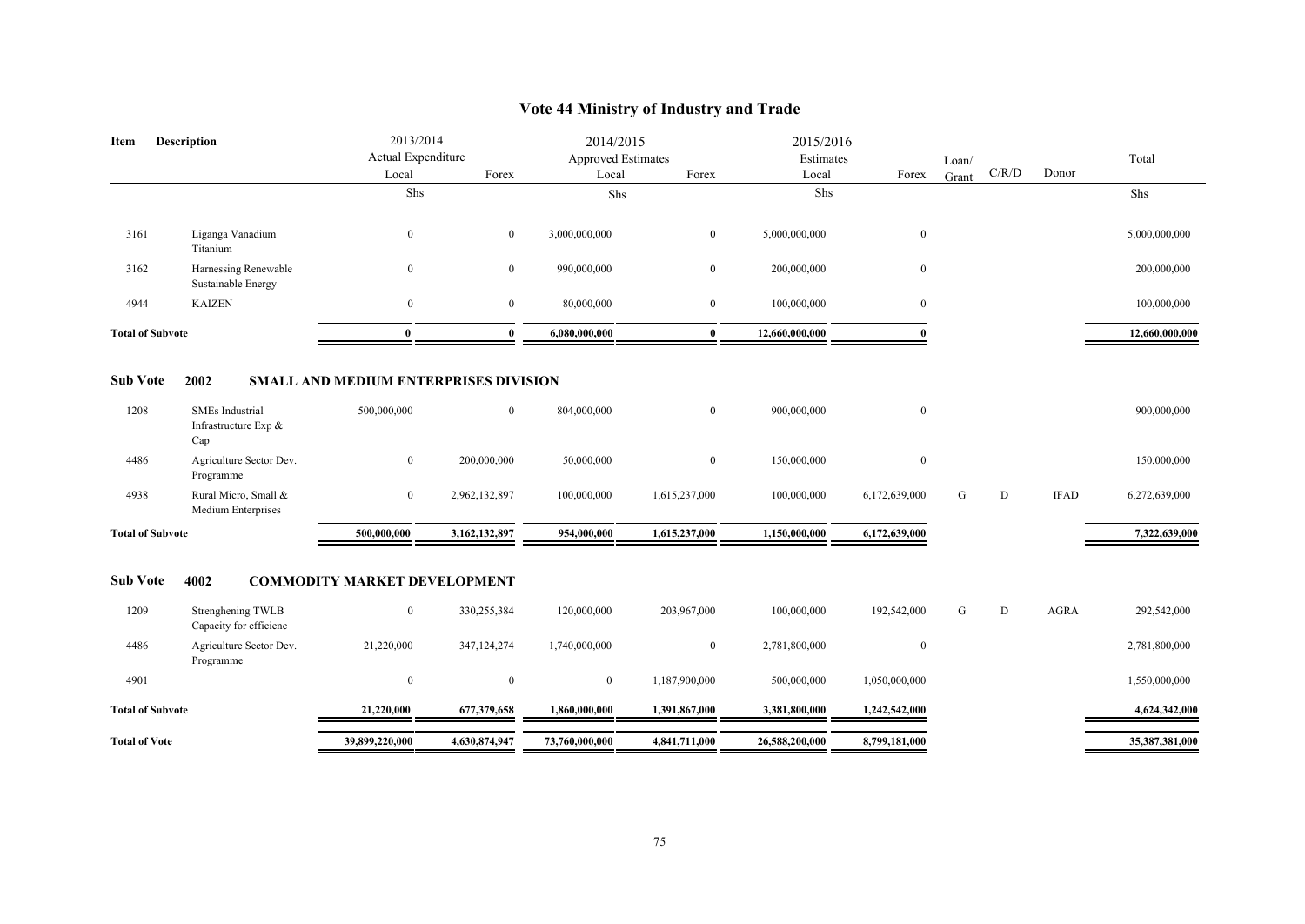# NATIONAL AUDIT OFFICE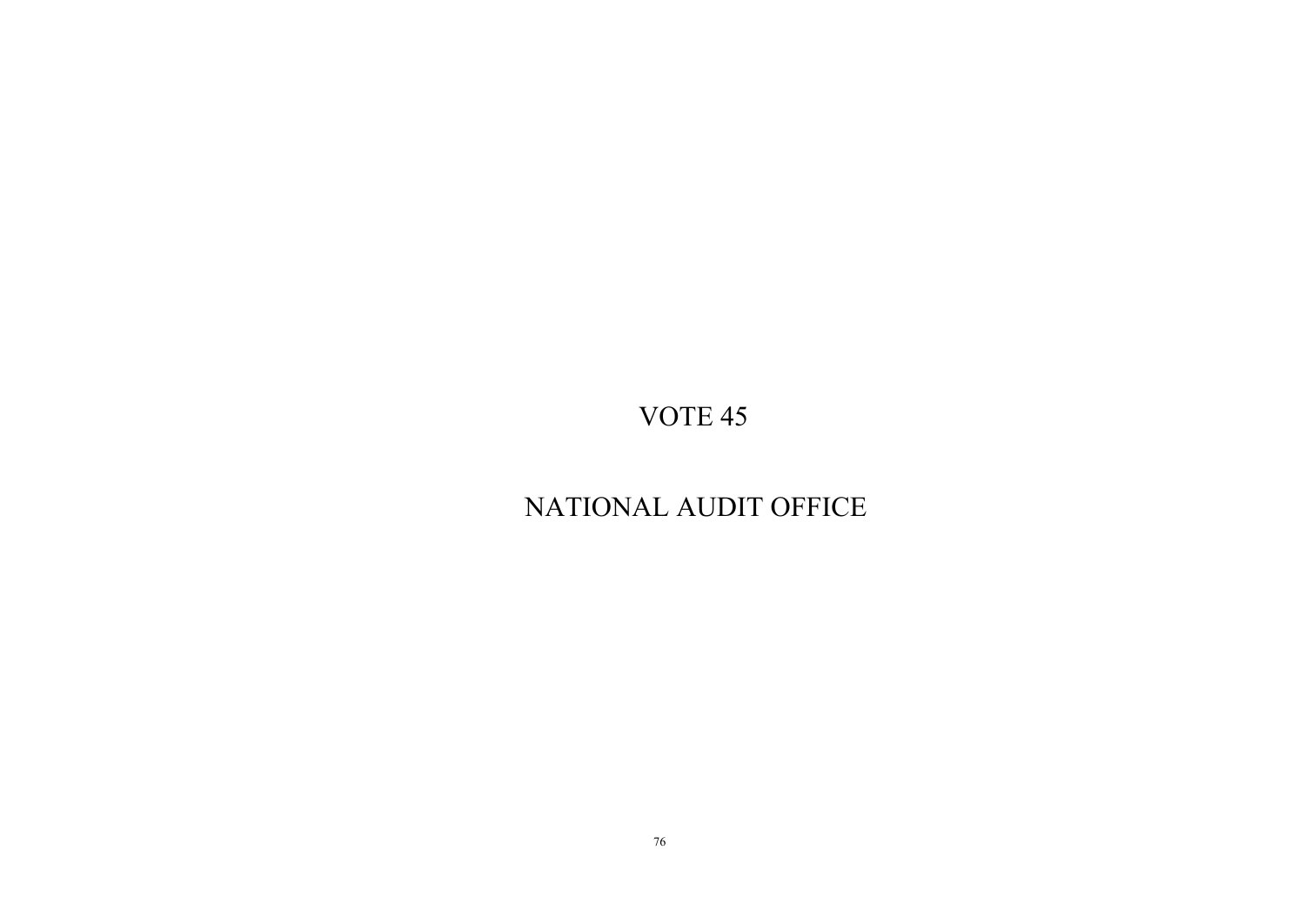### **Vote 45 National Audit Office**

A. ESTIMATE of the amount required in the year ending 30th June, 2016, for the development projects in the National Audit Office

#### **Ten billion six hundred sixty-seven million one hundred sixteen thousand**

### **(Shs.10,667,116,000)**

B. Projects under which this Vote will be accounted for by the Deputy Controller and Auditor General, National Audit Office , are set out in the details below.

| Description<br>Item     |                                                | 2013/2014<br>Actual Expenditure<br>Local | Forex            | 2014/2015<br><b>Approved Estimates</b><br>Local | Forex          | 2015/2016<br>Estimates<br>Local | Forex            | Loan/<br>Grant | $\rm C/R/D$ | Donor              | Total         |
|-------------------------|------------------------------------------------|------------------------------------------|------------------|-------------------------------------------------|----------------|---------------------------------|------------------|----------------|-------------|--------------------|---------------|
|                         |                                                | Shs                                      |                  | Shs                                             |                | Shs                             |                  |                |             |                    | Shs           |
| <b>Sub Vote</b>         | 1001                                           | <b>ADMINISTRATION AND HR MANAGEMENT</b>  |                  |                                                 |                |                                 |                  |                |             |                    |               |
| 6318                    | Construction and<br>Rehabilitation of Build    | 4,334,375,000                            | $\bf{0}$         | $\mathbf{0}$                                    | $\overline{0}$ | $\overline{0}$                  | $\overline{0}$   |                |             |                    | $\mathbf{0}$  |
| 6327                    | Construction and<br>Rehabilitation of Bldgs    | $\mathbf{0}$                             | $\boldsymbol{0}$ | 8,000,000,000                                   | $\overline{0}$ | 8,000,000,000                   | $\boldsymbol{0}$ |                |             |                    | 8,000,000,000 |
| <b>Total of Subvote</b> |                                                | 4,334,375,000                            | ŋ                | 8,000,000,000                                   | $\mathbf{0}$   | 8,000,000,000                   |                  |                |             |                    | 8,000,000,000 |
| <b>Sub Vote</b>         | 1002                                           | FINANCE AND ACCOUNTS UNIT                |                  |                                                 |                |                                 |                  |                |             |                    |               |
| 6233                    | Institutional Support to<br>OCAG               | $\overline{0}$                           | 1,303,732,280    | $\boldsymbol{0}$                                | $\mathbf{0}$   | $\mathbf{0}$                    | $\mathbf{0}$     | $\mathbf G$    | ${\rm D}$   | <b>SIDA</b>        | $\bf{0}$      |
| 6251                    | Public Finance<br>Management Reform<br>Program | $\mathbf{0}$                             | 1,775,045,000    | $\boldsymbol{0}$                                | $\mathbf{0}$   | $\overline{0}$                  | $\overline{0}$   | G              | D           | <b>Basket Fund</b> | $\mathbf{0}$  |
| 6550                    | Capacity Development<br>for RBM, Evaluation    | $\mathbf{0}$                             | $\mathbf{0}$     | $\boldsymbol{0}$                                | 816,100,000    | $\overline{0}$                  | $\overline{0}$   | G              | D           | <b>UNDP</b>        | $\bf{0}$      |
| <b>Total of Subvote</b> |                                                | $\mathbf{0}$                             | 3,078,777,280    | $\bf{0}$                                        | 816,100,000    |                                 |                  |                |             |                    | $\mathbf{0}$  |

### **Sub Vote 1010 PLANNING UNIT**

6210 Strengthening Tanzania Ant- Corr. Action 0 0 0 670,500,000 0 248,230,000 G D DFID 248,230,000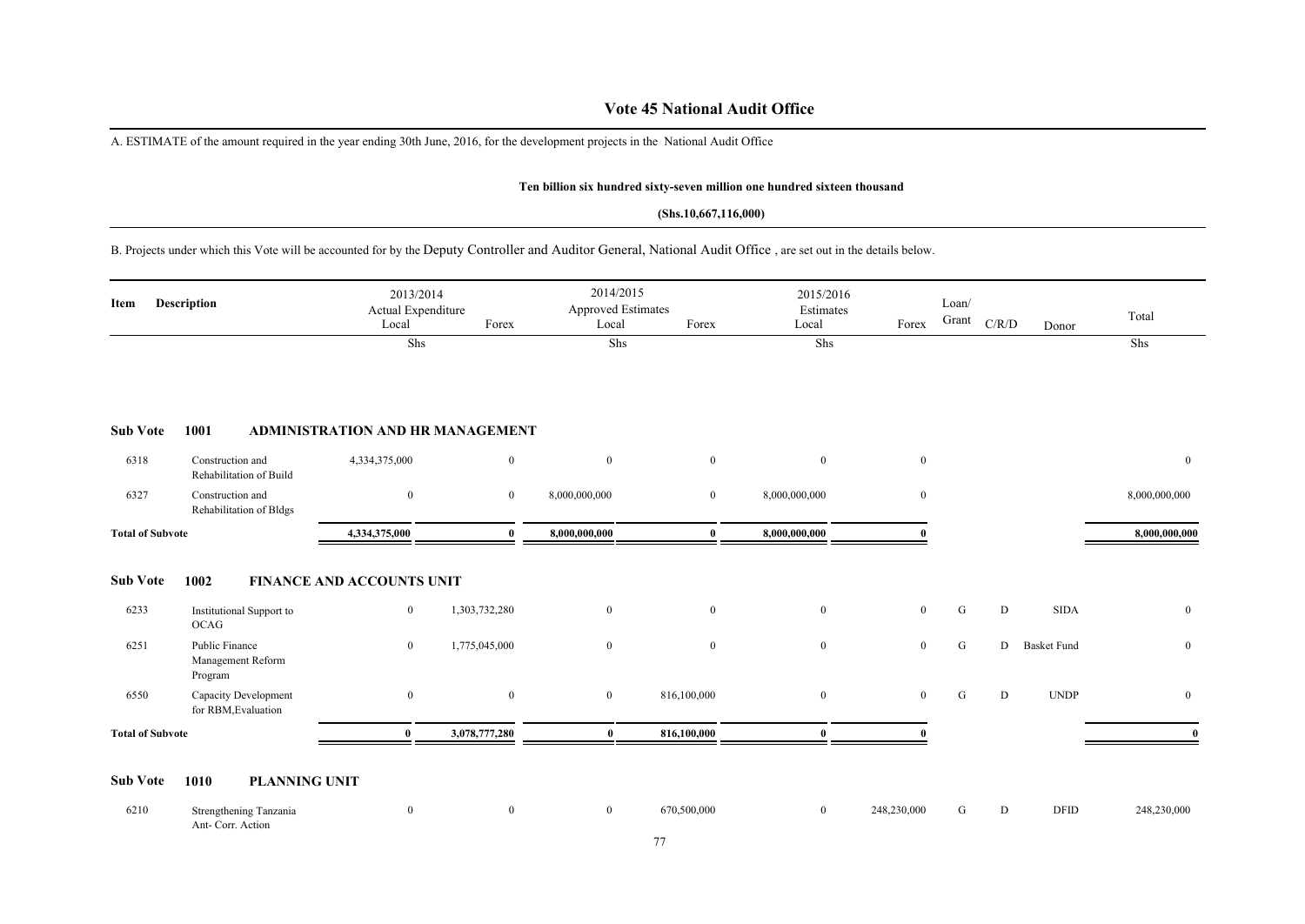| <b>Description</b><br>Item |                                             | 2013/2014<br>Actual Expenditure<br>Local | Forex            | 2014/2015<br>Local | <b>Approved Estimates</b><br>Forex | 2015/2016<br>Estimates<br>Local | Forex         | Loan/<br>Grant | C/R/D | Donor              | Total          |
|----------------------------|---------------------------------------------|------------------------------------------|------------------|--------------------|------------------------------------|---------------------------------|---------------|----------------|-------|--------------------|----------------|
|                            |                                             | Shs                                      |                  | Shs                |                                    | Shs                             |               |                |       |                    | Shs            |
| 6233                       | Instutional Support to<br>OCAG              | $\boldsymbol{0}$                         | $\mathbf{0}$     | $\overline{0}$     | 870,155,200                        | $\overline{0}$                  | 775,486,000   | G              | D     | <b>SIDA</b>        | 775,486,000    |
| 6251                       | PFMRP                                       | $\bf{0}$                                 | $\boldsymbol{0}$ | $\mathbf{0}$       | 2,491,676,800                      | $\overline{0}$                  | 1,643,400,000 | G              | D     | <b>Basket Fund</b> | 1,643,400,000  |
| 6550                       | Capacity Development<br>for RBM, Evaluation | $\boldsymbol{0}$                         | $\bf{0}$         | $\overline{0}$     | 163,000,000                        | $\overline{0}$                  | $\bf{0}$      | G              | D     | <b>UNDP</b>        | $\mathbf{0}$   |
|                            | <b>Total of Subvote</b>                     |                                          |                  | $\theta$           | 4,195,332,000                      |                                 | 2,667,116,000 |                |       |                    | 2,667,116,000  |
| <b>Total of Vote</b>       |                                             | 4,334,375,000                            | 3,078,777,280    | 8,000,000,000      | 5,011,432,000                      | 8,000,000,000                   | 2,667,116,000 |                |       |                    | 10,667,116,000 |

## **Vote 45 National Audit Office**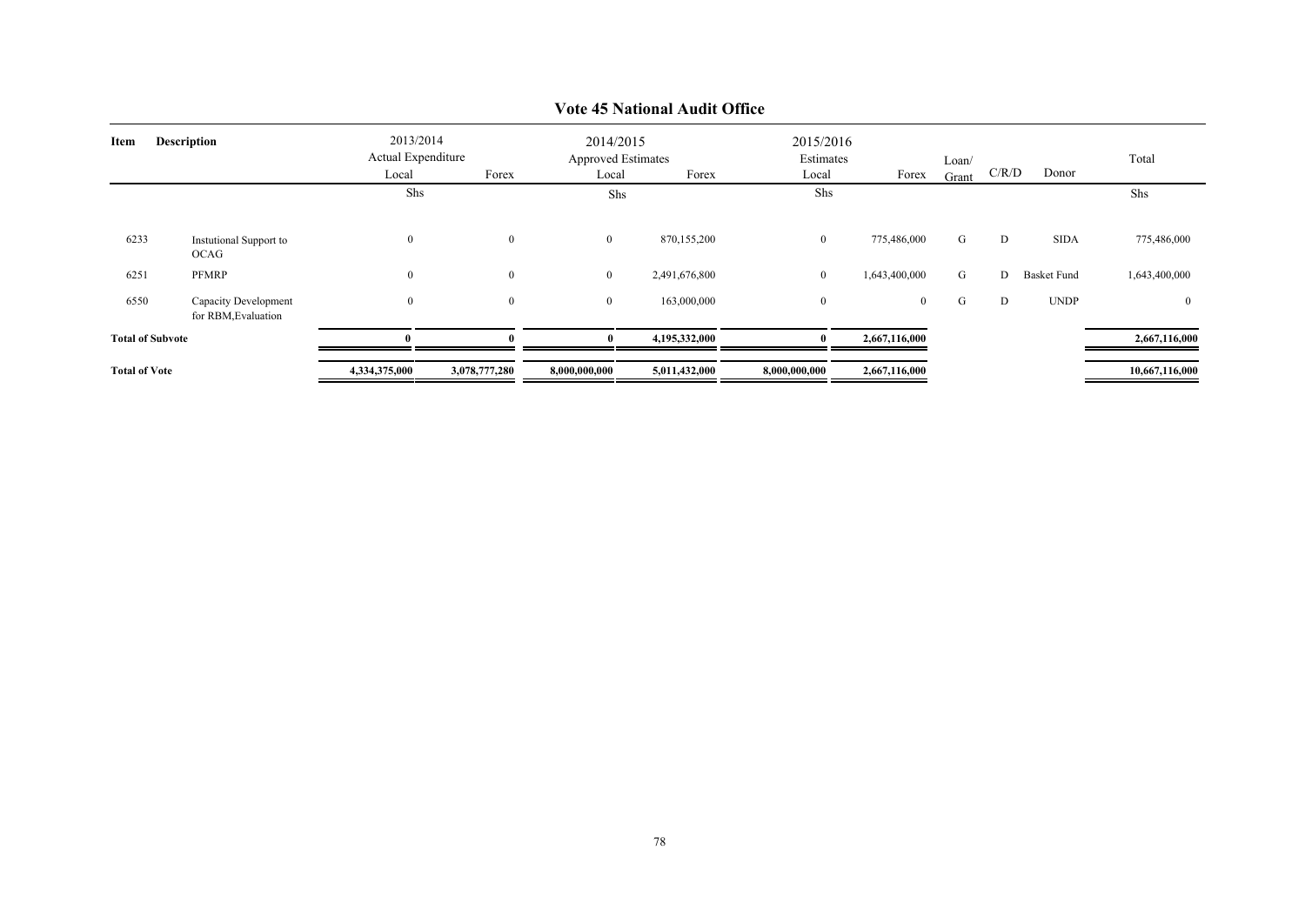# MINISTRY OF EDUCATION AND VOCATIONAL TRAINING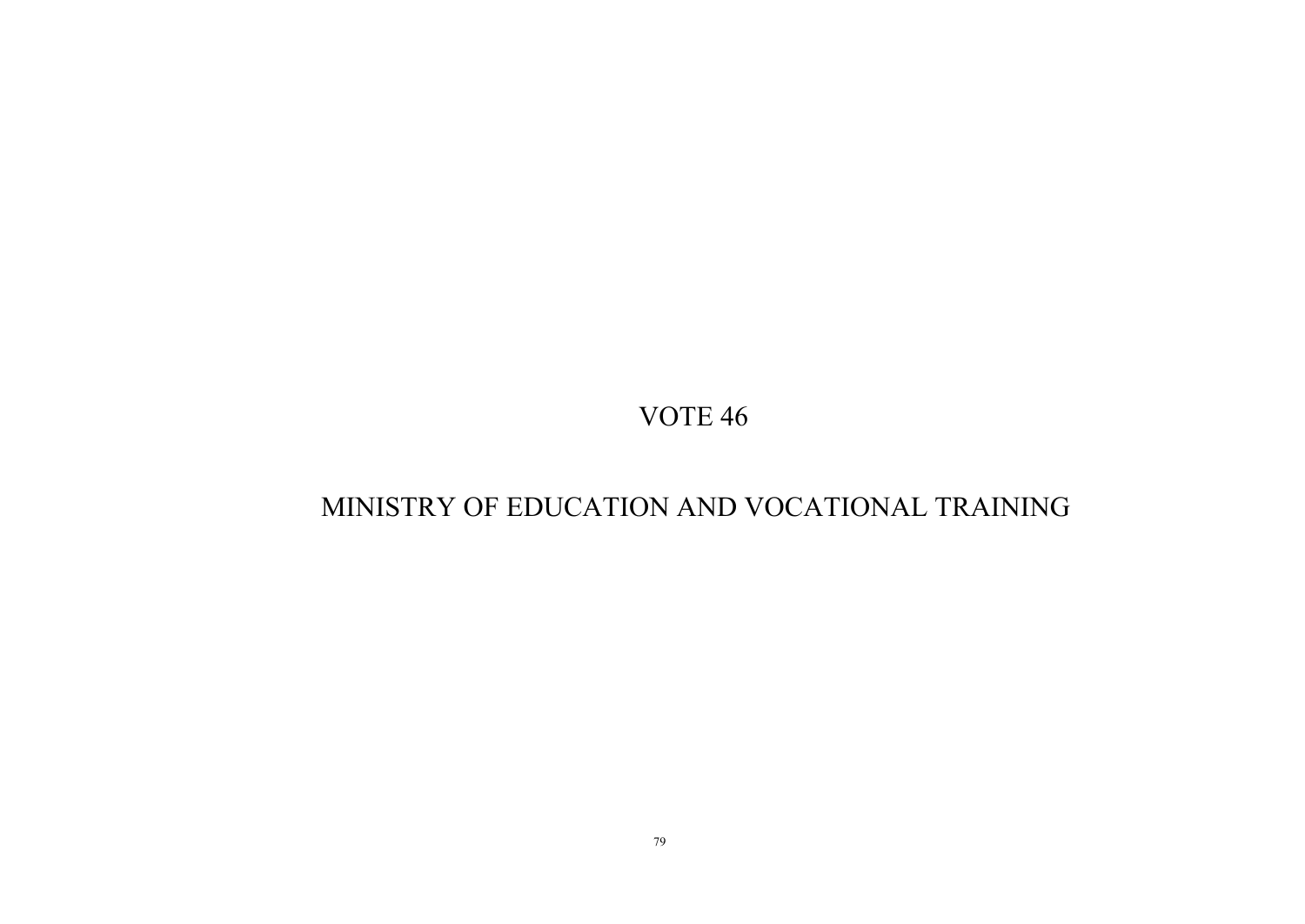A. ESTIMATE of the amount required in the year ending 30th June, 2016, for the development projects in the Ministry of Education and Vocational Training

### **Four hundred fifty billion six hundred twenty-five million one hundred fifty-nine thousand**

#### **(Shs.450,625,159,000)**

B. Projects under which this Vote will be accounted for by the Permanent Secretary, Ministry of Education and Vocational Training , are set out in the details below.

| Description<br>Item     |                                                       | 2013/2014<br>Actual Expenditure<br>Local | Forex          | 2014/2015<br><b>Approved Estimates</b><br>Local | Forex          | 2015/2016<br>Estimates<br>Local | Forex          | Loan/<br>Grant | C/R/D | Donor  | Total          |
|-------------------------|-------------------------------------------------------|------------------------------------------|----------------|-------------------------------------------------|----------------|---------------------------------|----------------|----------------|-------|--------|----------------|
|                         |                                                       | Shs                                      |                | Shs                                             |                | Shs                             |                |                |       |        | Shs            |
| <b>Sub Vote</b>         | 1001                                                  | <b>ADMINISTRATION AND HR MANAGEMENT</b>  |                |                                                 |                |                                 |                |                |       |        |                |
| 6324                    | Construction of<br>Dodoma Library                     | 300,000,000                              | $\mathbf{0}$   | 600,000,000                                     | $\overline{0}$ | $\overline{0}$                  | $\overline{0}$ |                |       |        | $\overline{0}$ |
| <b>Total of Subvote</b> |                                                       | 300,000,000                              | $\theta$       | 600,000,000                                     | $\mathbf{0}$   | $\mathbf{0}$                    |                |                |       |        |                |
| <b>Sub Vote</b>         | 1003                                                  | POLICY AND PLANNING                      |                |                                                 |                |                                 |                |                |       |        |                |
| 4312                    | <b>Education Sector</b><br>Development and<br>program | 356,514,537                              | $\overline{0}$ | 307,160,000,000                                 | 195,294,200    | 150,000,000                     | 1,134,941,800  |                |       |        | 1,284,941,800  |
| 4371                    | Rehabilitation of<br>Schools and Colleges             | 670,000,000                              | $\mathbf{0}$   | 2,070,000,000                                   | $\mathbf{0}$   | 4,000,000,000                   | $\overline{0}$ |                |       |        | 4,000,000,000  |
| 4378                    | ICT in Education                                      | $\boldsymbol{0}$                         | 493,231,563    | $\overline{0}$                                  | $\overline{0}$ | $\mathbf{0}$                    | $\overline{0}$ | G              | D     | Sweden | $\mathbf{0}$   |
| 4397                    | <b>Support Vocational</b><br>Education & Training     | 166, 171, 000                            | $\mathbf{0}$   | $\mathbf{0}$                                    | 13,237,994,000 | 1,000,000,000                   | 5,382,362,200  | G              | D     | ADF    | 6,382,362,200  |
| <b>Total of Subvote</b> |                                                       | 1,192,685,537                            | 493,231,563    | 309,230,000,000                                 | 13,433,288,200 | 5,150,000,000                   | 6,517,304,000  |                |       |        | 11,667,304,000 |
|                         |                                                       |                                          |                |                                                 |                |                                 |                |                |       |        |                |

### **Sub Vote 1008 INFORMATION, COMM.TECH AND ELEARNING**

| 4378 | ICT in Education |  |  |  |  |  | 100,000,000 L D Exim |  |  |  | 100,000,000 |
|------|------------------|--|--|--|--|--|----------------------|--|--|--|-------------|
|------|------------------|--|--|--|--|--|----------------------|--|--|--|-------------|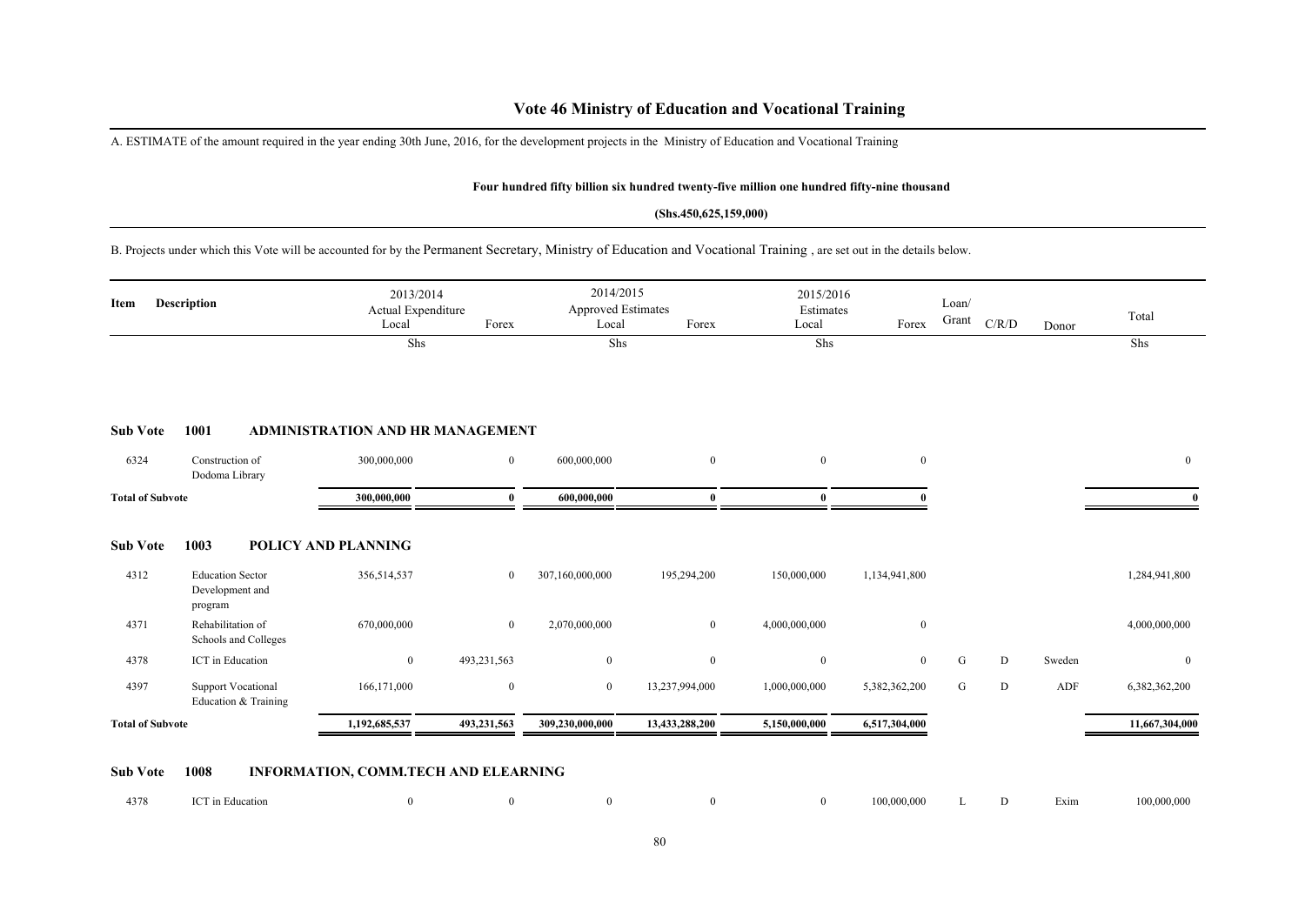| Item                    | Description                                        | 2013/2014<br>Actual Expenditure<br>Local  | Forex          | 2014/2015<br><b>Approved Estimates</b><br>Local | Forex            | 2015/2016<br>Estimates<br>Local | Forex            | Loan/<br>Grant | C/R/D     | Donor         | Total         |
|-------------------------|----------------------------------------------------|-------------------------------------------|----------------|-------------------------------------------------|------------------|---------------------------------|------------------|----------------|-----------|---------------|---------------|
|                         |                                                    | Shs                                       |                | Shs                                             |                  | Shs                             |                  |                |           |               | Shs           |
| <b>Total of Subvote</b> |                                                    | $\bf{0}$                                  | $\bf{0}$       | $\bf{0}$                                        | $\bf{0}$         | $\bf{0}$                        | 100,000,000      |                |           |               | 100,000,000   |
| <b>Sub Vote</b>         | 2001                                               | <b>BASIC EDUCATION DEVELOPMENT OFFICE</b> |                |                                                 |                  |                                 |                  |                |           |               |               |
| 3280                    | School Wash Programe                               | $\bf{0}$                                  | $\mathbf{0}$   | $\overline{0}$                                  | $\boldsymbol{0}$ | $\bf{0}$                        | 627,930,000      | G              | D         | World Bank    | 627,930,000   |
| 4305                    | <b>UNICEF</b> Support to<br><b>Basic Education</b> | $\mathbf{0}$                              | $\mathbf{0}$   | $\overline{0}$                                  | $\mathbf{0}$     | $\boldsymbol{0}$                | 403,985,000      | G              | D         | <b>UNICEF</b> | 403,985,000   |
| 4306                    | Agency for<br>Development of<br>Education          | $\mathbf{0}$                              | $\mathbf{0}$   | $\mathbf{0}$                                    | $\overline{0}$   | 500,000,000                     | 437,000,000      | ${\bf G}$      | ${\bf D}$ | <b>UNICEF</b> | 937,000,000   |
| 4320                    | Srengthening Tanzania<br>Institute of Educ.        | 140,000,000                               | $\mathbf{0}$   | 500,000,000                                     | $\mathbf{0}$     | $\boldsymbol{0}$                | $\mathbf{0}$     |                |           |               | $\mathbf{0}$  |
| 4321                    | Primary Education<br>Dev. Programme                | $\overline{0}$                            | $\mathbf{0}$   | $\overline{0}$                                  | $\overline{0}$   | 100,000,000                     | 5,750,000,000    | G              | D         | Sweden        | 5,850,000,000 |
| 4370                    | Community<br>Intervention<br>(CBAE/COBET)          | $\boldsymbol{0}$                          | $\mathbf{0}$   | 1,000,000,000                                   | 431,920,240      | 500,000,000                     | $\boldsymbol{0}$ |                |           |               | 500,000,000   |
| <b>Total of Subvote</b> |                                                    | 140,000,000                               | $\bf{0}$       | 1,500,000,000                                   | 431,920,240      | 1,100,000,000                   | 7,218,915,000    |                |           |               | 8,318,915,000 |
| <b>Sub Vote</b>         | 2002                                               | <b>SCHOOL QUALITY ASSURANCE</b>           |                |                                                 |                  |                                 |                  |                |           |               |               |
| 6235                    | Strengthening<br>Inspectorate                      | 952,532,950                               | $\overline{0}$ | 750,000,000                                     | $\overline{0}$   | 1,500,000,000                   | $\mathbf{0}$     |                |           |               | 1,500,000,000 |
| <b>Total of Subvote</b> |                                                    | 952,532,950                               | $\bf{0}$       | 750,000,000                                     | $\bf{0}$         | 1,500,000,000                   | $\mathbf{0}$     |                |           |               | 1,500,000,000 |
| <b>Sub Vote</b>         | 3001<br><b>BASIC EDUCATION</b>                     |                                           |                |                                                 |                  |                                 |                  |                |           |               |               |
| 3280                    | School Wash Programe                               | $\bf{0}$                                  | $\mathbf{0}$   | $\overline{0}$                                  | 836,780,000      | $\boldsymbol{0}$                | $\overline{0}$   | G              | D         | World Bank    | $\mathbf{0}$  |
| 4305                    | <b>UNICEF</b> Support to<br>Education              | $\overline{0}$                            | 882,655,000    | $\overline{0}$                                  | 2,288,117,500    | $\theta$                        | $\mathbf{0}$     | G              | D         | <b>UNICEF</b> | $\mathbf{0}$  |
| 4321                    | Primary Education<br>Dev. Programme                | $\overline{0}$                            | $\overline{0}$ | 300,000,000                                     | 10,900,943,360   | $\boldsymbol{0}$                | $\boldsymbol{0}$ |                |           |               | $\mathbf{0}$  |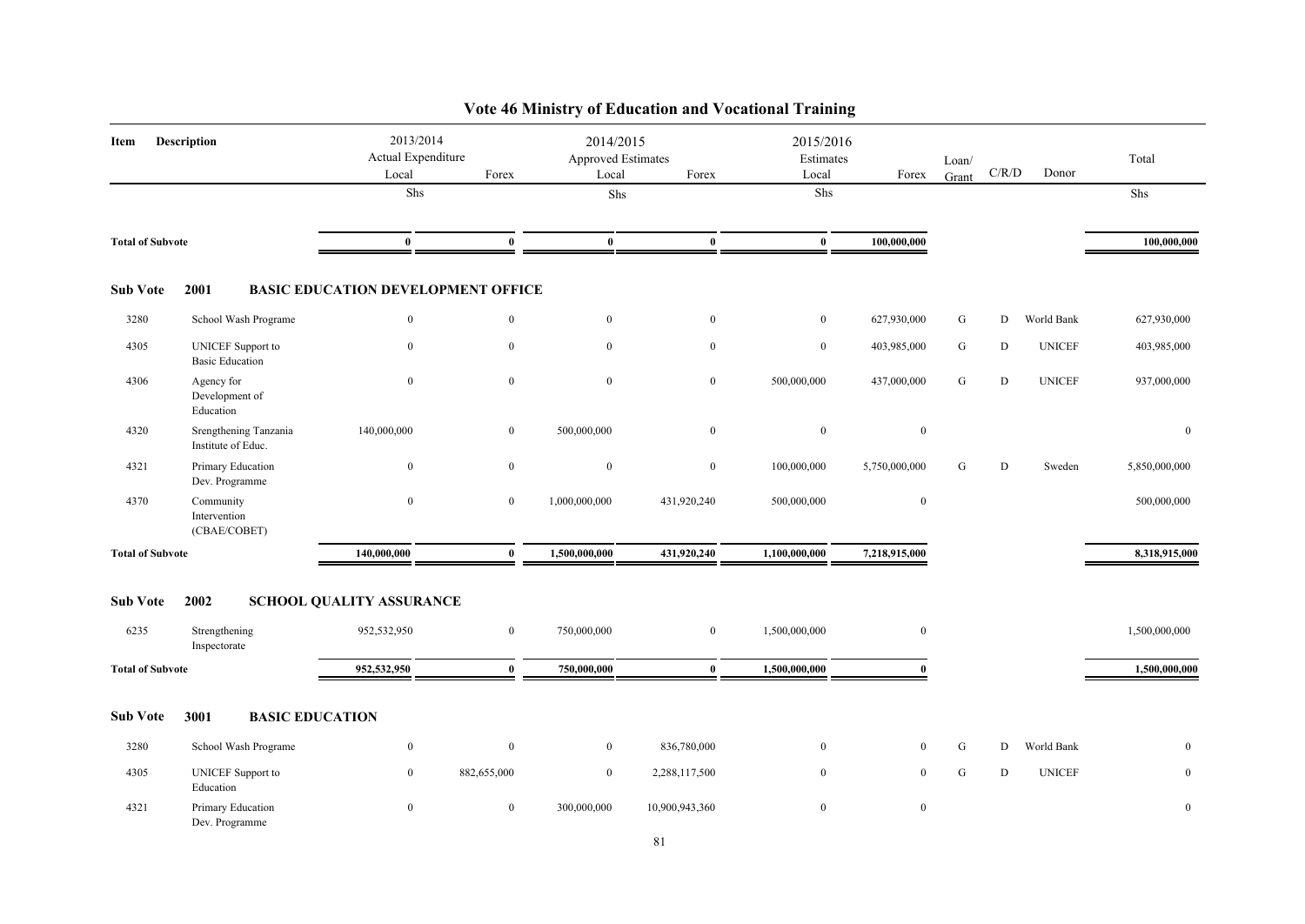| Item                    | <b>Description</b>                               | 2013/2014<br>Actual Expenditure<br>Local | Forex          | 2014/2015<br>Approved Estimates<br>Local | Forex          | 2015/2016<br>Estimates<br>Local | Forex         | Loan/<br>Grant | C/R/D | Donor        | Total           |
|-------------------------|--------------------------------------------------|------------------------------------------|----------------|------------------------------------------|----------------|---------------------------------|---------------|----------------|-------|--------------|-----------------|
|                         |                                                  | ${\rm Shs}$                              |                | Shs                                      |                | Shs                             |               |                |       |              | Shs             |
| <b>Total of Subvote</b> |                                                  | $\bf{0}$                                 | 882,655,000    | 300,000,000                              | 14,025,840,860 | $\bf{0}$                        | $\mathbf{0}$  |                |       |              | $\mathbf{0}$    |
| <b>Sub Vote</b>         | 4001                                             | <b>SECONDARY EDUCATION</b>               |                |                                          |                |                                 |               |                |       |              |                 |
| 4390                    | Secondary Education<br>Dev. Prog. (SEDP)         | $\overline{0}$                           | 8,807,805,464  | 100,000,000                              | 12,110,570,100 | 100,000,000                     | 9,820,940,000 | L              | D     | World Bank   | 9,920,940,000   |
| <b>Total of Subvote</b> |                                                  | $\bf{0}$                                 | 8,807,805,464  | 100,000,000                              | 12,110,570,100 | 100,000,000                     | 9,820,940,000 |                |       |              | 9,920,940,000   |
| <b>Sub Vote</b>         | 5001                                             | <b>TEACHER EDUCATION</b>                 |                |                                          |                |                                 |               |                |       |              |                 |
| 4371                    | Rehabilitation of<br>Schools and Colleges        | 110,662,133                              | $\mathbf{0}$   | 4,700,000,000                            | 8,261,280,000  | $\bf{0}$                        | 3,000,000,000 |                |       |              | 3,000,000,000   |
| <b>Total of Subvote</b> |                                                  | 110,662,133                              | $\bf{0}$       | 4,700,000,000                            | 8,261,280,000  | $\bf{0}$                        | 3,000,000,000 |                |       |              | 3,000,000,000   |
| <b>Sub Vote</b>         | 7001                                             | <b>HIGHER EDUCATION</b>                  |                |                                          |                |                                 |               |                |       |              |                 |
| 2225                    | Institute of Marine<br>Science Project           | 450,000,000                              | $\mathbf{0}$   | 900,000,000                              | $\mathbf{0}$   | $\mathbf{0}$                    | $\mathbf{0}$  |                |       |              | $\mathbf{0}$    |
| 4302                    | Program for<br>Agriculture&Natural<br>Resource   | $\overline{0}$                           | 4,985,824,497  | $\overline{0}$                           | 9,016,433,600  | $\boldsymbol{0}$                | 3,315,000,000 | G              | D     | <b>NORAD</b> | 3,315,000,000   |
| 4304                    | University of Dodoma<br>Project                  | 968,135,000                              | $\mathbf{0}$   | 2,300,000,000                            | $\overline{0}$ | 1,500,000,000                   | $\mathbf{0}$  |                |       |              | 1,500,000,000   |
| 4314                    | Mkwawa Univers.<br>College of<br>Educat.Projec   | $\overline{0}$                           | $\overline{0}$ | 1,000,000,000                            | $\overline{0}$ | 1,278,000,000                   | $\mathbf{0}$  |                |       |              | 1,278,000,000   |
| 4340                    | <b>Higher Education</b><br><b>Students Loans</b> | $\overline{0}$                           | $\mathbf{0}$   | $\mathbf{0}$                             | $\overline{0}$ | 348,300,000,000                 | $\mathbf{0}$  |                |       |              | 348,300,000,000 |
| 4341                    | Construction of Mwl<br>J.K. Nyerere Univers      | $\overline{0}$                           | $\mathbf{0}$   | $\overline{0}$                           | $\overline{0}$ | 3,000,000,000                   | $\mathbf{0}$  |                |       |              | 3,000,000,000   |
| 4383                    | <b>DUCE</b>                                      | $\overline{0}$                           | $\mathbf{0}$   | 1,200,000,000                            | $\overline{0}$ | 900,000,000                     | $\mathbf{0}$  |                |       |              | 900,000,000     |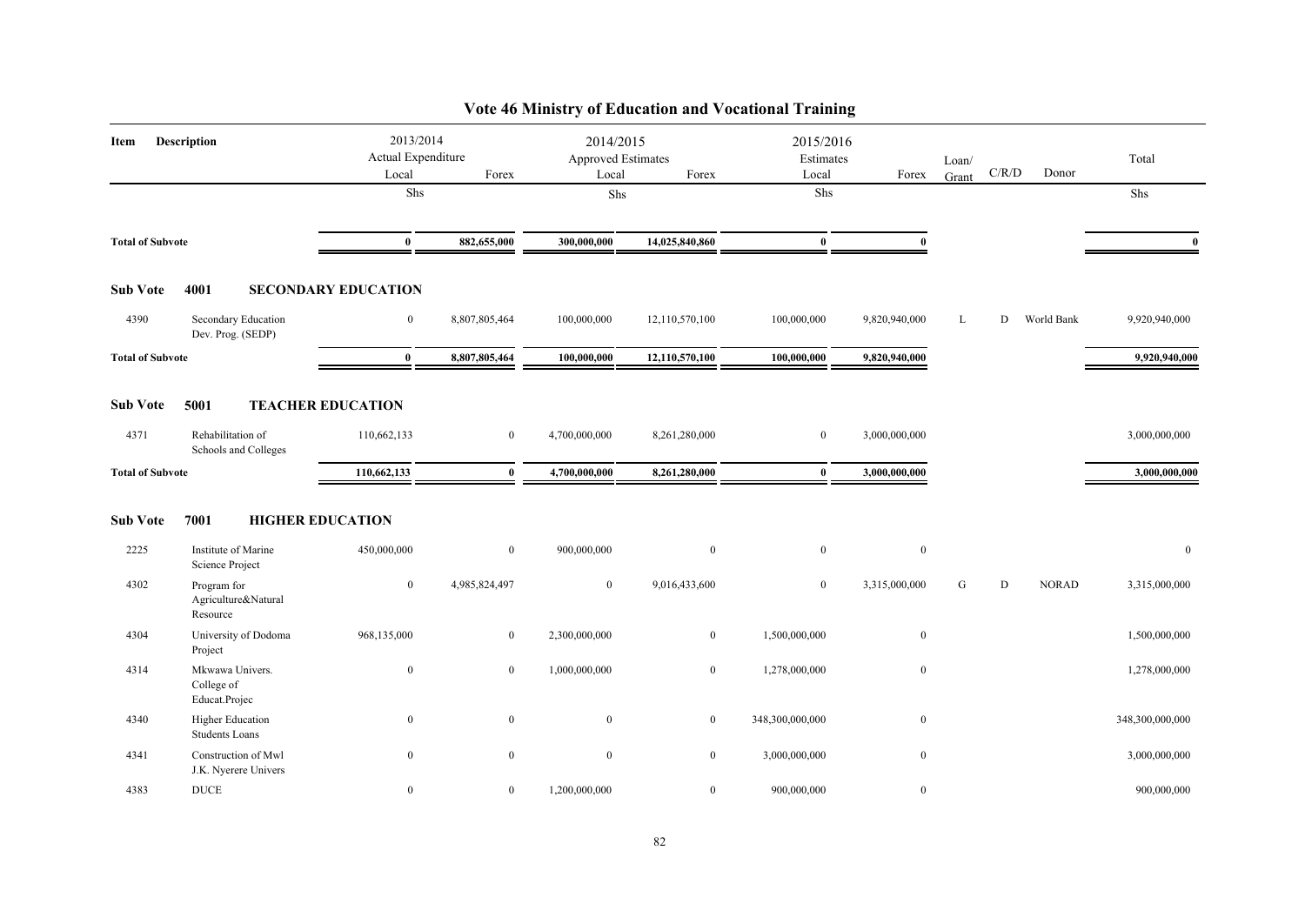| Item                    | <b>Description</b>                                | 2013/2014<br>Actual Expenditure |                  | 2014/2015<br>Approved Estimates |                  | 2015/2016<br>Estimates |                  | Loan/ |           |            | Total            |
|-------------------------|---------------------------------------------------|---------------------------------|------------------|---------------------------------|------------------|------------------------|------------------|-------|-----------|------------|------------------|
|                         |                                                   | Local                           | Forex            | Local                           | Forex            | Local                  | Forex            | Grant | C/R/D     | Donor      |                  |
|                         |                                                   | Shs                             |                  | Shs                             |                  | Shs                    |                  |       |           |            | Shs              |
| 4392                    | Support of Science &<br>Tech                      | $\boldsymbol{0}$                | $\bf{0}$         | $\overline{0}$                  | 12,600,000,000   | $\mathbf{0}$           | $\mathbf{0}$     | L     | ${\rm D}$ | World Bank | $\mathbf{0}$     |
| 4398                    | Open University<br>College                        | $\boldsymbol{0}$                | $\bf{0}$         | 750,000,000                     | $\bf{0}$         | 1,100,000,000          | $\bf{0}$         |       |           |            | 1,100,000,000    |
| 4575                    | <b>TCU</b>                                        | $\bf{0}$                        | $\bf{0}$         | 1,250,000,000                   | $\bf{0}$         | 1,400,000,000          | $\mathbf{0}$     |       |           |            | 1,400,000,000    |
| 6336                    | Rehabilitation &<br>Expansion<br>Project-DSM      | $\boldsymbol{0}$                | $\boldsymbol{0}$ | 2,700,000,000                   | $\boldsymbol{0}$ | $\bf{0}$               | $\mathbf{0}$     |       |           |            | $\bf{0}$         |
| 6351                    | Rehabilitation and<br><b>Expansion UCLAS</b>      | $\boldsymbol{0}$                | $\bf{0}$         | 600,000,000                     | $\mathbf{0}$     | $\overline{0}$         | $\mathbf{0}$     |       |           |            | $\mathbf{0}$     |
| 6353                    | Mzumbe University<br>Constr.of PMO<br>Building    | 300,000,000                     | $\boldsymbol{0}$ | 850,000,000                     | $\mathbf{0}$     | $\mathbf{0}$           | $\mathbf{0}$     |       |           |            | $\boldsymbol{0}$ |
| 6361                    | Rehabilitation &<br><b>Expansion Project-SUA</b>  | $\mathbf{0}$                    | $\bf{0}$         | 500,000,000                     | $\mathbf{0}$     | $\overline{0}$         | $\boldsymbol{0}$ |       |           |            | $\mathbf{0}$     |
| 6364                    | Rehabilitation &<br>Expansion - MUHAS             | 16,464,000,000                  | $\bf{0}$         | 2,350,000,000                   | $\mathbf{0}$     | $\overline{0}$         | $\mathbf{0}$     |       |           |            | $\bf{0}$         |
| 6365                    | Rehabilitation &<br>Expansion -<br><b>MUCCOBS</b> | $\bf{0}$                        | $\boldsymbol{0}$ | 550,000,000                     | $\mathbf{0}$     | $\mathbf{0}$           | $\mathbf{0}$     |       |           |            | $\boldsymbol{0}$ |
| 6389                    | Tanzania Education<br>Authority                   | 5,000,000,000                   | $\bf{0}$         | 49,034,000,000                  | $\mathbf{0}$     | 50,800,000,000         | $\mathbf{0}$     |       |           |            | 50,800,000,000   |
| 6574                    | Climatic Change<br>Adapt. and Mit. in TZ          | $\mathbf{0}$                    | 5,439,923,346    | $\mathbf{0}$                    | $\boldsymbol{0}$ | $\overline{0}$         | 2,125,000,000    | G     | D         | Norway     | 2,125,000,000    |
| <b>Total of Subvote</b> |                                                   | 23,182,135,000                  | 10,425,747,843   | 63,984,000,000                  | 21,616,433,600   | 408,278,000,000        | 5,440,000,000    |       |           |            | 413,718,000,000  |

| 4381 | Mwalimu Nyerere<br>Memorial Academy       | 600,000,000 | 600,000,000  | ,100,000,000 | ,100,000,000 |
|------|-------------------------------------------|-------------|--------------|--------------|--------------|
| 6333 | Rehabilitation of<br>Arusha Tech. College | 800,000,000 | .600,000,000 | .300,000,000 | ,300,000,000 |
| 6359 | NACTE PROJECT                             |             | 370,000,000  |              |              |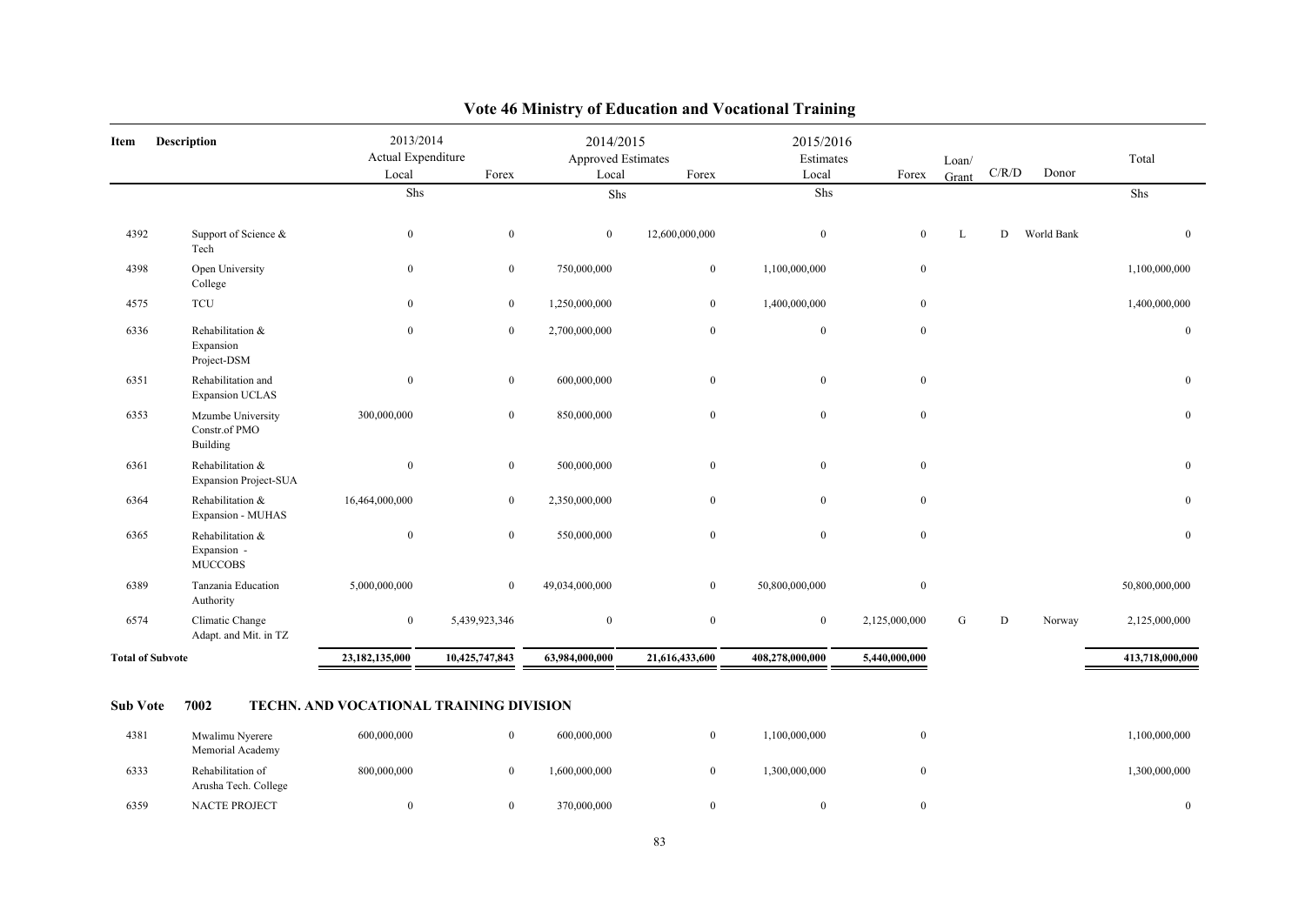| <b>Description</b><br>Item | 2013/2014<br>Actual Expenditure |                | 2014/2015<br><b>Approved Estimates</b> |                | 2015/2016<br>Estimates |                | Loan/ |       |       | Total           |
|----------------------------|---------------------------------|----------------|----------------------------------------|----------------|------------------------|----------------|-------|-------|-------|-----------------|
|                            | Local                           | Forex          | Local                                  | Forex          | Local                  | Forex          | Grant | C/R/D | Donor |                 |
|                            | Shs                             |                | Shs                                    |                | Shs                    |                |       |       |       | Shs             |
| <b>Total of Subvote</b>    | 1.400.000.000                   | $\mathbf{0}$   | 2,570,000,000                          |                | 2,400,000,000          |                |       |       |       | 2,400,000,000   |
| <b>Total of Vote</b>       | 27,278,015,620                  | 20,609,439,870 | 383,734,000,000                        | 69,879,333,000 | 418,528,000,000        | 32,097,159,000 |       |       |       | 450,625,159,000 |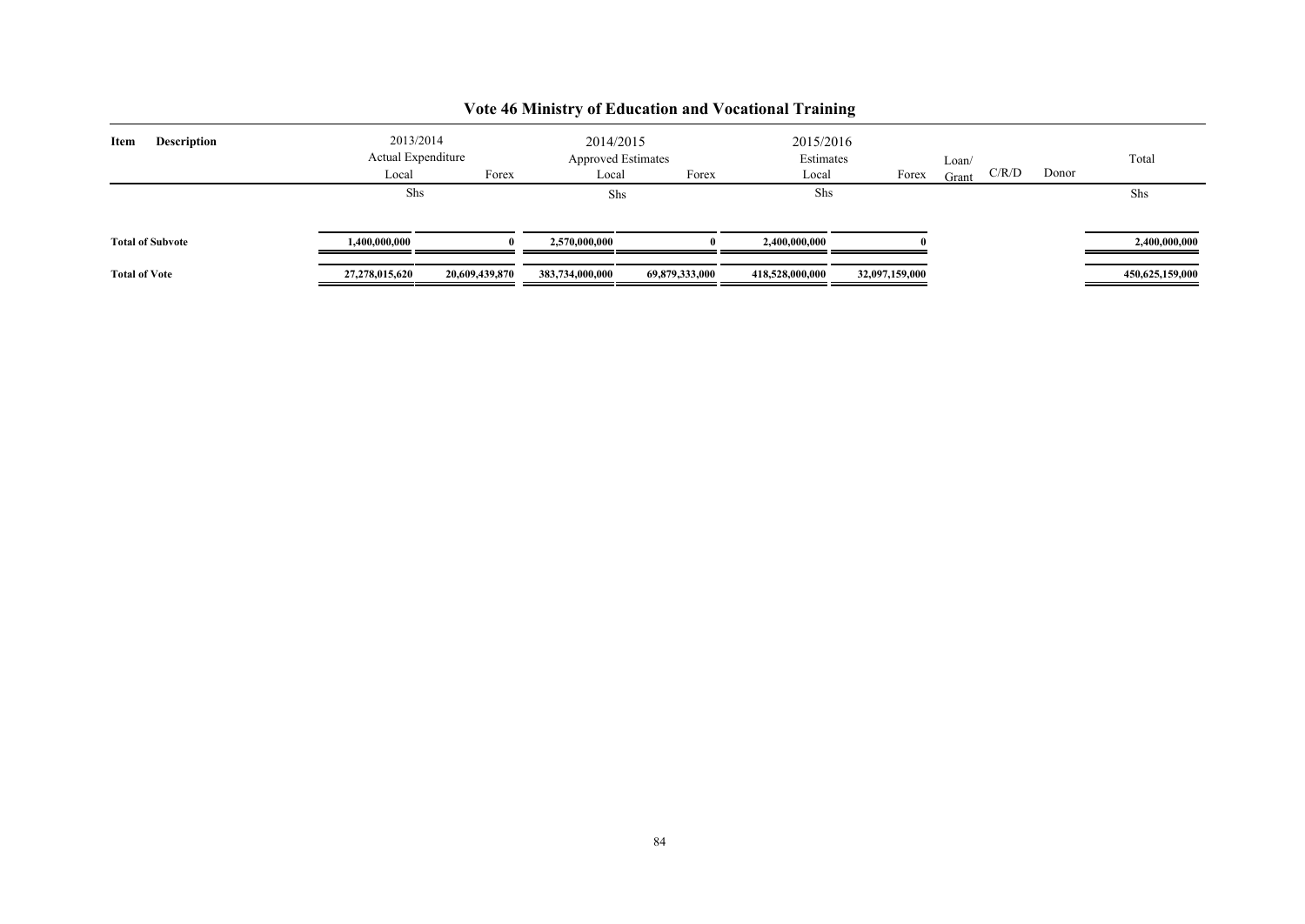SIMIYU REGION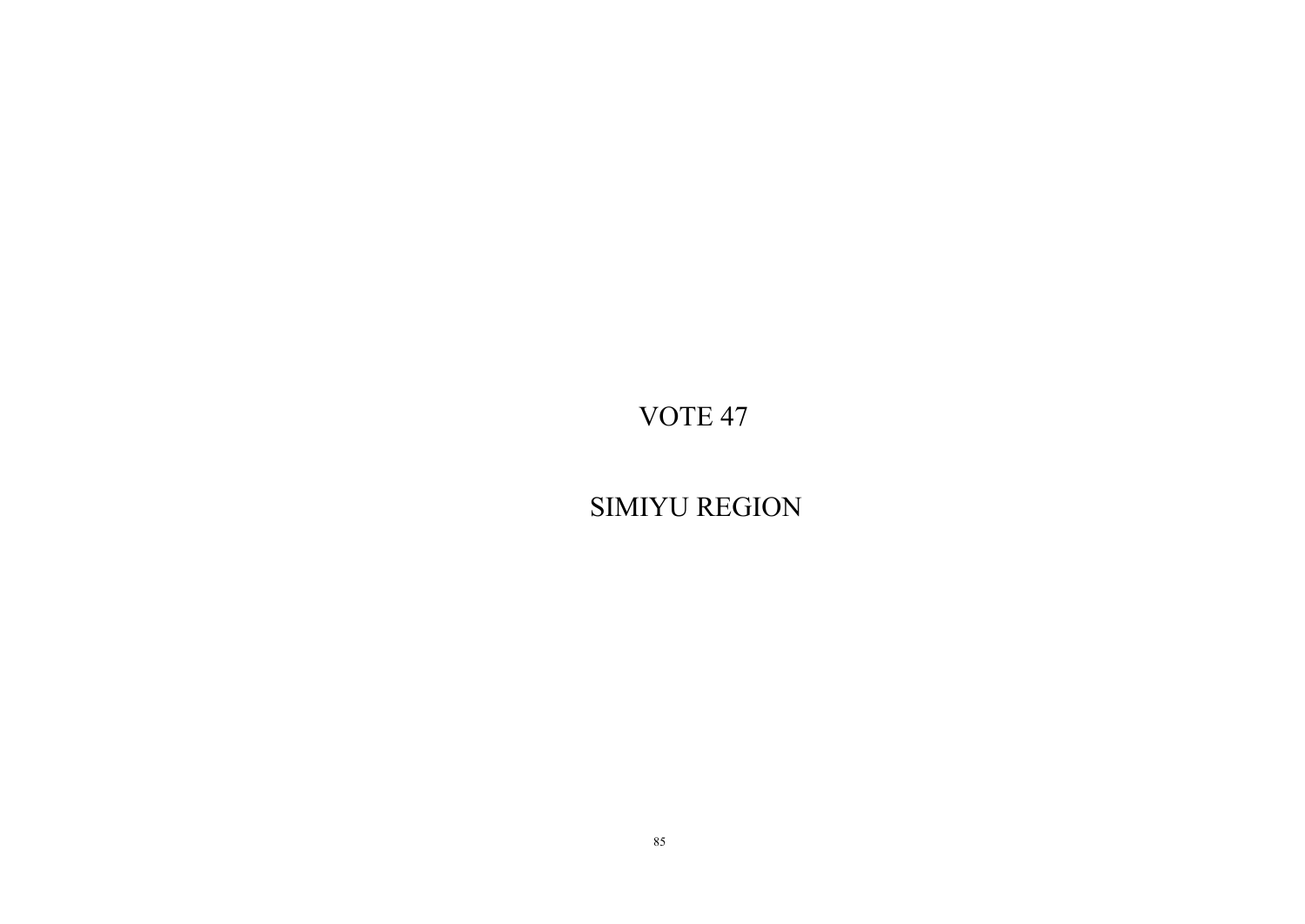## **Vote 47 Simiyu Region**

A. ESTIMATE of the amount required in the year ending 30th June, 2016, for the development projects in the Simiyu Region

### **Twenty-five billion forty-nine million two hundred twenty-five thousand**

#### **(Shs.25,049,225,000)**

## B. Projects under which this Vote will be accounted for by the Regional Administrative Secretary, Simiyu Region , are set out in the details below.

| Item                    | <b>Description</b>                         | 2013/2014<br>Actual Expenditure<br>Local | Forex          | 2014/2015<br><b>Approved Estimates</b><br>Local | Forex          | 2015/2016<br>Estimates<br>Local | Forex          | Loan/<br>Grant | C/R/D | Donor              | Total      |
|-------------------------|--------------------------------------------|------------------------------------------|----------------|-------------------------------------------------|----------------|---------------------------------|----------------|----------------|-------|--------------------|------------|
|                         |                                            | Shs                                      |                | Shs                                             |                | Shs                             |                |                |       |                    | Shs        |
|                         |                                            |                                          |                |                                                 |                |                                 |                |                |       |                    |            |
| <b>Sub Vote</b>         | 1001                                       | <b>ADMINISTRATION AND HR MANAGEMENT</b>  |                |                                                 |                |                                 |                |                |       |                    |            |
| 6532                    | Self Help Project                          | 45,000,000                               | $\overline{0}$ | 45,000,000                                      | $\overline{0}$ | 45,000,000                      | $\overline{0}$ |                |       |                    | 45,000,000 |
| <b>Total of Subvote</b> |                                            | 45,000,000                               | $\theta$       | 45,000,000                                      | $\mathbf{0}$   | 45,000,000                      |                |                |       |                    | 45,000,000 |
| <b>Sub Vote</b>         | 2001                                       | <b>PLANNING AND COORDINATION</b>         |                |                                                 |                |                                 |                |                |       |                    |            |
| 5492                    | Tanzania Multisectoral<br>HIV/AIDS Project | $\mathbf{0}$                             | 56,400,000     | $\mathbf{0}$                                    | 56,400,000     | $\mathbf{0}$                    | 14,100,000     | G              | D     | <b>Basket Fund</b> | 14,100,000 |
| 6531                    | Participatory Appraisal                    | 47,797,500                               | $\overline{0}$ | 50,000,000                                      | $\mathbf{0}$   | 60,000,000                      | $\overline{0}$ |                |       |                    | 60,000,000 |
| <b>Total of Subvote</b> |                                            | 47,797,500                               | 56,400,000     | 50,000,000                                      | 56,400,000     | 60,000,000                      | 14,100,000     |                |       |                    | 74,100,000 |
| <b>Sub Vote</b>         | 2002                                       | <b>ECONOMIC AND PRODUCTIVE SECTOR</b>    |                |                                                 |                |                                 |                |                |       |                    |            |
| 4486                    | Agriculture Sector Dev.<br>Prog Support    | $\mathbf{0}$                             | $\overline{0}$ | 5,000,000                                       | 10,000,000     | 7,000,000                       | $\overline{0}$ | G              | D     | Basket             | 7,000,000  |
| 4553                    | Live Stocks Dev Funds                      | $\mathbf{0}$                             | $\overline{0}$ | 2,000,000                                       | $\mathbf{0}$   | 2,000,000                       | $\overline{0}$ |                |       |                    | 2,000,000  |
| <b>Total of Subvote</b> |                                            | $\bf{0}$                                 | $\theta$       | 7,000,000                                       | 10,000,000     | 9,000,000                       |                |                |       |                    | 9,000,000  |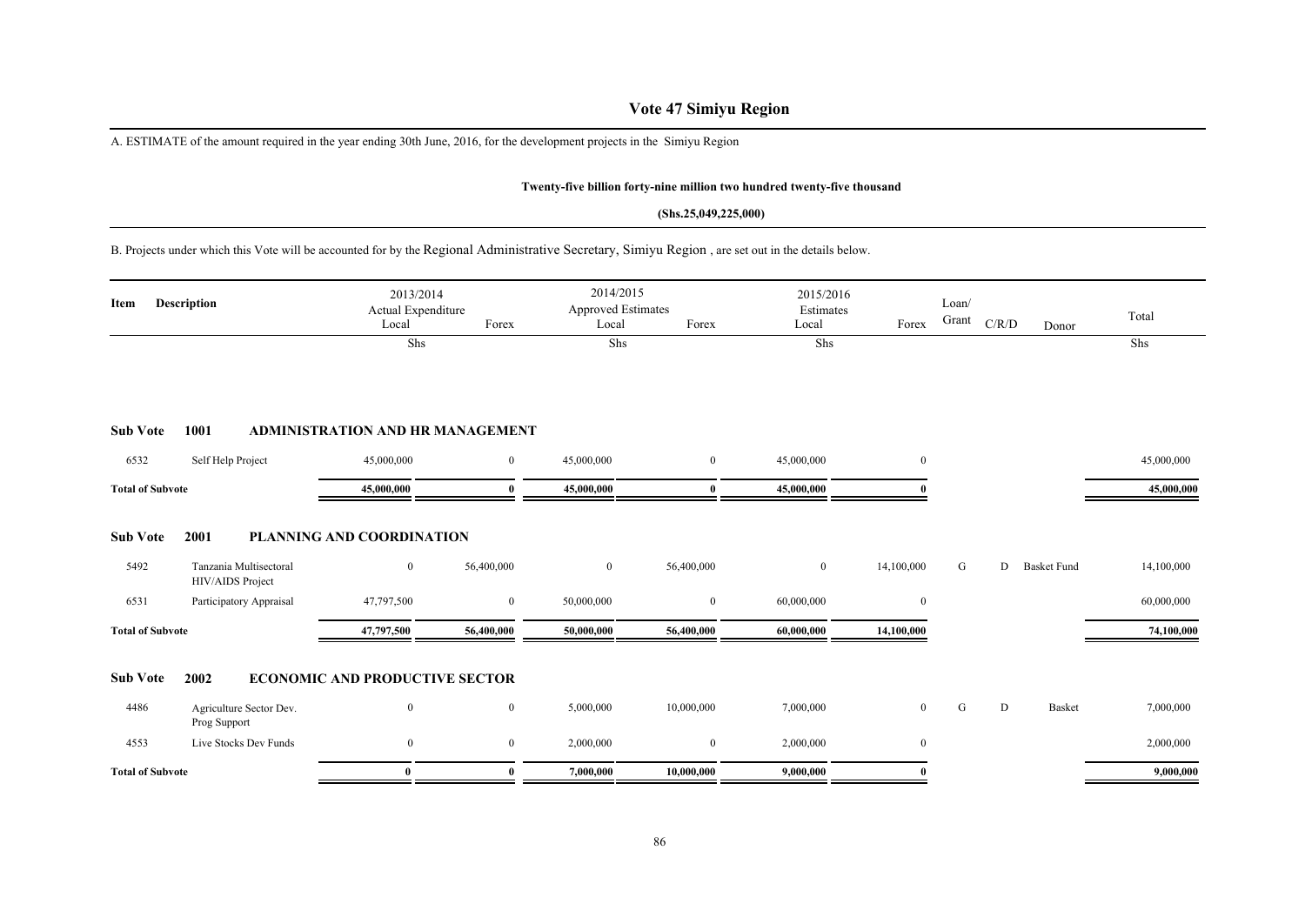|                         |                                            |                                             |                                                   |                | Vote 47 Simiyu Region                             |                  |                                 |                |                                        |               |               |
|-------------------------|--------------------------------------------|---------------------------------------------|---------------------------------------------------|----------------|---------------------------------------------------|------------------|---------------------------------|----------------|----------------------------------------|---------------|---------------|
| Item                    | Description                                |                                             | 2013/2014<br>Actual Expenditure<br>Local<br>Forex |                | 2014/2015<br>Approved Estimates<br>Local<br>Forex |                  | 2015/2016<br>Estimates<br>Forex | Loan/<br>Grant | $\mathbf{C} / \mathbf{R} / \mathbf{D}$ | Donor         | Total         |
|                         |                                            | Shs                                         |                                                   | ${\rm Shs}$    |                                                   | ${\rm Shs}$      |                                 |                |                                        |               | Shs           |
| <b>Sub Vote</b>         | 2003                                       | <b>INFRASTRUCTURE SECTOR</b>                |                                                   |                |                                                   |                  |                                 |                |                                        |               |               |
| 6337                    | Construction of DC's<br>Office             | $\boldsymbol{0}$                            | $\boldsymbol{0}$                                  | 1,000,000,000  | $\mathbf{0}$                                      | 1,000,000,000    | $\boldsymbol{0}$                |                |                                        |               | 1,000,000,000 |
| 6384                    | Construction of<br>Government Quarters     | $\bf{0}$                                    | $\overline{0}$                                    | 1,418,000,000  | $\mathbf{0}$                                      | 1,336,537,000    | $\mathbf{0}$                    |                |                                        |               | 1,336,537,000 |
| <b>Total of Subvote</b> |                                            | $\bf{0}$                                    | $\bf{0}$                                          | 2,418,000,000  | $\bf{0}$                                          | 2,336,537,000    | $\theta$                        |                |                                        |               | 2,336,537,000 |
| <b>Sub Vote</b>         | 2004                                       | <b>SOCIAL SECTOR</b>                        |                                                   |                |                                                   |                  |                                 |                |                                        |               |               |
| 5421                    | Health Sector<br>Development<br>Programme  | $\boldsymbol{0}$                            | $\boldsymbol{0}$                                  | $\bf{0}$       | 142,295,000                                       | $\boldsymbol{0}$ | 84,903,000                      | ${\bf G}$      | ${\bf D}$                              | <b>Basket</b> | 84,903,000    |
| <b>Total of Subvote</b> |                                            | $\mathbf{0}$                                | $\mathbf{0}$                                      | $\bf{0}$       | 142,295,000                                       | $\bf{0}$         | 84,903,000                      |                |                                        |               | 84,903,000    |
| <b>Sub Vote</b>         | 2005                                       | <b>LOCAL GOVERNMENT MANAGEMENT SERVICES</b> |                                                   |                |                                                   |                  |                                 |                |                                        |               |               |
| 6251                    | Public Finance Mgt<br>Reform Programme     | $\mathbf{0}$                                | $\mathbf{0}$                                      | $\mathbf{0}$   | 140,000,000                                       | $\mathbf{0}$     | 44,063,000                      | G              | D                                      | <b>DFID</b>   | 44,063,000    |
| <b>Total of Subvote</b> |                                            | $\bf{0}$                                    | $\bf{0}$                                          | $\bf{0}$       | 140,000,000                                       | $\bf{0}$         | 44,063,000                      |                |                                        |               | 44,063,000    |
| <b>Sub Vote</b>         | 2006                                       | <b>EDUCATION SECTOR</b>                     |                                                   |                |                                                   |                  |                                 |                |                                        |               |               |
| 4390                    | Secondary Education<br>Development Program | 24,431,660                                  | $\boldsymbol{0}$                                  | 24,463,000     | 26,645,000                                        | 24,463,000       | 6,661,000                       |                |                                        |               | 31,124,000    |
| <b>Total of Subvote</b> |                                            | 24,431,660                                  | $\bf{0}$                                          | 24,463,000     | 26,645,000                                        | 24,463,000       | 6,661,000                       |                |                                        |               | 31,124,000    |
| <b>Sub Vote</b>         | 2007                                       | <b>WATER SECTOR</b>                         |                                                   |                |                                                   |                  |                                 |                |                                        |               |               |
| 3280                    | Rural Water Supply<br>and Sanitation       | $\mathbf{0}$                                | 30,102,038                                        | $\overline{0}$ | 89,166,000                                        | $\boldsymbol{0}$ | 9,394,000                       | G              | D                                      | World Bank    | 9,394,000     |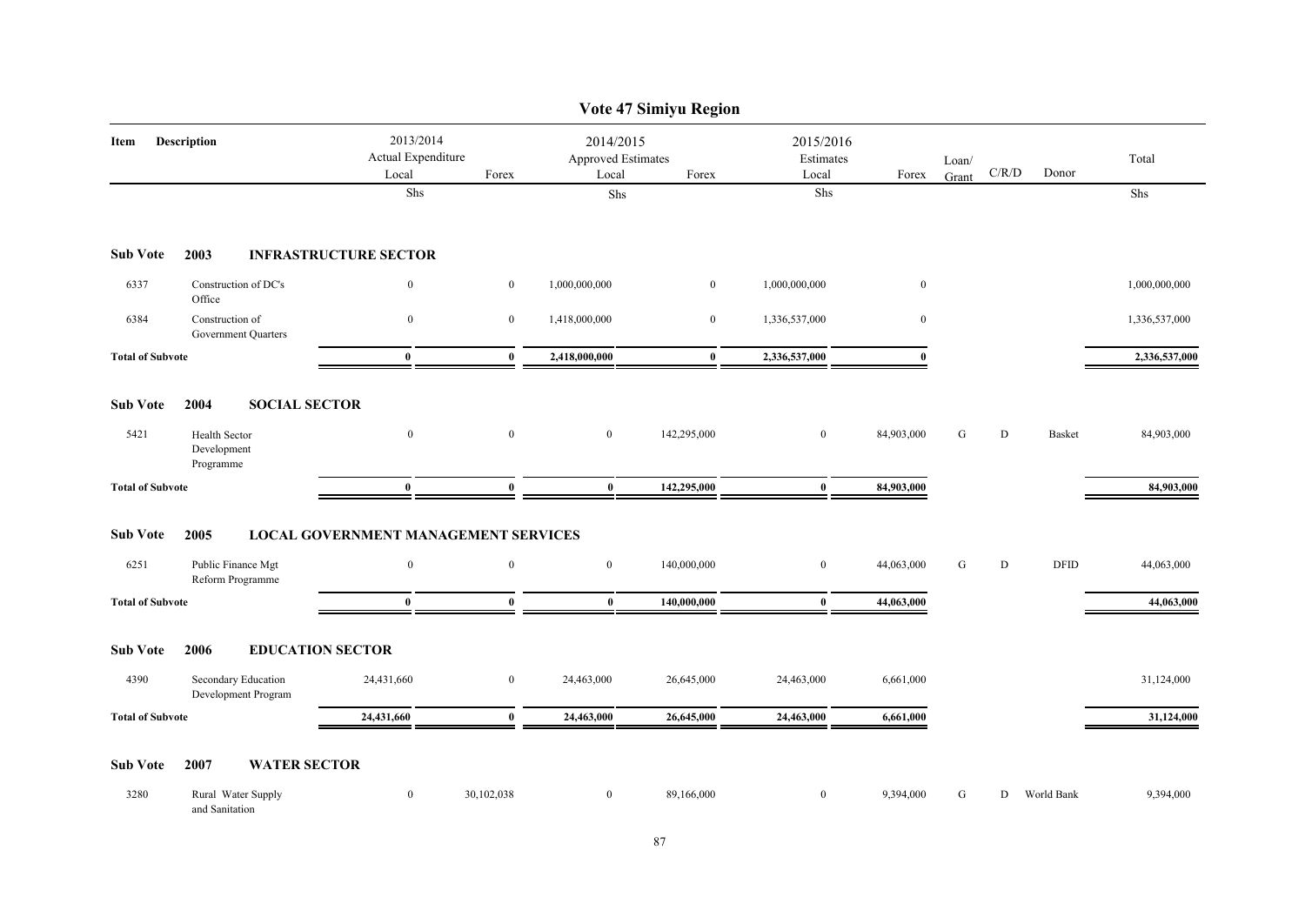|                         |                                             |                                          |                |                                                 | Vote 47 Simiyu Region |                                 |                |                |             |               |               |
|-------------------------|---------------------------------------------|------------------------------------------|----------------|-------------------------------------------------|-----------------------|---------------------------------|----------------|----------------|-------------|---------------|---------------|
| Item                    | <b>Description</b>                          | 2013/2014<br>Actual Expenditure<br>Local | Forex          | 2014/2015<br><b>Approved Estimates</b><br>Local | Forex                 | 2015/2016<br>Estimates<br>Local | Forex          | Loan/<br>Grant | $\rm C/R/D$ | Donor         | Total         |
|                         |                                             | Shs                                      |                | Shs                                             |                       | Shs                             |                |                |             |               | Shs           |
| <b>Total of Subvote</b> |                                             | $\bf{0}$                                 | 30,102,038     | $\bf{0}$                                        | 89,166,000            | $\bf{0}$                        | 9,394,000      |                |             |               | 9,394,000     |
| <b>Sub Vote</b>         | 3001                                        | <b>REGIONAL HOSPITAL</b>                 |                |                                                 |                       |                                 |                |                |             |               |               |
| 5402                    | Construction of<br>Regional Hospital        | $\boldsymbol{0}$                         | $\overline{0}$ | 1,000,000,000                                   | $\mathbf{0}$          | 1,000,000,000                   | $\overline{0}$ |                |             |               | 1,000,000,000 |
| <b>Total of Subvote</b> |                                             | $\bf{0}$                                 | $\mathbf{0}$   | 1,000,000,000                                   | $\mathbf{0}$          | 1,000,000,000                   | $\mathbf{0}$   |                |             |               | 1,000,000,000 |
| <b>Sub Vote</b>         | 8091                                        | <b>LOCAL GOVERNMENT AUTHORITIES</b>      |                |                                                 |                       |                                 |                |                |             |               |               |
| 3280                    | Rural Water Supply<br>and Sanitation        | $\mathbf{0}$                             | 1,895,323,645  | $\overline{0}$                                  | 2,374,515,000         | $\mathbf{0}$                    | 248,295,000    | ${\bf G}$      | D           | World Bank    | 248,295,000   |
| 4390                    | <b>SEDEP</b>                                | $\bf{0}$                                 | $\mathbf{0}$   | $\overline{0}$                                  | 1,901,076,000         | $\bf{0}$                        | 475,269,000    | L              | D           | France        | 475,269,000   |
| 4486                    | Agricultural Sector<br>Development Programe | $\bf{0}$                                 | 330,000,000    | $\overline{0}$                                  | 1,247,000,000         | $\boldsymbol{0}$                | 229,000,000    | ${\bf G}$      | D           | <b>Basket</b> | 229,000,000   |
| 4488                    | District Agricultural<br>Sector Investment  | $\boldsymbol{0}$                         | 2,228,752,016  | $\boldsymbol{0}$                                | $\mathbf{0}$          | $\boldsymbol{0}$                | $\mathbf{0}$   | G              | ${\rm D}$   | <b>Basket</b> | $\mathbf{0}$  |
| 4553                    | Livestock Development<br>Fund               | $\boldsymbol{0}$                         | $\mathbf{0}$   | 20,830,000                                      | $\mathbf{0}$          | 20,830,000                      | $\mathbf{0}$   |                |             |               | 20,830,000    |
| 4946                    | <b>LGA Own Source</b><br>Project            | $\boldsymbol{0}$                         | $\mathbf{0}$   | 7,499,335,000                                   | $\mathbf{0}$          | 7,335,737,000                   | $\mathbf{0}$   |                |             |               | 7,335,737,000 |
| 5421                    | Health Sector Basket<br>Fund                | $\mathbf{0}$                             | 1,857,211,250  | $\mathbf{0}$                                    | 3,133,228,000         | $\boldsymbol{0}$                | 2,401,619,000  | G              | D           | <b>Basket</b> | 2,401,619,000 |
| 5499                    | HIV/AIDS                                    | $\mathbf{0}$                             | 523,194,227    | $\overline{0}$                                  | 362,290,000           | $\mathbf{0}$                    | 94,990,000     | ${\bf G}$      | D           | <b>IDA</b>    | 94,990,000    |
| 6209                    | Constituency<br>Development Fund            | $\boldsymbol{0}$                         | $\bf{0}$       | 372,826,000                                     | $\mathbf{0}$          | 372,826,000                     | $\overline{0}$ |                |             |               | 372,826,000   |
| 6277                    | Local Govt Capital<br>Development Grant     | 2,157,132,342                            | 837,431,179    | 7,410,054,000                                   | 1,511,754,000         | 5,481,117,000                   | $\overline{0}$ | G              | D           | <b>IDA</b>    | 5,481,117,000 |
| 6401                    | <b>District Council</b>                     | 2,408,673,821                            | $\overline{0}$ | 6,040,000,000                                   | $\mathbf{0}$          | 3,300,000,000                   | $\mathbf{0}$   |                |             |               | 3,300,000,000 |
| 6405                    | <b>ULSGP</b>                                | $\mathbf{0}$                             | $\mathbf{0}$   | $\bf{0}$                                        | 1,893,342,000         | $\boldsymbol{0}$                | 1,455,421,000  | L              | D           | World Bank    | 1,455,421,000 |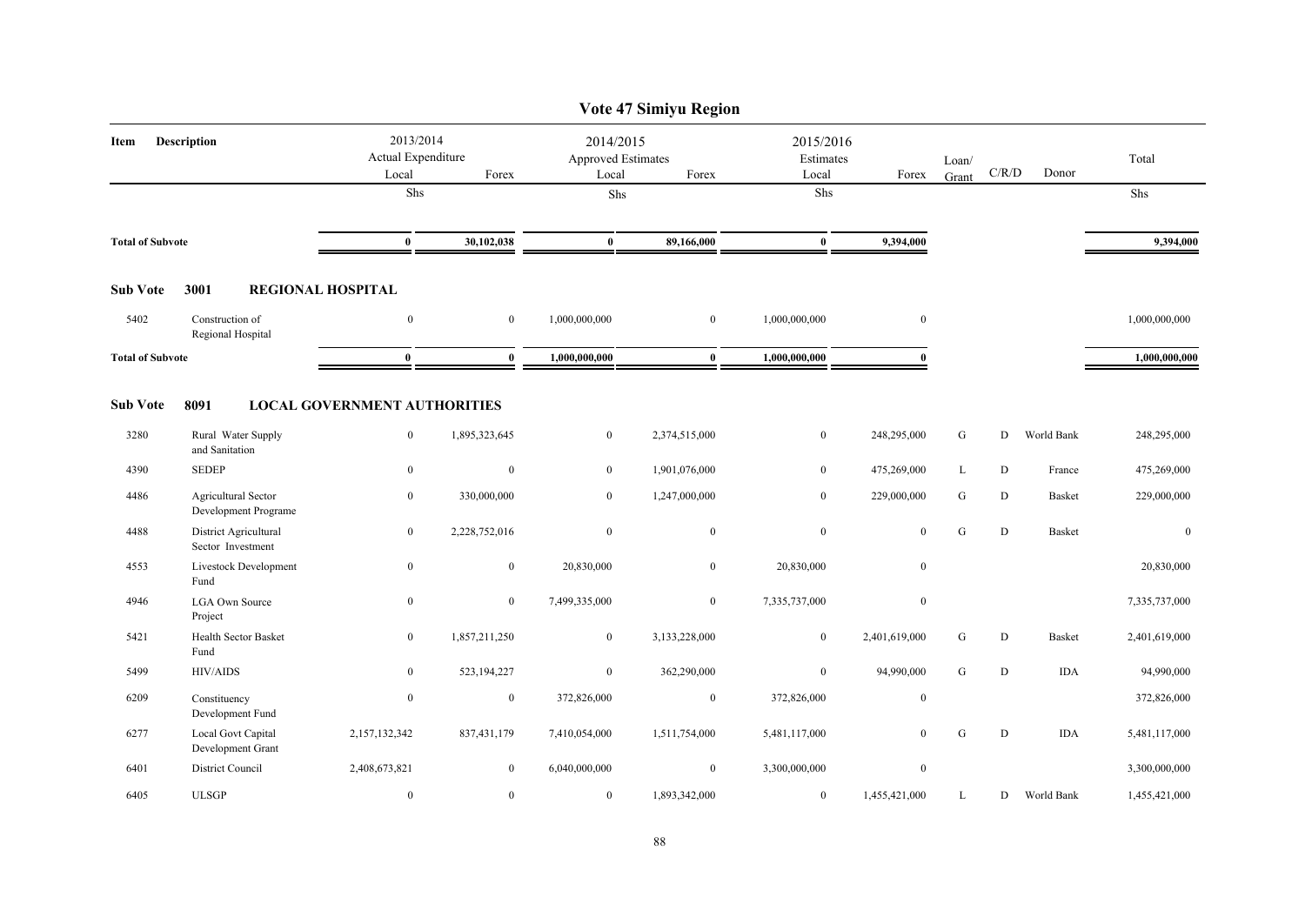|                      |                         |                                 |               |                                        | Vote 47 Simiyu Region |                        |               |       |       |       |                |
|----------------------|-------------------------|---------------------------------|---------------|----------------------------------------|-----------------------|------------------------|---------------|-------|-------|-------|----------------|
| Item                 | <b>Description</b>      | 2013/2014<br>Actual Expenditure |               | 2014/2015<br><b>Approved Estimates</b> |                       | 2015/2016<br>Estimates |               | Loan/ |       |       | Total          |
|                      |                         | Local                           | Forex         | Local                                  | Forex                 | Local                  | Forex         | Grant | C/R/D | Donor |                |
|                      |                         | Shs                             |               | Shs                                    |                       | Shs                    |               |       |       |       | Shs            |
|                      | <b>Total of Subvote</b> | 4,565,806,163                   | 7,671,912,317 | 21,343,045,000                         | 12,423,205,000        | 16,510,510,000         | 4,904,594,000 |       |       |       | 21,415,104,000 |
| <b>Total of Vote</b> |                         | 4,683,035,323                   | 7,758,414,355 | 24,887,508,000                         | 12,887,711,000        | 19.985.510.000         | 5,063,715,000 |       |       |       | 25,049,225,000 |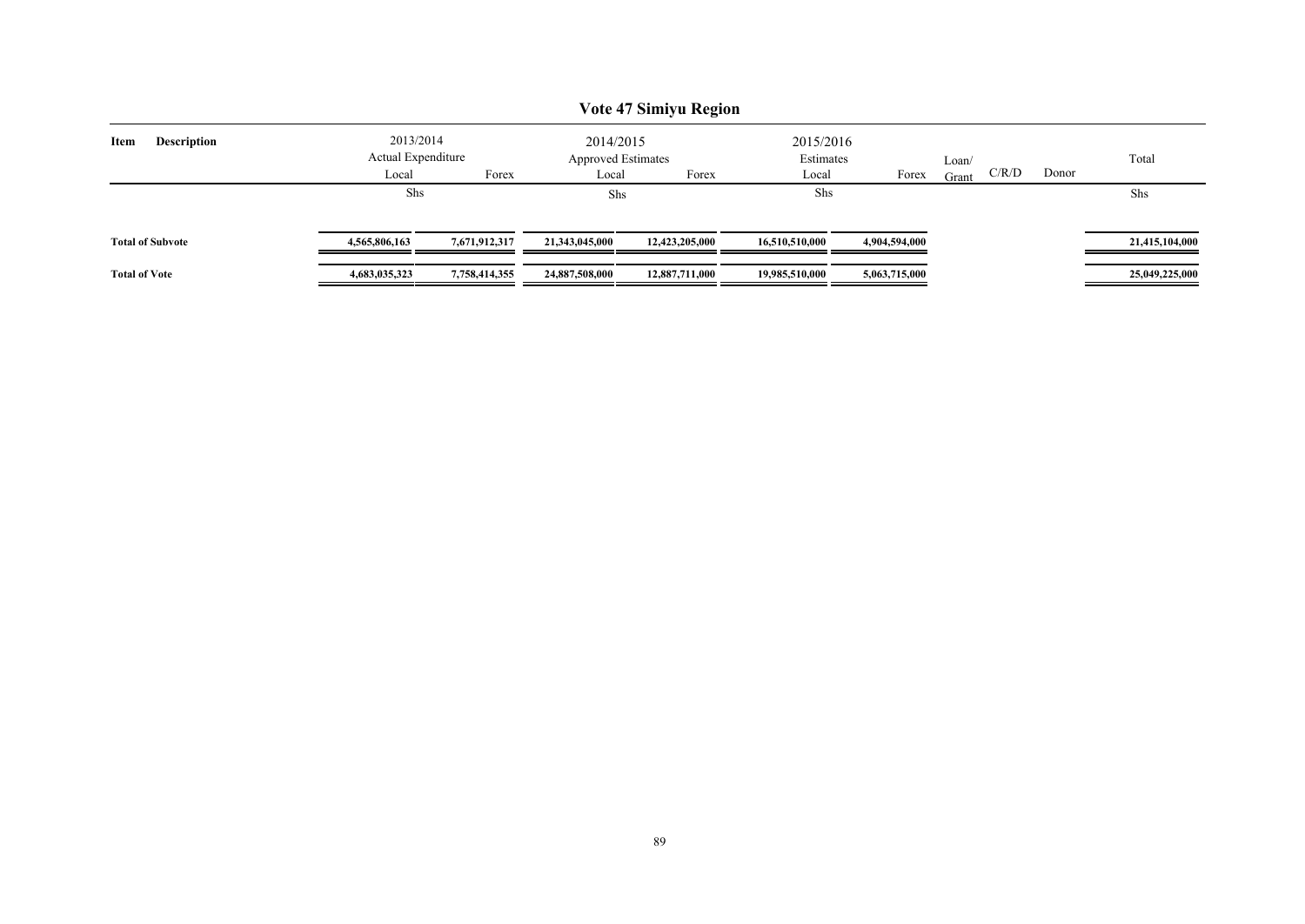## MINISTRY OF LANDS AND HUMAN SETTLEMENTS DEVELOPMENT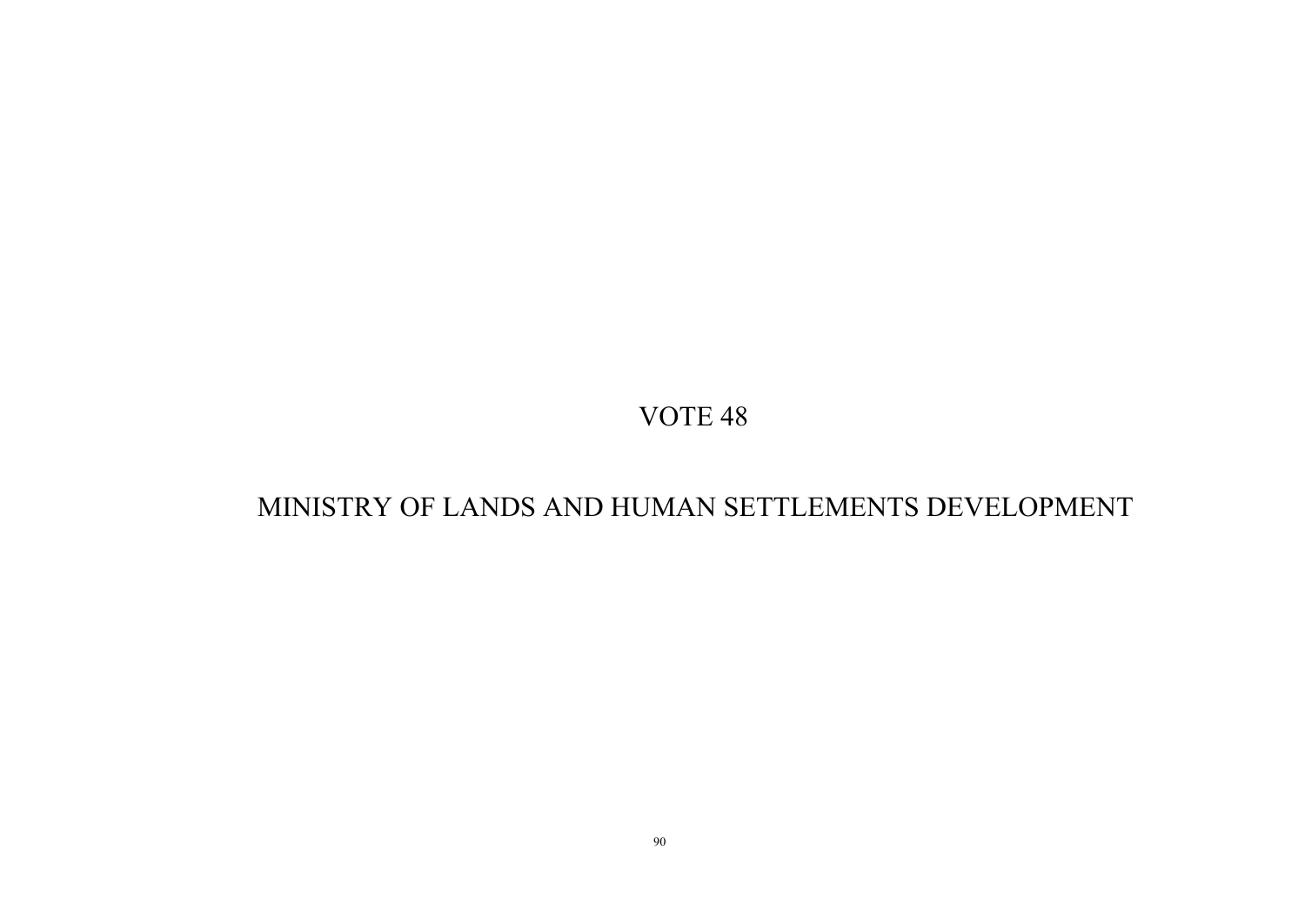## **Vote 48 Ministry of Lands And Human Settlements Development**

A. ESTIMATE of the amount required in the year ending 30th June, 2016, for the development projects in the Ministry of Lands And Human Settlements Development

### **Three billion four hundred fifty-eight million nine hundred ninety-six thousand**

### **(Shs.3,458,996,000)**

B. Projects under which this Vote will be accounted for by the Permanent Secretary, Ministry of Lands and Human Settlements Development , are set out in the details below.

| Item                    | Description                                  | 2013/2014<br>Actual Expenditure<br>Local | Forex          | 2014/2015<br><b>Approved Estimates</b><br>Local | Forex          | 2015/2016<br>Estimates<br>Local | Forex         | Loan/<br>Grant | C/R/D     | Donor         | Total          |
|-------------------------|----------------------------------------------|------------------------------------------|----------------|-------------------------------------------------|----------------|---------------------------------|---------------|----------------|-----------|---------------|----------------|
|                         |                                              | Shs                                      |                | Shs                                             |                | Shs                             |               |                |           |               | Shs            |
| <b>Sub Vote</b>         | 1001                                         | ADMINISTRATION AND HR MANAGEMENT         |                |                                                 |                |                                 |               |                |           |               |                |
| 6327                    | Construction and<br>Rehabilitation of Build  | 691,338,563                              | $\overline{0}$ | 4,000,000,000                                   | $\mathbf{0}$   | $\overline{0}$                  | $\mathbf{0}$  |                |           |               | $\overline{0}$ |
| <b>Total of Subvote</b> |                                              | 691,338,563                              | $\theta$       | 4,000,000,000                                   | $\bf{0}$       | $\mathbf{0}$                    |               |                |           |               | $\mathbf{0}$   |
| <b>Sub Vote</b>         | 2001                                         | <b>LAND ADMINISTRATION DIVISION</b>      |                |                                                 |                |                                 |               |                |           |               |                |
| 4901                    | Implementation of<br><b>BEST</b> Programme   | 100,000,000                              | 5,410,354,269  | $\bf{0}$                                        | $\mathbf{0}$   | $\mathbf{0}$                    | $\mathbf{0}$  | L              | D         | World bank    | $\overline{0}$ |
| 4942                    | Private Sector<br>Competitiveness<br>Project | $\boldsymbol{0}$                         | $\bf{0}$       | 300,000,000                                     | 10,000,000,000 | $\overline{0}$                  | 1,000         | L              | D         | World bank    | 1,000          |
| 4943                    | Land Tenure Support<br>Programme             | $\boldsymbol{0}$                         | $\overline{0}$ | 100,000,000                                     | 3,304,977,000  | $\bf{0}$                        | 3,458,995,000 | G              | ${\rm D}$ | <b>DANIDA</b> | 3,458,995,000  |
| <b>Total of Subvote</b> |                                              | 100,000,000                              | 5,410,354,269  | 400,000,000                                     | 13,304,977,000 | $\bf{0}$                        | 3,458,996,000 |                |           |               | 3,458,996,000  |
| <b>Sub Vote</b>         | 2002                                         | <b>SURVEYS AND MAPPING DIVISION</b>      |                |                                                 |                |                                 |               |                |           |               |                |
| 2324                    | International<br>Boundaries                  | 2,135,609,000                            | $\overline{0}$ | 3,350,000,000                                   | $\mathbf{0}$   | $\overline{0}$                  | $\bf{0}$      |                |           |               | $\mathbf{0}$   |
| 2326                    | Village Demarcation<br>and Ground Photo Con  | 1,251,495,555                            | $\bf{0}$       | 10,100,000,000                                  | $\mathbf{0}$   | $\overline{0}$                  | $\mathbf{0}$  |                |           |               | $\mathbf{0}$   |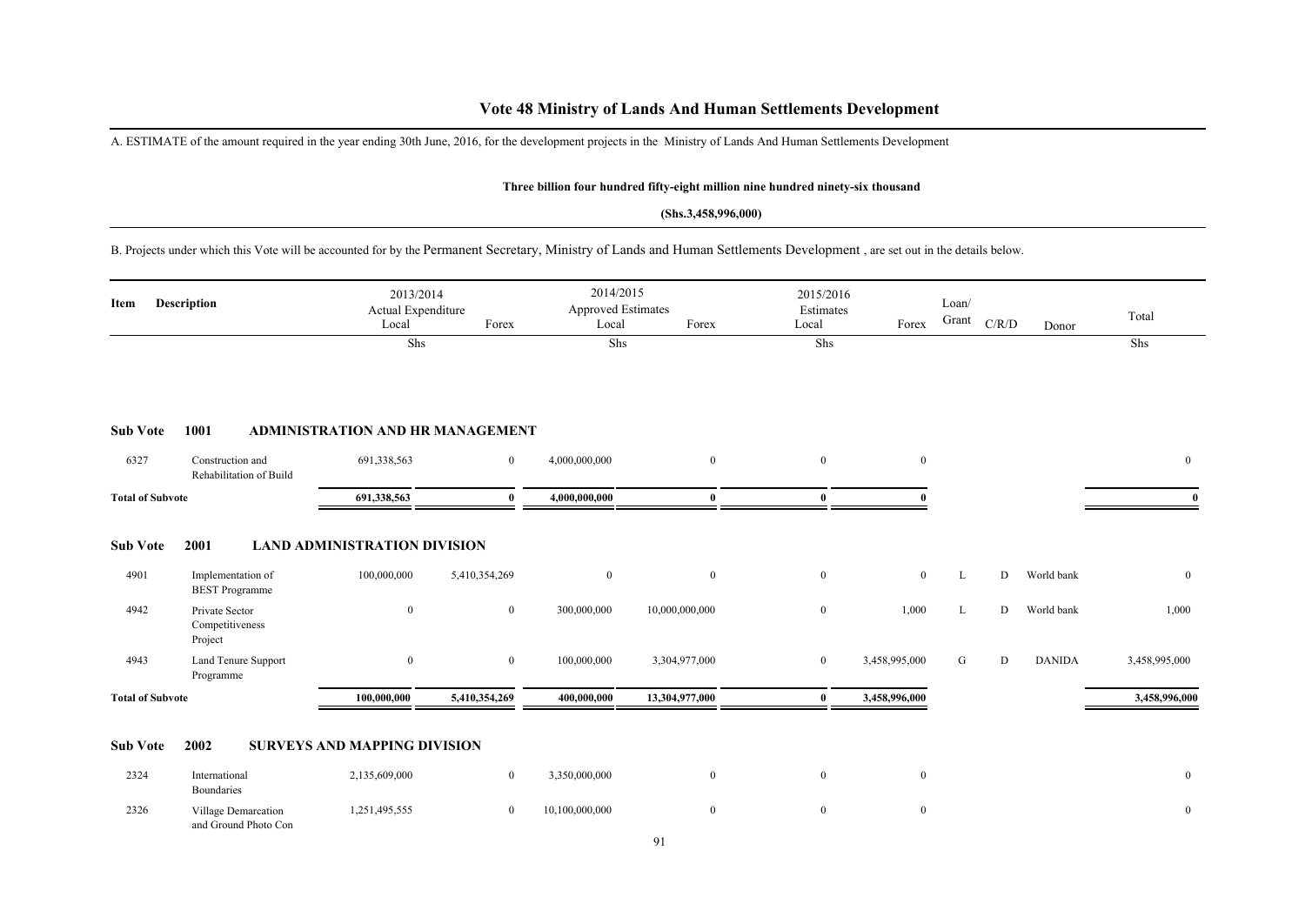| Item                    | Description                                    | 2013/2014<br>Actual Expenditure         |                | 2014/2015<br><b>Approved Estimates</b> |                | 2015/2016<br>Estimates |                | Loan/ |       |       | Total         |                |
|-------------------------|------------------------------------------------|-----------------------------------------|----------------|----------------------------------------|----------------|------------------------|----------------|-------|-------|-------|---------------|----------------|
|                         |                                                | Local                                   | Forex          | Local                                  | Forex          | Local                  | Forex          | Grant | C/R/D | Donor |               |                |
|                         |                                                | Shs                                     |                | Shs                                    |                | Shs                    |                |       |       |       | Shs           |                |
| <b>Total of Subvote</b> |                                                | 3,387,104,555                           | $\mathbf{0}$   | 13,450,000,000                         | 0              | $\mathbf{0}$           |                |       |       |       |               |                |
| <b>Sub Vote</b>         | 3001                                           | <b>RURAL AND TOWN PLANNING DIVISION</b> |                |                                        |                |                        |                |       |       |       |               |                |
| 2327                    | Implementation of<br>Kigamboni New City m<br>p | 8,736,368,189                           | $\overline{0}$ | 2,500,000,000                          | $\mathbf{0}$   | $\mathbf{0}$           | $\mathbf{0}$   |       |       |       |               | $\mathbf{0}$   |
| <b>Total of Subvote</b> |                                                | 8,736,368,189                           | $\mathbf{0}$   | 2,500,000,000                          |                | $\mathbf{a}$           |                |       |       |       |               |                |
| <b>Sub Vote</b>         | 3002<br><b>HOUSING DIVISION</b>                |                                         |                |                                        |                |                        |                |       |       |       |               |                |
| 2328                    | Promotion of<br>Appropriate Tech. for<br>Affor | 400,000,000                             | $\overline{0}$ | 500,000,000                            | $\overline{0}$ | $\mathbf{0}$           | $\overline{0}$ |       |       |       |               | $\overline{0}$ |
| <b>Total of Subvote</b> |                                                | 400,000,000                             | $\mathbf{0}$   | 500,000,000                            | 0              | $\mathbf{0}$           |                |       |       |       |               |                |
| <b>Total of Vote</b>    |                                                | 13,314,811,307                          | 5,410,354,269  | 20,850,000,000                         | 13,304,977,000 |                        | 3,458,996,000  |       |       |       | 3,458,996,000 |                |

## **Vote 48 Ministry of Lands And Human Settlements Development**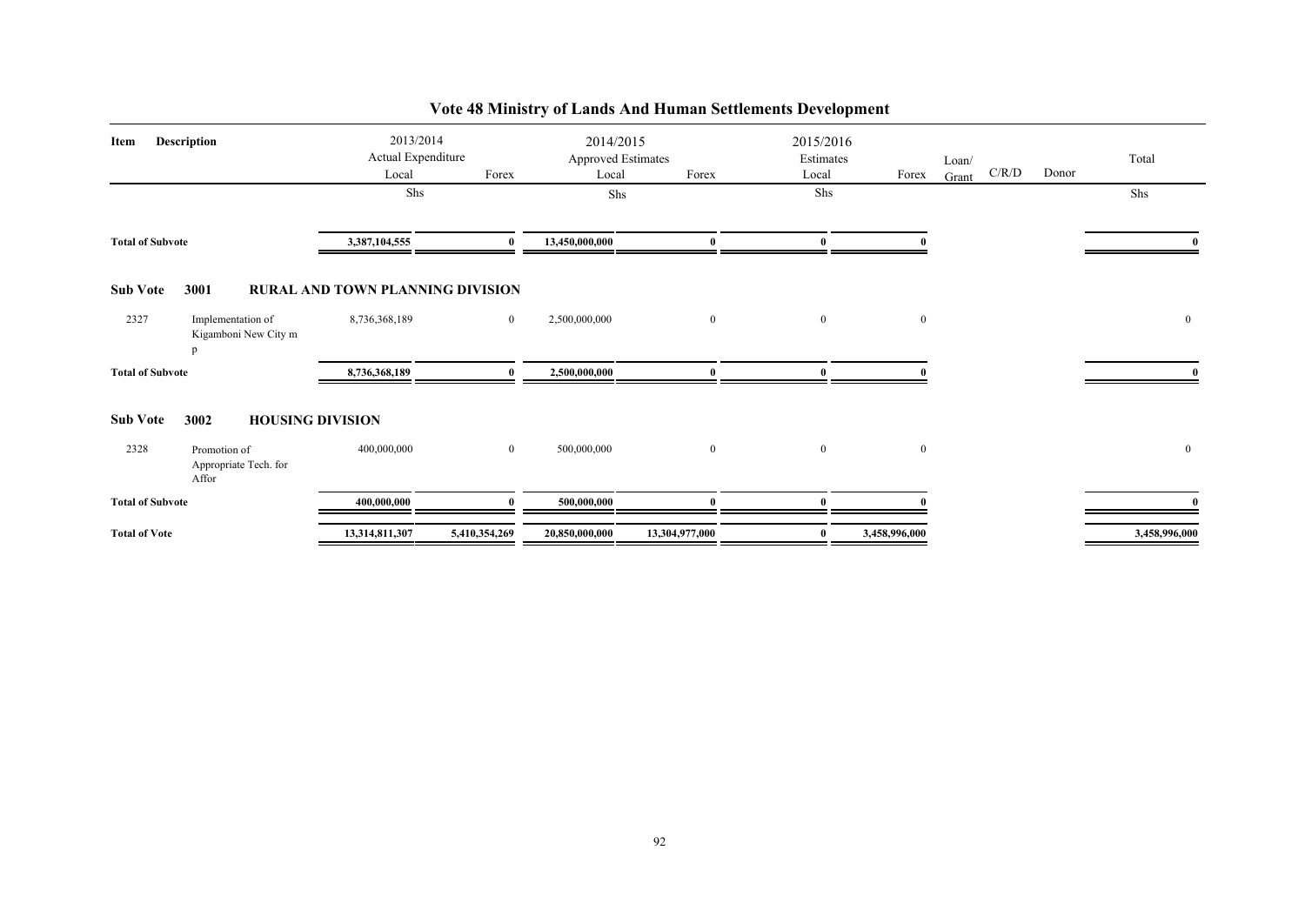# MINISTRY OF WATER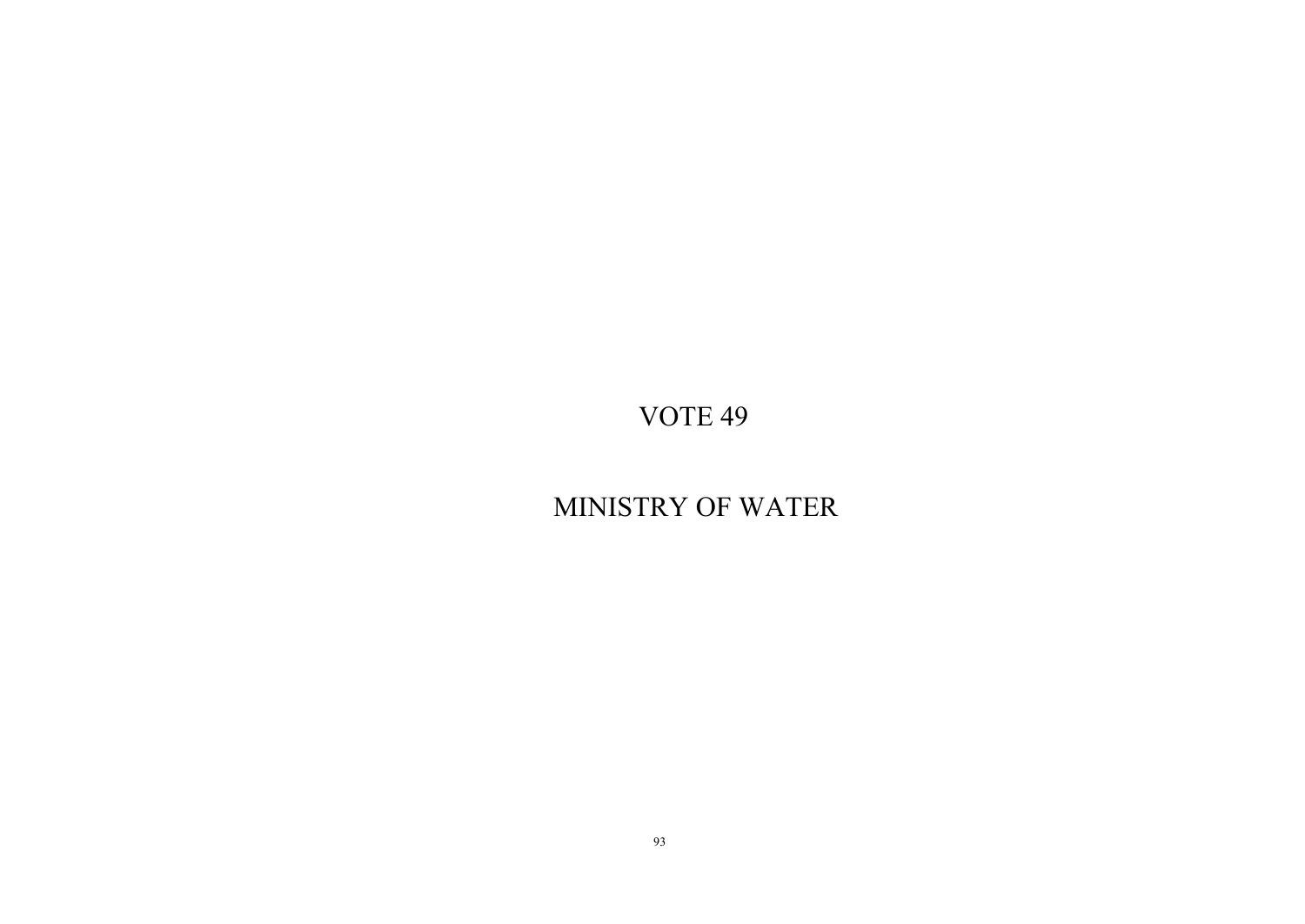## **Vote 49 Ministry of Water**

A. ESTIMATE of the amount required in the year ending 30th June, 2016, for the development projects in the Ministry of Water

Support Project

#### **Four hundred eighty-five billion two hundred sixty-nine million four hundred ten thousand**

#### **(Shs.485,269,410,000)**

B. Projects under which this Vote will be accounted for by the Permanent Secretary, Ministry of Water , are set out in the details below.

| Item                    | <b>Description</b>                             | 2013/2014<br>Actual Expenditure<br>Local | Forex          | 2014/2015<br><b>Approved Estimates</b><br>Local | Forex          | 2015/2016<br>Estimates<br>Local | Forex          | Loan/<br>Grant | C/R/D | Donor              | Total          |
|-------------------------|------------------------------------------------|------------------------------------------|----------------|-------------------------------------------------|----------------|---------------------------------|----------------|----------------|-------|--------------------|----------------|
|                         |                                                | Shs                                      |                | Shs                                             |                | Shs                             |                |                |       |                    | Shs            |
| <b>Sub Vote</b>         | 1001                                           | <b>ADMINISTRATION AND HR MANAGEMENT</b>  |                |                                                 |                |                                 |                |                |       |                    |                |
| 3308                    | Water Sector<br>Institutional<br>strenghtening | 1,308,824,518                            | 1,448,795,521  | 8,500,000,000                                   | 2,037,000,000  | 11,873,290,000                  | 537,000,000    | G              | D     | GTZ                | 12,410,290,000 |
| <b>Total of Subvote</b> |                                                | 1,308,824,518                            | 1,448,795,521  | 8,500,000,000                                   | 2,037,000,000  | 11,873,290,000                  | 537,000,000    |                |       |                    | 12,410,290,000 |
| <b>Sub Vote</b>         | 1003                                           | <b>POLICY AND PLANNING</b>               |                |                                                 |                |                                 |                |                |       |                    |                |
| 2325                    | Support<br>Implementation of<br><b>WSDP</b>    | 1,390,449,112                            | 4,300,070,118  | 1,940,850,000                                   | 1,197,000,000  | 1,940,850,000                   | 1,635,886,000  | L              | D     | <b>Basket Fund</b> | 3,576,736,000  |
| 3436                    | Monitoring and<br>Coordination of WSDP         | 528,502,156                              | 6,245,113,536  | 3,559,150,000                                   | 10,282,050,000 | 4,185,860,000                   | 7,464,660,000  |                |       |                    | 11,650,520,000 |
| <b>Total of Subvote</b> |                                                | 1,918,951,268                            | 10,545,183,654 | 5,500,000,000                                   | 11,479,050,000 | 6,126,710,000                   | 9,100,546,000  |                |       |                    | 15,227,256,000 |
| <b>Sub Vote</b>         | 2001<br><b>WATER RESOURCES</b>                 |                                          |                |                                                 |                |                                 |                |                |       |                    |                |
| 6545                    | Development & Mgt of<br><b>Water Resouces</b>  | 1,777,349,594                            | 14,110,451,375 | 24,500,000,000                                  | 24,280,920,000 | 16,500,000,000                  | 18,294,782,400 |                |       |                    | 34,794,782,400 |
| 6571                    | <b>EMA</b> Implementation                      | $\bf{0}$                                 | 131,986,000    | $\bf{0}$                                        | $\overline{0}$ | $\boldsymbol{0}$                | $\overline{0}$ | G              | D     | <b>DANIDA</b>      | $\overline{0}$ |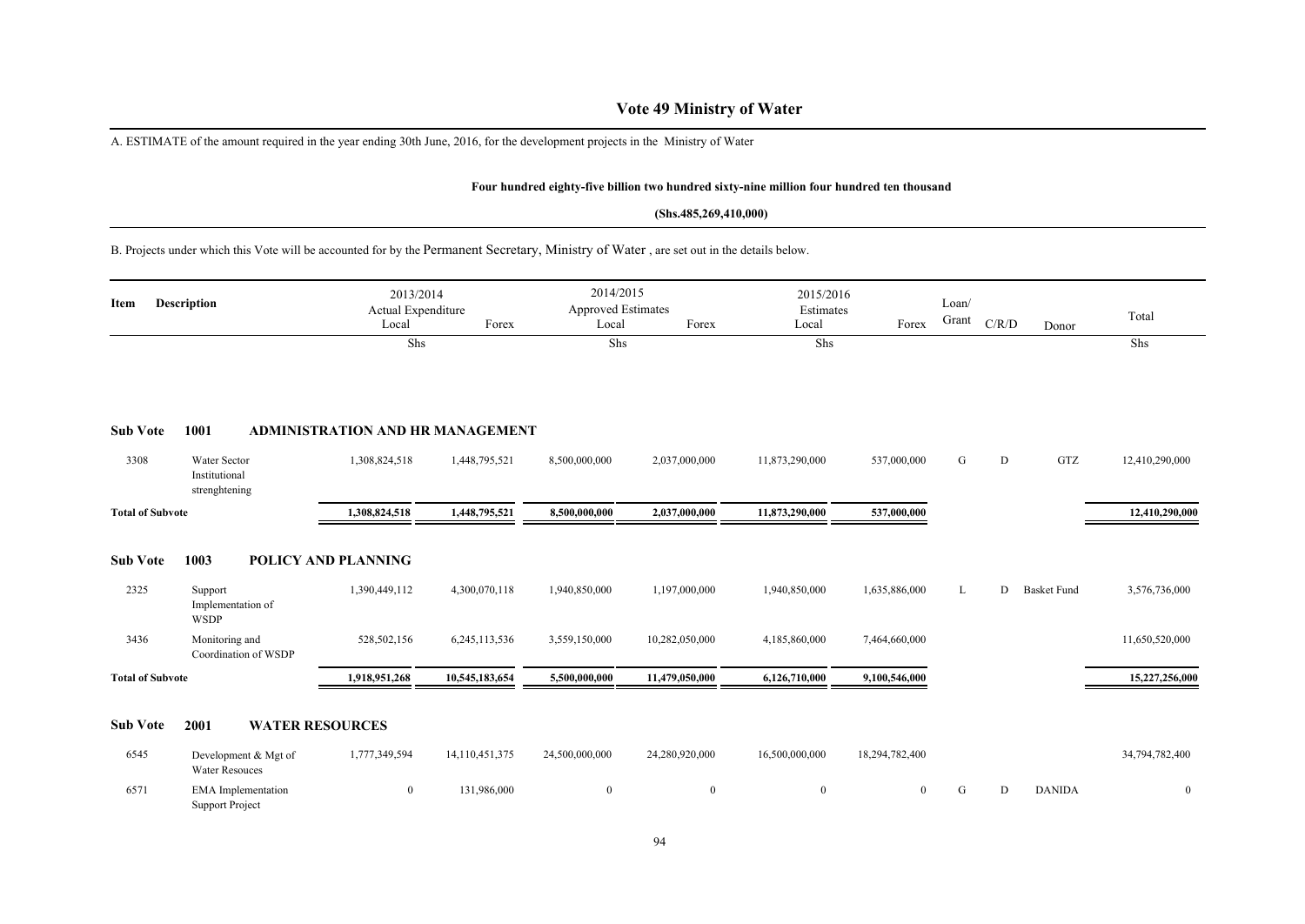|                         |                                              |                                          |                   |                                                 | <b>Vote 49 Ministry of Water</b> |                                 |                  |                |           |                    |                 |
|-------------------------|----------------------------------------------|------------------------------------------|-------------------|-------------------------------------------------|----------------------------------|---------------------------------|------------------|----------------|-----------|--------------------|-----------------|
| Item                    | Description                                  | 2013/2014<br>Actual Expenditure<br>Local | Forex             | 2014/2015<br><b>Approved Estimates</b><br>Local | Forex                            | 2015/2016<br>Estimates<br>Local | Forex            | Loan/<br>Grant | C/R/D     | Donor              | Total           |
|                         |                                              | Shs                                      |                   | Shs                                             |                                  | Shs                             |                  |                |           |                    | Shs             |
| <b>Total of Subvote</b> |                                              | 1,777,349,594                            | 14, 242, 437, 375 | 24,500,000,000                                  | 24,280,920,000                   | 16,500,000,000                  | 18,294,782,400   |                |           |                    | 34,794,782,400  |
| <b>Sub Vote</b>         | 2003                                         | <b>WATER LABORATORY</b>                  |                   |                                                 |                                  |                                 |                  |                |           |                    |                 |
| 3435                    | Water Quality and<br>Ecosystem<br>Management | 618,227,652                              | 910,684,498       | 2,000,000,000                                   | 5,842,834,000                    | 2,500,000,000                   | 5,037,834,000    | L              | D         | <b>Basket Fund</b> | 7,537,834,000   |
| <b>Total of Subvote</b> |                                              | 618,227,652                              | 910,684,498       | 2,000,000,000                                   | 5,842,834,000                    | 2,500,000,000                   | 5,037,834,000    |                |           |                    | 7,537,834,000   |
| <b>Sub Vote</b>         | 3001                                         | URBAN WATER SUPPLY AND SANITATION        |                   |                                                 |                                  |                                 |                  |                |           |                    |                 |
| 3306                    | Rehab & Expansion of<br>Urban Water Supply   | 1,785,494,282                            | 19,752,487,098    | 11,650,000,000                                  | 37,383,868,000                   | 12,583,836,000                  | 21,680,000,000   | G              | ${\rm D}$ | ADB                | 34,263,836,000  |
| 3307                    | Expansion of Urban<br>Water Supply           | 9,664,681,500                            | 11,772,089,125    | 36,400,000,000                                  | 10,500,000,000                   | 39,400,000,000                  | 8,500,000,000    |                |           |                    | 47,900,000,000  |
| 3309                    | Regional HQ Water<br>project                 | 5,100,000,000                            | $\boldsymbol{0}$  | 12,500,000,000                                  | $\bf{0}$                         | 12,500,000,000                  | 1,000,000,000    |                |           |                    | 13,500,000,000  |
| 3340                    | Masasi -Nachingea<br>Water Project           | 748,560,000                              | $\mathbf{0}$      | 1,000,000,000                                   | $\mathbf{0}$                     | 1,000,000,000                   | $\boldsymbol{0}$ |                |           |                    | 1,000,000,000   |
| 3342                    | Kahama-Nzega-Tabora<br>Water Project         | 200,000,000                              | $\overline{0}$    | 6,000,000,000                                   | $\overline{0}$                   | 3,000,000,000                   | $\bf{0}$         |                |           |                    | 3,000,000,000   |
| 3403                    | Lake Victoria<br>Shy/Kahama Water<br>Supply  | 500,000,000                              | $\overline{0}$    | 15,500,000,000                                  | $\bf{0}$                         | 12,500,000,000                  | $\boldsymbol{0}$ |                |           |                    | 12,500,000,000  |
| 3437                    | <b>DWSSP</b>                                 | 38,014,000,000                           | $\boldsymbol{0}$  | 6,500,000,000                                   | 17,000,000,000                   | 31,511,056,000                  | 8,500,000,000    | L              | D         | <b>Basket Fund</b> | 40,011,056,000  |
| 3438                    | Kidunda Dam<br><b>Construction Project</b>   | 3,000,000,000                            | 353,873,793       | 9,000,000,000                                   | 12,500,000,000                   | 10,000,000,000                  | 7,000,000,000    | L              | D         | <b>Basket Fund</b> | 17,000,000,000  |
| 3439                    | Kimbiji and Mpera<br>Water Project           | $\mathbf{0}$                             | 5,290,254,814     | 6,000,000,000                                   | 17,000,000,000                   | 2,000,000,000                   | 7,000,000,000    | L              | D         | <b>Basket Fund</b> | 9,000,000,000   |
| 6275                    | Management Support<br>to Urban Utilities     | $\bf{0}$                                 | 162,284,459       | 200,000,000                                     | 8,530,000,000                    | 3,700,000,000                   | 3,676,400,000    |                |           |                    | 7,376,400,000   |
| <b>Total of Subvote</b> |                                              | 59,012,735,782                           | 37,330,989,289    | 104,750,000,000                                 | 102,913,868,000                  | 128,194,892,000                 | 57,356,400,000   |                |           |                    | 185,551,292,000 |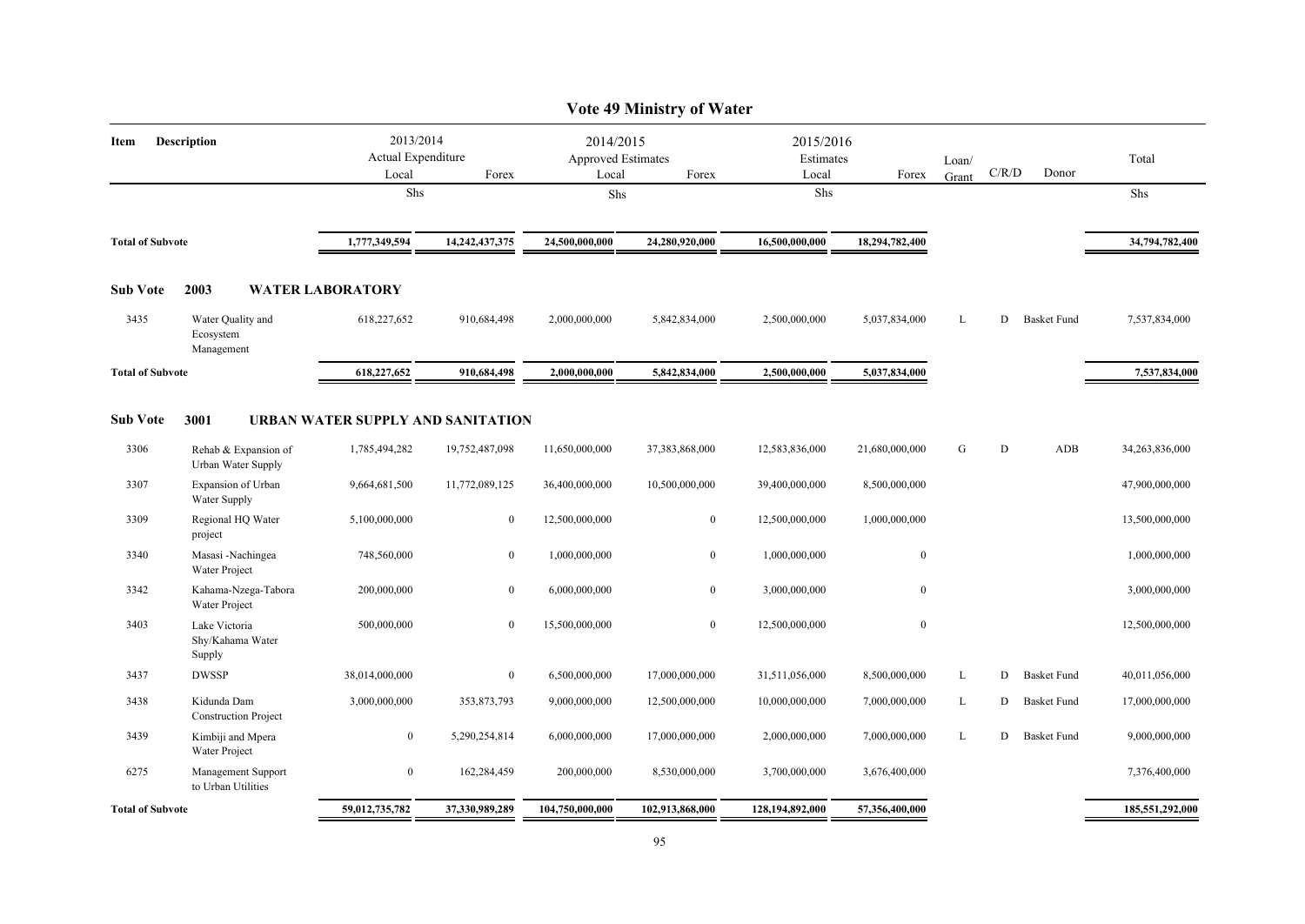|                            |                                             |                                                   |                |                                                          | TUWA TA MIHIMBIL YAN TARKI |                                 |                 |                |          |              |                 |
|----------------------------|---------------------------------------------|---------------------------------------------------|----------------|----------------------------------------------------------|----------------------------|---------------------------------|-----------------|----------------|----------|--------------|-----------------|
| <b>Description</b><br>Item |                                             | 2013/2014<br>Actual Expenditure<br>Local<br>Forex |                | 2014/2015<br><b>Approved Estimates</b><br>Local<br>Forex |                            | 2015/2016<br>Estimates<br>Local | Forex           | Loan/<br>Grant | C/R/D    | Donor        | Total           |
|                            |                                             | Shs                                               |                | Shs                                                      |                            | Shs                             |                 |                |          |              | Shs             |
| <b>Sub Vote</b>            | 4001                                        | <b>RURAL WATER SUPPLY</b>                         |                |                                                          |                            |                                 |                 |                |          |              |                 |
| 3216                       | Expans.and Rehabil. of<br>rural water suppl | 3,137,228,787                                     | $\overline{0}$ | 16,445,000,000                                           | 2,946,550,000              | 16,445,000,000                  | 1,273,904,000   |                |          |              | 17,718,904,000  |
| 3223                       | Borehole<br>Drilling&Dams<br>Construction   | 247,253,000                                       | $\overline{0}$ | 49,182,596,000                                           | $\overline{0}$             | 42,182,596,000                  | $\mathbf{0}$    |                |          |              | 42,182,596,000  |
| 3280                       | Rural Water Supply<br>and Sanitation        | 96,743,239,050                                    | $\overline{0}$ | 85,780,985,000                                           | $\overline{0}$             | 125,781,435,000                 | $\mathbf{0}$    |                |          |              | 125,781,435,000 |
| 3341                       | Same-Mwanga-<br>Korogwe Water Project       | 278,991,748                                       | 220,573,559    | 10,278,803,000                                           | 20,000,000,000             | 20,150,000,000                  | 10,000,000,000  | L.             | $\bf{0}$ | <b>BADEA</b> | 30,150,000,000  |
| 6276                       | Management Support<br>to LGAs               | 791,725,500                                       | 5,282,311,598  | 5,108,780,000                                            | 7,331,866,000              | 3,257,583,000                   | 10,657,437,600  |                |          |              | 13,915,020,600  |
| <b>Total of Subvote</b>    |                                             | 101,198,438,085                                   | 5,502,885,157  | 166,796,164,000                                          | 30,278,416,000             | 207,816,614,000                 | 21,931,341,600  |                |          |              | 229,747,955,600 |
| <b>Total of Vote</b>       |                                             | 165,834,526,898                                   | 69,980,975,494 | 312,046,164,000                                          | 176,832,088,000            | 373,011,506,000                 | 112,257,904,000 |                |          |              | 485,269,410,000 |

### **Vote 49 Ministry of Water**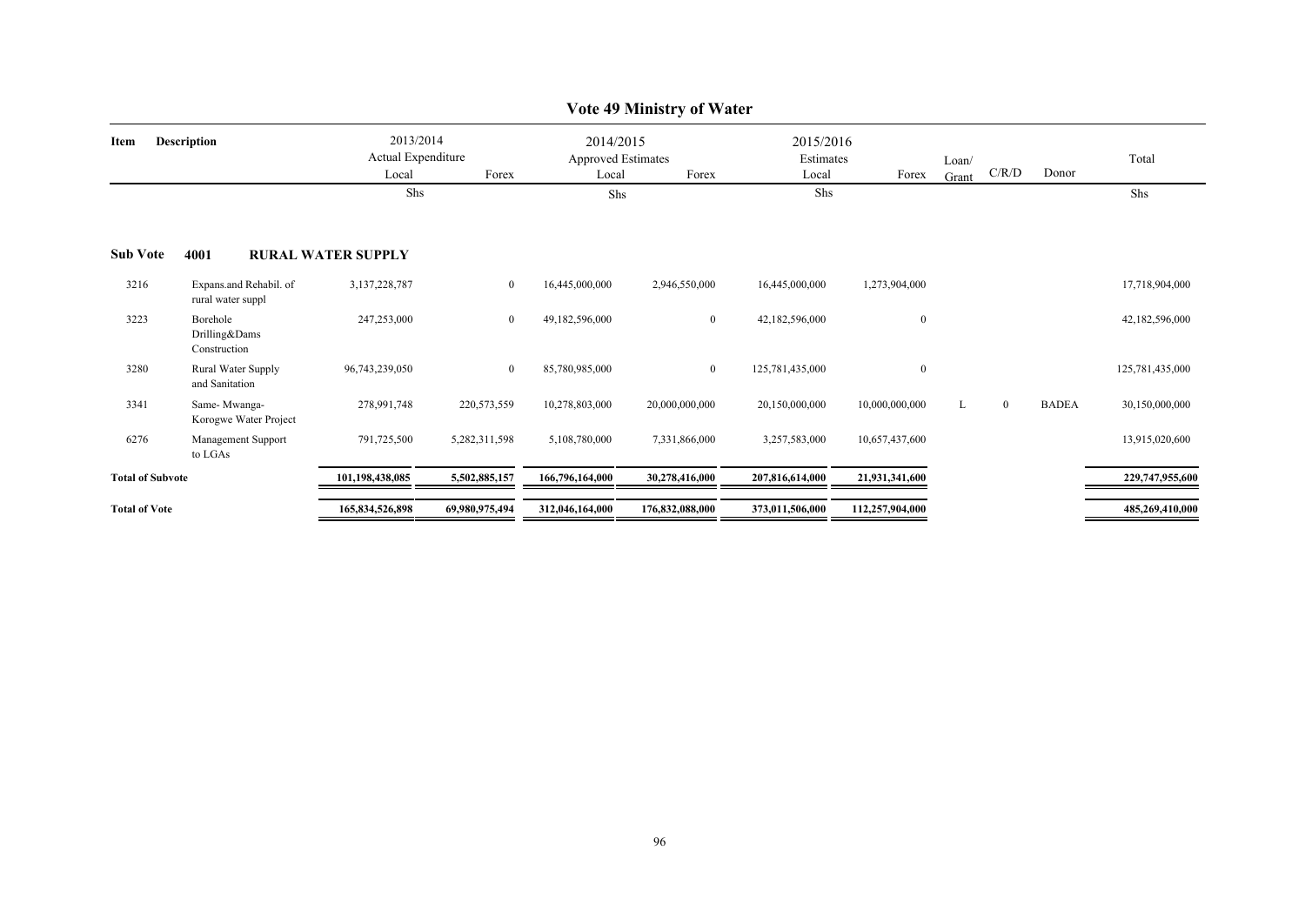# MINISTRY OF FINANCE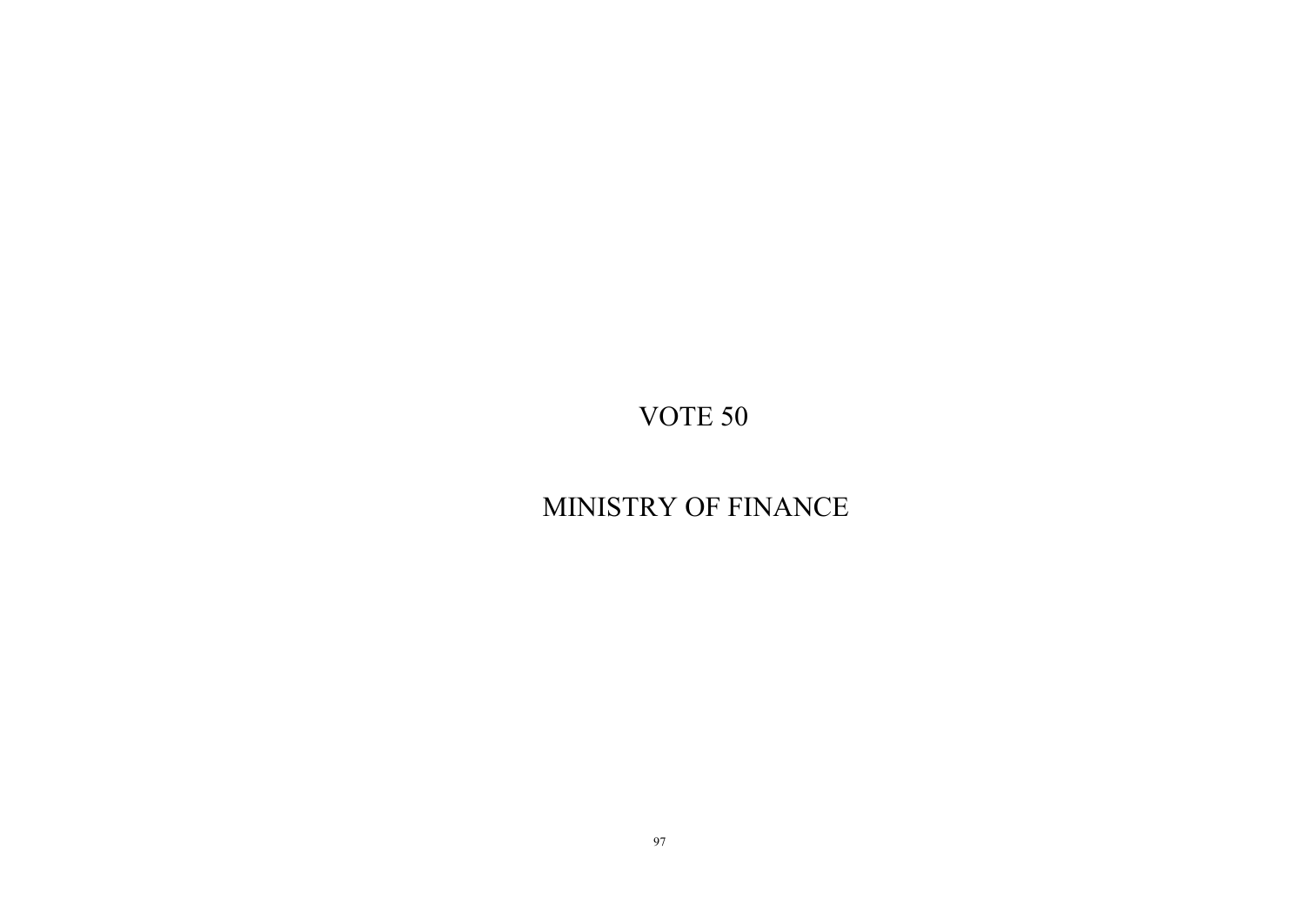## **Vote 50 Ministry of Finance**

A. ESTIMATE of the amount required in the year ending 30th June, 2016, for the development projects in the Ministry of Finance

#### **Three hundred sixty-five billion seven hundred ninety-nine million seven hundred twenty-eight thousand**

### **(Shs.365,799,728,000)**

B. Projects under which this Vote will be accounted for by the Permanent Secretary, Ministry of Finance , are set out in the details below.

| Item                    | <b>Description</b>                                 | 2013/2014<br>Actual Expenditure<br>Local | Forex          | 2014/2015<br><b>Approved Estimates</b><br>Local | Forex            | 2015/2016<br>Estimates<br>Local | Forex            | Loan/<br>Grant | C/R/D<br>Donor          | Total          |
|-------------------------|----------------------------------------------------|------------------------------------------|----------------|-------------------------------------------------|------------------|---------------------------------|------------------|----------------|-------------------------|----------------|
|                         |                                                    | Shs                                      |                | Shs                                             |                  | Shs                             |                  |                |                         | Shs            |
| <b>Sub Vote</b>         | 1001                                               | <b>ADMINISTRATION AND HR MANAGEMENT</b>  |                |                                                 |                  |                                 |                  |                |                         |                |
| 6251                    | Public Finance<br>Management<br>Programme          | 52,490,480                               | 137,781,461    | 30,000,000                                      | 290,000,000      | 70,000,000                      | 164,340,000      |                |                         | 234,340,000    |
| 6326                    | Construction & Reh.of<br><b>Treasury Building</b>  | $\mathbf{0}$                             | $\overline{0}$ | 10,000,000,000                                  | $\boldsymbol{0}$ | $\boldsymbol{0}$                | $\bf{0}$         |                |                         | $\bf{0}$       |
| <b>Total of Subvote</b> |                                                    | 52,490,480                               | 137,781,461    | 10,030,000,000                                  | 290,000,000      | 70,000,000                      | 164,340,000      |                |                         | 234,340,000    |
| <b>Sub Vote</b>         | 1003                                               | <b>POLICY AND PLANNING</b>               |                |                                                 |                  |                                 |                  |                |                         |                |
| 6249                    | Construction of Offices<br>of DSE/CMSA/ISD         | $\mathbf{0}$                             | $\mathbf{0}$   | 1,050,000,000                                   | $\boldsymbol{0}$ | $\mathbf{0}$                    | $\boldsymbol{0}$ |                |                         | $\mathbf{0}$   |
| 6251                    | Public Finance Mgt<br>Reform Programme             | 419,264,408                              | 2,734,098,142  | 1,546,500,000                                   | 4,269,585,000    | 1,315,300,000                   | 3,690,713,000    | G              | D<br><b>Basket Fund</b> | 5,006,013,000  |
| 6320                    | <b>Const Of Accountancy</b><br>Educat. Centre(NBAA | 1,500,000,000                            | $\bf{0}$       | 2,512,600,000                                   | $\boldsymbol{0}$ | 2,000,000,000                   | $\bf{0}$         |                |                         | 2,000,000,000  |
| 6321                    | Construction of IAA<br>Modern Library Proje        | $\mathbf{0}$                             | $\overline{0}$ | $\mathbf{0}$                                    | $\mathbf{0}$     | 2,000,000,000                   | $\mathbf{0}$     |                |                         | 2,000,000,000  |
| 6322                    | Construction Of<br>Offices(IFM)                    | $\mathbf{0}$                             | $\overline{0}$ | 1,500,000,000                                   | $\mathbf{0}$     | $\mathbf{0}$                    | $\mathbf{0}$     |                |                         | $\overline{0}$ |
| <b>Total of Subvote</b> |                                                    | 1,919,264,408                            | 2,734,098,142  | 6,609,100,000                                   | 4,269,585,000    | 5,315,300,000                   | 3,690,713,000    |                |                         | 9,006,013,000  |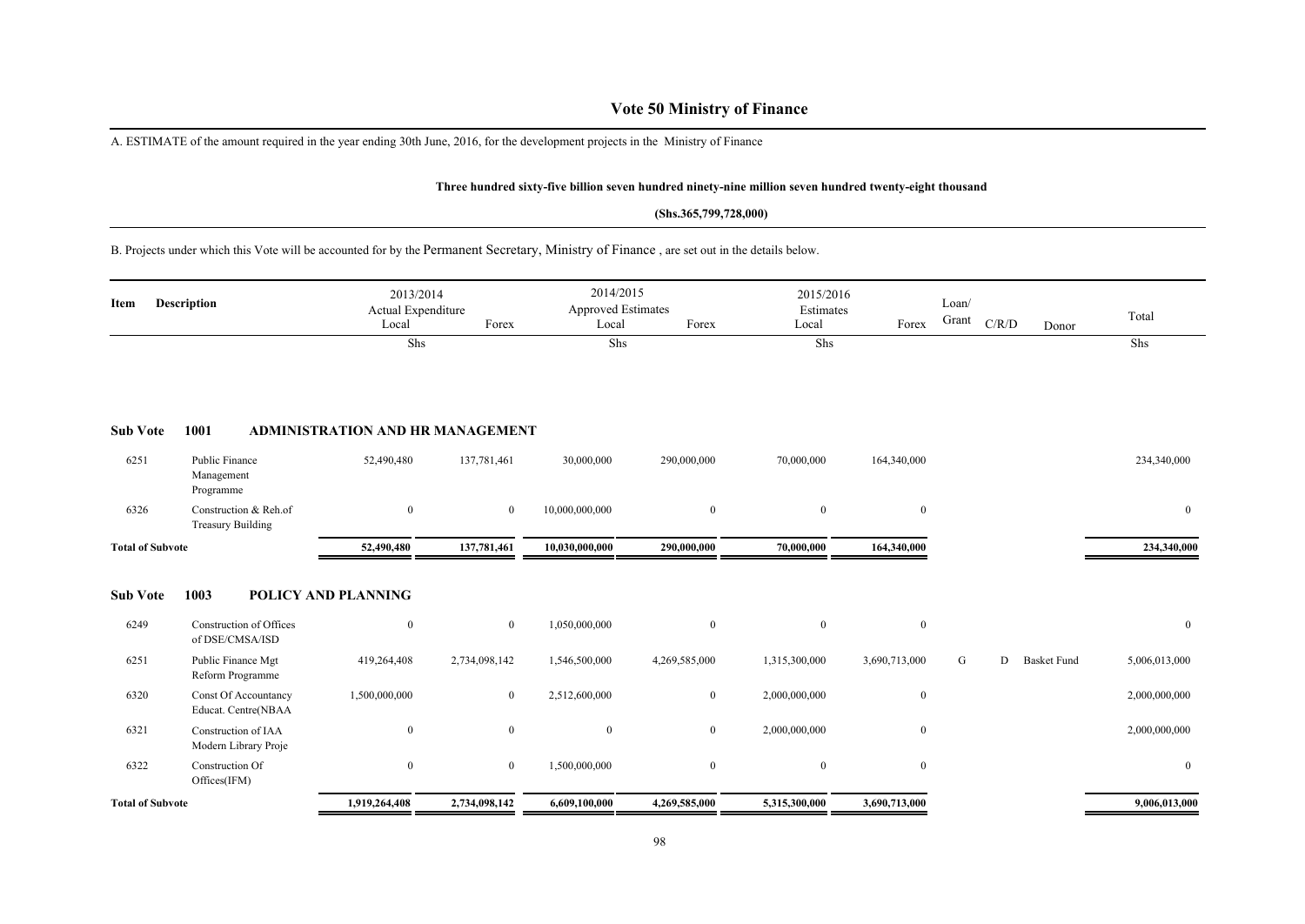|                         |                                              |                     |                                                   |                                      |                                                          | <b>Vote 50 Ministry of Finance</b> |                                 |                  |                |                                        |        |                  |
|-------------------------|----------------------------------------------|---------------------|---------------------------------------------------|--------------------------------------|----------------------------------------------------------|------------------------------------|---------------------------------|------------------|----------------|----------------------------------------|--------|------------------|
| Item                    | Description                                  |                     | 2013/2014<br>Actual Expenditure<br>Local<br>Forex |                                      | 2014/2015<br><b>Approved Estimates</b><br>Local<br>Forex |                                    | 2015/2016<br>Estimates<br>Local | Forex            | Loan/<br>Grant | $\mathbf{C} / \mathbf{R} / \mathbf{D}$ | Donor  | Total            |
|                         |                                              |                     | Shs                                               |                                      | Shs                                                      |                                    | Shs                             |                  |                |                                        |        | Shs              |
| <b>Sub Vote</b>         | 1005                                         |                     |                                                   | <b>GOVERNMENT COMMUNICATION UNIT</b> |                                                          |                                    |                                 |                  |                |                                        |        |                  |
| 6251                    | Public Finance Mgt<br>Reform Progamme        |                     | 64,384,300                                        | 254,027,014                          | 614,400,000                                              | 459,900,000                        | 470,000,000                     | 164,340,000      |                |                                        |        | 634,340,000      |
| <b>Total of Subvote</b> |                                              |                     | 64,384,300                                        | 254,027,014                          | 614,400,000                                              | 459,900,000                        | 470,000,000                     | 164,340,000      |                |                                        |        | 634,340,000      |
| <b>Sub Vote</b>         | 1007                                         | <b>MCC TANZANIA</b> |                                                   |                                      |                                                          |                                    |                                 |                  |                |                                        |        |                  |
| 3142                    | Zanzibar Interconnector                      |                     | $\bf{0}$                                          | 3,602,166,000                        | $\bf{0}$                                                 | $\boldsymbol{0}$                   | $\boldsymbol{0}$                | $\mathbf{0}$     | G              | ${\bf D}$                              | MCC(T) | $\mathbf{0}$     |
| 3143                    | Constr. of Malagarasi<br>Hydropower Distr.   |                     | $\boldsymbol{0}$                                  | 1,915,102,000                        | $\boldsymbol{0}$                                         | $\mathbf{0}$                       | $\boldsymbol{0}$                | $\mathbf{0}$     | ${\bf G}$      | ${\bf D}$                              | MCC(T) | $\boldsymbol{0}$ |
| 3144                    | Rehabit and Extens of<br>TANESCO Distr.Syt   |                     | $\overline{0}$                                    | 2,317,807,000                        | $\overline{0}$                                           | $\mathbf{0}$                       | $\mathbf{0}$                    | $\mathbf{0}$     | G              | ${\bf D}$                              | MCC(T) | $\mathbf{0}$     |
| 3309                    | Rehabit of Urban<br>Water<br>Supply-Morogoro |                     | $\boldsymbol{0}$                                  | 6,580,385,000                        | $\overline{0}$                                           | $\bf{0}$                           | $\boldsymbol{0}$                | $\boldsymbol{0}$ | ${\bf G}$      | D                                      | MCC(T) | $\mathbf{0}$     |
| 3310                    | Lower Ruvu Plant<br>Extension                |                     | $\mathbf{0}$                                      | 15,169,037,000                       | $\overline{0}$                                           | $\mathbf{0}$                       | $\mathbf{0}$                    | $\mathbf{0}$     | G              | D                                      | MCC(T) | $\mathbf{0}$     |
| 4108                    | Tunduma-Sumbawanga<br>Road Construction      |                     | $\bf{0}$                                          | 105,970,618,000                      | $\overline{0}$                                           | $\bf{0}$                           | $\bf{0}$                        | $\mathbf{0}$     | ${\bf G}$      | D                                      | MCC(T) | $\bf{0}$         |
| 4113                    | Namtumbo-Songea<br>Road Construction         |                     | $\boldsymbol{0}$                                  | 15,049,308,000                       | $\mathbf{0}$                                             | $\mathbf{0}$                       | $\boldsymbol{0}$                | $\mathbf{0}$     | ${\bf G}$      | ${\bf D}$                              | MCC(T) | $\boldsymbol{0}$ |
| 4114                    | Peramiho-Mbinga<br>Road Construction         |                     | $\bf{0}$                                          | 17,542,983,000                       | $\bf{0}$                                                 | $\mathbf{0}$                       | $\boldsymbol{0}$                | $\boldsymbol{0}$ | ${\bf G}$      | ${\bf D}$                              | MCC(T) | $\mathbf{0}$     |
| 4151                    | Tanga-Horohoro Road<br>Construction          |                     | $\bf{0}$                                          | 831,569,000                          | $\overline{0}$                                           | $\mathbf{0}$                       | $\mathbf{0}$                    | $\mathbf{0}$     | G              | D                                      | MCC(T) | $\mathbf{0}$     |
| 4156                    | Zanzibar Rural<br>Roads-Road<br>Construction |                     | $\overline{0}$                                    | 8,616,534,000                        | $\overline{0}$                                           | $\bf{0}$                           | $\boldsymbol{0}$                | $\mathbf{0}$     | G              | D                                      | MCC(T) | $\mathbf{0}$     |
| 4210                    | Mafia Island Airport                         |                     | $\overline{0}$                                    | 416,172,000                          | $\overline{0}$                                           | $\mathbf{0}$                       | $\theta$                        | $\mathbf{0}$     | G              | D                                      | MCC(T) | $\mathbf{0}$     |
| 6574                    | MCA-T Programme<br>Management                |                     | $\mathbf{0}$                                      | 35,600,500,000                       | $\bf{0}$                                                 | $\mathbf{0}$                       | $\boldsymbol{0}$                | 349,872,535,000  | G              | D                                      | MCC(T) | 349,872,535,000  |

99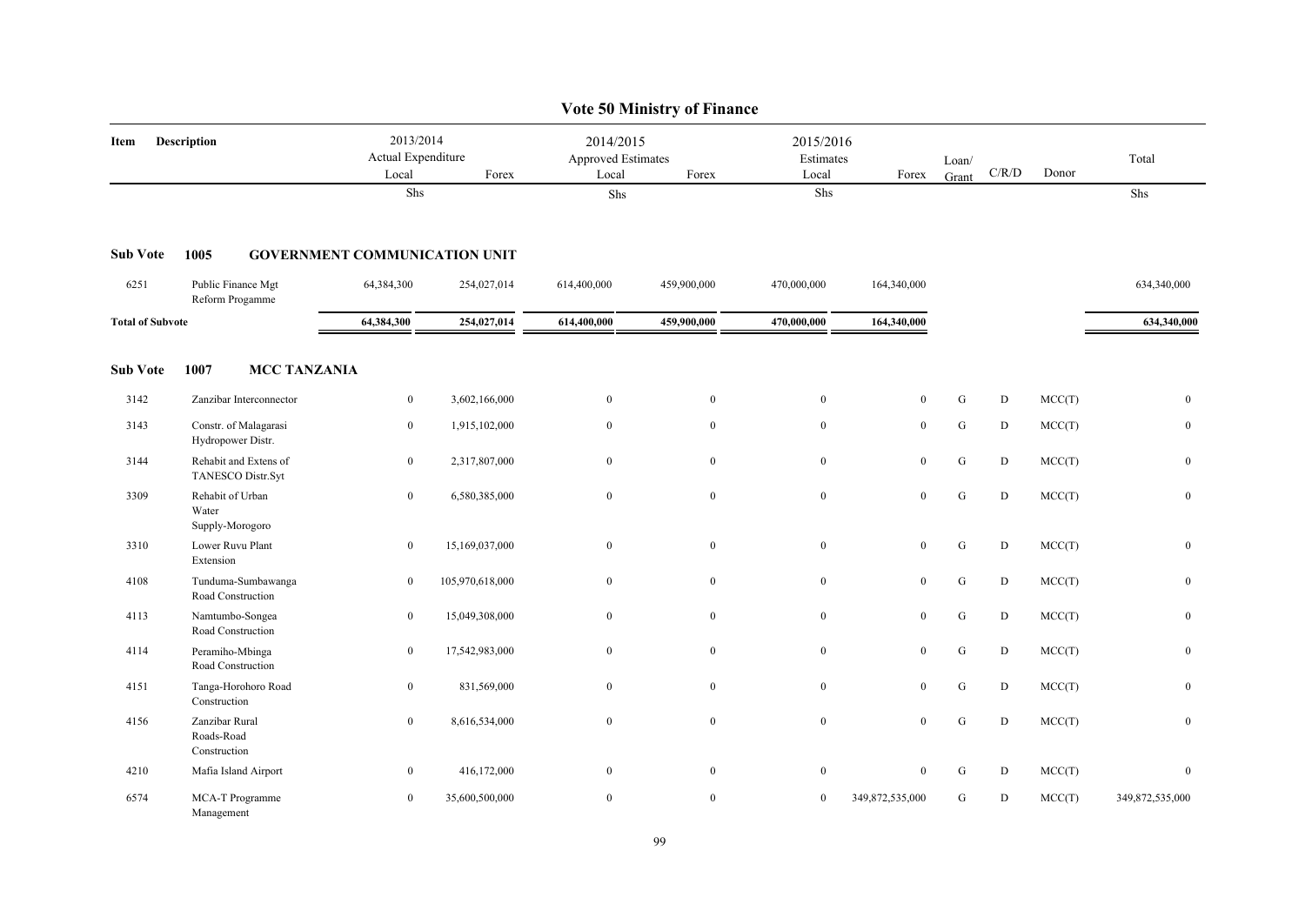|                            |                                                          |                                             |                 |                                                          | <b>Vote 50 Ministry of Finance</b> |                                          |                 |       |       |                    |                 |
|----------------------------|----------------------------------------------------------|---------------------------------------------|-----------------|----------------------------------------------------------|------------------------------------|------------------------------------------|-----------------|-------|-------|--------------------|-----------------|
| <b>Description</b><br>Item | 2013/2014<br>Actual Expenditure<br>Forex<br>Local<br>Shs |                                             |                 | 2014/2015<br><b>Approved Estimates</b><br>Forex<br>Local |                                    | 2015/2016<br>Estimates<br>Local<br>Forex | Loan/<br>Grant  | C/R/D | Donor | Total              |                 |
|                            |                                                          |                                             |                 | Shs                                                      |                                    | Shs                                      |                 |       |       |                    | Shs             |
| <b>Total of Subvote</b>    |                                                          | $\mathbf{0}$                                | 213,612,181,000 | $\bf{0}$                                                 | $\mathbf{0}$                       | $\mathbf{0}$                             | 349,872,535,000 |       |       |                    | 349,872,535,000 |
| <b>Sub Vote</b>            | 3001                                                     | <b>INTERNAL AUDITOR GENERAL</b>             |                 |                                                          |                                    |                                          |                 |       |       |                    |                 |
| 6251                       | Public Finance Mgt<br>Reform Progamme                    | 102,265,242                                 | 1,577,821,846   | 863,530,000                                              | 2,182,247,000                      | 700,000,000                              | 1,767,400,000   | G     | D     | <b>Basket Fund</b> | 2,467,400,000   |
| <b>Total of Subvote</b>    |                                                          | 102,265,242                                 | 1,577,821,846   | 863,530,000                                              | 2,182,247,000                      | 700,000,000                              | 1,767,400,000   |       |       |                    | 2,467,400,000   |
| <b>Sub Vote</b>            | 5001                                                     | <b>GOVERNMENT ASSET MANAGEMENT DIVISION</b> |                 |                                                          |                                    |                                          |                 |       |       |                    |                 |
| 6251                       | <b>PFMRP</b>                                             | 89,801,790                                  | 922,148,689     | 532,970,000                                              | 1,851,500,000                      | 200,000,000                              | 1,643,400,000   |       |       |                    | 1,843,400,000   |
| <b>Total of Subvote</b>    |                                                          | 89,801,790                                  | 922,148,689     | 532,970,000                                              | 1,851,500,000                      | 200,000,000                              | 1,643,400,000   |       |       |                    | 1,843,400,000   |
| <b>Sub Vote</b>            | 6001                                                     | FINANCIAL MGT. INFORM. SYSTEMS DIVISION     |                 |                                                          |                                    |                                          |                 |       |       |                    |                 |
| 6251                       | Public Finance<br>Management Reform<br>Program           | 114,580,155                                 | 698,482,180     | 700,000,000                                              | 1,400,000,000                      | 500,000,000                              | 1,241,700,000   | G     | D     | <b>Basket Fund</b> | 1,741,700,000   |
| <b>Total of Subvote</b>    |                                                          | 114,580,155                                 | 698,482,180     | 700,000,000                                              | 1,400,000,000                      | 500,000,000                              | 1,241,700,000   |       |       |                    | 1,741,700,000   |
| <b>Total of Vote</b>       |                                                          | 2,342,786,375                               | 219,936,540,331 | 19,350,000,000                                           | 10,453,232,000                     | 7,255,300,000                            | 358,544,428,000 |       |       |                    | 365,799,728,000 |
|                            |                                                          |                                             |                 |                                                          |                                    |                                          |                 |       |       |                    |                 |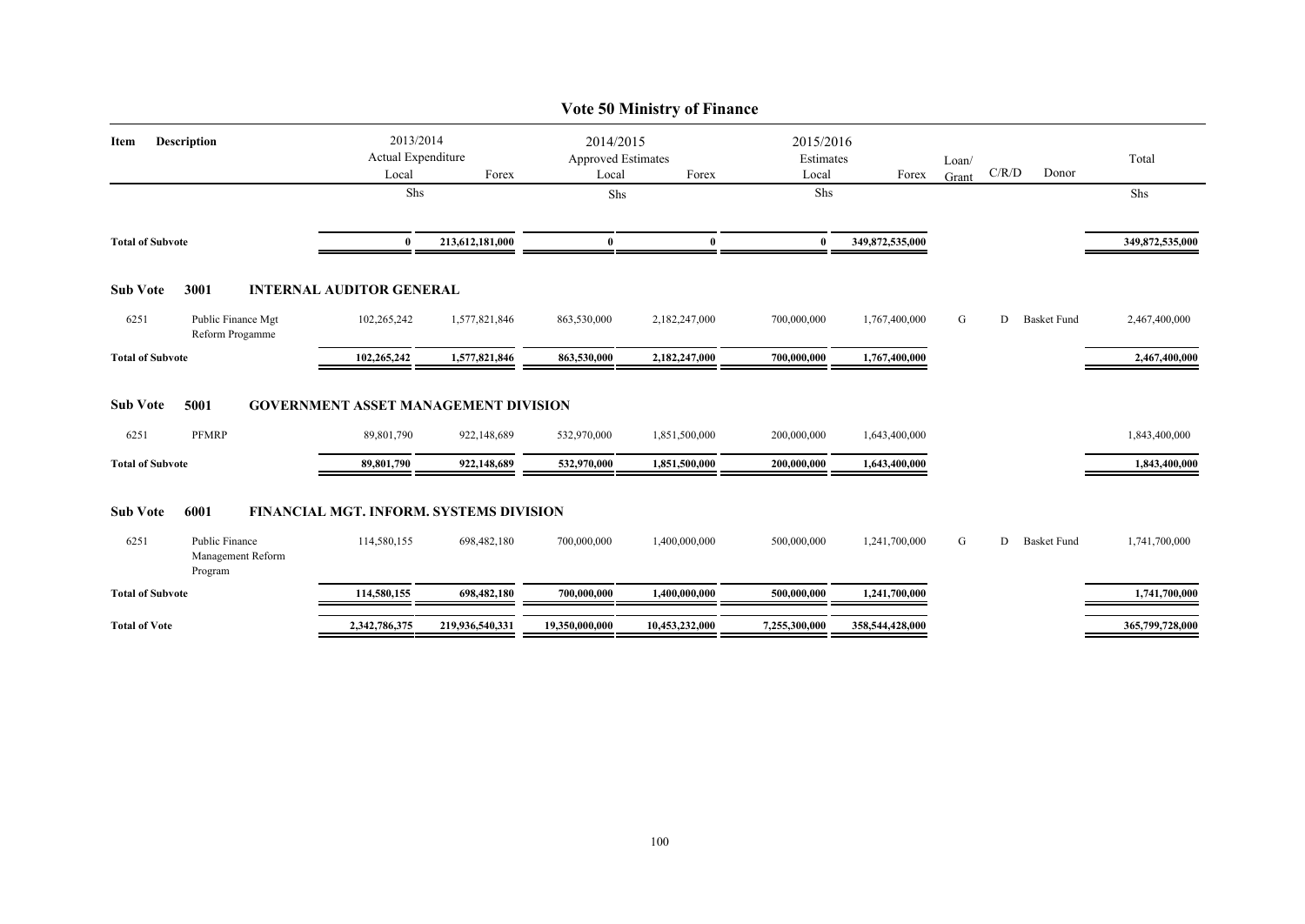# MINISTRY OF HOME AFFAIRS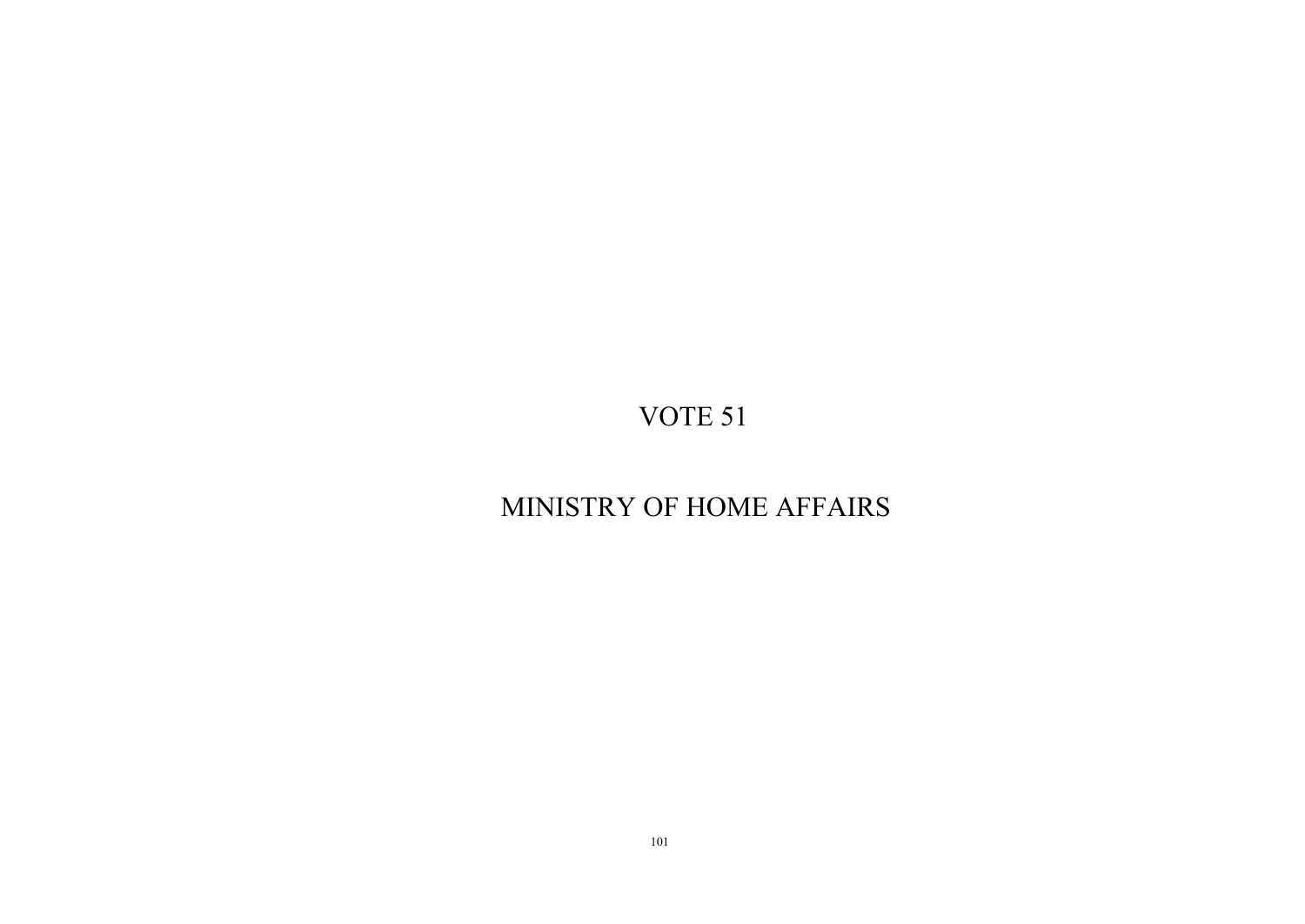## **Vote 51 Ministry of Home Affairs**

A. ESTIMATE of the amount required in the year ending 30th June, 2016, for the development projects in the Ministry of Home Affairs

### **Sixty-five billion seven hundred fifty-seven million two hundred sixty-one thousand**

### **(Shs.65,757,261,000)**

B. Projects under which this Vote will be accounted for by the Permanent Secretary, Ministry of Home Affairs , are set out in the details below.

| Item                    | <b>Description</b>                                    | 2013/2014<br>Actual Expenditure<br>Local | Forex        | 2014/2015<br><b>Approved Estimates</b><br>Local | Forex          | 2015/2016<br>Estimates<br>Local | Forex          | Loan/<br>Grant | C/R/D | Donor              | Total          |
|-------------------------|-------------------------------------------------------|------------------------------------------|--------------|-------------------------------------------------|----------------|---------------------------------|----------------|----------------|-------|--------------------|----------------|
|                         |                                                       | Shs                                      |              | Shs                                             |                | Shs                             |                |                |       |                    | Shs            |
| <b>Sub Vote</b>         | 1003                                                  | POLICY AND PLANNING                      |              |                                                 |                |                                 |                |                |       |                    |                |
| 6327                    | Construction &<br>Rehab.of Public<br><b>Buildings</b> | $\mathbf{0}$                             | $\bf{0}$     | 1,500,000,000                                   | $\overline{0}$ | $\bf{0}$                        | $\overline{0}$ |                |       |                    | $\mathbf{0}$   |
| 6501                    | National Identity Card                                | $\bf{0}$                                 | $\mathbf{0}$ | $\boldsymbol{0}$                                | $\overline{0}$ | 45,792,539,000                  | 19,214,722,000 | G              | D     | <b>Basket Fund</b> | 65,007,261,000 |
| <b>Total of Subvote</b> |                                                       | $\mathbf{0}$                             | $\theta$     | 1,500,000,000                                   | $\mathbf{0}$   | 45,792,539,000                  | 19,214,722,000 |                |       |                    | 65,007,261,000 |
| <b>Sub Vote</b>         | 4001<br><b>REFUGEES UNIT</b>                          |                                          |              |                                                 |                |                                 |                |                |       |                    |                |
| 6258                    | Support to Refugee<br>Areas                           | $\mathbf{0}$                             | $\mathbf{0}$ | $\bf{0}$                                        | 725,075,000    | $\overline{0}$                  | 750,000,000    | G              | D     | <b>UNHCR</b>       | 750,000,000    |
| <b>Total of Subvote</b> |                                                       | $\mathbf{0}$                             |              |                                                 | 725,075,000    |                                 | 750,000,000    |                |       |                    | 750,000,000    |
| <b>Total of Vote</b>    |                                                       | $\mathbf{0}$                             |              | 1,500,000,000                                   | 725,075,000    | 45,792,539,000                  | 19,964,722,000 |                |       |                    | 65,757,261,000 |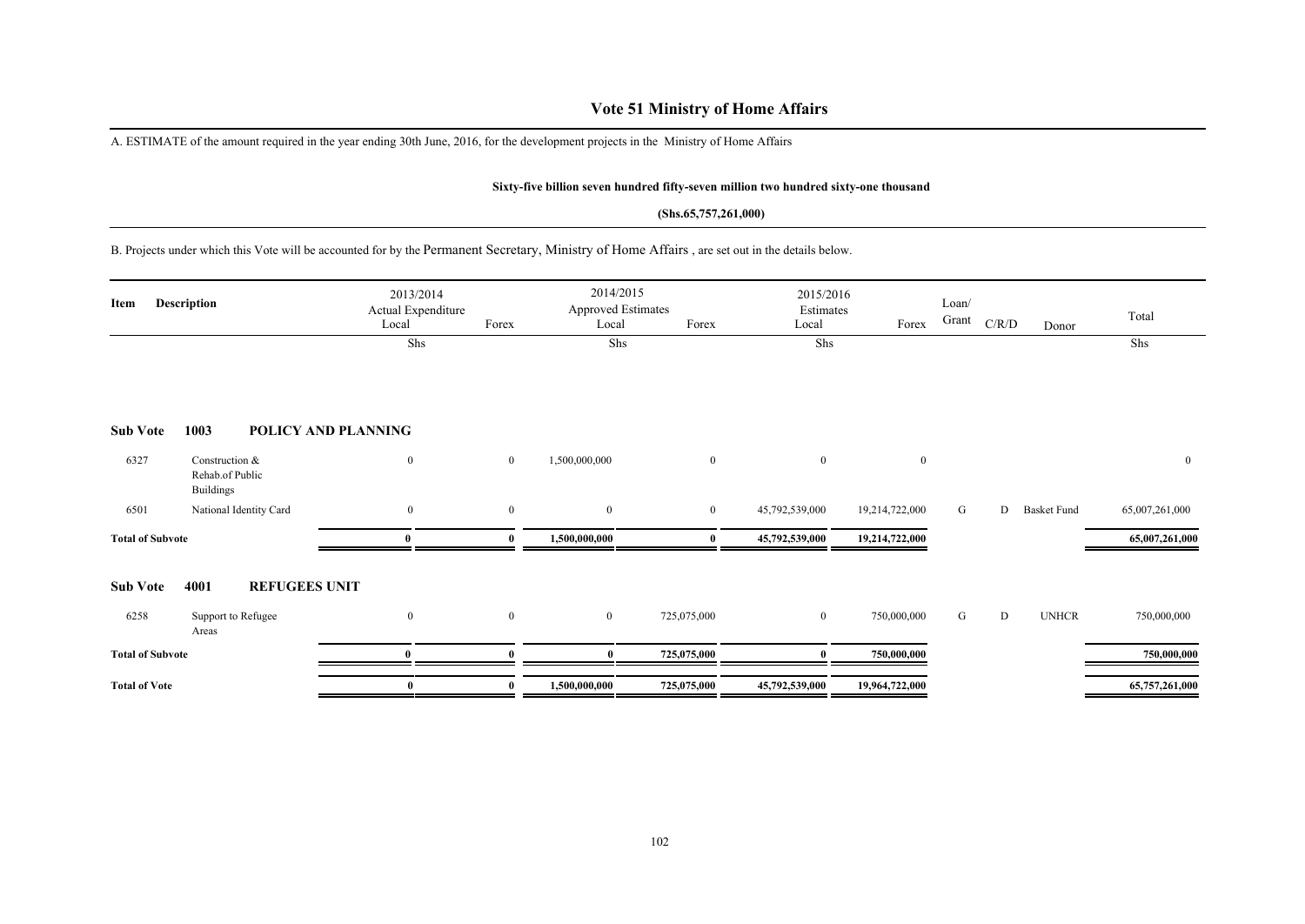## MINISTRY OF HEALTH AND SOCIAL WELFARE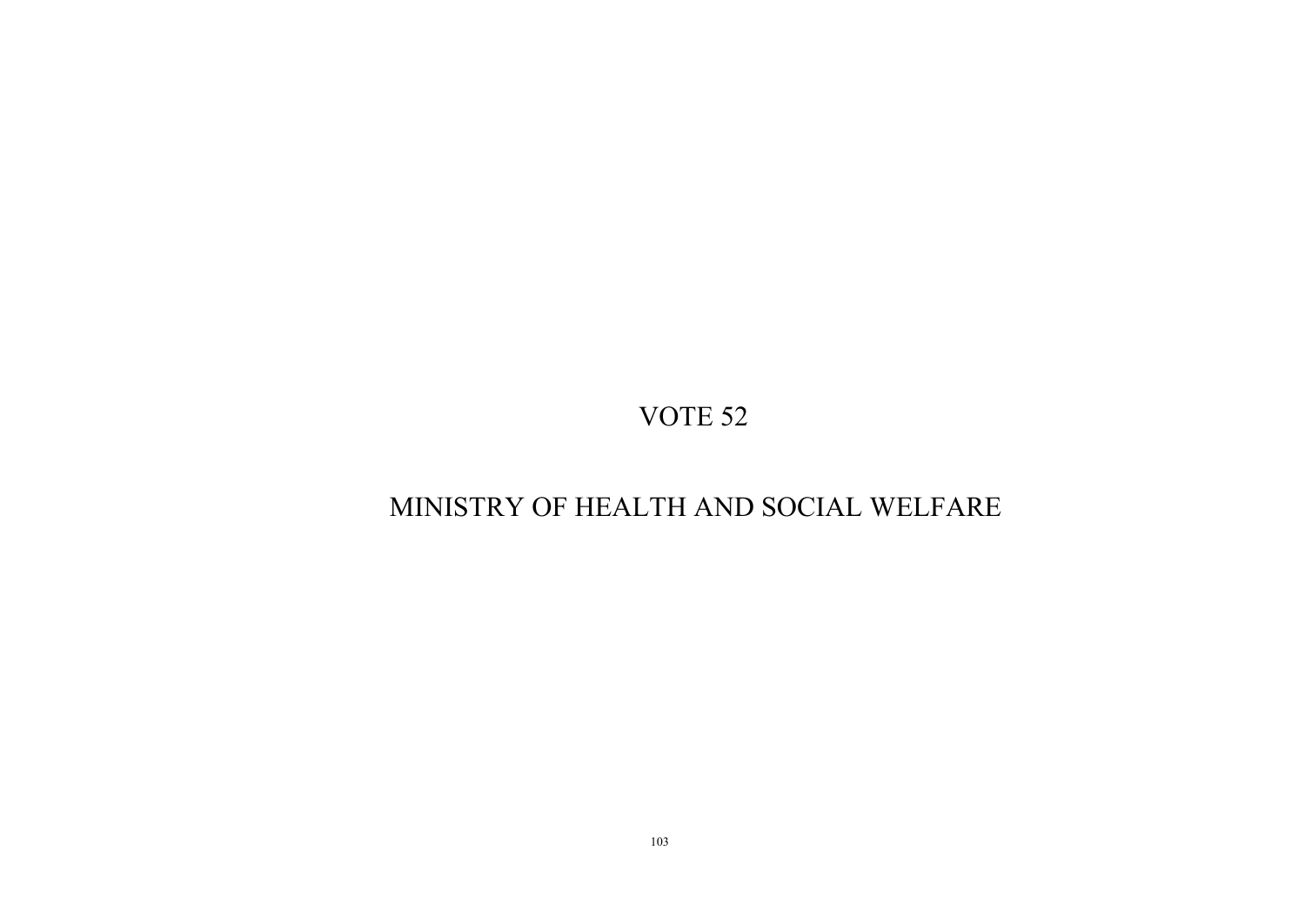## **Vote 52 Ministry of Health and Social Welfare**

A. ESTIMATE of the amount required in the year ending 30th June, 2016, for the development projects in the Ministry of Health and Social Welfare

### **Four hundred forty billion six hundred forty-two million four hundred fifty-two thousand**

#### **(Shs.440,642,452,000)**

B. Projects under which this Vote will be accounted for by the Permanent Secretary, Ministry of Health and Social Welfare , are set out in the details below.

| <b>Description</b><br>Item |                                            | 2013/2014<br>Actual Expenditure<br>Local | Forex          | 2014/2015<br><b>Approved Estimates</b><br>Local | Forex          | 2015/2016<br>Estimates<br>Local | Forex            | Loan/<br>Grant | C/R/D | Donor      | Total          |
|----------------------------|--------------------------------------------|------------------------------------------|----------------|-------------------------------------------------|----------------|---------------------------------|------------------|----------------|-------|------------|----------------|
|                            |                                            | Shs                                      |                | Shs                                             |                | Shs                             |                  |                |       |            | Shs            |
| <b>Sub Vote</b>            | 1003                                       | POLICY AND PLANNING                      |                |                                                 |                |                                 |                  |                |       |            |                |
| 5416                       | Health Plans and<br>Management             | 250,000,000                              | 523,010,500    | 2,000,000,000                                   | 501,950,000    | $\mathbf{0}$                    | 4,373,703,000    | G              | D     | BasketFund | 4,373,703,000  |
| 5486                       | <b>Health Sector</b><br>Programme Support  | $\bf{0}$                                 | 40,368,812,474 | $\overline{0}$                                  | 47,013,880,540 | 600,000,000                     | 28,667,421,000   | G              | D     | BasketFund | 29,267,421,000 |
| <b>Total of Subvote</b>    |                                            | 250,000,000                              | 40,891,822,974 | 2,000,000,000                                   | 47,515,830,540 | 600,000,000                     | 33,041,124,000   |                |       |            | 33,641,124,000 |
| <b>Sub Vote</b>            | 2001                                       | <b>CURATIVE SERVICES</b>                 |                |                                                 |                |                                 |                  |                |       |            |                |
| 5409                       | Support to Maternal<br>Mortality Reduction | $\boldsymbol{0}$                         | $\mathbf{0}$   | 9,091,487,815                                   | 2,425,200,000  | 5,493,000,000                   | $\boldsymbol{0}$ | G              | D     | ADB        | 5,493,000,000  |
| 5411                       | Strenghening of<br>Referral Hospitals      | 400,000,000                              | 31,986,929,833 | 15,748,512,185                                  | 10,800,000,000 | 4,000,000,000                   | 2,659,738,000    | G              | D     | BasketFund | 6,659,738,000  |
| 5412                       | Ocean Road Cancer<br>Institute             | $\boldsymbol{0}$                         | $\mathbf{0}$   | 3,000,000,000                                   | $\overline{0}$ | 14,900,000,000                  | $\boldsymbol{0}$ |                |       |            | 14,900,000,000 |
| 5422                       | Mbeya Referral<br>Hospital                 | $\boldsymbol{0}$                         | $\mathbf{0}$   | $\mathbf{0}$                                    | $\overline{0}$ | 8,000,000,000                   | $\boldsymbol{0}$ |                |       |            | 8,000,000,000  |
| 5423                       | Mtwara Referral<br>Hospital                | $\boldsymbol{0}$                         | $\mathbf{0}$   | $\mathbf{0}$                                    | $\mathbf{0}$   | 1,000,000,000                   | $\boldsymbol{0}$ |                |       |            | 1,000,000,000  |
| 5424                       | Kibong'oto Infectious<br>Disease Hospital  | $\boldsymbol{0}$                         | $\mathbf{0}$   | $\boldsymbol{0}$                                | $\overline{0}$ | 831,000,000                     | $\bf{0}$         |                |       |            | 831,000,000    |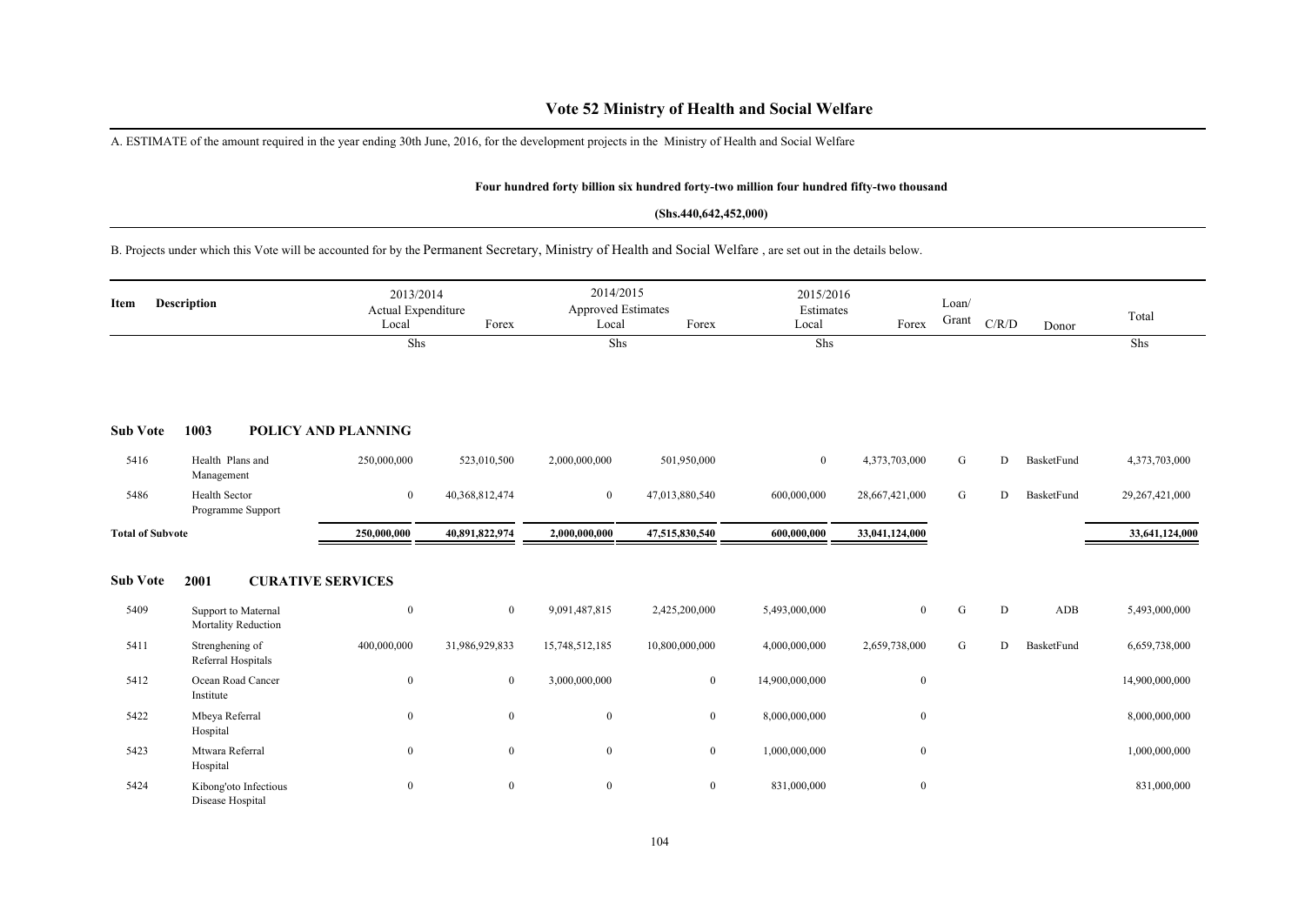| 2013/2014<br>2014/2015<br>2015/2016<br><b>Description</b><br>Item<br>Actual Expenditure<br>Approved Estimates<br>Estimates<br>Total<br>Loan/<br>C/R/D<br>Donor<br>Forex<br>Local<br>Forex<br>Local<br>Forex<br>Local<br>Grant<br>Shs<br>Shs<br>Shs<br>${\rm Shs}$<br>5425<br>$\bf{0}$<br>$\mathbf{0}$<br>$\overline{0}$<br>$\overline{0}$<br>124,000,000<br>$\mathbf{0}$<br>124,000,000<br>Mirembe Mental<br>Health Hospital<br>Muhimbili National<br>4,000,000,000<br>5487<br>$\mathbf{0}$<br>9,200,000,000<br>$\overline{0}$<br>11,000,000,000<br>$\mathbf{0}$<br>11,000,000,000<br>Hospital<br>$\bf{0}$<br>$\mathbf{0}$<br>6,800,000,000<br>14,300,000,000<br>$\mathbf{0}$<br>14,300,000,000<br>5491<br>Muhimbili Orthopaedic<br>$\overline{0}$<br>Institute<br>31,986,929,833<br><b>Total of Subvote</b><br>4,400,000,000<br>43,840,000,000<br>13,225,200,000<br>59,648,000,000<br>2,659,738,000<br>3001<br>PREVENTIVE SERVICES<br><b>Sub Vote</b><br>2208<br>150,000,000<br>National Institute for<br>412,500,000<br>$\overline{0}$<br>$\overline{0}$<br>800,000,000<br>$\bf{0}$<br>800,000,000<br>Medical Research<br>5406<br>Control Of<br>$\overline{0}$<br>75,552,209,014<br>$\overline{0}$<br>58,157,413,000<br>$\mathbf{0}$<br>85,985,431,000<br>G<br>D<br>BasketFund<br>85,985,431,000<br>Communicable<br>Diseases<br>5492<br>3,000,000,000<br>HIV/AIDS Control<br>$\bf{0}$<br>215,458,527,276<br>3,000,000,000<br>131,896,089,321<br>226,941,784,000<br>G<br>GlobalFund<br>229,941,784,000<br>D<br>Programme<br>$\mathbf{0}$<br>5494<br>Chie Government<br>$\bf{0}$<br>$\overline{0}$<br>200,000,000<br>$\overline{0}$<br>$\mathbf{0}$<br>Chemist<br>5496<br>Tanzania Food and<br>$\mathbf{0}$<br>400,000,000<br>$\bf{0}$<br>$\mathbf{0}$<br>$\boldsymbol{0}$<br>$\overline{0}$<br>Nutrition Center<br>5498<br>24,942,738,000<br>Support to TB/Leprosy<br>$\bf{0}$<br>9,279,841,600<br>$\overline{0}$<br>$\overline{0}$<br>$\bf{0}$<br>G<br>D<br>GlobalFund<br>24,942,738,000<br>Control Programme<br>190,053,502,321<br>3,800,000,000<br><b>Total of Subvote</b><br>412,500,000<br>300,290,577,890<br>3,750,000,000<br>337,869,953,000<br>4002<br><b>Sub Vote</b><br><b>SOCIAL WELFARE</b><br>5451<br>40,000,000<br>G<br>Support to Social<br>$\overline{0}$<br>1,712,000,000<br>934,959,139<br>1,065,400,000<br>899,937,000<br>D<br>BasketFund<br>1,965,337,000 |  |  |  |  |  |  |  |  |                 |
|--------------------------------------------------------------------------------------------------------------------------------------------------------------------------------------------------------------------------------------------------------------------------------------------------------------------------------------------------------------------------------------------------------------------------------------------------------------------------------------------------------------------------------------------------------------------------------------------------------------------------------------------------------------------------------------------------------------------------------------------------------------------------------------------------------------------------------------------------------------------------------------------------------------------------------------------------------------------------------------------------------------------------------------------------------------------------------------------------------------------------------------------------------------------------------------------------------------------------------------------------------------------------------------------------------------------------------------------------------------------------------------------------------------------------------------------------------------------------------------------------------------------------------------------------------------------------------------------------------------------------------------------------------------------------------------------------------------------------------------------------------------------------------------------------------------------------------------------------------------------------------------------------------------------------------------------------------------------------------------------------------------------------------------------------------------------------------------------------------------------------------------------------------------------------------------------------------------------------------------------------------------------------------------------------------------------------------------------------------------------------------|--|--|--|--|--|--|--|--|-----------------|
|                                                                                                                                                                                                                                                                                                                                                                                                                                                                                                                                                                                                                                                                                                                                                                                                                                                                                                                                                                                                                                                                                                                                                                                                                                                                                                                                                                                                                                                                                                                                                                                                                                                                                                                                                                                                                                                                                                                                                                                                                                                                                                                                                                                                                                                                                                                                                                                |  |  |  |  |  |  |  |  |                 |
|                                                                                                                                                                                                                                                                                                                                                                                                                                                                                                                                                                                                                                                                                                                                                                                                                                                                                                                                                                                                                                                                                                                                                                                                                                                                                                                                                                                                                                                                                                                                                                                                                                                                                                                                                                                                                                                                                                                                                                                                                                                                                                                                                                                                                                                                                                                                                                                |  |  |  |  |  |  |  |  |                 |
|                                                                                                                                                                                                                                                                                                                                                                                                                                                                                                                                                                                                                                                                                                                                                                                                                                                                                                                                                                                                                                                                                                                                                                                                                                                                                                                                                                                                                                                                                                                                                                                                                                                                                                                                                                                                                                                                                                                                                                                                                                                                                                                                                                                                                                                                                                                                                                                |  |  |  |  |  |  |  |  |                 |
|                                                                                                                                                                                                                                                                                                                                                                                                                                                                                                                                                                                                                                                                                                                                                                                                                                                                                                                                                                                                                                                                                                                                                                                                                                                                                                                                                                                                                                                                                                                                                                                                                                                                                                                                                                                                                                                                                                                                                                                                                                                                                                                                                                                                                                                                                                                                                                                |  |  |  |  |  |  |  |  |                 |
|                                                                                                                                                                                                                                                                                                                                                                                                                                                                                                                                                                                                                                                                                                                                                                                                                                                                                                                                                                                                                                                                                                                                                                                                                                                                                                                                                                                                                                                                                                                                                                                                                                                                                                                                                                                                                                                                                                                                                                                                                                                                                                                                                                                                                                                                                                                                                                                |  |  |  |  |  |  |  |  |                 |
|                                                                                                                                                                                                                                                                                                                                                                                                                                                                                                                                                                                                                                                                                                                                                                                                                                                                                                                                                                                                                                                                                                                                                                                                                                                                                                                                                                                                                                                                                                                                                                                                                                                                                                                                                                                                                                                                                                                                                                                                                                                                                                                                                                                                                                                                                                                                                                                |  |  |  |  |  |  |  |  | 62,307,738,000  |
|                                                                                                                                                                                                                                                                                                                                                                                                                                                                                                                                                                                                                                                                                                                                                                                                                                                                                                                                                                                                                                                                                                                                                                                                                                                                                                                                                                                                                                                                                                                                                                                                                                                                                                                                                                                                                                                                                                                                                                                                                                                                                                                                                                                                                                                                                                                                                                                |  |  |  |  |  |  |  |  |                 |
|                                                                                                                                                                                                                                                                                                                                                                                                                                                                                                                                                                                                                                                                                                                                                                                                                                                                                                                                                                                                                                                                                                                                                                                                                                                                                                                                                                                                                                                                                                                                                                                                                                                                                                                                                                                                                                                                                                                                                                                                                                                                                                                                                                                                                                                                                                                                                                                |  |  |  |  |  |  |  |  |                 |
|                                                                                                                                                                                                                                                                                                                                                                                                                                                                                                                                                                                                                                                                                                                                                                                                                                                                                                                                                                                                                                                                                                                                                                                                                                                                                                                                                                                                                                                                                                                                                                                                                                                                                                                                                                                                                                                                                                                                                                                                                                                                                                                                                                                                                                                                                                                                                                                |  |  |  |  |  |  |  |  |                 |
|                                                                                                                                                                                                                                                                                                                                                                                                                                                                                                                                                                                                                                                                                                                                                                                                                                                                                                                                                                                                                                                                                                                                                                                                                                                                                                                                                                                                                                                                                                                                                                                                                                                                                                                                                                                                                                                                                                                                                                                                                                                                                                                                                                                                                                                                                                                                                                                |  |  |  |  |  |  |  |  |                 |
|                                                                                                                                                                                                                                                                                                                                                                                                                                                                                                                                                                                                                                                                                                                                                                                                                                                                                                                                                                                                                                                                                                                                                                                                                                                                                                                                                                                                                                                                                                                                                                                                                                                                                                                                                                                                                                                                                                                                                                                                                                                                                                                                                                                                                                                                                                                                                                                |  |  |  |  |  |  |  |  | $\mathbf{0}$    |
|                                                                                                                                                                                                                                                                                                                                                                                                                                                                                                                                                                                                                                                                                                                                                                                                                                                                                                                                                                                                                                                                                                                                                                                                                                                                                                                                                                                                                                                                                                                                                                                                                                                                                                                                                                                                                                                                                                                                                                                                                                                                                                                                                                                                                                                                                                                                                                                |  |  |  |  |  |  |  |  | $\mathbf{0}$    |
|                                                                                                                                                                                                                                                                                                                                                                                                                                                                                                                                                                                                                                                                                                                                                                                                                                                                                                                                                                                                                                                                                                                                                                                                                                                                                                                                                                                                                                                                                                                                                                                                                                                                                                                                                                                                                                                                                                                                                                                                                                                                                                                                                                                                                                                                                                                                                                                |  |  |  |  |  |  |  |  |                 |
|                                                                                                                                                                                                                                                                                                                                                                                                                                                                                                                                                                                                                                                                                                                                                                                                                                                                                                                                                                                                                                                                                                                                                                                                                                                                                                                                                                                                                                                                                                                                                                                                                                                                                                                                                                                                                                                                                                                                                                                                                                                                                                                                                                                                                                                                                                                                                                                |  |  |  |  |  |  |  |  | 341,669,953,000 |
|                                                                                                                                                                                                                                                                                                                                                                                                                                                                                                                                                                                                                                                                                                                                                                                                                                                                                                                                                                                                                                                                                                                                                                                                                                                                                                                                                                                                                                                                                                                                                                                                                                                                                                                                                                                                                                                                                                                                                                                                                                                                                                                                                                                                                                                                                                                                                                                |  |  |  |  |  |  |  |  |                 |
| <b>Welfare Services</b>                                                                                                                                                                                                                                                                                                                                                                                                                                                                                                                                                                                                                                                                                                                                                                                                                                                                                                                                                                                                                                                                                                                                                                                                                                                                                                                                                                                                                                                                                                                                                                                                                                                                                                                                                                                                                                                                                                                                                                                                                                                                                                                                                                                                                                                                                                                                                        |  |  |  |  |  |  |  |  |                 |
| 40,000,000<br>934,959,139<br><b>Total of Subvote</b><br>$\mathbf{0}$<br>1,712,000,000<br>1,065,400,000<br>899,937,000                                                                                                                                                                                                                                                                                                                                                                                                                                                                                                                                                                                                                                                                                                                                                                                                                                                                                                                                                                                                                                                                                                                                                                                                                                                                                                                                                                                                                                                                                                                                                                                                                                                                                                                                                                                                                                                                                                                                                                                                                                                                                                                                                                                                                                                          |  |  |  |  |  |  |  |  | 1,965,337,000   |
|                                                                                                                                                                                                                                                                                                                                                                                                                                                                                                                                                                                                                                                                                                                                                                                                                                                                                                                                                                                                                                                                                                                                                                                                                                                                                                                                                                                                                                                                                                                                                                                                                                                                                                                                                                                                                                                                                                                                                                                                                                                                                                                                                                                                                                                                                                                                                                                |  |  |  |  |  |  |  |  |                 |

## **Vote 52 Ministry of Health and Social Welfare**

**Sub Vote 5001 HUMAN RESOURCE DEVELOPMENT**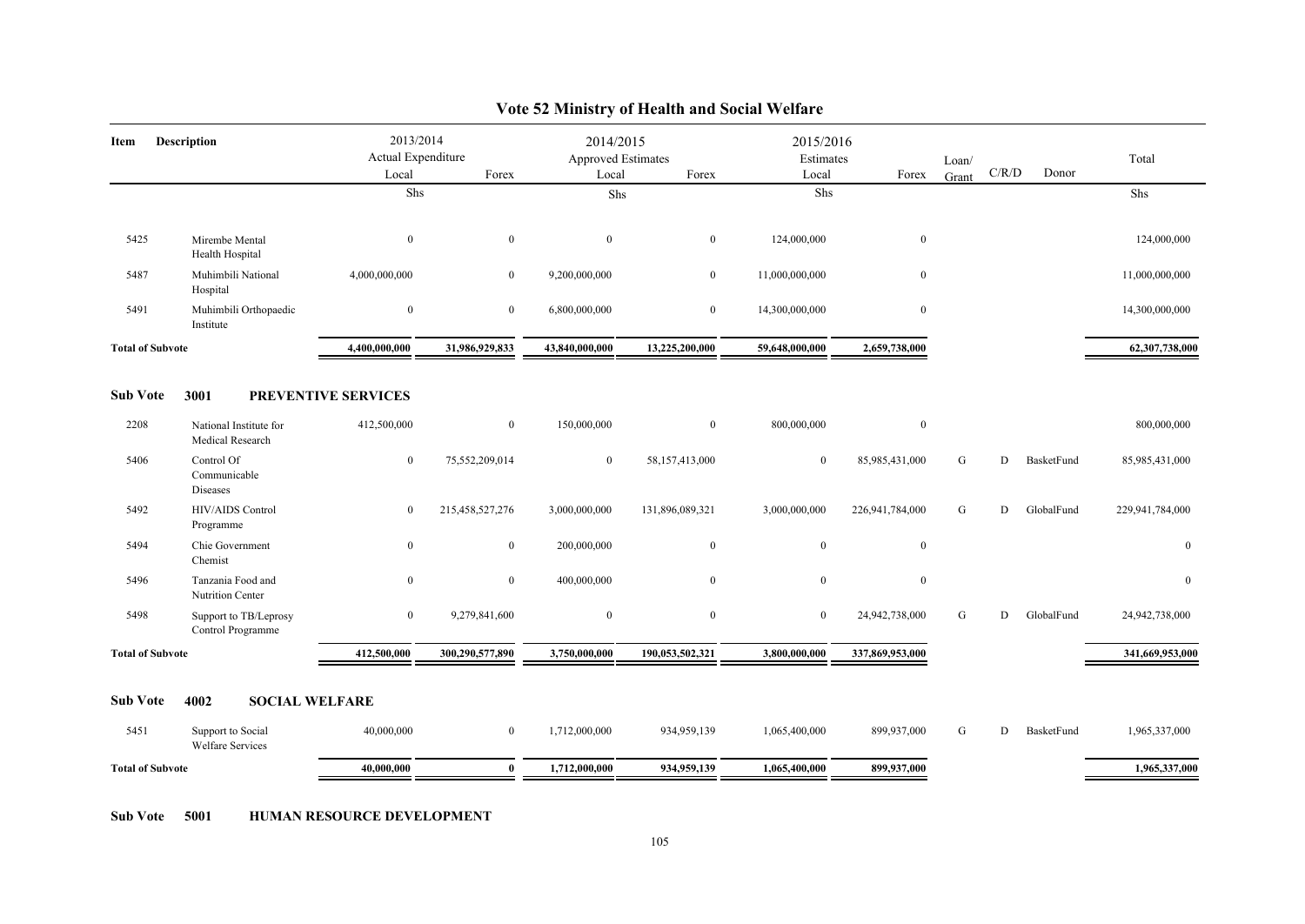| Item                 | <b>Description</b>            | 2013/2014<br>Actual Expenditure<br>Local | Forex           | 2014/2015<br>Approved Estimates<br>Local | Forex           | 2015/2016<br>Estimates<br>Local | Forex           | Loan/<br>Grant | C/R/D | Donor      | Total           |
|----------------------|-------------------------------|------------------------------------------|-----------------|------------------------------------------|-----------------|---------------------------------|-----------------|----------------|-------|------------|-----------------|
|                      |                               | Shs                                      |                 | Shs                                      |                 | Shs                             |                 |                |       |            | Shs             |
| 2204                 | Human Resource<br>Development | 900,000,000                              | $\overline{0}$  | 2,698,000,000                            |                 | 910,600,000                     | 147,700,000     | G              | D     | BasketFund | 1,058,300,000   |
|                      | <b>Total of Subvote</b>       | 900,000,000                              |                 | 2,698,000,000                            |                 | 910.600.000                     | 147,700,000     |                |       |            | 1,058,300,000   |
| <b>Total of Vote</b> |                               | 6,002,500,000                            | 373,169,330,697 | 54,000,000,000                           | 251,729,492,000 | 66,024,000,000                  | 374,618,452,000 |                |       |            | 440,642,452,000 |

## **Vote 52 Ministry of Health and Social Welfare**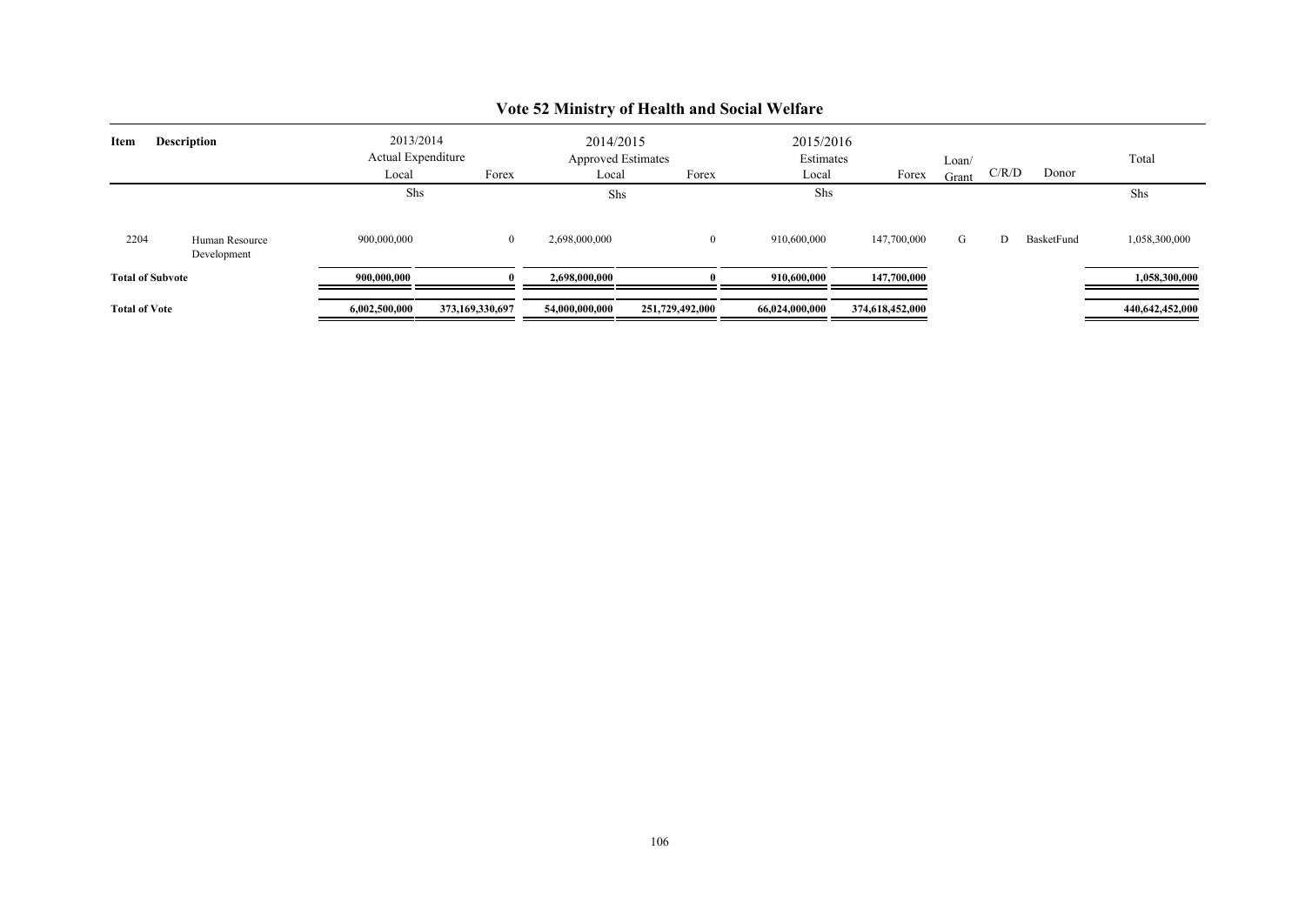# MINISTRY OF COMMUNITY DEVELOPMENT, GENDER AND CHILDREN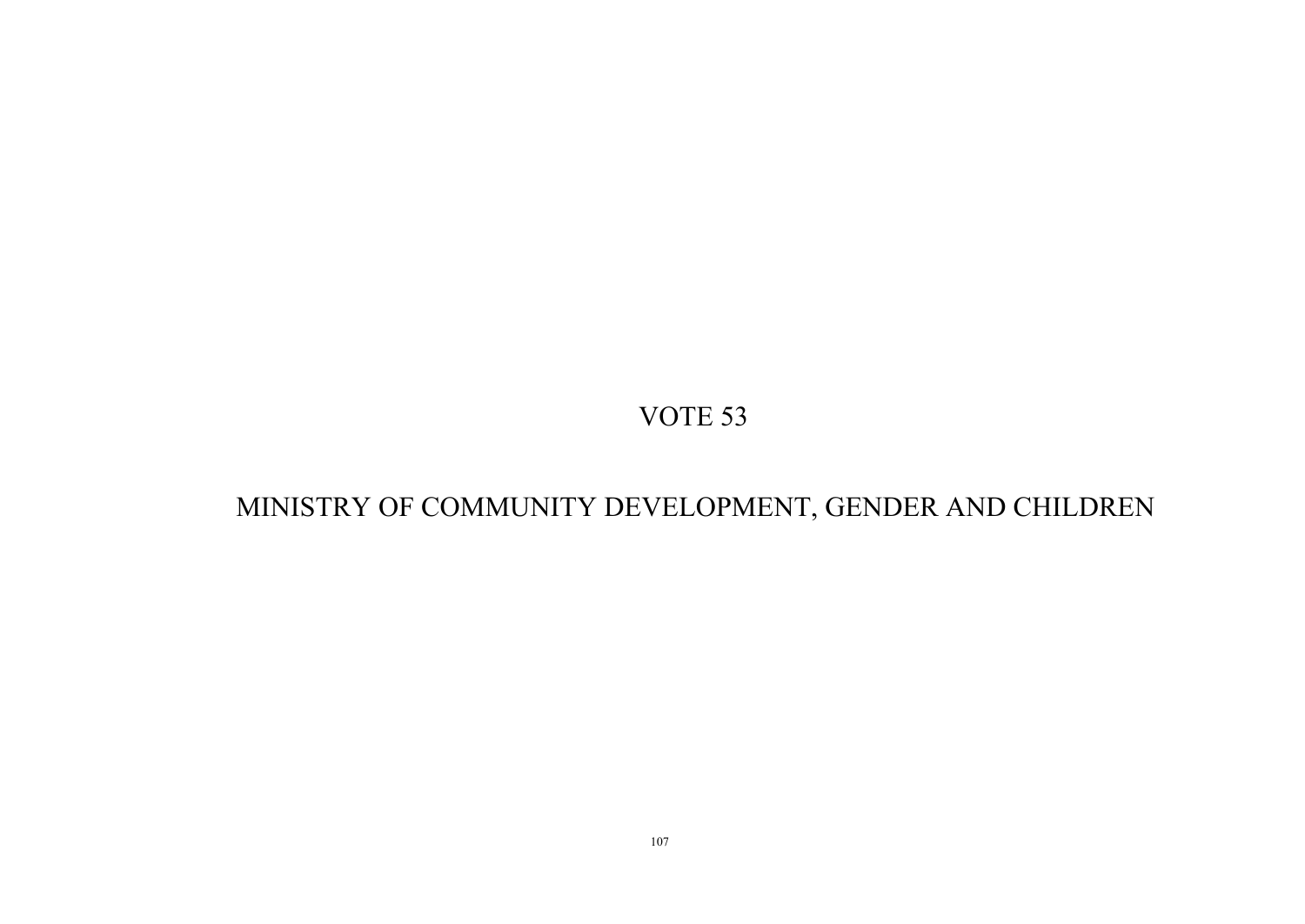## **Vote 53 Ministry of Community Development, Gender and Children**

A. ESTIMATE of the amount required in the year ending 30th June, 2016, for the development projects in the Ministry of Community Development, Gender and Children

#### **Eight billion eight hundred seventy-three million four hundred twenty thousand**

### **(Shs.8,873,420,000)**

B. Projects under which this Vote will be accounted for by the Permanent Secretary, Ministry of Community Development, Gender and Children , are set out in the details below.

| Description<br>Item     |                                                     | 2013/2014<br>Actual Expenditure<br>Local | Forex          | 2014/2015<br><b>Approved Estimates</b><br>Local | Forex            | 2015/2016<br>Estimates<br>Local | Forex          | Loan/<br>Grant | C/R/D     | Donor         | Total        |
|-------------------------|-----------------------------------------------------|------------------------------------------|----------------|-------------------------------------------------|------------------|---------------------------------|----------------|----------------|-----------|---------------|--------------|
|                         |                                                     | Shs                                      |                | Shs                                             |                  | Shs                             |                |                |           |               | Shs          |
| <b>Sub Vote</b>         | 1001                                                | ADMINISTRATION&HUMAN RESOURCE MANAGEMENT |                |                                                 |                  |                                 |                |                |           |               |              |
| 6327                    | Construction and<br>Rehabilitation of Build         | 24,999,700                               | $\overline{0}$ | 700,000,000                                     | $\boldsymbol{0}$ | $\overline{0}$                  | $\bf{0}$       |                |           |               | $\mathbf{0}$ |
| <b>Total of Subvote</b> |                                                     | 24,999,700                               | 0              | 700,000,000                                     | $\bf{0}$         | $\mathbf{0}$                    |                |                |           |               | $\mathbf{0}$ |
| <b>Sub Vote</b>         | 1003                                                | <b>POLICY AND PLANNING</b>               |                |                                                 |                  |                                 |                |                |           |               |              |
| 4312                    | <b>Education Sector</b><br>Development<br>Programme | $\mathbf{0}$                             | $\mathbf{0}$   | $\overline{0}$                                  | 151,153,880      | $\overline{0}$                  | 61,180,000     | G              | ${\rm D}$ | GPE           | 61,180,000   |
| 6290                    | Programming and Data<br>Processing Project          | $\mathbf{0}$                             | $\mathbf{0}$   | 210,000,000                                     | $\mathbf{0}$     | 80,000,000                      | $\bf{0}$       |                |           |               | 80,000,000   |
| <b>Total of Subvote</b> |                                                     | $\mathbf{0}$                             | $\mathbf{0}$   | 210,000,000                                     | 151,153,880      | 80,000,000                      | 61,180,000     |                |           |               | 141,180,000  |
| <b>Sub Vote</b>         | 1005                                                | <b>GOVERNMENT COMMUNICATION UNIT</b>     |                |                                                 |                  |                                 |                |                |           |               |              |
| 5415                    | Child Protection and<br>Participation Prog          | $\mathbf{0}$                             | $\bf{0}$       | $\overline{0}$                                  | 60,000,000       | $\overline{0}$                  | $\overline{0}$ | G              | ${\rm D}$ | <b>UNICEF</b> | $\bf{0}$     |
| <b>Total of Subvote</b> |                                                     | $\theta$                                 | $\mathbf{0}$   | $\bf{0}$                                        | 60,000,000       | $\theta$                        |                |                |           |               | $\mathbf{0}$ |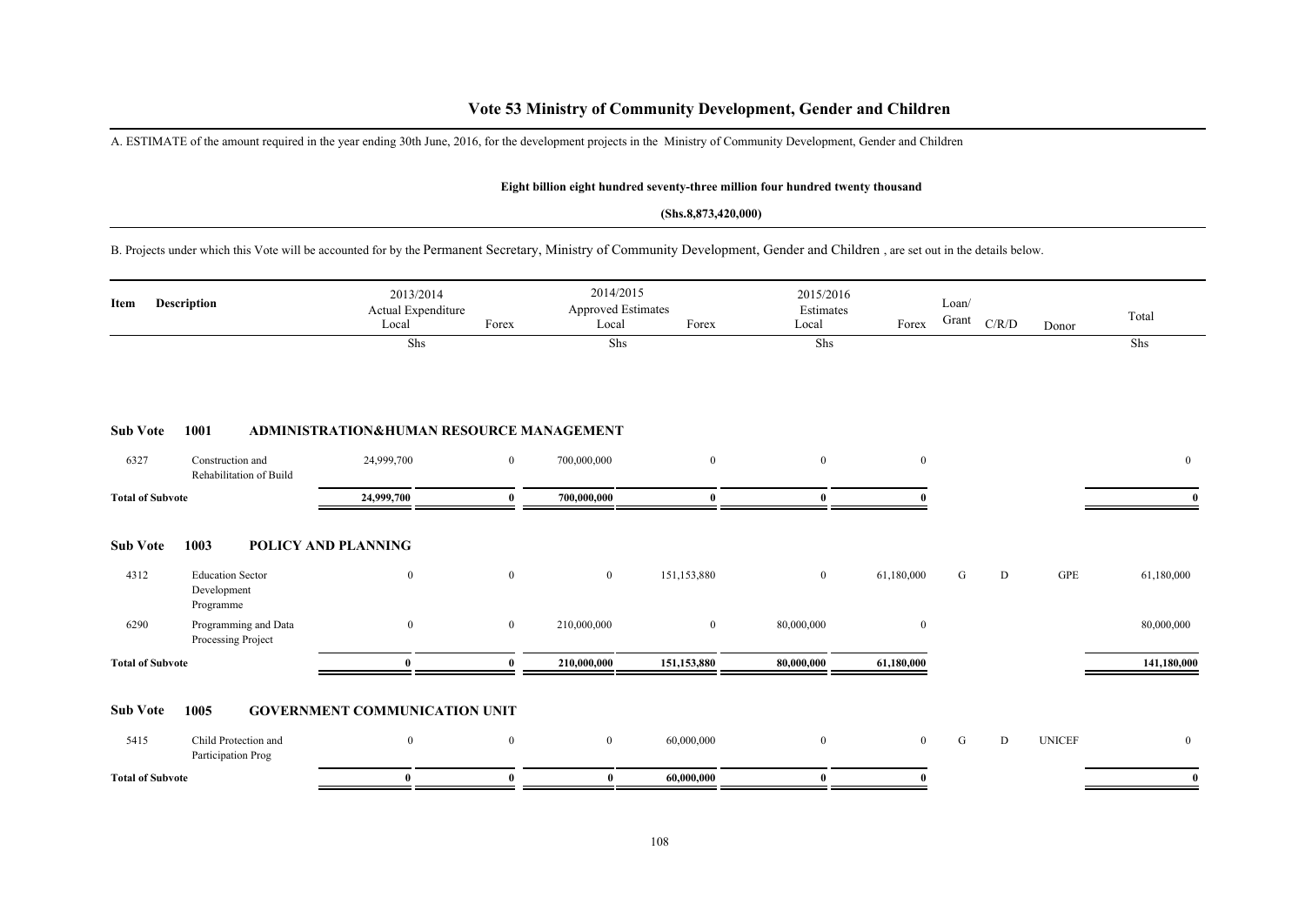| Item                    | <b>Description</b>                                  | 2013/2014<br>Actual Expenditure<br>Local | Forex          | 2014/2015<br>Approved Estimates<br>Local | Forex          | 2015/2016<br>Estimates<br>Local | Forex        | Loan/<br>Grant | C/R/D | Donor         | Total         |
|-------------------------|-----------------------------------------------------|------------------------------------------|----------------|------------------------------------------|----------------|---------------------------------|--------------|----------------|-------|---------------|---------------|
|                         |                                                     | Shs                                      |                | ${\rm Shs}$                              |                | Shs                             |              |                |       |               | Shs           |
| <b>Sub Vote</b>         | 1008                                                | <b>LEGAL SERVICE UNIT</b>                |                |                                          |                |                                 |              |                |       |               |               |
| 5415                    | Child Protection and<br>Participation Prog          | $\overline{0}$                           | $\mathbf{0}$   | $\overline{0}$                           | 28,700,000     | $\boldsymbol{0}$                | $\mathbf{0}$ | ${\bf G}$      | D     | <b>UNICEF</b> | $\mathbf{0}$  |
| <b>Total of Subvote</b> |                                                     | $\mathbf{0}$                             | $\mathbf{0}$   | $\bf{0}$                                 | 28,700,000     | $\bf{0}$                        | $\theta$     |                |       |               | $\mathbf{0}$  |
| <b>Sub Vote</b>         | 2001                                                | TRAINING AND FOLK DEVELOPMENT COLLEGES   |                |                                          |                |                                 |              |                |       |               |               |
| 4312                    | <b>Education Sector</b><br>Development<br>Programme | $\mathbf{0}$                             | $\mathbf{0}$   | $\overline{0}$                           | 842,732,520    | $\mathbf{0}$                    | 361,050,000  | G              | D     | <b>GPE</b>    | 361,050,000   |
| 6229                    | Rehab of Folk<br>Development<br>Colleges(FDCs)      | 1,390,403,404                            | $\overline{0}$ | 1,000,000,000                            | $\overline{0}$ | 2,000,000,000                   | $\bf{0}$     |                |       |               | 2,000,000,000 |
| <b>Total of Subvote</b> |                                                     | 1,390,403,404                            | $\bf{0}$       | 1,000,000,000                            | 842,732,520    | 2,000,000,000                   | 361,050,000  |                |       |               | 2,361,050,000 |
| <b>Sub Vote</b>         | 2002                                                | <b>COMMUNITY DEVELOPMENT</b>             |                |                                          |                |                                 |              |                |       |               |               |
| 6229                    | CDTI Tengeru                                        | $\overline{0}$                           | $\overline{0}$ | 939,000,000                              | $\overline{0}$ | 1,000,000,000                   | $\mathbf{0}$ |                |       |               | 1,000,000,000 |
| 6330                    | Rehabilitation of<br>Comm Dev Training<br>Inst      | 25,000,000                               | $\overline{0}$ | 61,000,000                               | $\overline{0}$ | 370,000,000                     | $\bf{0}$     |                |       |               | 370,000,000   |
| <b>Total of Subvote</b> |                                                     | 25,000,000                               | $\mathbf{0}$   | 1,000,000,000                            | $\bf{0}$       | 1,370,000,000                   | $\Omega$     |                |       |               | 1,370,000,000 |
| <b>Sub Vote</b>         | 3001                                                | <b>GENDER DEVELOPMENT</b>                |                |                                          |                |                                 |              |                |       |               |               |
| 4943                    | Womens Economic<br><b>Empowerment Project</b>       | 965,628,846                              | $\overline{0}$ | 4,000,000,000                            | $\overline{0}$ | 2,500,000,000                   | $\mathbf{0}$ |                |       |               | 2,500,000,000 |
| 6259                    | Resource Planning For<br>Gender Programme           | $\bf{0}$                                 | $\mathbf{0}$   | $\overline{0}$                           | 122,740,000    | $\boldsymbol{0}$                | 439,385,000  | G              | D     | <b>UNFPA</b>  | 439,385,000   |
| 6550                    | <b>UNDP</b> Support Project                         | $\overline{0}$                           | 82,542,905     | $\overline{0}$                           | 270,600,000    | $\boldsymbol{0}$                | 304,912,000  | G              | D     | <b>UNDP</b>   | 304,912,000   |

# **Vote 53 Ministry of Community Development, Gender and Children**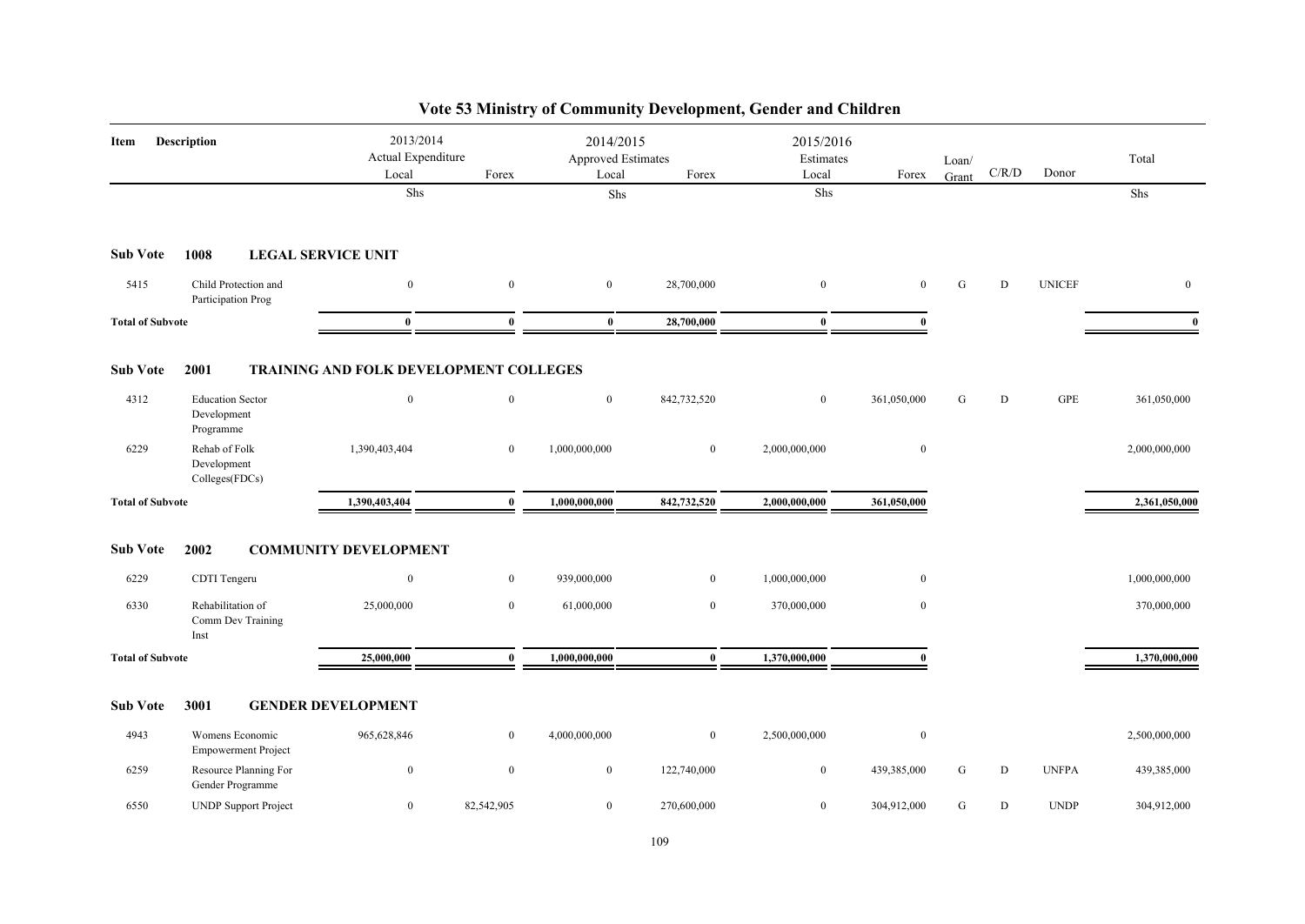| Description<br>Item     |                                                     | 2013/2014<br>Actual Expenditure<br>Forex<br>Local<br>Shs |              | 2014/2015<br><b>Approved Estimates</b><br>Forex<br>Local<br>Shs |               | 2015/2016<br>Estimates<br>Forex<br>Local<br>Shs |                | Loan/<br>Grant | C/R/D | Donor         | Total<br>Shs   |
|-------------------------|-----------------------------------------------------|----------------------------------------------------------|--------------|-----------------------------------------------------------------|---------------|-------------------------------------------------|----------------|----------------|-------|---------------|----------------|
| <b>Total of Subvote</b> |                                                     | 965,628,846                                              | 82,542,905   | 4,000,000,000                                                   | 393,340,000   | 2,500,000,000                                   | 744,297,000    |                |       |               | 3,244,297,000  |
| <b>Sub Vote</b>         | 3002                                                | <b>CHILDREN DEVELOPMENT</b>                              |              |                                                                 |               |                                                 |                |                |       |               |                |
| 4312                    | <b>Education Sector</b><br>Development<br>Programme | $\boldsymbol{0}$                                         | $\mathbf{0}$ | $\overline{0}$                                                  | 126,837,600   | $\boldsymbol{0}$                                | $\overline{0}$ | G              | D     | <b>DFID</b>   | $\overline{0}$ |
| 5414                    | Young Child Survival<br>and Dev.Prog                | $\overline{0}$                                           | 32,550,000   | $\overline{0}$                                                  | 49,200,000    | $\overline{0}$                                  | 20,020,000     | G              | D     | <b>UNICEF</b> | 20,020,000     |
| 5415                    | Child Protection and<br>Participation Prog          | $\overline{0}$                                           | 102,403,483  | $\overline{0}$                                                  | 365,580,000   | $\overline{0}$                                  | 1,736,873,000  | G              | D     | <b>UNICEF</b> | 1,736,873,000  |
| <b>Total of Subvote</b> |                                                     | $\mathbf{0}$                                             | 134,953,483  | 0                                                               | 541,617,600   | $\mathbf{0}$                                    | 1,756,893,000  |                |       |               | 1,756,893,000  |
| <b>Total of Vote</b>    |                                                     | 2,406,031,950                                            | 217,496,388  | 6,910,000,000                                                   | 2,017,544,000 | 5,950,000,000                                   | 2,923,420,000  |                |       |               | 8,873,420,000  |

# **Vote 53 Ministry of Community Development, Gender and Children**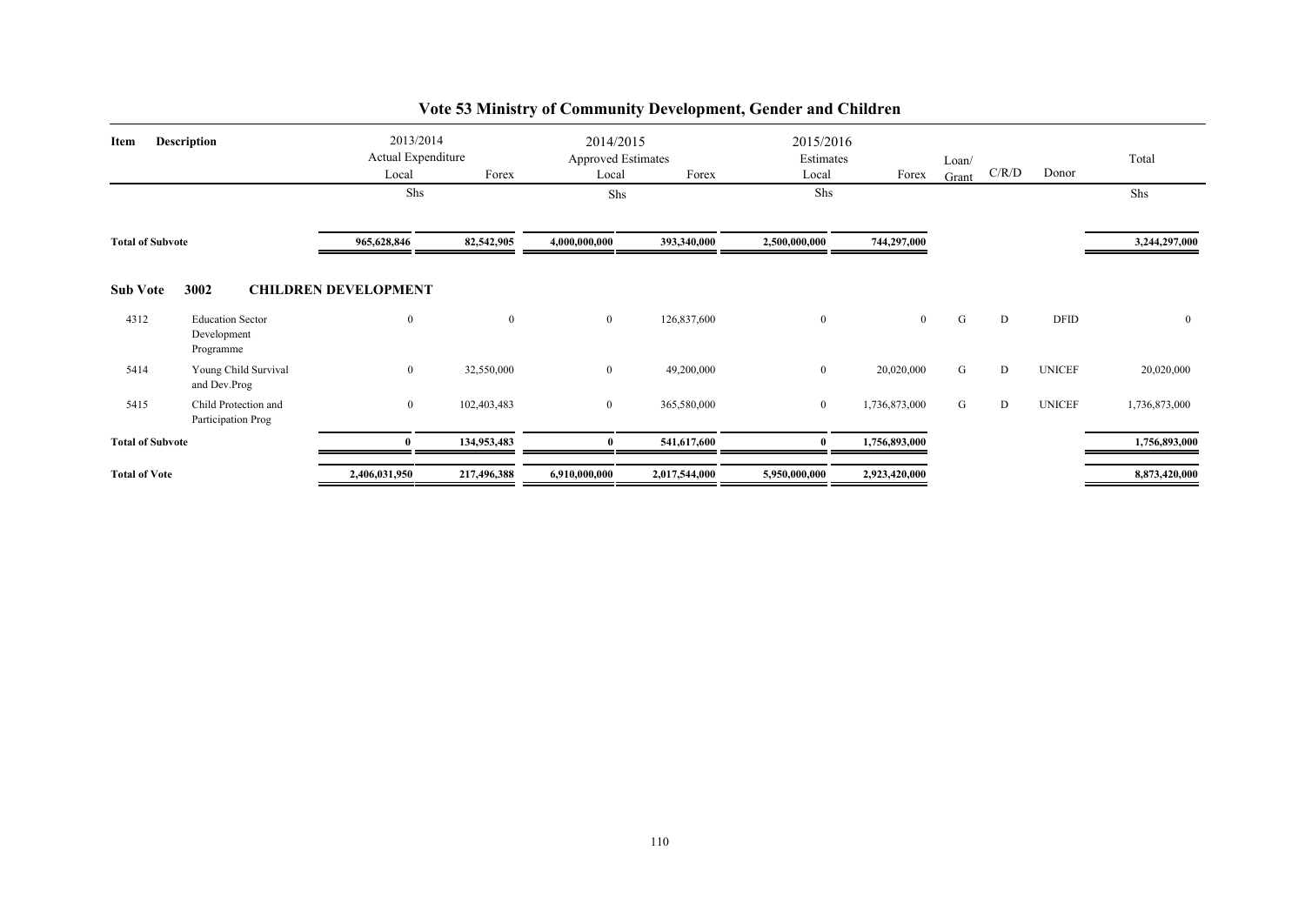NJOMBE REGION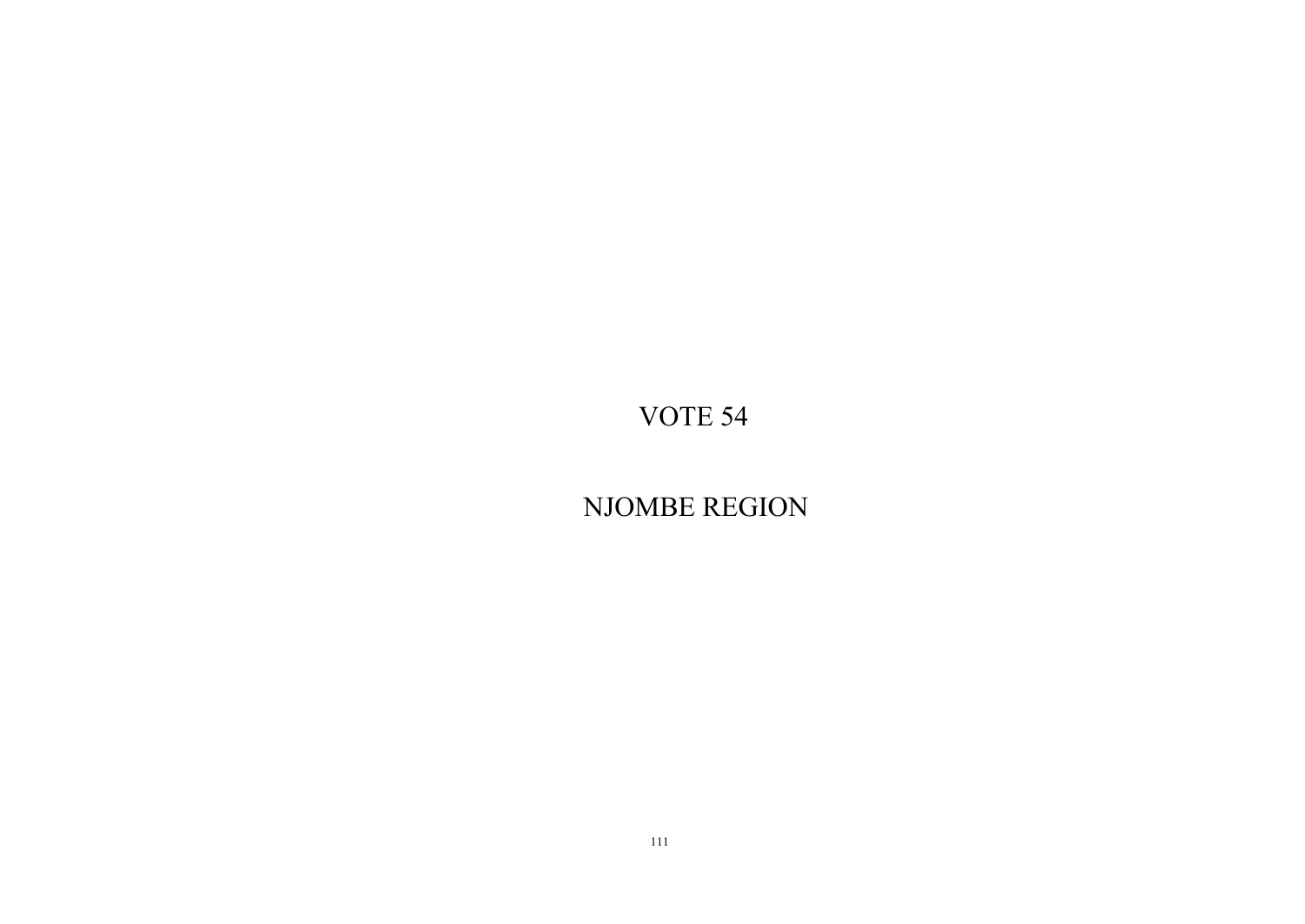### **Vote 54 Njombe Region**

A. ESTIMATE of the amount required in the year ending 30th June, 2016, for the development projects in the Njombe Region

#### **Twenty billion five hundred thirty-four million two hundred fifty-five thousand**

#### **(Shs.20,534,255,000)**

B. Projects under which this Vote will be accounted for by the Regional Administrative Secretary, Njombe Region , are set out in the details below.

| Description<br>Item     |                                                   | 2013/2014<br>Actual Expenditure<br>Local | Forex          | 2014/2015<br>Approved Estimates<br>Local | Forex          | 2015/2016<br>Estimates<br>Local | Forex          | Loan/<br>Grant | C/R/D     | Donor         | Total          |
|-------------------------|---------------------------------------------------|------------------------------------------|----------------|------------------------------------------|----------------|---------------------------------|----------------|----------------|-----------|---------------|----------------|
|                         |                                                   | Shs                                      |                | Shs                                      |                | Shs                             |                |                |           |               | Shs            |
| <b>Sub Vote</b>         | 1001                                              | ADMINISTRATION AND HR MANAGEMENT         |                |                                          |                |                                 |                |                |           |               |                |
| 6327                    | <b>Construction of Public</b><br><b>Buildings</b> | 334,000,000                              | $\mathbf{0}$   | $\mathbf{0}$                             | $\mathbf{0}$   | $\mathbf{0}$                    | $\overline{0}$ |                |           |               | $\overline{0}$ |
| 6337                    | Construction of DCs<br>Office                     | $\mathbf{0}$                             | $\mathbf{0}$   | 500,000,000                              | $\overline{0}$ | 200,000,000                     | $\bf{0}$       |                |           |               | 200,000,000    |
| 6340                    | Rehabilitation of<br>Regional Block.              | $\mathbf{0}$                             | $\mathbf{0}$   | 300,000,000                              | $\mathbf{0}$   | $\mathbf{0}$                    | $\bf{0}$       |                |           |               | $\mathbf{0}$   |
| 6384                    | Construction of<br><b>Government Quarters</b>     | $\boldsymbol{0}$                         | $\mathbf{0}$   | $\boldsymbol{0}$                         | $\mathbf{0}$   | 400,000,000                     | $\bf{0}$       |                |           |               | 400,000,000    |
| 6389                    | Construction of<br>Regional Block                 | 400,000,000                              | $\mathbf{0}$   | 1,140,000,000                            | $\mathbf{0}$   | 860,000,000                     | $\overline{0}$ |                |           |               | 860,000,000    |
| 6532                    | Self Help Fund                                    | 40,000,000                               | $\mathbf{0}$   | 40,000,000                               | $\mathbf{0}$   | 40,000,000                      | $\bf{0}$       |                |           |               | 40,000,000     |
| <b>Total of Subvote</b> |                                                   | 774,000,000                              | $\mathbf{0}$   | 1,980,000,000                            | $\bf{0}$       | 1,500,000,000                   | $\Omega$       |                |           |               | 1,500,000,000  |
| <b>Sub Vote</b>         | 2001                                              | PLANNING AND COORDINATION                |                |                                          |                |                                 |                |                |           |               |                |
| 5414                    | Child Survival and<br>Development                 | $\mathbf{0}$                             | 403,390,841    | $\overline{0}$                           | 455,913,000    | $\mathbf{0}$                    | 109,353,000    | G              | ${\rm D}$ | <b>UNICEF</b> | 109,353,000    |
| 5499                    | Tanzania Multsectoral<br>HIV/AIDS Project         | $\boldsymbol{0}$                         | $\mathbf{0}$   | $\bf{0}$                                 | 56,400,000     | $\overline{0}$                  | 14,100,000     | G              | D         | World Bank    | 14,100,000     |
| 6531                    | Participatory Appraisal                           | $\overline{0}$                           | $\overline{0}$ | 40.000.000                               | $\mathbf{0}$   | 40,000,000                      | $\bf{0}$       |                |           |               | 40,000,000     |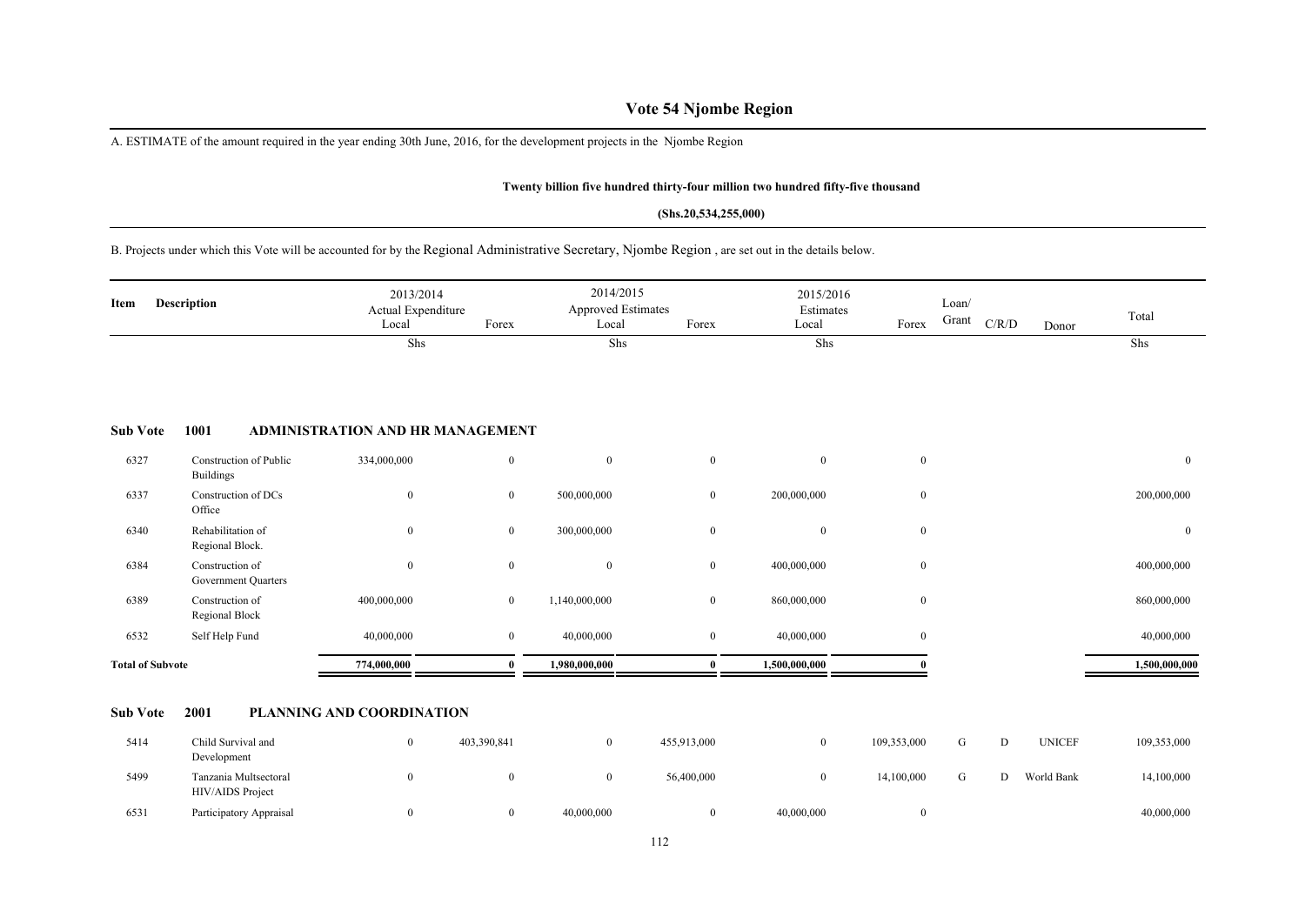|                         |                                             |                                             |                  |                                                 | Vote 54 Njombe Region |                                 |                  |                |       |            |                  |
|-------------------------|---------------------------------------------|---------------------------------------------|------------------|-------------------------------------------------|-----------------------|---------------------------------|------------------|----------------|-------|------------|------------------|
| Item                    | <b>Description</b>                          | 2013/2014<br>Actual Expenditure<br>Local    | Forex            | 2014/2015<br><b>Approved Estimates</b><br>Local | Forex                 | 2015/2016<br>Estimates<br>Local | Forex            | Loan/<br>Grant | C/R/D | Donor      | Total            |
|                         |                                             | Shs                                         |                  | Shs                                             |                       | Shs                             |                  |                |       |            | Shs              |
| <b>Total of Subvote</b> |                                             | $\bf{0}$                                    | 403,390,841      | 40,000,000                                      | 512,313,000           | 40,000,000                      | 123,453,000      |                |       |            | 163,453,000      |
| <b>Sub Vote</b>         | 2002                                        | <b>ECONOMIC AND PRODUCTIVE SECTOR</b>       |                  |                                                 |                       |                                 |                  |                |       |            |                  |
| 4404                    | District Agriculture<br>Development Support | $\mathbf{0}$                                | 7,085,000        | $\bf{0}$                                        | 10,000,000            | $\bf{0}$                        | $\mathbf{0}$     | G              | D     | World Bank | $\mathbf{0}$     |
| <b>Total of Subvote</b> |                                             | $\bf{0}$                                    | 7,085,000        | $\bf{0}$                                        | 10,000,000            | $\bf{0}$                        | $\mathbf{0}$     |                |       |            | $\bf{0}$         |
| <b>Sub Vote</b>         | 2003                                        | <b>INFRASTRUCTURE SECTOR</b>                |                  |                                                 |                       |                                 |                  |                |       |            |                  |
| 6384                    | Construction of Govt<br>Houses              | 210,000,000                                 | $\boldsymbol{0}$ | $\boldsymbol{0}$                                | $\boldsymbol{0}$      | $\mathbf{0}$                    | $\boldsymbol{0}$ |                |       |            | $\mathbf{0}$     |
| <b>Total of Subvote</b> |                                             | 210,000,000                                 | $\mathbf{0}$     | $\bf{0}$                                        | $\bf{0}$              | $\mathbf{0}$                    | $\mathbf{0}$     |                |       |            | $\mathbf{0}$     |
| <b>Sub Vote</b>         | <b>SOCIAL SECTOR</b><br>2004                |                                             |                  |                                                 |                       |                                 |                  |                |       |            |                  |
| 3280                    | RWSSP-Health<br>Component                   | $\bf{0}$                                    | $\mathbf{0}$     | $\bf{0}$                                        | 31,200,000            | $\mathbf{0}$                    | $\mathbf{0}$     | ${\bf G}$      | D     | BasketFund | $\boldsymbol{0}$ |
| 5402                    | Construction of<br>Regional Hospital        | $\theta$                                    | $\overline{0}$   | 1,000,000,000                                   | $\overline{0}$        | 1,000,000,000                   | $\boldsymbol{0}$ |                |       |            | 1,000,000,000    |
| 5421                    | Health Sector Busket<br>Fund                | $\mathbf{0}$                                | $\mathbf{0}$     | $\boldsymbol{0}$                                | 142,295,000           | $\boldsymbol{0}$                | $\mathbf{0}$     | G              | D     | BasketFund | $\mathbf{0}$     |
| <b>Total of Subvote</b> |                                             | $\mathbf{0}$                                | $\mathbf{0}$     | 1,000,000,000                                   | 173,495,000           | 1,000,000,000                   | 0                |                |       |            | 1,000,000,000    |
| <b>Sub Vote</b>         | 2005                                        | <b>LOCAL GOVERNMENT MANAGEMENT SERVICES</b> |                  |                                                 |                       |                                 |                  |                |       |            |                  |
| 6251                    | Public Finance Mgt<br>Reform Program        | $\boldsymbol{0}$                            | $\mathbf{0}$     | $\mathbf{0}$                                    | 155,000,000           | $\bf{0}$                        | 49,000,000       | G              | D     | ADF        | 49,000,000       |
| <b>Total of Subvote</b> |                                             | $\bf{0}$                                    | $\bf{0}$         | $\bf{0}$                                        | 155,000,000           | $\bf{0}$                        | 49,000,000       |                |       |            | 49,000,000       |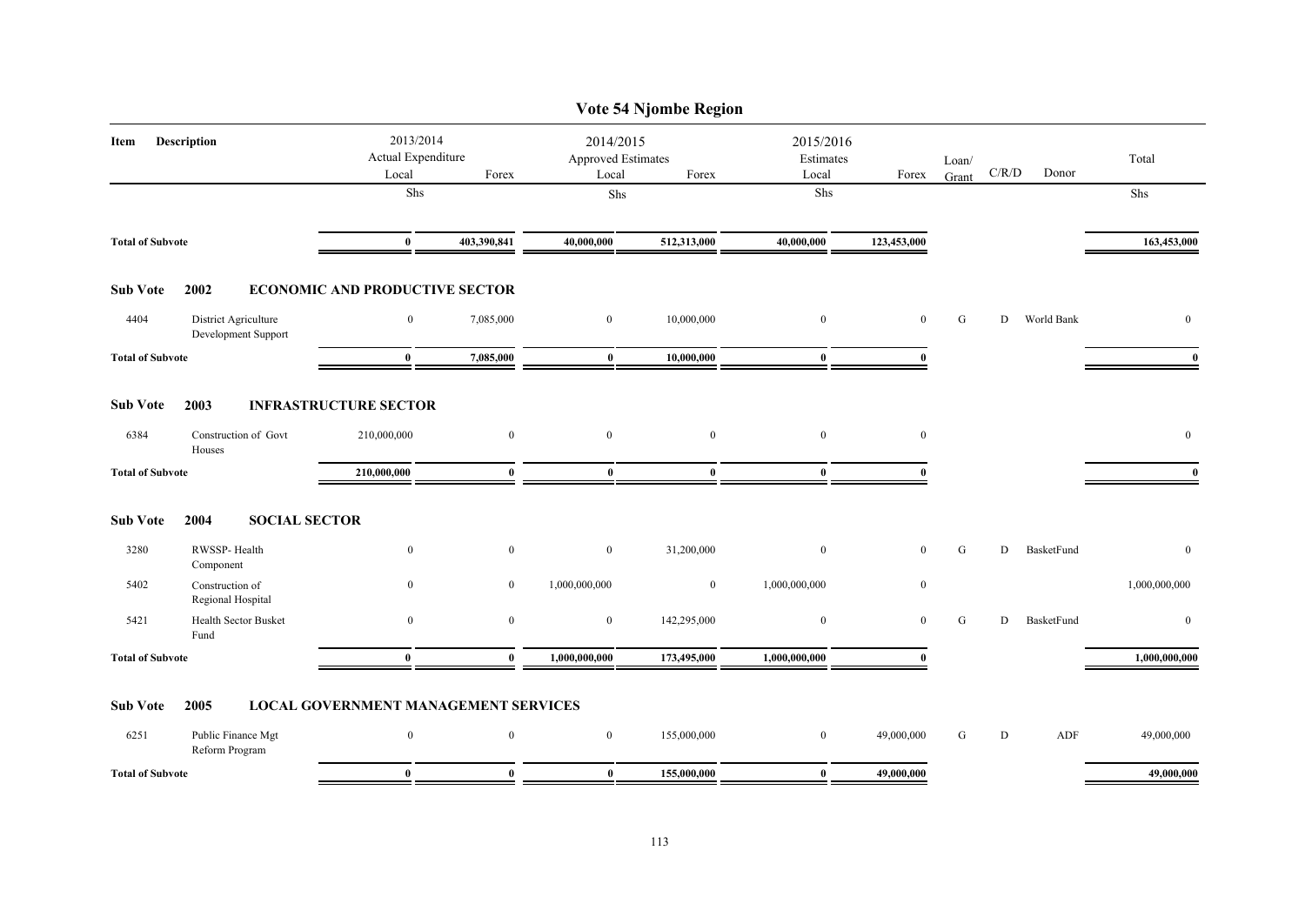|                         |                                                |                                          |               |                                                 | Vote 54 Njombe Region |                                 |              |                |             |            |                  |
|-------------------------|------------------------------------------------|------------------------------------------|---------------|-------------------------------------------------|-----------------------|---------------------------------|--------------|----------------|-------------|------------|------------------|
| Item                    | <b>Description</b>                             | 2013/2014<br>Actual Expenditure<br>Local | Forex         | 2014/2015<br><b>Approved Estimates</b><br>Local | Forex                 | 2015/2016<br>Estimates<br>Local | Forex        | Loan/<br>Grant | C/R/D       | Donor      | Total            |
|                         |                                                | ${\rm Shs}$                              |               | Shs                                             |                       | ${\rm Shs}$                     |              |                |             |            | Shs              |
| <b>Sub Vote</b>         | 2006<br><b>EDUCATION SECTOR</b>                |                                          |               |                                                 |                       |                                 |              |                |             |            |                  |
| 4390                    | Secondary Education<br>Development Program     | 24,463,000                               | $\mathbf{0}$  | 24,463,000                                      | 26,645,000            | $\boldsymbol{0}$                | 6,661,000    |                |             |            | 6,661,000        |
| <b>Total of Subvote</b> |                                                | 24,463,000                               | $\bf{0}$      | 24,463,000                                      | 26,645,000            | $\bf{0}$                        | 6,661,000    |                |             |            | 6,661,000        |
| <b>Sub Vote</b>         | 2007<br><b>WATER SERVICES</b>                  |                                          |               |                                                 |                       |                                 |              |                |             |            |                  |
| 3280                    | <b>RWSSP</b>                                   | $\boldsymbol{0}$                         | 23,567,535    | $\boldsymbol{0}$                                | 53,066,000            | $\boldsymbol{0}$                | 9,394,000    | G              | D           | ADF        | 9,394,000        |
| <b>Total of Subvote</b> |                                                | $\bf{0}$                                 | 23,567,535    | $\bf{0}$                                        | 53,066,000            | $\bf{0}$                        | 9,394,000    |                |             |            | 9,394,000        |
| <b>Sub Vote</b>         | 3001                                           | <b>REGIONAL HOSPITAL</b>                 |               |                                                 |                       |                                 |              |                |             |            |                  |
| 5421                    | Health Sector Busket<br>Fund                   | $\boldsymbol{0}$                         | 153,870,000   | $\boldsymbol{0}$                                | $\boldsymbol{0}$      | $\boldsymbol{0}$                | 84,903,000   | G              | D           | BasketFund | 84,903,000       |
| <b>Total of Subvote</b> |                                                | $\bf{0}$                                 | 153,870,000   | $\bf{0}$                                        | $\bf{0}$              | $\bf{0}$                        | 84,903,000   |                |             |            | 84,903,000       |
| <b>Sub Vote</b>         | 8091                                           | <b>LOCAL GOVERNMENT AUTHORITIES</b>      |               |                                                 |                       |                                 |              |                |             |            |                  |
| 3280                    | Rural Water and<br>Sanitation Project          | $\boldsymbol{0}$                         | 2,689,877,000 | $\mathbf{0}$                                    | 3,061,186,000         | $\bf{0}$                        | 349,481,000  | G              | D           | BasketFund | 349,481,000      |
| 4390                    | <b>SEDEP</b>                                   | $\boldsymbol{0}$                         | 645,262,318   | $\mathbf{0}$                                    | 1,903,392,000         | $\mathbf{0}$                    | 475,848,000  | ${\bf G}$      | $\mathbf D$ | ADB        | 475,848,000      |
| 4486                    | Agriculture Sector<br>Development<br>Programme | $\bf{0}$                                 | 776,979,000   | $\mathbf{0}$                                    | 1,540,452,000         | $\bf{0}$                        | 184,750,000  | G              | ${\rm D}$   | BasketFund | 184,750,000      |
| 4553                    | Livestock Development<br>Fund                  | $\bf{0}$                                 | $\bf{0}$      | 10,415,000                                      | $\overline{0}$        | 10,415,000                      | $\bf{0}$     |                |             |            | 10,415,000       |
| 4628                    | Participator Forest<br>Management              | $\mathbf{0}$                             | 29,561,000    | $\boldsymbol{0}$                                | $\mathbf{0}$          | $\boldsymbol{0}$                | $\mathbf{0}$ | G              | D           | PFN        | $\boldsymbol{0}$ |
| 4946                    | <b>LGA Own Source</b><br>Project               | $\overline{0}$                           | $\bf{0}$      | 3,502,734,000                                   | $\overline{0}$        | 6,112,851,000                   | $\bf{0}$     |                |             |            | 6,112,851,000    |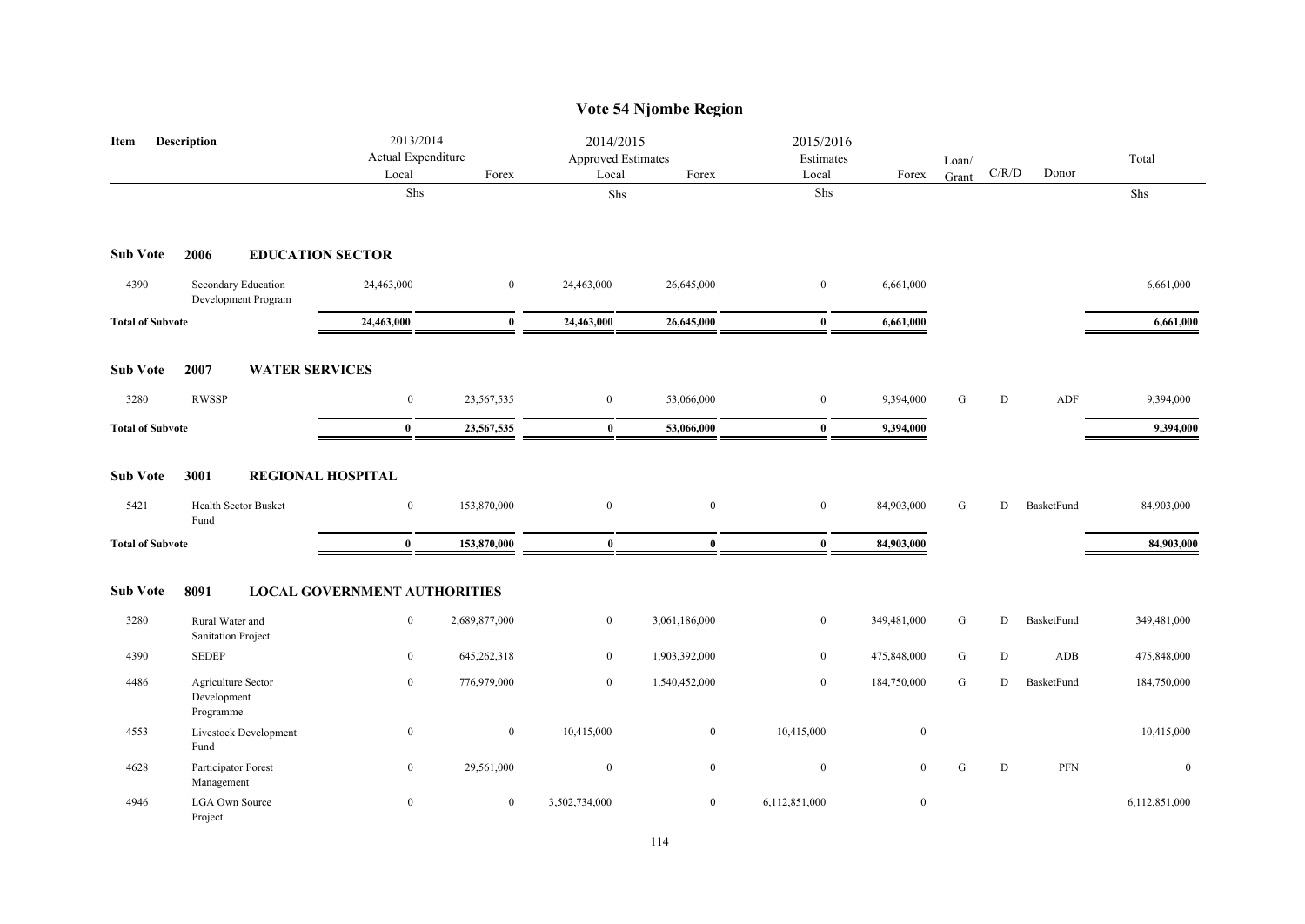|                      |                                                |                                                   |                |                  | 0                                               |                |                                 |                |       |               |                |
|----------------------|------------------------------------------------|---------------------------------------------------|----------------|------------------|-------------------------------------------------|----------------|---------------------------------|----------------|-------|---------------|----------------|
| Item                 | <b>Description</b>                             | 2013/2014<br>Actual Expenditure<br>Local<br>Forex |                | Local            | 2014/2015<br><b>Approved Estimates</b><br>Forex |                | 2015/2016<br>Estimates<br>Forex | Loan/<br>Grant | C/R/D | Donor         | Total          |
|                      |                                                | Shs                                               |                | Shs              |                                                 | Shs            |                                 |                |       |               | Shs            |
| 5414                 | Child Survival and<br>Development              | $\bf{0}$                                          | 2,689,576,531  | $\overline{0}$   | 2,805,074,000                                   | $\overline{0}$ | 1,137,421,000                   | G              | D     | <b>UNICEF</b> | 1,137,421,000  |
| 5421                 | Health Sector Basket<br>Fund                   | $\boldsymbol{0}$                                  | 1,794,551,800  | $\overline{0}$   | 1,586,534,000                                   | $\overline{0}$ | 1,219,185,000                   | G              | D     | BasketFund    | 1,219,185,000  |
| 5493                 | Global Fund                                    | $\boldsymbol{0}$                                  | 235,137,999    | $\mathbf{0}$     | $\boldsymbol{0}$                                | $\overline{0}$ | $\mathbf{0}$                    | G              | D     | World Bank    | $\mathbf{0}$   |
| 5499                 | <b>HIV/AIDS</b>                                | $\boldsymbol{0}$                                  | 407,385,867    | $\boldsymbol{0}$ | 254,276,000                                     | $\overline{0}$ | 66,670,000                      | G              | D     | World Bank    | 66,670,000     |
| 6209                 | <b>District Council</b>                        | $\mathbf{0}$                                      | $\mathbf{0}$   | 190,754,000      | $\mathbf{0}$                                    | 190,754,000    | $\boldsymbol{0}$                |                |       |               | 190,754,000    |
| 6277                 | <b>LGCDG</b>                                   | 1,490,471,616                                     | 870,471,000    | 3,296,126,000    | 654,406,000                                     | 2,438,100,000  | $\mathbf{0}$                    | G              | D     | <b>IDA</b>    | 2,438,100,000  |
| 6401                 | <b>District Council</b>                        | 1,390,000,000                                     | $\overline{0}$ | 3,000,000,000    | $\bf{0}$                                        | 2,100,000,000  | $\boldsymbol{0}$                |                |       |               | 2,100,000,000  |
| 6402                 | Urban Council                                  | 350,000,000                                       | $\mathbf{0}$   | 3,100,000,000    | $\mathbf{0}$                                    | 2,200,000,000  | $\mathbf{0}$                    |                |       |               | 2,200,000,000  |
| 6405                 | Urban local<br>Government<br>Strenthening Prog | $\boldsymbol{0}$                                  | 121,128,000    | $\overline{0}$   | 1,584,351,000                                   | $\overline{0}$ | 1,235,369,000                   | L              | D     | World Bank    | 1,235,369,000  |
|                      | <b>Total of Subvote</b>                        | 3,230,471,616                                     | 10,259,930,515 | 13,100,029,000   | 13,389,671,000                                  | 13,052,120,000 | 4,668,724,000                   |                |       |               | 17,720,844,000 |
| <b>Total of Vote</b> |                                                | 4,238,934,616                                     | 10,847,843,891 | 16,144,492,000   | 14,320,190,000                                  | 15,592,120,000 | 4,942,135,000                   |                |       |               | 20,534,255,000 |

### **Vote 54 Njombe Region**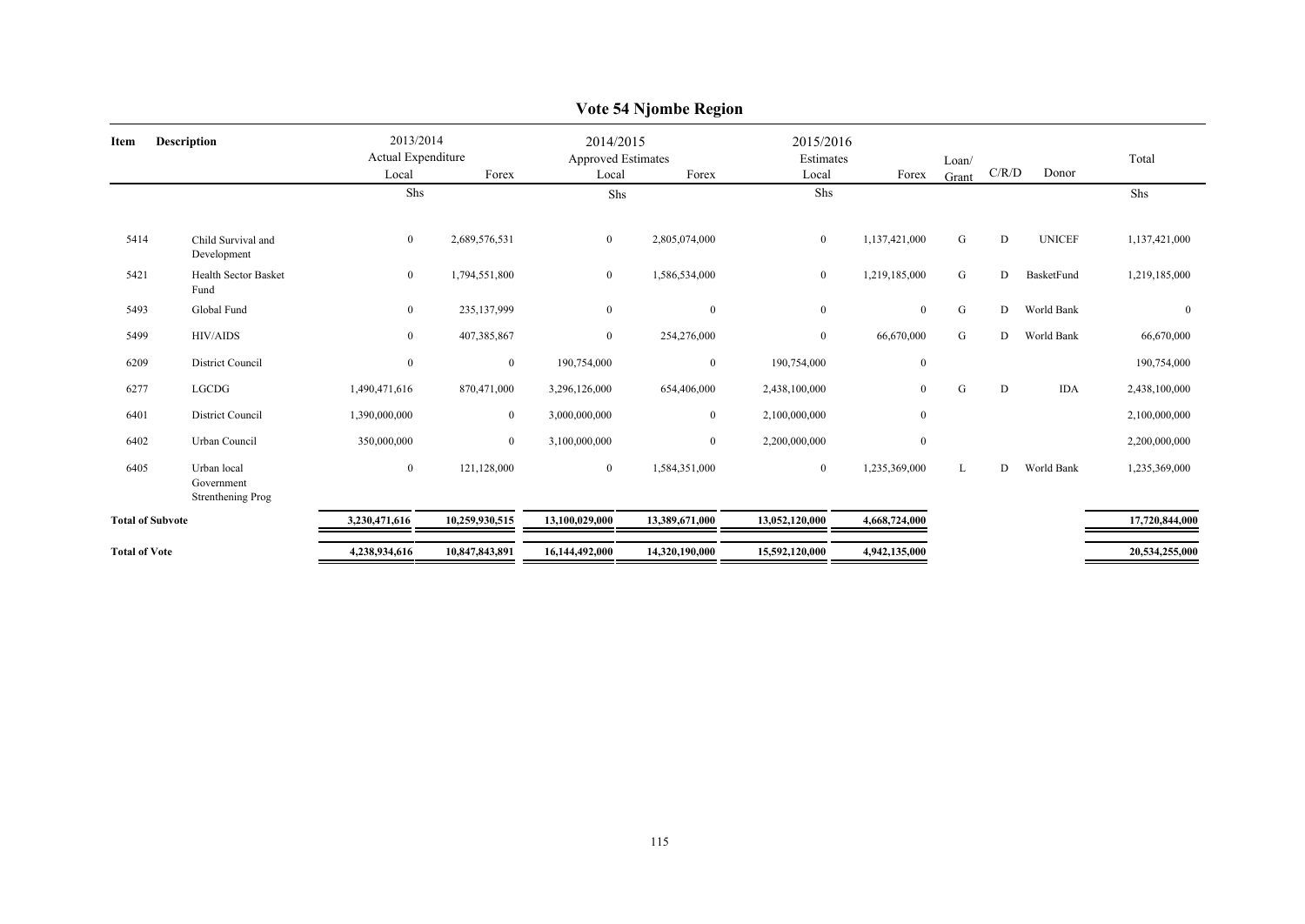# COMMISSION FOR HUMAN RIGHTS AND GOOD GOVERNANCE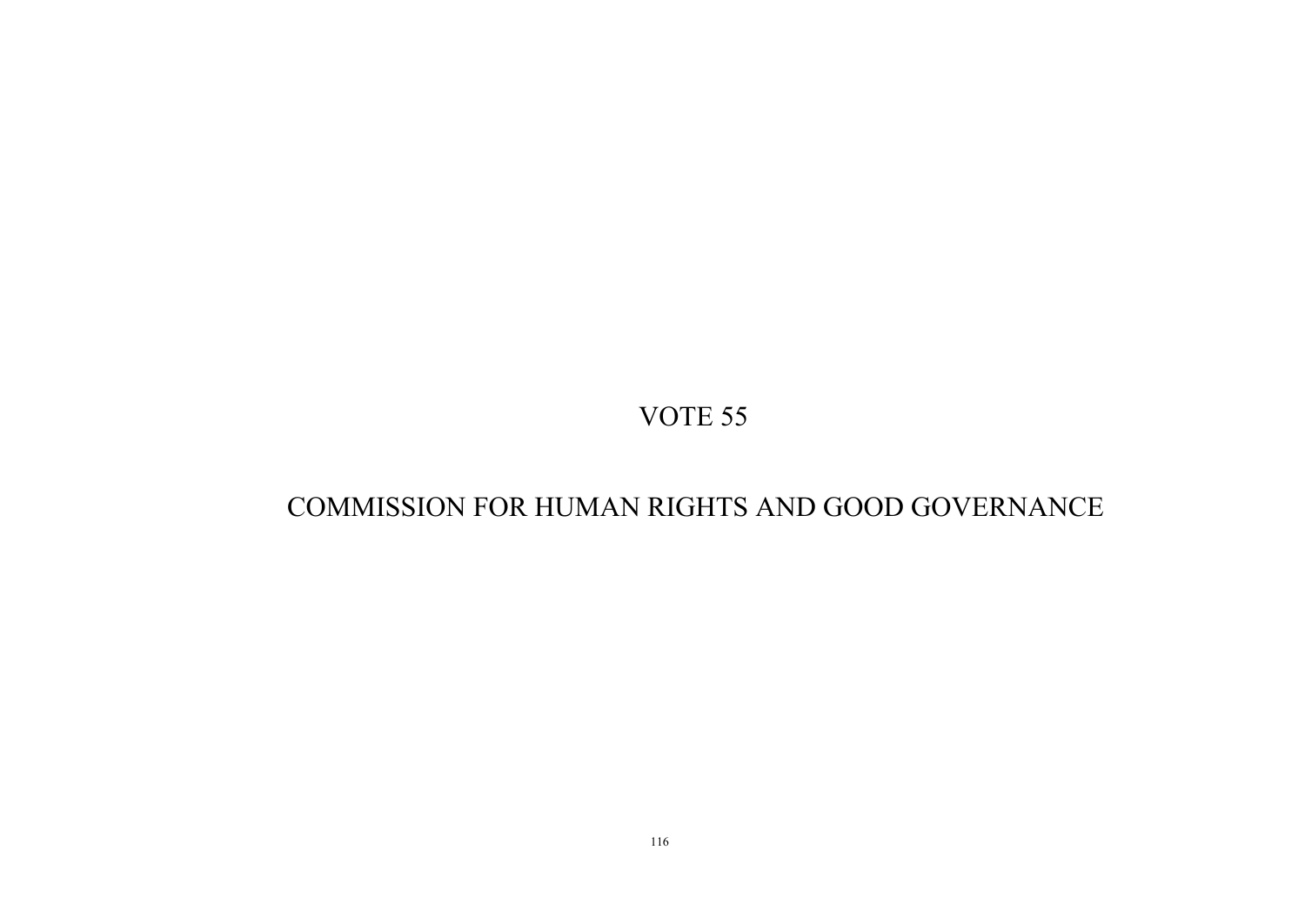### **Vote 55 Commission for Human Rights and Good Governance**

A. ESTIMATE of the amount required in the year ending 30th June, 2016, for the development projects in the Commission for Human Rights and Good Governance

#### **Fifty-seven million nine hundred nine thousand**

#### **(Shs.57,909,000)**

B. Projects under which this Vote will be accounted for by the Executive Secretary, Commission for Human Rights and Good Governance , are set out in the details below.

| Item                    | Description                               | 2013/2014<br>Actual Expenditure<br>Local | Forex       | 2014/2015<br>Approved Estimates<br>Local | Forex            | 2015/2016<br>Estimates<br>Local | Forex          | Loan/<br>Grant | C/R/D | Donor       | Total        |
|-------------------------|-------------------------------------------|------------------------------------------|-------------|------------------------------------------|------------------|---------------------------------|----------------|----------------|-------|-------------|--------------|
|                         |                                           | Shs                                      |             | Shs                                      |                  | Shs                             |                |                |       |             | Shs          |
| <b>Sub Vote</b>         | 1001                                      | ADMINISTRATION AND HR MANAGEMENT         |             |                                          |                  |                                 |                |                |       |             |              |
| 6204                    | Legal Sector Reform<br>Programme          | $\bf{0}$                                 | 67,151,144  | $\bf{0}$                                 | $\mathbf{0}$     | $\overline{0}$                  | $\overline{0}$ | G              | D     | BasketFund  | $\mathbf{0}$ |
| <b>Total of Subvote</b> |                                           | $\bf{0}$                                 | 67,151,144  | $\bf{0}$                                 | $\mathbf{0}$     | $\mathbf{0}$                    |                |                |       |             |              |
| <b>Sub Vote</b>         | 2001                                      | <b>ADMINISTRATIVE JUSTICE</b>            |             |                                          |                  |                                 |                |                |       |             |              |
| 6204                    | Legal Sector Reform<br>Programme          | $\boldsymbol{0}$                         | 34,891,340  | $\boldsymbol{0}$                         | $\boldsymbol{0}$ | $\mathbf{0}$                    | $\overline{0}$ | G              | D     | BasketFund  | $\mathbf{0}$ |
| <b>Total of Subvote</b> |                                           | $\bf{0}$                                 | 34,891,340  | $\mathbf{0}$                             | $\mathbf{0}$     | $\mathbf{0}$                    |                |                |       |             |              |
| <b>Sub Vote</b>         | <b>HUMAN RIGHTS</b><br>2002               |                                          |             |                                          |                  |                                 |                |                |       |             |              |
| 6204                    | Legal Sector Reform<br>Programme          | $\boldsymbol{0}$                         | 51,147,200  | $\boldsymbol{0}$                         | $\overline{0}$   | $\mathbf{0}$                    | $\mathbf{0}$   | ${\bf G}$      | D     | BasketFund  | $\mathbf{0}$ |
| 6281                    | JP4 Capacity Building<br>for Develop Mngt | $\boldsymbol{0}$                         | 4,629,854   | $\boldsymbol{0}$                         | $\mathbf{0}$     | $\mathbf{0}$                    | $\overline{0}$ | ${\bf G}$      | D     | <b>UNDP</b> | $\bf{0}$     |
| 6550                    | <b>UNDP</b> Support<br>Programme          | $\bf{0}$                                 | 460,154,597 | $\mathbf{0}$                             | 900,753,000      | $\overline{0}$                  | $\overline{0}$ | G              | D     | <b>UNDP</b> | $\mathbf{0}$ |
| <b>Total of Subvote</b> |                                           | $\bf{0}$                                 | 515,931,651 | $\bf{0}$                                 | 900,753,000      | $\mathbf{0}$                    | $\theta$       |                |       |             | $\bf{0}$     |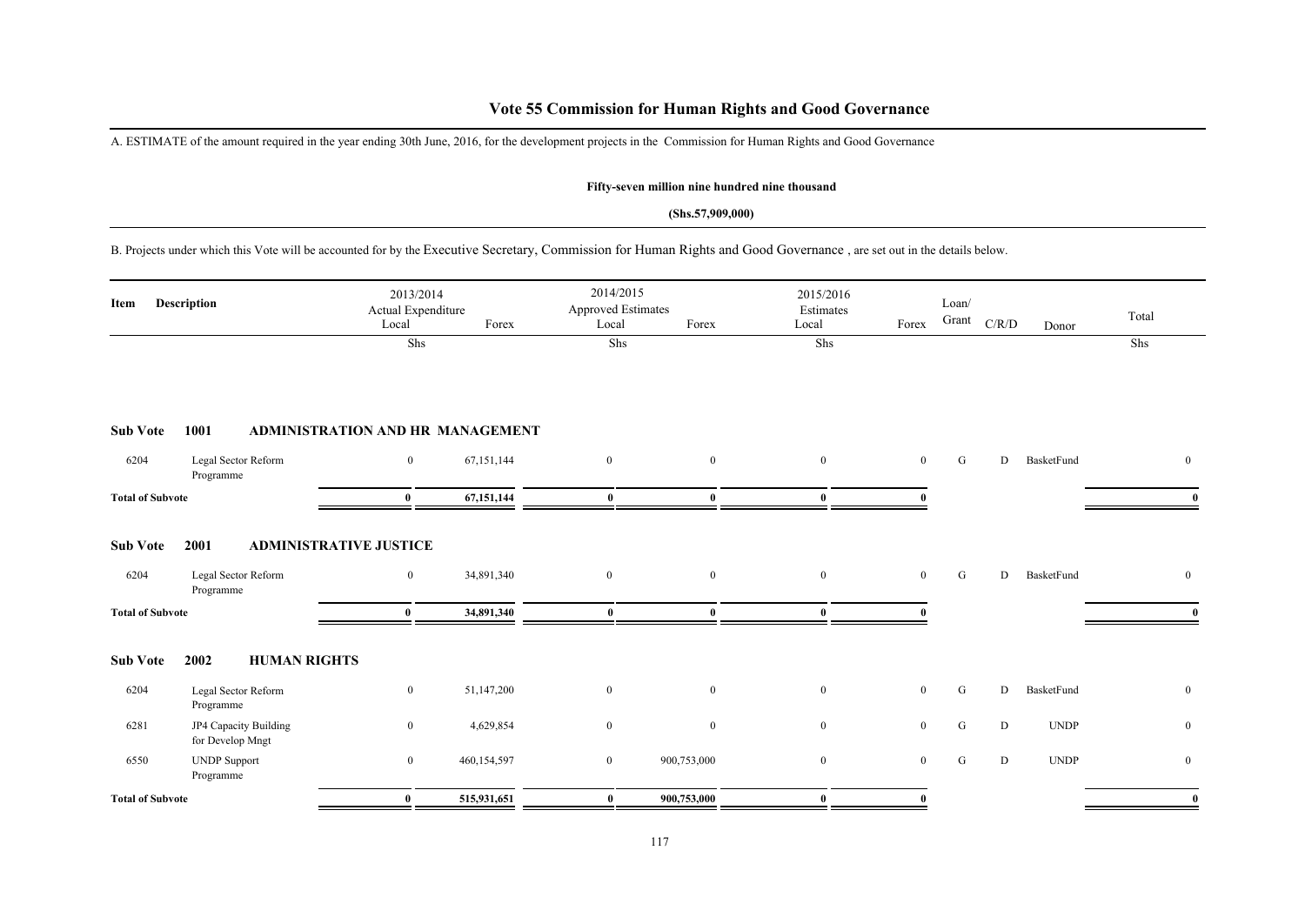| Item                    | <b>Description</b>                          | 2013/2014<br>Actual Expenditure<br>Local<br>Shs | Forex          | 2014/2015<br><b>Approved Estimates</b><br>Local<br>Shs | Forex        | 2015/2016<br>Estimates<br>Local<br>Shs | Forex          | Loan/<br>Grant | C/R/D | Donor         | Total<br>Shs   |
|-------------------------|---------------------------------------------|-------------------------------------------------|----------------|--------------------------------------------------------|--------------|----------------------------------------|----------------|----------------|-------|---------------|----------------|
| <b>Sub Vote</b>         | 2003                                        | <b>RESEARCH AND DOCUMENTATION</b>               |                |                                                        |              |                                        |                |                |       |               |                |
| 6204                    | Legal Sector Reform<br>Programme            | $\overline{0}$                                  | 49,440,000     | $\overline{0}$                                         | $\mathbf{0}$ | $\mathbf{0}$                           | $\overline{0}$ | G              | D     | BasketFund    | $\mathbf{0}$   |
| 6579                    | Inspection of Juvenile<br>Dentention Facili | $\overline{0}$                                  | $\overline{0}$ | $\overline{0}$                                         | $\mathbf{0}$ | $\mathbf{0}$                           | 57,909,000     | G              | D     | <b>UNICEF</b> | 57,909,000     |
| <b>Total of Subvote</b> |                                             |                                                 | 49,440,000     |                                                        | $\mathbf{r}$ | $\mathbf{a}$                           | 57,909,000     |                |       |               | 57,909,000     |
| <b>Sub Vote</b>         | 2004                                        | PUBLIC EDUCATION AND TRAINING                   |                |                                                        |              |                                        |                |                |       |               |                |
| 6204                    | Legal Sector Reform<br>Programme            | $\overline{0}$                                  | 122,640,000    | $\overline{0}$                                         | $\bf{0}$     | $\bf{0}$                               | $\overline{0}$ | G              | D     | BasketFund    | $\overline{0}$ |
| <b>Total of Subvote</b> |                                             | $\mathbf{0}$                                    | 122,640,000    | $\mathbf{0}$                                           | $\mathbf{a}$ | $\mathbf{0}$                           |                |                |       |               |                |
| <b>Total of Vote</b>    |                                             | $\bf{0}$                                        | 790,054,135    | $\mathbf{0}$                                           | 900,753,000  | $\mathbf{0}$                           | 57,909,000     |                |       |               | 57,909,000     |

# **Vote 55 Commission for Human Rights and Good Governance**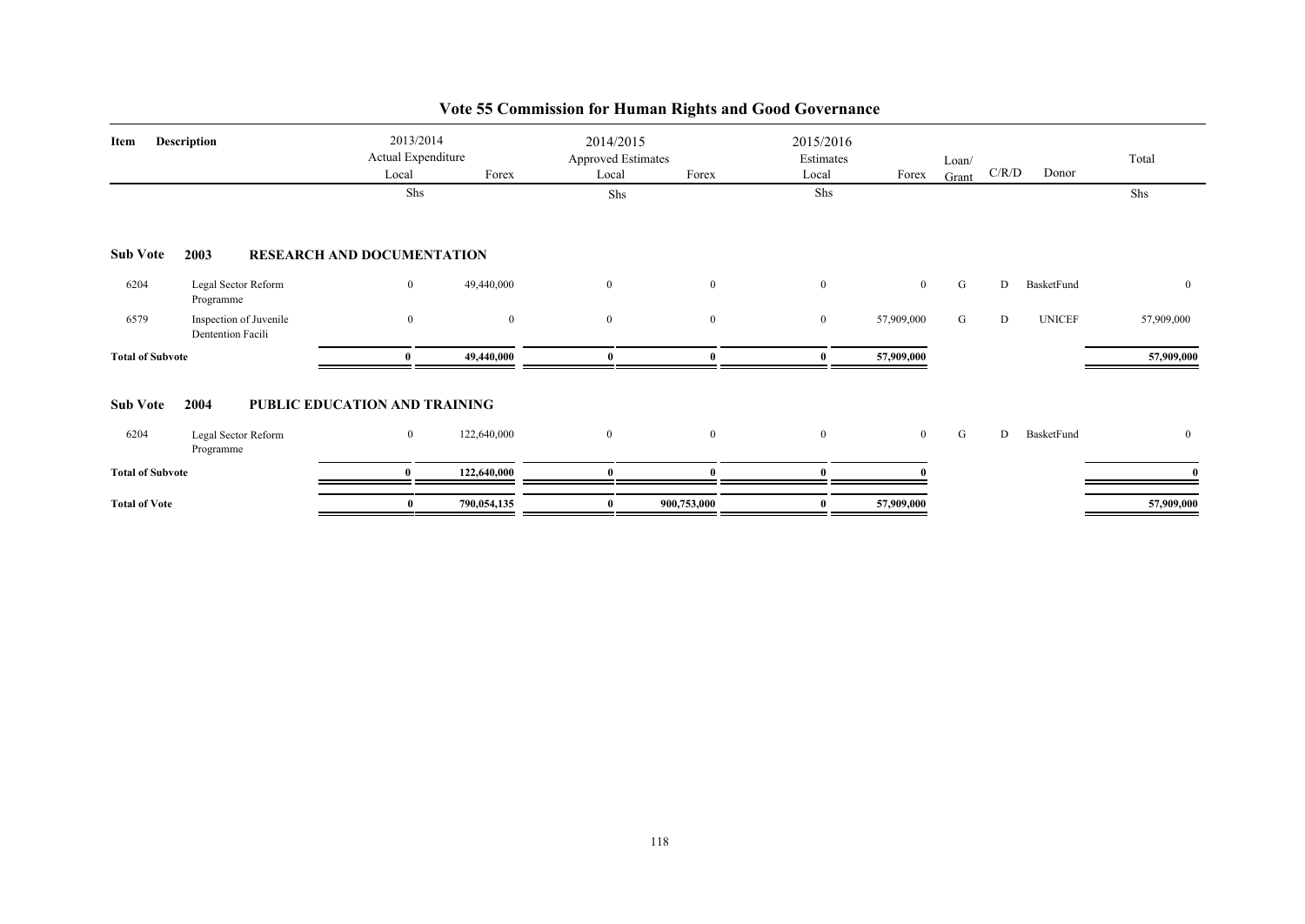# PRIME MINISTER'S OFFICE - REGIONAL ADMINISTRATION AND LOCAL GOVERNMENT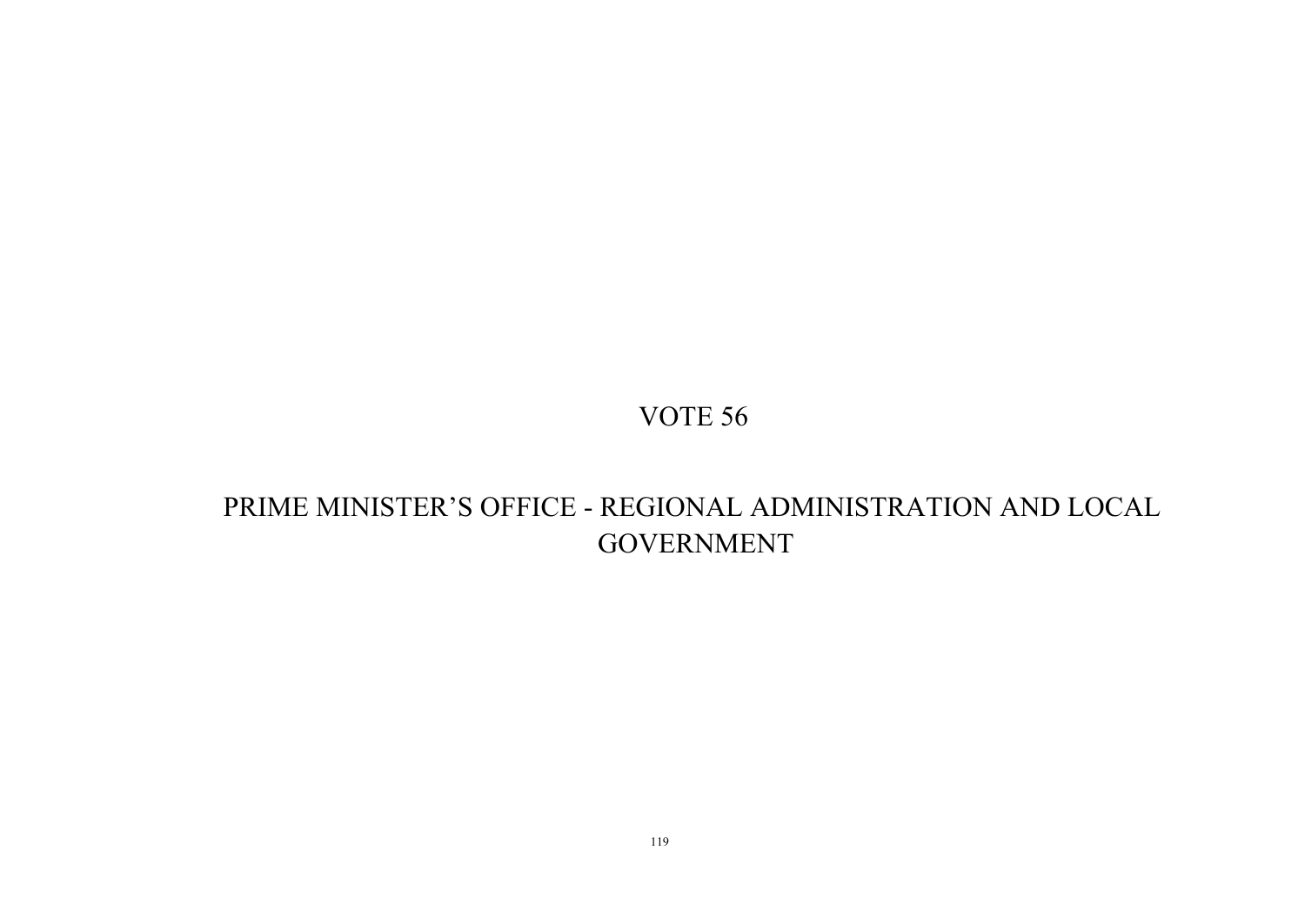A. ESTIMATE of the amount required in the year ending 30th June, 2016, for the development projects in the Prime Minister's Office - Regional Administration and Local Government

#### **Three hundred fifty billion eight hundred sixty-five million six hundred twenty-six thousand**

#### **(Shs.350,865,626,000)**

B. Projects under which this Vote will be accounted for by the Permanent Secretary, Prime Minister's Office - Regional Administration and Local Government , are set out in the details below.

| <b>Description</b><br>Item |                                                | 2013/2014<br>Actual Expenditure<br>Local | Forex          |                 | 2014/2015<br><b>Approved Estimates</b><br>Local<br>Forex |                 | 2015/2016<br>Estimates<br>Local<br>Forex |  | C/R/D | Donor | Total           |
|----------------------------|------------------------------------------------|------------------------------------------|----------------|-----------------|----------------------------------------------------------|-----------------|------------------------------------------|--|-------|-------|-----------------|
|                            |                                                | Shs                                      |                | Shs             |                                                          | Shs             |                                          |  |       |       | Shs             |
|                            |                                                |                                          |                |                 |                                                          |                 |                                          |  |       |       |                 |
| <b>Sub Vote</b>            | 1001                                           | <b>ADMINISTRATION AND HR MANAGEMENT</b>  |                |                 |                                                          |                 |                                          |  |       |       |                 |
| 6380                       | Rehab.of PMO-RALG's<br>Build.office-DOM        | $\overline{0}$                           | $\overline{0}$ | 200,000,000     | $\overline{0}$                                           | 2,000,000,000   | $\bf{0}$                                 |  |       |       | 2,000,000,000   |
| <b>Total of Subvote</b>    |                                                | $\mathbf{0}$                             | $\mathbf{0}$   | 200,000,000     | $\mathbf{0}$                                             | 2,000,000,000   |                                          |  |       |       | 2,000,000,000   |
| <b>Sub Vote</b>            | 1003                                           | POLICY AND PLANNING DIVISION             |                |                 |                                                          |                 |                                          |  |       |       |                 |
| 4285                       | <b>DSM Rapid Transport</b><br>Programme        | $\overline{0}$                           | $\mathbf{0}$   | 3,000,000,000   | $\bf{0}$                                                 | 2,000,000,000   | $\bf{0}$                                 |  |       |       | 2,000,000,000   |
| <b>Total of Subvote</b>    |                                                | $\mathbf{0}$                             | $\mathbf{u}$   | 3,000,000,000   | $\mathbf{0}$                                             | 2,000,000,000   |                                          |  |       |       | 2,000,000,000   |
| <b>Sub Vote</b>            | 1009                                           | <b>INFRASTRUCTURE DEVELOPMENT UNIT</b>   |                |                 |                                                          |                 |                                          |  |       |       |                 |
| 4169                       | Support-Road<br>Maintanance&Rehabili<br>tation | $\mathbf{0}$                             | $\mathbf{0}$   | $\mathbf{0}$    | $\overline{0}$                                           | 25,999,000,000  | $\bf{0}$                                 |  |       |       | 25,999,000,000  |
| 4170                       | Support-Road<br>Maintanance&Rehabili<br>tation | $\bf{0}$                                 | 11,481,944,925 | 225,499,600,000 | $\bf{0}$                                                 | 233,991,000,000 | 14,294,800,000                           |  |       |       | 248,285,800,000 |
| <b>Total of Subvote</b>    |                                                | $\bf{0}$                                 | 11,481,944,925 | 225,499,600,000 | $\mathbf{0}$                                             | 259,990,000,000 | 14,294,800,000                           |  |       |       | 274,284,800,000 |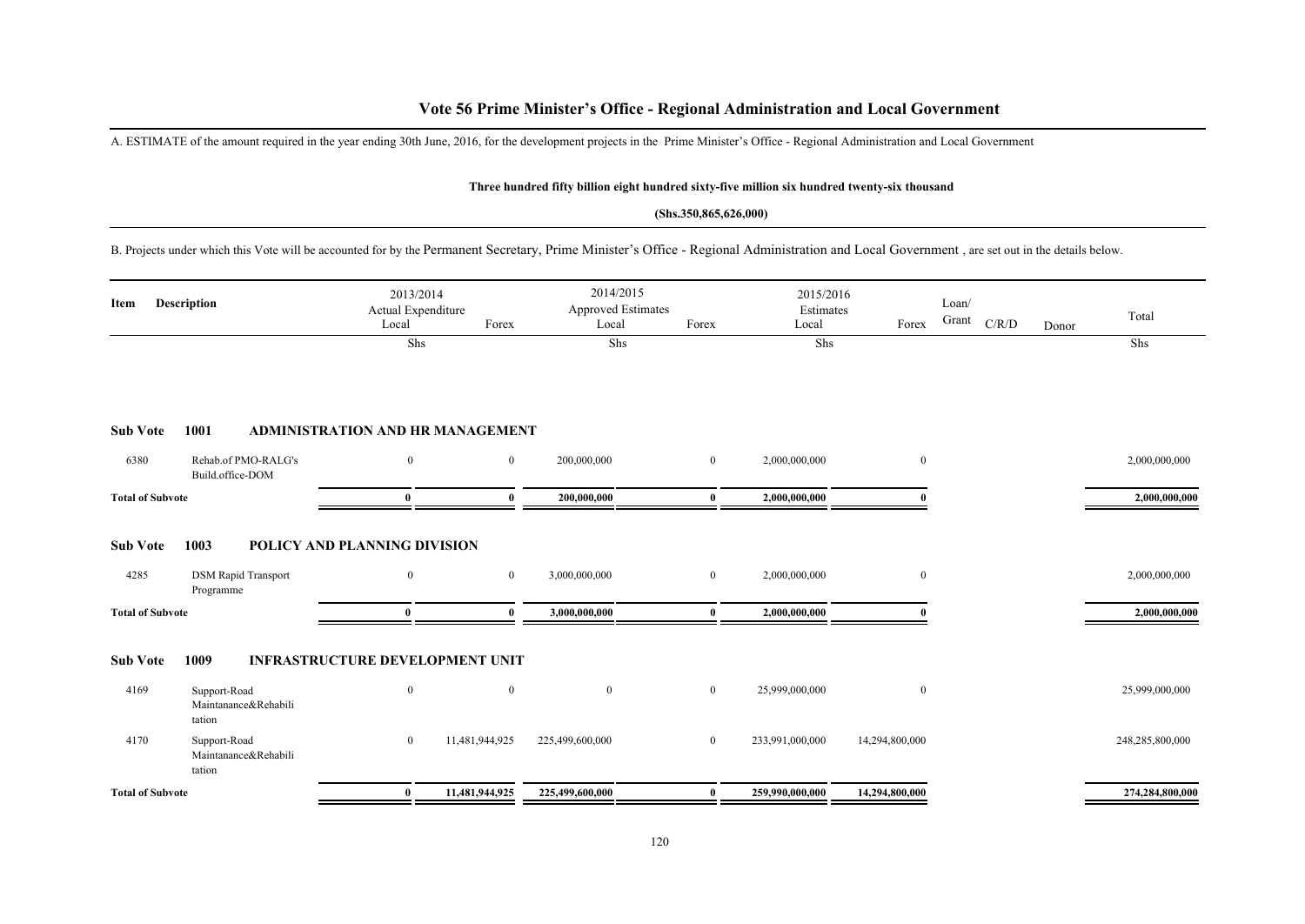| Item                    | <b>Description</b>                           | 2013/2014<br>Actual Expenditure               |               | 2014/2015<br>Approved Estimates |               | 2015/2016<br>Estimates |               | Loan/     |             |                    | Total            |
|-------------------------|----------------------------------------------|-----------------------------------------------|---------------|---------------------------------|---------------|------------------------|---------------|-----------|-------------|--------------------|------------------|
|                         |                                              | Local<br>Shs                                  | Forex         | Local<br>Shs                    | Forex         | Local<br>Shs           | Forex         | Grant     | C/R/D       | Donor              | Shs              |
| <b>Sub Vote</b>         | 2002                                         | <b>LOCAL GOVERNMENT COORDINATION DIVISION</b> |               |                                 |               |                        |               |           |             |                    |                  |
| 4303                    | Hombolo LGTI                                 | 200,000,000                                   | $\bf{0}$      | 50,000,000                      | $\mathbf{0}$  | 200,000,000            | $\mathbf{0}$  |           |             |                    | 200,000,000      |
| 4305                    | Policy Advocacy and<br>Analysis              | $\bf{0}$                                      | 55,500,000    | $\boldsymbol{0}$                | 278,800,000   | $\boldsymbol{0}$       | 210,585,000   | ${\bf G}$ | D           | <b>UNICEF</b>      | 210,585,000      |
| 5421                    | <b>Health Sector</b><br>Programme Support    | $\bf{0}$                                      | 689,734,700   | $\bf{0}$                        | 622,000,000   | $\mathbf{0}$           | $\mathbf{0}$  | ${\bf G}$ | D           | <b>Basket Fund</b> | $\boldsymbol{0}$ |
| 5493                    | Global Fund HIV/AIDS<br>Prev.Project         | $\bf{0}$                                      | 62,777,742    | $\bf{0}$                        | 52,440,000    | $\overline{0}$         | $\mathbf{0}$  | ${\bf G}$ | $\mathbf B$ | BusketFund         | $\boldsymbol{0}$ |
| 5495                    | Prevention of<br>Transmission of<br>HIV/AIDS | $\mathbf{0}$                                  | 940,214,431   | $\boldsymbol{0}$                | 565,358,000   | $\overline{0}$         | $\mathbf{0}$  | ${\bf G}$ | D           | <b>Basket Fund</b> | $\mathbf{0}$     |
| 6250                    | Local government<br>reform programme         | 300,000,000                                   | $\bf{0}$      | 1,699,680,000                   | $\mathbf{0}$  | 1,300,000,000          | $\mathbf{0}$  |           |             |                    | 1,300,000,000    |
| 6251                    | PFMRP III                                    | $\boldsymbol{0}$                              | 1,720,282,199 | $\bf{0}$                        | 3,000,000,000 | 1,200,000,000          | 2,305,000,000 |           |             |                    | 3,505,000,000    |
| <b>Total of Subvote</b> |                                              | 500,000,000                                   | 3,468,509,072 | 1,749,680,000                   | 4,518,598,000 | 2,700,000,000          | 2,515,585,000 |           |             |                    | 5,215,585,000    |
| <b>Sub Vote</b>         | 2003                                         | <b>SECTOR COORDINATION DIVISION</b>           |               |                                 |               |                        |               |           |             |                    |                  |
| 3280                    | Rural Water Supply<br>and Sanitation Progra  | $\mathbf{0}$                                  | 189,990,396   | $\mathbf{0}$                    | 134,282,000   | $\overline{0}$         | 134,282,000   | G         | D           | <b>Basket Fund</b> | 134,282,000      |
| 4486                    | Agricultural Sector<br>Dev.Program. Support  | $\bf{0}$                                      | 443,989,989   | $\mathbf{0}$                    | 644,223,000   | $\overline{0}$         | 644,223,000   | G         | D           | <b>Basket Fund</b> | 644,223,000      |
| 4628                    | Participatory Forest<br>Management           | $\bf{0}$                                      | 82,928,572    | $\overline{0}$                  | 122,064,000   | $\overline{0}$         | $\mathbf{0}$  | ${\bf G}$ | D           | Danida             | $\mathbf{0}$     |
| 5420                    | <b>Basic Health Services</b><br>Project      | $\bf{0}$                                      | 146,125,940   | $\mathbf{0}$                    | 726,492,000   | $\overline{0}$         | $\mathbf{0}$  | G         | D           | World bank         | $\mathbf{0}$     |
| <b>Total of Subvote</b> |                                              | $\bf{0}$                                      | 863,034,897   | $\bf{0}$                        | 1,627,061,000 | $\bf{0}$               | 778,505,000   |           |             |                    | 778,505,000      |

**Sub Vote 2004 BASIC EDUCATION COORDINATION DIVISION**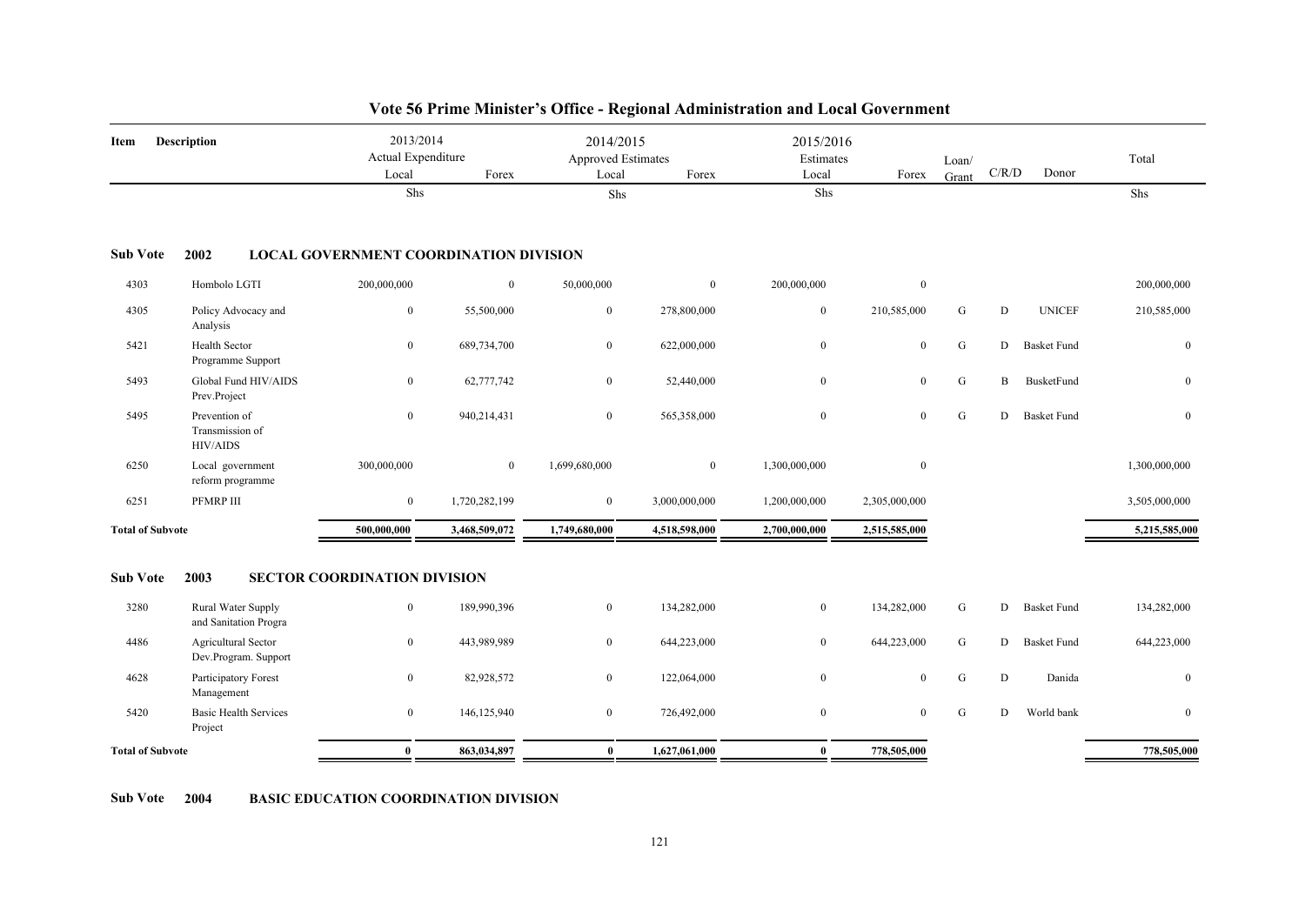| Item                            | <b>Description</b>                                                        | 2013/2014<br>Actual Expenditure                                              |                                  | 2014/2015<br>Approved Estimates  |                                  | 2015/2016<br>Estimates           |                                 | Loan/  | C/R/D    | Donor                            | Total                           |
|---------------------------------|---------------------------------------------------------------------------|------------------------------------------------------------------------------|----------------------------------|----------------------------------|----------------------------------|----------------------------------|---------------------------------|--------|----------|----------------------------------|---------------------------------|
|                                 |                                                                           | Local<br>Shs                                                                 | Forex                            | Local<br>Shs                     | Forex                            | Local<br>Shs                     | Forex                           | Grant  |          |                                  | Shs                             |
|                                 |                                                                           |                                                                              |                                  |                                  |                                  |                                  |                                 |        |          |                                  |                                 |
| 4307                            | Kibaha Education<br>Centre                                                | $\mathbf{0}$                                                                 | $\mathbf{0}$                     | $\overline{0}$                   | $\overline{0}$                   | 1,598,000,000                    | $\mathbf{0}$                    |        |          |                                  | 1,598,000,000                   |
| 4313                            | Primary Education<br>Development Programe                                 | 269,749,500                                                                  | 749,985,000                      | 69,218,325,000                   | 63,524,563,000                   | 16,800,000,000                   | 10,000,000,000                  | L      | D        | France                           | 26,800,000,000                  |
| 4390                            | Secondary Education<br>Development<br>Programm                            | 5,947,525,840                                                                | 2,372,035,000                    | 39,995,400,000                   | 2,822,540,000                    | 11,200,000,000                   | 5,555,530,000                   | G      | D        | World bank                       | 16,755,530,000                  |
| <b>Total of Subvote</b>         |                                                                           | 6,217,275,340                                                                | 3,122,020,000                    | 109,213,725,000                  | 66,347,103,000                   | 29,598,000,000                   | 15,555,530,000                  |        |          |                                  | 45,153,530,000                  |
| <b>Sub Vote</b><br>6403<br>6405 | 2005<br>Tanzania Strategic<br>Cities Programme<br>Urban local             | <b>URBAN DEVELOPMENT DIVISION</b><br>$\bf{0}$<br>$\bf{0}$                    | $\mathbf{0}$<br>14,275,495,165   | $\overline{0}$<br>$\overline{0}$ | 4,920,000,000<br>14,432,000,000  | $\overline{0}$<br>$\overline{0}$ | 2,200,000,000<br>12,232,128,000 | L<br>L | D<br>D   | World bank<br>World bank         | 2,200,000,000<br>12,232,128,000 |
| 6580                            | Government<br>Strenthening Prog<br><b>DSM</b> Metropolitan<br>Dev.Project | $\bf{0}$                                                                     | $\mathbf{0}$                     | $\overline{0}$                   | $\overline{0}$                   | $\overline{0}$                   | 3,565,468,000                   | L      | D        | World bank                       | 3,565,468,000                   |
| <b>Total of Subvote</b>         |                                                                           | $\mathbf{0}$                                                                 | 14,275,495,165                   | $\mathbf{0}$                     | 19,352,000,000                   | $\bf{0}$                         | 17,997,596,000                  |        |          |                                  | 17,997,596,000                  |
| <b>Sub Vote</b><br>5420<br>5421 | 2007<br><b>Basic Health Service</b><br>Health Sector<br>Programme Support | HEALTH, SOCIAL WELFARE AND NUTRITIONAL<br>$\boldsymbol{0}$<br>$\overline{0}$ | $\boldsymbol{0}$<br>$\mathbf{0}$ | $\overline{0}$<br>$\overline{0}$ | $\overline{0}$<br>$\overline{0}$ | $\overline{0}$<br>$\overline{0}$ | 1,500,000,000<br>818,000,000    | G<br>G | D<br>D   | World bank<br><b>Basket Fund</b> | 1,500,000,000<br>818,000,000    |
| 5493                            | Global Funds HIV                                                          | $\theta$                                                                     | $\theta$                         | $\theta$                         | $\Omega$                         | $\overline{0}$                   | 859,120,000                     | G      | $\bf{B}$ | BusketFund                       | 859,120,000                     |
| 5495                            | Prevantion of<br>Transmission                                             | $\mathbf{0}$                                                                 | $\mathbf{0}$                     | $\overline{0}$                   | $\overline{0}$                   | $\overline{0}$                   | 258,490,000                     | G      | D        | <b>Basket Fund</b>               | 258,490,000                     |
| <b>Total of Subvote</b>         |                                                                           | $\bf{0}$                                                                     | $\mathbf{0}$                     | $\mathbf{0}$                     | $\bf{0}$                         | $\bf{0}$                         | 3,435,610,000                   |        |          |                                  | 3,435,610,000                   |
|                                 |                                                                           |                                                                              |                                  |                                  |                                  |                                  |                                 |        |          |                                  |                                 |

**Sub Vote 3001 ORGANISATION DEVELOPMENT DIVISION**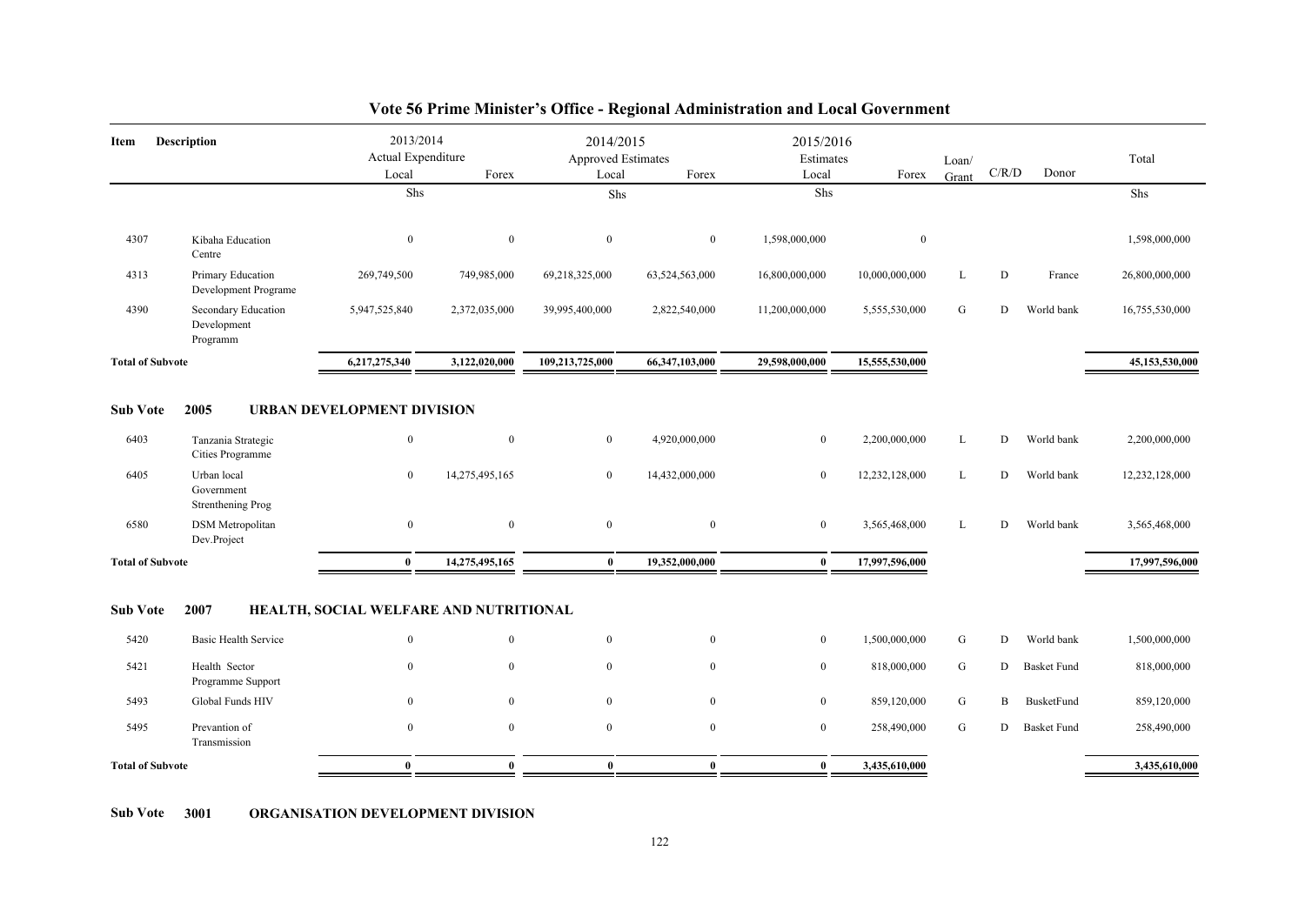| Item                 | <b>Description</b>         | 2013/2014<br>Actual Expenditure<br>Local | Forex          | 2014/2015<br><b>Approved Estimates</b><br>Local | Forex          | 2015/2016<br>Estimates<br>Local | Forex          | Loan/<br>Grant | C/R/D | Donor | Total           |
|----------------------|----------------------------|------------------------------------------|----------------|-------------------------------------------------|----------------|---------------------------------|----------------|----------------|-------|-------|-----------------|
|                      |                            | Shs                                      |                | Shs                                             |                | Shs                             |                |                |       |       | Shs             |
| 4307                 | Kibaha Education<br>Centre | 150,000,000                              | $\mathbf{0}$   | 150,000,000                                     |                | $\mathbf{0}$                    | $\Omega$       |                |       |       | $\theta$        |
|                      | <b>Total of Subvote</b>    | 150,000,000                              |                | 150,000,000                                     |                |                                 |                |                |       |       |                 |
| <b>Total of Vote</b> |                            | 6,867,275,340                            | 33,211,004,059 | 339,813,005,000                                 | 91,844,762,000 | 296,288,000,000                 | 54,577,626,000 |                |       |       | 350,865,626,000 |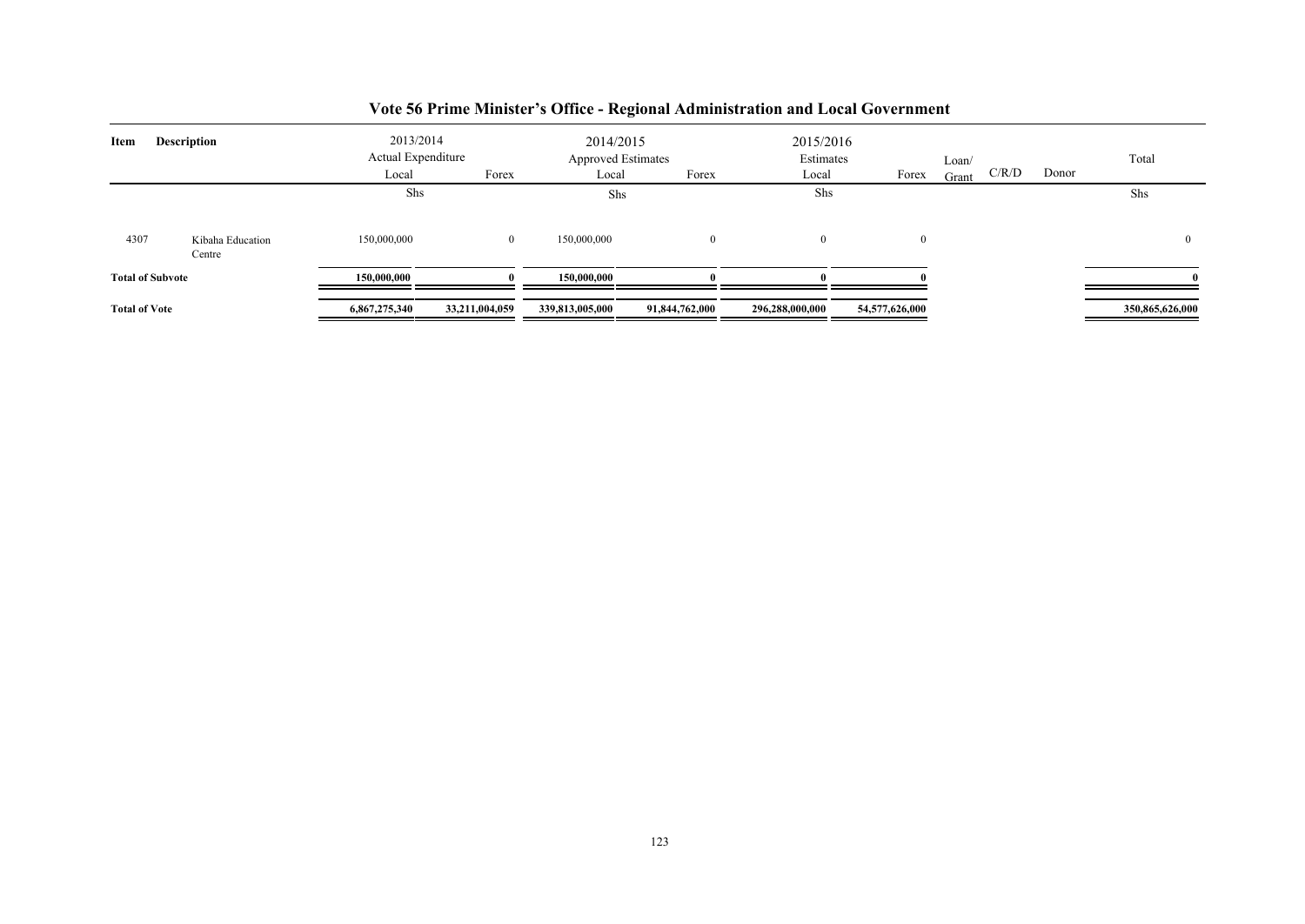# MINISTRY OF DEFENCE AND NATIONAL SERVICE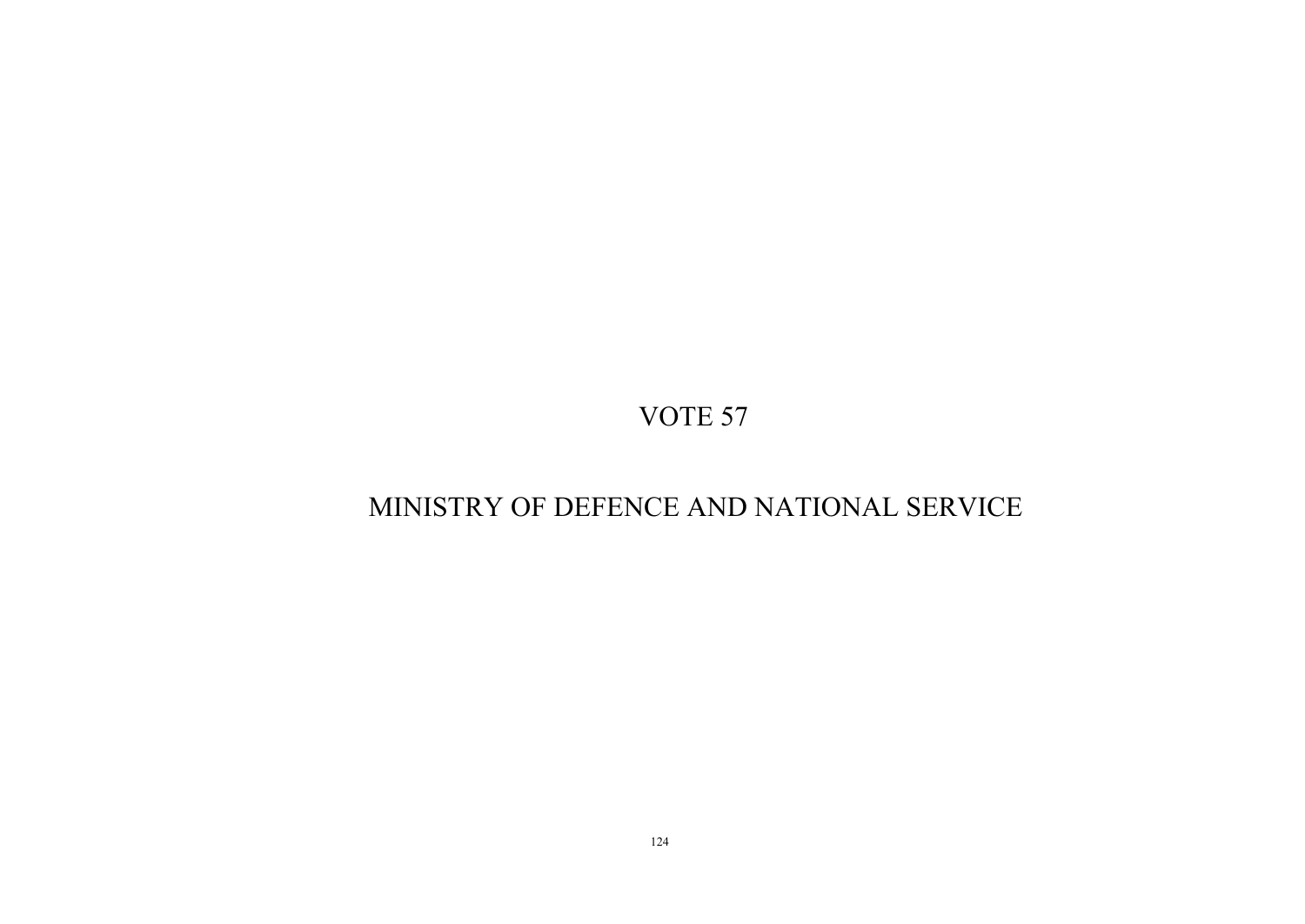### **Vote 57 Ministry of Defence and National Service**

A. ESTIMATE of the amount required in the year ending 30th June, 2016, for the development projects in the Ministry of Defence and National Service

#### **Two hundred twenty billion one hundred thirty-seven million nine hundred fifty-eight thousand**

#### **(Shs.220,137,958,000)**

B. Projects under which this Vote will be accounted for by the Permanent Secretary, Ministry of Defence and National Service , are set out in the details below.

| Description<br>Item     |                                            | 2013/2014<br>Actual Expenditure<br>Local     | Forex          | 2014/2015<br><b>Approved Estimates</b><br>Local | Forex            | 2015/2016<br>Estimates<br>Local | Forex            | Loan/<br>Grant | C/R/D | Donor      | Total          |
|-------------------------|--------------------------------------------|----------------------------------------------|----------------|-------------------------------------------------|------------------|---------------------------------|------------------|----------------|-------|------------|----------------|
|                         |                                            | Shs                                          |                | Shs                                             |                  | Shs                             |                  |                |       |            | Shs            |
| <b>Sub Vote</b>         | 1001                                       | <b>ADMINISTRATION AND HR MANAGEMENT</b>      |                |                                                 |                  |                                 |                  |                |       |            |                |
| 5492                    | Tanzania<br>Multi-Sectoral AIDS<br>Project | $\mathbf{0}$                                 | $\mathbf{0}$   | $\mathbf{0}$                                    | $\mathbf{0}$     | $\mathbf{0}$                    | 137,958,000      | G              | D     | <b>IDA</b> | 137,958,000    |
| <b>Total of Subvote</b> |                                            | 0                                            | $\mathbf{0}$   | $\bf{0}$                                        | $\bf{0}$         | $\bf{0}$                        | 137,958,000      |                |       |            | 137,958,000    |
| <b>Sub Vote</b>         | 1003                                       | POLICY AND PLANNING                          |                |                                                 |                  |                                 |                  |                |       |            |                |
| 6103                    | Defence Scheme                             | 75,420,000                                   | $\overline{0}$ | 150,000,000                                     | $\bf{0}$         | 250,000,000                     | $\overline{0}$   |                |       |            | 250,000,000    |
| <b>Total of Subvote</b> |                                            | 75,420,000                                   | $\theta$       | 150,000,000                                     | $\bf{0}$         | 250,000,000                     |                  |                |       |            | 250,000,000    |
| <b>Sub Vote</b>         | 1009                                       | <b>INDEPENDENT TELECOMMUNICATION NETWORK</b> |                |                                                 |                  |                                 |                  |                |       |            |                |
| 6103                    | Defence Scheme                             | 333,792,276                                  | $\bf{0}$       | 10,000,000,000                                  | $\bf{0}$         | 7,556,800,000                   | $\overline{0}$   |                |       |            | 7,556,800,000  |
| <b>Total of Subvote</b> |                                            | 333,792,276                                  | $\Omega$       | 10,000,000,000                                  | $\bf{0}$         | 7,556,800,000                   |                  |                |       |            | 7,556,800,000  |
| <b>Sub Vote</b>         | 2001                                       | INDUSTRIES, CONSTRUCTION AND AGRICULTURE     |                |                                                 |                  |                                 |                  |                |       |            |                |
| 6103                    | Defence Schemes                            | 11,192,143,065                               | $\overline{0}$ | 95,198,092,150                                  | $\boldsymbol{0}$ | 39,870,000,000                  | $\boldsymbol{0}$ |                |       |            | 39,870,000,000 |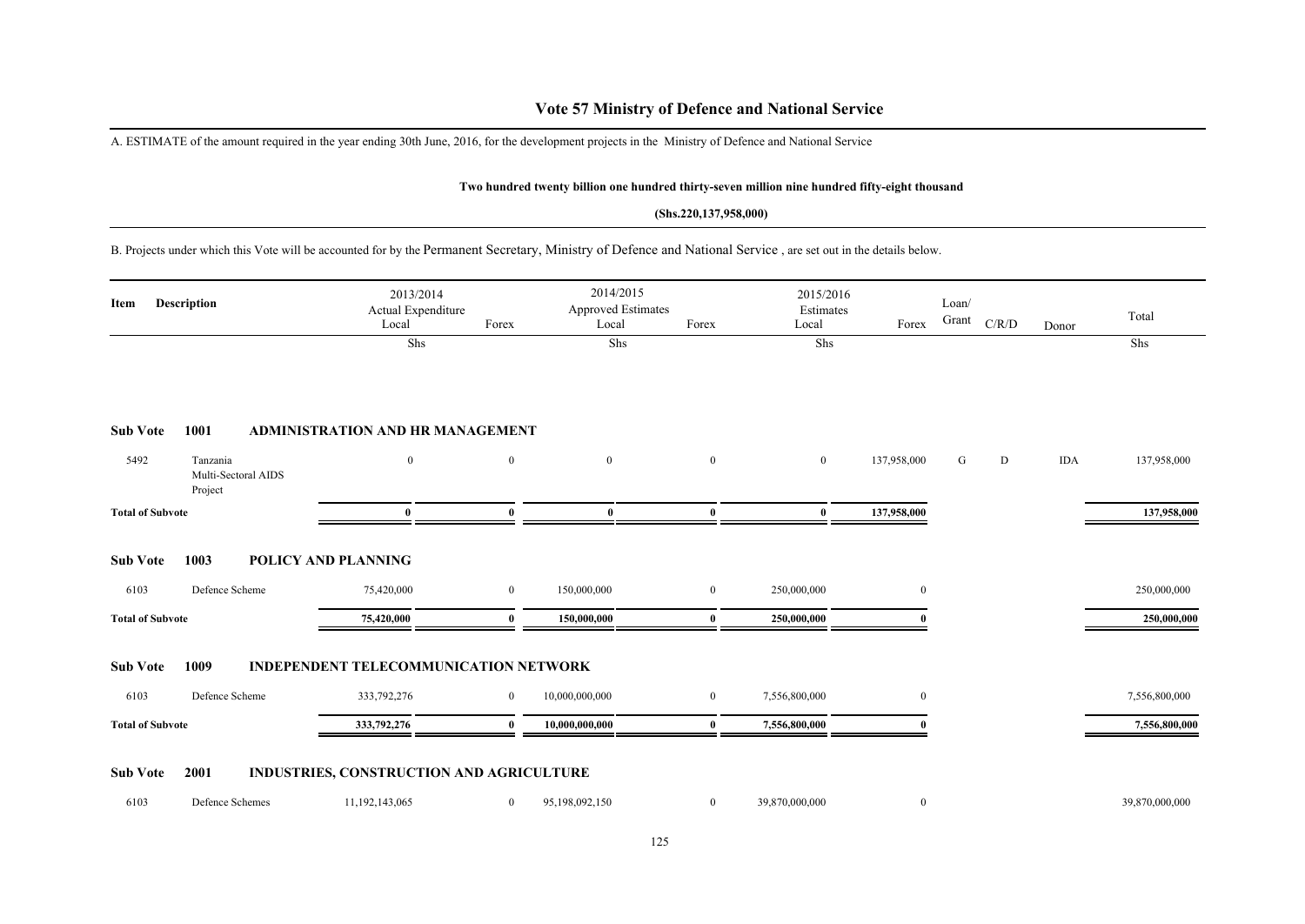| <b>Description</b><br>Item | 2013/2014<br>Actual Expenditure        |                | 2014/2015<br><b>Approved Estimates</b> |                  | 2015/2016<br>Estimates |                | Loan/ |       |       | Total           |
|----------------------------|----------------------------------------|----------------|----------------------------------------|------------------|------------------------|----------------|-------|-------|-------|-----------------|
|                            | Local                                  | Forex          | Local                                  | Forex            |                        | Forex          | Grant | C/R/D | Donor |                 |
|                            | Shs                                    |                | Shs                                    |                  | Shs                    |                |       |       |       | Shs             |
| <b>Total of Subvote</b>    | 11,192,143,065                         | $\mathbf{0}$   | 95,198,092,150                         | $\bf{0}$         | 39,870,000,000         |                |       |       |       | 39,870,000,000  |
| <b>Sub Vote</b><br>2002    | MILITARY RESEARCH AND DEVELOPMENT      |                |                                        |                  |                        |                |       |       |       |                 |
| 6103<br>Defence Schemes    | 93, 303, 653, 237                      | $\overline{0}$ | 118,296,907,850                        | $\boldsymbol{0}$ | 164,000,000,000        | $\mathbf{0}$   |       |       |       | 164,000,000,000 |
| <b>Total of Subvote</b>    | 93,303,653,237                         | $\mathbf{0}$   | 118,296,907,850                        | $\mathbf{0}$     | 164,000,000,000        |                |       |       |       | 164,000,000,000 |
| 2003<br><b>Sub Vote</b>    | <b>BUILDING CONSULTING UNIT</b>        |                |                                        |                  |                        |                |       |       |       |                 |
| Defence Schemes<br>6103    | $\overline{0}$                         | $\overline{0}$ | 1,197,500,000                          | $\overline{0}$   | 933,200,000            | $\overline{0}$ |       |       |       | 933,200,000     |
| <b>Total of Subvote</b>    | $\mathbf{0}$                           | $\bf{0}$       | 1,197,500,000                          | $\bf{0}$         | 933,200,000            |                |       |       |       | 933,200,000     |
| <b>Sub Vote</b><br>2004    | <b>ESTATE MGT AND DEVELOPMENT UNIT</b> |                |                                        |                  |                        |                |       |       |       |                 |
| Defence schemes<br>6103    | 2,311,808,000                          | $\overline{0}$ | 5,000,000,000                          | $\boldsymbol{0}$ | 7,390,000,000          | $\overline{0}$ |       |       |       | 7,390,000,000   |
| <b>Total of Subvote</b>    | 2,311,808,000                          | $\mathbf{0}$   | 5,000,000,000                          | 0                | 7,390,000,000          |                |       |       |       | 7,390,000,000   |
| <b>Total of Vote</b>       | 107,216,816,578                        | $\mathbf{0}$   | 229,842,500,000                        | 0                | 220,000,000,000        | 137,958,000    |       |       |       | 220,137,958,000 |

# **Vote 57 Ministry of Defence and National Service**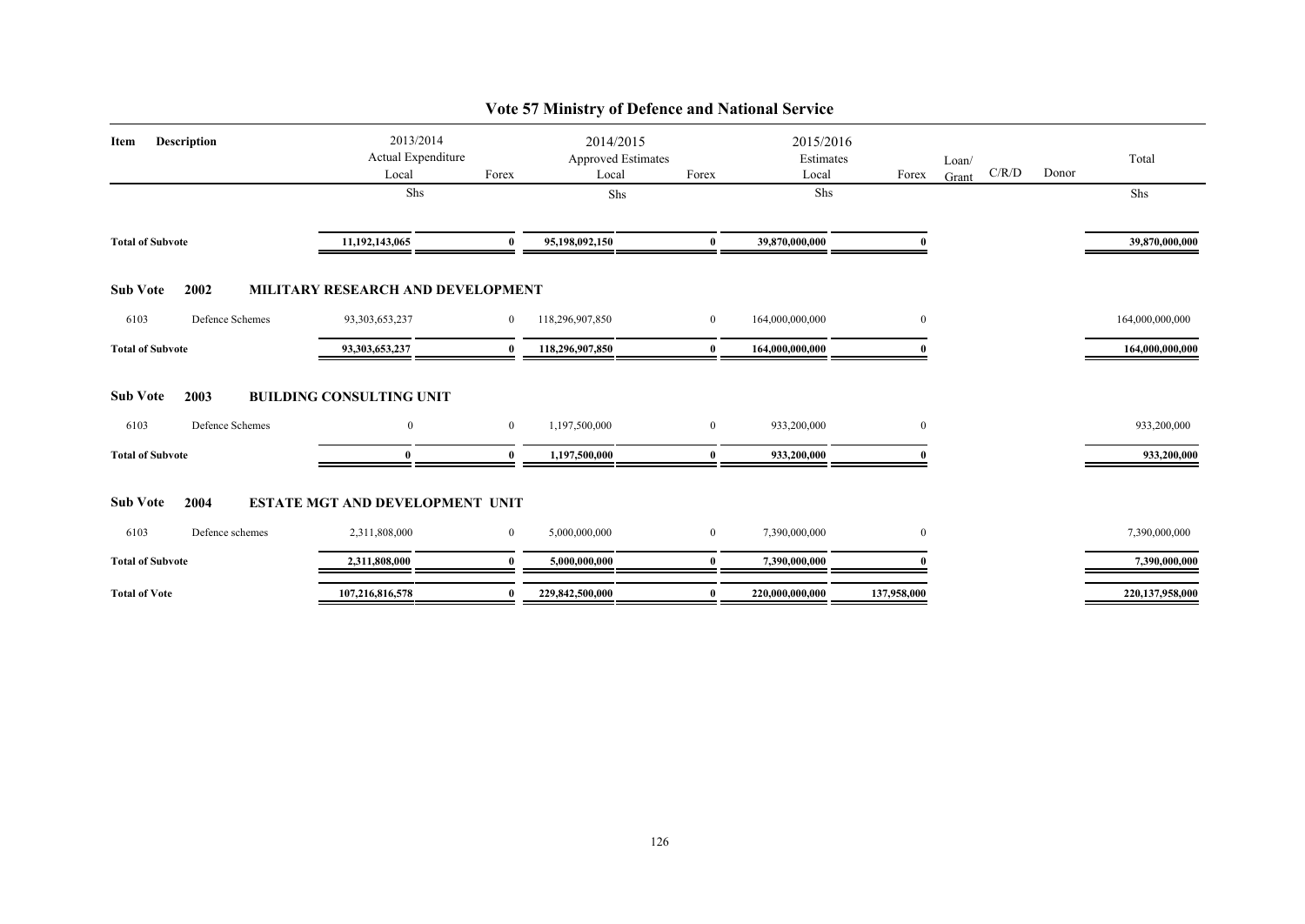# MINISTRY OF ENERGY AND MINERALS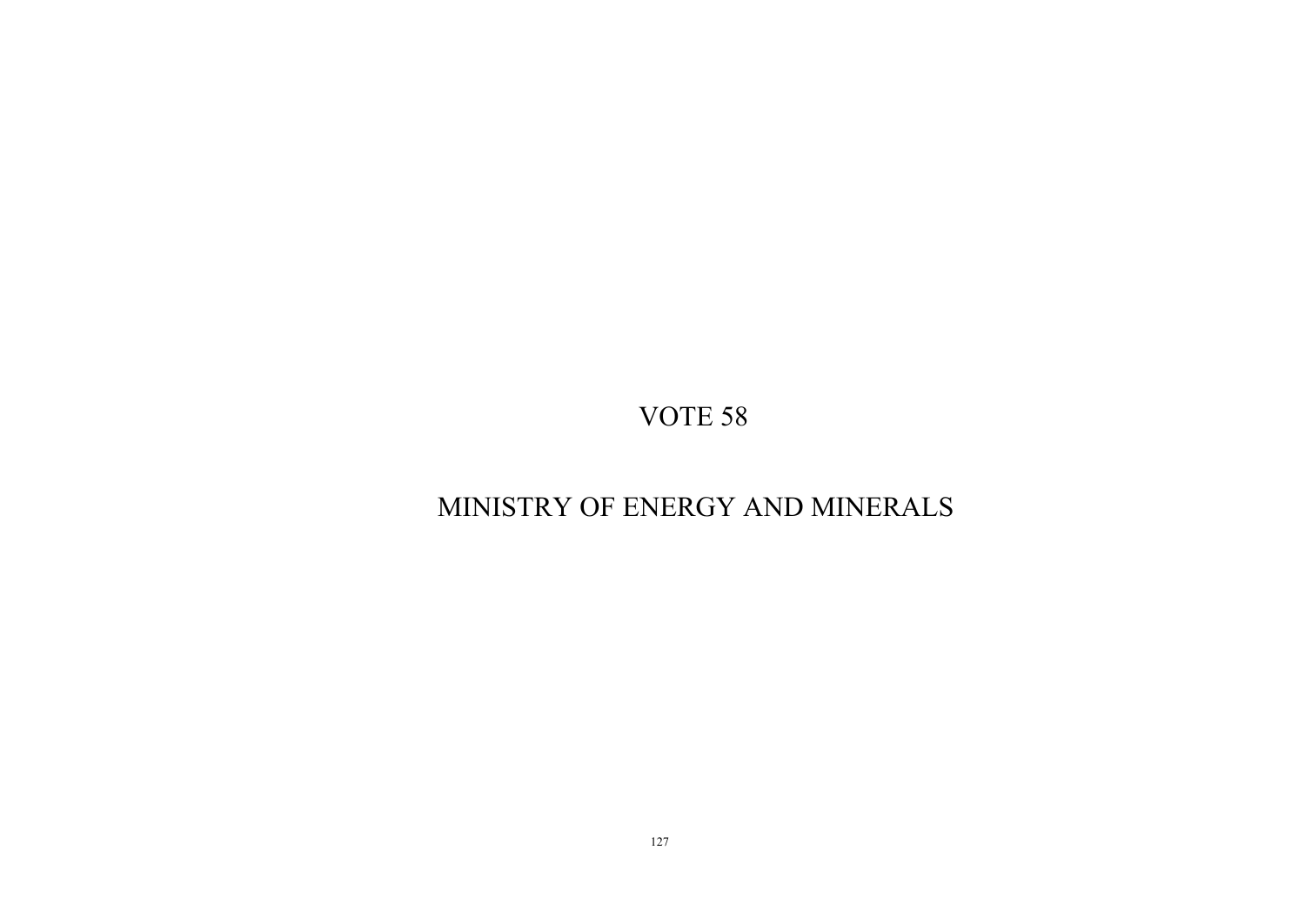### **Vote 58 Ministry of Energy and Minerals**

A. ESTIMATE of the amount required in the year ending 30th June, 2016, for the development projects in the Ministry of Energy and Minerals

#### **Five hundred two billion three hundred three million nine hundred thirty-eight thousand**

#### **(Shs.502,303,938,000)**

B. Projects under which this Vote will be accounted for by the Permanent Secretary, Ministry of Energy and Minerals , are set out in the details below.

| <b>Description</b><br>Item |                                                | 2013/2014<br>Actual Expenditure<br>Local | Forex                                   | 2014/2015<br><b>Approved Estimates</b><br>Local | Forex                      | 2015/2016<br>Estimates<br>Local | Forex          | Loan/<br>Grant | C/R/D     | Donor | Total         |               |
|----------------------------|------------------------------------------------|------------------------------------------|-----------------------------------------|-------------------------------------------------|----------------------------|---------------------------------|----------------|----------------|-----------|-------|---------------|---------------|
|                            |                                                |                                          | Shs                                     |                                                 | Shs                        |                                 | Shs            |                |           |       |               | Shs           |
| <b>Sub Vote</b>            | 2001                                           | <b>MINERALS</b>                          |                                         |                                                 |                            |                                 |                |                |           |       |               |               |
| 1118                       | <b>Regional Mining</b><br>Offices Development  |                                          | $\boldsymbol{0}$                        | $\bf{0}$                                        | 13,000,000,000             | $\mathbf{0}$                    | 4,000,000,000  | 379,511,000    | G         | D     | <b>CANADA</b> | 4,379,511,000 |
| 1119                       | Sustainable Magt of<br>Mineral Resources       |                                          | 250,000,000                             | 9,999,912,702                                   | 1,000,000,000              | 8,172,170,000                   | $\overline{0}$ | 2,400,000,000  | ${\bf G}$ | D     | <b>CANADA</b> | 2,400,000,000 |
| 3152                       | TZ Extractive<br>Industr.Transp<br>Iniatiative |                                          | $\bf{0}$                                | $\mathbf{0}$                                    | $\mathbf{0}$               | 1,000,000,000                   | $\overline{0}$ | 1,138,534,000  | ${\bf G}$ | D     | <b>CANADA</b> | 1,138,534,000 |
| 3160                       | Kiwira Coal Mines and<br>200MW Power Plant     |                                          | 5,000,000,000                           | $\bf{0}$                                        | 5,000,000,000              | $\mathbf{0}$                    | 2,000,000,000  | $\mathbf{0}$   |           |       |               | 2,000,000,000 |
| <b>Total of Subvote</b>    |                                                |                                          | 5,250,000,000                           | 9,999,912,702                                   | 19,000,000,000             | 9,172,170,000                   | 6,000,000,000  | 3,918,045,000  |           |       |               | 9,918,045,000 |
| <b>Sub Vote</b>            | 2002                                           | <b>MADINI INSTITUTE</b>                  |                                         |                                                 |                            |                                 |                |                |           |       |               |               |
| 1118                       | MRI-Infrastructure<br>Development              |                                          | 305,000,000                             | $\mathbf{0}$                                    | 3,200,000,000              | $\overline{0}$                  | 1,000,000,000  | $\mathbf{0}$   |           |       |               | 1,000,000,000 |
| <b>Total of Subvote</b>    |                                                |                                          | 305,000,000                             | $\theta$                                        | 3,200,000,000              | $\bf{0}$                        | 1,000,000,000  |                |           |       |               | 1,000,000,000 |
| <b>Sub Vote</b>            | 2003                                           |                                          | <b>RESEARCH AND LABORATORY SERVICES</b> |                                                 |                            |                                 |                |                |           |       |               |               |
| 0.227                      | $\alpha$                                       |                                          | 350.000.000                             |                                                 | $\sim$ $\sim$ 0.00.000.000 | $\sim$                          | $\sim$         |                |           |       |               |               |

| 2327 | Infrastructure      | 250,000,000 | 000.000.000. |  |  |
|------|---------------------|-------------|--------------|--|--|
|      | Development Project |             |              |  |  |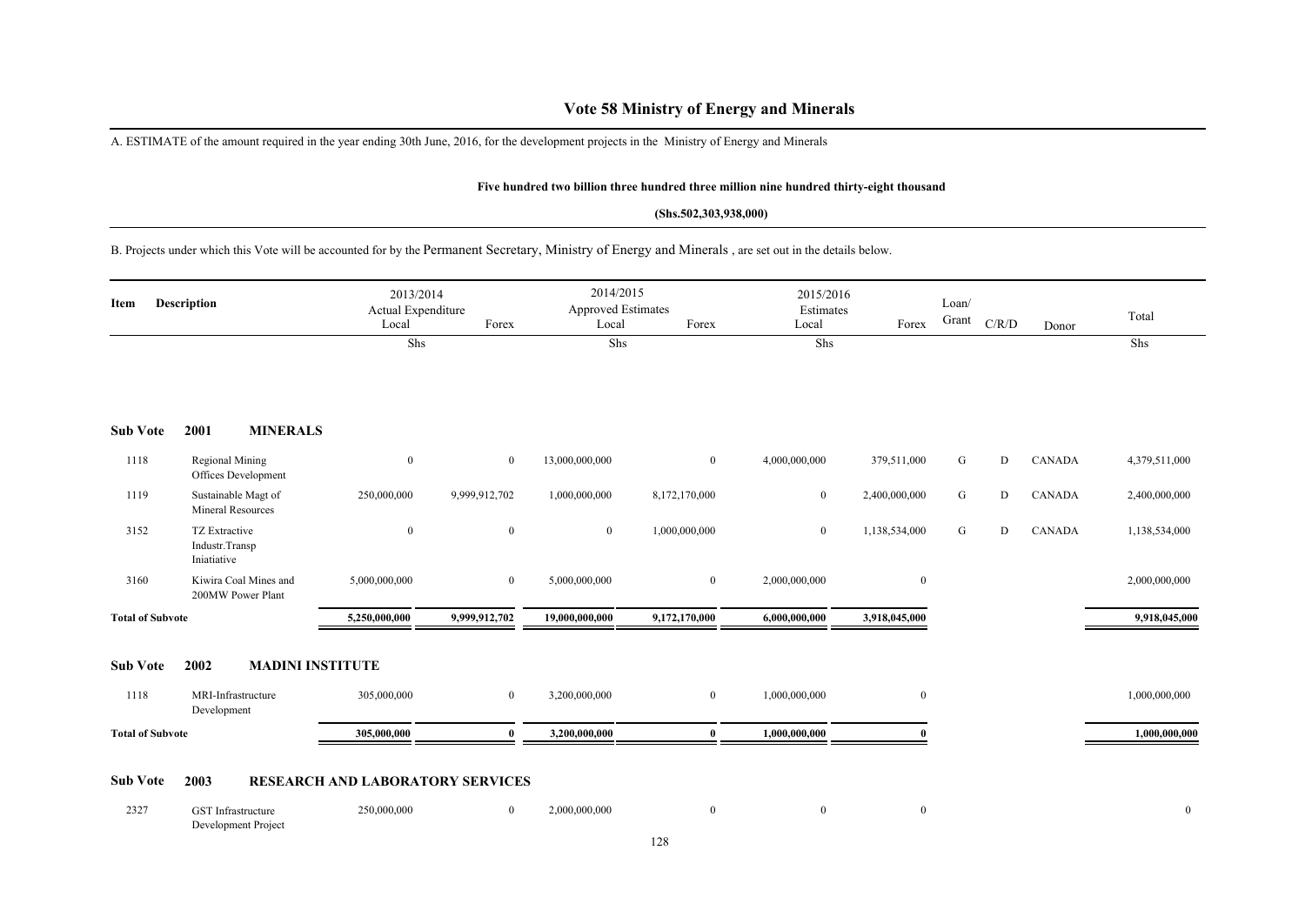|                         | $\lambda$ ore so minimum of the $\mu$ and minimum    |                                          |                 |                                          |                 |                                 |                  |                |       |                |                  |  |  |  |
|-------------------------|------------------------------------------------------|------------------------------------------|-----------------|------------------------------------------|-----------------|---------------------------------|------------------|----------------|-------|----------------|------------------|--|--|--|
| Item                    | <b>Description</b>                                   | 2013/2014<br>Actual Expenditure<br>Local | Forex           | 2014/2015<br>Approved Estimates<br>Local | Forex           | 2015/2016<br>Estimates<br>Local | Forex            | Loan/<br>Grant | C/R/D | Donor          | Total            |  |  |  |
|                         |                                                      | Shs                                      |                 | Shs                                      |                 | Shs                             |                  |                |       |                | Shs              |  |  |  |
| <b>Total of Subvote</b> |                                                      | 250,000,000                              | $\bf{0}$        | 2,000,000,000                            | $\bf{0}$        | $\bf{0}$                        | $\mathbf{0}$     |                |       |                | $\mathbf{0}$     |  |  |  |
| <b>Sub Vote</b>         | 3001                                                 | <b>ENERGY AND PETROLEUM</b>              |                 |                                          |                 |                                 |                  |                |       |                |                  |  |  |  |
| 3102                    | New and Renewable<br>Energies                        | $\boldsymbol{0}$                         | 118,932,892     | 10,300,000,000                           | 1,500,000,000   | 500,000,000                     | 8,593,000,000    | G              | D     | Germany        | 9,093,000,000    |  |  |  |
| 3110                    | TZ-Access Expansion<br>Project                       | 125,000,000                              | $\mathbf{0}$    | 700,000,000                              | 4,000,000,000   | 200,000,000                     | $\boldsymbol{0}$ |                |       |                | 200,000,000      |  |  |  |
| 3113                    | Rural Energy Agency<br>& Rural Energy Fund           | 184, 197, 461, 442                       | 41,623,188,324  | 269,200,000,000                          | 21,000,000,000  | 357,117,000,000                 | 21,000,000,000   | ${\bf G}$      | D     | <b>NORWAY</b>  | 378,117,000,000  |  |  |  |
| 3115                    | Petroleum Subsector<br>Development                   | $\boldsymbol{0}$                         | $\overline{0}$  | 5,900,000,000                            | 2,500,000,000   | 1,000,000,000                   | 1,616,500,000    | G              | D     | <b>NORWAY</b>  | 2,616,500,000    |  |  |  |
| 3121                    | 132 KV<br>Makambako-Songea                           | 7,000,000,000                            | 19,005,223,467  | 34,300,000,000                           | 16,000,000,000  | 7,600,000,000                   | 8,000,000,000    | ${\bf G}$      | D     | Sweden         | 15,600,000,000   |  |  |  |
| 3147                    | Transfer to TANESCO                                  | 33,207,745,000                           | 233,286,212,289 | 20,400,000,000                           | 125,200,000,000 | 1,000,000,000                   | 26,659,557,000   | G              | D     | Worldbank      | 27,659,557,000   |  |  |  |
| 3154                    | <b>Improving Power</b><br>Supply releability<br>-DSM | $\mathbf{0}$                             | $\mathbf{0}$    | $\mathbf{0}$                             | 1,000,000,000   | $\boldsymbol{0}$                | 1,200,000,000    | G              | D     | <b>FINLAND</b> | 1,200,000,000    |  |  |  |
| 3156                    | Energ. Rural TZ-Power<br>supp-Ngara, Brm, Mp         | $\boldsymbol{0}$                         | $\mathbf{0}$    | 22,000,000,000                           | 500,000,000     | $\boldsymbol{0}$                | $\mathbf{0}$     | ${\bf G}$      |       | -ETHERLANDS    | $\boldsymbol{0}$ |  |  |  |
| 3157                    | Iringa-Shy Backbone<br>Trans investmt Prog           | 220,000,000                              | $\mathbf{0}$    | 500,000,000                              | 2,000,000,000   | $\mathbf{0}$                    | 2,000,000,000    | L              | D     | Worldbank      | 2,000,000,000    |  |  |  |
| 3158                    | Rehabilitation of Hale<br>Hydropower Plant           | 500,000,000                              | 3,382,475,915   | $\mathbf{0}$                             | 5,000,000,000   | $\bf{0}$                        | $\boldsymbol{0}$ |                |       |                | $\boldsymbol{0}$ |  |  |  |
| 3159                    | Institution<br>Cooperation-<br><b>TANESCO</b>        | $\boldsymbol{0}$                         | $\mathbf{0}$    | 35,000,000,000                           | 110,000,000,000 | $\overline{0}$                  | 538,836,000      | L              | D     | <b>NORWAY</b>  | 538,836,000      |  |  |  |
| 3162                    | Constrn of Natural Gas<br>pipeline-Mtwara-D          | 104,532,500,000                          | $\mathbf{0}$    | 117,000,000,000                          | $\overline{0}$  | 3,000,000,000                   | $\boldsymbol{0}$ |                |       |                | 3,000,000,000    |  |  |  |
| 3163                    | 240MW Kinyerezi Gas<br>Fired Plant                   | $\boldsymbol{0}$                         | $\mathbf{0}$    | $\overline{0}$                           | 1,000,000,000   | 4,000,000,000                   | 1,000,000,000    |                |       |                | 5,000,000,000    |  |  |  |
| 3164                    | 150 MW Natur. Gas<br>Fired Plant Kinverezi           | 177,962,400,000                          | $\mathbf{0}$    | 90,000,000,000                           | $\overline{0}$  | 30,000,000,000                  | $\mathbf{0}$     |                |       |                | 30,000,000,000   |  |  |  |

### **Vote 58 Ministry of Energy and Minerals**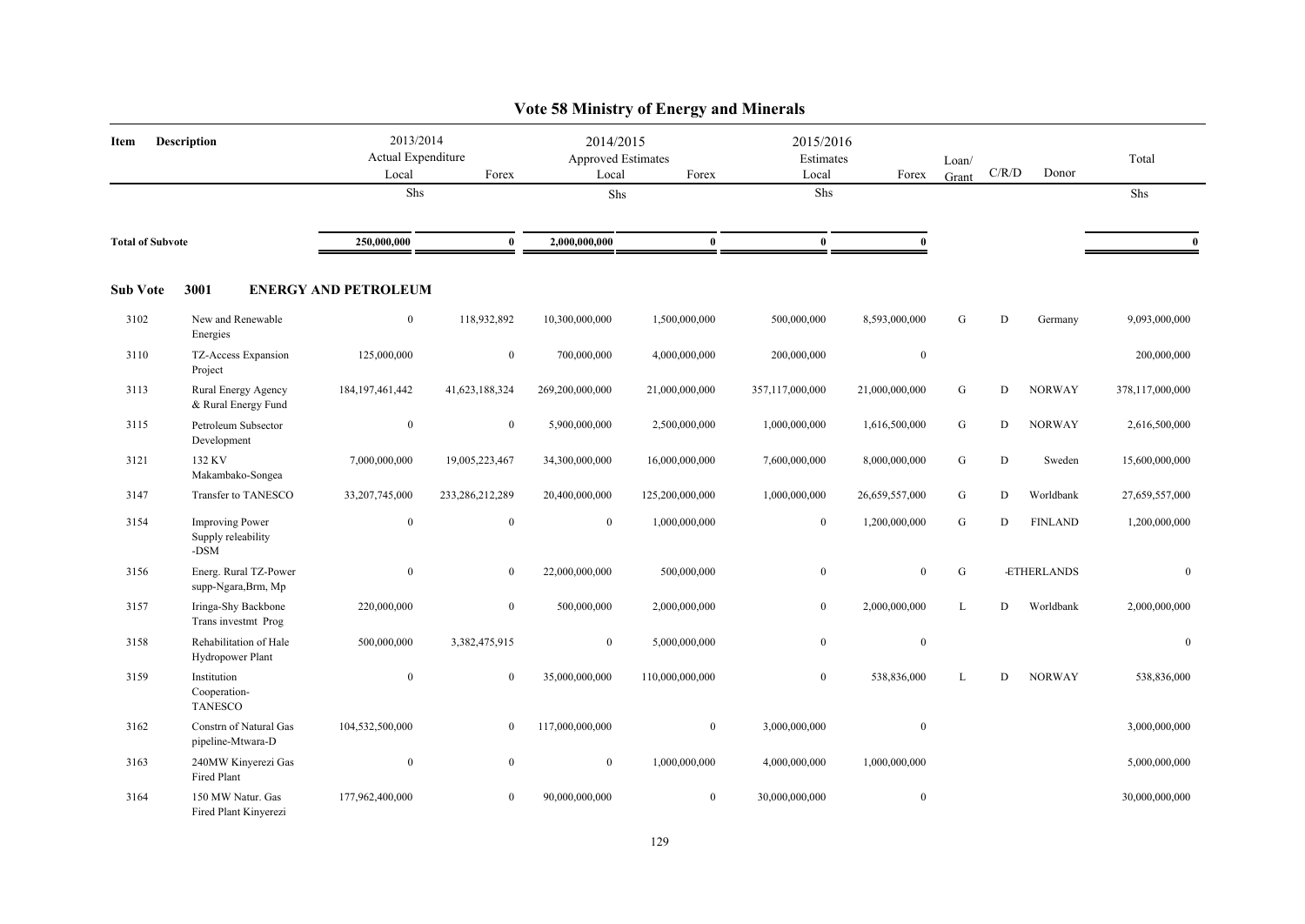| <b>Description</b><br>Item |                                                  | 2013/2014<br>Actual Expenditure |                 | 2014/2015<br><b>Approved Estimates</b> |                 | 2015/2016<br>Estimates |                | Loan/ |       |            | Total           |
|----------------------------|--------------------------------------------------|---------------------------------|-----------------|----------------------------------------|-----------------|------------------------|----------------|-------|-------|------------|-----------------|
|                            |                                                  | Local                           | Forex           | Local                                  | Forex           | Local                  | Forex          | Grant | C/R/D | Donor      |                 |
|                            |                                                  | Shs                             |                 | Shs                                    |                 | Shs                    |                |       |       |            | Shs             |
| 3166                       | North west grid<br><b>Extension Project</b>      | 400,000,000                     | $\mathbf{0}$    | 3,000,000,000                          | 500,000,000     | $\mathbf{0}$           | 5,100,000,000  |       |       |            | 5,100,000,000   |
| 3169                       | Rusumo Falls<br>Hydroelectric                    | $\boldsymbol{0}$                | $\overline{0}$  | $\overline{0}$                         | 2,000,000,000   | $\bf{0}$               | 1,150,000,000  | L     | D     | AFDB       | 1,150,000,000   |
| 3170                       | North-East Grid<br>(Dar-Tanga-Arusha<br>$400$ kw | $\boldsymbol{0}$                | $\bf{0}$        | 1,000,000,000                          | 1,000,000,000   | 2,240,000,000          | 1,000,000,000  | L     | D     | ADB        | 3,240,000,000   |
| 3191                       | <b>Electricity V Project</b>                     | $\boldsymbol{0}$                | $\bf{0}$        | 3,500,000,000                          | 500,000,000     | $\overline{0}$         | 1,246,000,000  | L     | D     | ADF        | 1,246,000,000   |
| 6298                       | <b>Institutional Support</b>                     | 125,000,000                     | 10,400,000,000  | 15,805,000,000                         | 1,500,000,000   | 3,300,000,000          | 2,325,000,000  | G     | D     | World Bank | 5,625,000,000   |
| <b>Total of Subvote</b>    |                                                  | 508,270,106,442                 | 307,816,032,887 | 628,605,000,000                        | 295,200,000,000 | 409,957,000,000        | 81,428,893,000 |       |       |            | 491,385,893,000 |
| <b>Total of Vote</b>       |                                                  | 514,075,106,442                 | 317,815,945,589 | 652,805,000,000                        | 304,372,170,000 | 416,957,000,000        | 85,346,938,000 |       |       |            | 502,303,938,000 |

# **Vote 58 Ministry of Energy and Minerals**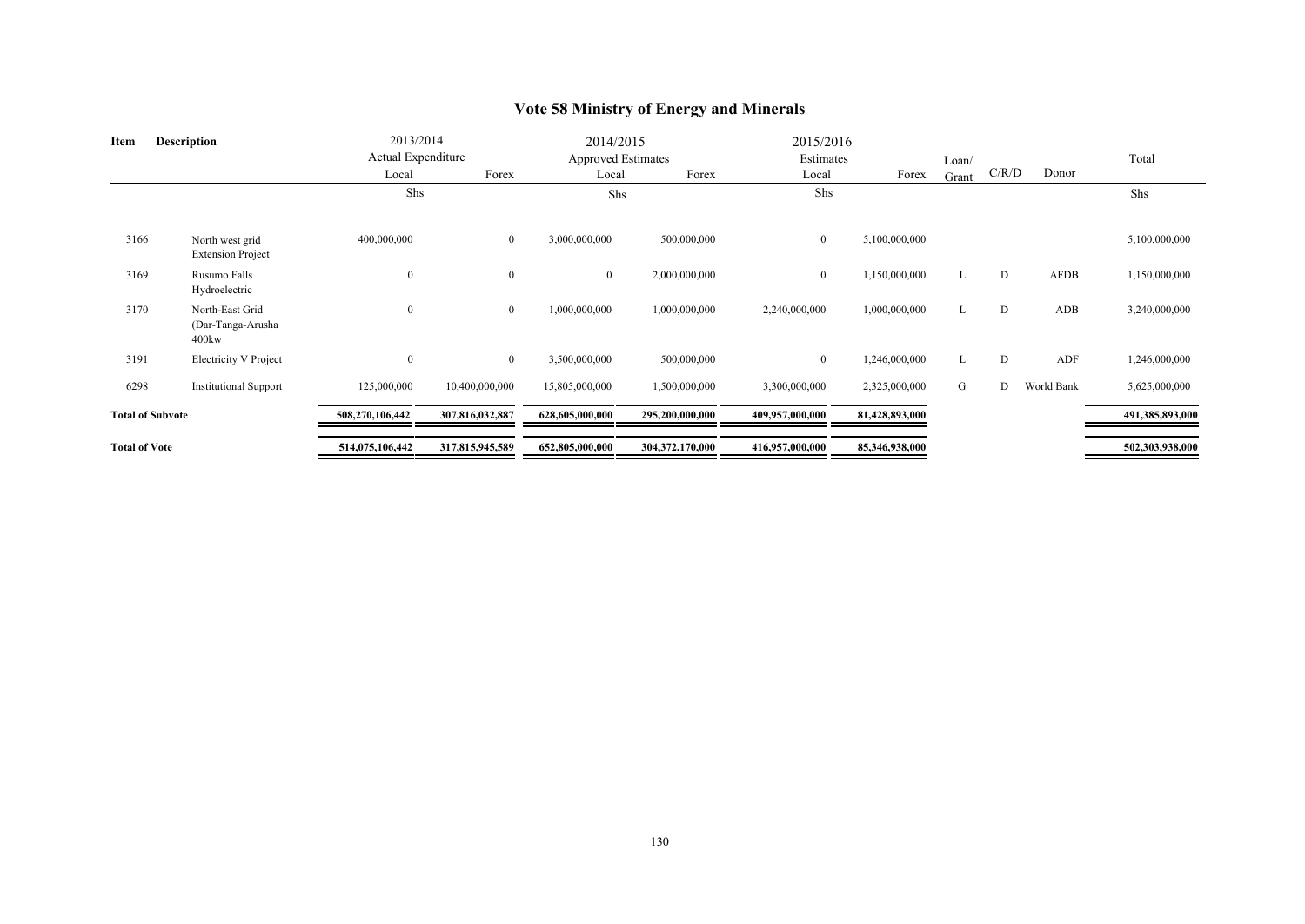# ELECTORAL COMMISSION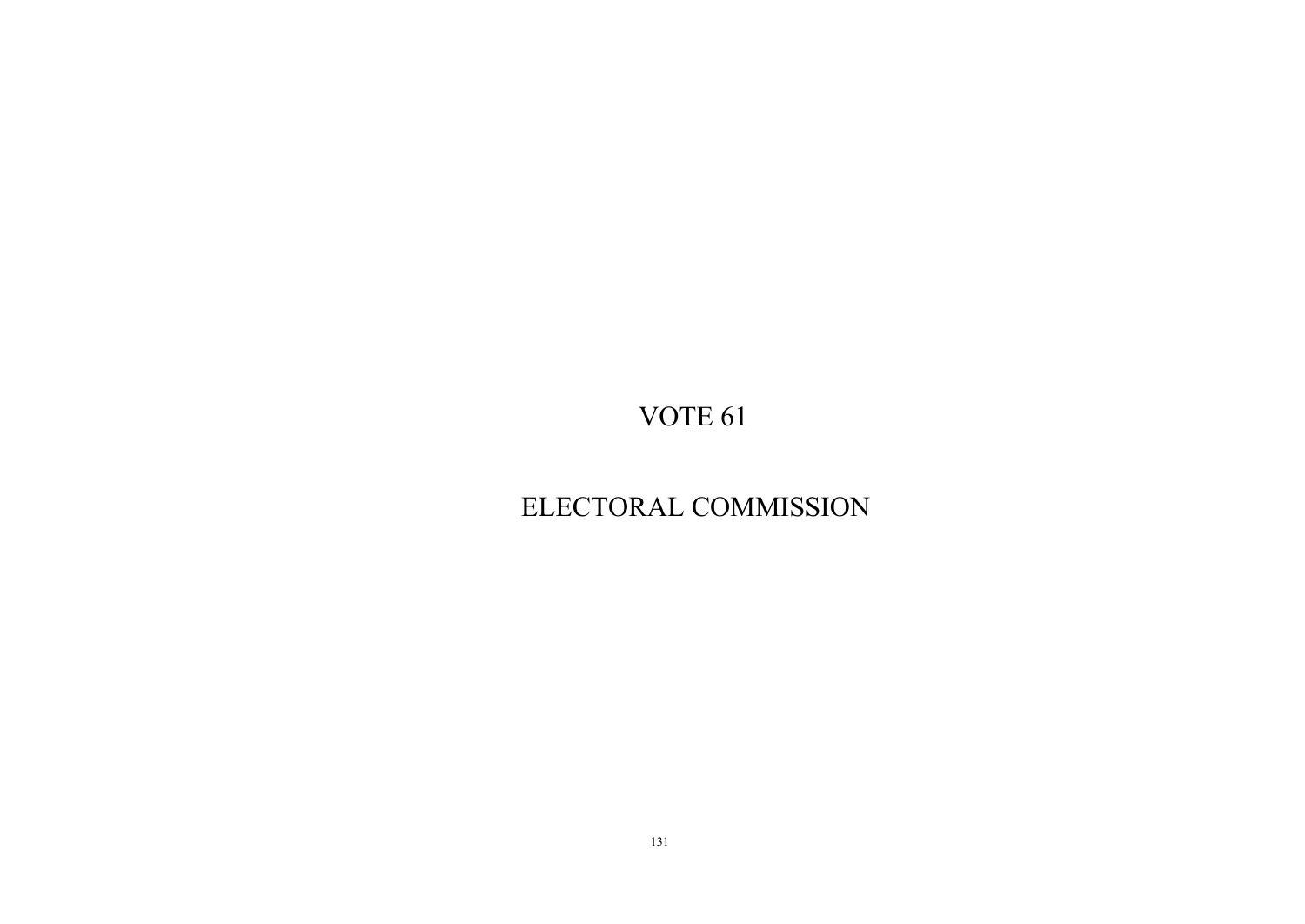### **Vote 61 Electoral Commission**

A. ESTIMATE of the amount required in the year ending 30th June, 2016, for the development projects in the Electoral Commission

**(Shs.0) Zero**

B. Projects under which this Vote will be accounted for by the Director, Electoral Commission , are set out in the details below.

| Item            | <b>Description</b> | 2013/2014<br>Actual Expenditure<br>Forex<br>Local | 2014/2015<br><b>Approved Estimates</b><br>Local | Forex | 2015/2016<br>Estimates<br>Local | Forex | Loan/<br>Grant | C/R/D | Donor | Total |
|-----------------|--------------------|---------------------------------------------------|-------------------------------------------------|-------|---------------------------------|-------|----------------|-------|-------|-------|
|                 |                    | Shs                                               | Shs                                             |       | Shs                             |       |                |       |       | Shs   |
| <b>Sub Vote</b> | 1002               | PLANNING MONITORING AND EVALUATION DIVIS          |                                                 |       |                                 |       |                |       |       |       |

| 6207                    | Demoratic<br><b>Empowerment Project</b> |  | 2,699,410,000 |  |  | <b>UNDP</b> | $^{\circ}$ |
|-------------------------|-----------------------------------------|--|---------------|--|--|-------------|------------|
| <b>Total of Subvote</b> |                                         |  | 2,699,410,000 |  |  |             |            |
| <b>Total of Vote</b>    |                                         |  | 2,699,410,000 |  |  |             |            |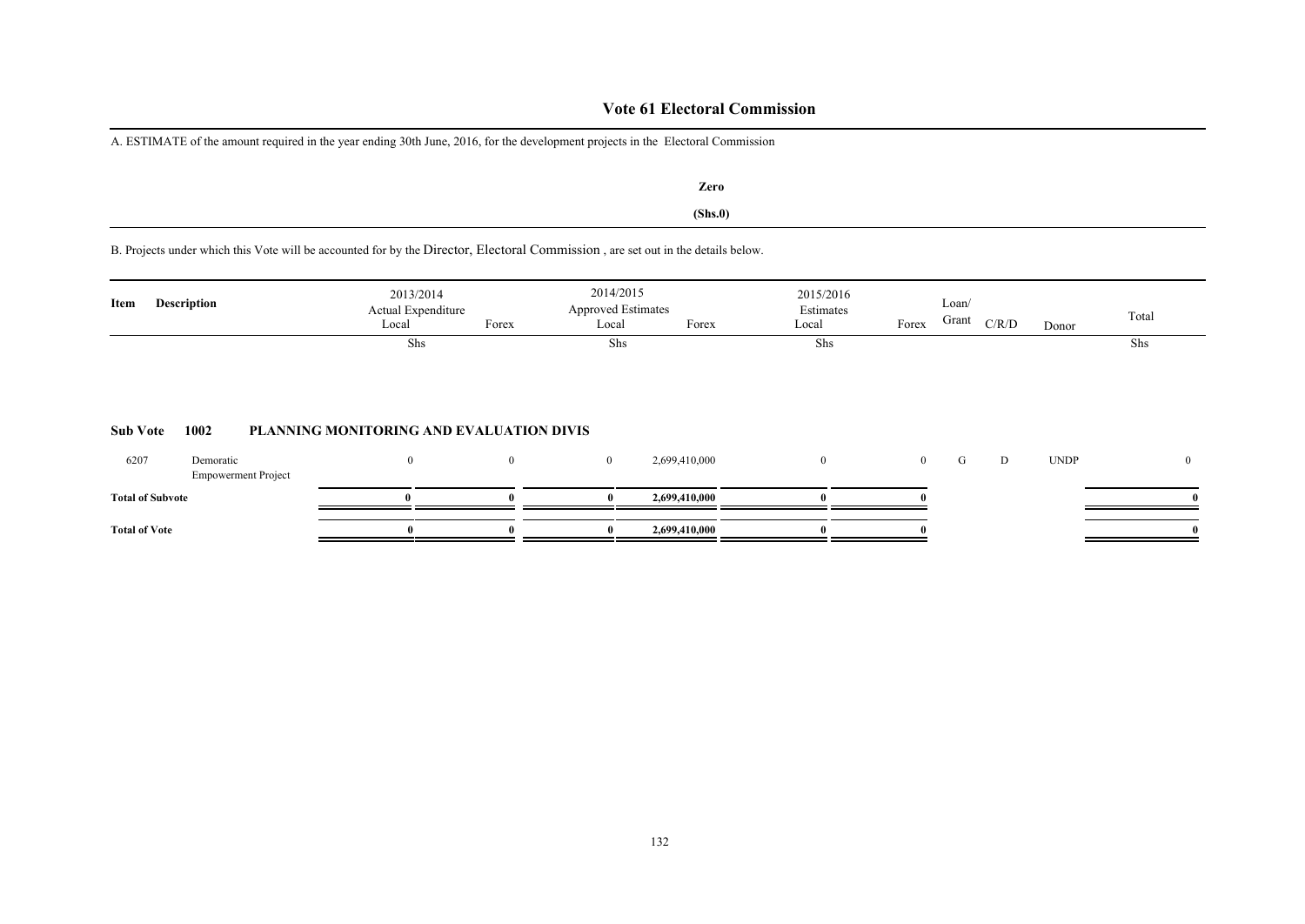# MINISTRY OF TRANSPORT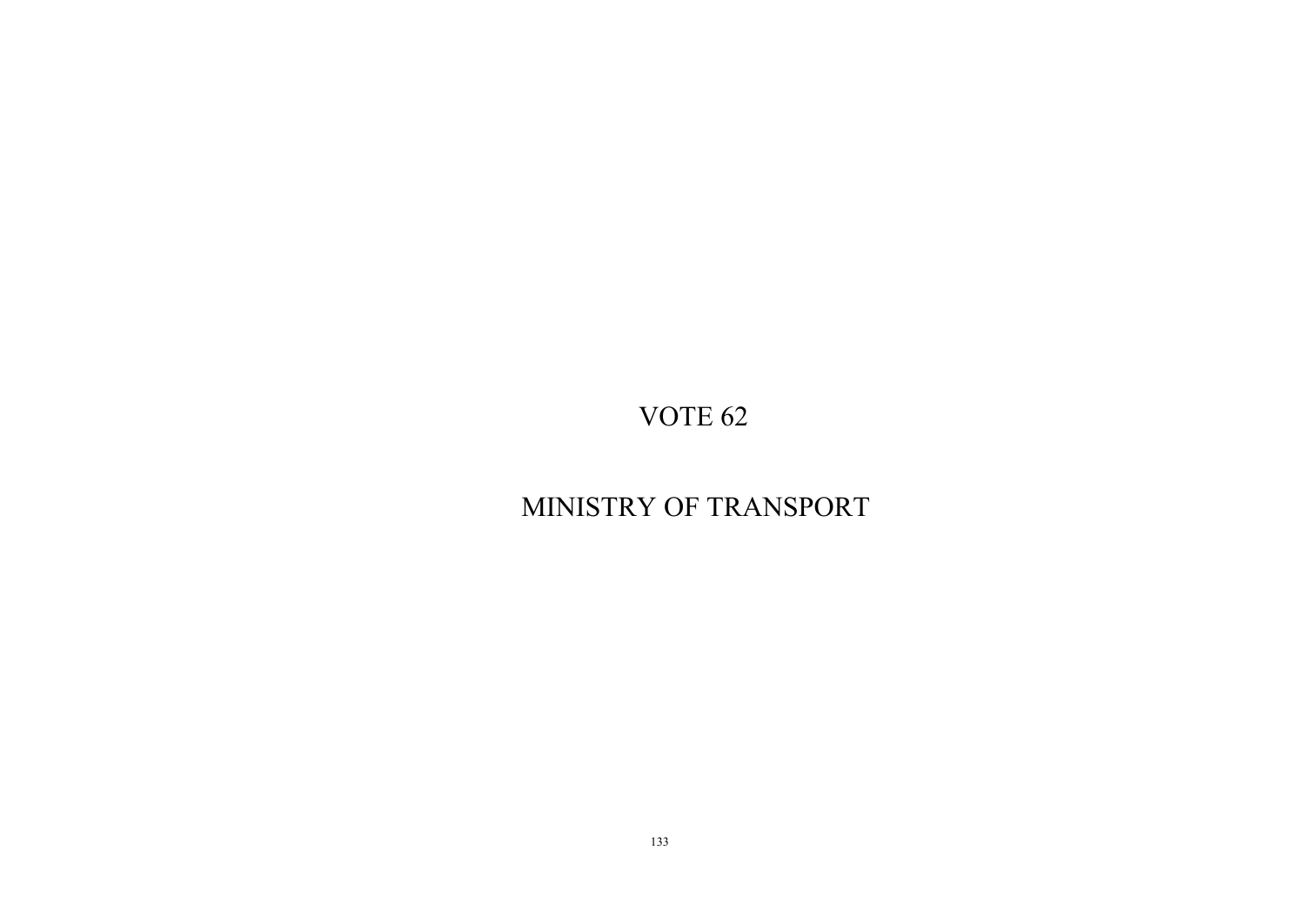### **Vote 62 Ministry of Transport**

A. ESTIMATE of the amount required in the year ending 30th June, 2016, for the development projects in the Ministry of Transport

#### **Two hundred seventy-six billion thirty-two million five hundred ninety-two thousand**

#### **(Shs.276,032,592,000)**

#### B. Projects under which this Vote will be accounted for by the Permanent Secretary, Ministry of Transport , are set out in the details below.

| Item                    | <b>Description</b>                 | 2013/2014<br>Actual Expenditure<br>Local | Forex            | 2014/2015<br><b>Approved Estimates</b><br>Local | Forex            | 2015/2016<br>Estimates<br>Local | Forex          | Loan/<br>Grant | C/R/D | Donor      | Total          |
|-------------------------|------------------------------------|------------------------------------------|------------------|-------------------------------------------------|------------------|---------------------------------|----------------|----------------|-------|------------|----------------|
|                         |                                    | Shs                                      |                  | <b>Shs</b>                                      |                  | Shs                             |                |                |       |            | Shs            |
| <b>Sub Vote</b>         | 1003                               | <b>POLICY AND PLANNING</b>               |                  |                                                 |                  |                                 |                |                |       |            |                |
| 6267                    | <b>Institutional Support</b>       | 5,313,480,000                            | $\overline{0}$   | 24,340,000,000                                  | 350,000,000      | 14,850,000,000                  | 219,571,000    | G              | D     | ${\rm EU}$ | 15,069,571,000 |
| <b>Total of Subvote</b> |                                    | 5,313,480,000                            | $\theta$         | 24,340,000,000                                  | 350,000,000      | 14,850,000,000                  | 219,571,000    |                |       |            | 15,069,571,000 |
| <b>Sub Vote</b>         | 2005                               | <b>TRANSPORT INFRASTRUCTURE DIVISION</b> |                  |                                                 |                  |                                 |                |                |       |            |                |
| 4156                    | Construction of<br>Kigoma Airport  | 1,225,000,000                            | $\boldsymbol{0}$ | 4,050,000,000                                   | 10,414,000,000   | 400,000,000                     | 10,812,393,000 |                |       |            | 11,212,393,000 |
| 4157                    | Construction of Mafia<br>Airport   | $\boldsymbol{0}$                         | $\mathbf{0}$     | 1,050,000,000                                   | $\bf{0}$         | 1,500,000,000                   | $\overline{0}$ |                |       |            | 1,500,000,000  |
| 4158                    | Construction of<br>Mpanda Airport  | 1,530,000,000                            | $\mathbf{0}$     | 100,000,000                                     | $\boldsymbol{0}$ | $\bf{0}$                        | $\overline{0}$ |                |       |            | $\overline{0}$ |
| 4159                    | Construction of Tabora<br>Airport  | 420,000,000                              | $\mathbf{0}$     | 3,050,000,000                                   | 9,819,000,000    | 200,000,000                     | 15,016,712,000 |                |       |            | 15,216,712,000 |
| 4206                    | Construction of<br>Songwe Airport  | 1,445,000,000                            | $\mathbf{0}$     | 9,050,000,000                                   | $\boldsymbol{0}$ | 5,000,000,000                   | $\mathbf{0}$   |                |       |            | 5,000,000,000  |
| 4207                    | Construction of Singida<br>Airport | $\boldsymbol{0}$                         | $\mathbf{0}$     | 500,000,000                                     | $\boldsymbol{0}$ | $\bf{0}$                        | $\mathbf{0}$   |                |       |            | $\overline{0}$ |
| 4209                    | Construction of<br>Mwanza Airport  | 6,000,000,000                            | $\mathbf{0}$     | 12,050,000,000                                  | 4,800,000,000    | 7,750,000,000                   | 3,027,975,000  |                |       |            | 10,777,975,000 |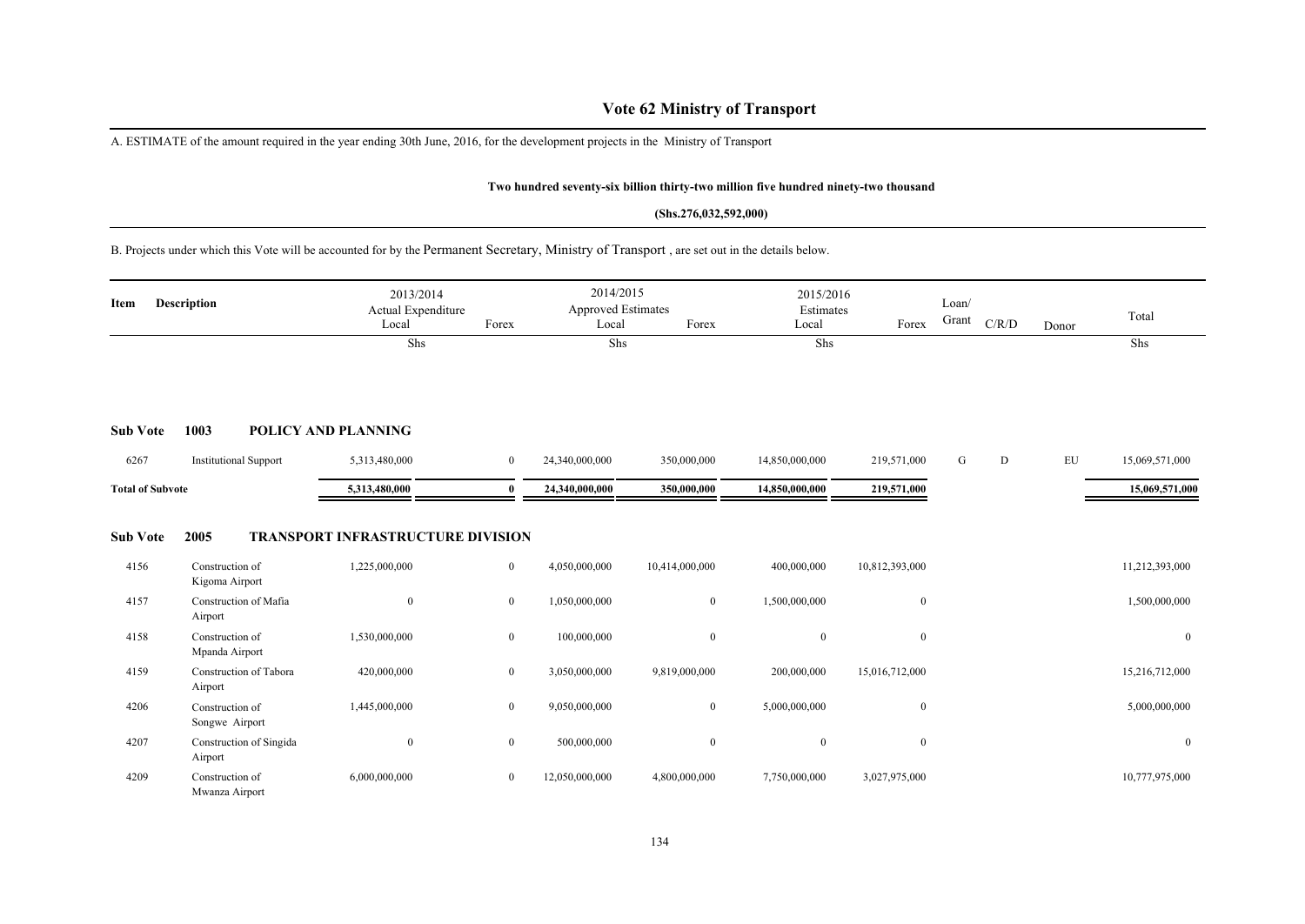| Item | <b>Description</b>                                    | 2013/2014<br>Actual Expenditure<br>Local | Forex            | 2014/2015<br>Approved Estimates<br>Local | Forex            | 2015/2016<br>Estimates<br>Local | Forex            | Loan/<br>Grant | C/R/D | Donor       | Total          |
|------|-------------------------------------------------------|------------------------------------------|------------------|------------------------------------------|------------------|---------------------------------|------------------|----------------|-------|-------------|----------------|
|      |                                                       | Shs                                      |                  | Shs                                      |                  | Shs                             |                  |                |       |             | Shs            |
| 4210 | Construction of Arusha<br>Airport                     | $\bf{0}$                                 | $\mathbf{0}$     | 100,000,000                              | $\mathbf{0}$     | 100,000,000                     | $\boldsymbol{0}$ |                |       |             | 100,000,000    |
| 4211 | Rail Rehab & SBUs<br>Improvement for<br><b>TAZARA</b> | $\mathbf{0}$                             | $\mathbf{0}$     | 2,400,000,000                            | $\mathbf{0}$     | 700,000,000                     | $\boldsymbol{0}$ |                |       |             | 700,000,000    |
| 4213 | Relaying of Cetral Line<br>with 80bl per ya           | 5,800,000,000                            | $\bf{0}$         | 4,500,000,000                            | 28,800,000,000   | 5,670,000,000                   | 28,920,701,000   |                |       |             | 34,590,701,000 |
| 4215 | Rail<br>Rehabilitation-Branch<br>Lines-RAHCO          | 400,000,000                              | $\boldsymbol{0}$ | 5,000,000,000                            | $\boldsymbol{0}$ | 1,500,000,000                   | $\boldsymbol{0}$ |                |       |             | 1,500,000,000  |
| 4216 | Rail<br>Rehabilitation-Main<br>line RAHCO             | 11,388,333,333                           | $\overline{0}$   | 24,850,000,000                           | 27,200,000,000   | 9,230,000,000                   | 23,462,781,000   |                |       |             | 32,692,781,000 |
| 4217 | Tabora - Kigoma, Isaka<br>- MZ Rail Project           | 1,300,000,000                            | $\bf{0}$         | 11,205,000,000                           | $\boldsymbol{0}$ | 6,400,000,000                   | $\boldsymbol{0}$ |                |       |             | 6,400,000,000  |
| 4218 | Mtwara - M/bay,<br>Liganga & Mchuchuma<br>Rail        | 1,120,000,000                            | $\mathbf{0}$     | 4,000,000,000                            | $\boldsymbol{0}$ | 2,000,000,000                   | $\bf{0}$         |                |       |             | 2,000,000,000  |
| 4220 | Construction of<br>Mtwara Airport                     | $\bf{0}$                                 | $\boldsymbol{0}$ | 2,100,000,000                            | $\boldsymbol{0}$ | 600,000,000                     | $\boldsymbol{0}$ |                |       |             | 600,000,000    |
| 4221 | Construction of<br>Sumbawanga Airport                 | $\bf{0}$                                 | $\boldsymbol{0}$ | 1,100,000,000                            | 10,653,399,000   | 1,500,000,000                   | 12,206,824,000   |                |       |             | 13,706,824,000 |
| 4222 | Construction of<br>Shinyanga Airport                  | $\overline{0}$                           | $\overline{0}$   | 1,200,000,000                            | 10,870,000,000   | 600,000,000                     | 13,304,464,000   |                |       |             | 13,904,464,000 |
| 4223 | Tanga-Arusha-Musoma<br>Railway Project                | 3,430,000,000                            | $\boldsymbol{0}$ | 7,550,000,000                            | $\boldsymbol{0}$ | 5,200,000,000                   | $\boldsymbol{0}$ |                |       |             | 5,200,000,000  |
| 4224 | Rehabilitation of<br>Kilimanjaro Int. Airpo           | $\bf{0}$                                 | $\boldsymbol{0}$ | 100,000,000                              | 16,000,000,000   | 50,000,000                      | 10,408,663,000   | G              | D     | Netherlands | 10,458,663,000 |
| 4281 | DSM - Isaka - Kigali<br>Railway Project               | 200,000,000                              | $\mathbf{0}$     | 178,000,000                              | $\mathbf{0}$     | 300,000,000                     | $\boldsymbol{0}$ |                |       |             | 300,000,000    |
| 4282 | <b>Inland Container</b><br>Depots                     | 900,000,000                              | $\overline{0}$   | 500,000,000                              | $\bf{0}$         | 400,000,000                     | 3,136,735,000    | L              | D     | <b>IDA</b>  | 3,536,735,000  |
| 4286 | Construction of<br>Msalato Airport                    | $\bf{0}$                                 | $\mathbf{0}$     | 1,100,000,000                            | $\mathbf{0}$     | 100,000,000                     | $\boldsymbol{0}$ |                |       |             | 100,000,000    |

### **Vote 62 Ministry of Transport**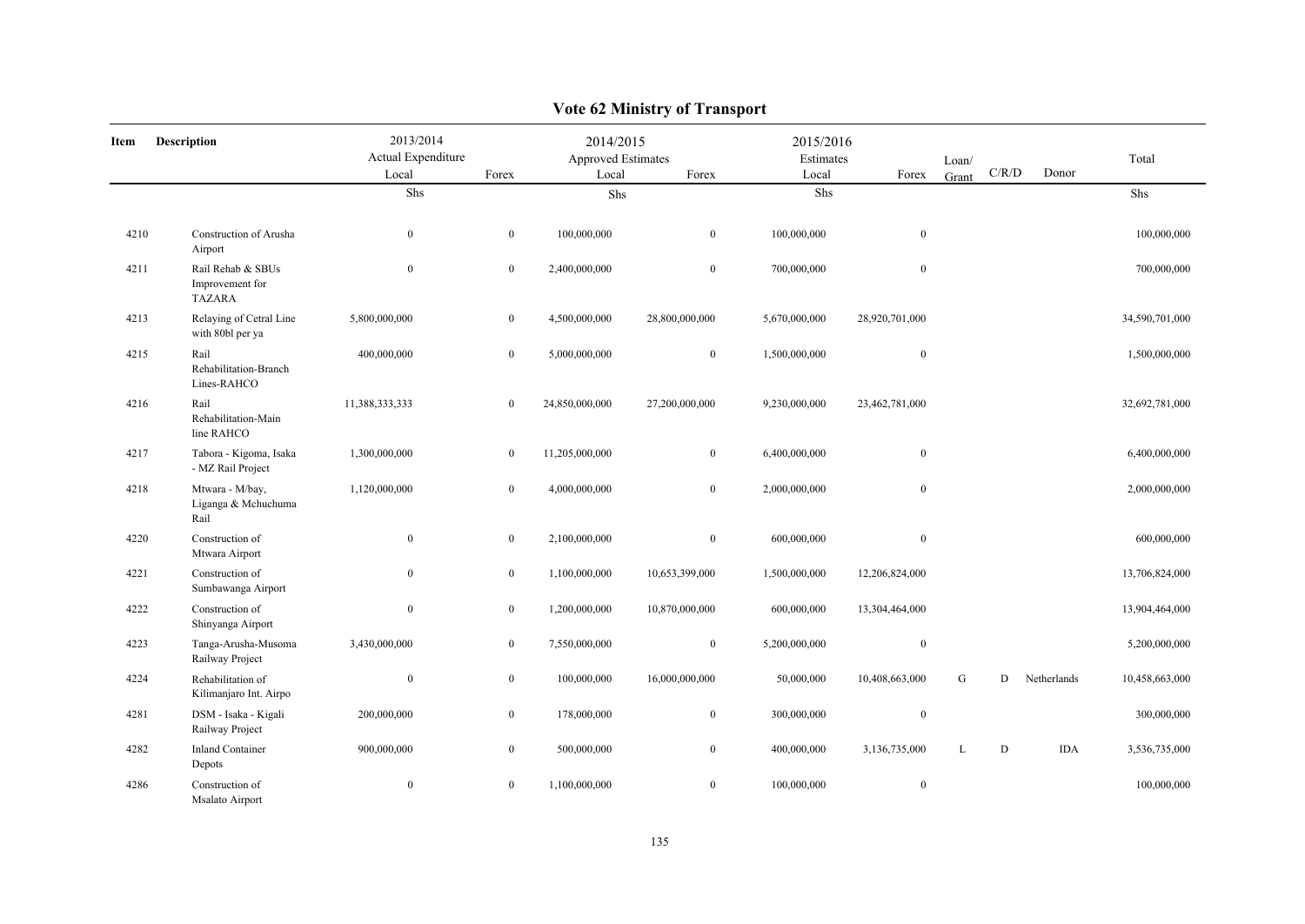| Item                    | Description                                           | 2013/2014                          |                | 2014/2015                          |                 | 2015/2016          |                  |       |       |       |                 |
|-------------------------|-------------------------------------------------------|------------------------------------|----------------|------------------------------------|-----------------|--------------------|------------------|-------|-------|-------|-----------------|
|                         |                                                       | Actual Expenditure<br>Local        | Forex          | <b>Approved Estimates</b><br>Local | Forex           | Estimates<br>Local | Forex            | Loan/ | C/R/D | Donor | Total           |
|                         |                                                       | Shs                                |                |                                    |                 | Shs                |                  | Grant |       |       |                 |
|                         |                                                       |                                    |                | Shs                                |                 |                    |                  |       |       |       | Shs             |
| 4287                    | Construction of<br>Bukoba Airport                     | 900,000,000                        | $\overline{0}$ | 2,750,000,000                      | 581,000,000     | 200,000,000        | $\boldsymbol{0}$ |       |       |       | 200,000,000     |
| 4289                    | Construction of<br>Terminai III JNIA                  | 28, 375, 137, 177                  | $\overline{0}$ | 2,000,000,000                      | 42,000,000,000  | 1,000,000,000      | 12,015,773,000   |       |       |       | 13,015,773,000  |
| 6520                    | Dev of Sea and Inland<br><b>Berths</b>                | 150,000,000                        | $\bf{0}$       | 100,000,000                        | $\overline{0}$  | 50,000,000         | $\bf{0}$         |       |       |       | 50,000,000      |
| <b>Total of Subvote</b> |                                                       | 64,583,470,510                     | $\mathbf{0}$   | 100,583,000,000                    | 161,137,399,000 | 50,450,000,000     | 132,313,021,000  |       |       |       | 182,763,021,000 |
|                         |                                                       |                                    |                |                                    |                 |                    |                  |       |       |       |                 |
| <b>Sub Vote</b>         | 2006                                                  | <b>TRANSPORT SERVICES DIVISION</b> |                |                                    |                 |                    |                  |       |       |       |                 |
| 4219                    | <b>DSM City Commuter</b><br><b>Train Project</b>      | $\mathbf{0}$                       | $\overline{0}$ | 2,917,000,000                      | $\overline{0}$  | 1,200,000,000      | $\boldsymbol{0}$ |       |       |       | 1,200,000,000   |
| 4290                    | TMA Radar,<br>Equipment and<br>Infrastructure         | 695,000,000                        | $\overline{0}$ | 5,600,000,000                      | $\overline{0}$  | 1,900,000,000      | $\bf{0}$         |       |       |       | 1,900,000,000   |
| 4291                    | Government Aircrafts<br>Maintenance                   | 9,678,820,344                      | $\overline{0}$ | 9,000,000,000                      | $\bf{0}$        | 5,000,000,000      | $\boldsymbol{0}$ |       |       |       | 5,000,000,000   |
| 4292                    | Rail Equipment and<br>Trucks Maintenance              | 125,486,940,000                    | $\overline{0}$ | 140,900,000,000                    | $\overline{0}$  | 70,100,000,000     | $\boldsymbol{0}$ |       |       |       | 70,100,000,000  |
| 6377                    | Construction and<br>Rehab. of NIT<br><b>Buildings</b> | 1,100,000,000                      | $\overline{0}$ | 3,800,000,000                      | $\mathbf{0}$    | $\mathbf{0}$       | $\bf{0}$         |       |       |       | $\overline{0}$  |
| <b>Total of Subvote</b> |                                                       | 136,960,760,344                    | $\mathbf{0}$   | 162,217,000,000                    | $\mathbf{0}$    | 78,200,000,000     |                  |       |       |       | 78,200,000,000  |
| <b>Total of Vote</b>    |                                                       | 206,857,710,854                    | $\bf{0}$       | 287,140,000,000                    | 161,487,399,000 | 143,500,000,000    | 132,532,592,000  |       |       |       | 276,032,592,000 |
|                         |                                                       |                                    |                |                                    |                 |                    |                  |       |       |       |                 |

### **Vote 62 Ministry of Transport**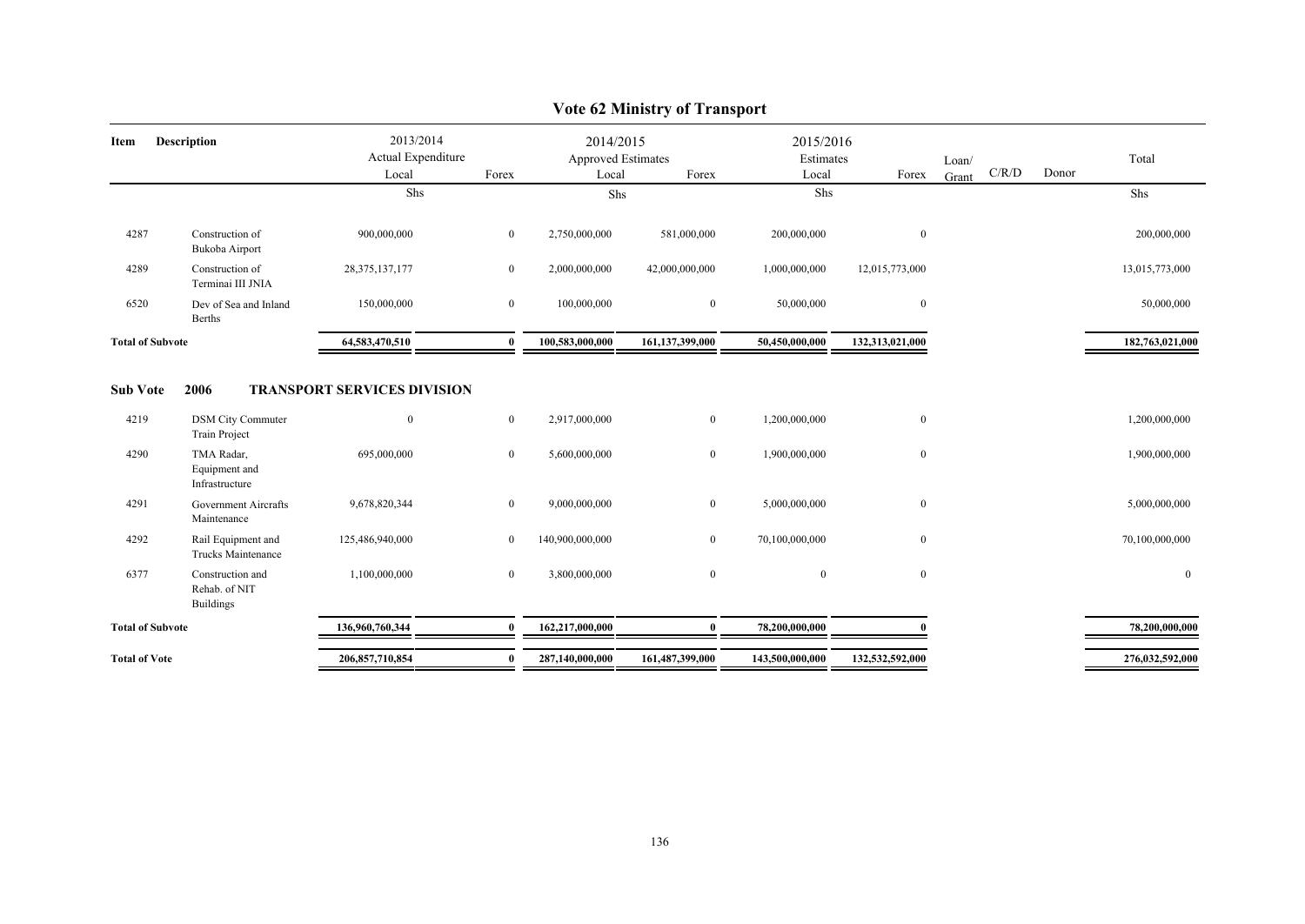GEITA REGION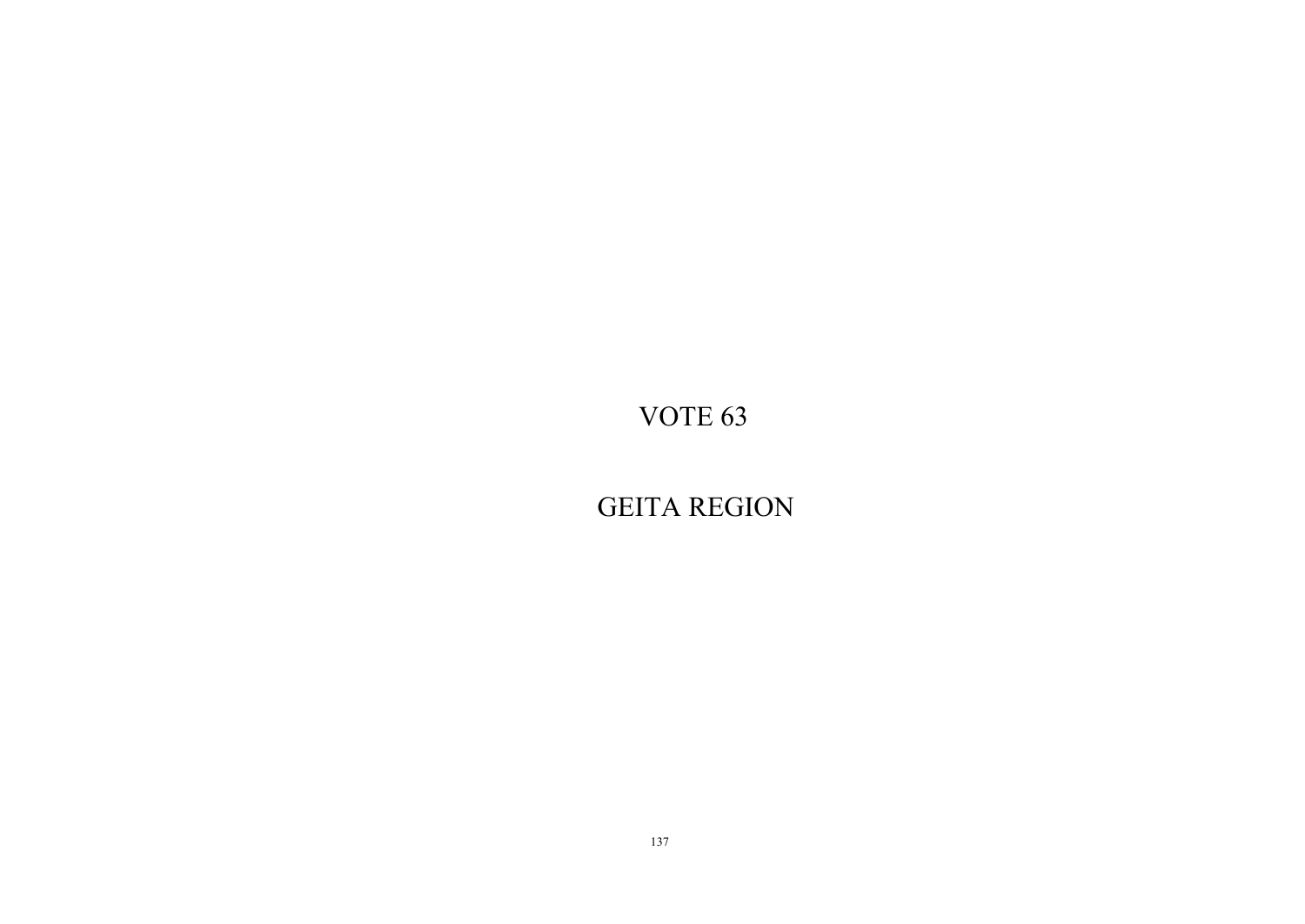### **Vote 63 Geita Region**

A. ESTIMATE of the amount required in the year ending 30th June, 2016, for the development projects in the Geita Region

#### **Twenty-six billion one hundred sixty-one million three hundred forty-eight thousand**

#### **(Shs.26,161,348,000)**

B. Projects under which this Vote will be accounted for by the Regional Administrative Secretary, Geita Region , are set out in the details below.

| Item                    | Description                                            | 2013/2014<br>Actual Expenditure<br>Local             | Forex          | 2014/2015<br>Approved Estimates<br>Local | Forex            | 2015/2016<br>Estimates<br>Local | Forex            | Loan/<br>Grant | C/R/D | Donor      | Total          |
|-------------------------|--------------------------------------------------------|------------------------------------------------------|----------------|------------------------------------------|------------------|---------------------------------|------------------|----------------|-------|------------|----------------|
|                         |                                                        | Shs                                                  |                | Shs                                      |                  | Shs                             |                  |                |       |            | Shs            |
| <b>Sub Vote</b>         | 1001                                                   | <b>ADMINISTRATION AND HR MANAGEMENT</b>              |                |                                          |                  |                                 |                  |                |       |            |                |
| 6262                    | Retoling                                               | $\bf{0}$                                             | $\overline{0}$ | 119,680,000                              | $\mathbf{0}$     | $\overline{0}$                  | $\bf{0}$         |                |       |            | $\overline{0}$ |
| 6532                    | Self Help Projects                                     | 45,000,000                                           | $\overline{0}$ | 45,000,000                               | $\bf{0}$         | 45,000,000                      | $\overline{0}$   |                |       |            | 45,000,000     |
| <b>Total of Subvote</b> |                                                        | 45,000,000                                           | $\mathbf{0}$   | 164,680,000                              | $\bf{0}$         | 45,000,000                      | O                |                |       |            | 45,000,000     |
| <b>Sub Vote</b><br>4208 | 1015<br>Information and<br>Communication Tech.<br>Unit | INFORMATION AND COMMUNICATION TECH. UNIT<br>$\bf{0}$ | $\overline{0}$ | 44,018,000                               | $\mathbf{0}$     | $\mathbf{0}$                    | $\mathbf{0}$     |                |       |            | $\mathbf{0}$   |
| <b>Total of Subvote</b> |                                                        | $\bf{0}$                                             | $\bf{0}$       | 44,018,000                               | $\bf{0}$         | $\bf{0}$                        | 0                |                |       |            |                |
| <b>Sub Vote</b>         | 2001                                                   | <b>MANAGEMENT SUPPORT</b>                            |                |                                          |                  |                                 |                  |                |       |            |                |
| 4924                    | <b>UPDATING</b><br><b>REGIONAL PROFILE</b>             | $\mathbf{0}$                                         | $\mathbf{0}$   | $\bf{0}$                                 | $\boldsymbol{0}$ | 63,000,000                      | $\bf{0}$         |                |       |            | 63,000,000     |
| 5499                    | HIV/AIDS                                               | $\bf{0}$                                             | $\overline{0}$ | $\boldsymbol{0}$                         | 56,400,000       | $\mathbf{0}$                    | 14,100,000       | L              | D     | World Bank | 14,100,000     |
| 6299                    | Project Monitoring and<br>Cordination                  | 98,697,600                                           | $\overline{0}$ | 95,000,000                               | $\bf{0}$         | 50,000,000                      | $\mathbf{0}$     |                |       |            | 50,000,000     |
| 6531                    | Participatory Appraisal                                | $\boldsymbol{0}$                                     | $\overline{0}$ | $\bf{0}$                                 | $\boldsymbol{0}$ | 40,000,000                      | $\boldsymbol{0}$ |                |       |            | 40,000,000     |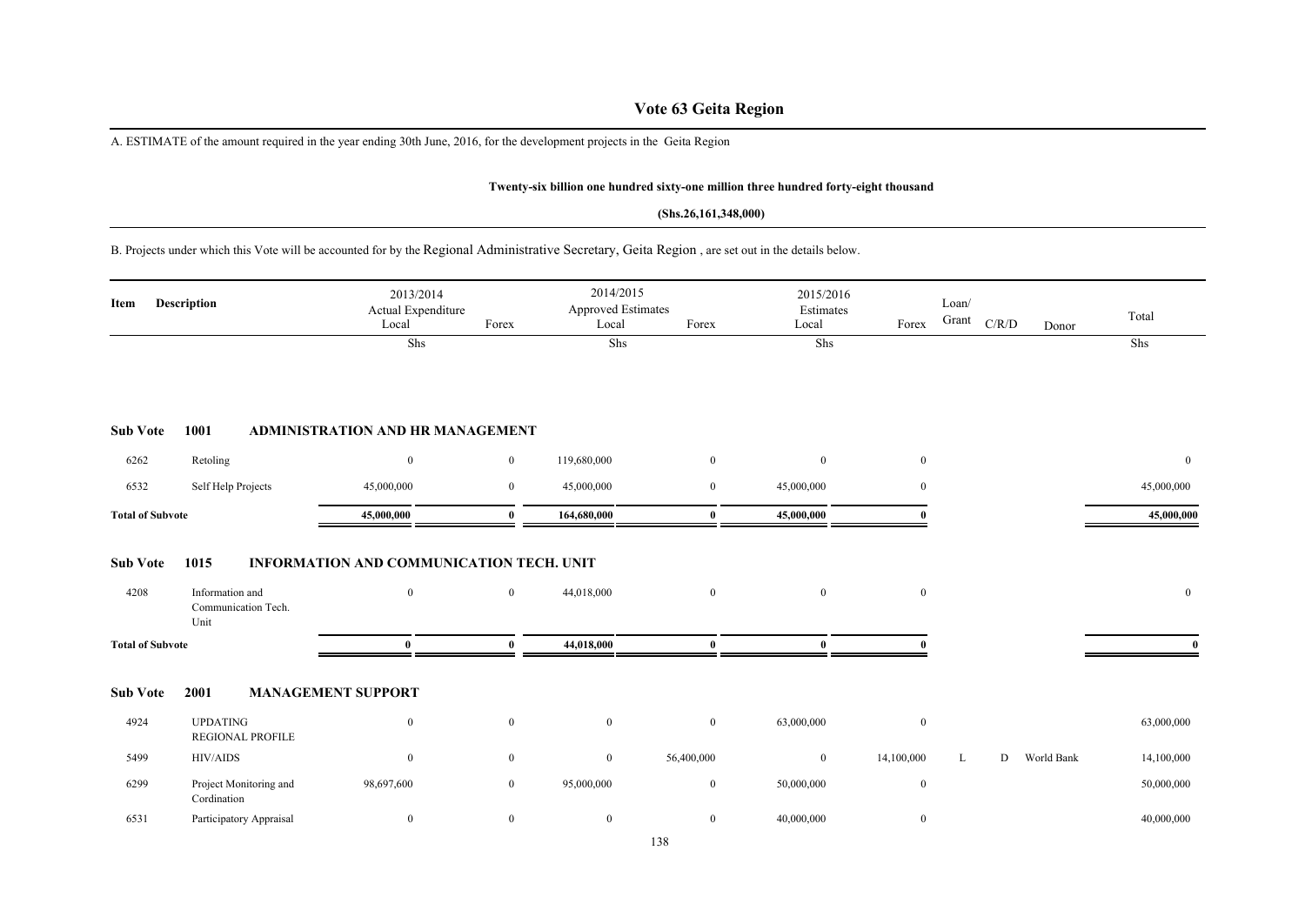|                         |                                           |                                                   |                                  |                                                          |                  | Vote 63 Geita Region            |               |                  |       |       |                    |               |
|-------------------------|-------------------------------------------|---------------------------------------------------|----------------------------------|----------------------------------------------------------|------------------|---------------------------------|---------------|------------------|-------|-------|--------------------|---------------|
| Description<br>Item     |                                           | 2013/2014<br>Actual Expenditure<br>Local<br>Forex |                                  | 2014/2015<br><b>Approved Estimates</b><br>Local<br>Forex |                  | 2015/2016<br>Estimates<br>Local | Forex         | Loan/<br>Grant   | C/R/D | Donor | Total              |               |
|                         |                                           |                                                   | Shs                              |                                                          | Shs              |                                 | Shs           |                  |       |       |                    | Shs           |
| <b>Total of Subvote</b> |                                           | 98,697,600                                        | $\bf{0}$                         | 95,000,000                                               | 56,400,000       | 153,000,000                     | 14,100,000    |                  |       |       | 167,100,000        |               |
| <b>Sub Vote</b>         | 2002                                      |                                                   | ECONOMIC AND DEVELOPMENT SUPPORT |                                                          |                  |                                 |               |                  |       |       |                    |               |
| 4404                    | District Agriculture                      | Development Support                               | $\overline{0}$                   | $\mathbf{0}$                                             | 97,050,000       | 10,000,000                      | $\mathbf{0}$  | $\overline{0}$   | G     | D     | <b>Basket Fund</b> | $\mathbf{0}$  |
| <b>Total of Subvote</b> |                                           | $\bf{0}$                                          | $\bf{0}$                         | 97,050,000                                               | 10,000,000       | $\bf{0}$                        | $\theta$      |                  |       |       | $\mathbf{0}$       |               |
| <b>Sub Vote</b>         | 2003                                      |                                                   | <b>INFRASTRACTURE SECTION</b>    |                                                          |                  |                                 |               |                  |       |       |                    |               |
| 5402                    | Construction of<br>Regional Hospital      |                                                   | $\boldsymbol{0}$                 | $\mathbf{0}$                                             | 1,000,000,000    | $\mathbf{0}$                    | 1,000,000,000 | $\boldsymbol{0}$ |       |       |                    | 1,000,000,000 |
| 6318                    | OF OFFICE<br><b>BUILDING</b>              | <b>REHABILITATION</b>                             | $\boldsymbol{0}$                 | $\bf{0}$                                                 | $\bf{0}$         | $\bf{0}$                        | 80,000,000    | $\mathbf{0}$     |       |       |                    | 80,000,000    |
| 6327                    | Costruction and                           | Rehabilitation of Build.                          | 1,150,000,000                    | $\overline{0}$                                           | 1,010,000,000    | $\bf{0}$                        | 100,000,000   | $\mathbf{0}$     |       |       |                    | 100,000,000   |
| 6337                    | office                                    | Construction of DC's                              | $\boldsymbol{0}$                 | $\mathbf{0}$                                             | 1,450,000,000    | $\mathbf{0}$                    | 470,000,000   | $\mathbf{0}$     |       |       |                    | 470,000,000   |
| 6384                    | Construction of                           | Government Quarter                                | $\overline{0}$                   | $\overline{0}$                                           | $\overline{0}$   | $\boldsymbol{0}$                | 477,000,000   | $\mathbf{0}$     |       |       |                    | 477,000,000   |
| 6387                    |                                           |                                                   | $\bf{0}$                         | $\bf{0}$                                                 | $\boldsymbol{0}$ | $\bf{0}$                        | 150,000,000   | $\mathbf{0}$     |       |       |                    | 150,000,000   |
| <b>Total of Subvote</b> |                                           | 1,150,000,000                                     | $\bf{0}$                         | 3,460,000,000                                            | $\bf{0}$         | 2,277,000,000                   | $\mathbf{0}$  |                  |       |       | 2,277,000,000      |               |
| <b>Sub Vote</b>         | 2004                                      | <b>SOCIAL SECTOR</b>                              |                                  |                                                          |                  |                                 |               |                  |       |       |                    |               |
| 5421                    | Health Sector<br>Development<br>Programme |                                                   | $\overline{0}$                   | 116,324,635                                              | $\overline{0}$   | 142,295,000                     | $\bf{0}$      | 84,903,000       | G     | D     | <b>Basket Fund</b> | 84,903,000    |
| <b>Total of Subvote</b> |                                           |                                                   | $\bf{0}$                         | 116,324,635                                              | $\bf{0}$         | 142,295,000                     | $\bf{0}$      | 84,903,000       |       |       |                    | 84,903,000    |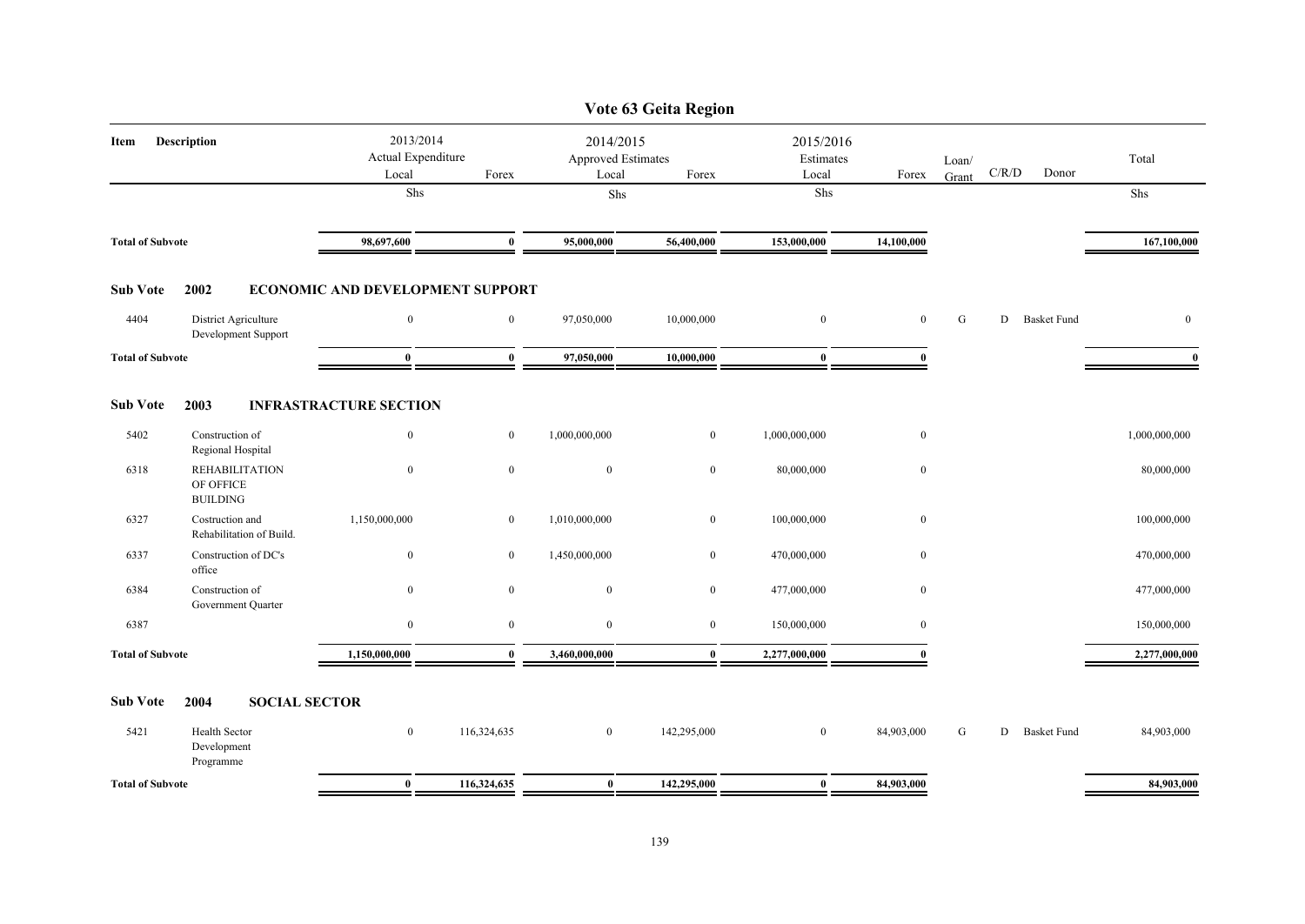|                            |                                                  |                                            |                  |                                                          | Vote 63 Geita Region |                                 |                  |                |       |                    |              |
|----------------------------|--------------------------------------------------|--------------------------------------------|------------------|----------------------------------------------------------|----------------------|---------------------------------|------------------|----------------|-------|--------------------|--------------|
| <b>Description</b><br>Item |                                                  | 2013/2014<br>Actual Expenditure<br>Local   | Forex            | 2014/2015<br><b>Approved Estimates</b><br>Local<br>Forex |                      | 2015/2016<br>Estimates<br>Local | Forex            | Loan/<br>Grant | C/R/D | Donor              | Total        |
|                            |                                                  | Shs                                        |                  | Shs                                                      |                      | Shs                             |                  |                |       |                    | Shs          |
| <b>Sub Vote</b>            | 2005                                             | <b>LOCAL GOVERNMENT MANAGEMENT SERVICE</b> |                  |                                                          |                      |                                 |                  |                |       |                    |              |
| 6251                       | Public finance<br>management Reform<br>Program   | $\boldsymbol{0}$                           | $\mathbf{0}$     | $\mathbf{0}$                                             | 141,000,000          | $\boldsymbol{0}$                | 44,500,000       | G              | D     | <b>Basket Fund</b> | 44,500,000   |
| 6299                       | Project Monitaring and<br>Coorination            | $\boldsymbol{0}$                           | $\boldsymbol{0}$ | 75,810,000                                               | $\bf{0}$             | $\boldsymbol{0}$                | $\boldsymbol{0}$ |                |       |                    | $\bf{0}$     |
| <b>Total of Subvote</b>    |                                                  | $\bf{0}$                                   | $\bf{0}$         | 75,810,000                                               | 141,000,000          | $\bf{0}$                        | 44,500,000       |                |       |                    | 44,500,000   |
| <b>Sub Vote</b>            | 2006<br><b>EDUCATION SECTOR</b>                  |                                            |                  |                                                          |                      |                                 |                  |                |       |                    |              |
| 4390                       | Secondary Education<br>Development Program       | $\boldsymbol{0}$                           | $\bf{0}$         | 24,463,000                                               | 26,645,000           | $\bf{0}$                        | 6,661,000        |                |       |                    | 6,661,000    |
| <b>Total of Subvote</b>    |                                                  | $\bf{0}$                                   | $\bf{0}$         | 24,463,000                                               | 26,645,000           | $\bf{0}$                        | 6,661,000        |                |       |                    | 6,661,000    |
| <b>Sub Vote</b>            | 2007<br><b>WATER SECTOR</b>                      |                                            |                  |                                                          |                      |                                 |                  |                |       |                    |              |
| 3280                       | Rural Water Supply<br>and Sanitation             | $\bf{0}$                                   | 36,299,075       | 33,442,000                                               | 93,066,000           | $\boldsymbol{0}$                | 9,994,000        | G              | D     | <b>Basket Fund</b> | 9,994,000    |
| <b>Total of Subvote</b>    |                                                  | $\bf{0}$                                   | 36,299,075       | 33,442,000                                               | 93,066,000           | $\bf{0}$                        | 9,994,000        |                |       |                    | 9,994,000    |
| <b>Sub Vote</b>            | 8091                                             | <b>LOCAL GOVERNMENT AUTHORITIES</b>        |                  |                                                          |                      |                                 |                  |                |       |                    |              |
| 3280                       | Rural Water Supply<br>and Sanitation             | $\boldsymbol{0}$                           | 2,757,944,168    | $\overline{0}$                                           | 2,494,058,000        | $\bf{0}$                        | 455,745,000      | L              | D     | <b>Basket Fund</b> | 455,745,000  |
| 4390                       | Secondary Education<br>Devel Programme           | $\bf{0}$                                   | $\boldsymbol{0}$ | $\overline{0}$                                           | 1,289,496,000        | $\overline{0}$                  | 322,374,000      | G              | D     | World Bank         | 322,374,000  |
| 4486                       | Agriculture Sector<br>Development<br>Programme   | $\bf{0}$                                   | 414,670,474      | $\bf{0}$                                                 | 494,631,000          | $\boldsymbol{0}$                | $\bf{0}$         | ${\bf G}$      |       | D Basket Fund      | $\bf{0}$     |
| 4488                       | District Agricu Sector<br><b>Investment Prog</b> | $\boldsymbol{0}$                           | 642,292,251      | $\mathbf{0}$                                             | $\mathbf{0}$         | $\mathbf{0}$                    | $\mathbf{0}$     | G              |       | D Basket Fund      | $\mathbf{0}$ |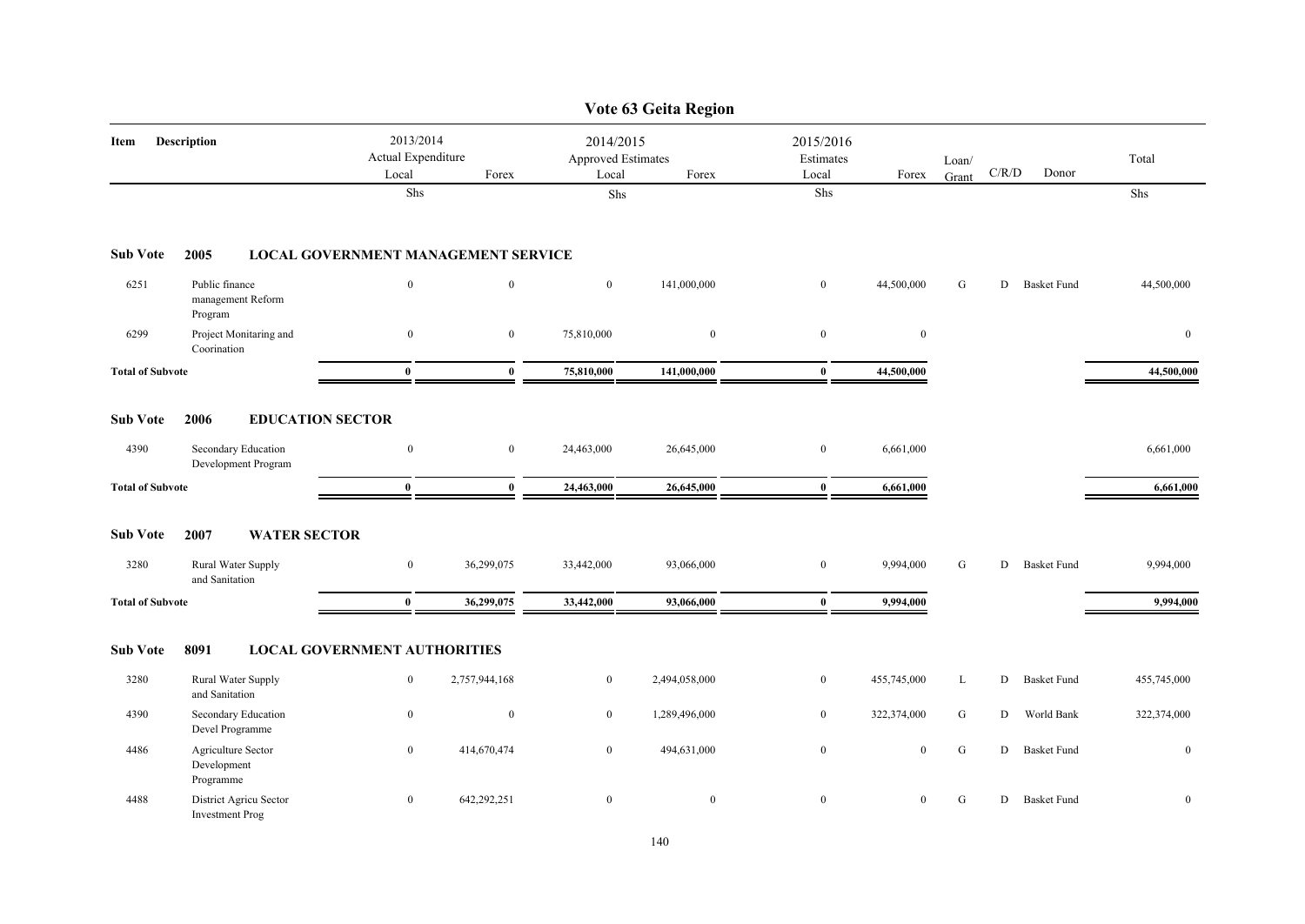|                            |                                                       |                                                   |                |                                                          | r on os Gena Ingion |                |                                 |       |       |                    |                |
|----------------------------|-------------------------------------------------------|---------------------------------------------------|----------------|----------------------------------------------------------|---------------------|----------------|---------------------------------|-------|-------|--------------------|----------------|
| <b>Description</b><br>Item |                                                       | 2013/2014<br>Actual Expenditure<br>Local<br>Forex |                | 2014/2015<br><b>Approved Estimates</b><br>Forex<br>Local |                     | Local          | 2015/2016<br>Estimates<br>Forex |       | C/R/D | Donor              | Total          |
|                            |                                                       | Shs                                               |                | Shs                                                      |                     | Shs            |                                 | Grant |       |                    | Shs            |
| 4553                       | Livestocks<br>Development Funds                       | 553,813,728                                       | $\overline{0}$ | 20,830,000                                               | $\boldsymbol{0}$    | 20,830,000     | $\bf{0}$                        |       |       |                    | 20,830,000     |
| 4946                       | <b>LGA Own Source</b><br>Project                      | $\boldsymbol{0}$                                  | $\overline{0}$ | 6,738,329,000                                            | $\overline{0}$      | 7,410,125,000  | $\mathbf{0}$                    |       |       |                    | 7,410,125,000  |
| 5421                       | <b>Helth Sector Busket</b><br>Fund                    | $\bf{0}$                                          | 3,497,302,500  | $\bf{0}$                                                 | 3,156,418,000       | $\overline{0}$ | 2,503,140,000                   | G     | D     | <b>Basket Fund</b> | 2,503,140,000  |
| 5499                       | <b>HIV/AIDS</b>                                       | $\boldsymbol{0}$                                  | 564,233,166    | $\bf{0}$                                                 | 391,580,000         | $\mathbf{0}$   | 102,670,000                     | L     | D     | World Bank         | 102,670,000    |
| 6209                       | Constituency<br>Development Fund                      | $\boldsymbol{0}$                                  | $\bf{0}$       | 323,512,000                                              | $\mathbf{0}$        | 323,512,000    | $\bf{0}$                        |       |       |                    | 323,512,000    |
| 6277                       | <b>Local Government</b><br>Capital Dev. Grant         | 2,510,167,500                                     | $\bf{0}$       | 8,579,944,000                                            | 1,755,561,000       | 6,346,470,000  | $\mathbf{0}$                    | L     | D     | <b>Basket Fund</b> | 6,346,470,000  |
| 6401                       | District Concil Projects                              | 573,512,956                                       | $\overline{0}$ | 4,500,000,000                                            | $\overline{0}$      | 3,850,000,000  | $\bf{0}$                        |       |       |                    | 3,850,000,000  |
| 6402                       | Town/Municipal/City<br>Councils Project               | 1,270,000,000                                     | $\overline{0}$ | 1,800,000,000                                            | $\overline{0}$      | 500,000,000    | $\bf{0}$                        |       |       |                    | 500,000,000    |
| 6405                       | Urban local<br>Government<br><b>Strenthening Prog</b> | $\boldsymbol{0}$                                  | $\overline{0}$ | $\overline{0}$                                           | 2,344,559,000       | $\overline{0}$ | 1,691,324,000                   | L     | D     | World Bank         | 1,691,324,000  |
| <b>Total of Subvote</b>    |                                                       | 4,907,494,184                                     | 7,876,442,559  | 21,962,615,000                                           | 11,926,303,000      | 18,450,937,000 | 5,075,253,000                   |       |       |                    | 23,526,190,000 |
| <b>Total of Vote</b>       |                                                       | 6,201,191,784                                     | 8,029,066,269  | 25,957,078,000                                           | 12,395,709,000      | 20,925,937,000 | 5,235,411,000                   |       |       |                    | 26,161,348,000 |

#### **Vote 63 Geita Region**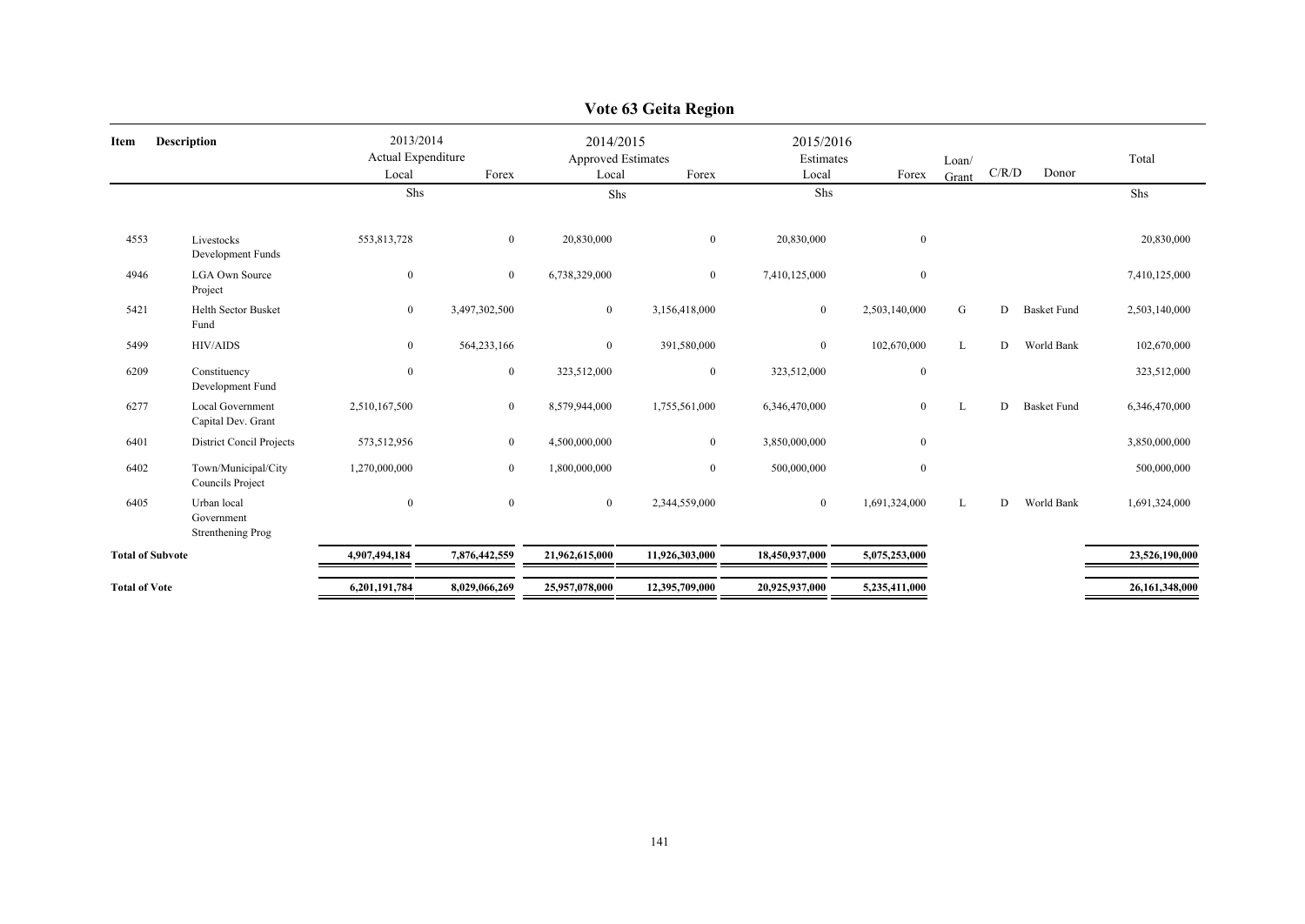# MINISTRY OF LABOUR, AND EMPLOYMENT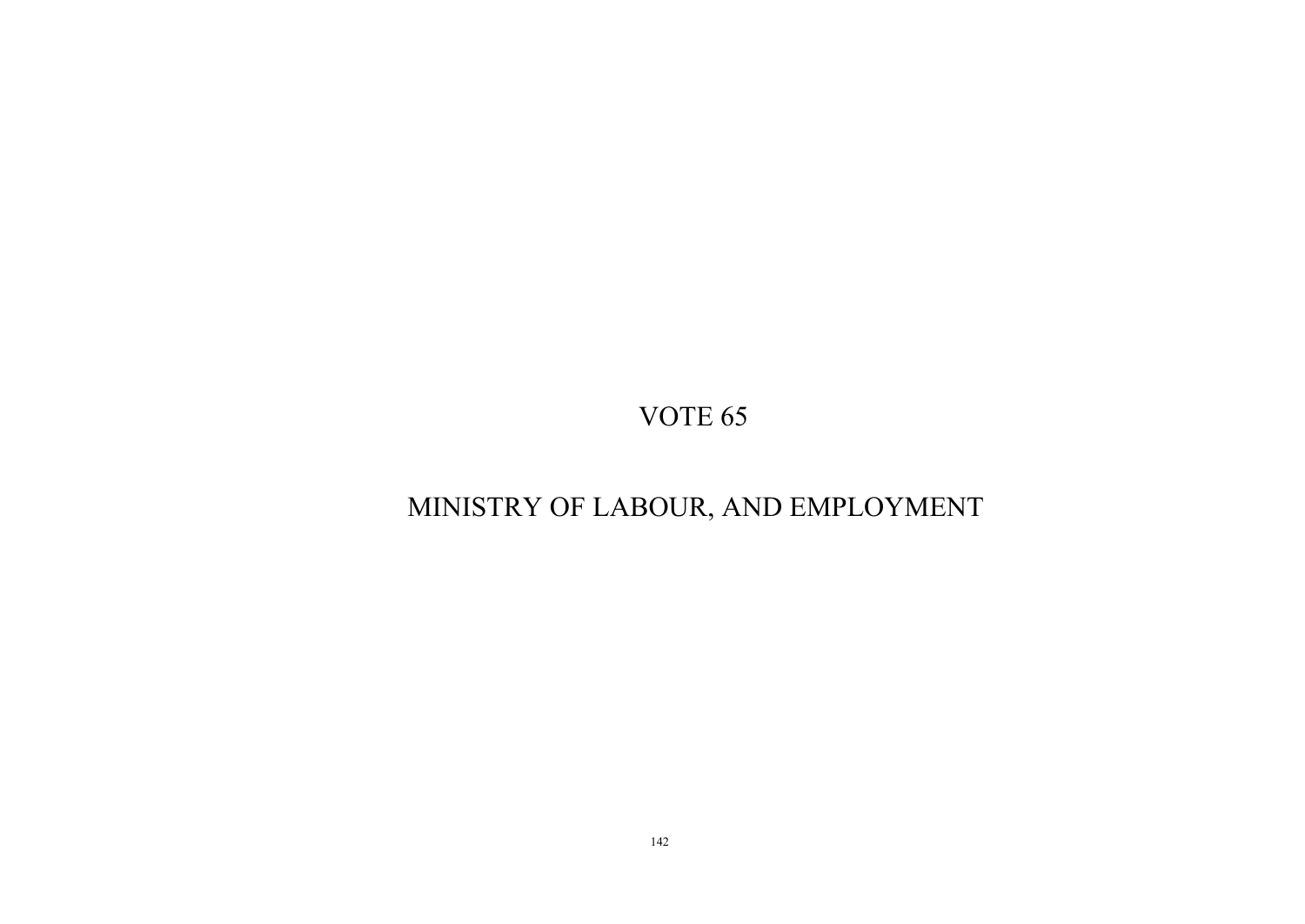### **Vote 65 Ministry of Labour, and Employment**

A. ESTIMATE of the amount required in the year ending 30th June, 2016, for the development projects in the Ministry of Labour, and Employment

### **Eighteen billion five hundred million**

#### **(Shs.18,500,000,000)**

B. Projects under which this Vote will be accounted for by the Permanent Secretary, Ministry of Labour and Employment , are set out in the details below.

| Item                    | <b>Description</b>                                 | 2013/2014<br>Actual Expenditure<br>Local | Forex        | 2014/2015<br><b>Approved Estimates</b><br>Local | Forex          | 2015/2016<br>Estimates<br>Local | Forex        | Loan/<br>Grant | C/R/D | Donor | Total          |
|-------------------------|----------------------------------------------------|------------------------------------------|--------------|-------------------------------------------------|----------------|---------------------------------|--------------|----------------|-------|-------|----------------|
|                         |                                                    | Shs                                      |              | Shs                                             |                | Shs                             |              |                |       |       | Shs            |
| <b>Sub Vote</b>         | 2002                                               | <b>EMPLOYMENT DIVISION</b>               |              |                                                 |                |                                 |              |                |       |       |                |
| 6243                    | Support Employment<br>Creation Program             | $\bf{0}$                                 | $\bf{0}$     | 2,925,000,000                                   | $\overline{0}$ | 3,500,000,000                   | $\mathbf{0}$ |                |       |       | 3,500,000,000  |
| 6581                    | <b>Support National Skills</b><br>Development Prog | $\boldsymbol{0}$                         | $\mathbf{0}$ | $\bf{0}$                                        | $\overline{0}$ | 15,000,000,000                  | $\mathbf{0}$ |                |       |       | 15,000,000,000 |
| <b>Total of Subvote</b> |                                                    |                                          | $\mathbf{v}$ | 2,925,000,000                                   |                | 18,500,000,000                  |              |                |       |       | 18,500,000,000 |
| <b>Total of Vote</b>    |                                                    | 0                                        |              | 2,925,000,000                                   |                | 18,500,000,000                  |              |                |       |       | 18,500,000,000 |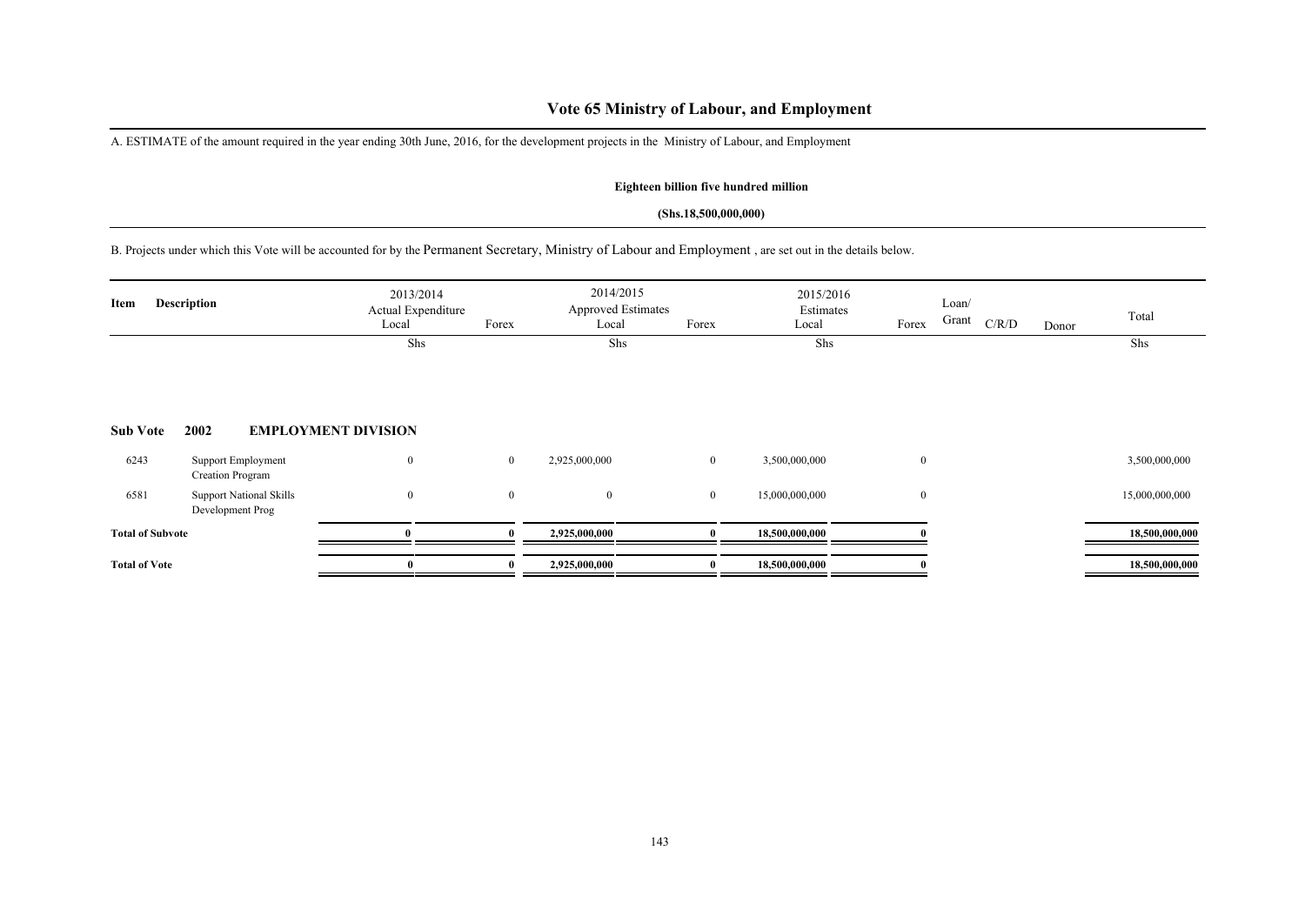# PRESIDENT'S OFFICE - PLANNING COMMISSION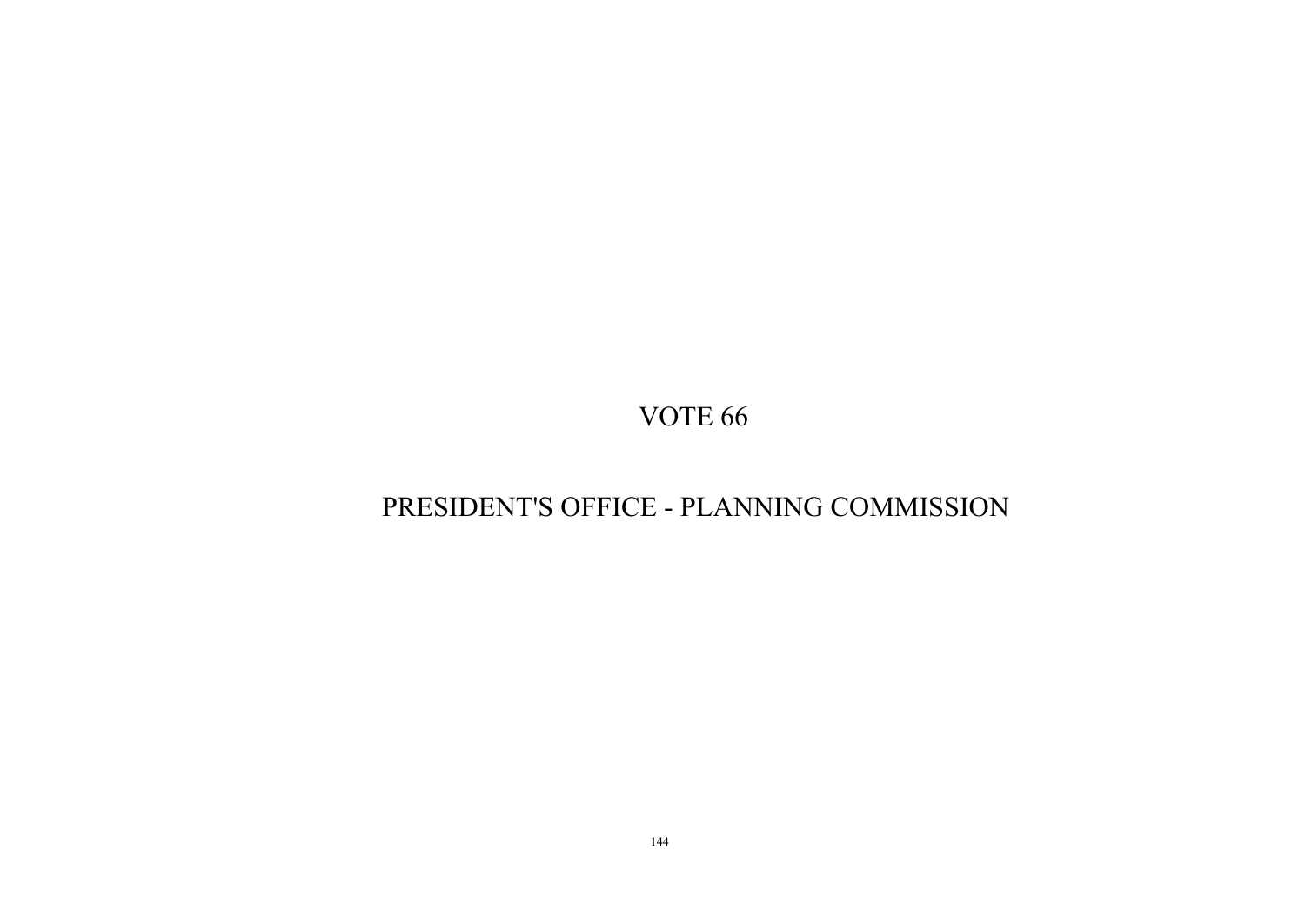## **Vote 66 President's Office - Planning Commission**

A. ESTIMATE of the amount required in the year ending 30th June, 2016, for the development projects in the President's Office - Planning Commission

#### **Two billion eight hundred sixteen million one hundred fifty-six thousand**

#### **(Shs.2,816,156,000)**

B. Projects under which this Vote will be accounted for by the Permanent Secretary, President's Office - Planning Commission , are set out in the details below.

| Item                    | <b>Description</b>                             | 2013/2014<br>Actual Expenditure<br>Local | Forex          | 2014/2015<br><b>Approved Estimates</b><br>Local | Forex        | 2015/2016<br>Estimates<br>Local | Forex        | Loan/<br>Grant | C/R/D     | Donor              | Total         |
|-------------------------|------------------------------------------------|------------------------------------------|----------------|-------------------------------------------------|--------------|---------------------------------|--------------|----------------|-----------|--------------------|---------------|
|                         |                                                | Shs                                      |                | Shs                                             |              | Shs                             |              |                |           |                    | Shs           |
| <b>Sub Vote</b>         | 2001                                           | <b>MACRO ECONOMY CLUSTER</b>             |                |                                                 |              |                                 |              |                |           |                    |               |
| 4947                    | Social Policy Analysis<br>and Development      | $\mathbf{0}$                             | $\overline{0}$ | $\mathbf{0}$                                    | $\mathbf{0}$ | $\overline{0}$                  | 52,754,000   | G              | D         | <b>UNICEF</b>      | 52,754,000    |
| 6251                    | Public Finance<br>Management Reform<br>Program | $\bf{0}$                                 | $\mathbf{0}$   | $\mathbf{0}$                                    | $\mathbf{0}$ | $\mathbf{0}$                    | 254,726,000  | G              | D         | <b>Basket Fund</b> | 254,726,000   |
| <b>Total of Subvote</b> |                                                | $\bf{0}$                                 | 0              | $\bf{0}$                                        | $\bf{0}$     | $\bf{0}$                        | 307,480,000  |                |           |                    | 307,480,000   |
| <b>Sub Vote</b>         | 2002                                           | PRODUCTIVE SECTOR CLUSTER                |                |                                                 |              |                                 |              |                |           |                    |               |
| 4940                    | Pro-Poor Growth                                | $\mathbf{0}$                             | 488,921,271    | $\overline{0}$                                  | 760,071,000  | 100,000,000                     | 313,660,000  | G              | D         | <b>UNDP</b>        | 413,660,000   |
| <b>Total of Subvote</b> |                                                | $\bf{0}$                                 | 488,921,271    | $\bf{0}$                                        | 760,071,000  | 100,000,000                     | 313,660,000  |                |           |                    | 413,660,000   |
| <b>Sub Vote</b>         | 2004                                           | SOCIAL SERVICE AND DEMOGRAPHICS CLUSTER  |                |                                                 |              |                                 |              |                |           |                    |               |
| 4941                    | Coordination of<br>Develop Budgets and<br>Proj | $\mathbf{0}$                             | $\mathbf{0}$   | 3,214,670,000                                   | $\mathbf{0}$ | 1,000,000,000                   | $\mathbf{0}$ |                |           |                    | 1,000,000,000 |
| 6526                    | Population Planning<br>Project                 | $\mathbf{0}$                             | 299,893,869    | 600,000,000                                     | 315,148,000  | 1,000,000,000                   | 95,016,000   | G              | ${\rm D}$ | <b>UNFPA</b>       | 1,095,016,000 |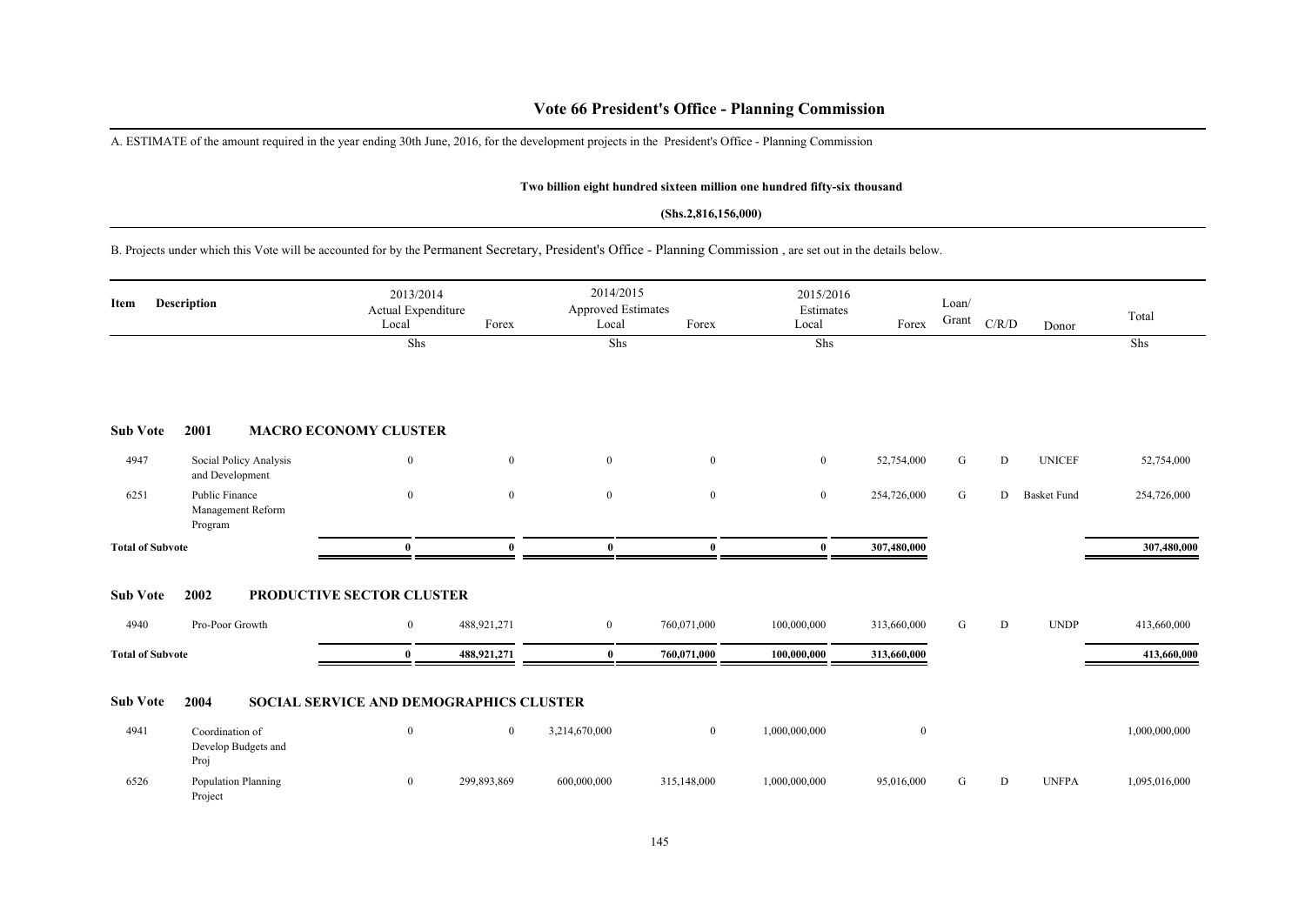| <b>Description</b><br>Item | 2013/2014<br>2015/2016<br>2014/2015<br>Actual Expenditure<br><b>Approved Estimates</b><br>Estimates<br>Loan/ |             |               |               |               |             | Total |       |       |               |
|----------------------------|--------------------------------------------------------------------------------------------------------------|-------------|---------------|---------------|---------------|-------------|-------|-------|-------|---------------|
|                            | Local                                                                                                        | Forex       | Local         | Forex         | Local         | Forex       | Grant | C/R/D | Donor |               |
|                            | Shs                                                                                                          |             | Shs           |               |               | Shs         |       |       |       | Shs           |
| <b>Total of Subvote</b>    |                                                                                                              | 299,893,869 | 3,814,670,000 | 315,148,000   | 2,000,000,000 | 95,016,000  |       |       |       | 2,095,016,000 |
| <b>Total of Vote</b>       |                                                                                                              | 788,815,140 | 3,814,670,000 | 1,075,219,000 | 2,100,000,000 | 716,156,000 |       |       |       | 2,816,156,000 |

## **Vote 66 President's Office - Planning Commission**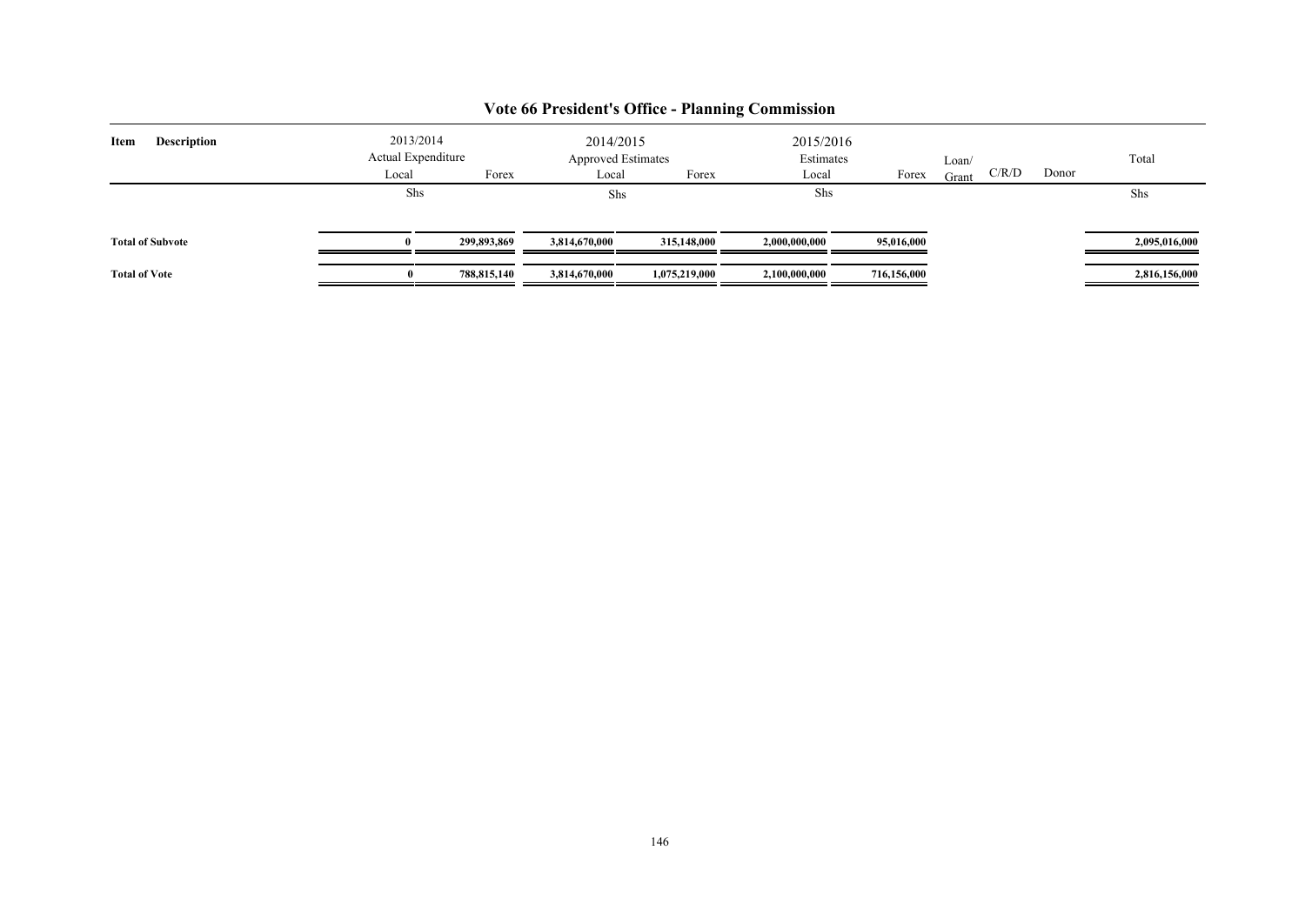# MINISTRY OF COMMUNICATION, SCIENCE AND TECHNOLOGY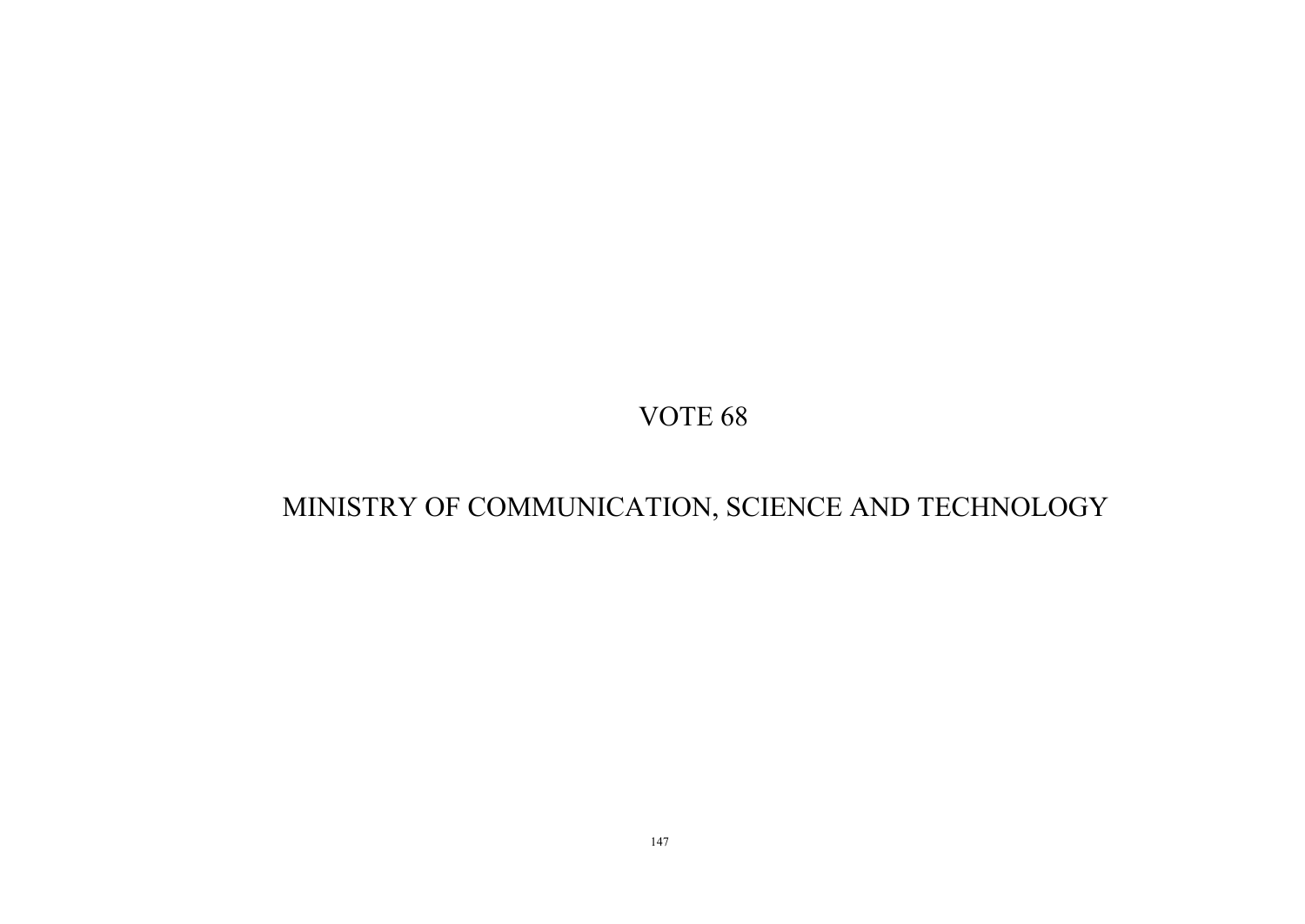## **Vote 68 Ministry of Communication, Science and Technology**

A. ESTIMATE of the amount required in the year ending 30th June, 2016, for the development projects in the Ministry of Communication, Science and Technology

#### **Fifteen billion seven hundred ninety-eight million eight hundred eighty-eight thousand**

### **(Shs.15,798,888,000)**

B. Projects under which this Vote will be accounted for by the Permanent Secretary, Ministry of Communication, Science and Technology , are set out in the details below.

| Item                    | <b>Description</b>                                    | 2013/2014<br>Actual Expenditure<br>Local | Forex          | 2014/2015<br><b>Approved Estimates</b><br>Local | Forex            | 2015/2016<br>Estimates<br>Local | Forex            | Loan/<br>Grant | C/R/D | Donor   | Total         |
|-------------------------|-------------------------------------------------------|------------------------------------------|----------------|-------------------------------------------------|------------------|---------------------------------|------------------|----------------|-------|---------|---------------|
|                         |                                                       | Shs                                      |                | Shs                                             |                  | Shs                             |                  |                |       |         | Shs           |
| <b>Sub Vote</b>         | 1003                                                  | POLICY AND PLANNING                      |                |                                                 |                  |                                 |                  |                |       |         |               |
| 4383                    | <b>Communication Scient</b><br>and Tech Project       | 49,879,440                               | $\overline{0}$ | 235,000,000                                     | $\mathbf{0}$     | 700,000,000                     | $\bf{0}$         |                |       |         | 700,000,000   |
| <b>Total of Subvote</b> |                                                       | 49,879,440                               | 0              | 235,000,000                                     | $\bf{0}$         | 700,000,000                     |                  |                |       |         | 700,000,000   |
| <b>Sub Vote</b>         | 2001                                                  | <b>COMMUNICATION DIVISION</b>            |                |                                                 |                  |                                 |                  |                |       |         |               |
| 4208                    | <b>ICT</b> Development                                | 44,259,706                               | $\overline{0}$ | 200,000,000                                     | $\mathbf{0}$     | 200,000,000                     | $\mathbf{0}$     |                |       |         | 200,000,000   |
| 4284                    | The National<br><b>Information Society</b><br>and ICT | 99,718,570                               | 396,277,849    | 300,000,000                                     | 1,334,813,000    | 300,000,000                     | 1,298,888,000    | G              | D     | Finland | 1,598,888,000 |
| 4285                    | New post Codes and<br>addressing System               | 295,855,868                              | $\overline{0}$ | 500,000,000                                     | $\boldsymbol{0}$ | 900,000,000                     | $\mathbf{0}$     |                |       |         | 900,000,000   |
| 4287                    | Universal<br><b>Communication Access</b><br>Fund      | $\boldsymbol{0}$                         | $\overline{0}$ | 100,000,000                                     | $\mathbf{0}$     | 100,000,000                     | $\boldsymbol{0}$ |                |       |         | 100,000,000   |
| <b>Total of Subvote</b> |                                                       | 439,834,144                              | 396,277,849    | 1,100,000,000                                   | 1,334,813,000    | 1,500,000,000                   | 1,298,888,000    |                |       |         | 2,798,888,000 |

**Sub Vote 2002 INFORMATION,COMMUNICATION AND TECHNOLOGY**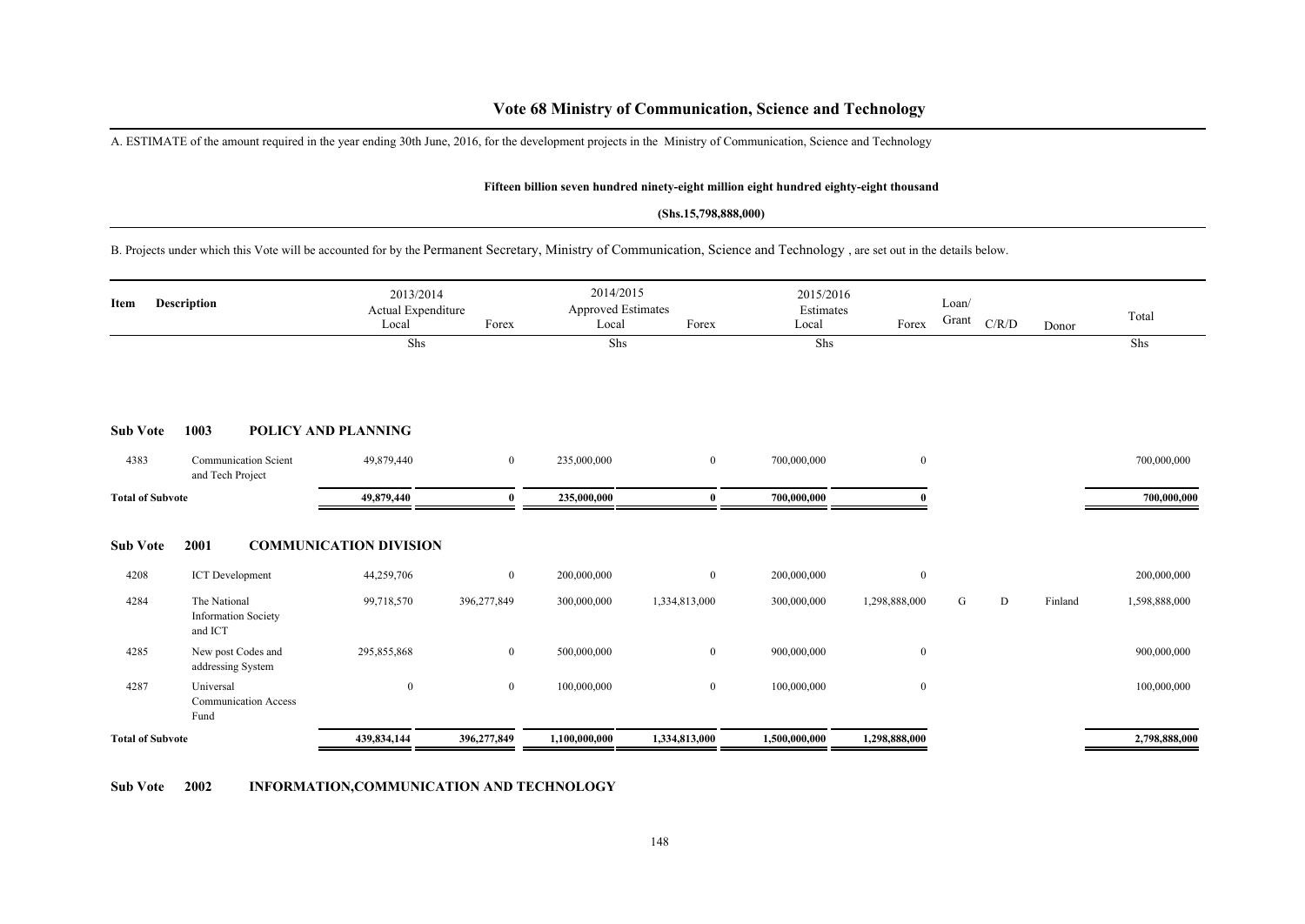| Item                    | <b>Description</b>                                                  | 2013/2014<br>Actual Expenditure |                  | 2014/2015<br><b>Approved Estimates</b> |                | 2015/2016<br>Estimates |                  | Loan/ |       |        | Total          |
|-------------------------|---------------------------------------------------------------------|---------------------------------|------------------|----------------------------------------|----------------|------------------------|------------------|-------|-------|--------|----------------|
|                         |                                                                     | Local                           | Forex            | Local                                  | Forex          | Local                  | Forex            | Grant | C/R/D | Donor  |                |
|                         |                                                                     | Shs                             |                  | Shs                                    |                | Shs                    |                  |       |       |        | Shs            |
| 4283                    | The National ICT<br>Backbone Infrastructur                          | 299,945,189                     | $\mathbf{0}$     | 1,000,000,000                          | $\overline{0}$ | 1,000,000,000          | $\mathbf{0}$     |       |       |        | 1,000,000,000  |
| <b>Total of Subvote</b> |                                                                     | 299,945,189                     | $\mathbf{0}$     | 1,000,000,000                          | 0              | 1,000,000,000          |                  |       |       |        | 1,000,000,000  |
| <b>Sub Vote</b>         | 3003                                                                | <b>SCIENCE AND TECHNOLOGY</b>   |                  |                                        |                |                        |                  |       |       |        |                |
| 4292                    | <b>ICT Park Project</b>                                             | $\mathbf{0}$                    | $\overline{0}$   | 2,500,000,000                          | $\overline{0}$ | 500,000,000            | $\mathbf{0}$     |       |       |        | 500,000,000    |
| 4358                    | Nelson Mandela<br>Project                                           | 300,000,000                     | $\mathbf{0}$     | 1,500,000,000                          | $\overline{0}$ | 1,700,000,000          | $\boldsymbol{0}$ |       |       |        | 1,700,000,000  |
| 4384                    | Dar-es-salaam Institute<br>of Technology                            | 843,637,500                     | $\mathbf{0}$     | 3,100,000,000                          | $\overline{0}$ | 1,700,000,000          | $\mathbf{0}$     |       |       |        | 1,700,000,000  |
| 6281                    | Joint Programme on<br>capacity strengthenig                         | 600,000,000                     | $\boldsymbol{0}$ | $\boldsymbol{0}$                       | $\overline{0}$ | 100,000,000            | $\mathbf{0}$     |       |       |        | 100,000,000    |
| 6333                    | Mbeya Institute of<br>Science and Tech.                             | 2,500,000,000                   | $\bf{0}$         | 2,000,000,000                          | $\overline{0}$ | 1,700,000,000          | $\mathbf{0}$     |       |       |        | 1,700,000,000  |
| 6345                    | Research and<br>Development Fund                                    | $\mathbf{0}$                    | 1,375,849,678    | 14,000,000,000                         | 2,041,520,000  | 4,300,000,000          | 1,100,000,000    | G     | D     | Sweden | 5,400,000,000  |
| 6352                    | <b>CONSTRUCTION OF</b><br><b>RADIATION WASTE</b><br><b>FACILITY</b> | $\mathbf{0}$                    | $\mathbf{0}$     | 500,000,000                            | $\overline{0}$ | 200,000,000            | $\mathbf{0}$     |       |       |        | 200,000,000    |
| <b>Total of Subvote</b> |                                                                     | 4,243,637,500                   | 1,375,849,678    | 23,600,000,000                         | 2,041,520,000  | 10,200,000,000         | 1,100,000,000    |       |       |        | 11,300,000,000 |
| <b>Total of Vote</b>    |                                                                     | 5,033,296,273                   | 1,772,127,527    | 25,935,000,000                         | 3,376,333,000  | 13,400,000,000         | 2,398,888,000    |       |       |        | 15,798,888,000 |

## **Vote 68 Ministry of Communication, Science and Technology**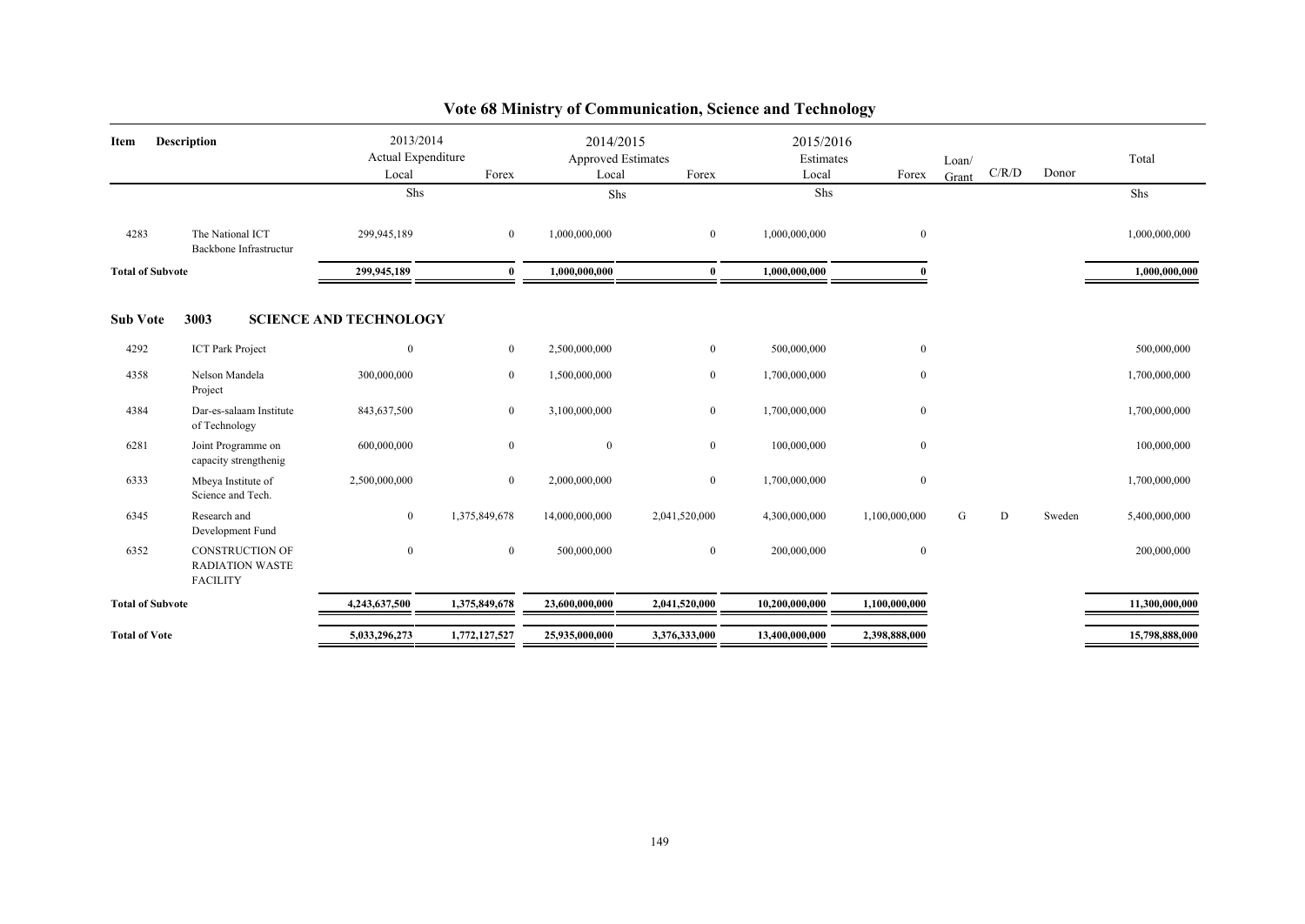# MINISTRY OF NATURAL RESOURCES AND TOURISM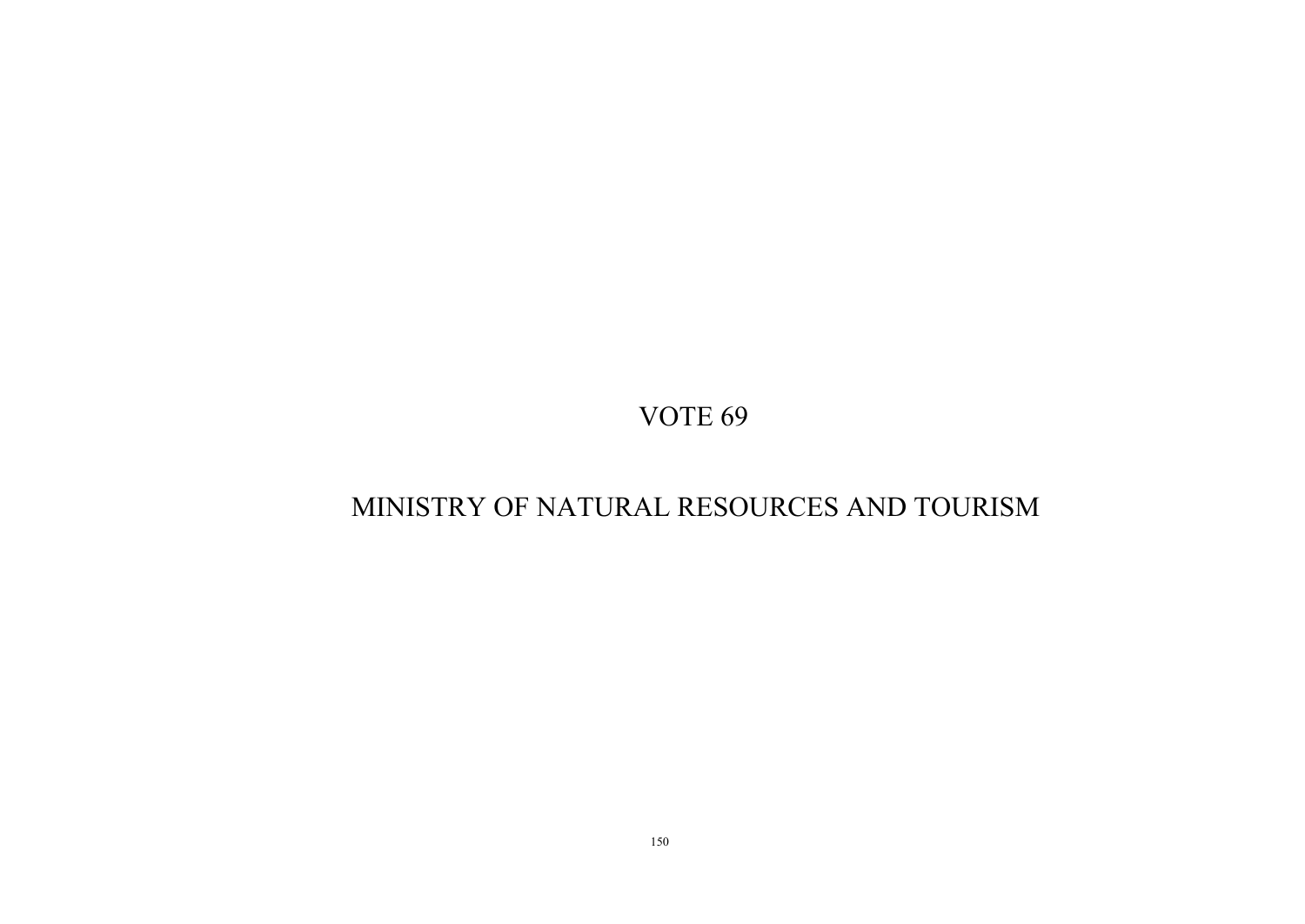## **Vote 69 Ministry of Natural Resources and Tourism**

A. ESTIMATE of the amount required in the year ending 30th June, 2016, for the development projects in the Ministry of Natural Resources and Tourism

(National Forest Prog)

#### **Seven billion one hundred nine million one hundred fifty thousand**

#### **(Shs.7,109,150,000)**

## B. Projects under which this Vote will be accounted for by the Permanent Secretary, Ministry of Natural Resources and Tourism , are set out in the details below.

| Item                    | <b>Description</b>                             | 2013/2014<br>Actual Expenditure<br>Local | Forex       | 2014/2015<br><b>Approved Estimates</b><br>Local | Forex         | 2015/2016<br>Estimates<br>Local | Forex            | Loan/<br>Grant | C/R/D        | Donor      | Total            |
|-------------------------|------------------------------------------------|------------------------------------------|-------------|-------------------------------------------------|---------------|---------------------------------|------------------|----------------|--------------|------------|------------------|
|                         |                                                | Shs                                      |             | Shs                                             |               | Shs                             |                  |                |              |            | Shs              |
| <b>Sub Vote</b>         | 1002                                           | <b>FINANCE AND ACCOUNTS</b>              |             |                                                 |               |                                 |                  |                |              |            |                  |
| 6251                    | Public Sector Managt.<br>Reform Prog.III       | $\overline{0}$                           | 161,560,970 | $\overline{0}$                                  | 125,000,000   | $\mathbf{0}$                    | 126,250,000      | G              | D            | BasketFund | 126,250,000      |
| <b>Total of Subvote</b> |                                                | $\bf{0}$                                 | 161,560,970 | $\bf{0}$                                        | 125,000,000   | $\bf{0}$                        | 126,250,000      |                |              |            | 126,250,000      |
| <b>Sub Vote</b>         | <b>WILDLIFE</b><br>2001                        |                                          |             |                                                 |               |                                 |                  |                |              |            |                  |
| 4809                    | <b>KILORWEMP</b>                               | $\mathbf{0}$                             | 609,600,000 | $\overline{0}$                                  | 1,249,625,000 | $\overline{0}$                  | 1,070,000,000    | G              | $\mathbf{0}$ | Belgium    | 1,070,000,000    |
| 4810                    | Capacity Buliding in<br>Game Reserves          | $\mathbf{0}$                             | $\bf{0}$    | 2,158,350,000                                   | $\mathbf{0}$  | 400,000,000                     | $\boldsymbol{0}$ |                |              |            | 400,000,000      |
| 4811                    | Sustainable Mgt of<br><b>Natural Resources</b> | $\mathbf{0}$                             | $\bf{0}$    | $\overline{0}$                                  | 1,098,828,000 | $\mathbf{0}$                    | 900,000,000      | G              | D            | Germany    | 900,000,000      |
| <b>Total of Subvote</b> |                                                | $\bf{0}$                                 | 609,600,000 | 2,158,350,000                                   | 2,348,453,000 | 400,000,000                     | 1,970,000,000    |                |              |            | 2,370,000,000    |
| <b>Sub Vote</b>         | 3001                                           | <b>FORESTRY AND BEEKEEPING</b>           |             |                                                 |               |                                 |                  |                |              |            |                  |
| 4628                    | Participatory Forest<br>Mgt                    | $\mathbf{0}$                             | 76,680,000  | $\boldsymbol{0}$                                | $\mathbf{0}$  | $\overline{0}$                  | $\overline{0}$   | G              | D            | Denmark    | $\bf{0}$         |
| 4629                    | Support to Forest                              | $\mathbf{0}$                             | 867,040,000 | 41,650,000                                      | 1,198,828,000 | $\bf{0}$                        | $\boldsymbol{0}$ |                |              |            | $\boldsymbol{0}$ |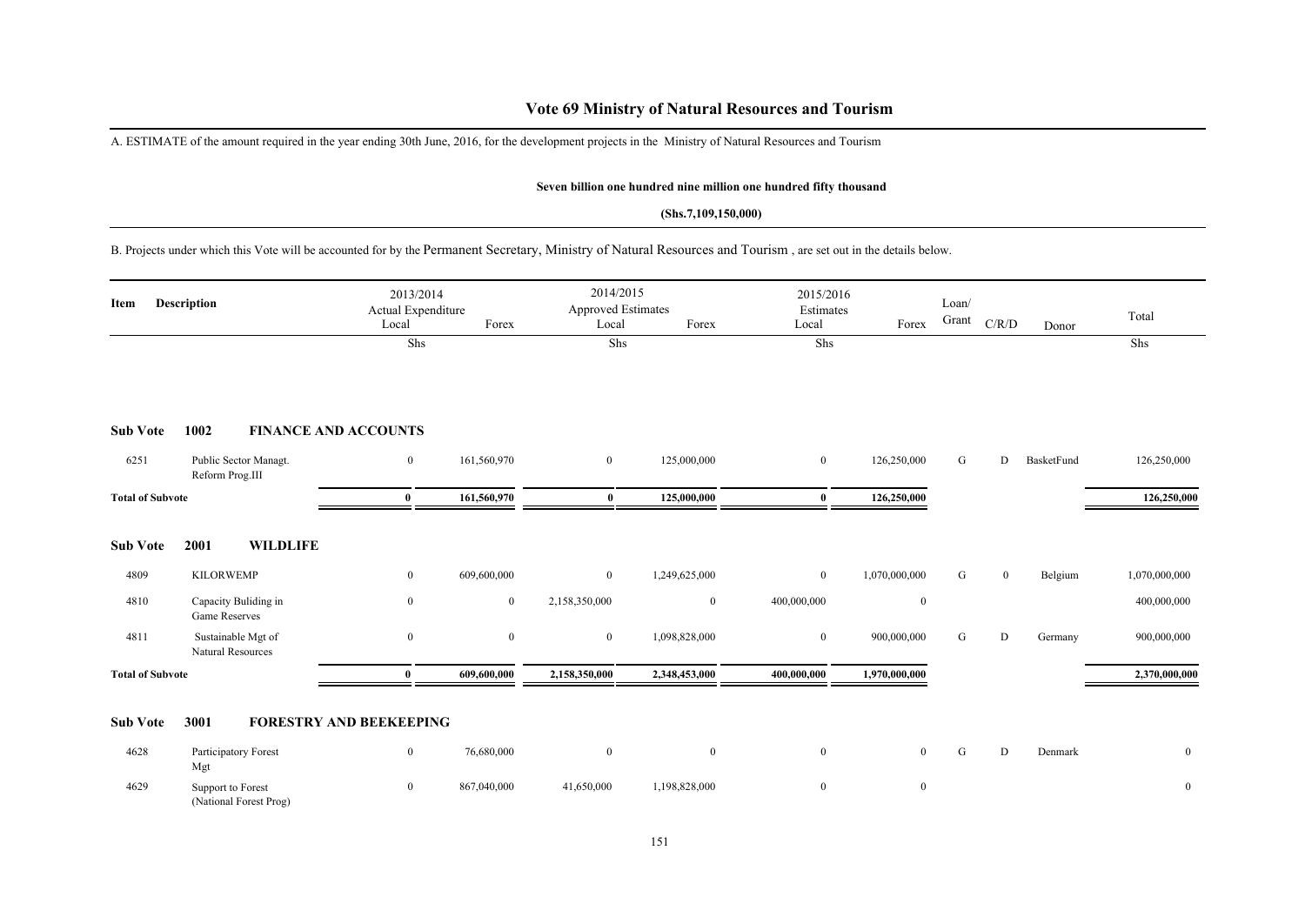| Item                    | <b>Description</b>                                 | 2013/2014<br>Actual Expenditure<br>Local<br>Shs | Forex            | 2014/2015<br><b>Approved Estimates</b><br>Local<br>Shs | Forex            | 2015/2016<br>Estimates<br>Local<br>Shs | Forex         | Loan/<br>Grant | C/R/D        | Donor           | Total<br>Shs  |
|-------------------------|----------------------------------------------------|-------------------------------------------------|------------------|--------------------------------------------------------|------------------|----------------------------------------|---------------|----------------|--------------|-----------------|---------------|
| 4646                    | Participatory forest<br>mgt, REDD&CCIP             | $\mathbf{0}$                                    | $\mathbf{0}$     | 50,000,000                                             | 1,587,378,000    | $\overline{0}$                         | 1,000,000,000 | G              | $\mathbf{0}$ | Norway          | 1,000,000,000 |
| 4647                    | Private Plantation and<br>Value Chain in TZ        | $\mathbf{0}$                                    | $\mathbf{0}$     | 50,000,000                                             | 1,396,609,000    | $\overline{0}$                         | 1,712,900,000 | ${\bf G}$      | D            | Finland         | 1,712,900,000 |
| 4648                    | Capacity Building in<br>Forestry and Beekee        | $\mathbf{0}$                                    | $\overline{0}$   | 1,500,000,000                                          | $\bf{0}$         | 400,000,000                            | $\mathbf{0}$  |                |              |                 | 400,000,000   |
| 4649                    | Natural Resources<br>Management - LED              | $\theta$                                        | $\boldsymbol{0}$ | $\bf{0}$                                               | 2,293,602,000    | 200,000,000                            | 900,000,000   | G              | D            | Belgium         | 1,100,000,000 |
| 6550                    | <b>UNDP</b> Support<br>Programmes                  | $\mathbf{0}$                                    | 171,599,000      | $\mathbf{0}$                                           | $\boldsymbol{0}$ | $\mathbf{0}$                           | $\mathbf{0}$  | G              | D            | <b>UNDP</b>     | $\bf{0}$      |
| <b>Total of Subvote</b> |                                                    | $\mathbf{0}$                                    | 1,115,319,000    | 1,641,650,000                                          | 6,476,417,000    | 600,000,000                            | 3,612,900,000 |                |              |                 | 4,212,900,000 |
| <b>Sub Vote</b>         | 4001<br><b>TOURISM</b>                             |                                                 |                  |                                                        |                  |                                        |               |                |              |                 |               |
| 5202                    | Construction of Theme<br>Park in DSM City          | $\mathbf{0}$                                    | $\bf{0}$         | 200,000,000                                            | $\mathbf{0}$     | 200,000,000                            | $\mathbf{0}$  |                |              |                 | 200,000,000   |
| 6367                    | Utalii House Phase II<br>Project                   | 175,000,000                                     | $\mathbf{0}$     | 1,000,000,000                                          | $\mathbf{0}$     | 200,000,000                            | $\mathbf{0}$  |                |              |                 | 200,000,000   |
| <b>Total of Subvote</b> |                                                    | 175,000,000                                     | $\mathbf{0}$     | 1,200,000,000                                          | $\mathbf{0}$     | 400,000,000                            |               |                |              |                 | 400,000,000   |
| <b>Sub Vote</b>         | 4002<br><b>ANTIQUITIES UNIT</b>                    |                                                 |                  |                                                        |                  |                                        |               |                |              |                 |               |
| 5201                    | <b>Integrated Preservation</b><br>at Kilwa Kisiwan | $\mathbf{0}$                                    | 365,497,973      | $\mathbf{0}$                                           | $\overline{0}$   | $\overline{0}$                         | $\theta$      | ${\bf G}$      |              | 0 Monument Fund | $\mathbf{0}$  |
| <b>Total of Subvote</b> |                                                    | $\mathbf{0}$                                    | 365,497,973      | $\bf{0}$                                               | $\mathbf{0}$     | $\mathbf{0}$                           |               |                |              |                 | $\theta$      |
| <b>Total of Vote</b>    |                                                    | 175,000,000                                     | 2,251,977,943    | 5,000,000,000                                          | 8,949,870,000    | 1,400,000,000                          | 5,709,150,000 |                |              |                 | 7,109,150,000 |

## **Vote 69 Ministry of Natural Resources and Tourism**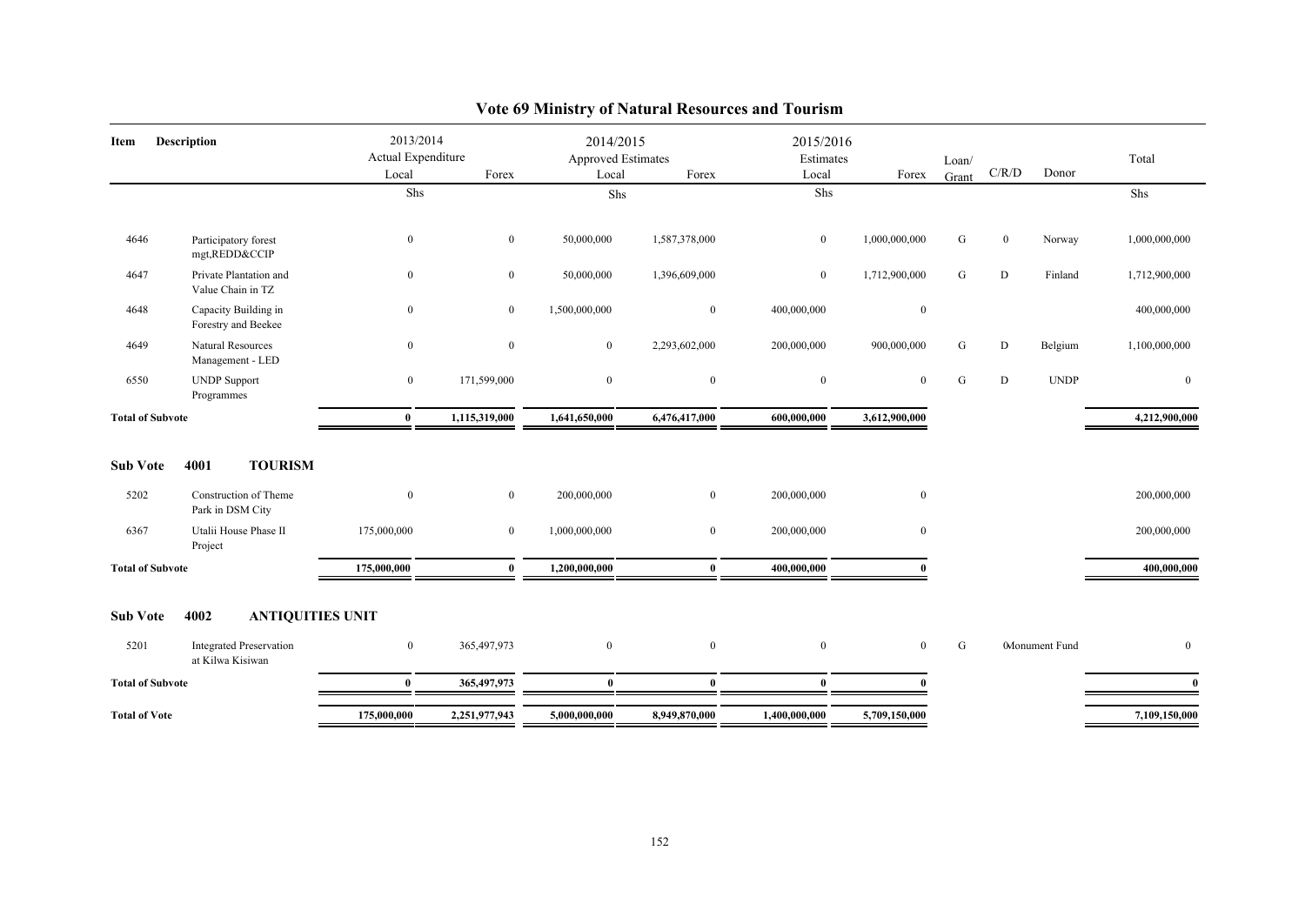ARUSHA REGION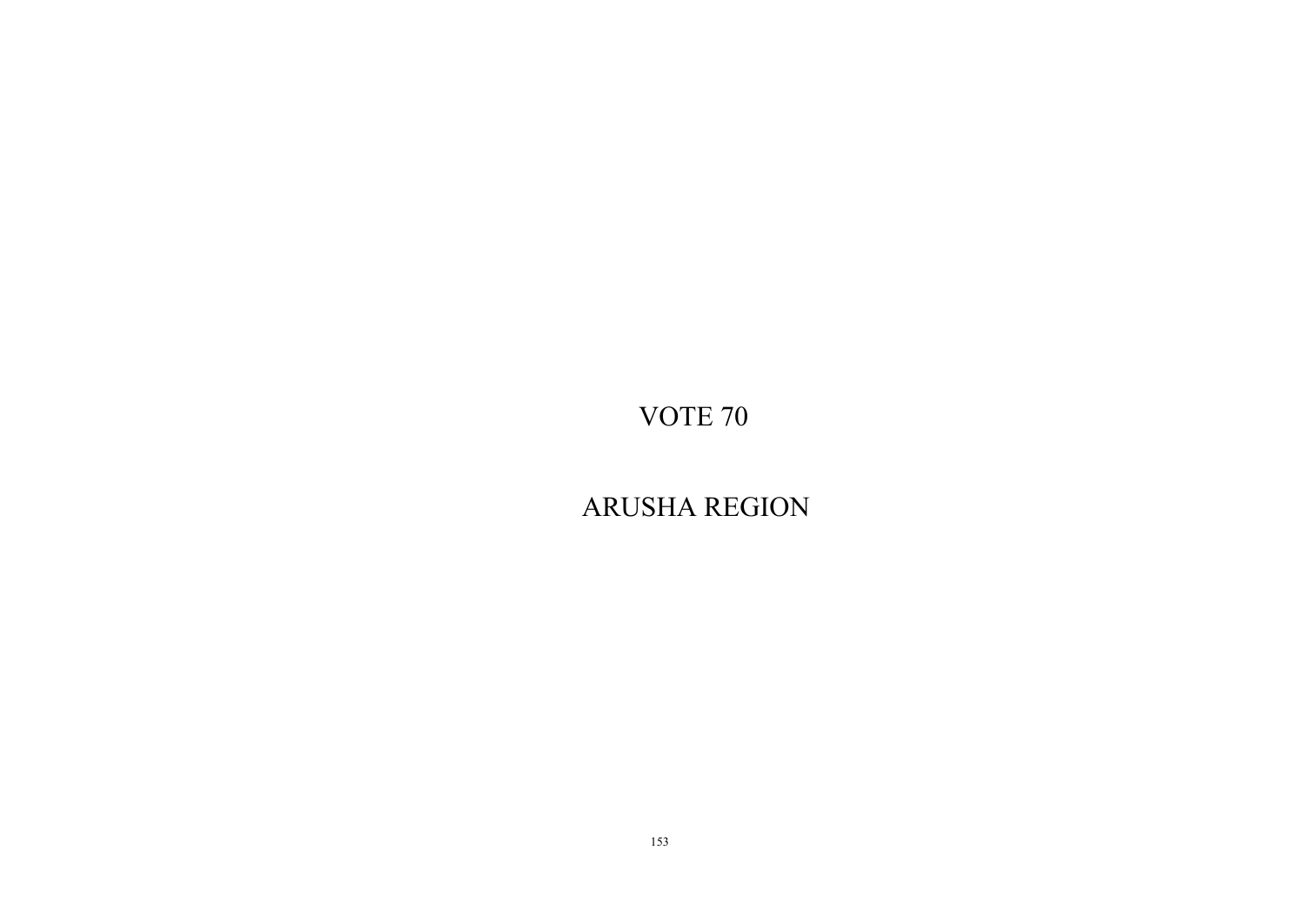## **Vote 70 Arusha Region**

A. ESTIMATE of the amount required in the year ending 30th June, 2016, for the development projects in the Arusha Region

## **Thirty-one billion five hundred sixty-five million six hundred thirty-five thousand**

#### **(Shs.31,565,635,000)**

B. Projects under which this Vote will be accounted for by the Regional Administrative Secretary,Arusha Region , are set out in the details below.

| Item                    | <b>Description</b>                          | 2013/2014<br>Actual Expenditure<br>Local | Forex            | 2014/2015<br><b>Approved Estimates</b><br>Local | Forex            | 2015/2016<br>Estimates<br>Local | Forex          | Loan/<br>Grant | C/R/D | Donor      | Total          |
|-------------------------|---------------------------------------------|------------------------------------------|------------------|-------------------------------------------------|------------------|---------------------------------|----------------|----------------|-------|------------|----------------|
|                         |                                             | Shs                                      |                  | Shs                                             |                  | Shs                             |                |                |       |            | Shs            |
| <b>Sub Vote</b>         | 1001                                        | <b>ADMINISTRATION AND HR MANAGEMENT</b>  |                  |                                                 |                  |                                 |                |                |       |            |                |
| 6340                    | Renovation of RC's<br>Block                 | 250,000,000                              | $\overline{0}$   | 559,551,000                                     | $\boldsymbol{0}$ | 690,640,000                     | $\bf{0}$       |                |       |            | 690,640,000    |
| 6341                    | Rehabilitation of DC's<br>Office            | $\mathbf{0}$                             | $\mathbf{0}$     | $\mathbf{0}$                                    | $\bf{0}$         | 260,000,000                     | $\mathbf{0}$   |                |       |            | 260,000,000    |
| 6532                    | Support to Self Help<br>Project             | 50,000,000                               | $\mathbf{0}$     | 50,000,000                                      | $\boldsymbol{0}$ | 50,000,000                      | $\mathbf{0}$   |                |       |            | 50,000,000     |
| <b>Total of Subvote</b> |                                             | 300,000,000                              | $\mathbf{u}$     | 609,551,000                                     | $\mathbf{0}$     | 1,000,640,000                   |                |                |       |            | 1,000,640,000  |
| <b>Sub Vote</b>         | 2001                                        | PLANNING AND COORDINATION                |                  |                                                 |                  |                                 |                |                |       |            |                |
| 5499                    | <b>HIV/AIDS</b>                             | $\boldsymbol{0}$                         | 65,717,425       | $\overline{0}$                                  | 65,800,000       | $\overline{0}$                  | 16,450,000     | G              | D     | World Bank | 16,450,000     |
| 6531                    | Participatory Appraisal                     | 30,969,800                               | $\boldsymbol{0}$ | 40,000,000                                      | $\boldsymbol{0}$ | 40,000,000                      | $\bf{0}$       |                |       |            | 40,000,000     |
| <b>Total of Subvote</b> |                                             | 30,969,800                               | 65,717,425       | 40,000,000                                      | 65,800,000       | 40,000,000                      | 16,450,000     |                |       |            | 56,450,000     |
| <b>Sub Vote</b>         | 2002                                        | <b>ECONOMIC AND PRODUCTIVE SECTOR</b>    |                  |                                                 |                  |                                 |                |                |       |            |                |
| 4404                    | District Agriculture<br>Development support | $\bf{0}$                                 | 34,966,000       | 4,813,000                                       | 35,000,000       | $\mathbf{0}$                    | $\overline{0}$ | G              | D     | World Bank | $\overline{0}$ |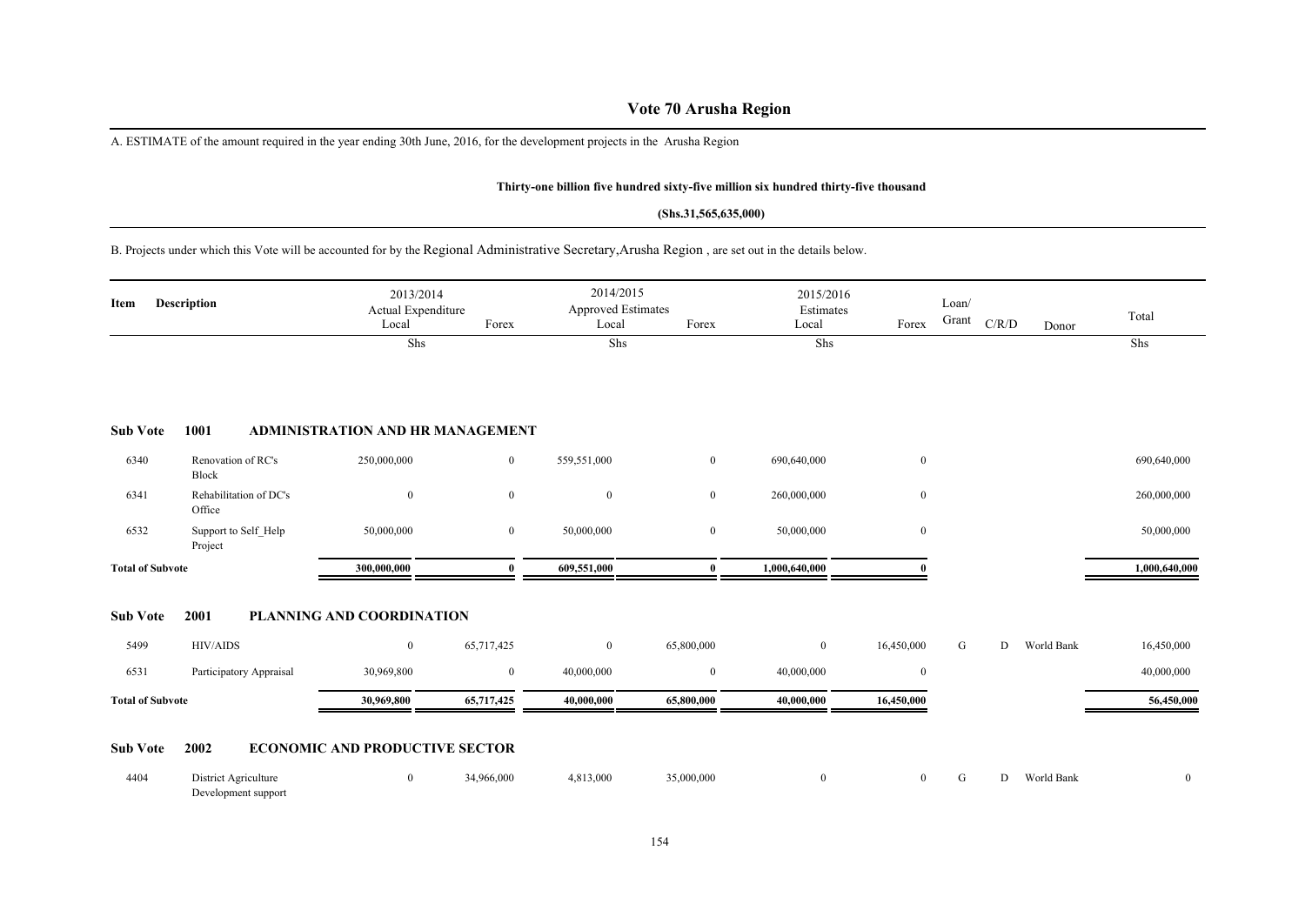|                         |                                            |                                          |                  |                                                 | Vote 70 Arusha Region |                                 |                  |                |       |                    |              |
|-------------------------|--------------------------------------------|------------------------------------------|------------------|-------------------------------------------------|-----------------------|---------------------------------|------------------|----------------|-------|--------------------|--------------|
| Item                    | Description                                | 2013/2014<br>Actual Expenditure<br>Local | Forex            | 2014/2015<br><b>Approved Estimates</b><br>Local | Forex                 | 2015/2016<br>Estimates<br>Local | Forex            | Loan/<br>Grant | C/R/D | Donor              | Total        |
|                         |                                            | Shs                                      |                  | Shs                                             |                       | Shs                             |                  |                |       |                    | Shs          |
| <b>Total of Subvote</b> |                                            | $\bf{0}$                                 | 34,966,000       | 4,813,000                                       | 35,000,000            | $\bf{0}$                        | $\mathbf{0}$     |                |       |                    | $\mathbf{0}$ |
| <b>Sub Vote</b>         | 2006                                       | <b>EDUCATION SECTOR</b>                  |                  |                                                 |                       |                                 |                  |                |       |                    |              |
| 4390                    | <b>SEDP</b>                                | 24,462,398                               | $\boldsymbol{0}$ | 24,463,000                                      | 26,645,000            | 24,463,000                      | 6,661,000        | L              | D     | World Bank         | 31,124,000   |
| <b>Total of Subvote</b> |                                            | 24,462,398                               | $\bf{0}$         | 24,463,000                                      | 26,645,000            | 24,463,000                      | 6,661,000        |                |       |                    | 31,124,000   |
| <b>Sub Vote</b>         | 2007<br><b>WATER SECTOR</b>                |                                          |                  |                                                 |                       |                                 |                  |                |       |                    |              |
| 3280                    | Rural Water Supply<br>and Sanitation       | $\bf{0}$                                 | 22,220,000       | $\bf{0}$                                        | 77,903,000            | $\bf{0}$                        | 10,190,000       | G              | D     | ADF                | 10,190,000   |
| <b>Total of Subvote</b> |                                            | $\bf{0}$                                 | 22,220,000       | $\bf{0}$                                        | 77,903,000            | $\bf{0}$                        | 10,190,000       |                |       |                    | 10,190,000   |
| <b>Sub Vote</b>         | 3001                                       | <b>REGIONAL HOSPITAL</b>                 |                  |                                                 |                       |                                 |                  |                |       |                    |              |
| 5404                    | Rehabilitation of<br>Regional Hospital     | 250,000,000                              | $\boldsymbol{0}$ | 500,000,000                                     | $\boldsymbol{0}$      | 173,724,000                     | $\boldsymbol{0}$ |                |       |                    | 173,724,000  |
| 5421                    | Health Sector<br>Programme Support         | $\boldsymbol{0}$                         | 155,652,174      | $\bf{0}$                                        | 149,445,000           | $\boldsymbol{0}$                | 89,306,000       | G              | D     | <b>Basket Fund</b> | 89,306,000   |
| <b>Total of Subvote</b> |                                            | 250,000,000                              | 155,652,174      | 500,000,000                                     | 149,445,000           | 173,724,000                     | 89,306,000       |                |       |                    | 263,030,000  |
| <b>Sub Vote</b>         | 8091                                       | <b>LOCAL GOVERNMENT AUTHORITIES</b>      |                  |                                                 |                       |                                 |                  |                |       |                    |              |
| 3280                    | Rural Water Supply<br>and Sanitation       | $\mathbf{0}$                             | 5,003,498,613    | $\overline{0}$                                  | 2,974,627,000         | $\mathbf{0}$                    | 332,990,000      | G              | D     | ADF                | 332,990,000  |
| 4390                    | Secondary Education<br>Development Project | $\boldsymbol{0}$                         | $\bf{0}$         | $\bf{0}$                                        | 1,401,324,000         | $\bf{0}$                        | 350,331,000      | G              | D     | World bank         | 350,331,000  |
| 4457                    | Livestock Development<br>Fund              | $\boldsymbol{0}$                         | $\boldsymbol{0}$ | 52,075,000                                      | $\boldsymbol{0}$      | 52,075,000                      | $\boldsymbol{0}$ |                |       |                    | 52,075,000   |
| 4486                    | Agricultural Sector<br>Devt Programme      | $\overline{0}$                           | 2,378,738,174    | $\overline{0}$                                  | 2,486,500,000         | $\bf{0}$                        | 190,500,000      | G              | D     | <b>Basket Fund</b> | 190,500,000  |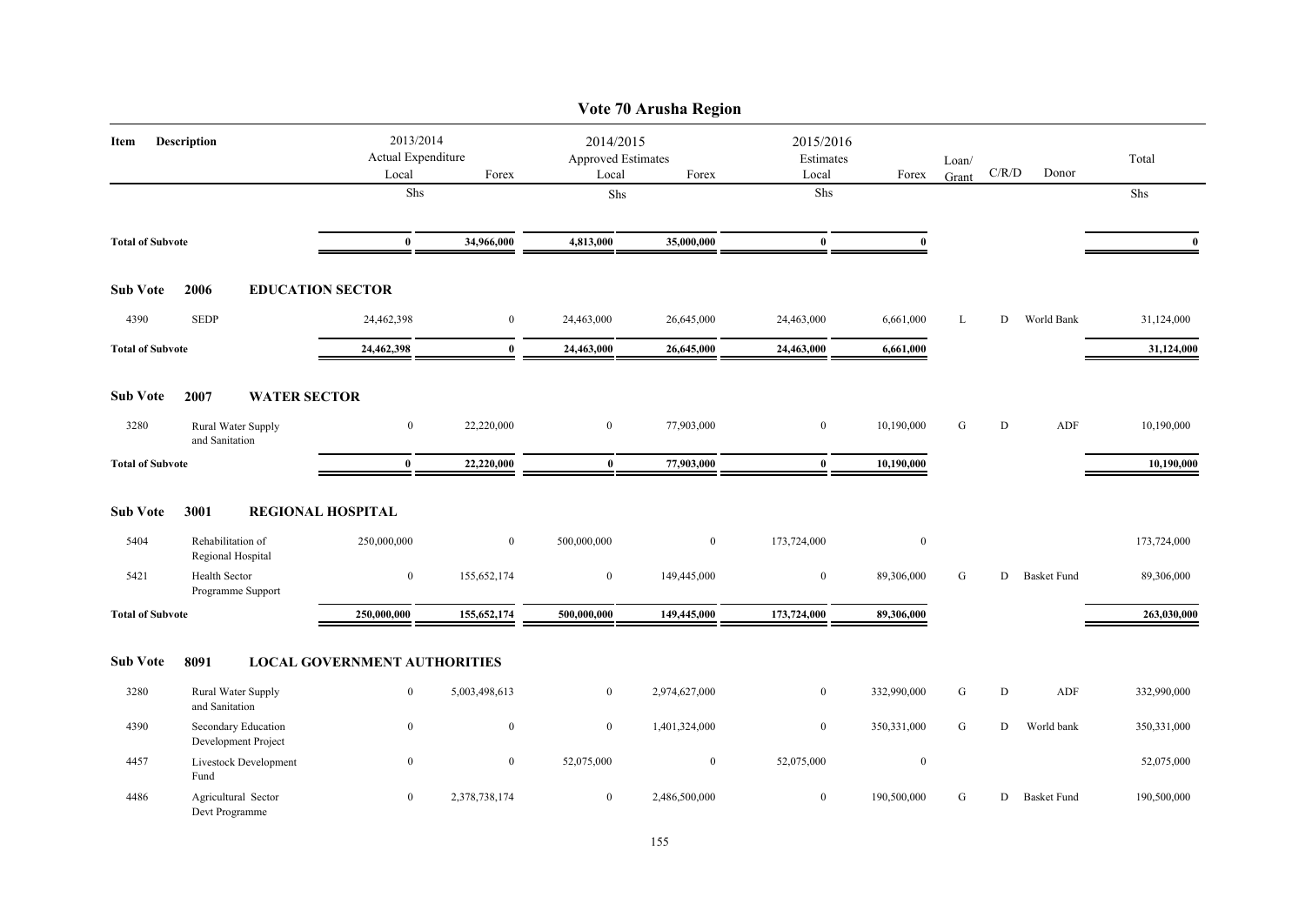|                                              | Local                                                                 | Forex          | Local                           | Forex          | Local                                         | Forex         | Loan/<br>Grant         |    | Donor              | Total          |
|----------------------------------------------|-----------------------------------------------------------------------|----------------|---------------------------------|----------------|-----------------------------------------------|---------------|------------------------|----|--------------------|----------------|
|                                              | <b>Shs</b>                                                            |                |                                 |                | Shs                                           |               |                        |    |                    | Shs            |
| <b>LGAs Own Source</b><br>Project            | $\mathbf{0}$                                                          | $\overline{0}$ | 10,634,172,000                  | $\overline{0}$ | 16,359,324,000                                | $\mathbf{0}$  |                        |    |                    | 16,359,324,000 |
| Health Sector Basket<br>Fund                 | $\bf{0}$                                                              | 3,464,781,900  | $\mathbf{0}$                    | 3,134,918,000  | $\overline{0}$                                | 2,498,631,000 | G                      | D  | <b>Basket Fund</b> | 2,498,631,000  |
| Global Fund HIV/AIDS<br>Prevention Project   | $\boldsymbol{0}$                                                      | 271,566,508    | $\boldsymbol{0}$                | $\overline{0}$ | $\overline{0}$                                | $\mathbf{0}$  | G                      | D. | <b>Basket Fund</b> | $\mathbf{0}$   |
| Mainstreaming<br>HIV/AIDS in National<br>Dev | $\boldsymbol{0}$                                                      | 425,875,657    | $\overline{0}$                  | 323,139,000    | $\bf{0}$                                      | 84,725,000    | G                      | D  | Global Fund        | 84,725,000     |
| Constituency<br>Development Fund             | $\bf{0}$                                                              | $\overline{0}$ | 328,814,000                     | $\overline{0}$ | 328,814,000                                   | $\mathbf{0}$  |                        |    |                    | 328,814,000    |
| <b>Local Government</b><br>Support Programme | 3,788,509,395                                                         | 1,115,228,060  | 7,991,981,000                   | 1,627,609,000  | 5,911,561,000                                 | $\mathbf{0}$  |                        |    |                    | 5,911,561,000  |
| District council                             | 2,928,813,557                                                         | $\overline{0}$ | 2,100,000,000                   | $\overline{0}$ | 1,300,000,000                                 | $\mathbf{0}$  |                        |    |                    | 1,300,000,000  |
| Tanzania Strategic<br><b>Cities Project</b>  | $\boldsymbol{0}$                                                      | $\overline{0}$ | $\bf{0}$                        | 4,587,900,000  | $\overline{0}$                                | 2,795,250,000 | L                      | D  | World Bank         | 2,795,250,000  |
|                                              | 6,717,322,952                                                         | 12,659,688,912 | 21,107,042,000                  | 16,536,017,000 | 23,951,774,000                                | 6,252,427,000 |                        |    |                    | 30,204,201,000 |
|                                              | 7,322,755,150                                                         | 12,938,244,511 | 22,285,869,000                  | 16,890,810,000 | 25,190,601,000                                | 6,375,034,000 |                        |    |                    | 31,565,635,000 |
|                                              | <b>Description</b><br><b>Total of Subvote</b><br><b>Total of Vote</b> |                | 2013/2014<br>Actual Expenditure |                | 2014/2015<br><b>Approved Estimates</b><br>Shs |               | 2015/2016<br>Estimates |    |                    | C/R/D          |

## **Vote 70 Arusha Region**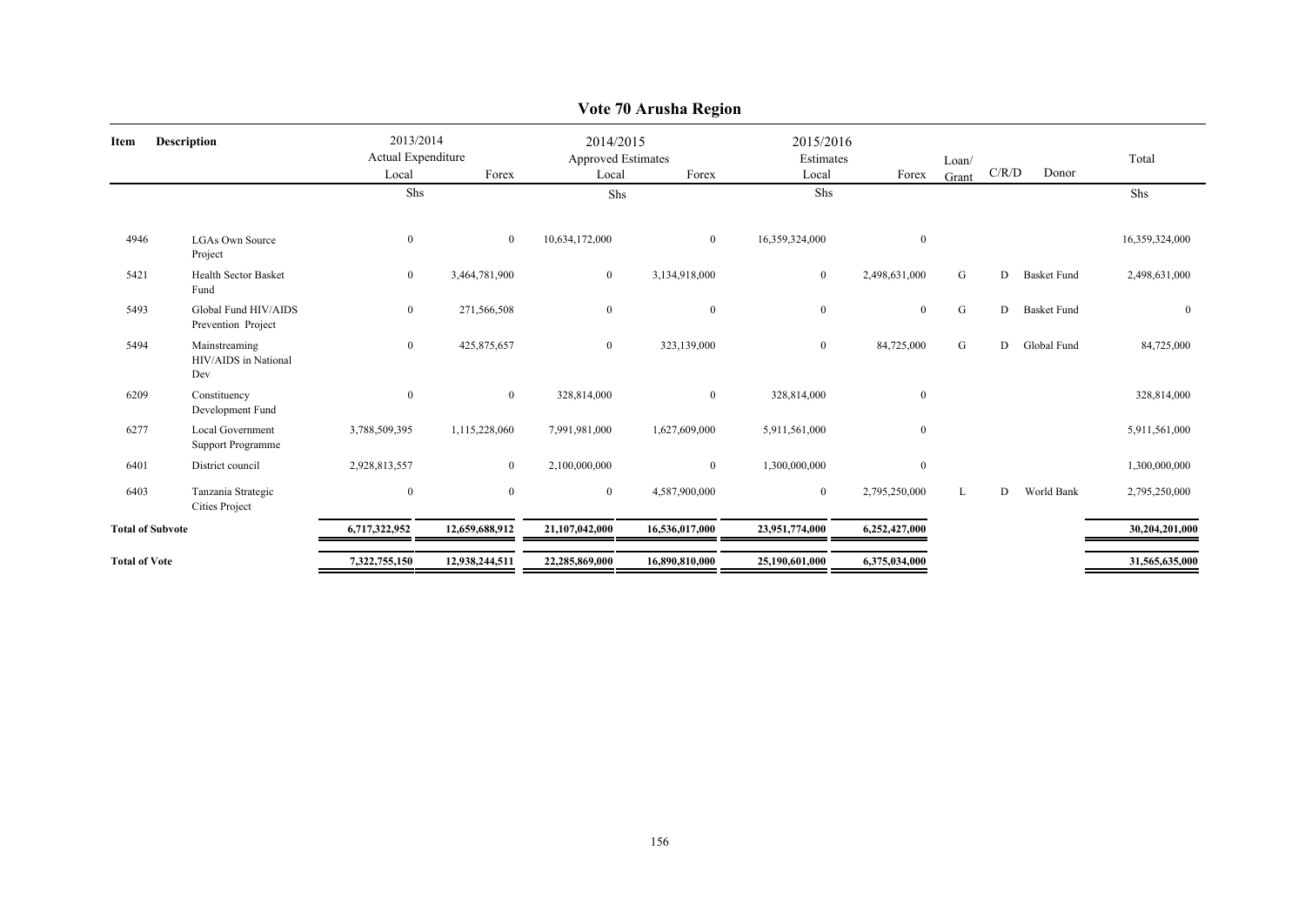COAST REGION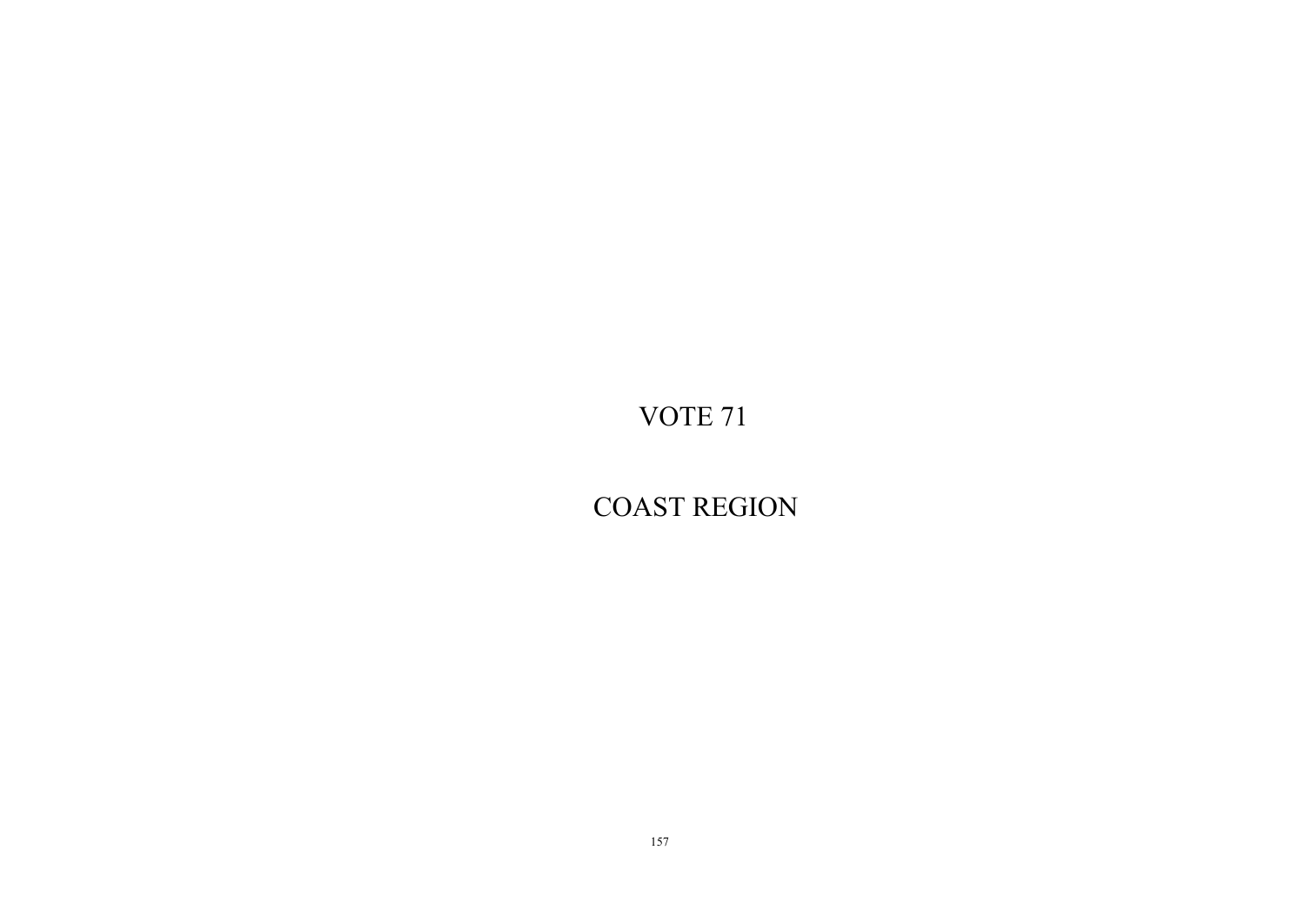## **Vote 71 Coast Region**

A. ESTIMATE of the amount required in the year ending 30th June, 2016, for the development projects in the Coast Region

#### **Twenty-three billion two hundred twenty-seven million nine hundred thirty-one thousand**

#### **(Shs.23,227,931,000)**

B. Projects under which this Vote will be accounted for by the Regional Administrative Secretary, Coast Region , are set out in the details below.

| Item                    | <b>Description</b>            | 2013/2014<br>Actual Expenditure<br>Local | Forex          | 2014/2015<br>Approved Estimates<br>Local | Forex          | 2015/2016<br>Estimates<br>Local | Forex            | Loan/<br>Grant | C/R/D | Donor      | Total      |
|-------------------------|-------------------------------|------------------------------------------|----------------|------------------------------------------|----------------|---------------------------------|------------------|----------------|-------|------------|------------|
|                         |                               | Shs                                      |                | Shs                                      |                | Shs                             |                  |                |       |            | Shs        |
| <b>Sub Vote</b>         | 1001                          | <b>ADMINISTRATION AND HR MANAGEMENT</b>  |                |                                          |                |                                 |                  |                |       |            |            |
| 6532                    | Self-Help Project             | 50,000,000                               | $\mathbf{0}$   | 50,000,000                               | $\mathbf{0}$   | 50,000,000                      | $\overline{0}$   |                |       |            | 50,000,000 |
| <b>Total of Subvote</b> |                               | 50,000,000                               | $\mathbf{0}$   | 50,000,000                               | $\mathbf{0}$   | 50,000,000                      |                  |                |       |            | 50,000,000 |
| <b>Sub Vote</b>         | 2001                          | PLANNING AND COORDINATION                |                |                                          |                |                                 |                  |                |       |            |            |
| 5499                    | <b>HIV/AIDS</b>               | $\bf{0}$                                 | 65,800,000     | $\mathbf{0}$                             | 65,800,000     | $\overline{0}$                  | 16,450,000       | L              | D     | World Bank | 16,450,000 |
| 6517                    | Child Survival<br>Development | 10,000,000                               | $\overline{0}$ | 10,000,000                               | $\mathbf{0}$   | 10,000,000                      | $\boldsymbol{0}$ |                |       |            | 10,000,000 |
| 6531                    | Participatory Appraisal       | 19,988,300                               | $\overline{0}$ | 20,000,000                               | $\overline{0}$ | 20,000,000                      | $\overline{0}$   |                |       |            | 20,000,000 |
| <b>Total of Subvote</b> |                               | 29,988,300                               | 65,800,000     | 30,000,000                               | 65,800,000     | 30,000,000                      | 16,450,000       |                |       |            | 46,450,000 |
| <b>Sub Vote</b>         | 2002                          | <b>ECONOMIC AND PRODUCTIVE SECTOR</b>    |                |                                          |                |                                 |                  |                |       |            |            |
| 4404                    | <b>DADPs</b>                  | $\bf{0}$                                 | 19,880,070     | 3,814,000                                | 27,000,000     | 3,814,000                       | $\overline{0}$   |                |       |            | 3,814,000  |
| 4553                    | Livestock Development<br>Fund | 1,000,000                                | $\mathbf{0}$   | 2,000,000                                | $\bf{0}$       | 2,000,000                       | $\overline{0}$   |                |       |            | 2,000,000  |
| <b>Total of Subvote</b> |                               | 1,000,000                                | 19,880,070     | 5,814,000                                | 27,000,000     | 5,814,000                       |                  |                |       |            | 5,814,000  |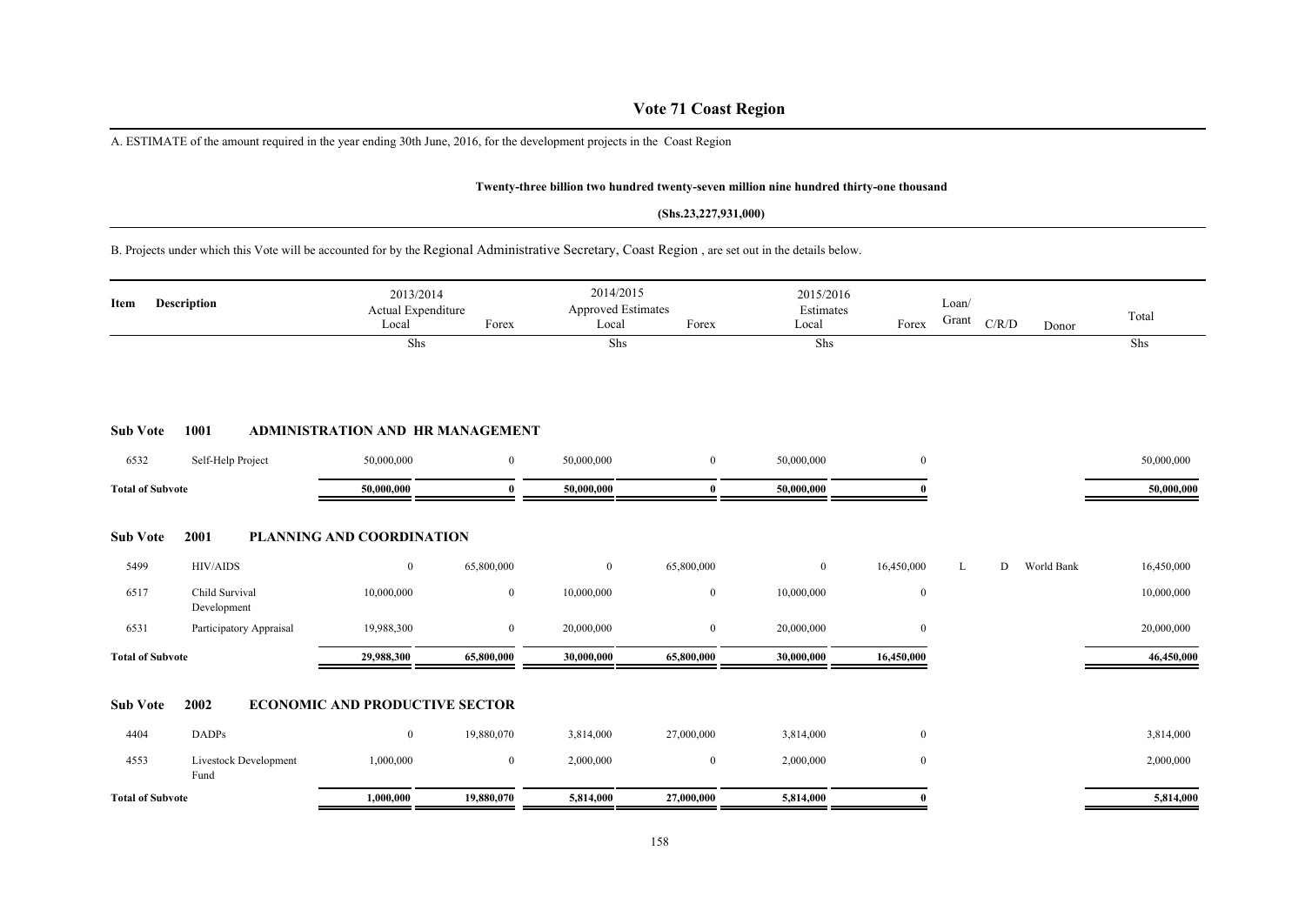|                         |                                        |                                          |                  |                                                 | <b>Vote 71 Coast Region</b> |                                 |                  |                |                                        |                    |               |
|-------------------------|----------------------------------------|------------------------------------------|------------------|-------------------------------------------------|-----------------------------|---------------------------------|------------------|----------------|----------------------------------------|--------------------|---------------|
| Item                    | Description                            | 2013/2014<br>Actual Expenditure<br>Local | Forex            | 2014/2015<br><b>Approved Estimates</b><br>Local | Forex                       | 2015/2016<br>Estimates<br>Local | Forex            | Loan/<br>Grant | $\mathbf{C} / \mathbf{R} / \mathbf{D}$ | Donor              | Total         |
|                         |                                        | Shs                                      |                  | Shs                                             |                             | Shs                             |                  |                |                                        |                    | Shs           |
| <b>Sub Vote</b>         | 2003                                   | <b>INFRASTRUCTURE SECTOR</b>             |                  |                                                 |                             |                                 |                  |                |                                        |                    |               |
| 3436                    | Water&Sanitation<br>Projects           | $\bf{0}$                                 | 14,779,840       | $\bf{0}$                                        | $\mathbf{0}$                | $\mathbf{0}$                    | $\mathbf{0}$     | ${\bf G}$      | D                                      | World Bank         | $\mathbf{0}$  |
| 5403                    | Construction of<br>Regional Hospital   | 150,000,000                              | $\bf{0}$         | 1,000,000,000                                   | $\mathbf{0}$                | 700,000,000                     | $\bf{0}$         |                |                                        |                    | 700,000,000   |
| 6339                    | Rehabilitation of<br>Government House  | $\mathbf{0}$                             | $\mathbf{0}$     | $\mathbf{0}$                                    | $\mathbf{0}$                | 279,410,000                     | $\boldsymbol{0}$ |                |                                        |                    | 279,410,000   |
| 6341                    | Rehabilitation of DC'S<br>Office       | $\boldsymbol{0}$                         | $\boldsymbol{0}$ | $\mathbf{0}$                                    | $\mathbf{0}$                | 90,000,000                      | $\bf{0}$         |                |                                        |                    | 90,000,000    |
| 6384                    | Construction of<br>Government Quarters | 72,205,000                               | $\boldsymbol{0}$ | 209,410,000                                     | $\boldsymbol{0}$            | 103,000,500                     | $\boldsymbol{0}$ |                |                                        |                    | 103,000,500   |
| <b>Total of Subvote</b> |                                        | 222,205,000                              | 14,779,840       | 1,209,410,000                                   | $\mathbf{0}$                | 1,172,410,500                   | $\mathbf{0}$     |                |                                        |                    | 1,172,410,500 |
| <b>Sub Vote</b>         | <b>SOCIAL SECTOR</b><br>2004           |                                          |                  |                                                 |                             |                                 |                  |                |                                        |                    |               |
| 5421                    | Health Basket Fund                     | $\bf{0}$                                 | $\boldsymbol{0}$ | $\bf{0}$                                        | $\mathbf{0}$                | $\bf{0}$                        | 89,306,000       | G              | D                                      | <b>Basket Fund</b> | 89,306,000    |
| <b>Total of Subvote</b> |                                        | $\mathbf{0}$                             | $\mathbf{0}$     | $\mathbf{0}$                                    | $\mathbf{0}$                | $\bf{0}$                        | 89,306,000       |                |                                        |                    | 89,306,000    |
| <b>Sub Vote</b>         | 2005                                   | <b>LOCAL GOVT.MANAGEMENT SERVICES</b>    |                  |                                                 |                             |                                 |                  |                |                                        |                    |               |
| 6299                    | EPC-LGAP                               | $\overline{0}$                           | $\boldsymbol{0}$ | $\bf{0}$                                        | $\bf{0}$                    | $\mathbf{0}$                    | 26,000,000       | G              | D                                      | <b>BELGIUM</b>     | 26,000,000    |
| <b>Total of Subvote</b> |                                        | $\bf{0}$                                 | $\bf{0}$         | $\bf{0}$                                        | $\bf{0}$                    | $\bf{0}$                        | 26,000,000       |                |                                        |                    | 26,000,000    |
| <b>Sub Vote</b>         | 2006                                   | <b>EDUCATION SECTOR</b>                  |                  |                                                 |                             |                                 |                  |                |                                        |                    |               |
| 4390                    | <b>SEDP</b>                            | 24,321,492                               | $\bf{0}$         | 24,463,000                                      | 26,645,000                  | 24,462,500                      | 6,661,000        | L              | D                                      | France             | 31,123,500    |
| <b>Total of Subvote</b> |                                        | 24,321,492                               | $\bf{0}$         | 24,463,000                                      | 26,645,000                  | 24,462,500                      | 6,661,000        |                |                                        |                    | 31,123,500    |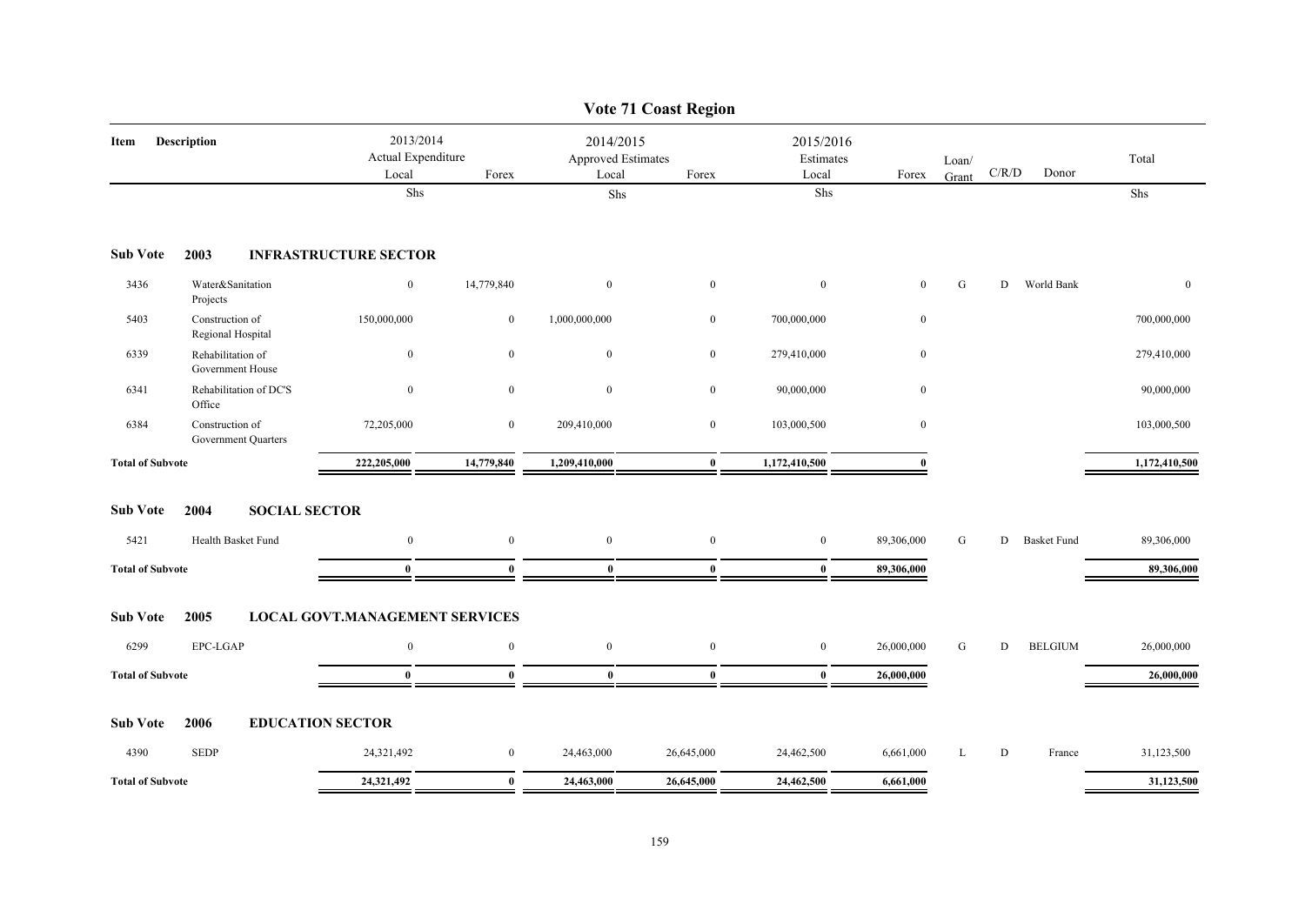|                         |                                              |                                                       |                |                                                 | <b>Vote 71 Coast Region</b> |                                 |                  |                |                                        |                    |               |
|-------------------------|----------------------------------------------|-------------------------------------------------------|----------------|-------------------------------------------------|-----------------------------|---------------------------------|------------------|----------------|----------------------------------------|--------------------|---------------|
| Item                    | <b>Description</b>                           | 2013/2014<br>Actual Expenditure<br>Local              | Forex          | 2014/2015<br><b>Approved Estimates</b><br>Local | Forex                       | 2015/2016<br>Estimates<br>Local | Forex            | Loan/<br>Grant | $\mathbf{C} / \mathbf{R} / \mathbf{D}$ | Donor              | Total         |
|                         |                                              | Shs                                                   |                | ${\rm Shs}$                                     |                             | Shs                             |                  |                |                                        |                    | Shs           |
| <b>Sub Vote</b>         | <b>WATER SECTOR</b><br>2007                  |                                                       |                |                                                 |                             |                                 |                  |                |                                        |                    |               |
| 3436                    | Water Supply and<br>Sanitation               | $\boldsymbol{0}$                                      | $\mathbf{0}$   | $\boldsymbol{0}$                                | 87,629,000                  | $\boldsymbol{0}$                | 10,352,000       | L              | D                                      | World Bank         | 10,352,000    |
| <b>Total of Subvote</b> |                                              | $\mathbf{0}$                                          | $\mathbf{0}$   | $\bf{0}$                                        | 87,629,000                  | $\mathbf{0}$                    | 10,352,000       |                |                                        |                    | 10,352,000    |
| <b>Sub Vote</b>         | 3001<br><b>REGIONAL HOSPITAL</b>             |                                                       |                |                                                 |                             |                                 |                  |                |                                        |                    |               |
| 5421                    | Health Sector Prog.<br>Support - Districts   | $\mathbf{0}$                                          | 155,652,174    | $\bf{0}$                                        | 149,445,000                 | $\boldsymbol{0}$                | $\mathbf{0}$     | ${\bf G}$      | D                                      | <b>Basket Fund</b> | $\mathbf{0}$  |
|                         | <b>Total of Subvote</b>                      |                                                       | 155,652,174    | $\bf{0}$                                        | 149,445,000                 | $\bf{0}$                        | $\mathbf{0}$     |                |                                        |                    | $\mathbf{0}$  |
| <b>Sub Vote</b><br>3280 | 8091<br>Rural water Supply and<br>Sanitation | <b>LOCAL GOVERNMENT AUTHORITIES</b><br>$\overline{0}$ | 3,250,825,250  | $\overline{0}$                                  | 3,250,048,000               | $\mathbf{0}$                    | 418,342,000      | L              | D                                      | <b>ADF</b>         | 418,342,000   |
| 4390                    | Secondary Education<br>Development Project   | $\mathbf{0}$                                          | $\mathbf{0}$   | $\overline{0}$                                  | 1,717,784,000               | $\overline{0}$                  | 429,446,000      | G              | D                                      | World Bank         | 429,446,000   |
| 4404                    | <b>DADPs</b>                                 | 186,902,000                                           | $\mathbf{0}$   | $\overline{0}$                                  | 1,676,000,000               | $\overline{0}$                  | $\mathbf{0}$     |                |                                        |                    | $\mathbf{0}$  |
| 4486                    | Agricultural Sector<br>Devt Programme        | $\mathbf{0}$                                          | 2,772,015,831  | $\overline{0}$                                  | $\mathbf{0}$                | $\mathbf{0}$                    | 419,000,000      | G              | D                                      | <b>Basket Fund</b> | 419,000,000   |
| 4553                    | Livestock Development<br>Fund                | 20,830,000                                            | $\overline{0}$ | 20,830,000                                      | $\overline{0}$              | 20,830,000                      | $\mathbf{0}$     |                |                                        |                    | 20,830,000    |
| 4628                    | Participatory Forest<br>Management           | $\overline{0}$                                        | $\overline{0}$ | $\overline{0}$                                  | 1,270,875,000               | $\boldsymbol{0}$                | $\mathbf{0}$     | G              | D                                      | Finland            | $\mathbf{0}$  |
| 4946                    | <b>LGAs Own Source</b><br>Project            | $\bf{0}$                                              | $\mathbf{0}$   | 8,712,876,000                                   | $\overline{0}$              | 9,509,003,000                   | $\boldsymbol{0}$ |                |                                        |                    | 9,509,003,000 |
| 5414                    | Child Survival and<br>Development            | $\overline{0}$                                        | 213,416,200    | $\overline{0}$                                  | $\mathbf{0}$                | $\boldsymbol{0}$                | $\mathbf{0}$     | G              | D                                      | <b>UNICEF</b>      | $\mathbf{0}$  |
| 5421                    | Health Sector Basket<br>Fund                 | $\overline{0}$                                        | 2,770,364,700  | $\overline{0}$                                  | 2,324,098,000               | $\boldsymbol{0}$                | 1,854,729,000    | G              | D                                      | <b>Basket Fund</b> | 1,854,729,000 |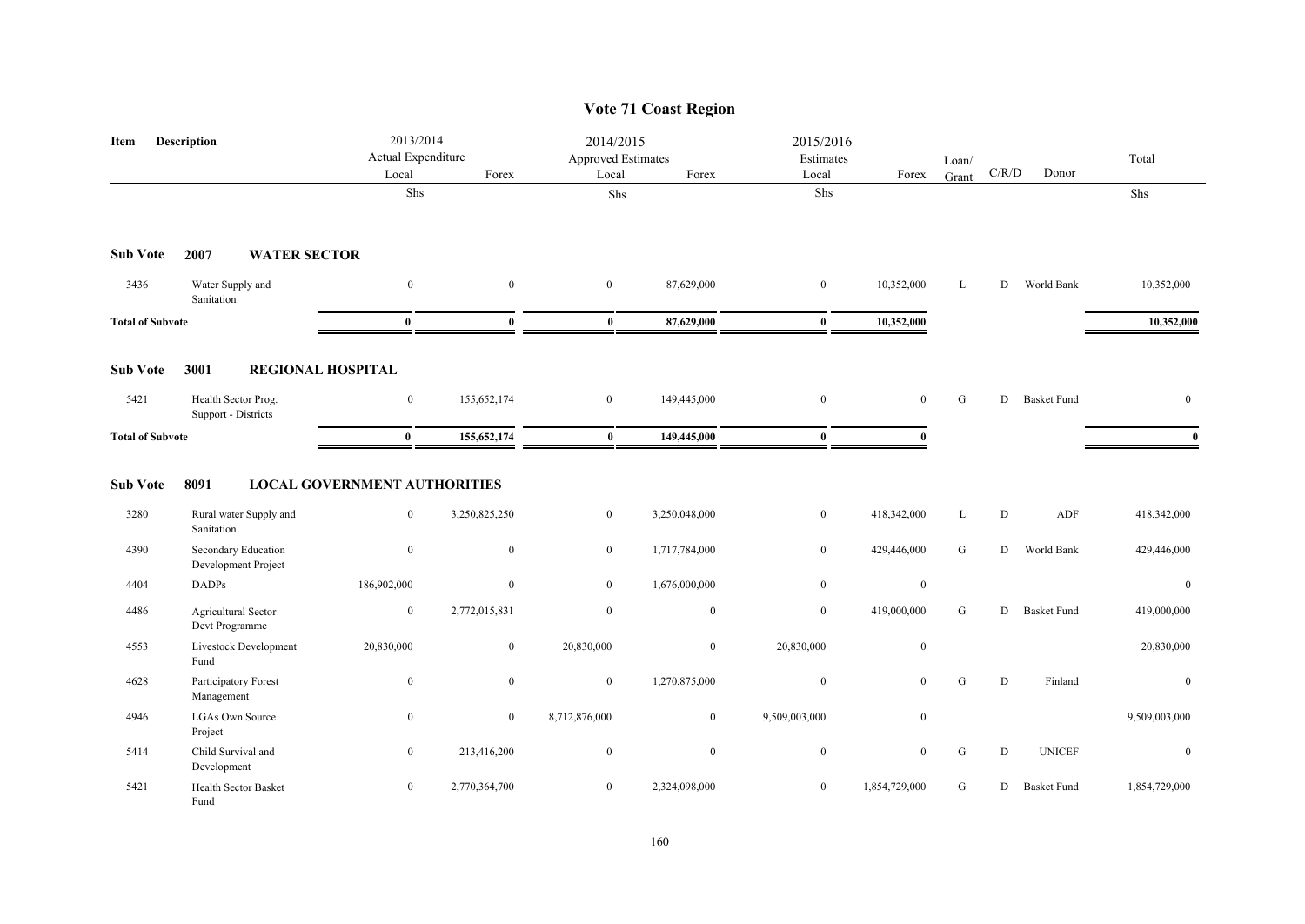| Item                    | <b>Description</b>                             | Local            | 2013/2014<br>2014/2015<br>Actual Expenditure<br><b>Approved Estimates</b><br>Forex<br>Forex<br>Local |                | 2015/2016<br>Estimates<br>Local | Forex          | Loan/<br>Grant   | C/R/D | Donor | Total      |                |
|-------------------------|------------------------------------------------|------------------|------------------------------------------------------------------------------------------------------|----------------|---------------------------------|----------------|------------------|-------|-------|------------|----------------|
|                         |                                                | Shs              |                                                                                                      | Shs            |                                 | Shs            |                  |       |       |            | Shs            |
| 5499                    | HIV/AIDS                                       | $\overline{0}$   | 467,301,000                                                                                          | $\overline{0}$ | 259,285,000                     | $\overline{0}$ | 67,983,000       | L     | D     | World Bank | 67,983,000     |
| 6209                    | Constituency<br>Development Fund               | $\boldsymbol{0}$ | $\mathbf{0}$                                                                                         | 351,672,000    | $\overline{0}$                  | 351,672,000    | $\boldsymbol{0}$ |       |       |            | 351,672,000    |
| 6277                    | <b>Local Government</b><br>Capital Devt Grant  | 3,572,267,563    | 2,002,527,930                                                                                        | 5,828,686,000  | 1,176,773,000                   | 4,311,400,000  | $\overline{0}$   | G     | D     | <b>IDA</b> | 4,311,400,000  |
| 6401                    | District Councils                              | 700,000,000      | $\bf{0}$                                                                                             | 2,250,000,000  | $\overline{0}$                  | 3,450,000,000  | $\boldsymbol{0}$ |       |       |            | 3,450,000,000  |
| 6402                    | Urban Councils                                 | $\boldsymbol{0}$ | $\bf{0}$                                                                                             | 600,000,000    | $\overline{0}$                  | 250,000,000    | $\mathbf{0}$     |       |       |            | 250,000,000    |
| 6405                    | Urban local<br>Government<br>Strenthening Prog | $\boldsymbol{0}$ | $\mathbf{0}$                                                                                         | $\mathbf{0}$   | 1,563,242,000                   | $\mathbf{0}$   | 714,070,000      | L     | D     | World Bank | 714,070,000    |
| <b>Total of Subvote</b> |                                                | 4,479,999,563    | 11,476,450,911                                                                                       | 17,764,064,000 | 13,238,105,000                  | 17,892,905,000 | 3,903,570,000    |       |       |            | 21,796,475,000 |
| <b>Total of Vote</b>    |                                                | 4,807,514,355    | 11,732,562,995                                                                                       | 19,083,751,000 | 13,594,624,000                  | 19,175,592,000 | 4,052,339,000    |       |       |            | 23,227,931,000 |

## **Vote 71 Coast Region**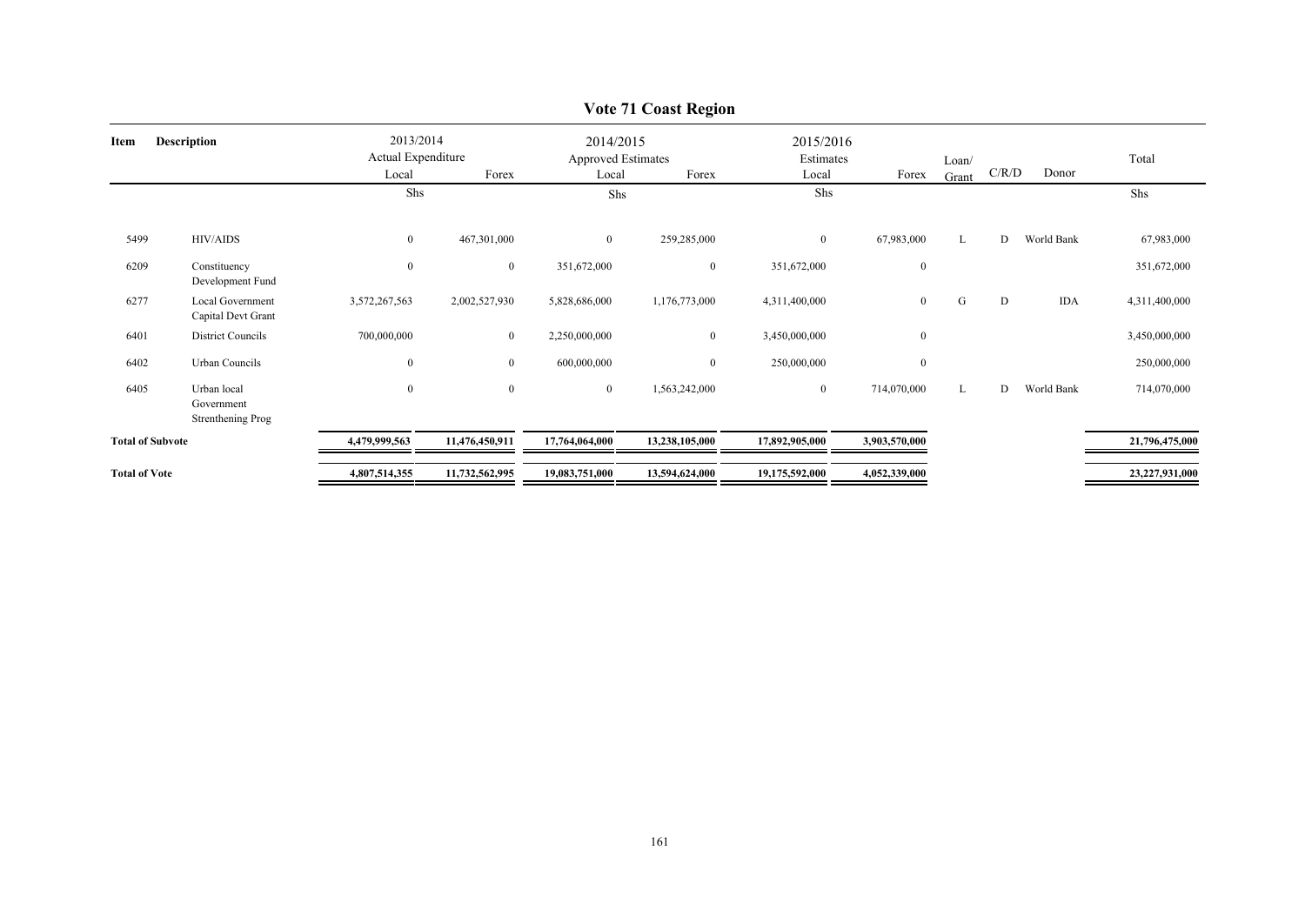DODOMA REGION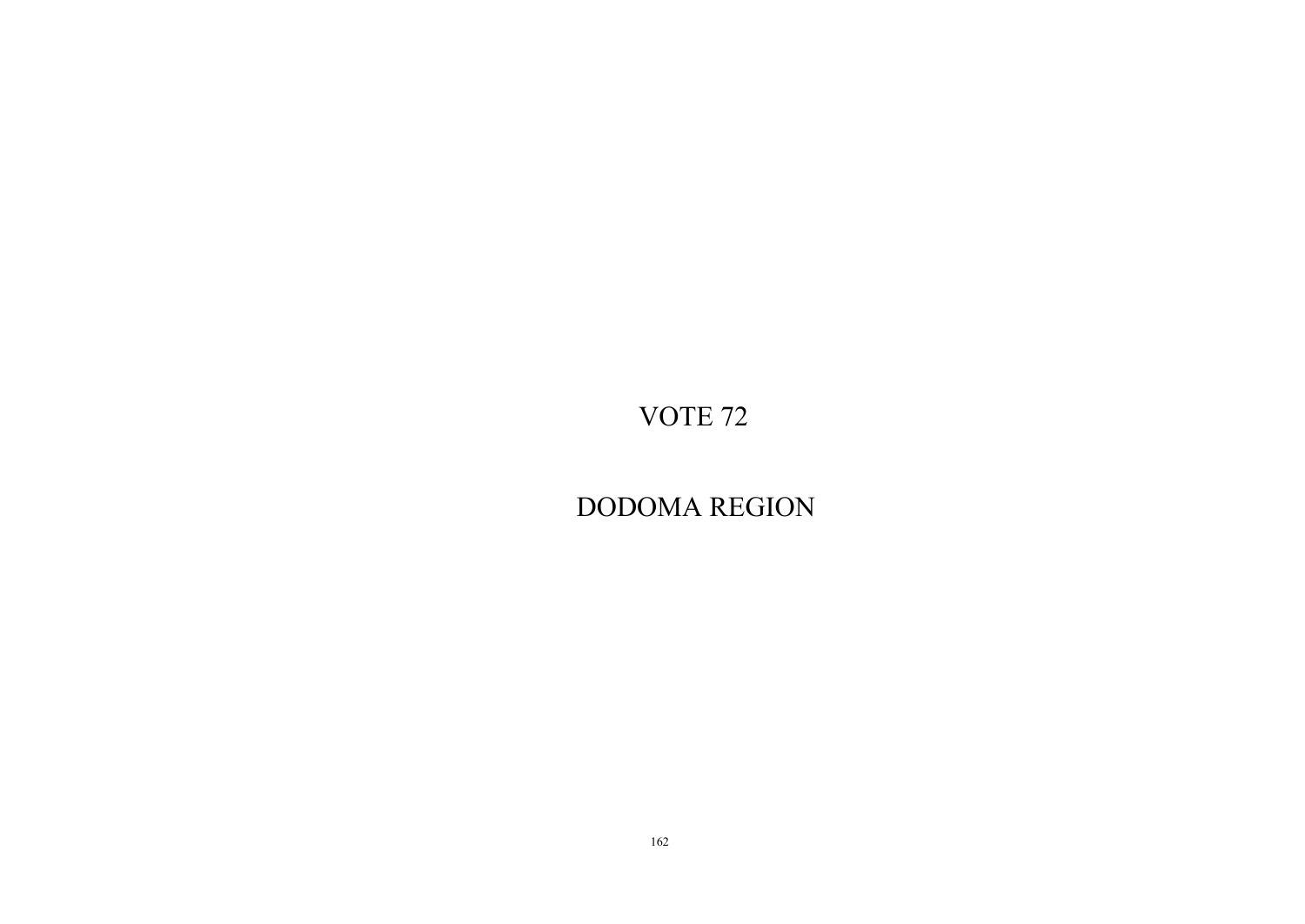## **Vote 72 Dodoma Region**

A. ESTIMATE of the amount required in the year ending 30th June, 2016, for the development projects in the Dodoma Region

#### **Twenty-six billion eight hundred ninety-eight million two hundred forty-two thousand**

#### **(Shs.26,898,242,000)**

## B. Projects under which this Vote will be accounted for by the Regional Administrative Secretary, Dodoma Region , are set out in the details below.

| <b>Description</b><br>Item |                                    | 2013/2014<br>Actual Expenditure<br>Local | Forex          | 2014/2015<br><b>Approved Estimates</b><br>Local | Forex          | 2015/2016<br>Estimates<br>Local | Forex        | Loan/<br>Grant | C/R/D | Donor | Total         |
|----------------------------|------------------------------------|------------------------------------------|----------------|-------------------------------------------------|----------------|---------------------------------|--------------|----------------|-------|-------|---------------|
|                            |                                    | Shs                                      |                | Shs                                             |                | Shs                             |              |                |       |       | Shs           |
| <b>Sub Vote</b>            | 1001                               | <b>ADMINISTRATION AND HR MANAGEMENT</b>  |                |                                                 |                |                                 |              |                |       |       |               |
| 6331                       | Construction DC's<br>House         | 250,000,000                              | $\bf{0}$       | 200,000,000                                     | $\mathbf{0}$   | $\overline{0}$                  | $\mathbf{0}$ |                |       |       | $\bf{0}$      |
| 6337                       | Construction of DC's<br>Office     | $\mathbf{0}$                             | $\mathbf{0}$   | 381,000,000                                     | $\overline{0}$ | 200,000,000                     | $\mathbf{0}$ |                |       |       | 200,000,000   |
| 6338                       | Construction of<br>Regional Block  | 1,450,000,000                            | $\overline{0}$ | 3,000,000,000                                   | $\mathbf{0}$   | 2,700,000,000                   | $\mathbf{0}$ |                |       |       | 2,700,000,000 |
| 6339                       | Rehabilitation of Govt<br>House    | $\theta$                                 | $\mathbf{0}$   | 237,263,000                                     | $\overline{0}$ | 240,000,000                     | $\mathbf{0}$ |                |       |       | 240,000,000   |
| 6389                       | Construction of Office<br>Building | $\overline{0}$                           | $\mathbf{0}$   | 819,000,000                                     | $\bf{0}$       | $\overline{0}$                  | $\mathbf{0}$ |                |       |       | $\mathbf{0}$  |
| 6532                       | Self_help Project                  | 55,000,000                               | $\overline{0}$ | 55,000,000                                      | $\overline{0}$ | 55,000,000                      | $\mathbf{0}$ |                |       |       | 55,000,000    |
| <b>Total of Subvote</b>    |                                    | 1,755,000,000                            | $\mathbf{0}$   | 4,692,263,000                                   | $\mathbf{0}$   | 3,195,000,000                   |              |                |       |       | 3,195,000,000 |
|                            |                                    |                                          |                |                                                 |                |                                 |              |                |       |       |               |

## **Sub Vote 2001 PLANNING AND COORDINATION**

| 6531                    | Participatory appraisal |  | 30,000,000 | 52,485,000 |  | 52,485,000 |
|-------------------------|-------------------------|--|------------|------------|--|------------|
| <b>Total of Subvote</b> |                         |  | 30.000.000 | 52,485,000 |  | 32,485,000 |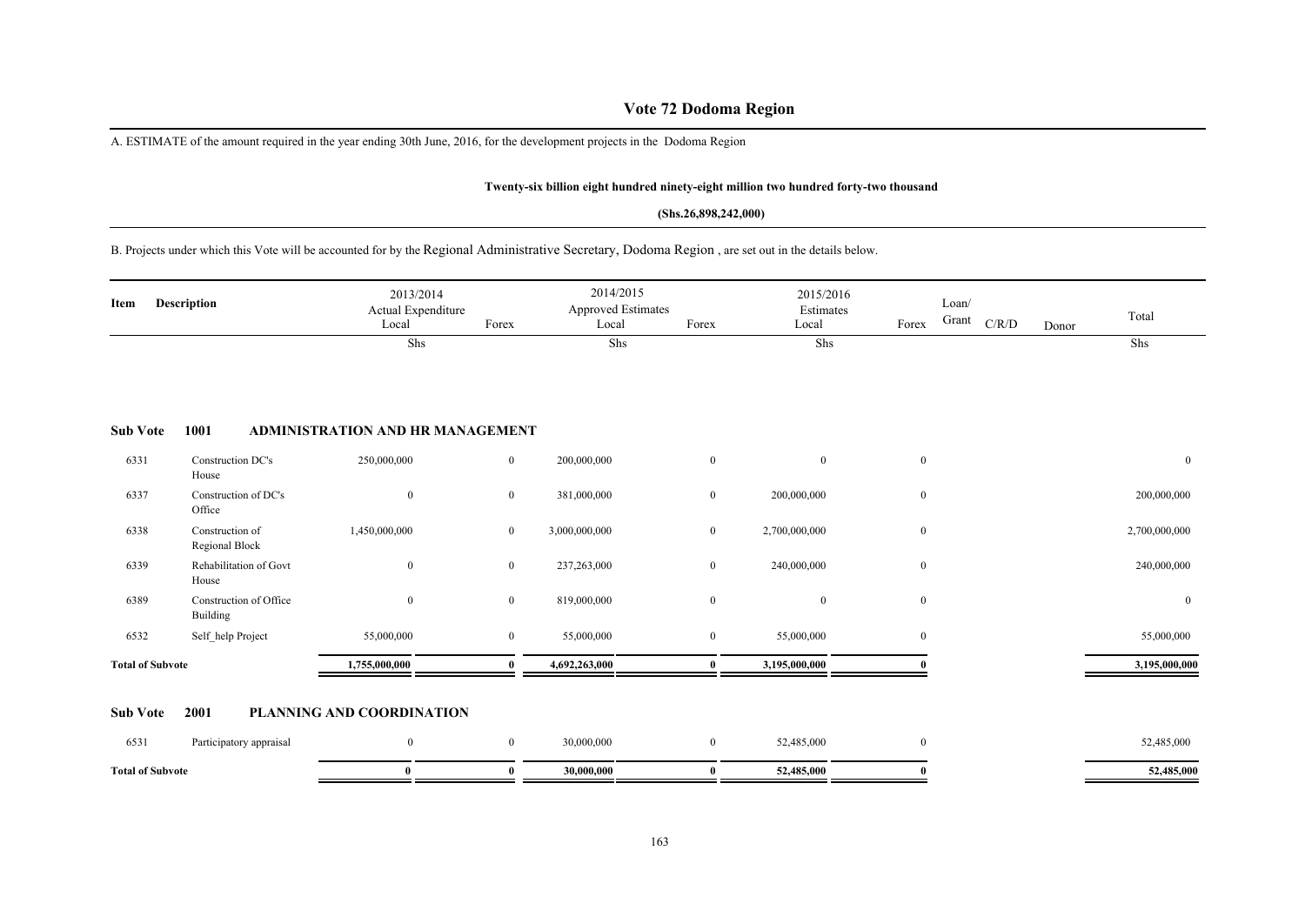|                         |                                                |                                       |                                          |                                                          | Vote 72 Dodoma Region |                                 |              |                |           |                    |              |
|-------------------------|------------------------------------------------|---------------------------------------|------------------------------------------|----------------------------------------------------------|-----------------------|---------------------------------|--------------|----------------|-----------|--------------------|--------------|
| Item                    | Description                                    |                                       | 2013/2014<br>Actual Expenditure<br>Forex | 2014/2015<br><b>Approved Estimates</b><br>Local<br>Forex |                       | 2015/2016<br>Estimates<br>Local | Forex        | Loan/<br>Grant | C/R/D     | Donor              | Total        |
|                         |                                                | Local<br>Shs                          |                                          | Shs                                                      |                       | Shs                             |              |                |           |                    | Shs          |
| <b>Sub Vote</b>         | 2002                                           | <b>ECONOMIC AND PRODUCTIVE SECTOR</b> |                                          |                                                          |                       |                                 |              |                |           |                    |              |
| 4404                    | <b>DADPS</b>                                   | $\mathbf{0}$                          | $\mathbf{0}$                             | 4,222,000                                                | 36,000,000            | $\boldsymbol{0}$                | $\mathbf{0}$ | G              | D         | <b>Basket Fund</b> | $\mathbf{0}$ |
| 4553                    | Livestock Development<br>Fund (LDF)            | 356,238                               | $\boldsymbol{0}$                         | 2,000,000                                                | $\boldsymbol{0}$      | 2,000,000                       | $\bf{0}$     |                |           |                    | 2,000,000    |
| <b>Total of Subvote</b> |                                                | 356,238                               | $\mathbf{0}$                             | 6,222,000                                                | 36,000,000            | 2,000,000                       | $\mathbf{0}$ |                |           |                    | 2,000,000    |
| <b>Sub Vote</b>         | 2004<br><b>SOCIAL SECTOR</b>                   |                                       |                                          |                                                          |                       |                                 |              |                |           |                    |              |
| 3280                    | Rural Water Supply<br>and Sanitation           | $\bf{0}$                              | $\bf{0}$                                 | $\boldsymbol{0}$                                         | 53,066,000            | $\boldsymbol{0}$                | $\mathbf{0}$ | ${\bf G}$      | ${\bf D}$ | ADF                | $\mathbf{0}$ |
| 5421                    | Health Sector Basket<br>Fund                   | $\mathbf{0}$                          | 95,652,174                               | $\overline{0}$                                           | 149,445,000           | $\bf{0}$                        | 89,306,000   | ${\bf G}$      | D         | <b>Basket Fund</b> | 89,306,000   |
| 5499                    | <b>HIV/AIDS</b>                                | $\bf{0}$                              | 19,365,000                               | $\boldsymbol{0}$                                         | 65,800,000            | $\bf{0}$                        | 16,450,000   | L              | D         | World Bank         | 16,450,000   |
| <b>Total of Subvote</b> |                                                | $\bf{0}$                              | 115,017,174                              | $\bf{0}$                                                 | 268,311,000           | $\bf{0}$                        | 105,756,000  |                |           |                    | 105,756,000  |
| <b>Sub Vote</b>         | 2005                                           | <b>LOCAL GOVT.MANAGEMENT SERVICES</b> |                                          |                                                          |                       |                                 |              |                |           |                    |              |
| 6251                    | Public Finance<br>Management Reform<br>Program | $\overline{0}$                        | $\mathbf{0}$                             | $\overline{0}$                                           | 138,000,000           | $\bf{0}$                        | 43,500,000   | G              | D         | <b>Busket</b> fund | 43,500,000   |
| 6299                    | Enhancement of<br>Procurement<br>Capacity-LGAP | $\mathbf{0}$                          | $\mathbf{0}$                             | $\mathbf{0}$                                             | $\mathbf{0}$          | $\mathbf{0}$                    | 25,000,000   | G              | D         | Belgium            | 25,000,000   |
| <b>Total of Subvote</b> |                                                | $\mathbf{0}$                          | $\mathbf{0}$                             | $\bf{0}$                                                 | 138,000,000           | $\mathbf{0}$                    | 68,500,000   |                |           |                    | 68,500,000   |
| <b>Sub Vote</b>         | 2006<br><b>EDUCATION SECTOR</b>                |                                       |                                          |                                                          |                       |                                 |              |                |           |                    |              |
| 4390                    | Secondary Education<br>Development Project     | $\bf{0}$                              | $\overline{0}$                           | 24,463,000                                               | 26,645,000            | 24,000,000                      | 6,661,000    |                |           |                    | 30,661,000   |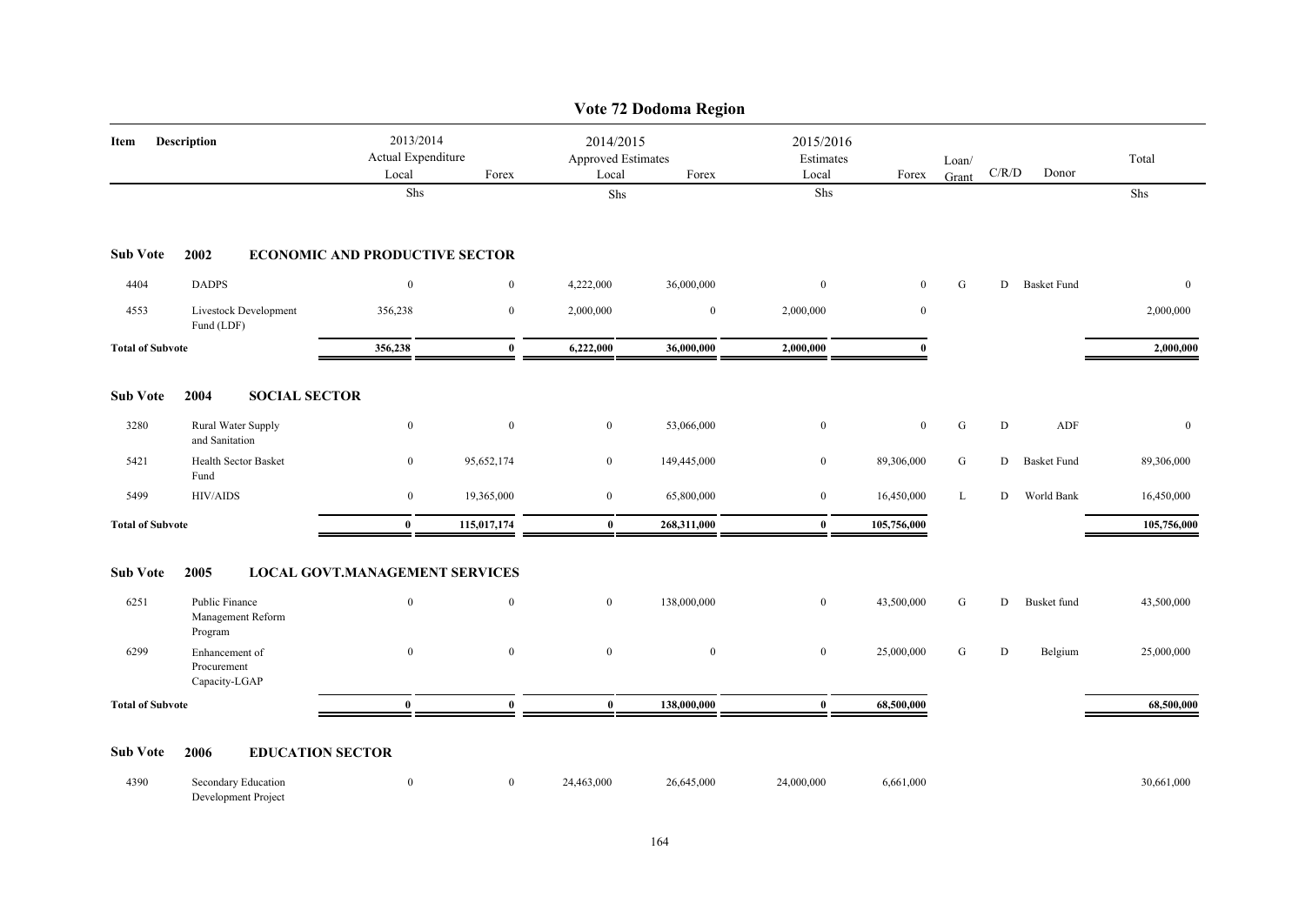|                         |                       |                            |                                                   |                  |                                                   | Vote 72 Dodoma Region |                                 |                  |                |       |                    |               |
|-------------------------|-----------------------|----------------------------|---------------------------------------------------|------------------|---------------------------------------------------|-----------------------|---------------------------------|------------------|----------------|-------|--------------------|---------------|
| Item                    | Description           |                            | 2013/2014<br>Actual Expenditure<br>Local<br>Forex |                  | 2014/2015<br>Approved Estimates<br>Local<br>Forex |                       | 2015/2016<br>Estimates<br>Local | Forex            | Loan/<br>Grant | C/R/D | Donor              | Total         |
|                         |                       |                            | Shs                                               |                  | Shs                                               |                       | Shs                             |                  |                |       |                    | Shs           |
| <b>Total of Subvote</b> |                       |                            | $\bf{0}$                                          | $\bf{0}$         | 24,463,000                                        | 26,645,000            | 24,000,000                      | 6,661,000        |                |       |                    | 30,661,000    |
| <b>Sub Vote</b>         | 2007                  | <b>WATER SECTOR</b>        |                                                   |                  |                                                   |                       |                                 |                  |                |       |                    |               |
| 3280                    | <b>And Sanitation</b> | Rural Water Supply         | $\boldsymbol{0}$                                  | $\mathbf{0}$     | $\boldsymbol{0}$                                  | 23,600,000            | $\boldsymbol{0}$                | 9,782,000        | G              | D     | ADF                | 9,782,000     |
| <b>Total of Subvote</b> |                       |                            | $\bf{0}$                                          | $\mathbf{0}$     | $\bf{0}$                                          | 23,600,000            | $\bf{0}$                        | 9,782,000        |                |       |                    | 9,782,000     |
| <b>Sub Vote</b>         | 3001                  |                            | <b>REGIONAL HOSPITAL</b>                          |                  |                                                   |                       |                                 |                  |                |       |                    |               |
| 5404                    | Hospital              | Rehabilitation of Govt     | 200,000,000                                       | $\mathbf{0}$     | 100,000,000                                       | $\overline{0}$        | 700,000,000                     | $\mathbf{0}$     |                |       |                    | 700,000,000   |
| <b>Total of Subvote</b> |                       |                            | 200,000,000                                       | $\bf{0}$         | 100,000,000                                       | $\bf{0}$              | 700,000,000                     | $\mathbf{0}$     |                |       |                    | 700,000,000   |
| <b>Sub Vote</b>         | 8091                  |                            | <b>LOCAL GOVERNMENT AUTHORITIES</b>               |                  |                                                   |                       |                                 |                  |                |       |                    |               |
| 3280                    | and Sanitation        | Rural Water Supply         | $\mathbf{0}$                                      | 4,940,930,319    | $\mathbf{0}$                                      | 3,377,038,000         | $\mathbf{0}$                    | 336,934,000      | G              | D     | ADF                | 336,934,000   |
| 4390                    | <b>SEDEP</b>          |                            | $\bf{0}$                                          | $\boldsymbol{0}$ | $\overline{0}$                                    | 2,091,316,000         | $\mathbf{0}$                    | 522,829,000      | L              | D     | France             | 522,829,000   |
| 4486                    | Devt Programme        | <b>Agricultural Sector</b> | $\bf{0}$                                          | 2,130,641,527    | $\mathbf{0}$                                      | 3,202,199,000         | $\bf{0}$                        | 241,000,000      | G              | D     | <b>Basket Fund</b> | 241,000,000   |
| 4553                    | Fund                  | Livestock Development      | $\boldsymbol{0}$                                  | $\mathbf{0}$     | 41,660,000                                        | $\overline{0}$        | 41,660,000                      | $\boldsymbol{0}$ |                |       |                    | 41,660,000    |
| 4946                    |                       |                            | $\mathbf{0}$                                      | $\mathbf{0}$     | 5,935,186,000                                     | $\overline{0}$        | 7,648,175,000                   | $\mathbf{0}$     |                |       |                    | 7,648,175,000 |
| 5421                    | Fund                  | Health Sector Basket       | $\boldsymbol{0}$                                  | 4,427,297,700    | $\bf{0}$                                          | 4,017,531,000         | $\bf{0}$                        | 3,191,666,000    | ${\bf G}$      |       | D Basket Fund      | 3,191,666,000 |
| 5499                    | <b>HIV/AIDS</b>       |                            | $\bf{0}$                                          | 719,387,803      | $\overline{0}$                                    | 404,767,000           | $\mathbf{0}$                    | 106,128,000      | L              | D     | World Bank         | 106,128,000   |
| 6209                    | Constituency          | Development Fund           | $\boldsymbol{0}$                                  | $\bf{0}$         | 434,077,000                                       | $\bf{0}$              | 434,077,000                     | $\mathbf{0}$     |                |       |                    | 434,077,000   |
| 6277                    | LGCDG                 |                            | 2,929,948,221                                     | 1,066,471,899    | 9,711,024,000                                     | 1,985,861,000         | 7,183,114,000                   | $\bf{0}$         |                |       |                    | 7,183,114,000 |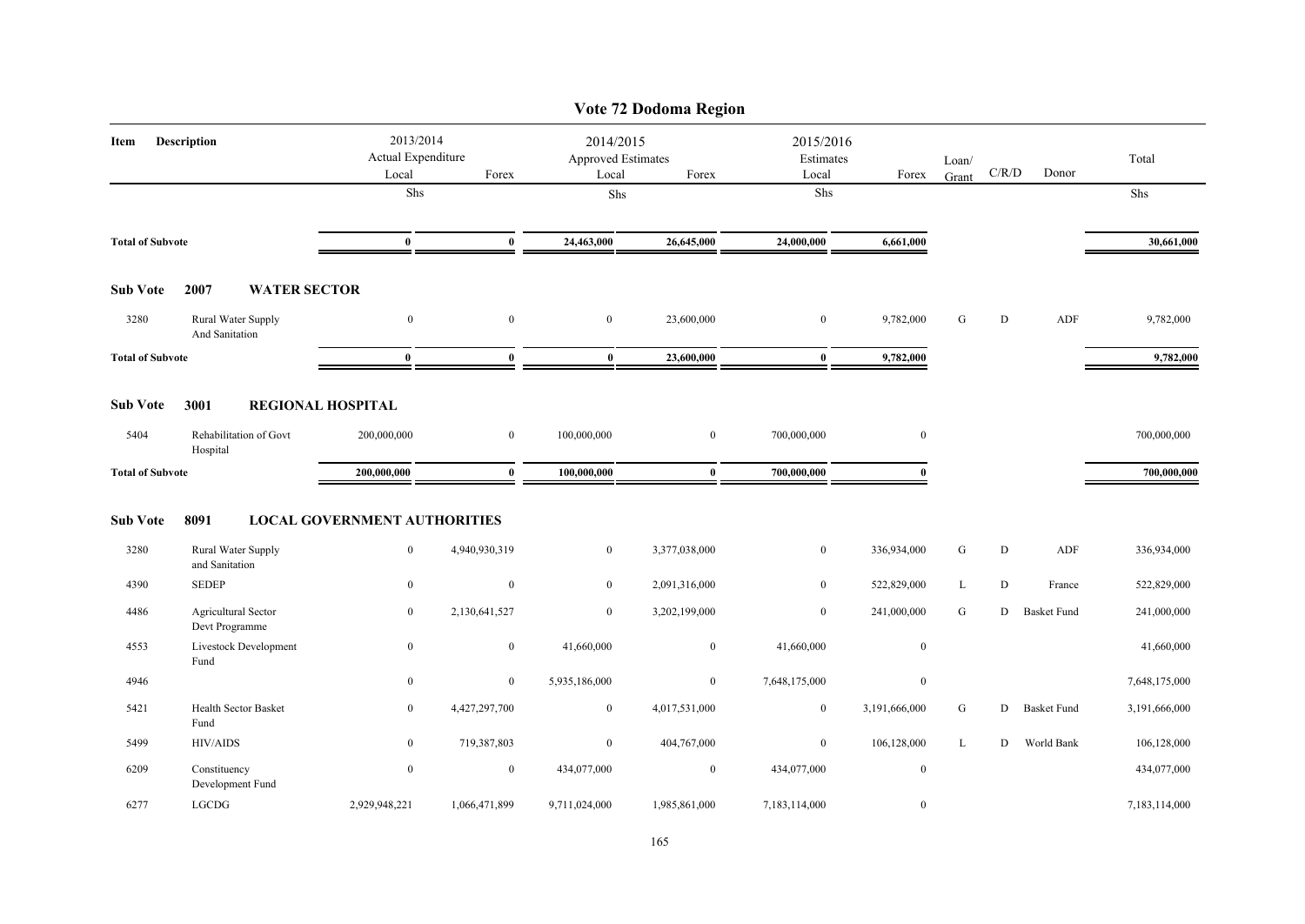|                            | $\sqrt{6}$ $\mu$ $\mu$ bouoing iversion |                                                   |                |                                                   |                |                                          |               |                |          |           |                |  |  |  |
|----------------------------|-----------------------------------------|---------------------------------------------------|----------------|---------------------------------------------------|----------------|------------------------------------------|---------------|----------------|----------|-----------|----------------|--|--|--|
| <b>Description</b><br>Item |                                         | 2013/2014<br>Actual Expenditure<br>Forex<br>Local |                | 2014/2015<br>Approved Estimates<br>Forex<br>Local |                | 2015/2016<br>Estimates<br>Forex<br>Local |               | Loan/<br>Grant | C/R/D    | Donor     | Total          |  |  |  |
|                            |                                         | Shs                                               |                | Shs                                               |                | Shs                                      |               |                |          |           | Shs            |  |  |  |
| 6401                       | District Councils                       | 1,620,000,000                                     | $\overline{0}$ | 2,410,000,000                                     | $\overline{0}$ | 1,789,000,000                            | $\mathbf{0}$  |                |          |           | 1,789,000,000  |  |  |  |
| 6403                       | Tanzania Strategic<br>Cities Project    | $\bf{0}$                                          | $\overline{0}$ | $\overline{0}$                                    | 2,283,700,000  | $\mathbf{0}$                             | 1,239,475,000 | G              | $\Omega$ | WorldBank | 1,239,475,000  |  |  |  |
| <b>Total of Subvote</b>    |                                         | 4,549,948,221                                     | 13,284,729,249 | 18,531,947,000                                    | 17,362,412,000 | 17,096,026,000                           | 5,638,032,000 |                |          |           | 22,734,058,000 |  |  |  |
| <b>Total of Vote</b>       |                                         | 6,505,304,459                                     | 13,399,746,423 | 23,384,895,000                                    | 17,854,968,000 | 21,069,511,000                           | 5,828,731,000 |                |          |           | 26,898,242,000 |  |  |  |

## **Vote 72 Dodoma Region**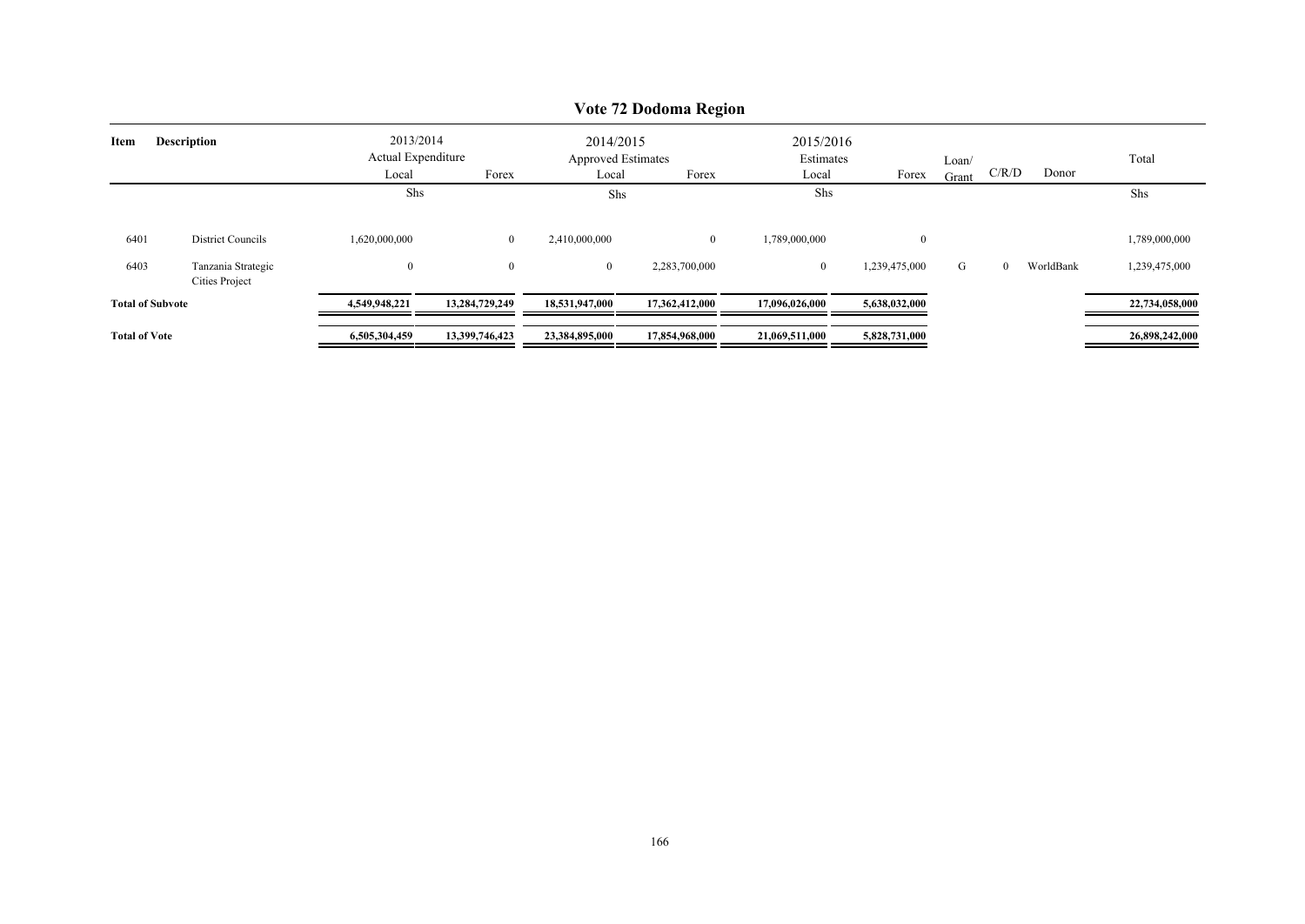IRINGA REGION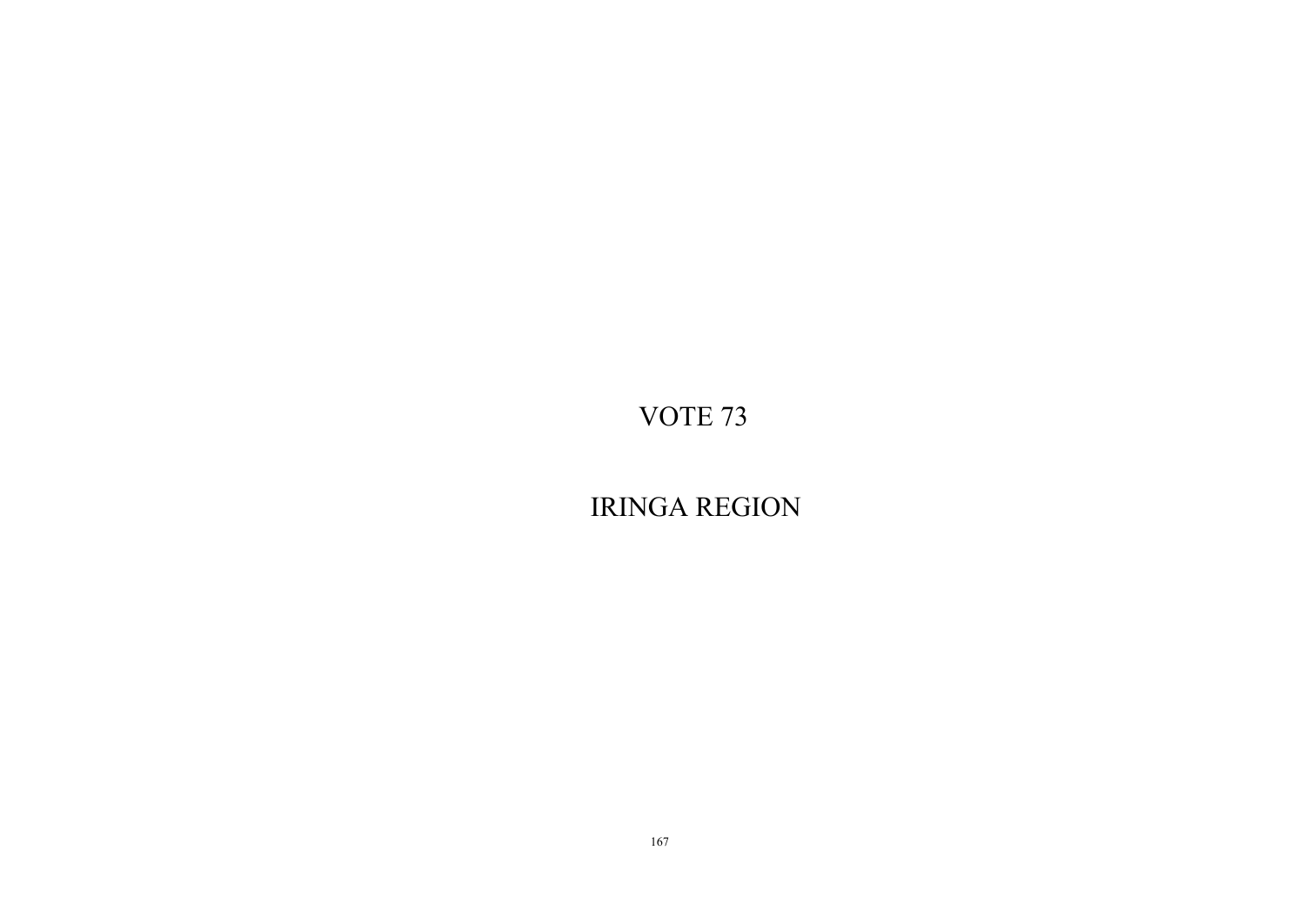## **Vote 73 Iringa Region**

A. ESTIMATE of the amount required in the year ending 30th June, 2016, for the development projects in the Iringa Region

#### **Nineteen billion six hundred eighty-eight million six hundred sixty-six thousand**

#### **(Shs.19,688,666,000)**

B. Projects under which this Vote will be accounted for by the Regional Administrative Secretary, Iringa Region , are set out in the details below.

| Item                    | Description                               | 2013/2014<br>Actual Expenditure<br>Local | Forex            | 2014/2015<br><b>Approved Estimates</b><br>Local | Forex        | 2015/2016<br>Estimates<br>Local | Forex            | Loan/<br>Grant | C/R/D | Donor         | Total          |
|-------------------------|-------------------------------------------|------------------------------------------|------------------|-------------------------------------------------|--------------|---------------------------------|------------------|----------------|-------|---------------|----------------|
|                         |                                           | Shs                                      |                  | Shs                                             |              | Shs                             |                  |                |       |               | Shs            |
| <b>Sub Vote</b>         | 1001                                      | <b>ADMINISTRATION AND HR MANAGEMENT</b>  |                  |                                                 |              |                                 |                  |                |       |               |                |
| 6337                    | <b>Construction Divisional</b><br>Offices | 98,170,500                               | $\bf{0}$         | $\boldsymbol{0}$                                | $\mathbf{0}$ | $\mathbf{0}$                    | $\overline{0}$   |                |       |               | $\overline{0}$ |
| 6348                    | Rehabilitation of RC's<br>House           | $\mathbf{0}$                             | $\bf{0}$         | $\bf{0}$                                        | $\bf{0}$     | 126,878,000                     | $\bf{0}$         |                |       |               | 126,878,000    |
| 6532                    | Self-Help Project                         | 35,000,000                               | $\boldsymbol{0}$ | 35,000,000                                      | $\mathbf{0}$ | 35,000,000                      | $\overline{0}$   |                |       |               | 35,000,000     |
| <b>Total of Subvote</b> |                                           | 133,170,500                              | $\mathbf{0}$     | 35,000,000                                      | $\bf{0}$     | 161,878,000                     |                  |                |       |               | 161,878,000    |
| <b>Sub Vote</b>         | 2001                                      | PLANNING AND COORDINATION                |                  |                                                 |              |                                 |                  |                |       |               |                |
| 5414                    | Child Survival and<br>Development         | $\mathbf{0}$                             | 234,649,721      | $\boldsymbol{0}$                                | 452,691,000  | $\mathbf{0}$                    | 117,056,000      | G              | D     | <b>UNICEF</b> | 117,056,000    |
| 5499                    | <b>HIV/AIDS</b>                           | $\overline{0}$                           | 37,600,000       | $\bf{0}$                                        | 37,600,000   | $\mathbf{0}$                    | 9,400,000        | G              | D     | World Bank    | 9,400,000      |
| 6389                    | Construction of Office<br>Building        | $\mathbf{0}$                             | $\boldsymbol{0}$ | 196,341,000                                     | $\mathbf{0}$ | 500,000,000                     | $\boldsymbol{0}$ |                |       |               | 500,000,000    |
| 6531                    | Participatory Appraisal                   | 19,997,000                               | $\overline{0}$   | 20,000,000                                      | $\bf{0}$     | 30,000,000                      | $\overline{0}$   |                |       |               | 30,000,000     |
| <b>Total of Subvote</b> |                                           | 19,997,000                               | 272,249,721      | 216,341,000                                     | 490,291,000  | 530,000,000                     | 126,456,000      |                |       |               | 656,456,000    |

**Sub Vote 2002 ECONOMIC AND PRODUCTIVE SECTOR**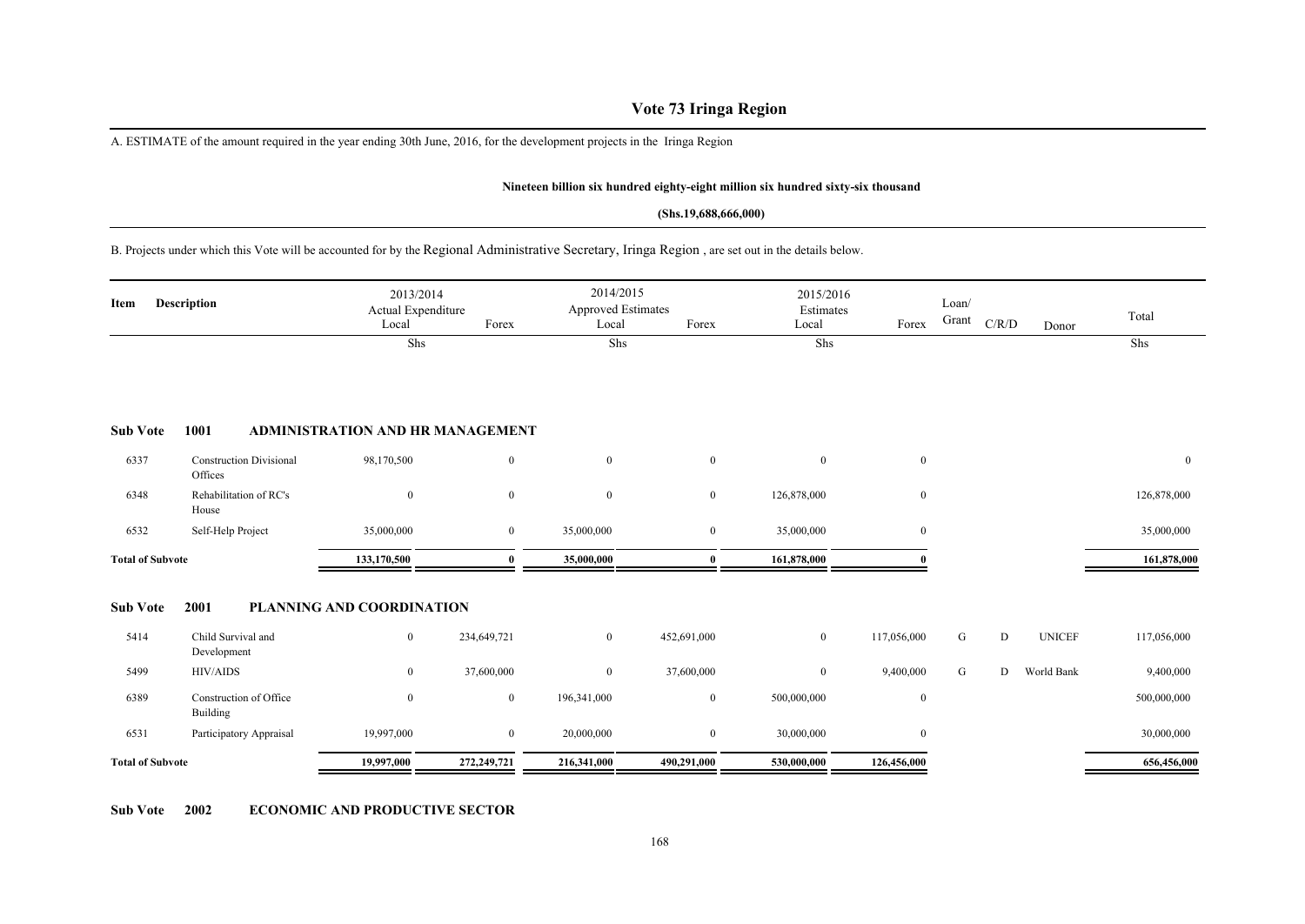|                         |                                             |                                          |                  |                                          | Vote 73 Iringa Region |                                 |                |           |           |            |              |
|-------------------------|---------------------------------------------|------------------------------------------|------------------|------------------------------------------|-----------------------|---------------------------------|----------------|-----------|-----------|------------|--------------|
| Item                    | <b>Description</b>                          | 2013/2014<br>Actual Expenditure<br>Local | Forex            | 2014/2015<br>Approved Estimates<br>Local | Forex                 | 2015/2016<br>Estimates<br>Local | Forex          | Loan/     | C/R/D     | Donor      | Total        |
|                         |                                             | ${\rm Shs}$                              |                  | Shs                                      |                       | Shs                             |                | Grant     |           |            | Shs          |
|                         |                                             |                                          |                  |                                          |                       |                                 |                |           |           |            |              |
| 4404                    | District Agricultura<br>Development Support | 5,500,000                                | 31,247,794       | 6,000,000                                | 38,000,000            | 6,000,000                       | $\mathbf{0}$   | G         | ${\rm D}$ | Denmark    | 6,000,000    |
| 4486                    | Agr.Sector<br>Development<br>Programme      | $\mathbf{0}$                             | $\mathbf{0}$     | $\mathbf{0}$                             | $\mathbf{0}$          | $\mathbf{0}$                    | 28,400,000     | G         | D         | Basketfund | 28,400,000   |
| 4553                    | Livestock Development<br>Fund(LDF)          | 1,999,500                                | $\boldsymbol{0}$ | 2,000,000                                | $\mathbf{0}$          | 2,000,000                       | $\mathbf{0}$   |           |           |            | 2,000,000    |
| <b>Total of Subvote</b> |                                             | 7,499,500                                | 31,247,794       | 8,000,000                                | 38,000,000            | 8,000,000                       | 28,400,000     |           |           |            | 36,400,000   |
| <b>Sub Vote</b>         | <b>SOCIAL SECTOR</b><br>2004                |                                          |                  |                                          |                       |                                 |                |           |           |            |              |
| 3280                    | Rural Water Supply<br>and Sanitation-Health | $\overline{0}$                           | 16,000,000       | $\overline{0}$                           | 16,000,000            | $\bf{0}$                        | $\overline{0}$ | ${\bf G}$ | ${\bf D}$ | ADF        | $\mathbf{0}$ |
| 5421                    | Health Sector<br>Programme<br>support-dist  | $\overline{0}$                           | 115,794,519      | $\overline{0}$                           | 127,994,000           | $\mathbf{0}$                    | 80,501,000     | G         | D         | Basketfund | 80,501,000   |
| <b>Total of Subvote</b> |                                             | $\bf{0}$                                 | 131,794,519      | $\bf{0}$                                 | 143,994,000           | $\bf{0}$                        | 80,501,000     |           |           |            | 80,501,000   |
| <b>Sub Vote</b>         | 2006<br><b>EDUCATION SECTOR</b>             |                                          |                  |                                          |                       |                                 |                |           |           |            |              |
| 4390                    | Secondary Education<br>Development Program  | 24,264,600                               | $\boldsymbol{0}$ | 24,463,000                               | 26,645,000            | 24,463,000                      | 6,661,000      |           |           |            | 31,124,000   |
| <b>Total of Subvote</b> |                                             | 24,264,600                               | $\bf{0}$         | 24,463,000                               | 26,645,000            | 24,463,000                      | 6,661,000      |           |           |            | 31,124,000   |
| <b>Sub Vote</b>         | 2007<br><b>WATER SECTOR</b>                 |                                          |                  |                                          |                       |                                 |                |           |           |            |              |
| 3280                    | Rural Water Supply<br>and Sanitation        | $\overline{0}$                           | 13,460,895       | $\overline{0}$                           | 64,129,000            | $\mathbf{0}$                    | 9,352,000      | G         | D         | ADF        | 9,352,000    |
| <b>Total of Subvote</b> |                                             | $\bf{0}$                                 | 13,460,895       | $\bf{0}$                                 | 64,129,000            | $\bf{0}$                        | 9,352,000      |           |           |            | 9,352,000    |
|                         |                                             |                                          |                  |                                          |                       |                                 |                |           |           |            |              |

**Sub Vote 8091 LOCAL GOVERNMENT AUTHORITY**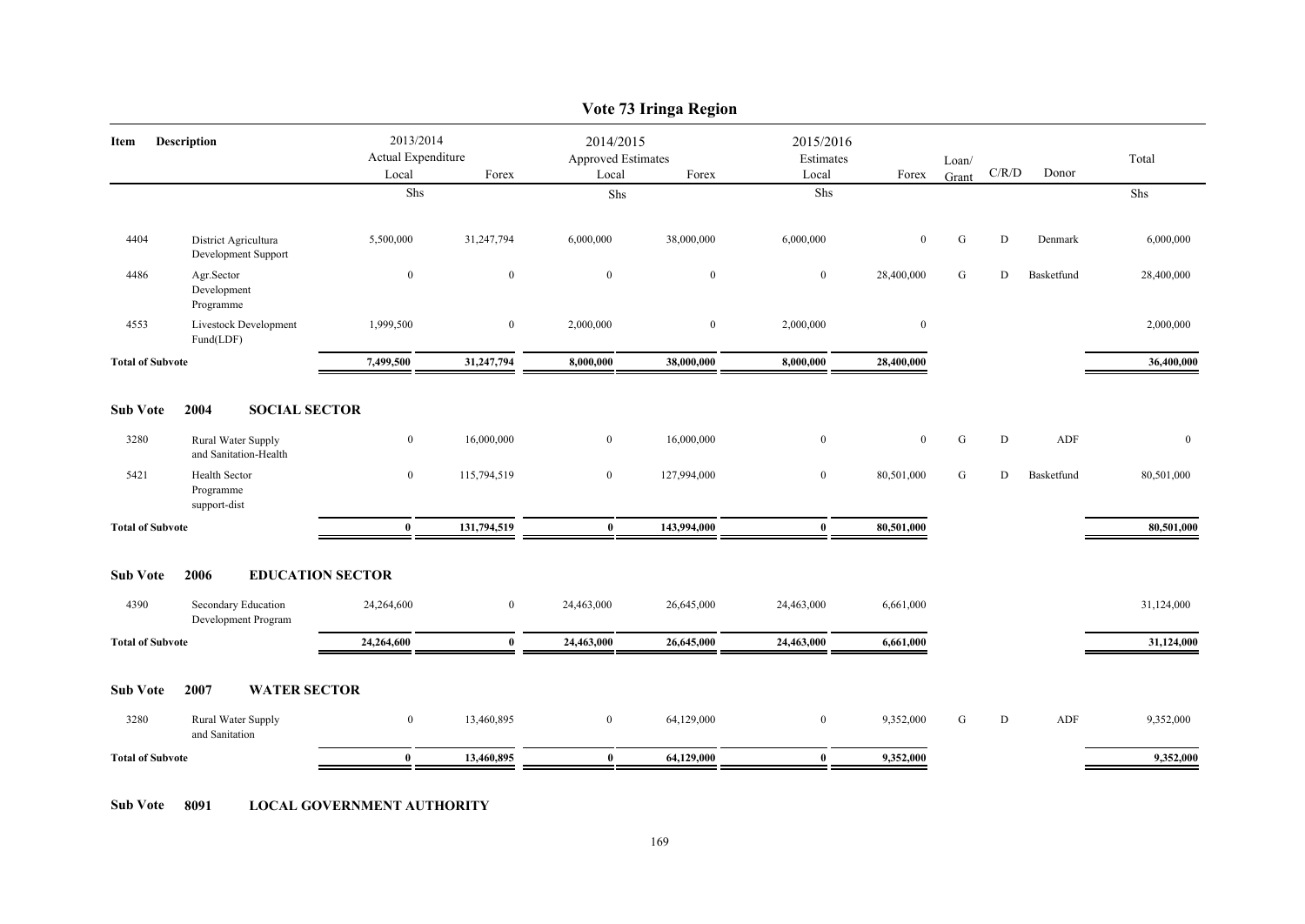|      |                                                |                                          |                  |                                          | vote <i>is</i> ifing a region |                                 |                  |                |             |               |                  |
|------|------------------------------------------------|------------------------------------------|------------------|------------------------------------------|-------------------------------|---------------------------------|------------------|----------------|-------------|---------------|------------------|
| Item | <b>Description</b>                             | 2013/2014<br>Actual Expenditure<br>Local | Forex            | 2014/2015<br>Approved Estimates<br>Local | Forex                         | 2015/2016<br>Estimates<br>Local | Forex            | Loan/<br>Grant | C/R/D       | Donor         | Total            |
|      |                                                | ${\rm Shs}$                              |                  | Shs                                      |                               | ${\rm Shs}$                     |                  |                |             |               | Shs              |
| 3280 | Rural Water Supply &<br>Sanitation             | $\bf{0}$                                 | 2,916,096,392    | $\mathbf{0}$                             | 1,797,217,000                 | $\overline{0}$                  | 248,937,000      | ${\bf G}$      | $\mathbf D$ | ADF           | 248,937,000      |
| 4390 | Secondary Education<br>Development Project     | $\mathbf{0}$                             | 676, 693, 563    | $\mathbf{0}$                             | 1,344,252,000                 | $\overline{0}$                  | 336,063,000      | L              | D           | France        | 336,063,000      |
| 4404 | District Agricultura<br>Development Support    | $\boldsymbol{0}$                         | 1,500,458,676    | $\boldsymbol{0}$                         | 390,000,000                   | $\overline{0}$                  | 97,500,000       | ${\bf G}$      | ${\rm D}$   | Denmark       | 97,500,000       |
| 4486 | Agricultural Sector<br>Devt. Programme         | $\mathbf{0}$                             | 3,902,536,000    | $\mathbf{0}$                             | 1,244,536,000                 | $\overline{0}$                  | 954,646,000      | ${\bf G}$      | D           | Basketfund    | 954,646,000      |
| 4553 | Livestock Development<br>Fund                  | 20,830,000                               | $\boldsymbol{0}$ | 20,830,000                               | $\boldsymbol{0}$              | 20,830,000                      | $\boldsymbol{0}$ |                |             |               | 20,830,000       |
| 4628 | Participatory Forest<br>Managament             | $\bf{0}$                                 | 34,749,000       | $\mathbf{0}$                             | $\mathbf{0}$                  | $\boldsymbol{0}$                | $\mathbf{0}$     | ${\bf G}$      | $\mathbf D$ | <b>PFM</b>    | $\boldsymbol{0}$ |
| 4946 | <b>LGA Own Source</b><br>Project               | $\mathbf{0}$                             | $\boldsymbol{0}$ | 5,558,197,000                            | $\boldsymbol{0}$              | 9,156,639,000                   | $\mathbf{0}$     |                |             |               | 9,156,639,000    |
| 5414 | Child Survival &<br>Development                | $\bf{0}$                                 | 2,584,526,000    | $\bf{0}$                                 | 2,737,412,000                 | $\bf{0}$                        | 1,025,180,000    | G              | $\mathbf D$ | <b>UNICEF</b> | 1,025,180,000    |
| 5418 | <b>MMAM</b>                                    | 258,033,500                              | $\boldsymbol{0}$ | $\boldsymbol{0}$                         | $\boldsymbol{0}$              | $\mathbf{0}$                    | $\boldsymbol{0}$ |                |             |               | $\mathbf{0}$     |
| 5421 | Health Sector Basket<br>Fund                   | $\bf{0}$                                 | 2,220,420,800    | $\mathbf{0}$                             | 2,032,847,000                 | $\overline{0}$                  | 1,625,987,000    | ${\bf G}$      | ${\rm D}$   | Basketfund    | 1,625,987,000    |
| 5499 | Tanzania Multsectoral<br>HIV/AIDS Infection    | $\overline{0}$                           | 482,082,074      | $\mathbf{0}$                             | 219,157,000                   | $\overline{0}$                  | 57,462,000       | $\mathbf{L}$   | D           | World Bank    | 57,462,000       |
| 6209 | Constituency<br>Development Fund               | 253,572,000                              | $\boldsymbol{0}$ | 253,572,000                              | $\boldsymbol{0}$              | 253,572,000                     | $\mathbf{0}$     |                |             |               | 253,572,000      |
| 6277 | LGCDG                                          | 1,759,465,494                            | 854, 342, 344    | 4,569,123,000                            | 925,119,000                   | 3,379,719,000                   | $\mathbf{0}$     |                |             |               | 3,379,719,000    |
| 6401 | District Council<br>Projects                   | 150,000,000                              | $\overline{0}$   | 1,250,000,000                            | $\boldsymbol{0}$              | 250,000,000                     | $\mathbf{0}$     |                |             |               | 250,000,000      |
| 6402 | Urban Councils                                 | 439,983,000                              | $\mathbf{0}$     | 400,000,000                              | $\mathbf{0}$                  | $\mathbf{0}$                    | $\mathbf{0}$     |                |             |               | $\mathbf{0}$     |
| 6504 | Urban local<br>Government<br>Strenthening Prog | $\bf{0}$                                 | 390,505,056      | $\mathbf{0}$                             | 1,841,331,000                 | $\overline{0}$                  | 1,306,420,000    | L              | D           | World Bank    | 1,306,420,000    |
| 6539 | Wetlands management<br>and Sustainable Devt    | $\bf{0}$                                 | 72,906,775       | $\mathbf{0}$                             | $\mathbf{0}$                  | $\mathbf{0}$                    | $\mathbf{0}$     | ${\bf G}$      | $\mathbf D$ | <b>IDA</b>    | $\mathbf{0}$     |

## **Vote 73 Iringa Region**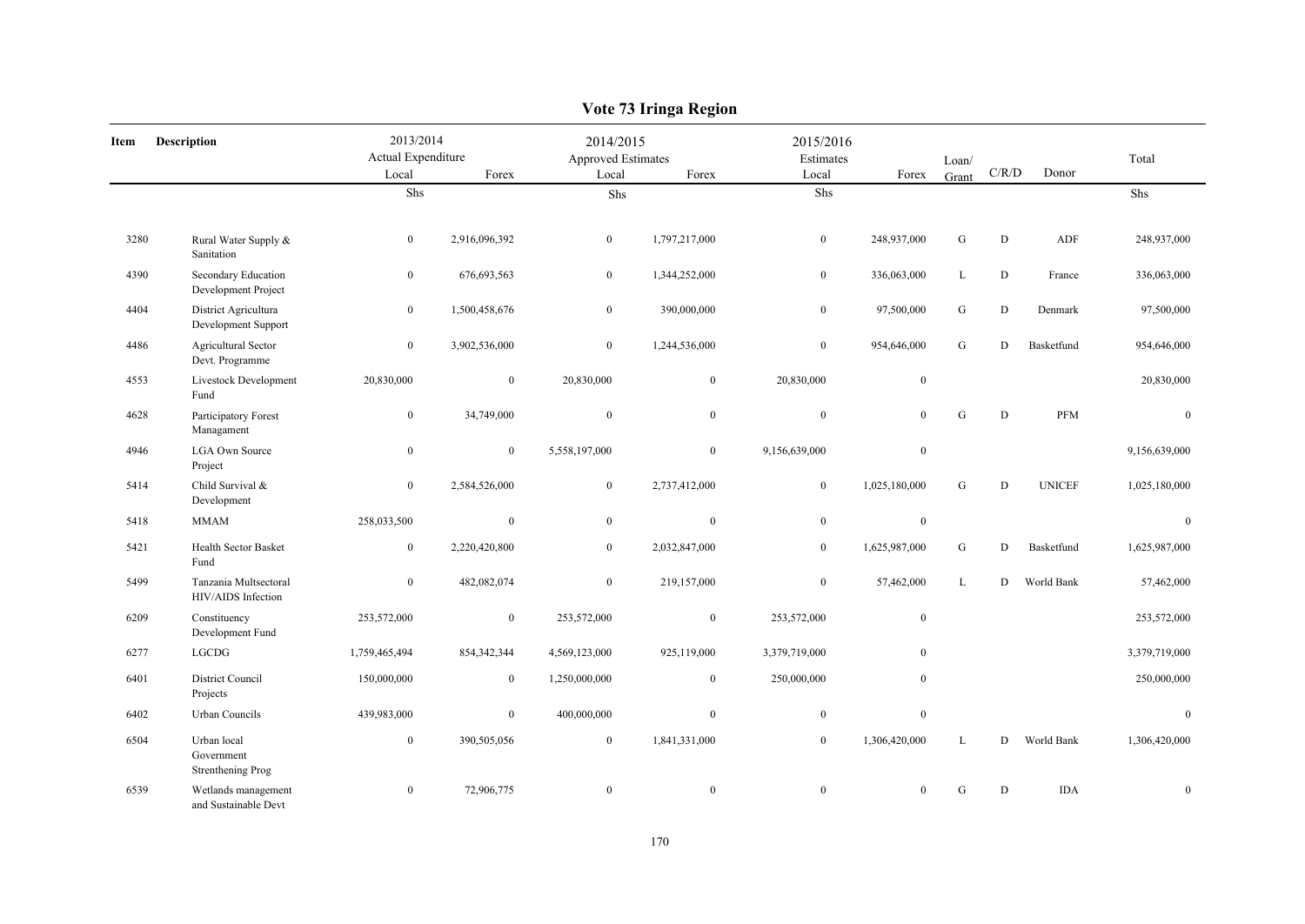|                         | Vote 73 Iringa Region |                                 |                |                                        |                |                        |               |       |       |       |                |  |  |
|-------------------------|-----------------------|---------------------------------|----------------|----------------------------------------|----------------|------------------------|---------------|-------|-------|-------|----------------|--|--|
| Item                    | <b>Description</b>    | 2013/2014<br>Actual Expenditure |                | 2014/2015<br><b>Approved Estimates</b> |                | 2015/2016<br>Estimates |               | Loan/ |       |       | Total          |  |  |
|                         |                       | Local                           | Forex          | Forex<br>Local                         |                | Local                  | Forex         | Grant | C/R/D | Donor |                |  |  |
|                         |                       | Shs                             |                | Shs                                    |                | Shs                    |               |       |       |       | Shs            |  |  |
| <b>Total of Subvote</b> |                       | 2,881,883,994                   | 15,635,316,680 | 12,051,722,000                         | 12,531,871,000 | 13,060,760,000         | 5,652,195,000 |       |       |       | 18,712,955,000 |  |  |
| <b>Total of Vote</b>    |                       | 3,066,815,594                   | 16,084,069,609 | 12,335,526,000                         | 13,294,930,000 | 13,785,101,000         | 5,903,565,000 |       |       |       | 19,688,666,000 |  |  |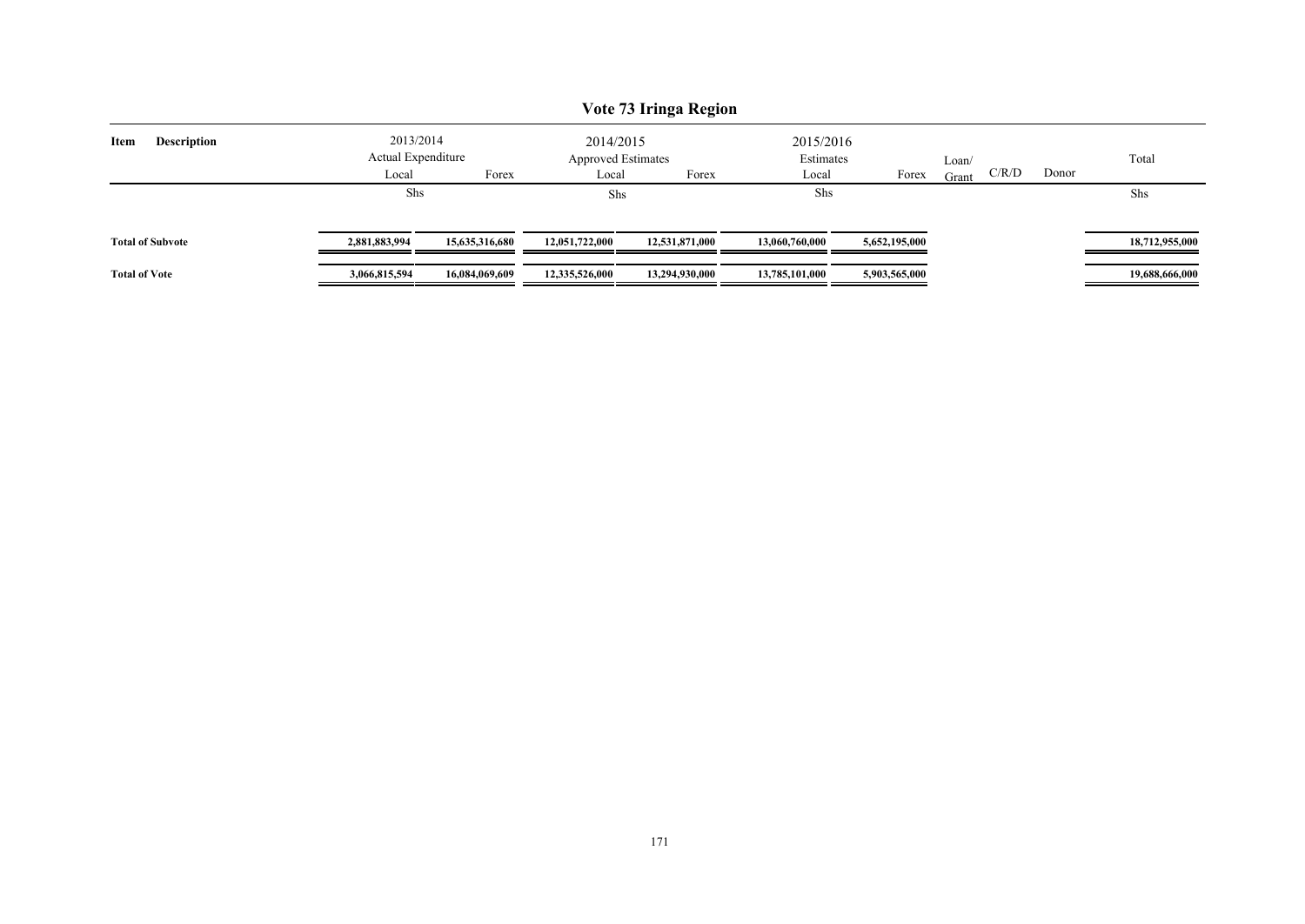KIGOMA REGION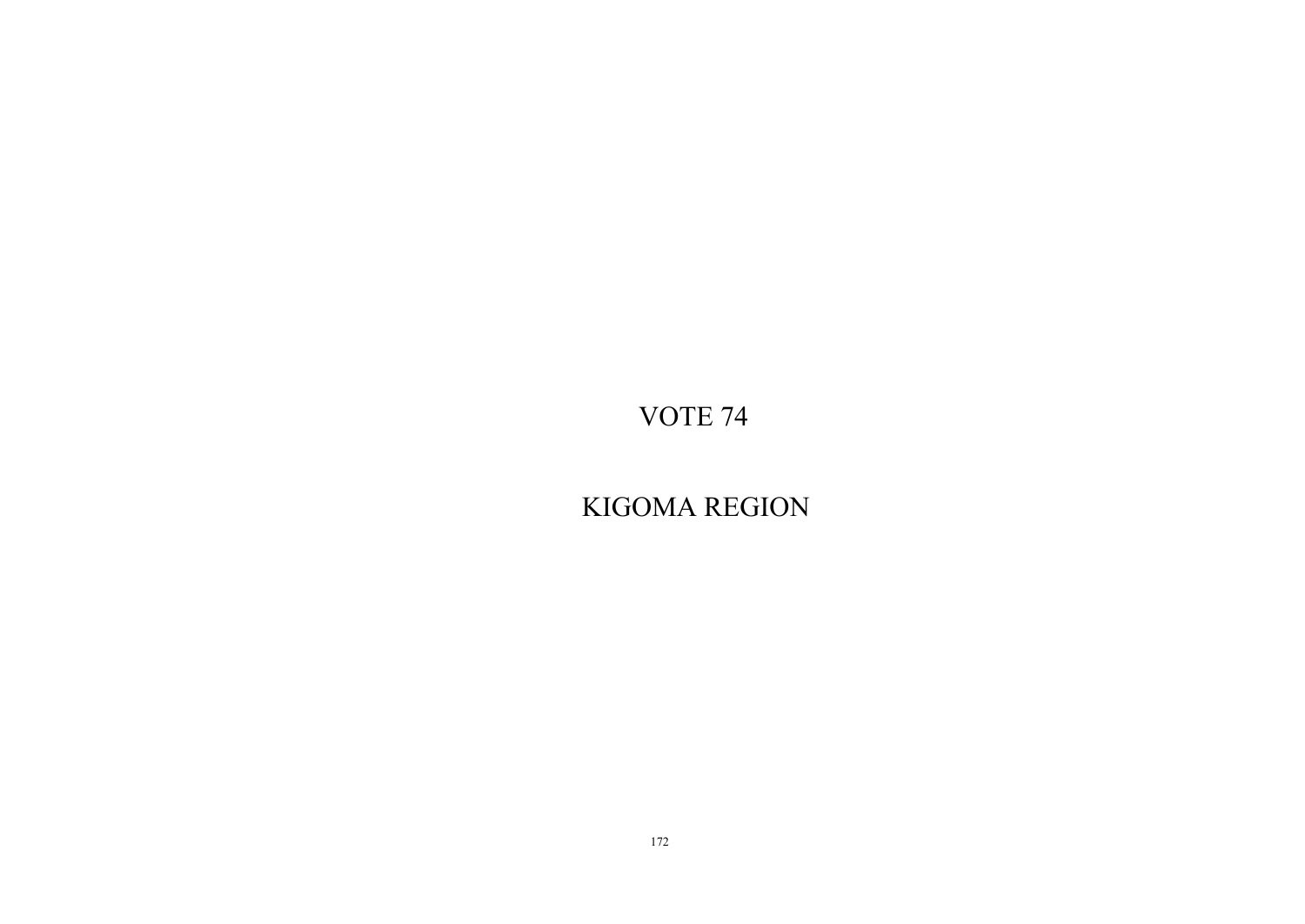## **Vote 74 Kigoma Region**

A. ESTIMATE of the amount required in the year ending 30th June, 2016, for the development projects in the Kigoma Region

#### **Twenty-six billion fifty-six million five hundred four thousand**

#### **(Shs.26,056,504,000)**

## B. Projects under which this Vote will be accounted for by the Regional Administrative Secretary, Kigoma Region , are set out in the details below.

| Item                    | Description                                    | 2013/2014<br>Actual Expenditure<br>Local | Forex            | 2014/2015<br><b>Approved Estimates</b><br>Local | Forex            | 2015/2016<br>Estimates<br>Local | Forex            | Loan/<br>Grant | $\rm C/R/D$ | Donor      | Total         |
|-------------------------|------------------------------------------------|------------------------------------------|------------------|-------------------------------------------------|------------------|---------------------------------|------------------|----------------|-------------|------------|---------------|
|                         |                                                | Shs                                      |                  | Shs                                             |                  | Shs                             |                  |                |             |            | Shs           |
| <b>Sub Vote</b>         | 1001                                           | <b>ADMIN AND HR MANAGEMENT</b>           |                  |                                                 |                  |                                 |                  |                |             |            |               |
| 4404                    | District Agriculture<br>Development Support    | $\bf{0}$                                 | $\overline{0}$   | 4,600,000                                       | $\boldsymbol{0}$ | 4,600,000                       | $\bf{0}$         |                |             |            | 4,600,000     |
| 4486                    | Agricultural Sector<br>Development<br>Programm | $\bf{0}$                                 | 19,967,800       | $\bf{0}$                                        | 20,000,000       | $\mathbf{0}$                    | $\overline{0}$   | G              | D           | Basketfund | $\mathbf{0}$  |
| 4933                    | EPZ Development                                | 99,760,000                               | $\boldsymbol{0}$ | 700,000,000                                     | $\mathbf{0}$     | 700,000,000                     | $\bf{0}$         |                |             |            | 700,000,000   |
| 6327                    | Construction of<br>Government Houses           | 844,206,000                              | $\bf{0}$         | 1,500,000,000                                   | $\boldsymbol{0}$ | 600,000,000                     | $\boldsymbol{0}$ |                |             |            | 600,000,000   |
| 6340                    | Rehabilitation of<br>Regional block            | $\boldsymbol{0}$                         | $\overline{0}$   | 210,000,000                                     | $\mathbf{0}$     | 200,000,000                     | $\bf{0}$         |                |             |            | 200,000,000   |
| 6348                    | Rehabilitation of RC's<br>House                | $\overline{0}$                           | $\mathbf{0}$     | 543,555,000                                     | $\mathbf{0}$     | 579,055,000                     | $\boldsymbol{0}$ |                |             |            | 579,055,000   |
| 6532                    | Self Help Projects                             | 50,000,000                               | $\bf{0}$         | 50,000,000                                      | $\boldsymbol{0}$ | 50,000,000                      | $\boldsymbol{0}$ |                |             |            | 50,000,000    |
| <b>Total of Subvote</b> |                                                | 993,966,000                              | 19,967,800       | 3,008,155,000                                   | 20,000,000       | 2,133,655,000                   |                  |                |             |            | 2,133,655,000 |

## **Sub Vote 2001 PLANNING AND COORDINATION**

| 3280 | <b>Rural Water Supply</b> | 22,178,929 | $\Omega$ | 89,866,000 | 9,394,000 G D |  | ADF | 9,394,000 |
|------|---------------------------|------------|----------|------------|---------------|--|-----|-----------|
|      | and Sanitation            |            |          |            |               |  |     |           |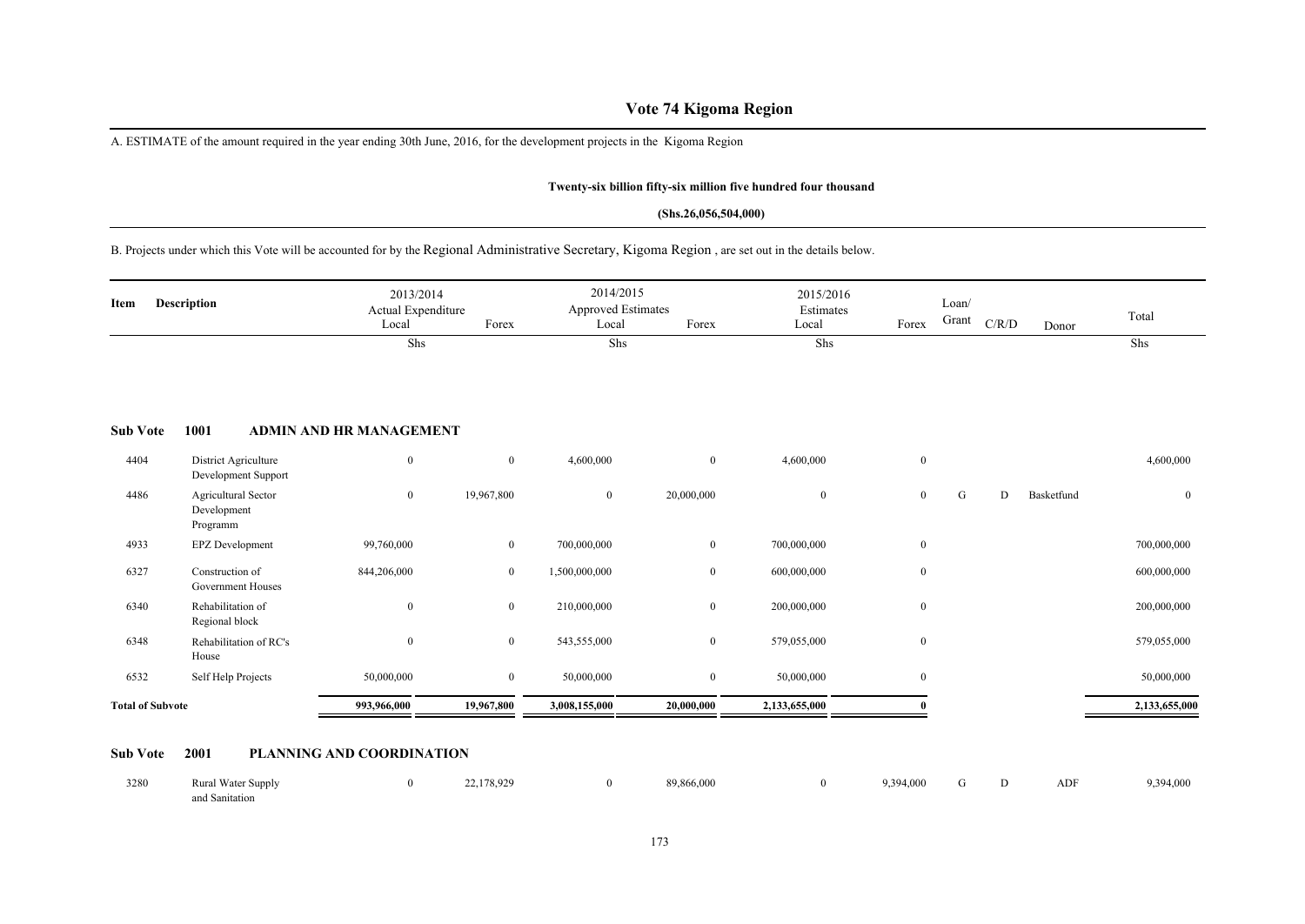|                            |                                            |                                                   |                  |                  | Vote 74 Kigoma Region                    |                  |                                          |   |   |                      |              |
|----------------------------|--------------------------------------------|---------------------------------------------------|------------------|------------------|------------------------------------------|------------------|------------------------------------------|---|---|----------------------|--------------|
| <b>Description</b><br>Item |                                            | 2013/2014<br>Actual Expenditure<br>Forex<br>Local |                  | Local            | 2014/2015<br>Approved Estimates<br>Forex |                  | 2015/2016<br>Estimates<br>Local<br>Forex |   |   | $\rm C/R/D$<br>Donor | Total        |
|                            |                                            | Shs                                               |                  | Shs              |                                          | Shs              |                                          |   |   |                      | Shs          |
| <b>Total of Subvote</b>    |                                            | $\bf{0}$                                          | 22,178,929       | $\bf{0}$         | 89,866,000                               | $\bf{0}$         | 9,394,000                                |   |   |                      | 9,394,000    |
| <b>Sub Vote</b>            | 2002                                       | <b>ECONOMIC AND PRODUCTIVE SECTOR</b>             |                  |                  |                                          |                  |                                          |   |   |                      |              |
| 4628                       | Participatory Forest<br>Management         | $\mathbf{0}$                                      | $\boldsymbol{0}$ | $\boldsymbol{0}$ | 5,500,000                                | $\mathbf{0}$     | $\overline{0}$                           | G | D | <b>DENMARK</b>       | $\mathbf{0}$ |
| <b>Total of Subvote</b>    |                                            | $\bf{0}$                                          | $\bf{0}$         | $\bf{0}$         | 5,500,000                                | $\bf{0}$         | $\bf{0}$                                 |   |   |                      | $\mathbf{0}$ |
| <b>Sub Vote</b>            | 2004<br><b>SOCIAL SECTOR</b>               |                                                   |                  |                  |                                          |                  |                                          |   |   |                      |              |
| 5499                       | <b>HIV/AIDS</b>                            | $\mathbf{0}$                                      | 65,800,000       | $\boldsymbol{0}$ | 65,800,000                               | $\boldsymbol{0}$ | 16,450,000                               | L | D | Worlbank             | 16,450,000   |
| <b>Total of Subvote</b>    |                                            | $\bf{0}$                                          | 65,800,000       | $\bf{0}$         | 65,800,000                               | $\bf{0}$         | 16,450,000                               |   |   |                      | 16,450,000   |
| <b>Sub Vote</b>            | 2005                                       | <b>LOCAL GOVT MANAGEMENT SERVICES</b>             |                  |                  |                                          |                  |                                          |   |   |                      |              |
| 6521                       | <b>PFMRP</b>                               | $\mathbf{0}$                                      | $\bf{0}$         | $\boldsymbol{0}$ | 176,000,000                              | $\bf{0}$         | 81,500,000                               | G | D | PFMRP                | 81,500,000   |
| <b>Total of Subvote</b>    |                                            | $\bf{0}$                                          | $\theta$         | $\bf{0}$         | 176,000,000                              | $\bf{0}$         | 81,500,000                               |   |   |                      | 81,500,000   |
| <b>Sub Vote</b>            | 2006                                       | <b>EDUCATION SECTOR</b>                           |                  |                  |                                          |                  |                                          |   |   |                      |              |
| 4390                       | Secondary Education<br>Development Program | 23,813,000                                        | $\boldsymbol{0}$ | 24,463,000       | 26,645,000                               | 24,500,000       | 6,661,000                                |   |   |                      | 31,161,000   |
| <b>Total of Subvote</b>    |                                            | 23,813,000                                        | $\bf{0}$         | 24,463,000       | 26,645,000                               | 24,500,000       | 6,661,000                                |   |   |                      | 31,161,000   |
| <b>Sub Vote</b>            | 3001                                       | <b>REGIONAL HOSPITAL</b>                          |                  |                  |                                          |                  |                                          |   |   |                      |              |
| 5404                       | Rehabilitation of<br>Regional Hospital     | 51,776,612                                        | $\boldsymbol{0}$ | $\boldsymbol{0}$ | $\bf{0}$                                 | 900,000,000      | $\boldsymbol{0}$                         |   |   |                      | 900,000,000  |
| 5421                       | Health Sector Basket<br>Fund               | $\boldsymbol{0}$                                  | 155,448,573      | $\bf{0}$         | 156,594,000                              | $\bf{0}$         | 93,708,000                               | G | D | Basketfund           | 93,708,000   |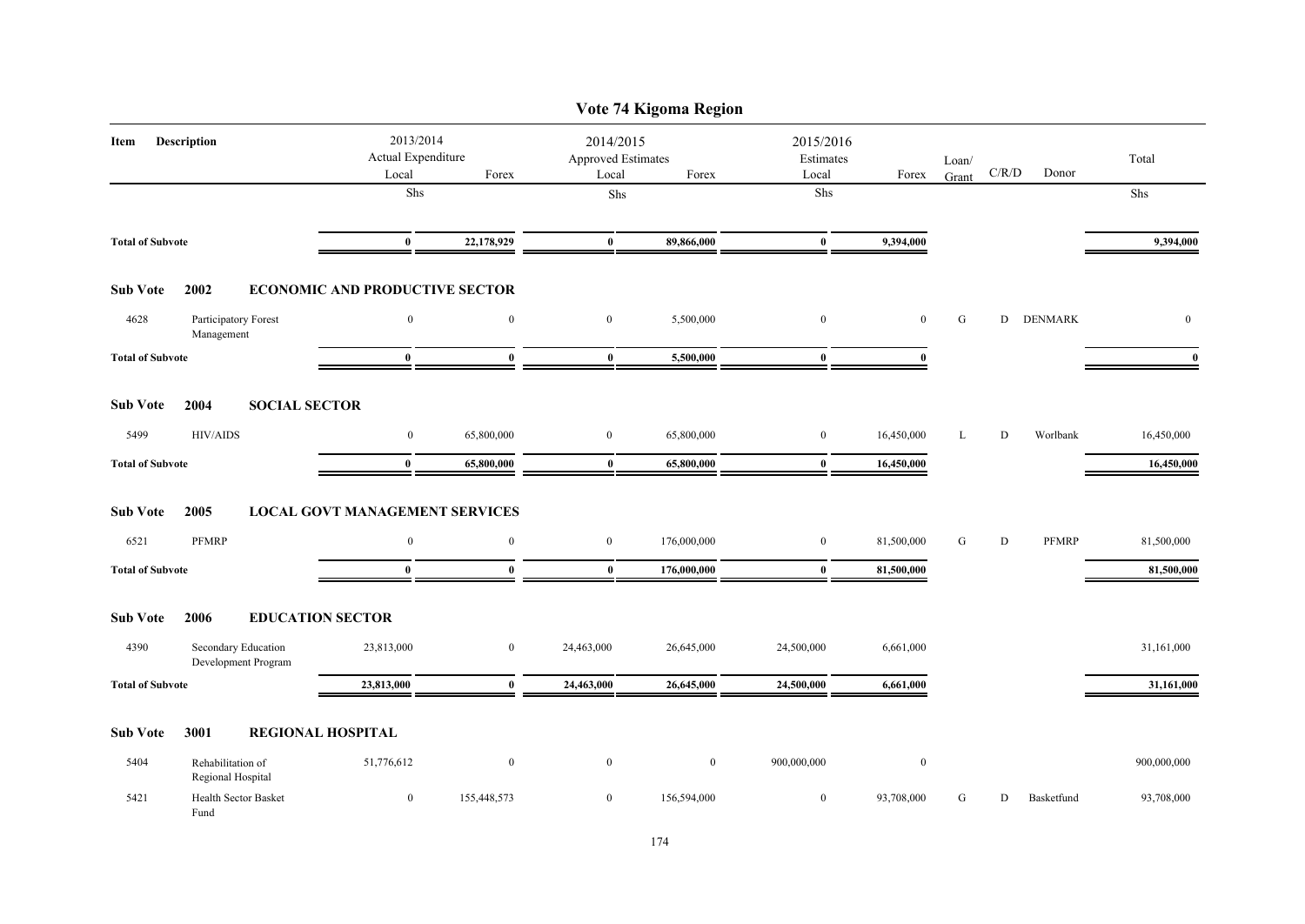| Vote 74 Kigoma Region      |                                               |            |                                          |                |                                                   |                  |                  |                                 |           |           |               |                  |  |
|----------------------------|-----------------------------------------------|------------|------------------------------------------|----------------|---------------------------------------------------|------------------|------------------|---------------------------------|-----------|-----------|---------------|------------------|--|
| <b>Description</b><br>Item |                                               |            | 2013/2014<br>Actual Expenditure<br>Local | Forex          | 2014/2015<br>Approved Estimates<br>Local<br>Forex |                  | Local            | 2015/2016<br>Estimates<br>Forex |           | C/R/D     | Donor         | Total            |  |
|                            |                                               |            | Shs                                      |                | Shs                                               |                  | Shs              |                                 |           |           |               | Shs              |  |
| <b>Total of Subvote</b>    |                                               | 51,776,612 | 155,448,573                              | $\bf{0}$       | 156,594,000                                       | 900,000,000      | 93,708,000       |                                 |           |           | 993,708,000   |                  |  |
| <b>Sub Vote</b>            | 8091                                          |            | <b>LOCAL GOVERNMENT AUTHORITIES</b>      |                |                                                   |                  |                  |                                 |           |           |               |                  |  |
| 3280                       | Rural Water Supply<br>and Sanitation          |            | $\mathbf{0}$                             | 3,409,712,849  | $\mathbf{0}$                                      | 2,219,001,000    | $\boldsymbol{0}$ | 502,715,000                     | L         | ${\rm D}$ | ADF           | 502,715,000      |  |
| 4390                       | Secondary Education<br>Development Project    |            | $\bf{0}$                                 | $\mathbf{0}$   | $\overline{0}$                                    | 2,072,292,000    | $\mathbf{0}$     | 518,073,000                     | L         | D         | World Bank    | 518,073,000      |  |
| 4486                       | <b>Agricultural Sector</b><br>Devt. Programme |            | $\bf{0}$                                 | 864,550,000    | $\overline{0}$                                    | 896,425,000      | $\boldsymbol{0}$ | $\mathbf{0}$                    | G         | D         | Basketfund    | $\boldsymbol{0}$ |  |
| 4488                       | District Agricult.Sector<br>Investm.Program   |            | $\mathbf{0}$                             | $\mathbf{0}$   | $\overline{0}$                                    | 1,176,000,000    | $\boldsymbol{0}$ | $\mathbf{0}$                    | G         | D         | Basketfund    | $\mathbf{0}$     |  |
| 4628                       | Town/Municipal/City<br>Council                |            | $\bf{0}$                                 | $\bf{0}$       | $\bf{0}$                                          | 30,000,000       | $\bf{0}$         | $\mathbf{0}$                    | ${\bf G}$ | D         | DENMARK       | $\boldsymbol{0}$ |  |
| 4946                       |                                               |            | $\bf{0}$                                 | $\overline{0}$ | 3,582,852,000                                     | $\bf{0}$         | 4,210,370,000    | $\boldsymbol{0}$                |           |           |               | 4,210,370,000    |  |
| 5405                       | <b>UNICEF</b> Support to<br>Health            |            | $\overline{0}$                           | 240,000,000    | $\mathbf{0}$                                      | 124,047,000      | $\boldsymbol{0}$ | 35,483,000                      | G         | D         | <b>UNICEF</b> | 35,483,000       |  |
| 5421                       | <b>Health Sector Basket</b><br>Fund           |            | $\mathbf{0}$                             | 4,296,361,700  | $\overline{0}$                                    | 3,940,817,000    | $\boldsymbol{0}$ | 3,171,662,000                   | G         | D         | Basketfund    | 3,171,662,000    |  |
| 5499                       | <b>HIV/AIDS</b>                               |            | $\boldsymbol{0}$                         | 667,799,003    | $\overline{0}$                                    | 441,983,000      | $\boldsymbol{0}$ | 115,884,000                     | L         | D         | Worlbank      | 115,884,000      |  |
| 6209                       | Constituency<br>Development Fund              |            | $\boldsymbol{0}$                         | $\overline{0}$ | 386,475,000                                       | $\mathbf{0}$     | 386,475,000      | $\mathbf{0}$                    |           |           |               | 386,475,000      |  |
| 6277                       | <b>Local Government</b><br>Capital Dev Grant  |            | 2,681,584,344                            | 1,650,209,312  | 9,794,700,000                                     | 2,003,298,000    | 7,245,007,000    | $\mathbf{0}$                    |           |           |               | 7,245,007,000    |  |
| 6401                       | District Council                              |            | 1,896,476,574                            | $\bf{0}$       | 6,300,000,000                                     | $\boldsymbol{0}$ | 4,790,000,000    | $\mathbf{0}$                    |           |           |               | 4,790,000,000    |  |
| 6402                       | Town/Municipal/City<br>Council                |            | 400,000,000                              | $\overline{0}$ | 250,000,000                                       | $\overline{0}$   | $\mathbf{0}$     | $\mathbf{0}$                    |           |           |               | $\mathbf{0}$     |  |
| 6403                       | Tanzania Strategic<br><b>Cities Project</b>   |            | $\boldsymbol{0}$                         | $\mathbf{0}$   | $\bf{0}$                                          | 2,665,000,000    | $\boldsymbol{0}$ | 1,814,967,000                   | G         | D         | World Bank    | 1,814,967,000    |  |
|                            | <b>Total of Subvote</b>                       |            | 4,978,060,918                            | 11,128,632,864 | 20,314,027,000                                    | 15,568,863,000   | 16,631,852,000   | 6,158,784,000                   |           |           |               | 22,790,636,000   |  |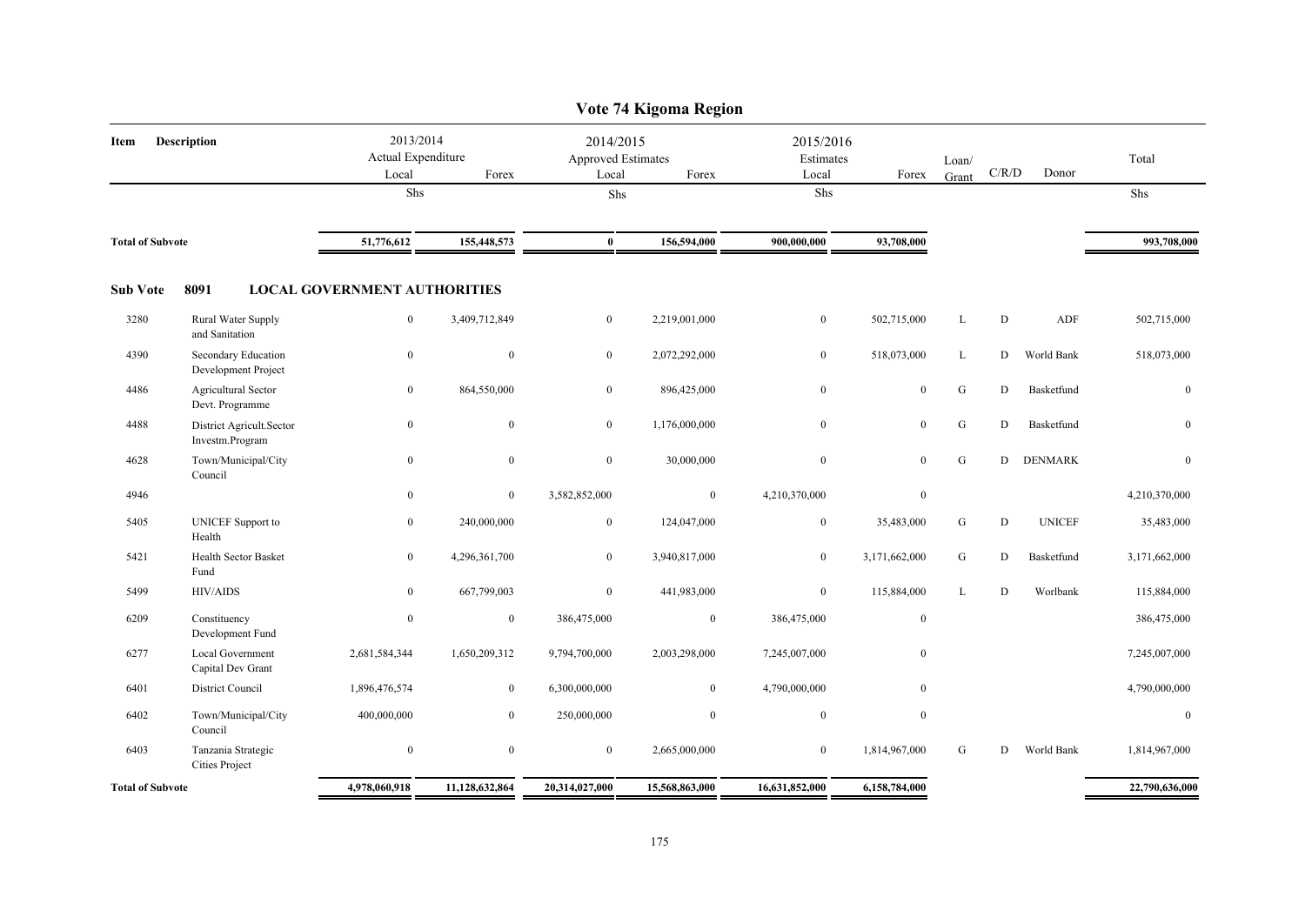| Vote 74 Kigoma Region      |                                 |                |                                        |                |                        |               |       |       |       |                |  |  |  |
|----------------------------|---------------------------------|----------------|----------------------------------------|----------------|------------------------|---------------|-------|-------|-------|----------------|--|--|--|
| Item<br><b>Description</b> | 2013/2014<br>Actual Expenditure |                | 2014/2015<br><b>Approved Estimates</b> |                | 2015/2016<br>Estimates |               | Loan/ |       |       | Total          |  |  |  |
|                            | Local                           | Forex          | Local                                  | Forex          | Local                  | Forex         | Grant | C/R/D | Donor |                |  |  |  |
|                            | Shs                             |                | Shs                                    |                | Shs                    |               |       |       |       | Shs            |  |  |  |
| <b>Total of Vote</b>       | 6,047,616,530                   | 11,392,028,166 | 23,346,645,000                         | 16,109,268,000 | 19,690,007,000         | 6,366,497,000 |       |       |       | 26,056,504,000 |  |  |  |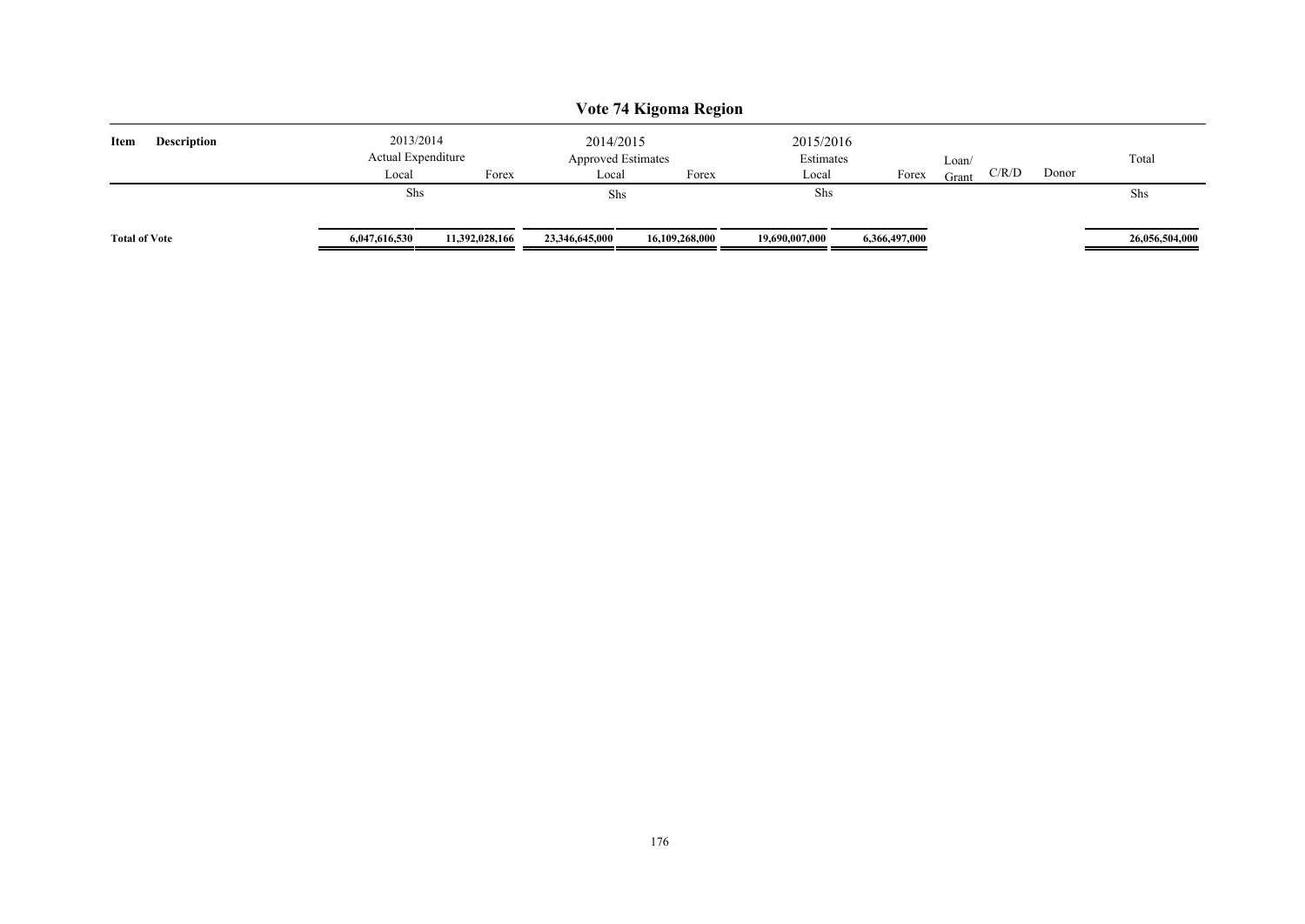# KILIMANJARO REGION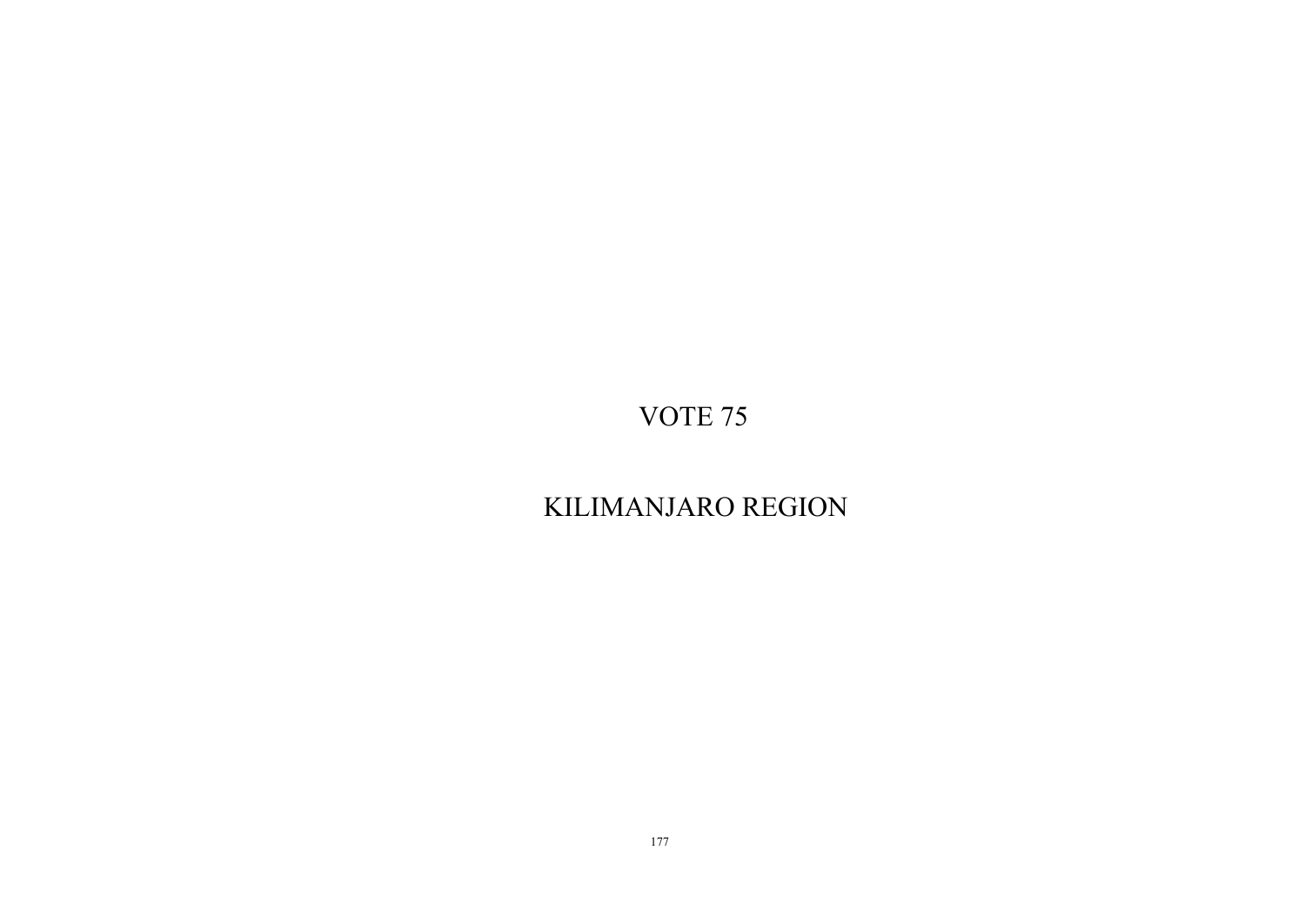## **Vote 75 Kilimanjaro Region**

A. ESTIMATE of the amount required in the year ending 30th June, 2016, for the development projects in the Kilimanjaro Region

## **Twenty-five billion two hundred fifty-seven million three hundred sixty thousand**

#### **(Shs.25,257,360,000)**

## B. Projects under which this Vote will be accounted for by the Regional Administrative Secretary, Kilimanjaro Region , are set out in the details below.

| Description<br>Item     |                                     | 2013/2014<br>Actual Expenditure<br>Local | Forex                                   | 2014/2015<br>Approved Estimates<br>Local | Forex            | 2015/2016<br>Estimates<br>Local | Forex       | Loan/<br>Grant<br>C/R/D | Donor | Total |             |
|-------------------------|-------------------------------------|------------------------------------------|-----------------------------------------|------------------------------------------|------------------|---------------------------------|-------------|-------------------------|-------|-------|-------------|
|                         |                                     |                                          | Shs                                     |                                          | Shs              |                                 | Shs         |                         |       |       | Shs         |
| <b>Sub Vote</b>         | 1001                                |                                          | <b>ADMINISTRATION AND HR MANAGEMENT</b> |                                          |                  |                                 |             |                         |       |       |             |
| 6340                    | Rehabilitation of<br>Regional block |                                          | 68,407,638                              | $\boldsymbol{0}$                         | 673,171,000      | $\mathbf{0}$                    | 585,708,000 | $\boldsymbol{0}$        |       |       | 585,708,000 |
| 6532                    |                                     | Self-Help Projects                       | 19,715,000                              | $\overline{0}$                           | 50,000,000       | $\bf{0}$                        | 20,000,000  | $\overline{0}$          |       |       | 20,000,000  |
| <b>Total of Subvote</b> |                                     |                                          | 88,122,638                              | $\mathbf{0}$                             | 723,171,000      | $\bf{0}$                        | 605,708,000 |                         |       |       | 605,708,000 |
| <b>Sub Vote</b>         | 1005                                | <b>DAS-MOSHI</b>                         |                                         |                                          |                  |                                 |             |                         |       |       |             |
| 6532                    | Self Help Scheme                    |                                          | 4,850,000                               | $\overline{0}$                           | $\bf{0}$         | $\boldsymbol{0}$                | 5,000,000   | $\overline{0}$          |       |       | 5,000,000   |
| <b>Total of Subvote</b> |                                     |                                          | 4,850,000                               | $\mathbf{0}$                             | $\bf{0}$         | $\bf{0}$                        | 5,000,000   |                         |       |       | 5,000,000   |
| <b>Sub Vote</b>         | 1006                                | <b>DAS-HAI</b>                           |                                         |                                          |                  |                                 |             |                         |       |       |             |
| 6532                    | Self Help Scheme                    |                                          | 4,644,520                               | $\boldsymbol{0}$                         | $\boldsymbol{0}$ | $\boldsymbol{0}$                | 5,000,000   | $\overline{0}$          |       |       | 5,000,000   |
| <b>Total of Subvote</b> |                                     |                                          | 4,644,520                               | $\Omega$                                 | $\bf{0}$         | $\mathbf{0}$                    | 5,000,000   |                         |       |       | 5,000,000   |
| <b>Sub Vote</b>         | 1007                                | <b>DAS-ROMBO</b>                         |                                         |                                          |                  |                                 |             |                         |       |       |             |
| 6532                    | Self Help Scheme                    |                                          | 5,000,000                               | $\bf{0}$                                 | $\bf{0}$         | $\bf{0}$                        | 5,000,000   | $\bf{0}$                |       |       | 5,000,000   |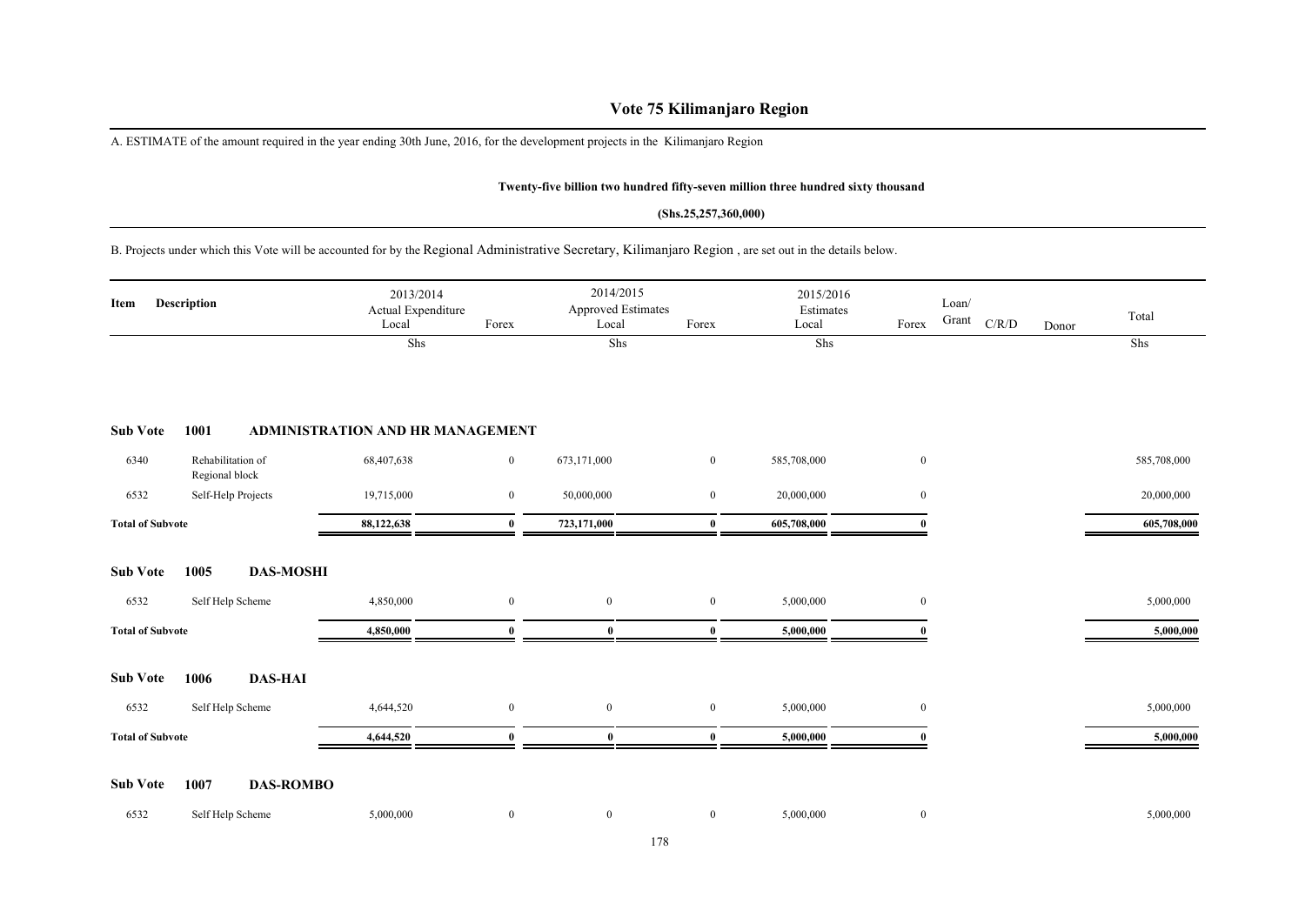|                         |                                                      |                                          |                           |                                          |                    | Vote 75 Kilimanjaro Region         |              |                                          |       |   |                |             |
|-------------------------|------------------------------------------------------|------------------------------------------|---------------------------|------------------------------------------|--------------------|------------------------------------|--------------|------------------------------------------|-------|---|----------------|-------------|
| Description<br>Item     |                                                      | 2013/2014<br>Actual Expenditure<br>Local |                           | Forex                                    | 2014/2015<br>Local | <b>Approved Estimates</b><br>Forex |              | 2015/2016<br>Estimates<br>Local<br>Forex |       |   | C/R/D<br>Donor | Total       |
|                         |                                                      |                                          | Shs                       |                                          | ${\rm Shs}$        |                                    | ${\rm Shs}$  |                                          | Grant |   |                | Shs         |
| <b>Total of Subvote</b> |                                                      | 5,000,000                                | $\bf{0}$                  | $\bf{0}$                                 | $\bf{0}$           | 5,000,000                          | $\mathbf{0}$ |                                          |       |   | 5,000,000      |             |
| <b>Sub Vote</b>         | 1008                                                 | <b>DAS-SAME</b>                          |                           |                                          |                    |                                    |              |                                          |       |   |                |             |
| 6532                    |                                                      | Self Help Scheme                         | 5,000,000                 | $\bf{0}$                                 | $\mathbf{0}$       | $\bf{0}$                           | 5,000,000    | $\mathbf{0}$                             |       |   |                | 5,000,000   |
| <b>Total of Subvote</b> |                                                      |                                          | 5,000,000                 | $\bf{0}$                                 | $\bf{0}$           | $\bf{0}$                           | 5,000,000    | $\Omega$                                 |       |   |                | 5,000,000   |
| <b>Sub Vote</b>         | 1009                                                 | <b>DAS-MWANGA</b>                        |                           |                                          |                    |                                    |              |                                          |       |   |                |             |
| 6532                    |                                                      | Self Help Scheme                         | 5,000,000                 | $\boldsymbol{0}$                         | $\bf{0}$           | $\bf{0}$                           | 5,000,000    | $\mathbf{0}$                             |       |   |                | 5,000,000   |
| <b>Total of Subvote</b> |                                                      | 5,000,000                                | $\bf{0}$                  | $\bf{0}$                                 | $\bf{0}$           | 5,000,000                          | $\mathbf{0}$ |                                          |       |   | 5,000,000      |             |
| <b>Sub Vote</b>         | 1010                                                 | <b>DAS-SIHA</b>                          |                           |                                          |                    |                                    |              |                                          |       |   |                |             |
| 6532                    |                                                      | Self Help Scheme                         | 5,000,000                 | $\bf{0}$                                 | $\bf{0}$           | $\bf{0}$                           | 5,000,000    | $\mathbf{0}$                             |       |   |                | 5,000,000   |
| <b>Total of Subvote</b> |                                                      |                                          | 5,000,000                 | $\bf{0}$                                 | $\bf{0}$           | $\bf{0}$                           | 5,000,000    | $\bf{0}$                                 |       |   |                | 5,000,000   |
| <b>Sub Vote</b>         | 1015                                                 |                                          |                           | INFORMATION AND COMMUNICATION TECH. UNIT |                    |                                    |              |                                          |       |   |                |             |
| 6248                    | ICT in Education                                     |                                          | $\mathbf{0}$              | $\mathbf{0}$                             | 14,000,000         | $\bf{0}$                           | 12,000,000   | $\mathbf{0}$                             |       |   |                | 12,000,000  |
| <b>Total of Subvote</b> |                                                      |                                          | $\bf{0}$                  | $\bf{0}$                                 | 14,000,000         | $\bf{0}$                           | 12,000,000   | $\mathbf{0}$                             |       |   |                | 12,000,000  |
| <b>Sub Vote</b>         | 2001                                                 |                                          | PLANNING AND COORDINATION |                                          |                    |                                    |              |                                          |       |   |                |             |
| 5495                    | Prevention of<br>Transimission of<br><b>HIV/AIDS</b> |                                          | $\bf{0}$                  | 47,761,000                               | $\boldsymbol{0}$   | 65,800,000                         | $\bf{0}$     | 16,450,000                               | G     | D | World Bank     | 16,450,000  |
| 6529                    | Monitoring and<br>Prog                               | <b>Evaluation of Public</b>              | 72,000,000                | $\bf{0}$                                 | 54,000,000         | $\bf{0}$                           | 111,000,000  | $\bf{0}$                                 |       |   |                | 111,000,000 |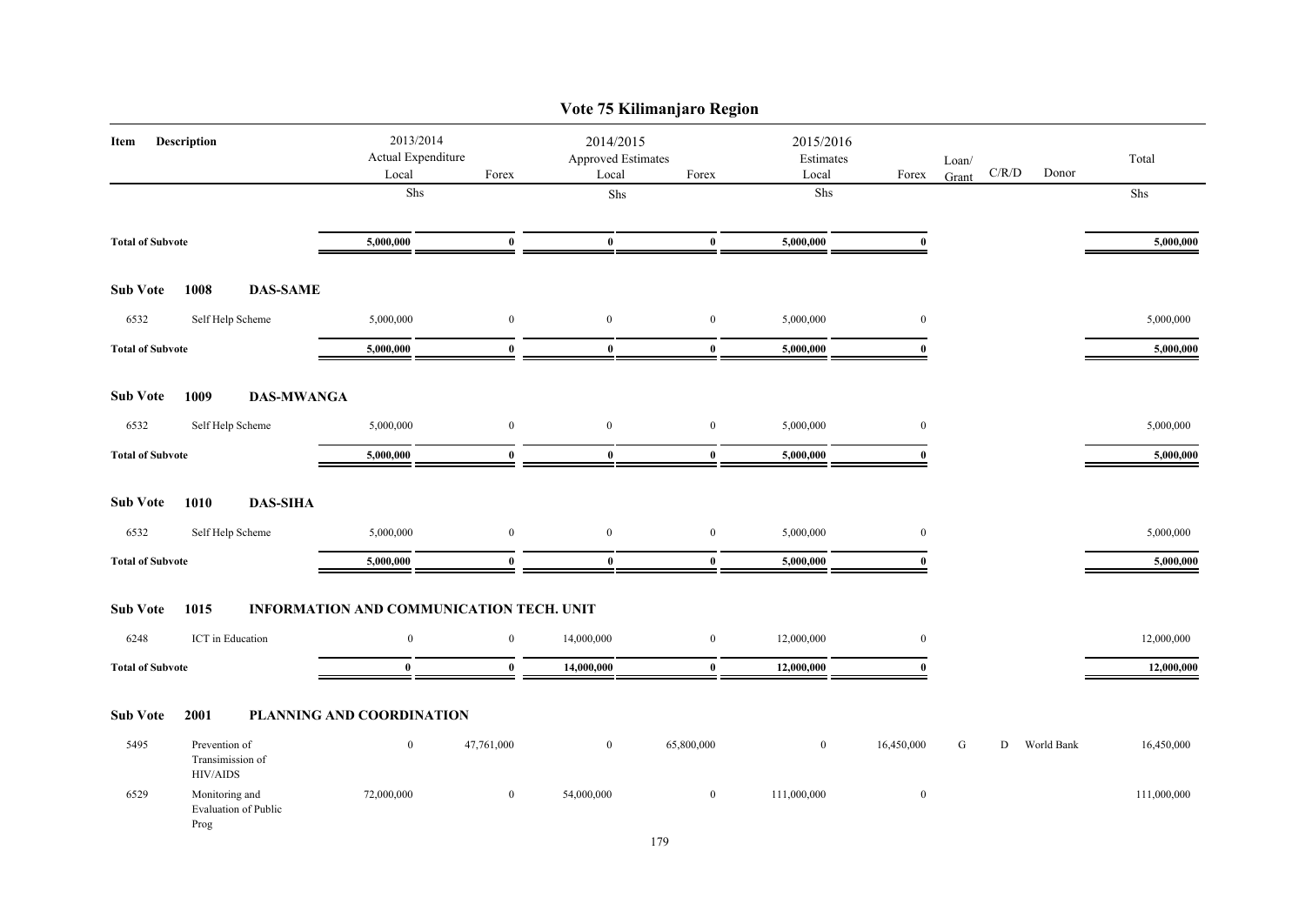|                         | Vote 75 Kilimanjaro Region                 |                                          |                  |                                                   |                  |                  |                                          |   |                                        |                    |              |  |  |  |
|-------------------------|--------------------------------------------|------------------------------------------|------------------|---------------------------------------------------|------------------|------------------|------------------------------------------|---|----------------------------------------|--------------------|--------------|--|--|--|
| Description<br>Item     |                                            | 2013/2014<br>Actual Expenditure<br>Local | Forex            | 2014/2015<br>Approved Estimates<br>Forex<br>Local |                  | Local            | 2015/2016<br>Estimates<br>Loan/<br>Forex |   | $\mathbf{C} / \mathbf{R} / \mathbf{D}$ | Donor              | Total        |  |  |  |
|                         |                                            | Shs                                      |                  |                                                   | Shs              |                  | Shs                                      |   |                                        |                    | Shs          |  |  |  |
| <b>Total of Subvote</b> |                                            | 72,000,000                               | 47,761,000       | 54,000,000                                        | 65,800,000       | 111,000,000      | 16,450,000                               |   |                                        |                    | 127,450,000  |  |  |  |
| <b>Sub Vote</b>         | 2002                                       | <b>ECONOMIC AND PRODUCTIVE SECTOR</b>    |                  |                                                   |                  |                  |                                          |   |                                        |                    |              |  |  |  |
| 4404                    | District Agricultiral<br>Dev. Programmes   | $\boldsymbol{0}$                         | 15,669,000       | 4,776,000                                         | 25,000,000       | 4,776,000        | $\mathbf{0}$                             | G | D                                      | <b>Basket Fund</b> | 4,776,000    |  |  |  |
| 4553                    | Livestock Development<br>Fund              | 917,000                                  | $\boldsymbol{0}$ | 2,000,000                                         | $\boldsymbol{0}$ | 2,000,000        | $\mathbf{0}$                             |   |                                        |                    | 2,000,000    |  |  |  |
| 4936                    | Land Management<br>Project                 | 3,000,000                                | 346,234,787      | 3,000,000                                         | 1,210,125,000    | 2,000,000        | $\mathbf{0}$                             | G | D                                      | <b>UNDP</b>        | 2,000,000    |  |  |  |
| <b>Total of Subvote</b> |                                            | 3,917,000                                | 361,903,787      | 9,776,000                                         | 1,235,125,000    | 8,776,000        | $\mathbf{0}$                             |   |                                        |                    | 8,776,000    |  |  |  |
| <b>Sub Vote</b>         | 2004                                       | <b>SOCIAL SECTOR</b>                     |                  |                                                   |                  |                  |                                          |   |                                        |                    |              |  |  |  |
| 5406                    | Control of<br>Communicable<br>Diseases     | $\boldsymbol{0}$                         | $\mathbf{0}$     | $\overline{0}$                                    | 39,600,000       | $\boldsymbol{0}$ | $\mathbf{0}$                             | G | D                                      | World Bank         | $\mathbf{0}$ |  |  |  |
| 5486                    | Health Sector<br>Development Program       | $\bf{0}$                                 | $\bf{0}$         | $\bf{0}$                                          | 149,445,000      | $\bf{0}$         | 89,306,000                               | G | D                                      | <b>Basket Fund</b> | 89,306,000   |  |  |  |
| <b>Total of Subvote</b> |                                            | $\bf{0}$                                 | $\bf{0}$         | $\bf{0}$                                          | 189,045,000      | $\bf{0}$         | 89,306,000                               |   |                                        |                    | 89,306,000   |  |  |  |
| <b>Sub Vote</b>         | 2006                                       | <b>EDUCATION SECTOR</b>                  |                  |                                                   |                  |                  |                                          |   |                                        |                    |              |  |  |  |
| 4390                    | Secondary Education<br>Development Program | $\bf{0}$                                 | $\overline{0}$   | 24,463,000                                        | 26,645,000       | 24,463,000       | 6,661,000                                |   |                                        |                    | 31,124,000   |  |  |  |
| <b>Total of Subvote</b> |                                            | $\mathbf{0}$                             | $\mathbf{0}$     | 24,463,000                                        | 26,645,000       | 24,463,000       | 6,661,000                                |   |                                        |                    | 31,124,000   |  |  |  |
| <b>Sub Vote</b>         | 2007                                       | <b>WATER SECTOR</b>                      |                  |                                                   |                  |                  |                                          |   |                                        |                    |              |  |  |  |
| 3280                    | Rural Water Supply<br>and Sanitation       | $\bf{0}$                                 | 5,000,000        | 3,000,000                                         | 53,066,000       | 2,000,000        | 9,394,000                                | G | D                                      | <b>ADF</b>         | 11,394,000   |  |  |  |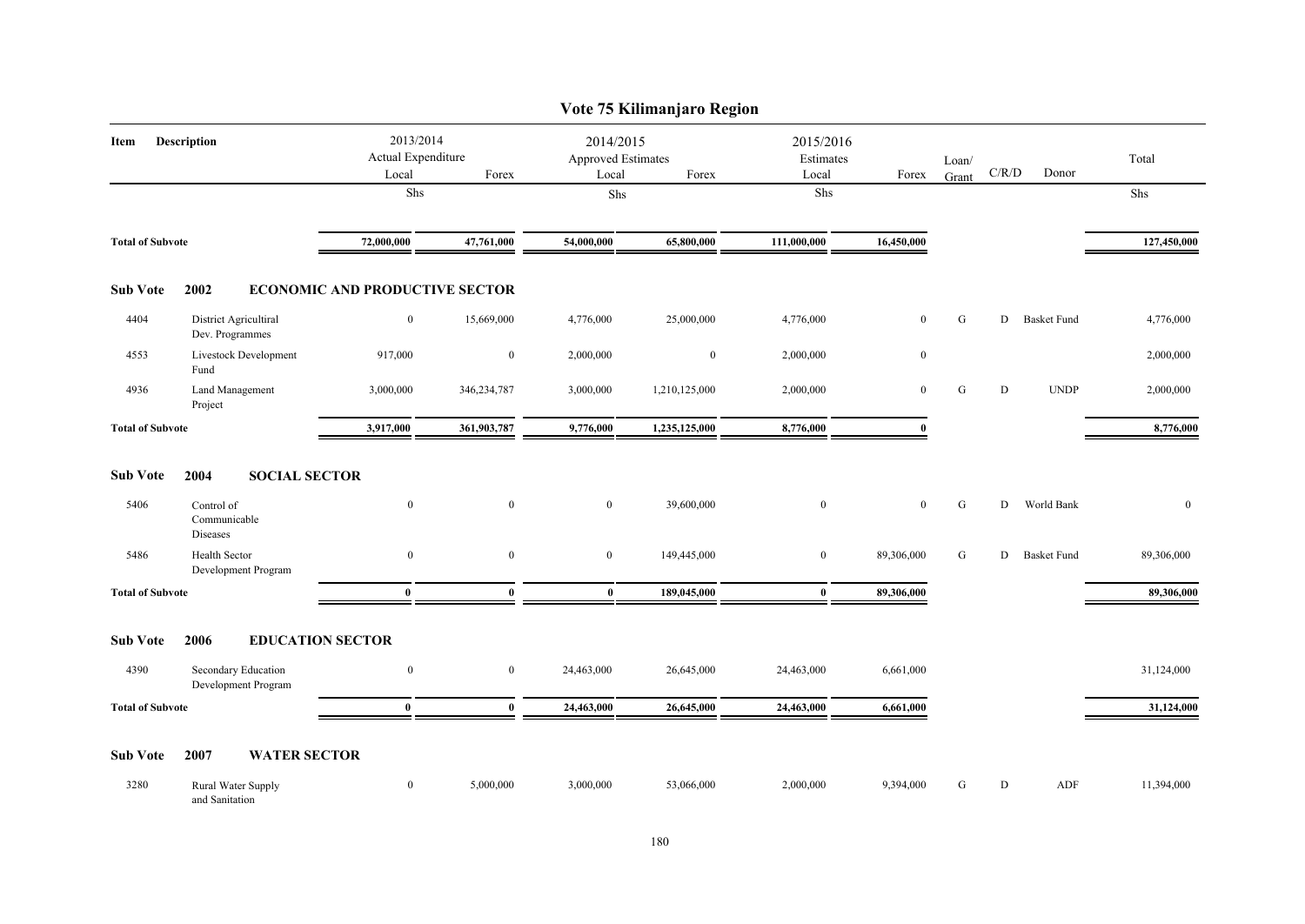|                         |                                              |                                                         |               |                                                   | Vote 75 Kilimanjaro Region |                                          |                  |                |           |                    |                |
|-------------------------|----------------------------------------------|---------------------------------------------------------|---------------|---------------------------------------------------|----------------------------|------------------------------------------|------------------|----------------|-----------|--------------------|----------------|
| Item                    | <b>Description</b>                           | 2013/2014<br>Actual Expenditure<br>Forex<br>Local       |               | 2014/2015<br>Approved Estimates<br>Forex<br>Local |                            | 2015/2016<br>Estimates<br>Local<br>Forex |                  | Loan/<br>Grant | C/R/D     | Donor              | Total          |
|                         |                                              | Shs                                                     |               | Shs                                               |                            | Shs                                      |                  |                |           |                    | Shs            |
| <b>Total of Subvote</b> |                                              | $\bf{0}$                                                | 5,000,000     | 3,000,000                                         | 53,066,000                 | 2,000,000                                | 9,394,000        |                |           |                    | 11,394,000     |
| <b>Sub Vote</b>         | 3001                                         | <b>REGIONAL HOSPITAL</b>                                |               |                                                   |                            |                                          |                  |                |           |                    |                |
| 5404                    | Rehabilitation of<br>Regional Hospital       | 200,084,968                                             | $\mathbf{0}$  | 1,000,000,000                                     | $\overline{0}$             | 1,000,000,000                            | $\mathbf{0}$     |                |           |                    | 1,000,000,000  |
| 5486                    | Health Sector<br>Development<br>Programme    | $\mathbf{0}$                                            | 155, 162, 674 | $\mathbf{0}$                                      | $\boldsymbol{0}$           | $\boldsymbol{0}$                         | $\mathbf{0}$     | ${\bf G}$      | D         | <b>Basket Fund</b> | $\mathbf{0}$   |
| <b>Total of Subvote</b> |                                              | 200,084,968                                             | 155,162,674   | 1,000,000,000                                     | $\bf{0}$                   | 1,000,000,000                            | $\mathbf{0}$     |                |           |                    | 1,000,000,000  |
| <b>Sub Vote</b><br>3280 | 8091<br>Rural Water Supply<br>and Sanitation | <b>LOCAL GOVERNMENT AUTHORITIES</b><br>$\boldsymbol{0}$ | 2,130,531,749 | $\overline{0}$                                    | 3,292,559,000              | $\boldsymbol{0}$                         | 430,107,000      | ${\bf G}$      | ${\rm D}$ | ADF                | 430,107,000    |
| 4390                    | Secondary Education<br>Development Project   | $\bf{0}$                                                | $\mathbf{0}$  | $\mathbf{0}$                                      | 2,410,092,000              | $\mathbf{0}$                             | 602,523,000      | ${\bf G}$      | D         | World Bank         | 602,523,000    |
| 4404                    | District Agriculture<br>Development Support  | $\mathbf{0}$                                            | 1,175,500,000 | $\bf{0}$                                          | 2,837,500,000              | $\bf{0}$                                 | 416,000,000      | ${\bf G}$      | D         | <b>Basket Fund</b> | 416,000,000    |
| 4553                    | Livestock Development<br>Fund                | $\boldsymbol{0}$                                        | $\mathbf{0}$  | 41,660,000                                        | $\overline{0}$             | 41,660,000                               | $\mathbf{0}$     |                |           |                    | 41,660,000     |
| 4946                    | Own Source<br>Development Funds              | $\boldsymbol{0}$                                        | $\mathbf{0}$  | 10,274,620,000                                    | $\overline{0}$             | 11,017,985,000                           | $\boldsymbol{0}$ |                |           |                    | 11,017,985,000 |
| 5414                    | Child Survival and<br>Development            | $\overline{0}$                                          | 575,281,000   | $\mathbf{0}$                                      | 112,770,000                | $\mathbf{0}$                             | 31,354,000       | ${\bf G}$      | D         | <b>UNICEF</b>      | 31,354,000     |
| 5421                    | Health Sector Basket<br>Fund                 | $\boldsymbol{0}$                                        | 1,771,860,150 | $\overline{0}$                                    | 3,025,346,000              | $\mathbf{0}$                             | 2,240,858,000    | G              | D         | <b>Basket Fund</b> | 2,240,858,000  |
| 5485                    | Primary Health Care                          | 412,582,500                                             | $\mathbf{0}$  | $\mathbf{0}$                                      | $\boldsymbol{0}$           | $\boldsymbol{0}$                         | $\mathbf{0}$     |                |           |                    | $\mathbf{0}$   |
| 5499                    | <b>HIV/AIDS</b>                              | $\bf{0}$                                                | 535,648,053   | $\overline{0}$                                    | 314,211,000                | $\mathbf{0}$                             | 82,385,000       | G              | D         | World Bank         | 82,385,000     |
| 6209                    | Constituency<br>Development Fund             | $\mathbf{0}$                                            | $\mathbf{0}$  | 342,476,000                                       | $\bf{0}$                   | 342,476,000                              | $\mathbf{0}$     |                |           |                    | 342,476,000    |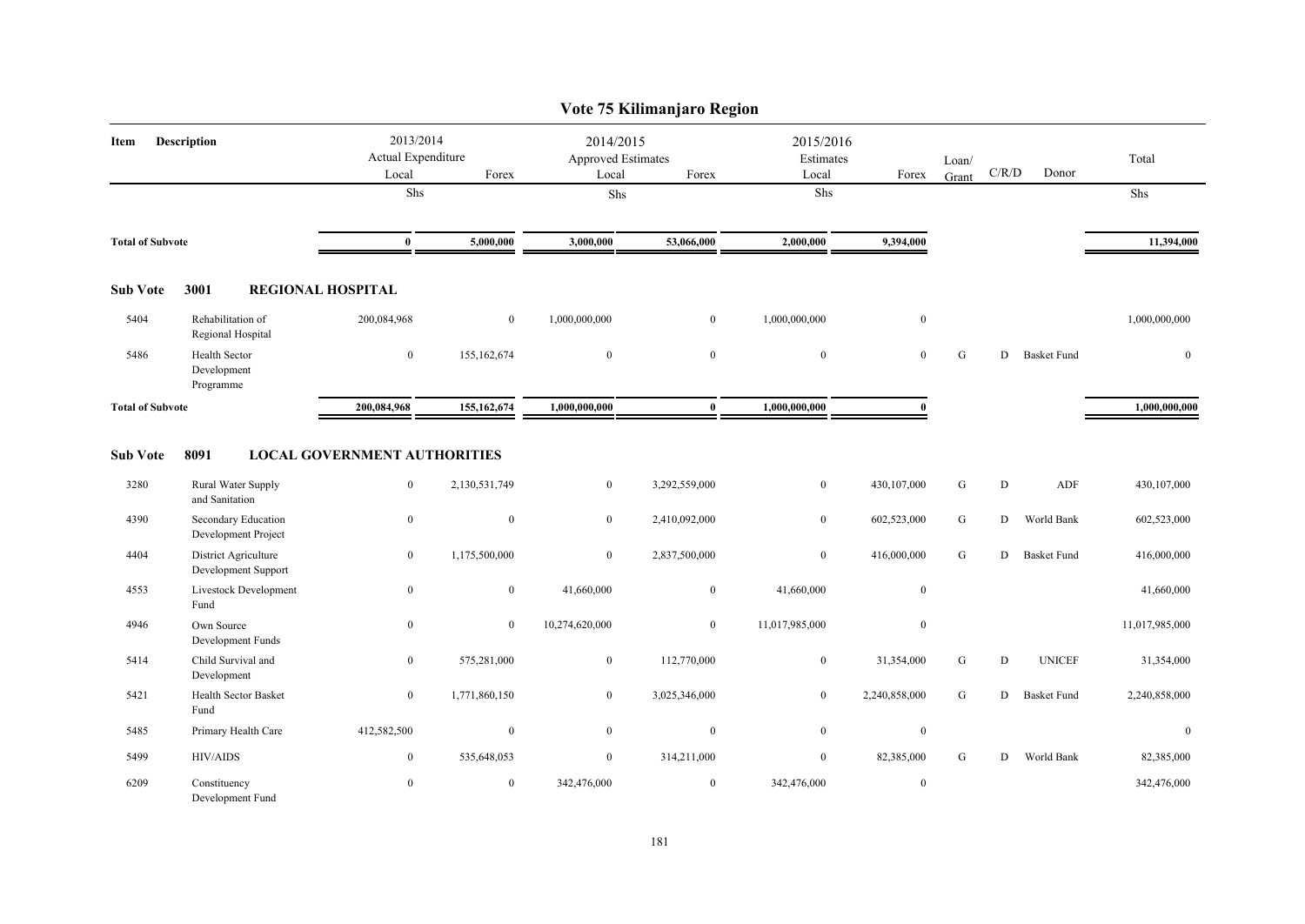|                            |                                                      |                                                   |                |                                                          | $\mathbf{\sigma}$ |                                 |                |                |          |                    |                  |
|----------------------------|------------------------------------------------------|---------------------------------------------------|----------------|----------------------------------------------------------|-------------------|---------------------------------|----------------|----------------|----------|--------------------|------------------|
| <b>Description</b><br>Item |                                                      | 2013/2014<br>Actual Expenditure<br>Local<br>Forex |                | 2014/2015<br><b>Approved Estimates</b><br>Forex<br>Local |                   | 2015/2016<br>Estimates<br>Local | Forex          | Loan/<br>Grant | C/R/D    | Donor              | Total            |
|                            |                                                      | Shs                                               |                | Shs                                                      |                   | Shs                             |                |                |          |                    | Shs              |
| 6220                       | Tanzania Social Action<br>Fund                       | $\overline{0}$                                    | 15,405,355     | $\bf{0}$                                                 | $\mathbf{0}$      | $\mathbf{0}$                    | $\overline{0}$ | G              | D        | <b>Basket Fund</b> | $\mathbf{0}$     |
| 6277                       | <b>Local Government</b><br>Capital Developm<br>Grant | 4,947,847,338                                     | 35,443,894     | 7,087,092,000                                            | 1,439,030,000     | 5,242,226,000                   | $\bf{0}$       |                |          |                    | 5,242,226,000    |
| 6385                       | Construction of<br>Council Headquarter               | 125,000,000                                       | $\mathbf{0}$   | $\bf{0}$                                                 | $\mathbf{0}$      | $\mathbf{0}$                    | $\bf{0}$       |                |          |                    | $\boldsymbol{0}$ |
| 6401                       | <b>District Councils</b>                             | 18,109,218                                        | $\overline{0}$ | 1,740,000,000                                            | $\overline{0}$    | 1,150,000,000                   | $\overline{0}$ |                |          |                    | 1,150,000,000    |
| 6402                       | Town/Municipal/City<br>Council                       | 140,000,000                                       | $\overline{0}$ | 140,000,000                                              | $\mathbf{0}$      | $\boldsymbol{0}$                | $\bf{0}$       |                |          |                    | $\mathbf{0}$     |
| 6405                       | Urban local<br>Government<br>Strenthening Prog       | $\overline{0}$                                    | 475,515,925    | $\boldsymbol{0}$                                         | 2,242,179,000     | $\mathbf{0}$                    | 1,744,028,000  | L              | $\theta$ | World Bank         | 1,744,028,000    |
| <b>Total of Subvote</b>    |                                                      | 5,643,539,056                                     | 6,715,186,126  | 19,625,848,000                                           | 15,673,687,000    | 17,794,347,000                  | 5,547,255,000  |                |          |                    | 23,341,602,000   |
| <b>Total of Vote</b>       |                                                      | 6,037,158,182                                     | 7,285,013,587  | 21,454,258,000                                           | 17,243,368,000    | 19,588,294,000                  | 5,669,066,000  |                |          |                    | 25,257,360,000   |

# **Vote 75 Kilimanjaro Region**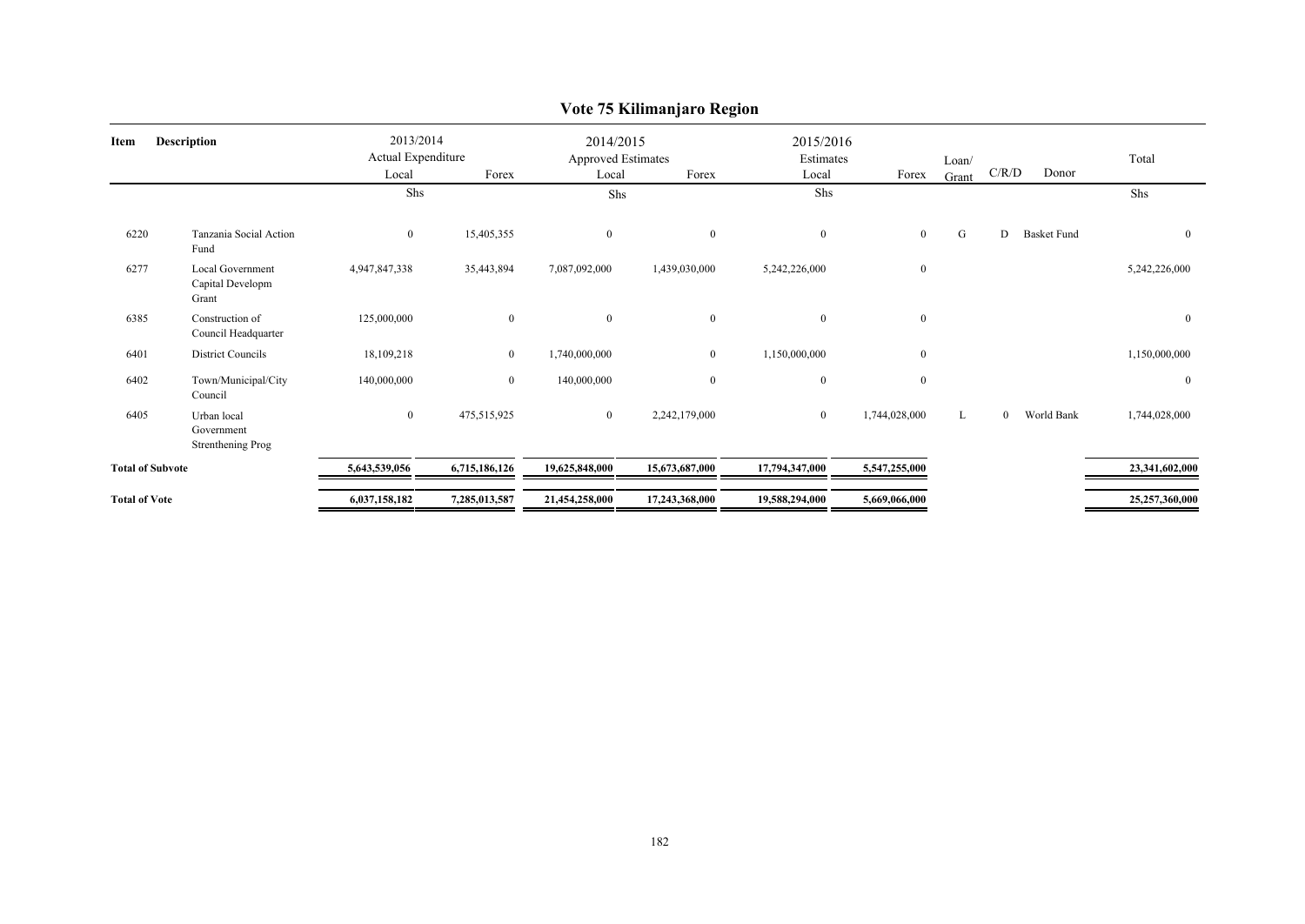LINDI REGION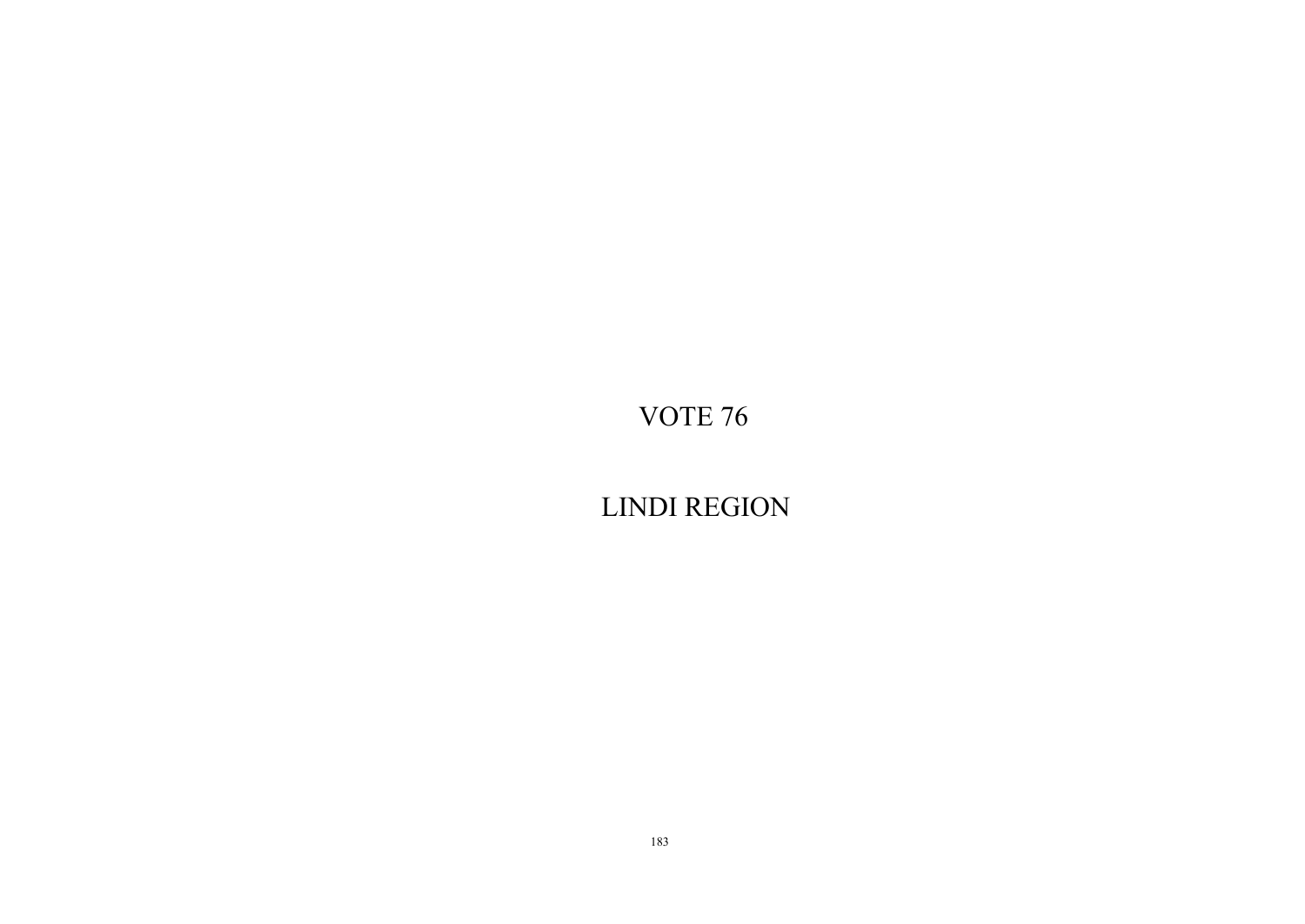# **Vote 76 Lindi Region**

A. ESTIMATE of the amount required in the year ending 30th June, 2016, for the development projects in the Lindi Region

#### **Eighteen billion five hundred thirty-three million sixty-two thousand**

#### **(Shs.18,533,062,000)**

B. Projects under which this Vote will be accounted for by the Regional Administrative Secretary, Lindi Region , are set out in the details below.

| Item                    | <b>Description</b>                             | 2013/2014<br>Actual Expenditure<br>Local<br>Shs | Forex            | 2014/2015<br>Approved Estimates<br>Local<br>Shs | Forex            | 2015/2016<br>Estimates<br>Local<br>Shs | Forex          | Loan/<br>Grant | C/R/D | Donor              | Total<br>Shs |
|-------------------------|------------------------------------------------|-------------------------------------------------|------------------|-------------------------------------------------|------------------|----------------------------------------|----------------|----------------|-------|--------------------|--------------|
| <b>Sub Vote</b>         | 1001                                           | <b>ADMINISTRATION AND HR MANAGEMENT</b>         |                  |                                                 |                  |                                        |                |                |       |                    |              |
| 6532                    | Self Help Schemes                              | 45,000,000                                      | $\boldsymbol{0}$ | 45,000,000                                      | $\bf{0}$         | 45,000,000                             | $\overline{0}$ |                |       |                    | 45,000,000   |
| <b>Total of Subvote</b> |                                                | 45,000,000                                      | $\mathbf{0}$     | 45,000,000                                      | $\bf{0}$         | 45,000,000                             |                |                |       |                    | 45,000,000   |
| <b>Sub Vote</b>         | 2001                                           | PLANNING AND COORDINATION                       |                  |                                                 |                  |                                        |                |                |       |                    |              |
| 4399                    | Improve Labour Market                          | $\mathbf{0}$                                    | $\bf{0}$         | 22,377,000                                      | $\bf{0}$         | 22,377,000                             | $\overline{0}$ |                |       |                    | 22,377,000   |
| 5494                    | Mainstreaning<br>HIV/AIDS                      | $\mathbf{0}$                                    | 54,600,000       | $\boldsymbol{0}$                                | 56,400,000       | $\boldsymbol{0}$                       | 14,100,000     | G              | D     | World Bank         | 14,100,000   |
| 6531                    | Participatory Appraisal                        | 20,825,000                                      | $\bf{0}$         | 20,825,000                                      | $\mathbf{0}$     | 20,825,000                             | $\overline{0}$ |                |       |                    | 20,825,000   |
| <b>Total of Subvote</b> |                                                | 20,825,000                                      | 54,600,000       | 43,202,000                                      | 56,400,000       | 43,202,000                             | 14,100,000     |                |       |                    | 57,302,000   |
| <b>Sub Vote</b>         | 2002                                           | <b>ECONOMIC AND PRODUCTIVE SECTOR</b>           |                  |                                                 |                  |                                        |                |                |       |                    |              |
| 4404                    | District Agriculture<br>Dev.Support (DADPs)    | $\mathbf{0}$                                    | $\bf{0}$         | 10,175,000                                      | $\boldsymbol{0}$ | 10,175,000                             | $\overline{0}$ |                |       |                    | 10,175,000   |
| 4486                    | Agricultural Sector<br>Development<br>Programm | $\mathbf{0}$                                    | 20,000,000       | $\bf{0}$                                        | 20,000,000       | $\mathbf{0}$                           | $\overline{0}$ | G              | D     | <b>Basket Fund</b> | $\mathbf{0}$ |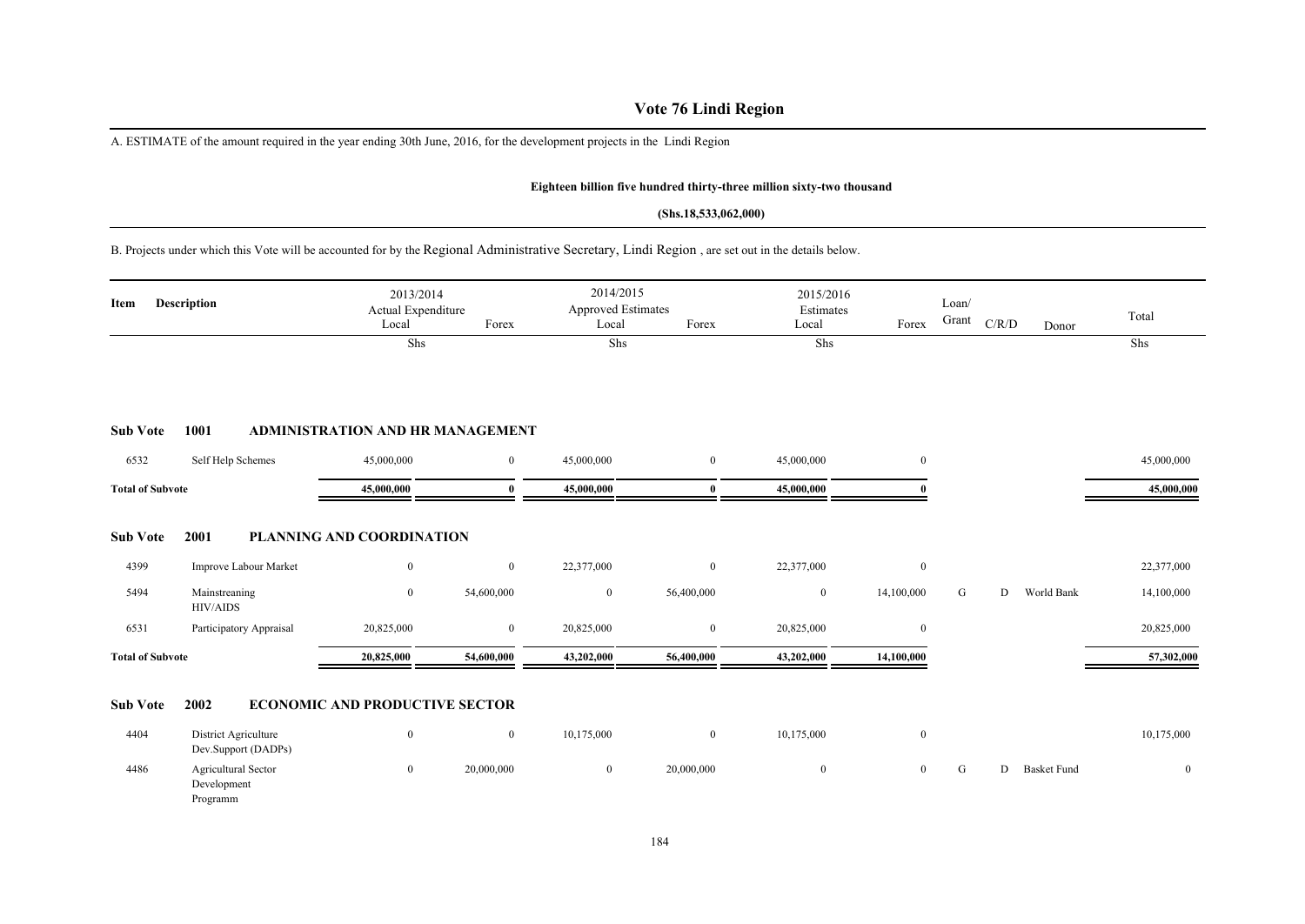|                         |                                                  |                             |                                                   |                  | Vote 76 Lindi Region                                     |                  |                  |                |               |         |              |
|-------------------------|--------------------------------------------------|-----------------------------|---------------------------------------------------|------------------|----------------------------------------------------------|------------------|------------------|----------------|---------------|---------|--------------|
| Item                    | <b>Description</b>                               |                             | 2013/2014<br>Actual Expenditure<br>Forex<br>Local |                  | 2014/2015<br><b>Approved Estimates</b><br>Forex<br>Local |                  | Forex            | Loan/<br>Grant | C/R/D         | Donor   | Total        |
|                         |                                                  | Shs                         |                                                   | Shs              |                                                          | Local<br>Shs     |                  |                |               |         | Shs          |
|                         |                                                  |                             |                                                   |                  |                                                          |                  |                  |                |               |         |              |
| 4628                    | Participatory Forestry<br>Management             | $\boldsymbol{0}$            | 5,595,000                                         | $\bf{0}$         | 7,000,000                                                | $\boldsymbol{0}$ | $\mathbf{0}$     | ${\bf G}$      | ${\bf D}$     | Finland | $\mathbf{0}$ |
| <b>Total of Subvote</b> |                                                  | $\bf{0}$                    | 25,595,000                                        | 10,175,000       | 27,000,000                                               | 10,175,000       | $\mathbf{0}$     |                |               |         | 10,175,000   |
| <b>Sub Vote</b>         | 2003                                             | <b>INFRASTUCTURE SECTOR</b> |                                                   |                  |                                                          |                  |                  |                |               |         |              |
| 5410                    | Rehabilitation of<br><b>Health Centers</b>       | $\boldsymbol{0}$            | $\bf{0}$                                          | $\boldsymbol{0}$ | $\boldsymbol{0}$                                         | 30,000,000       | $\boldsymbol{0}$ |                |               |         | 30,000,000   |
| 5411                    | Strengthening Referal<br>Hospital                | $\mathbf{0}$                | $\boldsymbol{0}$                                  | 110,000,000      | $\overline{0}$                                           | 100,000,000      | $\mathbf{0}$     |                |               |         | 100,000,000  |
| 6331                    | Construction of DCs<br>House                     | $\boldsymbol{0}$            | $\boldsymbol{0}$                                  | 15,000,000       | $\boldsymbol{0}$                                         | 112,160,000      | $\mathbf{0}$     |                |               |         | 112,160,000  |
| 6337                    | Construction of DC's<br>Office                   | 122,700,000                 | $\boldsymbol{0}$                                  | $\mathbf{0}$     | $\overline{0}$                                           | 100,000,000      | $\bf{0}$         |                |               |         | 100,000,000  |
| 6342                    | Rehabilitation Of RC<br>office                   | $\mathbf{0}$                | $\overline{0}$                                    | 220,000,000      | $\overline{0}$                                           | 100,000,000      | $\bf{0}$         |                |               |         | 100,000,000  |
| 6384                    | Construction of<br>Government Quarters           | $\mathbf{0}$                | $\mathbf{0}$                                      | 155,000,000      | $\overline{0}$                                           | 85,000,000       | $\mathbf{0}$     |                |               |         | 85,000,000   |
| 6389                    | Construction of Office<br>Building               | $\bf{0}$                    | $\bf{0}$                                          | 55,000,000       | $\bf{0}$                                                 | $\bf{0}$         | $\bf{0}$         |                |               |         | $\bf{0}$     |
| <b>Total of Subvote</b> |                                                  | 122,700,000                 | $\bf{0}$                                          | 555,000,000      | $\bf{0}$                                                 | 527,160,000      | $\theta$         |                |               |         | 527,160,000  |
| <b>Sub Vote</b>         | 2004<br><b>SOCIAL SECTOR</b>                     |                             |                                                   |                  |                                                          |                  |                  |                |               |         |              |
| 5486                    | <b>Health Sector</b><br>Development<br>Programme | $\bf{0}$                    | 150, 131, 861                                     | $\boldsymbol{0}$ | 142,295,000                                              | $\boldsymbol{0}$ | 84,903,000       | G              | D BasketFundD |         | 84,903,000   |
| <b>Total of Subvote</b> |                                                  | $\bf{0}$                    | 150,131,861                                       | $\bf{0}$         | 142,295,000                                              | $\bf{0}$         | 84,903,000       |                |               |         | 84,903,000   |
| <b>Sub Vote</b>         | 2006                                             | <b>EDUCATION SECTOR</b>     |                                                   |                  |                                                          |                  |                  |                |               |         |              |
| 4390                    | Secondary Education<br>Development Program       | 24,463,000                  | $\overline{0}$                                    | 24,463,000       | 26,645,000                                               | 24,463,000       | 6,661,000        |                |               |         | 31,124,000   |

### **Vote 76 Lindi Region**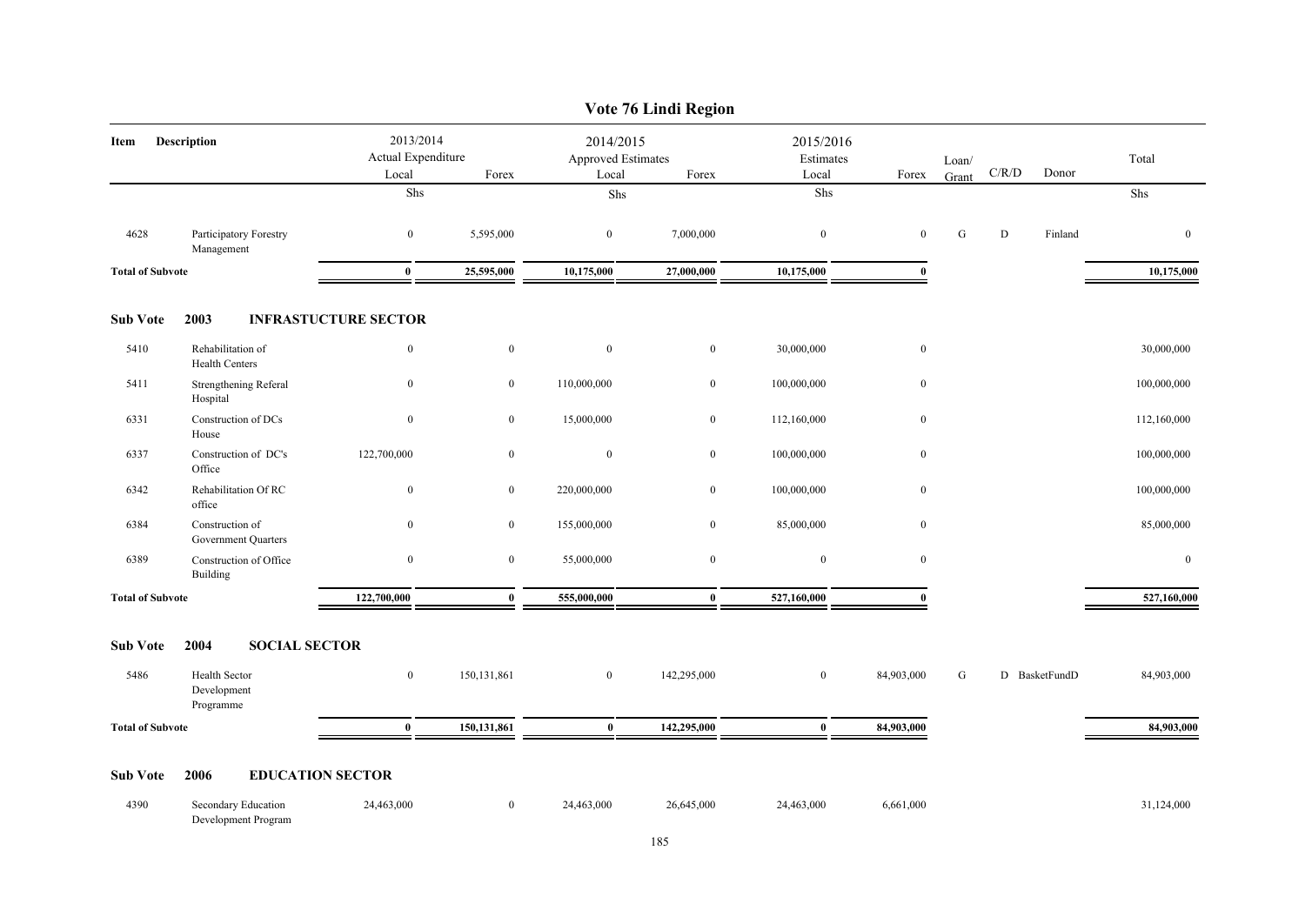|                         |                                                |                                     |                                          |                | Vote 76 Lindi Region                              |                  |                                 |                |           |                    |               |
|-------------------------|------------------------------------------------|-------------------------------------|------------------------------------------|----------------|---------------------------------------------------|------------------|---------------------------------|----------------|-----------|--------------------|---------------|
| Description<br>Item     |                                                | Local                               | 2013/2014<br>Actual Expenditure<br>Forex |                | 2014/2015<br>Approved Estimates<br>Local<br>Forex |                  | 2015/2016<br>Estimates<br>Forex | Loan/<br>Grant | C/R/D     | Donor              | Total         |
|                         |                                                | Shs                                 |                                          | ${\rm Shs}$    |                                                   | Shs              |                                 |                |           |                    | Shs           |
| <b>Total of Subvote</b> |                                                | 24,463,000                          | $\mathbf{0}$                             | 24,463,000     | 26,645,000                                        | 24,463,000       | 6,661,000                       |                |           |                    | 31,124,000    |
| <b>Sub Vote</b>         | 2007                                           | <b>WATER SECTOR</b>                 |                                          |                |                                                   |                  |                                 |                |           |                    |               |
| 3280                    | Rural Water Supply<br>and Sanitation           | $\bf{0}$                            | 10,675,800                               | $\bf{0}$       | 76,666,000                                        | $\bf{0}$         | 9,394,000                       | G              | D         | World Bank         | 9,394,000     |
| <b>Total of Subvote</b> |                                                | $\bf{0}$                            | 10,675,800                               | $\mathbf{0}$   | 76,666,000                                        | $\mathbf{0}$     | 9,394,000                       |                |           |                    | 9,394,000     |
| <b>Sub Vote</b>         | 8091                                           | <b>LOCAL GOVERNMENT AUTHORITIES</b> |                                          |                |                                                   |                  |                                 |                |           |                    |               |
| 3280                    | Rural Water Supply<br>and Sanitation           | $\bf{0}$                            | 2,442,671,051                            | $\overline{0}$ | 2,441,426,000                                     | $\bf{0}$         | 2,065,779,000                   | G              | D         | World Bank         | 2,065,779,000 |
| 4390                    | Secondary Education<br>Development Project     | $\boldsymbol{0}$                    | 1,069,318,466                            | $\overline{0}$ | 2,205,460,000                                     | $\mathbf{0}$     | 551,365,000                     | ${\bf G}$      | D         | World Bank         | 551,365,000   |
| 4404                    | District Agriculture<br>Development Support    | $\bf{0}$                            | $\boldsymbol{0}$                         | $\overline{0}$ | 748,000,000                                       | $\boldsymbol{0}$ | $\boldsymbol{0}$                | ${\bf G}$      | D         | World Bank         | $\bf{0}$      |
| 4486                    | Agriculture Sector<br>Development Program      | $\mathbf{0}$                        | 846,500,000                              | $\overline{0}$ | 914,500,000                                       | $\mathbf{0}$     | 187,000,000                     | G              | D         | <b>Basket Fund</b> | 187,000,000   |
| 4628                    | Participatory Forest<br>Management             | $\bf{0}$                            | 276,806,000                              | $\overline{0}$ | 45,000,000                                        | $\boldsymbol{0}$ | $\boldsymbol{0}$                | ${\bf G}$      | D         | Finland            | $\mathbf{0}$  |
| 4946                    | <b>LGA Own Source</b><br>Project               | $\bf{0}$                            | $\mathbf{0}$                             | 5,766,268,000  | $\overline{0}$                                    | 8,114,669,000    | $\bf{0}$                        |                |           |                    | 8,114,669,000 |
| 5421                    | Health Sector Basket<br>Fund                   | $\bf{0}$                            | 2,303,186,221                            | $\overline{0}$ | 2,038,952,000                                     | $\boldsymbol{0}$ | $\mathbf{0}$                    | ${\bf G}$      | D         | <b>Basket Fund</b> | $\mathbf{0}$  |
| 5499                    | <b>HIV/AIDS</b>                                | $\boldsymbol{0}$                    | 388,798,270                              | $\overline{0}$ | 195,006,000                                       | $\boldsymbol{0}$ | 51,129,000                      | L              | ${\rm D}$ | <b>IDA</b>         | 51,129,000    |
| 6209                    | Local Government<br>Capital Development<br>Gra | $\bf{0}$                            | $\mathbf{0}$                             | 329,515,000    | $\boldsymbol{0}$                                  | 329,515,000      | $\bf{0}$                        |                |           |                    | 329,515,000   |
| 6277                    | Local Government<br>Capital Development<br>Gra | 1,043,607,907                       | 1,243,742,341                            | 4,895,374,000  | 987,692,000                                       | 3,621,043,000    | $\mathbf{0}$                    | $\mathbf G$    | D         | <b>IDA</b>         | 3,621,043,000 |
| 6401                    | <b>District Councils</b>                       | 2,970,000,000                       | $\mathbf{0}$                             | 2,720,000,000  | $\overline{0}$                                    | 2,200,000,000    | $\boldsymbol{0}$                |                |           |                    | 2,200,000,000 |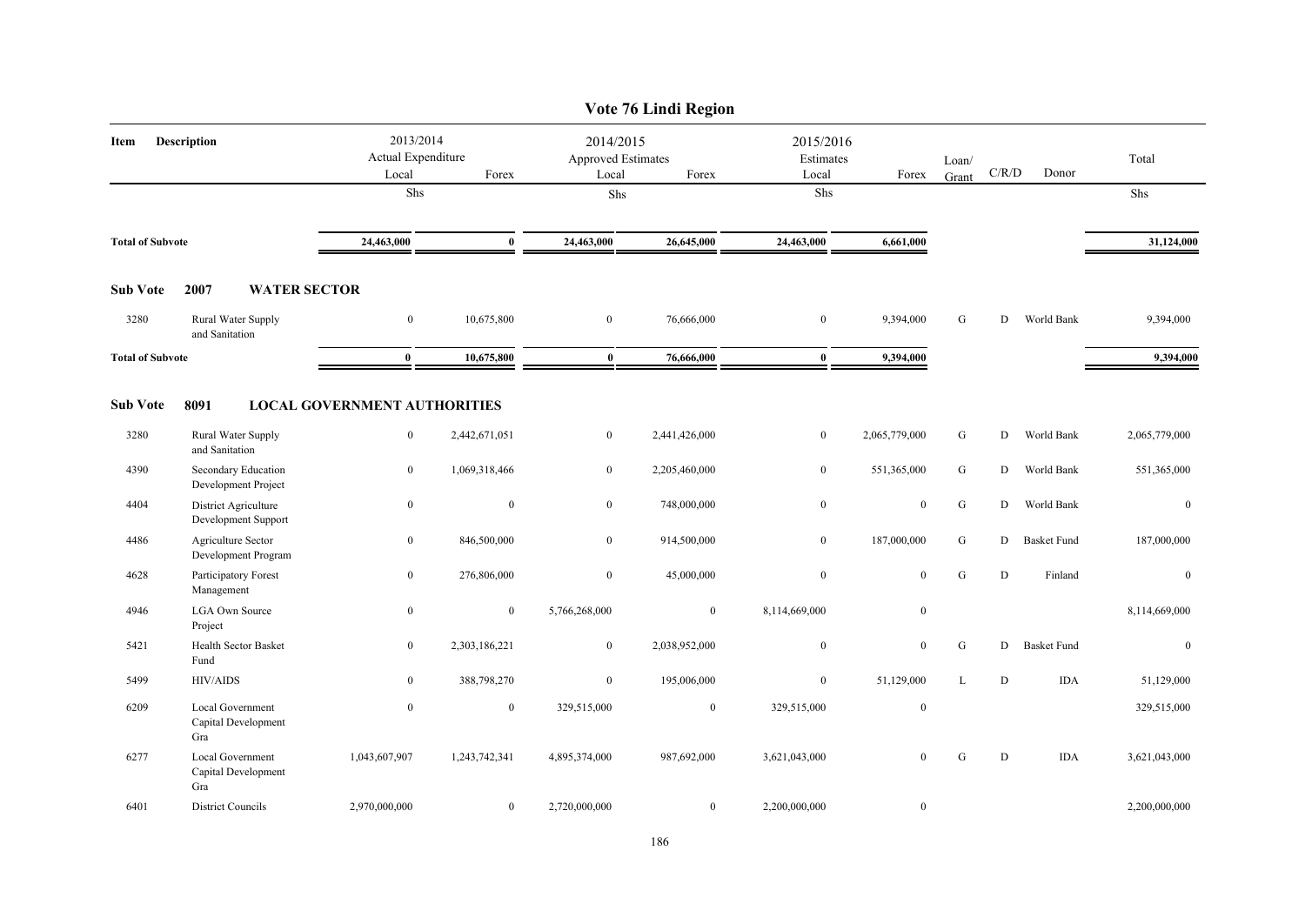|                            | $\overline{v}$ on $\overline{v}$ cannot increase |                                                   |               |                                        |                |                        |                |       |       |            |                |  |  |  |
|----------------------------|--------------------------------------------------|---------------------------------------------------|---------------|----------------------------------------|----------------|------------------------|----------------|-------|-------|------------|----------------|--|--|--|
| <b>Description</b><br>Item |                                                  | 2013/2014<br>Actual Expenditure<br>Local<br>Forex |               | 2014/2015<br><b>Approved Estimates</b> |                | 2015/2016<br>Estimates |                | Loan/ |       |            | Total          |  |  |  |
|                            |                                                  |                                                   |               | Local                                  | Forex          | Local                  | Forex          | Grant | C/R/D | Donor      |                |  |  |  |
|                            |                                                  | Shs                                               |               | Shs                                    |                | Shs                    |                |       |       |            | Shs            |  |  |  |
| 6402                       | Urban Councils                                   | $\boldsymbol{0}$                                  | $\mathbf{0}$  | 100,000,000                            | $\overline{0}$ | $\mathbf{0}$           | $\mathbf{0}$   |       |       |            | $\overline{0}$ |  |  |  |
| 6405                       | Urban local<br>Government<br>Strenthening Prog   | $\boldsymbol{0}$                                  | 177,984,000   | $\bf{0}$                               | $\overline{0}$ | $\mathbf{0}$           | 647,504,000    | L     | D     | World Bank | 647,504,000    |  |  |  |
| 6571                       | Urban Development<br>Environment<br>Management   | $\boldsymbol{0}$                                  | $\bf{0}$      | $\overline{0}$                         | 959,215,000    | $\overline{0}$         | $\overline{0}$ | G     | D     | Denmark    | $\overline{0}$ |  |  |  |
| <b>Total of Subvote</b>    |                                                  | 4,013,607,907                                     | 8,749,006,349 | 13,811,157,000                         | 10,535,251,000 | 14,265,227,000         | 3,502,777,000  |       |       |            | 17,768,004,000 |  |  |  |
| <b>Total of Vote</b>       |                                                  | 4,226,595,907                                     | 8,990,009,010 | 14,488,997,000                         | 10,864,257,000 | 14,915,227,000         | 3,617,835,000  |       |       |            | 18,533,062,000 |  |  |  |

# **Vote 76 Lindi Region**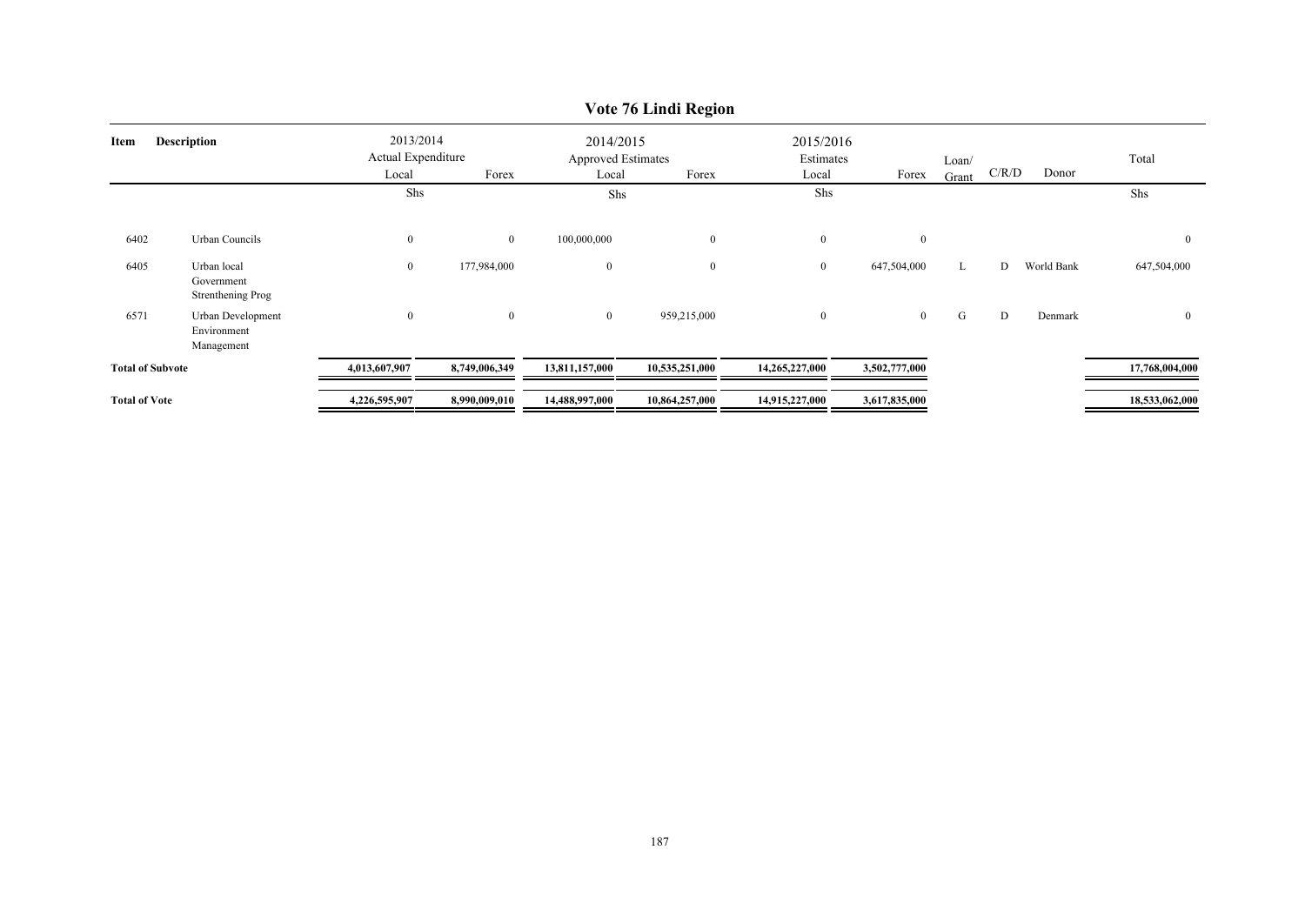MARA REGION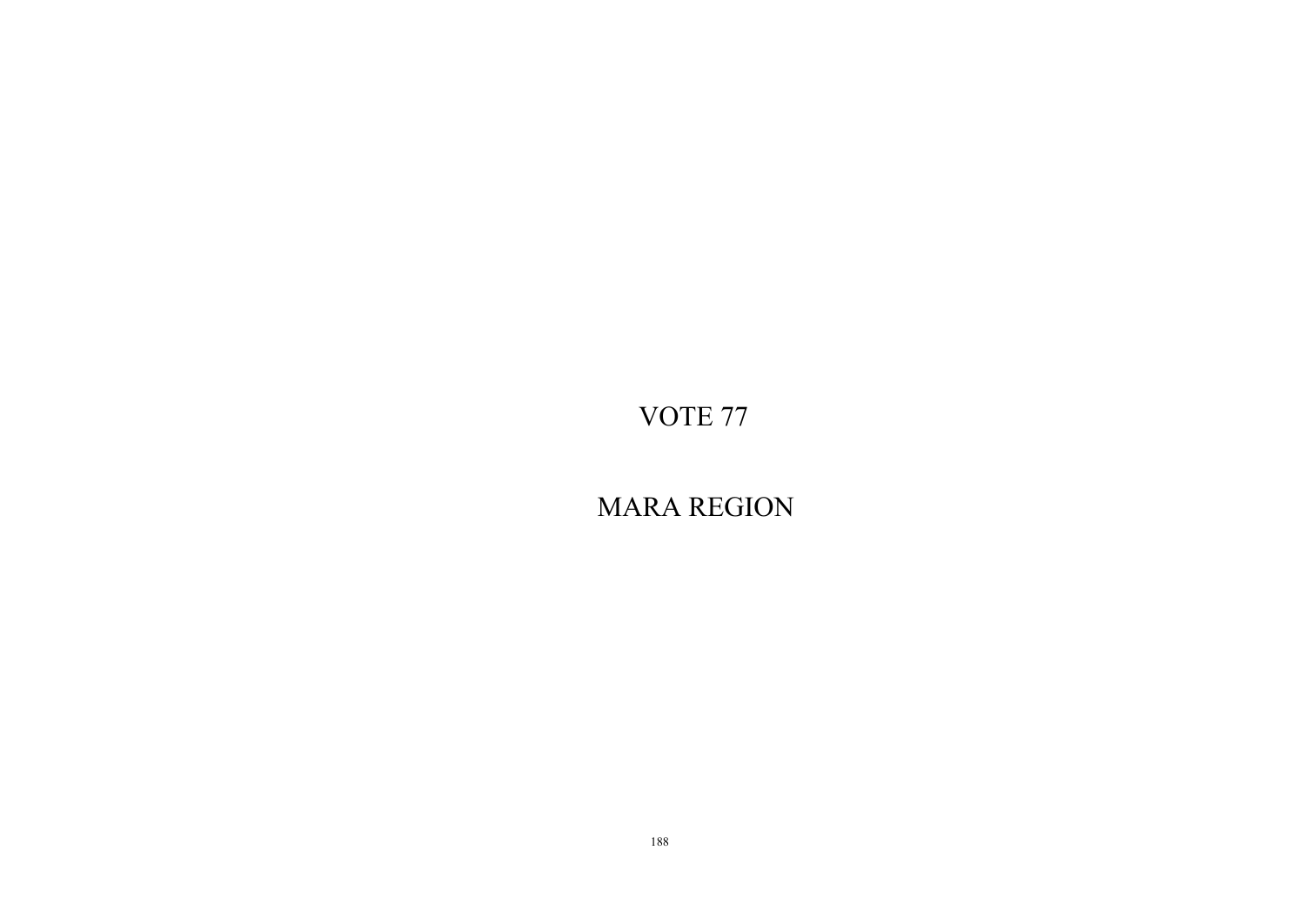# **Vote 77 Mara Region**

A. ESTIMATE of the amount required in the year ending 30th June, 2016, for the development projects in the Mara Region

#### **Twenty-seven billion six hundred seventy-nine million three hundred twenty-eight thousand**

#### **(Shs.27,679,328,000)**

B. Projects under which this Vote will be accounted for by the Regional Administrative Secretary, Mara Region , are set out in the details below.

| Description<br>Item     |                                       | 2013/2014<br>Actual Expenditure<br>Local | Forex          | 2014/2015<br>Approved Estimates<br>Local | Forex            | 2015/2016<br>Estimates<br>Local | Forex          | Loan/<br>Grant | C/R/D | Donor              | Total          |
|-------------------------|---------------------------------------|------------------------------------------|----------------|------------------------------------------|------------------|---------------------------------|----------------|----------------|-------|--------------------|----------------|
|                         |                                       | Shs                                      |                | Shs                                      |                  | Shs                             |                |                |       |                    | Shs            |
| <b>Sub Vote</b>         | 1001                                  | ADMINISTRATION AND HR MANAGEMENT         |                |                                          |                  |                                 |                |                |       |                    |                |
| 6532                    | Self Help Scheme                      | 50,000,000                               | $\mathbf{0}$   | 50,000,000                               | $\mathbf{0}$     | 50,000,000                      | $\overline{0}$ |                |       |                    | 50,000,000     |
| <b>Total of Subvote</b> |                                       | 50,000,000                               | 0              | 50,000,000                               | $\mathbf{0}$     | 50,000,000                      |                |                |       |                    | 50,000,000     |
| <b>Sub Vote</b>         | 2001                                  | PLANNING AND COORDINATION                |                |                                          |                  |                                 |                |                |       |                    |                |
| 5495                    | <b>HIV/AIDS</b>                       | $\bf{0}$                                 | 74,414,633     | $\mathbf{0}$                             | 75,200,000       | $\mathbf{0}$                    | 18,800,000     | G              | D     | <b>IDA</b>         | 18,800,000     |
| 6531                    | Participatory Appraisal               | 30,000,000                               | $\bf{0}$       | 30,000,000                               | $\boldsymbol{0}$ | 30,000,000                      | $\bf{0}$       |                |       |                    | 30,000,000     |
| <b>Total of Subvote</b> |                                       | 30,000,000                               | 74,414,633     | 30,000,000                               | 75,200,000       | 30,000,000                      | 18,800,000     |                |       |                    | 48,800,000     |
| <b>Sub Vote</b>         | 2002                                  | <b>ECONOMIC AND PRODUCTIVE SECTOR</b>    |                |                                          |                  |                                 |                |                |       |                    |                |
| 4404                    | Supervision and<br>Followup(DADPs)    | $\mathbf{0}$                             | $\overline{0}$ | 4,506,000                                | $\mathbf{0}$     | 4,506,000                       | $\overline{0}$ |                |       |                    | 4,506,000      |
| 4486                    | Agricultural Sector<br>Devt.Programme | $\bf{0}$                                 | 20,779,908     | $\mathbf{0}$                             | 24,000,000       | $\bf{0}$                        | $\overline{0}$ | G              | D     | <b>Basket Fund</b> | $\mathbf{0}$   |
| 4553                    | Livestock Development<br>Fund         | 1,000,000                                | $\bf{0}$       | 2,000,000                                | $\mathbf{0}$     | 2,000,000                       | $\overline{0}$ |                |       |                    | 2,000,000      |
| 4628                    | Participatory Forest<br>Management    | $\bf{0}$                                 | 3,220,000      | $\mathbf{0}$                             | $\overline{0}$   | $\mathbf{0}$                    | $\overline{0}$ | G              | D     | Finland            | $\overline{0}$ |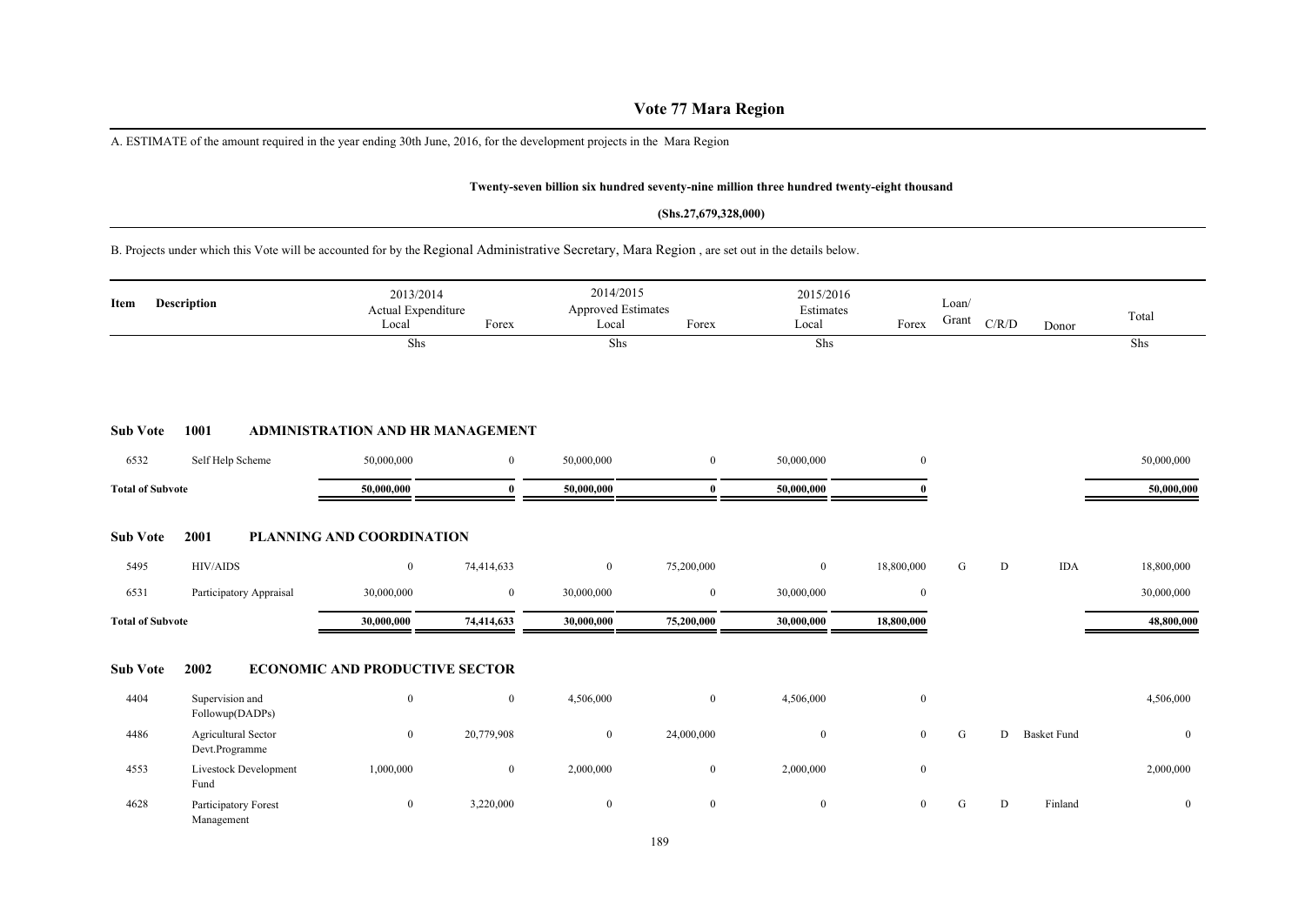|                         | Vote 77 Mara Region                                   |                                          |                |                                                 |                |                                 |              |                |                         |               |  |  |  |  |
|-------------------------|-------------------------------------------------------|------------------------------------------|----------------|-------------------------------------------------|----------------|---------------------------------|--------------|----------------|-------------------------|---------------|--|--|--|--|
| Item                    | Description                                           | 2013/2014<br>Actual Expenditure<br>Local | Forex          | 2014/2015<br><b>Approved Estimates</b><br>Local | Forex          | 2015/2016<br>Estimates<br>Local | Forex        | Loan/<br>Grant | C/R/D<br>Donor          | Total         |  |  |  |  |
|                         |                                                       | ${\rm Shs}$                              |                | Shs                                             |                | Shs                             |              |                |                         | Shs           |  |  |  |  |
| <b>Total of Subvote</b> |                                                       | 1,000,000                                | 23,999,908     | 6,506,000                                       | 24,000,000     | 6,506,000                       | $\mathbf{0}$ |                |                         | 6,506,000     |  |  |  |  |
| <b>Sub Vote</b>         | 2003                                                  | <b>INFRASTRUCTURE SECTOR</b>             |                |                                                 |                |                                 |              |                |                         |               |  |  |  |  |
| 6217                    | Rehabilitation of RC's<br>Office                      | $\mathbf{0}$                             | $\mathbf{0}$   | $\bf{0}$                                        | $\overline{0}$ | 185,000,000                     | $\mathbf{0}$ |                |                         | 185,000,000   |  |  |  |  |
| 6327                    | Construction &<br>Rehabilities of<br><b>Buildings</b> | 292,290,183                              | $\overline{0}$ | 660,000,000                                     | $\overline{0}$ | 467,495,000                     | $\bf{0}$     |                |                         | 467,495,000   |  |  |  |  |
| 6331                    | Construction &<br>Rehabilities of<br><b>Buildings</b> | $\boldsymbol{0}$                         | $\mathbf{0}$   | 500,000,000                                     | $\overline{0}$ | 407,505,000                     | $\mathbf{0}$ |                |                         | 407,505,000   |  |  |  |  |
| 6337                    | Construction of DC's<br>Office                        | $\overline{0}$                           | $\mathbf{0}$   | $\bf{0}$                                        | $\overline{0}$ | 70,000,000                      | $\bf{0}$     |                |                         | 70,000,000    |  |  |  |  |
| 6339                    | Construction &<br>Rehabilities of<br><b>Buildings</b> | $\overline{0}$                           | $\mathbf{0}$   | 60,000,000                                      | $\overline{0}$ | 60,000,000                      | $\mathbf{0}$ |                |                         | 60,000,000    |  |  |  |  |
| 6341                    | Rehabilitation of DC's<br>House                       | $\overline{0}$                           | $\mathbf{0}$   | 185,000,000                                     | $\overline{0}$ | 185,000,000                     | $\mathbf{0}$ |                |                         | 185,000,000   |  |  |  |  |
| 6348                    | Rehabilitation of RC's<br>House                       | $\overline{0}$                           | $\overline{0}$ | 150,000,000                                     | $\overline{0}$ | 150,000,000                     | $\mathbf{0}$ |                |                         | 150,000,000   |  |  |  |  |
| 6349                    | Rehabilitation of Dist.<br>Comm. Office               | $\mathbf{0}$                             | $\mathbf{0}$   | $\boldsymbol{0}$                                | $\mathbf{0}$   | 30,000,000                      | $\mathbf{0}$ |                |                         | 30,000,000    |  |  |  |  |
| <b>Total of Subvote</b> |                                                       | 292,290,183                              | $\mathbf{0}$   | 1,555,000,000                                   | $\bf{0}$       | 1,555,000,000                   |              |                |                         | 1,555,000,000 |  |  |  |  |
| <b>Sub Vote</b>         | 2004<br><b>SOCIAL SECTOR</b>                          |                                          |                |                                                 |                |                                 |              |                |                         |               |  |  |  |  |
| 5421                    | Health Basket Project                                 | $\overline{0}$                           | 227,726,437    | $\overline{0}$                                  | 156,594,000    | $\overline{0}$                  | 93,708,000   | G              | <b>Basket Fund</b><br>D | 93,708,000    |  |  |  |  |
| <b>Total of Subvote</b> |                                                       | $\bf{0}$                                 | 227,726,437    | $\bf{0}$                                        | 156,594,000    | $\bf{0}$                        | 93,708,000   |                |                         | 93,708,000    |  |  |  |  |

**Sub Vote 2005 LOCAL GOVERNMENT MANAGEMENT SERVICES**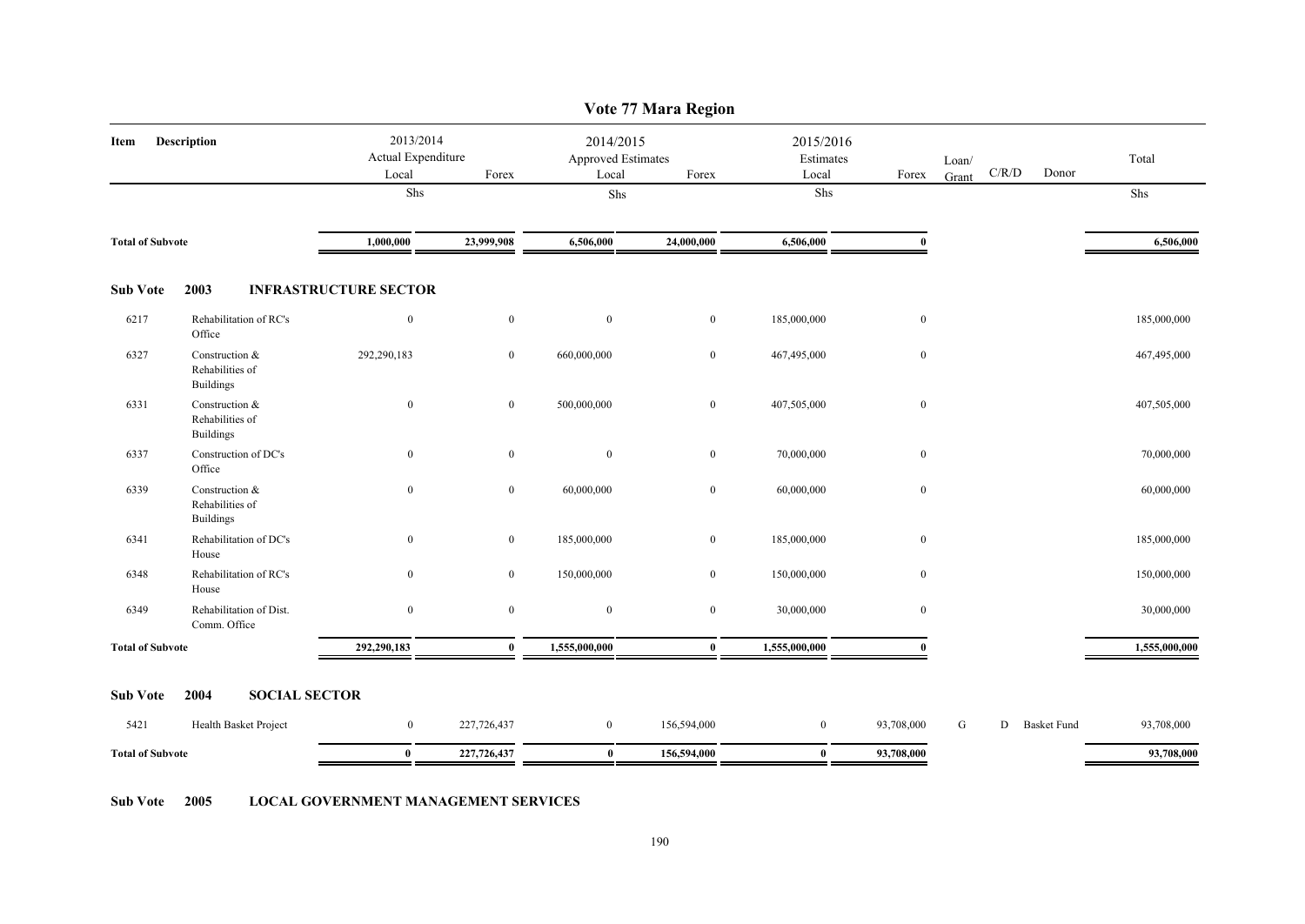|                         |                                                |                                          |                  |                                                 | Vote 77 Mara Region |                                 |                  |                |           |                    |               |
|-------------------------|------------------------------------------------|------------------------------------------|------------------|-------------------------------------------------|---------------------|---------------------------------|------------------|----------------|-----------|--------------------|---------------|
| Item                    | Description                                    | 2013/2014<br>Actual Expenditure<br>Local | Forex            | 2014/2015<br><b>Approved Estimates</b><br>Local | Forex               | 2015/2016<br>Estimates<br>Local | Forex            | Loan/<br>Grant | C/R/D     | Donor              | Total         |
|                         |                                                | Shs                                      |                  | Shs                                             |                     | Shs                             |                  |                |           |                    | Shs           |
| 6251                    | Public Finance<br>Management reform<br>program | $\boldsymbol{0}$                         | $\mathbf{0}$     | $\bf{0}$                                        | 164,000,000         | $\mathbf{0}$                    | 51,750,000       | G              | D         | <b>Basket Fund</b> | 51,750,000    |
| <b>Total of Subvote</b> |                                                | $\bf{0}$                                 | $\bf{0}$         | $\bf{0}$                                        | 164,000,000         | $\bf{0}$                        | 51,750,000       |                |           |                    | 51,750,000    |
| <b>Sub Vote</b>         | 2006                                           | <b>EDUCATION SECTOR</b>                  |                  |                                                 |                     |                                 |                  |                |           |                    |               |
| 4390                    | Secondary Education<br>Development Program     | 24,463,000                               | $\boldsymbol{0}$ | 24,463,000                                      | 26,645,000          | 24,463,000                      | 6,661,000        | G              | D         | World Bank         | 31,124,000    |
| <b>Total of Subvote</b> |                                                | 24,463,000                               | $\bf{0}$         | 24,463,000                                      | 26,645,000          | 24,463,000                      | 6,661,000        |                |           |                    | 31,124,000    |
| <b>Sub Vote</b>         | 2007<br><b>WATER SECTOR</b>                    |                                          |                  |                                                 |                     |                                 |                  |                |           |                    |               |
| 3280                    | Rural Water Supply<br>and Sanitation           | $\boldsymbol{0}$                         | 25,972,983       | $\boldsymbol{0}$                                | 84,966,000          | $\mathbf{0}$                    | 9,343,000        | L              | D         | ADF                | 9,343,000     |
| <b>Total of Subvote</b> |                                                | $\bf{0}$                                 | 25,972,983       | $\bf{0}$                                        | 84,966,000          | $\bf{0}$                        | 9,343,000        |                |           |                    | 9,343,000     |
| <b>Sub Vote</b>         | 3001                                           | <b>REGIONAL HOSPITAL</b>                 |                  |                                                 |                     |                                 |                  |                |           |                    |               |
| 5404                    | Rehabilitation of<br>Regional Hospital         | 1,940,000                                | $\bf{0}$         | 224,565,000                                     | $\bf{0}$            | $\mathbf{0}$                    | $\boldsymbol{0}$ |                |           |                    | $\mathbf{0}$  |
| 5411                    | Strengthen of Referal<br>Hospital              | 639,007,983                              | $\mathbf{0}$     | 2,155,176,000                                   | $\mathbf{0}$        | 2,105,278,000                   | $\mathbf{0}$     |                |           |                    | 2,105,278,000 |
| <b>Total of Subvote</b> |                                                | 640,947,983                              | $\bf{0}$         | 2,379,741,000                                   | $\bf{0}$            | 2,105,278,000                   | $\mathbf{0}$     |                |           |                    | 2,105,278,000 |
| <b>Sub Vote</b>         | 8091                                           | <b>LOCAL GOVERNMENT AUTHORITIES</b>      |                  |                                                 |                     |                                 |                  |                |           |                    |               |
| 3280                    | Rural Water Supply<br>and Sanitation           | $\bf{0}$                                 | 4,351,381,199    | $\mathbf{0}$                                    | 2,822,703,000       | $\bf{0}$                        | 457,635,000      | G              | ${\rm D}$ | ADF                | 457,635,000   |
| 4390                    | Secondary Educucation<br>Dev. Program          | $\boldsymbol{0}$                         | $\mathbf{0}$     | $\mathbf{0}$                                    | 3,097,768,000       | $\mathbf{0}$                    | 774,442,000      | L              | D         | World Bank         | 774,442,000   |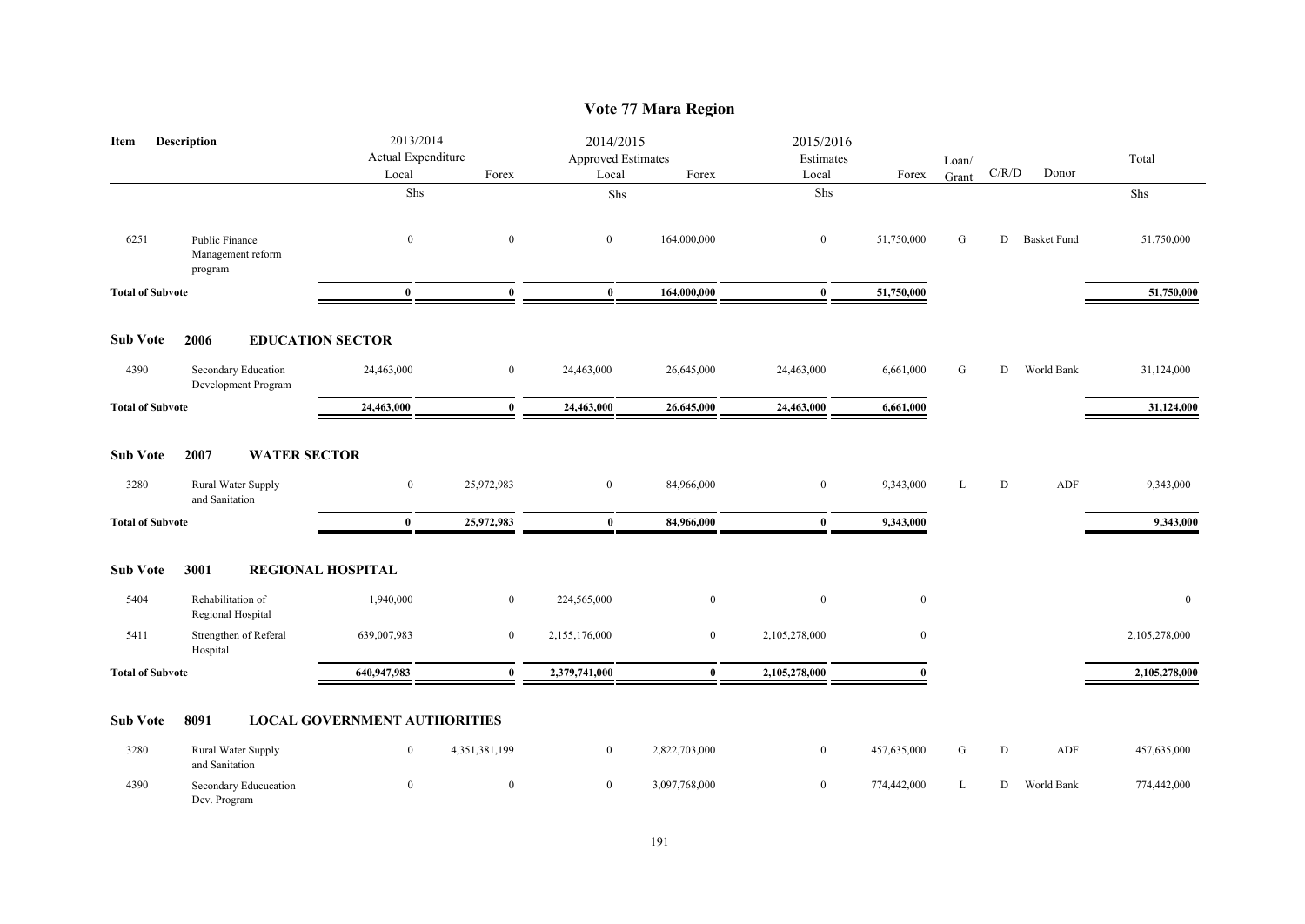|                         |                                                    |                                          |                |                                          | o              |                                 |                |                |       |                    |                  |
|-------------------------|----------------------------------------------------|------------------------------------------|----------------|------------------------------------------|----------------|---------------------------------|----------------|----------------|-------|--------------------|------------------|
| Item                    | <b>Description</b>                                 | 2013/2014<br>Actual Expenditure<br>Local | Forex          | 2014/2015<br>Approved Estimates<br>Local | Forex          | 2015/2016<br>Estimates<br>Local | Forex          | Loan/<br>Grant | C/R/D | Donor              | Total            |
|                         |                                                    | Shs                                      |                | Shs                                      |                | Shs                             |                |                |       |                    | Shs              |
| 4486                    | Agriculture Sector<br>Development<br>Programme     | $\overline{0}$                           | 1,071,750,000  | $\mathbf{0}$                             | 1,317,950,000  | $\mathbf{0}$                    | 50,250,000     | G              | D     | <b>Basket Fund</b> | 50,250,000       |
| 4488                    | District Agricult.Sector<br><b>Investm Program</b> | $\mathbf{0}$                             | 2,300,727,384  | $\theta$                                 | $\theta$       | $\boldsymbol{0}$                | $\mathbf{0}$   | G              | D     | <b>Basket Fund</b> | $\theta$         |
| 4553                    | Live Stocks<br>Development Funds                   | $\mathbf{0}$                             | $\mathbf{0}$   | 52,075,000                               | $\overline{0}$ | 52,075,000                      | $\overline{0}$ |                |       |                    | 52,075,000       |
| 4628                    | Participatory Forest<br>Management                 | $\bf{0}$                                 | 52,812,031     | $\mathbf{0}$                             | $\mathbf{0}$   | $\boldsymbol{0}$                | $\overline{0}$ | ${\bf G}$      | D     | Finland            | $\boldsymbol{0}$ |
| 4946                    | <b>LGAs Own Source</b><br>Project                  | $\mathbf{0}$                             | $\mathbf{0}$   | 7,766,016,000                            | $\mathbf{0}$   | 10,063,614,000                  | $\mathbf{0}$   |                |       |                    | 10,063,614,000   |
| 5421                    | Health Sector Basket<br>Fund                       | $\overline{0}$                           | 3,649,842,100  | $\mathbf{0}$                             | 3,261,884,000  | $\bf{0}$                        | 2,553,625,000  | G              | D     | <b>Basket Fund</b> | 2,553,625,000    |
| 5499                    | <b>HIV/AIDS</b>                                    | $\mathbf{0}$                             | 656,301,102    | $\mathbf{0}$                             | 370,048,000    | $\mathbf{0}$                    | 97,024,000     | G              | D     | World Bank         | 97,024,000       |
| 6209                    | Constituency<br>Development Fund                   | 349,148,369                              | $\mathbf{0}$   | 364,707,000                              | $\mathbf{0}$   | 364,707,000                     | $\bf{0}$       |                |       |                    | 364,707,000      |
| 6277                    | Local Government<br>capital Developm Grant         | 3,551,168,292                            | 1,763,210,075  | 8,463,952,000                            | 1,720,551,000  | 6,260,671,000                   | $\overline{0}$ | G              | D     | <b>IDA</b>         | 6,260,671,000    |
| 6401                    | District Council                                   | 1,779,400,000                            | $\overline{0}$ | 4,350,000,000                            | $\overline{0}$ | 1,550,000,000                   | $\overline{0}$ |                |       |                    | 1,550,000,000    |
| 6402                    | Urban council                                      | 76,000,000                               | $\mathbf{0}$   | $\theta$                                 | $\theta$       | 500,000,000                     | $\mathbf{0}$   |                |       |                    | 500,000,000      |
| 6405                    | Urban local<br>Government<br>Strenthening Prog     | $\mathbf{0}$                             | 346,594,685    | $\mathbf{0}$                             | 1,634,282,000  | $\bf{0}$                        | 1,003,776,000  | L              | D     | World Bank         | 1,003,776,000    |
| <b>Total of Subvote</b> |                                                    | 5,755,716,661                            | 14,192,618,576 | 20,996,750,000                           | 14,225,186,000 | 18,791,067,000                  | 4,936,752,000  |                |       |                    | 23,727,819,000   |
| <b>Total of Vote</b>    |                                                    | 6,794,417,827                            | 14,544,732,537 | 25,042,460,000                           | 14,756,591,000 | 22,562,314,000                  | 5,117,014,000  |                |       |                    | 27,679,328,000   |
|                         |                                                    |                                          |                |                                          |                |                                 |                |                |       |                    |                  |

# **Vote 77 Mara Region**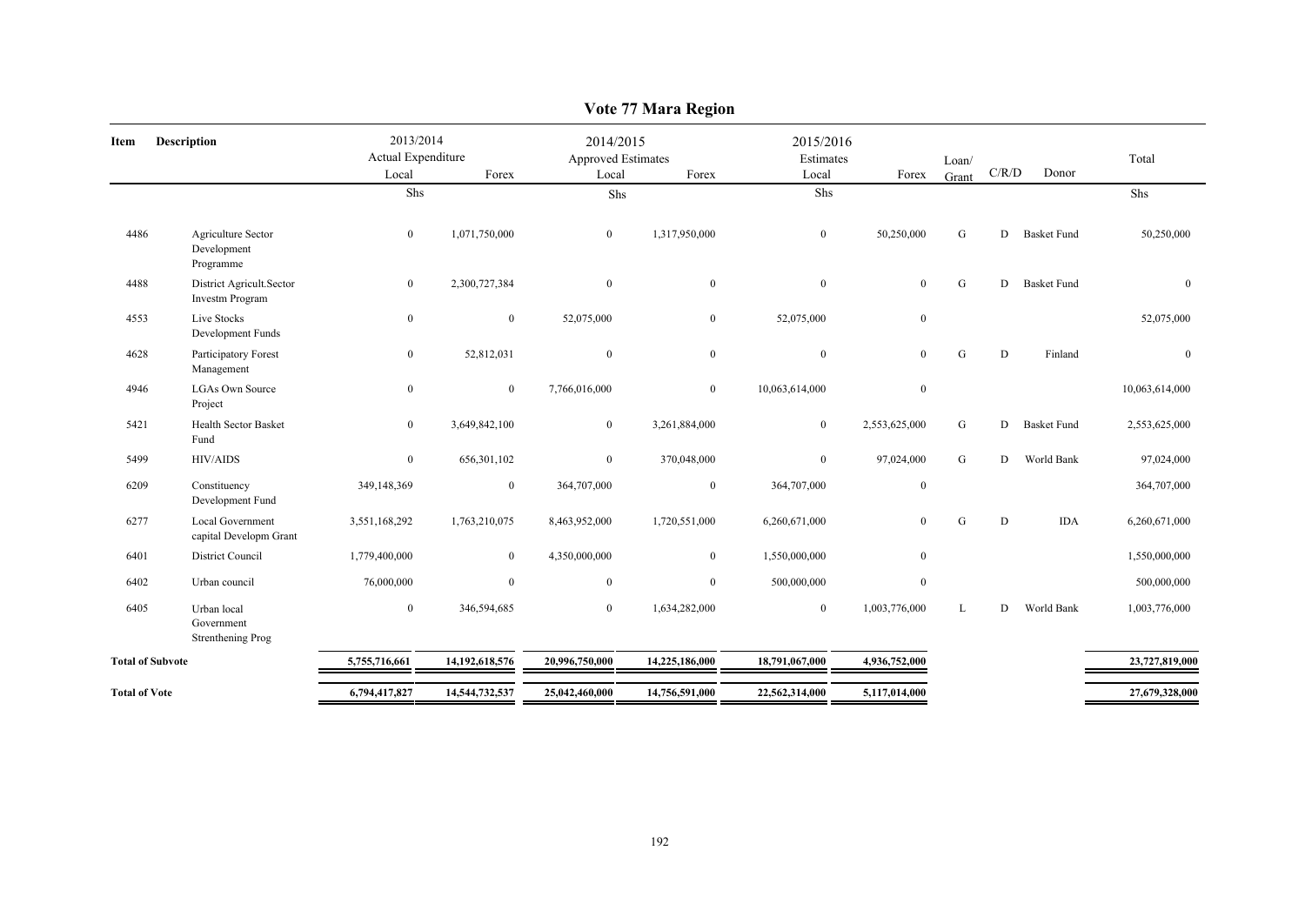MBEYA REGION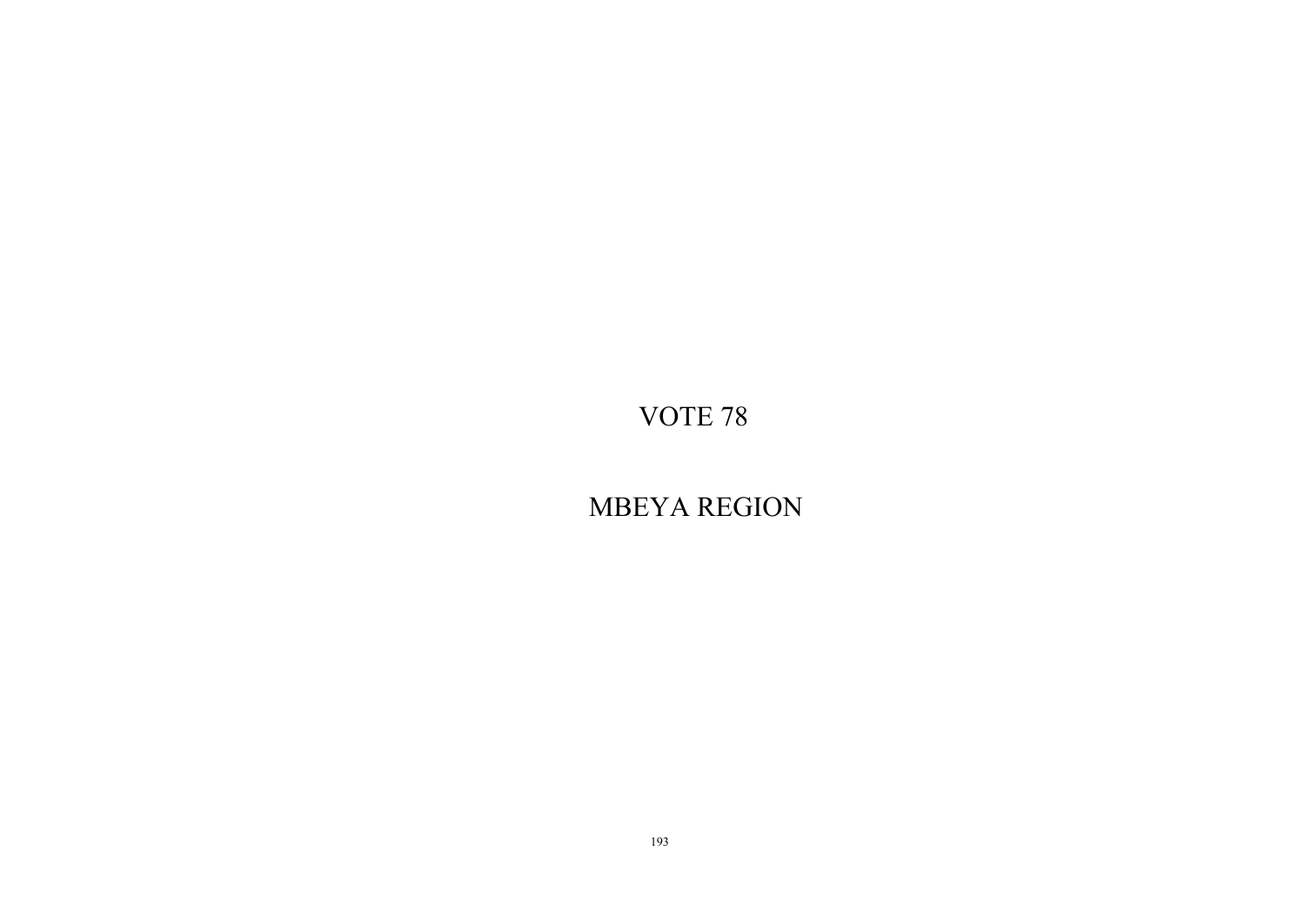# **Vote 78 Mbeya Region**

A. ESTIMATE of the amount required in the year ending 30th June, 2016, for the development projects in the Mbeya Region

#### **Forty-seven billion one hundred forty million one hundred twenty-four thousand**

#### **(Shs.47,140,124,000)**

B. Projects under which this Vote will be accounted for by the Regional Administrative Secretary, Mbeya Region , are set out in the details below.

| Item                    | <b>Description</b>                     | 2013/2014<br>Actual Expenditure<br>Local | Forex          | 2014/2015<br><b>Approved Estimates</b><br>Local | Forex        | 2015/2016<br>Estimates<br>Local | Forex            | Loan/<br>Grant | C/R/D | Donor          | Total          |
|-------------------------|----------------------------------------|------------------------------------------|----------------|-------------------------------------------------|--------------|---------------------------------|------------------|----------------|-------|----------------|----------------|
|                         |                                        | Shs                                      |                | Shs                                             |              | Shs                             |                  |                |       |                | Shs            |
| <b>Sub Vote</b>         | 1001                                   | ADMINISTRATION AND HR MANAGEMENT         |                |                                                 |              |                                 |                  |                |       |                |                |
| 6331                    | Construction of DC's<br>House          | 150,000,000                              | $\overline{0}$ | 282,668,000                                     | $\mathbf{0}$ | 282,667,000                     | $\bf{0}$         |                |       |                | 282,667,000    |
| 6339                    | Rehabilitation of<br>Government Houses | $\mathbf{0}$                             | $\overline{0}$ | 20,000,000                                      | $\bf{0}$     | 73,518,000                      | $\mathbf{0}$     |                |       |                | 73,518,000     |
| 6384                    | Construction of<br>Government Houses   | 100,000,000                              | $\mathbf{0}$   | $\mathbf{0}$                                    | $\mathbf{0}$ | $\mathbf{0}$                    | $\boldsymbol{0}$ |                |       |                | $\overline{0}$ |
| 6389                    | Construction of Office<br>Building     | $\mathbf{0}$                             | $\overline{0}$ | 360,517,000                                     | $\bf{0}$     | 200,000,000                     | $\mathbf{0}$     |                |       |                | 200,000,000    |
| 6532                    | Self Help Projects                     | 60,044,490                               | $\overline{0}$ | 60,000,000                                      | $\bf{0}$     | 60,000,000                      | $\mathbf{0}$     |                |       |                | 60,000,000     |
| <b>Total of Subvote</b> |                                        | 310,044,490                              | $\mathbf{0}$   | 723,185,000                                     | $\bf{0}$     | 616,185,000                     | $\theta$         |                |       |                | 616,185,000    |
| <b>Sub Vote</b>         | 2001                                   | PLANNING AND COORDINATION                |                |                                                 |              |                                 |                  |                |       |                |                |
| 5499                    | <b>HIV/AIDS</b>                        | $\mathbf{0}$                             | 94,000,000     | $\overline{0}$                                  | 94,000,000   | $\bf{0}$                        | 23,500,000       | G              | D     | World Bank     | 23,500,000     |
| 6517                    | Unicef Support to<br>Multisectoral     | $\mathbf{0}$                             | 250,666,217    | $\mathbf{0}$                                    | 428,526,000  | $\boldsymbol{0}$                | 108,603,000      | G              | D     | <b>UNICEFD</b> | 108,603,000    |
| 6531                    | Participatory Appraisal                | 5,406,000                                | $\overline{0}$ | 5,450,000                                       | $\bf{0}$     | 5,450,000                       | $\mathbf{0}$     |                |       |                | 5,450,000      |
| <b>Total of Subvote</b> |                                        | 5,406,000                                | 344,666,217    | 5,450,000                                       | 522,526,000  | 5,450,000                       | 132,103,000      |                |       |                | 137,553,000    |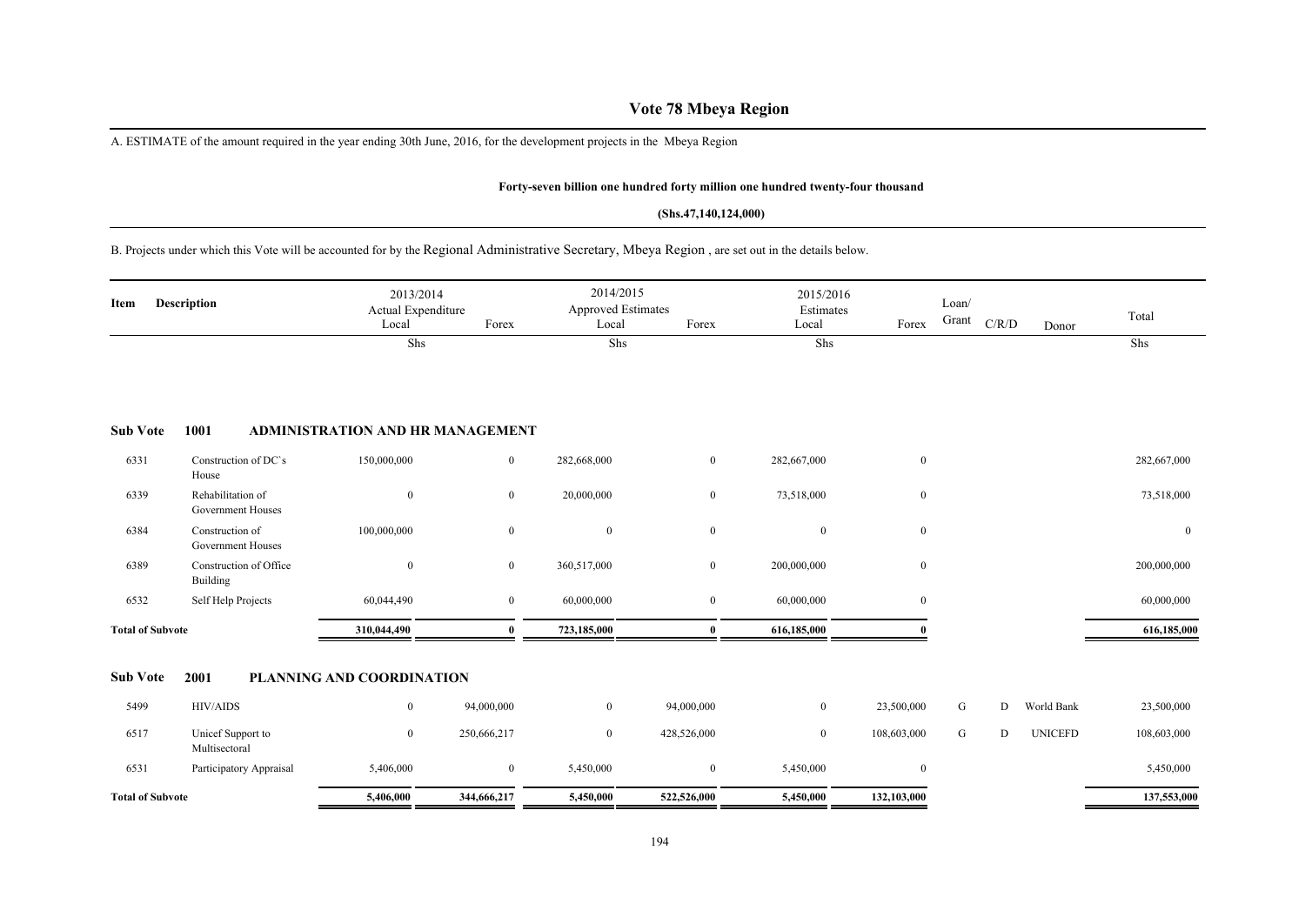|                         |                                                |                                                   |                  |                | Vote 78 Mbeya Region                                     |              |                                 |                |              |                    |             |
|-------------------------|------------------------------------------------|---------------------------------------------------|------------------|----------------|----------------------------------------------------------|--------------|---------------------------------|----------------|--------------|--------------------|-------------|
| Item                    | <b>Description</b>                             | 2013/2014<br>Actual Expenditure<br>Local<br>Forex |                  |                | 2014/2015<br><b>Approved Estimates</b><br>Forex<br>Local |              | 2015/2016<br>Estimates<br>Forex | Loan/<br>Grant | C/R/D        | Donor              | Total       |
|                         |                                                | Shs                                               |                  | Shs            |                                                          | Local<br>Shs |                                 |                |              |                    | Shs         |
| <b>Sub Vote</b>         | 2002                                           | <b>ECONOMIC AND PRODUCTIVE SECTOR</b>             |                  |                |                                                          |              |                                 |                |              |                    |             |
| 4486                    | Agricultural Sector<br>Dev.Programme           | $\overline{0}$                                    | 37,999,900       | 6,621,000      | 38,000,000                                               | 6,621,000    | 42,000,000                      | G              | D            | <b>Basket Fund</b> | 48,621,000  |
| 4553                    | <b>Livestock Development</b><br>Fund           | 1,000,000                                         | $\bf{0}$         | 2,000,000      | $\bf{0}$                                                 | 2,000,000    | $\mathbf{0}$                    |                |              |                    | 2,000,000   |
| <b>Total of Subvote</b> |                                                | 1,000,000                                         | 37,999,900       | 8,621,000      | 38,000,000                                               | 8,621,000    | 42,000,000                      |                |              |                    | 50,621,000  |
| <b>Sub Vote</b>         | 2006                                           | <b>EDUCATION SECTOR</b>                           |                  |                |                                                          |              |                                 |                |              |                    |             |
| 4390                    | Secondary Education<br>Development Program     | 24,393,650                                        | $\boldsymbol{0}$ | 24,463,000     | 26,645,000                                               | 24,463,000   | 6,661,000                       | L              | $\mathbf{0}$ | World Bank         | 31,124,000  |
| <b>Total of Subvote</b> |                                                | 24,393,650                                        | $\mathbf{0}$     | 24,463,000     | 26,645,000                                               | 24,463,000   | 6,661,000                       |                |              |                    | 31,124,000  |
| <b>Sub Vote</b>         | 2007<br><b>WATER SECTOR</b>                    |                                                   |                  |                |                                                          |              |                                 |                |              |                    |             |
| 3280                    | Rural Water Supply<br>and Sanitation           | $\bf{0}$                                          | 39,150,100       | $\overline{0}$ | 111,129,000                                              | $\bf{0}$     | 11,352,000                      | L              | D            | ADF                | 11,352,000  |
| <b>Total of Subvote</b> |                                                | $\bf{0}$                                          | 39,150,100       | $\bf{0}$       | 111,129,000                                              | $\bf{0}$     | 11,352,000                      |                |              |                    | 11,352,000  |
| <b>Sub Vote</b>         | 3001                                           | <b>REGIONAL HOSPITAL</b>                          |                  |                |                                                          |              |                                 |                |              |                    |             |
| 5402                    | Construction of<br>Regional Hospital           | 152,443,951                                       | $\overline{0}$   | 200,000,000    | $\boldsymbol{0}$                                         | 222,537,000  | $\mathbf{0}$                    |                |              |                    | 222,537,000 |
| 5421                    | Health Sector<br>Programme<br>Support-District | $\boldsymbol{0}$                                  | 187,453,416      | $\overline{0}$ | 178,045,000                                              | $\bf{0}$     | 106,915,000                     | G              | D            | <b>Basket Fund</b> | 106,915,000 |
| <b>Total of Subvote</b> |                                                | 152,443,951                                       | 187,453,416      | 200,000,000    | 178,045,000                                              | 222,537,000  | 106,915,000                     |                |              |                    | 329,452,000 |
|                         |                                                |                                                   |                  |                |                                                          |              |                                 |                |              |                    |             |

**Sub Vote 8091 LOCAL GOVERNMENT AUTHORITIES**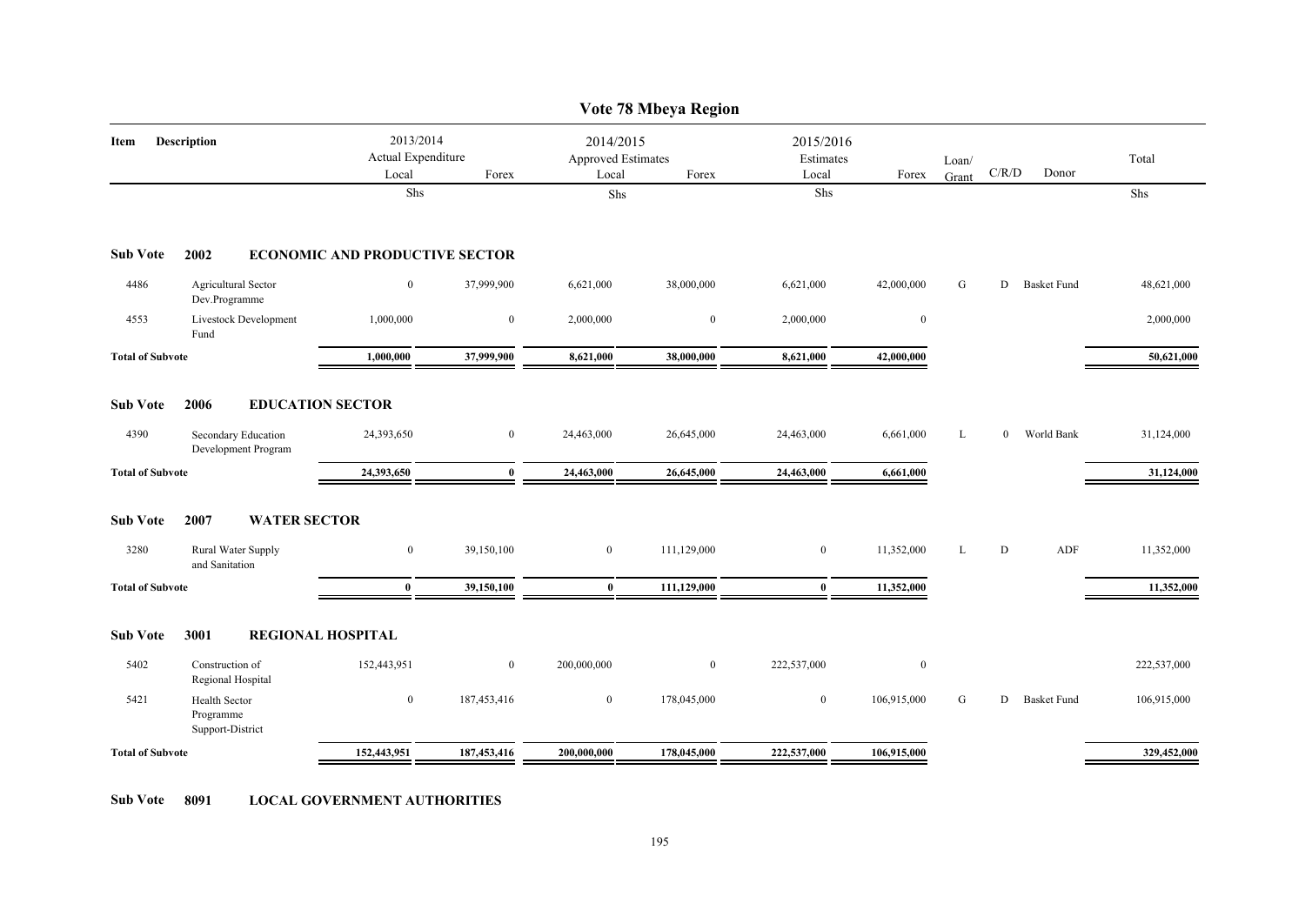|                         |                                             |                                          |                |                                          | $\frac{1}{2}$  |                                 |                  |                |              |                    |                |
|-------------------------|---------------------------------------------|------------------------------------------|----------------|------------------------------------------|----------------|---------------------------------|------------------|----------------|--------------|--------------------|----------------|
| Item                    | <b>Description</b>                          | 2013/2014<br>Actual Expenditure<br>Local | Forex          | 2014/2015<br>Approved Estimates<br>Local | Forex          | 2015/2016<br>Estimates<br>Local | Forex            | Loan/<br>Grant | C/R/D        | Donor              | Total          |
|                         |                                             | Shs                                      |                | Shs                                      |                | Shs                             |                  |                |              |                    | Shs            |
|                         |                                             |                                          |                |                                          |                |                                 |                  |                |              |                    |                |
| 3280                    | Rural Water Supply<br>and Sanitation        | $\bf{0}$                                 | 5,449,265,930  | $\mathbf{0}$                             | 5,821,073,000  | $\mathbf{0}$                    | 578,416,000      | G              | D            | ${\sf ADF}$        | 578,416,000    |
| 4390                    | Secondary Education<br>Development Project  | $\mathbf{0}$                             | $\mathbf{0}$   | $\mathbf{0}$                             | 2,912,160,000  | $\bf{0}$                        | 728,040,000      | ${\bf G}$      | ÷.           | ADB                | 728,040,000    |
| 4486                    | Agricultural Sector<br>Devt Programmme      | $\mathbf{0}$                             | 2,592,963,000  | $\boldsymbol{0}$                         | 6,186,338,000  | $\mathbf{0}$                    | 3,852,377,000    | $\mathbf G$    | D            | <b>Basket Fund</b> | 3,852,377,000  |
| 4553                    | Livestock Development<br>Fund               | $\bf{0}$                                 | $\overline{0}$ | 41,660,000                               | $\mathbf{0}$   | 41,660,000                      | $\boldsymbol{0}$ |                |              |                    | 41,660,000     |
| 4628                    | Participatory Forest<br>Management          | $\bf{0}$                                 | 234,740,950    | $\boldsymbol{0}$                         | $\mathbf{0}$   | $\overline{0}$                  | $\mathbf{0}$     | G              | D            | <b>FINLAND</b>     | $\mathbf{0}$   |
| 4946                    | <b>LGA Own Source</b><br>Project            | $\mathbf{0}$                             | $\mathbf{0}$   | 19,858,644,000                           | $\mathbf{0}$   | 19,258,870,000                  | $\boldsymbol{0}$ |                |              |                    | 19,258,870,000 |
| 5421                    | Health Sector Basket<br>Fund                | $\mathbf{0}$                             | 5,380,615,000  | $\mathbf{0}$                             | 4,980,940,000  | $\overline{0}$                  | 4,059,066,000    | ${\bf G}$      | D            | <b>Basket Fund</b> | 4,059,066,000  |
| 5499                    | <b>HIV/AIDS</b>                             | $\mathbf{0}$                             | 975,344,648    | $\mathbf{0}$                             | 599,502,000    | $\overline{0}$                  | 157,185,000      | G              | D            | World Bank         | 157,185,000    |
| 6209                    | Constituency<br>Development Fund            | $\mathbf{0}$                             | $\overline{0}$ | 529,877,000                              | $\overline{0}$ | 529,877,000                     | $\mathbf{0}$     |                |              |                    | 529,877,000    |
| 6277                    | Local Government<br>Capital Dev.Grant       | 2,828,116,687                            | 2,373,109,393  | 11,663,349,000                           | 2,371,052,000  | 8,627,224,000                   | $\theta$         | ${\bf G}$      | $\mathbf D$  | <b>IDA</b>         | 8,627,224,000  |
| 6401                    | District Councils                           | 4,407,049,218                            | $\mathbf{0}$   | 5,350,000,000                            | $\mathbf{0}$   | 3,770,000,000                   | $\mathbf{0}$     |                |              |                    | 3,770,000,000  |
| 6403                    | Tanzania Strategic<br><b>Cities Project</b> | $\bf{0}$                                 | 2,346,747,381  | $\bf{0}$                                 | 3,911,400,000  | $\overline{0}$                  | 2,295,828,000    | ${\bf G}$      | D            | World Bank         | 2,295,828,000  |
| 6517                    | Unicef Support to<br>Multisectoral          | $\mathbf{0}$                             | 2,620,994,145  | $\mathbf{0}$                             | 2,726,134,000  | $\overline{0}$                  | 2,065,294,000    | G              | D            | <b>Basket Fund</b> | 2,065,294,000  |
| 6539                    | Wetland Management<br>and Sustainable Devp  | $\boldsymbol{0}$                         | 95,743,590     | $\mathbf{0}$                             | $\mathbf{0}$   | $\overline{0}$                  | $\theta$         | $\mathbf G$    | $\mathbf{D}$ | Danida             | $\mathbf{0}$   |
| <b>Total of Subvote</b> |                                             | 7,235,165,905                            | 22,069,524,037 | 37,443,530,000                           | 29,508,599,000 | 32,227,631,000                  | 13,736,206,000   |                |              |                    | 45,963,837,000 |
| <b>Total of Vote</b>    |                                             | 7,728,453,996                            | 22,678,793,670 | 38,405,249,000                           | 30,384,944,000 | 33,104,887,000                  | 14,035,237,000   |                |              |                    | 47,140,124,000 |
|                         |                                             |                                          |                |                                          |                |                                 |                  |                |              |                    |                |

**Vote 78 Mbeya Region**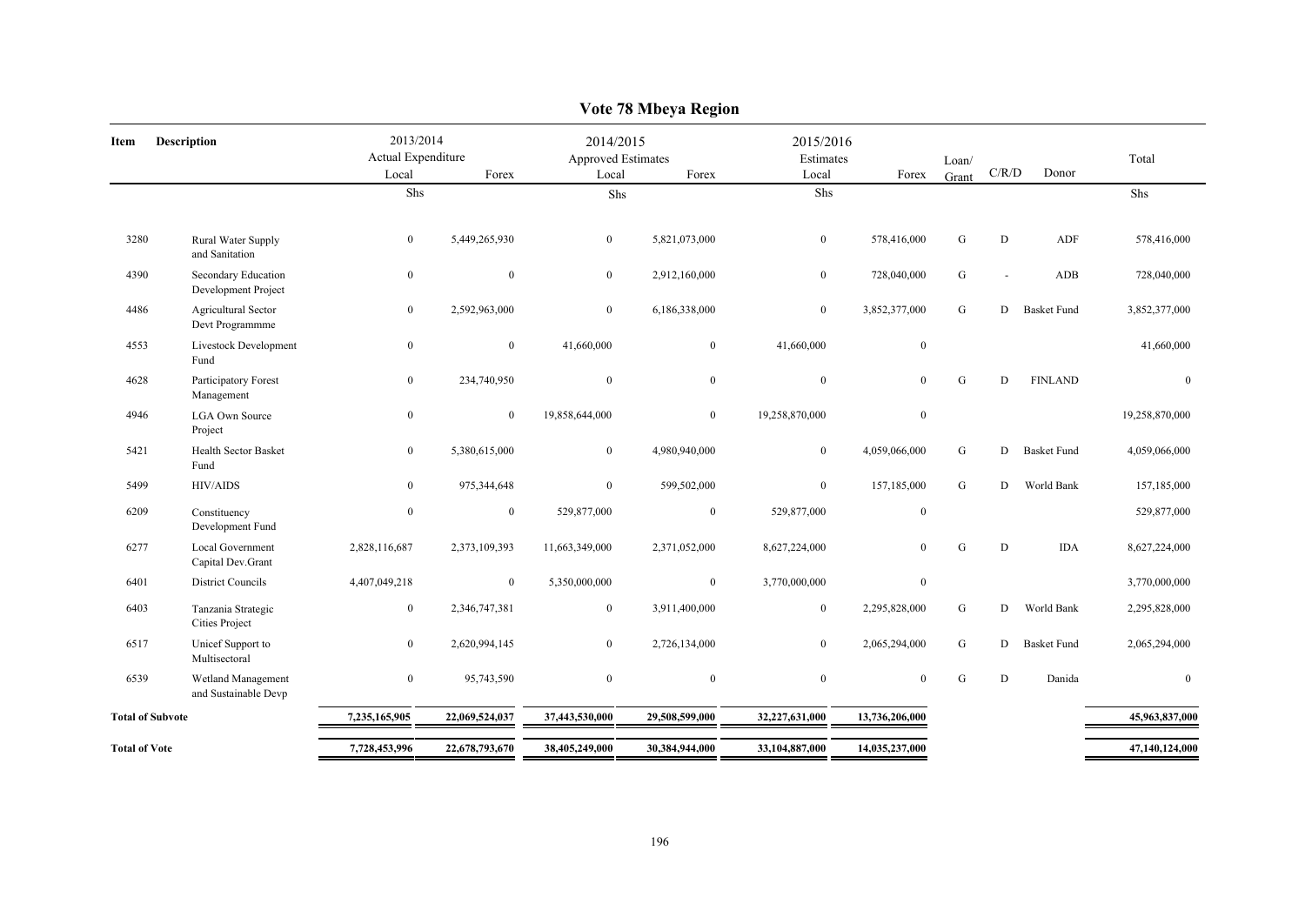MOROGORO REGION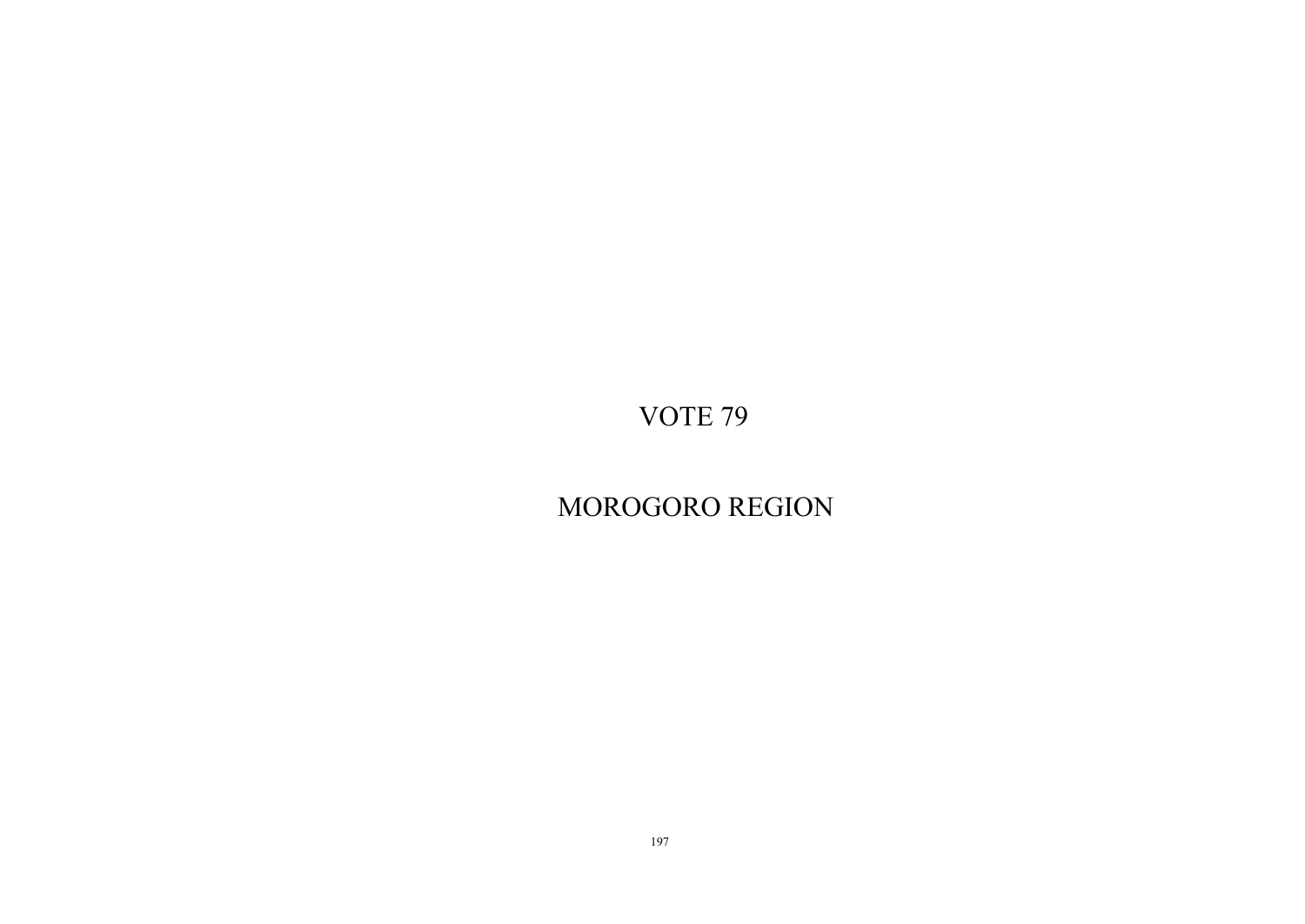# **Vote 79 Morogoro Region**

A. ESTIMATE of the amount required in the year ending 30th June, 2016, for the development projects in the Morogoro Region

#### **Thirty-two billion nine hundred thirty-nine million seven hundred fifty-five thousand**

#### **(Shs.32,939,755,000)**

B. Projects under which this Vote will be accounted for by the Regional Administrative Secretary, Morogoro Region , are set out in the details below.

| Item                    | <b>Description</b>                     | 2013/2014<br>Actual Expenditure<br>Local | Forex            | 2014/2015<br><b>Approved Estimates</b><br>Local | Forex          | 2015/2016<br>Estimates<br>Local | Forex        | Loan/<br>Grant | C/R/D | Donor | Total            |
|-------------------------|----------------------------------------|------------------------------------------|------------------|-------------------------------------------------|----------------|---------------------------------|--------------|----------------|-------|-------|------------------|
|                         |                                        | Shs                                      |                  | Shs                                             |                | Shs                             |              |                |       |       | Shs              |
| <b>Sub Vote</b>         | 1001                                   | <b>ADMINISTRATION AND HR MANAGEMENT</b>  |                  |                                                 |                |                                 |              |                |       |       |                  |
| 4305                    | <b>ICT</b> Development                 | $\boldsymbol{0}$                         | $\mathbf{0}$     | $\boldsymbol{0}$                                | $\mathbf{0}$   | 100,000,000                     | $\mathbf{0}$ |                |       |       | 100,000,000      |
| 6327                    | <b>Construction Of Rest</b><br>House   | 50,000,000                               | $\overline{0}$   | 150,000,000                                     | $\overline{0}$ | 150,000,000                     | $\mathbf{0}$ |                |       |       | 150,000,000      |
| 6336                    | Sokoine Memorial<br>High School        | 50,000,000                               | $\overline{0}$   | 200,000,000                                     | $\overline{0}$ | 500,000,000                     | $\mathbf{0}$ |                |       |       | 500,000,000      |
| 6340                    | Rehabilitation of<br>Regional Block    | $\boldsymbol{0}$                         | $\boldsymbol{0}$ | $\boldsymbol{0}$                                | $\mathbf{0}$   | 100,000,000                     | $\mathbf{0}$ |                |       |       | 100,000,000      |
| 6341                    | Rehabilitation of DC's<br>Offices      | $\mathbf{0}$                             | $\overline{0}$   | 80,000,000                                      | $\overline{0}$ | 90,000,000                      | $\mathbf{0}$ |                |       |       | 90,000,000       |
| 6347                    | Rehabilitation of DC's<br>Houses       | $\mathbf{0}$                             | $\overline{0}$   | 80,000,000                                      | $\overline{0}$ | 95,000,000                      | $\mathbf{0}$ |                |       |       | 95,000,000       |
| 6348                    | Rehabilitation of RC's<br>House        | 140,000,000                              | $\overline{0}$   | 90,000,000                                      | $\overline{0}$ | 90,000,000                      | $\mathbf{0}$ |                |       |       | 90,000,000       |
| 6384                    | Construction of<br>Government Quarters | 250,000,000                              | $\mathbf{0}$     | 500,000,000                                     | $\mathbf{0}$   | $\mathbf{0}$                    | $\mathbf{0}$ |                |       |       | $\boldsymbol{0}$ |
| 6532                    | Self Help Projects                     | 25,000,000                               | $\overline{0}$   | 20,000,000                                      | $\overline{0}$ | 20,000,000                      | $\mathbf{0}$ |                |       |       | 20,000,000       |
| <b>Total of Subvote</b> |                                        | 515,000,000                              | $\bf{0}$         | 1,120,000,000                                   | $\bf{0}$       | 1,145,000,000                   |              |                |       |       | 1,145,000,000    |

**Sub Vote 1005 DAS-MOROGORO**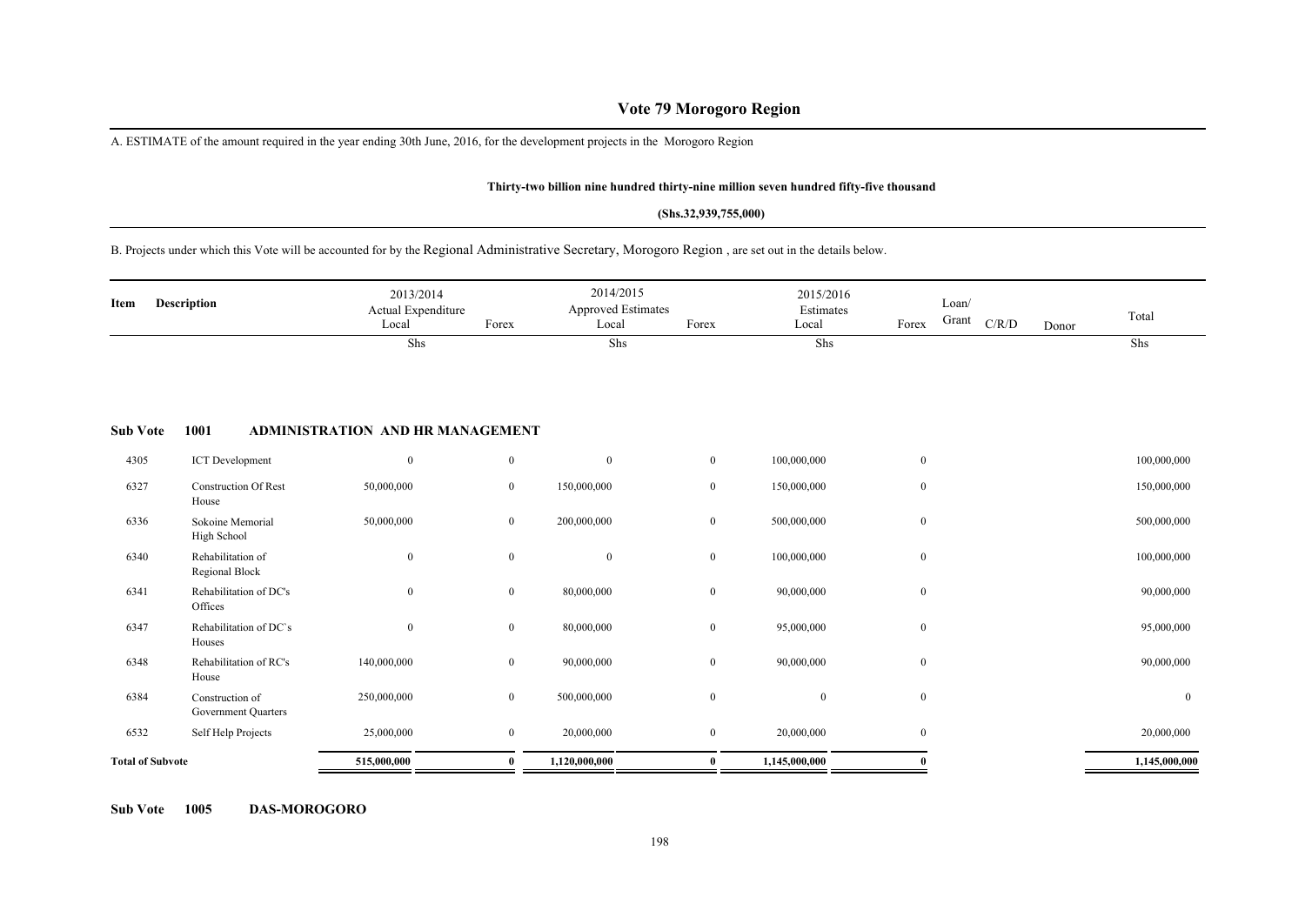|                                                    |                  |                                      |              | Vote 79 Morogoro Region     |                                 |                  |                                                                   |            |
|----------------------------------------------------|------------------|--------------------------------------|--------------|-----------------------------|---------------------------------|------------------|-------------------------------------------------------------------|------------|
| <b>Description</b><br>Item                         | 2013/2014        | Actual Expenditure<br>Local<br>Forex |              | Approved Estimates<br>Forex | 2015/2016<br>Estimates<br>Local | Forex            | Loan/<br>$\mathbf{C} / \mathbf{R} / \mathbf{D}$<br>Donor<br>Grant | Total      |
|                                                    | Shs              |                                      | Local<br>Shs |                             | Shs                             |                  |                                                                   | Shs        |
| 6532<br>Self Help Projects                         | 10,000,000       | $\boldsymbol{0}$                     | 10,000,000   | $\boldsymbol{0}$            | 10,000,000                      | $\bf{0}$         |                                                                   | 10,000,000 |
| <b>Total of Subvote</b>                            | 10,000,000       | $\bf{0}$                             | 10,000,000   | $\bf{0}$                    | 10,000,000                      | $\bf{0}$         |                                                                   | 10,000,000 |
| 1006<br><b>DAS-KILOSA</b><br><b>Sub Vote</b>       |                  |                                      |              |                             |                                 |                  |                                                                   |            |
| 6532<br>Self Help Projects                         | 5,000,000        | $\bf{0}$                             | 5,000,000    | $\boldsymbol{0}$            | 5,000,000                       | $\boldsymbol{0}$ |                                                                   | 5,000,000  |
| <b>Total of Subvote</b>                            | 5,000,000        | $\bf{0}$                             | 5,000,000    | $\bf{0}$                    | 5,000,000                       | $\bf{0}$         |                                                                   | 5,000,000  |
| <b>Sub Vote</b><br>1007<br><b>DAS-KILOMBERO</b>    |                  |                                      |              |                             |                                 |                  |                                                                   |            |
| 6532<br>Self Help Projects                         | 5,000,000        | $\boldsymbol{0}$                     | 5,000,000    | $\boldsymbol{0}$            | 5,000,000                       | $\boldsymbol{0}$ |                                                                   | 5,000,000  |
| <b>Total of Subvote</b>                            | 5,000,000        | $\mathbf{0}$                         | 5,000,000    | $\bf{0}$                    | 5,000,000                       | $\mathbf{0}$     |                                                                   | 5,000,000  |
| <b>DAS-ULANGA</b><br><b>Sub Vote</b><br>1008       |                  |                                      |              |                             |                                 |                  |                                                                   |            |
| Self Help Projects<br>6532                         | 5,000,000        | $\boldsymbol{0}$                     | 5,000,000    | $\bf{0}$                    | 5,000,000                       | $\boldsymbol{0}$ |                                                                   | 5,000,000  |
| <b>Total of Subvote</b>                            | 5,000,000        | $\bf{0}$                             | 5,000,000    | $\bf{0}$                    | 5,000,000                       | $\mathbf{0}$     |                                                                   | 5,000,000  |
| 1009<br><b>DAS-MVOMERO</b><br><b>Sub Vote</b>      |                  |                                      |              |                             |                                 |                  |                                                                   |            |
| 6532<br>Self Help Projects                         | 5,000,000        | $\boldsymbol{0}$                     | 5,000,000    | $\boldsymbol{0}$            | 5,000,000                       | $\boldsymbol{0}$ |                                                                   | 5,000,000  |
| <b>Total of Subvote</b>                            | 5,000,000        | $\bf{0}$                             | 5,000,000    | $\bf{0}$                    | 5,000,000                       | $\mathbf{0}$     |                                                                   | 5,000,000  |
| <b>Sub Vote</b><br><b>DAS-GAIRO</b><br><b>1010</b> |                  |                                      |              |                             |                                 |                  |                                                                   |            |
| 6532<br>Self Help Project                          | $\boldsymbol{0}$ | $\boldsymbol{0}$                     | 5,000,000    | $\bf{0}$                    | 5,000,000                       | $\boldsymbol{0}$ |                                                                   | 5,000,000  |
| <b>Total of Subvote</b>                            | $\mathbf{0}$     | $\bf{0}$                             | 5,000,000    | $\mathbf{0}$                | 5,000,000                       | $\mathbf{0}$     |                                                                   | 5,000,000  |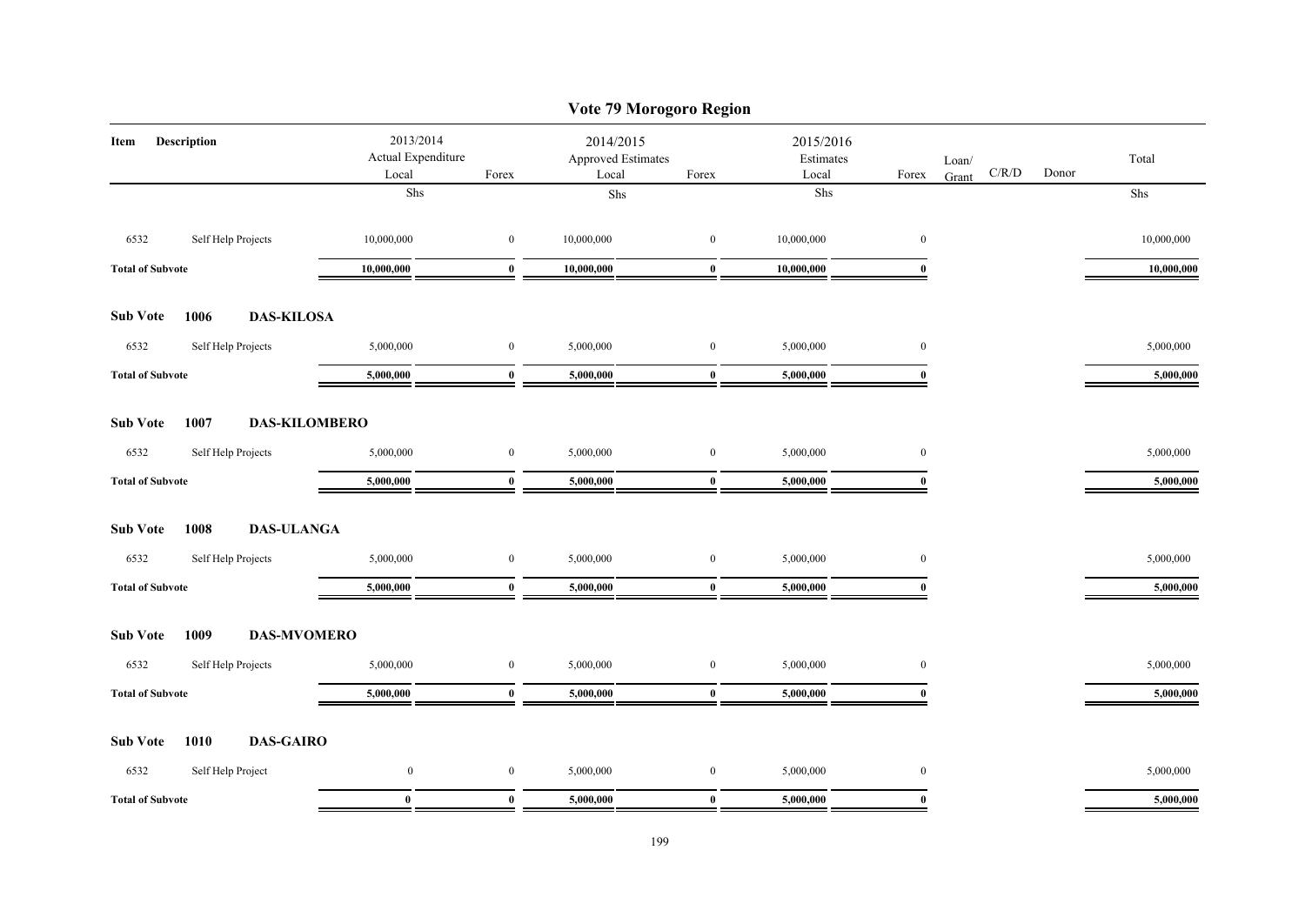|                         |                                                |                                          |                  |                                                 | Vote 79 Morogoro Region |                                 |                  |                |             |                |                |
|-------------------------|------------------------------------------------|------------------------------------------|------------------|-------------------------------------------------|-------------------------|---------------------------------|------------------|----------------|-------------|----------------|----------------|
| Item                    | Description                                    | 2013/2014<br>Actual Expenditure<br>Local | Forex            | 2014/2015<br><b>Approved Estimates</b><br>Local | Forex                   | 2015/2016<br>Estimates<br>Local | Forex            | Loan/<br>Grant | $\rm C/R/D$ | Donor          | Total          |
|                         |                                                | Shs                                      |                  | Shs                                             |                         | ${\rm Shs}$                     |                  |                |             |                | Shs            |
| <b>Sub Vote</b>         | 2001                                           | PLANNING AND COORDINATION                |                  |                                                 |                         |                                 |                  |                |             |                |                |
| 4404                    | District Agriculture<br>Development Support    | $\mathbf{0}$                             | $\boldsymbol{0}$ | 6,594,000                                       | $\bf{0}$                | 6,594,000                       | $\boldsymbol{0}$ |                |             |                | 6,594,000      |
| 6299                    | Project Monitoring and<br>Co-ordination        | $\boldsymbol{0}$                         | $\boldsymbol{0}$ | 4,000,000                                       | $\boldsymbol{0}$        | 4,537,000                       | $\boldsymbol{0}$ |                |             |                | 4,537,000      |
| 6531                    | Participatory Appraisal                        | $\overline{0}$                           | $\bf{0}$         | 20,000,000                                      | $\bf{0}$                | 20,000,000                      | $\boldsymbol{0}$ |                |             |                | 20,000,000     |
| 6550                    | Participatory Appraisal                        | $\bf{0}$                                 | $\bf{0}$         | $\bf{0}$                                        | 571,695,000             | $\mathbf{0}$                    | $\boldsymbol{0}$ | ${\bf G}$      | D           | <b>UNDP</b>    | $\mathbf{0}$   |
| <b>Total of Subvote</b> |                                                | $\mathbf{0}$                             | $\mathbf{0}$     | 30,594,000                                      | 571,695,000             | 31,131,000                      | $\mathbf{0}$     |                |             |                | 31,131,000     |
| <b>Sub Vote</b>         | 2002                                           | <b>ECONOMIC AND PRODUCTIVE SECTOR</b>    |                  |                                                 |                         |                                 |                  |                | ${\bf D}$   |                |                |
| 4486                    | Agricultural Sector<br>Development<br>Programm | $\mathbf{0}$                             | $\mathbf{0}$     | $\mathbf{0}$                                    | 38,000,000              | $\mathbf{0}$                    | $\mathbf{0}$     | ${\rm G}$      |             | <b>Basket</b>  | $\mathbf{0}$   |
| 4553                    | Livestock Development<br>Fund                  | $\boldsymbol{0}$                         | $\boldsymbol{0}$ | 2,000,000                                       | $\bf{0}$                | 2,000,000                       | $\boldsymbol{0}$ |                |             |                | 2,000,000      |
| 4628                    | Participatory Forest<br>Management             | $\mathbf{0}$                             | $\boldsymbol{0}$ | $\bf{0}$                                        | 5,500,000               | $\bf{0}$                        | $\mathbf{0}$     | G              | D           | <b>DENMARK</b> | $\overline{0}$ |
| <b>Total of Subvote</b> |                                                | $\mathbf{0}$                             | $\mathbf{0}$     | 2,000,000                                       | 43,500,000              | 2,000,000                       | $\mathbf{0}$     |                |             |                | 2,000,000      |
| <b>Sub Vote</b>         | 2006<br><b>EDUCATION SECTOR</b>                |                                          |                  |                                                 |                         |                                 |                  |                |             |                |                |
| 4390                    | Secondary Education<br>Development Program     | $\mathbf{0}$                             | $\boldsymbol{0}$ | 24,463,000                                      | 26,645,000              | 24,463,000                      | 6,661,000        |                |             |                | 31,124,000     |
| <b>Total of Subvote</b> |                                                | $\bf{0}$                                 | $\bf{0}$         | 24,463,000                                      | 26,645,000              | 24,463,000                      | 6,661,000        |                |             |                | 31,124,000     |
| <b>Sub Vote</b>         | <b>WATER SECTOR</b><br>2007                    |                                          |                  |                                                 |                         |                                 |                  |                |             |                |                |
| 3280                    |                                                | $\boldsymbol{0}$                         | $\mathbf{0}$     | $\overline{0}$                                  | 104,129,000             | $\bf{0}$                        | 11,322,000       | L              | D           | ADF            | 11,322,000     |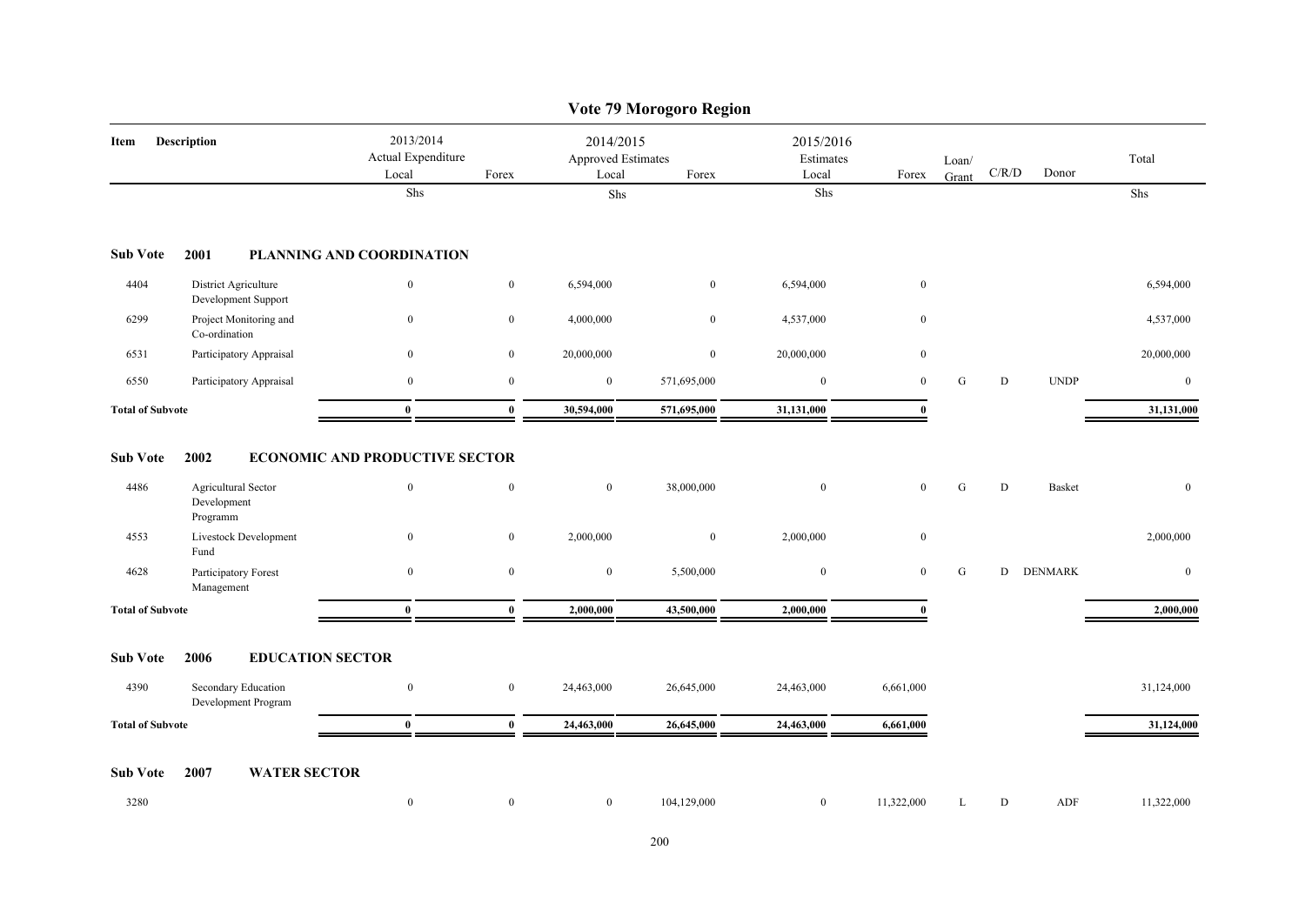|                         |                                            |                                          |                |                                                 | Vote 79 Morogoro Region |                                 |                  |                |           |                    |                |
|-------------------------|--------------------------------------------|------------------------------------------|----------------|-------------------------------------------------|-------------------------|---------------------------------|------------------|----------------|-----------|--------------------|----------------|
| Item                    | <b>Description</b>                         | 2013/2014<br>Actual Expenditure<br>Local | Forex          | 2014/2015<br><b>Approved Estimates</b><br>Local | Forex                   | 2015/2016<br>Estimates<br>Local | Forex            | Loan/<br>Grant | C/R/D     | Donor              | Total          |
|                         |                                            | Shs                                      |                | Shs                                             |                         | Shs                             |                  |                |           |                    | Shs            |
| <b>Total of Subvote</b> |                                            | $\bf{0}$                                 | $\bf{0}$       | $\bf{0}$                                        | 104,129,000             | $\bf{0}$                        | 11,322,000       |                |           |                    | 11,322,000     |
| <b>Sub Vote</b>         | 3001                                       | <b>REGIONAL HOSPITAL</b>                 |                |                                                 |                         |                                 |                  |                |           |                    |                |
| 5421                    | Health Basket Project                      | $\boldsymbol{0}$                         | $\mathbf{0}$   | $\overline{0}$                                  | 149,445,000             | $\bf{0}$                        | 89,306,000       | G              | D         | <b>Basket</b>      | 89,306,000     |
| 5499                    | <b>HIV/AIDS</b>                            | $\mathbf{0}$                             | $\mathbf{0}$   | $\mathbf{0}$                                    | 65,800,000              | $\overline{0}$                  | 16,450,000       | ${\bf G}$      | D         | <b>IDA</b>         | 16,450,000     |
| <b>Total of Subvote</b> |                                            | $\bf{0}$                                 | $\bf{0}$       | $\bf{0}$                                        | 215,245,000             | $\bf{0}$                        | 105,756,000      |                |           |                    | 105,756,000    |
| <b>Sub Vote</b>         | 8091                                       | <b>LOCAL GOVERNMENT AUTHORITIES</b>      |                |                                                 |                         |                                 |                  |                |           |                    |                |
| 3280                    | Rural Water Supply<br>and Sanitation       | $\mathbf{0}$                             | 3,736,702,577  | $\boldsymbol{0}$                                | 3,586,736,000           | $\boldsymbol{0}$                | 484,525,000      | $\mathbf L$    | ${\rm D}$ | ADF                | 484,525,000    |
| 4390                    | Secondary Education<br>Development Project | $\overline{0}$                           | 1,474,698,000  | $\overline{0}$                                  | 2,238,876,000           | $\mathbf{0}$                    | 559,719,000      | G              | D         | World Bank         | 559,719,000    |
| 4457                    | District Irrigation<br>Development Funds   | $\bf{0}$                                 | $\mathbf{0}$   | $\overline{0}$                                  | 2,740,000,000           | $\overline{0}$                  | 685,000,000      | ${\bf G}$      | D         | <b>Basket Fund</b> | 685,000,000    |
| 4486                    | Agricultural Sector<br>Devt Programmme     | $\boldsymbol{0}$                         | 2,202,981,000  | $\mathbf{0}$                                    | 2,202,981,000           | $\mathbf{0}$                    | $\mathbf{0}$     | G              | D         | <b>Basket</b>      | $\mathbf{0}$   |
| 4553                    | Livestock Development<br>Fund              | $\boldsymbol{0}$                         | $\mathbf{0}$   | 31,245,000                                      | $\mathbf{0}$            | 31,245,000                      | $\mathbf{0}$     |                |           |                    | 31,245,000     |
| 4628                    | Participatory Forest<br>Management         | $\boldsymbol{0}$                         | 205, 525, 717  | $\boldsymbol{0}$                                | 22,500,000              | $\boldsymbol{0}$                | $\mathbf{0}$     | ${\bf G}$      |           | D DENMARK          | $\mathbf{0}$   |
| 4946                    |                                            | $\bf{0}$                                 | $\bf{0}$       | 11,993,495,000                                  | $\bf{0}$                | 13,198,263,000                  | $\boldsymbol{0}$ |                |           |                    | 13,198,263,000 |
| 5421                    | Health Sector Basket<br>Fund               | $\mathbf{0}$                             | 4,498,716,000  | $\bf{0}$                                        | 4,297,196,000           | $\bf{0}$                        | 3,584,159,000    | G              | D         | <b>Basket</b>      | 3,584,159,000  |
| 5493                    | Global Fund                                | $\mathbf{0}$                             | 322,275,476    | $\mathbf{0}$                                    | $\overline{0}$          | $\mathbf{0}$                    | $\mathbf{0}$     | ${\bf G}$      | D         | <b>IDA</b>         | $\mathbf{0}$   |
| 5499                    | <b>HIV/AIDS</b>                            | $\mathbf{0}$                             | 769,766,084    | $\overline{0}$                                  | 433,575,000             | $\overline{0}$                  | 113,680,000      | G              | ${\rm D}$ | <b>IDA</b>         | 113,680,000    |
| 6209                    | Constituency<br>Development Fund           | $\mathbf{0}$                             | $\overline{0}$ | 475,549,000                                     | $\overline{0}$          | 475,549,000                     | $\mathbf{0}$     |                |           |                    | 475,549,000    |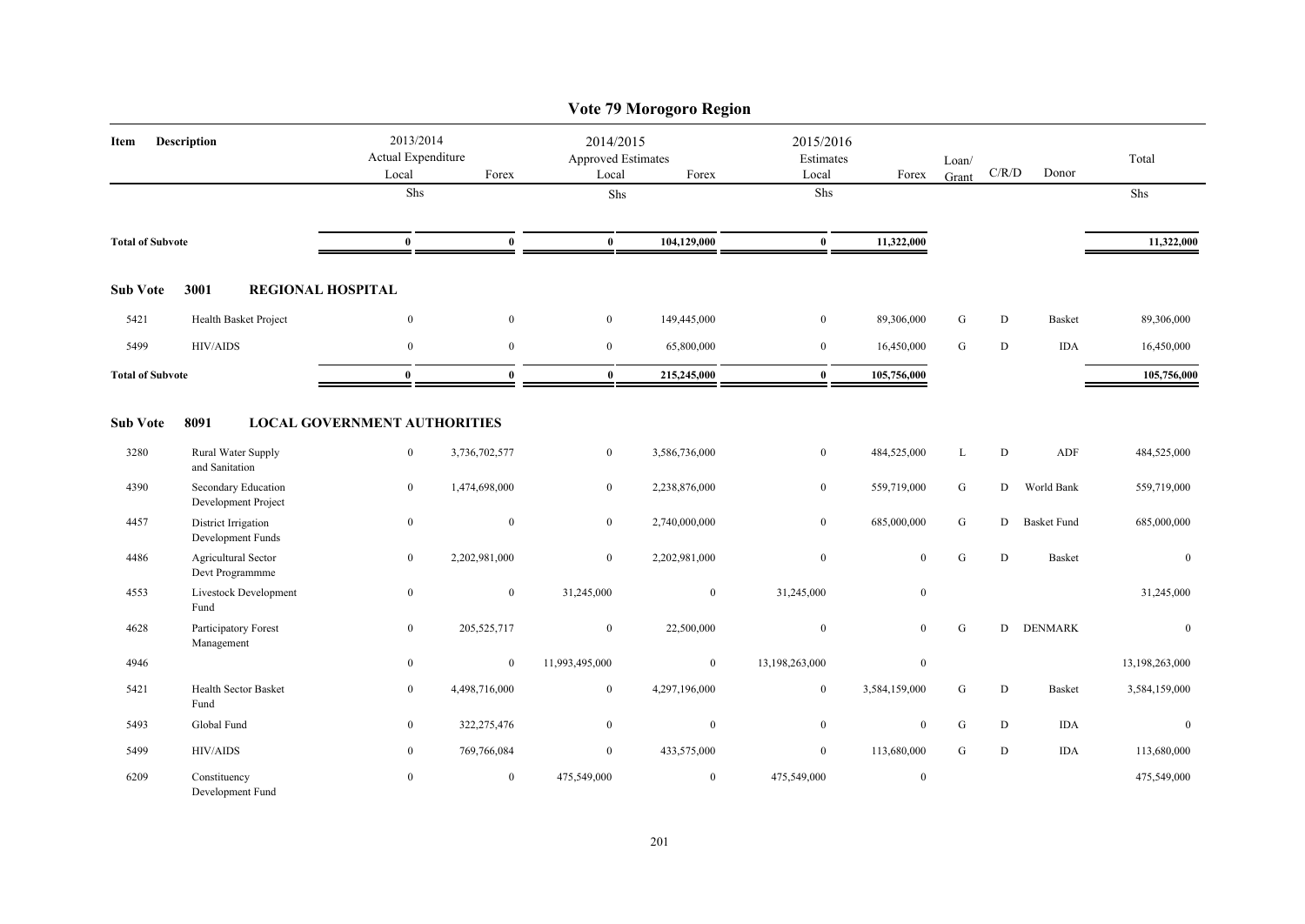| Item                    | <b>Description</b>                             | 2013/2014<br>Actual Expenditure<br>Local | Forex          | 2014/2015<br><b>Approved Estimates</b><br>Local | Forex            | 2015/2016<br>Estimates<br>Local | Forex            | Loan/<br>Grant | C/R/D | Donor      | Total          |
|-------------------------|------------------------------------------------|------------------------------------------|----------------|-------------------------------------------------|------------------|---------------------------------|------------------|----------------|-------|------------|----------------|
|                         |                                                | Shs                                      |                | Shs                                             |                  | Shs                             |                  |                |       |            | Shs            |
| 6277                    | <b>Local Government</b><br>Capital Dev. Grant  | 3,598,197,263                            | 1,999,096,172  | 11,348,051,000                                  | 2,170,683,000    | 7,839,112,000                   | $\boldsymbol{0}$ |                |       |            | 7,839,112,000  |
| 6401                    | District Councils                              | 1,930,000,000                            | $\mathbf{0}$   | 3,549,834,000                                   | $\boldsymbol{0}$ | 2,500,000,000                   | $\bf{0}$         |                |       |            | 2,500,000,000  |
| 6402                    | Town/Municipal/City<br>Councils                | $\mathbf{0}$                             | $\overline{0}$ | 100,000,000                                     | $\boldsymbol{0}$ | 100,000,000                     | $\boldsymbol{0}$ |                |       |            | 100,000,000    |
| 6405                    | Urban local<br>Government<br>Strenthening Prog | $\overline{0}$                           | 808,344,000    | $\boldsymbol{0}$                                | 3,842,966,000    | $\mathbf{0}$                    | 2,007,170,000    | L              | D     | World Bank | 2,007,170,000  |
| <b>Total of Subvote</b> |                                                | 5,528,197,263                            | 16,018,105,027 | 27,498,174,000                                  | 21,535,513,000   | 24,144,169,000                  | 7,434,253,000    |                |       |            | 31,578,422,000 |
| <b>Total of Vote</b>    |                                                | 6,073,197,263                            | 16,018,105,027 | 28,710,231,000                                  | 22,496,727,000   | 25,381,763,000                  | 7,557,992,000    |                |       |            | 32,939,755,000 |

# **Vote 79 Morogoro Region**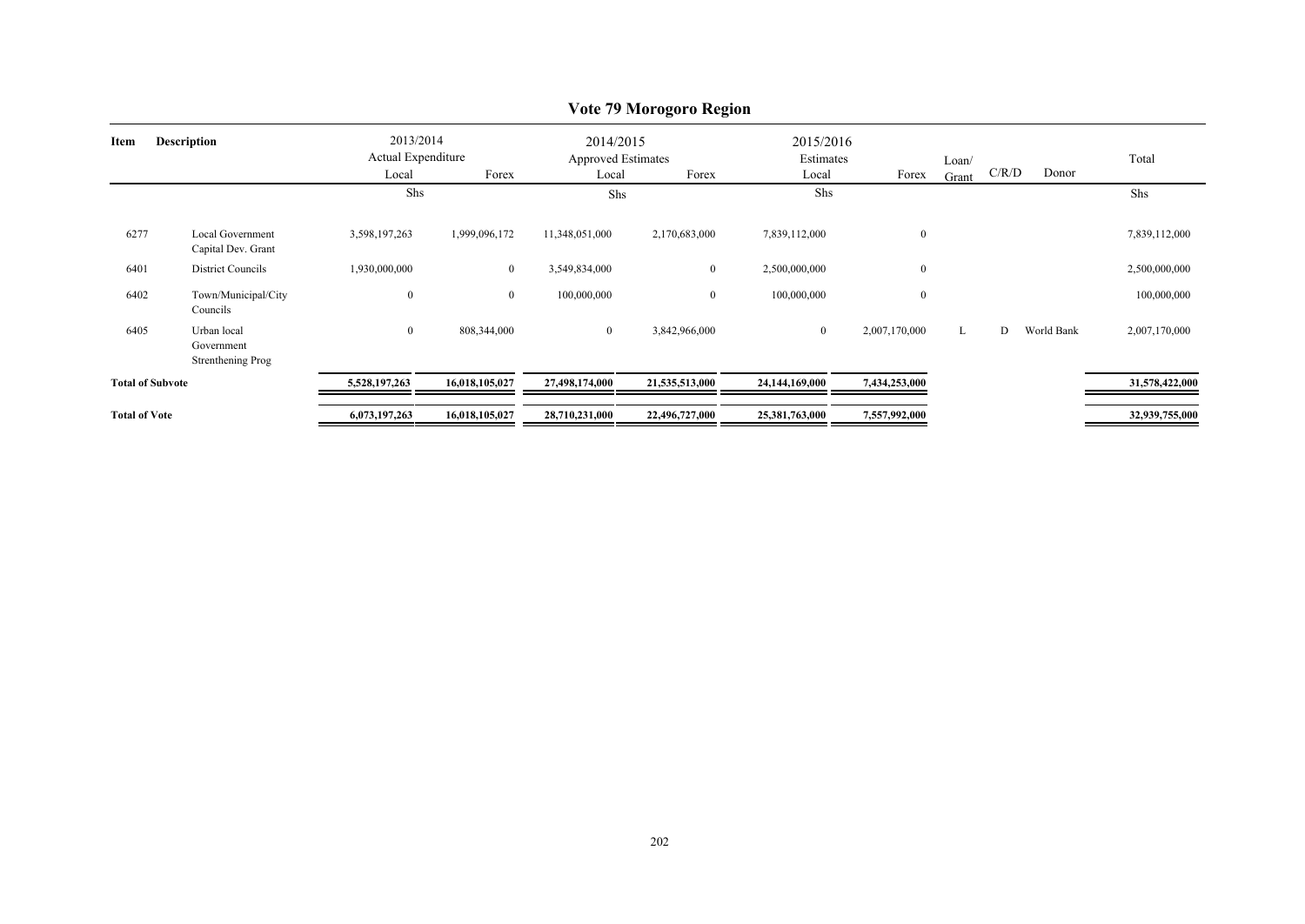MTWARA REGION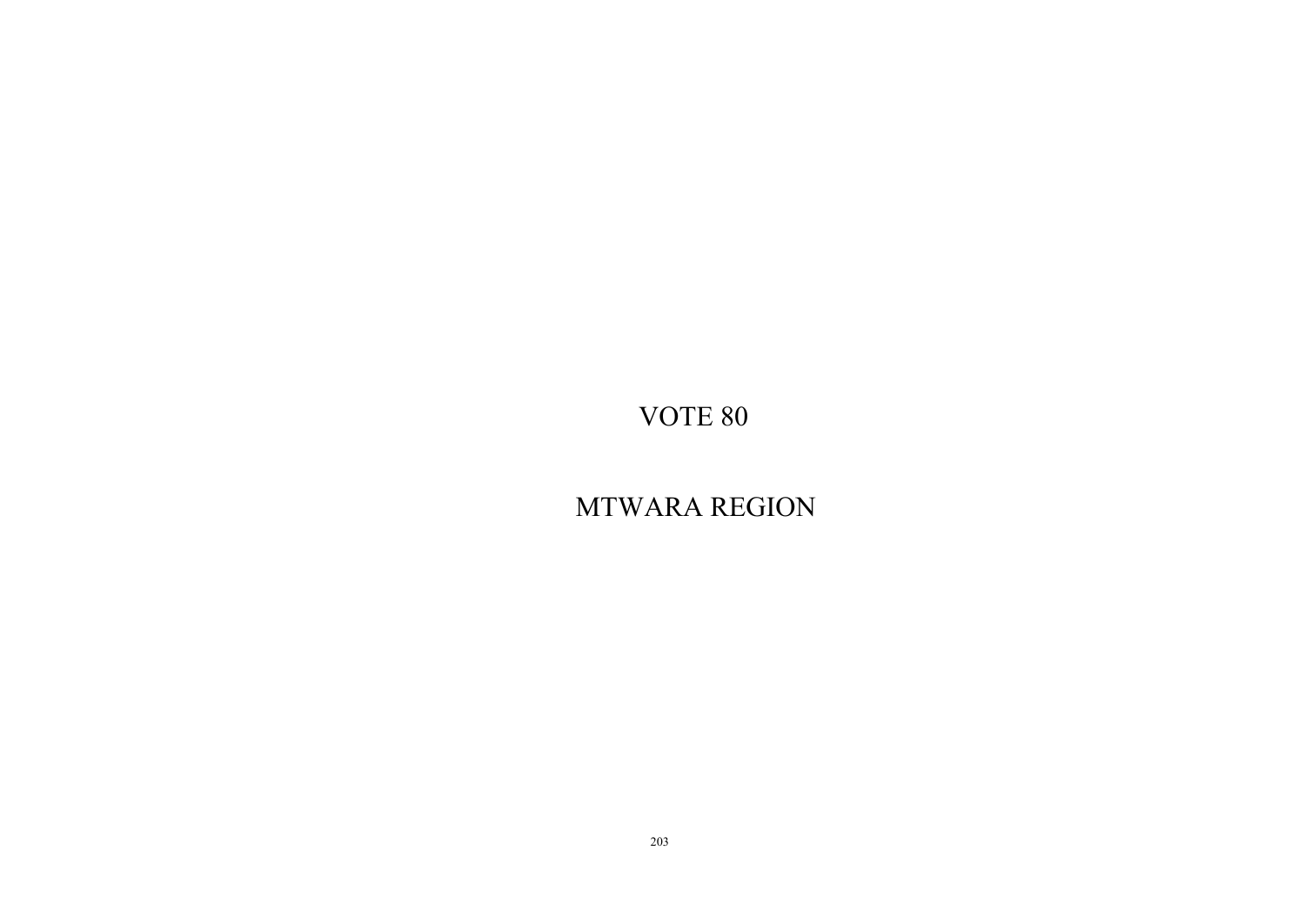# **Vote 80 Mtwara Region**

A. ESTIMATE of the amount required in the year ending 30th June, 2016, for the development projects in the Mtwara Region

#### **Twenty-four billion eight hundred forty-seven million seven hundred twenty-six thousand**

#### **(Shs.24,847,726,000)**

#### B. Projects under which this Vote will be accounted for by the Regional Administrative Secretary, Mtwara Region , are set out in the details below.

| Item | Description | 2013/2014<br>Actual Expenditure<br>Local | Forex | 2014/2015<br><b>Approved Estimates</b><br>Local | Forex | 2015/2016<br>Estimates<br>Local | Forex | Loan/<br>Grant | C/R/D | Donor | Total |  |
|------|-------------|------------------------------------------|-------|-------------------------------------------------|-------|---------------------------------|-------|----------------|-------|-------|-------|--|
|      |             | Shs                                      |       | Shs                                             |       | Shs                             |       |                |       |       | Shs   |  |

#### **Sub Vote 1001 ADMINISTRATION AND HR MANAGEMENT**

| <b>Total of Subvote</b> |                                             | 210,000,000    |                  | 675,000,000    |                | 355,000,000    |                | 355,000,000    |
|-------------------------|---------------------------------------------|----------------|------------------|----------------|----------------|----------------|----------------|----------------|
| 6532                    | Self Help Scheme                            | 45,000,000     | $\bf{0}$         | 45,000,000     | $\overline{0}$ | 45,000,000     | $\overline{0}$ | 45,000,000     |
| 6389                    | Construction of Office<br>Building          | $\overline{0}$ | $\boldsymbol{0}$ | 140,000,000    | $\theta$       | $\theta$       | $\overline{0}$ | $\overline{0}$ |
| 6348                    | Rehabilitation of RC's<br>House             | 165,000,000    | $\mathbf{0}$     | $\overline{0}$ |                | $\theta$       | $\overline{0}$ | $\overline{0}$ |
| 6340                    | Rehabilitation of<br>Regional Block         | $\mathbf{0}$   | $\boldsymbol{0}$ | 300,000,000    | $\mathbf{0}$   | 190,000,000    | $\overline{0}$ | 190,000,000    |
| 6339                    | Rehabilitation of Gvt<br>Houses             | $\overline{0}$ | $\bf{0}$         | 190,000,000    |                | $\overline{0}$ | $\overline{0}$ | $\overline{0}$ |
| 6327                    | Construction and<br>Rehabilitation of Build | $\mathbf{0}$   | $\boldsymbol{0}$ | $\overline{0}$ | $\mathbf{0}$   | 120,000,000    | $\overline{0}$ | 120,000,000    |

#### **Sub Vote 2001 PLANNING AND COORDINATION**

| 5495 | <b>HIV/AIDS</b>              |            |             | 65,800,000 |             | 16.450.000 |  | World Bank | 16,450,000  |
|------|------------------------------|------------|-------------|------------|-------------|------------|--|------------|-------------|
| 6260 | <b>Institutional Support</b> |            | 600,000,000 |            | 309,397,000 |            |  |            | 309,397,000 |
| 6531 | Participatory Appraisal      | 25,000,000 | 25,000,000  |            | 25,000,000  |            |  |            | 25,000,000  |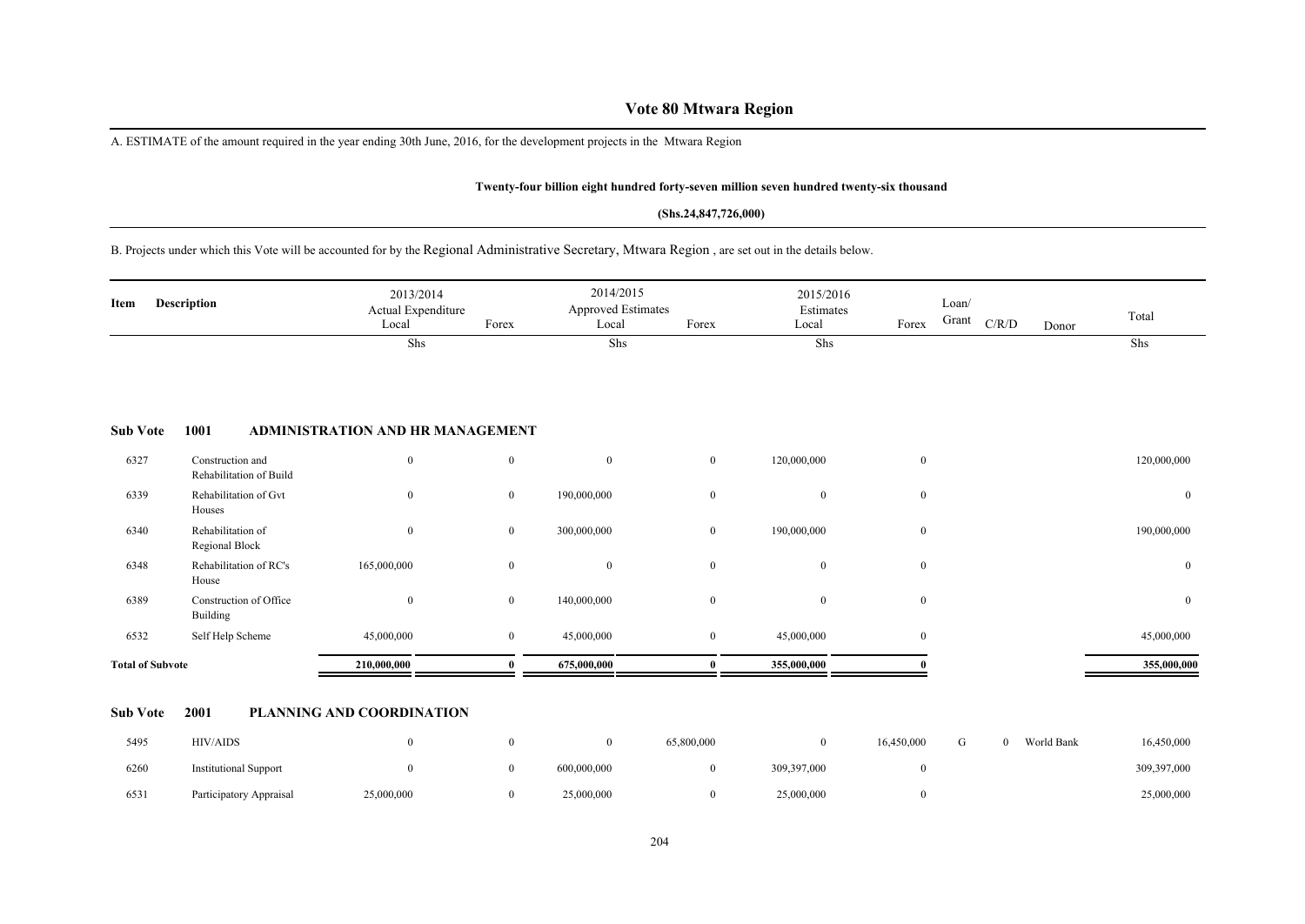|                         |                                                       |                                       |                                          |                                                   | Vote 80 Mtwara Region |                  |                                          |           |                |               |              |
|-------------------------|-------------------------------------------------------|---------------------------------------|------------------------------------------|---------------------------------------------------|-----------------------|------------------|------------------------------------------|-----------|----------------|---------------|--------------|
| Item                    | <b>Description</b>                                    |                                       | 2013/2014<br>Actual Expenditure<br>Forex | 2014/2015<br>Approved Estimates<br>Local<br>Forex |                       |                  | 2015/2016<br>Estimates<br>Local<br>Forex |           | C/R/D          | Donor         | Total        |
|                         |                                                       | Local<br>Shs                          |                                          | Shs                                               |                       | Shs              |                                          | Grant     |                |               | Shs          |
| 6534                    | Strategic Urban<br>Planning                           | $\boldsymbol{0}$                      | $\overline{0}$                           | 150,000,000                                       | $\overline{0}$        | $\boldsymbol{0}$ | $\bf{0}$                                 |           |                |               | $\mathbf{0}$ |
| <b>Total of Subvote</b> |                                                       | 25,000,000                            | $\mathbf{0}$                             | 775,000,000                                       | 65,800,000            | 334,397,000      | 16,450,000                               |           |                |               | 350,847,000  |
| <b>Sub Vote</b>         | 2002                                                  | <b>ECONOMIC AND PRODUCTIVE SECTOR</b> |                                          |                                                   |                       |                  |                                          |           |                |               |              |
| 4404                    | District Agriculture<br>Development Support           | $\overline{0}$                        | $\bf{0}$                                 | 4,517,000                                         | $\overline{0}$        | 4,517,000        | $\bf{0}$                                 |           |                |               | 4,517,000    |
| 4486                    | Agricultural Sector<br>Development<br>Programm        | $\bf{0}$                              | 22,503,704                               | $\bf{0}$                                          | 24,000,000            | $\bf{0}$         | $\mathbf{0}$                             | ${\bf G}$ | $\mathbf D$    | <b>BASKET</b> | $\bf{0}$     |
| <b>Total of Subvote</b> |                                                       | $\mathbf{0}$                          | 22,503,704                               | 4,517,000                                         | 24,000,000            | 4,517,000        | $\mathbf{0}$                             |           |                |               | 4,517,000    |
| <b>Sub Vote</b>         | 2004<br><b>SOCIAL SECTOR</b>                          |                                       |                                          |                                                   |                       |                  |                                          |           |                |               |              |
| 5421                    | <b>Health Sector</b><br>Programme<br>Support-District | $\boldsymbol{0}$                      | $\mathbf{0}$                             | $\overline{0}$                                    | 149,445,000           | $\overline{0}$   | 89,306,000                               | G         | D              | <b>BASKET</b> | 89,306,000   |
| 5495                    | Prevention of<br>Transimission of<br><b>HIV/AIDS</b>  | $\mathbf{0}$                          | 65,800,000                               | $\overline{0}$                                    | $\overline{0}$        | $\bf{0}$         | $\bf{0}$                                 | G         | $\overline{0}$ | World Bank    | $\mathbf{0}$ |
| <b>Total of Subvote</b> |                                                       | $\bf{0}$                              | 65,800,000                               | $\bf{0}$                                          | 149,445,000           | $\bf{0}$         | 89,306,000                               |           |                |               | 89,306,000   |
| <b>Sub Vote</b>         | 2005                                                  | <b>LOCAL GOVT MANAGEMENT SERVICES</b> |                                          |                                                   |                       |                  |                                          |           |                |               |              |
| 6251                    | Public Finance<br>Management Reform<br>Program        | $\mathbf{0}$                          | $\overline{0}$                           | $\bf{0}$                                          | 160,000,000           | $\overline{0}$   | 50,500,000                               | G         | $\overline{0}$ | World Bank    | 50,500,000   |
| <b>Total of Subvote</b> |                                                       | $\bf{0}$                              | $\mathbf{0}$                             | $\bf{0}$                                          | 160,000,000           | $\bf{0}$         | 50,500,000                               |           |                |               | 50,500,000   |
|                         |                                                       |                                       |                                          |                                                   |                       |                  |                                          |           |                |               |              |

# **Sub Vote 2006 EDUCATION SECTOR**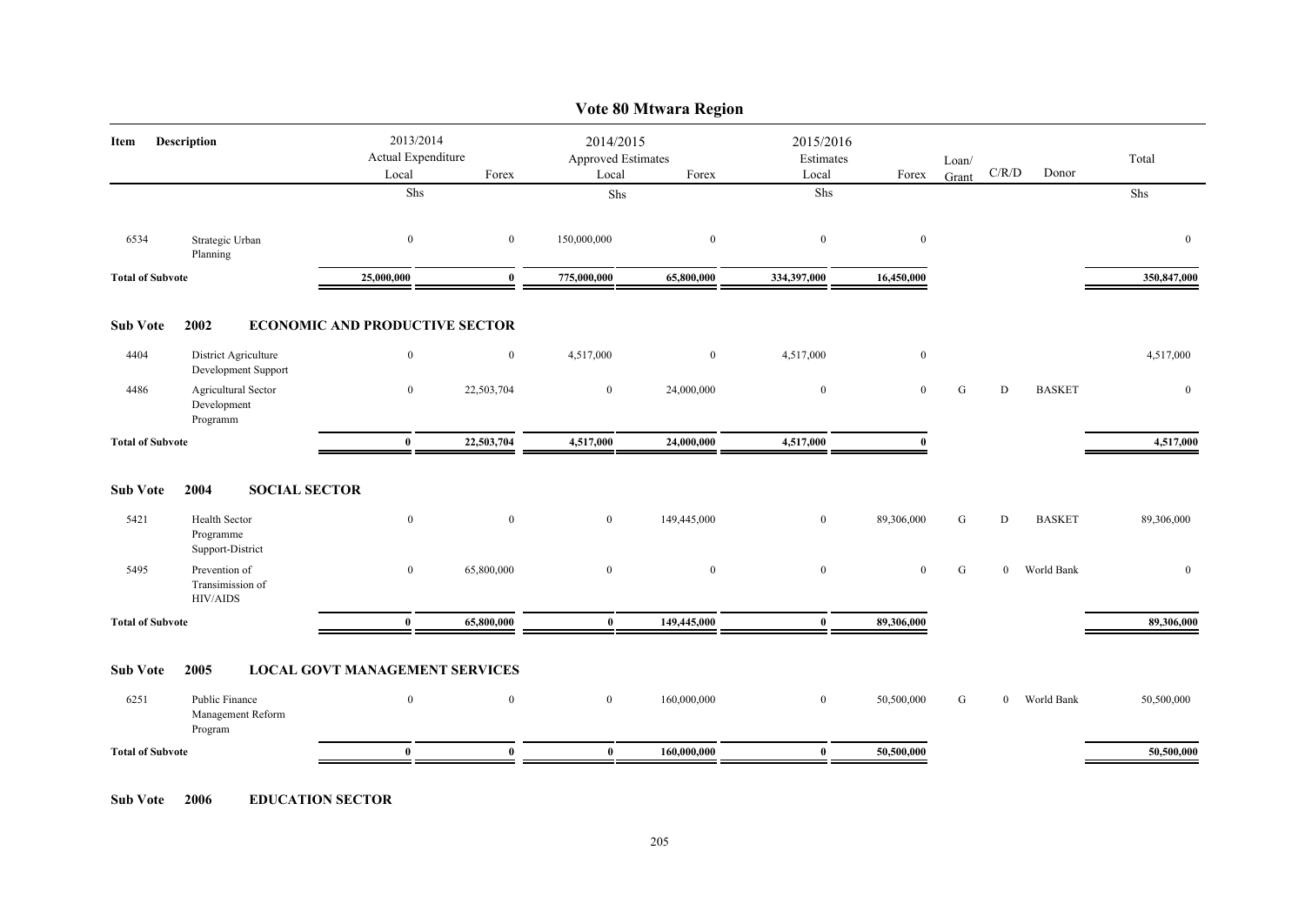|                         |                                            |                                     |               |                                 | Vote 80 Mtwara Region |                        |                  |           |              |               |                |
|-------------------------|--------------------------------------------|-------------------------------------|---------------|---------------------------------|-----------------------|------------------------|------------------|-----------|--------------|---------------|----------------|
| Item                    | Description                                | 2013/2014<br>Actual Expenditure     |               | 2014/2015<br>Approved Estimates |                       | 2015/2016<br>Estimates |                  | Loan/     | C/R/D        | Donor         | Total          |
|                         |                                            | Local<br>Shs                        | Forex         | Local<br>Shs                    | Forex                 | Local<br>Shs           | Forex            | Grant     |              |               | Shs            |
|                         |                                            |                                     |               |                                 |                       |                        |                  |           |              |               |                |
| 4390                    | Secondary Education<br>Development Program | $\mathbf{0}$                        | $\mathbf{0}$  | 24,463,000                      | 26,645,000            | 24,463,000             | 6,661,000        | G         | D            | World Bank    | 31,124,000     |
| <b>Total of Subvote</b> |                                            | $\bf{0}$                            | $\bf{0}$      | 24,463,000                      | 26,645,000            | 24,463,000             | 6,661,000        |           |              |               | 31,124,000     |
| <b>Sub Vote</b>         | <b>WATER SECTOR</b><br>2007                |                                     |               |                                 |                       |                        |                  |           |              |               |                |
| 3280                    | Rural Water Supply<br>and Sanitation       | $\mathbf{0}$                        | 21,595,877    | $\overline{0}$                  | 80,066,000            | $\mathbf{0}$           | 10,894,000       | G         | $\mathbf{0}$ | <b>BASKET</b> | 10,894,000     |
| <b>Total of Subvote</b> |                                            | $\bf{0}$                            | 21,595,877    | $\bf{0}$                        | 80,066,000            | $\bf{0}$               | 10,894,000       |           |              |               | 10,894,000     |
| <b>Sub Vote</b>         | 3001<br><b>REGIONAL HOSPITAL</b>           |                                     |               |                                 |                       |                        |                  |           |              |               |                |
| 5404                    | Rehabilitation of<br>Regional Hospitals    | $\mathbf{0}$                        | $\mathbf{0}$  | 119,397,000                     | $\overline{0}$        | 80,000,000             | $\mathbf{0}$     |           |              |               | 80,000,000     |
| <b>Total of Subvote</b> |                                            | $\bf{0}$                            | $\bf{0}$      | 119,397,000                     | $\bf{0}$              | 80,000,000             | $\mathbf{0}$     |           |              |               | 80,000,000     |
| <b>Sub Vote</b>         | 8091                                       | <b>LOCAL GOVERNMENT AUTHORITIES</b> |               |                                 |                       |                        |                  |           |              |               |                |
| 3280                    | Rural Water Supply<br>and Sanitation       | $\boldsymbol{0}$                    | 2,898,791,000 | $\boldsymbol{0}$                | 3,484,455,000         | $\boldsymbol{0}$       | 404,637,000      | ${\bf G}$ | $\bf{0}$     | <b>BASKET</b> | 404,637,000    |
| 4390                    | Secondary Education<br>Development Project | $\overline{0}$                      | 1,310,548,000 | $\overline{0}$                  | 2,108,024,000         | $\mathbf{0}$           | 527,006,000      | ${\bf G}$ | ${\bf D}$    | ADB           | 527,006,000    |
| 4486                    | Agricultural Sector<br>Devt Programmme     | $\mathbf{0}$                        | 2,434,200,999 | $\overline{0}$                  | 1,257,147,000         | $\boldsymbol{0}$       | 33,750,000       | ${\bf G}$ | D            | <b>BASKET</b> | 33,750,000     |
| 4946                    |                                            | $\boldsymbol{0}$                    | $\mathbf{0}$  | 10,422,626,000                  | $\boldsymbol{0}$      | 11,249,354,000         | $\boldsymbol{0}$ |           |              |               | 11,249,354,000 |
| 5421                    | <b>Health Sector Basket</b><br>Fund        | $\overline{0}$                      | 3,383,497,600 | $\overline{0}$                  | 2,503,003,000         | $\bf{0}$               | 1,883,596,000    | ${\bf G}$ | D            | <b>BASKET</b> | 1,883,596,000  |
| 5499                    | <b>HIV/AIDS</b>                            | $\boldsymbol{0}$                    | 471,063,874   | $\overline{0}$                  | 262,353,000           | $\bf{0}$               | 68,788,000       | ${\bf G}$ | D            | World Bank    | 68,788,000     |
| 6209                    | Constituency<br>Development Fund           | $\overline{0}$                      | $\mathbf{0}$  | 300,383,000                     | $\boldsymbol{0}$      | 300,383,000            | $\bf{0}$         |           |              |               | 300,383,000    |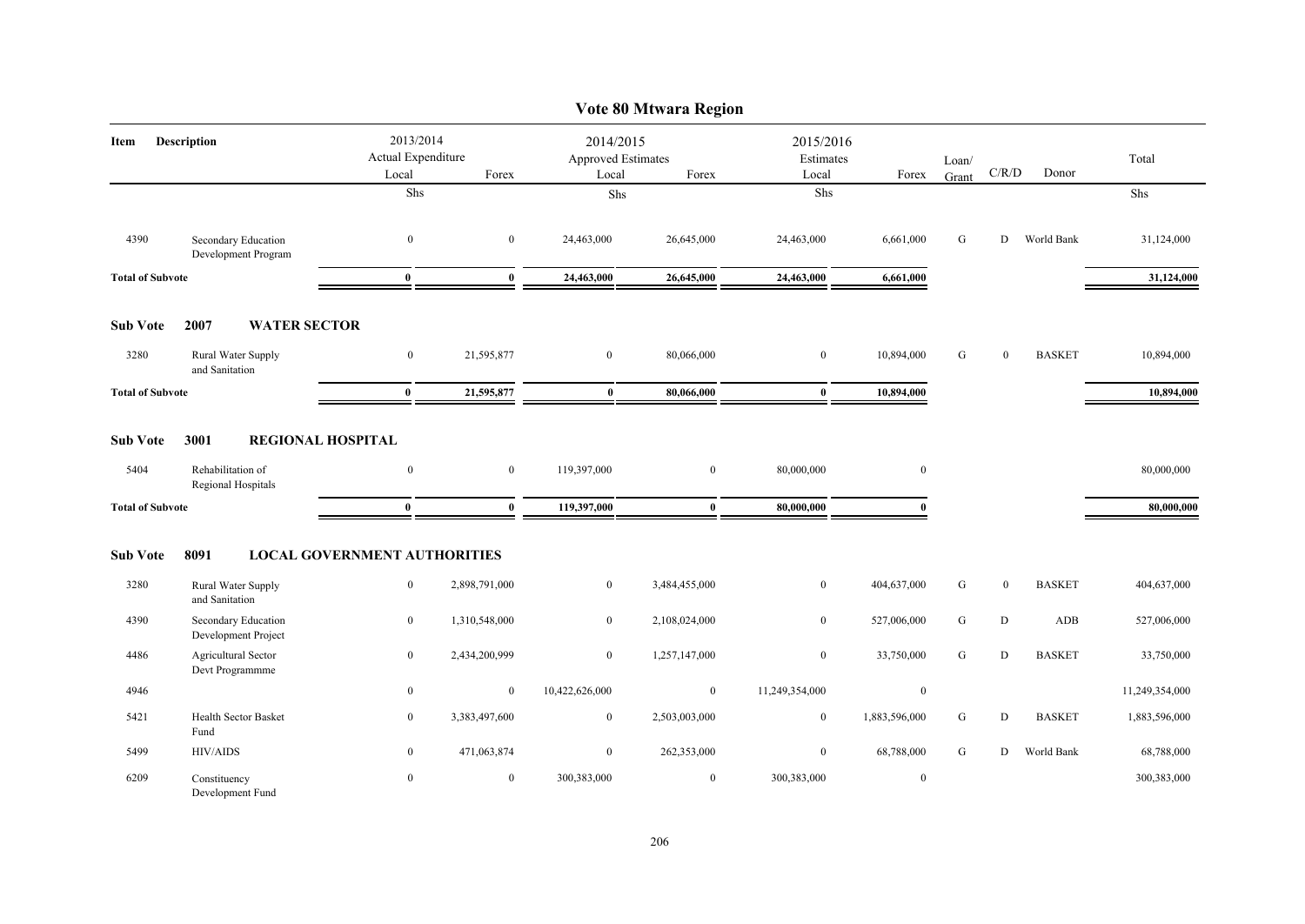|                            |                                               |                                          |                |                                                 | $\frac{1}{2000}$ |                                 |                  |                |       |            |                |
|----------------------------|-----------------------------------------------|------------------------------------------|----------------|-------------------------------------------------|------------------|---------------------------------|------------------|----------------|-------|------------|----------------|
| <b>Description</b><br>Item |                                               | 2013/2014<br>Actual Expenditure<br>Local | Forex          | 2014/2015<br><b>Approved Estimates</b><br>Local | Forex            | 2015/2016<br>Estimates<br>Local | Forex            | Loan/<br>Grant | C/R/D | Donor      | Total          |
|                            |                                               | Shs                                      |                | Shs                                             |                  | Shs                             |                  |                |       |            | Shs            |
| 6277                       | <b>Local Government</b><br>Capital Dev. Grant | 1,830,539,896                            | 958, 365, 830  | 5,934,905,000                                   | 1,198,913,000    | 4,389,968,000                   | $\boldsymbol{0}$ |                |       |            | 4,389,968,000  |
| 6401                       | <b>District Councils</b>                      | 2,895,383,338                            | $\bf{0}$       | 1,600,000,000                                   | $\mathbf{0}$     | 2,600,000,000                   | $\boldsymbol{0}$ |                |       |            | 2,600,000,000  |
| 6402                       | Town/Municipal/City<br>Councils               | 125,000,000                              | $\bf{0}$       | 1,500,000,000                                   | $\bf{0}$         | 1,000,000,000                   | $\boldsymbol{0}$ |                |       |            | 1,000,000,000  |
| 6403                       | Tanzania Strategic<br><b>Cities Project</b>   | $\boldsymbol{0}$                         | 2,495,676,000  | $\overline{0}$                                  | 2,160,700,000    | $\bf{0}$                        | 1,418,056,000    | G              | D     | World Bank | 1,418,056,000  |
| <b>Total of Subvote</b>    |                                               | 4,850,923,234                            | 13,952,143,303 | 19,757,914,000                                  | 12,974,595,000   | 19,539,705,000                  | 4,335,833,000    |                |       |            | 23,875,538,000 |
| <b>Total of Vote</b>       |                                               | 5,085,923,234                            | 14,062,042,884 | 21,356,291,000                                  | 13,480,551,000   | 20,338,082,000                  | 4,509,644,000    |                |       |            | 24,847,726,000 |

# **Vote 80 Mtwara Region**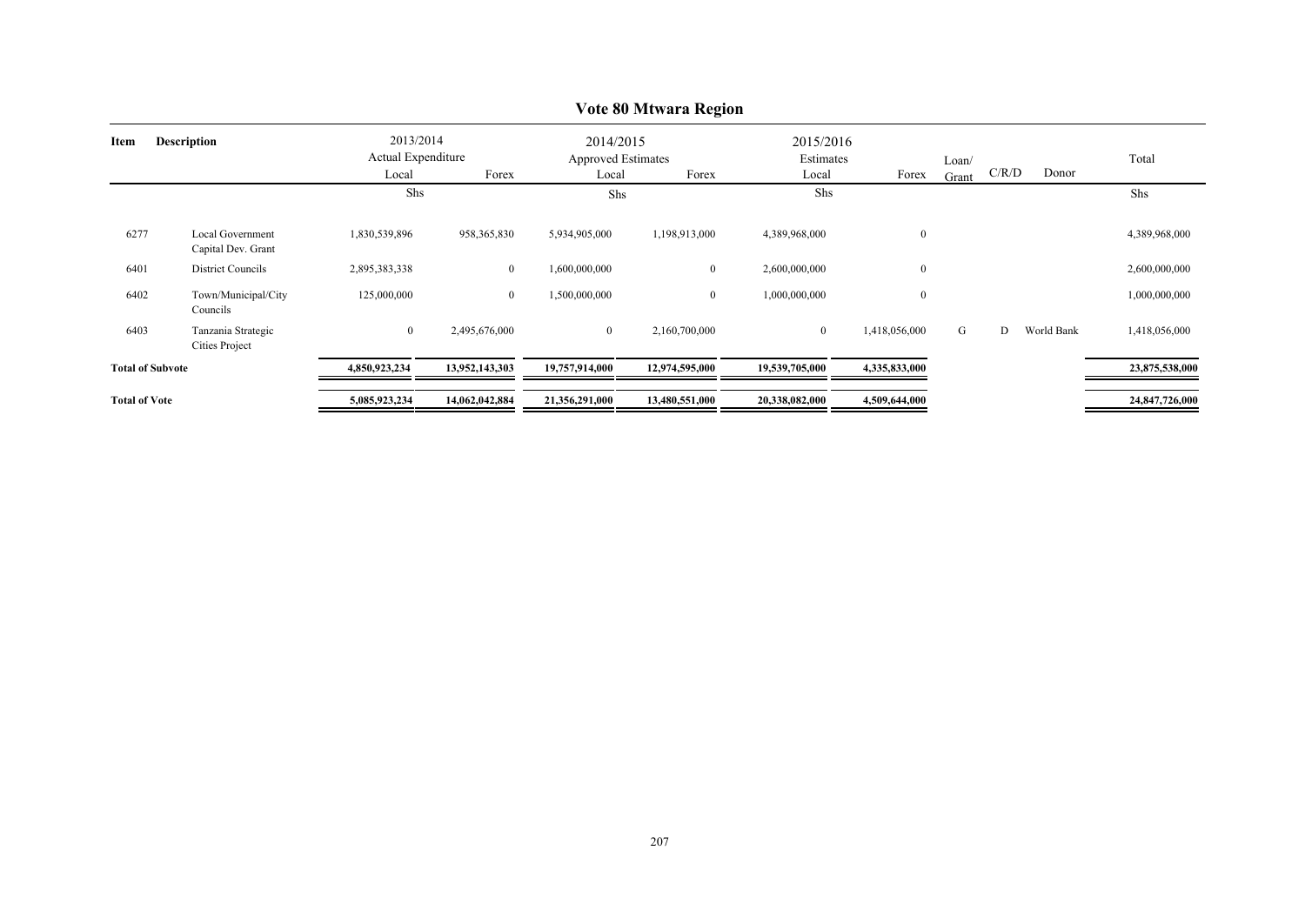# MWANZA REGION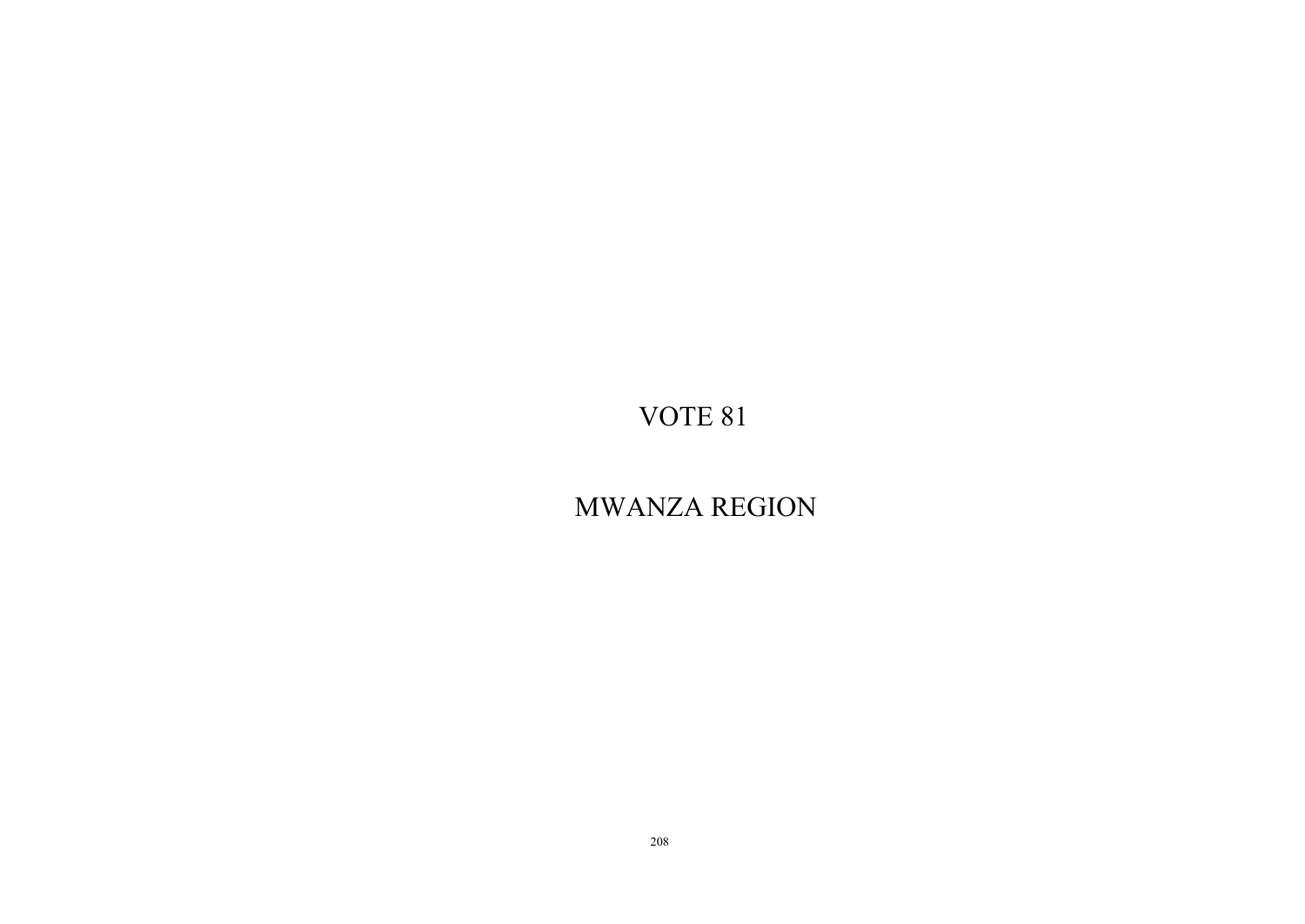# **Vote 81 Mwanza Region**

A. ESTIMATE of the amount required in the year ending 30th June, 2016, for the development projects in the Mwanza Region

#### **Thirty-eight billion four hundred eighty-three million seven hundred forty-six thousand**

#### **(Shs.38,483,746,000)**

## B. Projects under which this Vote will be accounted for by the Regional Administrative Secretary, Mwanza Region , are set out in the details below.

| Item                    | <b>Description</b>      |                              | 2013/2014<br>Actual Expenditure<br>Local<br>Shs | Forex          | 2014/2015<br><b>Approved Estimates</b><br>Local<br>Shs | Forex          | 2015/2016<br>Estimates<br>Local<br>Shs | Forex          | Loan/<br>Grant | C/R/D | Donor              | Total<br>Shs |
|-------------------------|-------------------------|------------------------------|-------------------------------------------------|----------------|--------------------------------------------------------|----------------|----------------------------------------|----------------|----------------|-------|--------------------|--------------|
| <b>Sub Vote</b>         | 1001                    |                              | <b>ADMINISTRATION AND HR MANAGEMENT</b>         |                |                                                        |                |                                        |                |                |       |                    |              |
| 6532                    | Self Help Scheme        |                              | 54,999,000                                      | $\mathbf{0}$   | 55,000,000                                             | $\overline{0}$ | 55,000,000                             | $\overline{0}$ |                |       |                    | 55,000,000   |
| <b>Total of Subvote</b> |                         |                              | 54,999,000                                      | 0              | 55,000,000                                             | $\mathbf{0}$   | 55,000,000                             |                |                |       |                    | 55,000,000   |
| <b>Sub Vote</b><br>5499 | 2001<br><b>HIV/AIDS</b> |                              | PLANNING AND COORDINATION<br>$\boldsymbol{0}$   | 51,420,000     | $\mathbf{0}$                                           | 65,800,000     | $\overline{0}$                         | 16,450,000     | L              | D     | World Bank         | 16,450,000   |
| 6531                    |                         | Participatory Appraisal      | $\bf{0}$                                        | $\bf{0}$       | 9,500,000                                              | $\bf{0}$       | 209,500,000                            | $\bf{0}$       |                |       |                    | 209,500,000  |
| <b>Total of Subvote</b> |                         |                              | $\mathbf{0}$                                    | 51,420,000     | 9,500,000                                              | 65,800,000     | 209,500,000                            | 16,450,000     |                |       |                    | 225,950,000  |
| <b>Sub Vote</b>         | 2002                    |                              | <b>ECONOMIC AND PRODUCTIVE SECTOR</b>           |                |                                                        |                |                                        |                |                |       |                    |              |
| 4404                    | District Agriculture    | Development Support          | $\bf{0}$                                        | 21,998,945     | 5,754,000                                              | 22,000,000     | 5,754,000                              | $\overline{0}$ | G              | D     | <b>Basket Fund</b> | 5,754,000    |
| 4553                    | Fund(LDF)               | <b>Livestock Development</b> | 995,000                                         | $\overline{0}$ | 2,000,000                                              | $\bf{0}$       | 2,000,000                              | $\overline{0}$ |                |       |                    | 2,000,000    |
| <b>Total of Subvote</b> |                         |                              | 995,000                                         | 21,998,945     | 7,754,000                                              | 22,000,000     | 7,754,000                              |                |                |       |                    | 7,754,000    |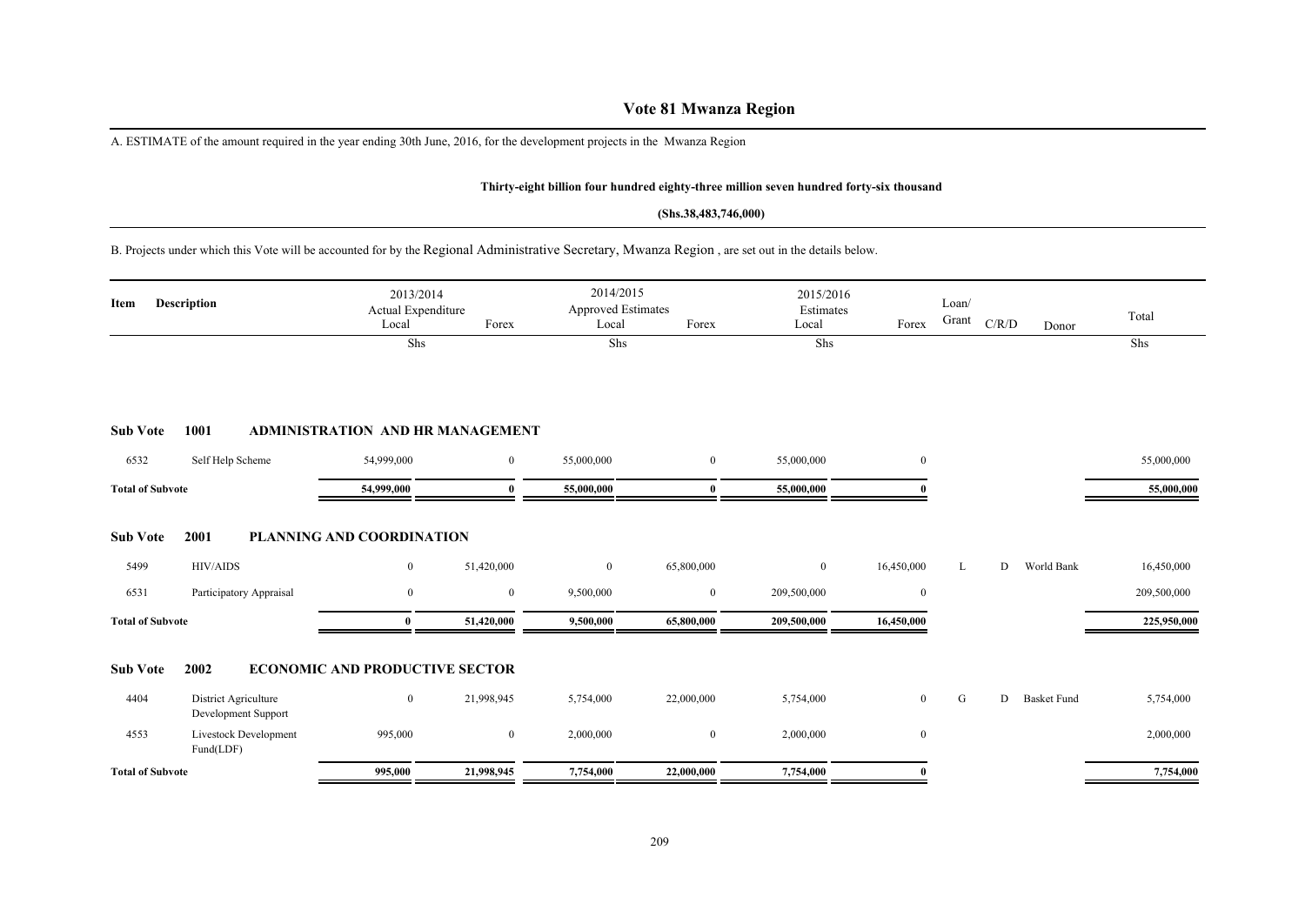|                         |                                                   |                                          |              |                                                 | Vote 81 Mwanza Region |                                 |              |       |                                        |                    |               |
|-------------------------|---------------------------------------------------|------------------------------------------|--------------|-------------------------------------------------|-----------------------|---------------------------------|--------------|-------|----------------------------------------|--------------------|---------------|
| Item                    | Description                                       | 2013/2014<br>Actual Expenditure<br>Local | Forex        | 2014/2015<br><b>Approved Estimates</b><br>Local | Forex                 | 2015/2016<br>Estimates<br>Local | Forex        | Loan/ | $\mathbf{C} / \mathbf{R} / \mathbf{D}$ | Donor              | Total         |
|                         |                                                   | Shs                                      |              | Shs                                             |                       | Shs                             |              | Grant |                                        |                    | Shs           |
| <b>Sub Vote</b>         | 2003                                              | <b>INFRASTRUCTURE SECTOR</b>             |              |                                                 |                       |                                 |              |       |                                        |                    |               |
| 5404                    | Rehalibitation of<br>Regional Hospital            | $\mathbf{0}$                             | $\mathbf{0}$ | $\mathbf{0}$                                    | $\bf{0}$              | 400,000,000                     | $\mathbf{0}$ |       |                                        |                    | 400,000,000   |
| 6337                    | Construction of DC's<br>Office                    | $\mathbf{0}$                             | $\mathbf{0}$ | 112,220,000                                     | $\mathbf{0}$          | 200,000,000                     | $\mathbf{0}$ |       |                                        |                    | 200,000,000   |
| 6339                    | Rehalibitation of Govt<br>House                   | $\bf{0}$                                 | $\mathbf{0}$ | 361,000,000                                     | $\bf{0}$              | 1,051,220,000                   | $\mathbf{0}$ |       |                                        |                    | 1,051,220,000 |
| 6340                    | Rehalibitation of<br>Regional Block               | 200,000,000                              | $\mathbf{0}$ | 528,000,000                                     | $\bf{0}$              | 200,000,000                     | $\mathbf{0}$ |       |                                        |                    | 200,000,000   |
| 6341                    | Rehabilitation of DC's<br>offices                 | $\mathbf{0}$                             | $\mathbf{0}$ | 350,000,000                                     | $\mathbf{0}$          | 102,063,000                     | $\mathbf{0}$ |       |                                        |                    | 102,063,000   |
| <b>Total of Subvote</b> |                                                   | 200,000,000                              | $\bf{0}$     | 1,351,220,000                                   | $\bf{0}$              | 1,953,283,000                   | $\theta$     |       |                                        |                    | 1,953,283,000 |
| <b>Sub Vote</b>         | <b>SOCIAL SECTOR</b><br>2004                      |                                          |              |                                                 |                       |                                 |              |       |                                        |                    |               |
| 5421                    | Health Sector Program<br><b>Support Districts</b> | $\boldsymbol{0}$                         | 119,465,025  | $\mathbf{0}$                                    | 149,445,000           | $\mathbf{0}$                    | 89,306,000   | G     | D                                      | <b>Basket Fund</b> | 89,306,000    |
| <b>Total of Subvote</b> |                                                   | $\bf{0}$                                 | 119,465,025  | $\bf{0}$                                        | 149,445,000           | $\bf{0}$                        | 89,306,000   |       |                                        |                    | 89,306,000    |
| <b>Sub Vote</b>         | 2006                                              | <b>EDUCATION SECTOR</b>                  |              |                                                 |                       |                                 |              |       |                                        |                    |               |
| 4390                    | <b>SEDEP</b>                                      | 24,446,000                               | $\mathbf{0}$ | 24,463,000                                      | 26,645,000            | 24,463,000                      | 6,661,000    | L     | D                                      | France             | 31,124,000    |
| <b>Total of Subvote</b> |                                                   | 24,446,000                               | $\bf{0}$     | 24,463,000                                      | 26,645,000            | 24,463,000                      | 6,661,000    |       |                                        |                    | 31,124,000    |
| <b>Sub Vote</b>         | 2007<br><b>WATER SECTOR</b>                       |                                          |              |                                                 |                       |                                 |              |       |                                        |                    |               |
| 3280                    | Water Sector                                      | $\bf{0}$                                 | 35,868,799   | $\bf{0}$                                        | 116,129,000           | $\bf{0}$                        | 10,352,000   | G     | D                                      | <b>Basket Fund</b> | 10,352,000    |
| <b>Total of Subvote</b> |                                                   | $\bf{0}$                                 | 35,868,799   | $\bf{0}$                                        | 116,129,000           | $\bf{0}$                        | 10,352,000   |       |                                        |                    | 10,352,000    |

210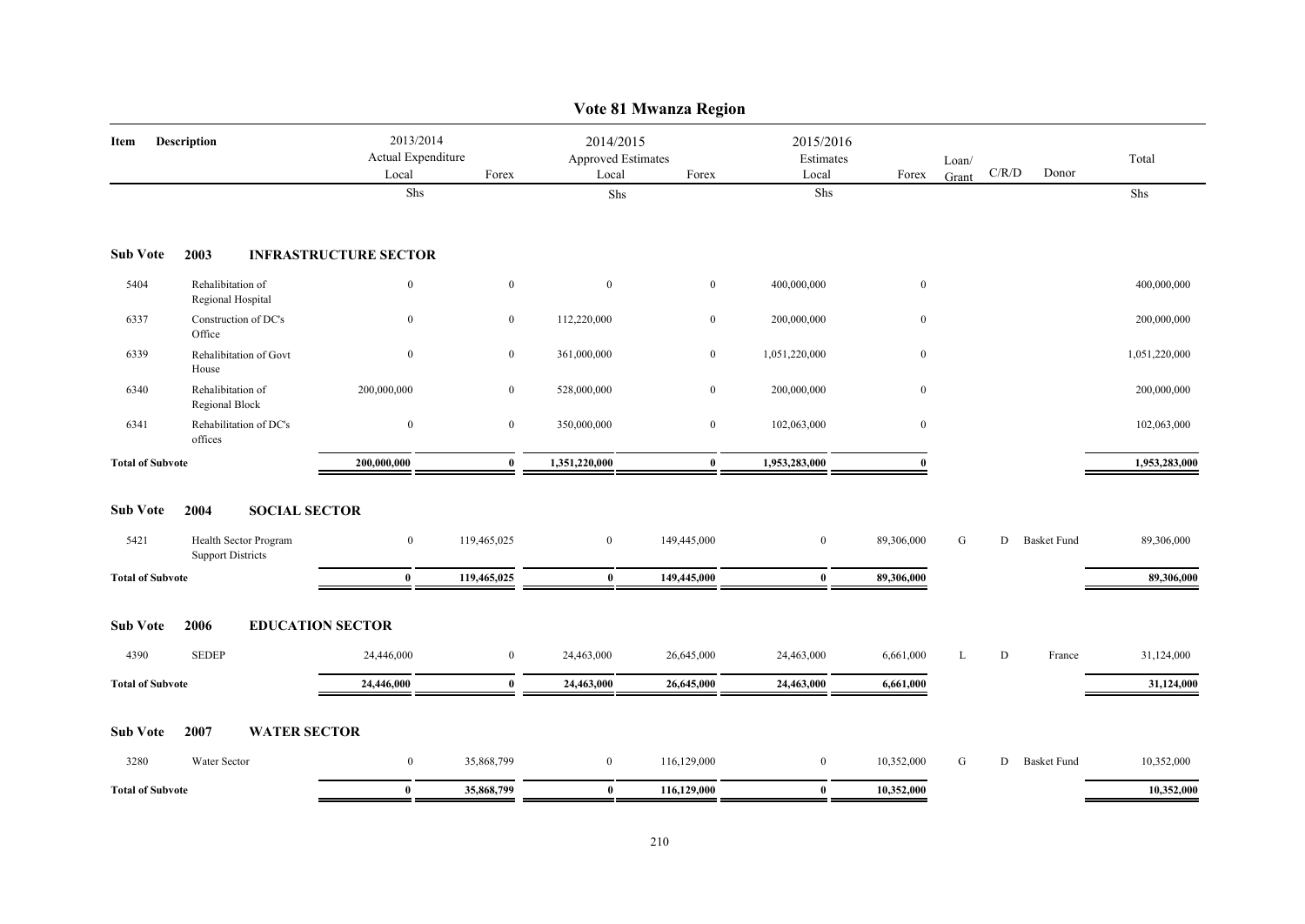|                            |                                               |                                          |                  |                                                   | Vote 81 Mwanza Region |                                 |                  |                |             |                    |                |
|----------------------------|-----------------------------------------------|------------------------------------------|------------------|---------------------------------------------------|-----------------------|---------------------------------|------------------|----------------|-------------|--------------------|----------------|
| <b>Description</b><br>Item |                                               | 2013/2014<br>Actual Expenditure<br>Local | Forex            | 2014/2015<br>Approved Estimates<br>Local<br>Forex |                       | 2015/2016<br>Estimates<br>Local | Forex            | Loan/<br>Grant | $\rm C/R/D$ | Donor              | Total          |
|                            |                                               | Shs                                      |                  | Shs                                               |                       | Shs                             |                  |                |             |                    | Shs            |
| <b>Sub Vote</b>            | 8091                                          | <b>LOCAL GOVERNMENT AUTHORITIES</b>      |                  |                                                   |                       |                                 |                  |                |             |                    |                |
| 3280                       | Rural Water Supply<br>and Sanitation          | $\bf{0}$                                 | 3,979,189,508    | $\overline{0}$                                    | 3,573,363,000         | $\overline{0}$                  | 416,755,000      | L              | D           | <b>ADF</b>         | 416,755,000    |
| 4390                       | Secondary Education<br>Development Project    | $\boldsymbol{0}$                         | 1,522,025,559    | $\overline{0}$                                    | 2,165,096,000         | $\boldsymbol{0}$                | 541,274,000      | ${\bf G}$      | D           | World Bank         | 541,274,000    |
| 4404                       | District Agriculture<br>Development Support   | $\bf{0}$                                 | $\bf{0}$         | 231,541,000                                       | $\boldsymbol{0}$      | $\bf{0}$                        | $\bf{0}$         |                |             |                    | $\overline{0}$ |
| 4486                       | Agricultural Sector<br>Devp Programme         | $\boldsymbol{0}$                         | 737,011,736      | $\boldsymbol{0}$                                  | 798,718,000           | $\boldsymbol{0}$                | $\mathbf{0}$     | $\mathbf G$    | D           | <b>Basket Fund</b> | $\overline{0}$ |
| 4488                       | Disrict Agricultural<br>Sector Inv Programm   | $\mathbf{0}$                             | 3,601,223,082    | $\mathbf{0}$                                      | $\mathbf{0}$          | $\boldsymbol{0}$                | $\boldsymbol{0}$ | ${\bf G}$      | D           | <b>Basket Fund</b> | $\overline{0}$ |
| 4553                       | Livestock Development<br>Fund(LDF)            | 9,474,000                                | $\bf{0}$         | 52,075,000                                        | $\bf{0}$              | 52,075,000                      | $\mathbf{0}$     |                |             |                    | 52,075,000     |
| 4946                       | <b>LGA Own Source</b><br>Project              | $\mathbf{0}$                             | $\mathbf{0}$     | 15,050,671,000                                    | $\mathbf{0}$          | 16,389,526,000                  | $\mathbf{0}$     |                |             |                    | 16,389,526,000 |
| 5414                       | Child Survival and<br>Development             | $\bf{0}$                                 | 324,417,875      | $\mathbf{0}$                                      | 112,770,000           | $\boldsymbol{0}$                | 30,909,000       | ${\bf G}$      | $\mathbf D$ | <b>UNICEF</b>      | 30,909,000     |
| 5416                       | Primary Health Service<br>Dev Programme       | $\boldsymbol{0}$                         | $\boldsymbol{0}$ | 1,109,389,000                                     | $\boldsymbol{0}$      | $\boldsymbol{0}$                | $\boldsymbol{0}$ |                |             |                    | $\overline{0}$ |
| 5421                       | Heath Sector Basket<br>Fund                   | $\mathbf{0}$                             | 2,706,020,500    | $\mathbf{0}$                                      | 4,791,514,000         | $\mathbf{0}$                    | 3,726,772,000    | ${\bf G}$      | D           | <b>Basket Fund</b> | 3,726,772,000  |
| 5499                       | <b>HIV/AIDS</b>                               | $\mathbf{0}$                             | 567,108,609      | $\mathbf{0}$                                      | 533,123,000           | $\boldsymbol{0}$                | 139,780,000      | $\mathbf L$    | D           | World Bank         | 139,780,000    |
| 6209                       | Constituency<br>Development Fund              | $\boldsymbol{0}$                         | $\boldsymbol{0}$ | 450,604,000                                       | $\boldsymbol{0}$      | 450,604,000                     | $\bf{0}$         |                |             |                    | 450,604,000    |
| 6277                       | <b>Local Government</b><br>Capital Devt Grant | 3,165,209,012                            | 569,164,312      | 11,382,816,000                                    | 2,613,714,000         | 9,411,584,000                   | $\Omega$         | L              | D           | World Bank         | 9,411,584,000  |
| 6401                       | District Council<br>Projects                  | 3,485,243,000                            | $\overline{0}$   | 3,580,000,000                                     | $\mathbf{0}$          | 2,800,000,000                   | $\mathbf{0}$     |                |             |                    | 2,800,000,000  |
| 6402                       | Town/Municipal/City<br>Councils               | 993,772,028                              | $\mathbf{0}$     | 1,720,000,000                                     | $\mathbf{0}$          | 1,000,000,000                   | $\boldsymbol{0}$ |                |             |                    | 1,000,000,000  |
| 6403                       | Tanzania Strategic<br><b>Cities Project</b>   | $\boldsymbol{0}$                         | $\mathbf{0}$     | $\mathbf{0}$                                      | 2,952,000,000         | $\overline{0}$                  | 1,151,698,000    | ${\bf G}$      | D           | World Bank         | 1,151,698,000  |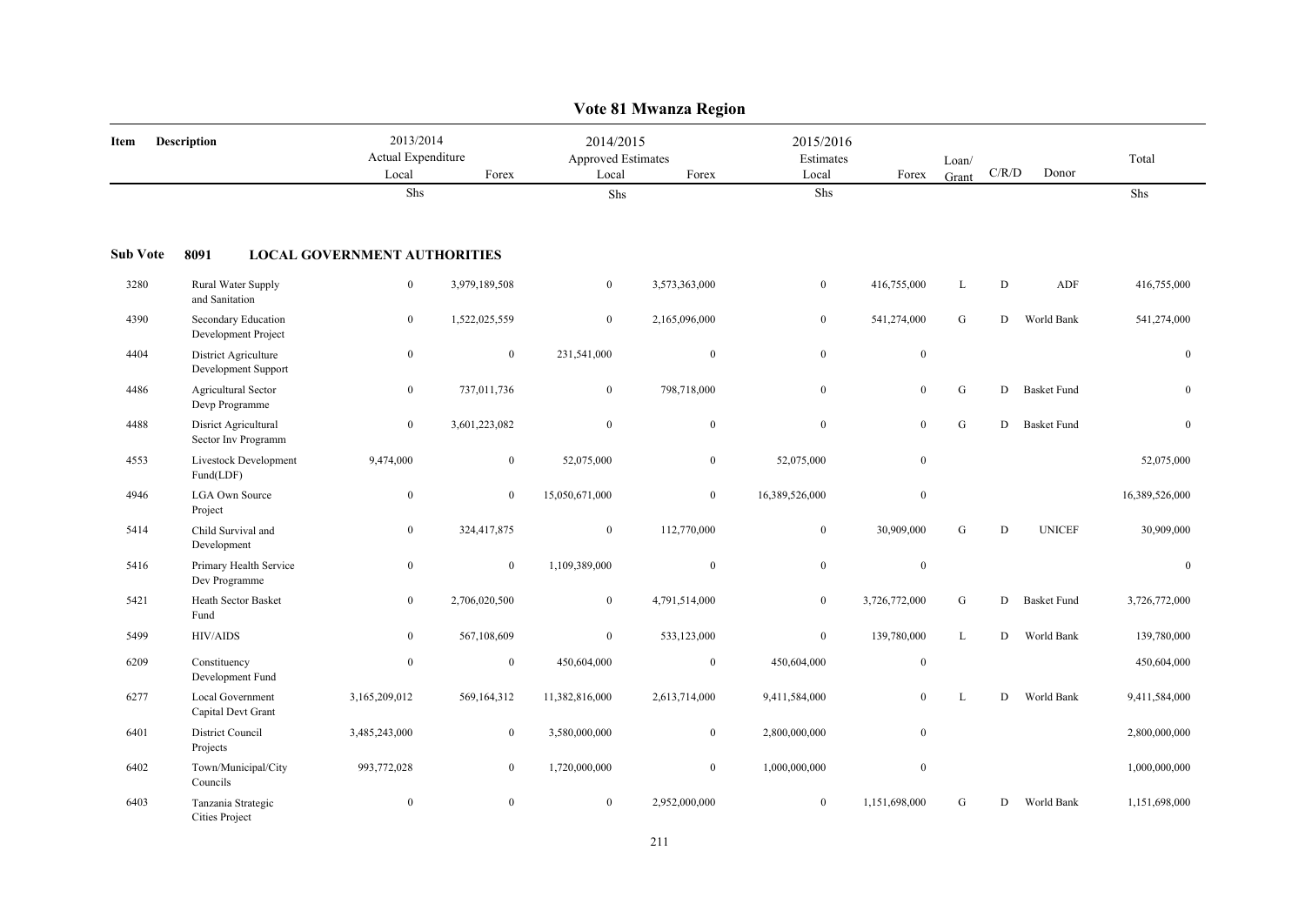|                            | <b>Vote 81 Mwanza Region</b>    |                |                                        |                |                        |               |       |       |       |                |  |  |  |  |
|----------------------------|---------------------------------|----------------|----------------------------------------|----------------|------------------------|---------------|-------|-------|-------|----------------|--|--|--|--|
| Item<br><b>Description</b> | 2013/2014<br>Actual Expenditure |                | 2014/2015<br><b>Approved Estimates</b> |                | 2015/2016<br>Estimates |               | Loan/ |       |       | Total          |  |  |  |  |
|                            | Local                           | Forex          | Local                                  | Forex          | Local                  | Forex         | Grant | C/R/D | Donor |                |  |  |  |  |
|                            | Shs                             |                | Shs                                    |                | Shs                    |               |       |       |       | Shs            |  |  |  |  |
| <b>Total of Subvote</b>    | 7,653,698,040                   | 14,006,161,181 | 33,577,096,000                         | 17.540,298,000 | 30,103,789,000         | 6,007,188,000 |       |       |       | 36,110,977,000 |  |  |  |  |
| <b>Total of Vote</b>       | 7,934,138,040                   | 14,234,913,950 | 35,025,033,000                         | 17,920,317,000 | 32,353,789,000         | 6,129,957,000 |       |       |       | 38,483,746,000 |  |  |  |  |

# 212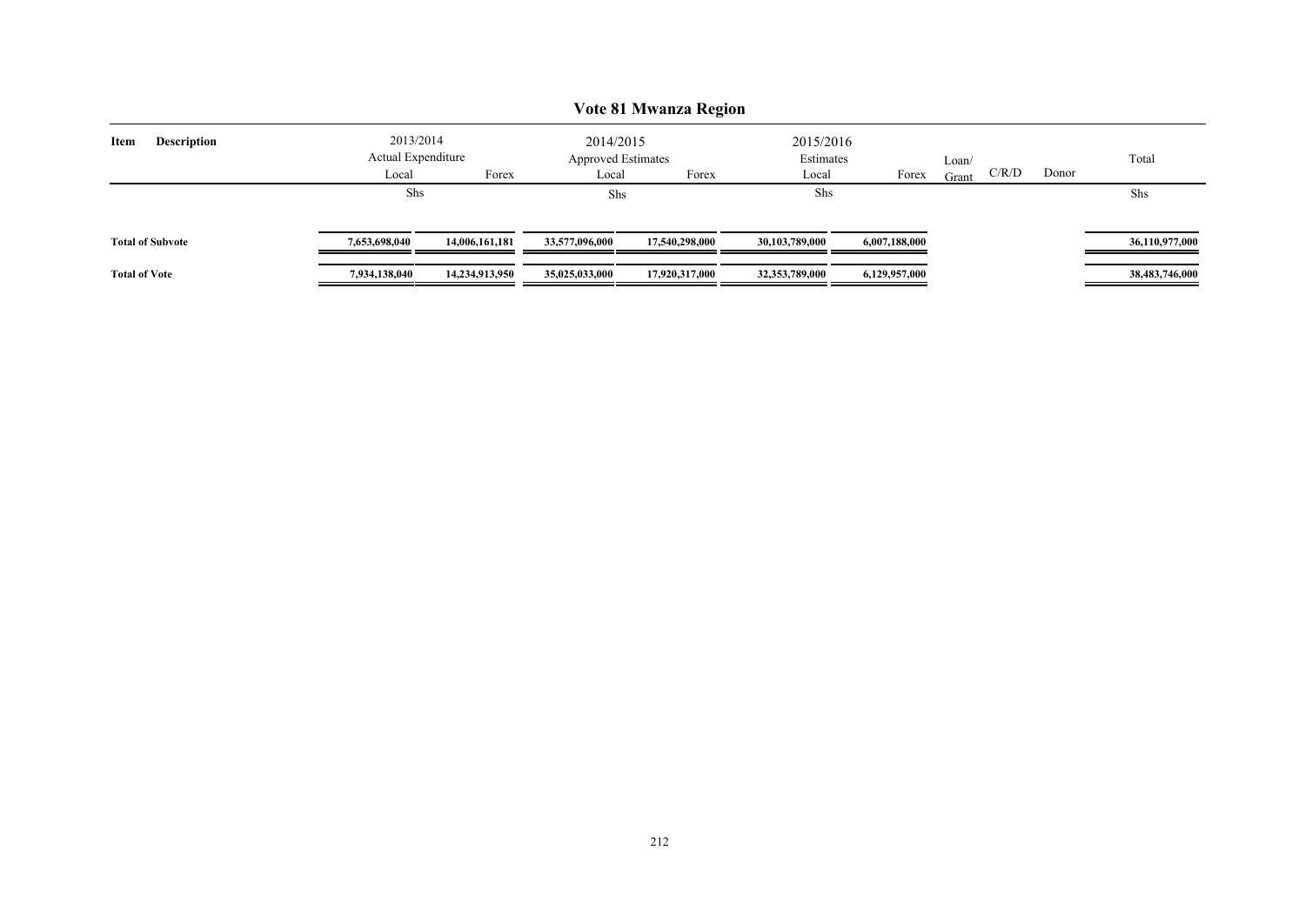RUVUMA REGION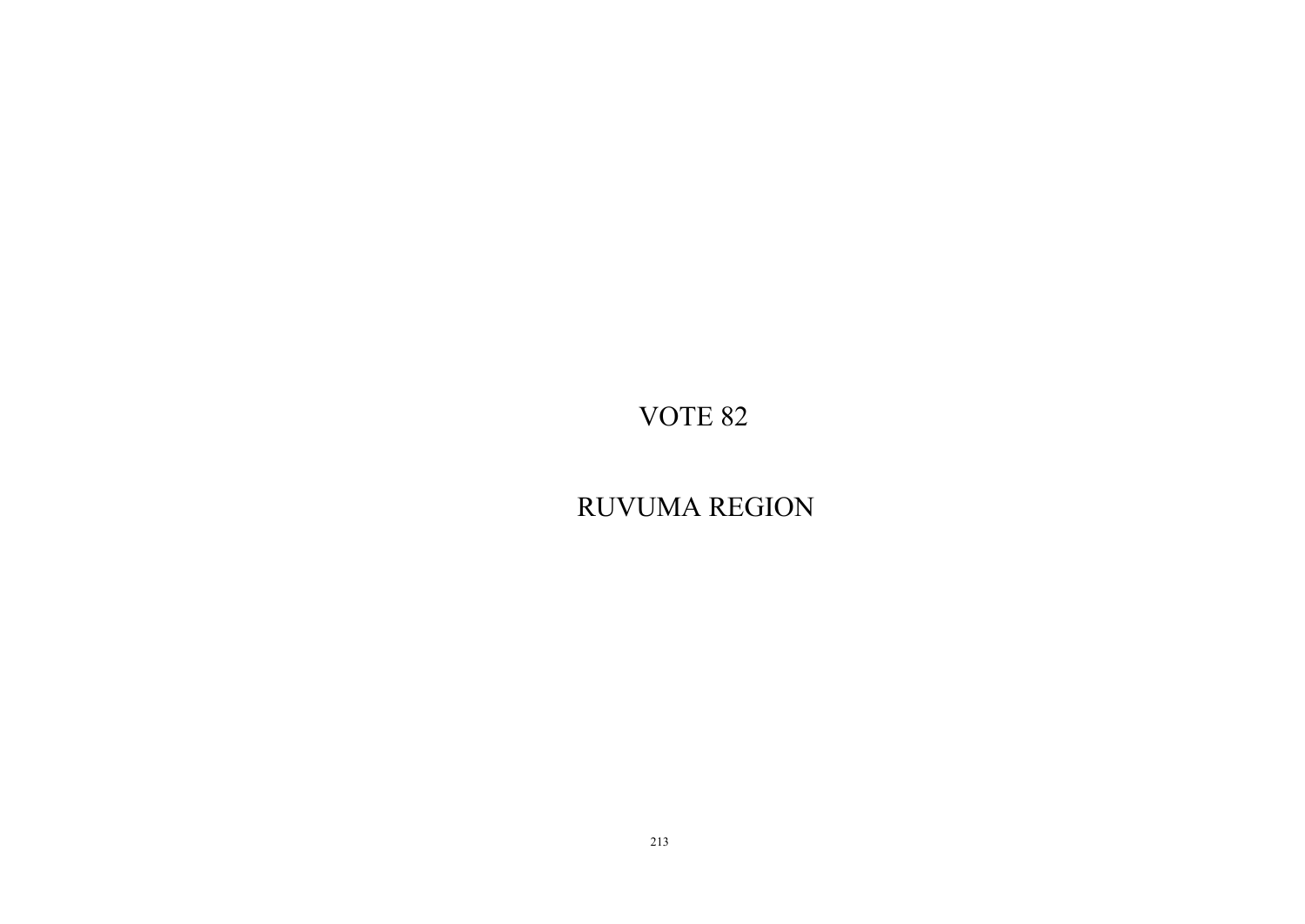# **Vote 82 Ruvuma Region**

A. ESTIMATE of the amount required in the year ending 30th June, 2016, for the development projects in the Ruvuma Region

#### **Twenty-one billion six hundred ninety-two million one hundred fifty-four thousand**

#### **(Shs.21,692,154,000)**

## B. Projects under which this Vote will be accounted for by the Regional Administrative Secretary, Ruvuma Region , are set out in the details below.

| Item | Description | 2013/2014<br>Actual Expenditure<br>Local | Forex | 2014/2015<br><b>Approved Estimates</b><br>Local | Forex | 2015/2016<br>Estimates<br>Local | Forex | Loan/<br>Grant | C/R/D | Donor | Total |  |
|------|-------------|------------------------------------------|-------|-------------------------------------------------|-------|---------------------------------|-------|----------------|-------|-------|-------|--|
|      |             | Shs                                      |       | Shs                                             |       | Shs                             |       |                |       |       | Shs   |  |

#### **Sub Vote 1001 ADMINISTRATION AND HR MANAGEMENT**

| 6331 | Construction of DC's<br>Houses         | 60,000,000       | $\overline{0}$   | 200,000,000      | $\bf{0}$     | 37,860,000       | $\boldsymbol{0}$ | 37,860,000       |
|------|----------------------------------------|------------------|------------------|------------------|--------------|------------------|------------------|------------------|
| 6337 | Construction of DC's<br>Office         | $\mathbf{0}$     | $\mathbf{0}$     | 300,000,000      | $\bf{0}$     | 100,000,000      | $\overline{0}$   | 100,000,000      |
| 6340 | Rehabilitation of<br>Regional Block    | 50,000,000       | $\mathbf{0}$     | 30,000,000       | $\bf{0}$     | 124,000,000      | $\overline{0}$   | 124,000,000      |
| 6341 | Rehabilitation of DC's<br>Office       | 90,000,000       | $\boldsymbol{0}$ | 200,000,000      | $\bf{0}$     | 166,000,000      | $\overline{0}$   | 166,000,000      |
| 6347 | Rehabilitation of DC's<br>House        | 25,000,000       | $\boldsymbol{0}$ | $\boldsymbol{0}$ | $\mathbf{0}$ | $\boldsymbol{0}$ | $\overline{0}$   | $\boldsymbol{0}$ |
| 6348 | Rehabilitation of RC's<br>House        | $\boldsymbol{0}$ | $\boldsymbol{0}$ | 50,000,000       | $\bf{0}$     | 30,000,000       | $\boldsymbol{0}$ | 30,000,000       |
| 6384 | Construction of<br>Government Quarters | 100,000,000      | $\mathbf{0}$     | 450,000,000      | $\bf{0}$     | 369,317,000      | $\boldsymbol{0}$ | 369,317,000      |
| 6387 | Rehabilitation of Rest<br>Houses       | $\boldsymbol{0}$ | $\boldsymbol{0}$ | $\boldsymbol{0}$ | $\bf{0}$     | 30,000,000       | $\boldsymbol{0}$ | 30,000,000       |
| 6390 | Construction of office<br>Building     | 150,000,000      | $\boldsymbol{0}$ | $\boldsymbol{0}$ | $\bf{0}$     | 124,386,000      | $\mathbf{0}$     | 124,386,000      |
| 6531 | Participatory Appraisal                | $\boldsymbol{0}$ | $\mathbf{0}$     | 20,000,000       | $\bf{0}$     | 20,000,000       | $\overline{0}$   | 20,000,000       |
| 6532 | Self-Help Project                      | 45,000,000       | $\overline{0}$   | 45,000,000       | $\bf{0}$     | 45,000,000       | $\overline{0}$   | 45,000,000       |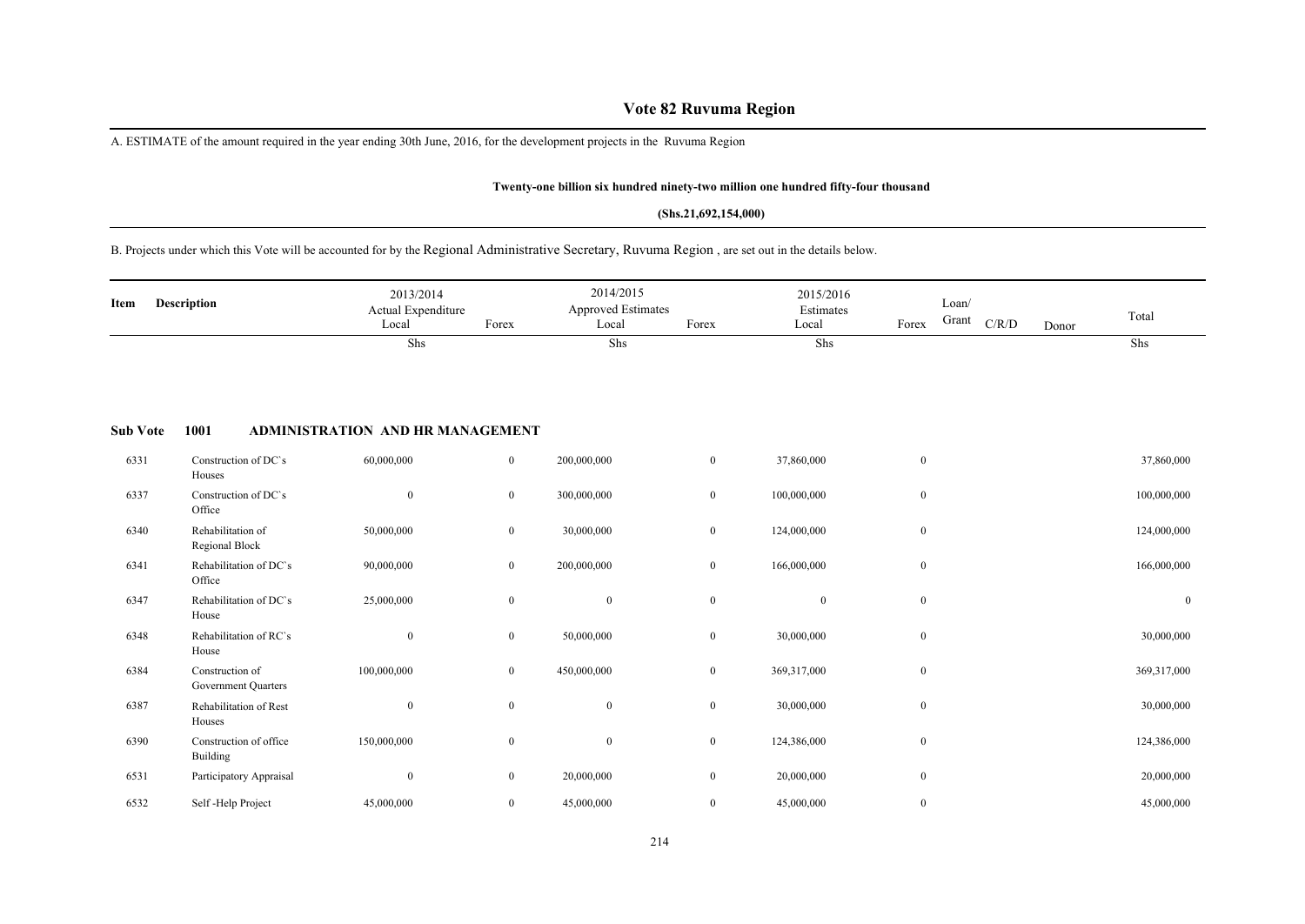|                         |                                                     |                                                   |                  |                                                          | Vote 82 Ruvuma Region |                                          |                |                |       |            |                |
|-------------------------|-----------------------------------------------------|---------------------------------------------------|------------------|----------------------------------------------------------|-----------------------|------------------------------------------|----------------|----------------|-------|------------|----------------|
| Description<br>Item     |                                                     | 2013/2014<br>Actual Expenditure<br>Local<br>Forex |                  | 2014/2015<br><b>Approved Estimates</b><br>Local<br>Forex |                       | 2015/2016<br>Estimates<br>Local<br>Forex |                | Loan/<br>Grant | C/R/D | Donor      | Total          |
|                         |                                                     | Shs                                               |                  | Shs                                                      |                       | Shs                                      |                |                |       |            | Shs            |
| <b>Total of Subvote</b> |                                                     | 520,000,000                                       | $\mathbf{0}$     | 1,295,000,000                                            | $\bf{0}$              | 1,046,563,000                            | $\mathbf{0}$   |                |       |            | 1,046,563,000  |
| <b>Sub Vote</b>         | 2002                                                | <b>ECONOMIC AND PRODUCTIVE SECTOR</b>             |                  |                                                          |                       |                                          |                |                |       |            |                |
| 4486                    | Agricultural Sector<br>Development<br>Programm      | $\mathbf{0}$                                      | 36,716,580       | $\overline{0}$                                           | 37,000,000            | $\overline{0}$                           | 26,350,000     | G              | D     | BasketFund | 26,350,000     |
| 4553                    | <b>Livestock Development</b><br>Fund                | 999,500                                           | $\overline{0}$   | 2,000,000                                                | $\bf{0}$              | $\mathbf{0}$                             | $\mathbf{0}$   |                |       |            | $\mathbf{0}$   |
| 4628                    | Participatory Forest<br>Management                  | $\mathbf{0}$                                      | $\mathbf{0}$     | $\bf{0}$                                                 | 7,000,000             | $\bf{0}$                                 | $\overline{0}$ | G              | D     | Finland    | $\overline{0}$ |
| <b>Total of Subvote</b> |                                                     | 999,500                                           | 36,716,580       | 2,000,000                                                | 44,000,000            | $\bf{0}$                                 | 26,350,000     |                |       |            | 26,350,000     |
| <b>Sub Vote</b>         | 2004<br><b>SOCIAL SECTOR</b>                        |                                                   |                  |                                                          |                       |                                          |                |                |       |            |                |
| 5421                    | Health Sector<br>Programme Support<br>-Distric      | $\boldsymbol{0}$                                  | $\boldsymbol{0}$ | $\overline{0}$                                           | 142,295,000           | $\boldsymbol{0}$                         | 84,903,000     | G              | D     | BasketFund | 84,903,000     |
| 5499                    | Prevention of<br>Transmission of<br><b>HIV/AIDS</b> | $\bf{0}$                                          | $\mathbf{0}$     | $\bf{0}$                                                 | 56,400,000            | $\bf{0}$                                 | 14,100,000     | L              | D     | World Bank | 14,100,000     |
| 6339                    | Rehabilitation of RMO<br>House                      | $\mathbf{0}$                                      | $\mathbf{0}$     | $\mathbf{0}$                                             | $\mathbf{0}$          | 30,000,000                               | $\mathbf{0}$   |                |       |            | 30,000,000     |
| <b>Total of Subvote</b> |                                                     | $\mathbf{0}$                                      | $\mathbf{0}$     | $\mathbf{0}$                                             | 198,695,000           | 30,000,000                               | 99,003,000     |                |       |            | 129,003,000    |
| <b>Sub Vote</b>         | 2005                                                | <b>LOCAL GOVERNMENT MANAGEMENT SERVICES</b>       |                  |                                                          |                       |                                          |                |                |       |            |                |
| 6251                    | Public Mgt Reform<br>Program                        | $\mathbf{0}$                                      | $\mathbf{0}$     | $\overline{0}$                                           | 162,000,000           | $\overline{0}$                           | 51,000,000     | G              | D     | World Bank | 51,000,000     |
| <b>Total of Subvote</b> |                                                     | $\bf{0}$                                          | $\bf{0}$         | $\bf{0}$                                                 | 162,000,000           | $\bf{0}$                                 | 51,000,000     |                |       |            | 51,000,000     |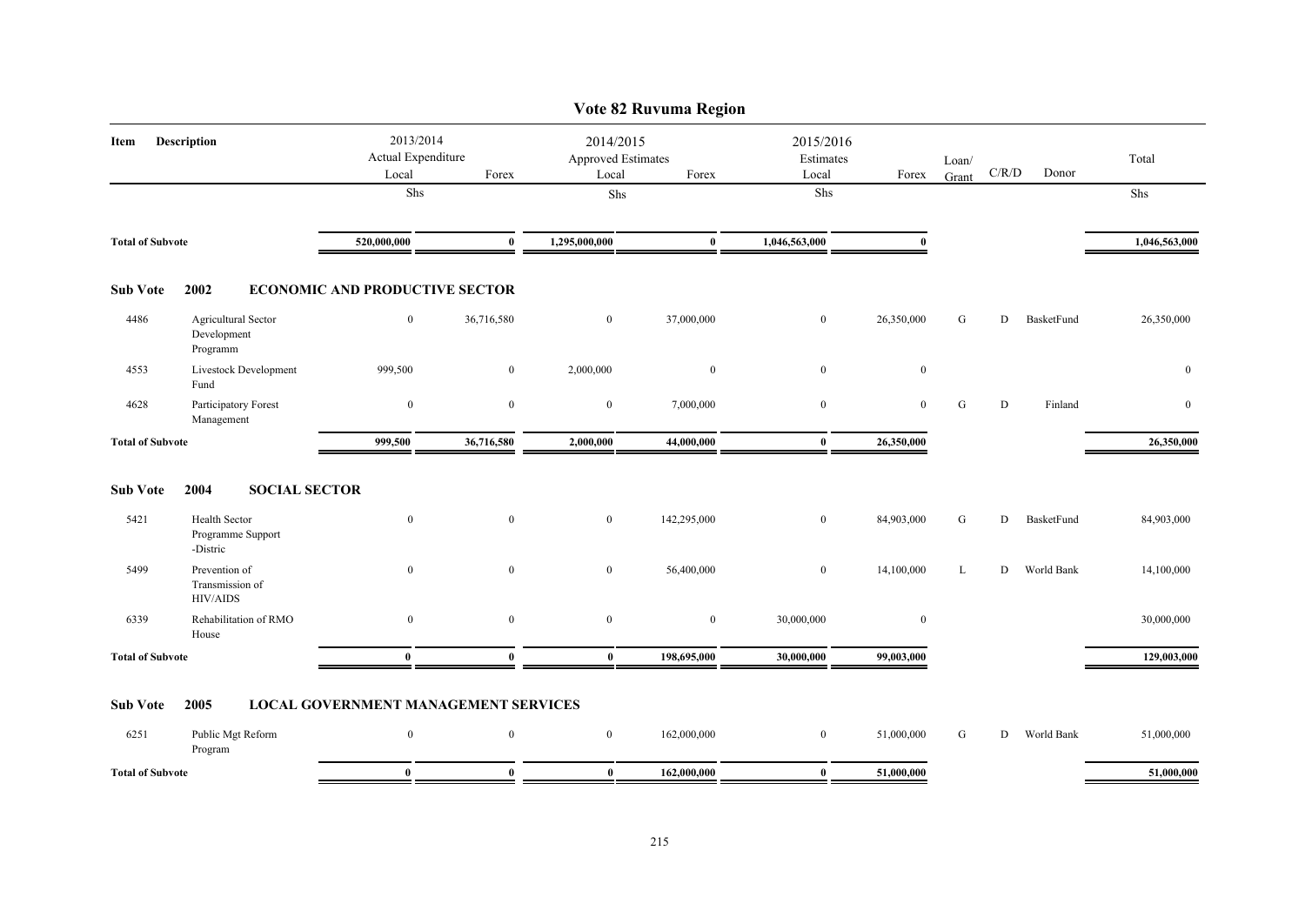|                         |                                        |                                            |                                     |                                                          |                  | Vote 82 Ruvuma Region           |                  |                  |           |             |            |              |
|-------------------------|----------------------------------------|--------------------------------------------|-------------------------------------|----------------------------------------------------------|------------------|---------------------------------|------------------|------------------|-----------|-------------|------------|--------------|
| Description<br>Item     |                                        | 2013/2014<br>Actual Expenditure<br>Local   | Forex                               | 2014/2015<br><b>Approved Estimates</b><br>Local<br>Forex |                  | 2015/2016<br>Estimates<br>Local | Forex            | Loan/<br>Grant   | C/R/D     | Donor       | Total      |              |
|                         |                                        |                                            | Shs                                 |                                                          | Shs              |                                 | Shs              |                  |           |             |            | Shs          |
| <b>Sub Vote</b>         | 2006                                   |                                            | <b>EDUCATION SECTOR</b>             |                                                          |                  |                                 |                  |                  |           |             |            |              |
| 4390                    |                                        | Secondary Education<br>Development Program | 24,444,250                          | $\boldsymbol{0}$                                         | 24,463,000       | 26,645,000                      | $\bf{0}$         | 6,661,000        | L         | $\mathbf D$ | France     | 6,661,000    |
| <b>Total of Subvote</b> |                                        |                                            | 24,444,250                          | $\bf{0}$                                                 | 24,463,000       | 26,645,000                      | $\bf{0}$         | 6,661,000        |           |             |            | 6,661,000    |
| <b>Sub Vote</b>         | 2007                                   | <b>WATER SECTOR</b>                        |                                     |                                                          |                  |                                 |                  |                  |           |             |            |              |
| 3280                    |                                        | Rural Water Sector                         | $\bf{0}$                            | $\bf{0}$                                                 | $\overline{0}$   | 87,766,000                      | $\mathbf{0}$     | 9,394,000        | G         | D           | ADB        | 9,394,000    |
| 3436                    | Cordination &<br>Sani                  | Monitoring of Water &                      | $\bf{0}$                            | 40,845,404                                               | $\bf{0}$         | $\overline{0}$                  | $\bf{0}$         | $\bf{0}$         | ${\bf G}$ | D           | ADB        | $\mathbf{0}$ |
| <b>Total of Subvote</b> |                                        |                                            | $\bf{0}$                            | 40,845,404                                               | $\bf{0}$         | 87,766,000                      | $\bf{0}$         | 9,394,000        |           |             |            | 9,394,000    |
| <b>Sub Vote</b>         | 3001                                   |                                            | <b>REGIONAL HOSPITAL</b>            |                                                          |                  |                                 |                  |                  |           |             |            |              |
| 5404                    | Rehabilitation of<br>Regional Hospital |                                            | $\boldsymbol{0}$                    | $\boldsymbol{0}$                                         | 54,563,000       | $\mathbf{0}$                    | 180,000,000      | $\bf{0}$         |           |             |            | 180,000,000  |
| <b>Total of Subvote</b> |                                        |                                            | $\mathbf{0}$                        | $\bf{0}$                                                 | 54,563,000       | $\bf{0}$                        | 180,000,000      | $\mathbf{u}$     |           |             |            | 180,000,000  |
| <b>Sub Vote</b>         | 8091                                   |                                            | <b>LOCAL GOVERNMENT AUTHORITIES</b> |                                                          |                  |                                 |                  |                  |           |             |            |              |
| 3280                    | and Sanitation                         | Rural Water Supply                         | $\boldsymbol{0}$                    | 3,185,069,000                                            | $\bf{0}$         | 2,948,394,000                   | $\bf{0}$         | 327,312,000      | G         | D           | ADB        | 327,312,000  |
| 4390                    |                                        | Secondary Education<br>Development Project | $\mathbf{0}$                        | 1,201,934,000                                            | $\boldsymbol{0}$ | 2,219,852,000                   | $\bf{0}$         | 554,963,000      | G         | D           | World Bank | 554,963,000  |
| 4486                    | Development<br>Programme               | Agriculture Sector                         | $\bf{0}$                            | 3,093,800,000                                            | $\bf{0}$         | 2,648,800,000                   | $\boldsymbol{0}$ | 795,778,000      | G         | D           | BasketFund | 795,778,000  |
| 4553                    | Fund                                   | Livestock Development                      | $\mathbf{0}$                        | $\boldsymbol{0}$                                         | 20,830,000       | $\overline{0}$                  | 20,830,000       | $\boldsymbol{0}$ |           |             |            | 20,830,000   |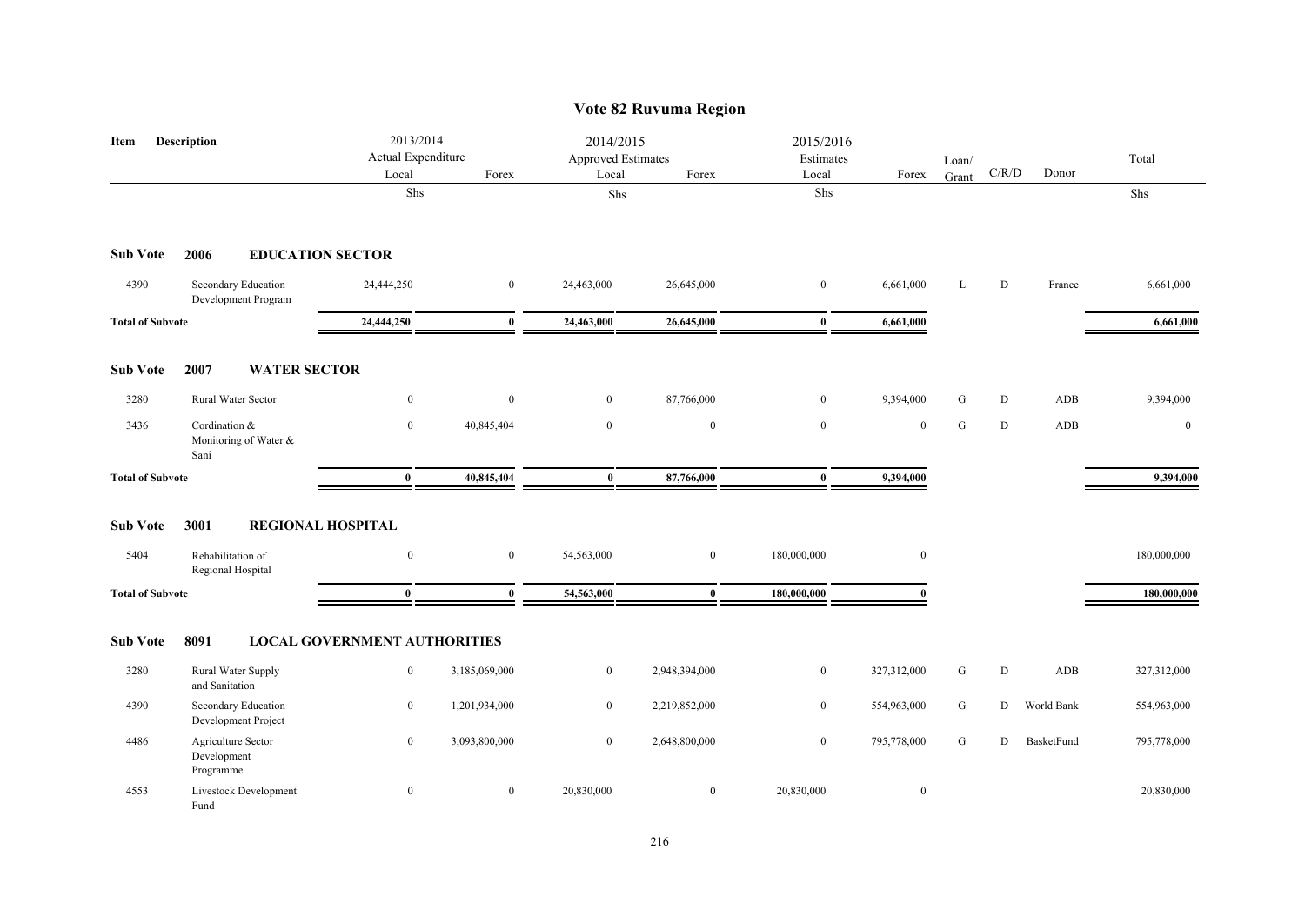| Item                 | Description                                         | 2013/2014<br>Actual Expenditure |                | 2014/2015<br><b>Approved Estimates</b> |                | 2015/2016<br>Estimates |                | Loan/     |       |            | Total          |
|----------------------|-----------------------------------------------------|---------------------------------|----------------|----------------------------------------|----------------|------------------------|----------------|-----------|-------|------------|----------------|
|                      |                                                     | Local                           | Forex          | Local                                  | Forex          | Local                  | Forex          | Grant     | C/R/D | Donor      |                |
|                      |                                                     | Shs                             |                | Shs                                    |                | Shs                    |                |           |       |            | Shs            |
| 4628                 | Participatory Forest<br>Management                  | $\bf{0}$                        | 210,827,000    | $\overline{0}$                         | 67,500,000     | $\mathbf{0}$           | $\overline{0}$ | ${\bf G}$ | D     | Finland    | $\overline{0}$ |
| 4946                 | <b>LGAs Own Source</b><br>Funds                     | $\bf{0}$                        | $\overline{0}$ | 6,979,547,000                          | $\overline{0}$ | 5,671,624,000          | $\mathbf{0}$   |           |       |            | 5,671,624,000  |
| 5421                 | Health Sector<br>Programme Support<br>-Distric      | $\bf{0}$                        | 3,022,650,000  | $\overline{0}$                         | 2,845,616,000  | $\mathbf{0}$           | 2,356,522,000  | G         | D     | BasketFund | 2,356,522,000  |
| 5493                 | Global Fund                                         | $\mathbf{0}$                    | 154,557,000    | $\overline{0}$                         | $\theta$       | $\bf{0}$               | $\theta$       | G         | D     | WorldBank  | $\Omega$       |
| 5499                 | Prevention of<br>Transmission of<br><b>HIV/AIDS</b> | $\overline{0}$                  | 542,182,232    | $\overline{0}$                         | 313,733,000    | $\mathbf{0}$           | 82,259,000     | L         | D     | World Bank | 82,259,000     |
| 6209                 | Constituency<br>Development Fund                    | $\mathbf{0}$                    | $\overline{0}$ | 350,186,000                            | $\overline{0}$ | 350,186,000            | $\mathbf{0}$   |           |       |            | 350,186,000    |
| 6277                 | Local Government<br>Support Programme               | 2,192,675,100                   | 1,317,529,047  | 7,261,136,000                          | 1,480,718,000  | 5,370,965,000          | $\overline{0}$ | G         | D     | <b>IDA</b> | 5,370,965,000  |
| 6401                 | <b>District Councils</b>                            | 1,490,185,886                   | $\overline{0}$ | 3,665,368,000                          | $\theta$       | 2,950,000,000          | $\mathbf{0}$   |           |       |            | 2,950,000,000  |
| 6402                 | Urban Councils                                      | 150,000,000                     | $\overline{0}$ | 150,000,000                            | $\overline{0}$ | $\mathbf{0}$           | $\mathbf{0}$   |           |       |            | $\Omega$       |
| 6405                 | Urban LGSP                                          | $\mathbf{0}$                    | 467,208,000    | $\overline{0}$                         | 2,473,548,000  | $\mathbf{0}$           | 1,762,744,000  | L         | D     | World Bank | 1,762,744,000  |
|                      | <b>Total of Subvote</b>                             | 3,832,860,986                   | 13,195,756,279 | 18,427,067,000                         | 14,998,161,000 | 14,363,605,000         | 5,879,578,000  |           |       |            | 20,243,183,000 |
| <b>Total of Vote</b> |                                                     | 4,378,304,736                   | 13,273,318,263 | 19,803,093,000                         | 15,517,267,000 | 15,620,168,000         | 6,071,986,000  |           |       |            | 21,692,154,000 |

# **Vote 82 Ruvuma Region**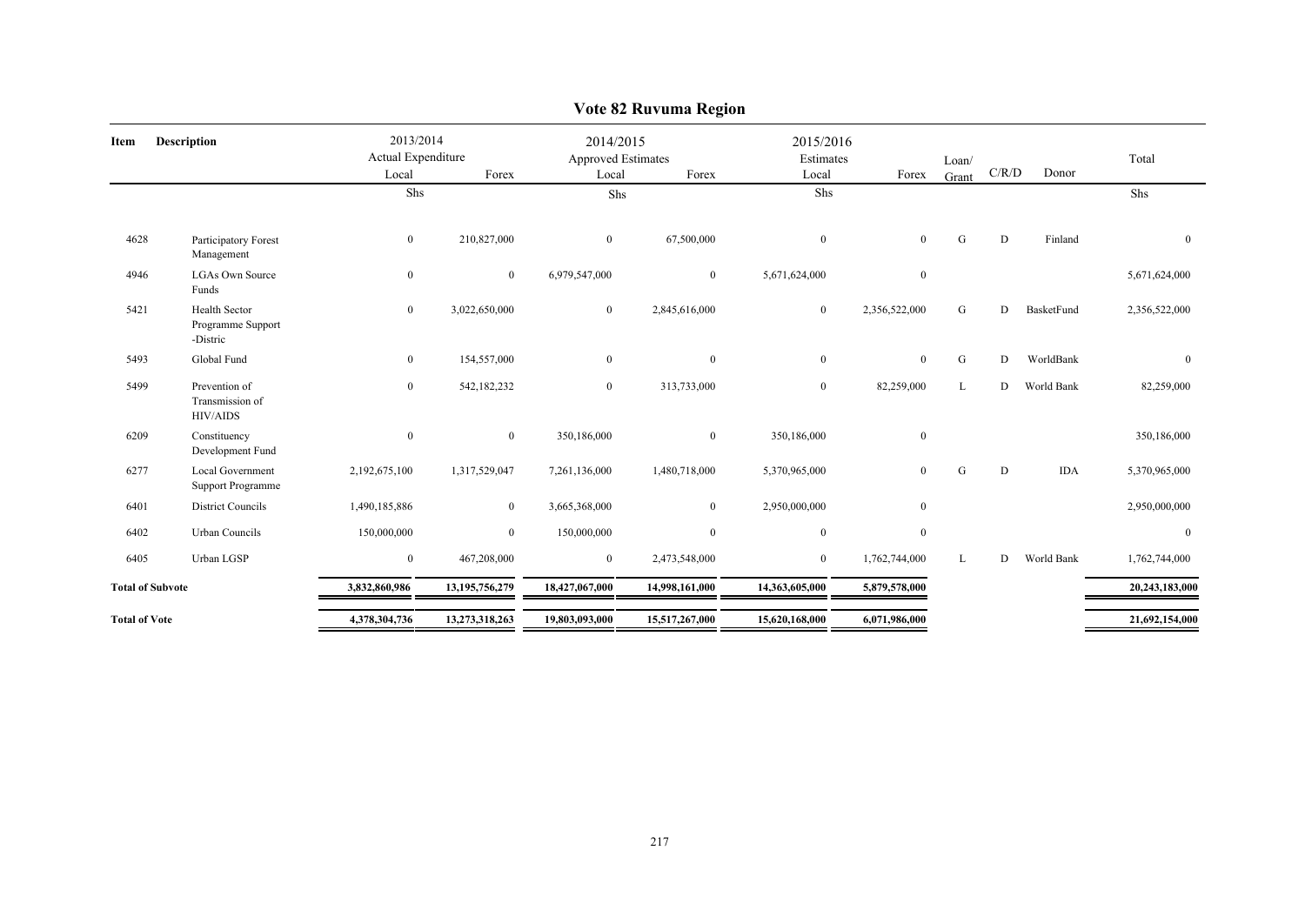# SHINYANGA REGION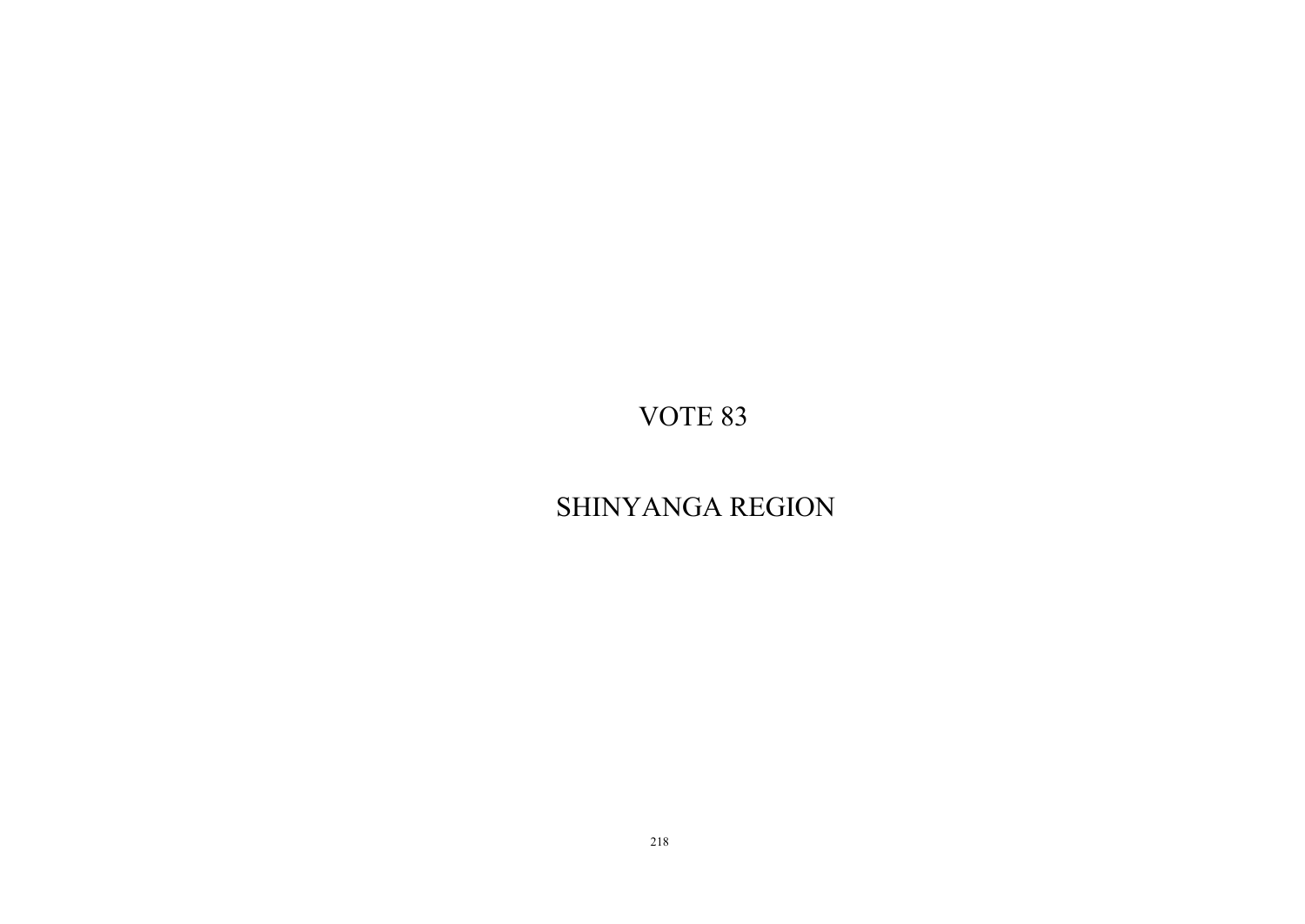# **Vote 83 Shinyanga Region**

A. ESTIMATE of the amount required in the year ending 30th June, 2016, for the development projects in the Shinyanga Region

#### **Twenty-four billion four hundred fifty-eight million twelve thousand**

#### **(Shs.24,458,012,000)**

B. Projects under which this Vote will be accounted for by the Regional Administrative Secretary, Shinyanga Region , are set out in the details below.

| Item                    | <b>Description</b>                         | 2013/2014<br>Actual Expenditure<br>Local | Forex            | 2014/2015<br>Approved Estimates<br>Local | Forex            | 2015/2016<br>Estimates<br>Local | Forex            | Loan/<br>Grant | C/R/D | Donor              | Total        |
|-------------------------|--------------------------------------------|------------------------------------------|------------------|------------------------------------------|------------------|---------------------------------|------------------|----------------|-------|--------------------|--------------|
|                         |                                            | Shs                                      |                  | Shs                                      |                  | Shs                             |                  |                |       |                    | Shs          |
| <b>Sub Vote</b>         | 1001                                       | <b>ADMINISTRATION AND HR MANAGEMENT</b>  |                  |                                          |                  |                                 |                  |                |       |                    |              |
| 6532                    | Self Help Projects                         | 34,780,000                               | $\boldsymbol{0}$ | 35,000,000                               | $\bf{0}$         | 35,000,000                      | $\overline{0}$   |                |       |                    | 35,000,000   |
| <b>Total of Subvote</b> |                                            | 34,780,000                               | $\mathbf{0}$     | 35,000,000                               | $\bf{0}$         | 35,000,000                      | 0                |                |       |                    | 35,000,000   |
| <b>Sub Vote</b>         | 2001                                       | <b>PLANNING AND COORDINATION</b>         |                  |                                          |                  |                                 |                  |                |       |                    |              |
| 5492                    | Tanzania Multsectiral<br><b>HIV/AIDS</b>   | $\bf{0}$                                 | 56,399,500       | $\boldsymbol{0}$                         | 56,400,000       | $\boldsymbol{0}$                | 14,100,000       | G              | D     | <b>Basket Fund</b> | 14,100,000   |
| 6531                    | Participatory Appraisal                    | 9,931,102                                | $\overline{0}$   | 32,168,000                               | $\bf{0}$         | 32,168,000                      | $\boldsymbol{0}$ |                |       |                    | 32,168,000   |
| <b>Total of Subvote</b> |                                            | 9,931,102                                | 56,399,500       | 32,168,000                               | 56,400,000       | 32,168,000                      | 14,100,000       |                |       |                    | 46,268,000   |
| <b>Sub Vote</b>         | 2002                                       | <b>ECONOMIC AND PRODUCTIVE SECTOR</b>    |                  |                                          |                  |                                 |                  |                |       |                    |              |
| 4404                    | <b>DADPS</b>                               | 5,669,000                                | 19,718,000       | 5,669,000                                | 23,000,000       | 5,669,000                       | $\overline{0}$   | G              | D     | Denmark            | 5,669,000    |
| 4486                    | Agriculture Sector Dev.<br>Program Support | 1,000,000                                | $\overline{0}$   | $\boldsymbol{0}$                         | $\boldsymbol{0}$ | $\mathbf{0}$                    | $\mathbf{0}$     |                |       |                    | $\mathbf{0}$ |
| 4553                    | Livestock development<br>Fund              | $\bf{0}$                                 | $\overline{0}$   | 12,000,000                               | $\bf{0}$         | 12,000,000                      | $\bf{0}$         |                |       |                    | 12,000,000   |
| 4628                    | Participatory Forest<br>Management         | $\boldsymbol{0}$                         | 3,282,000        | 6,000,000                                | $\bf{0}$         | 6,000,000                       | $\boldsymbol{0}$ |                |       |                    | 6,000,000    |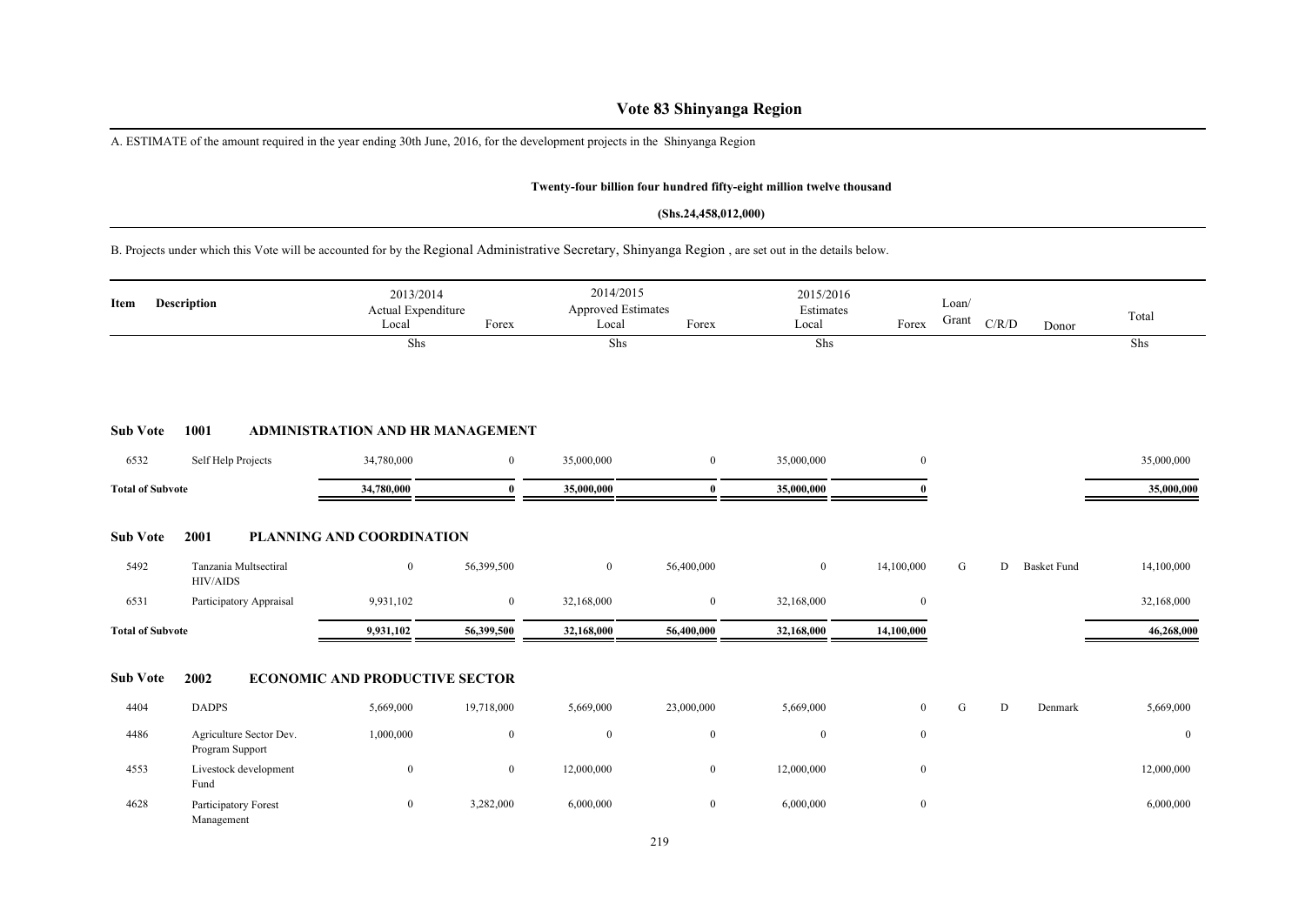|                         |                                            |                              |                                                   |               | Vote 83 Shinyanga Region                                 |               |                    |                |           |               |               |
|-------------------------|--------------------------------------------|------------------------------|---------------------------------------------------|---------------|----------------------------------------------------------|---------------|--------------------|----------------|-----------|---------------|---------------|
| Item                    | <b>Description</b>                         |                              | 2013/2014<br>Actual Expenditure<br>Local<br>Forex |               | 2014/2015<br><b>Approved Estimates</b><br>Local<br>Forex |               | 2015/2016<br>Forex | Loan/<br>Grant | C/R/D     | Donor         | Total         |
|                         |                                            | Shs                          |                                                   | ${\rm Shs}$   |                                                          | Local<br>Shs  |                    |                |           |               | Shs           |
| <b>Total of Subvote</b> |                                            | 6,669,000                    | 23,000,000                                        | 23,669,000    | 23,000,000                                               | 23,669,000    | $\mathbf{0}$       |                |           |               | 23,669,000    |
| <b>Sub Vote</b>         | 2003                                       | <b>INFRASTRUCTURE SECTOR</b> |                                                   |               |                                                          |               |                    |                |           |               |               |
| 5402                    | Construction of<br>Regional Hospital       | 38,057,400                   | $\overline{0}$                                    | 1,000,000,000 | $\overline{0}$                                           | 1,000,000,000 | $\bf{0}$           |                |           |               | 1,000,000,000 |
| 6341                    | Rehabilitation of DC's<br>Office           | $\bf{0}$                     | $\bf{0}$                                          | 10,999,000    | $\boldsymbol{0}$                                         | $\bf{0}$      | $\bf{0}$           |                |           |               | $\bf{0}$      |
| 6348                    | Rehabilitation of RC's<br>House            | $\boldsymbol{0}$             | $\bf{0}$                                          | $\bf{0}$      | $\boldsymbol{0}$                                         | 77,000,000    | $\bf{0}$           |                |           |               | 77,000,000    |
| 6384                    | Construction of<br>Government Quarters     | $\mathbf{0}$                 | $\mathbf{0}$                                      | 77,000,000    | $\overline{0}$                                           | 10,998,000    | $\mathbf{0}$       |                |           |               | 10,998,000    |
| 6389                    | Construction of office<br>Building         | $\boldsymbol{0}$             | $\boldsymbol{0}$                                  | 136,000,000   | $\boldsymbol{0}$                                         | 76,537,000    | $\mathbf{0}$       |                |           |               | 76,537,000    |
| <b>Total of Subvote</b> |                                            | 38,057,400                   | $\bf{0}$                                          | 1,223,999,000 | $\bf{0}$                                                 | 1,164,535,000 | $\Omega$           |                |           |               | 1,164,535,000 |
| <b>Sub Vote</b>         | 2004<br><b>SOCIAL SECTOR</b>               |                              |                                                   |               |                                                          |               |                    |                |           |               |               |
| 3280                    | Rural Water Supply<br>and Sanitation       | $\boldsymbol{0}$             | 23,700,080                                        | $\mathbf{0}$  | 31,900,000                                               | $\mathbf{0}$  | $\mathbf{0}$       | G              | D         | World Bank    | $\mathbf{0}$  |
| 5421                    | Health Basket Project                      | $\bf{0}$                     | 146,308,241                                       | $\mathbf{0}$  | 149,445,000                                              | $\bf{0}$      | 84,903,000         | G              | D         | <b>Basket</b> | 84,903,000    |
| <b>Total of Subvote</b> |                                            | $\bf{0}$                     | 170,008,321                                       | $\bf{0}$      | 181,345,000                                              | $\bf{0}$      | 84,903,000         |                |           |               | 84,903,000    |
| <b>Sub Vote</b>         | 2006                                       | <b>EDUCATION SECTOR</b>      |                                                   |               |                                                          |               |                    |                |           |               |               |
| 4390                    | Secondary Education<br>Development Program | 24,452,950                   | 24,455,950                                        | 24,463,000    | 26,645,000                                               | 24,463,000    | 6,661,000          | L              | ${\bf D}$ | France        | 31,124,000    |
| <b>Total of Subvote</b> |                                            | 24,452,950                   | 24,455,950                                        | 24,463,000    | 26,645,000                                               | 24,463,000    | 6,661,000          |                |           |               | 31,124,000    |
|                         |                                            |                              |                                                   |               |                                                          |               |                    |                |           |               |               |

**Sub Vote 2007 WATER SECTOR**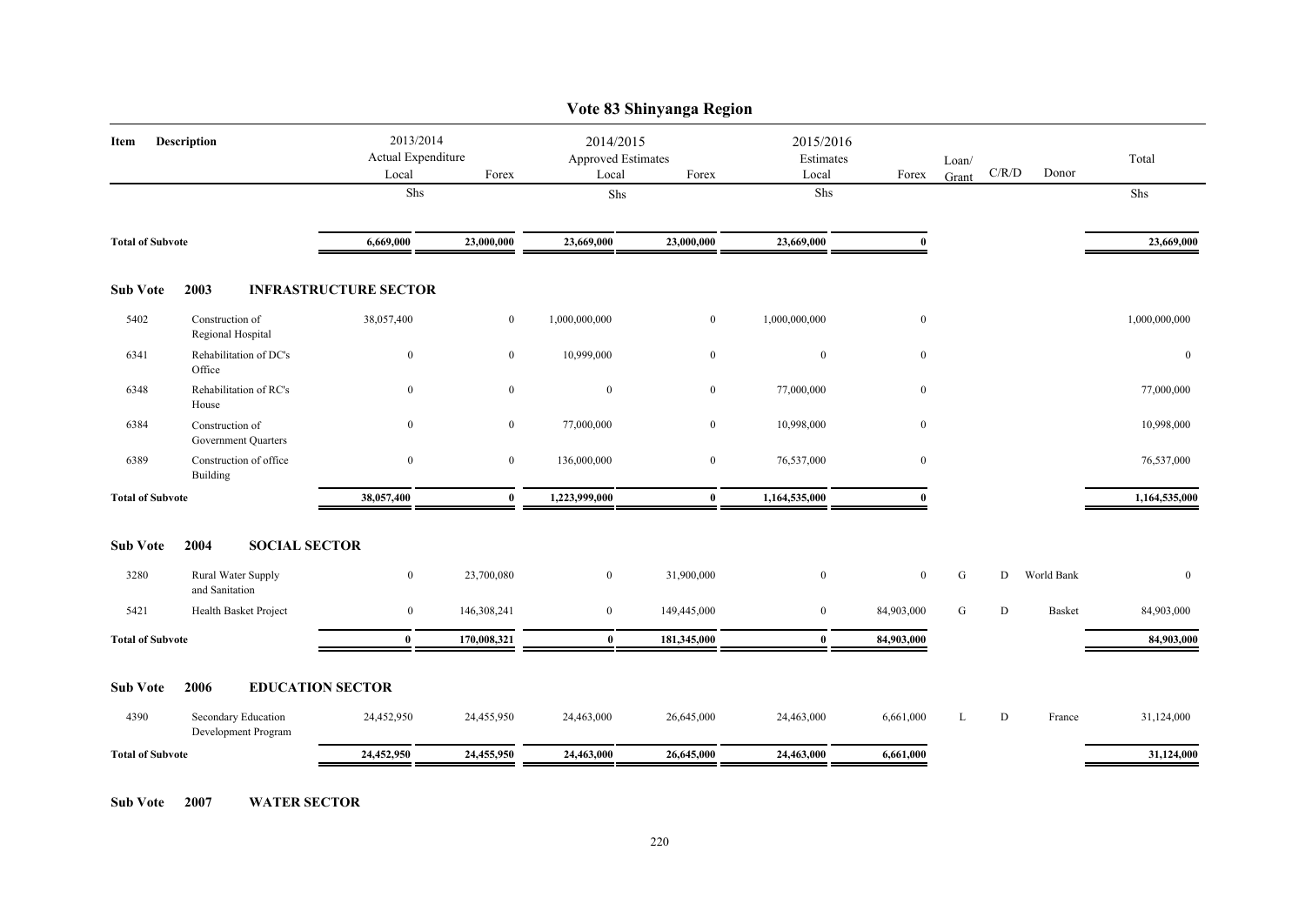|                         |                                                    |                                          |               |                                          | Vote 83 Shinyanga Region |                                 |                  |                |             |               |                  |
|-------------------------|----------------------------------------------------|------------------------------------------|---------------|------------------------------------------|--------------------------|---------------------------------|------------------|----------------|-------------|---------------|------------------|
| Item                    | Description                                        | 2013/2014<br>Actual Expenditure<br>Local | Forex         | 2014/2015<br>Approved Estimates<br>Local | Forex                    | 2015/2016<br>Estimates<br>Local | Forex            | Loan/<br>Grant | C/R/D       | Donor         | Total            |
|                         |                                                    | Shs                                      |               | Shs                                      |                          | Shs                             |                  |                |             |               | Shs              |
| 3280                    | Rural Water Supply &<br>Sanitation.                | $\mathbf{0}$                             | $\mathbf{0}$  | $\mathbf{0}$                             | 64,129,000               | $\boldsymbol{0}$                | 11,352,000       | G              | D           | World Bank    | 11,352,000       |
| <b>Total of Subvote</b> |                                                    | $\bf{0}$                                 | $\bf{0}$      | $\bf{0}$                                 | 64,129,000               | $\bf{0}$                        | 11,352,000       |                |             |               | 11,352,000       |
| <b>Sub Vote</b>         | 8091                                               | <b>LOCAL GOVERNMENT AUTHORITIES</b>      |               |                                          |                          |                                 |                  |                |             |               |                  |
| 3280                    | Rural Water Supply<br>and Sanitation               | $\boldsymbol{0}$                         | 909,513,395   | $\mathbf{0}$                             | 2,624,841,000            | $\bf{0}$                        | 343,181,000      | ${\bf G}$      | ${\bf D}$   | ADF           | 343,181,000      |
| 4390                    | Secondary Education<br>Development Project         | $\boldsymbol{0}$                         | $\mathbf{0}$  | $\mathbf{0}$                             | 1,886,684,000            | $\boldsymbol{0}$                | 471,671,000      | G              | ${\rm D}$   | World Bank    | 471,671,000      |
| 4486                    | <b>Agricultural Sector</b><br>Development Programe | $\bf{0}$                                 | 382,144,553   | $\mathbf{0}$                             | 581,338,000              | $\boldsymbol{0}$                | $\overline{0}$   | G              | D           | <b>Basket</b> | $\boldsymbol{0}$ |
| 4488                    | District Agricultural<br>Sector Investment         | $\mathbf{0}$                             | 2,944,222,812 | $\mathbf{0}$                             | $\mathbf{0}$             | $\mathbf{0}$                    | $\mathbf{0}$     | G              | $\mathbf D$ | <b>Basket</b> | $\mathbf{0}$     |
| 4553                    | Livestock Development<br>Fund                      | $\mathbf{0}$                             | $\mathbf{0}$  | 31,245,000                               | $\overline{0}$           | 31,245,000                      | $\mathbf{0}$     |                |             |               | 31,245,000       |
| 4946                    | <b>LGA Own Source</b><br>Project                   | $\overline{0}$                           | $\mathbf{0}$  | 7,909,038,000                            | $\overline{0}$           | 9,287,845,000                   | $\overline{0}$   |                |             |               | 9,287,845,000    |
| 5421                    | Health Sector Basket<br>Fund                       | $\mathbf{0}$                             | 1,911,016,950 | $\mathbf{0}$                             | 2,841,092,000            | $\mathbf{0}$                    | 2,184,582,000    | ${\bf G}$      | $\mathbf D$ | Basket        | 2,184,582,000    |
| 5499                    | <b>HIV/AIDS</b>                                    | $\overline{0}$                           | 485,235,597   | $\mathbf{0}$                             | 354,645,000              | $\mathbf{0}$                    | 92,986,000       | G              | $\mathbf D$ | <b>IDA</b>    | 92,986,000       |
| 6209                    | Constituency<br>Development Fund                   | $\boldsymbol{0}$                         | $\mathbf{0}$  | 270,607,000                              | $\mathbf{0}$             | 270,607,000                     | $\boldsymbol{0}$ |                |             |               | 270,607,000      |
| 6277                    | Local Govt Capital<br>Development Grant            | 1,913,050,322                            | 1,332,809,814 | 6,970,073,000                            | 1,420,061,000            | 5,155,669,000                   | $\overline{0}$   | G              | $\mathbf D$ | <b>IDA</b>    | 5,155,669,000    |
| 6401                    | District Council                                   | 1,845,606,847                            | $\mathbf{0}$  | 4,300,000,000                            | $\bf{0}$                 | 3,970,000,000                   | $\overline{0}$   |                |             |               | 3,970,000,000    |
| 6402                    | Town/City Councils                                 | 765,000,000                              | $\mathbf{0}$  | 200,000,000                              | $\mathbf{0}$             | $\mathbf{0}$                    | $\overline{0}$   |                |             |               | $\mathbf{0}$     |
| 6405                    | Urban local<br>Government<br>Strenthening Prog     | $\overline{0}$                           | 435,920,304   | $\mathbf{0}$                             | 1,963,555,000            | $\overline{0}$                  | 1,253,375,000    | L              | D           | World Bank    | 1,253,375,000    |
| <b>Total of Subvote</b> |                                                    | 4,523,657,169                            | 8,400,863,425 | 19,680,963,000                           | 11,672,216,000           | 18,715,366,000                  | 4,345,795,000    |                |             |               | 23,061,161,000   |
|                         |                                                    |                                          |               |                                          |                          |                                 |                  |                |             |               |                  |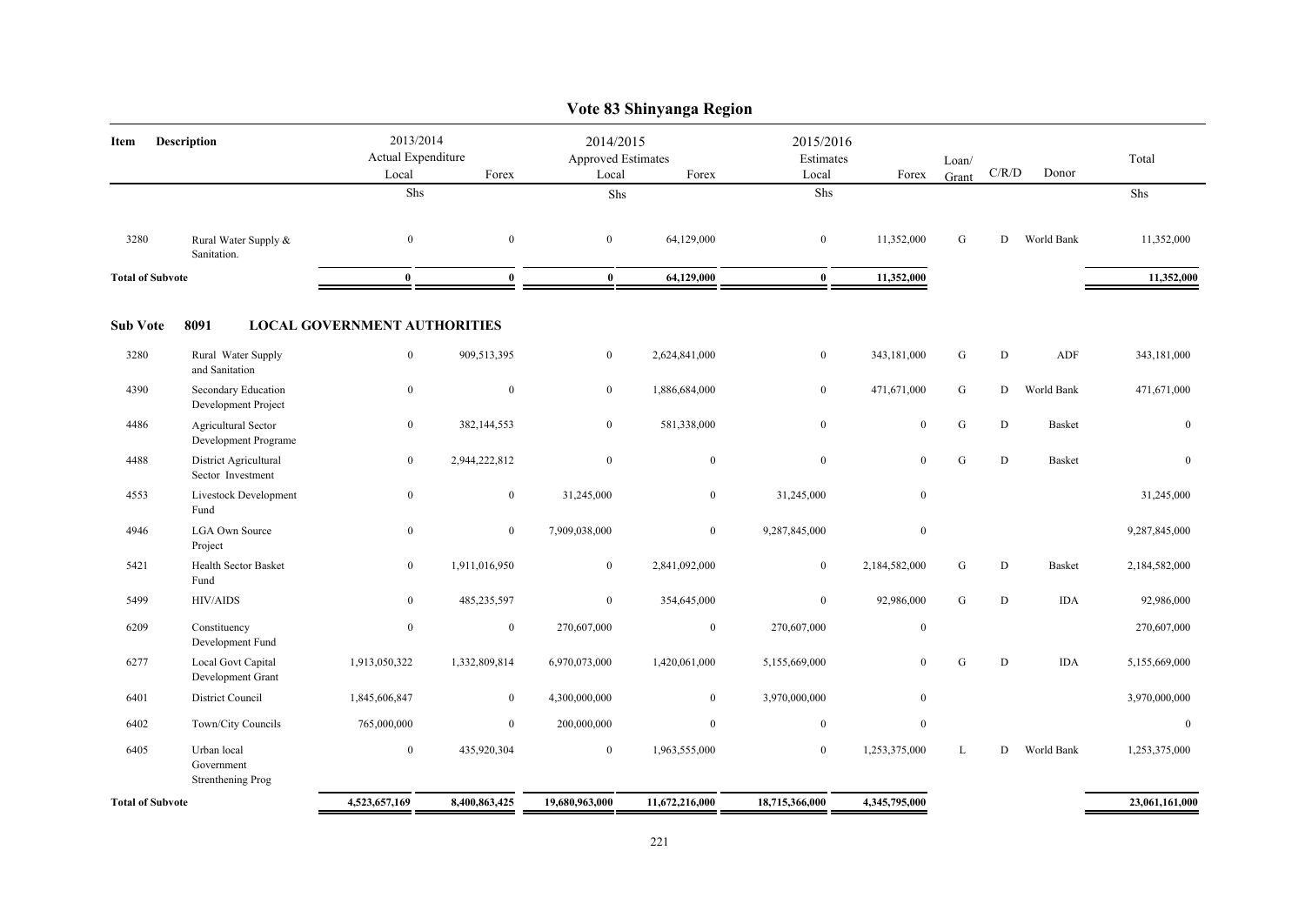|                            |                                 |               |                                        | Vote 83 Shinyanga Region |                        |               |       |       |       |                |
|----------------------------|---------------------------------|---------------|----------------------------------------|--------------------------|------------------------|---------------|-------|-------|-------|----------------|
| Item<br><b>Description</b> | 2013/2014<br>Actual Expenditure |               | 2014/2015<br><b>Approved Estimates</b> |                          | 2015/2016<br>Estimates |               | Loan/ |       |       | Total          |
|                            | Local                           | Forex         | Local                                  | Forex                    | Local                  | Forex         | Grant | C/R/D | Donor |                |
|                            | Shs                             |               | Shs                                    |                          | Shs                    |               |       |       |       | Shs            |
| <b>Total of Vote</b>       | 4,637,547,621                   | 8,674,727,196 | 21,020,262,000                         | 12,023,735,000           | 19,995,201,000         | 4,462,811,000 |       |       |       | 24,458,012,000 |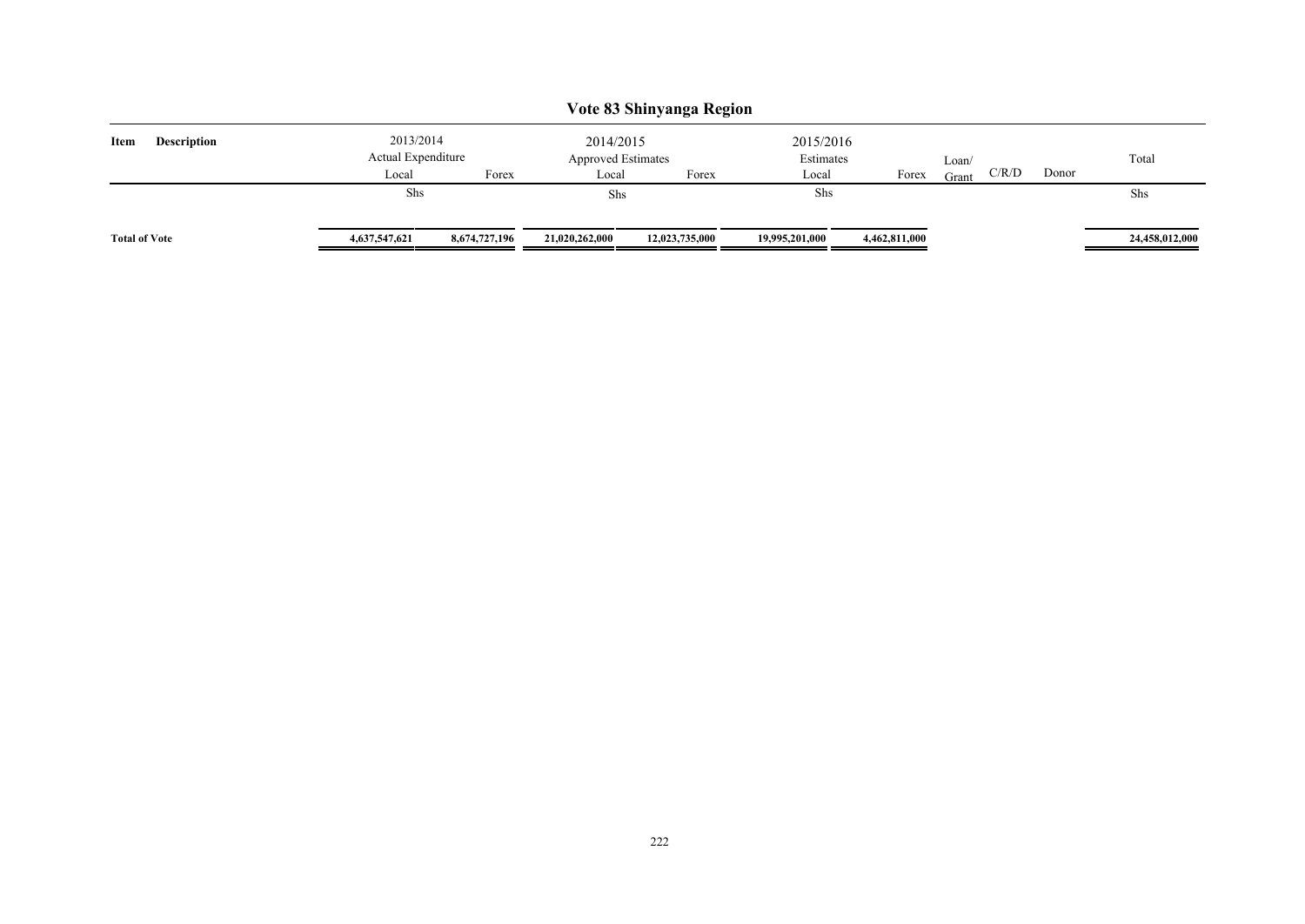SINGIDA REGION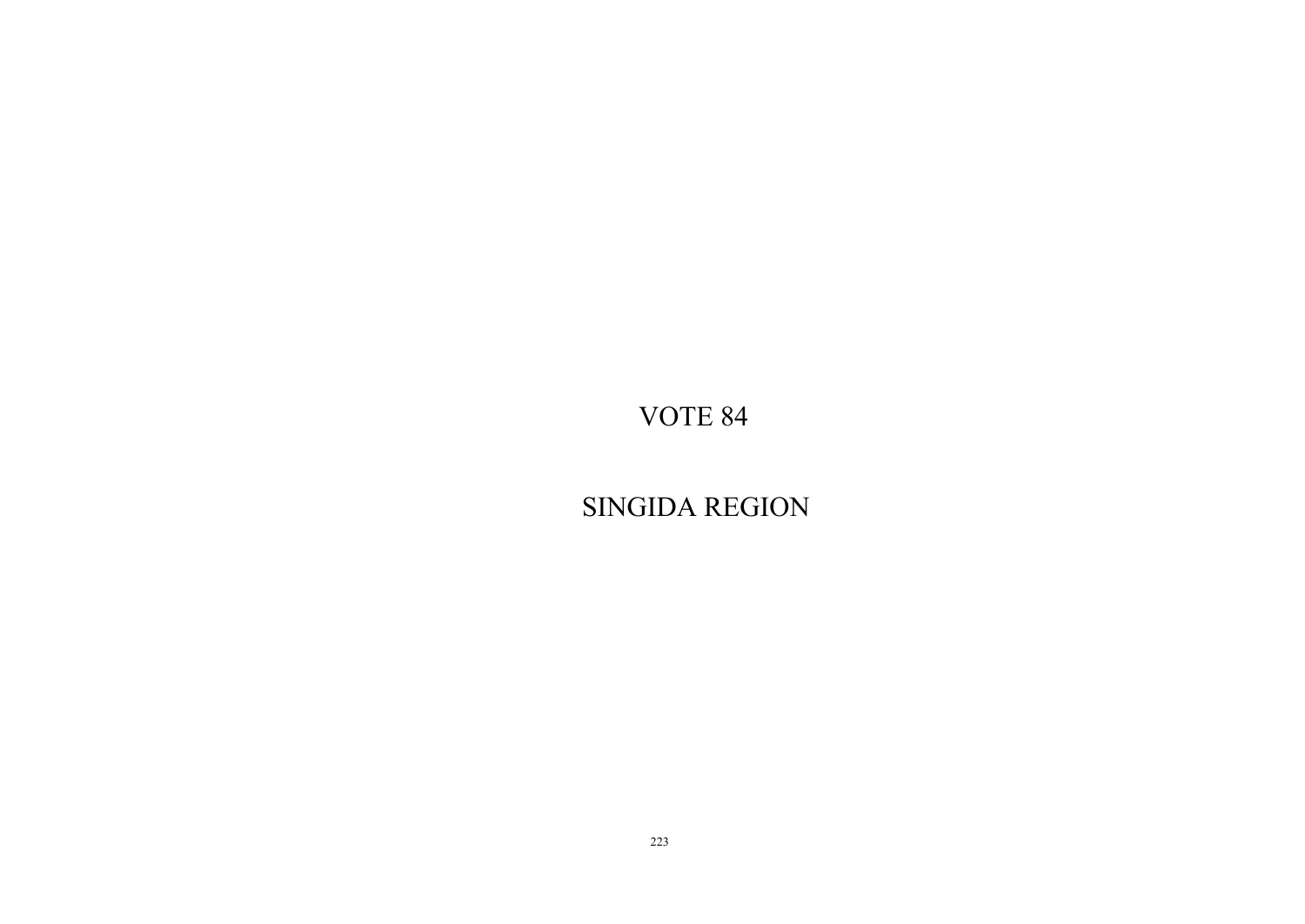# **Vote 84 Singida Region**

A. ESTIMATE of the amount required in the year ending 30th June, 2016, for the development projects in the Singida Region

#### **Twenty-two billion six hundred fifty-six million two hundred forty-one thousand**

#### **(Shs.22,656,241,000)**

#### B. Projects under which this Vote will be accounted for by the Regional Administrative Secretary, Singida Region , are set out in the details below.

| Item                    | <b>Description</b>                                   | 2013/2014<br>Actual Expenditure<br>Local | Forex          | 2014/2015<br><b>Approved Estimates</b><br>Local | Forex            | 2015/2016<br>Estimates<br>Local | Forex            | Loan/<br>Grant | C/R/D | Donor      | Total         |
|-------------------------|------------------------------------------------------|------------------------------------------|----------------|-------------------------------------------------|------------------|---------------------------------|------------------|----------------|-------|------------|---------------|
|                         |                                                      | Shs                                      |                | Shs                                             |                  | Shs                             |                  |                |       |            | Shs           |
| <b>Sub Vote</b>         | 1001                                                 | <b>ADMINISTRATION AND HR MANAGEMENT</b>  |                |                                                 |                  |                                 |                  |                |       |            |               |
| 6274                    | <b>Institutional Support</b><br>Proj.for Good Gov    | 74,930,500                               | $\overline{0}$ | 226,000,000                                     | $\mathbf{0}$     | 558,509,000                     | $\mathbf{0}$     |                |       |            | 558,509,000   |
| 6338                    | Construction of DC's<br>Office                       | 679,449,190                              | $\mathbf{0}$   | 1,000,000,000                                   | $\bf{0}$         | 1,000,000,000                   | $\mathbf{0}$     |                |       |            | 1,000,000,000 |
| 6339                    | Rehabilitation of<br><b>Government Houses</b>        | 49,339,452                               | $\mathbf{0}$   | 200,000,000                                     | $\boldsymbol{0}$ | 300,000,000                     | $\boldsymbol{0}$ |                |       |            | 300,000,000   |
| 6532                    | Self Help Project                                    | 45,000,000                               | $\bf{0}$       | 45,000,000                                      | $\mathbf{0}$     | 45,000,000                      | $\mathbf{0}$     |                |       |            | 45,000,000    |
| <b>Total of Subvote</b> |                                                      | 848,719,142                              | $\mathbf{0}$   | 1,471,000,000                                   | $\mathbf{0}$     | 1,903,509,000                   |                  |                |       |            | 1,903,509,000 |
| <b>Sub Vote</b>         | 2001                                                 | PLANNING AND COORDINATION                |                |                                                 |                  |                                 |                  |                |       |            |               |
| 5495                    | Prevention of<br>Transimission of<br><b>HIV/AIDS</b> | $\mathbf{0}$                             | 56,400,000     | $\overline{0}$                                  | 56,400,000       | $\overline{0}$                  | 14,100,000       | L              | D     | World Bank | 14,100,000    |
| 6531                    | <b>PARTICIPATORY</b><br><b>APPRAISAL</b>             | $\boldsymbol{0}$                         | $\mathbf{0}$   | 25,000,000                                      | $\boldsymbol{0}$ | 35,000,000                      | $\boldsymbol{0}$ |                |       |            | 35,000,000    |
| <b>Total of Subvote</b> |                                                      | $\mathbf{0}$                             | 56,400,000     | 25,000,000                                      | 56,400,000       | 35,000,000                      | 14,100,000       |                |       |            | 49,100,000    |

**Sub Vote 2002 ECONOMIC AND PRODUCTIVE SECTOR**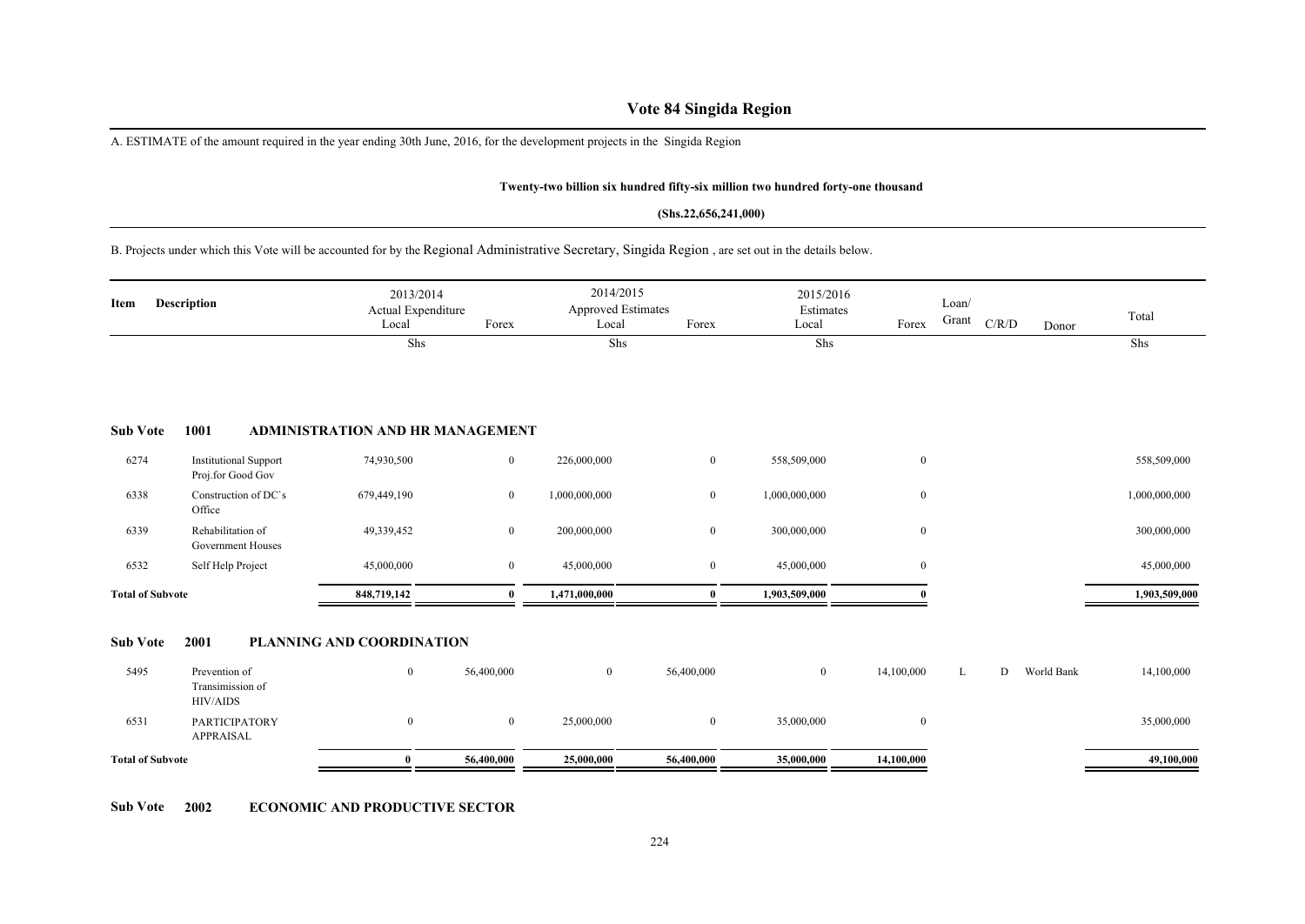|                         |                                              |                                 |                |                                        | Vote 84 Singida Region |                        |                |       |       |                    |               |
|-------------------------|----------------------------------------------|---------------------------------|----------------|----------------------------------------|------------------------|------------------------|----------------|-------|-------|--------------------|---------------|
| Description<br>Item     |                                              | 2013/2014<br>Actual Expenditure |                | 2014/2015<br><b>Approved Estimates</b> |                        | 2015/2016<br>Estimates |                | Loan/ | C/R/D | Donor              | Total         |
|                         |                                              | Local<br>Shs                    | Forex          | Local<br>Shs                           | Forex                  | Local<br>${\rm Shs}$   | Forex          | Grant |       |                    | Shs           |
|                         |                                              |                                 |                |                                        |                        |                        |                |       |       |                    |               |
| 4404                    | <b>DADPS</b>                                 | 1,000,000                       | 34,000,000     | 5,000,000                              | 34,000,000             | 5,000,000              | $\overline{0}$ | G     | D     | BasketFund         | 5,000,000     |
| <b>Total of Subvote</b> |                                              | 1,000,000                       | 34,000,000     | 5,000,000                              | 34,000,000             | 5,000,000              | $\mathbf{0}$   |       |       |                    | 5,000,000     |
| <b>Sub Vote</b>         | 2004<br><b>SOCIAL SECTOR</b>                 |                                 |                |                                        |                        |                        |                |       |       |                    |               |
| 5451                    | Support to Social<br><b>Welfare Services</b> | $\boldsymbol{0}$                | $\mathbf{0}$   | $\mathbf{0}$                           | 28,400,000             | $\mathbf{0}$           | $\overline{0}$ | G     | D     | <b>Basket Fund</b> | $\mathbf{0}$  |
| <b>Total of Subvote</b> |                                              | $\mathbf{0}$                    | $\mathbf{0}$   | $\mathbf{0}$                           | 28,400,000             | $\mathbf{0}$           | $\mathbf{0}$   |       |       |                    | $\mathbf{0}$  |
| <b>Sub Vote</b>         | 2006                                         | <b>EDUCATION SECTOR</b>         |                |                                        |                        |                        |                |       |       |                    |               |
| 4390                    | Secondary Education<br>Devp Program          | 21,000,000                      | $\overline{0}$ | 24,463,000                             | 26,645,000             | 26,645,000             | 6,661,000      |       |       |                    | 33,306,000    |
| <b>Total of Subvote</b> |                                              | 21,000,000                      | $\bf{0}$       | 24,463,000                             | 26,645,000             | 26,645,000             | 6,661,000      |       |       |                    | 33,306,000    |
| <b>Sub Vote</b>         | 2007<br><b>WATER SECTOR</b>                  |                                 |                |                                        |                        |                        |                |       |       |                    |               |
| 3280                    | Rural Water Supply<br>and Sanitation         | $\mathbf{0}$                    | 22,913,307     | $\overline{0}$                         | 53,065,000             | $\boldsymbol{0}$       | 9,394,000      | G     | D     | ADF                | 9,394,000     |
| <b>Total of Subvote</b> |                                              | $\mathbf{0}$                    | 22,913,307     | $\bf{0}$                               | 53,065,000             | $\bf{0}$               | 9,394,000      |       |       |                    | 9,394,000     |
| <b>Sub Vote</b>         | 3001                                         | <b>REGIONAL HOSPITAL</b>        |                |                                        |                        |                        |                |       |       |                    |               |
| 5402                    | Construction of<br>Regional Hospital         | 1,531,119,000                   | $\mathbf{0}$   | 3,539,154,000                          | $\mathbf{0}$           | 2,000,000,000          | $\mathbf{0}$   |       |       |                    | 2,000,000,000 |
| 5486                    | Health Sector<br>Programme Support           | $\boldsymbol{0}$                | 147,701,863    | $\bf{0}$                               | 142,295,000            | $\boldsymbol{0}$       | 84,903,000     | G     | D     | <b>Basket Fund</b> | 84,903,000    |
| <b>Total of Subvote</b> |                                              | 1,531,119,000                   | 147,701,863    | 3,539,154,000                          | 142,295,000            | 2,000,000,000          | 84,903,000     |       |       |                    | 2,084,903,000 |
|                         |                                              |                                 |                |                                        |                        |                        |                |       |       |                    |               |

**Sub Vote 8091 LOCAL GOVERNMENT AUTHORITIES**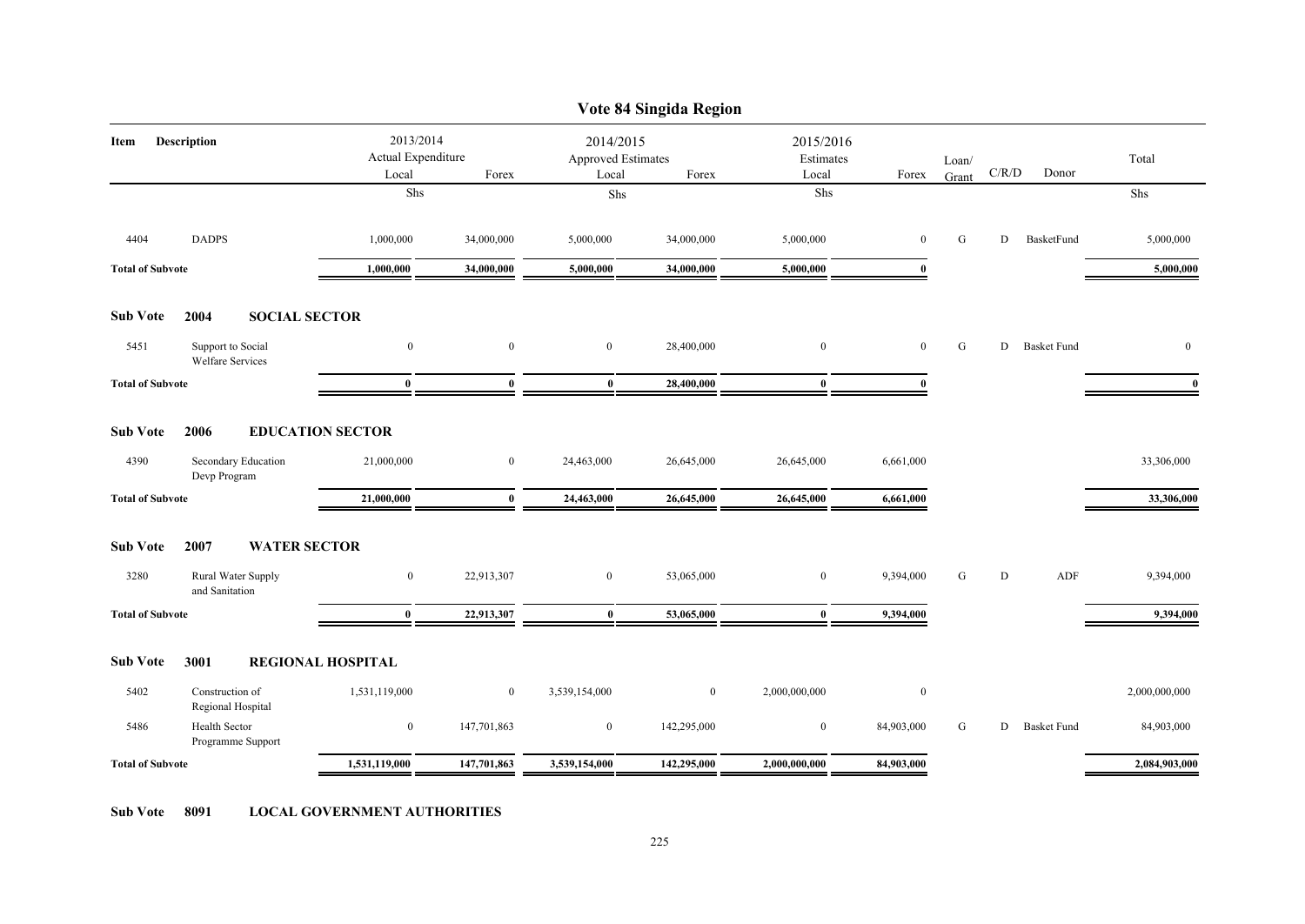|                         |                                                       |                                 |                |                                        | у оце о <del>ч</del> энизиа кезили |                        |               |           |                |                    |                |
|-------------------------|-------------------------------------------------------|---------------------------------|----------------|----------------------------------------|------------------------------------|------------------------|---------------|-----------|----------------|--------------------|----------------|
| Item                    | Description                                           | 2013/2014<br>Actual Expenditure |                | 2014/2015<br><b>Approved Estimates</b> |                                    | 2015/2016<br>Estimates |               | Loan/     |                |                    | Total          |
|                         |                                                       | Local                           | Forex          | Local                                  | Forex                              | Local                  | Forex         | Grant     | C/R/D          | Donor              |                |
|                         |                                                       | Shs                             |                | Shs                                    |                                    | Shs                    |               |           |                |                    | Shs            |
| 3280                    | Rural Water Supply<br>and Sanitation                  | $\bf{0}$                        | 2,357,621,152  | $\bf{0}$                               | 2,614,364,000                      | $\overline{0}$         | 241,328,000   | G         | $\mathbf D$    | ADF                | 241,328,000    |
| 4390                    | Secondary Education<br>Dev. Programme                 | $\mathbf{0}$                    | 1,171,479,000  | $\mathbf{0}$                           | 1,622,664,000                      | $\overline{0}$         | 405,666,000   | G         | D              | World Bank         | 405,666,000    |
| 4404                    | District Agriculture<br>Development Program           | $\mathbf{0}$                    | 1,896,046,000  | 41,660,000                             | 2,338,076,000                      | 41,660,000             | 183,750,000   |           |                |                    | 225,410,000    |
| 4946                    | Own Source<br>Development Funds                       | $\mathbf{0}$                    | $\overline{0}$ | 3,379,135,000                          | $\overline{0}$                     | 4,530,516,000          | $\mathbf{0}$  |           |                |                    | 4,530,516,000  |
| 5421                    | Health Sector Basket<br>Fund                          | $\mathbf{0}$                    | 3,042,234,500  | $\boldsymbol{0}$                       | 2,783,685,000                      | $\mathbf{0}$           | 2,238,637,000 | G         | D              | <b>Basket Fund</b> | 2,238,637,000  |
| 5493                    | Global Fund                                           | $\boldsymbol{0}$                | 68,556,737     | $\mathbf{0}$                           | $\mathbf{0}$                       | $\overline{0}$         | $\mathbf{0}$  | ${\bf G}$ | D              | <b>IDA</b>         | $\mathbf{0}$   |
| 5499                    | HIV/AIDS                                              | $\mathbf{0}$                    | 507,098,975    | $\mathbf{0}$                           | 314,393,000                        | $\overline{0}$         | 82,432,000    | G         | D.             | World Bank         | 82,432,000     |
| 6209                    | Constituency<br>Development Fund                      | $\mathbf{0}$                    | $\overline{0}$ | 362,409,000                            | $\mathbf{0}$                       | 362,409,000            | $\mathbf{0}$  |           |                |                    | 362,409,000    |
| 6277                    | Local Gov. Captal<br>Development Grant                | 2,117,957,636                   | 66,609,814     | 7,418,778,000                          | 1,513,570,000                      | 5,487,571,000          | $\mathbf{0}$  |           |                |                    | 5,487,571,000  |
| 6401                    | District Council                                      | 1,072,409,122                   | $\overline{0}$ | 4,385,000,000                          | $\overline{0}$                     | 3,600,000,000          | $\mathbf{0}$  |           |                |                    | 3,600,000,000  |
| 6402                    | Urban Council                                         | 50,000,000                      | $\overline{0}$ | 200,000,000                            | $\overline{0}$                     | 200,000,000            | $\mathbf{0}$  |           |                |                    | 200,000,000    |
| 6405                    | <b>Urban Local Govt</b><br>Strengthening<br>Programme | $\mathbf{0}$                    | 388,012,553    | $\mathbf{0}$                           | 2,299,662,000                      | $\overline{0}$         | 1,197,060,000 | L         | $\overline{0}$ | World Bank         | 1,197,060,000  |
| <b>Total of Subvote</b> |                                                       | 3,240,366,758                   | 9,497,658,731  | 15,786,982,000                         | 13,486,414,000                     | 14,222,156,000         | 4,348,873,000 |           |                |                    | 18,571,029,000 |
| <b>Total of Vote</b>    |                                                       | 5,642,204,900                   | 9,758,673,901  | 20,851,599,000                         | 13,827,219,000                     | 18,192,310,000         | 4,463,931,000 |           |                |                    | 22,656,241,000 |
|                         |                                                       |                                 |                |                                        |                                    |                        |               |           |                |                    |                |

### **Vote 84 Singida Region**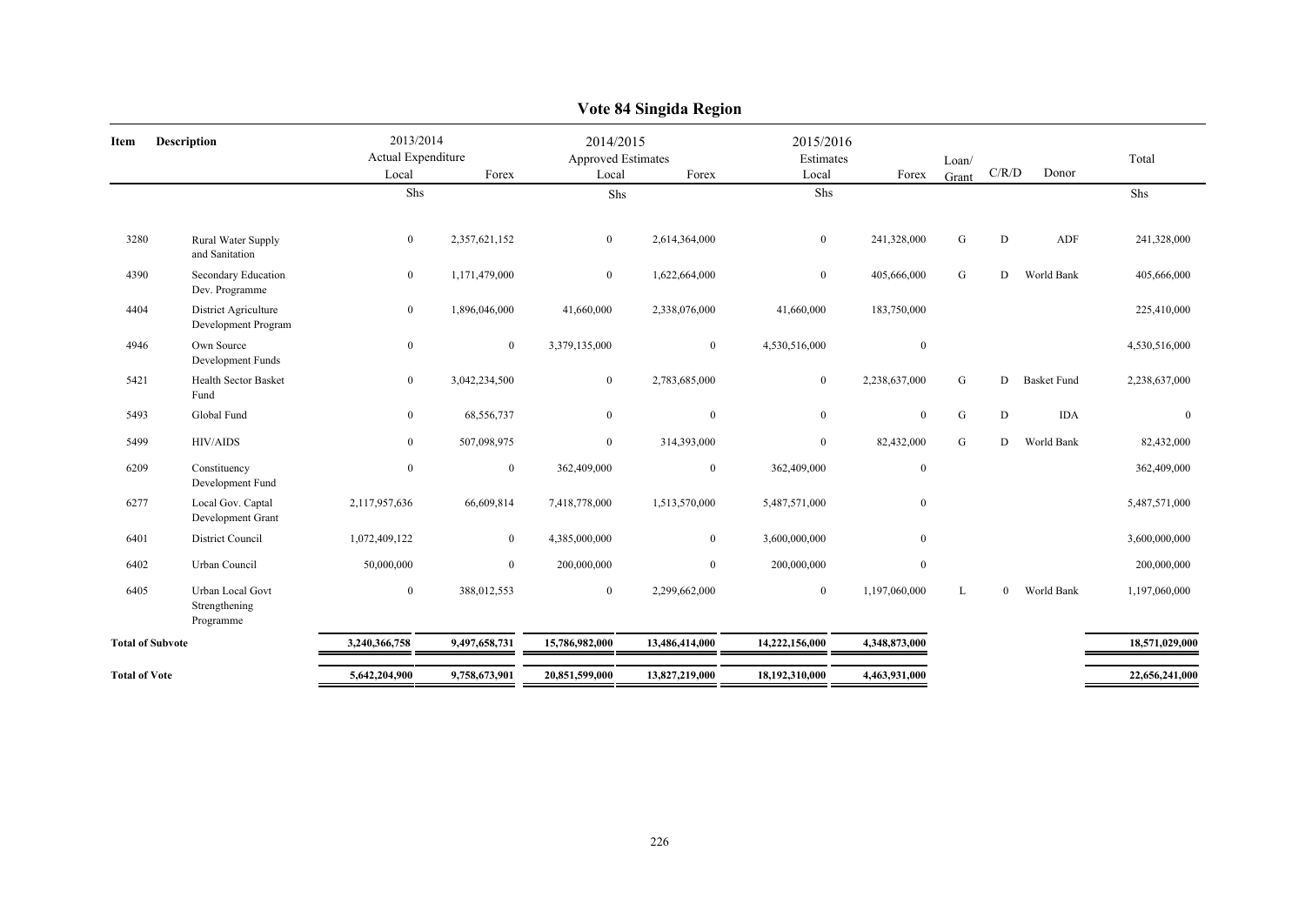TABORA REGION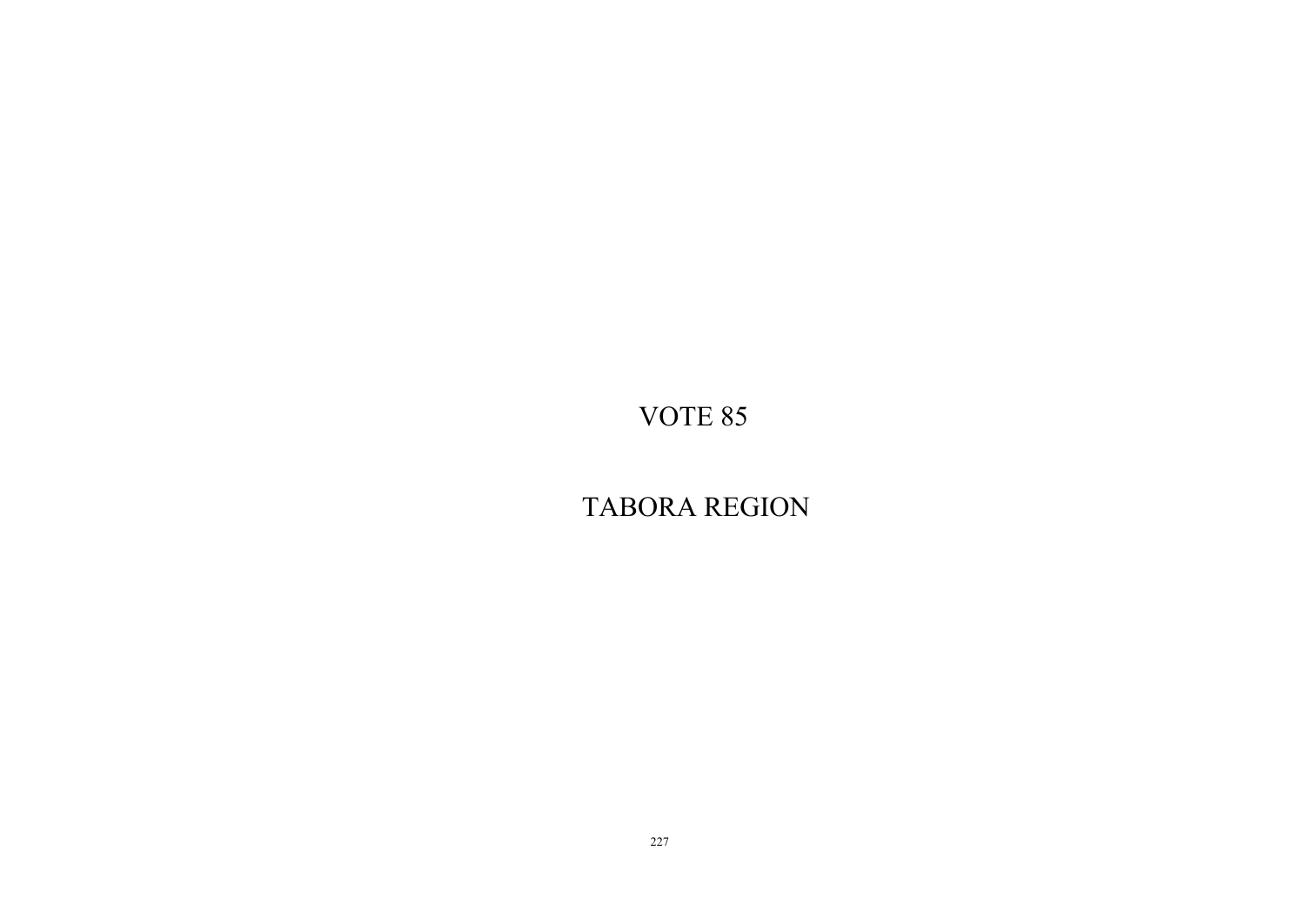# **Vote 85 Tabora Region**

A. ESTIMATE of the amount required in the year ending 30th June, 2016, for the development projects in the Tabora Region

#### **Thirty billion one hundred sixty-six million eight hundred seventy-eight thousand**

#### **(Shs.30,166,878,000)**

# B. Projects under which this Vote will be accounted for by the Regional Administrative Secretary, Tabora Region , are set out in the details below.

| Item                    | Description                                | 2013/2014<br>Actual Expenditure<br>Local | Forex            | 2014/2015<br><b>Approved Estimates</b><br>Local | Forex          | 2015/2016<br>Estimates<br>Local | Forex          | Loan/<br>Grant | C/R/D | Donor     | Total        |
|-------------------------|--------------------------------------------|------------------------------------------|------------------|-------------------------------------------------|----------------|---------------------------------|----------------|----------------|-------|-----------|--------------|
|                         |                                            | Shs                                      |                  | Shs                                             |                | Shs                             |                |                |       |           | Shs          |
|                         |                                            |                                          |                  |                                                 |                |                                 |                |                |       |           |              |
|                         |                                            |                                          |                  |                                                 |                |                                 |                |                |       |           |              |
| <b>Sub Vote</b>         | 1001                                       | <b>ADMINISTRATION AND HR MANAGEMENT</b>  |                  |                                                 |                |                                 |                |                |       |           |              |
| 6327                    | Construction of Public<br><b>Buildings</b> | 350,000,000                              | $\boldsymbol{0}$ | 45,000,000                                      | $\mathbf{0}$   | 490,000,000                     | $\mathbf{0}$   |                |       |           | 490,000,000  |
| 6337                    | Construction DC's<br>Offices               | $\overline{0}$                           | $\mathbf{0}$     | 577,232,000                                     | $\mathbf{0}$   | $\mathbf{0}$                    | $\mathbf{0}$   |                |       |           | $\mathbf{0}$ |
| 6340                    | <b>Rest Houses</b>                         | $\mathbf{0}$                             | $\mathbf{0}$     | 245,010,000                                     | $\overline{0}$ | 391,779,000                     | $\mathbf{0}$   |                |       |           | 391,779,000  |
| 6347                    | Rehabilitation of DC's<br>House            | 124,000,000                              | $\mathbf{0}$     | 50,000,000                                      | $\mathbf{0}$   | 16,000,000                      | $\mathbf{0}$   |                |       |           | 16,000,000   |
| 6348                    | Rehabilitation of RC's<br>Houses           | 38,000,000                               | $\boldsymbol{0}$ | $\mathbf{0}$                                    | $\mathbf{0}$   | $\mathbf{0}$                    | $\mathbf{0}$   |                |       |           | $\mathbf{0}$ |
| 6532                    | Self Help Project                          | 55,000,000                               | $\mathbf{0}$     | 55,000,000                                      | $\overline{0}$ | 55,000,000                      | $\overline{0}$ |                |       |           | 55,000,000   |
| <b>Total of Subvote</b> |                                            | 567,000,000                              | $\mathbf{0}$     | 972,242,000                                     | $\mathbf{0}$   | 952,779,000                     |                |                |       |           | 952,779,000  |
| <b>Sub Vote</b>         | 2001                                       | PLANNING AND COORDINATION                |                  |                                                 |                |                                 |                |                |       |           |              |
| 5499                    | M& E of HIV and<br><b>AIDS</b> Activities  | $\overline{0}$                           | 65,800,000       | $\overline{0}$                                  | 65,800,000     | $\mathbf{0}$                    | 16,450,000     | G              | D     | WorldBank | 16,450,000   |
| 6531                    | Participatory M &E of<br>Dev Projects      | 18,000,000                               | $\mathbf{0}$     | 18,000,000                                      | $\mathbf{0}$   | 18,000,000                      | $\mathbf{0}$   |                |       |           | 18,000,000   |
| <b>Total of Subvote</b> |                                            | 18,000,000                               | 65,800,000       | 18,000,000                                      | 65,800,000     | 18,000,000                      | 16,450,000     |                |       |           | 34,450,000   |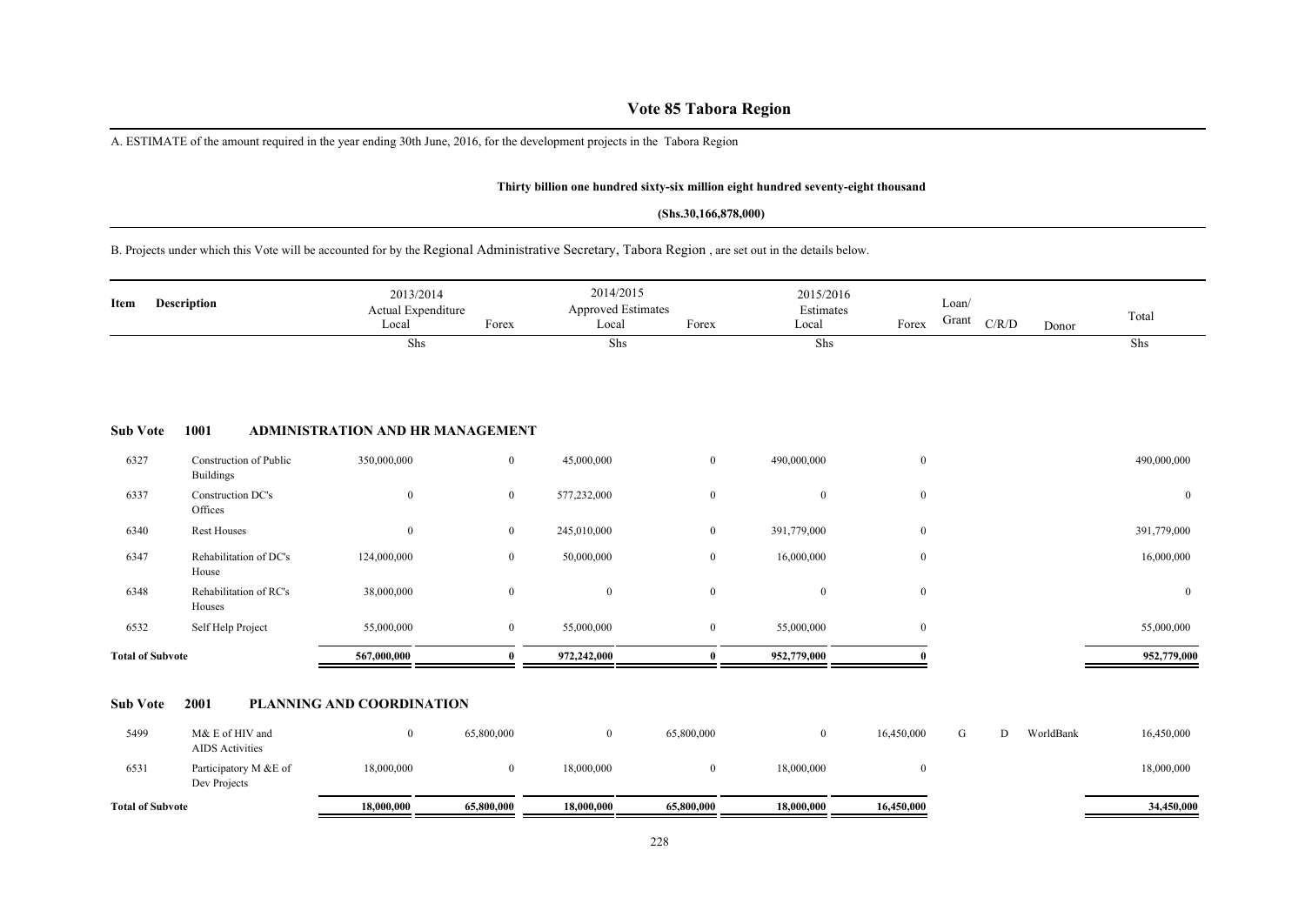|                         |                                            |                                          |                  |                                                 | Vote 85 Tabora Region |                                 |              |                |                                        |                    |              |
|-------------------------|--------------------------------------------|------------------------------------------|------------------|-------------------------------------------------|-----------------------|---------------------------------|--------------|----------------|----------------------------------------|--------------------|--------------|
| Item                    | Description                                | 2013/2014<br>Actual Expenditure<br>Local | Forex            | 2014/2015<br><b>Approved Estimates</b><br>Local | Forex                 | 2015/2016<br>Estimates<br>Local | Forex        | Loan/<br>Grant | $\mathbf{C} / \mathbf{R} / \mathbf{D}$ | Donor              | Total        |
|                         |                                            | Shs                                      |                  | Shs                                             |                       | ${\rm Shs}$                     |              |                |                                        |                    | Shs          |
| <b>Sub Vote</b>         | 2002                                       | <b>ECONOMIC AND PRODUCTIVE SECTOR</b>    |                  |                                                 |                       |                                 |              |                |                                        |                    |              |
| 4404                    | <b>DADPs</b>                               | $\bf{0}$                                 | 26,802,000       | 3,833,000                                       | 33,000,000            | 3,833,000                       | $\mathbf{0}$ |                |                                        |                    | 3,833,000    |
| 4553                    | Livestock Development<br>Fund              | 1,000,000                                | $\boldsymbol{0}$ | 2,000,000                                       | $\mathbf{0}$          | 2,000,000                       | $\mathbf{0}$ |                |                                        |                    | 2,000,000    |
| 4646                    | Mainstreaming of<br>Sustainable Forest Mgt | $\boldsymbol{0}$                         | $\boldsymbol{0}$ | $\bf{0}$                                        | 1,129,450,000         | $\boldsymbol{0}$                | $\mathbf{0}$ | ${\bf G}$      | ${\bf D}$                              | <b>UNDP</b>        | $\mathbf{0}$ |
| <b>Total of Subvote</b> |                                            | 1,000,000                                | 26,802,000       | 5,833,000                                       | 1,162,450,000         | 5,833,000                       | $\Omega$     |                |                                        |                    | 5,833,000    |
| <b>Sub Vote</b>         | 2006                                       | <b>EDUCATION SECTOR</b>                  |                  |                                                 |                       |                                 |              |                |                                        |                    |              |
| 4390                    | Secondary Education<br>Development Program | 24,463,000                               | $\mathbf{0}$     | 24,463,000                                      | 26,645,000            | 24,463,000                      | 6,661,000    | L              | ${\bf D}$                              | France             | 31,124,000   |
| <b>Total of Subvote</b> |                                            | 24,463,000                               | $\bf{0}$         | 24,463,000                                      | 26,645,000            | 24,463,000                      | 6,661,000    |                |                                        |                    | 31,124,000   |
| <b>Sub Vote</b>         | 2007<br><b>WATER SECTOR</b>                |                                          |                  |                                                 |                       |                                 |              |                |                                        |                    |              |
| 3280                    | Rural Water Supply<br>and Sanitation       | $\overline{0}$                           | 21,957,754       | $\overline{0}$                                  | 89,129,000            | $\mathbf{0}$                    | 11,500,000   | G              | D                                      | ADF                | 11,500,000   |
| <b>Total of Subvote</b> |                                            | $\bf{0}$                                 | 21,957,754       | $\bf{0}$                                        | 89,129,000            | $\bf{0}$                        | 11,500,000   |                |                                        |                    | 11,500,000   |
| <b>Sub Vote</b>         | 3001                                       | <b>REGIONAL HOSPITAL</b>                 |                  |                                                 |                       |                                 |              |                |                                        |                    |              |
| 5404                    | Rehabilitation of<br>Regional Hospital     | $\boldsymbol{0}$                         | $\mathbf{0}$     | 200,000,000                                     | $\mathbf{0}$          | 200,000,000                     | $\mathbf{0}$ |                |                                        |                    | 200,000,000  |
| 5421                    | Health Sector Basket<br>Fund               | $\bf{0}$                                 | 155,652,174      | $\bf{0}$                                        | 156,595,000           | $\bf{0}$                        | 93,708,000   | G              | D                                      | <b>Basket Fund</b> | 93,708,000   |
| <b>Total of Subvote</b> |                                            | $\mathbf{0}$                             | 155,652,174      | 200,000,000                                     | 156,595,000           | 200,000,000                     | 93,708,000   |                |                                        |                    | 293,708,000  |

**Sub Vote 8091 LOCAL GOVERNMENT AUTHORITIES**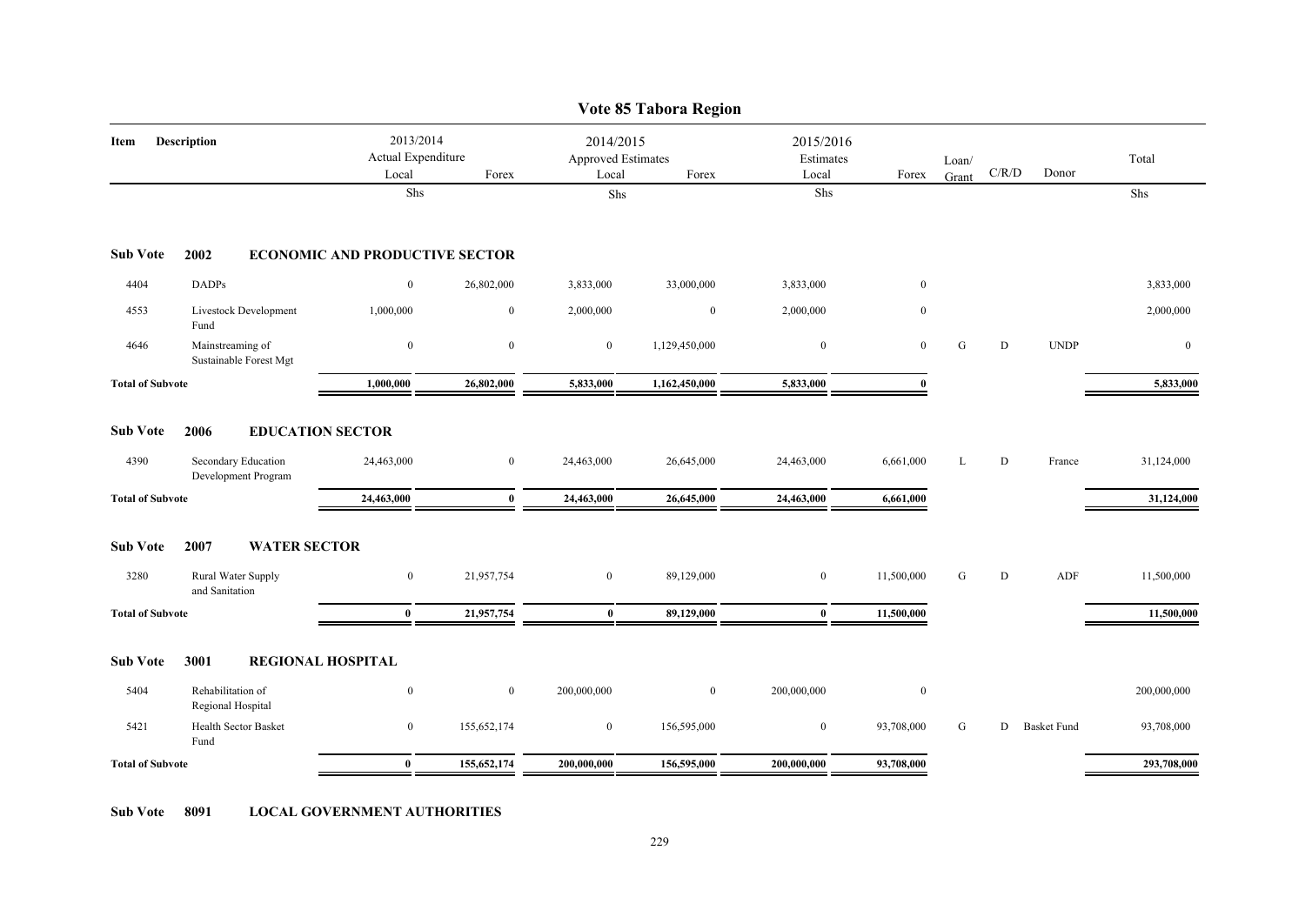|                         |                                                |                                          |                  |                                          | $\overline{v}$ or $\overline{v}$ radii region |                                 |                  |                |           |                    |                |
|-------------------------|------------------------------------------------|------------------------------------------|------------------|------------------------------------------|-----------------------------------------------|---------------------------------|------------------|----------------|-----------|--------------------|----------------|
| Item                    | <b>Description</b>                             | 2013/2014<br>Actual Expenditure<br>Local | Forex            | 2014/2015<br>Approved Estimates<br>Local | Forex                                         | 2015/2016<br>Estimates<br>Local | Forex            | Loan/<br>Grant | C/R/D     | Donor              | Total          |
|                         |                                                | Shs                                      |                  | Shs                                      |                                               | Shs                             |                  |                |           |                    | Shs            |
|                         |                                                |                                          |                  |                                          |                                               |                                 |                  |                |           |                    |                |
| 3280                    | Rural Water Supply<br>and Sanitation           | $\mathbf{0}$                             | 4,548,605,000    | $\overline{0}$                           | 3,144,342,000                                 | $\overline{0}$                  | 350,878,000      | ${\bf G}$      | D         | ADF                | 350,878,000    |
| 4390                    | Secondary Education<br>Development Project     | $\bf{0}$                                 | 1,153,061,988    | $\bf{0}$                                 | 2,015,220,000                                 | $\bf{0}$                        | 503,805,000      | ${\bf G}$      | D         | World Bank         | 503,805,000    |
| 4404                    | District Agriculture<br>Development Support    | $\bf{0}$                                 | 1,516,654,362    | $\mathbf{0}$                             | 3,869,473,000                                 | $\mathbf{0}$                    | $\boldsymbol{0}$ | ${\bf G}$      | D         | <b>Basket Fund</b> | $\mathbf{0}$   |
| 4486                    | Agricultural Sector Dev<br>Programme           | $\boldsymbol{0}$                         | $\bf{0}$         | $\mathbf{0}$                             | $\mathbf{0}$                                  | $\overline{0}$                  | 555,500,000      | G              | D         | <b>Basket Fund</b> | 555,500,000    |
| 4553                    | Livestock Development<br>Fund                  | $\boldsymbol{0}$                         | $\boldsymbol{0}$ | 52,075,000                               | $\boldsymbol{0}$                              | 52,075,000                      | $\boldsymbol{0}$ |                |           |                    | 52,075,000     |
| 4946                    | <b>LGAs Own Source</b><br>Project              | $\bf{0}$                                 | $\overline{0}$   | 13,170,793,000                           | $\overline{0}$                                | 11,578,930,000                  | $\boldsymbol{0}$ |                |           |                    | 11,578,930,000 |
| 5421                    | <b>Health Sector Basket</b><br>Fund            | $\overline{0}$                           | 4,541,878,800    | $\boldsymbol{0}$                         | 4,353,130,000                                 | $\overline{0}$                  | 3,672,103,000    | ${\bf G}$      | D         | <b>Basket Fund</b> | 3,672,103,000  |
| 5493                    | Global Fund                                    | $\bf{0}$                                 | 204,954,305      | $\boldsymbol{0}$                         | $\boldsymbol{0}$                              | $\mathbf{0}$                    | $\mathbf{0}$     | ${\bf G}$      | D         | <b>Basket Fund</b> | $\mathbf{0}$   |
| 5499                    | <b>HIV/AIDS</b>                                | $\overline{0}$                           | 706,983,258      | $\mathbf{0}$                             | 456,477,000                                   | $\overline{0}$                  | 119,686,000      | ${\bf G}$      | D         | WorldBank          | 119,686,000    |
| 6209                    | Constituency<br>Development Fund               | $\boldsymbol{0}$                         | $\bf{0}$         | 510,730,000                              | $\boldsymbol{0}$                              | 510,730,000                     | $\boldsymbol{0}$ |                |           |                    | 510,730,000    |
| 6277                    | $_{\rm LGDG\mbox{-}CDG}$                       | 2,890,451,120                            | 213,727,141      | 10,472,127,000                           | 2,144,475,000                                 | 7,746,091,000                   | $\mathbf{0}$     |                |           |                    | 7,746,091,000  |
| 6401                    | <b>District Councils</b>                       | 1,170,729,764                            | $\bf{0}$         | 3,220,000,000                            | $\mathbf{0}$                                  | 2,480,000,000                   | $\boldsymbol{0}$ |                |           |                    | 2,480,000,000  |
| 6405                    | Urban local<br>Government<br>Strenthening Prog | $\boldsymbol{0}$                         | $\boldsymbol{0}$ | $\boldsymbol{0}$                         | 2,761,771,000                                 | $\overline{0}$                  | 1,267,686,000    | L              | ${\rm D}$ | World Bank         | 1,267,686,000  |
| <b>Total of Subvote</b> |                                                | 4,061,180,884                            | 12,885,864,854   | 27,425,725,000                           | 18,744,888,000                                | 22,367,826,000                  | 6,469,658,000    |                |           |                    | 28,837,484,000 |
| <b>Total of Vote</b>    |                                                | 4,671,643,884                            | 13,156,076,782   | 28,646,263,000                           | 20,245,507,000                                | 23,568,901,000                  | 6,597,977,000    |                |           |                    | 30,166,878,000 |
|                         |                                                |                                          |                  |                                          |                                               |                                 |                  |                |           |                    |                |

#### **Vote 85 Tabora Region**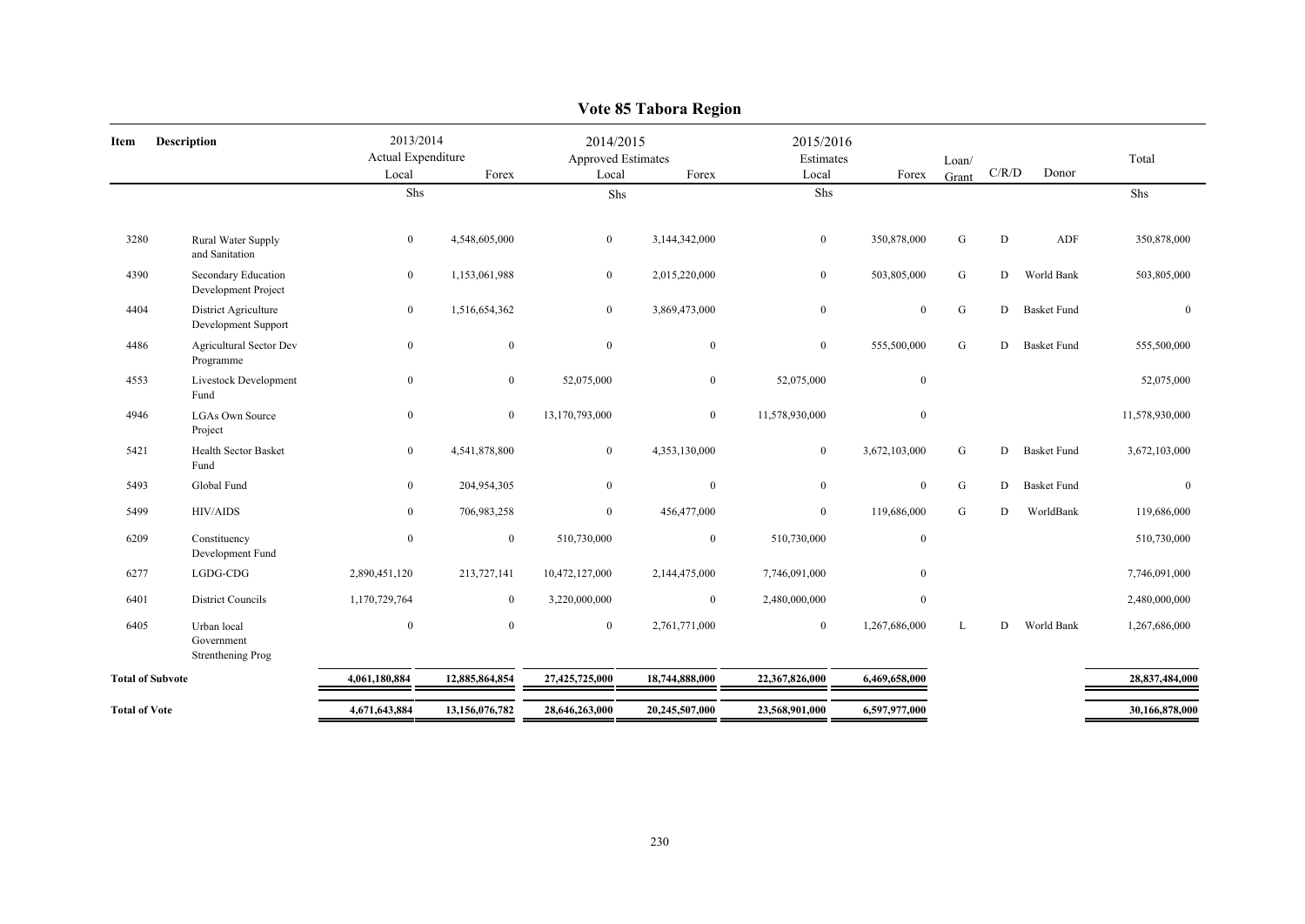TANGA REGION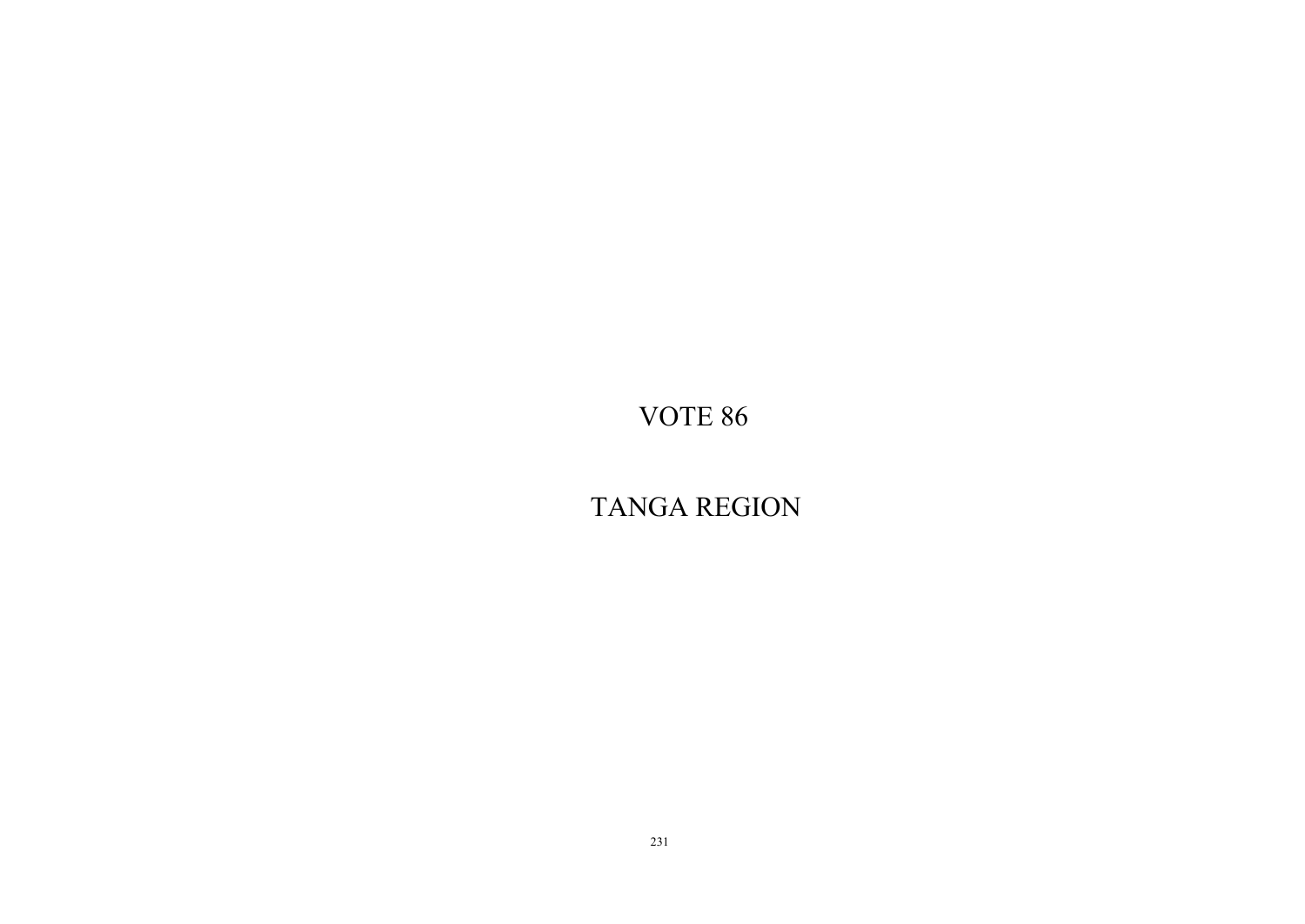# **Vote 86 Tanga Region**

A. ESTIMATE of the amount required in the year ending 30th June, 2016, for the development projects in the Tanga Region

#### **Thirty-two billion one hundred nine million eight hundred ninety-three thousand**

#### **(Shs.32,109,893,000)**

B. Projects under which this Vote will be accounted for by the Regional Administrative Secretary, Tanga Region , are set out in the details below.

| Item                    | Description                                      | 2013/2014<br>Actual Expenditure<br>Local | Forex        | 2014/2015<br><b>Approved Estimates</b><br>Local | Forex          | 2015/2016<br>Estimates<br>Local | Forex            | Loan/<br>Grant | C/R/D | Donor | Total        |
|-------------------------|--------------------------------------------------|------------------------------------------|--------------|-------------------------------------------------|----------------|---------------------------------|------------------|----------------|-------|-------|--------------|
|                         |                                                  | Shs                                      |              | Shs                                             |                | Shs                             |                  |                |       |       | Shs          |
| <b>Sub Vote</b>         | 1001                                             | <b>ADMINISTRATION AND HR MANAGEMENT</b>  |              |                                                 |                |                                 |                  |                |       |       |              |
| 6212                    | Rehabilitation of<br><b>Government Buildings</b> | $\bf{0}$                                 | $\mathbf{0}$ | $\bf{0}$                                        | $\overline{0}$ | 356,600,000                     | $\mathbf{0}$     |                |       |       | 356,600,000  |
| 6217                    | Rehabilitation of RC'S<br>Offices                | $\theta$                                 | $\mathbf{0}$ | $\mathbf{0}$                                    | $\overline{0}$ | 100,000,000                     | $\mathbf{0}$     |                |       |       | 100,000,000  |
| 6260                    | Institutional aupport                            | $\mathbf{0}$                             | $\mathbf{0}$ | 100,000,000                                     | $\mathbf{0}$   | $\mathbf{0}$                    | $\mathbf{0}$     |                |       |       | $\mathbf{0}$ |
| 6327                    | Construction and<br>Rehabilitation of Build      | 9,948,260                                | $\mathbf{0}$ | 110,574,000                                     | $\mathbf{0}$   | $\mathbf{0}$                    | $\boldsymbol{0}$ |                |       |       | $\mathbf{0}$ |
| 6331                    | Construction of DC's<br>House                    | $\boldsymbol{0}$                         | $\mathbf{0}$ | 200,000,000                                     | $\mathbf{0}$   | 75,000,000                      | $\boldsymbol{0}$ |                |       |       | 75,000,000   |
| 6339                    | Rehabilitation of<br>Government Houses           | $\boldsymbol{0}$                         | $\mathbf{0}$ | 40,000,000                                      | $\mathbf{0}$   | $\mathbf{0}$                    | $\mathbf{0}$     |                |       |       | $\mathbf{0}$ |
| 6532                    | Support to Self Help<br>Project                  | 54,626,000                               | $\mathbf{0}$ | 60,000,000                                      | $\overline{0}$ | 60,000,000                      | $\bf{0}$         |                |       |       | 60,000,000   |
| <b>Total of Subvote</b> |                                                  | 64,574,260                               | 0            | 510,574,000                                     | $\mathbf{0}$   | 591,600,000                     |                  |                |       |       | 591,600,000  |

#### **Sub Vote 2001 PLANNING AND COORDINATION**

| 5492 | Tanzania Multisectoral<br><b>HIV/AIDS</b> Project | 37,999,990 | 94,000,000 | 23,500,000 |  | WorldBank  | 23,500,000 |
|------|---------------------------------------------------|------------|------------|------------|--|------------|------------|
| 5499 | HIV/AIDS                                          | 5,932,199  |            |            |  | World Bank |            |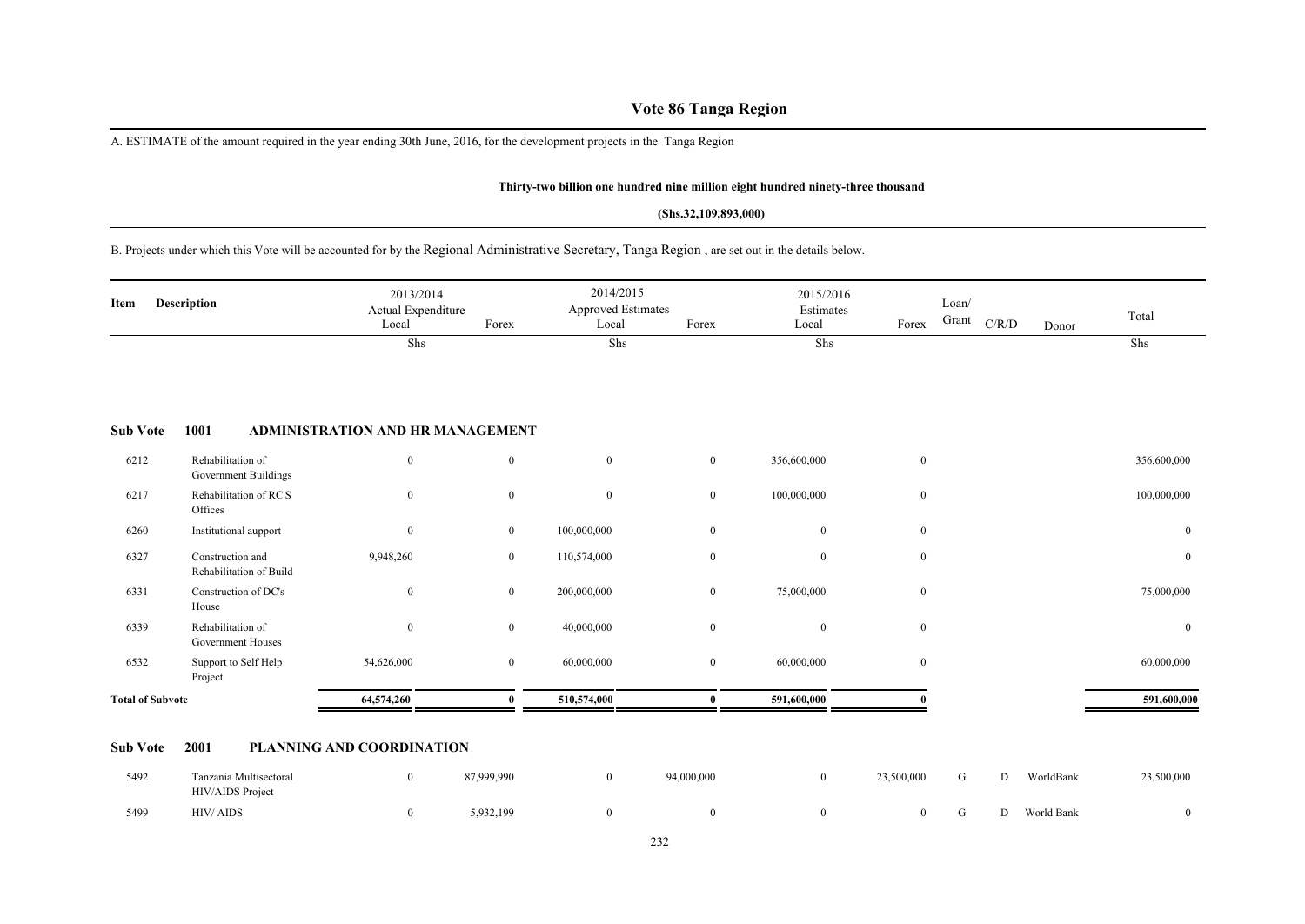|                         |                                                       |                                             |                  |                                        | Vote 86 Tanga Region |                        |              |           |             |                    |                  |
|-------------------------|-------------------------------------------------------|---------------------------------------------|------------------|----------------------------------------|----------------------|------------------------|--------------|-----------|-------------|--------------------|------------------|
| Item                    | Description                                           | 2013/2014<br>Actual Expenditure             |                  | 2014/2015<br><b>Approved Estimates</b> |                      | 2015/2016<br>Estimates |              | Loan/     |             |                    | Total            |
|                         |                                                       | Local                                       | Forex            | Local                                  | Forex                | Local                  | Forex        | Grant     | $\rm C/R/D$ | Donor              |                  |
|                         |                                                       | ${\rm Shs}$                                 |                  | Shs                                    |                      | Shs                    |              |           |             |                    | Shs              |
| 6235                    | Strengthening<br>Inspectorate                         | $\boldsymbol{0}$                            | $\mathbf{0}$     | 54,000,000                             | $\mathbf{0}$         | $\boldsymbol{0}$       | $\mathbf{0}$ |           |             |                    | $\mathbf{0}$     |
| 6531                    | Participatory Appraisal                               | 24,781,070                                  | $\bf{0}$         | 36,000,000                             | $\boldsymbol{0}$     | 59,500,000             | $\bf{0}$     |           |             |                    | 59,500,000       |
| <b>Total of Subvote</b> |                                                       | 24,781,070                                  | 93,932,189       | 90,000,000                             | 94,000,000           | 59,500,000             | 23,500,000   |           |             |                    | 83,000,000       |
| <b>Sub Vote</b>         | 2002                                                  | <b>ECONOMIC AND PRODUCTIVE SECTOR</b>       |                  |                                        |                      |                        |              |           |             |                    |                  |
| 4404                    | District Agriculture<br>Development Support           | $\overline{0}$                              | 34,511,558       | $\overline{0}$                         | 35,000,000           | $\overline{0}$         | $\mathbf{0}$ | G         | D           | <b>Basket Fund</b> | $\mathbf{0}$     |
| 4628                    | Participatory Forest<br>Management                    | $\boldsymbol{0}$                            | $\boldsymbol{0}$ | $\overline{0}$                         | 11,000,000           | $\boldsymbol{0}$       | $\mathbf{0}$ | ${\bf G}$ | ${\bf D}$   | Finland            | $\boldsymbol{0}$ |
| <b>Total of Subvote</b> |                                                       | $\bf{0}$                                    | 34,511,558       | $\bf{0}$                               | 46,000,000           | $\bf{0}$               | $\mathbf{0}$ |           |             |                    | $\mathbf{0}$     |
| <b>Sub Vote</b>         | 2005                                                  | <b>LOCAL GOVERNMENT MANAGEMENT SERVICES</b> |                  |                                        |                      |                        |              |           |             |                    |                  |
| 6299                    | Enhancement of<br>Procurement Capacity<br><b>LGAP</b> | $\mathbf{0}$                                | $\mathbf{0}$     | $\overline{0}$                         | $\bf{0}$             | $\bf{0}$               | 39,000,000   | G         | D           | <b>BELGIUM</b>     | 39,000,000       |
| <b>Total of Subvote</b> |                                                       | $\bf{0}$                                    | $\bf{0}$         | $\bf{0}$                               | $\bf{0}$             | $\bf{0}$               | 39,000,000   |           |             |                    | 39,000,000       |
| <b>Sub Vote</b>         | 2006<br><b>EDUCATION SECTOR</b>                       |                                             |                  |                                        |                      |                        |              |           |             |                    |                  |
| 4390                    | Secondary Education<br>Dev. Programme                 | 24,442,999                                  | $\bf{0}$         | 24,467,000                             | 26,645,000           | $\bf{0}$               | 6,661,000    |           |             |                    | 6,661,000        |
| <b>Total of Subvote</b> |                                                       | 24,442,999                                  | $\mathbf{0}$     | 24,467,000                             | 26,645,000           | $\bf{0}$               | 6,661,000    |           |             |                    | 6,661,000        |
| <b>Sub Vote</b>         | <b>WATER SECTOR</b><br>2007                           |                                             |                  |                                        |                      |                        |              |           |             |                    |                  |
| 3280                    | Rural Water Supply<br>and Sanitation Progra           | $\overline{0}$                              | 33,486,979       | $\mathbf{0}$                           | 104,129,000          | $\boldsymbol{0}$       | 11,482,000   | G         | D           | ADF                | 11,482,000       |

### 233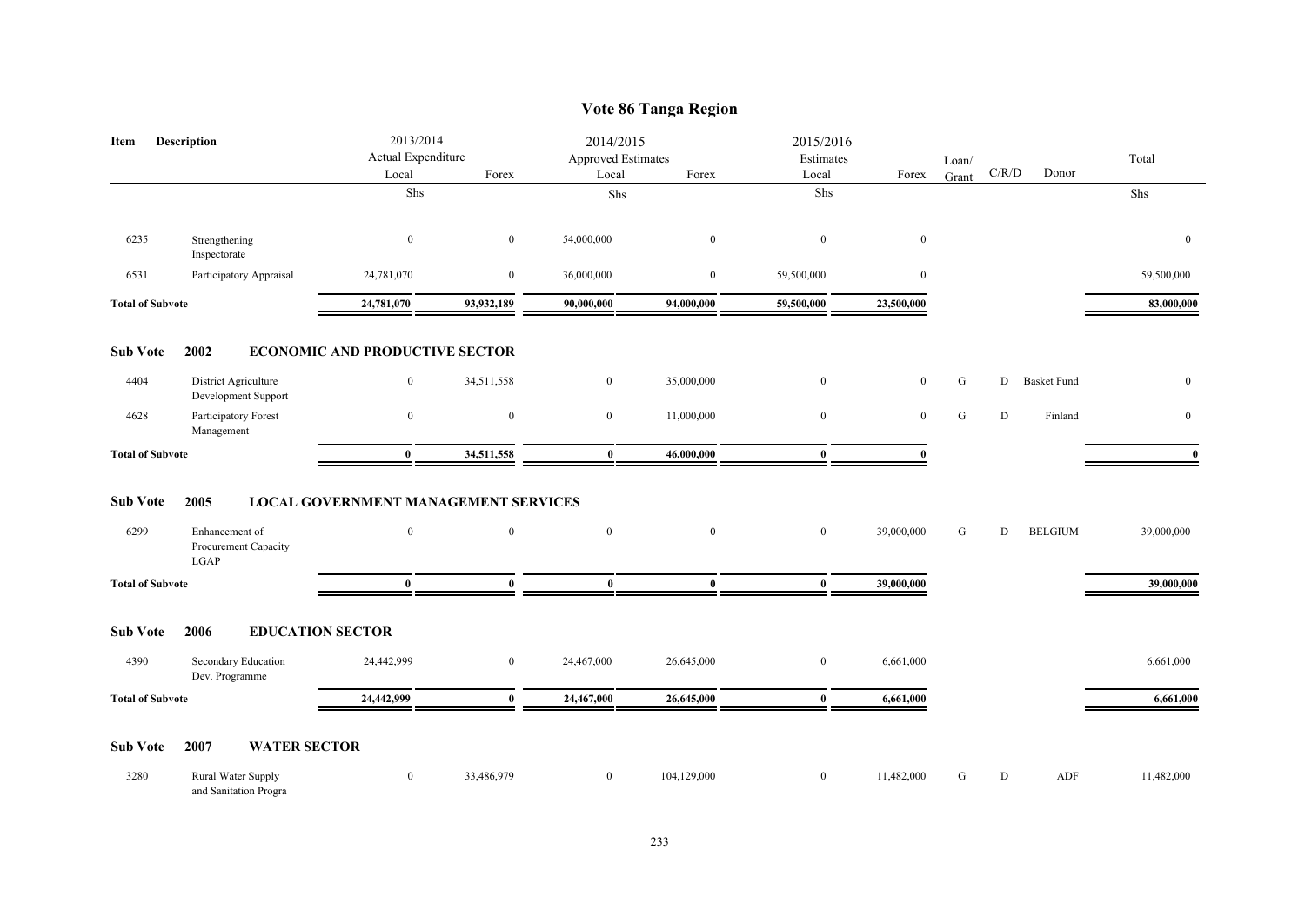|                         |                                             |                                          |                  |                                                 | Vote 86 Tanga Region |                                 |                  |                |             |                    |                  |
|-------------------------|---------------------------------------------|------------------------------------------|------------------|-------------------------------------------------|----------------------|---------------------------------|------------------|----------------|-------------|--------------------|------------------|
| Item                    | <b>Description</b>                          | 2013/2014<br>Actual Expenditure<br>Local | Forex            | 2014/2015<br><b>Approved Estimates</b><br>Local | Forex                | 2015/2016<br>Estimates<br>Local | Forex            | Loan/<br>Grant | C/R/D       | Donor              | Total            |
|                         |                                             | Shs                                      |                  | Shs                                             |                      | Shs                             |                  |                |             |                    | Shs              |
| <b>Total of Subvote</b> |                                             | $\bf{0}$                                 | 33,486,979       | $\bf{0}$                                        | 104,129,000          | $\bf{0}$                        | 11,482,000       |                |             |                    | 11,482,000       |
| <b>Sub Vote</b>         | 3001                                        | <b>REGIONAL HOSPITAL</b>                 |                  |                                                 |                      |                                 |                  |                |             |                    |                  |
| 5404                    | Rehabilitation of<br>Regional Hospital      | $\boldsymbol{0}$                         | $\mathbf{0}$     | $\boldsymbol{0}$                                | $\bf{0}$             | 424,967,000                     | $\boldsymbol{0}$ |                |             |                    | 424,967,000      |
| 5421                    | Health Basket Fund                          | $\boldsymbol{0}$                         | 179,492,603      | $\mathbf{0}$                                    | 178,045,000          | $\mathbf{0}$                    | 106,915,000      | G              | D           | <b>Basket Fund</b> | 106,915,000      |
| <b>Total of Subvote</b> |                                             | $\bf{0}$                                 | 179,492,603      | $\bf{0}$                                        | 178,045,000          | 424,967,000                     | 106,915,000      |                |             |                    | 531,882,000      |
| <b>Sub Vote</b>         | 8091                                        | <b>LOCAL GOVERNMENT AUTHORITIES</b>      |                  |                                                 |                      |                                 |                  |                |             |                    |                  |
| 3280                    | Rural water Supply and<br>Sanitation        | $\boldsymbol{0}$                         | 4,759,736,612    | $\mathbf{0}$                                    | 5,031,986,000        | $\bf{0}$                        | 667,765,000      | ${\bf G}$      | $\mathbf D$ | ADF                | 667,765,000      |
| 4390                    | Secondary Education<br>Development Project  | $\boldsymbol{0}$                         | 1,668,700,000    | $\mathbf{0}$                                    | 3,640,200,000        | $\boldsymbol{0}$                | 910,050,000      | ${\bf G}$      | D           | World Bank         | 910,050,000      |
| 4404                    | District Agriculture<br>Development Support | $\boldsymbol{0}$                         | 1,781,777,313    | $\overline{0}$                                  | 1,812,250,000        | $\boldsymbol{0}$                | $\mathbf{0}$     | ${\bf G}$      | D           | <b>Basket Fund</b> | $\mathbf{0}$     |
| 4486                    | Agricultural Sector<br>Devt.Programme       | $\overline{0}$                           | $\bf{0}$         | $\overline{0}$                                  | 287,000,000          | $\bf{0}$                        | 71,250,000       | ${\bf G}$      | D           | <b>Basket Fund</b> | 71,250,000       |
| 4628                    | Participatory Forest<br>Management          | $\boldsymbol{0}$                         | $\boldsymbol{0}$ | $\boldsymbol{0}$                                | 105,000,000          | $\boldsymbol{0}$                | $\boldsymbol{0}$ | ${\bf G}$      | $\mathbf D$ | Finland            | $\boldsymbol{0}$ |
| 4946                    | <b>LGAs Own Source</b><br>Project           | $\boldsymbol{0}$                         | $\mathbf{0}$     | 10,638,863,000                                  | $\boldsymbol{0}$     | 10,894,587,000                  | $\boldsymbol{0}$ |                |             |                    | 10,894,587,000   |
| 5421                    | Health Sector Basket<br>Fund                | $\overline{0}$                           | 4,438,918,900    | $\overline{0}$                                  | 3,879,039,000        | $\bf{0}$                        | 2,962,420,000    | G              | D           | <b>Basket Fund</b> | 2,962,420,000    |
| 5493                    | Global Fund                                 | $\bf{0}$                                 | 175,688,333      | $\overline{0}$                                  | $\boldsymbol{0}$     | $\boldsymbol{0}$                | $\mathbf{0}$     | G              | D           | WorldBank          | $\mathbf{0}$     |
| 5499                    | <b>HIV/AIDS</b>                             | $\mathbf{0}$                             | 776,896,448      | $\overline{0}$                                  | 412,428,000          | $\boldsymbol{0}$                | 108,136,000      | G              | D           | World Bank         | 108,136,000      |
| 6209                    | Constituency<br>Development Fund            | $\boldsymbol{0}$                         | $\mathbf{0}$     | 464,663,000                                     | $\boldsymbol{0}$     | 464,663,000                     | $\mathbf{0}$     |                |             |                    | 464,663,000      |
| 6277                    | Local Govt. Capital<br>Develop.Grant        | 1,424,895,062                            | 1,948,358,000    | 9,323,382,000                                   | 1,888,819,000        | 6,896,381,000                   | $\mathbf{0}$     | L              | D           | ADF                | 6,896,381,000    |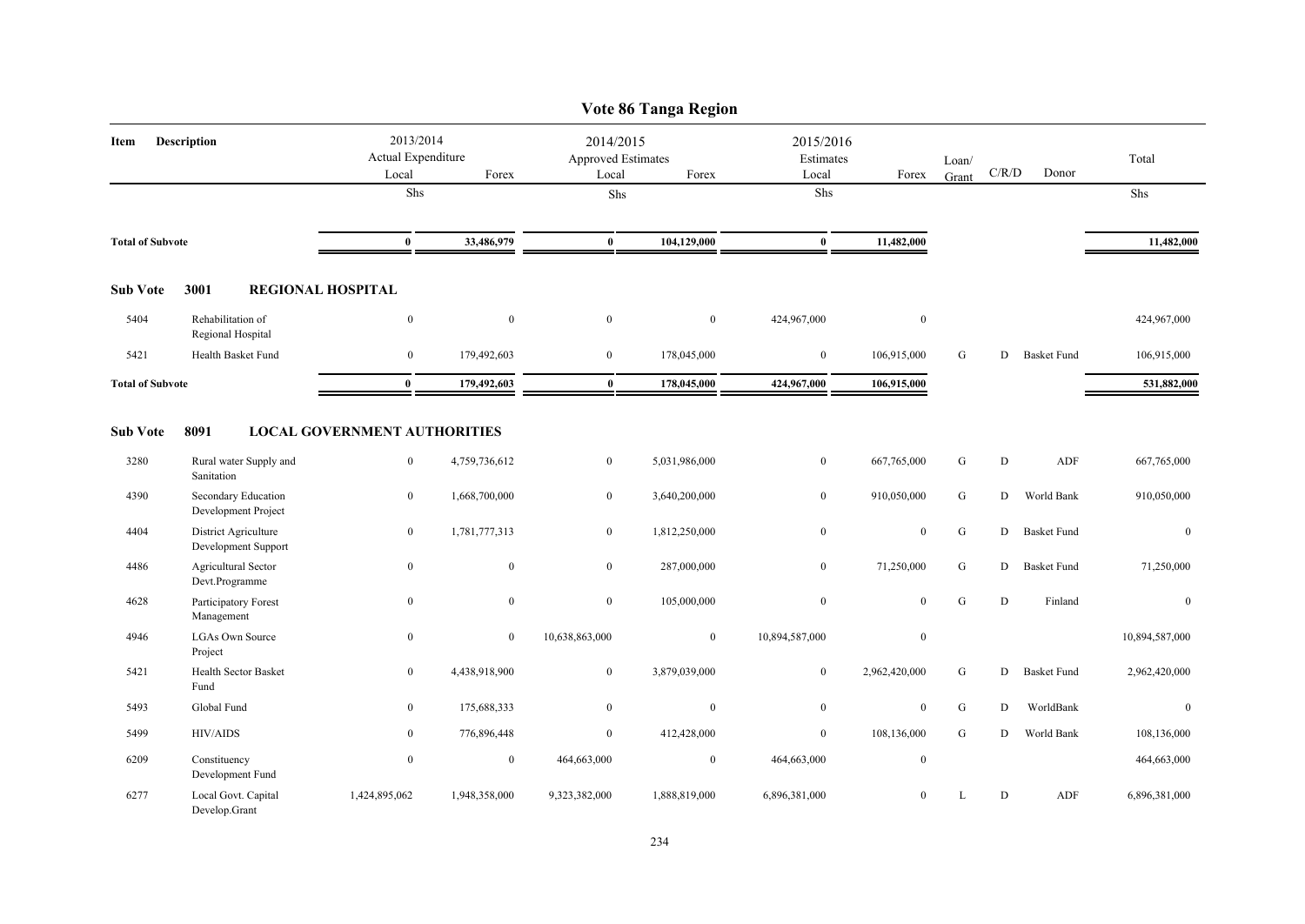|                         |                                                |                                          |                |                                                 | v olv ov Tanga Ingrom |                                 |               |                |       |            |                  |
|-------------------------|------------------------------------------------|------------------------------------------|----------------|-------------------------------------------------|-----------------------|---------------------------------|---------------|----------------|-------|------------|------------------|
| Item                    | <b>Description</b>                             | 2013/2014<br>Actual Expenditure<br>Local | Forex          | 2014/2015<br><b>Approved Estimates</b><br>Local | Forex                 | 2015/2016<br>Estimates<br>Local | Forex         | Loan/<br>Grant | C/R/D | Donor      | Total            |
|                         |                                                | Shs                                      |                | Shs                                             |                       | Shs                             |               |                |       |            | Shs              |
| 6401                    | District Councils                              | 4,597,051,062                            | $\overline{0}$ | 4,670,000,000                                   | $\overline{0}$        | $\mathbf{0}$                    | $\mathbf{0}$  |                |       |            | $\boldsymbol{0}$ |
| 6402                    | Town/Municipal/City<br>Councils                | 70,000,000                               | $\overline{0}$ | 550,000,000                                     | $\overline{0}$        | 6,056,048,000                   | $\mathbf{0}$  |                |       |            | 6,056,048,000    |
| 6403                    | Tanzania Strategic<br>cities<br>Programme(TSCP | $\boldsymbol{0}$                         | 3,777,006,000  | $\mathbf{0}$                                    | 2,759,300,000         | $\mathbf{0}$                    | 1,445,297,000 | G              | D     | WorldBank  | 1,445,297,000    |
| 6405                    | Urban Local<br>Government<br>Strengthening pro | $\boldsymbol{0}$                         | 176,250,419    | $\overline{0}$                                  | 831,066,000           | $\overline{0}$                  | 369,671,000   | L              | D     | World Bank | 369,671,000      |
| <b>Total of Subvote</b> |                                                | 6,091,946,124                            | 19,503,332,025 | 25,646,908,000                                  | 20,647,088,000        | 24,311,679,000                  | 6,534,589,000 |                |       |            | 30,846,268,000   |
| <b>Total of Vote</b>    |                                                | 6,205,744,453                            | 19,844,755,354 | 26,271,949,000                                  | 21,095,907,000        | 25,387,746,000                  | 6,722,147,000 |                |       |            | 32,109,893,000   |

#### **Vote 86 Tanga Region**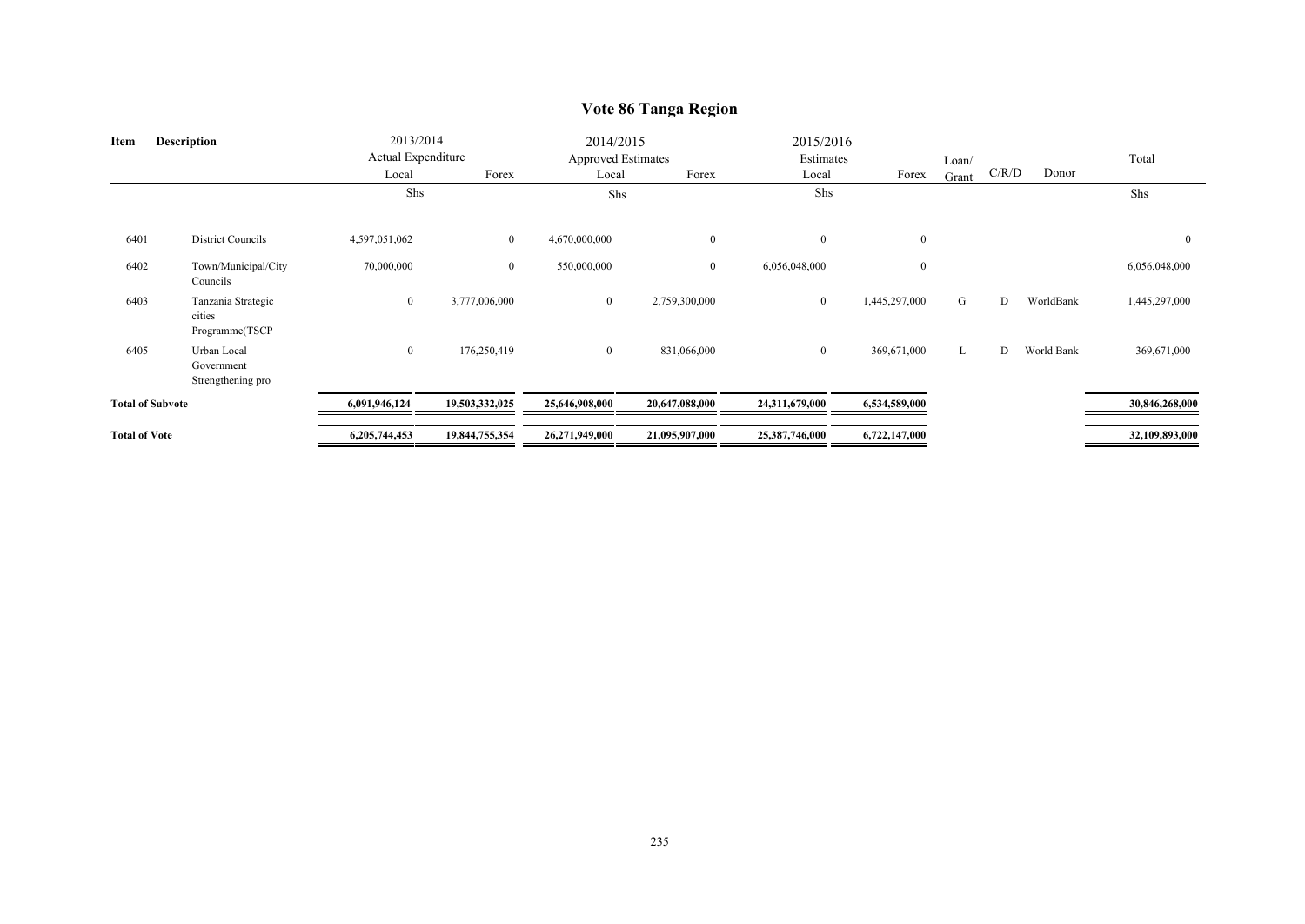KAGERA REGION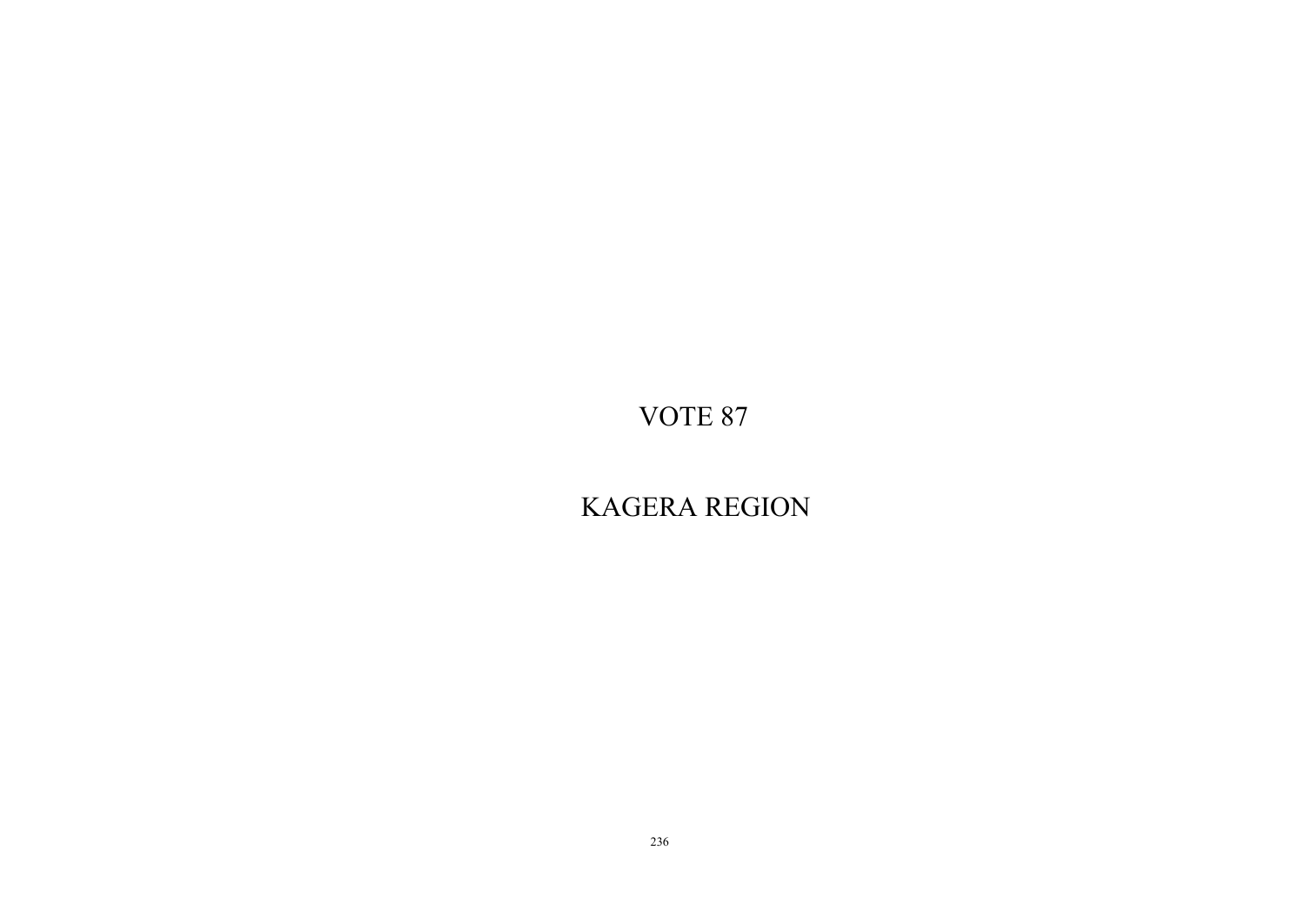# **Vote 87 Kagera Region**

A. ESTIMATE of the amount required in the year ending 30th June, 2016, for the development projects in the Kagera Region

#### **Twenty-six billion seven hundred seventeen million five hundred eleven thousand**

#### **(Shs.26,717,511,000)**

# B. Projects under which this Vote will be accounted for by the Regional Administrative Secretary, Kagera Region , are set out in the details below.

| Item                    | <b>Description</b>                         | 2013/2014<br>Actual Expenditure<br>Local | Forex            | 2014/2015<br><b>Approved Estimates</b><br>Local | Forex          | 2015/2016<br>Estimates<br>Local | Forex            | Loan/<br>Grant | C/R/D | Donor | Total       |
|-------------------------|--------------------------------------------|------------------------------------------|------------------|-------------------------------------------------|----------------|---------------------------------|------------------|----------------|-------|-------|-------------|
|                         |                                            | Shs                                      |                  | Shs                                             |                | Shs                             |                  |                |       |       | Shs         |
| <b>Sub Vote</b>         | 1001                                       | ADMINISTRATION AND HR MANAGEMENT         |                  |                                                 |                |                                 |                  |                |       |       |             |
| 6331                    | Construction of DC's<br>House              | 150,000,000                              | $\boldsymbol{0}$ | 280,000,000                                     | $\overline{0}$ | 280,000,000                     | $\bf{0}$         |                |       |       | 280,000,000 |
| 6337                    | Construction of DCs<br>Office              | 150,000,000                              | $\mathbf{0}$     | 300,000,000                                     | $\mathbf{0}$   | 300,000,000                     | $\boldsymbol{0}$ |                |       |       | 300,000,000 |
| 6339                    | Rehabilitation of Govt<br><b>Buildings</b> | $\mathbf{0}$                             | $\bf{0}$         | 90,000,000                                      | $\mathbf{0}$   | 95,000,000                      | $\boldsymbol{0}$ |                |       |       | 95,000,000  |
| 6341                    | Rehabilitation of DCs<br>Office            | $\mathbf{0}$                             | $\mathbf{0}$     | $\boldsymbol{0}$                                | $\overline{0}$ | 90,000,000                      | $\boldsymbol{0}$ |                |       |       | 90,000,000  |
| 6389                    | Construction of Office<br>Building         | $\mathbf{0}$                             | $\overline{0}$   | 210,000,000                                     | $\mathbf{0}$   | 129,697,000                     | $\mathbf{0}$     |                |       |       | 129,697,000 |
| 6532                    | Self help Scheme                           | 54,900,000                               | $\bf{0}$         | 55,000,000                                      | $\bf{0}$       | 55,000,000                      | $\boldsymbol{0}$ |                |       |       | 55,000,000  |
| <b>Total of Subvote</b> |                                            | 354,900,000                              |                  | 935,000,000                                     | $\mathbf{0}$   | 949,697,000                     |                  |                |       |       | 949,697,000 |

#### **Sub Vote 2001 PLANNING AND COORDINATION**

| 5495 | Prevention of                          | 75,200,000 |            | 75,200,000 |            | 18,800,000 | U | <b>Basket Fund</b> | 18,800,000 |
|------|----------------------------------------|------------|------------|------------|------------|------------|---|--------------------|------------|
|      | Transmission of<br>HIV/AIDS            |            |            |            |            |            |   |                    |            |
| 6299 | Project Monitoring and<br>Coordination |            | 16,318,000 | $^{\circ}$ | 17,158,000 |            |   |                    | 17,158,000 |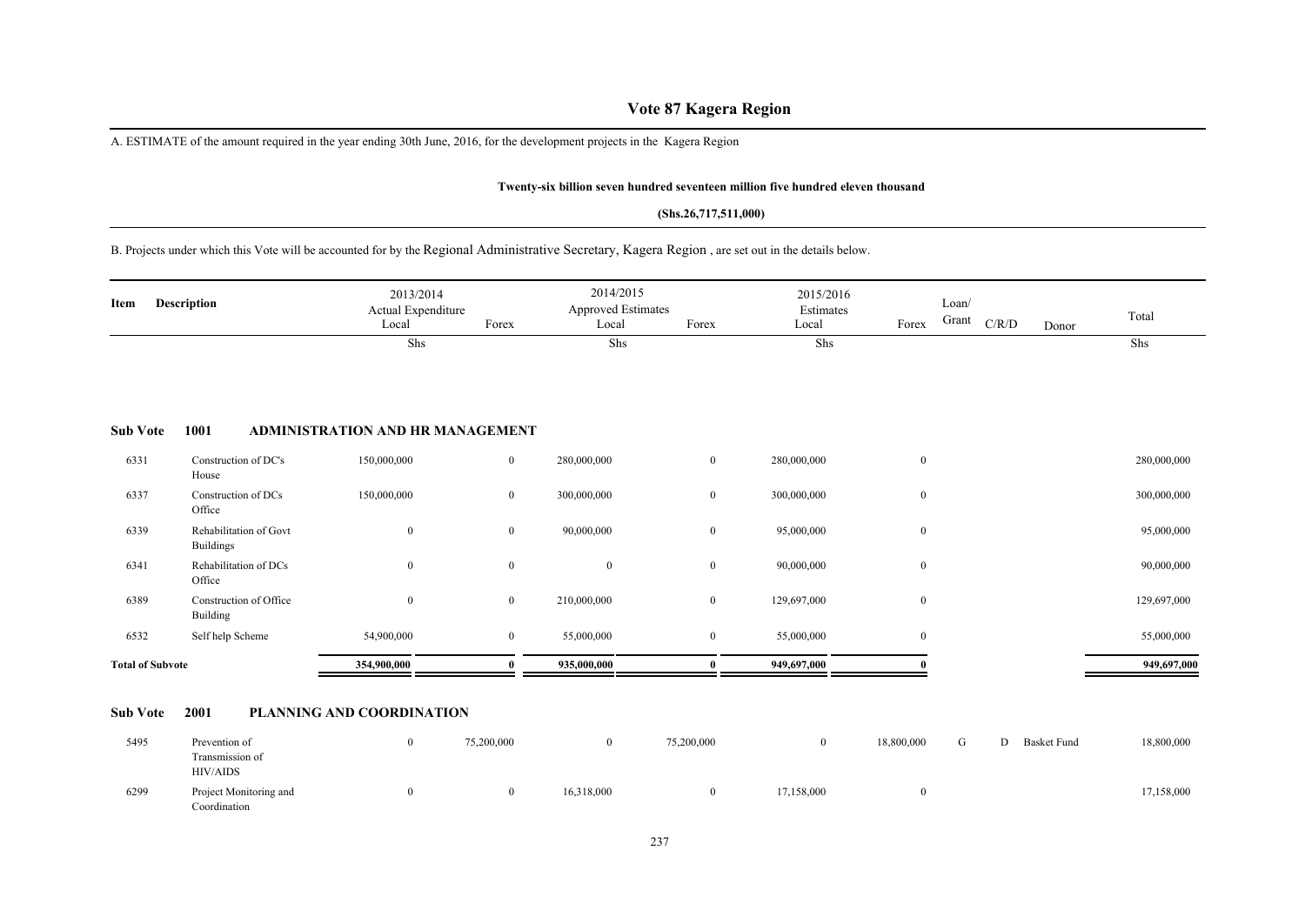|                         |                                             |                                             |                  |                                          | Vote 87 Kagera Region |                                 |                  |                |           |                    |                  |
|-------------------------|---------------------------------------------|---------------------------------------------|------------------|------------------------------------------|-----------------------|---------------------------------|------------------|----------------|-----------|--------------------|------------------|
| Item                    | Description                                 | 2013/2014<br>Actual Expenditure<br>Local    | Forex            | 2014/2015<br>Approved Estimates<br>Local | Forex                 | 2015/2016<br>Estimates<br>Local | Forex            | Loan/<br>Grant | C/R/D     | Donor              | Total            |
|                         |                                             | Shs                                         |                  | Shs                                      |                       | Shs                             |                  |                |           |                    | Shs              |
|                         |                                             |                                             |                  |                                          |                       |                                 |                  |                |           |                    |                  |
| <b>Total of Subvote</b> |                                             | $\bf{0}$                                    | 75,200,000       | 16,318,000                               | 75,200,000            | 17,158,000                      | 18,800,000       |                |           |                    | 35,958,000       |
| <b>Sub Vote</b>         | 2002                                        | <b>ECONOMIC AND PRODUCTIVE SECTOR</b>       |                  |                                          |                       |                                 |                  |                |           |                    |                  |
| 4404                    | District Agriculture<br>Development Support | $\bf{0}$                                    | 20,000,000       | 5,677,000                                | 20,000,000            | 5,677,000                       | $\bf{0}$         |                |           |                    | 5,677,000        |
| 4553                    | livestock Development<br>Fund               | 1,000,000                                   | $\boldsymbol{0}$ | 2,000,000                                | $\boldsymbol{0}$      | 2,000,000                       | $\boldsymbol{0}$ |                |           |                    | 2,000,000        |
| 4628                    | Participatory Forest<br>Management          | $\boldsymbol{0}$                            | $\boldsymbol{0}$ | $\bf{0}$                                 | 5,500,000             | $\boldsymbol{0}$                | $\mathbf{0}$     | G              | ${\rm D}$ | Finland            | $\boldsymbol{0}$ |
| <b>Total of Subvote</b> |                                             | 1,000,000                                   | 20,000,000       | 7,677,000                                | 25,500,000            | 7,677,000                       | ſ                |                |           |                    | 7,677,000        |
| <b>Sub Vote</b>         | 2003                                        | <b>INFRASTRUCTURE SECTOR</b>                |                  |                                          |                       |                                 |                  |                |           |                    |                  |
| 4286                    | Kabango Project                             | $\overline{0}$                              | $\overline{0}$   | 10,000,000                               | $\overline{0}$        | 10,000,000                      | $\overline{0}$   |                |           |                    | 10,000,000       |
| <b>Total of Subvote</b> |                                             | $\bf{0}$                                    | $\bf{0}$         | 10,000,000                               | $\bf{0}$              | 10,000,000                      |                  |                |           |                    | 10,000,000       |
| <b>Sub Vote</b>         | <b>SOCIAL SECTOR</b><br>2004                |                                             |                  |                                          |                       |                                 |                  |                |           |                    |                  |
| 5421                    | Heath Sector Basket<br>Fund                 | $\boldsymbol{0}$                            | 155,652,174      | $\overline{0}$                           | 156,594,000           | $\boldsymbol{0}$                | 93,708,000       | G              | D         | <b>Basket Fund</b> | 93,708,000       |
| <b>Total of Subvote</b> |                                             | $\bf{0}$                                    | 155,652,174      | $\bf{0}$                                 | 156,594,000           | $\bf{0}$                        | 93,708,000       |                |           |                    | 93,708,000       |
| <b>Sub Vote</b>         | 2005                                        | <b>LOCAL GOVERNMENT MANAGEMENT SERVICES</b> |                  |                                          |                       |                                 |                  |                |           |                    |                  |
| 6531                    | Participatory Appraisal                     | 15,958,525                                  | $\bf{0}$         | 20,000,000                               | $\mathbf{0}$          | 20,000,000                      | $\bf{0}$         |                |           |                    | 20,000,000       |
| <b>Total of Subvote</b> |                                             | 15,958,525                                  | $\mathbf{0}$     | 20,000,000                               | $\mathbf{0}$          | 20,000,000                      | 0                |                |           |                    | 20,000,000       |

**Sub Vote 2006 EDUCATION SECTOR**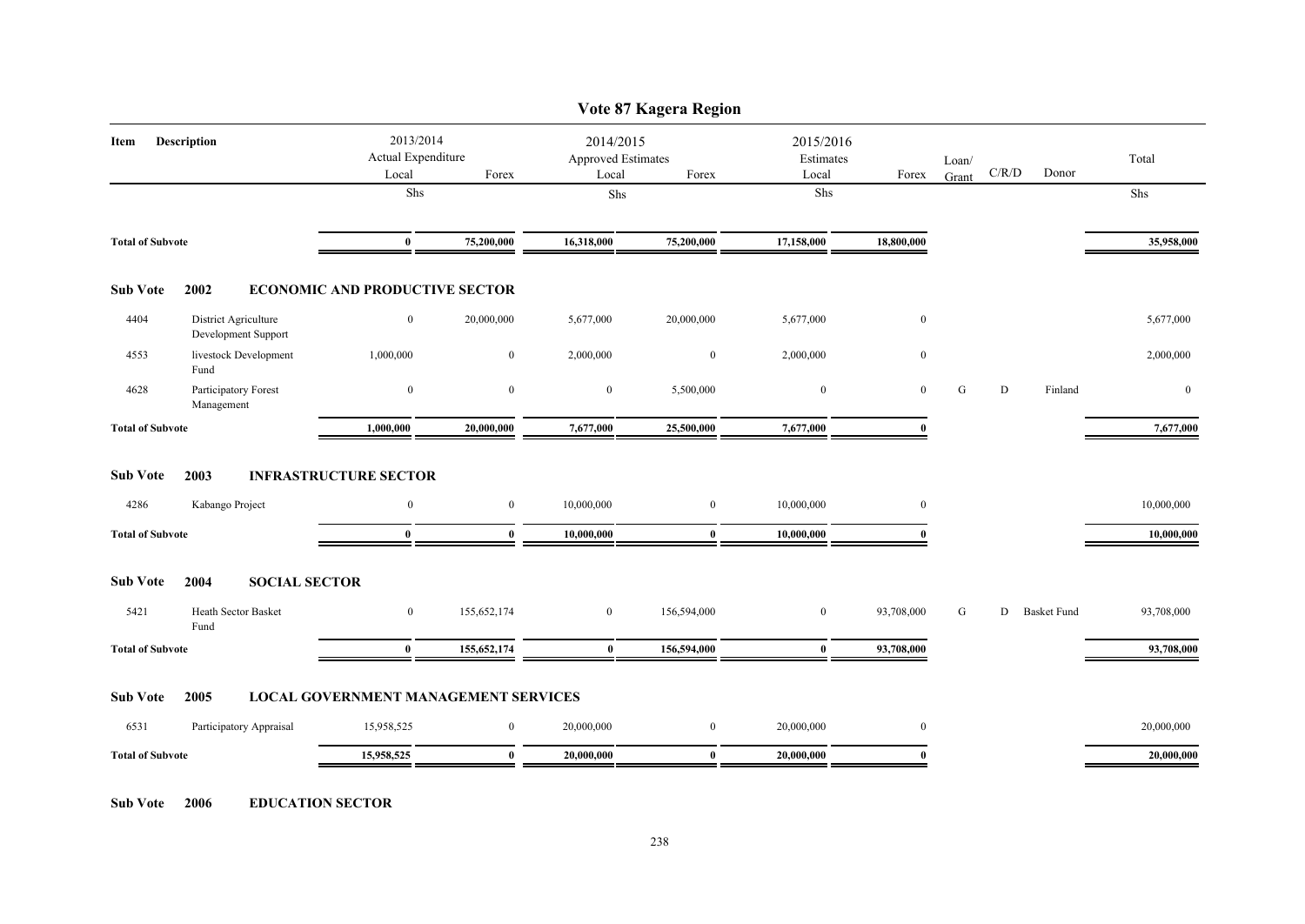|                         |                                        |                                          |                  |                                                 | Vote 87 Kagera Region |                                 |                  |                |       |                    |               |
|-------------------------|----------------------------------------|------------------------------------------|------------------|-------------------------------------------------|-----------------------|---------------------------------|------------------|----------------|-------|--------------------|---------------|
| Item                    | <b>Description</b>                     | 2013/2014<br>Actual Expenditure<br>Local | Forex            | 2014/2015<br><b>Approved Estimates</b><br>Local | Forex                 | 2015/2016<br>Estimates<br>Local | Forex            | Loan/<br>Grant | C/R/D | Donor              | Total         |
|                         |                                        | Shs                                      |                  | Shs                                             |                       | ${\rm Shs}$                     |                  |                |       |                    | Shs           |
| 4390                    | <b>SEDP</b>                            | 24,296,200                               | $\bf{0}$         | 24,463,000                                      | 26,645,000            | 24,463,000                      | 6,661,000        | L              | D     | World Bank         | 31,124,000    |
| <b>Total of Subvote</b> |                                        | 24,296,200                               | $\bf{0}$         | 24,463,000                                      | 26,645,000            | 24,463,000                      | 6,661,000        |                |       |                    | 31,124,000    |
| <b>Sub Vote</b>         | 2007<br><b>WATER SECTOR</b>            |                                          |                  |                                                 |                       |                                 |                  |                |       |                    |               |
| 3280                    | Rural Water Supply &<br>Sanitation     | $\overline{0}$                           | 36,544,493       | $\overline{0}$                                  | 64,129,000            | $\bf{0}$                        | 10,352,000       | G              | D     | World Bank         | 10,352,000    |
| <b>Total of Subvote</b> |                                        | $\bf{0}$                                 | 36,544,493       | $\bf{0}$                                        | 64,129,000            | $\bf{0}$                        | 10,352,000       |                |       |                    | 10,352,000    |
| <b>Sub Vote</b>         | 3001                                   | <b>REGIONAL HOSPITAL</b>                 |                  |                                                 |                       |                                 |                  |                |       |                    |               |
| 3280                    | Rural Water Supply<br>and Sanitation   | $\bf{0}$                                 | $\bf{0}$         | $\mathbf{0}$                                    | 45,000,000            | $\bf{0}$                        | $\mathbf{0}$     | G              | D     | World Bank         | $\bf{0}$      |
| 5411                    | Strengthening of<br>Referral Hospitals | 1,500,000                                | $\boldsymbol{0}$ | 145,000,000                                     | $\boldsymbol{0}$      | 50,000,000                      | $\boldsymbol{0}$ |                |       |                    | 50,000,000    |
| <b>Total of Subvote</b> |                                        | 1,500,000                                | $\bf{0}$         | 145,000,000                                     | 45,000,000            | 50,000,000                      | $\mathbf{0}$     |                |       |                    | 50,000,000    |
| <b>Sub Vote</b>         | 8091                                   | <b>LOCAL GOVERNMENT AUTHORITIES</b>      |                  |                                                 |                       |                                 |                  |                |       |                    |               |
| 3280                    | Rural Water Supply<br>and Sanitation   | $\bf{0}$                                 | 3,587,865,747    | $\mathbf{0}$                                    | 3,251,652,000         | $\mathbf{0}$                    | 546,489,000      | L              | D     | World Bank         | 546,489,000   |
| 4390                    | Secondary Education<br>Dev. Program    | $\boldsymbol{0}$                         | $\bf{0}$         | $\mathbf{0}$                                    | 2,595,700,000         | $\bf{0}$                        | 648,925,000      | L              | D     | World Bank         | 648,925,000   |
| 4486                    | Agriculture Sector<br>Devt. Programme  | $\bf{0}$                                 | 893,154,436      | $\mathbf{0}$                                    | 1,496,439,000         | $\bf{0}$                        | 154,750,000      | G              | D     | <b>Basket Fund</b> | 154,750,000   |
| 4553                    | Livestock Development<br>Fund          | $\bf{0}$                                 | $\bf{0}$         | 20,830,000                                      | $\bf{0}$              | 20,830,000                      | $\boldsymbol{0}$ |                |       |                    | 20,830,000    |
| 4628                    | Participatory Forest<br>Management     | $\mathbf{0}$                             | $\mathbf{0}$     | $\bf{0}$                                        | 30,000,000            | $\mathbf{0}$                    | $\theta$         | G              | D     | Finland            | $\mathbf{0}$  |
| 4946                    | LGA own Source<br>Project              | $\boldsymbol{0}$                         | $\overline{0}$   | 9,534,089,000                                   | $\overline{0}$        | 9,613,531,000                   | $\mathbf{0}$     |                |       |                    | 9,613,531,000 |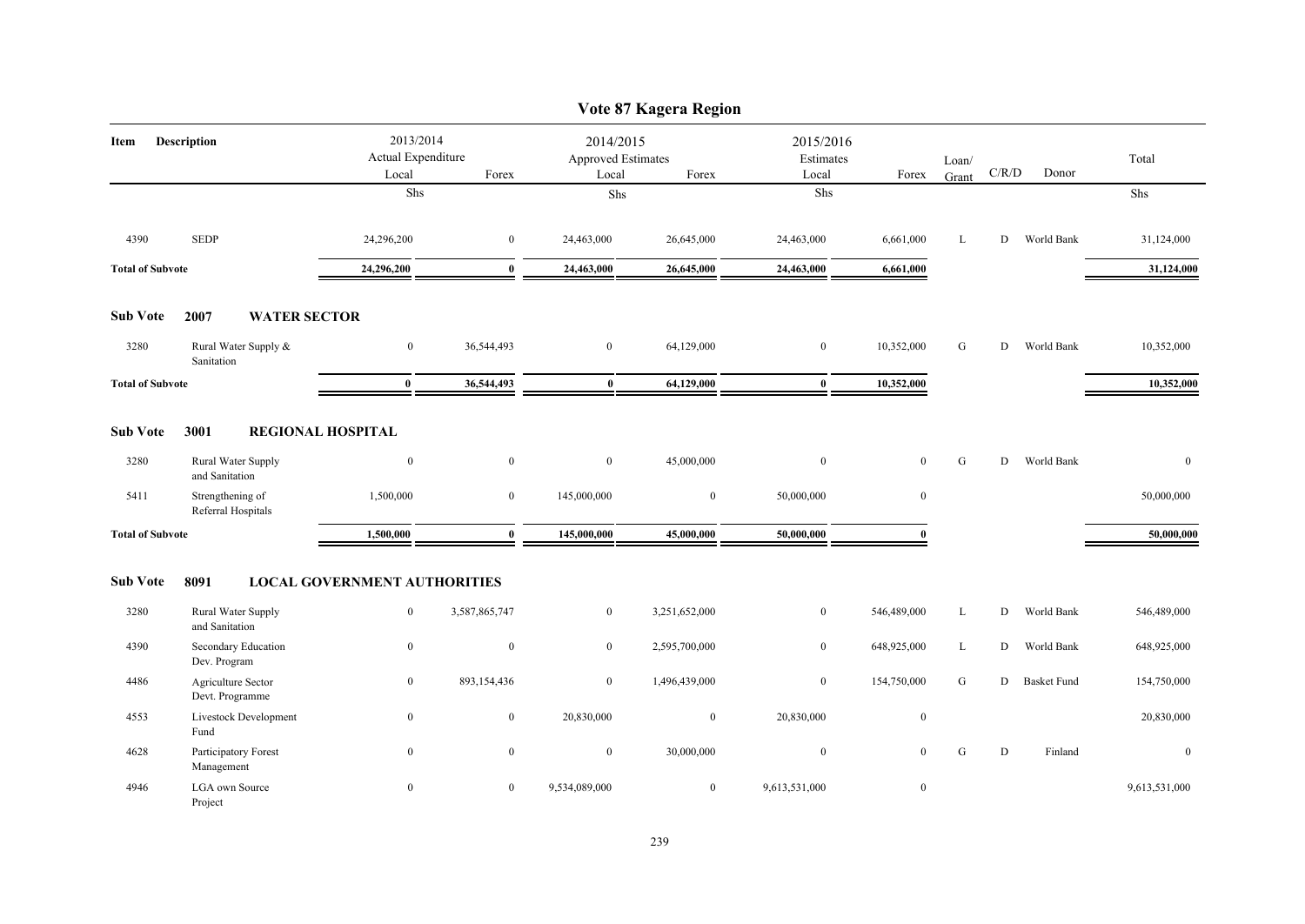|                                                |                  |                |                                 | $\cdots$       |                                        |                  |                        |   |                    |                |
|------------------------------------------------|------------------|----------------|---------------------------------|----------------|----------------------------------------|------------------|------------------------|---|--------------------|----------------|
| <b>Description</b>                             | Local            | Forex          | Local                           | Forex          | Local                                  | Forex            | Loan/<br>Grant         |   | Donor              | Total          |
|                                                | Shs              |                | Shs                             |                | Shs                                    |                  |                        |   |                    | Shs            |
| <b>Health Sector Basket</b><br>Fund            | $\bf{0}$         | 4,475,755,300  | $\overline{0}$                  | 4,191,657,000  | $\overline{0}$                         | 3,458,450,000    | G                      | D | <b>Basket Fund</b> | 3,458,450,000  |
| Global Fund                                    | $\bf{0}$         | 68,556,737     | $\overline{0}$                  | $\overline{0}$ | $\bf{0}$                               | $\overline{0}$   | G                      | D | <b>Basket Fund</b> | $\mathbf{0}$   |
| <b>HIV/AIDS</b>                                | $\mathbf{0}$     | 732,096,876    | $\overline{0}$                  | 459,354,000    | $\overline{0}$                         | 120,439,000      | G                      | D | <b>IDA</b>         | 120,439,000    |
| Constituency<br>Development Fund               | $\boldsymbol{0}$ | $\overline{0}$ | 446,928,000                     | $\overline{0}$ | 446,928,000                            | $\boldsymbol{0}$ |                        |   |                    | 446,928,000    |
| Local Government<br><b>Support Programme</b>   | 4,311,412,739    | $\mathbf{0}$   | 10,678,379,000                  | 2,182,039,000  | 7,898,653,000                          | $\mathbf{0}$     |                        |   |                    | 7,898,653,000  |
| <b>District Councils</b>                       | 2,149,416,433    | $\overline{0}$ | 3,300,000,000                   | $\overline{0}$ | 2,600,000,000                          | $\mathbf{0}$     |                        |   |                    | 2,600,000,000  |
| Urban Councils                                 | $\mathbf{0}$     | $\overline{0}$ | 200,000,000                     | $\theta$       | $\mathbf{0}$                           | $\overline{0}$   |                        |   |                    | $\Omega$       |
| Urban local<br>Government<br>Strenthening Prog | $\bf{0}$         | 332,323,428    | $\bf{0}$                        | 1,566,989,000  | $\overline{0}$                         | $\overline{0}$   | L                      | D | World Bank         | $\overline{0}$ |
|                                                | 6,460,829,172    | 10,089,752,524 | 24,180,226,000                  | 15,773,830,000 | 20,579,942,000                         | 4,929,053,000    |                        |   |                    | 25,508,995,000 |
|                                                | 6,858,483,897    | 10,377,149,191 | 25,338,684,000                  | 16,166,898,000 | 21,658,937,000                         | 5,058,574,000    |                        |   |                    | 26,717,511,000 |
|                                                |                  |                | 2013/2014<br>Actual Expenditure |                | 2014/2015<br><b>Approved Estimates</b> |                  | 2015/2016<br>Estimates |   |                    | C/R/D          |

## **Vote 87 Kagera Region**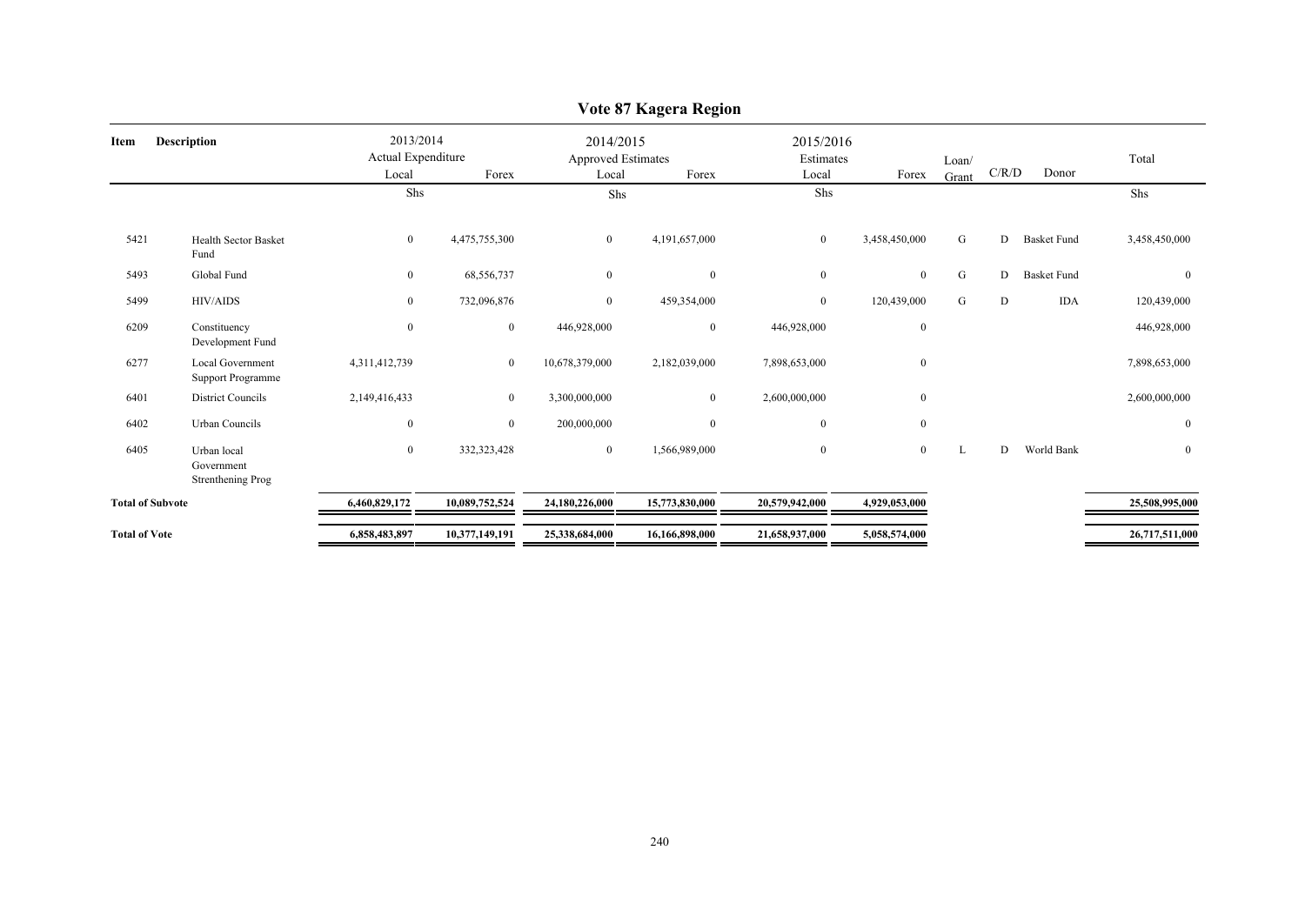# DAR ES SALAAM REGION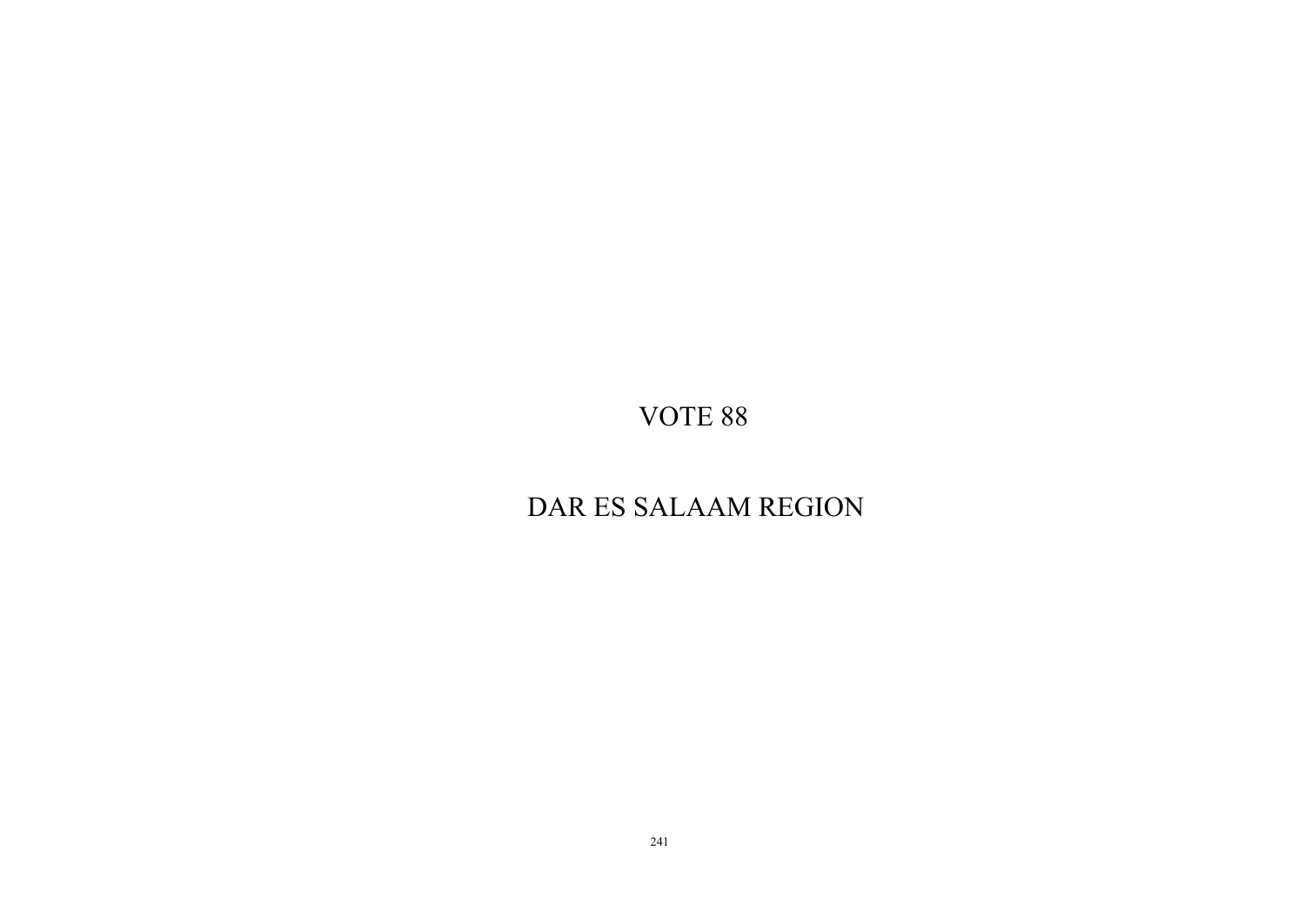A. ESTIMATE of the amount required in the year ending 30th June, 2016, for the development projects in the Dar es Salaam Region

#### **One hundred thirteen billion ninety-seven million six hundred eighty-one thousand**

#### **(Shs.113,097,681,000)**

B. Projects under which this Vote will be accounted for by the Regional Administrative Secretary, Dar es Salaam Region , are set out in the details below.

| Item            | <b>Description</b>                | 2013/2014<br>Actual Expenditure<br>Local | Forex        | 2014/2015<br>Approved Estimates<br>Local | Forex    | 2015/2016<br>Estimates<br>Local | Forex        | Loan/<br>Grant | C/R/D | Donor | Total         |
|-----------------|-----------------------------------|------------------------------------------|--------------|------------------------------------------|----------|---------------------------------|--------------|----------------|-------|-------|---------------|
|                 |                                   | Shs                                      |              | Shs                                      |          | Shs                             |              |                |       |       | Shs           |
| <b>Sub Vote</b> | 1001                              | ADMINISTRATION AND HR MANAGEMENT         |              |                                          |          |                                 |              |                |       |       |               |
| 6213            | Construction of<br>Regional Block | 200,000,000                              | $\mathbf{0}$ | 1,000,000,000                            | $\bf{0}$ | 1,500,000,000                   | $\mathbf{0}$ |                |       |       | 1,500,000,000 |
| 6302            | Construction of Offices           |                                          |              | 100,000,000                              | $\theta$ | 150,000,000                     | $\theta$     |                |       |       | 150,000,000   |

| <b>Sub Vote</b>         | 2001                                    | <b>PLANNING AND COORDINATION</b> |                |                |              |               |                |               |
|-------------------------|-----------------------------------------|----------------------------------|----------------|----------------|--------------|---------------|----------------|---------------|
| <b>Total of Subvote</b> |                                         | 435,000,000                      |                | 1,197,556,000  |              | 1,747,556,000 |                | 1,747,556,000 |
|                         |                                         |                                  |                |                |              |               |                |               |
| 6532                    | Self Help Project                       | 35,000,000                       | $\overline{0}$ | 35,000,000     | $\mathbf{0}$ | 35,000,000    | $\overline{0}$ | 35,000,000    |
| 6384                    | Construction of<br>Government Quarters  | 200,000,000                      | $\mathbf{0}$   | $\overline{0}$ | $\theta$     | $\theta$      | $\overline{0}$ | $\mathbf{0}$  |
| 6342                    | Rehabilitation of RC's<br>office        | $\mathbf{0}$                     | $\overline{0}$ | 31,278,000     | $\mathbf{0}$ | 31,278,000    | $\overline{0}$ | 31,278,000    |
| 6341                    | Rehabilitation of DC's<br>Offices       | $\mathbf{0}$                     | $\overline{0}$ | 31,278,000     | $\mathbf{0}$ | 31,278,000    | $\overline{0}$ | 31,278,000    |
| 6302                    | Construction of Offices<br>and Quarters | $\boldsymbol{0}$                 | $\overline{0}$ | 100,000,000    | $\mathbf{0}$ | 150,000,000   | $\overline{0}$ | 150,000,000   |
|                         | <b>INVERVILLE DRUCK</b>                 |                                  |                |                |              |               |                |               |

| 5414 | Child Survival and<br>Development          |            |            | 35,308,000 | U | <b>UNICEF</b>   | 35,308,000 |
|------|--------------------------------------------|------------|------------|------------|---|-----------------|------------|
| 5492 | Tanzania Multisectoral<br>HIV/AIDS Program | 37,600,000 | 37,600,000 | 0,400,000  | U | World Bank<br>D | 9,400,000  |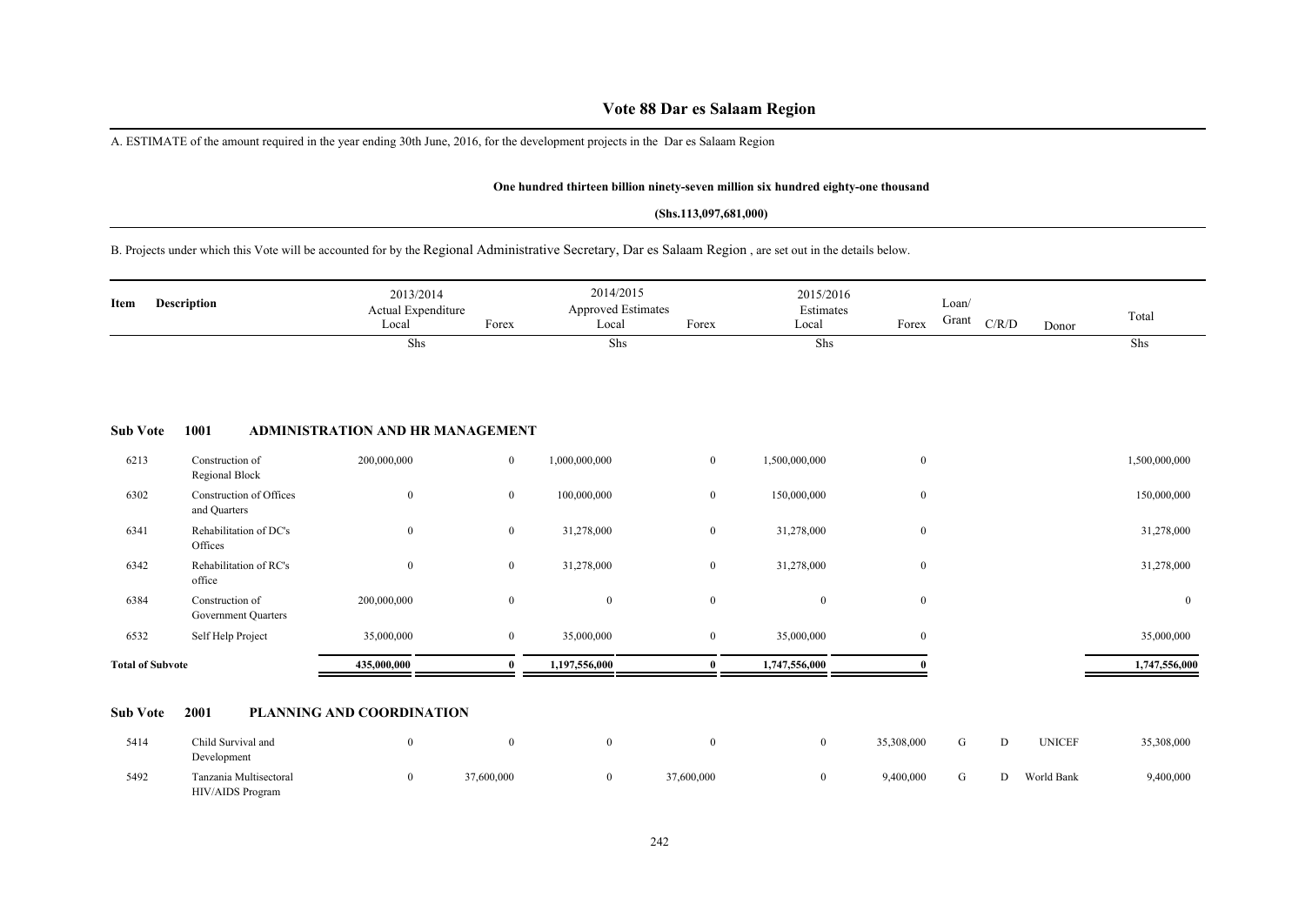|                         |                                                      |                                                   |              | $\frac{1}{2}$                                   |                |                                 |              |                |             |                    |                  |
|-------------------------|------------------------------------------------------|---------------------------------------------------|--------------|-------------------------------------------------|----------------|---------------------------------|--------------|----------------|-------------|--------------------|------------------|
| Description<br>Item     |                                                      | 2013/2014<br>Actual Expenditure<br>Local<br>Forex |              | 2014/2015<br><b>Approved Estimates</b><br>Local | Forex          | 2015/2016<br>Estimates<br>Local | Forex        | Loan/<br>Grant | C/R/D       | Donor              | Total            |
|                         |                                                      | Shs                                               |              | Shs                                             |                | Shs                             |              |                |             |                    | Shs              |
| 5495                    | Prevention Of<br>Transimission of<br><b>HIV/AIDS</b> | $\mathbf{0}$                                      | 16,090,000   | $\overline{0}$                                  | 65,775,000     | $\mathbf{0}$                    | $\mathbf{0}$ | G              | $\mathbf D$ | <b>UNICEF</b>      | $\mathbf{0}$     |
| 6517                    | Unicef support to<br>Multisectoral                   | $\bf{0}$                                          | 12,464,000   | $\bf{0}$                                        | 20,595,000     | $\bf{0}$                        | $\bf{0}$     | ${\bf G}$      | ${\bf D}$   | <b>UNICEF</b>      | $\boldsymbol{0}$ |
| 6531                    | Participatory Project<br>Appraisal                   | 10,566,500                                        | $\bf{0}$     | 10,567,000                                      | $\mathbf{0}$   | 30,981,000                      | $\bf{0}$     |                |             |                    | 30,981,000       |
| <b>Total of Subvote</b> |                                                      | 10,566,500                                        | 66,154,000   | 10,567,000                                      | 123,970,000    | 30,981,000                      | 44,708,000   |                |             |                    | 75,689,000       |
| <b>Sub Vote</b>         | 2002                                                 | <b>ECONOMIC AND PRODUCTIVE SECTOR</b>             |              |                                                 |                |                                 |              |                |             |                    |                  |
| 4404                    | District Agriculture<br>Dev.Support(DADPS)           | 1,000,000                                         | $\mathbf{0}$ | 2,000,000                                       | $\overline{0}$ | $\bf{0}$                        | $\mathbf{0}$ |                |             |                    | $\boldsymbol{0}$ |
| 4486                    | Agriculture Sector Dev.<br>Prog. Support             | 3,500,000                                         | 6,995,000    | $\bf{0}$                                        | 10,495,000     | 2,000,000                       | $\mathbf{0}$ |                |             |                    | 2,000,000        |
| 4553                    | Livestock Development<br>Fund                        | 6,323,103                                         | $\bf{0}$     | 2,000,000                                       | $\bf{0}$       | 2,000,000                       | $\bf{0}$     |                |             |                    | 2,000,000        |
| <b>Total of Subvote</b> |                                                      | 10,823,103                                        | 6,995,000    | 4,000,000                                       | 10,495,000     | 4,000,000                       | $\theta$     |                |             |                    | 4,000,000        |
| <b>Sub Vote</b>         | 2004<br><b>SOCIAL SECTOR</b>                         |                                                   |              |                                                 |                |                                 |              |                |             |                    |                  |
| 5421                    | <b>Health Sector Basket</b><br>Fund                  | $\boldsymbol{0}$                                  | $\mathbf{0}$ | $\mathbf{0}$                                    | $\overline{0}$ | $\boldsymbol{0}$                | 71,698,000   | G              | D           | <b>Basket Fund</b> | 71,698,000       |
| 5486                    | Health Sector<br>Development Program                 | $\boldsymbol{0}$                                  | 123,450,632  | $\overline{0}$                                  | 120,844,000    | $\bf{0}$                        | $\bf{0}$     | G              | D           | <b>Basket Fund</b> | $\boldsymbol{0}$ |
| 6517                    | Unicef support to<br>Multisectoral                   | $\bf{0}$                                          | $\bf{0}$     | $\bf{0}$                                        | 20,000,000     | $\bf{0}$                        | $\bf{0}$     | ${\bf G}$      | ${\rm D}$   | <b>UNICEF</b>      | $\boldsymbol{0}$ |
| <b>Total of Subvote</b> |                                                      | $\bf{0}$                                          | 123,450,632  | $\bf{0}$                                        | 140,844,000    | $\mathbf{0}$                    | 71,698,000   |                |             |                    | 71,698,000       |
| <b>Sub Vote</b>         | 2006<br><b>EDUCATION SECTOR</b>                      |                                                   |              |                                                 |                |                                 |              |                |             |                    |                  |
| 4390                    | <b>SEDEP</b>                                         | 24,463,000                                        | $\mathbf{0}$ | 24,463,000                                      | 26,645,000     | 24,463,000                      | 6,661,000    | L              | D           | France             | 31,124,000       |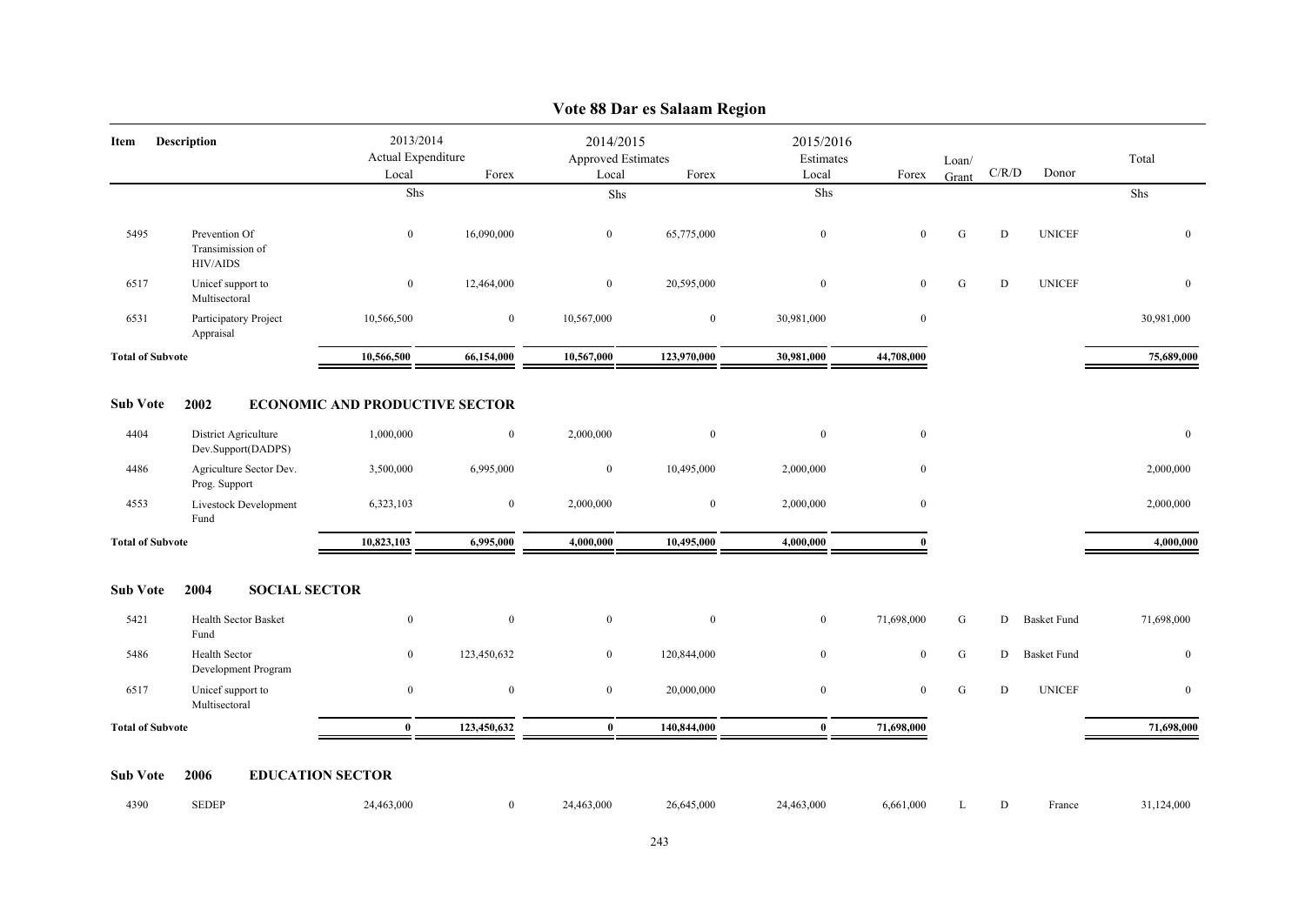|                         |                                              |                                                     |                |                                          | vote 88 Dar es Saiaam Region |                                 |               |                |             |                    |                |
|-------------------------|----------------------------------------------|-----------------------------------------------------|----------------|------------------------------------------|------------------------------|---------------------------------|---------------|----------------|-------------|--------------------|----------------|
| Item                    | Description                                  | 2013/2014<br>Actual Expenditure<br>Forex<br>Local   |                | 2014/2015<br>Approved Estimates<br>Local | Forex                        | 2015/2016<br>Estimates<br>Local | Forex         | Loan/<br>Grant | C/R/D       | Donor              | Total          |
|                         |                                              | Shs                                                 |                | Shs                                      |                              | Shs                             |               |                |             |                    | Shs            |
| 6517                    | Unicef support to<br>Multisectoral           | $\overline{0}$                                      | $\mathbf{0}$   | $\overline{0}$                           | 14,455,000                   | $\mathbf{0}$                    | $\mathbf{0}$  | G              | D           | <b>UNICEF</b>      | $\mathbf{0}$   |
| <b>Total of Subvote</b> |                                              | 24,463,000                                          | $\mathbf{0}$   | 24,463,000                               | 41,100,000                   | 24,463,000                      | 6,661,000     |                |             |                    | 31,124,000     |
| <b>Sub Vote</b>         | 2007<br><b>WATER SECTOR</b>                  |                                                     |                |                                          |                              |                                 |               |                |             |                    |                |
| 3280                    | Rural Water Supply<br>and Sanitation         | $\mathbf{0}$                                        | 20,374,683     | $\overline{0}$                           | 27,142,000                   | $\mathbf{0}$                    | 7,941,000     | G              | D           | World Bank         | 7,941,000      |
| 3436                    | Coordination and<br>minitoring of water san  | $\overline{0}$                                      | $\mathbf{0}$   | $\overline{0}$                           | 27,435,000                   | $\boldsymbol{0}$                | $\mathbf{0}$  | ${\bf G}$      | $\mathbf D$ | <b>UNICEF</b>      | $\mathbf{0}$   |
| <b>Total of Subvote</b> |                                              | $\bf{0}$                                            | 20,374,683     | $\bf{0}$                                 | 54,577,000                   | $\bf{0}$                        | 7,941,000     |                |             |                    | 7,941,000      |
| <b>Sub Vote</b><br>3280 | 8091<br>Rural Water Supply<br>and Sanitation | <b>LOCAL GOVERNMENT AUTHORITIES</b><br>$\mathbf{0}$ | 889,500,000    | $\mathbf{0}$                             | 327,672,000                  | $\bf{0}$                        | 111,324,000   | G              | D           | World Bank         | 111,324,000    |
| 4390                    | Secondary Education<br>Development Project   | $\boldsymbol{0}$                                    | 514,321,137    | $\overline{0}$                           | 1,101,572,000                | $\boldsymbol{0}$                | 275,393,000   | G              | D           | World Bank         | 275,393,000    |
| 4486                    | Agriculture Sector<br>Developm.Programme     | $\overline{0}$                                      | 133,736,484    | $\overline{0}$                           | 162,000,000                  | $\boldsymbol{0}$                | $\mathbf{0}$  | G              | D           | <b>Basket Fund</b> | $\mathbf{0}$   |
| 4553                    | Livestock Development<br>Fund                | $\overline{0}$                                      | $\overline{0}$ | 31,245,000                               | $\overline{0}$               | 31,245,000                      | $\mathbf{0}$  |                |             |                    | 31,245,000     |
| 4946                    | LGA's Own Source<br>Project                  | $\mathbf{0}$                                        | $\mathbf{0}$   | 50,996,794,000                           | $\overline{0}$               | 89,083,535,000                  | $\mathbf{0}$  |                |             |                    | 89,083,535,000 |
| 5414                    | Child Survival and<br>Development            | $\overline{0}$                                      | 784,290,059    | $\overline{0}$                           | 889,272,000                  | $\bf{0}$                        | 72,428,000    | G              | D           | <b>UNICEF</b>      | 72,428,000     |
| 5421                    | Health Sector Basket<br>Fund                 | $\bf{0}$                                            | 5,679,748,900  | $\mathbf{0}$                             | 5,531,645,000                | $\boldsymbol{0}$                | 4,824,029,000 | ${\bf G}$      | D           | <b>Basket Fund</b> | 4,824,029,000  |
| 5499                    | <b>HIV/AIDS</b>                              | $\mathbf{0}$                                        | 936,346,647    | $\overline{0}$                           | 696,067,000                  | $\mathbf{0}$                    | 182,502,000   | L              | D           | World Bank         | 182,502,000    |
| 6209                    | Constituency<br>Development Fund             | 32,744,000                                          | $\mathbf{0}$   | 429,957,000                              | $\boldsymbol{0}$             | 429,957,000                     | $\mathbf{0}$  |                |             |                    | 429,957,000    |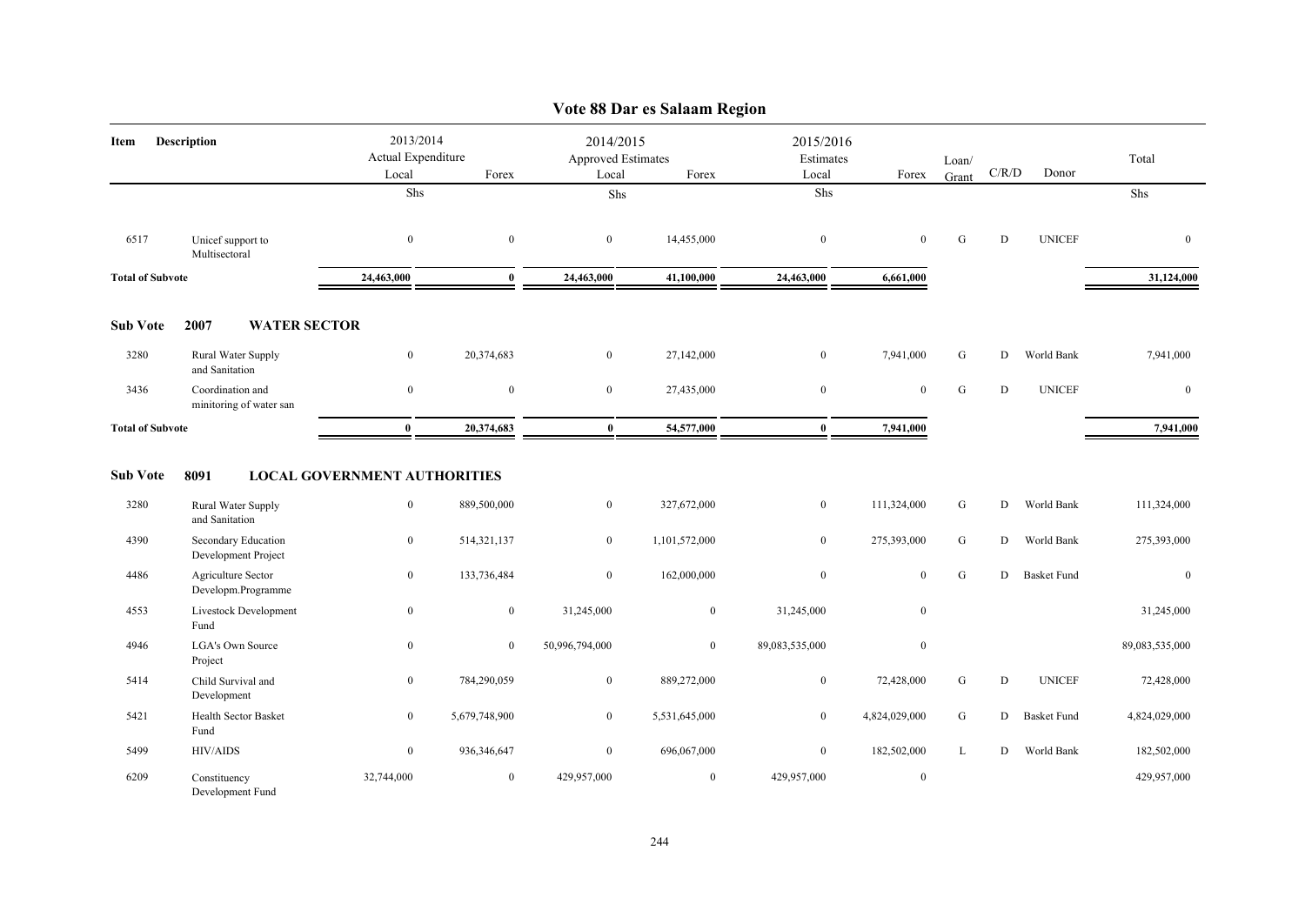| <b>Description</b><br>Item |                                                | 2013/2014<br>Actual Expenditure<br>Local<br>Forex |                  | Local            | 2014/2015<br><b>Approved Estimates</b><br>Forex |                 | 2015/2016<br>Estimates<br>Forex | Loan/<br>Grant | C/R/D | Donor      | Total           |
|----------------------------|------------------------------------------------|---------------------------------------------------|------------------|------------------|-------------------------------------------------|-----------------|---------------------------------|----------------|-------|------------|-----------------|
|                            |                                                | <b>Shs</b>                                        |                  | Shs              |                                                 | Shs             |                                 |                |       |            | Shs             |
| 6277                       | Local Govt. Capital<br>Develop. Grant          | $\boldsymbol{0}$                                  | 2,389,404,897    | 15,907,588,000   | 3,298,904,000                                   | 11,766,626,000  | $\overline{0}$                  | G              | D     | <b>IDA</b> | 11,766,626,000  |
| 6402                       | <b>Urban Councils</b>                          | 8,059,029,784                                     | $\mathbf{0}$     | 2,000,000,000    | $\mathbf{0}$                                    | 1,450,000,000   | $\mathbf{0}$                    |                |       |            | 1,450,000,000   |
| 6571                       | Urban Developm.and<br>Environment<br>Managemen | $\boldsymbol{0}$                                  | $\boldsymbol{0}$ | $\boldsymbol{0}$ | $\mathbf{0}$                                    | $\bf{0}$        | 2,932,634,000                   | G              | D     | Denmark    | 2,932,634,000   |
|                            | <b>Total of Subvote</b>                        | 8,091,773,784                                     | 11,327,348,124   | 69,365,584,000   | 12,007,132,000                                  | 102,761,363,000 | 8,398,310,000                   |                |       |            | 111,159,673,000 |
| <b>Total of Vote</b>       |                                                | 8,572,626,387                                     | 11,544,322,439   | 70,602,170,000   | 12,378,118,000                                  | 104,568,363,000 | 8,529,318,000                   |                |       |            | 113,097,681,000 |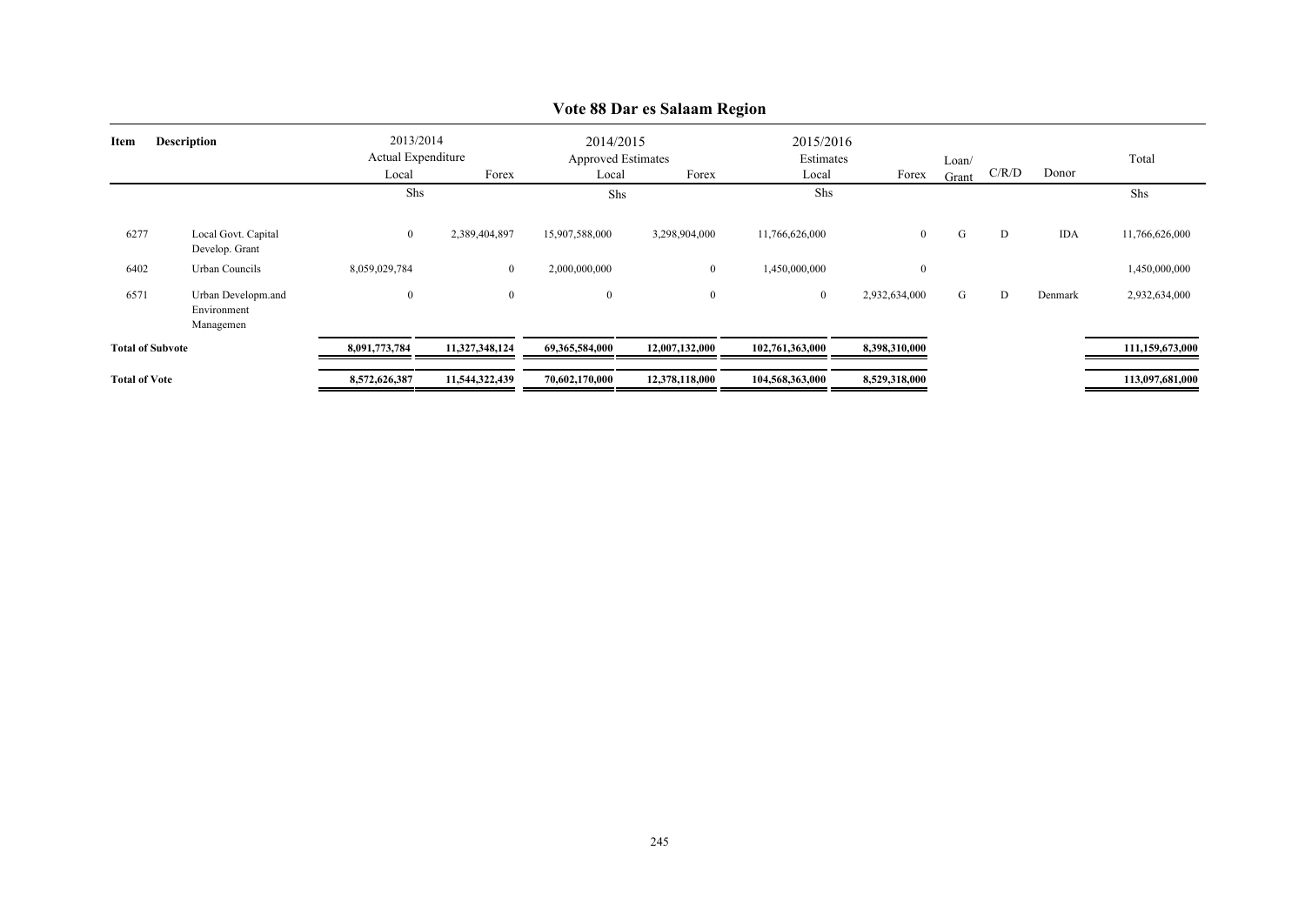RUKWA REGION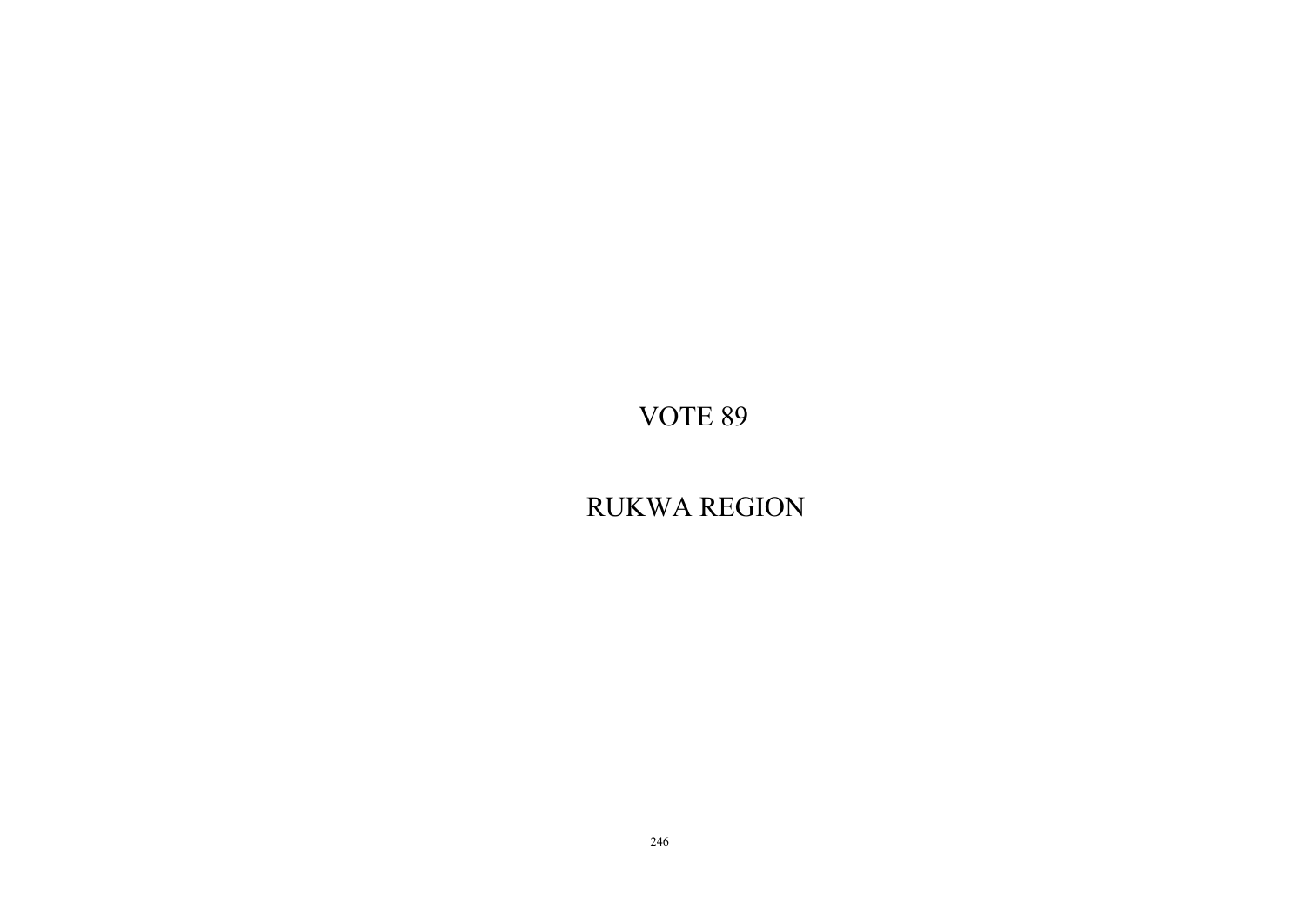# **Vote 89 Rukwa Region**

A. ESTIMATE of the amount required in the year ending 30th June, 2016, for the development projects in the Rukwa Region

#### **Fifteen billion five hundred fifty-seven million seven hundred fifty-three thousand**

#### **(Shs.15,557,753,000)**

#### B. Projects under which this Vote will be accounted for by the Regional Administrative Secretary, Rukwa Region , are set out in the details below.

| Description<br>Item     |                                             | 2013/2014<br>Actual Expenditure<br>Local | Forex          | 2014/2015<br><b>Approved Estimates</b><br>Local | Forex          | 2015/2016<br>Estimates<br>Local | Forex            | Loan/<br>Grant | C/R/D | Donor | Total            |
|-------------------------|---------------------------------------------|------------------------------------------|----------------|-------------------------------------------------|----------------|---------------------------------|------------------|----------------|-------|-------|------------------|
|                         |                                             | Shs                                      |                | Shs                                             |                | Shs                             |                  |                |       |       | Shs              |
| <b>Sub Vote</b>         | 1001                                        | ADMINISTRATION AND HR MANAGEMENT         |                |                                                 |                |                                 |                  |                |       |       |                  |
| 4404                    | <b>DADPS</b>                                | 998,682                                  | $\overline{0}$ | 2,400,000                                       | $\overline{0}$ | 2,300,000                       | $\bf{0}$         |                |       |       | 2,300,000        |
| 5402                    | Construction of<br>Regional Hospital        | 49,999,950                               | $\bf{0}$       | $\boldsymbol{0}$                                | $\mathbf{0}$   | $\mathbf{0}$                    | $\bf{0}$         |                |       |       | $\mathbf{0}$     |
| 6327                    | construction and<br>rehabilitation of Build | 11,441,973                               | $\bf{0}$       | $\boldsymbol{0}$                                | $\mathbf{0}$   | $\overline{0}$                  | $\mathbf{0}$     |                |       |       | $\mathbf{0}$     |
| 6331                    | Construction of DC's<br>House               | 50,000,000                               | $\bf{0}$       | $\boldsymbol{0}$                                | $\mathbf{0}$   | $\bf{0}$                        | $\bf{0}$         |                |       |       | $\boldsymbol{0}$ |
| 6337                    | Construction of DS's<br>Offices             | $\mathbf{0}$                             | $\bf{0}$       | 500,000,000                                     | $\bf{0}$       | 500,000,000                     | $\bf{0}$         |                |       |       | 500,000,000      |
| 6340                    | Renovation of Regional<br>Commissioner's Bl | 58,558,077                               | $\overline{0}$ | 323,000,000                                     | $\overline{0}$ | 304,637,000                     | $\mathbf{0}$     |                |       |       | 304,637,000      |
| 6348                    | Rehabilitation of RC'S<br>House             | 60,000,000                               | $\mathbf{0}$   | 60,000,000                                      | $\overline{0}$ | 60,000,000                      | $\mathbf{0}$     |                |       |       | 60,000,000       |
| 6531                    | Participatory Appraisal                     | 14,997,098                               | $\bf{0}$       | 24,499,000                                      | $\overline{0}$ | 21,499,000                      | $\mathbf{0}$     |                |       |       | 21,499,000       |
| 6532                    | Self Help Project                           | 35,000,000                               | $\mathbf{0}$   | 35,000,000                                      | $\overline{0}$ | 35,000,000                      | $\boldsymbol{0}$ |                |       |       | 35,000,000       |
| <b>Total of Subvote</b> |                                             | 280,995,780                              | $\mathbf{0}$   | 944,899,000                                     | $\mathbf{0}$   | 923,436,000                     | $\Omega$         |                |       |       | 923,436,000      |

**Sub Vote 2001 PLANNING AND COORDINATION**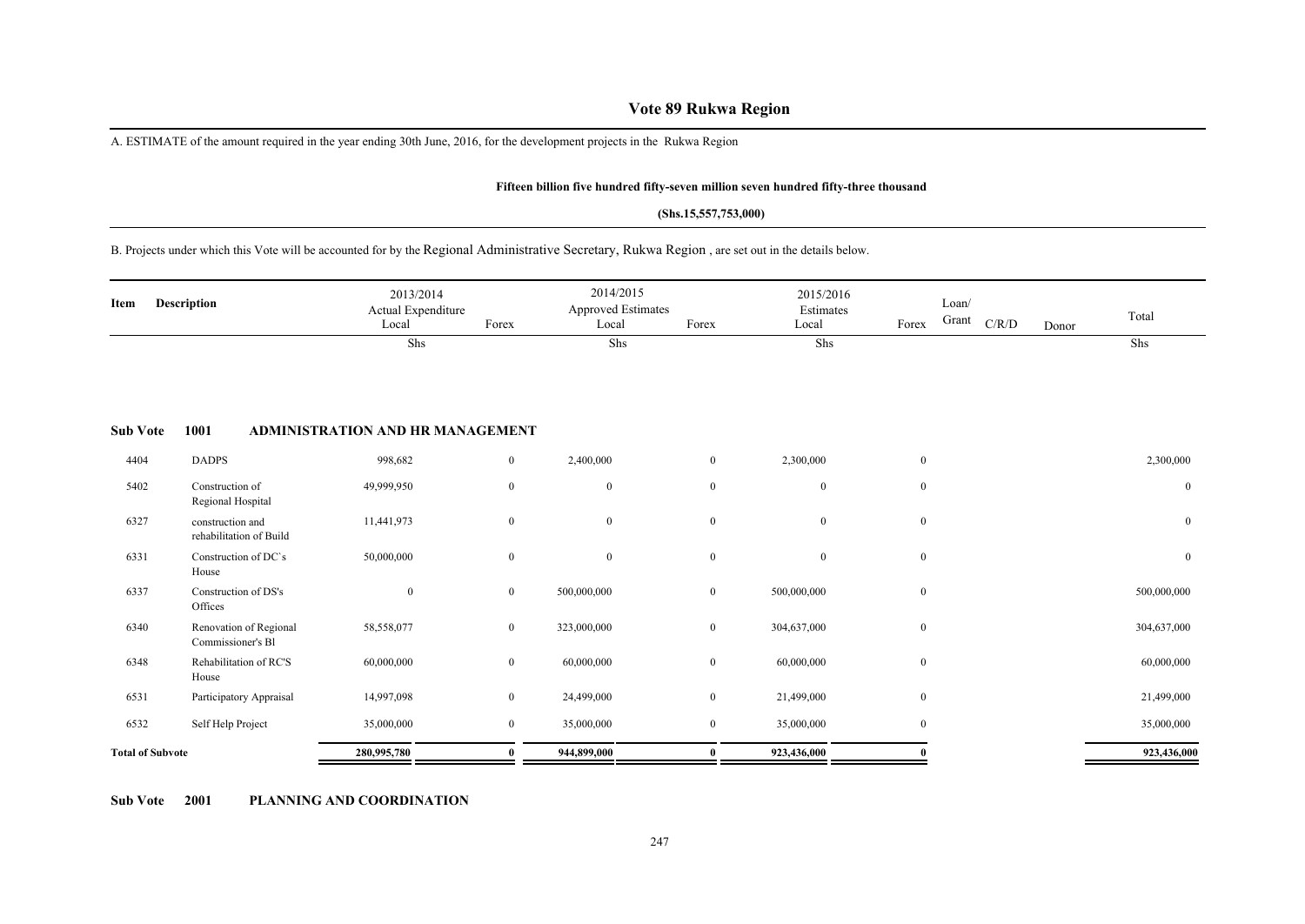|                         | Vote 89 Rukwa Region                           |                                                   |                                             |                |                                                   |                  |                                          |       |   |                    |              |  |  |  |
|-------------------------|------------------------------------------------|---------------------------------------------------|---------------------------------------------|----------------|---------------------------------------------------|------------------|------------------------------------------|-------|---|--------------------|--------------|--|--|--|
| Description<br>Item     |                                                | 2013/2014<br>Actual Expenditure<br>Local<br>Forex |                                             |                | 2014/2015<br>Approved Estimates<br>Local<br>Forex |                  | 2015/2016<br>Estimates<br>Local<br>Forex |       |   | C/R/D<br>Donor     | Total        |  |  |  |
|                         |                                                |                                                   | Shs                                         | Shs            |                                                   | Shs              |                                          | Grant |   |                    | Shs          |  |  |  |
| 5492                    | Tanzania Mult sectural<br>HIV/AIDS Project     | $\bf{0}$                                          | 37,595,000                                  | $\bf{0}$       | 37,600,000                                        | $\boldsymbol{0}$ | 9,400,000                                | G     | D | <b>Basket Fund</b> | 9,400,000    |  |  |  |
| <b>Total of Subvote</b> |                                                | $\bf{0}$                                          | 37,595,000                                  | $\bf{0}$       | 37,600,000                                        | $\bf{0}$         | 9,400,000                                |       |   |                    | 9,400,000    |  |  |  |
| <b>Sub Vote</b>         | 2002                                           |                                                   | <b>ECONOMIC AND PRODUCTIVE SECTOR</b>       |                |                                                   |                  |                                          |       |   |                    |              |  |  |  |
| 4404                    | <b>DADPS</b>                                   | $\overline{0}$                                    | 31,049,940                                  | $\overline{0}$ | 32,000,000                                        | $\bf{0}$         | $\mathbf{0}$                             | G     | D | <b>Basket Fund</b> | $\mathbf{0}$ |  |  |  |
| 4486                    | Agricultural Sector<br>Development<br>Programm | $\boldsymbol{0}$                                  | $\boldsymbol{0}$                            | $\overline{0}$ | $\boldsymbol{0}$                                  | $\mathbf{0}$     | 13,950,000                               | G     | D | <b>Basket Fund</b> | 13,950,000   |  |  |  |
| 4553                    | Livestock Development<br>Fund                  | $\boldsymbol{0}$                                  | $\mathbf{0}$                                | $\overline{0}$ | $\mathbf{0}$                                      | 2,000,000        | $\mathbf{0}$                             |       |   |                    | 2,000,000    |  |  |  |
| 4628                    | Participatory Forest<br>Management             | $\overline{0}$                                    | 910,000                                     | $\overline{0}$ | 5,500,000                                         | $\mathbf{0}$     | $\mathbf{0}$                             | G     | D | Finland            | $\mathbf{0}$ |  |  |  |
| <b>Total of Subvote</b> |                                                | $\bf{0}$                                          | 31,959,940                                  | $\bf{0}$       | 37,500,000                                        | 2,000,000        | 13,950,000                               |       |   |                    | 15,950,000   |  |  |  |
| <b>Sub Vote</b>         | 2005                                           |                                                   | <b>LOCAL GOVERNMENT MANAGEMENT SERVICES</b> |                |                                                   |                  |                                          |       |   |                    |              |  |  |  |
| 6251                    | Public Finance<br>Management Reform<br>Program | $\mathbf{0}$                                      | $\mathbf{0}$                                | $\overline{0}$ | 148,000,000                                       | $\mathbf{0}$     | 46,750,000                               | G     | D | <b>Basket Fund</b> | 46,750,000   |  |  |  |
| <b>Total of Subvote</b> |                                                | $\bf{0}$                                          | $\bf{0}$                                    | $\bf{0}$       | 148,000,000                                       | $\bf{0}$         | 46,750,000                               |       |   |                    | 46,750,000   |  |  |  |
| <b>Sub Vote</b>         | 2006                                           | <b>EDUCATION SECTOR</b>                           |                                             |                |                                                   |                  |                                          |       |   |                    |              |  |  |  |
| 4390                    | <b>SEDEP</b>                                   | 24,442,500                                        | $\bf{0}$                                    | 24,463,000     | 26,645,000                                        | 24,463,000       | 6,661,000                                |       |   |                    | 31,124,000   |  |  |  |
| <b>Total of Subvote</b> |                                                | 24,442,500                                        | $\bf{0}$                                    | 24,463,000     | 26,645,000                                        | 24,463,000       | 6,661,000                                |       |   |                    | 31,124,000   |  |  |  |
|                         |                                                |                                                   |                                             |                |                                                   |                  |                                          |       |   |                    |              |  |  |  |

**Sub Vote 2007 WATER SECTOR**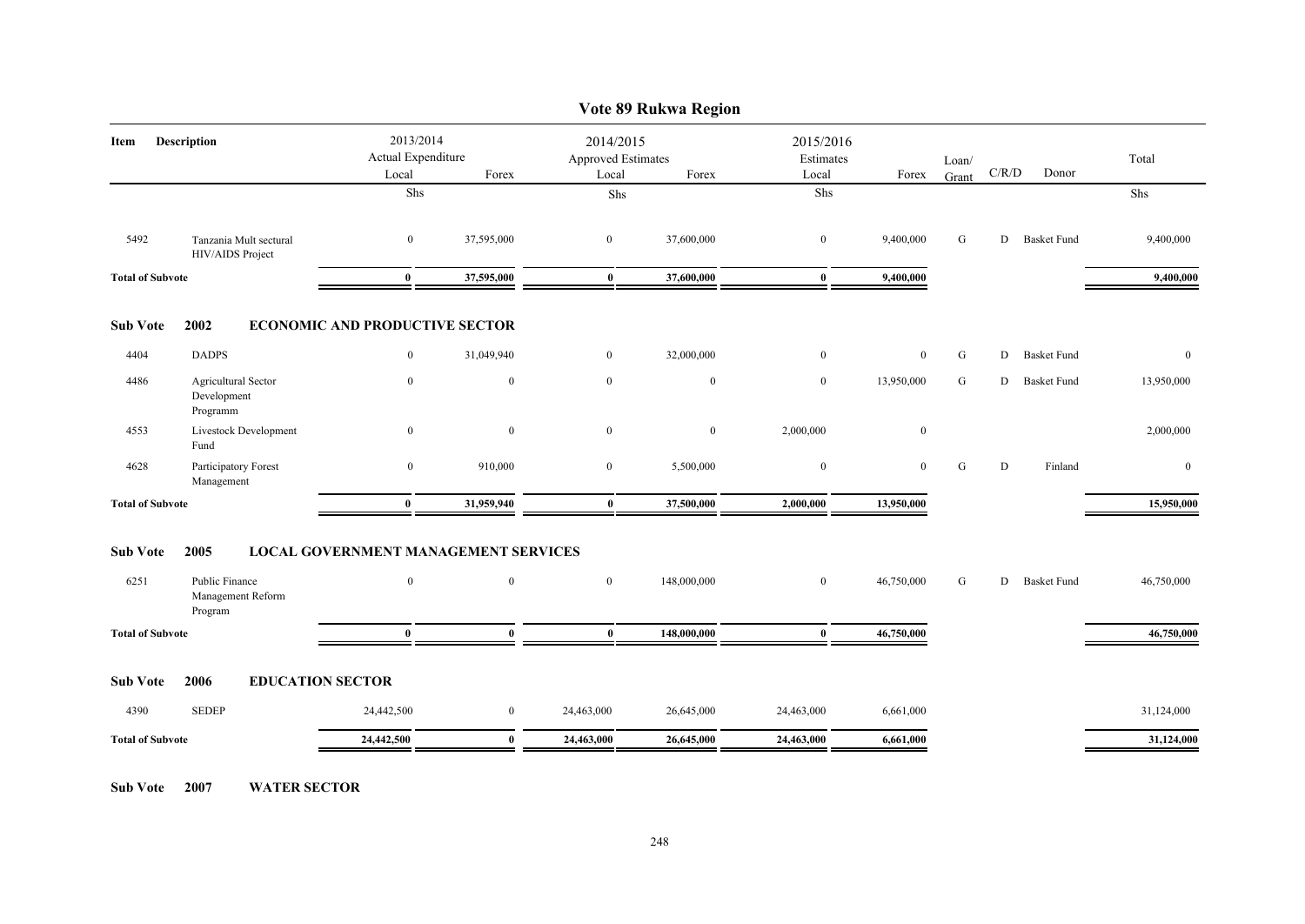|                            |                                                |                                                   |                  |                                          | Vote 89 Rukwa Region |                                 |                  |           |             |                    |               |
|----------------------------|------------------------------------------------|---------------------------------------------------|------------------|------------------------------------------|----------------------|---------------------------------|------------------|-----------|-------------|--------------------|---------------|
| <b>Description</b><br>Item |                                                | 2013/2014<br>Actual Expenditure<br>Local<br>Forex |                  | 2014/2015<br>Approved Estimates<br>Local | Forex                | 2015/2016<br>Estimates<br>Local | Forex            | Loan/     | $\rm C/R/D$ | Donor              | Total         |
|                            |                                                | Shs                                               |                  | Shs                                      |                      | ${\rm Shs}$                     |                  | Grant     |             |                    | Shs           |
|                            |                                                |                                                   |                  |                                          |                      |                                 |                  |           |             |                    |               |
| 3280                       | Rural Water and<br>Sanitation                  | $\overline{0}$                                    | 13,426,829       | $\mathbf{0}$                             | 83,565,000           | $\bf{0}$                        | 9,394,000        | L         | D           | ADF                | 9,394,000     |
| <b>Total of Subvote</b>    |                                                | $\bf{0}$                                          | 13,426,829       | $\bf{0}$                                 | 83,565,000           | $\bf{0}$                        | 9,394,000        |           |             |                    | 9,394,000     |
| <b>Sub Vote</b>            | 3001<br><b>REGIONAL HOSPITAL</b>               |                                                   |                  |                                          |                      |                                 |                  |           |             |                    |               |
| 5421                       | Health Service Basket<br>Funds                 | $\mathbf{0}$                                      | 139,632,500      | $\mathbf{0}$                             | 127,994,000          | $\overline{0}$                  | 76,098,000       | G         | D           | <b>Basket Fund</b> | 76,098,000    |
| <b>Total of Subvote</b>    |                                                | $\bf{0}$                                          | 139,632,500      | $\bf{0}$                                 | 127,994,000          | $\bf{0}$                        | 76,098,000       |           |             |                    | 76,098,000    |
| <b>Sub Vote</b>            | 8091                                           | <b>LOCAL GOVERNMENT AUTHORITIES</b>               |                  |                                          |                      |                                 |                  |           |             |                    |               |
| 3280                       | Rural Water<br>Supply&Sannitation<br>Programme | $\overline{0}$                                    | 2,608,969,154    | $\boldsymbol{0}$                         | 1,612,145,000        | $\bf{0}$                        | 155,724,000      | L         | D           | ADF                | 155,724,000   |
| 4390                       | Secondary Education<br>Development Project     | $\bf{0}$                                          | 704,517,358      | $\mathbf{0}$                             | 1,118,280,000        | $\overline{0}$                  | 279,570,000      | G         | D           | World Bank         | 279,570,000   |
| 4404                       | District Agriculture<br>Development Support    | $\bf{0}$                                          | 2,260,129,376    | $\mathbf{0}$                             | 1,589,840,000        | $\bf{0}$                        | $\mathbf{0}$     | G         | D           | <b>Basket Fund</b> | $\mathbf{0}$  |
| 4486                       | Agriculture Sector<br>Devt. Programme          | $\boldsymbol{0}$                                  | $\boldsymbol{0}$ | $\boldsymbol{0}$                         | $\mathbf{0}$         | $\mathbf{0}$                    | 499,455,000      | G         | D           | <b>Basket Fund</b> | 499,455,000   |
| 4553                       | Livestock Development<br>Fund                  | $\boldsymbol{0}$                                  | $\mathbf{0}$     | 10,415,000                               | $\mathbf{0}$         | 10,415,000                      | $\mathbf{0}$     |           |             |                    | 10,415,000    |
| 4628                       | Participatory Forest<br>Management             | $\mathbf{0}$                                      | $\boldsymbol{0}$ | $\boldsymbol{0}$                         | 60,000,000           | $\boldsymbol{0}$                | $\mathbf{0}$     | ${\bf G}$ | D           | Finland            | $\mathbf{0}$  |
| 4946                       | <b>LGAs Own Source</b><br>Project              | $\mathbf{0}$                                      | $\overline{0}$   | 3,115,697,000                            | $\overline{0}$       | 3,388,530,000                   | $\mathbf{0}$     |           |             |                    | 3,388,530,000 |
| 5421                       | Health Sector Basket<br>Fund                   | $\bf{0}$                                          | 1,974,282,000    | $\overline{0}$                           | 1,878,739,000        | $\bf{0}$                        | 1,570,054,000    | G         | D           | <b>Basket Fund</b> | 1,570,054,000 |
| 5493                       | Global Fund                                    | $\bf{0}$                                          | 68,556,737       | $\bf{0}$                                 | $\overline{0}$       | $\boldsymbol{0}$                | $\boldsymbol{0}$ | G         | D           | <b>IDA</b>         | $\bf{0}$      |
| 5499                       | <b>HIV/AIDS</b>                                | $\bf{0}$                                          | 335,958,327      | $\bf{0}$                                 | 227,777,000          | $\overline{0}$                  | 59,721,000       | G         | D           | <b>IDA</b>         | 59,721,000    |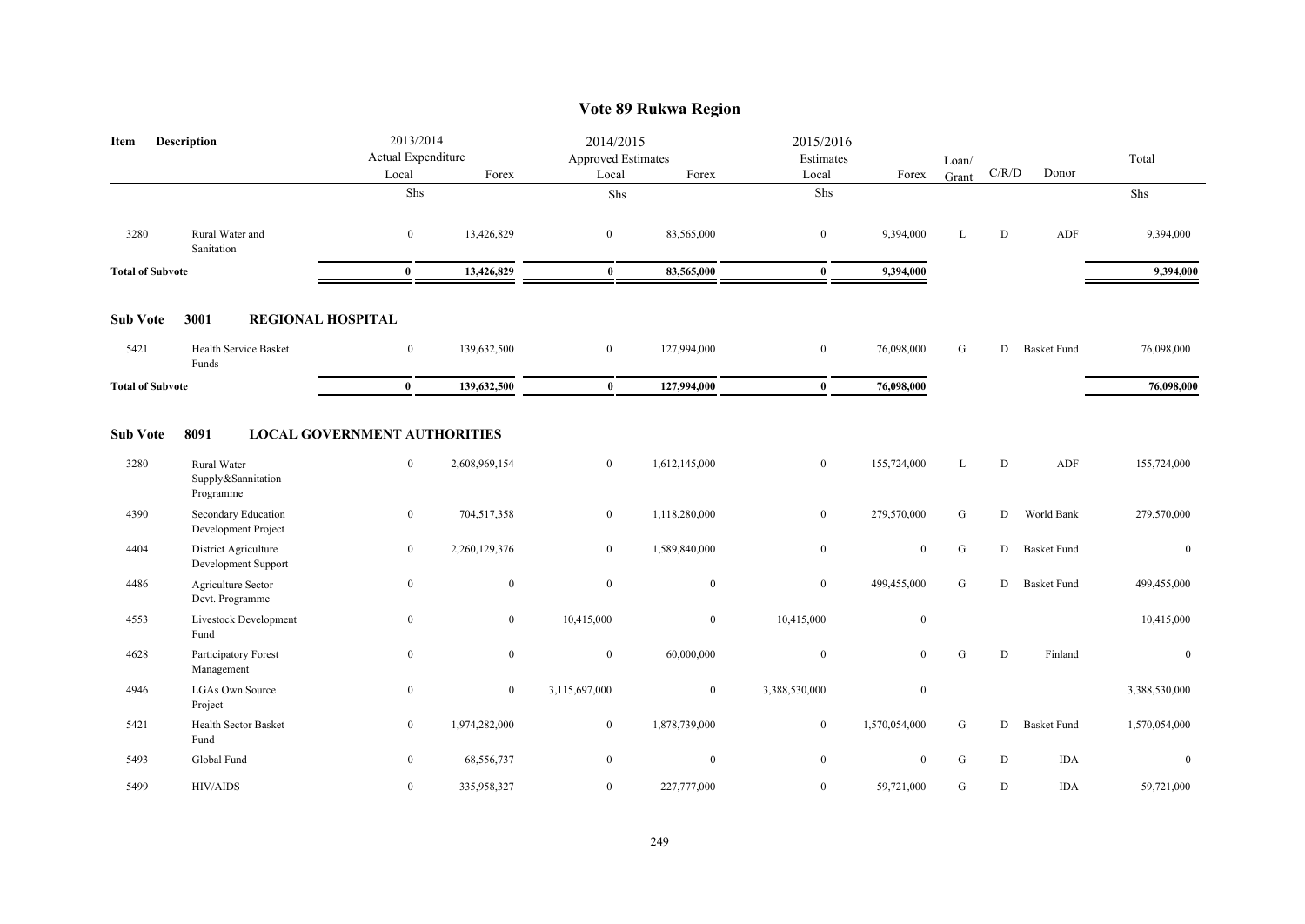|                         | $\sim$ 0.00 02 retains a recyclon              |                                          |                  |                                                 |                |                                 |                  |                |       |            |                |  |  |  |
|-------------------------|------------------------------------------------|------------------------------------------|------------------|-------------------------------------------------|----------------|---------------------------------|------------------|----------------|-------|------------|----------------|--|--|--|
| Item                    | <b>Description</b>                             | 2013/2014<br>Actual Expenditure<br>Local | Forex            | 2014/2015<br><b>Approved Estimates</b><br>Local | Forex          | 2015/2016<br>Estimates<br>Local | Forex            | Loan/<br>Grant | C/R/D | Donor      | Total          |  |  |  |
|                         |                                                | Shs                                      |                  | Shs                                             |                | Shs                             |                  |                |       |            | Shs            |  |  |  |
| 6209                    | Constituency<br>Development Fund               | $\boldsymbol{0}$                         | $\boldsymbol{0}$ | 215,111,000                                     | $\overline{0}$ | 215,111,000                     | $\boldsymbol{0}$ |                |       |            | 215,111,000    |  |  |  |
| 6277                    | Local Govt Capital<br>Development Grant        | 1,274,617,936                            | 932,571,240      | 4,749,366,000                                   | 968,099,000    | 3,513,042,000                   | $\boldsymbol{0}$ | G              | D     | <b>IDA</b> | 3,513,042,000  |  |  |  |
| 6401                    | District Council                               | 1,520,398,614                            | $\bf{0}$         | 3,700,000,000                                   | $\overline{0}$ | 2,600,000,000                   | $\boldsymbol{0}$ |                |       |            | 2,600,000,000  |  |  |  |
| 6402                    | Town/Municipal/City<br>Council                 | 389,711,890                              | $\boldsymbol{0}$ | 300,000,000                                     | $\overline{0}$ | 200,000,000                     | $\boldsymbol{0}$ |                |       |            | 200,000,000    |  |  |  |
| 6405                    | Urban Local<br>Government<br>Strengthening pro | $\overline{0}$                           | 548,784,000      | $\overline{0}$                                  | 2,552,435,000  | $\mathbf{0}$                    | 1,953,979,000    | L              | D     | World Bank | 1,953,979,000  |  |  |  |
| <b>Total of Subvote</b> |                                                | 3,184,728,440                            | 9,433,768,192    | 12,090,589,000                                  | 10,007,315,000 | 9,927,098,000                   | 4,518,503,000    |                |       |            | 14,445,601,000 |  |  |  |
| <b>Total of Vote</b>    |                                                | 3,490,166,720                            | 9,656,382,461    | 13,059,951,000                                  | 10,468,619,000 | 10,876,997,000                  | 4,680,756,000    |                |       |            | 15,557,753,000 |  |  |  |
|                         |                                                |                                          |                  |                                                 |                |                                 |                  |                |       |            |                |  |  |  |

# **Vote 89 Rukwa Region**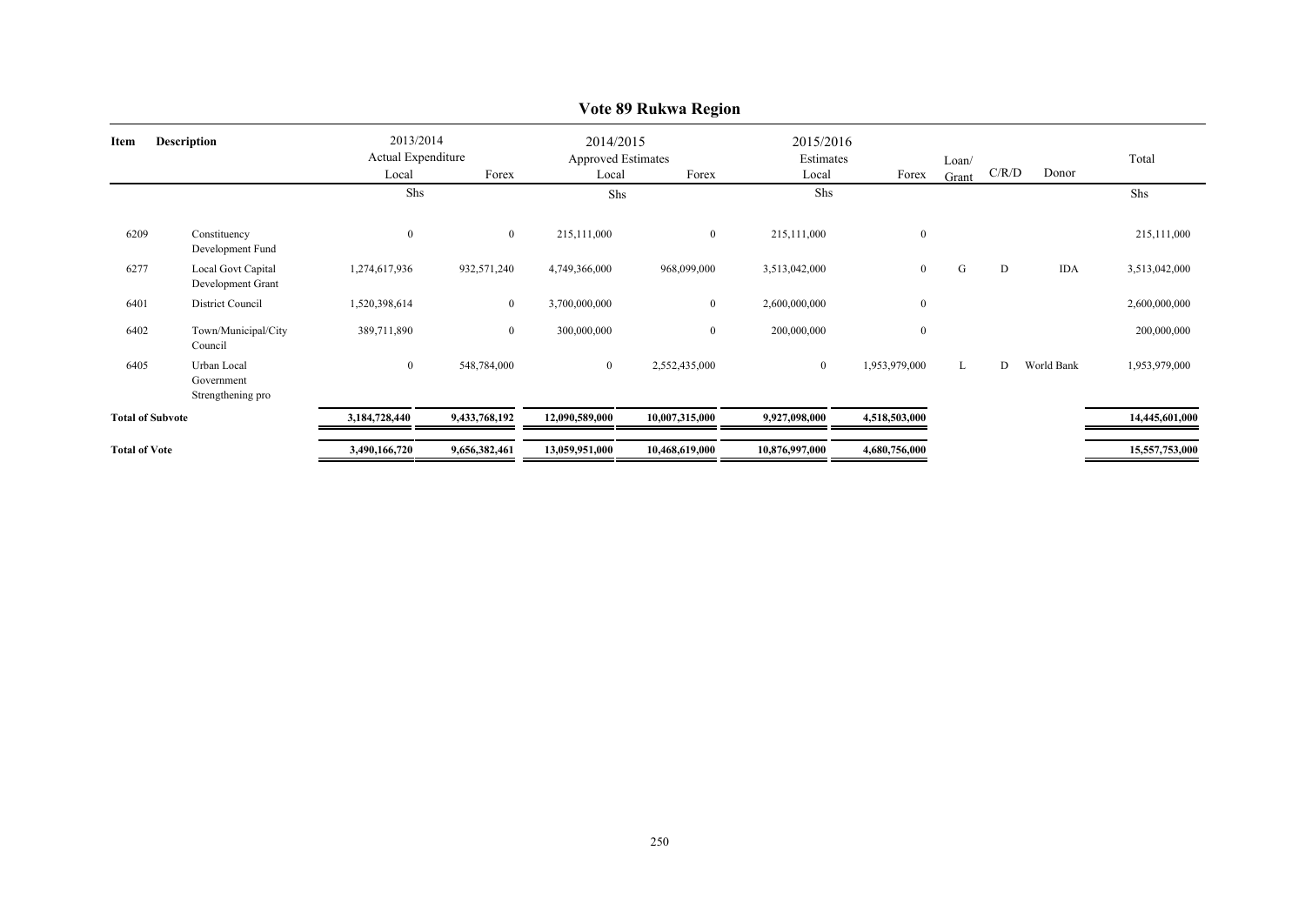# ANTI DRUG COMMISSION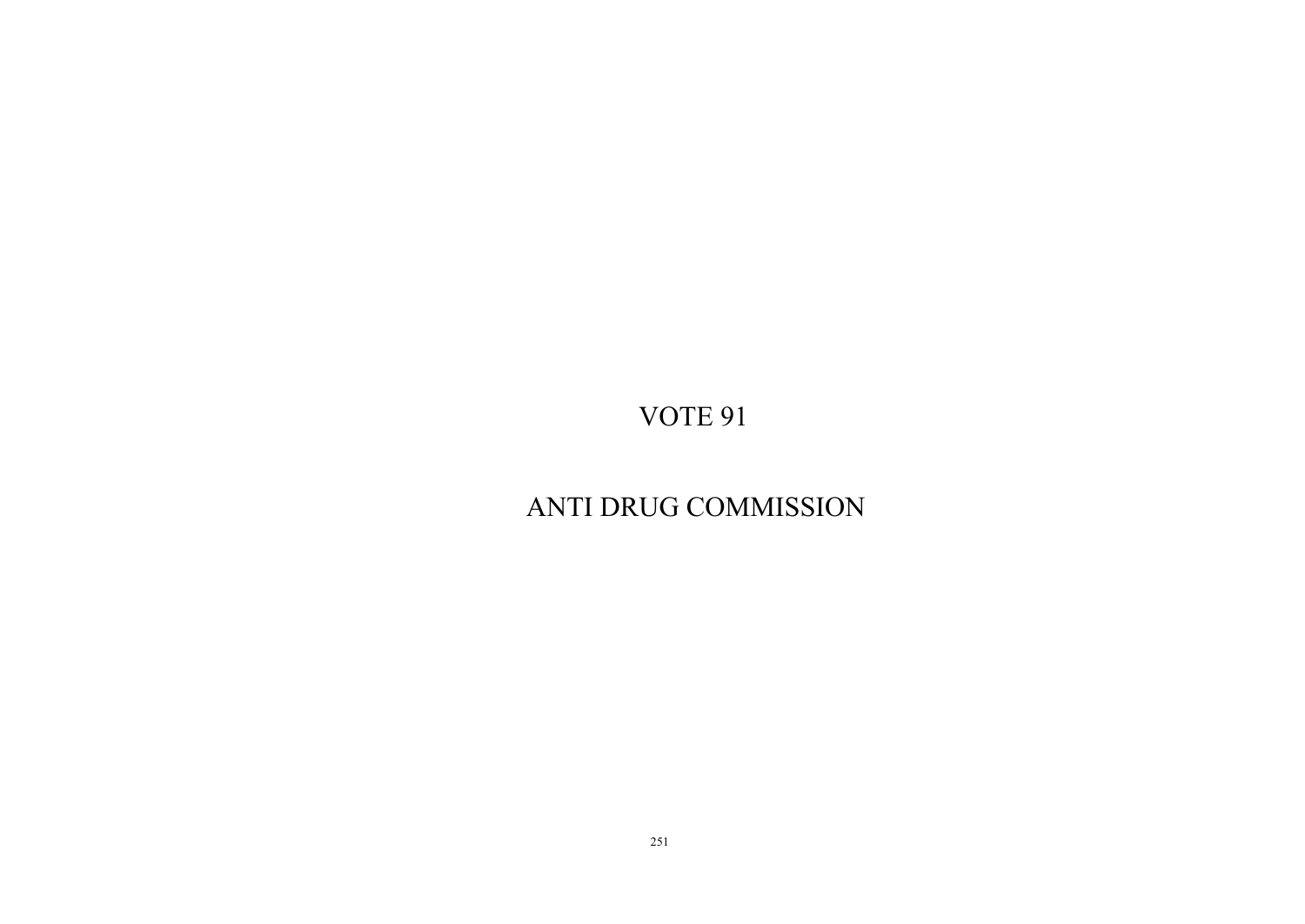# **Vote 91 Anti Drug Commission**

A. ESTIMATE of the amount required in the year ending 30th June, 2016, for the development projects in the Anti Drug Commission

#### **Eight hundred sixty million eight hundred eleven thousand**

#### **(Shs.860,811,000)**

B. Projects under which this Vote will be accounted for by the Permanent Secretary, Ministry of Home Affairs , are set out in the details below.

| <b>Description</b><br>Item |                                                 | 2013/2014<br>Actual Expenditure<br>Forex<br>Local<br>Shs |                | Local            | 2014/2015<br><b>Approved Estimates</b><br>Forex<br>Shs |                | 2015/2016<br>Estimates<br>Forex | Loan/<br>Grant | C/R/D | Donor      | Total<br>Shs |
|----------------------------|-------------------------------------------------|----------------------------------------------------------|----------------|------------------|--------------------------------------------------------|----------------|---------------------------------|----------------|-------|------------|--------------|
| <b>Sub Vote</b>            | 1001                                            | ADMINISTRATION AND HR MANAGEMENT                         |                |                  |                                                        | Shs            |                                 |                |       |            |              |
| 5497                       | Implementation of<br>HIV/AIDS against<br>IDU's  | $\boldsymbol{0}$                                         | 1,376,629,152  | $\boldsymbol{0}$ | 3,280,000,000                                          | $\mathbf{0}$   | 860,811,000                     | G              | D     | <b>CDC</b> | 860,811,000  |
| 6310                       | Construction of Drug<br><b>Exhibit Building</b> | 119,611,007                                              | $\overline{0}$ | 150,000,000      | $\overline{0}$                                         | $\overline{0}$ | $\mathbf{0}$                    |                |       |            | $\mathbf{0}$ |
| <b>Total of Subvote</b>    |                                                 | 119,611,007                                              | 1,376,629,152  | 150,000,000      | 3,280,000,000                                          |                | 860,811,000                     |                |       |            | 860,811,000  |
| <b>Total of Vote</b>       |                                                 | 119,611,007                                              | 1,376,629,152  | 150,000,000      | 3,280,000,000                                          |                | 860,811,000                     |                |       |            | 860,811,000  |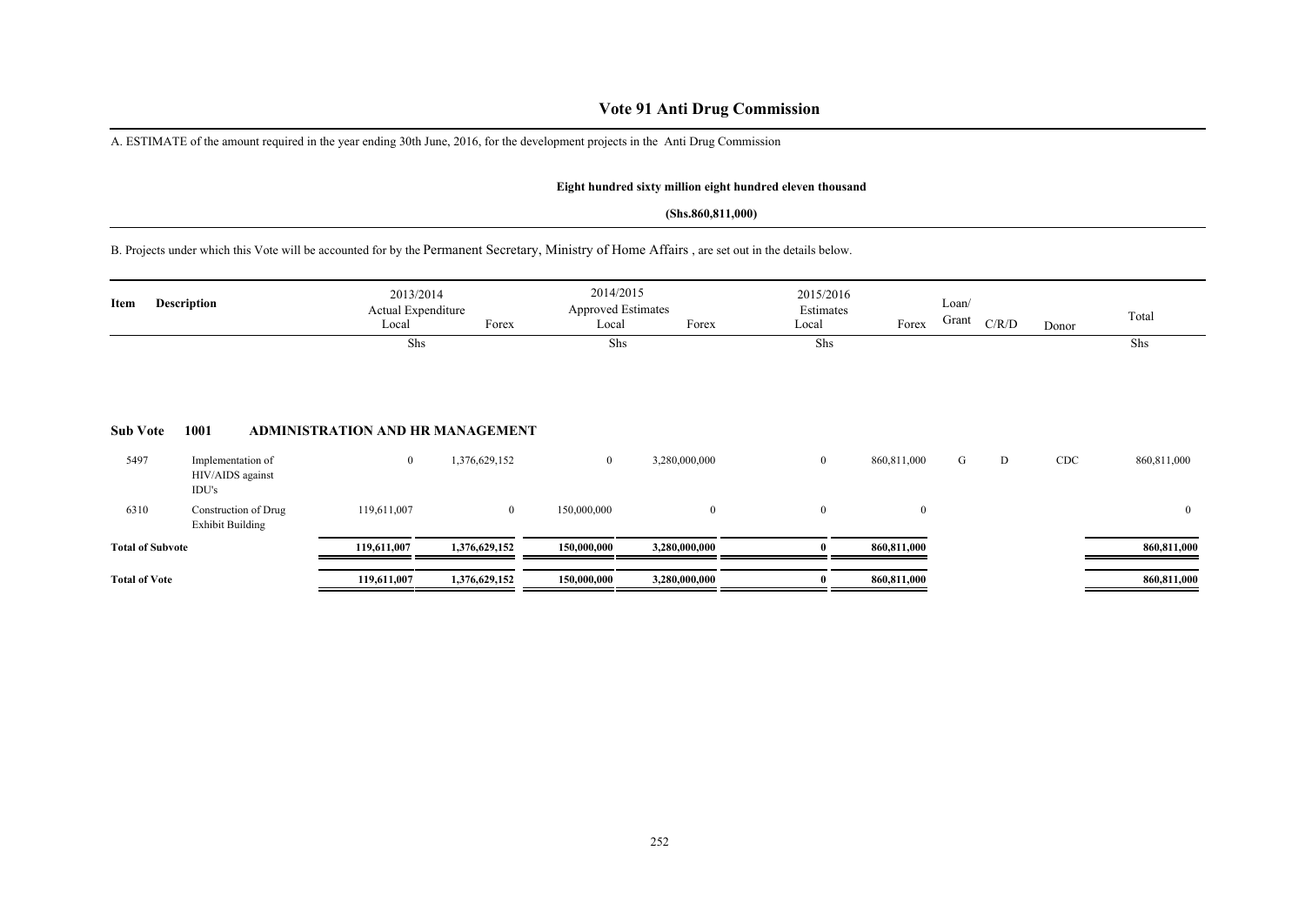# TACAIDS (TANZANIA COMMISSION FOR AIDS)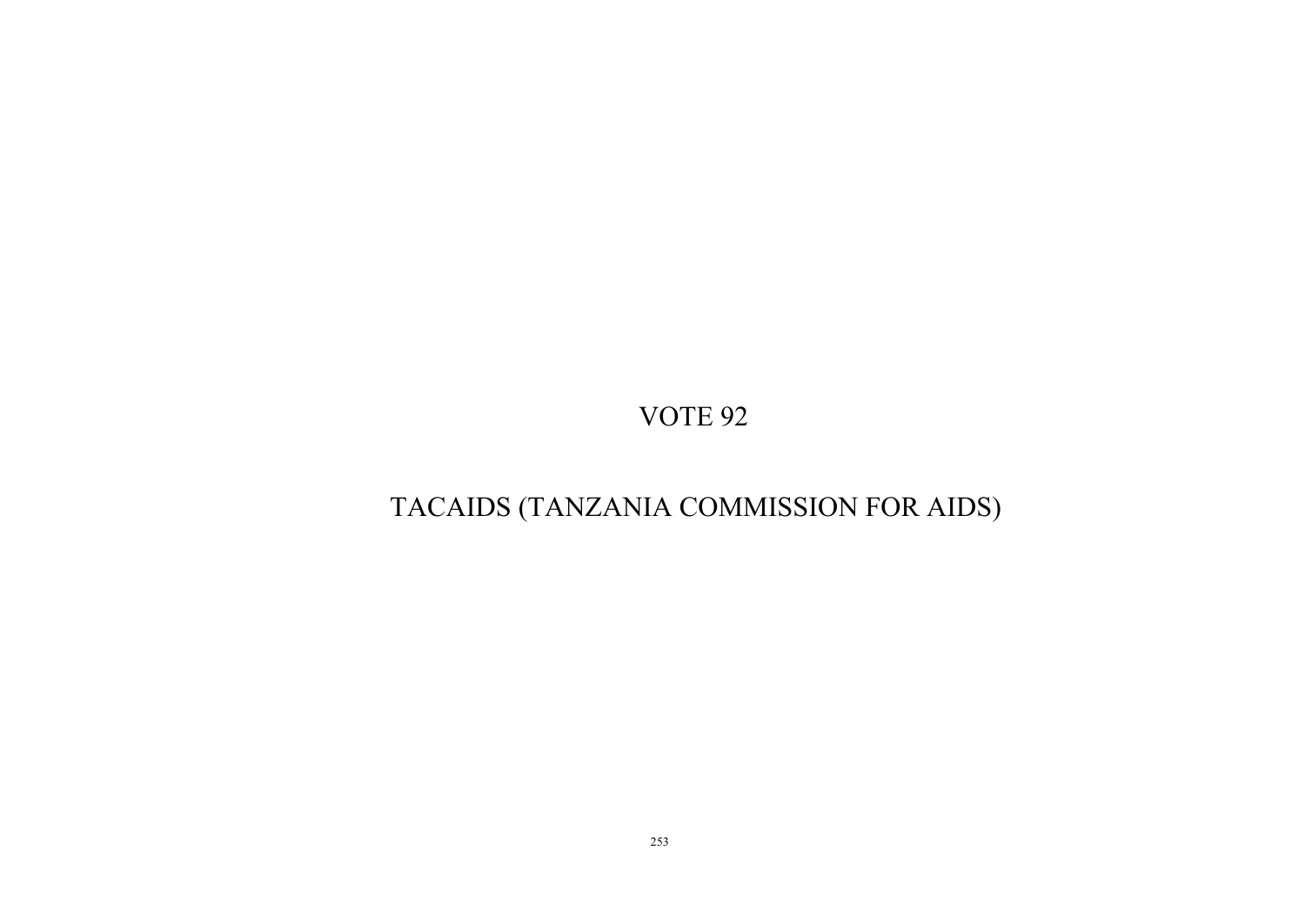A. ESTIMATE of the amount required in the year ending 30th June, 2016, for the development projects in the TACAIDS (Tanzania Commission for AIDS)

#### **Two billion seven hundred forty-four million four hundred thirty-eight thousand**

#### **(Shs.2,744,438,000)**

B. Projects under which this Vote will be accounted for by the Executive Chairman, Tanzania Commission for AIDS (TACAIDS) , are set out in the details below.

| Item                    | <b>Description</b>                                   | 2013/2014<br>Actual Expenditure<br>Local | Forex         | 2014/2015<br><b>Approved Estimates</b><br>Local | Forex            | 2015/2016<br>Estimates<br>Local | Forex          | Loan/<br>Grant | C/R/D     | Donor          | Total          |
|-------------------------|------------------------------------------------------|------------------------------------------|---------------|-------------------------------------------------|------------------|---------------------------------|----------------|----------------|-----------|----------------|----------------|
|                         |                                                      | Shs                                      |               | Shs                                             |                  | Shs                             |                |                |           |                | Shs            |
| <b>Sub Vote</b>         | 1001                                                 | ADMINISTRATION AND HR MANAGEMENT         |               |                                                 |                  |                                 |                |                |           |                |                |
| 5492                    | Multi Sectoral<br>Response to support<br><b>NMSF</b> | $\overline{0}$                           | 292,350,890   | $\bf{0}$                                        | $\boldsymbol{0}$ | $\mathbf{0}$                    | $\overline{0}$ | G              | ${\rm D}$ | <b>DANIDA</b>  | $\overline{0}$ |
| 5494                    | Mainstreaming<br>HIV/AIDS in National<br>Dev.        | $\overline{0}$                           | 183,555,700   | $\bf{0}$                                        | 188,853,400      | $\overline{0}$                  | 149,290,000    | G              | D         | Canada         | 149,290,000    |
| 5495                    | Global Fund HIV/AIDS<br>Prevention Project           | $\overline{0}$                           | 745,727,125   | $\bf{0}$                                        | 714,308,000      | $\overline{0}$                  | $\overline{0}$ | G              | D         | Globalfund     | $\overline{0}$ |
| 5499                    | Support to NMSF<br>Grant for Tanzania                | $\overline{0}$                           | 29,900,000    | $\boldsymbol{0}$                                | 94,013,000       | $\overline{0}$                  | 171,154,100    | G              | D         | NMSFGrant      | 171,154,100    |
| <b>Total of Subvote</b> |                                                      | $\bf{0}$                                 | 1,251,533,715 | $\bf{0}$                                        | 997,174,400      | $\bf{0}$                        | 320,444,100    |                |           |                | 320,444,100    |
| <b>Sub Vote</b>         | 1002                                                 | FINANCE, ADMN.AND RESOURCE MOBILIZATION  |               |                                                 |                  |                                 |                |                |           |                |                |
| 5492                    | Multi Sectoral<br>Response to support<br><b>NMSF</b> | $\overline{0}$                           | 399,555,000   | $\bf{0}$                                        | $\mathbf{0}$     | $\overline{0}$                  | $\overline{0}$ | G              | D         | <b>DANIDA</b>  | $\overline{0}$ |
| 5494                    | Mainstreaming<br>HIV/AIDS in National<br>Dev.        | $\bf{0}$                                 | 363,000,000   | $\boldsymbol{0}$                                | 77,445,600       | $\mathbf{0}$                    | $\overline{0}$ | G              | D         | <b>UNWomen</b> | $\mathbf{0}$   |
| 5495                    | Global Fund HIV/AIDS<br>Prevention Project           | $\bf{0}$                                 | 1,108,609,073 | $\boldsymbol{0}$                                | 468,162,000      | $\mathbf{0}$                    | 191,325,000    | G              | D         | Globalfund     | 191,325,000    |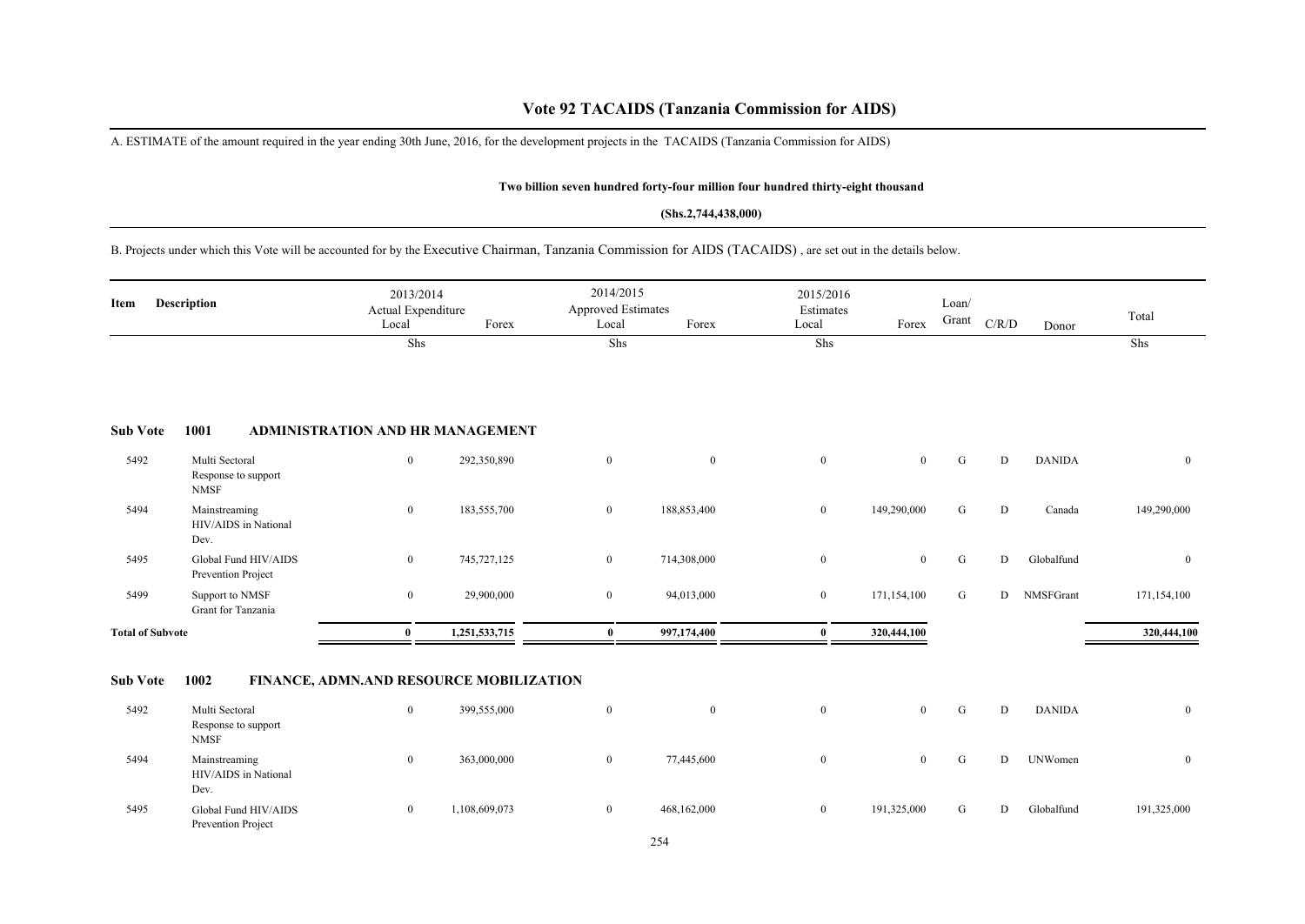| Description<br>Item     |                                                      | 2013/2014<br>Actual Expenditure<br>Local<br>Forex |                                          | 2014/2015<br>Approved Estimates<br>Forex<br>Local |               | 2015/2016<br>Estimates<br>Local | Forex          | Loan/<br>Grant | C/R/D | Donor         | Total        |
|-------------------------|------------------------------------------------------|---------------------------------------------------|------------------------------------------|---------------------------------------------------|---------------|---------------------------------|----------------|----------------|-------|---------------|--------------|
|                         |                                                      | Shs                                               |                                          | Shs                                               |               | Shs                             |                |                |       |               | Shs          |
| 5499                    | Support to NMSF<br>Grant for Tanzania                | $\mathbf{0}$                                      | 1,339,814,558                            | $\overline{0}$                                    | 471,866,000   | $\bf{0}$                        | 337,485,000    | G              | D     | NMSFGrant     | 337,485,000  |
| <b>Total of Subvote</b> |                                                      | $\bf{0}$                                          | 3,210,978,631                            | $\bf{0}$                                          | 1,017,473,600 | $\bf{0}$                        | 528,810,000    |                |       |               | 528,810,000  |
| <b>Sub Vote</b>         | 1003                                                 |                                                   | MONITORING, EVALUATION ,RESEARCH AND MIS |                                                   |               |                                 |                |                |       |               |              |
| 5492                    | Multi Sectoral<br>Response to support<br><b>NMSF</b> | $\boldsymbol{0}$                                  | 32,117,500                               | $\boldsymbol{0}$                                  | $\mathbf{0}$  | $\mathbf{0}$                    | $\overline{0}$ | ${\bf G}$      | D     | <b>DANIDA</b> | $\mathbf{0}$ |
| 5494                    | Mainstreaming<br>HIV/AIDS in National<br>Dev.        | $\bf{0}$                                          | 218,215,000                              | $\overline{0}$                                    | 127,170,000   | $\mathbf{0}$                    | $\mathbf{0}$   | G              | D     | <b>USAID</b>  | $\mathbf{0}$ |
| 5495                    | Global Fund HIV/AIDS<br>Prevention Project           | $\overline{0}$                                    | 408,531,301                              | $\overline{0}$                                    | 515,695,000   | $\bf{0}$                        | 58,442,500     | G              | D     | Globalfund    | 58,442,500   |
| 5499                    | Support to NMSF<br>Grant for Tanzania                | $\boldsymbol{0}$                                  | 145,571,138                              | $\mathbf{0}$                                      | 79,275,000    | $\mathbf{0}$                    | 56,000,000     | ${\bf G}$      | D     | NMSFGrant     | 56,000,000   |
| <b>Total of Subvote</b> |                                                      | $\mathbf{0}$                                      | 804,434,939                              | $\bf{0}$                                          | 722,140,000   | $\bf{0}$                        | 114,442,500    |                |       |               | 114,442,500  |
| <b>Sub Vote</b>         | 1004                                                 |                                                   | ADVOCACY, INFORMATION, EDUCATION AND COM |                                                   |               |                                 |                |                |       |               |              |
| 5492                    | Multi Sectoral<br>Response to support<br><b>NMSF</b> | $\mathbf{0}$                                      | 37,735,000                               | $\bf{0}$                                          | $\mathbf{0}$  | $\boldsymbol{0}$                | $\mathbf{0}$   | G              | D     | <b>DANIDA</b> | $\mathbf{0}$ |
| 5494                    | Mainstreaming<br>HIV/AIDS in National<br>Dev.        | $\mathbf{0}$                                      | 407,350,000                              | $\overline{0}$                                    | 361,458,000   | $\mathbf{0}$                    | 307,245,000    | G              | D     | <b>UNDP</b>   | 307,245,000  |
| 5495                    | Global Fund HIV/AIDS<br>Prevention Project           | $\bf{0}$                                          | 537, 334, 675                            | $\overline{0}$                                    | 343,497,000   | $\mathbf{0}$                    | 104,425,000    | G              | D     | Globalfund    | 104,425,000  |
| 5499                    | Support to NMSF<br>Grant for Tanzania                | $\overline{0}$                                    | 183,809,395                              | $\overline{0}$                                    | 135,760,000   | $\mathbf{0}$                    | 66,130,000     | G              | D     | NMSFGrant     | 66,130,000   |
| <b>Total of Subvote</b> |                                                      | $\bf{0}$                                          | 1,166,229,070                            | $\bf{0}$                                          | 840,715,000   | $\bf{0}$                        | 477,800,000    |                |       |               | 477,800,000  |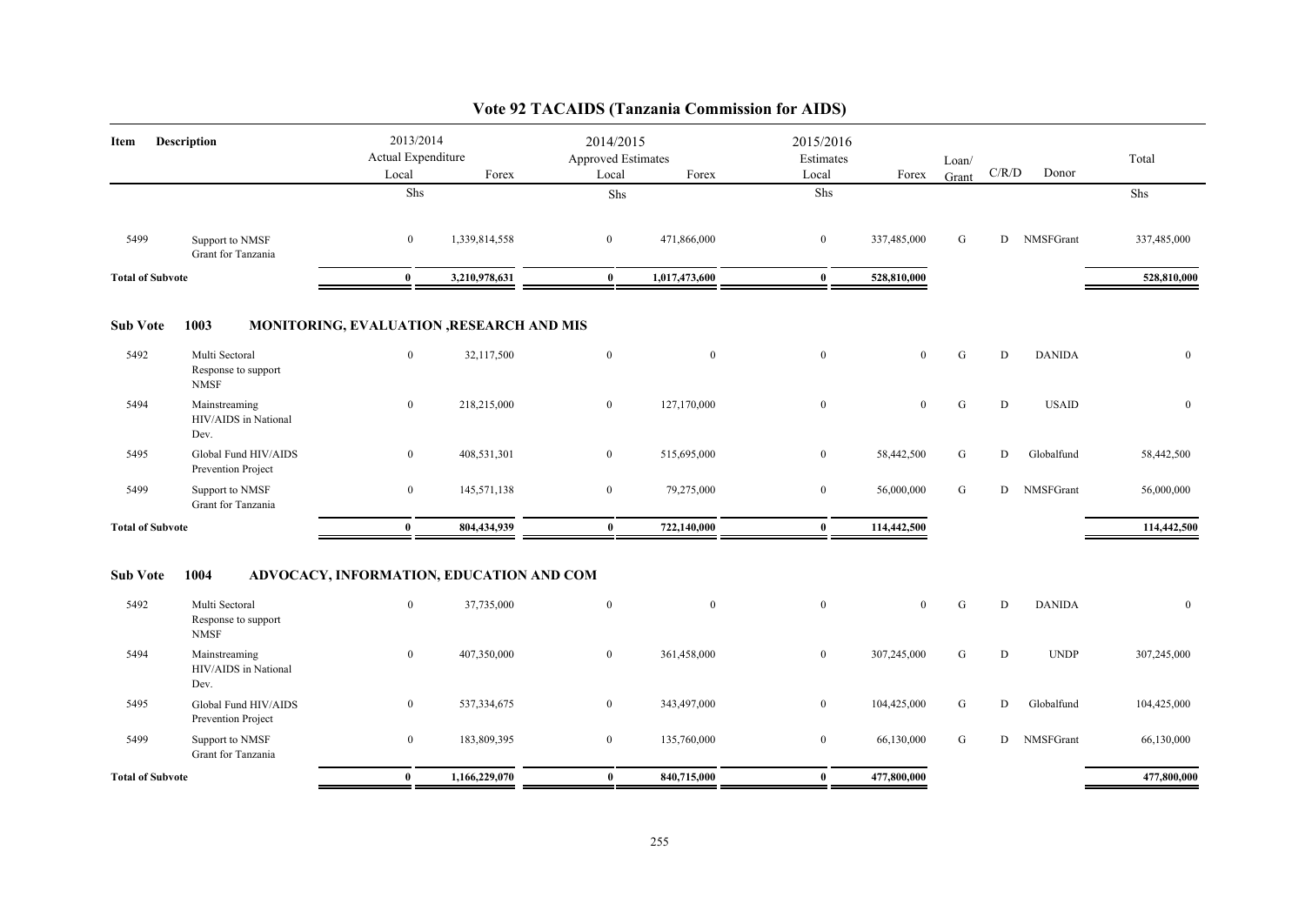| Item                    | Description                                          | 2013/2014<br>Actual Expenditure<br>Local    | Forex         | 2014/2015<br>Approved Estimates<br>Local | Forex          | 2015/2016<br>Estimates<br>Local | Forex         | Loan/<br>Grant | C/R/D | Donor         | Total         |
|-------------------------|------------------------------------------------------|---------------------------------------------|---------------|------------------------------------------|----------------|---------------------------------|---------------|----------------|-------|---------------|---------------|
|                         |                                                      | Shs                                         |               | Shs                                      |                | Shs                             |               |                |       |               | Shs           |
| <b>Sub Vote</b>         | 1005                                                 | DISTRICT AND COMMUNITY RESPONSE             |               |                                          |                |                                 |               |                |       |               |               |
| 5492                    | Multi Sectoral<br>Response to support<br><b>NMSF</b> | $\boldsymbol{0}$                            | 22,035,000    | $\overline{0}$                           | $\overline{0}$ | $\boldsymbol{0}$                | $\mathbf{0}$  | ${\bf G}$      | D     | <b>DANIDA</b> | $\mathbf{0}$  |
| 5494                    | Mainstreaming<br>HIV/AIDS in National<br>Dev.        | $\mathbf{0}$                                | 621,856,437   | $\overline{0}$                           | 138,375,000    | $\bf{0}$                        | $\bf{0}$      | ${\bf G}$      | D     | <b>UNFPA</b>  | $\mathbf{0}$  |
| 5495                    | Global Fund HIV/AIDS<br>Prevention Project           | $\bf{0}$                                    | 385,689,000   | $\mathbf{0}$                             | 23,688,000     | $\mathbf{0}$                    | 820, 864, 771 | G              | D     | Globalfund    | 820, 864, 771 |
| 5499                    | Support to NMSF<br>Grant for Tanzania                | $\mathbf{0}$                                | 107,100,268   | $\overline{0}$                           | 400,000,000    | $\overline{0}$                  | 107,000,000   | G              | D     | NMSFGrant     | 107,000,000   |
| <b>Total of Subvote</b> |                                                      | $\bf{0}$                                    | 1,136,680,705 | $\bf{0}$                                 | 562,063,000    | $\bf{0}$                        | 927,864,771   |                |       |               | 927,864,771   |
| <b>Sub Vote</b><br>5492 | 1006<br>Multi Sectoral                               | PROCUREMENT MANAGEMENT UNIT<br>$\mathbf{0}$ | 8,325,000     | $\mathbf{0}$                             | $\mathbf{0}$   | $\mathbf{0}$                    | $\mathbf{0}$  | G              | D     | <b>IDA</b>    | $\mathbf{0}$  |
|                         | Response to support<br><b>NMSF</b>                   |                                             |               |                                          |                |                                 |               |                |       |               |               |
| 5499                    | Support to NMSF<br>Grant for Tanzania                | $\boldsymbol{0}$                            | 34,625,130    | $\overline{0}$                           | 59,660,000     | $\mathbf{0}$                    | 11,450,000    | G              | D     | NMSFGrant     | 11,450,000    |
| <b>Total of Subvote</b> |                                                      | $\bf{0}$                                    | 42,950,130    | $\bf{0}$                                 | 59,660,000     | $\bf{0}$                        | 11,450,000    |                |       |               | 11,450,000    |
| <b>Sub Vote</b>         | <b>LEGAL UNIT</b><br>1007                            |                                             |               |                                          |                |                                 |               |                |       |               |               |
| 5492                    | Multi Sectoral<br>Response to support<br><b>NMSF</b> | $\boldsymbol{0}$                            | 115,100,000   | $\mathbf{0}$                             | $\mathbf{0}$   | $\mathbf{0}$                    | $\mathbf{0}$  | ${\bf G}$      | D     | <b>DANIDA</b> | $\mathbf{0}$  |
| 5495                    | Global Fund HIV/AIDS<br>Prevention Project           | $\mathbf{0}$                                | 133,580,000   | $\mathbf{0}$                             | 20,660,000     | $\bf{0}$                        | $\mathbf{0}$  | G              | D     | Globalfund    | $\mathbf{0}$  |
| 5499                    | Support to NMSF<br>Grant for Tanzania                | $\bf{0}$                                    | 126,662,411   | $\mathbf{0}$                             | 89,456,000     | $\mathbf{0}$                    | 57,297,217    | G              | D     | NMSFGrant     | 57,297,217    |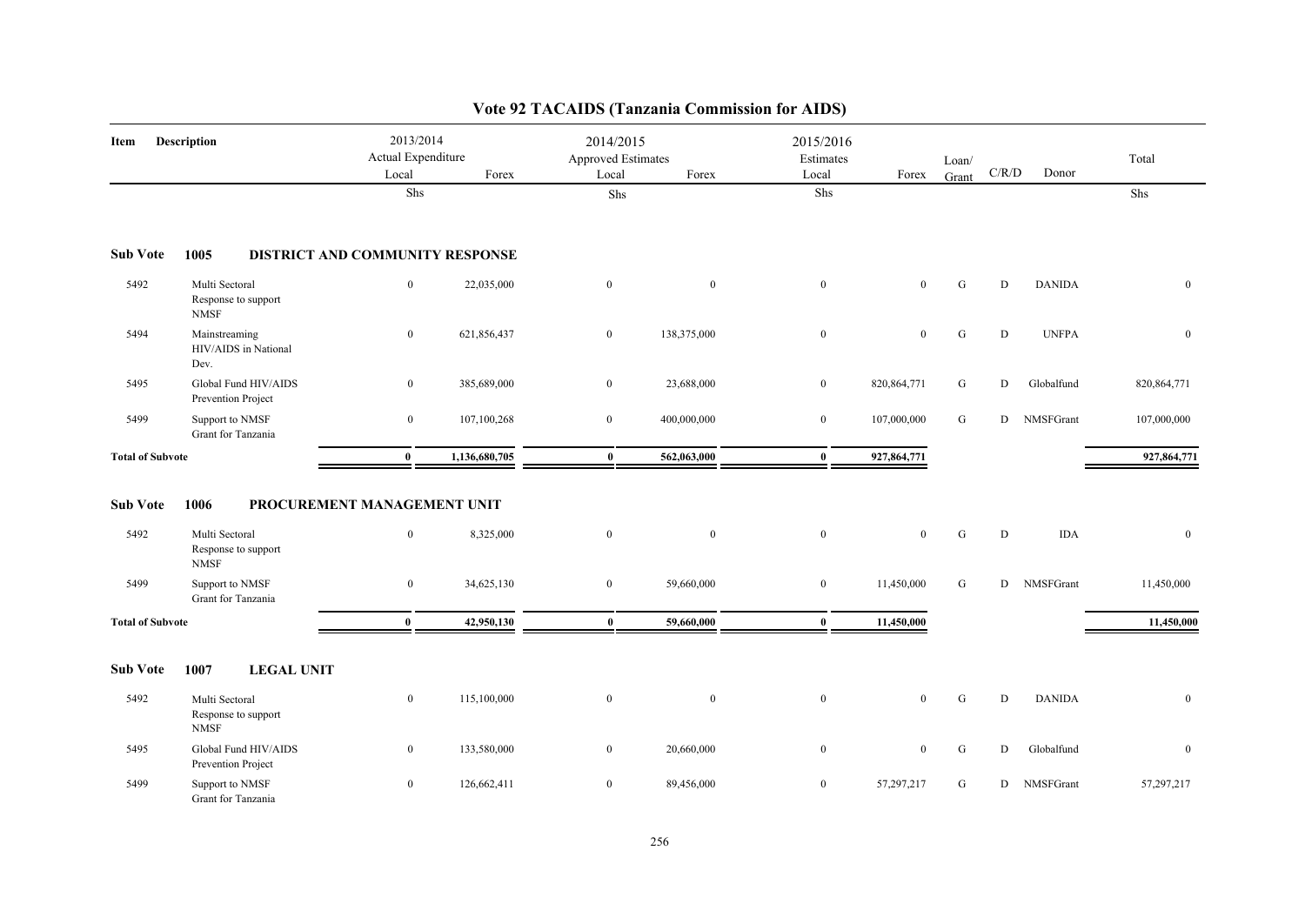| Item                    | Description                                          | 2013/2014<br>Actual Expenditure<br>Local | Forex        | 2014/2015<br><b>Approved Estimates</b><br>Local | Forex            | 2015/2016<br>Estimates<br>Local | Forex          | Loan/<br>Grant | C/R/D | Donor          | Total        |
|-------------------------|------------------------------------------------------|------------------------------------------|--------------|-------------------------------------------------|------------------|---------------------------------|----------------|----------------|-------|----------------|--------------|
|                         |                                                      | Shs                                      |              | ${\rm Shs}$                                     |                  | Shs                             |                |                |       |                | Shs          |
| <b>Total of Subvote</b> |                                                      | $\bf{0}$                                 | 375,342,411  | $\bf{0}$                                        | 110,116,000      | $\bf{0}$                        | 57,297,217     |                |       |                | 57,297,217   |
| <b>Sub Vote</b>         | 1008                                                 | <b>MANAGEMENT INFORMATION SYSTEMS</b>    |              |                                                 |                  |                                 |                |                |       |                |              |
| 5492                    | Multi Sectoral<br>Response to support<br><b>NMSF</b> | $\mathbf{0}$                             | 85,700,000   | $\bf{0}$                                        | $\overline{0}$   | $\boldsymbol{0}$                | $\overline{0}$ | G              | D     | <b>DANIDA</b>  | $\mathbf{0}$ |
| 5494                    | Mainstreaming<br>HIV/AIDS in National<br>Dev.        | $\overline{0}$                           | $\mathbf{0}$ | $\overline{0}$                                  | 40,380,000       | $\boldsymbol{0}$                | $\mathbf{0}$   | G              | D     | <b>UNFPA</b>   | $\mathbf{0}$ |
| 5495                    | Global Fund HIV/AIDS<br>Prevention Project           | $\overline{0}$                           | 284,000,000  | $\overline{0}$                                  | 99,557,000       | $\boldsymbol{0}$                | $\mathbf{0}$   | G              | D     | Globalfund     | $\mathbf{0}$ |
| 5499                    | Support to NMSF<br>Grant for Tanzania                | $\bf{0}$                                 | 30,047,860   | $\overline{0}$                                  | 105,610,000      | $\bf{0}$                        | 31,795,000     | G              | D     | NMSFGrant      | 31,795,000   |
| <b>Total of Subvote</b> |                                                      | $\mathbf{0}$                             | 399,747,860  | $\bf{0}$                                        | 245,547,000      | $\bf{0}$                        | 31,795,000     |                |       |                | 31,795,000   |
| <b>Sub Vote</b>         | <b>INTERNAL AUDIT UNIT</b><br>1009                   |                                          |              |                                                 |                  |                                 |                |                |       |                |              |
| 5492                    | Multi Sectoral<br>Response to support<br><b>NMSF</b> | $\overline{0}$                           | 97,624,000   | $\mathbf{0}$                                    | $\boldsymbol{0}$ | $\boldsymbol{0}$                | $\mathbf{0}$   | ${\bf G}$      | D     | <b>DANIDA</b>  | $\mathbf{0}$ |
| 5494                    | Mainstreaming<br>HIV/AIDS in National<br>Dev         | $\overline{0}$                           | 7,160,000    | $\mathbf{0}$                                    | $\overline{0}$   | $\mathbf{0}$                    | $\mathbf{0}$   | ${\bf G}$      | D     | <b>UNWomen</b> | $\mathbf{0}$ |
| 5495                    |                                                      | $\overline{0}$                           | 73,980,000   | $\mathbf{0}$                                    | $\overline{0}$   | $\overline{0}$                  | 42,788,000     | G              | D     | Globalfund     | 42,788,000   |
| 5499                    | Support to NMSF<br>Grant for Tanzania                | $\overline{0}$                           | 166,252,000  | $\overline{0}$                                  | 128,840,000      | $\overline{0}$                  | 40,175,000     | G              | D     | NMSFGrant      | 40,175,000   |
| <b>Total of Subvote</b> |                                                      | $\bf{0}$                                 | 345,016,000  | $\bf{0}$                                        | 128,840,000      | $\bf{0}$                        | 82,963,000     |                |       |                | 82,963,000   |

**Sub Vote 1010 SPECIAL PROGRAMS**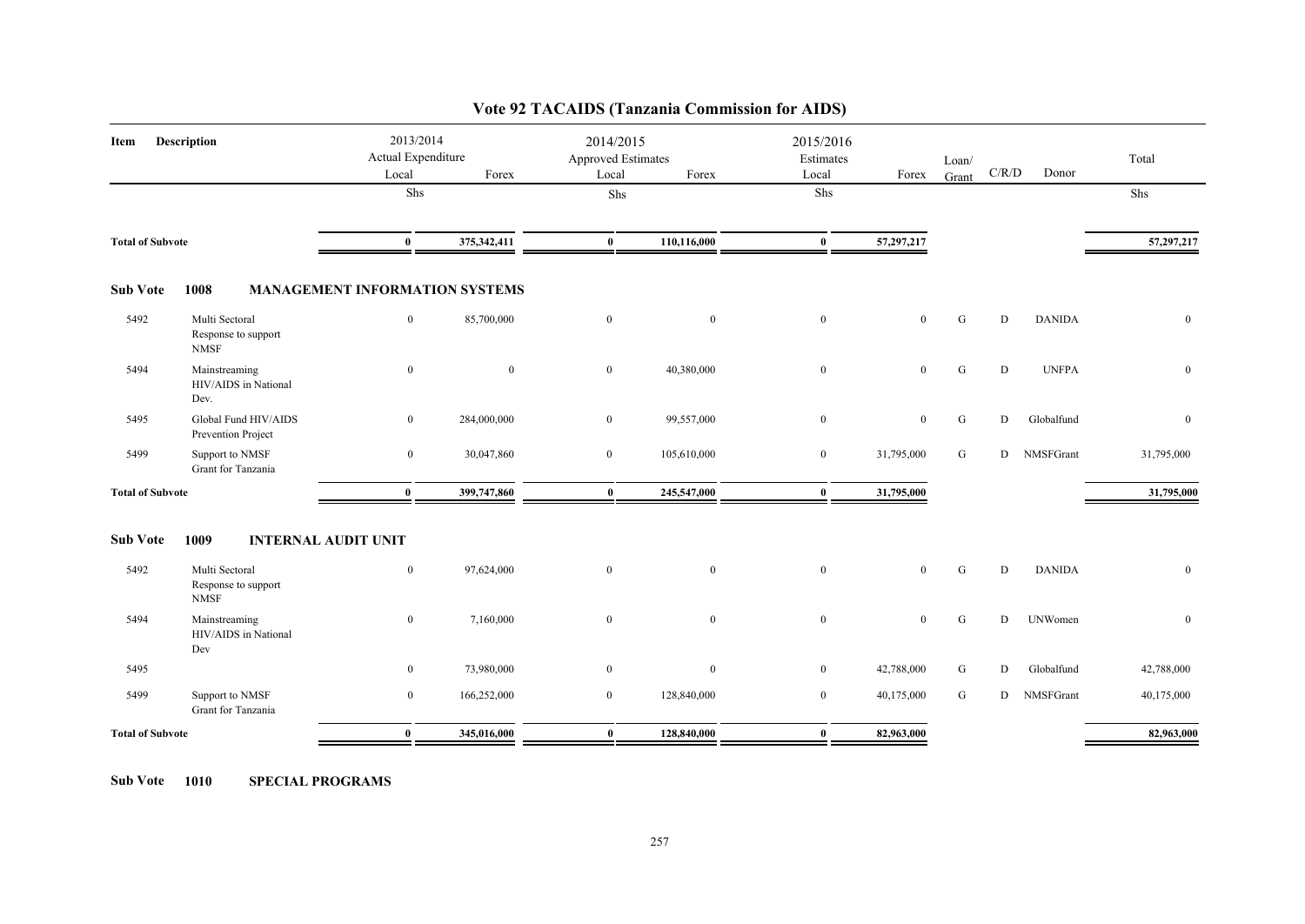| Item                    | <b>Description</b>                                           | 2013/2014<br>Actual Expenditure<br>Local             | Forex          | 2014/2015<br>Approved Estimates<br>Local | Forex          | 2015/2016<br>Estimates<br>Local | Forex          | Loan/<br>Grant | C/R/D | Donor          | Total         |
|-------------------------|--------------------------------------------------------------|------------------------------------------------------|----------------|------------------------------------------|----------------|---------------------------------|----------------|----------------|-------|----------------|---------------|
|                         |                                                              | Shs                                                  |                | Shs                                      |                | Shs                             |                |                |       |                | Shs           |
| 5492                    | Multi Sectoral<br>Response to support<br><b>NMSF</b>         | $\boldsymbol{0}$                                     | 41,682,610     | $\overline{0}$                           | $\overline{0}$ | $\boldsymbol{0}$                | $\mathbf{0}$   | G              | D     | <b>DANIDA</b>  | $\mathbf{0}$  |
| 5494                    | Mainstreaming<br>HIV/AIDS in National<br>Dev                 | $\bf{0}$                                             | 9,000,000      | $\overline{0}$                           | $\mathbf{0}$   | $\boldsymbol{0}$                | $\mathbf{0}$   | G              | D     | <b>UNICEF</b>  | $\mathbf{0}$  |
| 5495                    | Global Fund HIV/AIDS<br>Prevention Project                   | $\bf{0}$                                             | 534,954,790    | $\overline{0}$                           | 83,317,000     | $\bf{0}$                        | 33,325,000     | G              | D     | Globalfund     | 33,325,000    |
| 5499                    | Support to NMSF<br>Grant for Tanzania                        | $\bf{0}$                                             | 198,355,690    | $\overline{0}$                           | 79,434,000     | $\bf{0}$                        | 46,796,412     | G              | D     | NMSFGrant      | 46,796,412    |
| <b>Total of Subvote</b> |                                                              | $\bf{0}$                                             | 783,993,090    | $\bf{0}$                                 | 162,751,000    | $\bf{0}$                        | 80,121,412     |                |       |                | 80,121,412    |
| <b>Sub Vote</b><br>5492 | 1011<br>Multi Sectoral<br>Response to support<br><b>NMSF</b> | <b>GOVERNMENT COMMUNICATION UNIT</b><br>$\mathbf{0}$ | 71,580,000     | $\overline{0}$                           | $\theta$       | $\mathbf{0}$                    | $\theta$       | G              | D     | <b>DANIDA</b>  | $\mathbf{0}$  |
| 5494                    | Mainstreaming<br>HIV/AIDS in National<br>Dev                 | $\overline{0}$                                       | 12,750,000     | $\mathbf{0}$                             | $\overline{0}$ | $\mathbf{0}$                    | $\overline{0}$ | G              | D     | <b>UNWomen</b> | $\mathbf{0}$  |
| 5495                    | Global Fund HIV/AIDS<br>Prevention Project                   | $\overline{0}$                                       | 847,969,000    | $\overline{0}$                           | 370,465,000    | $\bf{0}$                        | 60,500,000     | G              | D     | Globalfund     | 60,500,000    |
| 5499                    | Support to NMSF<br>Grant for Tanzania                        | $\bf{0}$                                             | 29,800,000     | $\overline{0}$                           | 124,341,000    | $\bf{0}$                        | 50,950,000     | G              | D     | NMSFGrant      | 50,950,000    |
| <b>Total of Subvote</b> |                                                              | $\bf{0}$                                             | 962,099,000    | $\mathbf{0}$                             | 494,806,000    | $\bf{0}$                        | 111,450,000    |                |       |                | 111,450,000   |
| <b>Total of Vote</b>    |                                                              | $\bf{0}$                                             | 10,479,005,551 | $\mathbf{0}$                             | 5,341,286,000  | $\bf{0}$                        | 2,744,438,000  |                |       |                | 2,744,438,000 |
|                         |                                                              |                                                      |                |                                          |                |                                 |                |                |       |                |               |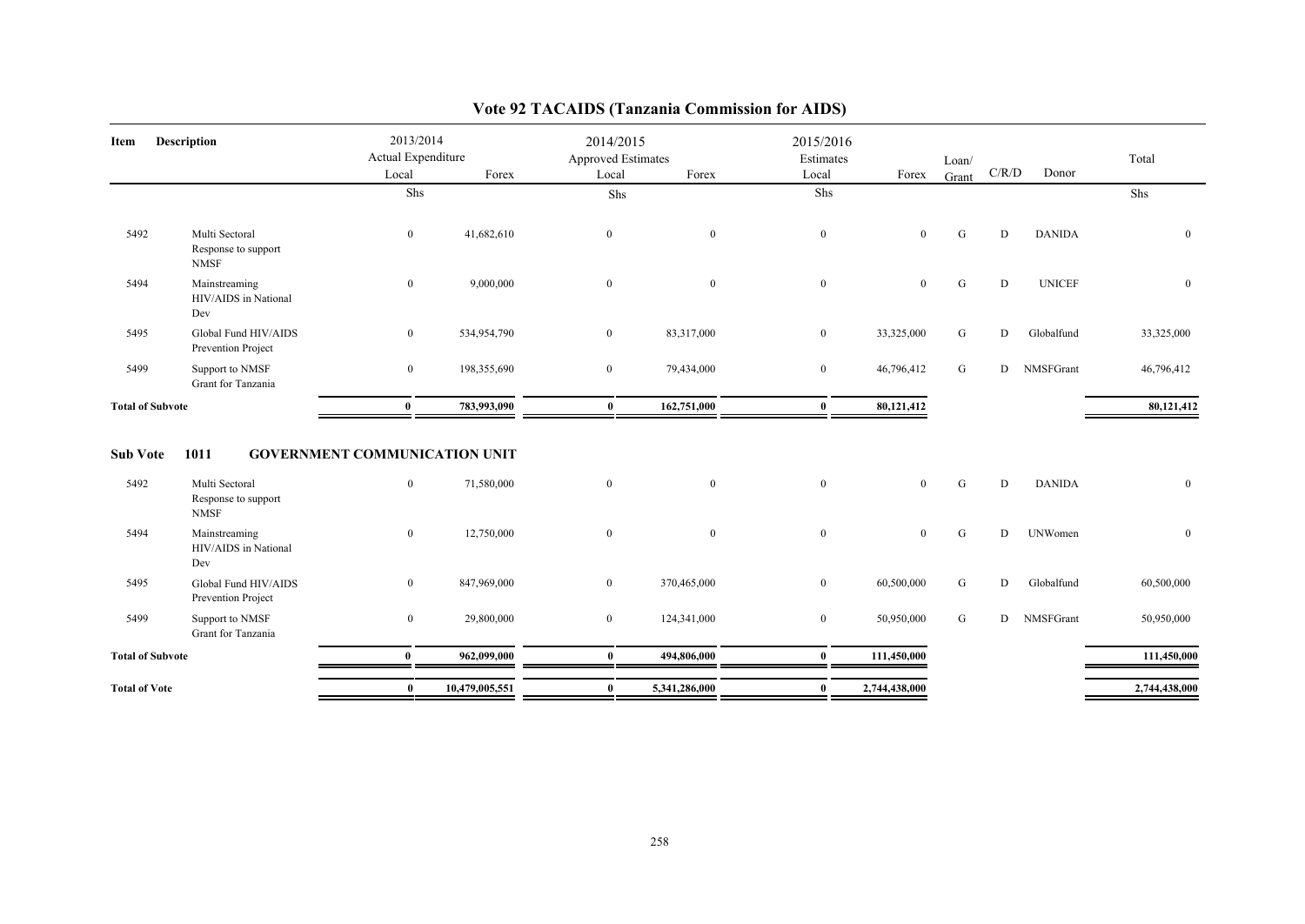# IMMIGRATION DEPARTMENT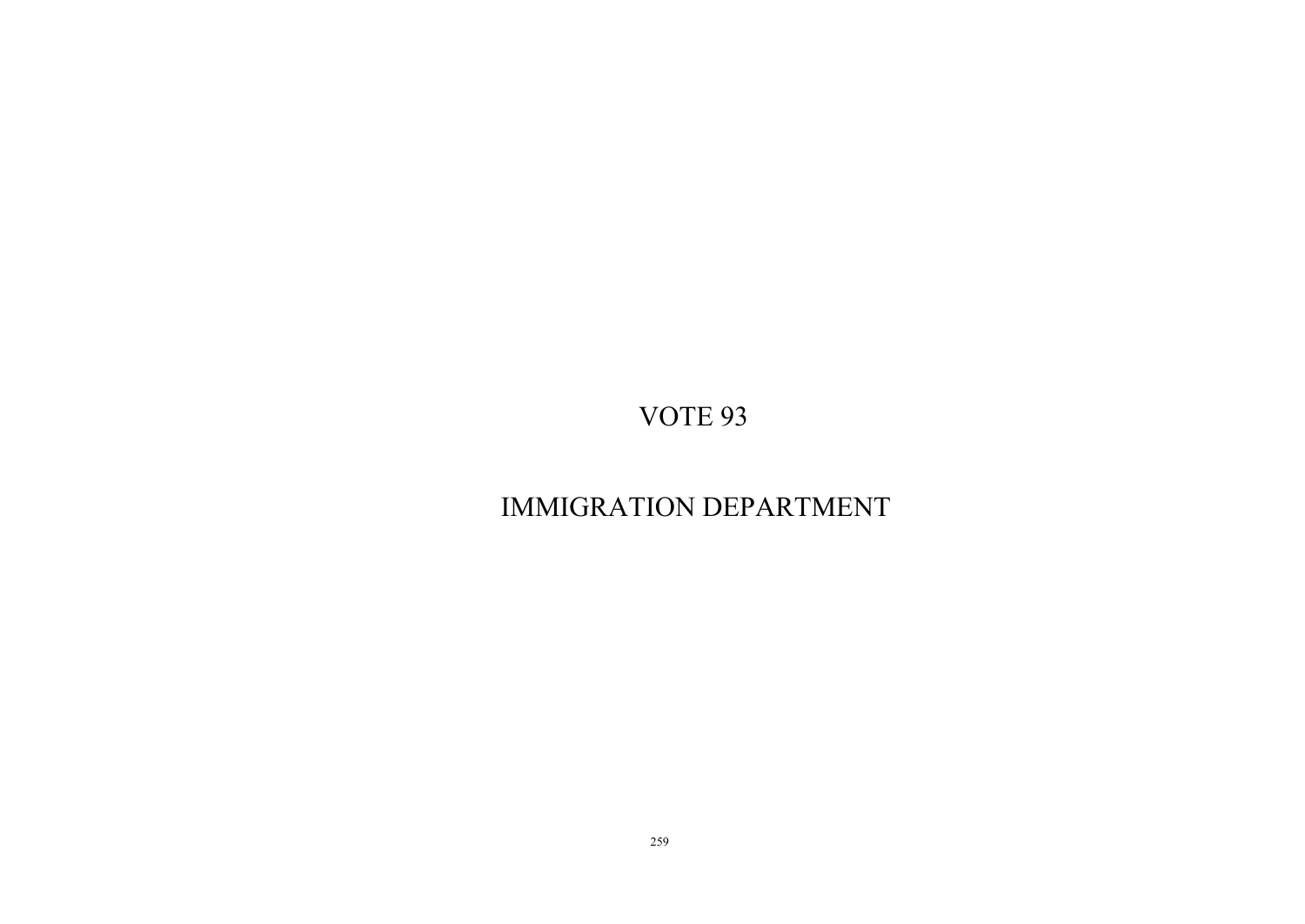## **Vote 93 Immigration Department**

A. ESTIMATE of the amount required in the year ending 30th June, 2016, for the development projects in the Immigration Department

### **Five billion eight hundred million**

### **(Shs.5,800,000,000)**

B. Projects under which this Vote will be accounted for by the Permanent Secretary, Ministry of Home Affairs , are set out in the details below.

| Item                    | <b>Description</b>                             | 2013/2014<br>Actual Expenditure<br>Local | Forex          | 2014/2015<br><b>Approved Estimates</b><br>Local | Forex          | 2015/2016<br>Estimates<br>Local | Forex          | Loan/<br>Grant | C/R/D | Donor              | Total          |
|-------------------------|------------------------------------------------|------------------------------------------|----------------|-------------------------------------------------|----------------|---------------------------------|----------------|----------------|-------|--------------------|----------------|
|                         |                                                | Shs                                      |                | Shs                                             |                | Shs                             |                |                |       |                    | Shs            |
| <b>Sub Vote</b>         | 2002                                           | <b>IMMIGRATION MAINLAND</b>              |                |                                                 |                |                                 |                |                |       |                    |                |
| 6301                    | Construction of<br>Immigration Reg.<br>Offices | $\boldsymbol{0}$                         | $\overline{0}$ | 4,960,000,000                                   | $\overline{0}$ | 4,580,000,000                   | $\mathbf{0}$   |                |       |                    | 4,580,000,000  |
| 6339                    | Rehabilitation of<br>Government Houses         | $\mathbf{0}$                             | $\overline{0}$ | $\mathbf{0}$                                    | $\overline{0}$ | 1,220,000,000                   | $\overline{0}$ |                |       |                    | 1,220,000,000  |
| 6501                    | The National Identity<br>Card                  | 60,000,000,000                           | $\overline{0}$ | 160,000,000,000                                 | 41,048,980,000 | $\mathbf{0}$                    | $\overline{0}$ | G              | D     | <b>Basket Fund</b> | $\overline{0}$ |
| <b>Total of Subvote</b> |                                                | 60,000,000,000                           | $\mathbf{0}$   | 164,960,000,000                                 | 41,048,980,000 | 5,800,000,000                   |                |                |       |                    | 5,800,000,000  |
| <b>Total of Vote</b>    |                                                | 60,000,000,000                           | $\bf{0}$       | 164,960,000,000                                 | 41,048,980,000 | 5,800,000,000                   |                |                |       |                    | 5,800,000,000  |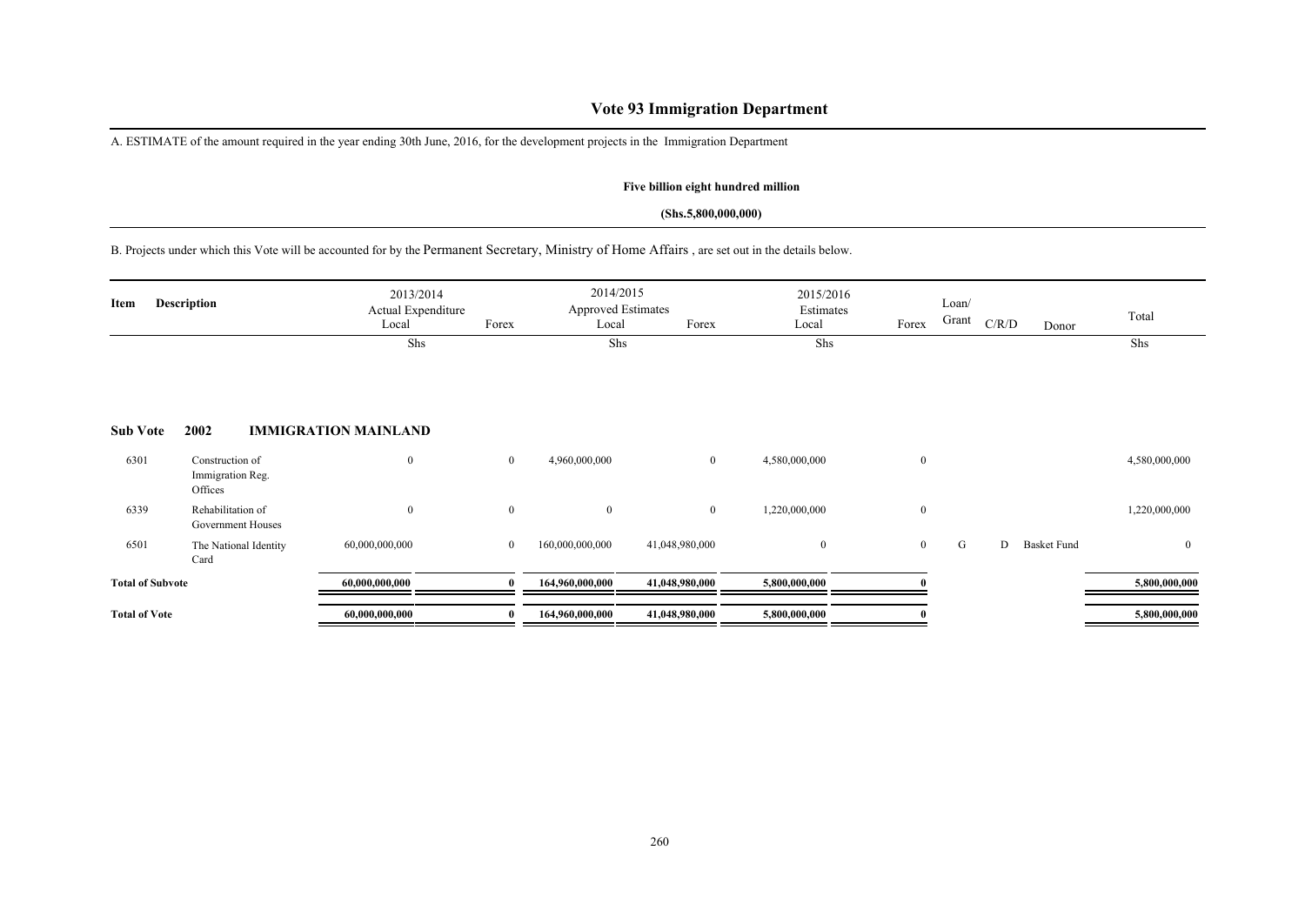# MANYARA REGION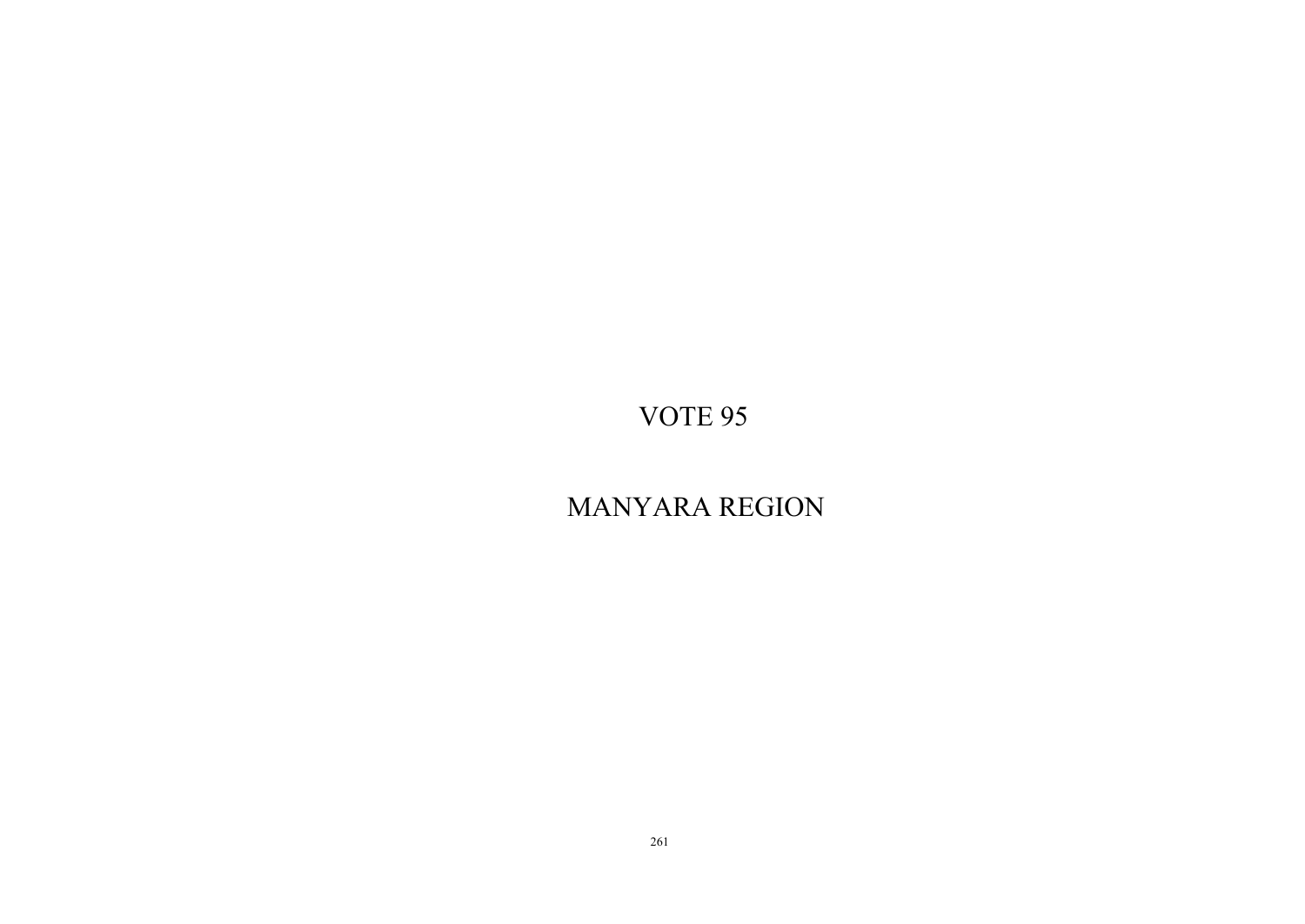## **Vote 95 Manyara Region**

A. ESTIMATE of the amount required in the year ending 30th June, 2016, for the development projects in the Manyara Region

#### **Twenty-three billion six hundred sixty million six hundred eighty-five thousand**

#### **(Shs.23,660,685,000)**

B. Projects under which this Vote will be accounted for by the Regional Administrative Secretary, Manyara Region , are set out in the details below.

| Item                    | <b>Description</b>                            | 2013/2014<br>Actual Expenditure<br>Local | Forex          | 2014/2015<br>Approved Estimates<br>Local | Forex          | 2015/2016<br>Estimates<br>Local | Forex            | Loan/<br>Grant<br>C/R/D | Donor | Total          |
|-------------------------|-----------------------------------------------|------------------------------------------|----------------|------------------------------------------|----------------|---------------------------------|------------------|-------------------------|-------|----------------|
|                         |                                               | Shs                                      |                | Shs                                      |                | Shs                             |                  |                         |       | Shs            |
| <b>Sub Vote</b>         | 1001                                          | ADMINISTRATION AND HR MANAGEMENT         |                |                                          |                |                                 |                  |                         |       |                |
| 6213                    | Construction of<br>Regional Block             | $\mathbf{0}$                             | $\bf{0}$       | 360,000,000                              | $\mathbf{0}$   | $\bf{0}$                        | $\boldsymbol{0}$ |                         |       | $\overline{0}$ |
| 6327                    | Construction and<br>Rehab.of Buildings        | $\mathbf{0}$                             | $\mathbf{0}$   | 75,000,000                               | $\overline{0}$ | 100,000,000                     | $\boldsymbol{0}$ |                         |       | 100,000,000    |
| 6384                    | Construction of<br><b>Government Quarters</b> | $\mathbf{0}$                             | $\overline{0}$ | 604,463,000                              | $\mathbf{0}$   | 189,941,000                     | $\boldsymbol{0}$ |                         |       | 189,941,000    |
| 6532                    | Self Help Project                             | 20,000,000                               | $\overline{0}$ | 45,000,000                               | $\mathbf{0}$   | 45,000,000                      | $\mathbf{0}$     |                         |       | 45,000,000     |
| <b>Total of Subvote</b> |                                               | 20,000,000                               | $\mathbf{0}$   | 1,084,463,000                            | $\bf{0}$       | 334,941,000                     | $\Omega$         |                         |       | 334,941,000    |
| <b>Sub Vote</b>         | 1005<br><b>DAS-BABATI</b>                     |                                          |                |                                          |                |                                 |                  |                         |       |                |
| 6532                    | Self Help Project                             | 5,000,000                                | $\overline{0}$ | $\mathbf{0}$                             | $\mathbf{0}$   | $\mathbf{0}$                    | $\bf{0}$         |                         |       | $\overline{0}$ |
| <b>Total of Subvote</b> |                                               | 5,000,000                                | $\mathbf{0}$   | $\mathbf{0}$                             | $\mathbf{0}$   | $\mathbf{0}$                    |                  |                         |       |                |
| <b>Sub Vote</b>         | 1006<br><b>DAS - HANANG</b>                   |                                          |                |                                          |                |                                 |                  |                         |       |                |
| 6339                    | Rehabilitation of<br>Government Houses        | $\boldsymbol{0}$                         | $\overline{0}$ | 30,000,000                               | $\mathbf{0}$   | $\overline{0}$                  | $\boldsymbol{0}$ |                         |       | $\bf{0}$       |
| 6532                    | Self Help Project                             | 5,000,000                                | $\overline{0}$ | $\mathbf{0}$                             | $\mathbf{0}$   | $\boldsymbol{0}$                | $\mathbf{0}$     |                         |       | $\bf{0}$       |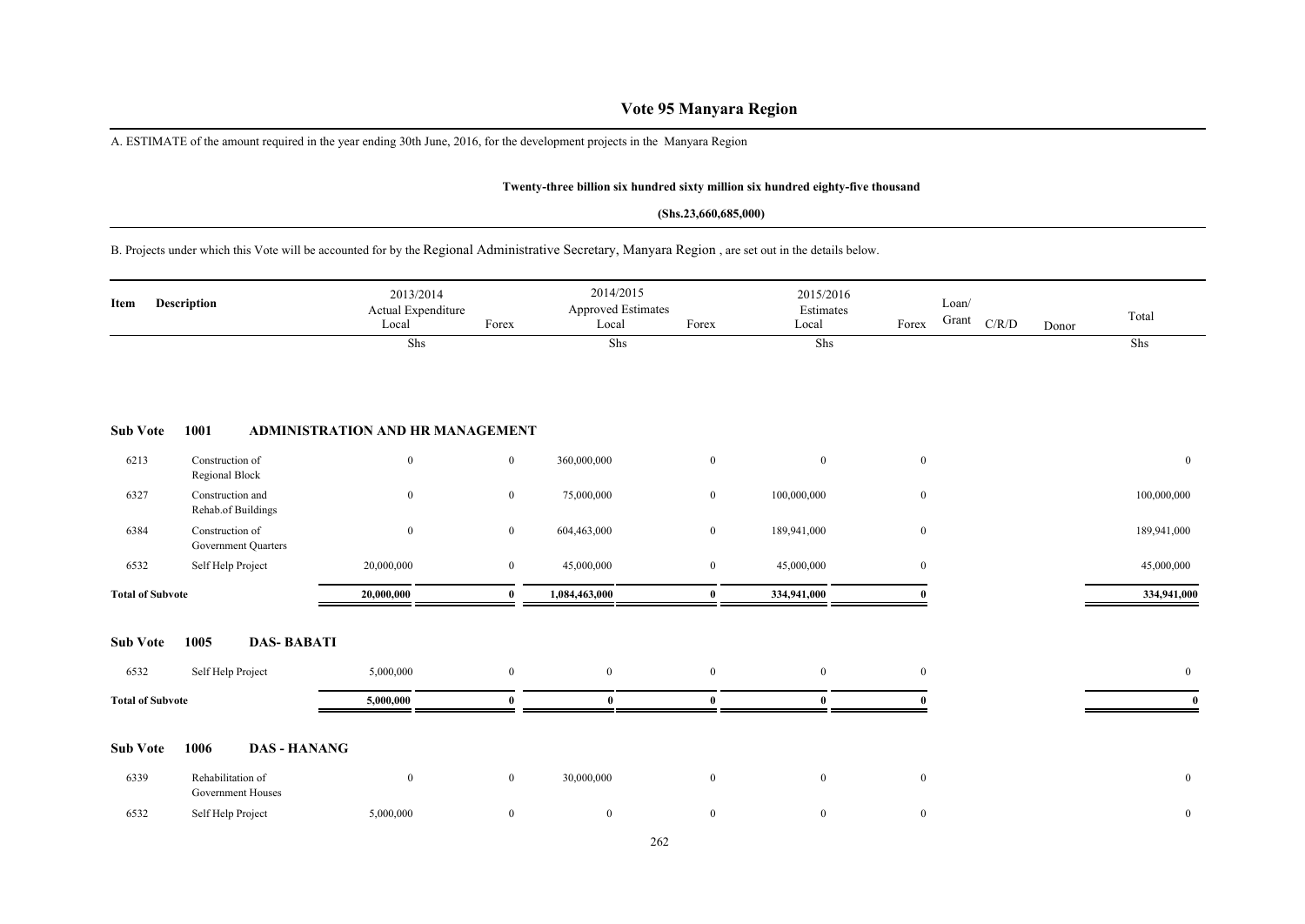|                         |                          |                                          |                           |                                                 |                  | Vote 95 Manyara Region          |                  |                |             |       |              |              |
|-------------------------|--------------------------|------------------------------------------|---------------------------|-------------------------------------------------|------------------|---------------------------------|------------------|----------------|-------------|-------|--------------|--------------|
| Description<br>Item     |                          | 2013/2014<br>Actual Expenditure<br>Local | Forex                     | 2014/2015<br><b>Approved Estimates</b><br>Local | Forex            | 2015/2016<br>Estimates<br>Local | Forex            | Loan/<br>Grant | $\rm C/R/D$ | Donor | Total        |              |
|                         |                          |                                          | Shs                       |                                                 | ${\rm Shs}$      |                                 | Shs              |                |             |       |              | Shs          |
| <b>Total of Subvote</b> |                          |                                          | 5,000,000                 | $\bf{0}$                                        | 30,000,000       | $\bf{0}$                        | $\bf{0}$         |                |             |       |              |              |
| <b>Sub Vote</b>         | 1007                     | <b>DAS - KITETO</b>                      |                           |                                                 |                  |                                 |                  |                |             |       |              |              |
| 6532                    | Self Help Project        |                                          | 5,000,000                 | $\boldsymbol{0}$                                | $\bf{0}$         | $\boldsymbol{0}$                | $\boldsymbol{0}$ | $\mathbf{0}$   |             |       |              | $\mathbf{0}$ |
| <b>Total of Subvote</b> |                          | 5,000,000                                | $\bf{0}$                  | $\bf{0}$                                        | $\bf{0}$         | $\bf{0}$                        | $\theta$         |                |             |       | $\mathbf{0}$ |              |
| <b>Sub Vote</b>         | 1008                     | <b>DAS - MBULU</b>                       |                           |                                                 |                  |                                 |                  |                |             |       |              |              |
| 6331                    | Construction of<br>Mbulu | Resid.House for DC                       | $\bf{0}$                  | $\bf{0}$                                        | 300,000,000      | $\mathbf{0}$                    | 180,000,000      | $\bf{0}$       |             |       |              | 180,000,000  |
| 6532                    | Self Help Project        |                                          | 5,000,000                 | $\boldsymbol{0}$                                | $\bf{0}$         | $\mathbf{0}$                    | $\mathbf{0}$     | $\mathbf{0}$   |             |       |              | $\mathbf{0}$ |
| <b>Total of Subvote</b> |                          |                                          | 5,000,000                 | $\bf{0}$                                        | 300,000,000      | $\bf{0}$                        | 180,000,000      | $\theta$       |             |       |              | 180,000,000  |
| <b>Sub Vote</b>         | 1009                     | <b>DAS-SIMANJIRO</b>                     |                           |                                                 |                  |                                 |                  |                |             |       |              |              |
| 6327                    | Construction and         | Rehab.of Buildings                       | 25,395,000                | $\boldsymbol{0}$                                | 30,000,000       | $\mathbf{0}$                    | $\mathbf{0}$     | $\bf{0}$       |             |       |              | $\bf{0}$     |
| 6532                    | Self Help Project        |                                          | 5,000,000                 | $\boldsymbol{0}$                                | $\boldsymbol{0}$ | $\mathbf{0}$                    | $\mathbf{0}$     | $\mathbf{0}$   |             |       |              | $\bf{0}$     |
| <b>Total of Subvote</b> |                          |                                          | 30,395,000                | $\bf{0}$                                        | 30,000,000       | $\mathbf{0}$                    | $\mathbf{0}$     | $\Omega$       |             |       |              | $\mathbf{0}$ |
| <b>Sub Vote</b>         | 2001                     |                                          | PLANNING AND COORDINATION |                                                 |                  |                                 |                  |                |             |       |              |              |
| 5492                    | HIV/AIDS Project         | Tanzania Maltsectoral                    | $\mathbf{0}$              | $\boldsymbol{0}$                                | $\bf{0}$         | 56,400,000                      | $\boldsymbol{0}$ | 14,100,000     | G           | D     | World Bank   | 14,100,000   |
| 6299                    | Coordination             | Project Monitoring and                   | $\mathbf{0}$              | $\boldsymbol{0}$                                | 20,132,000       | $\bf{0}$                        | 35,000,000       | $\mathbf{0}$   |             |       |              | 35,000,000   |
| <b>Total of Subvote</b> |                          |                                          | $\bf{0}$                  | $\bf{0}$                                        | 20,132,000       | 56,400,000                      | 35,000,000       | 14,100,000     |             |       |              | 49,100,000   |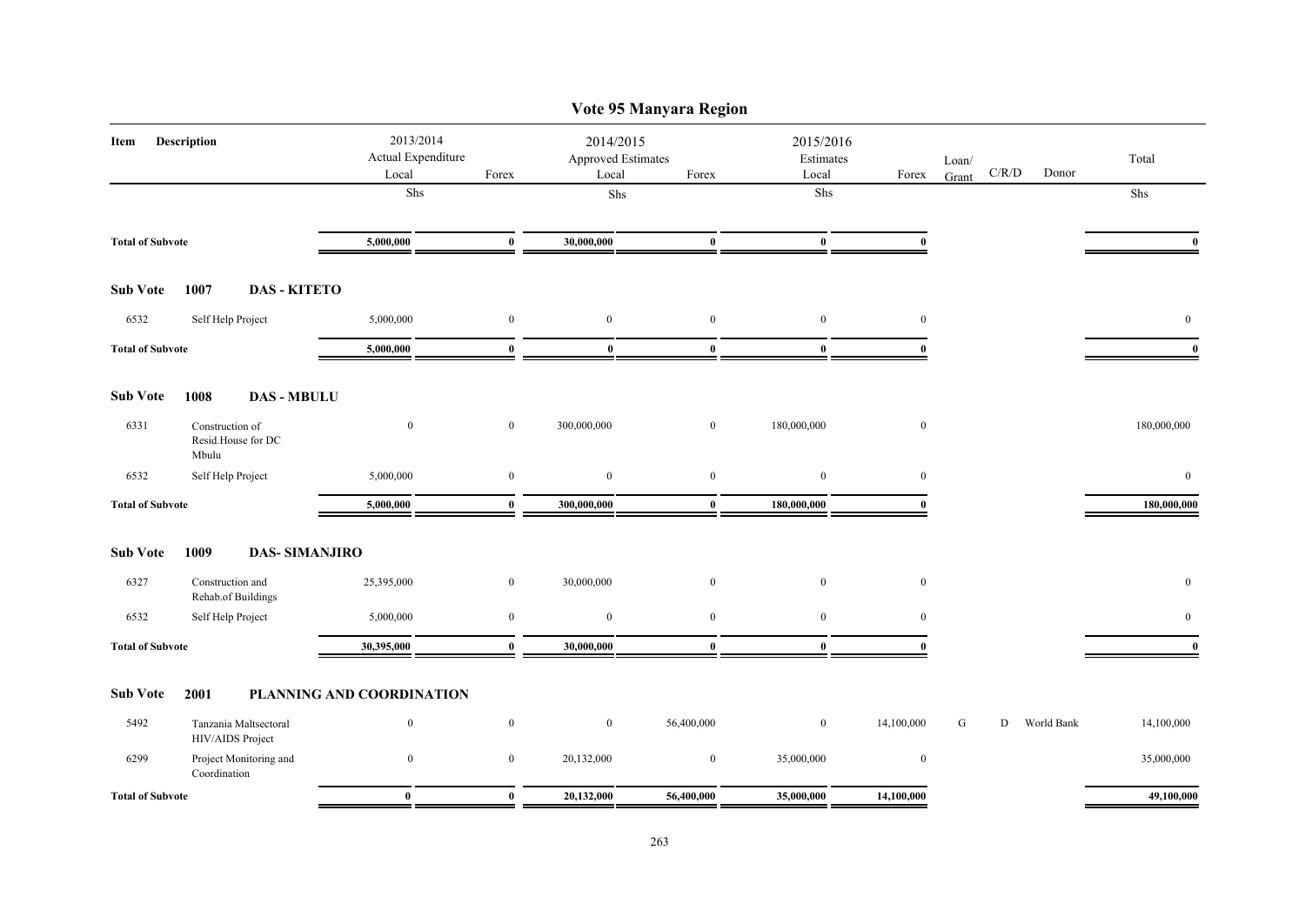|                         |                                            |                                                         |                  |                                                                         | Vote 95 Manyara Region |                                        |              |                |                                        |                    |               |
|-------------------------|--------------------------------------------|---------------------------------------------------------|------------------|-------------------------------------------------------------------------|------------------------|----------------------------------------|--------------|----------------|----------------------------------------|--------------------|---------------|
| Item                    | Description                                | 2013/2014<br>Actual Expenditure<br>Local<br>${\rm Shs}$ | Forex            | 2014/2015<br><b>Approved Estimates</b><br>Local<br>Forex<br>${\rm Shs}$ |                        | 2015/2016<br>Estimates<br>Local<br>Shs | Forex        | Loan/<br>Grant | $\mathbf{C} / \mathbf{R} / \mathbf{D}$ | Donor              | Total         |
|                         |                                            |                                                         |                  |                                                                         |                        |                                        |              |                |                                        |                    | Shs           |
| <b>Sub Vote</b>         | 2002                                       | <b>ECONOMIC AND PRODUCTIVE SECTOR</b>                   |                  |                                                                         |                        |                                        |              |                |                                        |                    |               |
| 4404                    | <b>DADPS</b>                               | $\overline{0}$                                          | 26,941,396       | 4,809,000                                                               | 28,000,000             | $\mathbf{0}$                           | $\mathbf{0}$ | G              |                                        | 0 Basket Fund      | $\mathbf{0}$  |
| <b>Total of Subvote</b> |                                            | $\bf{0}$                                                | 26,941,396       | 4,809,000                                                               | 28,000,000             | $\bf{0}$                               | $\bf{0}$     |                |                                        |                    | $\bf{0}$      |
| <b>Sub Vote</b>         | 2004<br><b>SOCIAL SECTOR</b>               |                                                         |                  |                                                                         |                        |                                        |              |                |                                        |                    |               |
| 3267                    | Water and San Co-or<br>and Monitoring      | $\boldsymbol{0}$                                        | $\boldsymbol{0}$ | $\bf{0}$                                                                | 19,400,000             | $\boldsymbol{0}$                       | $\mathbf{0}$ | ${\rm G}$      | D                                      | <b>Basket Fund</b> | $\bf{0}$      |
| 5421                    | Health Sector Basket<br>Fund               | $\bf{0}$                                                | 167,041,448      | $\bf{0}$                                                                | 142,295,000            | $\bf{0}$                               | 84,903,000   | G              | D                                      | <b>Basket Fund</b> | 84,903,000    |
| <b>Total of Subvote</b> |                                            | $\bf{0}$                                                | 167,041,448      | $\bf{0}$                                                                | 161,695,000            | $\bf{0}$                               | 84,903,000   |                |                                        |                    | 84,903,000    |
| <b>Sub Vote</b>         | 2006                                       | <b>EDUCATION SECTOR</b>                                 |                  |                                                                         |                        |                                        |              |                |                                        |                    |               |
| 4390                    | Secondary Education<br>Development Program | $\bf{0}$                                                | $-10,000,000$    | 24,463,000                                                              | 26,645,000             | 24,463,000                             | 6,661,000    |                |                                        |                    | 31,124,000    |
| <b>Total of Subvote</b> |                                            | $\bf{0}$                                                | $-10,000,000$    | 24,463,000                                                              | 26,645,000             | 24,463,000                             | 6,661,000    |                |                                        |                    | 31,124,000    |
| <b>Sub Vote</b>         | 2007<br><b>WATER SECTOR</b>                |                                                         |                  |                                                                         |                        |                                        |              |                |                                        |                    |               |
| 3280                    | Rural Water Supply &<br>Sanitation Program | $\bf{0}$                                                | 50,851,150       | $\overline{0}$                                                          | 53,065,000             | $\bf{0}$                               | 9,894,000    | G              | D                                      | World Bank         | 9,894,000     |
| <b>Total of Subvote</b> |                                            | $\bf{0}$                                                | 50,851,150       | $\bf{0}$                                                                | 53,065,000             | $\bf{0}$                               | 9,894,000    |                |                                        |                    | 9,894,000     |
| <b>Sub Vote</b>         | 3001                                       | <b>REGIONAL HOSPITAL</b>                                |                  |                                                                         |                        |                                        |              |                |                                        |                    |               |
| 5402                    | Construction of<br>Regional Hospital       | 524,463,000                                             | $\bf{0}$         | 710,000,000                                                             | $\boldsymbol{0}$       | 1,550,000,000                          | $\mathbf{0}$ |                |                                        |                    | 1,550,000,000 |
| <b>Total of Subvote</b> |                                            | 524,463,000                                             | $\bf{0}$         | 710,000,000                                                             | $\bf{0}$               | 1,550,000,000                          | $\bf{0}$     |                |                                        |                    | 1,550,000,000 |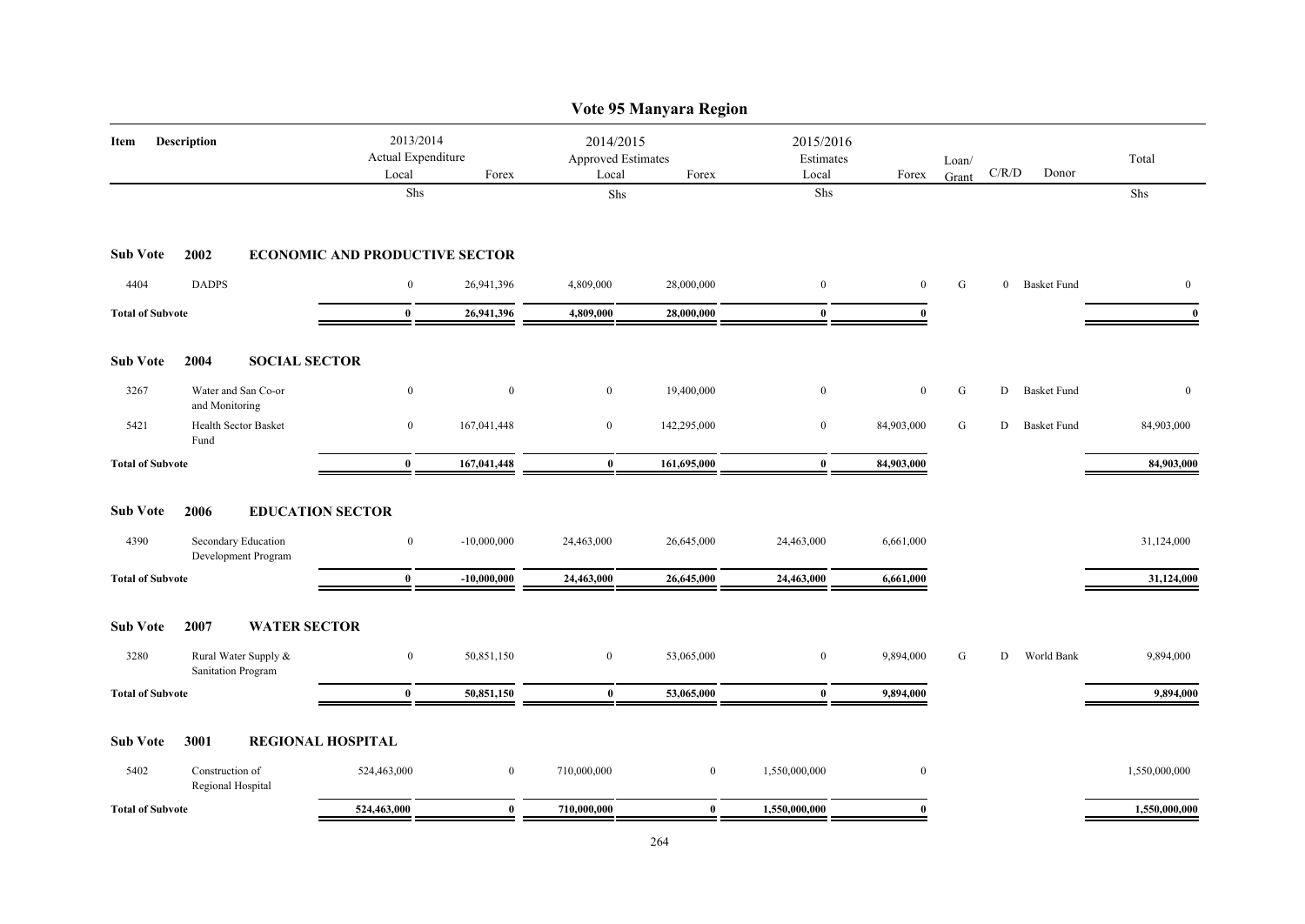|                         | Vote 95 Manyara Region                         |                                          |                |                                                 |                |                                 |                |                |       |                    |                |  |  |
|-------------------------|------------------------------------------------|------------------------------------------|----------------|-------------------------------------------------|----------------|---------------------------------|----------------|----------------|-------|--------------------|----------------|--|--|
| Item                    | <b>Description</b>                             | 2013/2014<br>Actual Expenditure<br>Local | Forex          | 2014/2015<br><b>Approved Estimates</b><br>Local | Forex          | 2015/2016<br>Estimates<br>Local | Forex          | Loan/<br>Grant | C/R/D | Donor              | Total          |  |  |
|                         |                                                | Shs                                      |                | Shs                                             |                | Shs                             |                |                |       |                    | Shs            |  |  |
| <b>Sub Vote</b>         | 8091                                           | <b>LOCAL GOVERNMENT AUTHORITIES</b>      |                |                                                 |                |                                 |                |                |       |                    |                |  |  |
| 3280                    | Rural Water Supply<br>and Sanitation           | $\overline{0}$                           | 2,559,276,647  | $\mathbf{0}$                                    | 2,621,142,000  | $\bf{0}$                        | 471,123,000    | G              | D     | World Bank         | 471,123,000    |  |  |
| 4390                    | Secondary Education<br>Dev.Programme(SEDP)     | $\boldsymbol{0}$                         | 1,190,344,000  | $\mathbf{0}$                                    | 2,055,584,000  | $\overline{0}$                  | 513,896,000    | G              | D     | World Bank         | 513,896,000    |  |  |
| 4486                    | Agricultural Sector<br>Devt Programme          | $\boldsymbol{0}$                         | 1,106,868,000  | $\mathbf{0}$                                    | 3,216,795,000  | $\overline{0}$                  | 474,750,000    | G              | D     | <b>Basket Fund</b> | 474,750,000    |  |  |
| 4553                    | Livestock Development<br>Fund                  | 50,075,000                               | $\bf{0}$       | 52,075,000                                      | $\bf{0}$       | 52,075,000                      | $\mathbf{0}$   |                |       |                    | 52,075,000     |  |  |
| 4946                    | <b>LGAs Own Source</b><br>Project              | $\mathbf{0}$                             | $\bf{0}$       | 6,032,576,000                                   | $\overline{0}$ | 8,125,328,000                   | $\mathbf{0}$   |                |       |                    | 8,125,328,000  |  |  |
| 5421                    | <b>Health Sector Basket</b><br>Fund            | $\overline{0}$                           | 3,295,072,000  | $\mathbf{0}$                                    | 2,691,537,000  | $\bf{0}$                        | 2,239,881,000  | G              | D     | <b>Basket Fund</b> | 2,239,881,000  |  |  |
| 5499                    | <b>HIV/AIDS</b>                                | $\overline{0}$                           | 413,730,273    | $\overline{0}$                                  | 267,985,000    | $\bf{0}$                        | 70,264,000     | G              | D     | <b>IDA</b>         | 70,264,000     |  |  |
| 6209                    | Constituency<br>Development Fund               | $\bf{0}$                                 | $\mathbf{0}$   | 339,300,000                                     | $\overline{0}$ | 339,300,000                     | $\mathbf{0}$   |                |       |                    | 339,300,000    |  |  |
| 6277                    | Local Government<br>Capital Devt Grant         | 3,041,922,246                            | 1,344,119,000  | 7,101,546,000                                   | 1,447,447,000  | 5,252,919,000                   | $\overline{0}$ | G              | D     | <b>IDA</b>         | 5,252,919,000  |  |  |
| 6401                    | <b>District Council</b>                        | 339,299,862                              | $\bf{0}$       | 2,050,000,000                                   | $\bf{0}$       | 3,347,000,000                   | $\mathbf{0}$   |                |       |                    | 3,347,000,000  |  |  |
| 6405                    | Urban Local<br>Government Support<br>Programme | $\mathbf{0}$                             | $\mathbf{0}$   | $\mathbf{0}$                                    | 1,132,803,000  | $\bf{0}$                        | 534,187,000    | L              | D     | World Bank         | 534,187,000    |  |  |
| <b>Total of Subvote</b> |                                                | 3,431,297,108                            | 9,909,409,920  | 15,575,497,000                                  | 13,433,293,000 | 17,116,622,000                  | 4,304,101,000  |                |       |                    | 21,420,723,000 |  |  |
| <b>Total of Vote</b>    |                                                | 4,026,155,108                            | 10,144,243,914 | 17,779,364,000                                  | 13,759,098,000 | 19,241,026,000                  | 4,419,659,000  |                |       |                    | 23,660,685,000 |  |  |
|                         |                                                |                                          |                |                                                 |                |                                 |                |                |       |                    |                |  |  |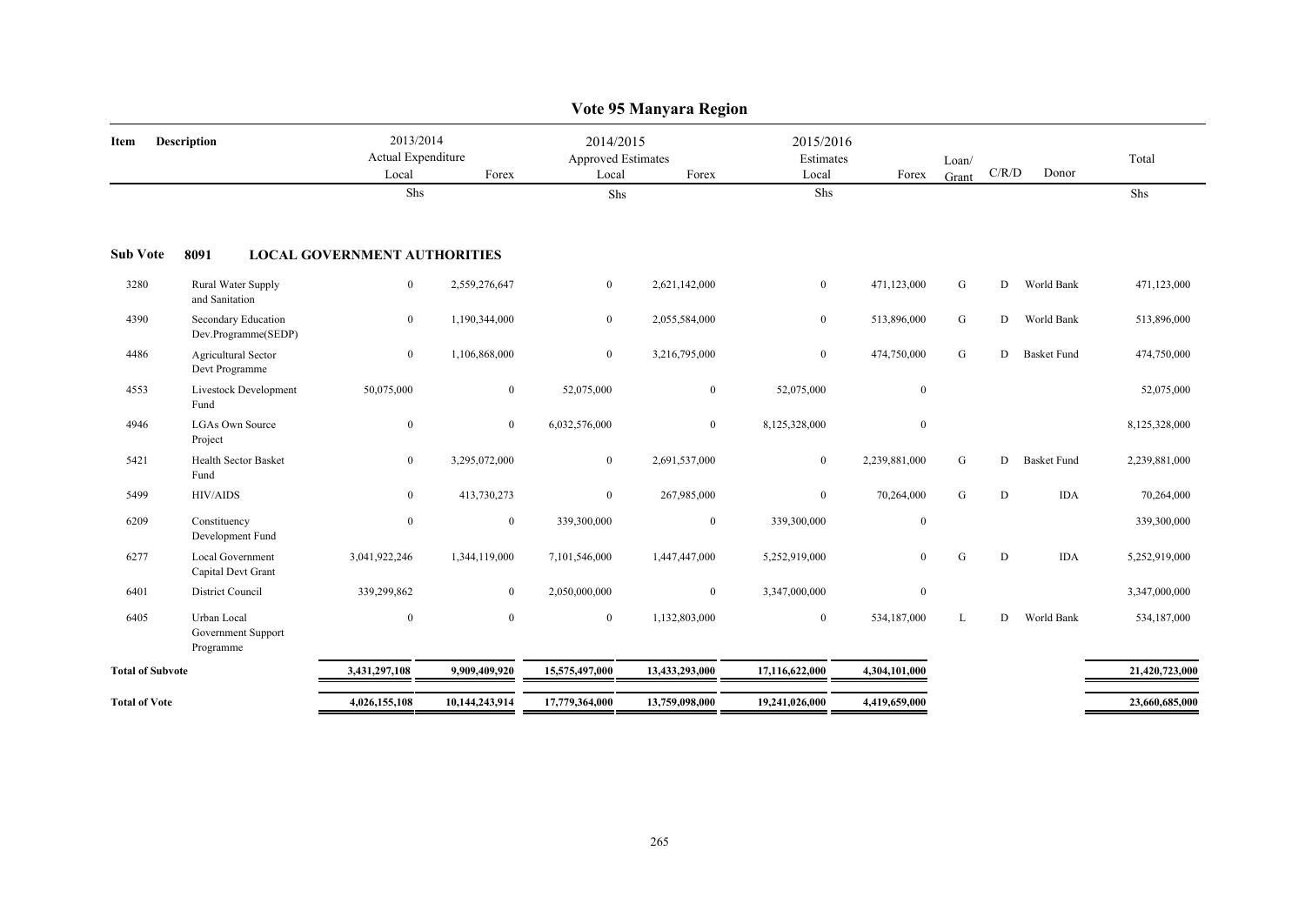# MINISTRY OF INFORMATION,YOUTH ,CULTURE AND SPORTS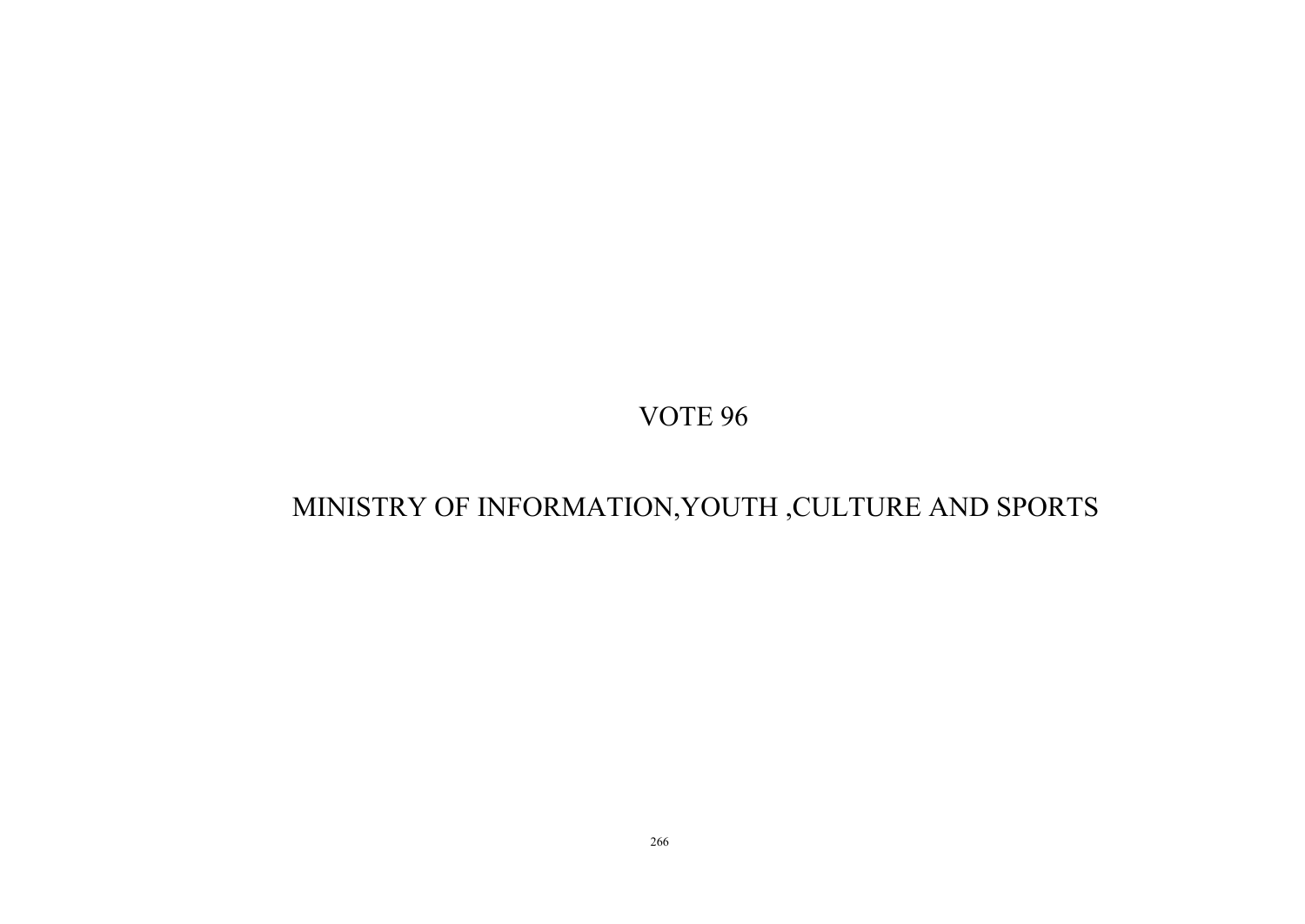## **Vote 96 Ministry of Information,Youth ,Culture and Sports**

A. ESTIMATE of the amount required in the year ending 30th June, 2016, for the development projects in the Ministry of Information,Youth ,Culture and Sports

#### **Three billion**

#### **(Shs.3,000,000,000)**

B. Projects under which this Vote will be accounted for by the Permanent Secretary, Ministry of Information, Youth, Culture and Sports , are set out in the details below.

| Item                    | Description                                   | 2013/2014<br>Actual Expenditure<br>Local | Forex            | 2014/2015<br><b>Approved Estimates</b><br>Local | Forex          | 2015/2016<br>Estimates<br>Local | Forex            | Loan/<br>Grant<br>$\rm C/R/D$ | Donor | Total          |
|-------------------------|-----------------------------------------------|------------------------------------------|------------------|-------------------------------------------------|----------------|---------------------------------|------------------|-------------------------------|-------|----------------|
|                         |                                               | Shs                                      |                  | Shs                                             |                | Shs                             |                  |                               |       | Shs            |
| <b>Sub Vote</b>         | 1003                                          | POLICY AND PLANNING                      |                  |                                                 |                |                                 |                  |                               |       |                |
| 6260                    | <b>Institutional Support</b>                  | $\overline{0}$                           | $\mathbf{0}$     | 150,000,000                                     | $\mathbf{0}$   | $\mathbf{0}$                    | $\mathbf{0}$     |                               |       | $\overline{0}$ |
| <b>Total of Subvote</b> |                                               | $\bf{0}$                                 | $\mathbf{0}$     | 150,000,000                                     | $\mathbf{0}$   | $\bf{0}$                        |                  |                               |       |                |
| <b>Sub Vote</b>         | 6001                                          | <b>CULTURE DEVELOPMENT DIVISION</b>      |                  |                                                 |                |                                 |                  |                               |       |                |
| 4353                    | Rehabilitat. of<br>Bagamoyo College of<br>Art | $\overline{0}$                           | $\boldsymbol{0}$ | 450,000,000                                     | $\mathbf{0}$   | $\mathbf{0}$                    | $\mathbf{0}$     |                               |       | $\overline{0}$ |
| 6246                    | Construction of<br>Open-BAKITA                | 400,000,000                              | $\overline{0}$   | 300,000,000                                     | $\overline{0}$ | 100,000,000                     | $\bf{0}$         |                               |       | 100,000,000    |
| 6293                    | Liberation Heritage<br>Program                | 29,912,000                               | $\boldsymbol{0}$ | 250,000,000                                     | $\bf{0}$       | 250,000,000                     | $\boldsymbol{0}$ |                               |       | 250,000,000    |
| 6355                    | Construction of Open<br>Air Theatre           | $\overline{0}$                           | $\mathbf{0}$     | 450,000,000                                     | $\overline{0}$ | 500,000,000                     | $\bf{0}$         |                               |       | 500,000,000    |
| 6356                    | Construction of Culture<br>Complex            | $\overline{0}$                           | $\mathbf{0}$     | 70,000,000                                      | $\mathbf{0}$   | $\mathbf{0}$                    | $\mathbf{0}$     |                               |       | $\mathbf{0}$   |
| <b>Total of Subvote</b> |                                               | 429,912,000                              | $\mathbf{0}$     | 1,520,000,000                                   | $\mathbf{0}$   | 850,000,000                     |                  |                               |       | 850,000,000    |

**Sub Vote 6002 YOUTH DEVELOPMENT DIVISION**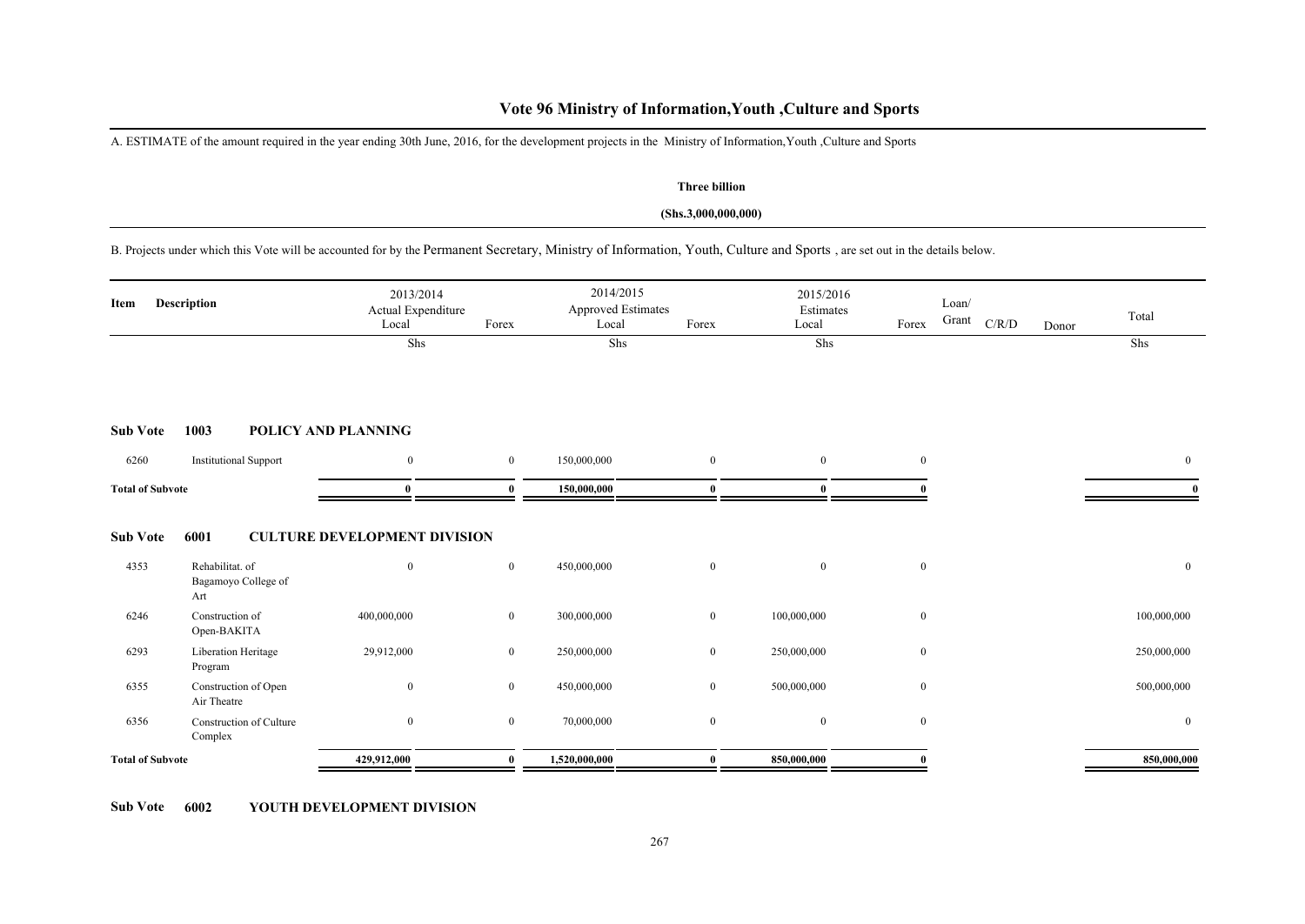| Description<br>Item     |                                        | 2013/2014<br>Actual Expenditure<br>Local<br>Forex<br>Shs |                | 2014/2015<br><b>Approved Estimates</b><br>Local<br>Forex<br>Shs |                  | 2015/2016<br>Estimates<br>Local<br>Forex<br>Shs |              | Loan/<br>Grant | C/R/D | Donor | Total<br>Shs  |
|-------------------------|----------------------------------------|----------------------------------------------------------|----------------|-----------------------------------------------------------------|------------------|-------------------------------------------------|--------------|----------------|-------|-------|---------------|
| 4945                    | Youth Development<br>Fund              | 2,625,079,000                                            | $\overline{0}$ | 6,000,000,000                                                   | $\overline{0}$   | 1,000,000,000                                   | $\mathbf{0}$ |                |       |       | 1,000,000,000 |
| 6380                    | Rehabilitation of Youth<br>Centres     | $\mathbf{0}$                                             | $\overline{0}$ | 600,000,000                                                     | $\bf{0}$         | $\mathbf{0}$                                    | $\mathbf{0}$ |                |       |       | $\bf{0}$      |
| <b>Total of Subvote</b> |                                        | 2,625,079,000                                            | $\mathbf{0}$   | 6,600,000,000                                                   | $\bf{0}$         | 1,000,000,000                                   |              |                |       |       | 1,000,000,000 |
| <b>Sub Vote</b>         | 6004                                   | <b>SPORTS DEVELOPMENT</b>                                |                |                                                                 |                  |                                                 |              |                |       |       |               |
| 6385                    | Construction of Malya<br>Sport College | $\mathbf{0}$                                             | $\overline{0}$ | 500,000,000                                                     | $\mathbf{0}$     | 100,000,000                                     | $\mathbf{0}$ |                |       |       | 100,000,000   |
| 6523                    | National Sports<br>Complex             | 3,545,009,000                                            | $\overline{0}$ | 6,630,000,000                                                   | $\bf{0}$         | $\overline{0}$                                  | $\mathbf{0}$ |                |       |       | $\mathbf{0}$  |
| <b>Total of Subvote</b> |                                        | 3,545,009,000                                            | $\mathbf{0}$   | 7,130,000,000                                                   | 0                | 100,000,000                                     |              |                |       |       | 100,000,000   |
| <b>Sub Vote</b>         | 7003                                   | <b>INFORMATION SERVICES</b>                              |                |                                                                 |                  |                                                 |              |                |       |       |               |
| 4279                    | Expansion of TBC<br>Coverage           | 1,727,500,000                                            | $\bf{0}$       | 1,000,000,000                                                   | $\boldsymbol{0}$ | 1,000,000,000                                   | $\mathbf{0}$ |                |       |       | 1,000,000,000 |
| 6567                    | Public Information                     | $\mathbf{0}$                                             | $\bf{0}$       | 450,000,000                                                     | $\mathbf{0}$     | 50,000,000                                      | $\mathbf{0}$ |                |       |       | 50,000,000    |
| <b>Total of Subvote</b> |                                        | 1,727,500,000                                            | $\mathbf{0}$   | 1,450,000,000                                                   | 0                | 1,050,000,000                                   |              |                |       |       | 1,050,000,000 |
| <b>Total of Vote</b>    |                                        | 8,327,500,000                                            | $\bf{0}$       | 16,850,000,000                                                  | $\bf{0}$         | 3,000,000,000                                   | $\mathbf{0}$ |                |       |       | 3,000,000,000 |

# **Vote 96 Ministry of Information,Youth ,Culture and Sports**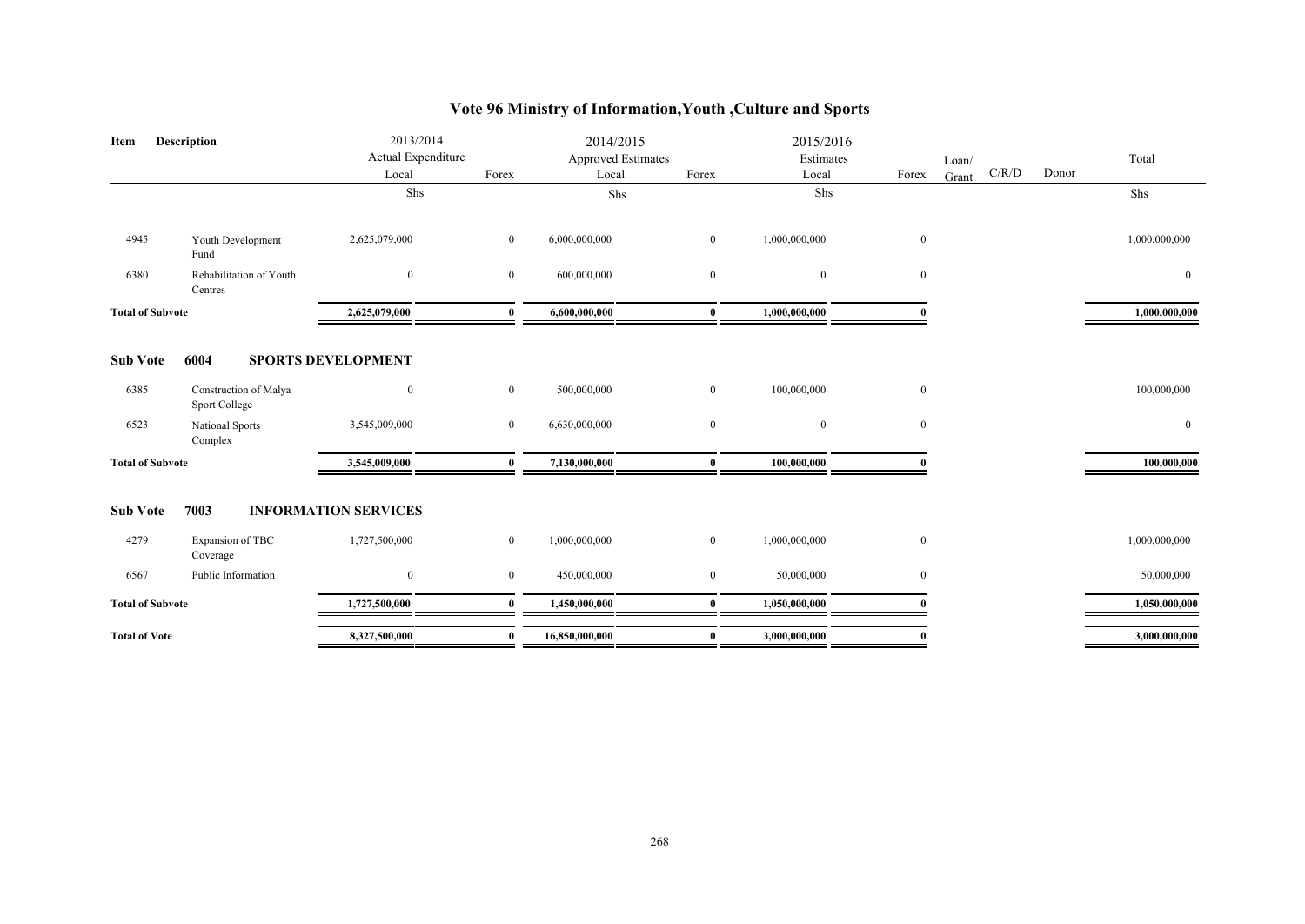MINISTRY OF WORKS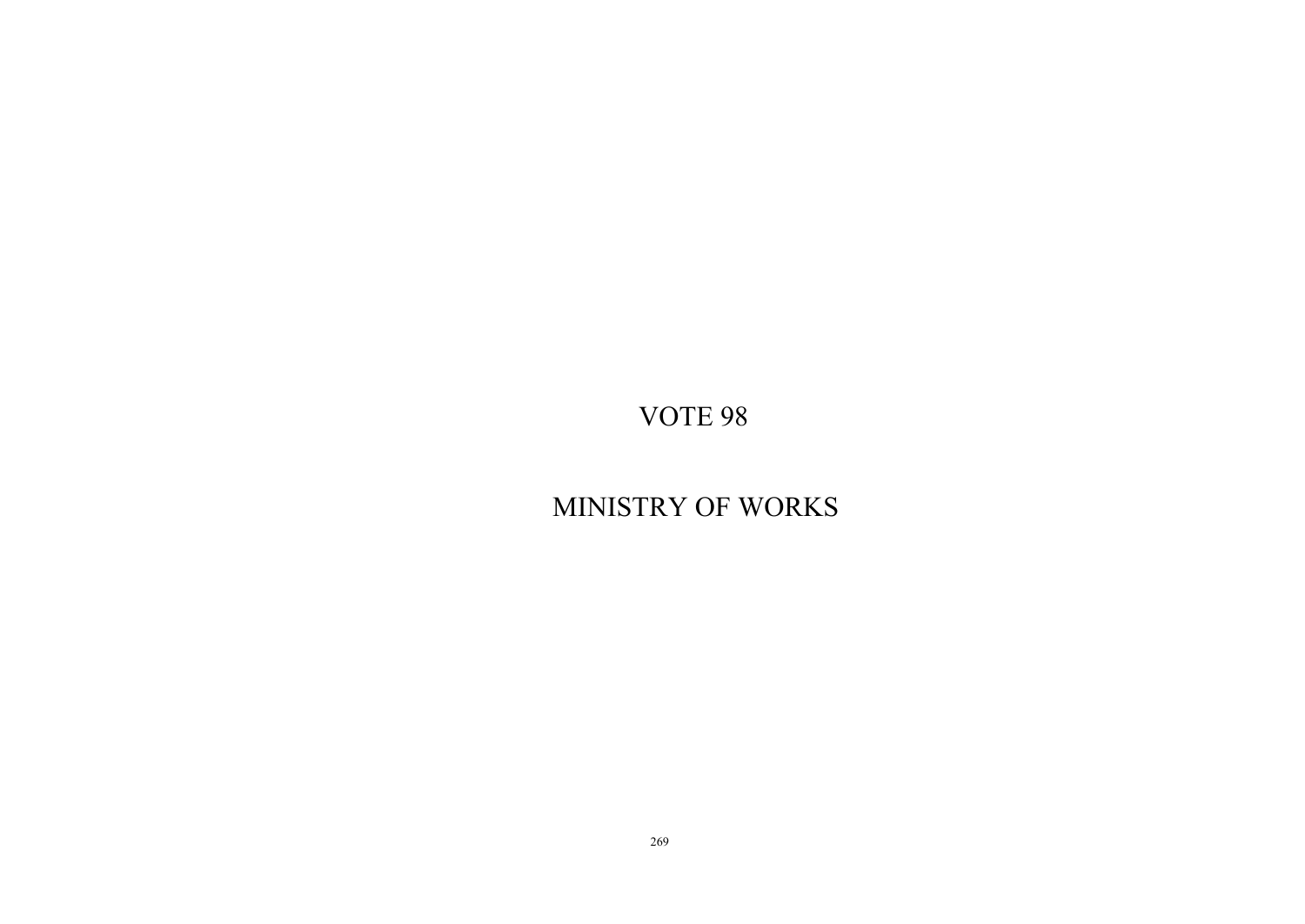A. ESTIMATE of the amount required in the year ending 30th June, 2016, for the development projects in the Ministry of Works

#### **Eight hundred eighty-three billion eight hundred thirty-two million three hundred thirty-eight thousand five hundred**

#### **(Shs.883,832,338,500)**

B. Projects under which this Vote will be accounted for by the Permanent Secretary, Ministry of Works , are set out in the details below.

| Item                    | <b>Description</b>                   | 2013/2014<br>Actual Expenditure<br>Local<br>Shs | Forex          | 2014/2015<br><b>Approved Estimates</b><br>Local<br>Shs | Forex            | 2015/2016<br>Estimates<br>Local<br>Shs | Forex            | Loan/<br>Grant | C/R/D | Donor      | Total<br>Shs  |
|-------------------------|--------------------------------------|-------------------------------------------------|----------------|--------------------------------------------------------|------------------|----------------------------------------|------------------|----------------|-------|------------|---------------|
|                         |                                      |                                                 |                |                                                        |                  |                                        |                  |                |       |            |               |
| <b>Sub Vote</b>         | 1003                                 | POLICY AND PLANNING DIVISION                    |                |                                                        |                  |                                        |                  |                |       |            |               |
| 6267                    | <b>Institutional Support</b>         | 44,994,951                                      | $\bf{0}$       | 137,850,500                                            | 299,998,000      | 119,850,500                            | 50,000,000       | G              | D     | ${\rm EU}$ | 169,850,500   |
| <b>Total of Subvote</b> |                                      | 44,994,951                                      | $\mathbf{0}$   | 137,850,500                                            | 299,998,000      | 119,850,500                            | 50,000,000       |                |       |            | 169,850,500   |
| <b>Sub Vote</b>         | 2002                                 | <b>TECHNICAL SERVICES DIVISION</b>              |                |                                                        |                  |                                        |                  |                |       |            |               |
| 4125                    | Ferry, Ramps and<br>Vending Machines | 110,271,440                                     | $\overline{0}$ | 6,491,850,500                                          | $\mathbf{0}$     | 1,000,000,000                          | $\mathbf{0}$     |                |       |            | 1,000,000,000 |
| 4139                    | Procurement of Ferries               | 1,160,000,000                                   | $\mathbf{0}$   | 4,312,325,000                                          | $\overline{0}$   | 2,036,620,000                          | $\bf{0}$         |                |       |            | 2,036,620,000 |
| 4144                    | Rehabilitation of<br>Ferries         | 140,000,000                                     | $\mathbf{0}$   | 1,902,212,000                                          | $\mathbf{0}$     | 661,350,000                            | $\boldsymbol{0}$ |                |       |            | 661,350,000   |
| 6327                    | Construction of<br>Government Houses | 927,746,000                                     | $\mathbf{0}$   | 2,689,463,000                                          | $\boldsymbol{0}$ | 1,000,000,000                          | $\boldsymbol{0}$ |                |       |            | 1,000,000,000 |
| <b>Total of Subvote</b> |                                      | 2,338,017,440                                   | $\bf{0}$       | 15,395,850,500                                         | $\bf{0}$         | 4,697,970,000                          |                  |                |       |            | 4,697,970,000 |
| <b>Sub Vote</b>         | 2005                                 | <b>ROADS DEVELOPMENT DIVISION</b>               |                |                                                        |                  |                                        |                  |                |       |            |               |

| 4108 | DSM-Chalinze-Morogo |  | 750,000,000 | 2.450.000.000 | 2,450,000,000 |
|------|---------------------|--|-------------|---------------|---------------|
|      | ro Express Way      |  |             |               |               |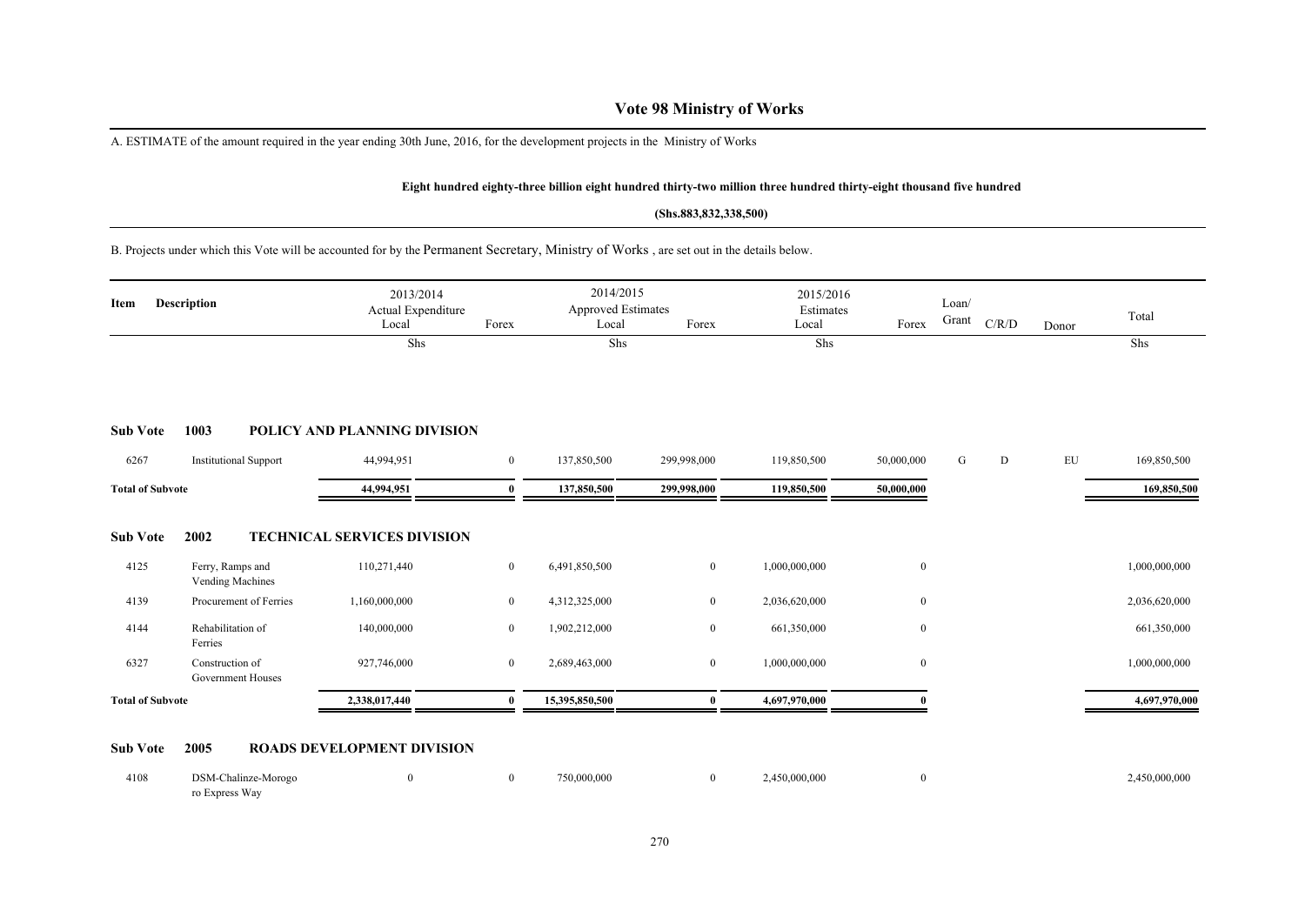|      |                                                |                                          |                  |                                                   | $0 - 110 - 220$  |                                 |                  |                |       |       |                  |
|------|------------------------------------------------|------------------------------------------|------------------|---------------------------------------------------|------------------|---------------------------------|------------------|----------------|-------|-------|------------------|
| Item | <b>Description</b>                             | 2013/2014<br>Actual Expenditure<br>Local | Forex            | 2014/2015<br>Approved Estimates<br>Local<br>Forex |                  | 2015/2016<br>Estimates<br>Local | Forex            | Loan/<br>Grant | C/R/D | Donor | Total            |
|      |                                                | Shs                                      |                  | Shs                                               |                  | Shs                             |                  |                |       |       | Shs              |
| 4109 | Wazo Hill -Bagamoyo<br>Msata Road              | 15,399,027,822                           | $\overline{0}$   | 10,885,240,000                                    | $\boldsymbol{0}$ | 4,410,000,000                   | $\bf{0}$         |                |       |       | 4,410,000,000    |
| 4110 | Usagara - Geita<br>-Bwanga - Kyamyorwa<br>Road | 3,083,115,000                            | $\mathbf{0}$     | 9,800,000,000                                     | $\boldsymbol{0}$ | 4,970,000,000                   | $\boldsymbol{0}$ |                |       |       | 4,970,000,000    |
| 4112 | Kigoma - Kidahwe -<br>Uvinza -Kaliua-Tabora    | 30,197,005,400                           | 4,344,260,000    | 25,146,340,000                                    | 11,450,000,000   | 10,190,000,000                  | 1,108,915,000    |                |       |       | 11,298,915,000   |
| 4115 | Marangu-Tarakea-Ron<br>gai-Kamwanga/Sanya      | 12,095,683,420                           | $\bf{0}$         | 13,133,630,000                                    | $\boldsymbol{0}$ | 5,850,000,000                   | 6,160,636,000    |                |       |       | 12,010,636,000   |
| 4117 | Nangurukuru -<br>Mbwemkulu Road                | 2,627,219,330                            | $\overline{0}$   | 2,000,000,000                                     | $\boldsymbol{0}$ | 810,000,000                     | $\bf{0}$         |                |       |       | 810,000,000      |
| 4118 | Dodoma - Manyoni<br>Road                       | 338,612,000                              | $\overline{0}$   | 1,309,280,000                                     | $\mathbf{0}$     | 1,015,000,000                   | $\bf{0}$         |                |       |       | 1,015,000,000    |
| 4120 | Mbwemkulu - Mingoyo<br>Road                    | 23,986,000                               | $\boldsymbol{0}$ | 535,000,000                                       | $\boldsymbol{0}$ | 217,000,000                     | $\boldsymbol{0}$ |                |       |       | 217,000,000      |
| 4121 | Singida-Manyoni<br>Rd(Isuna - Manyoni<br>Sect) | 594,829,000                              | $\boldsymbol{0}$ | $\mathbf{0}$                                      | $\boldsymbol{0}$ | $\boldsymbol{0}$                | $\boldsymbol{0}$ |                |       |       | $\boldsymbol{0}$ |
| 4122 | Nelson Mandela(Port<br>Access) Road            | 17,419,000                               | $\bf{0}$         | 1,650,000,000                                     | $\boldsymbol{0}$ | 967,000,000                     | $\boldsymbol{0}$ |                |       |       | 967,000,000      |
| 4123 | Dumila - Kilosa Road                           | 6,970,993,000                            | $\overline{0}$   | 8,000,000,000                                     | $\mathbf{0}$     | 3,363,000,000                   | $\bf{0}$         |                |       |       | 3,363,000,000    |
| 4124 | Sumbawanga -<br>Matai-Kasanga Port             | 14,172,629,000                           | $\mathbf{0}$     | 10,241,370,000                                    | $\mathbf{0}$     | 4,633,000,000                   | $\bf{0}$         |                |       |       | 4,633,000,000    |
| 4126 | Construction of<br><b>Brigdes</b>              | 5,688,193,000                            | $\bf{0}$         | 25,500,000,000                                    | $\boldsymbol{0}$ | 9,587,000,000                   | $\boldsymbol{0}$ |                |       |       | 9,587,000,000    |
| 4127 | New Bagamoyo Road<br>(Kawawa Jct - Tegeta)     | 32,874,000                               | 3,081,102,000    | 2,500,000,000                                     | 12,000,000,000   | 1,013,000,000                   | $\boldsymbol{0}$ |                |       |       | 1,013,000,000    |
| 4128 | Kyaka - Bugene -<br>Kasulo Road                | 6,988,030,000                            | $\overline{0}$   | 6,037,530,000                                     | $\boldsymbol{0}$ | 2,446,000,000                   | $\bf{0}$         |                |       |       | 2,446,000,000    |
| 4129 | Isaka - Lusahunga<br>Rehabilitation            | 34,228,005,000                           | $\bf{0}$         | 20,520,480,000                                    | $\boldsymbol{0}$ | 8,766,000,000                   | $\boldsymbol{0}$ |                |       |       | 8,766,000,000    |
| 4130 | Manyoni - Itigi -<br>Tabora Road               | 26,312,227,000                           | $\overline{0}$   | 21,499,570,000                                    | $\boldsymbol{0}$ | 8,711,000,000                   | $\boldsymbol{0}$ |                |       |       | 8,711,000,000    |
| 4131 | Korogwe-Handeni road                           | 15,233,944,000                           | $\overline{0}$   | 6,356,730,000                                     | $\mathbf{0}$     | 2,576,000,000                   | $\bf{0}$         |                |       |       | 2,576,000,000    |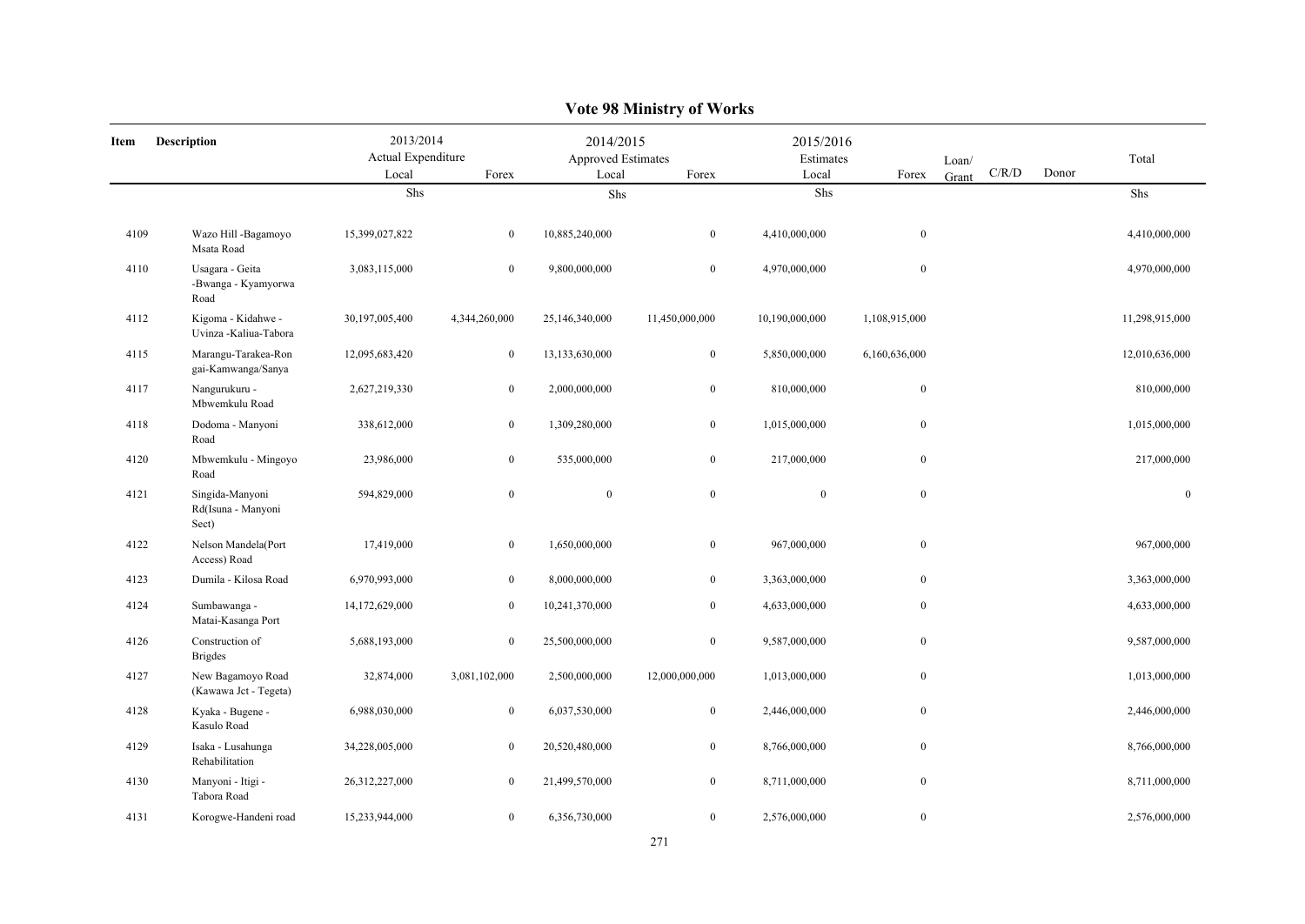|      | Y UIL 70 IVIIIIISH Y UI-YY ULKS                 |                                          |                  |                                          |                  |                                 |                  |                |       |       |                |  |  |
|------|-------------------------------------------------|------------------------------------------|------------------|------------------------------------------|------------------|---------------------------------|------------------|----------------|-------|-------|----------------|--|--|
| Item | Description                                     | 2013/2014<br>Actual Expenditure<br>Local | Forex            | 2014/2015<br>Approved Estimates<br>Local | Forex            | 2015/2016<br>Estimates<br>Local | Forex            | Loan/<br>Grant | C/R/D | Donor | Total          |  |  |
|      |                                                 | Shs                                      |                  | Shs                                      |                  | Shs                             |                  |                |       |       | Shs            |  |  |
|      |                                                 |                                          |                  |                                          |                  |                                 |                  |                |       |       |                |  |  |
| 4132 | Regional Roads<br>Rehabilitation                | 15,828,778,000                           | $\mathbf{0}$     | 31,915,270,000                           | $\boldsymbol{0}$ | 12,391,116,000                  | $\bf{0}$         |                |       |       | 12,391,116,000 |  |  |
| 4133 | Mwanza - Shinyanga<br>Boarder Road (Rehab)      | $\boldsymbol{0}$                         | $\mathbf{0}$     | 50,000,000                               | $\overline{0}$   | 20,000,000                      | $\mathbf{0}$     |                |       |       | 20,000,000     |  |  |
| 4134 | Handeni - Mkata Road                            | 13,452,437,000                           | $\overline{0}$   | 4,484,750,000                            | $\mathbf{0}$     | 1,817,000,000                   | $\mathbf{0}$     |                |       |       | 1,817,000,000  |  |  |
| 4135 | Mwandiga - Manyovu<br>Road                      | 1,298,389,000                            | $\mathbf{0}$     | 500,000,000                              | $\mathbf{0}$     | 6,000,000                       | $\boldsymbol{0}$ |                |       |       | 6,000,000      |  |  |
| 4137 | <b>Unity Bridges</b>                            | $\boldsymbol{0}$                         | $\overline{0}$   | 500,000,000                              | $\overline{0}$   | 157,000,000                     | $\boldsymbol{0}$ |                |       |       | 157,000,000    |  |  |
| 4138 | De-Congestion of Dsm<br>Road                    | 967,674,000                              | $\boldsymbol{0}$ | 28,945,000,000                           | $\mathbf{0}$     | 12,044,000,000                  | $\overline{0}$   |                |       |       | 12,044,000,000 |  |  |
| 4143 | Ndundu - Somanga<br>Road                        | 5,692,614,000                            | 33,462,249,000   | 5,287,740,000                            | $\mathbf{0}$     | 1,824,000,000                   | 1,774,260,000    |                |       |       | 3,598,260,000  |  |  |
| 4147 | Kidatu - Ifakara Road                           | $\boldsymbol{0}$                         | $\bf{0}$         | 100,000,000                              | 1,499,994,000    | 41,000,000                      | 492,851,000      |                |       |       | 533,851,000    |  |  |
| 4148 | Tabora-Ipole - Koga -<br>Mpanda Road            | 2,171,000                                | $\boldsymbol{0}$ | 7,260,000,000                            | $\boldsymbol{0}$ | 2,941,000,000                   | $\mathbf{0}$     |                |       |       | 2,941,000,000  |  |  |
| 4149 | Makutano-Nata-Mugu<br>mu/Loliondo-Mto wa<br>Mbu | 1,875,582,000                            | $\mathbf{0}$     | 9,617,630,000                            | $\mathbf{0}$     | 3,897,000,000                   | $\mathbf{0}$     |                |       |       | 3,897,000,000  |  |  |
| 4150 | Ibanda - Itungi Port                            | $\boldsymbol{0}$                         | $\mathbf{0}$     | 1,000,000,000                            | $\boldsymbol{0}$ | 405,000,000                     | $\boldsymbol{0}$ |                |       |       | 405,000,000    |  |  |
| 4151 | Tanga - Horohoro Road                           | $\mathbf{0}$                             | $\overline{0}$   | 130,000,000                              | $\overline{0}$   | 53,000,000                      | $\mathbf{0}$     |                |       |       | 53,000,000     |  |  |
| 4152 | Nzega - Tabora Road                             | 6,341,565,000                            | $\bf{0}$         | 13,169,340,000                           | $\mathbf{0}$     | 5,336,000,000                   | $\mathbf{0}$     |                |       |       | 5,336,000,000  |  |  |
| 4154 | Sumbawanga - Mpanda<br>- Nyakanazi Road         | 15,827,718,000                           | $\overline{0}$   | 28,858,720,000                           | $\overline{0}$   | 11,692,000,000                  | $\bf{0}$         |                |       |       | 11,692,000,000 |  |  |
| 4155 | Nyanguge - Musoma /<br>Kisesa Bypass            | 23,494,154,000                           | $\boldsymbol{0}$ | 19,235,260,000                           | $\boldsymbol{0}$ | 8,957,000,000                   | $\boldsymbol{0}$ |                |       |       | 8,957,000,000  |  |  |
| 4160 | Magole - Mziha Road                             | 8,556,161,000                            | $\mathbf{0}$     | 6,156,840,000                            | $\boldsymbol{0}$ | 2,495,000,000                   | $\boldsymbol{0}$ |                |       |       | 2,495,000,000  |  |  |
| 4161 | Dsm Road Flyovers<br>and Approaches             | $\boldsymbol{0}$                         | $\bf{0}$         | 4,150,000,000                            | 15,000,000,000   | 2,493,000,000                   | 9,980,231,000    |                |       |       | 12,473,231,000 |  |  |
| 4162 | Mwigumbi - Maswa -<br>Bariadi - Lamadi Road     | 7,437,244,000                            | $\boldsymbol{0}$ | 10,965,650,000                           | $\mathbf{0}$     | 4,247,000,000                   | $\mathbf{0}$     |                |       |       | 4,247,000,000  |  |  |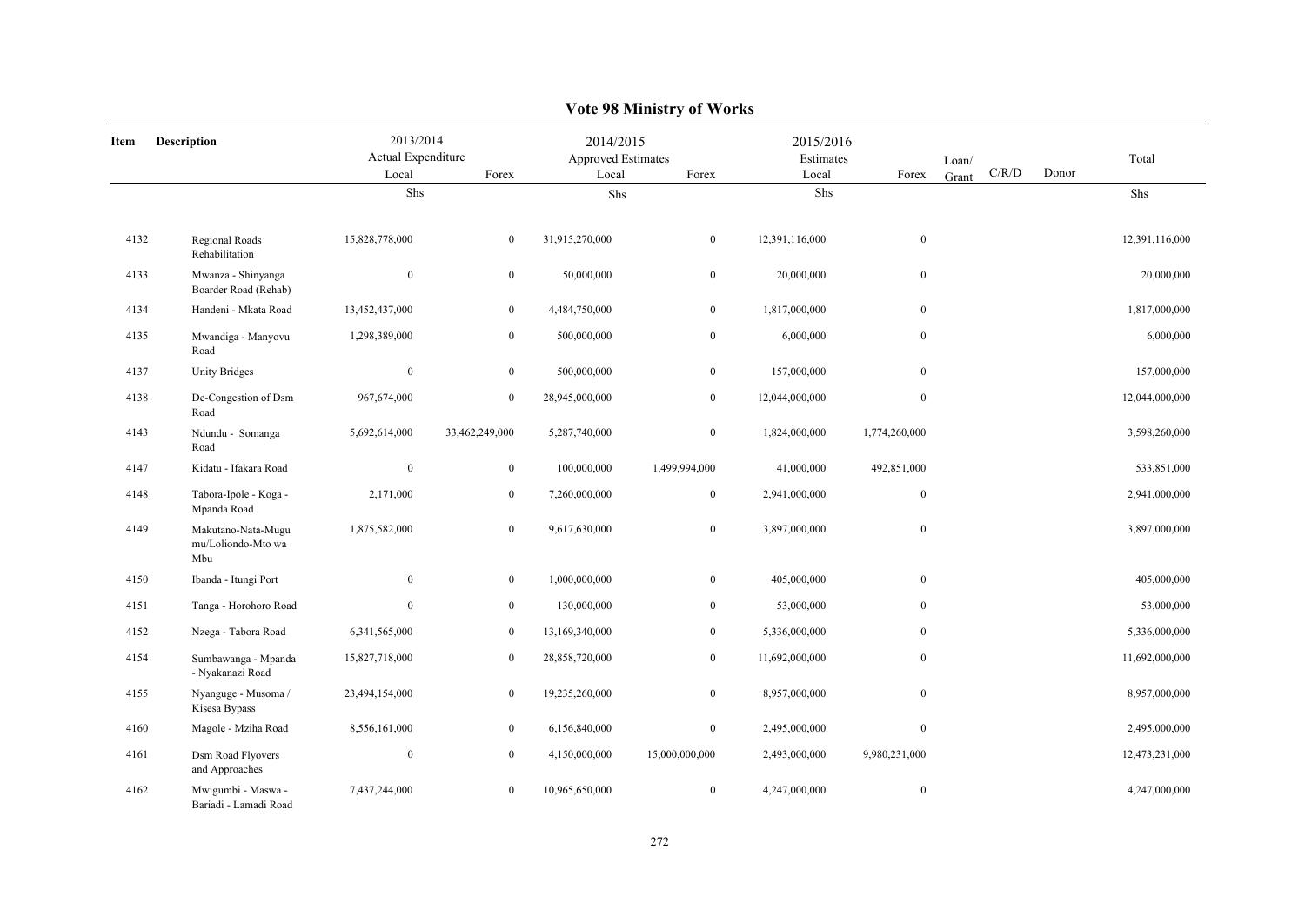|      | Y UIL 70 MHHISH Y UL YY ULKS                   |                                          |                  |                                          |                  |                                 |                  |                |           |             |                  |  |  |
|------|------------------------------------------------|------------------------------------------|------------------|------------------------------------------|------------------|---------------------------------|------------------|----------------|-----------|-------------|------------------|--|--|
| Item | Description                                    | 2013/2014<br>Actual Expenditure<br>Local | Forex            | 2014/2015<br>Approved Estimates<br>Local | Forex            | 2015/2016<br>Estimates<br>Local | Forex            | Loan/<br>Grant | C/R/D     | Donor       | Total            |  |  |
|      |                                                | Shs                                      |                  | Shs                                      |                  | Shs                             |                  |                |           |             | Shs              |  |  |
|      |                                                |                                          |                  |                                          |                  |                                 |                  |                |           |             |                  |  |  |
| 4163 | IPole - Rungwa Road                            | $\mathbf{0}$                             | $\mathbf{0}$     | 50,000,000                               | $\boldsymbol{0}$ | 504,000,000                     | $\mathbf{0}$     |                |           |             | 504,000,000      |  |  |
| 4164 | Kidahwe-Kasulu-Kibon<br>do-Nyakanazi Road      | 101,243,000                              | $\bf{0}$         | 10,000,000,000                           | $\bf{0}$         | 7,086,000,000                   | $\boldsymbol{0}$ |                |           |             | 7,086,000,000    |  |  |
| 4165 | Mafia Airport Access<br>Road                   | 2,024,000,000                            | $\boldsymbol{0}$ | 2,471,170,000                            | $\boldsymbol{0}$ | 1,001,000,000                   | $\boldsymbol{0}$ |                |           |             | 1,001,000,000    |  |  |
| 4166 | Dodoma University<br>Road                      | 1,647,648,280                            | $\boldsymbol{0}$ | 3,000,000,000                            | $\boldsymbol{0}$ | 1,216,000,000                   | $\boldsymbol{0}$ |                |           |             | 1,216,000,000    |  |  |
| 4167 | Kigamboni Bridge                               | $\mathbf{0}$                             | $\mathbf{0}$     | 7,451,560,000                            | $\boldsymbol{0}$ | 2,215,000,000                   | $\boldsymbol{0}$ |                |           |             | 2,215,000,000    |  |  |
| 4170 | Support to road<br>maintanance and<br>Rehabili | $\mathbf{0}$                             | $\bf{0}$         | 526,200,400,000                          | $\bf{0}$         | 606,640,000,000                 | $\boldsymbol{0}$ |                |           |             | 606,640,000,000  |  |  |
| 4171 | Sam Nujoma Road                                | 21,501,000                               | $\bf{0}$         | 21,510,000                               | $\boldsymbol{0}$ | $\bf{0}$                        | $\bf{0}$         |                |           |             | $\boldsymbol{0}$ |  |  |
| 4172 | Providing Lane<br>Enhancement                  | $\boldsymbol{0}$                         | $\mathbf{0}$     | 200,000,000                              | $\boldsymbol{0}$ | 81,000,000                      | $\boldsymbol{0}$ |                |           |             | 81,000,000       |  |  |
| 4173 | Widening of Pugu<br>Road (JNIA - Pugu)         | $\mathbf{0}$                             | $\boldsymbol{0}$ | 150,000,000                              | $\boldsymbol{0}$ | 242,000,000                     | $\boldsymbol{0}$ |                |           |             | 242,000,000      |  |  |
| 4174 | Widening of Kimara -<br>Kibaha Road            | $\bf{0}$                                 | $\boldsymbol{0}$ | 250,000,000                              | $\boldsymbol{0}$ | 101,000,000                     | $\bf{0}$         |                |           |             | 101,000,000      |  |  |
| 4175 | <b>Upgrading of Kisarawe</b><br>- Mlandizi     | $\boldsymbol{0}$                         | $\bf{0}$         | 400,000,000                              | $\boldsymbol{0}$ | 162,000,000                     | $\boldsymbol{0}$ |                |           |             | 162,000,000      |  |  |
| 4176 | Widening of Bandari<br>Road                    | $\boldsymbol{0}$                         | $\boldsymbol{0}$ | 50,000,000                               | $\boldsymbol{0}$ | 20,000,000                      | $\boldsymbol{0}$ |                |           |             | 20,000,000       |  |  |
| 4178 | Upgrading of Pugu -<br>Bunju Road              | $\mathbf{0}$                             | $\boldsymbol{0}$ | 1,000,000,000                            | $\boldsymbol{0}$ | 484,000,000                     | $\boldsymbol{0}$ |                |           |             | 484,000,000      |  |  |
| 4179 | Construction of<br>Weighbridge Dar Port        | $\bf{0}$                                 | $\mathbf{0}$     | 100,000,000                              | $\boldsymbol{0}$ | 41,000,000                      | $\bf{0}$         |                |           |             | 41,000,000       |  |  |
| 4180 | Tunduma -<br>Sumbawanga Road                   | $\bf{0}$                                 | $\bf{0}$         | 1,057,880,000                            | $\boldsymbol{0}$ | 2,450,000,000                   | $\boldsymbol{0}$ |                |           |             | 2,450,000,000    |  |  |
| 4181 | Kagoma - Lusahunga<br>Road                     | 24,488,520,000                           | $\mathbf{0}$     | 9,600,000,000                            | $\boldsymbol{0}$ | 3,890,000,000                   | $\boldsymbol{0}$ |                |           |             | 3,890,000,000    |  |  |
| 4182 | Arusha - Namanga<br>Road                       | 1,313,237,000                            | $\mathbf{0}$     | 2,228,120,000                            | 2,289,003,000    | 903,000,000                     | $\overline{0}$   | G              | ${\rm D}$ | <b>JICA</b> | 903,000,000      |  |  |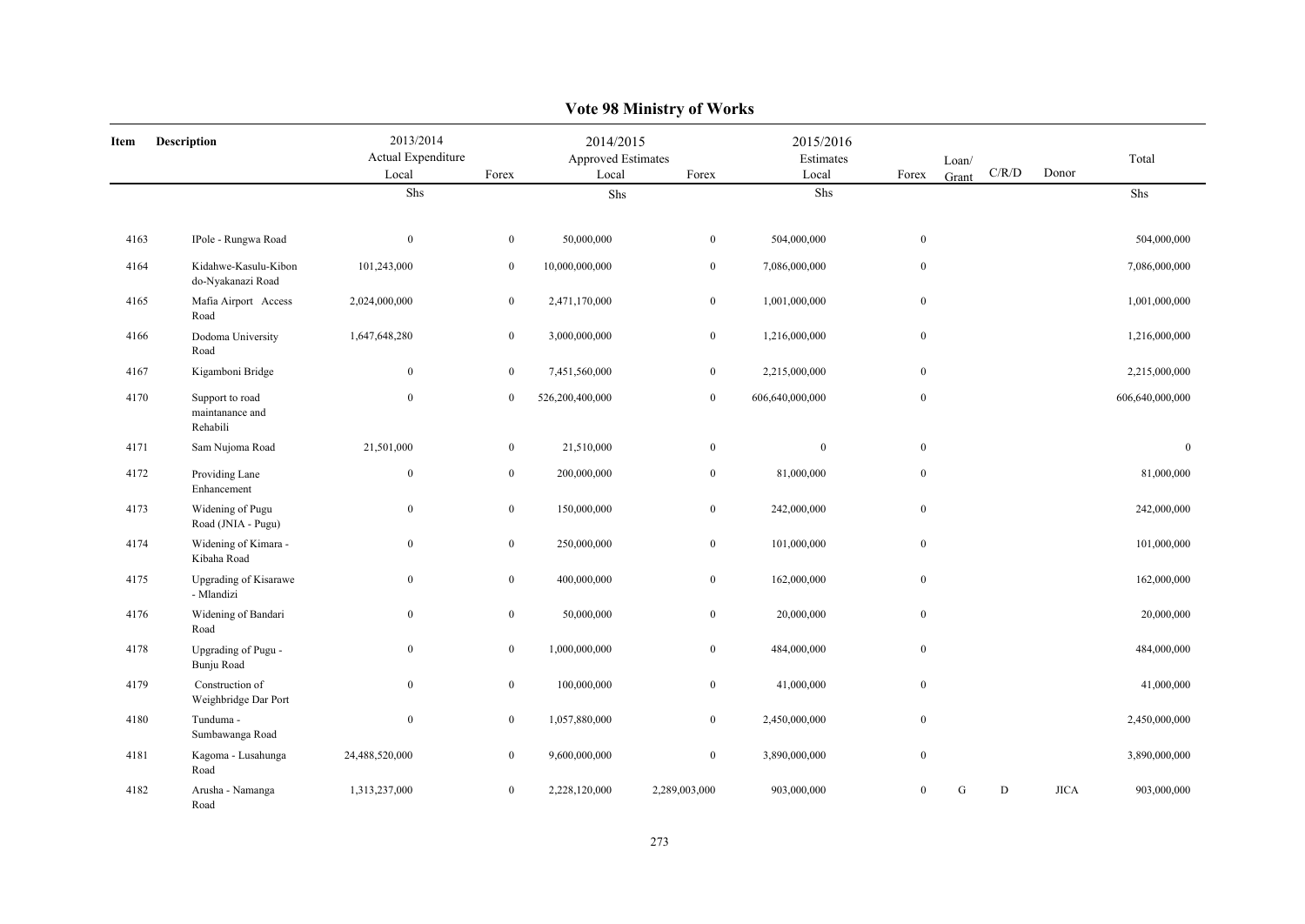| <b>Description</b><br>Item |                                                | 2013/2014<br>Actual Expenditure |                  | 2014/2015<br>Approved Estimates |                  | 2015/2016<br>Estimates |                |                |             | Total      |                 |
|----------------------------|------------------------------------------------|---------------------------------|------------------|---------------------------------|------------------|------------------------|----------------|----------------|-------------|------------|-----------------|
|                            |                                                | Local                           | Forex            | Local                           | Forex            | Local                  | Forex          | Loan/<br>Grant | C/R/D       | Donor      |                 |
|                            |                                                | Shs                             |                  |                                 | Shs              |                        | Shs            |                |             |            | Shs             |
| 4183                       | Singida - Babati -<br>Minjingu Road            | 7,474,387,000                   | 31,842,727,000   | 444,830,000                     | 10,000,000,000   | 180,000,000            | 1,355,340,000  | L              | $\mathbf D$ | ADB        | 1,535,340,000   |
| 4185                       | Dsm - Mbagala (Kilwa<br>Road)                  | 39,471,000                      | $\boldsymbol{0}$ | 2,000,000,000                   | 6,000,000,000    | 1,052,000,000          | 985,702,000    |                |             |            | 2,037,702,000   |
| 4186                       | Msimba-Ruaha-<br>Mbuyuni -<br>Mafinga(TANZAM)  | 4,197,134,000                   | $\mathbf{0}$     | 8,639,753,000                   | 34,644,530,000   | 4,501,000,000          | 7,392,760,000  |                |             |            | 11,893,760,000  |
| 4187                       | Korogwe<br>-Mkumbara-Same<br>Road              | $\boldsymbol{0}$                | 22,311,009,000   | 200,000,000                     | 15,000,000,000   | 82,000,000             | 8,871,320,000  | L              | $\mathbf D$ | <b>IDA</b> | 8,953,320,000   |
| 4188                       | Mbeya- Makongolosi<br>Road                     | 3,278,838,000                   | $\boldsymbol{0}$ | 13,340,120,000                  | $\overline{0}$   | 5,405,000,000          | $\mathbf{0}$   |                |             |            | 5,405,000,000   |
| 4189                       | Chalinze - Segera -<br>Tanga Road              | 22,935,606,000                  | 14,665,528,000   | 3,500,000,000                   | $\boldsymbol{0}$ | 693,000,000            | $\mathbf{0}$   |                |             |            | 693,000,000     |
| 4190                       | Itoni- Ludewa Manda                            | $\boldsymbol{0}$                | $\bf{0}$         | 4,400,000,000                   | $\mathbf{0}$     | 1,783,000,000          | $\mathbf{0}$   |                |             |            | 1,783,000,000   |
| 4192                       | Ruvu Bridge                                    | 8,500,000,000                   | $\bf{0}$         | 700,000,000                     | $\bf{0}$         | 284,000,000            | $\mathbf{0}$   |                |             |            | 284,000,000     |
| 4195                       | Dodoma - Iringa Road                           | 558,980,000                     | 93,239,558,000   | 1,739,310,000                   | 20,000,000,000   | 1,154,000,000          | 3,080,318,000  |                |             |            | 4,234,318,000   |
| 4196                       | Dodoma - Babati Road                           | 4,154,183,000                   | $\bf{0}$         | 8,392,410,000                   | 20,000,000,000   | 3,401,000,000          | 12,321,272,000 |                |             |            | 15,722,272,000  |
| 4197                       | Masasi - Songea -<br>Mbambabay Road            | 490,045,000                     | 30,833,360,000   | 8,383,080,000                   | 60,000,000,000   | 3,397,000,000          | 31,499,165,000 |                |             |            | 34,896,165,000  |
| 4198                       | Access Road to<br>Uongozi Institute            | $\boldsymbol{0}$                | $\bf{0}$         | 1,500,000,000                   | $\bf{0}$         | 612,796,000            | $\mathbf{0}$   |                |             |            | 612,796,000     |
| 6383                       | Constretion of<br><b>Tanroads Headquarters</b> | $\mathbf{0}$                    | $\mathbf{0}$     | 2,934,350,000                   | $\mathbf{0}$     | $\mathbf{0}$           | $\mathbf{0}$   |                |             |            | $\mathbf{0}$    |
| <b>Total of Subvote</b>    |                                                | 356,003,072,252                 | 233,779,793,000  | 958,595,863,000                 | 207,883,527,000  | 792,370,912,000        | 85,022,770,000 |                |             |            | 877,393,682,000 |

| 4136 | Road Safety Activities                     | 311,748,481 | .511,836,000 | 3,800,502,000 | 624,000,000 | 500,000,000 | ,124,000,000 |
|------|--------------------------------------------|-------------|--------------|---------------|-------------|-------------|--------------|
| 6221 | Inst. Support to Safety<br>and Environment | 104,981,000 | 370,000,000  | 250,000,000   | 226,000,000 |             | 226,000,000  |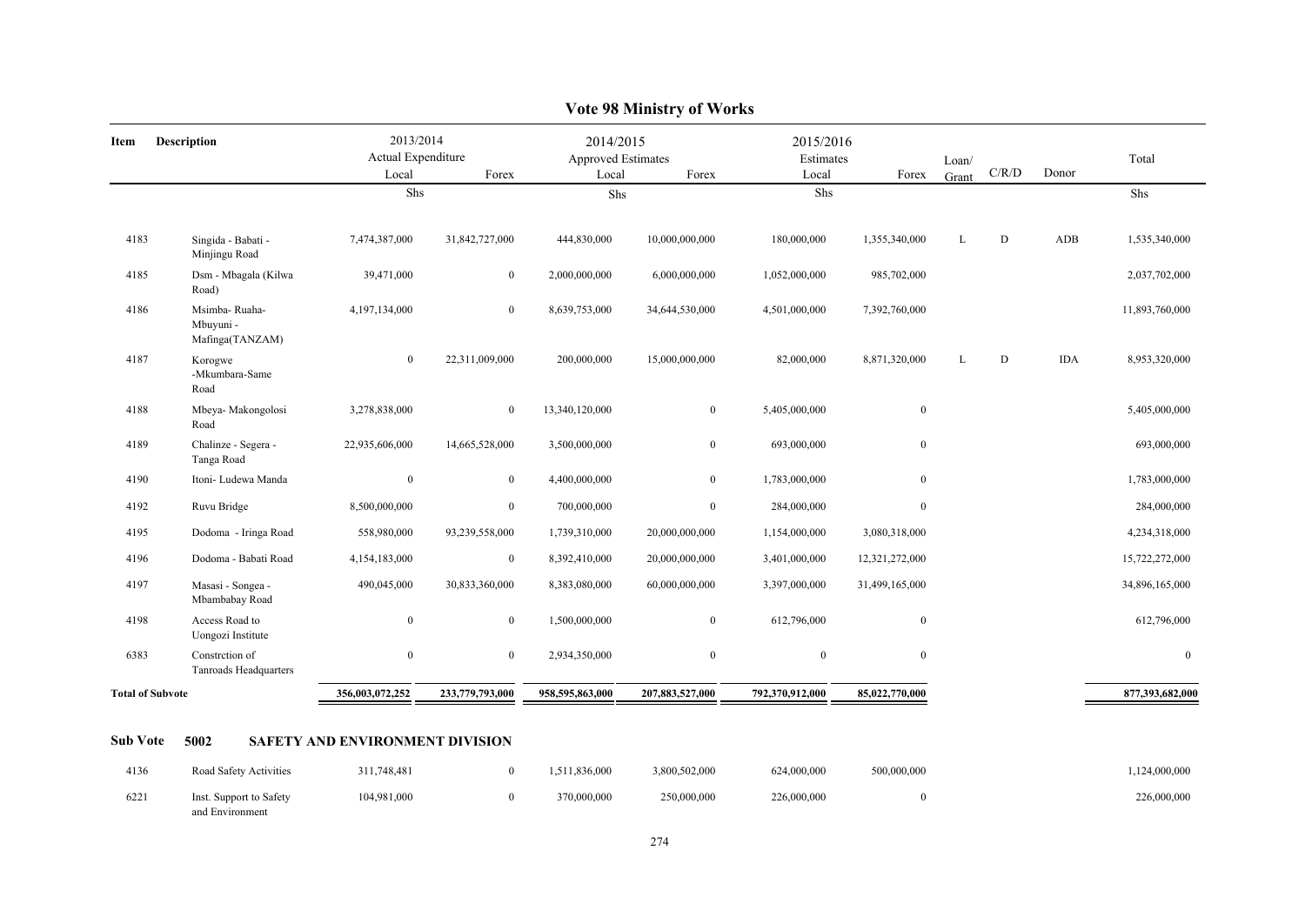|                      |                                                       |                                 |                                           |                 | $\sqrt{2}$ or $\sqrt{2}$ is intensed $\sqrt{2}$ or $\sqrt{2}$ or $\sqrt{2}$ |                 |                        |  |  |       |                    |  |  |
|----------------------|-------------------------------------------------------|---------------------------------|-------------------------------------------|-----------------|-----------------------------------------------------------------------------|-----------------|------------------------|--|--|-------|--------------------|--|--|
| Item                 | <b>Description</b>                                    | 2013/2014<br>Actual Expenditure |                                           |                 | 2014/2015<br><b>Approved Estimates</b>                                      |                 | 2015/2016<br>Estimates |  |  | Loan/ |                    |  |  |
|                      |                                                       | Local                           | Forex<br>Local<br>Forex<br>Forex<br>Local | Grant           | C/R/D                                                                       | Donor           |                        |  |  |       |                    |  |  |
|                      |                                                       | Shs                             |                                           |                 | Shs                                                                         |                 | Shs                    |  |  |       | Shs                |  |  |
| 6571                 | <b>EMA</b> Implementation<br><b>Support Programme</b> | 318,635,000                     | $\overline{0}$                            | 189,000,000     |                                                                             | 220,836,000     | $\overline{0}$         |  |  |       | 220,836,000        |  |  |
|                      | <b>Total of Subvote</b>                               | 735,364,481                     |                                           | 2,070,836,000   | 4,050,502,000                                                               | 1.070.836.000   | 500,000,000            |  |  |       | 1,570,836,000      |  |  |
| <b>Total of Vote</b> |                                                       | 359, 121, 449, 124              | 233,779,793,000                           | 976,200,400,000 | 212,234,027,000                                                             | 798,259,568,500 | 85,572,770,000         |  |  |       | 883, 832, 338, 500 |  |  |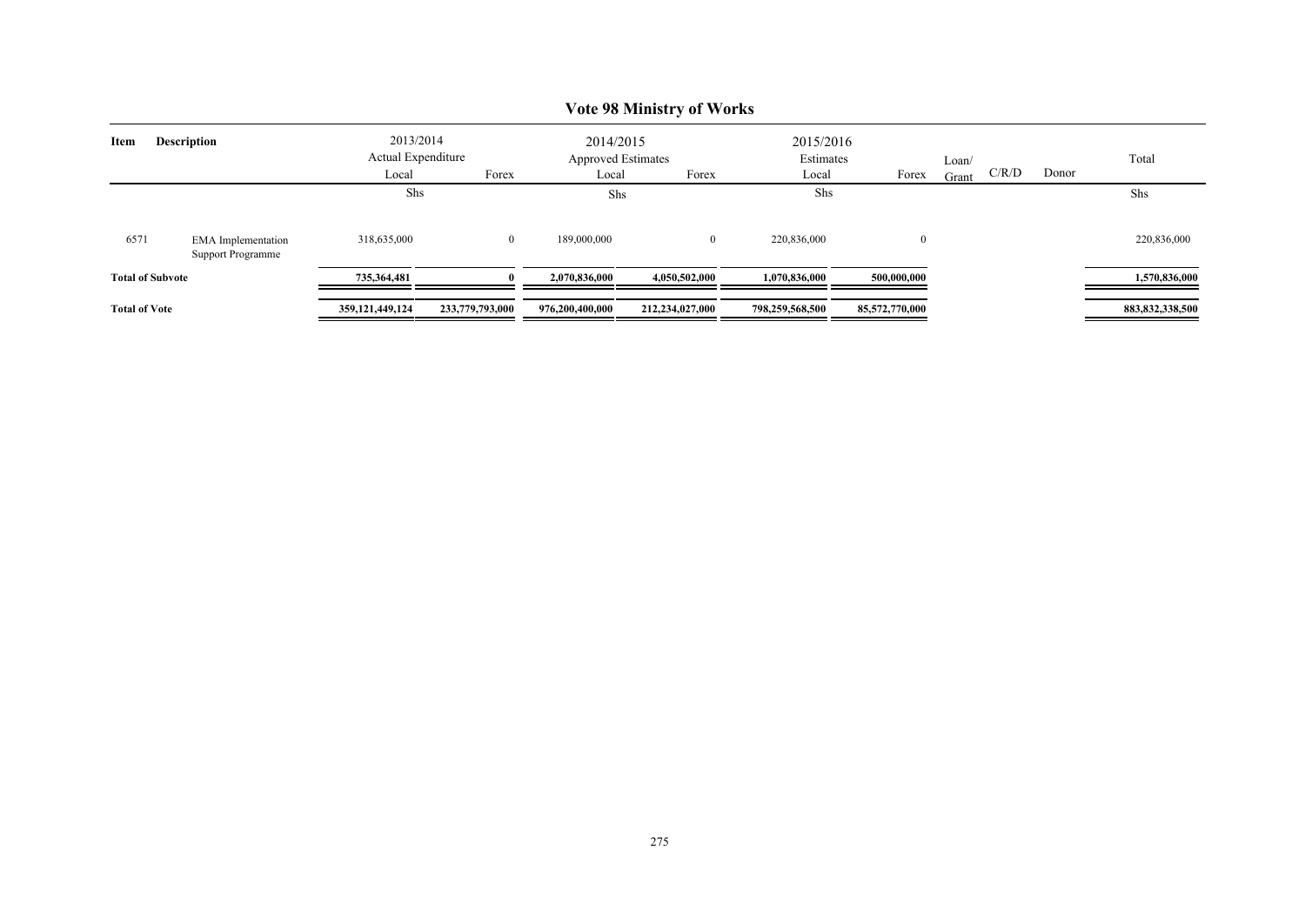# MINISTRY OF LIVESTOCK DEVELOPMENT AND FISHERIES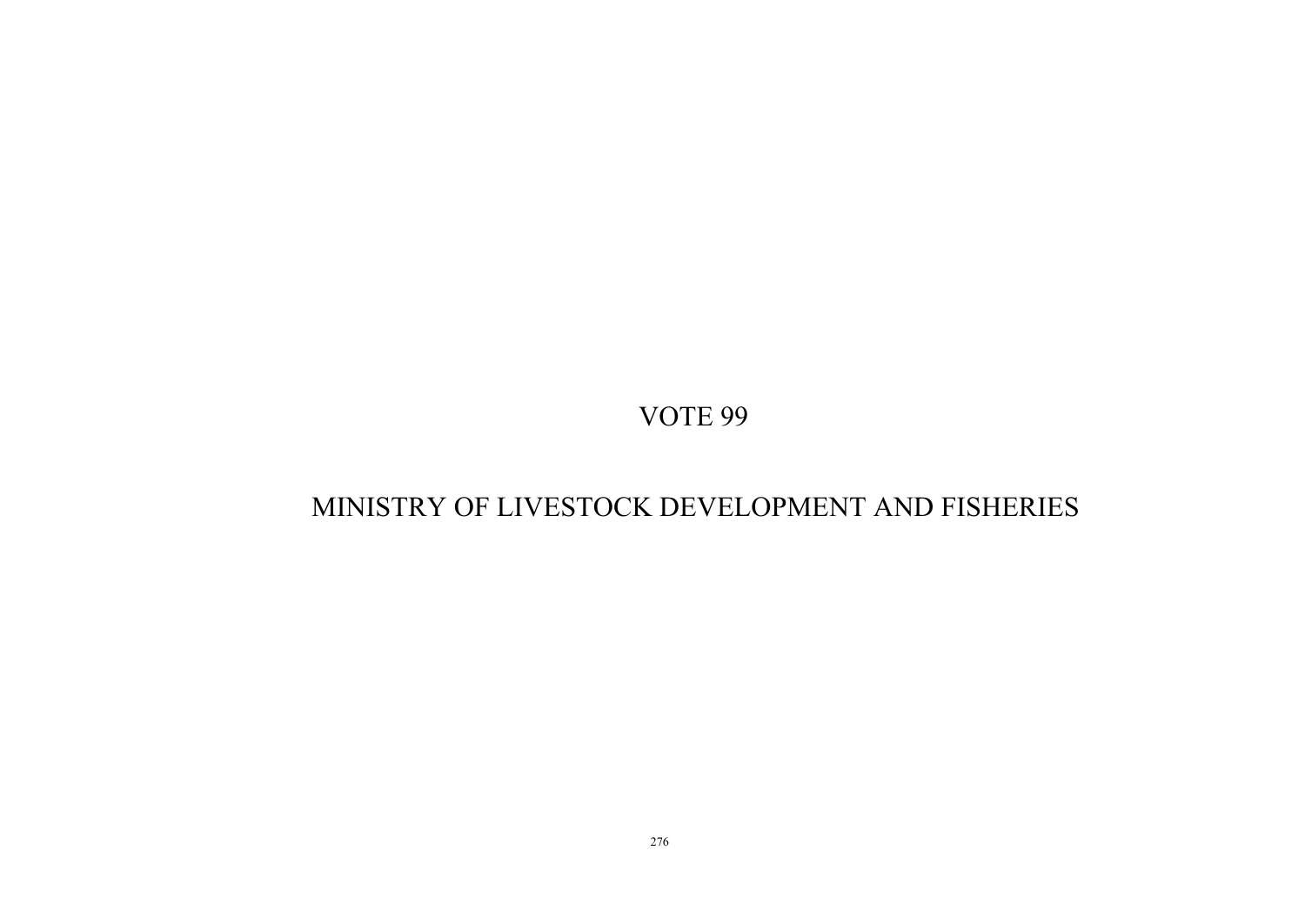## **Vote 99 Ministry of Livestock Development and Fisheries**

A. ESTIMATE of the amount required in the year ending 30th June, 2016, for the development projects in the Ministry of Livestock Development and Fisheries

#### **Nineteen billion three hundred ninety-eight million nine hundred seven thousand five hundred**

#### **(Shs.19,398,907,500)**

B. Projects under which this Vote will be accounted for by the Permanent Secretary, Ministry of Livestock Development and Fisheries , are set out in the details below.

| <b>Description</b><br>Item |                                                | 2013/2014<br>Actual Expenditure<br>Local | Forex          | 2014/2015<br><b>Approved Estimates</b><br>Local | Forex        | 2015/2016<br>Estimates<br>Local | Forex          | Loan/<br>Grant | C/R/D | Donor              | Total            |
|----------------------------|------------------------------------------------|------------------------------------------|----------------|-------------------------------------------------|--------------|---------------------------------|----------------|----------------|-------|--------------------|------------------|
|                            |                                                | Shs                                      |                | Shs                                             |              | Shs                             |                |                |       |                    | Shs              |
| <b>Sub Vote</b>            | 1003                                           | <b>POLICY AND PLANNING</b>               |                |                                                 |              |                                 |                |                |       |                    |                  |
| 4486                       | <b>Agricultural Sector Dev</b><br>Programme    | 24,710,438                               | 1,976,610,331  | 356,947,000                                     | 995,000,000  | 550,563,000                     | 100,000,000    | G              | D     | <b>Basket Fund</b> | 650,563,000      |
| 4495                       | EA Agricultural<br>Productivity Project        | $\overline{0}$                           | $\bf{0}$       | $\mathbf{0}$                                    | $\mathbf{0}$ | 235,000,000                     | $\mathbf{0}$   |                |       |                    | 235,000,000      |
| <b>Total of Subvote</b>    |                                                | 24,710,438                               | 1,976,610,331  | 356,947,000                                     | 995,000,000  | 785,563,000                     | 100,000,000    |                |       |                    | 885,563,000      |
| <b>Sub Vote</b>            | 1004                                           | LIVESTOCK RESEARCH AND TRAINING INST.    |                |                                                 |              |                                 |                |                |       |                    |                  |
| 4486                       | Agriculture Sector<br>Development<br>Programme | $\mathbf{0}$                             | $\overline{0}$ | $\overline{0}$                                  | 200,000,000  | $\overline{0}$                  | $\overline{0}$ | L              | D     | <b>Basket Fund</b> | $\boldsymbol{0}$ |
| 4495                       | EA Agricultural<br>Productivity Project        | 5,552,605,184                            | 611,157,196    | 10,357,487,000                                  | 516,575,000  | 3,059,781,000                   | 250,000,000    |                |       |                    | 3,309,781,000    |
| <b>Total of Subvote</b>    |                                                | 5,552,605,184                            | 611,157,196    | 10,357,487,000                                  | 716,575,000  | 3,059,781,000                   | 250,000,000    |                |       |                    | 3,309,781,000    |
| <b>Sub Vote</b>            | 1006                                           | NATIONAL LIVESTOCK INSTITUTE - MPWAPWA   |                |                                                 |              |                                 |                |                |       |                    |                  |
| 4495                       | EA Agricultural<br>Productivity Project        | 605,619,552                              | 233,705,828    | $\boldsymbol{0}$                                | $\mathbf{0}$ | $\overline{0}$                  | $\overline{0}$ | L              | D     | World Bank         | $\mathbf{0}$     |
| <b>Total of Subvote</b>    |                                                | 605,619,552                              | 233,705,828    | $\bf{0}$                                        | $\bf{0}$     | $\bf{0}$                        | $\bf{0}$       |                |       |                    | $\bf{0}$         |